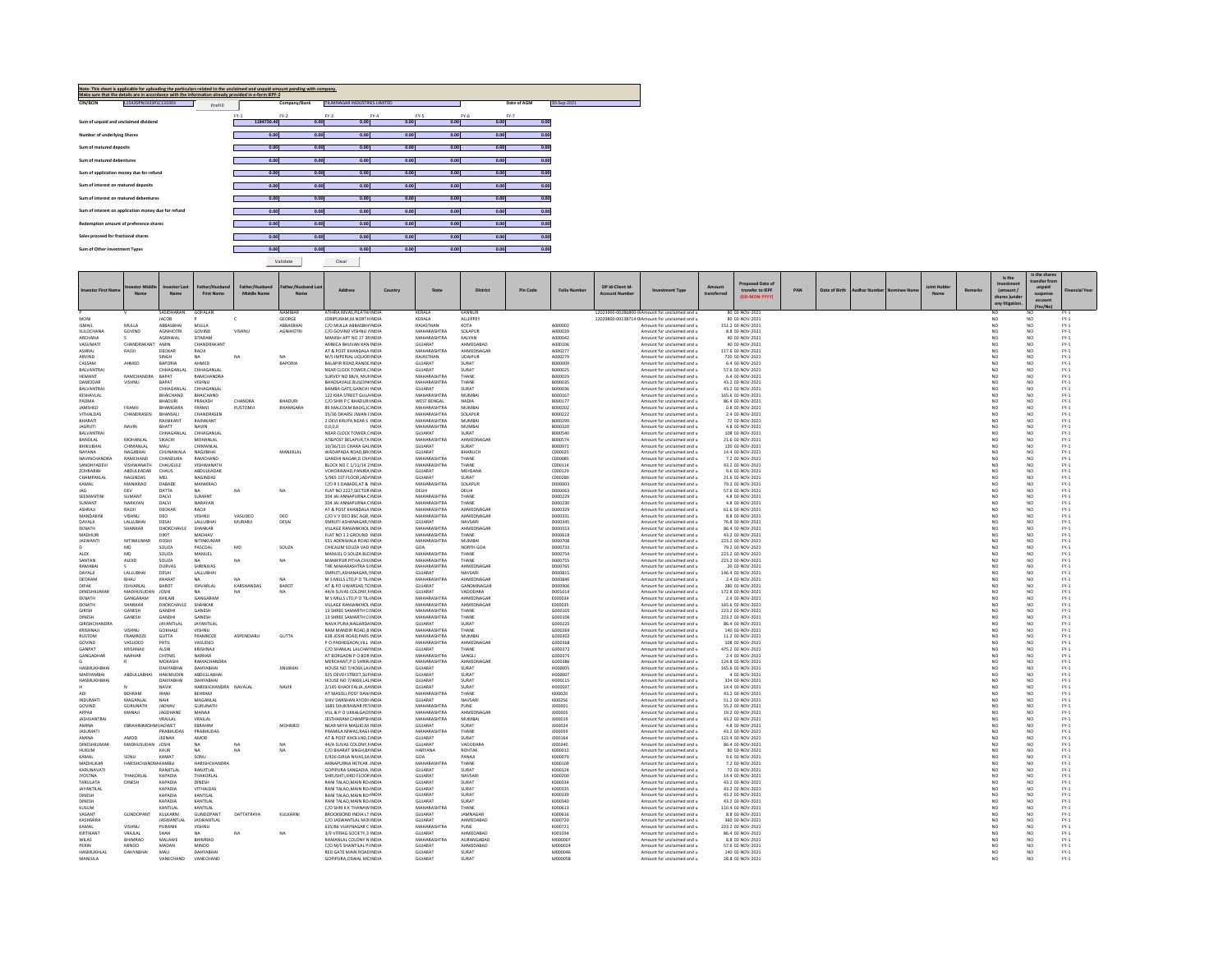| HASMUKHLAL                | RATILAL                  | MAGAJWALA                  | RATILAL                         |                             | NAVPURA HOUSE NO : INDIA                                  | GUJARAT                    | SURAT                    | M000080                   | Amount for unclaimed and u                               | 24.8 02-NOV-2021                    | NO <sub>1</sub>  | NO                                                                  |
|---------------------------|--------------------------|----------------------------|---------------------------------|-----------------------------|-----------------------------------------------------------|----------------------------|--------------------------|---------------------------|----------------------------------------------------------|-------------------------------------|------------------|---------------------------------------------------------------------|
|                           | MADHUSL                  | MARUDGAN<br>MAHAJAN        | MADHUSUD<br>YASHVANT            |                             | HE MAHARASHTRA SI INDU<br>SHNITA KUNJ, OPP MA INDIA       | MAHARASHTRA<br>MAHARASHTRA | AHMEDNAG                 | (e00000)                  | Amount for unclaimed and u                               | 20 02-NOV-2021                      | $\frac{N}{N}$    | NO<br>NO                                                            |
| NARAYAN<br>MANGALA        | YASHVANT<br>NARAYAN      | MAHAIAN                    | NARAYAN                         |                             | SHNITA KUNI, OPP MAINDIA                                  | MAHARASHTRA                | THANE<br>THANE           | M000109<br>MODDIDE        | Amount for unclaimed and u<br>Amount for unclaimed and u | 7.2.02-NOV-2021                     |                  | NO                                                                  |
|                           |                          |                            |                                 |                             |                                                           |                            |                          |                           |                                                          |                                     | NO               |                                                                     |
| RATILAL                   | NAGINDAS                 | MEHTA                      | NAGINDAS                        |                             | HARIPURA, PIRCHHADI INDIA                                 | GUJARAT                    | SURAT                    | M000233                   | Amount for unclaimed and u                               | 79.2 02-NOV-2021                    | NO               | NO                                                                  |
| PRITAMLAL                 | MANEKLAL                 | MEHTA                      | MANEKLAL                        | DULLABHRAM<br>MEHTA         | SETAN FALIA GOPIPUR INDIA                                 | GUJARAT                    | SURAT                    | M000251                   | Amount for unclaimed and u                               | 14.4 02-NOV-2021                    | NO               | NO                                                                  |
| RATILAL                   |                          | MEHTA                      | <b>NAGINDA</b>                  |                             | 5/126 HARIPURA, PARCINDU                                  | GUJARAT                    | SURAT                    | M000279                   | Amount for unclaimed and u                               | 43.2 02-NOV-2021                    |                  | NO                                                                  |
| PANDHARINATH              | PANDURANG                | MHATRE                     | PANDURANG                       |                             | PANDURANG ASHRAM INDIA                                    | MAHARASHTRA                | MUMBA                    | M000534                   | Amount for unclaimed and u                               | 14.4 02-NOV-2021                    | NO <sub>1</sub>  | NO <sub>1</sub>                                                     |
|                           |                          | MOKASH                     | <b>RAMCHANDR</b>                |                             | MERCHANT,P O SHRIR INDIA                                  | MAHARASHTRA                | <b>AHMEDNAGA</b>         | M000650                   | Amount for unclaimed and u                               | 40.8 02-NOV-2021                    |                  | NO                                                                  |
| MODI                      | OCHHAVLAL                | HIMATLAL                   | NA <sup>1</sup><br><b>NA</b>    | <b>NA</b>                   | C/O MODI JAMNADAS INDIA                                   | GUJARAT                    | VADODARA                 | M000654                   | Amount for unclaimed and u                               | 230.4 02-NOV-2021                   | NO<br>NO         | NO<br>NO                                                            |
| <b>2LILEKHA</b>           | FRRAHIM                  | MODI A                     | FRRAHIM                         |                             | P.O. KHOLWAD DIST SL INDIA                                | GUIARAT                    | SURAT                    | MODOGGA                   | Amount for unclaimed and u                               | 86.4.02-NOV-2021                    |                  |                                                                     |
| AYUB                      | AHMED                    | MOTA                       | AHMED                           |                             | PARSIWAD, RANDER, D'INDIA                                 | <b>GUJARAT</b>             | SURAT                    | M000673                   | Amount for unclaimed and u                               | 108 02-NOV-2021                     | NO               | NO                                                                  |
| <b>MODI</b>               | NARAYANDA!               | JAMNADAS                   | NARAYANDAS                      |                             | C/O JAMNADAS HIMA' INDIA                                  | GUJARAT                    | VADODARA                 | M000681                   | Amount for unclaimed and u                               | 24.8 02-NOV-2021                    | NO               | NO <sub>1</sub>                                                     |
| RUKAIYABIB                |                          | MULLA                      | ISMAIL                          |                             | BARBODHAN, VIA RANI INDIA                                 | GUJARAT                    | SURAT                    | M000809                   | Amount for unclaimed and u                               | 12 02-NOV-2021                      |                  | NO                                                                  |
| SHRINIVAS                 | MAHADEO                  | <b>MUJUMDAR</b>            | MAHADEO                         |                             | LAXMI BHUVAN, MAL4 INDIA                                  | MAHARASHTRA                | THANE                    | M000825                   | Amount for unclaimed and u                               | 74.4 02-NOV-2021                    | NO <sub>1</sub>  | NO <sub>1</sub>                                                     |
| <b>MURLIDHAI</b>          | DAMODA                   | <b>CULKARNI</b>            | DAMODAL                         |                             | C/O M S MILLS LTD,P C INDIA                               | <b>MAHARASHTRA</b>         | AHMEDNAGA                | M00089                    | Amount for unclaimed and                                 | 2.4 02-NOV-202                      | NC               | $\frac{10}{10}$                                                     |
| MAHESH                    | KUMAR                    | GOEL                       | DEVKI<br>NANDAN                 | GOEL                        | D 10 TELEGRAPH PLAC INDIA                                 | DELHI                      | DELHI                    | M000958                   | Amount for unclaimed and u                               | 280 02-NOV-2021                     | NO               |                                                                     |
|                           | <b>SHVARIAI</b>          | RRAHMRHATT                 | ISHVARLAI                       | RRAHMRHATT                  | AT & PO UWARSAD, TC INDIA                                 | GUIARAT                    | GANDHINAGAI              | MOD1020                   | Amount for unclaimed and                                 | 280 02-NOV-2021<br>360 02-NOV-2021  |                  |                                                                     |
| MAHALAXM                  | SHANLAL                  |                            | NA                              |                             | C/O SHANLAL LALCHAI INDIA                                 | MAHARASHTRA                | THANE                    | M001280                   | Amount for unclaimed and u                               |                                     | NC<br>NC         | NO<br>NO                                                            |
| SHOBHANA                  | GAJANAN                  | NAMPURKAR                  | GAJANAN                         |                             | C/O G R MOKASHI.TRU INDIA                                 | MAHARASHTRA                | AHMEDNAGA                | N000063                   | Amount for unclaimed and u                               | 100 02-NOV-2021                     | NO               | NO <sub>1</sub>                                                     |
|                           | MANSUKHL                 | NAHAR                      | MANSUKHLA                       |                             |                                                           | MAHARASHTRA                | MUMBA                    | V000128                   | Amount for unclaimed and u                               | 0.8 02-NOV-2021                     |                  | NO                                                                  |
| NATVERLAI                 | THAKORDAS                | SOPARIWALA                 | THAKORDAS                       |                             | 9/1935 LIMBDA CHOWINDIA                                   | GUJARAT                    | SURAT                    | N000251                   | Amount for unclaimed and u                               | 16.8 02-NOV-2021                    | NO <sub>1</sub>  | NO <sub>1</sub>                                                     |
| <b>NARAYAN</b>            | YESHWANT                 | GOL                        | YESHWANT                        |                             | B NO 8 SHREE LAXMI, KINDIA                                | MAHARASHTRA                | THANE                    | N000269                   | Amount for unclaimed and u                               | 89.6 02-NOV-2021                    | NC               |                                                                     |
| NOSHIR                    | NANABHAI                 | DESAI                      | NANABHAI                        |                             | DESAI STREET, NAVSAR INDIA                                | GUJARAT                    | NAVSARI                  | N000291                   | Amount for unclaimed and u                               | 24 02-NOV-2021                      | NO               | $\begin{array}{c} 10 \\ 0 \\ 0 \\ 0 \end{array}$                    |
| PRITI                     |                          | GARG                       | NA<br>NA                        | NA                          | 0.0.0.0                                                   | MAHARASHTRA                | NA                       | NOORRE                    | Amount for unclaimed and                                 | 60 02-NOV-2021                      | NO               |                                                                     |
| NAGARAJA                  |                          |                            | <b>NA</b><br>NA                 | NA                          | 430 11TH CROSS, WILS INDIA                                | KARNATAKA                  | BANGALORE                | N000855                   | Amount for unclaimed and u                               | 36 02-NOV-2021                      | NO               | NO<br>NO                                                            |
| ΡΑΠΜΑΥΔΝΤΙ                |                          | MANILAI                    | MANILAI                         |                             | <b>RANI TALAO MAIN ROJINDIA</b>                           | GUIARAT                    | TARIE                    | PODOD10                   | Amount for unclaimed and                                 | 86.4.02-NOV-2021                    |                  |                                                                     |
|                           | MANORRHA                 | PATE                       | MANORBH                         |                             | GHANSYAM NIWAS, 73 INDIA                                  | AHARASHTRA                 | MUMBAI                   | 00001                     | Amount for unclaimed and u                               | 878.4 02-NOV-2021                   | NC<br>NC         | NO<br>NO                                                            |
| YESHOMATI                 | ANANTRAL                 | PATTANI                    | ANANTRAI                        |                             | ANANTWADI.BHAVNA INDIA                                    | GUJARAT                    | BHAVNAGAR                | P000023                   | Amount for unclaimed and u                               | 5.6 02-NOV-2021                     | NO <sub>1</sub>  | NO <sub>1</sub>                                                     |
| PATEL                     | BALDEVBHA                | KEVALBHA                   | BALDEVBHA                       |                             | HHIPIWAD NARANI B INDIA                                   | GUJARAT                    | <b>AUMERABAR</b>         | P000025                   | Amount for unclaimed and                                 | 26.4 02-NOV-2021                    | NO               |                                                                     |
| GOVIND                    | VASUDEO                  | PATIL                      | VASUDEO                         |                             | P O PADHEGAON, VILL/ INDIA                                | MAHARASHTRA                | AHMEDNAGAI               | P000030                   | Amount for unclaimed and u                               | 57.6 02-NOV-2021                    | NO               | NO<br>NO                                                            |
| PARESHKLIMAL              | PANACHAN                 | PARIKH                     | PANACHANDRHAI                   | PARIKH                      | HARI HARSHA 3 PANCHNDIA                                   | GUIARAT                    | AHMEDARAD                | PODOOS7                   | Amount for unclaimed and                                 | 7.2 02-NOV-2021                     | NO               |                                                                     |
| <b>IJALIBAI</b>           | <b>DWARKADAS</b>         | PAREKH                     | DWARKADAS                       |                             | C/O BHARATKUMAR & INDIA                                   | MAHARASHTRA                | AHMEDNAGAI               | P000074                   | Amount for unclaimed and u                               | 12 02-NOV-2021                      | NO               | NO<br>NO                                                            |
| RADHA                     |                          |                            | <b>VITTAI</b>                   |                             | XII/543/1 RAMANIIRA INDIA                                 | KERALA                     | TRICHLIR                 | <b>PODODSS</b>            | Amount for unclaimed and u                               | 43.2 02-NOV-2021                    |                  | NO                                                                  |
| KOKILA                    | VINOD                    | PATEI                      | VINOD                           |                             | 43 JUN KALYAN SOCIETINDIA                                 | GUJARAT                    | RAJKOT                   | P000102                   | Amount for unclaimed and u                               | 4.8 02-NOV-2021                     | NO<br>NO         |                                                                     |
| <b>GOVINDJ</b>            | NATHUBHAI                | PATEL                      | NATHUBHA                        |                             | TANKEL POST TANKEL, INDIA                                 | GUJARAT                    | <b>BULSAR</b>            | P000142                   | Amount for unclaimed and u                               | 720 02-NOV-2021                     | NO               | $\frac{10}{10}$                                                     |
| GOVINDJ                   | NATHUBHAI                | PATE                       | NATHUBHAI                       |                             | AT & POST TANKEL, VIA INDIA                               | GUJARAT                    | BULSAR                   | P000143                   | Amount for unclaimed and                                 | 720 02-NOV-2021                     | NO               |                                                                     |
| LAXMAN                    | MUKUND                   | PATIL                      | MUKUND                          |                             | AT NARINGI, POST VIR/ INDIA                               | MAHARASHTRA                | THANE                    | P000172                   | Amount for unclaimed and u                               | 64.8 02-NOV-2021                    | NO               | NO<br>NO                                                            |
| <b>PREMILA</b>            | VASANTLAL                | PAREKH                     | VASANTI AI                      |                             | VISHWARHARATI CO CINDIA                                   | MAHARASHTRA                | MUMRAL                   | P000188                   | Amount for unclaimed and u                               | 43.2 02-NOV-2021                    | NO               |                                                                     |
| PARKASH                   |                          | CHAND                      | BALDEVDAS                       |                             | 1952 GALI NEELAWALI INDIA                                 | DELHI                      | DELHI                    | P000202                   | Amount for unclaimed and u                               | 1348.8 02-NOV-2021                  | NO               | NO<br>NO                                                            |
| PRAHI ADRHA               | SHAMALDAS                | PATEL                      | SHAMALDAS                       |                             | 10-B ASHOK NAGAR CLINDIA                                  | GUIARAT                    | VADODARA                 | PODOROS                   | Amount for unclaimed and                                 | 74.4.02-NOV-2021                    | NO               | NO <sub>1</sub>                                                     |
| GANESH                    | SHANTILAL                | PATEL                      | SHANTILAL                       |                             | SHOP NO.3 & 4, VAHEI INDIA                                | GUJARAT                    | ANAND                    | P000320                   | Amount for unclaimed and u                               | 4.8 02-NOV-2021                     | $\overline{NQ}$  | $\frac{1}{N}$                                                       |
| COOMI                     |                          | PARDIWALA                  |                                 |                             | C/O RODA H KARA.ME INDIA                                  | MAHARASHTRA                | THANE                    | P000547                   | Amount for unclaimed and u                               | 4.8 02-NOV-2021                     |                  |                                                                     |
| <b>IAVASHREE</b>          | SHANTARAM                | PETHKAR                    | SHANTARAM                       |                             | 6 LAKSHMI NIVAS GR F INDIA                                | MAHARASHTRA                | THANE                    | P000589                   | Amount for unclaimed and                                 | 86.4 02-NOV-2021                    | NO<br>NO         | $\begin{array}{c} \tt NO \\ \tt NO \\ \tt NO \\ \tt NO \end{array}$ |
| <b>HAWABIB</b>            | <b>HQSHIM</b>            | PIPERDI                    | HASHIM                          |                             | CHHA CHHU MOHALL/ INDIA                                   | GUJARAT                    | SURAT                    | P000630                   | Amount for unclaimed and u                               | 57.6 02-NOV-2021                    | NO               |                                                                     |
| HAI IMARIRI               | <b>AHMED</b>             | PIPERDI                    | <b>AHMED</b>                    | MOHMED                      | CHHA CHHA MOHALLAINDIA                                    | GUIARAT                    | SURAT                    | P000631                   | Amount for unclaimed and u                               | 43.2 02-NOV-2021                    | NO               |                                                                     |
|                           |                          |                            |                                 |                             |                                                           |                            |                          |                           |                                                          |                                     | $\overline{NQ}$  | $\frac{NO}{NO}$                                                     |
| SUHASINI<br>PRARHAVATIREN | MADHUKAF                 | POL<br><b>IASHVANTI AI</b> | MADHUKAR<br><b>JASHVANTI AI</b> |                             | C/O G R MOKASHI,TRU INDIA<br>NARIAPADA STREET PEINDIA     | MAHARASHTRA<br>GUIARAT     | AHMEDNAGAI<br>PETI AD    | P000648<br>P000675        | Amount for unclaimed and u                               | 100 02-NOV-2021<br>24.8.02-NOV-2021 |                  |                                                                     |
|                           |                          |                            |                                 |                             |                                                           |                            |                          |                           | Amount for unclaimed and u                               |                                     | NO               | NO                                                                  |
| <b>JAGDISH</b>            | GOPALRAD                 | PRADHAM                    | GOPALRAO                        | PRADHAN                     | KHARKAR S BUNGALO! INDIA                                  | MAHARASHTR                 | THANE                    | P000678                   | Amount for unclaimed and u                               | 268.8 02-NOV-2021                   | NO               | NO                                                                  |
| MANGAL                    | YESHWANT                 | PRADHAN                    | YESHWANT                        |                             | SHRI SAI PRASAD.NEAFINDIA                                 | MAHARASHTRA                | KARJAT                   | P000681                   | Amount for unclaimed and u                               | 4.8 02-NOV-2021                     | NO               | NO <sub>1</sub>                                                     |
| <b>HNAKIN</b>             |                          |                            | APUPRASA                        | BHATT                       | 7/2 BUSINESS HOUSE, I INDIA                               | GUJARAT                    | SURAT                    | P001014                   | Amount for unclaimed and u                               | 29.6 02-NOV-2021                    |                  | NO                                                                  |
| PADMA<br>RAMANREI         | MADHAVA                  | RAU<br><b>MOHANLA</b>      | <b>PEDDISETTI</b><br>MOHANI AI  | MADHAV<br>RAU<br>GORDHANDAS | SHANTI BHAVAN.6 3 6 INDIA<br>C/O NAVAPLIRA CONSUNDIA      | ANDHRA PRADESH<br>GUIARAT  | HYDERABAD<br>SURAT       | R000002<br>ROOD013        | Amount for unclaimed and u                               | 9.6 02-NOV-2021<br>6.4 02-NOV-2021  | NO<br>NO         | $\frac{NO}{NO}$                                                     |
|                           |                          |                            |                                 |                             |                                                           | MAHARASHTRA                |                          |                           | Amount for unclaimed and                                 |                                     |                  |                                                                     |
| SUCHETA                   | YESHAVANT                | RAJE                       | <b>YESHAVAN</b>                 |                             | C 5 RATNADEEP HOUS INDIA                                  |                            | THANE                    | R000036                   | Amount for unclaimed and u                               | 4.8 02-NOV-2021                     | NO               | NO                                                                  |
| <b>YESHAVANT</b>          | RAGHUNATH                | RAIF                       | <b>RAGHLINATH</b>               |                             | C.S.RATNADEEP HOUS INDIA                                  | MAHARASHTRA                | THANE                    | <b>R000037</b>            | Amount for unclaimed and u                               | 4.8.02-NOV-2021                     | NO               | NO                                                                  |
| MANJU                     |                          | RAN                        | DAVENDRAKUMA                    |                             | 284 C 3 B SECTOR, PIPL INDIA                              | MADHYA PRADES              | BHOPAL                   | R000054                   | Amount for unclaimed and u                               | 24.8 02-NOV-2021                    | NO               | NO                                                                  |
| RAMAKANT                  | SHANTARAM                | DONDE                      | SHANTARAM                       | BALKRISHNA                  | CAPTAIN BUNGALOW. INDIA                                   | MAHARASHTRA                | THANE                    | R000320                   | Amount for unclaimed and u                               | 20 02-NOV-2021                      | NO<br>NO         | NO <sub>1</sub>                                                     |
| <b>RAMANLAI</b>           |                          |                            | <b>NA</b>                       |                             | C/O B CHANDRAKANT INDIA                                   | GUJARAT                    | SURAT                    | R000416                   | Amount for unclaimed and u                               | 194.4 02-NOV-2021                   |                  | NO                                                                  |
| RANCHHODLAI               |                          | PITAMBERDAS                | <b>NA</b><br>NA                 | NA                          | SARDARBHUVAN S LAI INDIA                                  | GUJARAT                    | VADODARA                 | R000421                   | Amount for unclaimed and u                               | 40 02-NOV-2021                      | NO <sub>1</sub>  | NO <sub>1</sub>                                                     |
| YOGENDRALAL               | KESHAVLAL<br>SATYAPRASAD |                            | KESHAVLAL<br>SATYAPRASAD        |                             | ANAND AHMEDARAD INDU                                      | GUIARAT<br>GUIARAT         | <b>AHMEDARA</b>          | \$000012                  | Amount for unclaimed and u                               | 86.4 02-NOV-2021<br>0.8 02-NOV-2021 | $N$ O<br>$N$ O   | $\frac{1}{N}$                                                       |
| SUHASINI                  |                          | SANGHAVI                   |                                 |                             | 701 BAPASHASTRI S PC INDIA                                |                            | AHMEDABAD                | S000168                   | Amount for unclaimed and u                               |                                     |                  |                                                                     |
| KERSI                     | SAVAKSHAW                | SETHNA                     | SAVAKSHAW                       |                             | SETHNA MANSION.7/SINDIA                                   | MAHARASHTRA                | THANE                    | S000233                   | Amount for unclaimed and u                               | 4.8 02-NOV-2021                     | NO<br>NO         | NO                                                                  |
| ROSHAM                    |                          | <b>SETHNA</b>              |                                 |                             | C/O GIRISH S TRIVEDI, INDU                                | MAHARASHTRA                | THANE                    | \$000236                  | Amount for unclaimed and u                               | 0.8 02-NOV-2021                     |                  | NO                                                                  |
| CHHOTALAL                 | LALLUBHAI                | SHAH                       | LALLUBHA                        |                             | AMBAJI MATAS STREE' INDIA                                 | GUJARAT                    | AHMEDABAD                | S000253                   | Amount for unclaimed and u                               | 28.8 02-NOV-2021                    | NO               | NO <sub>1</sub>                                                     |
| <b>JAYESHKUMA</b>         | NATVERLAL                | SHAH                       | NATVERLA                        |                             | C/O NATVERLAL TULASINDM                                   | GUJARAT                    | SABARKANTH               | \$000264                  | Amount for unclaimed and u                               | 158.4 02-NOV-2021                   |                  | NO                                                                  |
| KANCHANLAL                | MANEKLAL                 | SHAH                       | MANEKLAL                        |                             | PRERNA 7 SARITKUNJ.I INDIA                                | GUJARAT                    | AHMEDABAD                | S000266                   | Amount for unclaimed and u                               | 79.2 02-NOV-2021                    | NO <sub>1</sub>  | NO <sub>1</sub>                                                     |
|                           | CHANDULA                 | .<br>NATHALAI              | CHANDULA                        |                             | C/O KESHAVLAL RANCHNDI                                    | GUIARAT                    | VADODARA                 | S000272                   | Amount for unclaimed and                                 | 57.6 02-NOV-2021                    | NO               | NO                                                                  |
| SHAH                      | MOHANLAL                 | JAVERCHAND                 | JAVERCHAND                      |                             | C/O SHAH JAVERCHAN INDIA                                  | KARNATAKA                  | BIJAPUR                  | S000296                   | Amount for unclaimed and u                               | 57.6 02-NOV-2021                    | NO<br>NO         | $\frac{NO}{NO}$                                                     |
| KARIMMOHAM                | SHERUBHAI                | SHAIKH                     | SHERUBHAI                       |                             | 4534 KALUPUR PANCH INDIA                                  | GUJARAT                    | AHMEDABAD                | \$000300                  | Amount for unclaimed and u                               | 122.4 02-NOV-2021                   |                  |                                                                     |
| RATILAL                   | NATHALA                  | <b>БНАН</b>                |                                 |                             | 25/37 LAXMI BHUVAN INDIA                                  | GUJARAT                    | VADODARA                 | \$000309                  | Amount for unclaimed and u                               | 200 02-NOV-2021                     |                  | NO                                                                  |
| <b>SHAH</b>               | <b>MAFATLAL</b>          | KESHAVLAL                  | MAFATLAL                        | KESHAVLAL                   | KESHAV BHUVAN.RAO INDIA                                   | GUJARAT                    | VADODARA                 | S000326                   | Amount for unclaimed and u                               | 6.4 02-NOV-2021                     | NO <sub>1</sub>  | NO <sub>1</sub>                                                     |
| .<br>SHARADABEN           | RATILAL                  |                            | RATILAL                         |                             | 360 BHATIA SHERI, BAJ INDIA                               | GUJARAT                    | VADODARA                 | \$000384                  | Amount for unclaimed and u                               | 120 02-NOV-2021                     |                  | NO                                                                  |
| ARVINDKUMAR               | OCHHAVLAI                | SHAH                       | OCHHAVLAI                       |                             | C/O KHUSHALDAS BHA INDIA                                  | GUJARAT                    | DABHOI                   | S000385                   | Amount for unclaimed and u                               | 79.2 02-NOV-2021                    | NO <sub>1</sub>  | NO <sub>1</sub>                                                     |
| <b>CARODI</b>             | AMRITLAL                 | SHAH                       | AMRITLAL                        |                             | RASANNA BLDG BL 4, INDIA                                  | MAUARACUTO                 | <b>MUMBAI</b>            | S000655                   | Amount for unclaimed and                                 | 0.8 02-NOV-2021                     | NO               | NO                                                                  |
| <b>JUSTINA</b>            | ARJUN                    | SINGH                      | ARJUN                           | SINGH                       | 15 HARINAGAR SOCIETINDIA                                  | GUJARAT                    | VADODARA                 | S001243                   | Amount for unclaimed and u                               | 8.8 02-NOV-2021                     | NO               | NO                                                                  |
| NATVERLAI                 | THAKORDA:                | SOPARIWALA                 | THAKORDAS                       |                             | 9/1935 LIMBDA CHAW INDIA                                  | GUIARAT                    | TARIE                    | \$001264                  | Amount for unclaimed and                                 | 8.8 02-NOV-2021                     | NO <sub>1</sub>  | NO                                                                  |
| SUKANRAJ                  |                          | HIRACHANDJI                | <b>HIRACHANDJ</b>               | MANAJ                       | SHEOGANJ P O ERINPL INDIA                                 | RAJASTHAN                  | ERINPURA                 | S001290                   | Amount for unclaimed and u                               | 14.4 02-NOV-2021                    | NO               | NO                                                                  |
| RATAN                     | BEJONJI                  | SUTARIA                    | BEJONJI<br>ADERJI               | SUTARIA                     | DHAN VILLA OPP JAIL INDIA                                 | GUJARAT                    | NAVSARI                  | S001296                   | Amount for unclaimed and u                               | 6.4 02-NOV-2021                     | NO               | NO.                                                                 |
| <b>HANKAR</b>             | LAXMAN                   | HADE                       | LAXMAN                          |                             | AT NANDUR POST KHA INDU                                   | MAHARASHTRA                | <b>AHMEDNAGA</b>         | S001455                   | Amount for unclaimed and u                               | 16.8 02-NOV-2021                    |                  | NO                                                                  |
| SUDARKANT                 | MADHAV                   | NAGARKAR                   | MADHAV                          |                             | SHRI RAM NIVAS, KOPF INDIA                                | MAHARASHTRA                | THANE                    | S001481                   | Amount for unclaimed and u                               | 2.4 02-NOV-2021                     | NO               | NO                                                                  |
| HOBHANA                   | GAIANAN                  | NAMPURKA                   | GAIANAN                         |                             | C/O G R MOKASHI,TRU INDIA                                 | MAHARASHTRA                | AHMEDNAGA                | S001485                   | Amount for unclaimed and                                 | 180 02-NOV-2021                     | NO               | NO                                                                  |
| SUHASINI                  | MADHUKAF                 | POL                        | MADHUKAR                        |                             | C/O G R MOKASHI, TRU INDIA                                | MAHARASHTRA                | AHMEDNAGAR               | S001486                   | Amount for unclaimed and u                               | 180 02-NOV-2021                     | NO               | NO                                                                  |
| <b>SHARIRHI ISEN</b>      | ANAVERALI                | KATHIWALA                  | ANAVARALI                       |                             | 10/36 PARASI STREET, INDIA                                | MAHARASHTRA                | THANE                    | \$001689                  | Amount for unclaimed and                                 | 19.2 02-NOV-2021                    | NO               |                                                                     |
| SHAKUNTALABEN             |                          | <b>JASVANTLAL</b>          | NA<br><b>NA</b>                 | NA                          | NARIAPADA STREET, PEINDIA                                 | GUJARAT                    | KAIRA                    | S002046                   | Amount for unclaimed and u                               | 6.4 02-NOV-2021                     | $\overline{NQ}$  | NO<br>NO                                                            |
| CLIABAN                   | SHARAD                   | PRADHAN                    | SHARAD                          | PRADHAN                     | P & T COLONY C-37 R/ INDIA                                | MAHARASHTRA                | MUMRAL                   | songgas                   |                                                          | 4.02-NOV-2021                       |                  |                                                                     |
|                           |                          | REET                       | NA                              |                             |                                                           | PUNJAB                     | ROPAR                    | S002406                   | Amount for unclaimed and under                           | 7.2 02-NOV-2021                     | NO<br>NO         | NO<br>NO                                                            |
| SONALI                    | ABHAY                    | MUDGAL                     | ABHAY                           | MUDGAL                      | 20 DHAWALGIRI, OFF RINDIA                                 | MAHARASHTRA                | THANE                    | S002592                   | Amount for unclaimed and u                               | 120 02-NOV-2021                     | NO               | NO                                                                  |
| RARIIRHA                  | JEKISANDAS               | TAMROLI                    | JEKISANDAS                      |                             | SYEDPURA BORDI SHEI INDIA                                 | GUJARAT                    | SURAT                    | T000001                   | Amount for unclaimed and                                 | 9.6 02-NOV-2021                     | NO               |                                                                     |
| VASUDEO                   | <b>KESHAVRAO</b>         | <b>TADPATRIKAR</b>         | KESHAVRAO                       |                             | AT & POST KOLHAR, TA INDIA                                | MAHARASHTRA                | AHMEDNAGA                | T000009                   | Amount for unclaimed and u                               | 57.6 02-NOV-2021                    | NO               | NO<br>NO                                                            |
| KLISLIM                   | KANTILAI                 | THANAWAI A                 | KANTILAL                        |                             | C/O SHRI K K THANAW INDIA                                 | MAHARASHTRA                | THANE                    | TOOOOZ9                   | Amount for unclaimed and                                 | 93.6 02-NOV-2021                    |                  |                                                                     |
| THAKORDA:                 | RANCHHODD.               | SHAH                       | NA<br><b>NA</b>                 | NA                          | B 204 SIDDHI AVENUE, INDIA                                | MAHARASHTRA                | MUMBAI                   | T000450                   | Amount for unclaimed and u                               | 0.8 02-NOV-2021                     | NO<br>NO         | NO<br>NO                                                            |
| VASI IMATI                |                          |                            | DHARAMCHAND DHARAMCHAND         |                             | C/O DHARAMCHAND FINDIA                                    | MAHARASHTRA                | MUMBAL                   | vnooona                   | Amount for unclaimed and u                               | 4.02-NOV-2021                       | NO               | NO                                                                  |
| MANUBHA                   | <b>JAYANTILAL</b>        | VAKHARIA                   | JAYANTILAI                      |                             | 1588 VINCHHINI POLE, INDIA                                | GUJARAT                    | AHMEDABAD                | v000026                   | Amount for unclaimed and u                               | 6.4 02-NOV-2021                     |                  |                                                                     |
| VALIBHOY                  |                          | ESMAILII                   | ESMAILII                        |                             | LEHERI HOUSE C BLOC INDIA                                 | MAHARASHTRA                | MUMBAI                   | V000030                   | Amount for unclaimed and u                               | 6.4 02-NOV-2021                     | NO               | $\frac{1}{N}$                                                       |
| <b>KAI PATHI</b>          | RAMANER                  | VARADARAIAN                | NΔ<br>NA                        | NA                          | KALYANKRISHNA IYER INDIA                                  | KERALA                     | CALICUT                  | vnoonas                   | Amount for unclaimed and                                 | 4.8 02-NOV-2021                     | NO               |                                                                     |
| SHRIPAD                   | KRISHNAJI                | VELANKAR                   | KRISHNAJI                       |                             | RAGHUKUL 2ND FLOO INDIA                                   | MAHARASHTRA                | THANE                    | V000135                   | Amount for unclaimed and u                               | 4 02-NOV-2021                       | NO               | NO<br>NO                                                            |
| <b>IAVASHREE</b>          | SHRIPAD                  | <b>VELANKAR</b>            | SHRIPAD                         |                             | <b>RAGHLIKLIL 2ND FLOOLINDIA</b>                          | MAHARASHTRA                | THANE                    | $v$ nnnn 36               | Amount for unclaimed and u                               | 4 02-NOV-2021                       | NO               | NO <sub>1</sub>                                                     |
| <b>ASHUTOSH</b>           | SATYAPRASAD              | VORA                       | SATYAPRASAD                     |                             | 701 BAPA SHASTRI S P INDIA                                | GUJARAT                    | AHMEDABAD                | V000192                   | Amount for unclaimed and u                               | 0.8 02-NOV-2021                     | $\overline{NQ}$  | $\frac{1}{N}$                                                       |
| <b>RHALCHANDRA</b>        | RANGNATH                 | <b>WAGHMARE</b>            | RANGNATH                        |                             | RAMA NIVAS WARD N INDIA                                   | MAHARASHTRA                | AHMEDNAGAR               | wonnoo                    | Amount for unclaimed and u                               | 180.02-NOV-2021                     |                  | NO                                                                  |
| VYANKATESH                | GOPAL                    | AGARKHED                   | GOPAL                           |                             |                                                           | MAHARASHTRA                | <b>JALGAON</b>           | W00004                    | Amount for unclaimed and u                               | 0.8 02-NOV-2021                     | NO<br>NO         | NO                                                                  |
| SUSHILABAI                |                          | AROOR                      | NA<br>NA                        | NA                          | 4795 MUNCIPAL PARK INDIA<br>C/O RAVINDRA TARAN INDIA      | KARNATAKA                  | BANGALORE                | W000044                   | Amount for unclaimed and u                               | 6.4 02-NOV-2021                     | NO <sub>1</sub>  | NO <sub>1</sub>                                                     |
|                           |                          | BABA                       | DHONDIB/                        |                             | M S MILLS LTD,P O TIL INDIA                               | <b>AHARASHTR</b>           | <b>HMEDNAGA</b>          |                           |                                                          |                                     |                  |                                                                     |
| SHANKAR                   | LAXMAN                   | BHADE                      | LAXMAN                          |                             | AT NANDUR BK, POST HINDIA                                 | MAHARASHTRA                | AHMEDNAGAR               | W000045<br>W000046        | Amount for unclaimed and u<br>Amount for unclaimed and u | 0.8 02-NOV-2021<br>7.2 02-NOV-2021  | NQ               | NO<br>NO                                                            |
| PUNA                      | KASHIRAM                 | RHOIR                      | KASHIRAM                        |                             | CHITTARANIANWADI FINDIA                                   | MAHARASHTRA                | AHMEDNAGAR               | wonnos                    | Amount for unclaimed and u                               | 0.8.02-NOV-2021                     | NO <sub>1</sub>  | NO <sub>1</sub>                                                     |
| RADHAKISAN                | <b>GHANSHYAN</b>         | BHANDAR                    | GHANSHYAM                       |                             | M S MILLS LTD, P O TIL INDIA                              | MAHARASHTRA                | AHMEDNAGAI               | W000048                   | Amount for unclaimed and u                               | 0.8 02-NOV-2021                     | $\overline{NQ}$  | $\overline{NQ}$                                                     |
| POPAT                     | SHIVRAM                  | <b>BODHAK</b>              | NA<br><b>NA</b>                 | NA                          | OPP ST LUKE S HOSPIT. INDIA                               | MAHARASHTRA                | AHMEDNAGAR               | W000049                   | Amount for unclaimed and u                               | 7.2 02-NOV-2021                     | NO               | NO                                                                  |
| KACHARU                   | MARUTI                   | CHINDHE                    | MARUTI                          |                             | KRISHNA WADI M S M INDIA                                  | <b>MAHARASHTRA</b>         | <b>HMEDNAGA</b>          | woooosc                   | Amount for unclaimed and u                               | 0.8 02-NOV-2021                     |                  | NO                                                                  |
| <b>JAGANNATH</b>          | MAHADEO                  | CHITTE                     | MAHADEO                         |                             | M S MILLS LTD.P O TIL INDIA                               | MAHARASHTRA                | AHMEDNAGAR               | W000053                   | Amount for unclaimed and u                               | 0.8 02-NOV-2021                     | NO <sub>1</sub>  | NO <sub>1</sub>                                                     |
| GANGADHA                  | NARHAR                   | <b>CHITNE</b>              | NARHAR                          |                             | AT BORGAON POST BC INDU                                   | <b>MAHARASHTRA</b>         | SANGLI                   | W000054                   | Amount for unclaimed and u                               | 0.8 02-NOV-2021                     | NO               | NO                                                                  |
|                           |                          |                            |                                 |                             |                                                           |                            |                          |                           |                                                          |                                     |                  |                                                                     |
| BABU<br><b>SHIVRAN</b>    | WADJU<br><b>IAVARAM</b>  | DETHE<br><b>DEKHALE</b>    | WADJU<br><b>IAYARAM</b>         |                             | M S MILLS LTD.CHITTA INDIA<br>M S MILLS LTD.P O TIL INDIA | MAHARASHTRA<br>MAHARASHTRA | AHMEDNAGAI<br>AHMEDNAGAR | W000056<br>wooppst        | Amount for unclaimed and u<br>Amount for unclaimed and   | 0.8 02-NOV-2021<br>0.8.02-NOV-2021  | NO <sub>NO</sub> | NO<br>NO                                                            |
| <b>HANKAR</b>             | RAGHUNATH                | GHOGRE                     | RAGHUNATH                       |                             | M S MILLS LTD, KRISHN INDIA                               | MAHARASHTRA                | AHMEDNAGA                |                           |                                                          | 0.8 02-NOV-2021                     | NO               | NO                                                                  |
| NARAYAN                   | YESHWANT                 | GOLE                       | YESHWANT                        |                             | GOLE BLDG NAWARE FINDIA                                   | MAHARASHTRA                | THANE                    | <b>W000058</b><br>W000059 | Amount for unclaimed and u<br>Amount for unclaimed and u | 0.8 02-NOV-2021                     | NO               | NO <sub>1</sub>                                                     |
|                           |                          |                            |                                 |                             |                                                           |                            |                          |                           |                                                          |                                     | NO               |                                                                     |
| BALA                      | MAHADU                   | GUNJAI                     | MAHADU                          |                             | M S MILLS LTD,P O TIL INDU                                | MAHARASHTR                 | AHMEDNAGA                | <b>N000060</b>            | Amount for unclaimed and u                               | 0.8 02-NOV-2021                     |                  | NO                                                                  |
| DIGAMBAF                  | YESHWANT                 | <b>HONMODE</b>             | YESHWANT                        |                             | M S MILLS LTD.P O TIL INDIA                               | MAHARASHTRA                | AHMEDNAGAR               | W000062                   | Amount for unclaimed and u                               | 1.6 02-NOV-2021                     | NO.              | NO <sub>1</sub>                                                     |
| <b>ADAV</b>               | BAJIRAO                  | <b>ANRAC</b>               | BAJIRAO                         |                             | MAHADAPURWADI AT INDIA                                    | <b>MAHARASHTR</b>          | AURANGABAD               | W00006                    | Amount for unclaimed and u                               | 7.2 02-NOV-2021                     |                  |                                                                     |
| DAGADU                    | GOVIND                   | JADHAV                     | NA<br>NA.                       |                             | AT SONEWADI.POST S/ INDIA                                 | MAHARASHTRA                | AHMEDNAGAR               | W000064                   | Amount for unclaimed and u                               | 7.2 02-NOV-2021                     | NO <sub></sub>   | NO                                                                  |
| <b>DAMAY DISLINE</b>      | TANHIRAN                 | .<br>KALAMKAR              | <b>TANHIPAM</b>                 |                             | AT & POST BHADGAON INDIA                                  | MAUARACUTRA                | JALGAON<br>AHMEDNA       | V000065                   | Amount for unclaimed and u<br>Amount for unclaimed and u | 0.8 02-NOV-2021<br>7.2 02-NOV-2021  |                  | NO<br>NO                                                            |
| RANU                      |                          |                            | RABHAJI                         |                             | C/O SUNIL AUTOMOBI INDIA                                  | <b>MAHARASHTRA</b>         |                          | W00006                    |                                                          |                                     |                  |                                                                     |
|                           | RABHAJI                  |                            |                                 |                             |                                                           |                            |                          |                           |                                                          |                                     |                  |                                                                     |
| SANTU                     | RANU                     | KALE                       | RANU                            |                             | M S MILLS LTD.P O TIL INDIA                               | MAHARASHTRA                | AHMEDNAGAR               | W000068                   | Amount for unclaimed and u                               | 0.8 02-NOV-2021                     | NO <sub></sub>   | NO                                                                  |
|                           | RAWJI                    | KARPE                      | RAWJI                           |                             | M S MILLS LTD, P O TIL INDIA                              | MAHARASHTR                 | <b>HMEDNAGA</b>          | W000069                   | Amount for unclaimed and u                               | 5.6 02-NOV-2021                     |                  |                                                                     |
| NATHOO                    | RABHAJI<br>BHAU          | KALAMKAR<br>CARAT          | RABHAJI                         |                             | WARD NO 7 SHRIRAMI INDIA<br>M S MILLS LTD.P O TIL INDIA   | MAHARASHTRA                | AHMEDNAGAR               | W000070                   | Amount for unclaimed and u                               | 14.4 02-NOV-2021<br>0.8 02-NOV-202  |                  |                                                                     |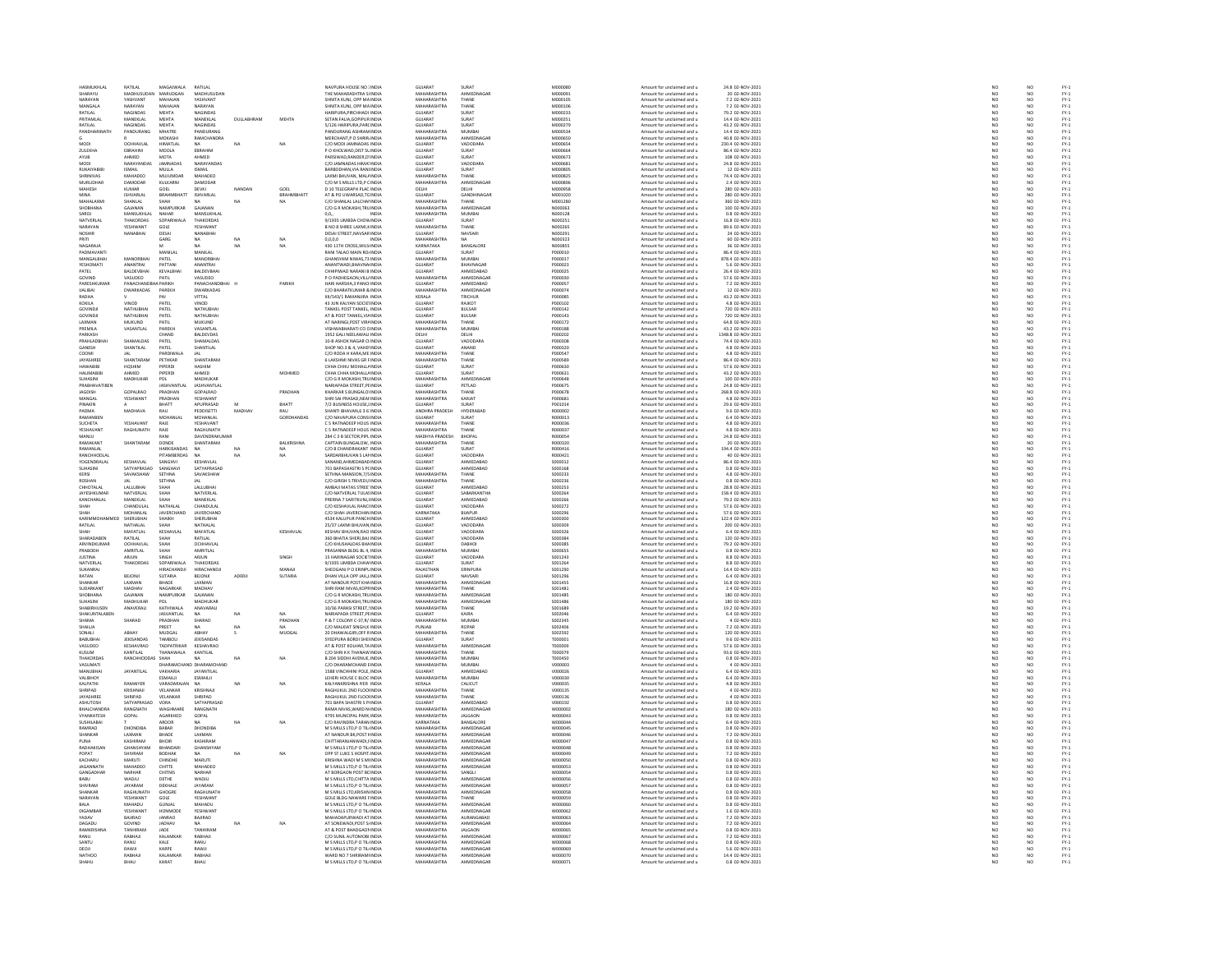GOPINATH SAKHARAM KAWRE SAKHARAM MEKNATH GANGARAM KHILARI GANGARAM MANNA SAGAJI KHELE SAGAJI C/ODEORAM BHAU KHARAT BHAU MBHIMABAI MAHIPAT KHARAT MAHIPAT ATDAULAT JAYANT KOLI JAYANT MJANARDHAN SITARAM KULKARNI SITARAM MNARAYAN VISHNU KULKARNI VISHNU MMURLIDHAR DAMODAR KULKARNI DAMODAR MVYANKATESH BALKRISHNA KULKARNI NA NA NA ND2‐IE‐317GANPAT DINKAR KULKARNI DINKAR ATMADHAV TRIMBAK KULKARNI TRIMBAK C/ORAMCHANDRA MOHANIRAJ MANDLIK MOHANIRAJ MDHANA GANPAT MAKASARE GANPAT MSHANKAR GOPAL MANEY GOPAL MPUNJA BAPU MURTADKAR BAPU MPUNJA GENU MUNGSHE GENU MRABHAJI TUKARAM NEHE TUKARAM KRISHNAWADIGANPAT BAPU NIKRAD BAPU KRISHNAWADIKASHINATH PARAJI PAWAR PARAJI MBALIRAM LAXMAN PATHARE LAXMAN MNANA SHAMA PAWAR SHAMA MRANGNATH HANMANT PRADHAN HANMANT C/ODATTATREYA GAJANAN PRADHAN GAJANAN SHRIRAMPURRAMNARAYAN GAJUSING RAJPUT GAJUSING SUBHASHWADICAJETAN FRANCIS SEMOES NA NA NA MDHONDIRAM BHAGAJI SHELAR BHAGAJI MPEERMOHMED DAUD SHAIKH DAUD SHAIKH KHATIKMOHMED GAMBHIR SHAIKH GAMBHIR ROHAM SHAIKH MBHASKAR KHANDU SHINDE KHANDU MDINKAR KHANDU SHINDE KHANDU MBANSILAL MOHANLAL SIKACHI NA NA NA ATSADA RAJARAM SONAWNE RAJARAM MNAMDEO DHONDIBA THORAT DHONDIBA NEHRUWADIRABHA SAKHARAM TORNE SAKHARAM MGAJANAN SAKHARAM UNAWANE SAKHARAM MRAOSAHIB BHAURAO VADITKE BHAURAO ATKARBHARI DAGDU WAGH DAGDU MNANA BALAJI YADAV BALAJI ATBHAUSAHEB RANUJI BHADE RANUJI ATYESHOMATI ANANTRAI PATTANI ANANTRAI ANANTYAMUNA YESHWANT RANE NA NA NA KESHARVARUGHESE ZACHARIAH VARUGHESE PARAMPILMANOJKUMAR AGARWAL DAMODARPRASAD C‐387OM PARKASH NA NA NA 1SARLA VASUDEVA NA NA NA 11DEV SINGH CHAUHAN K S CHAUHAN SHOPVIMAL GHANEKAR RAGHUNATH GHANEKAR 502NISHANT GUPTA SATISH GUPTA 3243,GALI HAKIMBABU LAL BARARIA SUMERMAL BARARIA 2401DINESH GAMBHIR CHUNNI LAL GAMBHIR 7/42,SOUTHRITU BHASIN R D BHASIN BUNGALOWSHEILA DHAR PRITINATH DHAR C/OGURDEV KUMAR RAMNATH YABHILASH KUMAR K S AGARWAL AGI/21A,VIKASPURI,NGANESH KUMAR JHA DIGAMBER JHA FLATSENTHIL KUMARAN SHANMUGA SUNDARAM NORANJINI RAJAN N S RAJAN 66‐AKAPIL CAPITALSERVICESLTD NA NA NA 168,ARIHANTGIRDHARILAL NANGIA NA NA NA KOTHIROSHAN LAL JINDAL SHIV LAL H.NO.173A K SAXENA S C SAXENA 667/5CHANDER PARKASH SAPRA KHEM CHAND SAPRA CSHAKUNTLA SAPRA CHANDER PRAKASH SAPRA C‐40ADARSH BHATIA B B BHATIA 31, SAHAYOGSOHAN LAL GAJADHAR PRASAD B‐91SOHAN LAL GAJADHARPRASAD B‐91RISHI PRAKASH SH SURAJ BHAN RZH‐ 56,RAJNAGAR‐ 2, INDIA DELHI DELHI 110045 IN302316‐10089192‐00Amount for unclaimed NAME AND MOST MANUFACTION CONDENSITY RANGEL EXAMPLEMENT DEVELOP AND MANUFACTION CONDENSITY IN A SERVE AND A SERVE AND A SERVE AND A SERVE AND A SERVE AND A SERVE AND A SERVE AND A SERVE AND A SERVE AND A SERVE AND A SERVE MADAN MOHAN MUNDRA BAJRANG LAL MUNDRA 232/8,MODEL TOWN,CINDIA HARYANA ROHTAK 124507 IN302943-10012969-00Amount for unclaimed RAIN DEV AGGRAVAL JAG BIHAWAN BANGA NEMERANA ISI NEMERANA DEV AGARAMA DEV BURANA DEN MELANTER DEN MELANTER DEN DE SAMANA SHAWARA BANGAL WORDER DE SAMANA SHAWARA BANGA<br>KASIM MENJI DEN MANGA GANAHA SHAWARA BANGA 24 ANG 24 A

| M S MILLS LTD,P O TIL INDIA<br>M S MILLS LTD,P O TIL INDIA<br>C/O NARAYANRAO AN INDIA<br>M S MILLS LTD,P O TIL INDIA                                                                                                                                   |                                |                          | wonnoza                                            | ount for un                                                                                                                         |
|--------------------------------------------------------------------------------------------------------------------------------------------------------------------------------------------------------------------------------------------------------|--------------------------------|--------------------------|----------------------------------------------------|-------------------------------------------------------------------------------------------------------------------------------------|
|                                                                                                                                                                                                                                                        | MAHARASHTRA                    | AHMEDNAGAR               | W000073                                            | Amount for unclaimed                                                                                                                |
|                                                                                                                                                                                                                                                        | MAHARASHTRA                    | NASHIK                   | W000074                                            | Amount for unclaimed                                                                                                                |
|                                                                                                                                                                                                                                                        | MAHARASHTRA                    | AHMEDNAGAR               | w000075                                            | Amount for unclaimed                                                                                                                |
| WI SWILLE LIQUE ON THE MAIL AND MILLS LTD W/WAI INDIA<br>M S MILLS LTD W/WAI INDIA<br>M S MILLS LTD,P O TIL INDIA<br>M S MILLS LTD,P O TIL INDIA<br>M S MILLS LTD,P O TIL INDIA                                                                        | MAHARASHTRA                    | AHMEDNAGAR               | W000076                                            | Amount for unclaimed                                                                                                                |
|                                                                                                                                                                                                                                                        | MAHARASHTRA                    | <b>AHMEDNAGAR</b>        | W000077                                            | Amount for unclaimed                                                                                                                |
|                                                                                                                                                                                                                                                        | MAHARASHTRA                    | AHMEDNAGAR               | W000079                                            | Amount for unclaimed                                                                                                                |
|                                                                                                                                                                                                                                                        | MAHARASHTRA                    | AHMEDNAGAR               | <b>wooooso</b>                                     | Amount for unclaimed                                                                                                                |
|                                                                                                                                                                                                                                                        | MAHARASHTRA                    | AHMEDNAGAR               | W000081                                            | Amount for unclaimed                                                                                                                |
| W 3 WILLS LIUP, O THE HUMBIA<br>ND2-IE-317 CIDEO,NAI INDIA<br>AT & POST MALINAGA INDIA<br>C/O TRILOKCHAND SE1 INDIA<br>M S MILLS LTD,P O TIL INDIA<br>M S MILLS LTD,P O TIL INDIA                                                                      | MAHARASHTRA<br>MAHARASHTRA     | NANDED<br>SOLAPUR        | W000082<br>W000083                                 | Amount for unclaimed<br>Amount for unclaimed                                                                                        |
|                                                                                                                                                                                                                                                        |                                |                          |                                                    |                                                                                                                                     |
|                                                                                                                                                                                                                                                        | MAHARASHTRA                    | AHMEDNAGAR               | W000084                                            | Amount for unclaimed                                                                                                                |
|                                                                                                                                                                                                                                                        | <b>MAHARASHTRA</b>             | AHMEDNAGAR               | woonger                                            | Amount for unclaimed                                                                                                                |
|                                                                                                                                                                                                                                                        | MAHARASHTRA                    | AHMEDNAGAR               | W000087                                            | Amount for unclaimed                                                                                                                |
|                                                                                                                                                                                                                                                        | MAHARASHTRA                    | AHMEDNAGAR               | W000089                                            | Amount for unclaimed<br>Amount for unclaimed                                                                                        |
|                                                                                                                                                                                                                                                        | MAHARASHTRA                    | AHMEDNAGAR               | W000090                                            |                                                                                                                                     |
|                                                                                                                                                                                                                                                        | <b>MAHARASHTRA</b>             | AHMEDNAGAR               | wooppat                                            |                                                                                                                                     |
| W 3 MILLS LTD, MECH I INDIA<br>M 5 MILLS LTD, MECH I INDIA<br>M 5 MILLS LTD, P O TIL INDIA<br>KRISHNAWADI M 5 MI INDIA<br>KRISHNAWADI M 5 MI INDIA                                                                                                     | <b>MAHARASHTRA</b>             | AHMEDNAGAR               | W000092                                            | Amount for unclaimed<br>Amount for unclaimed                                                                                        |
|                                                                                                                                                                                                                                                        | MAHARASHTRA                    | AHMEDNAGAR               | W000093                                            | Amount for unclaimed                                                                                                                |
|                                                                                                                                                                                                                                                        | MAHARASHTRA                    | AHMEDNAGAR               | woooo95                                            | Amount for unclaimed                                                                                                                |
|                                                                                                                                                                                                                                                        | MAHARASHTRA                    | AHMEDNAGAR               | W000096                                            | Amount for unclaimed                                                                                                                |
| KNISHNAWADI NI S NII INDIA<br>M S MILLS LTD,P O TIL INDIA<br>M S MILLS LTD,P O TIL INDIA<br>C/O SHINDE SPORTS,N INDIA<br>C/O SHINDE SPORTS,N INDIA                                                                                                     | <b>MAHARASHTRA</b>             | AHMEDNAGAR               | wooppaz                                            |                                                                                                                                     |
|                                                                                                                                                                                                                                                        | <b>MAHARASHTRA</b>             | AHMEDNAGAR               | w000099                                            | Amount for unclaimed<br>Amount for unclaimed                                                                                        |
| SHRIRAMPUR TALUKA INDIA                                                                                                                                                                                                                                | MAHARASHTRA                    | AHMEDNAGAR               | W000100                                            | Amount for unclaimed                                                                                                                |
| SHRIRAMPUR TALUKA, INDIA<br>SUBHASHWADI M S M INDIA<br>M S MILLS LTD TRACT( INDIA<br>M S MILLS LTD,P O TILI INDIA<br>KHATIK LANE KARIMKH INDIA                                                                                                         | MAHARASHTRA                    | AHMEDNAGAR               | W000101                                            | Amount for unclaimed                                                                                                                |
|                                                                                                                                                                                                                                                        | MAHARASHTRA                    | AHMEDNAGAR               | W000105                                            | Amount for unclaimed                                                                                                                |
|                                                                                                                                                                                                                                                        |                                |                          |                                                    |                                                                                                                                     |
|                                                                                                                                                                                                                                                        | MAHARASHTRA<br>MAHARASHTRA     | AHMEDNAGAR<br>AHMEDNAGAR | W000106<br>W000107                                 | Amount for unclaimed<br>Amount for unclaimed                                                                                        |
| KHATIK LANE KARIMKH INDIA<br>M S MILLS LTD NEARU INDIA<br>M S MILLS LTD MALVN INDIA<br>M S MILLS LTD SUBHA! INDIA<br>AT POST BELAPUR,DIS INDIA<br>M S MILLS LTD,P O TIL INDIA<br>M S MILLS LTD,P O TIL INDIA<br>AT MILLS LTD,P O TIL INDIA<br>AT MILLY | MAHARASHTRA                    | AHMEDNAGAR               | wono108                                            | Amount for unclaimed                                                                                                                |
|                                                                                                                                                                                                                                                        | MAHARASHTRA                    | AHMEDNAGAR               | W000109                                            | Amount for unclaimed                                                                                                                |
|                                                                                                                                                                                                                                                        | MAHARASHTRA                    | AHMEDNAGAR               | W000110                                            | Amount for unclaimed                                                                                                                |
|                                                                                                                                                                                                                                                        | <b>MAHARASHTRA</b>             | AHMEDNAGAR               | W000111                                            |                                                                                                                                     |
|                                                                                                                                                                                                                                                        | MAHARASHTRA                    | AHMEDNAGAR               | W000112                                            | Amount for unclaimed<br>Amount for unclaimed                                                                                        |
|                                                                                                                                                                                                                                                        | <b>MAHARASHTRA</b>             |                          | W000114                                            |                                                                                                                                     |
|                                                                                                                                                                                                                                                        |                                | AHMEDNAGAR               |                                                    | Amount for unclaimed                                                                                                                |
|                                                                                                                                                                                                                                                        | MAHARASHTRA<br>MAHARASHTRA     | AHMEDNAGAR<br>AHMEDNAGAR | W000115<br>W000116                                 | Amount for unclaimed<br>Amount for unclaimed                                                                                        |
|                                                                                                                                                                                                                                                        | MAHARASHTRA                    | AHMEDNAGAR               | W000117                                            |                                                                                                                                     |
| AT KUDIT KHURD,POSTINDIA<br>M S MILLS LTD,P O TIL INDIA                                                                                                                                                                                                |                                |                          |                                                    | Amount for unclaimed                                                                                                                |
|                                                                                                                                                                                                                                                        | MAHARASHTRA                    | AHMEDNAGAR               | W000118                                            | Amount for unclaimed                                                                                                                |
| AT & POST NATEPUTE, INDIA<br>AT & POST NATEPUTE, INDIA<br>AT NANDUR,POST KHA INDIA                                                                                                                                                                     | <b>MAHARASHTRA</b>             | SOLAPUR                  | W000119                                            | Amount for unclaimed                                                                                                                |
|                                                                                                                                                                                                                                                        | MAHARASHTRA                    | AHMEDNAGAR               | W000120                                            | Amount for unclaimed                                                                                                                |
|                                                                                                                                                                                                                                                        | GUJARAT                        | BHAVNAGAR                | vonnos                                             | Amount for unclaimed<br>Amount for unclaimed                                                                                        |
|                                                                                                                                                                                                                                                        | MAHARASHTRA                    | PUNE                     | Y000058                                            |                                                                                                                                     |
| PARAMPIL JOY BUILDII INDIA<br>C-387 ALBERT SQUARE INDIA                                                                                                                                                                                                | KERALA                         | <br>CHENGANNUR<br>DELHI  | znoppot                                            | Amount for unclaimed<br>Amount for unclaimed                                                                                        |
|                                                                                                                                                                                                                                                        | DELHI                          |                          | 110001 A000043                                     |                                                                                                                                     |
| 1 TODAR MAHAL LANE INDIA                                                                                                                                                                                                                               | DELHI                          | DELHI                    | 110001 0000016                                     | Amount for unclaimed                                                                                                                |
| 11 U F TANSEN MARG, INDIA<br>SHOP NO 2,DR AMBED INDIA                                                                                                                                                                                                  | DELHI                          | DELHI                    | 110001 V000106                                     | Amount for unclaimed                                                                                                                |
|                                                                                                                                                                                                                                                        | DELHI                          | DELHI                    | 110002                                             | IN300118-10014829-0(Amount for unclaimed                                                                                            |
|                                                                                                                                                                                                                                                        | DELHI<br>DELHI                 | DELHI<br>DELHI           | 110004 V000705                                     | Amount for unclaimed<br>M301055-10801806-00 Amount for unclaimed                                                                    |
|                                                                                                                                                                                                                                                        |                                |                          | 110006                                             |                                                                                                                                     |
| 2401 1ST FLOOR,RAM INDIA<br>7/42,SOUTH PATEL NA INDIA                                                                                                                                                                                                  | <b>DELHI</b>                   | <b>DELHI</b>             | 110006                                             | 12019101-00032375-0IAmount for unclaimed                                                                                            |
|                                                                                                                                                                                                                                                        | DELHI                          | DELH                     | 110008                                             | IN301774-10691348-0(Amount for unclaimed                                                                                            |
|                                                                                                                                                                                                                                                        | DELHI                          | DELHI                    | 110008 8000230                                     | Amount for unclaimed                                                                                                                |
|                                                                                                                                                                                                                                                        |                                | DELH                     |                                                    |                                                                                                                                     |
|                                                                                                                                                                                                                                                        | DELHI<br>DELHI                 | DELHI                    | 110000 0000250<br>110011 5000270<br>110016 G000435 | Amount for unclaimed<br>Amount for unclaimed                                                                                        |
| 7142<br>BUNGALOW NO 12,PA INDIA<br>C/O PROF P N DHAR,AI INDIA<br>Y 17 GREEN PARK,NEW INDIA<br>HAT NO 537/17,KALKJ INDIA<br>FLAT NO 537/17,KALKJ INDIA                                                                                                  | <b>DELHI</b>                   | <b>DELHI</b>             | 110018                                             | IN300206-10252822-0(Amount for unclaimed                                                                                            |
|                                                                                                                                                                                                                                                        | DELHI                          | DELH                     | 110019                                             | 12044700-05227781-0IAmount for unclaimed                                                                                            |
| NO 314 N BLOCK SECTI INDIA<br>66-A POCKET A,SUKHD INDIA                                                                                                                                                                                                | DELHI                          | DELHI                    | 110022                                             | 12036000-01887235-0IAmount for unclaimed                                                                                            |
|                                                                                                                                                                                                                                                        | DELHI                          | DELH                     | 110025 R000951                                     | Amount for unclaimed                                                                                                                |
| 168,ARIHANT NAGAR,I INDIA<br>KOTHI 81 ROAD 7,PUN INDIA<br>KOTHI 81 ROAD 7,PUN INDIA<br>H.NO.173 B,TEACHERS INDIA<br>667/S MEHRAULI,NEW INDIA                                                                                                           | DELHI                          | DELHI                    | 110026                                             | IN302092-10002064-0(Amount for unclaimed                                                                                            |
|                                                                                                                                                                                                                                                        | DELHI<br>DELHI                 | DELHI<br>DELHI           | 110026 G000370<br>110030                           | Amount for uncluding<br>Amount for unclaimed<br>12069300-00029664-01Amount for unclaimed                                            |
|                                                                                                                                                                                                                                                        |                                |                          |                                                    |                                                                                                                                     |
|                                                                                                                                                                                                                                                        | DELHI                          | DELHI                    | 110030 A000788                                     | Amount for unclaimed                                                                                                                |
| C-40 RAJ GARH COLÓN INDIA<br>C-40 RAJ GARH COLÓN INDIA<br>C-40 RAJ GARH COLÓN INDIA                                                                                                                                                                    | DELHI                          | DELH                     | 110031 C000290                                     | Amount for unclaimed                                                                                                                |
|                                                                                                                                                                                                                                                        | DELHI                          |                          |                                                    |                                                                                                                                     |
|                                                                                                                                                                                                                                                        |                                |                          |                                                    |                                                                                                                                     |
|                                                                                                                                                                                                                                                        |                                | DELHI                    | 110031 S001550                                     | Amount for unclaimed                                                                                                                |
|                                                                                                                                                                                                                                                        | DELHI                          | DELH                     | 110034                                             | N300724-10102236-0(Amount for unclaimed                                                                                             |
|                                                                                                                                                                                                                                                        | DELHI                          | DELHI                    | 110043 S001912                                     | Amount for unclaimed                                                                                                                |
|                                                                                                                                                                                                                                                        | DELHI                          | DELHI                    | 110043 S002274                                     | Amount for unclaimed                                                                                                                |
|                                                                                                                                                                                                                                                        | DELHI                          | DELHI                    | 110045                                             | IN302316-10089192-0(Amount for unclaimed                                                                                            |
|                                                                                                                                                                                                                                                        | DELHI                          | DELHI                    | 110045                                             | 12033500-01533528-0IAmount for unclaimed                                                                                            |
|                                                                                                                                                                                                                                                        | DELHI                          | DELH                     | 110045                                             | 12044700-04773352-0IAmount for unclaimed                                                                                            |
| C-40 RAJ GARH COLON INDIA<br>31, SAHAYOG APPARTI INDIA<br>B-91 ROSHAN VIHAR,C INDIA<br>R2H- 56,RAJNAGAR- 2, INDIA<br>R2H- 56,RAJNAGAR- 2, INDIA<br>R2 /54 PALAM VILLAGI INDIA<br>C- 117 BD NO- 2 ANDB INDIA                                            | DELHI                          | DELHI                    | 110049                                             | 12020600-00579929-0IAmount for unclaimed                                                                                            |
|                                                                                                                                                                                                                                                        | DELHI                          | DELHI                    | 110051 V000102                                     | Amount for unclaimed                                                                                                                |
| F-117,RD NO-2,ANDR INDIA<br>B-28 FIRST FLOOR,GAL INDIA<br>B-28 FIRST FLOOR,GAL INDIA                                                                                                                                                                   | DELHI                          | DELHI                    | 110051 V000357                                     | Amount for unclaimed                                                                                                                |
|                                                                                                                                                                                                                                                        | DELHI                          | DELHI                    | 110052                                             |                                                                                                                                     |
|                                                                                                                                                                                                                                                        | DELHI                          | DELHI                    | 110052                                             | 12019101-00260945-01Amount for unclaimed<br>12019101-01813796-01Amount for unclaimed                                                |
| <b>GUPTA CHAMBERS 2N INDIA</b>                                                                                                                                                                                                                         | DELHI                          | <b>DELHI</b>             | 110052 A000044                                     |                                                                                                                                     |
|                                                                                                                                                                                                                                                        | DELHI                          | DELHI                    | 110052 M001046                                     |                                                                                                                                     |
| OUF TA CHAWBERS ZN INDIA<br>H-222 (GF) ASHOK VIH INDIA<br>H NO 559/10,ST NO 13 INDIA                                                                                                                                                                   | DELHI                          | DELHI                    | 110053                                             | Amount for unclaimed<br>Amount for unclaimed<br>Amount for unclaimed<br>IN301774-11855303-00 Amount for unclaimed                   |
|                                                                                                                                                                                                                                                        | DELHI                          | DELHI                    |                                                    |                                                                                                                                     |
|                                                                                                                                                                                                                                                        | DELHI                          | DELHI                    | 110054 J000437<br>110054 S001825                   | Amount for unclaimed<br>Amount for unclaimed                                                                                        |
|                                                                                                                                                                                                                                                        |                                | DELHI                    | 110054 S001826                                     |                                                                                                                                     |
|                                                                                                                                                                                                                                                        |                                | DELHI                    | 110055                                             |                                                                                                                                     |
|                                                                                                                                                                                                                                                        | DELHI<br>DELHI<br>DELHI        | DELHI                    | 110057 8000010                                     | Amount for unclaimed<br>Amount for unclaimed<br>IN300118-11104285-0(Amount for unclaimed<br>Amount for unclaimed                    |
|                                                                                                                                                                                                                                                        | DELHI                          | DELH                     | 110058                                             |                                                                                                                                     |
| VASANT VIHAR, 32 PAS INDIA<br>WZ-519, ST NO-27, SHN INDIA                                                                                                                                                                                              | DELHI                          | DELHI                    | 110058                                             | IN302236-12063356-0( Amount for unclaimed<br>IN303028-59194485-0(Amount for unclaimed                                               |
|                                                                                                                                                                                                                                                        |                                |                          | 110059                                             |                                                                                                                                     |
|                                                                                                                                                                                                                                                        | DELHI<br>DELHI                 | DELHI<br>DELHI           | 110059                                             | IN300940-10309698-00 Amount for unclaimed<br>12033200-01043737-01 Amount for unclaimed                                              |
| A 58 NARANG COLONI INDIA<br>S - 128,PARAM PURI,U INDIA<br>WZ 150 A HASTSAL RO INDIA                                                                                                                                                                    | DELHI                          | DELHI                    | 110059                                             | 12033200-01444787-0IAmount for unclaimed                                                                                            |
|                                                                                                                                                                                                                                                        | DELHI                          | DELH                     | 110059                                             |                                                                                                                                     |
| WZ 150 A HASTAL ROA INDIA<br>P BLOCK HOUSE NO 85 INDIA<br>A-3/68.PASCHIM VIHA INDIA                                                                                                                                                                    | DELHI                          | DELHI                    | 110063 V000448                                     | IN300513-17247242-0(Amount for unclaimed<br>Amount for unclaimed                                                                    |
|                                                                                                                                                                                                                                                        |                                | DELHI                    |                                                    |                                                                                                                                     |
|                                                                                                                                                                                                                                                        | DELHI<br>DELHI                 | DELHI                    | 110063 W000010<br>110065 G000195                   | Amount for unclaimed<br>Amount for unclaimed                                                                                        |
| 144 PASCHIM VIHAR, INDIA<br>E-335 EAST OF KAILASI INDIA                                                                                                                                                                                                |                                |                          | 110070                                             |                                                                                                                                     |
|                                                                                                                                                                                                                                                        |                                |                          |                                                    |                                                                                                                                     |
|                                                                                                                                                                                                                                                        | DELHI<br>DELHI<br>DELHI        | DELHI<br>DELHI<br>DELHI  | 110081<br>110085                                   | 2014100-00026744-01Amount for unclaimed<br>M301774-10883123-0(Amount for unclaimed<br>12036000-00751115-0(Amount for unclaimed      |
|                                                                                                                                                                                                                                                        |                                | DELH                     | 110087                                             |                                                                                                                                     |
| E-335 EAST OF KAILASI INDIA<br>7/9 DESWAL BHAWAN INDIA<br>581 KASHMIRI BLOCK," INDIA<br>9 BLK E 2,PKT 5 SEC 15 INDIA<br>GH 14/177,,PASCHIM I INDIA                                                                                                     | DELHI<br>DELHI                 | DELHI                    | 110088                                             | IN300118-10371703-0(Amount for unclaimed<br>11000011-00015595-0(Amount for unclaimed                                                |
|                                                                                                                                                                                                                                                        |                                |                          |                                                    |                                                                                                                                     |
| .<br>AN-3 & 3A,SHAMILAR INDIA<br>I - 201 2ND FLOOR,FRINDIA                                                                                                                                                                                             | DELHI                          | DELH                     | 110092                                             | IN300079-10612907-01 Amount for unclaimed                                                                                           |
| 135 G FLR BANK ENCL/ INDIA                                                                                                                                                                                                                             | DELHI                          | DELHI                    | 110092<br>110092                                   | IN302236-11681833-0(Amount for unclaimed                                                                                            |
|                                                                                                                                                                                                                                                        |                                | DELHI                    |                                                    |                                                                                                                                     |
|                                                                                                                                                                                                                                                        | DELHI<br>DELHI<br><b>DELHI</b> | DELHI<br><b>DELHI</b>    | 110093                                             | IN300214-16747436-00Amount for unclaimed<br>IN300214-16747436-00Amount for unclaimed                                                |
|                                                                                                                                                                                                                                                        |                                |                          |                                                    |                                                                                                                                     |
|                                                                                                                                                                                                                                                        | <br>DELHI                      | DELHI                    | 110095<br>110096 A000050                           |                                                                                                                                     |
| 135 G PLA BAINAL VIHA INDIA<br>D - 38 SURAIMAL VIHA INDIA<br>F-105 C <sub>M</sub> G.T.B.ENCLAV INDIA<br>N 23 / C 2, POCKET - NJ INDIA<br>ELAT NO 73-C, PKT A-2 INDIA<br>B-24/2681, SHIV MANI INDIA                                                     | PUNJAB                         | LUDHIANA                 | 141007                                             | IN302092-10199419-0<br>M302092-10199419-0<br>Amount for unclaimed<br>IN300708-10596979-0<br>CAmount for unclaimed                   |
|                                                                                                                                                                                                                                                        | HARYANA                        | FARIDABAD                | 121001 S002261                                     |                                                                                                                                     |
|                                                                                                                                                                                                                                                        | HARYANA                        | FARIDABAD                | 121002                                             | Amount for unclaimed<br>Amount for unclaimed<br>IN301549-18059944-0(Amount for unclaimed                                            |
|                                                                                                                                                                                                                                                        | HARYANA                        | FARIDARAD                | 121004                                             |                                                                                                                                     |
|                                                                                                                                                                                                                                                        | HARYANA                        | FARIDABAD                | 121005                                             | IN301774-16547018-00 Amount for unclaimed<br>12034800-00020571-01 Amount for unclaimed                                              |
|                                                                                                                                                                                                                                                        | HARYANA                        | GURGAON                  | 122001                                             | IN300476-40135052-0(Amount for unclaimed                                                                                            |
|                                                                                                                                                                                                                                                        |                                |                          | 122002                                             |                                                                                                                                     |
|                                                                                                                                                                                                                                                        | HARYANA<br>HARYANA             | GURGAON<br>GURGAON       | 122002                                             | IN300476/40153032/004/infound for unclaimed<br>12044700-07267114-01Amount for unclaimed<br>IN301774-16356270-00Amount for unclaimed |
|                                                                                                                                                                                                                                                        | HARYANA                        | MOHINDERGARH             | 123001                                             |                                                                                                                                     |
| n vo 911,223 / 3,7748111004<br>483 (P),SECTOR - 31,,G INDIA<br>1309 HSE NO,MARUTI INDIA<br>P 3/41 A,JACARANDA I INDIA<br>R/O MOH DAKOTAN,N INDIA<br>VILLAGE BHAINSWAL 1 INDIA                                                                          | HARYANA                        | SONEPAT                  | 124409                                             | 12053500-00688261-01Amount for unclaimed<br>IN300513-16437754-0(Amount for unclaimed                                                |
|                                                                                                                                                                                                                                                        | HARYANA                        | ROHTAK                   | 124507                                             |                                                                                                                                     |
|                                                                                                                                                                                                                                                        | HARYANA                        | <b>HISSAR</b>            | 125001                                             | IN302943-10012969-0(Amount for unclaimed<br>IN302943-10012969-0(Amount for unclaimed                                                |
|                                                                                                                                                                                                                                                        | HARYANA                        | <b>HISSAR</b>            | 125001                                             | IN300513-20543900-0(Amount for unclaimed                                                                                            |
| 151 FRIENDS COLONY, INDIA<br>W/O BRAHAM SHANKI INDIA                                                                                                                                                                                                   | HARYANA                        | SIRSA                    | 125102                                             | 12019111-00061341-0IAmount for unclaimed                                                                                            |
| H NO 213 V P O JHOJH INDIA                                                                                                                                                                                                                             | HARYANA                        | AMBALA                   | 127310                                             | 12033200-04606956-0IAmount for unclaimed                                                                                            |
|                                                                                                                                                                                                                                                        | HARYANA                        | KARNAI                   | 132103                                             |                                                                                                                                     |
| 2454 N H B C NEW HO INDIA<br>2454 N H B C NEW HO INDIA<br>H.NO 536 L,MODEL TO INDIA                                                                                                                                                                    | HARYANA                        | KARNAL                   | 132103                                             | 13041400-00862682-01Amount for unclaimed<br>IN300239-14133380-0(Amount for unclaimed                                                |
|                                                                                                                                                                                                                                                        | HARYANA                        | KARNAL                   | 132103                                             | IN300513-21175774-0(Amount for unclaimed                                                                                            |
|                                                                                                                                                                                                                                                        | HARYANA                        | KARNAL                   | 132114                                             |                                                                                                                                     |
| H NO 849/7,AMAR BHI INDIA<br>V AND PO RAIPUR JAT INDIA<br>H. N. 886, PREM NAGA INDIA                                                                                                                                                                   | HARYANA                        | AMBALA                   | 135001                                             | IN300513-16050532-0(Amount for unclaimed<br>IN302316-10001706-0(Amount for unclaimed                                                |

| M S MILLS LTD,P O TIL INDIA                                                               | MAHARASHTRA                       | AHMEDNAGAR                      | W000072                          | Amount for unclaimed and u                                                                                 | 0.8 02-NOV-2021                      |
|-------------------------------------------------------------------------------------------|-----------------------------------|---------------------------------|----------------------------------|------------------------------------------------------------------------------------------------------------|--------------------------------------|
| M S MILLS LTD,P O TIL INDIA<br>C/O NARAYANRAO AN INDIA                                    | MAHARASHTRA<br>MAHARASHTRA        | AHMEDNAGAR<br>NASHIK            | W000073<br>wooogza               | Amount for unclaimed and u                                                                                 | 0.8 02-NOV-2021<br>7.2 02-NOV-2021   |
| M S MILLS LTD,P O TIL INDIA                                                               | <b>MAHARASHTRA</b>                | AHMEDNAGAR                      | W000075                          | Amount for unclaimed and u<br>Amount for unclaimed and u                                                   | 0.8 02-NOV-2021                      |
|                                                                                           | MAHARASHTRA                       | AHMEDNAGAR                      | W000076                          | Amount for unclaimed and u                                                                                 | 7.2 02-NOV-2021                      |
| AT KANHEGAON,POST INDIA<br>M S MILLS LTD W/WAI INDIA                                      | MAHARASHTRA                       | AHMEDNAGAR                      | W000077                          | Amount for unclaimed and u                                                                                 | 0.8 02-NOV-2021                      |
| M S MILLS LTD, P O TIL INDIA                                                              | MAHARASHTRA                       | AHMEDNAGAR                      | W000079                          | Amount for unclaimed and u                                                                                 | 0.8 02-NOV-2021                      |
| M S MILLS LTD,P O TIL INDIA<br>M S MILLS LTD,P O TIL INDIA<br>M S MILLS LTD,P O TIL INDIA | <b>MAHARASHTRA</b>                | AHMEDNAGAR                      | wooooso                          | Amount for unclaimed and u                                                                                 | 0.8 02-NOV-2021                      |
|                                                                                           | MAHARASHTRA<br><b>MAHARACHTRA</b> | AHMEDNAGAR                      | W000081<br>woonnes               | Amount for unclaimed and u                                                                                 | 1.6 02-NOV-2021                      |
| ND2-IE-317 CIDCO, NATINDIA<br>AT & POST MALINAGA INDIA                                    | MAHARASHTRA                       | NANDED<br>SOLAPUR               | W000083                          | Amount for unclaimed and u<br>Amount for unclaimed and u                                                   | 1.6 02-NOV-2021<br>0.8 02-NOV-2021   |
| C/O TRILOKCHAND SETINDIA                                                                  | MAHARASHTRA                       | AHMEDNAGAR                      | W000084                          | Amount for unclaimed and u                                                                                 | 7.2 02-NOV-2021                      |
| M S MILLS LTD,P O TIL INDIA<br>M S MILLS LTD,P O TIL INDIA<br>M S MILLS LTD,P O TIL INDIA | <b>MAHARASHTRA</b>                | AHMEDNAGAR                      | <b>woooose</b>                   | Amount for unclaimed and u                                                                                 | 0.8 02-NOV-2021                      |
| M S MILLS LTD, MECH I INDIA                                                               | MAHARASHTRA<br>MAHARASHTRA        | AHMEDNAGAR<br><b>AUMERNAGAR</b> | W000087<br><b>W000089</b>        | Amount for unclaimed and u<br>Amount for unclaimed and u                                                   | 0.8 02-NOV-2021<br>0.8 02-NOV-2021   |
| M S MILLS LTD, PO TIL INDIA                                                               | MAHARASHTRA                       | AHMEDNAGAR                      | W000090                          | Amount for unclaimed and u                                                                                 | 0.8 02-NOV-2021                      |
| M S MILLS LTD,P O TIL INDIA                                                               | MAHARASHTRA                       | AHMEDNAGAR                      | wonnos1                          | Amount for unclaimed and u                                                                                 | 0.8 02-NOV-2021                      |
| KRISHNAWADI M S MI INDIA                                                                  | MAHARASHTRA                       | AHMEDNAGAR                      | W000092                          | Amount for unclaimed and u                                                                                 | 7.2 02-NOV-2021                      |
| KRISHNAWADI M S MI INDIA                                                                  | MAHARASHTRA<br><br>MAHARASHTRA    | AHMEDNAGAR<br><b>AUMERNAGAR</b> | W000093<br>wonnogs               | Amount for unclaimed and u                                                                                 | 0.8 02-NOV-2021                      |
| M S MILLS LTD,P O TIL INDIA<br>M S MILLS LTD, PO TIL INDIA                                | MAHARASHTRA                       | AHMEDNAGAR                      | W000096                          | Amount for unclaimed and u<br>Amount for unclaimed and u                                                   | 0.8 02-NOV-2021<br>0.8 02-NOV-2021   |
|                                                                                           | MAHARASHTRA                       | AHMEDNAGAR                      | wononez                          | Amount for unclaimed and u                                                                                 | 0.8 02-NOV-2021                      |
| M S MILLS LTD, P O TIL INDIA<br>C/O SHINDE SPORTS,N INDIA                                 | MAHARASHTRA                       | AHMEDNAGAR                      | W000099                          | Amount for unclaimed and u                                                                                 | 0.8 02-NOV-2021                      |
| SHRIRAMPUR TALUKA INDIA                                                                   | MAHARASHTRA                       | AHMEDNAGAR                      | woopton                          | Amount for unclaimed and u                                                                                 | 0.8.02-NOV-2021                      |
| SUBHASHWADI M S M INDIA                                                                   | <b>MAHARASHTRA</b>                | <b>AHMEDNAGAR</b>               | W000101                          | Amount for unclaimed and u                                                                                 | 0.8 02-NOV-2021                      |
| M S MILLS LTD TRACT( INDIA<br>M S MILLS LTD,P O TIL INDIA<br>KHATIK LANE KARIMKH INDIA    | MAHARASHTRA                       | AHMEDNAGAR                      | W000105                          | Amount for unclaimed and u                                                                                 | 0.8 02-NOV-2021                      |
|                                                                                           | MAHARASHTRA                       | AHMEDNAGAR                      | W000106                          | Amount for unclaimed and u                                                                                 | 0.8 02-NOV-2021                      |
|                                                                                           | MAHARASHTRA<br>MAHARASHTRA        | AHMEDNAGAR<br>AHMEDNAGAR        | W000107<br>wooptos               | Amount for unclaimed and u<br>Amount for unclaimed and u                                                   | 0.8 02-NOV-2021<br>0.8.02-NOV-2021   |
|                                                                                           | <b>MAHARASHTRA</b>                | <b>AHMEDNAGAR</b>               | W000109                          | Amount for unclaimed and u                                                                                 | 2.4 02-NOV-2021                      |
| M S MILLS LTD SUBHA! INDIA                                                                | MAHARASHTRA                       | AHMEDNAGAR                      | W000110                          | Amount for unclaimed and u                                                                                 | 11.2 02-NOV-2021                     |
| AT POST BELAPUR, DIS' INDIA                                                               | <b>MAHARASHTRA</b>                | AHMEDNAGAR                      | W000111                          | Amount for unclaimed and u                                                                                 | 7.2 02-NOV-2021                      |
| M S MILLS LTD,P O TIL INDIA<br>NEHRUWADI M S MILL INDIA                                   | MAHARASHTRA                       | AHMEDNAGAR                      | W000112                          | Amount for unclaimed and u                                                                                 | 0.8 02-NOV-2021                      |
|                                                                                           | <b>MAHARASHTRA</b>                | AHMEDNAGAR                      | W000114                          | Amount for unclaimed and u                                                                                 | 0.8 02-NOV-2021                      |
| M S MILLS LTD,P O TIL INDIA<br>M S MILLS LTD,P O TIL INDIA                                | MAHARASHTRA                       | AHMEDNAGAR                      | W000115                          | Amount for unclaimed and u                                                                                 | 7.2 02-NOV-2021                      |
|                                                                                           | MAHARASHTRA<br><b>MAHARASHTRA</b> | AHMEDNAGAR<br>AHMEDNAGAR        | W000116<br>W000117               | Amount for unclaimed and u<br>Amount for unclaimed and u                                                   | 0.8 02-NOV-2021<br>0.8 02-NOV-2021   |
| AT KUDIT KHURD,POSTINDIA<br>M S MILLS LTD,P O TIL INDIA                                   | MAHARASHTRA                       | AHMEDNAGAR                      | W000118                          | Amount for unclaimed and u                                                                                 | 14.4 02-NOV-2021                     |
| AT & POST NATEPUTE, INDIA                                                                 | <b>MAHARASHTRA</b>                | SOLAPUR                         | W000119                          | Amount for unclaimed and u                                                                                 | 0.8 02-NOV-2021                      |
| AT NANDUR, POST KHA INDIA                                                                 | MAHARASHTRA                       | AHMEDNAGAR                      | W000120                          | Amount for unclaimed and u                                                                                 | 7.2 02-NOV-2021                      |
| ANANT WADI,BHAVNA INDIA                                                                   | GUJARAT                           | BHAVNAGAR                       | Y000026                          | Amount for unclaimed and u                                                                                 | 134.4 02-NOV-2021                    |
| KESHAR COTTAGE 78 HINDIA                                                                  | MAHARASHTRA                       | PUNE                            | Y000058                          | Amount for unclaimed and u                                                                                 | 8.8 02-NOV-2021                      |
| PARAMPH JOY RUILDILINDIA                                                                  | KERALA                            | CHENGANNUE                      | zooppo                           | Amount for unclaimed and u                                                                                 | 518.4 02-NOV-2021                    |
| C-387 ALBERT SQUARE INDIA                                                                 | DELHI                             | DELHI                           | 110001 A000043                   | Amount for unclaimed and u                                                                                 | 9.6 02-NOV-2021                      |
| 1 TODAR MAHAL LANE INDIA                                                                  | DELHI<br>DELHI                    | DELHI<br>DELHI                  | 110001 0000016<br>110001 V000106 | Amount for unclaimed and u<br>Amount for unclaimed and u                                                   | 14.4 02-NOV-2021<br>26.4 02-NOV-2021 |
| 11 U F TANSEN MARG, INDIA<br>SHOP NO 2,DR AMBED INDIA                                     | DELHI                             | DELHI                           | 110002                           | IN300118-10014829-0(Amount for unclaimed and u                                                             | 80 02-NOV-2021                       |
| 502 MEGH LANE, 9/3 P INDIA                                                                | DELHI                             | <b>DELHI</b>                    | 110004 V000705                   | Amount for unclaimed and u                                                                                 | 86.4 02-NOV-2021                     |
| 3243, GALI HAKIM BACINDIA                                                                 | DELHI                             | DELHI                           | 110006                           | IN301055-10801806-0(Amount for unclaimed and u                                                             | 40 02-NOV-2021                       |
| 2401 1ST FLOOR,RAM INDIA<br>7/42,SOUTH PATEL NA INDIA                                     | <b>DELHI</b>                      | <b>DELHI</b>                    | 110006                           | 12019101-00032375-0LAmount for unclaimed and u                                                             | 400.02-NOV-2021                      |
|                                                                                           | DELHI                             | DELH                            | 110008                           | IN301774-10691348-0(Amount for unclaimed and u                                                             | 32 02-NOV-2021                       |
| BUNGALOW NO 12.PA INDIA                                                                   | DELHI                             | DELHI<br><b>DELH</b>            | 110008 8000230                   | Amount for unclaimed and u                                                                                 | 7.2 02-NOV-2021                      |
| C/O PROF P N DHAR, A INDIA                                                                | DELH<br>DELHI                     | DELHI                           | 110011 S000270                   | Amount for unclaimed and u                                                                                 | 28 02-NOV-2021<br>722.4 02-NOV-2021  |
| Y 17 GREEN PARK, NEV INDIA<br>AGI/21A VIKASPURI N INDIA                                   | <b>DELHI</b>                      | <b>DELHI</b>                    | 110016 G000435<br>110018         | Amount for unclaimed and u<br>IN300206-10252822-0(Amount for unclaimed and u                               | 480.02-NOV-2021                      |
| FLAT NO 537/17, KALKI INDIA                                                               | DELHI                             | DELH                            | 110019                           | 12044700-05227781-0IAmount for unclaimed and u                                                             | 80 02-NOV-2021                       |
|                                                                                           | DELHI                             | DELHI                           | 110022                           | 12036000-01887235-0(Amount for unclaimed and u                                                             | 80 02-NOV-2021                       |
| NO 314 N BLOCK SECTI INDIA<br>66-A POCKET A,SUKHD INDIA                                   | DELHI                             | DELH                            | 110025 R000951                   | Amount for unclaimed and u                                                                                 | 1440 02-NOV-2021                     |
|                                                                                           | DELHI                             | DELHI                           | 110026                           | IN302092-10002064-0(Amount for unclaimed and u                                                             | 320 02-NOV-2021                      |
| 168,ARIHANT NAGAR,I INDIA<br>KOTHI 81 ROAD 7,PUN INDIA<br>H.NO.173 B,TEACHERS INDIA       | DELHI<br>DELHI                    | DELHI<br>DELHI                  | 110026 G000370                   | Amount for unclaimed and u<br>Amount for unclaimed and u<br>12069300-00029664-0IAmount for unclaimed and u | 108 02-NOV-2021<br>160 02-NOV-2021   |
|                                                                                           |                                   |                                 | 110030                           |                                                                                                            |                                      |
| 667/S MEHRAULI.NEW INDIA                                                                  | DELHI                             | DELHI                           | 110030 A000788                   | Amount for unclaimed and u                                                                                 | 80 02-NOV-2021                       |
| C 40 RAJ GARH COLON INDIA                                                                 | DELH                              | DELHI                           | 110031 C000290                   | Amount for unclaimed and u                                                                                 | 60 02-NOV-2021                       |
| C-40 RAJ GARH COLON INDIA                                                                 | DELHI                             | DELHI                           | 110031 S001550                   | Amount for unclaimed and u                                                                                 | 60 02-NOV-2021                       |
| 31, SAHAYOG APPARTI INDIA                                                                 | DELH                              | DELH                            | 110034                           | N300724-10102236-0(Amount for unclaimed and u                                                              | 160 02-NOV-2021                      |
| B-91 ROSHAN VIHAR,C INDIA<br>B-91 ROSHAN VIHAR,N INDIA                                    | DELHI<br>DELHI                    | DELHI<br>DELHI                  | 110043 S001912<br>110043 S002274 | Amount for unclaimed and u                                                                                 | 14.4 02-NOV-2021<br>14.4 02-NOV-2021 |
| RZH-56,RAJNAGAR-2, INDIA                                                                  | DELHI                             | DELHI                           | 110045                           | Amount for unclaimed and u<br>IN302316-10089192-0(Amount for unclaimed and u                               | 20 02-NOV-2021                       |
| RZ /S4 PALAM VILLAGI INDIA                                                                | DELHI                             | DELHI                           | 110045                           | 12033500-01533528-0(Amount for unclaimed and u                                                             | 40 02-NOV-2021                       |
| RZF 127 1ST FLOOR, SA INDIA                                                               | DELH                              | DELH                            | 110045                           | 12044700-04773352-0IAmount for unclaimed and u                                                             | 40 02-NOV-2021                       |
| F-117.RD NO-2.ANDR INDIA                                                                  | DELHI                             | DELHI                           | 110049                           | 12020600-00579929-0IAmount for unclaimed and u                                                             | 80 02-NOV-2021                       |
| B-28 FIRST FLOOR, GAL INDIA                                                               | DELHI                             | DELHI                           | 110051 V000102                   | Amount for unclaimed and u                                                                                 | 4.8 02-NOV-2021                      |
| <b>B-28 FIRST FLOOR, GAL INDIA</b>                                                        | DELHI                             | DELHI                           | 110051 V000357                   | Amount for unclaimed and u                                                                                 | 103.2 02-NOV-2021                    |
| -71,ASHOK VIHAR,PH INDIA                                                                  | DELHI                             | <b>DELHI</b>                    | 110052                           | 12019101-00260945-0IAmount for unclaimed and u                                                             | 100 02-NOV-2021                      |
| HOUSE NO. I-71, ASHOLINDIA                                                                | DELH                              | DELHI                           | 110052                           | 12019101-01813796-0IAmount for unclaimed and u                                                             | 160 02-NOV-2021                      |
| GUPTA CHAMBERS 2N INDIA                                                                   | <b>DELHI</b>                      | <b>DELHI</b>                    | 110052-4000044                   | Amount for unclaimed and u                                                                                 | 86.4.02-NOV-2021                     |
| H-222 (GF) ASHOK VIH INDIA                                                                | DELHI                             | DELHI<br>DELHI                  | 110052 M001046                   | Amount for unclaimed and u<br>IN301774-11855303-0(Amount for unclaimed and u                               | 460.8 02-NOV-2021                    |
| H NO 559/10, ST NO 13 INDIA<br>6 UNDER HILL LANE, CI'INDIA                                | DELHI<br>DELHI                    | <b>DELHI</b>                    | 110053<br>110054-000437          | Amount for unclaimed and u                                                                                 | 79.2 02-NOV-2021<br>1080 02-NOV-2021 |
| 6 UNDER HILL LANE, CI' INDIA                                                              | DELH                              | DELHI                           | 110054 S001825                   | Amount for unclaimed and u                                                                                 | 321.6 02-NOV-2021                    |
| 6 UNDER HILL LANE.CI' INDIA                                                               | <b>DELHI</b>                      | <b>DELHI</b>                    | 110054 S001826                   | Amount for unclaimed and u                                                                                 | 398.4.02-NOV-2021                    |
| 3005 GALI NO-2,CHUN INDIA                                                                 | DELH                              | DELHI                           | 110055                           | IN300118-11104285-0(Amount for unclaimed and u                                                             | 100 02-NOV-2021                      |
| VASANT VIHAR 32 PAS INDIA                                                                 | DELHI                             | DELHI                           | 110057 8000010                   | Amount for unclaimed and u                                                                                 | 9.6 02-NOV-2021                      |
| WZ-519,ST NO-27,SHI\INDIA                                                                 | DELHI                             | DELH                            | 110058                           | IN302236-12063356-0(Amount for unclaimed and u                                                             | 48 02-NOV-2021                       |
| A 58 NARANG COLONY INDIA                                                                  | DELHI<br><b>DELHI</b>             | DELHI<br><b>DELHI</b>           | 110058<br>110059                 | IN303028-59194485-0(Amount for unclaimed and u<br>IN300940-10309698-0(Amount for unclaimed and u           | 0.8 02-NOV-2021<br>40.02-NOV-2021    |
| S - 128, PARAMO COLONYMORA<br>S - 128, PARAM PURI, U INDIA<br>WZ 150 A HASTSAL RO INDIA   | DELHI                             | DELHI                           | 110059                           | 12033200-01043737-0IAmount for unclaimed and u                                                             | 240 02-NOV-2021                      |
| WZ 150 A HASTAL ROA INDIA                                                                 | DELHI                             | DELHI                           | 110059                           | 12033200-01444787-0(Amount for unclaimed and u                                                             | 754.4 02-NOV-2021                    |
| P BLOCK HOUSE NO 85 INDIA                                                                 | DELHI                             | DELH                            | 110059                           | IN300513-17247242-0(Amount for unclaimed and u                                                             | 196 02-NOV-2021                      |
| A-3/68. PASCHIM VIHA INDIA                                                                | DELHI                             | DELHI                           | 110063 V000448                   | Amount for unclaimed and u                                                                                 | 8.8 02-NOV-2021                      |
| J 144 PASCHIM VIHAR, INDIA                                                                | DELH                              | DELH                            | 110063 W000010                   | Amount for unclaimed and u                                                                                 | 0.8 02-NOV-2021                      |
| E-335 EAST OF KAILASI INDIA                                                               | DELHI                             | DELHI                           | 110065 G000195                   | Amount for unclaimed and u                                                                                 | 7.2 02-NOV-2021                      |
| 7/9 DESWAL BHAWAN INDIA<br>581 KASHMIRI BLOCK, INDIA                                      | DELHI<br>DELHI                    | DELHI                           | 11007n                           | 12014100-00026744-0IAmount for unclaimed and u<br>IN301774-10883123-0IAmount for unclaimed and u           | 120 02-NOV-2021<br>4 02-NOV-2021     |
|                                                                                           |                                   | DELH                            | 110081                           |                                                                                                            |                                      |
| 9 BLK E 2.PKT 5 SEC 15 INDIA                                                              | DELHI                             | DELHI                           | 110085                           | 12036000-00751115-0(Amount for unclaimed and u                                                             | 12 02-NOV-2021                       |
| GH 14/177, PASCHIM \ INDIA                                                                | DELH                              | DELH                            | 110087                           | N300118-10371703-0(Amount for unclaimed and u                                                              | 400 02-NOV-2021                      |
| AN-3 & 3A, SHAMILAR INDIA                                                                 | DELHI                             | DELHI                           | 110088<br>110092                 | 11000011-00015595-0IAmount for unclaimed and u<br>IN300079-10612907-0(Amount for unclaimed and u           | 200 02-NOV-2021<br>80 02-NOV-2021    |
| -201 2ND FLOOR, FRINDIA                                                                   | DELHI                             | DELHI                           | 110092                           |                                                                                                            |                                      |
| 135 G FLR BANK ENCL/ INDIA                                                                | DELHI<br>DELHI                    | DELHI<br><b>DELHI</b>           | 110092                           | IN302236-11681833-0(Amount for unclaimed and u<br>IN300214-16747436-0(Amount for unclaimed and u           | 80 02-NOV-2021<br>80 02-NOV-2021     |
| D - 38 SURAJMAL VIHA INDIA<br>F-105 C,,G.T.B.ENCLAV INDIA                                 | DELHI                             | DELHI                           | 110093                           | IN300118-10019314-0(Amount for unclaimed and u                                                             | 40 02-NOV-2021                       |
|                                                                                           | <b>DELHI</b>                      | <b>DELHI</b>                    | 110095                           | IN302092-10199419-0(Amount for unclaimed and u                                                             | 160.02-NOV-2021                      |
| N 23 / C 2, POCKET N, INDIA<br>FLAT NO 73-C, PKT A-2 INDIA                                | DELHI                             | DELH                            | 110096 A000050                   | Amount for unclaimed and u                                                                                 | 43.2 02-NOV-2021                     |
| B-24/2681, SHIV MANI INDIA                                                                | PUNJAB                            | LUDHIANA                        | 141007                           | IN300708-10596979-0(Amount for unclaimed and u                                                             | 16 02-NOV-2021                       |
| NATIONAL INSTITUTE (INDIA                                                                 | HARYANA                           | FARIDARAD                       | 121001 S002261                   | Amount for unclaimed and u<br>M301549-18059944-0(Amount for unclaimed and u                                | 7.2 02-NOV-2021                      |
| FLAT NO 103, SHIVALIK INDIA                                                               | HARYANA                           | FARIDABAD                       | 121002                           |                                                                                                            | 240 02-NOV-2021                      |
| H NO 55 GARG COLON INDIA                                                                  | HARYANA                           | FARIDARAD                       | 121004                           | IN301774-16547018-00 Amount for unclaimed and u                                                            | 160.02-NOV-2021                      |
| H NO 911,225 / 3,PAR\ INDIA                                                               | HARYANA                           | FARIDABAD                       | 121005                           | 12034800-00020571-0IAmount for unclaimed and u                                                             | 88.8 02-NOV-2021                     |
| 483 (P),SECTOR - 31,,G INDIA<br>1309 HSE NO,MARUTI INDIA                                  | HARYANA                           | GURGAON                         | 122001                           | IN300476-40135052-0(Amount for unclaimed and u                                                             | 100 02-NOV-2021                      |
|                                                                                           | HARYANA                           | GURGAON                         | 122002                           | 12044700-07267114-0IAmount for unclaimed and u<br>IN301774-16356270-0IAmount for unclaimed and u           | 800 02-NOV-2021                      |
| P3/41 AJACARANDA HNDIA<br>R/O MOH DAKOTAN.N INDIA                                         | HARYANA<br>HARYANA                | GURGAON<br>MOHINDERGARH         | 122002<br>123001                 | 12053500-00688261-0LAmount for unclaimed and u                                                             | 280 02-NOV-2021<br>144 02-NOV-2021   |
| VILLAGE BHAINSWAL I INDIA                                                                 | HARYANA                           | SONEPAT                         | 124409                           | IN300513-16437754-0(Amount for unclaimed and u                                                             | 96 02-NOV-2021                       |
|                                                                                           | HARYANA                           | ROHTAK                          | 124507                           | IN302943-10012969-0(Amount for unclaimed and u                                                             | 160 02-NOV-2021                      |
| 232/8,MODEL TOWN, INDIA<br>NEELAM INDUSTRIES, 1 INDIA                                     | HARYANA                           | HISSAF                          | 125001                           | IN301774-11756302-0(Amount for unclaimed and u                                                             | 160 02-NOV-2021                      |
|                                                                                           | HARYANA                           | <b>HISSAR</b>                   | 125001                           | IN300513-20543900-0(Amount for unclaimed and u                                                             | 160 02-NOV-2021                      |
| 151 FRIENDS COLONY, INDIA<br>W/O BRAHAM SHANKI INDIA                                      | HARYANA                           | <b>SIRSA</b>                    | 125102                           | 12019111-00061341-0IAmount for unclaimed and u                                                             | 240 02-NOV-2021                      |
| H NO 213 V P O JHOJH INDIA                                                                | HARYANA                           | AMBALA                          | 127310                           | 12033200-04606956-0IAmount for unclaimed and u                                                             | 116.8 02-NOV-2021                    |
| 2454 N H B C NEW HO INDIA                                                                 |                                   | KARNAL                          |                                  | 13041400-00862682-0IAmount for unclaimed and u                                                             | 240 02-NOV-2021                      |
|                                                                                           | HARYANA                           |                                 | 132103                           |                                                                                                            |                                      |
| H.NO 536 L.MODEL TO INDIA                                                                 | HARYANA                           | KARNA                           | 132103                           | IN300239-14133380-0LAmount for unclaimed and u                                                             | 240 02-NOV-2021                      |
| H NO 849/7 AMAR BH INDIA                                                                  | HARYANA                           | KARNAL                          | 132103                           | IN300513-21175774-0(Amount for unclaimed and u                                                             | 48 02-NOV-2021                       |
| V AND PO RAIPUR JAT INDIA<br>H. N. 886, PREM NAGA INDIA                                   | HARYANA<br><b>HARYANA</b>         | KARNAI<br>AMBALA                | 132114<br>135001                 | IN300513-16050532-0(Amount for unclaimed and u<br>IN302316-10001706-0(Amount for unclaimed and u           | 80 02-NOV-2021<br>20 02-NOV-2021     |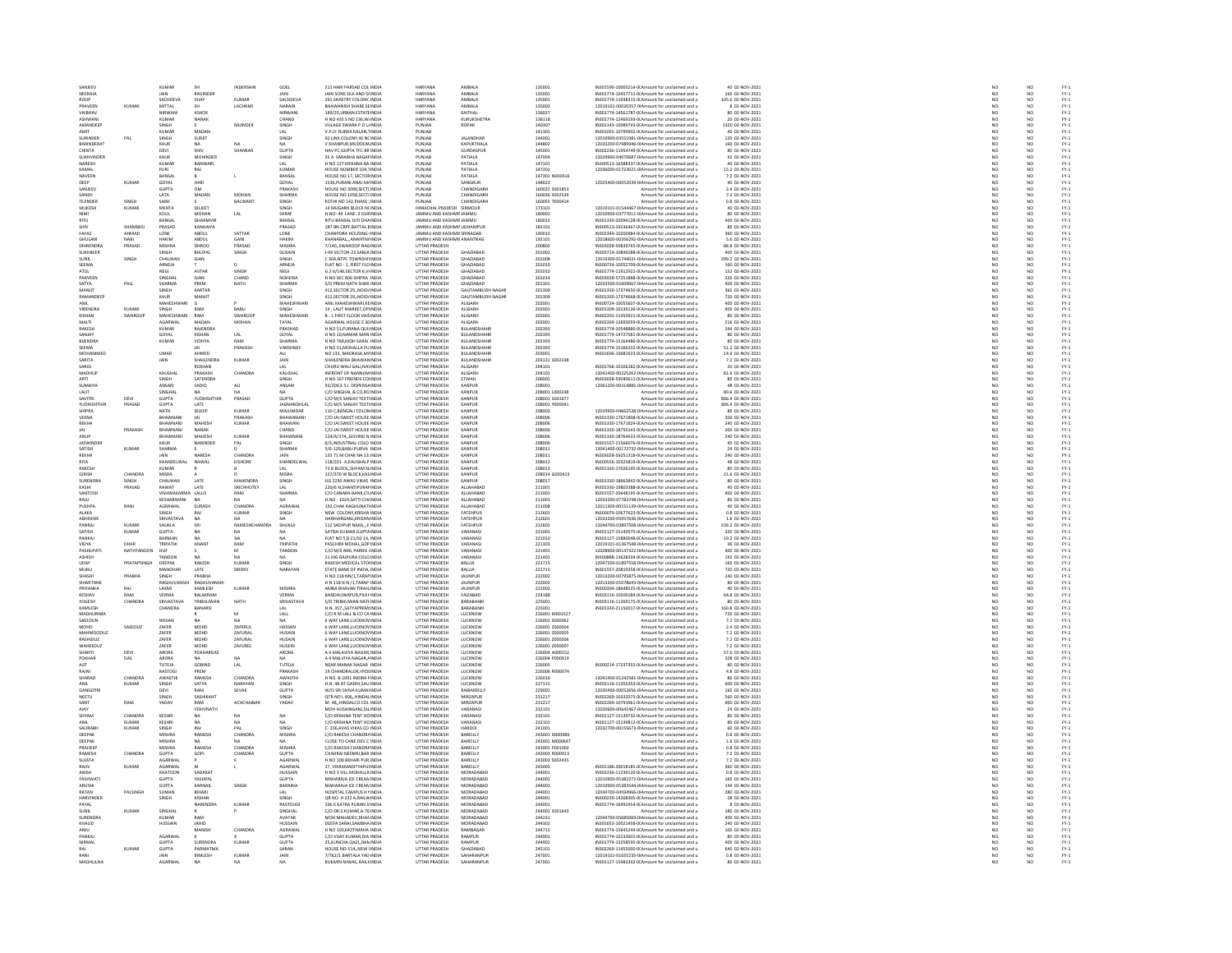|                               |                             | <b>PUNDIR</b>               | RAMSWARUP                        |                               |                                   | 22/3 ADARSH NAGAR.I INDIA                                                                  | UTTAR PRADESH                                | SAHARANPUR                          | 247667 P000719                   | Amount for unclaimed and u                                                                         | 165.6 02-NOV-2021                                      | NO <sub>1</sub>          | NO                    |                              |
|-------------------------------|-----------------------------|-----------------------------|----------------------------------|-------------------------------|-----------------------------------|--------------------------------------------------------------------------------------------|----------------------------------------------|-------------------------------------|----------------------------------|----------------------------------------------------------------------------------------------------|--------------------------------------------------------|--------------------------|-----------------------|------------------------------|
| KUMUD                         |                             | JOSHI<br>GUPTA              | <b>VANDAN</b>                    | DEVK                          | PANDEY                            | W/O CS JOSHI 65, RAJP INDL<br>E C ROAD, DEHRADUN INDU                                      | UTTAR PRADESH<br>UTTAR PRADESH               | <b>DEHRA DUN</b>                    |                                  | IN302201-10773847-0(Amount for unclaimed and u                                                     | 1.6 02-NOV-2021<br>80 02-NOV-2021                      | $\frac{N}{N}$            | NO                    | FY-3<br>FY-3                 |
| SUSHAMA<br>ANIL               | SINGH                       | RANA                        | <b>BUENDRA</b>                   | SINGH                         | RANA                              | A BLOCK SARASWATI \ INDIA                                                                  | UTTAR PRADESH                                | DEHRA DUN<br>DEHRA DUN              | 248001<br>248001                 | 12020600-00407271-0IAmount for unclaimed and u<br>IN300513-19382253-0(Amount for unclaimed and u   | 104 02-NOV-2021                                        | NO <sub>1</sub>          | NO <sub></sub>        |                              |
| SAGAR                         |                             | KANOJIA                     | HARI                             |                               | LAL                               | WARD NO 01,05 BABU INDIA                                                                   | UTTAR PRADESH                                | DEHRA DUN                           | 248198                           | 12028900-01227120-0IAmount for unclaimed and u                                                     | 80 02-NOV-2021                                         |                          |                       | FY-3<br>FY-3                 |
| <b>IAGNISH</b><br>PRAMO       | KUMAR<br>KUMAR              | LUNYAL<br>ARYA              | JAMNA<br>VASUDEY                 | DAS                           | LUNYAL<br>ARYA                    | Q - 7.SHIVALIK NAGAR INDIA<br>PLOT NO 124/4,LANE FINDL                                     | UTTAR PRADESH<br>UTTAR PRADES                | <b>HARIDWAR</b><br>HARIDWAR         | 249403<br>249403                 | 12010910-00028423-0(Amount for unclaimed and u<br>IN301330-20712094-0(Amount for unclaimed and u   | 0.8 02-NOV-2021<br>152 02-NOV-2021                     | NO <sub>1</sub><br>NO    | NO <sub></sub>        | FY-1<br>FY-1<br>FY-1         |
| SANJEEV                       |                             | KUMAF                       | KRIPA                            | SINGE                         | RAM                               | 267-OLD SUBJI MANDI INDIA                                                                  | UTTAR PRADESH                                | SAHARANPUF                          | 249407                           | 12010900-03706471-0IAmount for unclaimed and u                                                     | 80 02-NOV-2021                                         | NO                       | NO<br>NO              |                              |
| RAJENDRA                      | PRASAD                      | GUPTA                       |                                  | DULI                          | CHAND                             | HOUSE NO.-445 NEARINDIA                                                                    | UTTAR PRADESH                                | <b>SAHARANPUR</b>                   | 249407                           | 12020600-00324881-0IAmount for unclaimed and (                                                     | 80 02-NOV-2021                                         | NO                       | NO                    |                              |
| GOPAL<br><b>BHAWNA</b>        | SINGH                       | MALIK<br>DEVI               | LATE<br>PRAKASH                  | MRMC                          | MALIK<br>CHANDRA                  | DH - 227 PALLAV PUR INDIA<br>291 . VIJAY LAXMI NACINDIA                                    | <b>UTTAR PRADESH</b><br>UTTAR PRADESH        | MEERUT<br><b>SITAPUR</b>            | 250110<br>261001                 | 12019112-00010881-0IAmount for unclaimed and u<br>IN300556-10254756-0(Amount for unclaimed and u   | 160 02-NOV-2021<br>400 02-NOV-2021                     | NO<br>NO                 | NO<br>NO <sub></sub>  | PY-1<br>PY-1<br>PY-1<br>PY-1 |
| KUMAR                         |                             | RAKESH                      |                                  |                               | SOHAN                             | 168 GOPAL SINGH, NE. IND                                                                   | <b>UTTAR PRADES</b>                          | PILIBHIT                            | 262001                           | 12010900-04684199-0IAmount for unclaimed and u                                                     | 160 02-NOV-2021                                        | NO                       | NO                    |                              |
| MANOJ                         | SINGH                       | ADHIKARI                    | SHIVRAJ                          | <b>SINGH</b>                  | <b>ADHIKAR</b>                    | TAKANA GRAMPITH(INDIA                                                                      | UTTAR PRADESH                                | PITHORAGARH                         | 262501                           | IN301186-20102797-0(Amount for unclaimed and u                                                     | 40 02-NOV-2021                                         | NO <sub>1</sub>          | NO <sub></sub>        |                              |
| NIRMLA                        |                             | <b>BAHUGUN</b>              | MATHURA                          | DUTT                          | KABUWA                            | H N 8/395, MOHLLA HE INDIA                                                                 | <b>UTTAR PRADESH</b>                         | NAINITAL                            | 263139                           | IN301774-17682161-0(Amount for unclaimed and u                                                     | 472 02-NOV-2021                                        | $\overline{\mathsf{NC}}$ | NO                    |                              |
| SALEEM<br><b>AMRITA</b>       |                             | AHMAD<br>TIWARI             | JAMEEL<br>PREM                   | NARAYAN                       | AHMAD<br>TIWARI                   | WARD NO 10 KICHHA, INDIA<br>MOHALLA PURARTOLAINDIA                                         | UTTAR PRADESH<br><b>UTTAR PRADES</b>         | NAINITAL<br>GONDA                   | 263148<br>271201                 | IN302269-13899745-0(Amount for unclaimed and u<br>IN300394-17765332-0(Amount for unclaimed and u   | 400 02-NOV-2021<br>160 02-NOV-2021                     | NO<br>NO                 | NO<br>NO              |                              |
| SHYAM                         |                             | BIHARI                      | LATE                             | SRIRAM                        | LAKHAN                            | BELWADARI, GANDHI N INDIA                                                                  | UTTAR PRADESH                                | BASTI                               | 272001                           | IN300556-10337499-0(Amount for unclaimed and u                                                     | 200 02-NOV-2021                                        | NO                       | NO                    | FY-3<br>FY-3                 |
| RAMESH                        |                             | LAL<br>TIWARI               | KEWAL<br>LEELADH                 |                               | RAM<br><br>IIWARI                 | AXMI COMPLEX BHALINDIA<br>C 190 90, NORTH BILAN INDI                                       | <b>UTTAR PRADESH</b><br><b>ITTAR PRADESH</b> | <b>GORAKHPLIP</b><br>GORAKHPU       | 273001                           | IN301766-10099453-0(Amount for unclaimed and u<br>2010600-01998249-0IAmount for unclaimed and u    | 80.02-NOV-2021<br>2.4 02-NOV-2021                      | NC<br>NC                 | NO<br>NO              |                              |
| VUAY                          | KUMAR                       | SINGH                       | <b>GULAB</b>                     |                               | SINGH                             | PIPRAICH, GORAKHPUF INDIA                                                                  | UTTAR PRADESH                                | GORAKHPUR                           | 273152                           | 12038400-01102742-0IAmount for unclaimed and u                                                     | 8 02-NOV-2021                                          | NO                       | NO                    |                              |
| <b>ALOK</b>                   | KUMAR                       | GAUR                        | SHIV                             | KUMAF                         | GAUR                              | ANIANI MADICAL AGE INDU                                                                    | <b>UTTAR PRADES</b>                          | DEORIA                              | 274001                           | 12036000-00856021-0IAmount for unclaimed and                                                       | 40 02-NOV-2021                                         | NO                       | NO                    | FY-1<br>FY-1<br>FY-1<br>FY-1 |
| RAJESH<br>LIRMILA             |                             | KUMAR<br>CHALIRASH          | PURAN<br>SURFNDRA                |                               | MAL<br>CHALIRASIA                 | BARAGONW GHOSI, NEINDIA<br>W/O SURFNDRA CHALLINDIA                                         | UTTAR PRADESH<br><b>ITTAR PRADESH</b>        | AZAMGARH<br>RAILIA                  | 275304<br>277001                 | IN300513-17837525-0(Amount for unclaimed and u<br>IN300394-17136860-00 Amount for unclaimed and u  | 40 02-NOV-2021<br>8.02-NOV-2021                        | NO<br>NO                 | NO<br>NO <sub>1</sub> |                              |
| SHASH                         |                             | KHANDELWAI                  | RAM                              | KISHORE                       | TAMBI                             | 915.ANTA PARA MATH INDIA                                                                   | UTTAR PRADESH                                | MATHURA                             | 281001                           | IN301653-10138620-0(Amount for unclaimed and u                                                     | 40 02-NOV-2021                                         | $\overline{NC}$          | $\overline{NQ}$       | FY-)<br>FY-)                 |
| AMRITA                        |                             | RAJE                        | RAJENDRA                         | PRASAD                        | <b>GUPTA</b>                      | 13/19 BB HIMALAYA A INDIA                                                                  | UTTAR PRADESH                                | AGRA                                | 282005                           | 12010900-05024071-0 Amount for unclaimed and u                                                     | 200 02-NOV-2021                                        | NO <sub>1</sub>          | NO <sub></sub>        | FY-3<br>FY-3                 |
| RADHA<br><b>DWARKA</b>        | PRASAD                      | DWIVEDI<br>AGARWAI          | BRU<br>MOOL                      | <b>CHANDRA</b>                | KISHOR<br>AGARWAI                 | H.NO 286 GALI NO 5,N INDI<br>H.N.-210.CHANIA PUR INDIA                                     | UTTAR PRADESH<br>UTTAR PRADESH               | AGRA<br><b>JHANSI</b>               | 283203<br>284002                 | 13041400-07326100-0IAmount for unclaimed and u<br>12010900-04669201-0(Amount for unclaimed and u   | 40 02-NOV-2021<br>80.8 02-NOV-2021                     | NO                       | NO                    |                              |
| SHRIRAM                       |                             | AGARWAI                     | <b>SHANKAP</b>                   | DAYAL                         | AGARWAL                           | 191 GUSANIPURA IHAINDIA                                                                    | <b>UTTAR PRADES</b>                          | <b>IHANS</b>                        | 284002                           | 12013700-00089940-0(Amount for unclaimed and                                                       | 160.02-NOV-2021                                        | NO<br>NO<br>NO           | NO<br>NO              | FY-1<br>FY-1<br>FY-1         |
| SUBODI-                       | PRABHAKER                   | <b>BHAGWAT</b>              | NA.                              | NA                            |                                   | PLOT NO 22, PANCHKU INDIA                                                                  | UTTAR PRADESH                                | <b>JHANSI</b>                       | 284002                           | 12033200-05523778-0IAmount for unclaimed and u                                                     | 240 02-NOV-2021                                        |                          | $\overline{NQ}$       |                              |
| ALKA                          |                             | <b>IADIA</b>                | KUMAR                            |                               | RAIFSH                            | 62 LAXMAN GAN LIHAUNDIA                                                                    | <b>LITTAR PRADESH</b>                        | <b>IHANS</b>                        | 284002                           | IN301151-25493780-00 Amount for unclaimed and u                                                    | 1440.02-NOV-2021                                       | NO                       | NO                    | FY-3<br>FY-3                 |
| VUA)<br>AMIT                  | KUMAR                       | AGARWA<br>AGRAWAL           | SURYA<br>UMESH                   | PRAKASH<br>CHANDRA            | AGARWAL<br>AGRAWAL                | HOUSE NO. 161, BALDE INDU<br>HOUSE NO. 8. MAHAVE INDIA                                     | UTTAR PRADESH<br>UTTAR PRADESH               | JALAUN<br><b>JALAUN</b>             | 285001<br>285001                 | 12019101-01511817-0IAmount for unclaimed and u<br>12019101-01527124-0 Amount for unclaimed and u   | 240 02-NOV-2021<br>55.2 02-NOV-2021                    | NO<br>NO <sub>1</sub>    | NO<br>NO <sub></sub>  |                              |
| NOORU                         |                             | ISLAM                       | uda                              |                               | MUNAF                             | NALKUP KHAND, AZALINDU                                                                     | UTTAR PRADESH                                | AZAMGARH                            | 276122                           | 12061400-00019758-0IAmount for unclaimed and u                                                     | 80 02-NOV-2021                                         | $\overline{\mathsf{NC}}$ | NO                    | FY-1<br>FY-1<br>FY-1<br>FY-1 |
| HASUMAT                       | <b>RAMESHCHANDR PARIKH</b>  |                             | RAMESHCHANDRA                    | <b>KUBAAS</b>                 | <b>BUARCAL</b>                    | C/O MOHANLAL MANI INDIA                                                                    | RAJASTHAN<br>RAIASTHAN                       |                                     | 300007 P000071                   | Amount for unclaimed and u                                                                         | 302.4 02-NOV-2021                                      | NO <sub>1</sub>          | NO <sub></sub>        |                              |
| URMILA                        |                             | BHARGAV<br>KHANDELWA        | PREM<br>MAHESH                   | CHAND                         | KHANDELWAL                        | 2/249 TIVADI KA KU, WINDIA                                                                 | RAJASTHAN                                    | ALWAR<br>ALWAR                      | 301001<br>301001                 | IN302201-10622605-00 Amount for unclaimed and u<br>12017701-00804439-01 Amount for unclaimed and u | 16 02-NOV-2021<br>0.8 02-NOV-2021                      | $\frac{N}{N}$            | $\frac{N}{N}$         |                              |
| SANTOSH                       |                             | <b>GUPTA</b>                | SANJAY                           |                               | <b>GUPTA</b>                      | V P O BAS KIRPAL NAG INDIA                                                                 | RAJASTHAN                                    | ALWAR                               | 301405                           | IN300394-16260139-0(Amount for unclaimed and u                                                     | 160 02-NOV-2021                                        | NO <sub>1</sub>          | NO <sub></sub>        |                              |
| PARASMA                       | <b>SHIVRA</b>               | MEHTA                       | <b>HIVRA</b>                     |                               |                                   | MEHTA PLYWOOD, A 1 INDM                                                                    | RAJASTHAN                                    | JAIPUR                              | 302001 M000398                   | Amount for unclaimed and u                                                                         | 7.2 02-NOV-2021                                        | NO                       | NO                    | FY-3<br>FY-3                 |
| DHANNA<br>PINCK               | <b>CITYFINCA</b>            | AGARWAI<br>ALIMITED         | <b>HANUMAN</b>                   | SAHAI                         | AGARWAL                           | HOUSE NO.24.GANESH INDIA<br>M-69,MAHESH COLON INDI                                         | RAJASTHAN<br>RAIASTHAN                       | JAIPUR<br>JAIPUR                    | 302006<br>302015                 | 12026002-00007588-0(Amount for unclaimed and u<br>IN300239-12221427-0(Amount for unclaimed and u   | 240 02-NOV-2021<br>160 02-NOV-2021                     | NO <sub>1</sub><br>NO    | NO <sub></sub><br>NO  |                              |
| GHANSHYAN                     |                             | SHARMA                      | <b>SH</b>                        | HARISHANKER                   | SHARMA                            | C/O NEERAJ SHARMA, INDIA                                                                   | RAJASTHAN                                    | <b>JAIPUR</b>                       | 303503                           | IN301604-20010572-0(Amount for unclaimed and u                                                     | 400 02-NOV-2021                                        | NO                       | NO                    | FY-1<br>FY-1<br>FY-1         |
| POONAM                        |                             | PUNJABI                     | SHYAN                            |                               | RAGHANI                           | 5 A ONKAR NAGAR GO INDIA                                                                   | RAIASTHAN                                    | <b>AIMER</b>                        | 305001                           | 12044700-01873036-0IAmount for unclaimed and u                                                     | 0.8 02-NOV-2021                                        | NO                       | NO                    |                              |
| NIDHI<br>LAD                  |                             | AGARWAI<br>KANWER           | NAND<br>ROOP                     | KISHORE                       | AGARWAI<br>SINGHJI                | 29 MADHUWAN COLO INDIA<br>W/O CHHAIL SINGH.83 INDIA                                        | RAJASTHAN<br>RAJASTHAN                       | AIMER<br>PALI                       | 305801<br>306114                 | 12033200-08775470-0IAmount for unclaimed and u<br>12033200-04471429-0 Amount for unclaimed and u   | 80 02-NOV-2021<br>160 02-NOV-2021                      | NC<br>NC                 | NO<br>NO <sub></sub>  | FY-1<br>FY-1<br>FY-1<br>FY-1 |
| KAMLA                         |                             |                             | <b>VEMA</b>                      |                               | RAM                               | 240 SOHANRAJ JI KA N INDI                                                                  | RAIASTHA                                     | PALI                                | 306119                           | 12036000-01207444-0IAmount for unclaimed and u                                                     | 80 02-NOV-2021                                         | NO                       | NO                    |                              |
| ASHOK                         | KUMAR                       | SHARMA                      | PREM                             |                               | CHAND                             | S/O PREM CHAND MU INDIA                                                                    | RAJASTHAN<br>RAJASTHAN                       | PALI                                | 306306                           | 12033200-04500043-0IAmount for unclaimed and u                                                     | 80 02-NOV-2021                                         | NO                       | NO                    |                              |
| <b>SHA</b><br>SHAKEEL         | CHHOGALA<br>AHMED           | BHUBAJI<br>CHHIPA           | BHUBAJ                           | ZULFIQARMOHD                  | CHHIPA                            | BHERUCHOK SUMERPLINDU<br>142 WARD NO.31, GUI INDIA                                         | RAJASTHAN                                    | PALI<br>CHITTORGARI                 | 306902 C00008<br>312001          | Amount for unclaimed and<br>12025700-00141111-0IAmount for unclaimed and u                         | 223.2 02-NOV-2021<br>40 02-NOV-2021                    | NO<br>NO                 | NO<br>NO              | FY-3<br>FY-3                 |
| RHAKTI                        |                             | DOSHI                       | <b>NIRMAI</b>                    |                               |                                   | C/O DOSHI TRADING C INDIA                                                                  | RAIASTHAN                                    | CHITTORGARH                         | 312605 8000679                   | Amount for unclaimed and u                                                                         | 28.8 02-NOV-2021                                       | NO                       | NO <sub>1</sub>       |                              |
| MANJU                         |                             | DOSHI                       | SATISH                           |                               |                                   | C/O SATISHKUMAR H LINDIA                                                                   | RAJASTHAN                                    | CHITTORGARI                         | 312605 DO0072                    | Amount for unclaimed and u                                                                         | 7.2 02-NOV-2021                                        | NO                       | NO                    | FY-3<br>FY-3                 |
| MANILL<br>BASAN               | KUMAR                       | DOSHI<br>JAVRIA             | SATISH                           | FATEMA                        | JAVRIA                            | CLOTH MERCHANT SAUNDIA<br>10-A SAHELI MARG,.,., INDIA                                      | RAIASTHAN<br>RAJASTHAN                       | CHITTORGARH<br>CHITTORGAR           | 312605 M001093<br>313001         | Amount for unclaimed and u<br>12017000-00124231-0IAmount for unclaimed and u                       | 21 6 02-NOV-2021<br>160 02-NOV-2021                    | NO<br>NO                 | NO                    |                              |
| BHARAT                        | LAL                         | TRIVEDI                     | HARI                             |                               | TRIVEDI                           | R/O INTALI KHEDA,TEI INDIA                                                                 | RAJASTHAN                                    | CHITTORGARI                         | 313027                           | 12010605-00495083-0IAmount for unclaimed and u                                                     | 80 02-NOV-2021                                         | NO                       | NO<br>NO              | FY-1<br>FY-1<br>FY-1         |
| <b>DINESH</b>                 | CHANDRA                     | RAIKIVA                     | BHAGWAN                          | LAL                           | RAIKIVA                           | NO135 NAGDA BAZZALINDIA                                                                    | RAIASTHAN                                    | CHITTORGARI                         | 313027                           | 12010605-00495784-0(Amount for unclaimed and u                                                     | 80 02-NOV-2021                                         | NO                       | NO <sub>1</sub>       | FY-3<br>FY-3                 |
| PUSHPA<br>VIKAS               | DEVI<br>SLIRESHKLIMAR       | JAIN<br><b>JAIN</b>         | KESHRI<br><b>SURFSHKUMAR</b>     | MAL                           | DAGARIYA<br><b>JAIN</b>           | 368 GAON PARASOLA, INDIA<br>VIKAS JAIN S/O SURESUNDIA                                      | RAJASTHAN<br>RAIASTHAN                       | BHILWARA<br><b>DUNGARPUR</b>        | 313611<br>314001                 | IN302201-11692922-0(Amount for unclaimed and u<br>12048400-00016583-0(Amount for unclaimed and u   | 24 02-NOV-2021<br>200.02-NOV-2021                      | NO<br>NO                 | NO<br>N <sub>0</sub>  |                              |
| NARESHKUMAF                   | JITENDRAKUMAR POLA          |                             | <b>JITENDRA</b>                  | KUMAF                         | POLA                              | KAHERA POL, DUNGAR INDIA                                                                   | RAJASTHAM                                    | DUNGARPUR                           | 314001                           | 12048400-00038016-0IAmount for unclaimed and u                                                     | 80 02-NOV-2021                                         | $\overline{NC}$          | NO                    | FY-)<br>FY-)                 |
| <b>JITENDRAKUMAF</b>          |                             | POLA                        | MADANLAL                         |                               | POLA                              | NEW COLONYDUNG/INDIA                                                                       | RAJASTHAN                                    | <b>DUNGARPUR</b>                    | 314001                           | 12048400-00101793-0 Amount for unclaimed and u                                                     | 160 02-NOV-2021                                        | NO <sub>1</sub>          | NO <sub></sub>        | FY-3<br>FY-3                 |
| BHUSHAN<br>KESHAV             | ARORA                       | HUI<br>MATHURIA             | PRAHLAD                          |                               | ARORA<br>MATHURIA                 | 42, KRISHAN NAGAR, B INDU<br>R/O S R 23 CIVIL LINE S INDIA                                 | RAJASTHAM<br>RAJASTHAN                       | BHARATPUR<br>SWAIMADHOPUR           | 321001<br>322001                 | 12019101-00094525-0IAmount for unclaimed and u<br>IN300513-20565886-0(Amount for unclaimed and u   | 80 02-NOV-2021<br>40 02-NOV-2021                       | NO                       | NO                    |                              |
| SHASHANK                      | MANURHA                     | <b>IOSHI</b>                | <b>MANURHA</b>                   |                               |                                   | C/O SHRIN P PANDYA INDIA                                                                   | RAIASTHAN                                    |                                     | 322442 J000315                   | Amount for unclaimed and                                                                           | 4.8.02-NOV-2021                                        | NO<br>NO                 | NO<br>NO              | FY-1<br>FY-1<br>FY-1         |
| <b>BRAJESH</b>                | <b>KUMAR</b>                | <b>NAMA</b>                 | SHAMBHU                          | DAYAL                         | NAMA                              | WARD NO. 7.SHANKA INDIA                                                                    | RAJASTHAN                                    | <b>BUNDI</b>                        | 323601                           | IN301330-20567281-0(Amount for unclaimed and u                                                     | 5.6 02-NOV-2021                                        | $\overline{NC}$          | NO                    |                              |
| ARUN<br>NIDHI                 | KUMAR                       | <b>GUPTA</b><br>SHRIVASTAV. | RADHE<br><b>ASHA</b>             | SHYAM<br>RAM                  | <b>GUPTA</b><br><b>SHRIVASTAV</b> | 641 MAHAVEER NAG INDIA<br>J 2, JAWAHAR NAGAR, I INDI                                       | RAJASTHAN<br>RAJASTHA                        | KOTA<br>KOTA                        | 324005<br>324005                 | 12024700-00205487-0IAmount for unclaimed and u<br>IN300239-13492053-0(Amount for unclaimed and u   | 48 02-NOV-2021<br>16 02-NOV-2021                       | NO<br>NO                 | NO <sub></sub><br>NO  | FY-3<br>FY-3                 |
| KARISHMA                      |                             | CHAWLA                      | SUDESH                           | KUMAR                         | CHAWLA                            | CHAWLA BHAWAN, A-1 INDIA                                                                   | RAJASTHAN                                    | KOTA                                | 324007                           | 12010605-00233649-0IAmount for unclaimed and u                                                     | 80 02-NOV-2021                                         | NO <sub>1</sub>          | NO <sub></sub>        |                              |
| CHETAN                        |                             |                             | MANOHAR                          |                               |                                   | NALAKA,,, BARAN                                                                            | RAJASTHAN                                    | KOTA                                |                                  | IN301774-16565481-0(Amount for unclaimed and u                                                     | 8 02-NOV-2021                                          | $_{NC}$                  | NO                    | FY-1<br>FY-1<br>FY-1<br>FY-1 |
| FATEH<br><b>MUKESH</b>        | CHAND                       | SHARMA<br>MALOO             | THAKURSHIDAS<br>KANHIYALAI       |                               | SHARMA                            | C/O VASHISTHA PRINT INDIA<br><b>155 MAHARANAPRATI INDI</b>                                 | RAJASTHAN<br><b>PAIASTUAN</b>                | CHURU                               | 331001 F000067<br>331023         | Amount for unclaimed and u                                                                         | 14.4 02-NOV-2021                                       | NO <sub>1</sub>          | NO                    |                              |
| NARESH                        |                             | SAIN                        | CHANDAMAL                        |                               | SAIN                              | 38 RAGAUSHALA KE P. IND                                                                    | RAJASTHA                                     | CHURU<br>CHURU                      | 331023                           | 12029200-00068961-01Amount for unclaimed and u<br>12036600-00186384-01Amount for unclaimed and u   | 80 02-NOV-2021<br>1.6 02-NOV-2021                      | NC<br>NC                 | NO<br>NO              |                              |
| MANOJ                         | KUMAR                       | SHARMA                      | PURSOTTAM                        |                               | SHARMA                            | MAAJE SAHEB KA BAG INDIA                                                                   | RAJASTHAN                                    | JHUNJHUNU                           | 333503                           | 12038400-01058742-0 Amount for unclaimed and u                                                     | 40 02-NOV-2021                                         | NO <sub>1</sub>          | NO <sub></sub>        |                              |
| VISHAI<br><b>OM</b>           | PRAKASH                     | CHOPRA<br>SETHIA            | <b>SURESH</b>                    | KUMA<br>M                     | CHOPRA<br>SETHIA                  | BAL BADI SCHOOL KE FINDU<br>C/O GYAN MAL JUGAL INDIA                                       | RAJASTHAN<br>RAJASTHAN                       | BIKANER<br><b>BIKANER</b>           | 334404 P001411                   | 12012101-00521771-0IAmount for unclaimed and u<br>Amount for unclaimed and u                       | 400 02-NOV-2021<br>0.8 02-NOV-2021                     | NO <sub>1</sub>          | NO<br>NO              |                              |
| KAMAL                         | <b>INGH</b>                 | JAIN                        |                                  |                               | JAIN                              | GANPATI MOTORS RH. INDU                                                                    | <b>PAIASTUAN</b>                             | <b>SRIGANGANAGAI</b>                | 335513                           | 12012101-00462558-0IAmount for unclaimed and u                                                     | 80 02-NOV-2021                                         | NO                       | NO                    | FY-1<br>FY-1<br>FY-1<br>FY-1 |
| LAL                           | CHAND                       | VERMA                       | INDER                            | CHAND                         | VERMA                             | WARD NO. 16, NEAR L/ INDIA                                                                 | RAJASTHAN                                    | SRIGANGANAGAF                       | 335513                           | 12012101-00465525-0IAmount for unclaimed and u                                                     | 80 02-NOV-2021                                         | NO                       | NO                    |                              |
| RAMAVTAR<br>PRAKASH           |                             | CHOUDHAR<br>BAID            | SHYAM<br>KANHEYA                 | LAL                           | BAID                              | VPO-BALSAMAND.VIA-INDIA<br>14, PANCHWATI COLO INDIA                                        | RAIASTHAN<br>RAJASTHAN                       | <b>NAGALIR</b><br><b>JODHPUR</b>    | 341304<br>342001                 | 12017701-00537563-0IAmount for unclaimed and u<br>IN302164-10314175-0(Amount for unclaimed and u   | 20 02-NOV-2021<br>160 02-NOV-2021                      | NO<br>NO                 | NO<br>NO              | FY-3<br>FY-3                 |
| <b>MUKESH</b>                 | KUMAR                       | PALIWAL                     | RANSHI                           | DHAR                          | PALIWAL                           | LAXMLPURA REHIND CINDIA                                                                    | RAIASTHAN                                    | RARMER                              | 344001                           | 13041400-02512434-0(Amount for unclaimed and u                                                     | 80.02-NOV-2021                                         |                          |                       |                              |
|                               |                             |                             | <b>HAMPA</b>                     |                               |                                   | SANJAY COLONY GANLIND                                                                      | PAIASTUAR                                    | RARMER                              | 344022                           | N301604-10353975-0(Amount for unclaimed and u                                                      | 120 02-NOV-2021                                        | NC<br>NC                 | NO<br>NO              | FY-1<br>FY-1<br>FY-1         |
| MAMTA<br>GOPL                 | LALCHAND<br>DEVI            | JAIN<br>JAIN                | LALCHAND<br>SAMPAT               | M                             | SANKLECHA                         | C/O LALCHANDMITHA INDIA<br>SAMPAT RAJ HEMRAJ . INDIA                                       | RAJASTHAN<br>RAIASTHAN                       | BARMER<br>RARMER                    | 344022<br>344022                 | 12012101-00226777-0IAmount for unclaimed and u<br>IN301330-18175381-0(Amount for unclaimed and u   | 80 02-NOV-2021<br>360 02-NOV-2021                      | NO<br>NO                 | NO                    |                              |
| MAHENDRA                      | DHANJIBHA                   | KHAGRAN                     | DHANJIBHA                        |                               | KHAGRAM                           | 306/307, PRISHRAM PHNDIA                                                                   | GUJARAT                                      | <b>RAJKOT</b>                       | 360002                           | IN301549-17590882-0(Amount for unclaimed and u                                                     | 127.2 02-NOV-2021                                      | NO                       | NO<br>NO              | FY-3<br>FY-3                 |
| CHHAYA                        | MUKESH                      | PATEL                       | MUKESH                           |                               | PATEL                             | <b>B-901 SHILPA TOWER INDIA</b>                                                            | GUIARAT                                      | <b>RAIKOT</b>                       | 360005                           | IN300652-10169237-0(Amount for unclaimed and u                                                     | 80.02-NOV-2021                                         | NO                       | N <sub>0</sub>        | FY-)<br>FY-)                 |
| <b>NIRMALABER</b><br>NIRUPAMA |                             | KAKKAD<br>LAKHANI           | <b>JAMNADAS</b><br><b>MA</b>     | NA                            | NA                                | 2 VAISHALI NAGAR TIFINDI<br><b>B 7/3 VITRAG SOCIETY INDIA</b>                              | <b>GUIARA</b><br><b>GUJARA</b>               | RAJKOT<br>RAJKOT                    | 360005<br>360007                 | 12018000-00281281-0IAmount for unclaimed and u<br>12033200-08684799-0IAmount for unclaimed and u   | 160 02-NOV-2021<br>110.4 02-NOV-2021                   | NO<br>NO <sub>1</sub>    | NO<br>NO <sub></sub>  |                              |
| DEVENDRA                      |                             |                             | <b>AROTTAM</b>                   |                               | ASHAP                             | RI VALLABH KUNJ, NINDU                                                                     | GUJARA                                       | RAJKOT                              | 360007 D000874                   | Amount for unclaimed and u                                                                         | 60 02-NOV-2021                                         |                          |                       | FY-3<br>FY-3<br>FY-3         |
| PRAVIN                        | BHANUBHA                    | USADADIYA                   | BHANUBHAI                        |                               |                                   | BAVAWALA PARA, DES INDIA                                                                   | GUJARA'                                      | RAJKOT                              | 360370                           | 12032100-00101470-0IAmount for unclaimed and u                                                     | 80 02-NOV-2021                                         | NO                       | $\frac{N}{N}$         |                              |
| KANDHARHAI<br>KESHAV          | DEVAYATRHAL<br>VIRAM        | MORI<br>ODEDRA              | VIRAM                            |                               | MORI<br>BHAI                      | AT RANA KANDORNA INDIA<br>SITARAM NAGAR, BLOCINDIA                                         | GUIARAT<br>GUJARA'                           | <b>JUNAGADI</b>                     | 360511<br>360575                 | IN300974-11399769-0(Amount for unclaimed and u<br>12030000-00542424-0IAmount for unclaimed and u   | 4.8 02-NOV-2021<br>80 02-NOV-2021                      | NO<br>NO                 | NO <sub>1</sub><br>NO | FY-)<br>FY-)                 |
| <b>GEETA</b>                  | <b>DINESH</b>               | RADARSHAH                   | DINESH                           |                               | RADARSHAHL                        | 259 AMRIKA HOLISING INDIA                                                                  | GUIARAT                                      | <b>ILINAGADH</b>                    | 360575                           | IN301039-24532573-00 Amount for unclaimed and u                                                    | 160.02-NOV-2021                                        | NO                       | NO                    |                              |
| PARESHKUMAI                   | DWARKADASH                  | ATTARA                      | DWARKADASH                       |                               | ATTARA                            | SHERI NO 3, MUNICIPA INDIA                                                                 | GUJARA'                                      | <b>JUNAGADE</b>                     | 360575                           | IN301276-30709925-0(Amount for unclaimed and u                                                     | 400 02-NOV-2021                                        | NO                       | NO                    | FY-3<br>FY-3                 |
| JAMANBHA<br><b>JAYANTILA</b>  | MEGHJIBHAI                  | SOJITRA<br>DAVAD            | MEGHJIBHAI<br>VASHRAMI           |                               | SOJITRA                           | RADHE KRISHNA OPP I INDIA<br>SHIVAM SOCIETY, VARLIND                                       | GUJARAT<br>GUJARA'                           | JAMNAGAR<br><b>JAMNAGAF</b>         | 361005<br>361005                 | IN303116-10080339-0(Amount for unclaimed and u<br>12032100-00044180-0IAmount for unclaimed and u   | 20 02-NOV-2021<br>400 02-NOV-2021                      | NO <sub>1</sub><br>NO    | NO <sub></sub><br>NO  | FY-3<br>FY-3                 |
| CHHABILDAS                    | AMRUTLAL                    | PADIA                       | AMRUTLAL                         |                               |                                   | SAIBABA SOCIETY.PLO' INDIA                                                                 | <b>GUJARA1</b>                               | <b>JUNAGADH</b>                     | 362001                           | IN301276-30484976-0(Amount for unclaimed and u                                                     | 160 02-NOV-2021                                        |                          |                       |                              |
| KISHORRHA                     |                             | <b>IFTHAVA</b>              | <b>NARSINHRHAI</b>               | <b>GIRDHARLAI</b>             | <b>IFTHAVA</b>                    | DOLAT PRESS STREET LINDIA                                                                  | <b>GUIARAT</b>                               | <b>ILINAGADH</b>                    | 362265                           | IN303116-11356129-00 Amount for unclaimed and u                                                    | 24.02-NOV-2021                                         | NO<br>NO                 | NO<br>NO              | FY-1<br>FY-1<br>FY-1         |
| SURESHKUMA<br>SANJAYKUMAR     | <b>JAYANTILAL</b>           | GANDHI                      | RAM<br><b>JAYANTILAL</b>         | NARAYAN<br><b>JECHANDBHAI</b> | DHABHAI<br>GANDHI                 | <b>B 8 ANURAG NAGAR, P INDIA</b><br>"GANDHI HOUSE".27. INDIA                               | GUJARA'<br>GUJARAT                           | <b>JUNAGADH</b><br>SURENDRANAGAR    | 362275<br>363020                 | IN301039-24111383-0(Amount for unclaimed and u<br>IN300982-10743421-0(Amount for unclaimed and u   | 37.6 02-NOV-2021<br>160 02-NOV-2021                    | NO<br>NO                 | NO<br>NO <sub></sub>  |                              |
| MAHESH                        | <b>RATAPRA</b>              | SHAI                        | PRATAPRA                         | DURLABHDAS                    | SHAH                              | 403, AKASHANT AVENUNI                                                                      | GUJARA'                                      | <b>HAVNAGAR</b>                     | 364001                           | IN300450-11000977-0(Amount for unclaimed and u                                                     | 160 02-NOV-2021                                        | NO                       | NO                    |                              |
| DINESHBHA                     | PARSHOTAMB                  | <b>A SAVANI</b>             | PARSHOTAMBHAI DIJALBHAI          |                               | SAVANI                            | <b>ISCON MEGA CITY.PLO INDIA</b>                                                           | <b>GUJARA</b>                                | BHAVNAGAR                           | 364001                           | 13023400-00358631-0(Amount for unclaimed and u                                                     | 240 02-NOV-2021                                        | NO <sub>1</sub>          | NO <sub></sub>        |                              |
| RAJESH<br>KISHOR              | <b>HASKARRA</b><br>TAPUBHAI | PATEL                       | <b>HASKARRAI</b><br>TAPUBHAI     |                               |                                   | 71 VEGETABLE SOCIETINDU<br>PLOT NO-4822, PRAGA INDIA                                       | GUJARA'<br><b>GUJARA1</b>                    | HAVNAGAR<br>BHAVNAGAR               | 364001<br>364002                 | 13023400-00435729-0IAmount for unclaimed and u<br>13023400-00191055-0IAmount for unclaimed and u   | 400 02-NOV-2021<br>403.2 02-NOV-2021                   | $_{NC}$<br>NO            | NO<br>NO              |                              |
| MANILA                        | <b>AMITRHAL</b>             | PATEL                       | AMITBHAI                         |                               |                                   | WAPNI OK - 2 FLAT NINDIA                                                                   | GUIARAT                                      | <b>RHAVNAGAR</b>                    | 364002                           | 13023400-00245372-0IAmount for unclaimed and u                                                     | 160 02-NOV-2021                                        | NO                       | NO                    |                              |
| UPENDRA                       | DHIRUBHA                    | PATEL                       | DHIRUBHA                         |                               |                                   | 2221 PRAGNA SOCIET INDIA                                                                   | GUJARA'                                      | BHAVNAGAE                           | 364002                           | 13023400-00247350-0IAmount for unclaimed and u                                                     | 80 02-NOV-2021                                         | NO                       | NO                    |                              |
| VITHALBHA<br>USHPABEN         | KANJIBHAI<br>MANUBHA        | <b>HIRPARA</b><br>DESAI     | KANJIBHAI<br>ANUBHA              |                               | <b>HIRPARA</b>                    | PIPALA WADI.NEAR SHINDIA<br>5 ARJUN NAGAR, CHAK INDU                                       | <b>GUJARA</b><br>GUJARA'                     | BHAVNAGAR                           | 364750<br>365601 D00049          | 12011202-00004703-0IAmount for unclaimed and u<br>Amount for unclaimed and u                       | 160 02-NOV-2021<br>33.6 02-NOV-2021                    | NO <sub>1</sub>          | NO <sub></sub><br>NO  |                              |
| KAMLESH                       | GAURISHANKER PANDYA         |                             | GAURISHANKER                     |                               | PANDYA                            | PLOT NO-6, ANKUR SO INDIA                                                                  | <b>GUJARA1</b>                               | <b>ВНUJ KUCHCHI-</b>                | 370001                           | IN300974-10286358-0(Amount for unclaimed and u                                                     | 5.6 02-NOV-2021                                        | NO                       | NO                    |                              |
| KARSONDAS                     | RATANSHI                    | <b>JOSHI</b>                | RATANSHI                         |                               |                                   | 204 KRISHNADHAM AFINDIA                                                                    | GUIARAT                                      | ВНИЈ КИСНСНЕ                        | 370001 K000679                   | Amount for unclaimed and u                                                                         | 28.8 02-NOV-2021                                       | NO                       | NO                    |                              |
| BHAGWANDAS<br><b>DIPESH</b>   | KISHANCHAND                 | JESWANI<br>SANCHLA          | KISHANCHAND<br><b>JAYANTILAI</b> |                               | SANCHLA                           | T C X SOUTH 116, GAM INDIA<br>PLOT NO 72 WARD 1/ INDIA                                     | <b>GUJARA1</b><br>GUIARAT                    | GANDHIDHAM<br><b>ВНИЈ КИСНСНІ-</b>  | 370201<br>370205                 | 12033300-00223359-0IAmount for unclaimed and u<br>12048900-00075966-0 Amount for unclaimed and u   | 800 02-NOV-2021<br>160 02-NOV-2021                     | NO<br>NO                 | NO<br>NO <sub>1</sub> |                              |
| NAROTTAM                      |                             | PURSHOTTAM                  | PURSHOTTAN                       |                               |                                   | <b>SACHIA FALIA, CUTCH I INDIA</b>                                                         | GUJARA'                                      | ВНИЈ КИСНСНІ-                       | 370465 N000269                   | Amount for unclaimed and u                                                                         | 46.4 02-NOV-2021                                       | $\overline{NC}$          | $\overline{NQ}$       | FY-3<br>FY-3                 |
| HIRARAI                       | PURSHOTAM                   | TOPRANI                     | PURSHOTAM                        | DAMODAE                       | TOPRANI                           | RATANI DELI MANDVI INDIA                                                                   | GUIARAT                                      | <b>BHLILKLICHCHE</b>                | 370465 T000219                   | Amount for unclaimed and u                                                                         | 7.2.02-NOV-2021                                        |                          |                       |                              |
| SHARFUDHEEI                   |                             |                             | MAYAN                            |                               |                                   | MUDHINANA HOUSE INDU                                                                       | GUJARA'                                      |                                     | 373309 S001962                   | Amount for unclaimed and                                                                           | 1440 02-NOV-2021                                       | NC<br>NC                 | NO<br>NO              | FY-1<br>FY-1<br>FY-1         |
| BHAILAL<br>RHAVNARFI          | MULCHAND<br>RAMANLAL        | SHAH<br>SHAH                | MULCHAND                         | $_{\text{N2}}$                | KURMCHAND                         | C/O RAMESH B JHEEL, INDIA<br>468 SHANTINATH'S POINDIA                                      | <b>GUJARA1</b><br>GUIARAT                    | AHMEDABAD<br>AHMEDARAD              | 380001 B000612<br>380001 8000636 | Amount for unclaimed and u<br>Amount for unclaimed and u                                           | 722.4 02-NOV-2021<br>67.2 02-NOV-2021                  | NO<br>NO                 | NO<br>NO <sub>1</sub> |                              |
| DHIRAJLAL                     |                             | <b>AJITRA</b>               | AJITRAI                          |                               | BAPALAL                           | RADIO HOTEL.DELHI CHNDIA                                                                   | GUJARA'                                      | AHMEDABAD                           | 380001 D000888                   | Amount for unclaimed and u                                                                         | 240 02-NOV-2021                                        | NO                       | NO                    | FY-3<br>FY-3                 |
| SHMATI                        | CHAMPAKI AL                 | <b>BHAGAT</b>               | CHAMPAKLAL                       |                               | ISHWARI AI                        | 1391 SALVI-NO-KHANCINDIA                                                                   | GUIARAT                                      | AHMEDARAD                           | 380001 H000485                   | Amount for unclaimed and u                                                                         | 148.8.02-NOV-2021                                      | NO                       | N <sub>0</sub>        | FY-)<br>FY-)                 |
| JAYESH<br><b>JITENDRA</b>     | LALBHA                      | GANDH<br>NAGORI             | KATILAL<br>LALBHAI               | GIRADHARLAL                   | GANDHI<br>NAGORI                  | 522 GANGA GHIYA POI INDI<br>10 SHREEKUNJ SOCIET INDIA                                      | GUJARA'<br><b>GUJARA</b>                     | AHMEDABAD<br>AHMEDABAD              | 380001 J000427<br>380001 J000436 | Amount for unclaimed and u<br>Amount for unclaimed and u                                           | 420 02-NOV-2021<br>60 02-NOV-2021                      | NO<br>NO <sub>1</sub>    | NO<br>NO <sub></sub>  |                              |
|                               | <b>AMESH</b>                |                             | RAMESH                           |                               | BHAILAL                           | C/O R B SHAH, 2078 M INDU                                                                  | GUJARA                                       | <b>HMEDABAD</b>                     |                                  | mount for unclaimed and u                                                                          | 722.4 02-NOV-2021                                      |                          |                       | FY-3<br>FY-3<br>FY-3         |
| <b>JITENDRA</b>               |                             | NAGOR                       | LALBHA                           |                               |                                   | 10 SHREEKUNJ SOCEIT INDIA                                                                  | GUJARA'                                      | AHMEDABAD                           | 380001 J000748                   | Amount for unclaimed and u                                                                         | 60 02-NOV-2021                                         |                          |                       |                              |
|                               | LALBHA                      |                             |                                  |                               |                                   |                                                                                            |                                              |                                     |                                  |                                                                                                    |                                                        |                          |                       |                              |
| MILIND                        |                             | PRIVADARSH                  | KACHARARHAI                      |                               | DALARHA                           | <b>RHARADIA NIWAS KHAINDIA</b>                                                             | GUIARAT                                      | AHMEDARAD                           | 380001 M001127                   | Amount for unclaimed and u                                                                         | 26.4.02-NOV-2021                                       | NO                       | $\overline{M}$        |                              |
| MILIND<br>PARSURAM<br>KAMLA   | MADHAV<br>PARSHURAN         | PRIYADARSH<br>PANT<br>PANT  | NA<br>MADHAV<br>PARSHURAM        |                               | ABAJI                             | BHARADIA NIWAS, KHA INDIA<br><b>B 7 JASMINE APARTMEINDIA</b><br>B 7 JASMINE, KHANPUF INDIA | GUJARA'<br>GUJARAT<br>GUJARA'                | AHMEDABAD<br>AHMEDABAD<br>AHMEDABAD | 380001 M001189<br>380001 P000034 | Amount for unclaimed and u<br>Amount for unclaimed and u<br>Amount for unclaimed and u             | 60 02-NOV-2021<br>14.4 02-NOV-2021<br>14.4 02-NOV-2021 | NO<br>NO <sub>1</sub>    | NO                    | FY-)<br>FY-)<br>FY-3<br>FY-3 |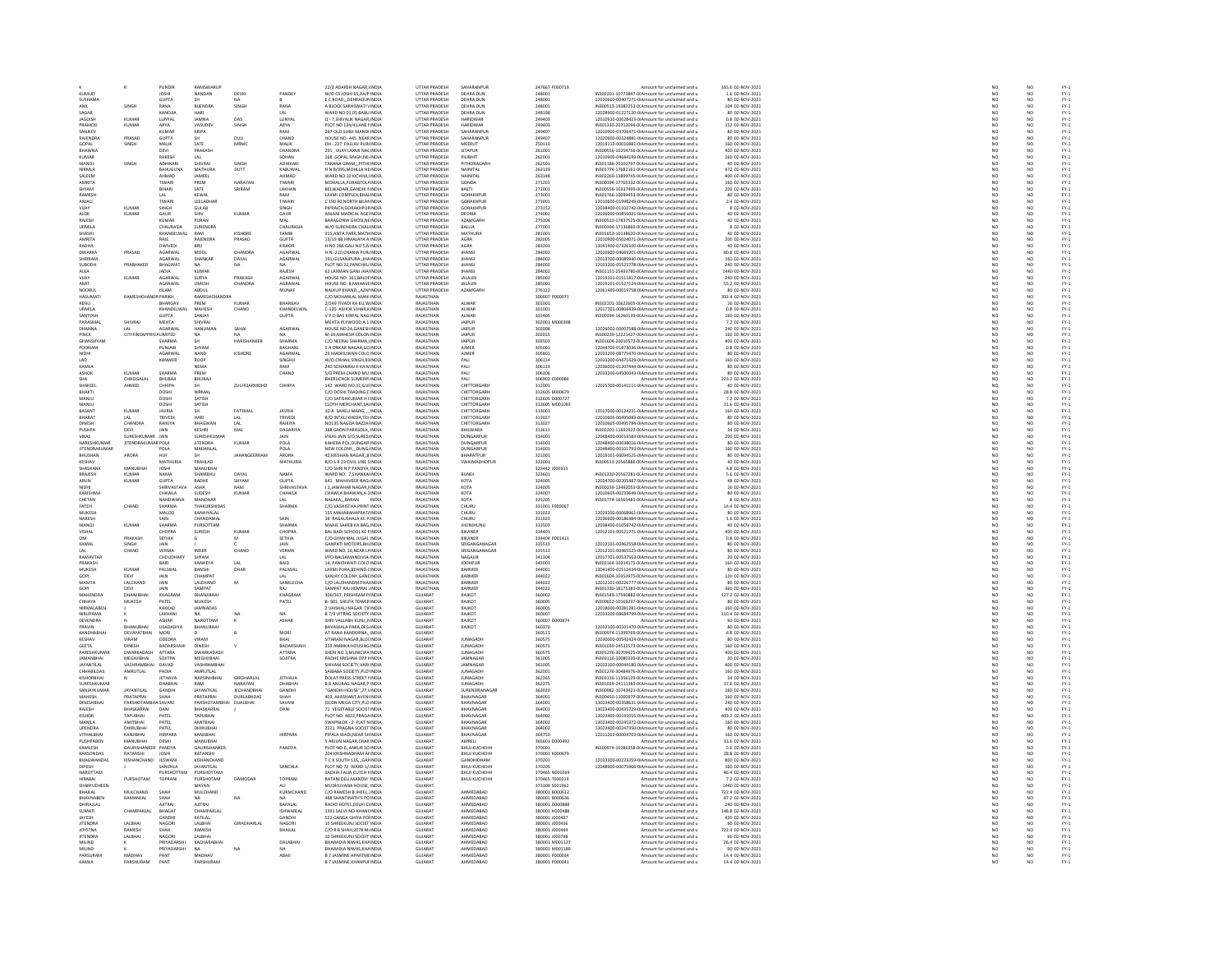| PUSHPABEN<br><b>TUSHAR</b>          |                                     | NARANLAL                      | NANDLAL                             |                               |                                  | 467/2 KANDOI S KHAD INDIA                                   | <b>GUJARAT</b>                   | AHMEDABAD              | 380001 P000721                    | Amount for unclaimed and u                                                                        | 4.8 02-NOV-2021                        | NO                                                                  | NO                                                                  |                                                |
|-------------------------------------|-------------------------------------|-------------------------------|-------------------------------------|-------------------------------|----------------------------------|-------------------------------------------------------------|----------------------------------|------------------------|-----------------------------------|---------------------------------------------------------------------------------------------------|----------------------------------------|---------------------------------------------------------------------|---------------------------------------------------------------------|------------------------------------------------|
|                                     | HIRALAI                             | <b>CLIAM</b>                  | HIRAI AI                            | VIRCHAND                      | <b>SHAH</b>                      | 1080 KIKARHAT'S POLEINDIA                                   | GUIARAT                          | AHMEDARAD              | 380001 T000333                    | Amount for unclaimed and u<br>Amount for unclaimed and u                                          | 103.2.02-NOV-2021                      | NC<br>NC                                                            | NO                                                                  | FY-1<br>FY-1<br>FY-1<br>FY-1                   |
|                                     | SHEWAKRAM                           | VASWAN                        | <b>SHEWAKRAN</b>                    |                               |                                  |                                                             | <b>SLUARA</b>                    | HMEDABA                |                                   |                                                                                                   | 89.6 02-NOV-2021                       |                                                                     |                                                                     |                                                |
| ARVIND<br><b>JALITADEV</b>          | KASHMIRILAL<br><b>GALITAMOHA</b>    | PANJABI<br>HARIWAL            | KASHMIRTLAL<br>GAUTAMCHAND          |                               | SAJJANDAS                        | 523/1/1 C D CLOTH M/INDIA                                   | <b>GUJARAT</b><br><b>GUIARAT</b> | AHMEDABAD<br>AHMEDARAD | 380002 A000355<br>asonna          | Amount for unclaimed and u                                                                        | 60 02-NOV-2021<br>800 02-NOV-2021      | NO                                                                  | NO<br>NO                                                            |                                                |
|                                     |                                     |                               |                                     |                               | DHARIWAI                         | 4-EF-15, RUSHIKA APP INDIA                                  |                                  |                        | 380004 B000635                    | IN300974-11723060-0(Amount for unclaimed and                                                      |                                        | NO                                                                  | NO                                                                  |                                                |
| BHAVNABEN<br><b>DINESH</b>          |                                     | PATEL<br>PATEL                | DINESH<br>PURSHOTTAMDAS             |                               | PATEL<br>PATFI                   | 10 A PUNIT SOCIETY, O INDIA<br>10 A PUNIT SOCIETY O INDIA   | <b>GUJARAT</b><br>GUIARAT        | AHMEDABAD<br>AHMEDARAD | 380004 DODRAG                     | Amount for unclaimed and u<br>Amount for unclaimed and u                                          | 80 02-NOV-2021<br>80.02-NOV-2021       | NO<br>NO <sub>1</sub>                                               | NO <sub>1</sub>                                                     |                                                |
| RISHI                               | SHARAD                              | GAUTAM                        | SHARAD                              |                               | GAUTAM                           | 4 JAI SHREE BHAWAN, INDU                                    | GUJARA'                          | AHMEDABAD              | 380004 R000880                    | Amount for unclaimed and u                                                                        | 21.6 02-NOV-2021                       | $\overline{NQ}$                                                     | NO                                                                  | FY-)<br>FY-)                                   |
| <b>GEETA</b>                        |                                     | CHNDRA                        | <b>NA</b>                           |                               | NA.                              | A-51, STADIUM VILLA (INDIA                                  | <b>GUJARAT</b>                   | AHMEDABAD              | 380005 G000660                    | Amount for unclaimed and u                                                                        | 60 02-NOV-2021                         | NO <sub>1</sub>                                                     | NO <sub>1</sub>                                                     |                                                |
| VITIN                               |                                     |                               |                                     |                               |                                  | KAPADIA MANSION, RA INDU                                    | GUJARA                           | AHMEDABAD              | 380005 N000419                    | Amount for unclaimed and u                                                                        | 120 02-NOV-2021                        | NO                                                                  |                                                                     | FY-1<br>FY-1<br>FY-1                           |
| HITESH                              | SAVANTILAL                          | MEHTA                         | SAVANTILAL                          |                               | MEHTA                            | 68 - 99 MUKHINU DAHINDIA                                    | <b>GUJARAT</b>                   | AHMEDABAD              | 380006                            | 12033200-01134592-0IAmount for unclaimed and u                                                    | 80 02-NOV-2021                         | NO                                                                  | NO<br>NO                                                            |                                                |
| <b>SLIRESHKLIMAR</b>                | POPATI AL                           | SHAH                          |                                     |                               | NA                               | <b>F-204 SOHAM FLATS NINDIA</b>                             | GUIARAT                          | AHMEDARAD              | 380006                            | N301276-13142332-0(Amount for unclaimed and u                                                     | 320.02-NOV-2021                        | NO<br>NO                                                            | NO<br>NO                                                            | FY-)<br>FY-)                                   |
| KAUSHIK                             |                                     | PATE                          | THAKORB                             |                               |                                  | C/O PATEL & SHAH, EN INDU                                   | GUJARA'                          | AHMEDABAD              | 380006 P000132                    | Amount for unclaimed and u                                                                        | 8.8 02-NOV-2021                        |                                                                     |                                                                     |                                                |
| SHAH                                | MAFATLAL                            | KESHAVLAI                     | KESHAVLAL                           |                               |                                  | C-17 NATIONAL FLATS. INDIA                                  | <b>GUJARAT</b>                   | AHMEDABAD              | 380006 S001449                    | Amount for unclaimed and u                                                                        | 12 02-NOV-2021                         | NO                                                                  | NO <sub>1</sub>                                                     | FY-3<br>FY-3                                   |
|                                     |                                     | NIRANJAN                      | NA                                  |                               | NA                               | HARIHAR LOVEBAUG INDU                                       | GUJARA'                          | AHMEDABAD              | 380006 U000256                    | Amount for unclaimed and u                                                                        | 57.6 02-NOV-2021                       | NO                                                                  | NO                                                                  |                                                |
| <b>HINA</b>                         | MEHIL                               | SHAH<br>SHAH                  | <b>MEHIL</b><br>ВНІКНАВН            |                               | SHAH                             | E/1/6 GANESH KUNJ S INDIA<br>F/12 SUGAM FLATS, B/ INDU      | <b>GUJARAT</b><br>GUJARA'        | AHMEDABAD<br>AHMEDABAD | 380007<br>380007 B000947          | 12046200-00006565-0IAmount for unclaimed and u<br>Amount for unclaimed and u                      | 0.8 02-NOV-2021<br>7.2 02-NOV-202      | NO<br>NO                                                            | NO <sub>1</sub><br>NO                                               |                                                |
| <b>JAYANTILAL</b>                   | M                                   | PARIKH                        | <b>NA</b>                           |                               |                                  | 17-A/2 AMRAPALI APT INDIA                                   | <b>GUJARAT</b>                   | AHMEDABAD              | 380007 J000935                    | Amount for unclaimed and u                                                                        | 86.4 02-NOV-2021                       |                                                                     |                                                                     |                                                |
| SLISHILA                            |                                     | RAMANI AI                     | NA                                  |                               | NA<br>NA                         | 3-C WOODLANDS APA INDIA                                     | GUIARAT                          | AHMEDARAD              | 380007 S001346                    | Amount for unclaimed and u                                                                        | 13.6.02-NOV-2021                       | NO<br>NO                                                            | $\frac{NO}{NO}$                                                     | FY - :<br>FY - :<br>FY - :<br>FY - :<br>FY - : |
| SANJEEV                             |                                     | ZAVERI                        | HARIVADA                            |                               |                                  | 1 SWAPNASIDDH SOCI INDU                                     | GUJARA'                          | AHMEDABAD              | 380007 S001510                    | Amount for unclaimed and u                                                                        | 460.8 02-NOV-2021                      | NO                                                                  | NO                                                                  |                                                |
| SNEHALATA                           | ARUN                                | DESAI                         | ARUN                                |                               | DESAI                            | C/O DR TUSHAR A DES INDIA                                   | <b>GUJARAT</b>                   | AHMEDABAD              | 380007 S001719                    | Amount for unclaimed and u                                                                        | 9.6 02-NOV-2021                        | NO                                                                  | NO <sub>1</sub>                                                     |                                                |
| <b>SNEHLATA</b>                     | ARUN                                | DESA                          | ARUN                                |                               | DESAI                            | A-4 NEW ARPANA FLA' INDI                                    | GUJARA'                          | AHMEDABAD              | 380007 S00178                     | Amount for unclaimed and u                                                                        | 9.6 02-NOV-2021                        | NO                                                                  | NO                                                                  | FY-1<br>FY-1<br>FY-1<br>FY-1                   |
| <b>SUBHADRA</b>                     | ARVINDKUMA                          | DALAL                         | <b>NA</b>                           | NA                            | NA.                              | 13 VASANT KUNJ.NEW INDIA                                    | <b>GUJARAT</b>                   | AHMEDABAD              | 380007 S002079                    | Amount for unclaimed and u                                                                        | 12.8 02-NOV-2021                       | NO <sub>1</sub>                                                     | NO <sub>1</sub>                                                     |                                                |
| SUSHILA                             | <b>PAMANIA</b>                      | SHAH                          | <b>PAMANIA</b>                      |                               | SHAH                             | C/3 WOODLAND APAR INDU                                      | CHARAT                           | <b>AUMERARAP</b>       | 380007 S002296                    | Amount for unclaimed and                                                                          | 13.6 02-NOV-2021                       | NO                                                                  | NO                                                                  |                                                |
| YOGESH                              |                                     | SHUKLA                        |                                     |                               | SHUKLA                           | 24/A SB 1 OFFICERS SC INDIA                                 | <b>GUJARAT</b>                   | AHMEDABAD<br>AHMEDARAD | 380007 Y000121                    | Amount for unclaimed and u                                                                        | 720 02-NOV-2021                        | NO                                                                  | NO                                                                  |                                                |
| <b>YOGESH</b>                       | BAPALAI                             | SHEIKEA                       |                                     |                               | SHUKLA                           | 24/A S B I OFFICER'S S( INDIA                               | GUIARAT                          |                        | 380007 Y000124                    | Amount for unclaimed and u                                                                        | 360 02-NOV-2021<br>6.4 02-NOV-2021     | NO                                                                  | $\begin{array}{c} N\odot \\ N\odot \\ N\odot \\ N\odot \end{array}$ |                                                |
| VINODCHA<br><b>SHOBHA</b>           | KANTILAL                            | ADHWARYU<br>DESAI             | BAPALAI<br>KANTILAL                 |                               |                                  | 5 ADARSH SOCIETY, NA INDU<br>9 ADARSH SOCIETY.NA INDIA      | GUJARA'<br><b>GUJARAT</b>        | AHMEDABAD<br>AHMEDABAD | 380009 A000020<br>380009 D000373  | Amount for unclaimed and u<br>Amount for unclaimed and u                                          | 9.6 02-NOV-2021                        | NO<br>NO <sub>1</sub>                                               |                                                                     |                                                |
| KALPANA                             |                                     |                               | MINESH                              |                               |                                  | 11 NAVRANG COLONY, INDU                                     | GUJARAT                          | AHMEDABAD              | 380009 K000865                    | Amount for unclaimed and                                                                          | 6.4 02-NOV-2021                        | NO                                                                  | NO                                                                  | FY-1<br>FY-1<br>FY-1<br>FY-1                   |
| MADHUSUDAN                          |                                     | PATEL                         | MOHANLAL                            |                               |                                  | KAMLESH BHUVAN OP INDIA                                     | <b>GUJARAT</b>                   | AHMEDABAD              | 380009 M000936                    | Amount for unclaimed and u                                                                        | 38.4 02-NOV-2021                       | NO                                                                  | NO                                                                  |                                                |
| <b>MINESH</b>                       |                                     |                               | CHANDRAKANT                         |                               |                                  | 11 NAVRANG COLONY INDIA                                     | <b>GUIARAT</b>                   | AHMEDARAD              | <b>180009 MOD1083</b>             | Amount for unclaimed and u                                                                        | 6.4.02-NOV-2021                        | NO<br>NO                                                            | NO<br>NO                                                            | FY-3<br>FY-3                                   |
| NIKETANA                            | SATYAPRASAD                         | SANGHAV                       | SATYAPRASAD                         |                               |                                  | 68 B SWASTIK SOCIETY INDIA                                  | GUJARA'                          | AHMEDABAD              | 380009 S000157                    | Amount for unclaimed and u                                                                        | 0.8 02-NOV-2021                        |                                                                     |                                                                     |                                                |
| <b>IITENDRA</b>                     | GOVINDLAL                           | MODI                          | GOVINDI AL                          | KESHAVLAL                     | MODI                             | TENAMENT NO 3 SHRI INDIA                                    | GUIARAT                          | AHMEDARAD              | 380013                            | IN302269-12566937-00 Amount for unclaimed and u                                                   | 80.02-NOV-2021                         | NO <sub>1</sub>                                                     | NO <sub>1</sub>                                                     | FY-)<br>FY-)                                   |
| <b>CHANDRIKABEN</b>                 | KIRITKUMAR                          | SHAH                          | KIRITKUMAR                          |                               | SHAH                             | 12A UMIYAVUAY SOCII INDI                                    | GUJARA'                          | AHMEDABAD              | 380013 C000313                    | Amount for unclaimed and u                                                                        | 806.4 02-NOV-2021                      | $\overline{N}$                                                      | $\frac{1}{NQ}$                                                      |                                                |
| SHARMISTABEN<br><b>DIPA</b>         | KANTILAL<br>KANTILAI                | DESAI<br>GANDH                | KANTILAL<br>KANTILAI                |                               | GANDHI                           | 19 AHMEDABAD DISTRINDIA<br><b>B/403 ASHLITOSH AVE INDIA</b> | <b>GUJARAT</b><br>GUIARAT        | AHMEDABAD<br>AHMEDARAD | 380013 D000368<br>asona a nonnens | Amount for unclaimed and u<br>Amount for unclaimed and u                                          | 43.2 02-NOV-2021<br>266.4 02-NOV-2021  | NO<br>NO                                                            | NO<br>NO                                                            |                                                |
| HARISHBHAI                          | PRAHLADBHAI                         | PATEL                         | PRALHADBHAI                         | SHAKARLAL                     | PATEL                            | <b>8A NILAY APARTMENT INDIA</b>                             | <b>GUJARAT</b>                   | AHMEDABAD              | 380013 H000141                    | Amount for unclaimed and u                                                                        | 60 02-NOV-2021                         | NO                                                                  | $\overline{NQ}$                                                     | FY-3<br>FY-3<br>FY-3                           |
| <b>IVOTI</b>                        | <b>YOGESH</b>                       | <b>GANDHI</b>                 | <b>YOGESH</b>                       |                               | GANDHI                           | <b>8/4 VASHDHA KAMDI INDIA</b>                              | GUIARAT                          | AHMEDARAD              | 380013 1000450                    | Amount for unclaimed and u                                                                        | 29.6.02-NOV-2021                       | NO <sub>1</sub>                                                     | NO <sub>1</sub>                                                     |                                                |
| <b>KRUSHNADAS</b>                   | <b>UJAMSHIBHAI</b>                  | KAPADIA                       | UJAMSHIBHA                          |                               |                                  | BLOCK NO G53/630, SH INDIA                                  | GUJARA'                          | AHMEDABAD              | 380013 K000293                    | Amount for unclaimed and u                                                                        | 0.8 02-NOV-2021                        | $\overline{N}$                                                      | $\frac{1}{NQ}$                                                      | FY-)<br>FY-)                                   |
| NAROTTAMDAS                         | LALUBHAI                            | PATEL                         | LALUBHAI                            | BAJIBHA                       | PATEL                            | 11 HARGAVAN PARK NINDIA                                     | <b>GUJARAT</b>                   | AHMEDABAD              | 380013 N000328                    | Amount for unclaimed and u                                                                        | 928.8 02-NOV-2021                      | NO <sub>1</sub>                                                     | NO <sub>1</sub>                                                     |                                                |
| PATEL                               | PRADHYUN                            | <b>HANTILA</b>                | SHANTILAI                           |                               | KUBERDAS                         | 25 LAXMINAGAR SOCII INDI                                    | GUJARA'                          | AHMEDABAD              | 380013 P000028                    | Amount for unclaimed and u                                                                        | 57.6 02-NOV-2021                       | NO                                                                  | NO                                                                  | FY-1<br>FY-1<br>FY-1<br>FY-1                   |
| SANGHAVI                            | BHARGAVI                            |                               | MADHUPRASAD MADHUPRASAD             |                               | AMBAPRASAD                       | FLAT NO 568 BLOCK 95 INDIA                                  | <b>GUJARAT</b>                   | AHMEDABAD              | 380013 S000016                    | Amount for unclaimed and u                                                                        | 28.8 02-NOV-2021                       | NO <sub>1</sub>                                                     | NO <sub>1</sub>                                                     |                                                |
| CURANDEN                            | SHANTILAL                           | DARI                          | SHANTILAI                           |                               | <b>DARIE</b>                     | 39/457 RAGHUKUL AP. INDIA<br>LAXMINAGAR SOCIETY INDIA       | GUIARA <sup>1</sup>              | <b>UMEDARAD</b>        | 380013 S001888<br>380013 T000011  | Amount for unclaimed and u                                                                        | 4.8 02-NOV-2021<br>122.4 02-NOV-2021   | $\frac{N}{N}$                                                       | $\begin{array}{c} 10 \\ \text{NQ} \\ \text{NQ} \end{array}$         |                                                |
| <b>TANUMAT</b>                      |                                     | POPATLAL                      | POPATLAL                            |                               | SANKALCHAND                      |                                                             | GUJARA'                          | AHMEDABAD              |                                   | Amount for unclaimed and u                                                                        |                                        |                                                                     |                                                                     |                                                |
| YOGESHKUMAF<br><b>CHANDULAL</b>     |                                     | UPADHYAYA<br>DALSUKHB         | PRATATRAL<br>DALSUKHBHA             | D                             | <b>UPADHYAYA</b><br>NAGINDAS     | M 28/168 PRAGATI NA INDIA<br>SUBANDHU SOCIETY,S INDI        | <b>GUJARAT</b><br>GUJARA'        | AHMEDABAD<br>AHMEDABA  | 380013 Y000040<br>380014 C000026  | Amount for unclaimed and u<br>Amount for unclaimed and u                                          | 1108.8 02-NOV-2021<br>40.8 02-NOV-2021 | NO<br>NO                                                            | NO <sub>1</sub><br>NO                                               | 52<br>52<br>52<br>52                           |
| ABHAYKUMAR                          | ANANTRAY                            | SHAH                          | <b>NA</b>                           | NA                            | <b>NA</b>                        | H/202 ABHILASHA APAINDIA                                    | <b>GUJARAT</b>                   | AHMEDABAD              | 380015                            | IN300757-11284074-0(Amount for unclaimed and u                                                    | 320 02-NOV-2021                        | NO <sub>1</sub>                                                     | NO <sub>1</sub>                                                     |                                                |
| BECHARLAL                           | TULSHIBHA                           | PATE                          | TULSHIBHA                           |                               | PATEL                            | PARASKUNJ SOCIETY INDU                                      | GUJARA'                          | HMEDABAD               | 380015 B000601                    | Amount for unclaimed and u                                                                        | 60 02-NOV-202                          | NO                                                                  | NO                                                                  |                                                |
| THAKORLAL                           | MULCHANDBHAI DESAI                  |                               | MULCHANDBHAI                        |                               | CHUNILAL                         | 3-A MALAY SOCIETY, O INDIA                                  | <b>GUJARAT</b>                   | AHMEDABAD              | 380015 DO00337                    | Amount for unclaimed and u                                                                        | 36 02-NOV-2021                         | NO                                                                  | NO                                                                  |                                                |
| GANGA                               |                                     | KHAI SA                       | TRILOCHANSINGH                      |                               |                                  | 26 PUNITNAGAR 3 R/HINDIA                                    | GUIARAT                          | AHMEDARAD              | asonis connaer                    | Amount for unclaimed and u                                                                        | 237.6 02-NOV-2021                      | NO                                                                  |                                                                     |                                                |
| INAXI                               | SATYAPRASAD                         | SANGHAV                       | NA                                  |                               | NA                               | FLAT K-8 GROUND FLO INDIA                                   | <b>GUJARAT</b>                   | AHMEDABAD              | 380015 1000213                    | Amount for unclaimed and u                                                                        | 7.2 02-NOV-2021                        | NO                                                                  | NO<br>NO                                                            |                                                |
| <b>IAVSHRFF</b>                     | BHASKER                             | <b>GANDHI</b>                 | RHASKER                             |                               |                                  | F/2 RAKSHA APARTMENDIA                                      | GUIARAT                          | AHMEDARAD              | 380015 1000504                    | Amount for unclaimed and u                                                                        | 388.8.02-NOV-2021                      | NO<br>NO                                                            | NO<br>NO                                                            | FY-1<br>FY-1<br>FY-1                           |
|                                     |                                     | PATEL                         | HEMCHAND                            | DAS                           | PATEL                            | .<br>JULBAI TEKRA GOVT T INDI                               | <b>SUIARA</b>                    | HMFDARAD               | 80015 \$001553                    | Amount for unclaimed and                                                                          | 80 02-NOV-2021                         |                                                                     |                                                                     |                                                |
| TIRLO<br>PRAVINA                    | CHANSINGH<br>GAIFNDRAPRASA VAISHANA | KHALSA                        | ASARSINGH<br>GAIFNDRAPRASAL         |                               | <b>SA</b>                        | 26 PUNITNAGAR 3,B/H INDIA<br><b>MANGIYAM SOCIETI INDIA</b>  | <b>GUJARAT</b><br>GUIARAT        | AHMEDABAD<br>AHMEDARAD | 380015 T000327<br>\$80015 V000082 | Amount for unclaimed and u                                                                        | 237.6 02-NOV-2021<br>14.4 02-NOV-2021  | NO                                                                  | NO                                                                  |                                                |
|                                     |                                     |                               |                                     | PRANSHANKAR                   | DAVE                             |                                                             |                                  |                        |                                   | Amount for unclaimed and u                                                                        | 20.8 02-NOV-2021                       | NO                                                                  | NO<br>NO                                                            | FY-3<br>FY-3                                   |
| HARILAXMI<br>HANSA                  | MANUBHAI<br>MOTILAL                 | DAVE<br><b>IANI</b>           | MANUBHAI<br>MOTILAI                 |                               | MANILAI                          | C/O SHRI MANUBHAI FINDIA<br>.<br>HIVAM 21 CHANDRA\ INDIA    | <b>GUJARAT</b><br>GUIARAT        | AHMEDARAD              | 380017 D000040<br>connou conner   | Amount for unclaimed and u<br>Amount for unclaimed and u                                          | 8.8.02-NOV-2021                        | NO<br>NO <sub>1</sub>                                               | NO <sub>1</sub>                                                     |                                                |
| MANOHARLA                           | TORMAL                              | GOEL                          | TORMAL                              | <b>HARIRAM</b>                | GOEL                             | 45/536 VIASHALI FLAT INDIA                                  | GUJARA'                          | AHMEDABAD              | 380024 M001147                    | Amount for unclaimed and u                                                                        | 38.4 02-NOV-2021                       | $\overline{N}$                                                      | $\overline{NQ}$                                                     | FY-)<br>FY-)                                   |
| DINABEN                             |                                     |                               | MAYURKUMAR                          |                               |                                  | 7 CHIMANLAL PARK SC INDIA                                   | <b>GUJARAT</b>                   | AHMEDABAD              | 380050 D001225                    | Amount for unclaimed and u                                                                        | 0.8 02-NOV-2021                        | NO                                                                  | NO <sub>1</sub>                                                     |                                                |
| MAYURKUMA                           |                                     |                               |                                     | NA                            |                                  | 7 CHIMANLAL PARK SC INDU                                    |                                  | AHMEDABA               | 380050 M00143                     | Amount for unclaimed and u                                                                        | 1.6 02-NOV-2021                        | NQ                                                                  | $\frac{10}{10}$                                                     | FY-1<br>FY-1<br>FY-1                           |
| JAYESH                              | BANSILAL                            | SHAH                          | BANSILAL                            |                               | HIRACHAND                        | 7 CHANDRAJYOT SOC, I INDIA                                  | GUJARA'                          | AHMEDABAD              | 380051 J000425                    | Amount for unclaimed and u                                                                        | 115.2 02-NOV-2021                      |                                                                     |                                                                     |                                                |
| MINA                                |                                     | MODI                          | SURHASH                             |                               | MODI                             | G4 SHRIDAR APARTME INDIA                                    | GUIARAT                          | AHMEDARAD              | 380051 M001197                    | Amount for unclaimed and u                                                                        | 50.4.02-NOV-2021                       | NO <sub>1</sub>                                                     | NO <sub>1</sub>                                                     | FY-)<br>FY-)                                   |
| SEVANTILAL                          |                                     | PARIKH                        | SHANTILAL                           |                               | PARIKH                           | 3 MARUTI HILLS BUNG INDIA                                   | GUJARA'                          | AHMEDABAD              | 380051 S001541                    | Amount for unclaimed and u                                                                        | 160 02-NOV-2021                        | NO                                                                  | $\overline{NQ}$                                                     |                                                |
|                                     | VIVEKS                              | KULKARNI                      | SUDHAKAR                            | <b>RAO</b>                    | KULKARNI                         | 3/A. RAMA KRISHNA S INDIA                                   | <b>GUJARAT</b>                   | AHMEDABAD              | 380051 V000570                    | Amount for unclaimed and u                                                                        | 4 02-NOV-2021                          | NO<br>NO                                                            | NO <sub>1</sub>                                                     | FY-3<br>FY-3                                   |
| SHAKUNTAL                           |                                     | <b>MAHESH</b>                 | KANAHIYALA                          |                               | MAHESHWAR                        | A/3 VISHRUT, OPP GURINDU                                    | GUJARA'                          | AHMEDABAD              | 380052 S002417                    | Amount for unclaimed and u                                                                        | 560 02-NOV-2021                        |                                                                     | NO                                                                  |                                                |
| DHANJIBHAI<br><b>NUKKYABIB</b>      | ARAJANBHAI                          | PORIA                         | ARJANBHAI                           | G                             | PORIA                            | <b>B/S PAVAN APARTMEN INDIA</b>                             | <b>GUJARAT</b>                   | AHMEDABAD<br>HMEDABAD  | 380054 D000881                    | Amount for unclaimed and u                                                                        | 268.8 02-NOV-2021                      | NO                                                                  | NO <sub>1</sub>                                                     |                                                |
|                                     |                                     |                               |                                     |                               |                                  |                                                             |                                  |                        |                                   |                                                                                                   |                                        |                                                                     |                                                                     |                                                |
|                                     |                                     |                               | SHABBIRHUSE                         |                               |                                  | 35 SHARANI KUMDAR INDU                                      | GUJARA'                          |                        | 380055 C000125                    | Amount for unclaimed and u                                                                        | 8.8 02-NOV-202                         | NC                                                                  | NO                                                                  |                                                |
| IQBALHUSEN                          |                                     | PATEL                         | <b>AHMED</b>                        |                               | PATEL                            | 11.13 MAZIN PARK, NEINDIA                                   | <b>GUJARAT</b>                   | AHMEDABAD              | 380055 1000086                    | Amount for unclaimed and u                                                                        | 540 02-NOV-2021                        |                                                                     |                                                                     |                                                |
| RAZIUNNISA                          | FARIDODDIN                          | MUNSHI                        | FARIDUDIN                           | NASIRUDDIN                    | MUNSHI                           | A/6CLASSICPUR SOCIE INDIA                                   | <b>GUJARAT</b>                   | AHMEDABAD              | 380055 R000374                    | Amount for unclaimed and u                                                                        | 540 02-NOV-2021                        | NO<br>NO                                                            | NO<br>NO                                                            |                                                |
| HARSHA<br>PRATAP                    | CHUNILAL<br><b>DURLABHJI</b>        | SHAH<br>BHATT                 | CHUNILAL<br><b>DURLABHJI</b>        | $\epsilon$                    | <b>SHAH</b><br>BHATT             | 67 RANNA PARK SOCIE INDI<br><b>18 VIDHATA TENEMEN INDIA</b> | GUJARA'<br><b>GUJARAT</b>        | AHMEDABAD<br>AHMEDABAD | 380061 H000220<br>380061 P000876  | Amount for unclaimed and u<br>Amount for unclaimed and u                                          | 60 02-NOV-2021<br>244.8 02-NOV-2021    | NO<br>NO <sub>1</sub>                                               | NQ<br>NO <sub>1</sub>                                               | FY-1<br>FY-1<br>FY-1<br>FY-1                   |
|                                     |                                     | <b>ВНАТ</b>                   | PRATAP                              |                               | ВНАТТ                            | 18 VIDHATA TENAMEN INDU                                     | GUJARA'                          | HMEDABAD               | 380061 P001731                    | Amount for unclaimed and u                                                                        | 69.6 02-NOV-202                        |                                                                     |                                                                     |                                                |
| VRAJLAL                             | LAXMICHAND                          | SHAH                          | LAXMICHAND                          |                               |                                  | 36 SHAKUNTAL BUNGLINDIA                                     | <b>GUJARAT</b>                   | AHMEDABAD              | 380061 S000333                    | Amount for unclaimed and u                                                                        | 345.6 02-NOV-2021                      | NC<br>NO                                                            | NO<br>NO                                                            |                                                |
| HARSHAP                             | CHUNILAL                            | SHAH                          | CHUNILAL                            |                               | SHAH                             | 67 RANNA PARK SOCIE INDU                                    | GUJARAT                          |                        | 380067 H000230                    | Amount for unclaimed and u                                                                        | 72.8 02-NOV-2021                       | NO                                                                  |                                                                     |                                                |
| MAHENDRAKUMA                        | ROOPAJI                             | CHAUHAN                       | ROOPAJI                             | DHULAJI                       | CHAUHAN                          | BUNGLOW NO.4, VRUN INDIA                                    | <b>GUJARAT</b>                   | AHMEDABAD              | 382009                            | 12030000-00252364-0IAmount for unclaimed and u                                                    | 160 02-NOV-2021                        | NO                                                                  | NO<br>NO                                                            |                                                |
| MALTI.                              |                                     | LALA.                         | GOPALKRISHNA                        |                               | LALA                             | BLOCK NO 6/1 G-1.SEC INDIA                                  | GUIARAT                          | AHMEDARAD              | 382020 M001224                    | Amount for unclaimed and u                                                                        | 29.6.02-NOV-2021                       | NO <sub>1</sub>                                                     | NO <sub>1</sub>                                                     |                                                |
| USHABEN                             |                                     | CHAUHAN                       | MAHENDRA                            |                               |                                  | BLOCK 171/1 CATAGOI INDIA                                   | GUJARA'                          | AHMEDABAD              | 382030 U000218                    | Amount for unclaimed and u                                                                        | 0.8 02-NOV-2021                        | NO                                                                  | $\frac{1}{NQ}$                                                      |                                                |
| <b>TEJAS</b>                        | NAGARBHAI                           | PATEL                         | NAGARBHAI                           | NATHUBHAI                     | PATEL                            | 97. NEELAM BAUG SOUNDIA                                     | <b>GUJARAT</b>                   | AHMEDABAD              | 382325                            | IN302269-11889339-0(Amount for unclaimed and u                                                    | 400 02-NOV-2021                        | NO <sub>1</sub>                                                     | NO <sub>1</sub>                                                     |                                                |
| <b>SIRISHKUMAR</b>                  | BABULAL                             |                               | BABULAL                             | DOSALAL<br><b>JESHIHGBHHA</b> | SHAH                             | VS GANESH APARTME INDU                                      | GUJARAT                          | AHMEDABAD              | 382325 G000416                    | Amount for unclaimed and                                                                          | 616 02-NOV-2021                        | NC                                                                  |                                                                     |                                                |
| RAMANBHAI<br>KIRTIKI IMAR           | SOMABHAI<br>DASHARATHR              | PATEL<br>PUROHIT              | SOMABHAI<br>DASHARATHRHA            |                               | PATEL<br>PUROHO                  | NAVI KHADKI NARODA INDIA<br>BLOCK NO & VRUNDAVINDIA         | <b>GUJARAT</b><br>GUIARAT        | AHMEDABAD<br>AHMEDARAD | 382325 R000323<br>382424          | Amount for unclaimed and u<br>12010700-00259675-0LAmount for unclaimed and u                      | 160 02-NOV-2021<br>200.02-NOV-2021     | NO<br>NO <sub>1</sub>                                               | NO<br>NO<br>NO <sub>1</sub>                                         | 기 구 구 구 구 구 구 구 구 구<br>- 이 스 스 스 스 스 스         |
| <b>GIRISHBHA</b>                    | HARJIVANDAS                         | PATEL                         | <b>HARJIVANDAS</b>                  |                               | PATEL                            | 41, PRABHU KRUPA SO INDIA                                   | <b>GUJARAT</b>                   | AHMEDABAD              | 382480                            | 12033200-00051599-0IAmount for unclaimed and u                                                    | 160 02-NOV-2021                        | NO                                                                  |                                                                     |                                                |
| MAHENDRAKLIMAR                      |                                     | PATEL                         | MANILAI                             |                               |                                  | C/O LM PATEL 40 GAN INDIA                                   | GUIARAT                          | KALOL                  | 382825 MODDAS2                    | Amount for unclaimed and                                                                          | 388.8.02-NOV-2021                      | NO                                                                  | NQ<br>NQ                                                            | FY-)<br>FY-)                                   |
|                                     |                                     | PATE                          | <b>SHANKARDA</b>                    | <b>JIVIDAS</b>                | PATEL                            | AT & PO ANANDPURA INDI                                      | GUJARA'                          | KALOL                  | 382870                            | 12026800-00066815-0IAmount for unclaimed and u                                                    | 400 02-NOV-2021                        | NO                                                                  | NO                                                                  | FY-3<br>FY-3                                   |
| NIRMALABEN                          | RAMNIKLAL                           | MEHTA                         | RAMNIKLAL                           |                               | MEHTA                            | 38A KACHHI SOCIETY.C INDIA                                  | <b>GUJARAT</b>                   | SABARKANTHA            | 383001 N000356                    | Amount for unclaimed and u                                                                        | 900 02-NOV-2021                        |                                                                     |                                                                     |                                                |
| <b>DHARMESH</b>                     |                                     | MODI                          | RASIKI AI                           | HARGOVANDA                    | MODI                             | TUMBDI NI KHADKI CHINDIA                                    | <b>GUIARAT</b>                   | KALOL                  | 184001                            | IN302201-10371968-0(Amount for unclaimed and u                                                    | 80.02-NOV-2021                         |                                                                     | NO<br>NO                                                            |                                                |
| JAYESHKUMAR<br>SHAH                 | MALILIKKUMAR                        | SHAH                          | <b>HARISHCHANDRA</b><br><b>HAHZ</b> | <b>IAYESHRHA</b>              | SHAH                             | BUDDHI NIVAS, PILAJI (INDIA<br>PILATI GLINI RUDHDHI INDIA   | GUJARA'<br>GUIARAT               | KALOL<br>KALOL         | 384001<br>384001                  | IN300214-11096212-0(Amount for unclaimed and u<br>IN300214-11437983-00 Amount for unclaimed and u | 480 02-NOV-2021<br>40.02-NOV-2021      | $\begin{array}{c} \tt NO \\ \tt NO \\ \tt NO \\ \tt NO \end{array}$ | $\overline{NQ}$<br>NQ                                               | FY-1<br>FY-1<br>FY-1                           |
|                                     |                                     |                               |                                     |                               |                                  |                                                             |                                  |                        |                                   |                                                                                                   |                                        | NO                                                                  |                                                                     |                                                |
| SANJAYKUMAF<br>SHAH                 | BABABHAI<br>RAJESH                  | PRAJAPAT<br>PRAVINCHANDRASHAH | BABABHA                             | PRABHUDAS                     | PRAJAPAT<br><b>PRAVINCHANDRA</b> | 112/3 PALAVASANA 1, INDU<br>PILAJI GUNJ NEAR TH INDIA       | GUJARA'<br><b>GUJARAT</b>        | KALOL<br>KALOL         | 384001<br>384001 S002931          | 12044700-04838388-0IAmount for unclaimed and u<br>Amount for unclaimed and u                      | 5.6 02-NOV-2021<br>86.4 02-NOV-2021    | NO<br>NO                                                            | NO<br>NO <sub>1</sub>                                               | FY-3<br>FY-3                                   |
| MEENA                               |                                     |                               |                                     | <b>JETHABHA</b>               | CHAUDHAR <sup>®</sup>            | B/22, INDRAPRASTH FLINDL                                    | GUJARA'                          | KALOL                  |                                   | IN300343-11113508-0(Amount for unclaimed and u                                                    | 480 02-NOV-202                         |                                                                     | NO                                                                  |                                                |
| KAMUBEN                             | <b>HASMUKHLAL</b>                   | <b>MODI</b>                   | BABULAL                             | AMICHAND                      | MODI                             | S/11 YASHODA GOKUL INDIA                                    | <b>GUJARAT</b>                   | KALOL                  | 384002                            | 12044700-05040258-0IAmount for unclaimed and u                                                    | 1078.4 02-NOV-2021                     | NO <sub>1</sub>                                                     | NO <sub>1</sub>                                                     |                                                |
| <b>PARAGKI IMAI</b>                 | <b>BABULAL</b>                      |                               |                                     | VADILAL                       |                                  |                                                             | GUJARAT                          |                        |                                   |                                                                                                   |                                        |                                                                     |                                                                     |                                                |
| NOGAI                               |                                     | MAHES                         | <b>BABULAI</b><br>HIRALAL           | PANDEV                        | DOSHI<br>NOGAI                   | 11 ANIL PARK SOCIETY INDIA<br>19, PANCHVATI SOCIETINDIA     | GUJARA'                          | KALOL<br>MAHESANA      | 384002<br>384003                  | 12047800-00107398-01Amount for unclaimed and u<br>IN300974-10860274-01Amount for unclaimed and u  | 8 02-NOV-2021<br>80 02-NOV-2021        | NC<br>NC                                                            | NO<br>NO                                                            | FY-1<br>FY-1<br>FY-1<br>FY-1                   |
| UDAY                                | KUMARMAH                            | <b>VD SHAH</b>                | SHAH                                | MAHENDRA                      | KUMAR                            | 23 VASANT PARK SOCI INDIA                                   | <b>GUJARAT</b>                   | KALOL                  | 384315                            | IN300394-12883008-0(Amount for unclaimed and u                                                    | 489.6 02-NOV-2021                      | NO <sub>1</sub>                                                     | NO <sub>1</sub>                                                     |                                                |
| <b>CHAMPA</b>                       | <b>TRIKAMDAS</b>                    |                               | TRIKAMDA                            |                               |                                  | C/O DR MAHESH T GAI INDI                                    | GUJARA'                          | KALOL                  | 384315 G000043                    | Amount for unclaimed and u                                                                        | 12 02-NOV-2021                         | NO                                                                  | NO                                                                  |                                                |
| KIRITBHAI                           | MADHAVLAL                           | PATEL                         | MADHAVLAL                           | SHANKARLAL                    | PATEL                            | 391 SABALPUR.TA KHE INDIA                                   | <b>GUJARAT</b><br><b>GUIARAT</b> | KALOL                  | 384355                            | IN301276-30549609-0(Amount for unclaimed and u                                                    | 40 02-NOV-2021                         | NO                                                                  | NO <sub>1</sub>                                                     |                                                |
| RAJESHKUMAR<br><b>SURESHCHANDRA</b> | ATMARAM<br>M                        | PATE<br>PARMAR                | MANILAL                             | JADVJI                        | PARMAR                           | <b>AKASNA,TA DIST MEHINDI</b><br>1321 69 GAYATRI NAG INDIA  | <b>GUJARAT</b>                   | KALOL<br>KHEDA         | 384421<br>387001                  | 12033200-06154804-0IAmount for unclaimed and<br>IN300513-18162366-0(Amount for unclaimed and u    | 40 02-NOV-2021<br>20 02-NOV-2021       | NO<br>NO                                                            |                                                                     | FY-1<br>FY-1<br>FY-1<br>FY-1                   |
| KIRAN                               | HARIPRASAD                          | PANDYA                        | HARIPRASAD                          |                               |                                  | B-106 D C PARK NEAR INDIA                                   | GUIARAT                          | KHEDA                  | 387001 P00008F                    | Amount for unclaimed and u                                                                        | 4.8.02-NOV-2021                        | NO                                                                  | $\frac{10}{10}$                                                     |                                                |
| NILA.                               | KIRAN                               | PANDYA                        | KIRAN                               |                               |                                  | <b>B-106 D C PARK, NEAR INDIA</b>                           | <b>GUJARAT</b>                   | KHEDA                  | 387001 P000347                    | Amount for unclaimed and u                                                                        | 0.8 02-NOV-2021                        | NO                                                                  | NO<br>NO                                                            | FY-3<br>FY-3                                   |
| <b>IAYESHKUMAR</b>                  | PUNJARHAI                           | <b>GANDHI</b>                 | PUNJARHAI                           | RAMDAS                        | GANDHI                           | 4-3 SIDDHESHWARI SUNDIA                                     | GUIARAT                          | KHEDA                  | 387002                            | IN300652-10066476-00 Amount for unclaimed and u                                                   | 80.02-NOV-2021                         |                                                                     |                                                                     |                                                |
| PAMEING                             |                                     | CHAILHAI                      | MAGANDU                             |                               |                                  | A/31 SOHANGRAM SO INDI                                      | <b>GUIARAT</b>                   | KHEDA                  | 387002 R000344                    |                                                                                                   | 180 02-NOV-2021                        | NO<br>NO                                                            | NO<br>NO                                                            |                                                |
| VIJAYKUMAF                          |                                     | KAMARIYA                      | CHANDRAKANTBHA GANPATBHA            |                               | KAMARIYA                         | PIPAL ST, TA NADIAD, & INDIA                                | <b>GUJARAT</b>                   | KHEDA                  | 387320                            | IN300513-18112968-0(Amount for unclaimed and u                                                    | 24 02-NOV-2021                         | NO                                                                  | NO                                                                  | FY-3<br>FY-3<br>FY-3                           |
| KUMUDREN                            | <b>VITTHAIRHAI</b>                  | PATE                          | <b>VITTHAL</b>                      |                               |                                  | NR SWAMINARAYAN TINDIA                                      | <b>GUIARAT</b>                   | KHEDA                  | 387320 K000832                    | Amount for unclaimed and u                                                                        | 180 02-NOV-2021                        | NO                                                                  |                                                                     |                                                |
| DHAVALBHA<br>SHARIFAREN             | ARVINDBHAI<br>MAHMMADRHALVAHORA     | DAVE                          | ARVINDBHAI<br>MAHMMADRHA            |                               | DAVE                             | 613 MAHUDHA 2, TA N INDIA<br>NANI I GANIPLIR NR PC INDIA    | <b>GUJARAT</b><br>GUIARAT        | KHEDA<br>AHMEDARAD     | 387335<br>387810                  | 12044700-04884475-0IAmount for unclaimed and u                                                    | 80 02-NOV-2021<br>160.02-NOV-2021      | NO                                                                  | NO<br>NO<br>$\mathbf{M}$                                            | FY-3<br>FY-3                                   |
|                                     |                                     |                               |                                     |                               |                                  |                                                             |                                  |                        |                                   | 12033200-00939307-0IAmount for unclaimed and u                                                    |                                        | NO <sub>1</sub>                                                     |                                                                     |                                                |
| <b>RAVINBHAI</b><br>ANANT           | CHAMPAKLAL<br>CHATURBHAI            | SHAH<br>PATEL                 | CHAMPAKLAL<br>CHATURBHAI            | GOKALBHAI                     | PATEL                            | C/O CHAMPAKLAL MA INDU<br>SARDAR BHAVAN SARI INDIA          | GUJARA'<br><b>GUJARAT</b>        | KHEDA<br>KHEDA         | 388001<br>388001                  | IN301991-10012627-0(Amount for unclaimed and u<br>12019101-01343286-0IAmount for unclaimed and u  | 240 02-NOV-2021<br>52 02-NOV-2021      | NO<br>NO <sub>1</sub>                                               | NO<br>NO <sub>1</sub>                                               | FY-)<br>FY-)                                   |
| <b>NEHALKUMAR</b>                   | <b>IPATEL</b>                       |                               |                                     |                               |                                  | 1/A MANGAPARK SOC INDI                                      | GUJARA'                          |                        |                                   |                                                                                                   | 0 02-NOV-202                           |                                                                     |                                                                     |                                                |
| VAISHALIBEN                         | PRAVINKUMAR                         | SHAH                          | ASMUKHB<br>PRAVINKUMAR              | CHAMPAKLAL                    | PATEL<br>SHAH                    | CHAMPAKLAL MENTIC INDU                                      | <b>GUJARAT</b>                   | KHEDA<br>KHEDA         | 388001                            | 12019101-01345853-0IAmount for unclaimed and u<br>IN300513-14592968-0(Amount for unclaimed and u  | 480 02-NOV-2021                        | NO                                                                  | $\frac{10}{10}$                                                     | FY-1<br>FY-1<br>FY-1                           |
| <b>MAHENDRAKLIMAR</b>               | <b>IASHRHAI</b>                     | PATEL                         | <b>IASHRHAI</b>                     |                               | PATEL                            | NANA ADADH OPP KALINDIA                                     | GUIARAT                          | KHEDA                  | 388001 M001228                    | Amount for unclaimed and u                                                                        | 180.02-NOV-2021                        | NO <sub>1</sub>                                                     | NO <sub>1</sub>                                                     |                                                |
| HARSHAD                             |                                     | PATE                          | APABHAI                             |                               |                                  | SA WELCOME PLAZA, CINDIA                                    | GUJARA'                          | KHEDA                  | 388001 P000440                    | Amount for unclaimed and u                                                                        | 4.8 02-NOV-2021                        | NO                                                                  | NQ                                                                  | FY-)<br>FY-)                                   |
| BHANUPRASAD                         | MANIBHAI                            | PATEL                         | MANIBHAI                            |                               |                                  | DARBAR POLE.KARAM: INDIA                                    | <b>GUJARAT</b>                   | KHEDA                  | 388325 P000393                    | Amount for unclaimed and u                                                                        | 8.8 02-NOV-2021                        | NO <sub>1</sub>                                                     | NO <sub>1</sub>                                                     |                                                |
| CIRANKUMAR                          |                                     | PATE                          | MADHUBHAI                           |                               | PATEL                            | C/O V G PATEL, AT VAH INDU                                  | GUJARA'                          | KHEDA                  | 388530 K00080                     | Amount for unclaimed and u                                                                        | 540 02-NOV-2021                        |                                                                     | NO                                                                  | FY-3<br>FY-3                                   |
| <b>RAJENDRA</b>                     | PRAMANIK                            | PURANIK                       | PRAMANIK                            |                               | PURANIK                          | PRABHA COLONY.MISS INDIA                                    | <b>GUJARAT</b>                   | PANCHMAHAL             | 389001 R000531                    | Amount for unclaimed and u                                                                        | 60 02-NOV-2021                         | NO <sub>1</sub>                                                     | NO <sub>1</sub>                                                     |                                                |
|                                     | <b>INODCHANDRA PATEL</b>            |                               | <b>INODCHANDRA</b>                  |                               | PATEL                            | VILL SINGWAD,TA LIM INDU                                    | GUJARAT                          | PANCHMAHA              | 389130                            | IN300513-14529022-0(Amount for unclaimed and u                                                    | 672 02-NOV-2021                        | NO                                                                  | NO                                                                  |                                                |
| MANKAD<br>CHANDRAKANTA              | DILIPKUMAR                          | HEMANTLAL<br>SHAH             | MANKAD<br>NANALAL                   | HEMANTLAI                     | MAGANLAL<br>SHAH                 | 90/A-2, VAIKUNTH-1, NINDIA<br>C/O NANALAL N SHAH INDIA      | <b>GUJARAT</b><br><b>GUJARAT</b> | VADODARA<br>VADODARA   | 390001<br>390001 C000304          | IN301991-10241281-0(Amount for unclaimed and u<br>Amount for unclaimed and u                      | 8 02-NOV-2021<br>540 02-NOV-2021       | NO<br>NO <sub>1</sub>                                               | NO<br>NO                                                            |                                                |
| GOPALSINGH                          |                                     | MANTSING RAJPUT               | <b>ANAMANTSING</b>                  |                               | RAJPUT                           | C/O V H RAJPUT PIRAN INDU                                   | GUJARA'                          | VADODARA               | 390001 G000420                    | Amount for unclaimed and u                                                                        | 60 02-NOV-2021                         |                                                                     |                                                                     |                                                |
| <b>HARISH</b>                       | NANALAL                             | SHAH                          | NANALAL                             |                               | SHAH                             | <b>GHADIALI POLE.VIRAS/ INDIA</b>                           | GUIARAT                          | VADODARA               | 390001 H000140                    | Amount for unclaimed and u                                                                        | 180 02-NOV-2021                        | NO <sub>1</sub>                                                     | NO                                                                  |                                                |
| <b>RAKASHBEN</b><br>VUAYSINGH       | HANAMANTSING RAIPUT                 | MODI                          | NAVNITLAL<br>JANAMANTSINGH M        |                               | MODI<br>RAJPUT                   | BAJWADA SETH SERI.K INDIA<br>PIRAMITAR ROAD DAN INDIA       | GUJARAT<br><b>GUJARAT</b>        | ADODARA<br>VADODARA    | 390001 P000869<br>390001 V000302  | Amount for unclaimed and<br>Amount for unclaimed and u                                            | 180 02-NOV-202<br>60 02-NOV-2021       |                                                                     | NO                                                                  | PY-1<br>PY-1<br>PY-1<br>PY-1<br>PY-1           |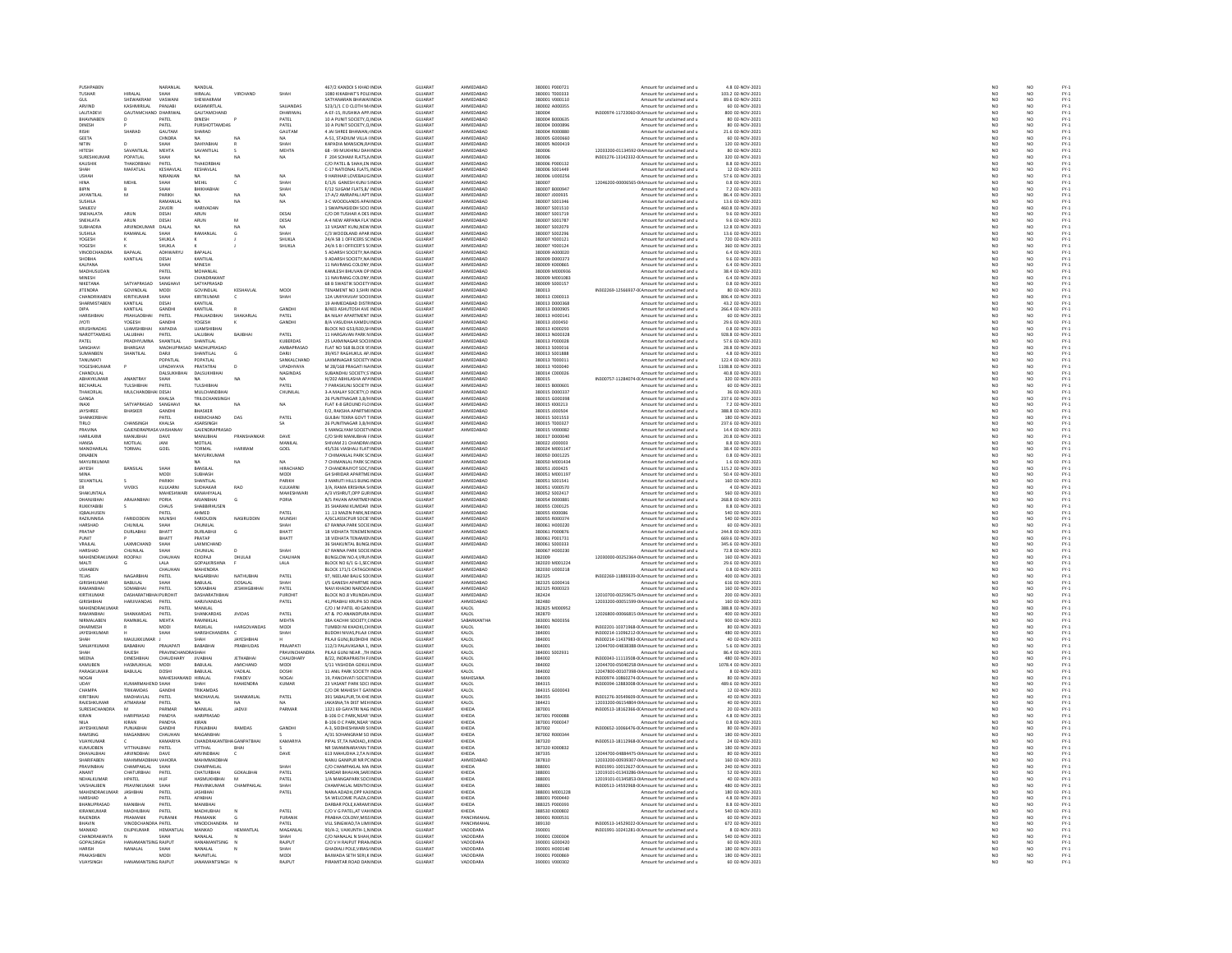| <b>IASWANT</b>                     | HARENDRA                       | KAPADIA                           | HARFNDRA                       |              |                 | C/O PLASTICHEMIX INFINDIA                              | GUIARAT                          | VADODARA                     | 390002 KODD365                   | Amount for unclaimed and u                                                                       | 33.6.02-NOV-2021                                       |
|------------------------------------|--------------------------------|-----------------------------------|--------------------------------|--------------|-----------------|--------------------------------------------------------|----------------------------------|------------------------------|----------------------------------|--------------------------------------------------------------------------------------------------|--------------------------------------------------------|
| RATNA                              | SHIRISH                        | AMIN                              | SHIRISH                        |              |                 | 50/4 KUNJ SOCIETY, AL INDIA                            | GUJARA'                          | VADODARA                     | 390005 A000110                   | Amount for unclaimed and u                                                                       | 8.8 02-NOV-2021                                        |
| <b>AIOY</b>                        |                                | KHANDHERIA                        |                                |              | KHANDHERIA      | 82 KUNJ SOCIETY ALKA INDIA                             | <b>GUJARAT</b>                   | VADODARA                     | 390005 A000450                   | Amount for unclaimed and u                                                                       | 80 02-NOV-2021                                         |
| DAKSHA                             |                                | <b>UAPCUADOUA</b>                 | <b>UADCUADQUAL</b>             |              |                 | KRISHNA KUNJ.RACE C INDIA                              | GUIARAT                          | VADODARA                     | 390005 D000805                   | Amount for unclaimed and u                                                                       | 2.4 02-NOV-2021                                        |
| HARSHAD                            |                                | <b>ISHVARLAL</b>                  | <b>ISHVARLAL</b>               |              |                 | KRISHNA KUNJ, RACE C INDIA                             | <b>GUJARAT</b>                   | VADODARA                     | 390005 H000098                   | Amount for unclaimed and u                                                                       | 16.8 02-NOV-2021                                       |
| RHANIJRHA                          | MUI IIRHAI                     | PATEL                             | MULIERHAL                      |              |                 | C/O MR C C PATEL, B-1 INDIA                            | GUIARAT                          | VADODARA                     | 390005 P000167                   | Amount for unclaimed and u                                                                       | 280 02-NOV-2021                                        |
| KAUSHIKBHA                         | THAKORBHAI                     | PATEL                             | THAKORBHA                      |              |                 | 45/1 ARUNODAY SOCI INDIA                               | GUJARA'                          | VADODARA                     | 390005 P00046                    | Amount for unclaimed and u                                                                       | 31.2 02-NOV-2021                                       |
| <b>IAMNADAS</b>                    |                                | MOHANI AI                         | MOHANLAL                       |              | VEL II          | C/O P I GADHIA VANDI INDIA                             | GUIARAT                          | VADODARA                     | 390006 J000010                   | Amount for unclaimed and u                                                                       | 360.02-NOV-2021                                        |
| <b>HARDIK</b>                      | KISHOR                         | PATEL                             | KISHOR                         | BHANABHA     | PATEL           | B/29 SAMARPAN SOCI INDIA                               | GUJARA'                          | VADODARA                     | 390007                           | 13016700-00241202-0IAmount for unclaimed and u                                                   | 160 02-NOV-2021                                        |
| PATEL                              | CHANDRIKABEN ATULBHAI          |                                   | PATEL                          |              | ATULBHAI        | A-1/24, BALGOPAL SOUNDIA                               | <b>GUJARAT</b>                   | VADODARA                     | 390011                           | IN301991-10286229-0(Amount for unclaimed and u                                                   | 80 02-NOV-2021                                         |
| KAMUBEN                            | RAGHUNATHJI                    | $\ensuremath{\mathsf{NA}}\xspace$ | <b><i><u>PAGUNATUL</u></i></b> |              |                 | <b>B/8 AKLAND ANAND P. INDI</b>                        | GUJARA'                          | VADODARA                     | 390015 N000041                   | Amount for unclaimed and u                                                                       | 309.6 02-NOV-2021                                      |
| HASMUKH                            |                                | SHAH                              | MANGALDAS                      |              | SHAH            | 8, DARSHAN PARK SOC INDIA                              | <b>GUJARAT</b>                   | VADODARA                     | 390018 H000270                   | Amount for unclaimed and u                                                                       | 35.2 02-NOV-2021                                       |
| REVA                               | <b>M</b>                       | .<br>Чан                          | MANGALDAS                      |              | SHAH            | 8 DARSHAN PARK SOC INDIA                               | GUIARAT                          | VADODARA                     | 390018 8000877                   | Amount for unclaimed and u                                                                       | 9.6 02-NOV-2021                                        |
| DIPESH                             |                                | GANDH                             | JAGMOHANDAS                    | M            | GANDHI          | C/O PARAS R SHAH, 62 INDIA                             | GUJARA'                          | VADODARA                     | 390019 D00097                    | Amount for unclaimed and u                                                                       | 266.4 02-NOV-2021                                      |
| RAMDASRHAI                         | <b>AMRAIAI</b>                 | PATEL                             | AMRAIAI                        |              | PATEL           | 62-B UMA SOCIETY WHNDIA                                | GUIARAT                          | VADODARA                     | 390019 8000425                   | Amount for unclaimed and u                                                                       | FC0C-VOIA-C0 & ARC                                     |
| GUNVANT                            | KRISHNARAM                     | THAKE                             | KRISHNARAM                     |              |                 | C/O HARISH J PANDYA INDU                               | GUJARA'                          | VADODARA                     | 390021 T00009                    | Amount for unclaimed and u                                                                       | 57.6 02-NOV-2021                                       |
| BHAVESHKUMAR                       |                                | SHAH                              | JAYANTKUMAR                    |              | SHAH            | C-2/144 SECTOR 2.IPCI INDIA                            | <b>GUJARAT</b>                   | VADODARA                     | 391345 B000945                   | Amount for unclaimed and u                                                                       | 7.2 02-NOV-2021                                        |
| KEYUR                              |                                | PATEL                             | RAJNIKANT                      | NAVNITBHA    | PATEL           | AT. SANDHASAL, S, BLC INDL                             | GUJARA'                          | VADODARA                     | 391530                           | IN301991-10735974-0(Amount for unclaimed and u                                                   | 25.6 02-NOV-2021                                       |
| PATEL                              | ALPESH                         |                                   | SURESHBHAI                     |              | PATEL           | TEKARA FALIA, NR. SWA INDIA                            | GUJARA'                          | VADODARA                     | 391745                           | IN301991-10297307-0(Amount for unclaimed and u                                                   | 20.8 02-NOV-2021                                       |
| PRADIPRHAI                         |                                | CHALIDHAR                         | VEDUBHAI                       |              |                 | 145. ASOPALAV SOCIE' INDIA                             | GUIARAT                          | <b>BHARIICH</b>              | 392001                           | IN300974-10683479-0(Amount for unclaimed and u                                                   | 12 02-NOV-2021                                         |
| HOMI                               | MINOCHER                       | <b>HOMAWALA</b>                   | NA                             | NA           | NA              | ROTHFELD STREET, FOI INDIA                             | GUJARA'                          | BHARUCH                      | 392001                           | 12010800-00056443-0IAmount for unclaimed and u                                                   | 400 02-NOV-2021                                        |
| VINODKLIMAS                        |                                | SINGH                             | SINGH                          |              |                 | B 50 IYOTI NGR 2 JADE INDIA                            | GUIARAT                          | RHARLICH                     | 392001                           | 12013200-00810377-0LAmount for unclaimed and u                                                   | 80.02-NOV-2021                                         |
| CHIRAG                             |                                | RANA                              | RAJENDRABHA                    | AMBALAL      | RANA            | 63 NARMADA MARKETINDIA                                 | GUJARA'                          | BHARUCH                      | 392001                           | IN300214-13887173-0(Amount for unclaimed and u                                                   | 80 02-NOV-2021                                         |
| CAWASSHA                           | PHIROZSHAW                     | VANDREWALLA PHIROZSHAW            |                                |              |                 | C/O H B KERAWALLA K INDIA                              | <b>GUJARAT</b>                   | BHARUCH                      | 392001 V000028                   | Amount for unclaimed and u                                                                       | 122.4 02-NOV-2021                                      |
| YOGESH                             |                                | SHUKLA                            | KRASHNAKAN                     |              |                 | <b>MITHAIWALA CONSUL INDI</b>                          | GUJARA'                          | BHARUCH                      | 392001 Y000119                   | Amount for unclaimed and u                                                                       | 120 02-NOV-2021                                        |
| VIKRAM                             |                                | VORA                              | RAMESH                         | HARSHI       | VORA            | LIG B-98 2ND FLOOR R INDIA                             | <b>GUJARAT</b>                   | BHARUCH                      | 393002                           | 12044700-00225126-0(Amount for unclaimed and u                                                   | 1.6 02-NOV-2021                                        |
| <b>JAGDISHBH</b>                   | <b>LAXMIDA</b>                 |                                   | LAXMIDASBHA                    |              | LADAN           | 2 CHILUKNANDA SOCIEINDIA                               | GUJARAT<br>GUJARAT               | HARUCH                       | 393002                           |                                                                                                  |                                                        |
| Shini                              |                                | CHANDRABABU                       | <b>NA</b>                      |              |                 | 85 HARI KRUPA HSG S(INDM                               |                                  | BHARUCH                      | 393010                           | IN300513-15394793-0(Amount for unclaimed and u<br>12044700-00708527-0(Amount for unclaimed and u | 160 02-NOV-2021<br>24 02-NOV-2021                      |
| <b>INVALL</b>                      | RAMESHRHAL                     | PATEL                             | RAMESHRHAI                     | FULURHAL     | PATEL           | 383 AVIDHA TA ZAGDI INDIA                              | GUIARAT                          | RHARLICH                     | 393115                           | IN300214-15715116-0(Amount for unclaimed and u                                                   | 40.02-NOV-2021                                         |
| HARISINH                           | ANOPSINH                       | THAKOR                            | ANOPSINH                       |              |                 | THAKORNIVAS ZANDA INDI                                 | GUJARA'                          | SURAT                        | 394120 T000125                   | Amount for unclaimed and u                                                                       | 7.2 02-NOV-2021                                        |
| ABHAY                              | RAGHAVRAM                      | <b>MISHRA</b>                     | RAGHAVRAM                      | RADHESHYAM   | MISHRA          | 13. PLOT FALIA., MAIN INDIA                            | <b>GUJARAT</b>                   | SURAT                        | 394210                           | IN301983-10573839-0(Amount for unclaimed and u                                                   | 4 02-NOV-2021                                          |
| ANAND                              | DILIPKUMAR                     | THAKKA                            | DILIPKUMAR                     |              | <b>THAKKAF</b>  | 4/201 RADHEY SHYAM INDL                                | GUJARA'                          | <b>SURAT</b>                 | 394510                           | 12010700-00419684-0IAmount for unclaimed and u                                                   | 80 02-NOV-2021                                         |
| <b>HAMIDKHAN</b>                   | HAJIKHAN                       | PATHAN                            | <b>HAJIKHAN</b>                | DILDARKHAN   | PATHAN          | AT & POST OLPAD NEA INDIA                              | <b>GUJARAT</b>                   | SURAT                        | 394540                           | 12023000-00789241-0 Amount for unclaimed and u                                                   | 40 02-NOV-2021                                         |
| ANJANA                             | SUBODHCH                       | DESAL                             | SUBODHCHANDR                   |              |                 | C4 10 JEEVAN PARIVAFINDI                               | GUJARA'                          | <b>SURAT</b>                 | 395001 D000438                   | Amount for unclaimed and u                                                                       | 24.8 02-NOV-2021                                       |
| <b>JYOTI</b>                       | VIROOMAL<br>VIROOMAL           | GURNAN<br>GURNAN                  | <b>VIROOMAL</b><br>VIROOMAL    |              |                 | A 13 VAIBHAV APARTNINDIA<br>A 13 VAIBHAV APARTMINDIA   | <b>GUJARAT</b><br><b>GUJARAT</b> | <b>SURAT</b><br><b>SURAT</b> | 395001 G000322<br>395001 G000338 | Amount for unclaimed and u<br>Amount for unclaimed and u                                         | 4.8 02-NOV-2021<br>14.4 02-NOV-2021                    |
| JANKI                              |                                |                                   | VIROOMAL                       |              |                 |                                                        | GUJARA'                          | <b>SURAT</b>                 | 395001 G000342                   |                                                                                                  | 4.8 02-NOV-2021                                        |
| DAWOODI                            | VIROOMAL                       |                                   | <b>МОНОММЕDBH(MOHOMEDBHO)</b>  |              |                 | A 13 VAIBHAV APARTMINDL<br>RIVER RETREAT, NANPLINDIA   | <b>GUJARAT</b>                   | SURAT                        | 395001 M000779                   | Amount for unclaimed and u<br>Amount for unclaimed and u                                         | 13.6 02-NOV-2021                                       |
| DHARMESH                           |                                | PATEL                             |                                |              |                 | <b>801 SITA APARTMENT, INDI</b>                        | GUJARA'                          | <b>SURAT</b>                 | 395001 P00030                    | Amount for unclaimed and u                                                                       | 9.6 02-NOV-2021                                        |
| PIYUSH                             |                                | MODY                              | NATWARLAL                      | $\epsilon$   | MODY            | 32 MONALISA APT 11T INDIA                              | <b>GUJARAT</b>                   | <b>SURAT</b>                 | 395001 P001475                   | Amount for unclaimed and u                                                                       | 2.4 02-NOV-2021                                        |
|                                    | <b>HEMAI</b>                   |                                   |                                |              |                 | <b>312 RUSHIRAJ APPT, DI INDI</b>                      | .<br>GUIARAT                     | <b>SURAT</b>                 | 395001 P00150                    | Amount for unclaimed and u                                                                       | 25.6 02-NOV-2021                                       |
| NARAINDAS                          | SUGNAMAL                       | SAHAJWANI                         | SUGANMAL                       |              |                 | A 14 VAIBHAV APARTNINDIA                               | <b>GUJARAT</b>                   | SURAT                        | 395001 S000112                   | Amount for unclaimed and u                                                                       | 223.2 02-NOV-2021                                      |
| RATILAL                            | CHHAGANLA                      | SHAF                              | CHHAGANLA                      |              |                 | <b>TIMI IYAVAD NANPURJINDI</b>                         | GUIARAT                          | SURAT                        | 395001 S001005                   | Amount for unclaimed and u                                                                       |                                                        |
| SHILPA                             |                                |                                   | RATILAL                        |              |                 | <b>TIMLIYAVAD NANPURJINDI</b>                          | GUJARAT                          | SURAT                        | 395001 S002256                   | Amount for unclaimed and u                                                                       | 7.2 02-NOV-2021<br>7.2 02-NOV-2021                     |
| <b>SULOCHANA</b>                   |                                | SHAH                              | RATILAL                        |              |                 | TIMUYAVAD NANPURJ INDIA                                | <b>GUJARAT</b>                   | SURAT                        | 395001 S002285                   | Amount for unclaimed and u                                                                       | 7.2 02-NOV-2021                                        |
| SHANTABEN                          | AMRITI AI                      | DESAI                             | AMRITLAL                       |              |                 | 0/1142 HAVADIA CH INDI                                 | GUJARA'                          | <b>SURAT</b>                 | 395002 D00034                    | Amount for unclaimed and u                                                                       | 0.8 02-NOV-2021                                        |
| SHANTABEN                          | AMRITLAL                       | DESAI                             | AMRITLAL                       |              |                 | 10/1142 HAVADIA CH INDIA                               | <b>GUJARAT</b>                   | SURAT                        | 395002 D000342                   | Amount for unclaimed and u                                                                       | 0.8 02-NOV-2021                                        |
|                                    |                                |                                   | ASHOK                          |              |                 | B-1-59, KAILASH NAGA INDI                              | <b>GUJARAT</b>                   | <b>SURAT</b>                 | 395002 DO01312                   | Amount for unclaimed and u                                                                       | 187.2 02-NOV-2021                                      |
| PADMAVAT                           | NATHUBHA                       | SHUKLA<br>MEHTA                   | NATHUBHA                       |              |                 | KIRPARAM MEHTA STFINDIA                                | <b>GUJARAT</b>                   | <b>SURAT</b>                 | 395002 M00024:                   | Amount for unclaimed and u                                                                       | 57.6 02-NOV-2021                                       |
| HARSHABEN                          | THAKORRHA                      | SHAH                              | THAKORRHAL                     |              |                 | C/O DR THAKORBHAI EINDIA                               | GUIARAT                          | SURAT                        | 395002 S000278                   | Amount for unclaimed and u                                                                       | 6.4 02-NOV-2021                                        |
| DADIBA                             | SAPURSHA                       | BAMJI                             | SAPURSHA                       |              |                 | BOYS ORPHANAGE.SH/ INDIA                               | <b>GUJARAT</b>                   | <b>SURAT</b>                 | 395003 B000083                   | Amount for unclaimed and u                                                                       | 223.2 02-NOV-2021                                      |
| RACHURHAL                          | NAGINDAS                       | MFVAWALA                          | <b>NAGINDAS</b>                |              |                 | 4/4013 ZAMPA RAZAR INDIA                               | GUIARAT                          | SURAT                        | 395003 MODD473                   | Amount for unclaimed and u                                                                       | 43.2.02-NOV-2021                                       |
| RATAN                              | <b>USTOM</b>                   | MARSHALL                          | RUSTOM                         |              |                 |                                                        | SUJARAT                          | SURAT                        | 395003 R001                      | Amount for unclaimed and u                                                                       | 18.4 02-NOV-2021                                       |
| RATAN                              | <b>RUSTOMJI</b>                | MARSHALL                          | RUSTOMJI                       |              |                 | SAROSH YAZAD APART INDIA                               | <b>GUJARAT</b>                   | <b>SURAT</b>                 | 395003 R001038                   | Amount for unclaimed and u                                                                       | 18.4 02-NOV-2021                                       |
| DINAI                              | BHARATBHA                      | GOTI                              | RHARATBHAI                     | $\mathbf{M}$ | GOTI            | A 21 HARI OM SOCIETY INDIA                             | GUJARAT                          | <b>SURAT</b>                 | 395004                           | IN300513-20546045-0(Amount for unclaimed and u                                                   | 108.8 02-NOV-2021                                      |
| <b>HALIMABIBI</b>                  | AHMED                          | PIPERDI                           | AHMED                          | MOHAMMED     | PIPERDI         | NO 5/50, CHHA STREET INDIA                             | GUJARAT                          | SURAT                        | 395005 H000402                   | Amount for unclaimed and u                                                                       | 43.2 02-NOV-2021                                       |
| RAILIRHAL                          | DHANIIRHA                      | KAHAR                             | DHANIIRHA                      |              |                 | <b>FAKIRWAD MOTOR ST. INDIA</b>                        | GUIARAT                          | SURAT                        | 395005 KODOOR2                   | Amount for unclaimed and u                                                                       | 49.6 02-NOV-2021                                       |
| RAMJIBHA                           |                                | KESURBHA                          | KESURBHAI                      |              |                 | KOTHIGURA MOHALLA INDIA                                | <b>GUJARAT</b>                   | <b>SURAT</b>                 | 395005 R00003                    | Amount for unclaimed and u                                                                       | 180 02-NOV-2021                                        |
| SARARIRI                           | <b>ESOOFHASHIM</b>             | MOLLA                             |                                |              | NA.             | 4/151 TAIWADA STREEINDIA                               | GUIARAT                          | SURAT                        | 395005 S002501                   | Amount for unclaimed and u                                                                       | 33.6.02-NOV-2021                                       |
| MANISH                             | GAGANDAS                       | DHIRWANI                          | GAGANDAS                       | BALCHAND     | DHIRWAN         | 34, GANGOTRI SOCIET INDIA                              | GUJARAT                          | <b>SURAT</b>                 | 395007                           | IN301485-10646790-0(Amount for unclaimed and u                                                   | 100 02-NOV-2021                                        |
| PRATHANA                           | RAKESH                         | ADHVARYU                          | RAKESH                         |              | ADHVARU         | 87 SANT TUKARAM SCINDIA                                | <b>GUJARAT</b>                   | <b>SURAT</b>                 | 395007                           | 12010700-00134615-0IAmount for unclaimed and u                                                   | 400 02-NOV-2021                                        |
| CHIRAGI                            | <b>UMESHBHA</b>                | ADHVARYL                          | <b>UMESHBHA</b>                |              | <b>ADHVARYL</b> | 50 SHANKALP SOCIET INDI                                | GUJARAT                          | <b>SURAT</b>                 | 395007                           | 12010700-00134621-0IAmount for unclaimed and u                                                   | 400 02-NOV-2021                                        |
|                                    |                                |                                   |                                |              |                 |                                                        |                                  |                              |                                  |                                                                                                  |                                                        |
| RAKESH<br><b>ISHKLIMAR</b>         | <b>ISHWARLAL</b><br>MANOHARLAL | ADHVARYU<br>SATILA                | <b>ISHWARLAL</b>               | HASMUKHLAL   | ADHVARYU<br>NA  | 87 SANT TUKARAM SC INDIA<br>1 SWAMI NAGAR SOCI INDIA   | <b>GUJARAT</b><br>GUIARAT        | <b>SURAT</b><br>SURAT        | 395007<br>395007                 | 12010700-00454250-0IAmount for unclaimed and u<br>12033300-00082660-0IAmount for unclaimed and u | 400 02-NOV-2021<br>400.02-NOV-2021                     |
|                                    |                                |                                   |                                | NA           |                 |                                                        |                                  |                              |                                  |                                                                                                  |                                                        |
| RITEN                              | DINESHCHANDRAMEHTA             |                                   | DINESHCHANDRA                  | NA           | MEHTA           | 404 AABHUSHAN COM INDIA<br>20 ALKAPURI SOCIETY INDIA   | GUJARAT<br>GUIARAT               | <b>SURAT</b><br>SURAT        | 395007 R001605<br>395008 P000469 | Amount for unclaimed and u<br>Amount for unclaimed and u                                         | 223.2 02-NOV-2021<br>4.8.02-NOV-2021                   |
|                                    |                                | PATFI                             | NA                             | N            | NA.<br>PATEL    | 402 AVISKAR APT., NR. INDI                             |                                  | <b>SURAT</b>                 |                                  |                                                                                                  |                                                        |
| DAKSHA                             |                                |                                   | GAGJIBHA                       |              |                 |                                                        |                                  |                              | 395009                           | 12011300-00510205-0IAmount for unclaimed and u                                                   | 640 02-NOV-2021<br>520 02-NOV-2021                     |
| NILESH                             |                                | PATEL                             |                                |              |                 |                                                        | GUJARAT                          |                              |                                  |                                                                                                  |                                                        |
| SUNITA                             | MUKESH                         | SHARMA                            | MUKESH                         |              |                 | A 302 KEDAR KRUPA A INDIA                              | <b>GUJARAT</b>                   | SURAT                        | 395009                           | 12013200-00706815-0(Amount for unclaimed and u                                                   |                                                        |
| NEEL AREN                          | KANLIRHA                       | <b>RHATT</b>                      | CHANDULAL                      | CHHAGANLA    | PANDYA          | <b>A/S SARASWATI APRT INDIA</b>                        | GUIARAT                          | SURAT                        | 395009                           | 13019300-02080236-0IAmount for unclaimed and u                                                   | 8 02-NOV-2021                                          |
| MANHARLAL                          | MOTILAL                        | BHAVSAR                           | MOTILAL                        |              |                 | <b>GOLDEN CITY HOUSE I INDIA</b>                       | GUJARAT                          | KALOL                        | 395010 B00038                    | Amount for unclaimed and u                                                                       | 33.6 02-NOV-2021                                       |
| <b>IASHWANTI AI</b>                | CHHOTAL AL                     | SHAH                              | CHHOTALAI                      |              |                 | 22.23 SUYOG NAGAR EINDIA                               | GUIARAT                          | SURAT                        | 395017 S000276                   | Amount for unclaimed and u                                                                       | 374.4 02-NOV-2021                                      |
| GAYATRIBEN                         | ANILBHAI                       | GOEL                              | RAMSWAROOR                     |              | AGARWAL         | SHRI KRISHNA 41/A JA INDIA                             | GUJARAT                          | VALSAD                       | 396001                           | IN301774-17653810-0(Amount for unclaimed and u                                                   | 80 02-NOV-2021                                         |
| SANIAY                             |                                | RAFNA                             | <b>LITTAM</b>                  | CHAND        | RAFNA           | C/O LLC RAFNA RLY RL INDIA                             | GUIARAT                          | VALSAD                       | 396001 5002369                   | Amount for unclaimed and u                                                                       | 0.8.02-NOV-2021                                        |
| KALPESHKUMA                        | DINUBHA                        | PATEL                             | DINUBHAI                       | NAGARJI      | PATEL           | NAIKWAD, KACHIGAM INDIA                                | GUJARA'                          | VALSAD                       | 396191                           | 12010600-01599823-0IAmount for unclaimed and u                                                   | 80 02-NOV-2021                                         |
| <b>GIRISH</b>                      | MOGHABHA                       | NAIK                              | MOGHABHAI                      |              | NAIK            | AT:- KAYA TALAO.PD:- INDIA                             | <b>GUJARAT</b>                   | VALSAD                       | 396310                           | 12010900-00341314-0IAmount for unclaimed and u                                                   | 40 02-NOV-2021                                         |
| MAGANLA                            |                                | MOTICHA                           | MOTICHAND                      |              |                 | 21 MAHAVEER NAGAR INDI                                 | GUJARA'                          | VALSAD                       | 396321 M00007                    | Amount for unclaimed and u                                                                       | 33.6 02-NOV-2021                                       |
| PRITESHKUMAR                       |                                | <b>ЧАН</b>                        | PRAKASHBHAI                    | GEDALAL      | <b>SHAH</b>     | AT. SATEMNAVSARI INDIA                                 | <b>GUJARAT</b>                   | VALSAD                       | 396445                           | IN301991-10697234-0(Amount for unclaimed and u                                                   | 20 02-NOV-2021                                         |
| RIPIN                              | PRABHULAL                      | <b>IAGODARA</b>                   | PRARHIJIAI                     | HANSRAIRHA   | <b>IAGODARA</b> | 201 VIRAT APPAT IAI A INDIA                            | GUIARAT                          | VALSAD                       | 296445                           | 12013300-00562823-0IAmount for unclaimed and u                                                   | 40 02-NOV-2021                                         |
| SAVAK                              | KAIKHASRU                      | DASTOOR                           | KAIKHASRU                      |              |                 | K 20 AVA BAUG 2ND FINDM                                | GUJARA'                          | VALSAD                       | 396445 D000031                   | Amount for unclaimed and u                                                                       | 129.6 02-NOV-2021                                      |
| MANEK                              | <b>RUSTOMJI</b>                | HODIWALLA                         | <b>RUSTOMJI</b>                |              |                 | C/O ZED R DESAI  DAD INDIA                             | <b>GUJARAT</b>                   | VALSAD                       | 396445 H000073                   | Amount for unclaimed and u                                                                       | 43.2 02-NOV-2021                                       |
| <b>RATANSHA</b>                    | <b>SHIAVAX</b>                 | MEHTA                             | SHIAVAX                        |              | MEHTA           | C/O MR ROSHAN K KA' INDI                               | GUJARA'                          | VALSAD                       | 396445 R000606                   | Amount for unclaimed and u                                                                       | 252 02-NOV-2021                                        |
| SHIAVAX                            | KAIKHASRU                      | DASTOOR                           | KAIKHASRU                      |              |                 | K 20 AVA BUG 2ND FL( INDIA                             | GUJARAT                          | VALSAD                       | 396445 S001406                   | Amount for unclaimed and u                                                                       | 396 02-NOV-2021                                        |
| <b>INDUMAT</b>                     | <b>AGANLAL</b>                 |                                   | MAGANLAL                       |              |                 | HIV DARSHAN AYODI- INDI                                | GUJARAT                          | VALSAD                       | 396450 N00005                    | Amount for unclaimed and u                                                                       | 76.8 02-NOV-2021                                       |
| BELAPUR                            | SUGARANDALLIE(LTD              |                                   | NA <sub>1</sub>                | NA           | NA <sup>1</sup> | BRADY HOUSE 12/14.V INDIA                              | MAHARASHTRA                      | MUMBAI                       | 400001 B000147                   | Amount for unclaimed and u                                                                       | 14.4 02-NOV-2021                                       |
| <b>NIDAEALA</b>                    | PRATAPSINH                     |                                   | <b>DRATADCINILE</b>            | G            | BHATIA          | C/O V DWARKADAS,38 INDL                                | <b>MANARASUTRA</b>               |                              |                                  | Amount for unclaimed and u                                                                       |                                                        |
| BEHRAM                             | JAMSHEDJI                      | BHATIA<br>VAGHAIWALLA             | JAMSHEDJI                      |              |                 | <b>JANABHOY CHAMBER INDI</b>                           | MAHARASHTRA                      | MUMBAI<br>MUMBAI             | 400001 B000165                   | Amount for unclaimed and u                                                                       |                                                        |
| BELAPUR                            | SUGARANDALLIE(LTD              |                                   | <b>NA</b>                      | NA           | NA              | BRANDY HOUSE 12/14 INDIA                               | MAHARASHTRA                      | MUMBAI                       | 400001 B000559                   | Amount for unclaimed and u                                                                       | 9.6 02-NOV-2021<br>2.4 02-NOV-2021<br>25.6 02-NOV-2021 |
| BEHRAM                             | <b>JAMSHEDJ</b>                |                                   |                                | NA           |                 | <b>JANABHAI CHAMBERS INDI</b>                          | <b>MAHARASHTRA</b>               | MUMBA                        | 400001 B00077                    | Amount for unclaimed and u                                                                       | 1.6 02-NOV-2021                                        |
| HOMI                               | MINOCHER                       | COMMISSARIAT MINOCHER             |                                |              |                 | 35 HOMI HOUSE POLICINDIA                               | MAHARASHTRA                      | MUMBAI                       | 400001 C000232                   | Amount for unclaimed and u                                                                       | 20 02-NOV-2021                                         |
| CYRUS                              |                                | <b>AGHAIWALLA</b>                 | ERACH                          |              |                 |                                                        | <b>MAHARASHTRA</b>               | MUMBA                        | 400001 C00028                    | Amount for unclaimed and u                                                                       | 2.4 02-NOV-2021                                        |
| PIROJA                             | FRAMJI                         | DOCTOR                            | FRAMJI                         | c            | DOCTOR          | C/O HILLA FRAMJI DO( INDIA                             | MAHARASHTRA                      | MUMBAI                       | 400001 D000646                   | Amount for unclaimed and u                                                                       | 34.4 02-NOV-2021                                       |
| CAWAS                              | HEROJSHA                       | DUBASH                            | PHEROJSHA                      |              |                 | LOS APOLLO STREET, F INDL                              | <b>MAHARASHTRA</b>               | MUMBAI                       | 400001 D000770                   | Amount for unclaimed and u                                                                       |                                                        |
| DARA                               | MUNCHERSHA                     | OLPADWALLA                        | MUNCHERSHA                     |              |                 | 168 BAZAR GATE STRE INDIA                              | MAHARASHTRA                      | MUMBAI                       | 400001 D000988                   | Amount for unclaimed and u                                                                       | 1.6 02-NOV-2021<br>19.2 02-NOV-2021                    |
| PRAKASH                            | NAGARDAS                       | GANDHI                            | NAGARDAS                       |              | GANDHI          | PRABHAT B ROAD FLA' INDIA                              | MAHARASHTRA                      | MUMBAI                       | 400001 G000005                   | Amount for unclaimed and u                                                                       | 43.2 02-NOV-2021                                       |
| JERAM                              | THAKERSI                       | HALAI                             | THAKERSI                       |              |                 | 107 BAZARGATE STREEINDI                                | <b>MAHARASHTRA</b>               | MUMBA                        | 400001 H00001                    | Amount for unclaimed and u                                                                       | 626.4 02-NOV-2021                                      |
| NEVILLE                            | DINSHAW                        | <b>IRANI</b>                      | DINSHAW                        |              |                 | 155 MODY STREET.VIC INDIA                              | MAHARASHTRA                      | MUMBAI                       | 400001 1000031                   | Amount for unclaimed and u                                                                       | 43.2 02-NOV-2021                                       |
| KASHMIRA                           | <b>EVILLE</b>                  | <b>IRAN</b>                       | NEVILLE                        |              |                 | 155 MODY STREET, VIC INDI                              | <b>MAHARASHTRA</b>               | MUMBAL                       | 400001 1000032                   | Amount for unclaimed and u                                                                       | 13.2 02-NOV-202:                                       |
|                                    |                                | <b>IRANI</b>                      |                                |              | <b>IRANI</b>    | VICTORIA BAKERY, MOI INDIA                             | MAHARASHTRA                      | MUMBAI                       | 400001 1000034                   | Amount for unclaimed and u                                                                       | 86.4 02-NOV-2021                                       |
| TANASANICUANICO                    | <b>ITCHHASHA</b>               | <b>KER SHUKLA</b>                 | <b>ITCHHASHANKAI</b>           |              |                 |                                                        | <b>MAUARACUTRA</b>               | MUMBAL                       | 400001 1000041                   |                                                                                                  |                                                        |
|                                    |                                |                                   |                                |              |                 | C/O AMIN DESAI SOLIC INDI                              |                                  |                              |                                  | Amount for unclaimed and u                                                                       | 1.6 02-NOV-2021                                        |
| <b>JADAVBAI</b><br><b>IAMMADAS</b> |                                | MANEKCHAND<br>KANIE               | MANEKCHAND<br>KANIE            |              |                 | C/O LAXMIDAS DEVKA INDIA<br>C/O M N MOHTA.12-A INDIA   | MAHARASHTRA<br>MAHARASHTRA       | MUMBAI<br>MUMRAL             | 400001 J000012<br>400001 J000019 | Amount for unclaimed and u                                                                       | 1.6 02-NOV-2021                                        |
|                                    |                                |                                   |                                |              |                 |                                                        |                                  |                              |                                  | Amount for unclaimed and u                                                                       | 1.6 02-NOV-2021                                        |
| JAMSHED<br>JAMSHED                 | FRAMROZE<br>KAIKHUSHROO MASTER | MOTAFRAM                          | NA<br>KAISHUSHROO              | NA           | NA              | FAZAIBHAI BUILDING,4 INDIA<br>221 BOBA BAZAR STREINDIA | MAHARASHTRA<br>MAHARASHTRA       | MUMBAI<br>MUMBAI             | 400001 J000575<br>400001 J000729 | Amount for unclaimed and u<br>Amount for unclaimed and u                                         | 165.6 02-NOV-2021<br>14.4 02-NOV-2021                  |
|                                    |                                |                                   |                                |              |                 |                                                        | <b>MAHARASHTRA</b>               |                              |                                  |                                                                                                  |                                                        |
| RAMESH                             | JAGMOHANDAS KAPADIA            |                                   | JAGMOHANDAS                    |              |                 |                                                        |                                  | MUMBAI                       | 400001 K00000                    | Amount for unclaimed and u                                                                       | 4.8 02-NOV-2021                                        |
| <b>KHUSHROC</b>                    | HOMI                           | KASAD                             | NA                             | NA           | NA              | 154 BAZARGATE STREE INDIA                              | MAHARASHTRA                      | MUMBAI                       | 400001 K000019                   | Amount for unclaimed and u                                                                       | 29.6 02-NOV-2021                                       |
| BABUBHAI                           | CHHABILDAS                     | KEVAT                             | <b>CHHABILDAS</b>              |              |                 | CARONA SAHU CO LTD INDI                                | MAHARASHTRA                      | MUMRAL                       | 400001 K00040I                   | Amount for unclaimed and u                                                                       | 4.8 02-NOV-2021                                        |
| DHUN                               | <b>MINOO</b>                   | KHARAS                            | <b>MINOO</b>                   |              |                 | 315 VALUI MANSION,F INDIA                              | MAHARASHTRA                      | MUMBAI                       | 400001 K00046                    | Amount for unclaimed and u                                                                       | 4.8 02-NOV-2021                                        |
| ASHALATA                           | <b>RALAKRISHNA</b>             | KORGAONKAR                        | <b>BALAKRISHNA</b>             |              |                 | C/O R B VAS C A.KOTH INDIA                             | MAHARASHTRA                      | MUMRAL                       | 400001 KODOSS3                   | Amount for unclaimed and u                                                                       | 9.6 02-NOV-2021                                        |
| KAILASH                            |                                | MANTRY                            | SHANKARLAL                     |              | <b>MANTRY</b>   | 48-B HANUMAN BLDG INDIA                                | MAHARASHTRA                      | MUMBAI                       | 400001 K001319                   | Amount for unclaimed and u                                                                       | 8 02-NOV-2021                                          |
| PRATIMA                            | KANAKSINH                      | <b>LAUAWALA</b>                   | KANAKSINH                      |              |                 | 66 BAZARGATE STREETINDIA                               | MAHARASHTRA                      | MUMBAL                       | 400001 1000010                   | Amount for unclaimed and u                                                                       | 14.4.02-NOV-2021                                       |
| <b>IAVASHR</b>                     | <b>JSHAKANT</b>                | <b>LADIWAL</b>                    | <b>ISHAKANT</b>                |              |                 | O MOTICHAND & CC INDI                                  | MAHARASHTRA                      | MUMRAL                       | 100001 100001                    |                                                                                                  | 440 02-NOV-2023                                        |
| JAMSHED                            | KAIKHUSHROO MASTER             |                                   | KAIKHUSHROO                    |              |                 | 221 BORA BAZAR STREINDIA                               | MAHARASHTRA                      | MUMBAI                       | 400001 M000157                   | Amount for unclaimed and u                                                                       | 38.4 02-NOV-2021                                       |
| VIMI AREN                          | <b>RASIKI AI</b>               | NANAVATI                          | RASIKI AL                      |              |                 | C/O R M NANAVATI.16 INDIA                              | MAHARASHTRA                      | MUMRAL                       | 400001_N000003                   | Amount for unclaimed and u                                                                       | 14.4 02-NOV-2021                                       |
| MINOCHER                           | MUNCHERSHA                     | OLPADWALLA                        | MUNCHERSHA                     |              | HIRJEEBHOY      | 168 BAZARGATE STREE INDIA                              | MAHARASHTRA                      | MUMBAI                       | 400001 0000007                   | Amount for unclaimed and u                                                                       | 9.6 02-NOV-2021                                        |
| <b>DAISY</b>                       | <b>EDDIE</b>                   | PAVRI                             | EDDIE                          |              |                 | WATERLOO MANSION INDIA                                 | MAHARASHTRA                      | MUMRAL                       | 400001 P000048                   | Amount for unclaimed and u                                                                       | 12 02-NOV-2021                                         |
| SURESH                             | <b>ACHRATLAL</b>               | PAREKH                            | ACHRATLAL                      |              |                 | C/O V D VYAS, STOCK E INDIA                            | MAHARASHTRA                      | MUMBA                        | 400001 P000116                   | Amount for unclaimed and u                                                                       | 0.8 02-NOV-2021                                        |
| RAIANI                             | SHIRISH                        | PATFI                             | SHIRISH                        |              |                 | C/O MOTICHAND & CC INDIA                               | MAHARASHTRA                      | MUMBAL                       | 400001 P000521                   | Amount for unclaimed and u                                                                       | 1440 02-NOV-2021                                       |
| RAJANI                             | SHIRISH                        | PATE                              | SHIRISH                        |              |                 | C/O MOTICHAND & CC INDI                                | MAHARASHTRA                      | MUMBAI                       | 400001 P00052                    | Amount for unclaimed and u                                                                       | 1440 02-NOV-2021                                       |
| MANECK                             | <b>RUSTOMJI</b>                | PARRY                             | <b>RUSTOMJ</b>                 |              |                 | 154 PERIN NARIMAN SINDIA                               | MAHARASHTRA                      | MUMBAI                       | 400001 P000533                   | Amount for unclaimed and u                                                                       | 12 02-NOV-2021                                         |
| PREMCHAND                          | VADILAL                        | SHAH                              | VADILAL                        |              |                 | 77/78 MARINE DRIVE HNDIA                               | MAHARASHTRA                      | MUMRAL                       | 400001 P000770                   | Amount for unclaimed and u                                                                       | 108 02-NOV-2021                                        |
| PREMCHAND                          | VADILAL                        | SHAH                              | VADILAL                        |              |                 | 77/78 MARINE DRIVE, INDIA                              | MAHARASHTRA                      | MUMBAI                       | 400001 S000301                   | Amount for unclaimed and u                                                                       | 57.6 02-NOV-2021                                       |
| MERA<br>CHUNILA                    | PHIROZE<br>NANCHAND            | SHROEL<br>чан?                    | PHIROZE<br><b>NANCHAN</b>      |              |                 | GAGRAT & CO SOLICIT INDIA<br>132 BAZARGATE STREEINDIA  | MAHARASHTRA<br>MAHARASHTRA       | MUMRAL<br>MUMRAI             | 400001 S000304<br>400001 500034  | Amount for unclaimed and u<br>Amount for unclaimed and u.                                        | 244.8 02-NOV-2021<br>6.4.02-NOV-2021                   |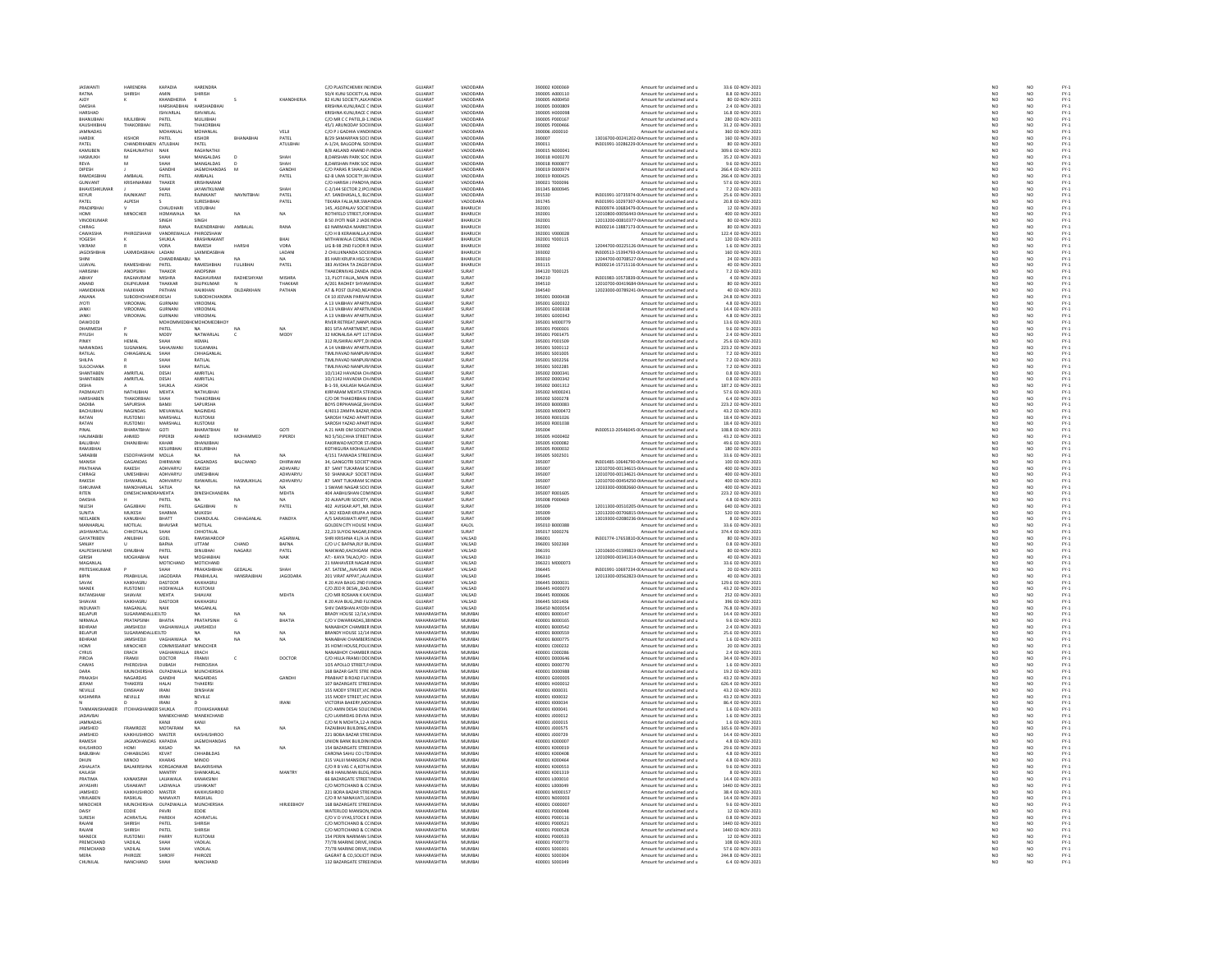| AMRATLAL                         | CHUNILAL                                         | SHAH                                           | CHUNILAL                         |            | SHAH               | 132 BAZARGATE STREE INDIA                                      | MAHARASHTRA                       | MUMBA                   |        | 400001 S000350                      | Amount for unclaimed and u                               | 6.4 02-NOV-2021                       | NO                                                                  | NO                                                                  |                                      |
|----------------------------------|--------------------------------------------------|------------------------------------------------|----------------------------------|------------|--------------------|----------------------------------------------------------------|-----------------------------------|-------------------------|--------|-------------------------------------|----------------------------------------------------------|---------------------------------------|---------------------------------------------------------------------|---------------------------------------------------------------------|--------------------------------------|
| MADHLIKANTA<br>VILKANTI          | NI KANTH<br><b>BHALCHA</b>                       | SHEIKLA<br>SHUKLA                              | NII KANTH<br>BHALCHANDRA         |            |                    | 11/13 KINGS LANE 1ST INDIA<br>11/13 KINGS LANE, BOI IND        | MAHARASHTRA<br>MAHARASHTR         | MUMRAL<br>MUMBA         |        | 400001 5000517<br>100001 S00051     | Amount for unclaimed and u<br>Amount for unclaimed and u | 0.8.02-NOV-2021<br>0.8 02-NOV-2021    | NC<br>NC                                                            | NO                                                                  | FY-1<br>FY-1<br>FY-1<br>FY-1         |
| <b>JASHVANTI</b>                 | KANTILAL                                         | SHAH                                           | KANTILAL                         |            |                    | 149/151 PERIN NARIM INDIA                                      | MAHARASHTRA                       | MUMBAI                  |        | 400001 S001055                      | Amount for unclaimed and u                               | 14.4 02-NOV-2021                      | NO <sub>1</sub>                                                     | NO <sub>1</sub>                                                     |                                      |
| DALL AT                          | MANER                                            | <b>SUTABIA</b>                                 | MANEK                            |            |                    | <b>BAZAR GATE STREET, FINDU</b>                                | <b>MAUARASUTRA</b>                | <b>MILAGAL</b>          |        | 400001 S00134                       | Amount for unclaimed and u                               | 6.4 02-NOV-2023                       | NO                                                                  | NO                                                                  |                                      |
| SURYAKANT                        | HARILAL<br>WESTERNRANK ITD                       | MANIAR                                         | HARILAL                          | NA         | NA                 | C/O M/S HARILAL B M. INDIA<br>VENKATESH CHAMBER INDIA          | MAHARASHTRA<br>MAHARASHTRA        | MUMBAI<br>MUMRAL        |        | 400001 S001385<br>400001 11000044   | Amount for unclaimed and u                               | 19.2 02-NOV-2021<br>4.8.02-NOV-2021   | NO                                                                  | NO <sub>1</sub><br>NO <sub>1</sub>                                  |                                      |
| UNITED<br>THE                    | UNITEDWESTERNLTD                                 |                                                | <b>NA</b>                        | NA         | NA                 | VENKATESH CHAMBER INDIA                                        | MAHARASHTRA                       | MUMBA                   |        | 400001 U000123                      | Amount for unclaimed and u<br>Amount for unclaimed and u | 9.6 02-NOV-2021                       | NO<br>NO                                                            | NO                                                                  | FY-3<br>FY-3                         |
| <b>ARDUI HUSAIN</b>              | <b>AKRARRHAISAHFIVAIIHIIDDIN</b>                 |                                                | NA                               | MA.        | <b>NA</b>          | C/O INDIA HARDWARE INDIA                                       | MAHARASHTRA                       | MUMRAL                  |        | 400001 V000013                      | Amount for unclaimed and u                               | 1.6.02-NOV-2021                       | NO <sub>1</sub>                                                     | $\mathbf{M}$                                                        |                                      |
| BOMANSHAV                        | RUSTAMBAI                                        | IANSVAKIL                                      | <b>RUSTOM</b>                    | <b>BOM</b> | VAKIL              | ROXANA 2ND FLOOR,1 INDIA                                       | <b>MAHARASHTRA</b>                | MUMBA                   |        | 400001 V000014                      | Amount for unclaimed and u                               | 8.8 02-NOV-2021                       | NO                                                                  | NO                                                                  |                                      |
| CYRUS<br>PHEROZ                  | ERACH<br>RYRAMIL                                 | VAGHAIWALLA<br>VACHHA                          | ERACH<br><b>BYRAMJ</b>           |            |                    | NANABHOY CHAMBER INDIA<br>24 B HAMAM STREET. I INDU            | MAHARASHTRA<br>MAHARASHTRA        | MUMBAI<br><b>MUMRAL</b> |        | 400001 V000052<br>400001 V000093    | Amount for unclaimed and u<br>Amount for unclaimed and u | 0.8 02-NOV-2021<br>20.8 02-NOV-2021   | NO<br>NO                                                            | NO                                                                  | FY-1<br>FY-1<br>FY-1<br>FY-1         |
| VINAY                            | KUMARDEVCHANSHAH                                 |                                                | NA.                              | NA         | NA                 | 59/1 BAZARGATE STREINDIA                                       | MAHARASHTRA                       | MUMBA                   |        | 400001 V000338                      | Amount for unclaimed and u                               | 120 02-NOV-2021                       | NO                                                                  | NO<br>NO                                                            |                                      |
| SHMANT                           | HARISHCHANDRAWANDREKAE                           |                                                | HARISHCHANDRA                    |            |                    | 110 MEDOWS STREET INDIA                                        | MAHARASHTRA                       | MUMRAL                  |        | 400001 W000005                      | Amount for unclaimed and u                               | 626.4.02-NOV-2021                     | NO <sub>1</sub>                                                     | NO <sub>1</sub>                                                     | FY-)<br>FY-)                         |
| ARUNA<br>AMY                     | RAMESH<br>MAR7RAN                                | CHOGLE<br><b>MEHTA</b>                         | RAMESH<br>MA.                    | NA         | NA                 | 372 GIRGAON ROAD.N INDIA<br>SETHNA RHARHA RUIL INDIA           | MAHARASHTRA<br>MAHARASHTRA        | MUMBA<br>MUMBAL         |        | 400002 A000784<br>400002.4000889    | Amount for unclaimed and u<br>Amount for unclaimed and u | 187.2 02-NOV-2021<br>57.6.02-NOV-2021 | NO<br>NO                                                            | NQ<br>NQ                                                            |                                      |
| KHUSROO                          | JEHANGIR                                         | BANAJI                                         | JEHANGI                          |            |                    | 542 HIRJI SETH BLDG,C INDU                                     | MAHARASHTRA                       | MUMBA                   |        | 400002 B000112                      | Amount for unclaimed and u                               | 8.8 02-NOV-2021                       | NO                                                                  | NQ                                                                  | FY-3<br>FY-3                         |
| BENA                             |                                                  | <b>DILIPSINE</b>                               | DILIPSINH                        |            |                    | 4 PICKET ROAD 3RD FL INDIA                                     | MAHARASHTRA                       | MUMBAI                  |        | 400002 B000148                      | Amount for unclaimed and u                               | 117.6 02-NOV-2021                     | $\frac{NO}{NO}$                                                     |                                                                     |                                      |
| <b>MAHESH</b>                    | NENSI                                            | <b>HAKTA</b><br><b>BHATIA</b>                  | <b>NENSI</b><br>LAXMIDAS         |            |                    | 9/13 PICKET CROSS RO INDU                                      | MAHARASHTRA<br>MAHARASHTRA        | MUMRAL<br>MUMBAI        |        | PEODOR EDDING<br>400002 B000321     | Amount for unclaimed and u                               | 7.2 02-NOV-2023<br>48 02-NOV-2021     | NO                                                                  | $\begin{array}{c} \tt NO \\ \tt NO \\ \tt NO \\ \tt NO \end{array}$ | FY-1<br>FY-1<br>FY-1                 |
| HARESHKUMAR<br>TEHMINA           | <b>RUSTOMI</b>                                   | BILIMORIA                                      | <b>RUSTOMI</b>                   |            | SORARIL            | 4 PICKET ROAD, GITAGI INDIA<br><b>BAPALMANSION VIIAY INDIA</b> | MAHARASHTRA                       | MUMRAL                  |        | 400002 B000440                      | Amount for unclaimed and u<br>Amount for unclaimed and u | 57.6.02-NOV-2021                      | NO <sub>1</sub>                                                     | $\mathbf{M}$                                                        |                                      |
| CHAMPAVAT                        | CHIMANLA                                         | <b>BISRA</b>                                   | CHIMANLA                         |            |                    | MOTI BUILDING, 2ND F INDU                                      | MAHARASHTRA                       | MUMBAI                  |        | 400002 B000450                      | Amount for unclaimed and u                               | 43.2 02-NOV-2021                      | $\overline{NQ}$                                                     | NO                                                                  | FY-)<br>FY-)                         |
| LALIT                            | JAYSHANKAR                                       | <b>BUDIYA</b>                                  | JAYSHANKAR                       |            |                    | 5 NAVI WADI R NO 1.0 INDIA                                     | MAHARASHTRA                       | MUMBAI                  |        | 400002 B000508                      | Amount for unclaimed and u                               | 0.8 02-NOV-2021                       | NO                                                                  | NO <sub>1</sub>                                                     |                                      |
| MAMTA<br>DEVYANI                 | JAYSHANKAR                                       | BUDIYA<br><b>BUDIYA</b>                        | <b>JAYSHANKA</b><br>JAYSHANKAR   |            |                    | 5 NAVI WADI ROOM N INDU<br>5 NAVI WADI ROOM N INDIA            | MAHARASHTRA<br>MAHARASHTRA        | MUMBA<br>MUMBAI         |        | 400002 B00050<br>400002 8000510     | Amount for unclaimed and u<br>Amount for unclaimed and u | 0.8 02-NOV-2021<br>0.8 02-NOV-2021    | NO<br>NO <sub>1</sub>                                               | NO<br>NO <sub>1</sub>                                               |                                      |
| <b>JEETENDR</b>                  | <b>JAYSHANKAR</b>                                | BUDIYA                                         | <b>AYSHANKA</b>                  |            |                    | 5 NAVI WADI ROOM N INDI                                        | MAHARASHTRA                       | MUMBA                   |        | 400002 B00051                       | Amount for unclaimed and u                               | 0.8 02-NOV-2021                       | $_{NC}$                                                             | NO                                                                  |                                      |
| LALIT                            | JAYSHANKAR                                       | <b>BUDIYA</b>                                  | JAYSHANKAR                       |            |                    | 5 NAVI WADI R NO 1,D INDIA                                     | MAHARASHTRA                       | MUMBAI                  |        | 400002 B000519                      | Amount for unclaimed and u                               | 0.8 02-NOV-2021                       | NO<br>NO                                                            | $\frac{NO}{NO}$                                                     |                                      |
| CHHOGALAL<br><b>MEHROO</b>       | BOMAN                                            | PRITHVIRA<br>CURSETJI                          | PRITHVIRAL<br>BOMAN              |            |                    | DARIYA MAHAL 3RD FUNDIA<br>29 KARELWADI 1ST FL(INDM            | MAHARASHTRA<br>MAHARASHTRA        | MUMBAL<br>MUMBA         |        | 400002 C000070<br>400002 C000258    | Amount for unclaimed and u<br>Amount for unclaimed and u | 0.8.02-NOV-2021<br>4.8 02-NOV-2021    | NO                                                                  | NO                                                                  | FY-1<br>FY-1<br>FY-1<br>FY-1<br>FY-1 |
| RAMANLAL                         | VARIIVANDAS                                      | DALAL                                          | VARJIVANDAS                      |            |                    | 63 D 1ST FANASWADI INDIA                                       | MAHARASHTRA                       | MUMBAI                  |        | 400002 D000095                      | Amount for unclaimed and u                               | 2.4 02-NOV-2021                       | NO <sub>1</sub>                                                     | NO <sub>1</sub>                                                     |                                      |
| RAMAN                            | VARJIVANDAS                                      | DALA                                           | VARJIVANDA:                      |            |                    | 63 D 3RD FLOOR, 1ST F INDL                                     | <b>MAHARASHTRA</b>                | MUMBA                   |        | 400002 D000159                      | Amount for unclaimed and u                               | 2.4 02-NOV-2021                       | NO                                                                  | NO                                                                  |                                      |
| NEELU                            | RAMAN                                            | DALAL                                          | RAMAN                            |            |                    | 63 D 3RD FLOOR 1ST F INDIA                                     | MAHARASHTRA<br><b>MAHARASHTRA</b> | MUMBAI                  |        | 400002 D000160                      | Amount for unclaimed and u                               | 2.4 02-NOV-2021                       | NO <sub>1</sub>                                                     | NO <sub>1</sub>                                                     |                                      |
| <b>DAUIRAL</b><br>KOKILABEN      | MAHENDRAKUM/DANI                                 | MORARJ                                         | MORARI<br>MAHENDRAKUMAR          |            |                    | 45 NARAYAN NIWAS, 3 INDU<br>241 PRINCESS STREET, INDIA         | MAHARASHTRA                       | MUMRAL<br>MUMBAI        |        | 400002 D000193<br>400002 D000206    | Amount for unclaimed and u<br>Amount for unclaimed and u | 43.2 02-NOV-2021<br>14.4 02-NOV-2021  | $_{NC}$<br>NO                                                       | NO<br>NO                                                            |                                      |
| DEEPAK                           | VARJIVANDAS                                      | DALAI                                          | VARIIVANDAS                      |            |                    | 63D 1ST FANASWADI (INDM                                        | MAHARASHTRA                       | MUMRAL                  |        | snonna nonnass                      |                                                          | 14.4.02-NOV-2021                      |                                                                     |                                                                     |                                      |
|                                  | BANSILAL                                         | DALA                                           | BANSILAL                         |            |                    | 3/4 2ND KHATTAR GALINDU                                        | <b>MAHARASHTRA</b>                | MUMBA                   |        | 400002 D000256                      | Amount for unclaimed and u<br>Amount for unclaimed and u | 4.8 02-NOV-2021                       | NC<br>NC                                                            | NO<br>NO                                                            | PY-1<br>PY-1<br>PY-1<br>PY-1         |
| VASANT<br><b>IRUPAM</b>          | MADHUKAR<br><b>JITENDRA</b>                      | DESAI<br>DESAI                                 | MADHUKAR<br><b>JITENDRA</b>      |            |                    | 1/29 HARGOWAN DES/ INDIA<br>2 39 JAWAHAR MANSI INDI            | MAHARASHTRA<br><b>MAHARASHTRA</b> | MUMBAI<br>MUMBA         |        | 400002 D000389<br>400002 D000498    | Amount for unclaimed and u<br>Amount for unclaimed and u | 43.2 02-NOV-2021<br>80 02-NOV-2023    | NO <sub>1</sub><br>NC                                               | NO <sub>1</sub><br>NO                                               |                                      |
| DHANSUKHLAL                      |                                                  | <b>JIVANDAS</b>                                | <b>JIVANDAS</b>                  |            |                    | 26 1ST BHOIWADA LAI INDIA                                      | MAHARASHTRA                       | MUMBAI                  |        | 400002 D000558                      | Amount for unclaimed and u                               | 57.6 02-NOV-2021                      | NO                                                                  | NO                                                                  | FY-1<br>FY-1<br>FY-1<br>FY-1         |
| <b>DILIPSINH</b>                 |                                                  | <b>AXMIDAS</b>                                 | <b>LAXMIDAS</b>                  |            |                    | 4 PICKET ROAD, 3RD FL INDU                                     | MAHARASHTRA                       | MUMRAL                  |        | 0120002.0000610                     | Amount for unclaimed and u                               | 14.4 02-NOV-2021                      | NO                                                                  | NO                                                                  |                                      |
| PUSHPAVATI                       | RAMNIKLAL                                        | DOSHI                                          | RAMNIKLAL                        |            |                    | 4 SHYAM BHUVAN, BL INDIA                                       | MAHARASHTRA                       | MUMBA                   |        | 400002 D000659                      | Amount for unclaimed and u                               | 122.4 02-NOV-2021                     | NO                                                                  | NO                                                                  |                                      |
| PRAVINCHANDRA<br>HASUMATI        | DAHYALAL                                         | DOSHI                                          | <b>DAHYALAL</b>                  |            |                    | 15/23 GANESHWADLZ INDIA<br>15/23 GANESHWADI, ZINDIA            | MAHARASHTRA<br>MAHARASHTRA        | MUMRAL<br>MUMBA         |        | Cranno population<br>400002 D000673 | Amount for unclaimed and u                               | 7.2 02-NOV-2021<br>7.2 02-NOV-2021    | NO<br>NO                                                            | NO<br>NO                                                            |                                      |
| DERICK                           | <b>PRAVINCHANDRADOSH</b><br>VINCENTIGNATIU SOUZA |                                                | PRAVINCHANDRA                    | NA         | <b>NA</b>          | PADAMSI BLDG II FLOCINDIA                                      | MAHARASHTRA                       | MUMBAI                  |        | 400002 D000744                      | Amount for unclaimed and u<br>Amount for unclaimed and u | 28.8 02-NOV-2021                      | NO <sub>1</sub>                                                     | NO <sub>1</sub>                                                     |                                      |
| <b>WARKADAS</b>                  |                                                  | CHAPSEY                                        | CHAPSEY                          |            |                    | CHAPSEY BLDG TOP FL INDU                                       | <b>MAHARASHTRA</b>                | MUMBA                   |        | snoon? noon78*                      | Amount for unclaimed and u                               | 14.4 02-NOV-2021                      | NO                                                                  | NO                                                                  | PY-1<br>PY-1<br>PY-1<br>PY-1         |
| DWARKADAS<br>.<br>Naansu ikhi a  |                                                  | CHAPSEY<br>IVANDA <sup>4</sup>                 | <b>NA</b><br><b>IIVANDAS</b>     | NA         | NA                 | CHAPSEY BUILDING TO INDIA<br>HULESHWAR MARKE INDU              | MAHARASHTRA<br>MAHARASHTRA        | MUMBAI<br>MUMRAL        |        | 400002 D000787<br>sonno nonnano     | Amount for unclaimed and u                               | 14.4 02-NOV-2021<br>20 02-NOV-2021    | NO<br>$\sim$                                                        | NO                                                                  |                                      |
| DHANLAXMI                        |                                                  | <b>JAVERI</b>                                  | PANNALAI                         |            | <b>JAVER</b>       | 4TH FLOOR R N-51,66/ INDIA                                     | MAHARASHTRA                       | MUMBAI                  |        | 400002 D001001                      | Amount for unclaimed and u<br>Amount for unclaimed and u | 21.6 02-NOV-2021                      | NO                                                                  | NO<br>NO                                                            |                                      |
| RASIKI AL                        | CHHARILDAS                                       | GANDHI                                         | CHHARILDAS                       |            |                    | 47 N G PIPALA CHAWLINDIA                                       | MAHARASHTRA                       | MUMRAL                  |        | conno connot                        | Amount for unclaimed and u                               | 0.8.02-NOV-2021                       | NO <sub>1</sub>                                                     | NO <sub>1</sub>                                                     |                                      |
| HEMRAJ                           |                                                  | DHARAMSE                                       | NA                               | NA         | NA                 | SHANTINIKETAN 4TH F INDIA                                      | MAHARASHTRA                       | MUMBA                   |        | 400002 H00028                       | Amount for unclaimed and u                               | 43.2 02-NOV-2021                      | $\overline{N}$                                                      | NQ                                                                  | FY-)<br>FY-)                         |
| RADHEYSHYAM<br><b>AYABA</b>      | NANDLAL                                          | JAKHOTIA                                       | NANDLAL                          |            |                    | C/O NADHURAM BALA INDIA                                        | MAHARASHTRA                       | MUMBAI<br>MUMBA         |        | 400002 J000009                      | Amount for unclaimed and u                               | 13.6 02-NOV-2021<br>4.8 02-NOV-2021   | NO <sub>1</sub><br>NO                                               | NO <sub>1</sub>                                                     | FY-3<br>FY-3<br>FY-3                 |
| NARENDRA                         | AMARCHAND                                        | KHIMJI<br><b>JHAVERI</b>                       | KHIMJI<br>AMARCHAND              |            |                    | 167/171 4TH FLOOR,D INDIA<br>21.2ND BHOIWADA.38 INDIA          | <b>MAHARASHTRA</b><br>MAHARASHTRA | MUMBAI                  |        | 400002 J000129<br>400002 J000221    | Amount for unclaimed and u<br>Amount for unclaimed and u | 43.2 02-NOV-2021                      | NO                                                                  | NO<br>NO                                                            |                                      |
| NAVIN                            | <b>VITHAI DAS</b>                                | <b>IHAVERI</b>                                 | VITHALDAS                        |            |                    | 36 2ND KHATTAR GALLINDIA                                       | MAHARASHTRA                       | MUMRAL                  |        | cronno sono                         | Amount for unclaimed and u                               | 4.8.02-NOV-2021                       | NO<br>NO                                                            | NO<br>NO                                                            | FY-3<br>FY-3                         |
| RAMCHANDR<br><b>IVOTPRASAD</b>   | ANANT                                            | <b>JOGLEKAP</b><br><b>GUPTA</b>                | ANANT<br>RAIINATH                |            | <b>GUPTA</b>       | 12 SHRI BHUVAN 1ST FINDIA<br>C/O PAVAN INTERNAT INDIA          | MAHARASHTRA<br>MAHARASHTRA        | MUMBA<br>MUMBAL         |        | 400002 J000270<br>czanna snonasz    | Amount for unclaimed and u<br>Amount for unclaimed and u | 7.2 02-NOV-2021<br>540.02-NOV-2021    |                                                                     | NQ                                                                  |                                      |
| JAYA                             |                                                  | ASHAF                                          | NARANDAS                         |            | ASHAR              | 45 KAVEL CROSS LANE INDIA                                      | MAHARASHTRA                       | MUMBA                   |        | 400002 J000590                      | Amount for unclaimed and u                               | 43.2 02-NOV-2021                      | NO <sub>1</sub><br>NO                                               | NO                                                                  | FY-3<br>FY-3                         |
| JAYA                             |                                                  | <b>ASHAR</b>                                   | AJIT                             |            | <b>ASHAR</b>       | 45 CAVEL CROSS LANE INDIA                                      | MAHARASHTRA                       | MUMBAI                  |        | 400002 J000734                      | Amount for unclaimed and u                               | 43.2 02-NOV-2021                      | NO                                                                  | NO <sub>1</sub>                                                     |                                      |
| <b>RUSTON</b>                    | MERWAN                                           | KATRA                                          | MERWANJI                         |            | DADABHO            | BLOCK NO 8 4TH FLOO INDU                                       | <b>MAHARASHTRA</b>                | MUMBA                   |        | 400002 K00001                       | Amount for unclaimed and u                               | 165.6 02-NOV-2021                     | NO                                                                  | NO                                                                  | FY-3<br>FY-3                         |
| ZUZER<br>SHIRIM                  | <b>NOORUDDIN</b><br>NOORLIDDI?                   | <b>KAGALWALA</b><br>KAGAI WALA                 | NOORUDDIN<br><b>NOORLIDDIN</b>   |            |                    | C/O NOORUDDIN ABD INDIA<br>C/O NOORLIDDIN ARD INDIA            | MAHARASHTRA<br>MAHARASHTRA        | MUMBAI<br>MUMRAL        |        | 400002 K000113<br>400002 K000116    | Amount for unclaimed and u<br>Amount for unclaimed and u | 43.2 02-NOV-2021<br>43.2.02-NOV-2021  | NO<br>NO                                                            | NO<br>NO                                                            |                                      |
| VISPY                            | NADER                                            | KAPADIA                                        | <b>NADER</b>                     |            |                    | 267 THAKURDWAR ROINDL                                          | MAHARASHTRA                       | MUMBA                   |        | 400002 K000301                      | Amount for unclaimed and u                               | 67.2 02-NOV-2021                      | $\overline{N}$                                                      | NQ                                                                  | FY-1<br>FY-1<br>FY-1                 |
| CYRUS                            | <b>RUSTOM</b>                                    | KATRAK                                         | <b>RUSTOM</b>                    |            |                    | VATCHA GHANDHY BU INDIA                                        | MAHARASHTRA                       | MUMBAI                  |        | 400002 K000345                      | Amount for unclaimed and u                               | 86.4 02-NOV-2021                      | NO                                                                  | NO <sub>1</sub>                                                     | FY-3<br>FY-3                         |
| VERA                             | <b>RUSTON</b>                                    | KATRAK                                         | <b>RUSTOM</b>                    |            |                    | VATCHA GHANDHY BLINDL                                          | MAHARASHTRA                       | MUMBA                   |        | 400002 K00034                       | Amount for unclaimed and u                               | 86.4 02-NOV-2021                      | NO                                                                  | NQ                                                                  |                                      |
| AMY<br>KUMUDIN                   | SAVAKSHA<br><b>UDDHAO</b>                        | KHUMBATTA<br>WALAWALKA                         | SAVAKSHA<br>UDDHAC               |            |                    | C/O MR K S CONTRACTINDIA<br>C/O WALAWALKAR BR INDI             | MAHARASHTRA<br><b>MAHARASHTRA</b> | MUMBAI<br>MUMBA         |        | 400002 K000432<br>400002 K00073     | Amount for unclaimed and u<br>Amount for unclaimed and u | 57.6 02-NOV-2021<br>576 02-NOV-202:   | NO <sub>1</sub><br>$\overline{\mathsf{NC}}$                         | NO <sub>1</sub><br>NO                                               | FY-1<br>FY-1<br>FY-1<br>FY-1         |
| LAXMIDAS                         |                                                  | KHIMJI                                         | KHIMJI                           |            |                    | 167/171 4TH FLOOR D INDIA                                      | MAHARASHTRA                       | MUMBAI                  |        | 400002 L000041                      | Amount for unclaimed and u                               | 4.8 02-NOV-2021                       | NO <sub>1</sub>                                                     | NO <sub>1</sub>                                                     |                                      |
| LILAMBEN                         |                                                  | iirji                                          | HIRJI<br>RASIKLAL                |            |                    | GEETA GRAHA,4 PICKE INDI                                       | MAUARASUTRA                       | MUMBAI<br>MUMBAI        |        | 100002100007                        | Amount for unclaimed and u                               | 7.2 02-NOV-2021<br>0.8 02-NOV-2021    | NC<br>NC                                                            | NO<br>NO                                                            |                                      |
| <b>MAHENDR</b><br><b>MADHURI</b> |                                                  | RASIKLAL<br>LAXMIDAS                           | LAXMIDAS                         |            |                    | DHANJI MULJI DELAVA INDU<br>167/171 4TH FLOOR.D INDIA          | MAHARASHTRA<br>MAHARASHTRA        | MUMBAI                  |        | 400002 M000054<br>400002 M000188    | Amount for unclaimed and u<br>Amount for unclaimed and u | 4.8 02-NOV-2021                       | NO                                                                  | NO <sub>1</sub>                                                     |                                      |
| <b>SHANTILAI</b>                 | AMRITLAL                                         | MEHTA                                          | AMRITLAL                         |            |                    | 201 PRINCESS STREET, INDU                                      | <b>MAHARASHTRA</b>                | MUMBA                   |        | 400002 M000234                      | Amount for unclaimed and u                               | 14.4 02-NOV-2021                      | NO                                                                  | NO                                                                  |                                      |
| MANI                             | BEHRAMJI                                         | MIRZA                                          | BEHRAMJI                         |            |                    | AIDOON BUILDING TO INDIA                                       | MAHARASHTRA                       | MUMBAI                  |        | 400002 M000596                      | Amount for unclaimed and u                               | 88 02-NOV-2021                        | NO <sub>1</sub>                                                     | NO <sub>1</sub>                                                     |                                      |
| MANJU                            |                                                  | ALRECHA                                        | PRAKASH                          |            |                    | JADAVJI MANSION, 3RI INDI                                      | <b>MAHARASHTRA</b>                | MUMBA                   |        | 400002 M001221                      | Amount for unclaimed and u                               | 60 02-NOV-202:                        | $_{NC}$                                                             | NO                                                                  | 52<br>52<br>52<br>52                 |
| VITHAL<br><b>NEMCHAND</b>        | KRISHNARAO                                       | NAGARKAR<br><b>IHAVERCHA</b>                   | KRISHNARAO<br><b>IHAVERCHAND</b> |            |                    | 38//B NANA SHANKAR INDIA<br>191 205 MOTI DHARAI INDIA          | MAHARASHTRA<br>MAHARASHTRA        | MUMBAI<br>MUMRAL        |        | 400002 N000113<br>400002.NO0028F    | Amount for unclaimed and u<br>Amount for unclaimed and u | 6.4 02-NOV-2021<br>2.4 02-NOV-2021    | NO<br>NO                                                            | NO<br>NO                                                            |                                      |
| NITINKUMAF                       |                                                  | MANILAL                                        | MANILAL                          |            | JAMNALAL           | 98/2 LOHAR CHAWL, HINDIA                                       | MAHARASHTRA                       | MUMBAI                  |        | 400002 N000403                      | Amount for unclaimed and u                               | 120 02-NOV-2021                       | NO                                                                  | NO                                                                  |                                      |
| NITIN                            | KUMAR                                            | MANILAI                                        | MANILAI                          |            | <b>IAMNADAS</b>    | 98/2 LOHAR CHAWL H INDIA                                       | MAHARASHTRA                       | MUMRAL                  |        | 400002.N000410                      | Amount for unclaimed and u<br>Amount for unclaimed and u | 29.6.02-NOV-2021                      | NC<br>NC                                                            | NO<br>NO                                                            |                                      |
| NITIN                            | <br>CUMAF<br><b>KUMAR</b>                        | MANILAL<br>MANILAL                             | <b>AANILA</b><br>MANILAL         |            | AMNADA<br>JAMNADAS | 98/2 LOHAR CHAWLS, IND<br>98/2 LOHAR CHAWL H INDIA             | MAHARASHTR<br>MAHARASHTRA         | MUMBA<br>MUMBAI         |        | 100002 N00041<br>400002 N000412     | Amount for unclaimed and u                               | 29.6 02-NOV-2021<br>120 02-NOV-2021   | NO <sub>1</sub>                                                     | NO <sub>1</sub>                                                     | FY-1<br>FY-1<br>FY-1<br>FY-1         |
| NITIN                            | KUMAR                                            | MANILAL                                        | MANILAL                          |            | AMNADA:            | 98/2 LOHAR CHAWLS, IINDU                                       | MAHARASHTRA                       | MUMBA                   |        | 400002 N000413                      | Amount for unclaimed and u                               | 29.6 02-NOV-2021                      | NO                                                                  | NO                                                                  |                                      |
| NITINKUMAF                       |                                                  | MANILAL                                        | MANILAL                          |            | JAMNADAS           | 98/2 LOHAR CHAWL, H INDIA                                      | MAHARASHTRA                       | MUMBAI                  |        | 400002 N000414                      | Amount for unclaimed and u                               | 29.6 02-NOV-2021                      | NO                                                                  | NO                                                                  |                                      |
| PUSHPASEN                        | CHANDRAKANT                                      | PATEL                                          | CHANDRAKANT                      |            |                    | C/O JAYANTILAL S SHA INDU                                      | MAHARASHTRA                       | MUMRAL                  |        | 400002 P000182                      | Amount for unclaimed and u                               | 4.8.02-NOV-2021                       | NO                                                                  | NO <sub>1</sub><br>$\overline{NQ}$                                  | FY-3<br>FY-3                         |
| BIPINCHAND<br>PIROIA             | THAKOREBHAI<br>PHIROZE                           | PATEL<br>PANTHAK                               | THAKOREBHAI<br>PHIROZE           |            |                    | C/O JAYANTILAL S SHA INDIA<br>WADIA TRUST BUILDIN INDIA        | MAHARASHTRA<br>MAHARASHTRA        | MUMBA<br>MUMRAL         |        | 400002 P000212<br>400002 P000282    | Amount for unclaimed and u<br>Amount for unclaimed and u | 4.8 02-NOV-2021<br>43.2.02-NOV-2021   | NO<br>NO <sub>1</sub>                                               | NO <sub>1</sub>                                                     |                                      |
| JAMNABEN                         | ВНІКНИВНА                                        | PATEL                                          | BHIKHUBHA                        |            |                    | 1/11 BHARAT BUILDIN INDU                                       | <b>MAHARASHTRA</b>                | MUMBAI                  |        | 400002 P000287                      | Amount for unclaimed and u                               | 43.2 02-NOV-2021                      | NO                                                                  | $\frac{10}{10}$                                                     |                                      |
| JAMANA                           | BHIKHUBHAI                                       | PATEL                                          | BHIKHUBHAI                       |            |                    | 1/11 BHARAT BUILDIN INDIA                                      | MAHARASHTRA                       | MUMBAI                  |        | 400002 P000288                      | Amount for unclaimed and u                               | 43.2 02-NOV-2021                      | NO                                                                  |                                                                     | FY-1<br>FY-1<br>FY-1<br>FY-1         |
| MANGALA<br>RAMANLAL              | CHANDRAKANT<br>TRIKAMLAL                         | PAREKAR<br>PARIKH                              | CHANDRAKANT<br>TRIKAMLAL         |            |                    | 17 LATA KUNJ,ZAOBA : INDU<br>2ND FLOOR SEKSARIA INDIA          | MAHARASHTRA<br>MAHARASHTRA        | MUMRAL<br>MUMBA         |        | 400002 P000324<br>400002 P000368    | Amount for unclaimed and u<br>Amount for unclaimed and u | 9.6 02-NOV-2021<br>43.2 02-NOV-2021   | NO<br>NO                                                            | NO<br>NO                                                            |                                      |
| <b>DAHIREN</b>                   |                                                  | PATEL                                          | <b>MA</b>                        | NA         | NA                 | 187 PRINCESS STREET, INDIA                                     | MAHARASHTRA                       | MUMRAL                  |        | 400002 P000401                      | Amount for unclaimed and u                               | 7.2.02-NOV-2021                       | NO                                                                  | NO <sub>1</sub>                                                     |                                      |
| NISHA                            | ASHWINKUMAR PARIKH                               |                                                | ASHWINKUMAR                      |            |                    | 49-51 LOHAR CHAWL, INDIA                                       | MAHARASHTRA                       | MUMBA                   |        | 400002 P000420                      | Amount for unclaimed and u                               | 12.8 02-NOV-2021                      | $\overline{N}$                                                      | $\overline{NQ}$                                                     | FY-3<br>FY-3                         |
| GOVIND                           | MAGANLAI                                         | PATEL<br>PATEL                                 | <b>RHIKLIRHAL</b><br>MAGANLAL    |            |                    | 1/11 BHARAT BLDG BC INDIA                                      | MAHARASHTRA<br>MAHARASHTRA        | MUMBAL<br>MUMBA         |        | 400002 P000467<br>400002 P000470    | Amount for unclaimed and u                               | 43.2.02-NOV-2021<br>86.4 02-NOV-2021  | NO<br>NO                                                            | NQ                                                                  | FY-3<br>FY-3                         |
| PHOOLCHAND                       |                                                  | GIRDHARILAI                                    | GIRDHARILAL                      |            |                    | BHARAT BLDG R NO 24 INDU<br>C/O PHOOLCHAND BH INDIA            | MAHARASHTRA                       | MUMBAI                  |        | 400002 P000603                      | Amount for unclaimed and u<br>Amount for unclaimed and u | 14.4 02-NOV-2021                      |                                                                     | NO                                                                  |                                      |
| PRAMOD                           | <b>GORDHANDAS</b>                                | <b>IOSHI</b>                                   | GORDHANDAY                       |            |                    | 31ST 2ND FOFALWARLINDU                                         | MAHARASHTRA                       | MUMRAL                  |        | 400002 P000920                      | Amount for unclaimed and u                               | 223 2 02-NOV-2021                     | $\begin{array}{c} \tt NO \\ \tt NO \\ \tt NO \\ \tt NO \end{array}$ | NO<br>NO                                                            | FY-3<br>FY-3<br>FY-3                 |
| RANJAN<br><b>RAIKUMAR</b>        | GOVINDPRASAD SARAF                               | LAXMIDAS                                       | GOVINDPRASAD                     |            | LAXMIDAS<br>SARAF  | 4 PICKET ROAD 3RD FLINDIA<br>102 VITHAI WADI 4TH INDIA         | MAHARASHTRA<br>MAHARASHTRA        | MUMBAI CITY<br>MUMRAL   | 400002 | R000828<br>400002.500036            | Amount for unclaimed and u<br>Amount for unclaimed and u | 129.6 02-NOV-2021<br>57.6.02-NOV-2021 | NO <sub>1</sub>                                                     | NO<br>NO <sub>1</sub>                                               |                                      |
| JAYSHREE                         | HARESH                                           | SAMPAT                                         | HARESH                           |            |                    | C/O SHAMIBAI BHAGWINDI                                         | MAHARASHTRA                       | MUMBA                   |        | 400002 S00011                       | Amount for unclaimed and u                               | 4.8 02-NOV-2021                       | $\overline{N}$                                                      | NQ                                                                  | FY-)<br>FY-)                         |
| MAHENDRAKUMAR                    |                                                  | SETHI                                          | MITHALALII                       |            |                    | AHOORA MAHAL.93 M INDIA                                        | MAHARASHTRA                       | MUMBAI                  |        | 400002 S000229                      | Amount for unclaimed and u                               | 43.2 02-NOV-2021                      | NO <sub>1</sub>                                                     | NO <sub>1</sub>                                                     | FY-3<br>FY-3                         |
| HANTILAL                         | SAKARLAL                                         |                                                | SAKARLAL                         |            |                    | 43 JAWAHAR MANSIO INDU                                         | MAHARASHTRA                       | MUMBA                   |        | 400002 S00026                       | Amount for unclaimed and u                               | 93.6 02-NOV-2021                      | NO                                                                  | NO                                                                  |                                      |
| RAJEN<br>A IMAMAS                | CHANDRAKANT<br><b>UNJIRAM</b>                    | SHETH                                          | CHANDRAKANT<br>UNJIRAM           |            | <b>JAGABHAI</b>    | C/O AMRATLAL MOHA INDIA<br>NAGAR NIVAS, 1ST FLO INDI           | MAHARASHTRA<br><b>MAHARASHTRA</b> | MUMBAI<br><b>MUMBAI</b> |        | 400002 S000319<br>400002 S00034     | Amount for unclaimed and u<br>Amount for unclaimed and u | 9.6 02-NOV-2021<br>7.2 02-NOV-2023    | $\frac{NO}{NO}$                                                     | NO <sub>1</sub><br>NO                                               |                                      |
| SUMANCHANDRA                     | <b>JAGABHAI</b>                                  | SHETH                                          | <b>JAGABHAI</b>                  |            |                    | C/O AMRATLAL MOHA INDIA                                        | MAHARASHTRA                       | MUMBAI                  |        | 400002 S000368                      | Amount for unclaimed and u                               | 0.8 02-NOV-2021                       |                                                                     |                                                                     |                                      |
| RAVINDRA                         | CHIMANRHAL                                       | SHETH                                          | CHIMANRHA                        |            |                    | C/O AMRATI AL MOHA INDIA                                       | MAHARASHTRA                       | MUMBAL                  |        | sonno sonnazs                       | Amount for unclaimed and u                               | 0.8.02-NOV-2021                       | NO<br>NO                                                            | $\frac{NO}{NO}$                                                     | FY-1<br>FY-1<br>FY-1<br>FY-1         |
| KESHAVLAL<br>CHAMPABEN           | GOKALDAS<br><b>GUNVANTLAL</b>                    | SHAH                                           | GOKALDAS<br>GUNVANTLAI           |            |                    | VITHALWADI NAVINCH INDU<br>24 FANASWADI (S P M INDIA           | MAHARASHTRA<br>MAHARASHTRA        | MUMBA<br>MUMBAI         |        | 400002 S00064<br>400002 S000715     | Amount for unclaimed and u<br>Amount for unclaimed and u | 9.6 02-NOV-2021<br>43.2 02-NOV-2021   | NO<br>NO                                                            | NO<br>NO <sub>1</sub>                                               |                                      |
| GUNVANT                          | SHANTILAL                                        |                                                | SHANTILAL                        |            |                    | 43 JAWAHAR MANSIO INDI                                         | <b>MAHARASHTRA</b>                | MUMBA                   |        | 400002 S00073                       | Amount for unclaimed and u                               | 93.6 02-NOV-202:                      | NO                                                                  | NO                                                                  | FY-1<br>FY-1<br>FY-1<br>FY-1         |
| PUSHPA                           | CHANDRAKANT                                      | SHAH                                           | CHANDRAKAN'                      |            |                    | 9/13 BHASKAR LANE.C INDIA                                      | MAHARASHTRA                       | MUMBAI                  |        | 400002 S000778                      | Amount for unclaimed and u                               | 223.2 02-NOV-2021                     | NO <sub>1</sub>                                                     | NO <sub>1</sub>                                                     |                                      |
| <b>INAY</b>                      | RAMANIKLAL                                       | SHAH                                           | RAMANIKLAL                       |            |                    | 137 DADISHETH AGIAR INDU                                       | <b>MAHARASHTRA</b>                | MUMBA                   |        | 400002 S00084                       | Amount for unclaimed and u                               | 4.8 02-NOV-2021                       | NO                                                                  | $\frac{1}{N}$                                                       |                                      |
| NUTAN<br><b>SHANTILAI</b>        | VINAY<br>SAKARLAL                                | SHAH                                           | VINAY<br>SAKARLAL                |            |                    | 137 DADISHETH AGIAR INDIA<br>43 IAWAHAR MANSIOLINDIA           | MAHARASHTRA<br>MAHARASHTRA        | MUMBAI<br>MUMRAL        |        | 400002 S000844<br>sonna sonnan      | Amount for unclaimed and u                               | 4.8 02-NOV-2021<br>100.8 02-NOV-2021  | NO                                                                  |                                                                     |                                      |
| NAREN                            | VALLABHDAS                                       | SHETH                                          | VALLABHDAS                       |            |                    | 51 SHAM SHETH STREE INDIA                                      | <b>MAHARASHTRA</b>                | MUMBA                   |        | 400002 S00094                       | Amount for unclaimed and u<br>Amount for unclaimed and u | 0.8 02-NOV-2021                       | NC<br>NC                                                            | NO<br>NO                                                            | FY-1<br>FY-1                         |
| JAWHAR                           | <b>BHOJRAJ</b>                                   | THAKUR                                         | BHOJRAJ                          |            |                    | 66 SUTAR CHAWL MULINDIA                                        | MAHARASHTRA                       | MUMBAI                  |        | 400002 T000112                      | Amount for unclaimed and u                               | 4.8 02-NOV-2021                       | NO <sub>1</sub>                                                     | NO <sub>1</sub>                                                     |                                      |
| PIROZ                            | FRAMROZ                                          | VATCHA                                         | FRAMROZ                          |            |                    | 13 3RD MARINE LINES, INDU                                      | <b>MAHARASHTRA</b>                | MUMBA                   |        | 400002 V00002                       | Amount for unclaimed and u                               | 13.6 02-NOV-202:                      | NÓ                                                                  | NO                                                                  | FY-1<br>FY-1<br>FY-1<br>FY-1         |
| TEHMI<br>KUMUDIN                 | SOLL<br>UDDHAO                                   | VAJIFDAR<br>WALAVALKAR                         | SOLI<br>UDDHAO                   |            |                    | 41 SHUBH NIVAS 3RD I INDIA<br>C/O WALAVALKAR BR( INDI          | MAHARASHTRA<br><b>MAUARACUTRA</b> | MUMBAI<br>MUMBA         |        | 400002 V000039<br>400002 W00001     | Amount for unclaimed and u<br>Amount for unclaimed and u | 67.2 02-NOV-2021<br>86.4 02-NOV-2021  | NO<br>NO                                                            | NO<br>NO                                                            |                                      |
| MOHAMMED                         | HANIFHASSEN                                      | KAROLIA                                        | HASSEN                           |            |                    | 89 ALI UMER STREET,,, INDIA                                    | MAHARASHTRA                       | MUMBA                   |        | 400003                              | IN301549-18993916-0(Amount for unclaimed and u           | 19.2 02-NOV-2021                      | NO                                                                  | NO                                                                  |                                      |
| <b>ARDUI HUSEN</b>               |                                                  | <b>ALIBHAL</b>                                 | ALIBHAL                          |            |                    | PAKMORIA STREET CRUNDIA                                        | MAHARASHTRA                       | MUMRAL                  |        | connos annono                       | Amount for unclaimed and u                               | 28.8.02-NOV-2021                      | NO                                                                  | $\mathbf{M}$                                                        | FY-3<br>FY-3                         |
| ANWAR<br>ABBAS                   |                                                  | EBRAHIM<br>ORBANDERWAL ABDULHUSAIN             | EBRAHIM                          |            |                    | C/O HASANALI ISMAIL INDIA<br>65 GUZER STREET, 2ND INDIA        | MAHARASHTRA<br>MAHARASHTRA        | MUMBA<br>MUMBAI         |        | 400003 A000140<br>400003 A000508    | Amount for unclaimed and u<br>Amount for unclaimed and u | 144 02-NOV-2021<br>80 02-NOV-2021     | NO<br>NO                                                            | NO<br>NO                                                            |                                      |
| FRRAHIM                          | HASANALI                                         | RAGASRAWAIA HASANALI                           |                                  |            | <b>ICAAAII</b>     | 5 NABIULLA ROAD, BHEINDL                                       | <b>MAHARASHTRA</b>                | MUMRAL                  |        | 400003 B000016                      | Amount for unclaimed and u                               | 79.2 02-NOV-202:                      |                                                                     |                                                                     | FY-1<br>FY-1<br>FY-1                 |
|                                  |                                                  |                                                | BAGSHARAWALA HASANALI            |            | ESMAILJEE          | EBRAHIM MANZIL IST I INDIA                                     | MAHARASHTRA                       | MUMBAI                  |        | 400003 B000022                      | Amount for unclaimed and u                               | 252 02-NOV-2021                       | NO                                                                  | NO                                                                  |                                      |
| EBRAHIM                          | <b>HASANALI</b>                                  |                                                |                                  |            |                    |                                                                |                                   |                         |        |                                     |                                                          |                                       |                                                                     |                                                                     |                                      |
| SABERA<br>SHIRIN                 | TAHFRRHAI<br><b>FAKHRUDDIN</b>                   | CASSOORHOY TAHERRHAL<br>CHHATRIWALA FAKHRUDDIN |                                  | ABDUL      | TAYEB<br>ALIBHA    | 121 SARANG STREET.N INDIA<br>MOHAMMEDI HOUSE INDIA             | MAHARASHTRA<br>MAHARASHTRA        | MUMBAL<br>MUMBAI        |        | 400003 C000002<br>400003 C000036    | Amount for unclaimed and u<br>Amount for unclaimed and u | 6.4 02-NOV-2021<br>95.2 02-NOV-2021   | NO <sub>1</sub>                                                     | NO                                                                  | FY-3<br>FY-3                         |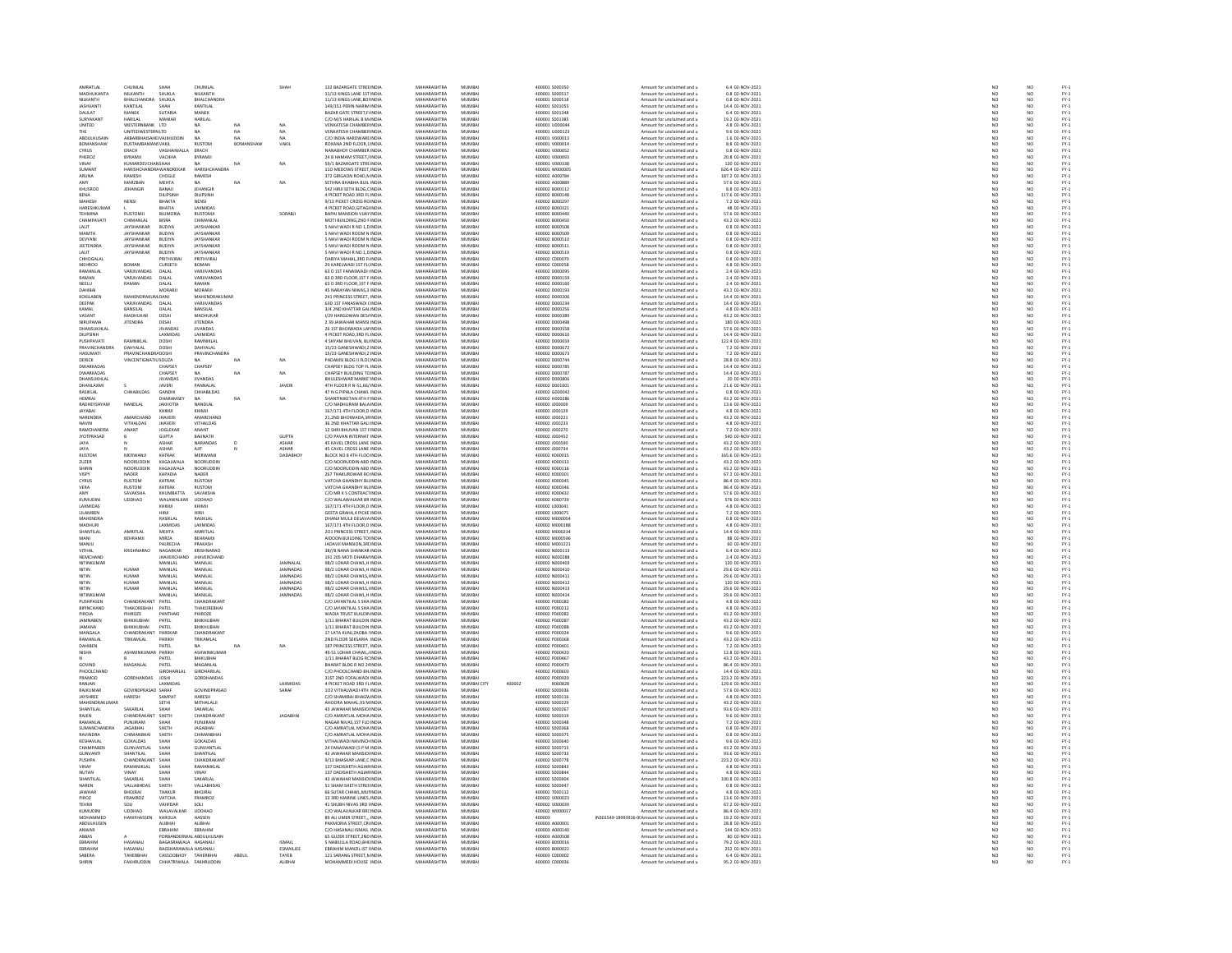| LUTFULLAH                    | ABDULRAHIM CHORGHAY    |                                                       | ABDUL                          |           | RAHIM             | 192 KAMBEKAR STREE INDIA                               | MAHARASHTRA                | MUMBAI           | 400003 C000084                   | Amount for unclaimed and u                               | 9.6 02-NOV-2021                      |
|------------------------------|------------------------|-------------------------------------------------------|--------------------------------|-----------|-------------------|--------------------------------------------------------|----------------------------|------------------|----------------------------------|----------------------------------------------------------|--------------------------------------|
|                              | <b>AIYABALI</b>        | CONTRACTOR                                            |                                |           |                   |                                                        | MAHARASHTRA<br>MAHARASHTRA | MUMBA            | 00003 C00024                     | Amount for unclaimed and u                               |                                      |
| YUSUF<br>ACHARATLAL          | UTTAMCHAND DOSHI       |                                                       | TAIYABALI<br>UTTAMCHAND        |           |                   | YUSUF BLDG 3RD FLOCINDIA                               |                            | MUMBA            | 400003 D000665                   | Amount for unclaimed and u                               | 36 02-NOV-2021<br>0.8 02-NOV-2021    |
| <b>TAHER</b>                 | <b>ARDEAU</b>          | EATEH                                                 | ABDEAU                         |           |                   | C/O MOHAMEDRHALA INDIA                                 | MAHARASHTRA                | MUMBAL           | 400003 E000004                   | Amount for unclaimed and u                               | 482 4 02-NOV-2021                    |
|                              |                        |                                                       |                                |           | MOHMED            | 75 NARAYAN DHRU ST INDIA                               | MAHARASHTRA                | MUMBA            |                                  | Amount for unclaimed and u                               | 4.8 02-NOV-2021                      |
| SALEH                        | <b>MOHMEDH</b>         | <b>ACHASAN</b>                                        | HAJI                           |           |                   |                                                        |                            |                  | 400003 H000002                   |                                                          |                                      |
| <b>HITEN</b>                 |                        | SHAH                                                  | CHINUBHAE                      | M         | SHAH              | 39/41 DHANJI STREET INDIA                              | MAHARASHTRA                | MUMBAI           | 400003 H000179                   | Amount for unclaimed and u                               | 80 02-NOV-2021                       |
| VASUMAT                      | GULABCHAND             | JHAVER                                                | GULABCHAND                     |           |                   | 84/86 DHANJI STREET INDU                               | MAHARASHTRA                | <b>MUMBA</b>     | 400003 J00019                    | Amount for unclaimed and u                               | 9.6 02-NOV-2023                      |
| DINESHCHAND                  | PREMCHAND              | <b>JHAVER</b>                                         | PREMCHAND                      |           |                   | NATHU GOVA BLDG 3F INDIA                               | MAHARASHTRA                | MUMBAI           | 400003 J000207                   | Amount for unclaimed and u                               | 14.4 02-NOV-2021                     |
| DINESHCHAND                  | PREMCHAND              | <b>JHAVER</b>                                         | PREMCHAND                      |           |                   | NATHU GOVA BUILDIN INDU                                | MAHARASHTRA                | MUMRAL           | 400003 J00020                    | Amount for unclaimed and u                               | 12.8 02-NOV-2021                     |
| RASILA                       | DINESHCHAND            | <b>JHAVERI</b>                                        | DINESHCHAND                    |           |                   | NATHU GOVA BLDG 3FINDIA                                | MAHARASHTRA                | MUMBAI           | 400003 J000210                   | Amount for unclaimed and u                               | 12.8 02-NOV-2021                     |
| MOHAMED                      | HANIFHASSEN            | KAROLIA                                               | HASSEN                         |           | KAROLIA           | 89 ALLUMER STREET 1 INDIA                              | MAHARASHTRA                | MUMBAL           | donna konnzo                     | Amount for unclaimed and u                               | 38.4.02-NOV-2021                     |
| MEMUNABAI                    | ALIBHAI                | KURWA                                                 | <b>ALIBHAI</b>                 |           |                   | 179 A A R STREET, 2ND INDU                             | MAHARASHTRA                | MUMBA            | 400003 K000652                   | Amount for unclaimed and u                               | 180 02-NOV-202:                      |
| <b>USHA</b>                  | LAXMIDAS               | NEGANDHI                                              | LAXMIDAS                       |           |                   | 6 BHANDARI X LANE.V. INDIA                             | MAHARASHTRA                | MUMBAI           | 400003 N000197                   | Amount for unclaimed and u                               | 43.2 02-NOV-2021                     |
| LAXMIDA!                     | RAVAJIDA               | NEGANDHI                                              | RAVAJIDA:                      |           |                   | 6TH BHANDARI X LANE INDU                               | <b>MAHARASHTRA</b>         | MUMBA            | 00003 N00020                     | Amount for unclaimed and u                               | 33.6 02-NOV-202:                     |
| SHIRINBAI                    | TAHERALLI              | PEDHIWALA                                             | TAHERALLI                      |           |                   | 172/74 1ST FLOOR SAI INDIA                             | MAHARASHTRA                | MUMBAI           | 400003 P000583                   | Amount for unclaimed and u                               | 8.8 02-NOV-2021                      |
| HOOSEN                       | ABDULTAYEE             | POONAWAL                                              | ABDULTAYEB                     |           |                   | KACHWALA BLDG 1ST INDU                                 | MAHARASHTRA                | MUMBA            | 400003 P000643                   | Amount for unclaimed and u                               | 6.4 02-NOV-202:                      |
|                              |                        |                                                       |                                |           |                   |                                                        |                            |                  |                                  |                                                          |                                      |
| AKBARALLI<br><b>RUKHANRA</b> | ESOOFALI               | RAKLA<br><b>FIDAHUSEIN</b>                            | ESOOFALI<br><b>FIDAHLISEIN</b> |           |                   | ROOM NO 7 2ND FLOCINDIA                                | MAHARASHTRA<br>MAHARASHTRA | MUMBAI<br>MUMRAL | 400003 R000031<br>MOODS ROOM     | Amount for unclaimed and u                               | 180 02-NOV-2021                      |
|                              |                        |                                                       |                                |           |                   | 122/24 PAKMODIA STI INDIA<br>C/O P RAMBHAI & CO, INDIA |                            |                  |                                  | Amount for unclaimed and u<br>Amount for unclaimed and u | 4.8 02-NOV-2021<br>80 02-NOV-2021    |
| RAMBHAI                      | SHAMBHUBHAI PATEL      |                                                       | <b>SHAMBHUBHA</b>              |           |                   |                                                        | MAHARASHTRA                | MUMBA            | 00003 R00020                     |                                                          |                                      |
| SALIM                        |                        | EBRAHIM                                               | <b>NA</b>                      | NA        | NA                | EBRAHIM MANZIL 1ST INDIA                               | MAHARASHTRA                | MUMBAI           | 400003 S000129                   | Amount for unclaimed and u                               | 144 02-NOV-2021                      |
| HEMLATA                      | KANTILAI               | SHAH                                                  | KANTILAI                       |           |                   | C/O DAMODARDAS KA INDU                                 | <b>MAHARASHTRA</b>         | MUMBA            | 400003 S00028                    | Amount for unclaimed and u                               | 8.8 02-NOV-2023                      |
| CHAMPAKLAL                   | RATILAL                | SHAH                                                  | RATILAL                        |           |                   | C/O MANEKLAL & CO.: INDIA                              | MAHARASHTRA                | MUMBAI           | 400003 S000318                   | Amount for unclaimed and u                               | 122.4 02-NOV-2021                    |
| MOHAMMED                     | AYOORARDUU LATSHAIKH   |                                                       | AYOOB                          | ABDUL     | LATIF             | 293 PATKA MANSION : INDIA                              | <b>MAHARASHTRA</b>         | <b>MUMBAL</b>    | unnna snnnsu                     | Amount for unclaimed and u                               | 28.8 02-NOV-2021                     |
| KANEEZ                       | FATIMAABDULLA SHAIKH   |                                                       | FATIMA                         | ABDUL     | LATIF             | 293 PATKA MANSION : INDIA                              | MAHARASHTRA                | MUMBAI           | 400003 S000615                   | Amount for unclaimed and u                               | 28.8 02-NOV-2021                     |
| MRUDULA                      | HAILAL                 | SHAH                                                  | BHAILAL                        |           |                   | DEVJI PREMJI BUILDIN INDIA                             | MAHARASHTRA                | MUMRAL           | sannos sonos                     | Amount for unclaimed and u                               | 4.8 02-NOV-2023                      |
| RAMESHKUMAF                  | POONAMCH               | <b>ND SHAF</b>                                        | POONAMCHAND                    |           |                   | C/O SHAH BROS, 3RD F INDIA                             | MAHARASHTRA                | MUMBA            | 400003 S001020                   | Amount for unclaimed and u                               | 1.6 02-NOV-2021                      |
| <b>RUKSAMARAL</b>            | MOHAMADBHAI SURATWALA  |                                                       | MOHAMADRHAL                    |           |                   | STH FLOOR TOPINALA INDIA                               | MAHARASHTRA                | MUMRAL           | annona sonaase                   | Amount for unclaimed and u                               | 43.2 02-NOV-2021                     |
|                              | HUZEMA                 | QUTBUDDIN                                             | KHUZEMA                        |           |                   | C/O A T HAJI,182 SAIFI INDU                            | <b>MAHARASHTRA</b>         | MUMBA            | 400003 S00259                    | mount for unclaimed and u                                | 6 02-NOV-2021                        |
| <b>ABID</b>                  | EBRAHIM                | <b>UNWALA</b>                                         | EBRAHIM                        |           |                   | 38 NOMAN MANZIL III INDIA                              | MAHARASHTRA                | MUMBAI           | 400003 U000042                   | Amount for unclaimed and u                               | 7.2 02-NOV-2021                      |
| YUSUF                        |                        | PORBANDERWAL ABDULHUSAIN                              |                                |           |                   | 65 GUZER STREET, 2ND INDU                              | <b>MAUARACUTRA</b>         | MUMBA            | 400003 Y000054                   | Amount for unclaimed and u                               | 720 02-NOV-2021                      |
|                              |                        |                                                       |                                |           |                   |                                                        |                            |                  |                                  |                                                          |                                      |
| ZAINAB<br><b>ZAINAR</b>      |                        | PORBANDERWAL ABDULHUSAIN<br>PORRANDERWAL ARDUI HUSAIN |                                |           |                   | 65 GUZER STREET, 2ND INDIA                             | MAHARASHTRA<br>MAHARASHTRA | MUMBAI<br>MUMRAL | 400003 Z000162                   | Amount for unclaimed and u<br>Amount for unclaimed and u | 720 02-NOV-2021<br>720 02-NOV-2021   |
|                              |                        |                                                       |                                |           |                   | 65 GUZER STREET, 2ND INDIA                             |                            |                  | 400003 Z000163                   |                                                          |                                      |
| SUDHIR                       | OMESHWAR               | BHARGAVA                                              | OMESHWAR                       | PRASAD    | BHARGAVA          | 156 NANUBHAI DESAI INDIA                               | MAHARASHTRA                | MUMBAI           | 400004                           | 12028500-00002334-0IAmount for unclaimed and u           | 800 02-NOV-2021                      |
| <b>AIAV</b>                  | GOKALDAS               | KAIARIA                                               | GOKALDAS                       | VITHAIDAS | KAIARIA           | 39/429 F S V P ROAD 1 INDIA                            | MAHARASHTRA                | MUMRAL           | 400004 A000302                   | Amount for unclaimed and u                               | 180.02-NOV-2021                      |
| KRISHNA                      | SADASHIV               | BARVE                                                 | SADASHIV                       |           |                   | D/12 MODEL HOUSE,P INDU                                | <b>MAHARASHTRA</b>         | MUMBA            | 400004 B00004                    | Amount for unclaimed and u                               | 0.8 02-NOV-2021                      |
| <b>RAGHUNATH</b>             | JANARDHAN              | <b>BHAGWAT</b>                                        | JANARDHAN                      |           |                   | SHENDE CHAWL 1ST FLINDIA                               | MAHARASHTRA                | MUMBAI           | 400004 B000213                   | Amount for unclaimed and u                               | 0.8 02-NOV-2021                      |
| VEENA                        | VASUDEO                | RHAGWAT                                               | VASUDEO                        |           |                   | 176E PARSHARAM WA INDIA                                | MAHARASHTRA                | MUMRAL           | 400004 B000274                   | Amount for unclaimed and u                               | 28 02-NOV-2021                       |
| FRAMROZE                     | MANCHERSHAH BHADHA     |                                                       | MANCHERSHAH                    |           |                   | 92/94 ENGINEER HOU: INDIA                              | MAHARASHTRA                | MUMBAI           | 400004 B000358                   | Amount for unclaimed and u                               | 24.8 02-NOV-2021                     |
| RAIANI                       | RAGHUNATH              | BILWASKAR                                             | <b>RAGHLINATH</b>              |           |                   | SHREEJI SADAN CO-OP INDIA                              | MAHARASHTRA                | MUMRAL           | 400004 B000447                   | Amount for unclaimed and u                               | 14.4 02-NOV-2021                     |
| BANA                         | ERACH                  | MISTRY                                                | ERACH                          |           |                   | C/O D N DEBOO, SETHI INDIA                             | MAHARASHTRA                | MUMBA            | 400004 B000555                   | Amount for unclaimed and u                               | 16.8 02-NOV-2021                     |
| MANI                         | <b>IFHANGIR</b>        | <b>DARIJWALLA</b>                                     | <b>IFHANGIR</b>                | M         | <b>DARLIWALLA</b> | ATMARAM BLDG 1ST FINDIA                                | MAHARASHTRA                | MUMRAL           | 400004 DODDO38                   | Amount for unclaimed and u                               | 9.6.02-NOV-2021                      |
| KANTILAI                     | CHHAGANLAL             |                                                       | CHHAGANLAL                     |           |                   | 44/62 ARDESHAR DAD INDIA                               |                            | MUMBA            | 400004 D000214                   |                                                          | 4.8 02-NOV-2021                      |
| RATANLAI                     | CHUNILAL               | DALAL<br>DALAL                                        | CHUNILAL                       |           |                   | 18 LAD NIWAS 2ND FL INDIA                              | MAHARASHTRA<br>MAHARASHTRA | MUMBAI           | 400004 D000264                   | Amount for unclaimed and u<br>Amount for unclaimed and u | 4.8 02-NOV-2021                      |
| <b>FALL</b>                  | RARIORI                | DARUWALA                                              |                                | NA        |                   | <b>15 ARDESHIR DADDY CINDIA</b>                        | <b>MAHARASHTRA</b>         | MUMRAL           | sonnos nonnazz                   |                                                          |                                      |
|                              |                        |                                                       |                                |           | NA                |                                                        |                            |                  |                                  | Amount for unclaimed and u                               | 4.8 02-NOV-2021                      |
| KAPILA                       | KANTILAL               | DESAI                                                 | KANTILAI                       |           |                   | 24 PAREKH BLDG, SADJ INDIA                             | MAHARASHTRA                | MUMBA            | 400004 D000371                   | Amount for unclaimed and u                               | 4.8 02-NOV-2021                      |
| ASHA                         | MADHAV                 | <b>DESHMUKE</b>                                       | MADHAV                         |           |                   | R NO 33 2ND FLOOR.1 INDIA                              | MAHARASHTRA                | MUMRAL           | 400004 DODD460                   | Amount for unclaimed and u                               | 223.2 02-NOV-2021                    |
| URMILA                       | LAXMAN                 | DESHPANDE                                             | LAXMAN                         |           |                   | 39 AMAR NIWAS, PRAFINDIA                               | MAHARASHTRA                | MUMBA            | 400004 D000479                   | Amount for unclaimed and u                               | 122.4 02-NOV-2021                    |
| CHANDRAHAS                   | <b>LAXMAN</b>          | DESHPANDE                                             | <b>LAXMAN</b>                  |           |                   | 39 AMAR NIWAS PRARINDIA                                | MAHARASHTRA                | MUMBAL           | 400004 DOD0481                   | Amount for unclaimed and u                               | 122.4.02-NOV-2021                    |
| DOSA                         | <b>RUSTOMJ</b>         | DHAPLA                                                | <b>RUSTOMJ</b>                 |           |                   | SHAPUR BAUG A BLOC INDIA                               | MAHARASHTRA                | MUMBA            | 400004 D000592                   | Amount for unclaimed and u                               | 43.2 02-NOV-2021                     |
| ATMARAM                      | ISHWERLAI              | DIXIT                                                 | ISHWERLAL                      |           |                   | ARYA BHAVAN 1ST FLC INDIA                              | MAHARASHTRA                | MUMBAI           | 400004 D000606                   | Amount for unclaimed and u                               | 7.2 02-NOV-2021                      |
| DADY                         | DORAB                  | MODY                                                  | DORAB                          | BOMANJE   | MOD)              | FLAT NO 6 2ND FLOOR INDIA                              | MAHARASHTRA                | MUMBA            | 100004 D00096                    | Amount for unclaimed and u                               | 0.8 02-NOV-2021                      |
| FALL                         | <b>BURJORJI</b>        | DARUWALA                                              | <b>NA</b>                      | NA        | NA                | 15 ARDESIR DADY CRO INDIA                              | MAHARASHTRA                | MUMBAI           | 400004 F000079                   | Amount for unclaimed and u                               | 6.4 02-NOV-2021                      |
| CHOTLIBHAI                   | RHAINAS                | <b>GANDHI</b>                                         | RHAIDAS                        |           |                   | 44 62 LAD NIWAS 2ND INDIA                              | MAHARASHTRA                | MUMRAL           | 400004 G000110                   | Amount for unclaimed and u                               | 21.6 02-NOV-2021                     |
| GODAVARI                     |                        | AMRITLAL                                              | AMRITLAL                       |           | KALYANJ           |                                                        | MAHARASHTRA                | MUMBA            | 400004 G00024                    |                                                          | 6.4 02-NOV-2021                      |
| SANIAY                       | RAMCHANDRA GODAMRE     |                                                       | RAMCHANDRA                     |           |                   | 189/A KHETWADI BAC INDIA<br>260 F 29 KRANTI NAGAINDIA  | MAHARASHTRA                | MUMBAL           | 400004 GOOD262                   | Amount for unclaimed and u<br>Amount for unclaimed and u | 7.2.02-NOV-2021                      |
|                              |                        |                                                       |                                |           |                   |                                                        |                            |                  |                                  |                                                          |                                      |
| <b>GUNVANTI</b>              | MANUBHAI               | SHETH                                                 | MANUBHA                        |           |                   | 2ND FL RABAB MANZILINDIA                               | MAHARASHTRA                | MUMBA            | 400004 G000384                   | Amount for unclaimed and u                               | 206.4 02-NOV-2021                    |
| HINA                         | MANHARLAL              | SHAH                                                  | MANHARLAL                      | DANMAL    | SHAH              | BLOCK NO G 40 3RD FLINDIA                              | MAHARASHTRA                | MUMBAI           | 400004 H000195                   | Amount for unclaimed and u                               | 302.4 02-NOV-2021                    |
| UTTAMDEV                     | GOUTAM                 | JAIN                                                  | GAUTAM                         |           |                   | C/O PAWAN INDUSTRI INDU                                | MAHARASHTRA                | MUMBA            | 400004 J00008                    | Amount for unclaimed and u                               | 4.8 02-NOV-2023                      |
| SHARDA                       | SHANTILAL              | <b>JHAVER</b>                                         | SHANTILAL                      |           |                   | BIRLA MANSION 2ND FINDIA                               | MAHARASHTRA                | MUMBAI           | 400004 J000176                   | Amount for unclaimed and u                               | 4.8 02-NOV-2021                      |
| JAYSHREE                     | AYANTKUMAR             |                                                       | <b>JAYANTKUMAI</b>             |           |                   |                                                        |                            | <b>MUMRAL</b>    |                                  | Amount for unclaimed and u                               |                                      |
| RASHMI                       | RASIKLAL               | <b>JOGI</b>                                           | RASIKLAL                       |           |                   | 96 V P ROAD, KHANDWINDIA<br>96 V P ROAD, KHANDWINDIA   | MAHARASHTRA<br>MAHARASHTRA | MUMBA            | 400004 J000323<br>400004 J000325 | Amount for unclaimed and u                               | 43.2 02-NOV-2021<br>43.2 02-NOV-2021 |
| VUAYABEN                     | PADMAKAR               | <b>JOSHI</b>                                          | PADMAKAR                       |           |                   | 19 GORDHANDAS BLD INDIA                                | MAHARASHTRA                | MUMBAI           | 400004 J000339                   | Amount for unclaimed and u                               | 6.4 02-NOV-2021                      |
| JAMSETJEE                    | <b>BURJORJI</b>        | DARUWALA                                              |                                |           | NA                | YUSUF MANSION B BLI INDU                               | MAHARASHTRA                | MUMBA            | 400004 J00058                    | Amount for unclaimed and u                               | 180 02-NOV-202:                      |
| VAUANATH                     | MUKUND                 | KARVE                                                 | MUKUND                         |           |                   | C 4 SOMAN BUILDING, INDIA                              | MAHARASHTRA                | MUMBAI           | 400004 K000003                   | Amount for unclaimed and u                               | 20 02-NOV-2021                       |
| LAXMIBAL                     | MAGHUNATH              |                                                       | RAGHUNATH                      |           |                   | SHINGNE BUILDING, PAINDU                               | <b>MAHARASHTRA</b>         | MUMBA            | 00004 K000089                    | Amount for unclaimed and u                               | 12.8 02-NOV-2021                     |
| <b>RAGHUNATH</b>             | PARSHURAM              | KALE<br>KALE                                          | PARSHURAM                      |           |                   | SHINGNE BUILDING.PAINDIA                               | MAHARASHTRA                | MUMBAI           | 400004 K000099                   | Amount for unclaimed and u                               | 0.8 02-NOV-2021                      |
| <b>AMITA</b>                 |                        |                                                       |                                |           |                   |                                                        | <b>MAUARASUTRA</b>         | 1411140-01       |                                  |                                                          |                                      |
|                              | NATVERLAL              | KADAKIA                                               | NATVERLAL                      |           |                   | 2/22 KUMAR VILAS, M/ INDI                              |                            |                  | snoona konora:                   | Amount for unclaimed and u                               | 360 02-NOV-202:                      |
| NATVERLAL                    | CHUNILAL               | KAPADIA                                               | CHUNILAL                       |           |                   | 48/2 NEW MUMBADE INDIA                                 | MAHARASHTRA                | MUMBAI           | 400004 K000148                   | Amount for unclaimed and u                               | 4.8 02-NOV-2021                      |
| PRAMILA                      | NATVERLAL              | KAPADIA                                               | NATVERLAL                      |           |                   | 48/2 NEW MUMBADE INDIA                                 | MAHARASHTRA                | MUMBAI           | 400004 K000149                   | Amount for unclaimed and u                               | 4.8 02-NOV-2021                      |
| ANANT                        | SHIVRAN                | KARANJKA                                              | SHIVRAM                        |           |                   | CONTRACTOR BLDG NI INDU                                | MAHARASHTRA                | MUMBA            | 400004 K00020                    | Amount for unclaimed and u                               | 43.2 02-NOV-2021                     |
| KAMAL                        | SHRINIVAS              | KARVE                                                 | SHRINIVAS                      |           |                   | 101 SWAMI KRIPA KRA INDIA                              | MAHARASHTRA                | MUMBAI           | 400004 K000365                   | Amount for unclaimed and u                               | 33.6 02-NOV-2021                     |
| <b>VIRENDRA</b>              | CHHOTALAL              | <b>KOTA</b>                                           | CHHOTALAI                      |           |                   | KANBAI S CHAWL, 33/8 INDU                              | <b>MAHARASHTRA</b>         | MUMBA            | 400004 K000574                   | Amount for unclaimed and u                               | 0.8 02-NOV-2023                      |
| <b>KRISHNAKAN</b>            | VARJIVANDAS            | SHROFF                                                | NA.                            | NA        | NA                | ISHWAR NIWAS SICCA INDIA                               | MAHARASHTRA                | MUMBAI           | 400004 K000694                   | Amount for unclaimed and u                               | 16.8 02-NOV-2021                     |
| SHAMAL                       | RAMANAND               | LAD                                                   | RAMANAND                       |           |                   | 3/35 NAVALKAR BLDG, INDU                               | MAHARASHTRA                | MUMBA            | 400004 L00004                    | Amount for unclaimed and u                               | 43.2 02-NOV-2021                     |
| <b>UMESH</b>                 | SADASHIV               | LELE                                                  | SADASHIV                       |           |                   | 324 KHATRI BUILDING, INDIA                             | MAHARASHTRA                | MUMBAI           | 400004 L000065                   | Amount for unclaimed and u                               | 4.8 02-NOV-2021                      |
| <b>VISHWESH</b>              | SADASHIV               | LELE                                                  | SADASHIV                       |           |                   | 324 KHATRI BLIII DING INDIA                            | MAHARASHTRA                | MUMRAL           | 400004 LODDON                    | Amount for unclaimed and u                               | 4.8 02-NOV-2021                      |
|                              |                        |                                                       |                                |           |                   |                                                        |                            |                  |                                  |                                                          |                                      |
| LILAVATI<br>NARENDRA         | RAMNIKLAL<br>VANICHAND | PARIKH<br>MEHTA                                       | RAMNIKLAL<br>VANICHAND         |           | BAPULAL           | 3RD FLOOR BLOCK NO INDIA<br>C/O HARVAN MOTOR INDIA     | MAHARASHTRA<br>MAHARASHTRA | MUMBA<br>MUMBAI  | 400004 L000138<br>400004 M000347 | Amount for unclaimed and u<br>Amount for unclaimed and u | 26.4 02-NOV-2021<br>2.4 02-NOV-2021  |
|                              | <b>JARENDRA</b>        |                                                       | NARENDRA                       |           |                   |                                                        | <b>MAHARASHTRA</b>         | MUMBA            |                                  |                                                          |                                      |
| BHARATI                      |                        | MEHTA                                                 |                                |           |                   | C/O HARVAN MOTOR INDU                                  |                            |                  | 400004 M00034                    | Amount for unclaimed and u                               | 2.4 02-NOV-2021                      |
| VAIKUNTHLAL                  | MANSUKHLAL             | MEHTA                                                 | MANSUKHLAL                     |           |                   | BLDG NO 25, 4TH FLOCINDIA                              | MAHARASHTRA                | MUMBAI           | 400004 M000513                   | Amount for unclaimed and u                               | 1.6 02-NOV-2021                      |
| nany                         | DORAB                  | MODY                                                  | DORAB                          | BOMANJEE  | MODY              | FLAT NO 6 2ND FLOOR INDIA                              | MAHARASHTRA                | MUMRAL           | sonna Monneze                    | Amount for unclaimed and u                               | 0.8 02-NOV-2021                      |
| RATILAL                      | CHHABILDAS             | MUKHTYAR                                              | CHHABILDAS                     |           |                   | 4TH FLOOR MOHAN N INDIA                                | MAHARASHTRA                | MUMBAI           | 400004 M000807                   | Amount for unclaimed and u                               | 524.8 02-NOV-2021                    |
| RANCHHODDI                   | <b>IIWANII</b>         | NAIK                                                  | <b>IIVANII</b>                 |           |                   | DEV BHUVAN 3RD FLO INDIA                               | MAHARASHTRA                | MUMRAL           | 400004 N000001                   | Amount for unclaimed and u                               | 8.8 02-NOV-2021                      |
| RANCHHODJI                   | ILVANIL                | NAIK                                                  | <b>IIWANJI</b>                 | BHULABHAI | NAIK              | DEV BHUVAN 3RD FLO INDIA                               | MAHARASHTRA                | MUMBA            | 400004 N000035                   | Amount for unclaimed and u                               | 0.8 02-NOV-2021                      |
| SHAILAIA                     |                        | NADKARNI                                              | <b>NA</b>                      | $N\Delta$ | NA.               | D 6 MODEL HOUSE PRUNDIA                                | MAHARASHTRA                | MUMRAL           | 400004 N000176                   | Amount for unclaimed and u                               | 173 6 02-NOV-2021                    |
| NARGIS                       | <br>IAMSUED            | VATCHA                                                | <b>IAMASUED</b>                |           |                   | STH FLOOR PALLONJI I INDI                              | MAHARASHTRA                | MUMRA            | 100004 NO0025                    | Amount for unclaimed and u                               | 252 02-NOV-2021                      |
| NATVARLAL                    | SAKERCHAND             | DESAI                                                 | SAKERCHAND                     | G         | DESAI             | 403, SHREE BHUVAN, 4 INDIA                             | MAHARASHTRA                | MUMBAI           | 400004 N000720                   | Amount for unclaimed and u                               | 14.4 02-NOV-2021                     |
| CHANDRAKANT                  | <b>GORDHANDAS</b>      | PALICHA                                               | GORDHANDAS                     |           |                   | 429 E S V P ROAD MUI INDIA                             | <b>MAHARASHTRA</b>         | MUMRAL           | 400004 P00004                    | Amount for unclaimed and u                               | 103.2 02-NOV-2021                    |
| RAMESHCHANDRA                | ISHWARLAL              | PARIKH                                                | <b>ISHWARLAL</b>               |           |                   | JAGMOHAN MANSION INDIA                                 | MAHARASHTRA                | MUMBAI           | 400004 P000091                   | Amount for unclaimed and u                               | 4.8 02-NOV-2021                      |
| <b>RAMESHCHANDRA</b>         | ISHWARLAL              | PARIKH                                                | KHWARI AI                      |           |                   | <b>IAGMOHAN MANSION INDIA</b>                          | MAHARASHTRA                | MUMRAL           | 400004 P000131                   | Amount for unclaimed and u                               | 4.8 02-NOV-2021                      |
| PUSHPA                       | CHANDULAL              | PARIKH                                                | CHANDULAL                      |           |                   | K 4 SIKKA NAGAR, V P FINDM                             | MAHARASHTRA                | MUMBA            | 400004 P00014:                   | Amount for unclaimed and u                               | 4 02-NOV-2021                        |
| NII AM                       | PRAFIII CHAN           | <b>APAREKH</b>                                        | PRAFIII CHANDRA                |           |                   | 17/19 KANTI RHI IVAN INDIA                             | MAHARASHTRA                | MUMBAL           | 400004 P000164                   | Amount for unclaimed and u                               | 0.8.02-NOV-2021                      |
|                              |                        |                                                       |                                |           |                   |                                                        |                            |                  |                                  |                                                          |                                      |
| PRAFULCHANDRA                | KANAIYALAI             | PAREKH                                                | KANAIYALAL                     |           |                   | 17/19 KANTI BHUVAN INDIA                               | MAHARASHTRA                | MUMBA            | 400004 P000165                   | Amount for unclaimed and u                               | 0.8 02-NOV-2021                      |
| SULOCHANA                    | DATTARAM               | PANSARE                                               | DATTARAM                       |           |                   | 1/19 CHAUGHADAWAI INDIA                                | MAHARASHTRA                | MUMBAI           | 400004 P000234                   | Amount for unclaimed and u                               | 43.2 02-NOV-2021                     |
| IT AVATI                     | <b>RAMNIKIAI</b>       | PARIKH                                                | RAMNIKI AL                     |           |                   | 3RD FLOOR BLOCK NO INDIA                               | MAHARASHTRA                | MUMRAL           | 400004 P000305                   | Amount for unclaimed and u                               | 13.6 02-NOV-2021                     |
| SHRIDHAR                     | BALKRISHNA             | PRABHU                                                | BALKRISHNA                     |           |                   | C/O 11/13 MANGALA HNDIA                                | MAHARASHTRA                | MUMBA            | 400004 P00069:                   | Amount for unclaimed and u                               | 14.4 02-NOV-2021                     |
| PRASAD                       | ANAND                  | CHANDAN                                               | ANAND                          |           |                   | 127/F KHADILKAR ROAINDIA                               | MAHARASHTRA                | MUMRAL           | 400004 PO00908                   | Amount for unclaimed and u                               | 1440 02-NOV-2021                     |
| PRAMOD                       | BHASKAR                | DATE                                                  | BHASKAR                        |           | DATE              | SHRI PRAMOD BHASK/ INDIA                               | MAHARASHTRA                | MUMBA            | 400004 P00136                    | Amount for unclaimed and u                               | 14.4 02-NOV-2021                     |
| VIIAVKUMAR                   | RANCHHODLAL RAVAL      |                                                       | RANCHHODLAL                    |           |                   | C/O SHRI HARISH P MEINDIA                              | MAHARASHTRA                | MUMBAL           | 400004 B000020                   | Amount for unclaimed and u                               | 26.4.02-NOV-2021                     |
| SATYAWAN                     | BHIKAJI                | RELE                                                  | BHIKAJI                        |           |                   | <b>KSHATRIYA NIWAS NO INDIA</b>                        | MAHARASHTRA                | MUMBA            | 400004 R00014                    | Amount for unclaimed and u                               | 43.2 02-NOV-2021                     |
| RAMESHCHANDRA                | <b>ISHWARLAL</b>       | PARIKH                                                | NA                             |           |                   | <b>JAGMOHAN MANSION INDIA</b>                          | MAHARASHTRA                | MUMBAI           | 400004 R000202                   | Amount for unclaimed and u                               | 9.6 02-NOV-2021                      |
|                              | PURUSHOTTAM            |                                                       |                                |           | NA                |                                                        |                            | MUMBA            | 00004 R00058                     |                                                          |                                      |
| REVTIKANT<br>SAROJ           |                        | DHEBR                                                 | <b>JIVANLAL</b>                |           |                   |                                                        | MAHARASHTRA<br>MAHARASHTRA | MUMBA            |                                  | Amount for unclaimed and u                               | 160 02-NOV-2021                      |
| RHANIJREN                    | NANH                   | <b>JIVANLAL</b>                                       | NANIL                          |           |                   | C/O C T KAPADIA, 5/38 INDIA                            | MAHARASHTRA                | MUMRAL           | 400004 S00002<br>400004 S000119  | Amount for unclaimed and u                               | 6.4 02-NOV-2021<br>28.8.02-NOV-2021  |
|                              |                        | SANRHIVA                                              |                                |           |                   | C/O IFTHALAL DEVSL2 INDIA                              |                            |                  |                                  | Amount for unclaimed and u                               |                                      |
| BALCHAND                     | MANGALJEE              | SHAH                                                  | MANGALIEI                      |           |                   | 52 53A PAREKHWADI 1 INDIA                              | MAHARASHTRA                | MUMBA            | 400004 S00026                    | Amount for unclaimed and u                               | 18.4 02-NOV-2021                     |
| NADER                        | PIROJSHAW              | SHROFF                                                | PIROJSHAW                      |           |                   | A BLOCK 2ND FLOOR.F INDIA                              | MAHARASHTRA                | MUMBAI           | 400004 S000313                   | Amount for unclaimed and u                               | 6.4 02-NOV-2021                      |
| SHANTABEN                    | KANTILAL               |                                                       |                                | NA        | NA                | A 14 TARABAUG ESTATINDU                                | MAHARASHTRA                | MUMBA            | 400004 S000370                   | Amount for unclaimed and u                               | 4.8 02-NOV-2021                      |
| SHANTA                       | VINUBHAI               | SHETH                                                 | VINUBHAI                       |           |                   | <b>B 5 UTKARSH.TILAKNA INDIA</b>                       | MAHARASHTRA                | MUMBAI           | 400004 S000456                   | Amount for unclaimed and u                               | 4.8 02-NOV-2021                      |
| BHARAT                       | BABULAL                | SHAH                                                  | BABULAL                        |           |                   | 388 A MAJESTIC MANS INDI                               | <b>MAHARASHTRA</b>         | MUMBA            | 400004 S00046                    | Amount for unclaimed and u                               | 43.2 02-NOV-202:                     |
| <b>LINA</b>                  | MANISH                 | SHAF                                                  | MANISH                         |           |                   | 2 WILSON STREET.V P INDIA                              | MAHARASHTRA                | MUMBAI           | 400004 S000739                   | Amount for unclaimed and u                               | 38.4 02-NOV-2021                     |
| <b>CLIMB</b>                 | CHINLIRHA              | <b>SHAF</b>                                           | CHINI IRHA                     |           |                   | 2 WILSON STREET V P INDIA                              | MAHARASHTRA                | MUMRAL           | 400004 S000740                   | Amount for unclaimed and u                               | 38.4.02-NOV-2021                     |
| KALPESH                      | KESHAVLAL              | <b>SHAH</b>                                           | KESHAVLAL                      |           |                   | 196 NEW CHARNI ROA INDIA                               | MAHARASHTRA                | MUMBA            | 400004 S000760                   | Amount for unclaimed and u                               | 36 02-NOV-2021                       |
| PREMJI                       | HANSRAJ                | SHAH                                                  | HANSRAJ                        |           |                   | C/O ALWIN STORES.KH INDIA                              | MAHARASHTRA                | MUMBAI           | 400004 S000770                   | Amount for unclaimed and u                               | 43.2 02-NOV-2021                     |
|                              |                        |                                                       |                                |           |                   |                                                        |                            |                  |                                  |                                                          |                                      |
| NAYNA                        | SHWIN                  | SHAF                                                  | ASHWIN                         |           |                   | .<br>AAHIMWALLA BUILDII INDIA                          | MAHARASHTRA                | MUMBA            | 100004 S00080                    | Amount for unclaimed and u                               | 4.8 02-NOV-2023                      |
| RAMESHKUMAR                  | MAYACHAND              | SHETH                                                 | MAYACHAND                      |           |                   | 122 C GORAGANDHI B INDIA                               | MAHARASHTRA                | MUMBAI           | 400004 S000818                   | Amount for unclaimed and u                               | 43.2 02-NOV-2021                     |
| SHANTABEN                    | <b>JAWANTRAJ</b>       | SHETH                                                 | <b>IAWANTRAJ</b>               |           |                   | 122 C GORAGANDHI B INDU                                | <b>MAHARASHTRA</b>         | MUMBA            | 400004 S000819                   | Amount for unclaimed and u                               | 43.2 02-NOV-2021                     |
| KANCHANGAURI                 | PARMANAND              | SHAH                                                  | PARMANAND                      |           |                   | 36 AMARWADI.KHATT INDIA                                | MAHARASHTRA                | MUMBAI           | 400004 S000961                   | Amount for unclaimed and u                               | 7.2 02-NOV-2021                      |
| PARESH<br>DEVANG             | <b>DARAMAND</b>        | SHAI<br>SHAI                                          | DARAANANE                      |           |                   | 6 AMARWADI.KHATT INDU                                  | <b>MAUADACUTRA</b>         | <b>MUMBA</b>     | 400004 S00096                    |                                                          | 2.4 02-NOV-2021<br>7.2 02-NOV-2021   |
|                              | PARMANAND              |                                                       | PARMANAND                      |           |                   | 36 AMARWADI, KHATT INDU                                | MAHARASHTRA                | MUMBA            | 400004 S00096                    | Amount for unclaimed and u<br>Amount for unclaimed and u |                                      |
| SONAL                        | <b>HITAL</b>           | <b>SHAF</b>                                           | <b>ATIN</b>                    |           |                   | 11/30 RADHA KRISHN/ INDIA                              | MAHARASHTRA                | MUMBAI           | 400004 S001014                   | Amount for unclaimed and u                               | 24.8 02-NOV-2021                     |
| SANJAYKUMAR                  | MANHARLAL              |                                                       | <b>MANHARLA</b>                |           |                   | BLOCK NO G 40 3RD FLINDM                               | MAHARASHTRA                | MUMBA            | 400004 S00112                    | Amount for unclaimed and u                               | 14.4 02-NOV-2021                     |
| ASHISHKUMAR                  | MANHARLAL              | SHAH                                                  | MANHARLAL                      |           |                   | BLOCK NO G 40 3RD FLINDIA                              | MAHARASHTRA                | MUMBAI           | 400004 S001128                   | Amount for unclaimed and u                               | 14.4 02-NOV-2021                     |
|                              |                        |                                                       |                                |           |                   | BLOCK NO G 40 3RD FLINDM                               | <b>MAHARASHTRA</b>         | MUMBA            |                                  | Amount for unclaimed and u                               | 14.4 02-NOV-2023                     |
|                              |                        |                                                       |                                |           |                   |                                                        |                            |                  |                                  |                                                          |                                      |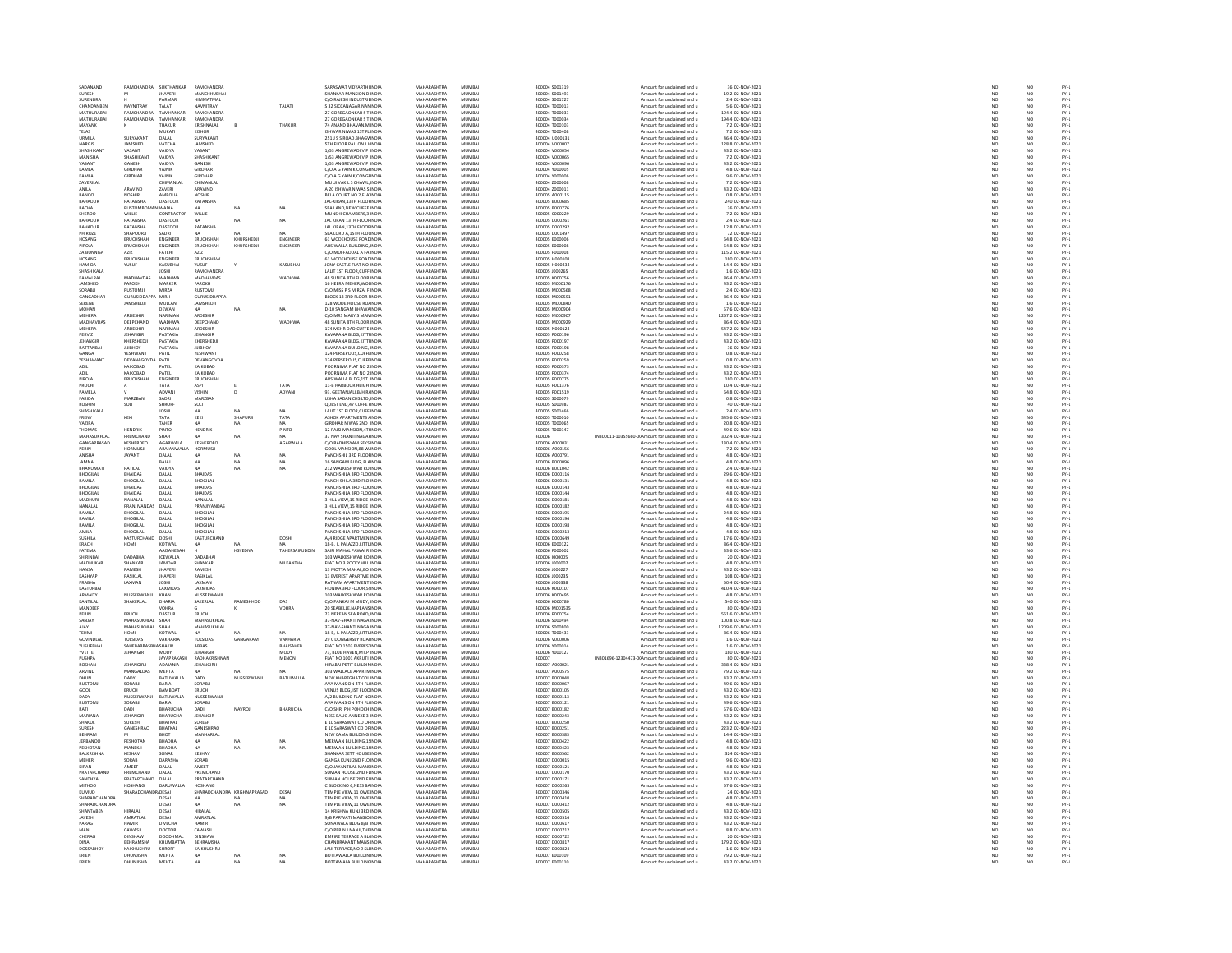| FERADOON<br>FRAMROSE             | <b>GUSHTAD</b><br>ARDESHIR            | IRANI<br>VACHA                  | <b>GUSHTAD</b>                 |                | NA                | CROWN BLDG GROUN INDIA<br><b>HERARAI PETH RI DG R INDIA</b> | MAHARASHTRA<br>MAHARASHTRA | MUMBA<br>MUMRAL  | 400007 F000049<br>400007 E000072 | Amount for unclaimed and u                                                   | 108 02-NOV-2021                       | NO                    | NO<br>NO                                      |                                      |
|----------------------------------|---------------------------------------|---------------------------------|--------------------------------|----------------|-------------------|-------------------------------------------------------------|----------------------------|------------------|----------------------------------|------------------------------------------------------------------------------|---------------------------------------|-----------------------|-----------------------------------------------|--------------------------------------|
| EHRAM                            |                                       | <b>GHEESTA</b>                  | SAMMY                          |                |                   | 84/A SLEATER ROAD,N INDI                                    | MAHARASHTR                 | MUMBA            | 400007 G00020                    | Amount for unclaimed and u<br>Amount for unclaimed and u                     | 79.2 02-NOV-2021<br>43.2 02-NOV-2021  | NC<br>NC              |                                               |                                      |
| <b>BHAGWAT</b>                   | <b>DAYALRAM</b>                       | TH GUPTA                        | RAMNATH                        |                |                   | 36 TUKARAM JAVJI RO INDIA                                   | MAHARASHTRA                | MUMBA            | 400007 G000313                   | Amount for unclaimed and u                                                   | 4.8 02-NOV-2021                       | NO <sub>1</sub>       | NO                                            | FY-1<br>FY-1<br>FY-1<br>FY-1         |
| GAUTAM                           |                                       |                                 | <b>CHAMPAKLAL</b>              |                | SHAH              | MALABAR VIEW, 1ST INDIA                                     | MAHARASHTRA                | <b>MIIMRA</b>    | 400007 G00060                    | Amount for unclaimed and u                                                   | 7.2 02-NOV-202                        |                       |                                               |                                      |
| HOMI                             | <b>MINOO</b>                          | DARUWALLA                       | <b>NA</b>                      | NA             | NA.               | 324 B SYED BLDG, GRAI INDIA                                 | MAHARASHTRA                | MUMBA            | 400007 H000279                   | Amount for unclaimed and u                                                   | 72 02-NOV-2021                        | NO                    | NO                                            |                                      |
| <b>IOMAI</b>                     | MINOO                                 | <b>DARIJWALLA</b>               | NA                             |                |                   | 324 B SYED BLDG.GRAINDIA                                    | MAHARASHTRA                | MUMRAL           | 400007 H000280                   | Amount for unclaimed and u                                                   | 57.6 02-NOV-2021                      | NO                    | NO <sub>1</sub>                               | FY-3<br>FY-3                         |
| KALLY                            | KHURSHED                              | ICEWALLA                        | KHURSHED                       |                | SHAPURJI          | 422 A GRANT ROAD, M INDIA                                   | MAHARASHTRA                | MUMBA            | 400007 1000001                   | Amount for unclaimed and u                                                   | 6.4 02-NOV-2021                       | NO                    | NO                                            |                                      |
| FERADOOM                         | GUSHTAD                               | <b>IRANI</b>                    | GUSTAD                         |                |                   | CROWN BLDG GROUN INDIA                                      | MAHARASHTRA                | MUMRAL           | 400007 (000012                   | Amount for unclaimed and u                                                   | 57.6 02-NOV-2021                      | NO<br>NO              | NO <sub>1</sub>                               |                                      |
| PHEROZE                          | JEHANGIRJI                            | <b>JAVERI</b>                   | <b>JEHANGIRJI</b>              |                |                   | KARANJIA BUILDING G INDIA                                   | MAHARASHTRA                | MUMBA            | 400007 J000021                   | Amount for unclaimed and u                                                   | 4.8 02-NOV-2021                       |                       | $\overline{NQ}$                               |                                      |
| FRAMROZE<br>RAMNIK               | <b>JEHANGIRJI</b><br>CHAMANI AL       | <b>JAVERI</b>                   | JEHANGIRJI<br><b>CHAMANI A</b> |                |                   | KARANJIA BLDG.GRAN INDIA                                    | MAHARASHTRA<br>MAUARASUTRA | MUMBA<br>MUMRAL  | 400007 J000025                   | Amount for unclaimed and u                                                   | 4.8 02-NOV-2021                       | NO                    | NO                                            | PY-1<br>PY-1<br>PY-1<br>PY-1         |
|                                  |                                       | JAVERI                          |                                |                |                   | SHANTI NIVAS, 38 N S FINDIA                                 |                            |                  | 400007 J000104                   | Amount for unclaimed and                                                     | 180 02-NOV-2021                       | NO                    | NO                                            |                                      |
| BHANUMATI<br><b>JAMSHED</b>      | KESHRICHAND<br>NOWROJI                | <b>JHAVERI</b><br>MARAWALA      | KESHRICHAND<br>NOWROLL         |                |                   | 5 CHOWPATY ROAD, MINDIA<br>SHIRIN MANSURI 2ND INDIA         | MAHARASHTRA<br>MAHARASHTRA | MUMBA<br>MUMRAL  | 400007 J000204<br>400007 J000376 | Amount for unclaimed and u<br>Amount for unclaimed and                       | 122.4 02-NOV-2021<br>31.2 02-NOV-2021 | NO<br>NO              | NO                                            |                                      |
| <b>JASMIN</b>                    | ERUCH                                 | KHARAS                          | ERUCH                          | MANEKSHA       | KHARAS            | C/O GAZDARS-DARUW INDIA                                     | MAHARASHTRA                | MUMBA            | 400007 J000732                   | Amount for unclaimed and u                                                   | 540 02-NOV-2021                       | NO                    | NO<br>NO                                      |                                      |
| PANDURANG                        | VENKTESH                              | KAMAT                           | <b>NA</b>                      | NA             | NA                | <b>HANTI NIVAS FRENCH INDIA</b>                             | MAHARASHTRA                | MUMRAL           | 400007 K00006                    | Amount for unclaimed and u                                                   | 2.4.02-NOV-2021                       | N <sub>0</sub>        | N <sub>0</sub>                                |                                      |
| <b>RAVINDRA</b>                  | SHRIPAD                               | KAMAT                           | SHRIPAD                        |                |                   | 3/68 OLD HANUMAN EINDIA                                     | MAHARASHTRA                | MUMBA            | 400007 K00016                    | Amount for unclaimed and u                                                   | 12.8 02-NOV-2021                      | NO                    | $\overline{NQ}$                               | FY-)<br>FY-)                         |
| <b>DINA</b>                      | REHRAMSHA                             | KHIIMRATTA                      | REHRAMSHAH                     |                |                   | <b>CHANDRAKANT MANS INDIA</b>                               | MAHARASHTRA                | MUMRAI           | 400007 K000441                   | Amount for unclaimed and u                                                   | 11.2.02-NOV-2021                      |                       |                                               |                                      |
| KOKILA                           | KARAN                                 | KHANSAHEB                       | KARAM                          |                |                   | SONAWALA BUILDING INDI                                      | MAHARASHTRA                | MUMBA            | 400007 K00045                    | mount for unclaimed and                                                      | 33.6 02-NOV-2021                      | NO<br>NO              | NO<br>NO<br>NO                                |                                      |
| BEHRAMSHAH                       | COOVERJI                              | KHUMBATTA                       | COOVERJI                       |                |                   | CHANDRAKANT MANS INDIA                                      | MAHARASHTRA                | MUMBA            | 400007 K000503                   | Amount for unclaimed and u                                                   | 1.6 02-NOV-2021                       | NO                    |                                               |                                      |
| <b>TARULATA</b>                  |                                       | KOTHARI                         | SHANTILAL                      |                |                   | ARASWATI RHI IVAN INDIA                                     | MAHARASHTRA                | MUMRAL           | 400007 KO0057                    | Amount for unclaimed and u                                                   | 43.2 02-NOV-2021                      | NO                    | NO <sub>1</sub>                               | FY-1<br>FY-1<br>FY-1<br>FY-1         |
| KATY                             | MANECKJI                              | MOOGASETH                       | NA                             | NA             |                   | 324 B SYED BLDG, GRAINDIA                                   | MAHARASHTRA                | MUMBA            | 400007 K001021                   | Amount for unclaimed and u                                                   | 7.2 02-NOV-2021                       | NO                    | $\overline{NQ}$                               |                                      |
| KEKI                             | ARDESHIR                              | TATA                            |                                | NA             | NA                | 2-A. KARAI ESTATE.248 INDIA                                 | MAHARASHTRA                | MUMRAL           | 400007 K001393                   | Amount for unclaimed and u                                                   | 576 02-NOV-2021                       | NO <sub>1</sub>       | NO <sub>1</sub>                               | FY-3<br>FY-3<br>FY-3<br>FY-3         |
| MINOCHER                         | MANEKJI                               | LAHEVALA                        | MANEKJI                        |                |                   | PATUCK S BUNGALOW INDIA                                     | MAHARASHTRA                | MUMBA            | 400007 L000002                   | Amount for unclaimed and u                                                   | 345.6 02-NOV-2021                     | NO                    | $\overline{NQ}$                               |                                      |
| <b>MA2</b>                       | <b>FRAMROL</b>                        | LALA.                           | <b>FRAMRO1</b>                 |                |                   | ADER BAD FLAT NO 12 INDIA                                   | <b>MAHARASHTRA</b>         | MUMRAI           | 400007 1000023                   | Amount for unclaimed and u                                                   | 7.2.02-NOV-2021                       | NO                    | NO                                            |                                      |
|                                  | <b>HORMUSI</b>                        | LALA                            | HORMUSJ                        |                |                   | ADER BAD FLAT NO 12 INDIA                                   | MAHARASHTRA                | MUMBA            | 400007 L000024                   | Amount for unclaimed and u                                                   | 7.2 02-NOV-2021                       | NO                    | NO                                            |                                      |
| COOMI<br>FRAM                    |                                       | LALA<br>LALA                    | <b>HORMUSJI</b>                |                | LALA              | ADERBAD FLAT 122.34 INDIA<br>ADARBAD FLAT NO 12: INDIA      | MAHARASHTRA<br>MAHARASHTRA | MUMBA<br>MUMRAL  | 400007 L000027<br>400007 100003  | Amount for unclaimed and u<br>Amount for unclaimed and u                     | 50.4 02-NOV-2021<br>43.2 02-NOV-2021  | NO<br>NO              | NO<br>NO                                      | FY :<br>FY :<br>FY :<br>FY :<br>FY : |
| COOMI                            |                                       | LALA                            | HORMUSJI                       |                |                   | ADARBAD FLAT NO 12 INDIA                                    | MAHARASHTRA                | MUMBA            | 400007 L000039                   | Amount for unclaimed and u                                                   | 43.2 02-NOV-2021                      | NO                    | $\overline{NQ}$                               |                                      |
| COOME                            |                                       | I ALA                           |                                |                | NA                | ADERRAD FLAT 122 34 INDIA                                   | MAHARASHTRA                | MUMRAL           | 400007   000040                  | Amount for unclaimed and u                                                   | 43.2.02-NOV-2021                      | N <sub>0</sub>        | N <sub>0</sub>                                |                                      |
| JAMSHED                          | NOWROJI                               | MARAWALA                        | NOWROJ                         |                |                   | SHIRIN MANSURI 2ND INDIA                                    | MAHARASHTRA                | MUMBA            | 400007 M00001                    | Amount for unclaimed and u                                                   | 16.8 02-NOV-2021                      | NO                    | $\overline{NQ}$                               |                                      |
| <b>MADHURI</b>                   | MADHAV                                | MANJREKAR                       | MADHAV                         |                |                   | 3/73 OLD HANUMAN EINDIA                                     | MAHARASHTRA                | MUMBA            | 400007 M000126                   | Amount for unclaimed and u                                                   | 24.8 02-NOV-2021                      | NO <sub>1</sub>       | NO <sub></sub>                                |                                      |
| JAYESH                           | VIPINCHAN                             | MARFATIA                        | <b>VIPINCHANDRA</b>            |                |                   | B 7 PARVATI MANSION INDIA                                   | MAHARASHTRA                | MUMBA            | 400007 M000149                   | Amount for unclaimed and u                                                   | 4.8 02-NOV-2021                       |                       |                                               | FY-1<br>FY-1<br>FY-1<br>FY-1<br>FY-1 |
| SUDHABEN                         | <b>BALUBHAI</b>                       | MEHTA                           | <b>BALUBHAI</b>                |                |                   | 31 CHOWPATY SEA FAINDIA                                     | MAHARASHTRA                | MUMBA            | 400007 M000270                   | Amount for unclaimed and u                                                   | 7.2 02-NOV-2021                       | NO <sub></sub>        | NO <sub></sub>                                |                                      |
|                                  | AVANTILAL                             | MEHTA                           | AVANTILAI                      |                |                   | 31 CHOWPATY SEA FA INDL                                     | MAHARASHTRA<br>MAHARASHTRA | MUMBAI<br>MUMBAI | 400007 M00027                    | Amount for unclaimed and u                                                   | 7.2 02-NOV-2021                       | NO<br>NO              | $\begin{array}{c} 10 \\ 10 \\ 10 \end{array}$ |                                      |
| NAVNITLAL                        | <b>JAMNADAS</b>                       | MEHTA                           | JAMNADAS                       |                |                   | 8TH MILL VIEWW.1ST INDIA                                    |                            |                  | 400007 M00047                    | Amount for unclaimed and u                                                   | 7.2 02-NOV-2021                       |                       |                                               |                                      |
| GOOL                             | ROMANII                               | MISTRY                          | ROMANIE                        |                |                   | <b>IAILTERRACE SLEATERINDIA</b>                             | MAHARASHTRA                | MUMRAL           | 400007 MODOSS                    | Amount for unclaimed and u                                                   | 223.2 02-NOV-2021                     | NO <sub>1</sub>       | N <sub>0</sub>                                | FY-)<br>FY-)                         |
| RADHABAI                         | <b>BALKRISHNA</b>                     | MULGAONKAR                      | BALKRISHNA                     |                |                   | 20 DR KASHIBAI NAVR INDIA                                   | MAHARASHTRA                | MUMBA            | 400007 M000842                   | Amount for unclaimed and u                                                   | 223.2 02-NOV-2021                     | NO                    | $\overline{NQ}$                               |                                      |
| MEHER                            | SORAB                                 | DARASHA                         | SORAB                          |                |                   | GANGA KUNJ 2ND FLO INDIA                                    | MAHARASHTRA                | MUMBA            | 400007 M000888                   | Amount for unclaimed and u                                                   | 19.2 02-NOV-2021                      | NO <sub>1</sub>       | NO <sub></sub>                                |                                      |
| MANI<br>MITHOD                   | BEHRAM<br>HOSHANG                     | GAZDAR<br>DARUWALA              | BEHRAN<br>HOSHANG              | <b>DOSABHA</b> | GAZDAR            | DARUWALA TRUST BLI INDIA<br>C BLOCK NO 6 NESS BA INDIA      | MAHARASHTRA<br>MAHARASHTRA | MUMBA<br>MUMBA   | 400007 M000978<br>400007 M001086 | Amount for unclaimed and u<br>Amount for unclaimed and u                     | 540 02-NOV-2021<br>108 02-NOV-2021    | NO<br>NO <sub>1</sub> | NO<br>NO                                      |                                      |
| MADHAVDA!                        |                                       | THAKERSEY                       |                                | NA             | NA                | 18 LABURNUM ROAD, INDIA                                     | <b>MAHARASHTRA</b>         | MUMBA            | 400007 M00179                    | Amount for unclaimed and u                                                   | 43.2 02-NOV-2021                      |                       |                                               |                                      |
| <b>BHASKAR</b>                   | SHRIRAMA                              | NADKARNI                        | SHRIRAM                        |                |                   | FLAT A/1 DHUN BLDG. INDIA                                   | MAHARASHTRA                | MUMBA            | 400007 N000072                   | Amount for unclaimed and u                                                   | 43.2 02-NOV-2021                      | NO <sub>1</sub>       |                                               |                                      |
|                                  |                                       | NAMIOSH                         | NARAYAN                        |                |                   | A 19 NAVYUG MANSIC INDIA                                    | MAHARASHTRA                | MUMRAL           | 400007 N000151                   | Amount for unclaimed and u                                                   | 43.2 02-NOV-2021                      | $\overline{M}$        | NO<br>NO                                      |                                      |
| KANTILAL                         | MANEKLA                               | PARIKH                          | MANEKLAI                       |                |                   | PARVATI MANSION 22 INDIA                                    | MAHARASHTRA                | MUMBA            | 400007 P000144                   | Amount for unclaimed and u                                                   | 43.2 02-NOV-2021                      | NO                    | $\overline{NQ}$                               |                                      |
| COOMI                            |                                       | PARDIWALA                       | <b>JAL</b>                     |                |                   | REWORD HOUSE 4TH FINDIA                                     | MAHARASHTRA                | MUMBA            | 400007 P000545                   | Amount for unclaimed and u                                                   | 21.6 02-NOV-2021                      | NO <sub>1</sub>       | NO                                            |                                      |
| SANJAYA                          | SUMANT                                | RAUT                            | <b>SUMAN</b>                   |                |                   | RAUT HOUSE, 8 FRENC INDIA                                   | MAHARASHTRA                | MUMBA            | 400007 R00004                    | Amount for unclaimed and u                                                   | 79.2 02-NOV-2021                      |                       | NO                                            |                                      |
| RATI                             | DADI                                  | <b>BHARUCHA</b>                 | DADI                           |                |                   | C/O SHRI D H POHOCH INDIA                                   | MAHARASHTRA                | MUMBA            | 400007 R000226                   | Amount for unclaimed and u                                                   | 108 02-NOV-2021                       | NO <sub>1</sub>       | NO <sub></sub>                                |                                      |
| RAYOMAND                         | BEHRAM                                | GAZDAR                          | BEHRAN                         | DOSABHA        | GAZDAR            | .<br>DARUWALA TRUST BLI INDIA                               | MAHARASHTRA                | MUMBA            | 400007 R00047                    | Amount for unclaimed and u                                                   | 720 02-NOV-202                        |                       | NO                                            |                                      |
| ZARINE                           | <b>NOSHIR</b>                         | SAGAR                           | NOSHIR                         |                |                   | MANCHHARAM BLDG INDIA                                       | MAHARASHTRA                | MUMBAI           | 400007 S000153                   | Amount for unclaimed and u                                                   | 4.8 02-NOV-2021                       | NO <sub>1</sub>       | NO <sub>1</sub>                               |                                      |
| NOSHI                            | <b>JAMSHED</b>                        | SAGAR                           | <b>JAMSHEDJ</b>                |                |                   | MANCHHARAM BLDG INDIA                                       | MAHARASHTRA                | MUMBA            | 400007 S00015                    | Amount for unclaimed and u                                                   | 4.8 02-NOV-2021                       |                       | NO                                            |                                      |
| <b>BABURAO</b><br><b>BAHADUR</b> | DHONDOO<br>ARDESHIR                   | SAKPAL<br>SHROFI                | DHONDOO<br>ARDESHIR            |                | ERACHSHAW         | K BLOCK NEW CHIKHA INDIA<br>NO 9 BATLIWALA S BLI INDIA      | MAHARASHTRA<br>MAHARASHTRA | MUMBA<br>MUMBA   | 400007 S000165<br>400007 S000284 | Amount for unclaimed and u<br>Amount for unclaimed and u                     | 7.2 02-NOV-2021<br>14.4 02-NOV-2021   | NO<br>NO <sub>1</sub> | NO<br>NO                                      |                                      |
|                                  | SHANTILA                              | SHETH                           | SHANTILA                       |                |                   | A/20, LAMINGTON RO. INDIA                                   | MAHARASHTRA                | MUMBA            | 400007 S00045                    | Amount for unclaimed and u                                                   | 7.2 02-NOV-2021                       |                       | NO                                            |                                      |
| NATVARLAL                        | MATHURDAS                             | SHAH                            | <b>MATHURADAS</b>              |                |                   | 273/D DHARMA NIVAS INDIA                                    | MAHARASHTRA                | MUMBAI           | 400007 S000484                   | Amount for unclaimed and u                                                   | 14.4 02-NOV-2021                      | NO <sub>1</sub>       | NO                                            |                                      |
|                                  |                                       | SONAR                           | KESHAV                         |                | SONAF             | <b>SHANKAR SETT HOUSE INDIA</b>                             | MAHARASHTRA                | MUMBA            | 400007 S00126                    | Amount for unclaimed and u                                                   | 165.6 02-NOV-2021                     |                       |                                               |                                      |
| SHANTILAL                        | NARANDAS                              | SONAWALA                        | NARANDAS                       |                |                   | 3RD FLOOR SONAWAL INDIA                                     | MAHARASHTRA                | MUMBAI           | 400007 S001278                   | Amount for unclaimed and u                                                   | 122.4 02-NOV-2021                     | NO <sub>1</sub>       | NO                                            |                                      |
| SUSHILA                          | VINAYAK                               | TELANG                          | VINAYAK                        |                |                   | DONGRE MANSION, DI INDIA                                    | MAUARASUTRA                | MUMRAL           | 400007 S00139                    | Amount for unclaimed and                                                     | 48 02-NOV-2021                        | NO                    | NO<br>NO                                      |                                      |
| <b>SUNIL</b>                     | KHUSHALCH                             | <b>ID DOSHI</b>                 | <b>NA</b>                      | NA             | NA                | A-26 PARVATI MANSIC INDIA                                   | MAHARASHTRA                | MUMBA            | 400007 S002448                   | Amount for unclaimed and u                                                   | 43.2 02-NOV-2021                      | NO                    |                                               |                                      |
| MAI A                            | PANKAL                                | THAKKAP                         | PANKAT                         |                |                   | L N H O BUILDING NO : INDIA<br>L N H O BLDG NO 1,9 C INDIA  | MAHARASHTRA                | MUMRAL           | 400007 T000147                   | Amount for unclaimed and u<br>Amount for unclaimed and u                     | 4.8 02-NOV-2021<br>4.8 02-NOV-2021    | NO<br>NO              | NO<br>NO                                      |                                      |
|                                  | DEVIDAS                               | <b>ТНАККА</b> Р                 | DEVIDAS                        |                |                   |                                                             | MAHARASHTRA                |                  |                                  |                                                                              |                                       |                       |                                               |                                      |
| NAJOO<br>DHUN                    | FRAMROZE<br>FRAMROS                   | TITINA<br>VACHA                 | FRAMROZE<br>FRAMROZE           |                |                   | C/O SUPER SYNDICATE INDIA<br>M NO 79 4TH FLR, HE INDL       | MAHARASHTRA<br>MAHARASHTRA | MUMBAI<br>MUMBA  | 400007 T000211<br>400007 V00001  | Amount for unclaimed and u<br>Amount for unclaimed and                       | 151.2 02-NOV-2021<br>79.2 02-NOV-202  | NO <sub>1</sub>       | NO <sub></sub>                                |                                      |
| NARIMAN                          | BOMANJI                               | VATCHA                          | BOMANJI                        |                |                   | TAFTI BLDG.BELOW FRINDIA                                    | MAHARASHTRA                | MUMBA            | 400007 V000019                   | Amount for unclaimed and u                                                   | 41.6 02-NOV-2021                      | NO <sub>1</sub>       | NO<br>NO <sub></sub>                          |                                      |
| VIRBALA                          |                                       | CHANDRAKAM                      | CHANDRAKAN                     |                |                   | FLAT NO 59 B WING 61 INDIA                                  | MAHARASHTRA                | MUMBA            | 400007 V000150                   | mount for unclaimed and                                                      | 29.6 02-NOV-2021                      |                       | NO                                            |                                      |
| RUKI                             | HASMATRAI                             | BHAVNANI                        | <b>HASMATRAI</b>               |                |                   | C/O PREMIER SALES CUNDIA                                    | MAHARASHTRA                | MUMBAI           | 400008 B000211                   | Amount for unclaimed and u                                                   | 520 02-NOV-2021                       | NO                    | NO                                            |                                      |
| <b>HIRIN</b>                     | TAHER                                 | CHINOY                          | TAHER                          |                |                   | 21 MOHAMEDI CHAMI INDIA                                     | MAHARASHTRA                | MUMRAL           | 400008 C00007                    | Amount for unclaimed and                                                     | 43.2 02-NOV-2021                      | NO                    |                                               |                                      |
| MAHENDRA                         |                                       | DAMANIA                         | CHANDRASEN                     |                |                   | NAVJIVAN BLDG NO 3, INDIA                                   | MAHARASHTRA                | MUMBA            | 400008 D000273                   | Amount for unclaimed and u                                                   | 4.8 02-NOV-2021                       | NO                    | NO<br>NO<br>NO                                |                                      |
| <b>LOURDES</b>                   | <b>JOSEPHINED</b>                     | SOUZA                           | <b>NA</b>                      | NA             | NA                | 11 HAVEN 6TH CHRIST INDIA                                   | MAHARASHTRA                | MUMBA            | 400008 D000745                   | Amount for unclaimed and u                                                   | 20 02-NOV-2021                        | NO <sub>1</sub>       |                                               |                                      |
|                                  | HATIM                                 | ESODFAL                         | HATIM                          |                |                   | C/17 A POTIA ESTATE, INDIA                                  | <b>MAHARASHTRA</b>         | MUMBA            | 400008 E00002                    | Amount for unclaimed and u                                                   | 4.8 02-NOV-2021                       |                       | NO                                            |                                      |
| NIRMALA                          | VAMAN                                 | <b>GUPTE</b>                    | VAMAN                          |                |                   | 43/T BLOCK NO K 2, RA INDIA                                 | MAHARASHTRA                | MUMBAI           | 400008 G000308                   | Amount for unclaimed and u                                                   | 4.8 02-NOV-2021                       | NO                    | NO                                            |                                      |
| <b>UCLAAL</b>                    | <b>RUSTOM</b>                         | IRANI                           | RUSTOM                         |                |                   | E 14 RUSTOM BAUG, V INDIA                                   | MAUARACUTRA                | MUMBA            | 400008 1000028                   | Amount for unclaimed and                                                     | 8 02-NOV-2021                         |                       | NO<br>NO                                      |                                      |
| MANJULA<br>KANTILAI              | RAMESH                                | JAIN<br><b>IAIN</b>             | RAMESH                         |                |                   | PUNRAJIVAN BLDG R N INDIA<br>KAMATHIPURA 10TH L INDIA       | MAHARASHTRA<br>MAHARASHTRA | MUMBA<br>MUMRAL  | 400008 J000078<br>400008 1000075 | Amount for unclaimed and u                                                   | 4.8 02-NOV-2021<br>4.8 02-NOV-2021    | NO<br>NO              | NO <sub>1</sub>                               |                                      |
|                                  |                                       |                                 | <b>NA</b>                      | NA             |                   |                                                             | MAHARASHTRA                |                  |                                  | Amount for unclaimed and u                                                   |                                       |                       | $\overline{NQ}$                               |                                      |
| SUNDER<br>NARAYAN                | KRISHNAI                              | KARMARAN<br>KLIDAV              | KRISHNAIL                      |                | KARMARAN          | 60 CLARE ROAD BYCULINDIA<br><b>RELASS ROAD RIT RUINDIA</b>  | MAHARASHTRA                | MUMBA<br>MUMRAL  | 400008 K000235<br>400008 K000624 | Amount for unclaimed and u<br>Amount for unclaimed and u                     | 4.8 02-NOV-2021<br>43.2 02-NOV-2021   | NO<br>N <sub>0</sub>  | N <sub>0</sub>                                |                                      |
| RAMESH                           | <b>BHAGWAI</b>                        | KUDAV                           | BHAGWAN                        |                |                   | B I T BLOCK NO 1, ROO INDIA                                 | MAHARASHTRA                | MUMBA            | 400008 K00062                    | Amount for unclaimed and u                                                   | 14.4 02-NOV-2021                      | NO                    |                                               |                                      |
| MOTIBAI                          |                                       | HATIMBHAI                       | HATIMBHAI                      |                |                   | C/O SHRIT A CHINOY, INDIA                                   | MAHARASHTRA                | MUMBA            | 400008 M000732                   | Amount for unclaimed and u                                                   | 43.2 02-NOV-2021                      | NO                    | $\begin{array}{c} 10 \\ 10 \\ 10 \end{array}$ |                                      |
| MAGINDAS                         |                                       | CHAVDA                          | PRAVJIVAN                      |                | CHAVDA            | A/26 RESERVE BANK Q INDIA                                   | MAUARASUTRA                | <b>MUAGA</b>     | 400008 N000299                   | Amount for unclaimed and                                                     | 60 02-NOV-2021                        | NO                    | NO                                            | 것 것 것 것 것 것 것 것<br>- 2               |
| MANISHA                          | MANOHAI                               | PEDNEKAR                        | MANOHAR                        |                |                   | B I T BLOCK NO 1, ROO INDIA                                 | MAHARASHTRA                | MUMBA            | 400008 P000586                   | Amount for unclaimed and u                                                   | 14.4 02-NOV-2021                      | NO                    | NO                                            |                                      |
| SORAR                            | BYRAMJE                               | POSTWALLA                       | BYRAMJEE                       |                |                   | DALAL ESTATE, V BLOC INDIA                                  | MAHARASHTRA                | MUMRAL           | 400008 P00064                    | Amount for unclaimed and u                                                   | 9.6 02-NOV-2021                       | NO                    |                                               |                                      |
| <b>SUMATH</b>                    |                                       | SUNDER                          |                                |                | KARMARAN          | 60 CLARE ROAD BYCULINDIA                                    | MAHARASHTRA                | MUMBA            | 400008 S00133                    | Amount for unclaimed and u                                                   | 4.8 02-NOV-2021                       | NO                    | NO<br>NO                                      |                                      |
| SURFSH                           |                                       | CHAVDA                          | <b>NAGINDAS</b>                |                | CHAVDA            | 4/26 RESERVE RANK O INDIA                                   | MAHARASHTRA                | MUMRAL           | 400008 S001655                   | Amount for unclaimed and u                                                   | 60.02-NOV-2021                        | N <sub>0</sub>        | N <sub>0</sub>                                |                                      |
| ZULEKHA                          |                                       | HATIMBHAI                       | HATIMBHAI                      |                |                   | C/O SHRIT A CHINOY, INDIA                                   | MAHARASHTRA                | MUMBA            | 400008 2000026                   | Amount for unclaimed and u                                                   | 43.2 02-NOV-2021                      | NO                    | $\overline{NQ}$                               |                                      |
| <b>AJEET</b>                     | <b>MAHOMED</b>                        | PAREKH                          | BHOPATRAY                      |                |                   | C/O DEVI HERBAL COR INDIA                                   | MAHARASHTRA<br>MAHARASHTRA | MUMBA            | 400009 A000307                   | Amount for unclaimed and u                                                   | 40 02-NOV-2021                        | NO<br>NO              |                                               |                                      |
| SULTAN                           |                                       | BANATWALLA                      | MOHOMED                        |                |                   | <b>SULTAN MANSION STHINDIA</b>                              |                            | MUMBA            | 400009 800003                    | Amount for unclaimed and                                                     | 86.4 02-NOV-2021                      |                       | NO<br>NO<br>NO                                |                                      |
| SULTAN<br><b>SULTAN</b>          | MAHOMED<br><b>MAHOMED</b>             | <b>BANATWALLA</b><br>BANATWALLA | MAHOMED<br>MOHOMED             |                | SULTAN            | SULTAN MANSION STI-INDIA<br>-<br>SULTAN MANSION STHINDIA    | MAHARASHTRA<br>MAHARASHTRA | MUMBA<br>MUMRAL  | 400009 B000032<br>400009 B000033 | Amount for unclaimed and u<br>Amount for unclaimed and u                     | 57.6 02-NOV-2021<br>28.8 02-NOV-2021  | NO<br>NO <sub>1</sub> | NO <sub>1</sub>                               |                                      |
| KANJI                            | LAXMIDAS                              | NEGANDH                         | LAXMIDAS                       | CHAPSHI        | NEGANDHI          | M/S DWARKADAS HAR INDIA                                     | MAHARASHTRA                | MUMBA            | 400009 K000773                   | Amount for unclaimed and u                                                   | 43.2 02-NOV-2021                      | NO                    | $\overline{NQ}$                               | FY-1<br>FY-1<br>FY-1<br>FY-1         |
|                                  |                                       | RATHINAVEL                      |                                | NA.            | <b>NA</b>         | C/O R SOMASHNDRA FINDIA                                     | MAHARASHTRA                | MUMRAL           | 400009 B000104                   | Amount for unclaimed and u                                                   | 4.8.02-NOV-2021                       | N <sub>0</sub>        | N <sub>0</sub>                                |                                      |
| RAFIQU                           | SULTAN                                | BABATWALLA                      | SULTAN                         | MAHOMEI        | BANATWALA         | 95 S V P ROAD EAST, DI INDIA                                | MAHARASHTRA                | MUMBA            | 400009 R00080                    | Amount for unclaimed and u                                                   | 43.2 02-NOV-2021                      | NO                    | $\overline{NQ}$                               |                                      |
| RAFIQUE                          | SULTAN                                | BANATWALLA                      | SULTAN                         | MAHOMED        | <b>BANATWALLA</b> | SULTAN MANSION STHINDIA                                     | MAHARASHTRA                | MUMBA            | 400009 R000807                   | Amount for unclaimed and u                                                   | 86.4 02-NOV-2021                      | NO <sub>1</sub>       | NO                                            | FY-1<br>FY-1<br>FY-1<br>FY-1         |
| RAFIQUE                          | SULTAN                                | BANATWALLA                      | SULTAN                         | MAHMOHED       | BANATWALLA        | <b>SULTAN MANSION STHINDIA</b>                              | MAHARASHTRA                |                  | 400009 R00080                    | Amount for unclaimed and u                                                   | 86.4 02-NOV-2021                      |                       |                                               |                                      |
| ESOOF                            | EBRAHIM                               | SADAK                           | EBRAHIM                        |                |                   | MASTER BLDG 2ND FLI INDIA                                   | MAHARASHTRA                | MUMBA            | 400009 S000175                   | Amount for unclaimed and u                                                   | 7.2 02-NOV-2021                       | NO<br>NO              | NO<br>NO                                      |                                      |
| <b>HARRIR</b>                    | ESOOF                                 | SADAK                           | ESODE                          |                |                   | MASTER BLDG 2ND FLUNDIA                                     | MAHARASHTRA                | MUMRAL           | 400009 S00018                    | Amount for unclaimed and u                                                   | 7.2 02-NOV-2021                       | NO <sub>1</sub>       | NO <sub>1</sub>                               |                                      |
| ESOOF                            | EBRAHIM                               | SADAK                           | EBRAHIM                        |                |                   | MASTER BUILDING 2N INDIA                                    | MAHARASHTRA                | MUMBA            | 400009 S000192                   | Amount for unclaimed and u                                                   | 4.8 02-NOV-2021                       | NO                    | $\overline{NQ}$                               | FY-3<br>FY-3<br>FY-3<br>FY-3         |
| SHARIFA                          |                                       |                                 | VALIMAHOMED VALIMAHOMED        |                |                   | NOORANI MANZIL 2NI INDIA                                    | MAHARASHTRA                | MUMRAL           | 400009 S000567                   | Amount for unclaimed and u                                                   | 59.2.02-NOV-2021                      | N <sub>0</sub>        | N <sub>0</sub>                                |                                      |
| YASHWAN                          | TUKARAN                               | SHIRODKAR                       | TUKARAM                        |                |                   | 47/52 SAFIA MANZIL 2 INDIA                                  | MAHARASHTRA                | MUMBA            | 400009 S001011                   | Amount for unclaimed and u                                                   | 0.8 02-NOV-2021                       |                       | NO                                            |                                      |
| YASMIN                           | VASANTH                               |                                 | VALIMAHOMED VALIMAHOMED        |                | RATHINAVEI        | 2ND NOWROJI HILL RC INDIA<br>C/O R SOMASUNDRAN INDIA        | MAHARASHTRA<br>MAHARASHTRA | MUMBA<br>MUMBA   | 400009 V000066<br>400009 V00007  | Amount for unclaimed and u<br>Amount for unclaimed and u                     | 27.2 02-NOV-2021<br>4.8 02-NOV-2021   | NO <sub>1</sub>       | NO <sub></sub>                                | FY-1<br>FY-1<br>FY-1<br>FY-1         |
| SIRAJ                            |                                       | DEVI<br>VALIMAHOMED NA          |                                | NA             | NA                | 2ND NOWROJI HILL RC INDIA                                   | MAHARASHTRA                | MUMBA            | 400009 V000078                   | Amount for unclaimed and u                                                   | 19.2 02-NOV-2021                      | NO <sub>1</sub>       | NO                                            |                                      |
| KAMALABAI                        | SHANKAR                               |                                 |                                |                |                   | C/O SHRI M S GORHE, INDI                                    |                            |                  | 00010 G00024                     | Amount for unclaimed and u                                                   | 0.4 02-NOV-2021                       |                       |                                               |                                      |
| KAMLABAI                         | SHANKAR                               | GORHE                           | SHANKAR<br>SHANKAR             |                |                   | C/O SHRI M S GORHE. INDIA                                   | MAHARASHTRA<br>MAHARASHTRA | MUMBAI<br>MUMBAI | 400010 G000246                   | Amount for unclaimed and u                                                   | 13.6 02-NOV-2021                      | NO<br>NO              |                                               |                                      |
| SHIRIN                           | KASIM                                 | <b>DIWANII</b>                  | KASIM                          |                |                   | 113/115 EVEREADY HOINDIA                                    | MAHARASHTRA                | MUMRAI           | 400011.0000621                   | Amount for unclaimed and u                                                   | 360.02-NOV-2021                       | NO                    | NO                                            |                                      |
| MAIMOONABA                       |                                       | NOORMOHMAD NOORMOHMED           |                                |                |                   | 113/115 EVEREADY HC INDIA                                   | MAHARASHTRA                | MUMBA            | 400011 M00077                    | Amount for unclaimed and u                                                   | 360 02-NOV-2021                       | NO                    | $\overline{NQ}$                               |                                      |
| SARABAI                          | HAIDER                                | ALI                             | HAIDER                         |                | ALI               | 113/115 EVEREADY HC INDIA                                   | MAHARASHTRA                | MUMBA            | 400011 S000183                   | Amount for unclaimed and u                                                   | 360 02-NOV-2021                       | NO <sub>1</sub>       | NO                                            |                                      |
| PADMAJA                          | PARSHWAN                              | SHIRDHANKAR                     | PARSHWANATH                    |                |                   | A B/9 RANGWALLA BU INDIA                                    | MAHARASHTRA                | MUMBA            | 400011 S00073                    | Amount for unclaimed and u                                                   | 86.4 02-NOV-2021                      |                       |                                               |                                      |
| KANCHANBALA                      | PARSHWANATH SHIRDHANKAR               |                                 | PARSHWANATH                    |                |                   | AB/9 RANGWALLA BLC INDIA                                    | MAHARASHTRA                | MUMBAI           | 400011 S000738                   | Amount for unclaimed and u                                                   | 14.4 02-NOV-2021                      | NO <sub>1</sub>       | NO <sub></sub>                                |                                      |
| <b>TARA</b>                      | <b>ESSABHOT</b>                       | VAHANVATI                       | ESSABHOY                       |                |                   | 11 MOTUBAI STREET, I INDIA                                  | MAHARASHTRA                | MUMBA            | 400011 T00030                    | Amount for unclaimed and u                                                   | 19.2 02-NOV-202                       |                       | NO                                            | PY-1<br>PY-17<br>PY-17<br>PY-17      |
| ALO <sub>O</sub>                 | <b>PCABINET</b><br><b>RAI KRISHNA</b> | MAKER<br>RHIDAY                 | <b>NA</b><br><b>RAIKRISHNA</b> |                | NA                | 28/29 TATA MILLS CO INDIA<br>41 PATEL TERRACE PALINDIA      | MAHARASHTRA<br>MAHARASHTRA | MUMBA<br>MUMRAI  | 400012 A000553<br>400012.8000157 | Amount for unclaimed and u<br>Amount for unclaimed and u                     | 43.2 02-NOV-2021<br>410 4 02-NOV-2021 | NO <sub></sub><br>NO  | NO<br>NO                                      |                                      |
| KLISLIM<br>PERVEZ                | <b>HCABINET</b>                       | MAKER                           | HORMASJI                       |                |                   | 28/29 TATA MILLS CO INDIA                                   | MAHARASHTRA                | MUMBA            | 400012 C000008                   |                                                                              | 43.2 02-NOV-2021                      |                       |                                               |                                      |
| ALOO                             | <b>PCABINET</b>                       | MAKER                           | PERVEZ                         |                |                   | 28/29 TATA MILLS CO INDIA                                   | MAHARASHTRA                | MUMBAI           | 400012 C000009                   | Amount for unclaimed and u<br>Amount for unclaimed and u                     | 43.2 02-NOV-2021                      | NO <sub>1</sub>       | NO <sub></sub>                                |                                      |
| DILIF                            | MAHADEC                               | NADKARI                         | MAHADEO                        |                | VITHA             | K K TOWER FLAT NO 4 INDM                                    | MAHARASHTRA                | MUMBA            | 400012 N00002                    | Amount for unclaimed and u                                                   | 4 02-NOV-2021                         |                       |                                               |                                      |
| SEEMA                            | DILIP                                 | <b>NADKARN</b>                  | <b>DILIP</b>                   |                |                   | B/406 K K TOWER G D INDIA                                   | MAHARASHTRA                | MUMBA            | 400012 N000070                   | Amount for unclaimed and u                                                   | 4 02-NOV-2021                         | NO <sub>1</sub>       | NO <sub></sub>                                |                                      |
| DILIP                            | MAHADEO                               | NADKARN                         | MAHADEO                        |                |                   | K K TOWER FLAT NO 4 INDM                                    | MAHARASHTRA                | MUMBA            | 00012 N00007                     |                                                                              | 4 02-NOV-202                          |                       |                                               |                                      |
| DR                               | DILEEPMAHADEONADKARN                  |                                 | NA.                            | NA             | NA                | B-406 K K TOWER, G D INDIA                                  | MAHARASHTRA                | MUMBAI           | 400012 N000155                   | Amount for unclaimed and u                                                   | 80 02-NOV-2021                        | NO                    | NO                                            |                                      |
| <b>VIDYA</b>                     | GAJANAN                               | RELE<br>SWAR                    | CAIANAN                        |                |                   | <b>137 CHAMARBAG ROAINDIA</b>                               | <b>MAUARASUTRA</b>         | MUMBA            | 400012 R000154<br>400012 S001361 | Amount for unclaimed and u<br>Amount for unclaimed and u                     | 43.2 02-NOV-2021<br>43.2 02-NOV-2021  |                       |                                               | PY-1<br>PY-1<br>PY-1<br>PY-1         |
| <b>KUSUM</b>                     | <b>YASHAVANT</b>                      |                                 | <b>YASHVAN</b>                 |                |                   | INDIA LONDON VISHWAS NIVAS                                  | MAHARASHTRA                | MUMBA            |                                  |                                                                              |                                       |                       |                                               |                                      |
| SULBHA                           | <b>BALKRISHNA</b>                     | PRABHU                          | <b>NA</b>                      | <b>NA</b>      | NA                | R NO 3 GROUND FLOO INDIA                                    | MAHARASHTRA                | MUMBA<br>MUMBA   | 400012 S002474                   | Amount for unclaimed and u                                                   | 43.2 02-NOV-2021                      | NO <sub>1</sub>       | NO <sub></sub>                                | FY-3<br>FY-3                         |
| HARVARD<br>HANAMANT              | CONSULTANTS                           | LLP<br>MOHITE                   | LAXMAN                         |                | MOHITE            | A 305 PHOENIX HOUSEINDIA<br>MAHAVIR BLDG 314/5 INDIA        | MAHARASHTRA<br>MAHARASHTRA | MUMBAI           | 400013<br>400013 H000259         | IN300513-10349902-0(Amount for unclaimed and u<br>Amount for unclaimed and u | 237.6 02-NOV-2021<br>60 02-NOV-2021   | NO <sub>1</sub>       | NO                                            | $\mathbf{Y}$                         |
|                                  |                                       |                                 |                                |                |                   | FLAT NO 301 3RD FLOUNDM                                     | MAHARASHTRA                | MUMBA            | 400013 K001276                   | Amount for unclaimed and u                                                   | 36 02-NOV-202                         |                       |                                               |                                      |
|                                  |                                       |                                 |                                |                |                   |                                                             |                            |                  |                                  |                                                                              |                                       |                       |                                               |                                      |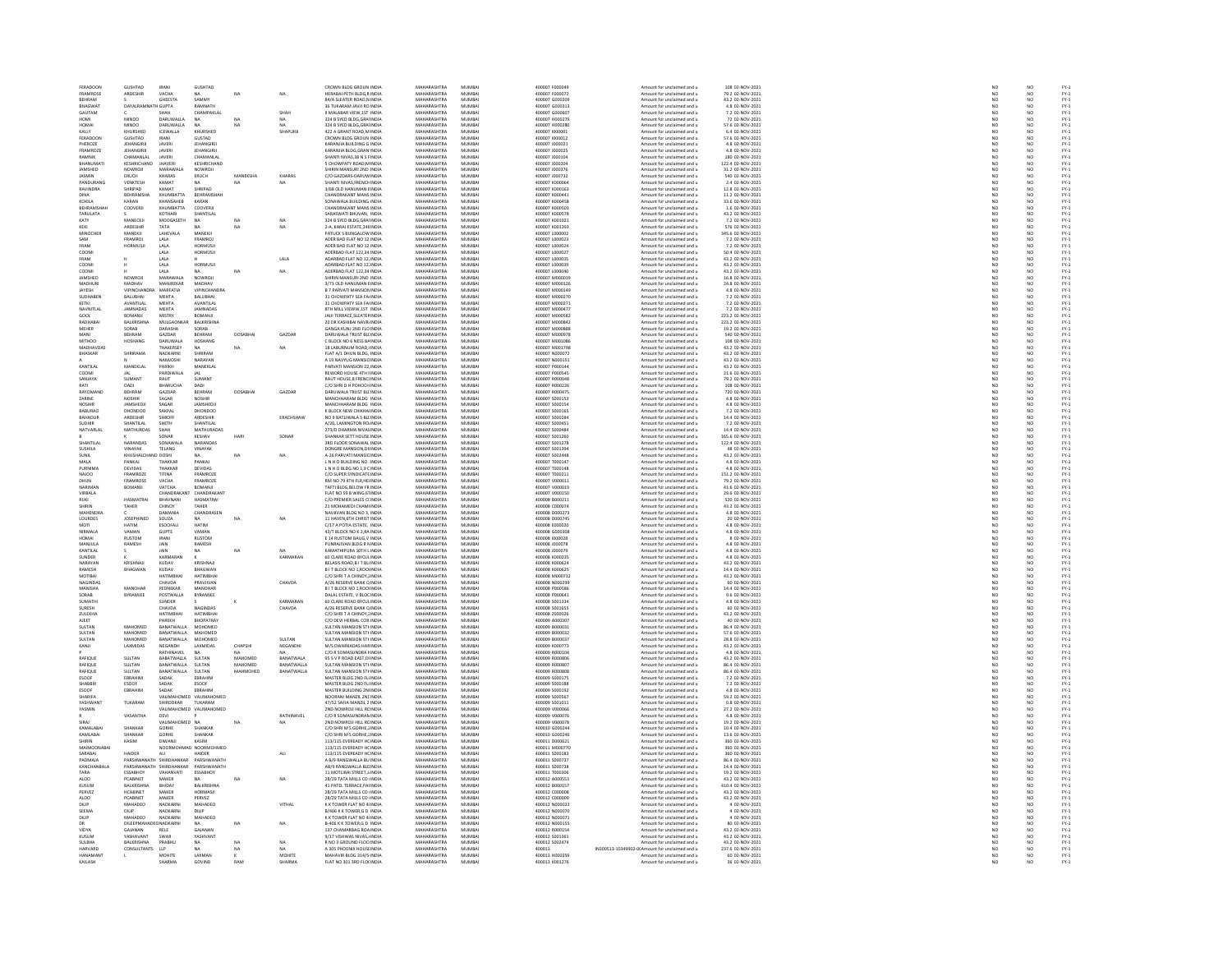| PREMLATA                  |                                  | SHARMA                       | GOVIND                             | RAM           | <b>SHARMA</b>       | FLAT NO 301 3RD FLOUNDIA                                 | MAHARASHTRA                       | MUMBAI           |        | 400013 P001429                   | Amount for unclaimed and u                                                   | 36 02-NOV-2021                        | NO <sub>1</sub>                                          | NO <sub></sub>        |  |
|---------------------------|----------------------------------|------------------------------|------------------------------------|---------------|---------------------|----------------------------------------------------------|-----------------------------------|------------------|--------|----------------------------------|------------------------------------------------------------------------------|---------------------------------------|----------------------------------------------------------|-----------------------|--|
| SURESH                    | <b>ACHIMATL</b>                  | RANE                         | RAGHUNATH<br>DATTARAM              |               |                     | 303 C WING NEELGAN INDI                                  | MAHARASHTRA<br>MAHARASHTRA        | MUMBA            |        | 100013 R00009                    | Amount for unclaimed and u                                                   | 43.2 02-NOV-2021                      | $\frac{1}{N}$                                            |                       |  |
| VITHAL                    | DATTARAM                         | SAWANT                       |                                    |               |                     | 76/78 B SWAMI SADAI INDIA                                |                                   | MUMBAI           |        | 400013 S000048                   | Amount for unclaimed and u                                                   |                                       |                                                          |                       |  |
| SHASHI                    | RAIA                             | SHARMA                       | GOVIND                             | RAM           | SHARMA              | FLAT NO 301 3RD FLOUNDIA                                 | MAHARASHTRA                       | MUMRAL           |        | 400013.5002354                   | Amount for unclaimed and u                                                   | 7.2.02-NOV-2021                       | NO <sub>1</sub>                                          | NO                    |  |
| KAIKHUSHRL                | BEJONJ                           | ASHAVAID                     | BEJONJI                            |               |                     | ATHORNAN MADRESS INDI                                    | MAHARASHTRA                       | MUMBAI           |        | 400014 A000172                   | Amount for unclaimed and u                                                   | 36 02-NOV-2021                        |                                                          |                       |  |
| <b>NOSHIR</b>             | FRAMROZE                         | COLABAVALA                   | FRAMROZE                           |               |                     | EMPIRE MAHAL C-28.L INDIA                                | MAHARASHTRA                       | MUMBAI           |        | 400014 C000200                   | Amount for unclaimed and u                                                   | 165.6 02-NOV-2021                     | NO <sub>1</sub>                                          | NO <sub></sub>        |  |
| MAYANK                    |                                  | DESAI                        | SUBODH                             |               |                     | 17 RUPAL APT NO 2 4T INDI                                | <b>MAHARASHTRA</b>                | MUMBA            |        | 100014 D00049                    | Amount for unclaimed and u                                                   | 4.8 02-NOV-202                        | NO                                                       | NO                    |  |
| PANDURANG                 | NARAYAN                          | GADGIL                       | NARAYAN                            | GOVIND        | GADGIL              | 67 ISMAIL BLDG.VINCE INDIA                               | MAHARASHTRA                       | MUMBAI           |        | 400014 G000004                   | Amount for unclaimed and u                                                   | 1.6 02-NOV-2021                       | NO <sub>1</sub>                                          | NO <sub></sub>        |  |
| PERVIZ                    | NEVILLE                          | GANDH                        | NEVILLE                            |               |                     | VANBAI MANSION, 78 INDL                                  | MAHARASHTRA                       | MUMBAL           |        | 400014 G00005                    | Amount for unclaimed and u                                                   | 144 02-NOV-2021                       |                                                          | NO                    |  |
| <b>RUSTOM</b><br>PHIROZE  | FRAMROZE<br><b>FRAMROZE</b>      | <b>GUTTA</b><br><b>GUTTA</b> | <b>FRAMROZE</b><br><b>FRAMROZE</b> |               |                     | 638 JOSHI ROAD DADA INDIA<br>638 IOSHI BOAD PARS INDIA   | MAHARASHTRA<br>MAHARASHTRA        | MUMBAI<br>MUMRAL |        | 400014 G000303<br>400014 GOOD341 | Amount for unclaimed and u<br>Amount for unclaimed and u                     | 11.2 02-NOV-2021<br>13.6.02-NOV-2021  | NO<br>NO                                                 | NO<br>NO              |  |
| FRENY                     | KAVASHAW                         | <b>JHABVALA</b>              | KAVASHAW                           |               |                     | KHURSHED HOUSE, 604 INDI                                 | MAHARASHTRA                       | MUMBAI           |        | 400014 J000212                   | Amount for unclaimed and u                                                   | 33.6 02-NOV-2021                      | NO                                                       | NO                    |  |
| PRAMODIN                  | RAMCHANDRA                       | <b>JOSHI</b>                 | RAMCHANDRA                         |               |                     | C/O RAM K JOSHI, BLO INDIA                               | MAHARASHTRA                       | MUMBAI           |        | 400014 J000286                   | Amount for unclaimed and u                                                   | 7.2 02-NOV-2021                       | NO                                                       | NO <sub></sub>        |  |
| RAMCHANDRA                | KRISHNA                          | <b>JOSHI</b>                 | KRISHNA                            |               |                     | BLOCK NO 15 3RD FLO INDI                                 | <b>MAHARASHTRA</b>                | MUMBA            |        | 100014 J00028                    | Amount for unclaimed and u                                                   | 7.2 02-NOV-2021                       |                                                          | NO                    |  |
| JASWANTI                  | HARENDRA                         | KAPADIA                      | HARENDRA                           |               | KAPADIA             | 220/A DR AMBEDKAR INDIA                                  | MAHARASHTRA                       | MUMBAI           |        | 400014 J000499                   | Amount for unclaimed and u                                                   | 4.8 02-NOV-2021                       | NO <sub>1</sub>                                          | NO <sub></sub>        |  |
| ATMARAN                   | <b>SHIVLAL</b>                   | <b>MAHESHWA</b>              | SHIVLAL                            | GUMANIRAM     | MAHESHWAR           | DHARMA NIWAS HIND INDI                                   | MAHARASHTRA                       | MUMBAI           |        | 400014 M00002                    | Amount for unclaimed and u                                                   | 57.6 02-NOV-202                       | NO                                                       | NO                    |  |
| <b>SILLOO</b>             | TEHEMTON                         | MARKER                       | TEHEMTON                           |               |                     | 453 7 DINSHAW KANG INDIA                                 | MAHARASHTRA                       | MUMBAI           |        | 400014 M000088                   | Amount for unclaimed and u                                                   | 14.4 02-NOV-2021                      | NO <sub>1</sub>                                          | NO <sub></sub>        |  |
| MINOO                     | <b>BURJORJEE</b>                 | MUKADUN                      | <b>BURIORIES</b>                   |               |                     | <b>95 PARSEE COLONY.C INDIA</b>                          | MAUARASUTRA                       | 5.4115.40.01     |        | CEODAL MODER                     | Amount for unclaimed and u<br>Amount for unclaimed and u                     | 18.4 02-NOV-2021<br>4.8 02-NOV-2021   | NO<br>NO                                                 | NO<br>NO              |  |
| PRABHA                    | <b>SHRINIVAS</b>                 | NADGIR                       | <b>HRINIVAS</b>                    |               |                     | BL 12 1ST FLOOR, 173 FINDL                               | MAHARASHTRA                       | MUMBAL           |        | 100014 N00006                    |                                                                              |                                       |                                                          |                       |  |
| <b>NOSHIR</b>             | FRAMROZE                         | COLABAVALA                   | <b>NA</b>                          | NA            | NA                  | EMPIRE MAHAL C-28.L INDIA                                | MAHARASHTRA                       | MUMBAI           |        | 400014 N000243                   | Amount for unclaimed and u                                                   | 540 02-NOV-2021                       | NO <sub>1</sub>                                          | NO <sub></sub>        |  |
| <b>JAWAHAI</b>            |                                  | PARIKH                       |                                    |               |                     | 14 NEW BLDG MADHA INDI                                   | <b>MAHARASHTRA</b>                | MUMBA            |        | 00014 P00015                     | Amount for unclaimed and u                                                   | 7.2 02-NOV-202                        | NO                                                       | NO                    |  |
| KETTY                     | <b>RUSI</b>                      | PASTAKIA                     | RUSI                               |               | PASTAKIA            | 611 PATITI BLOCK DAD INDIA                               | MAHARASHTRA                       | MUMBAI           |        | 400014 P000570                   | Amount for unclaimed and u                                                   | 57.6 02-NOV-2021                      | NO <sub>1</sub>                                          | NO <sub></sub>        |  |
| SPITMAN                   |                                  | <b>PANTHAK</b>               |                                    |               | PANTHAK             | ASTOOR BAUNGALO INDI                                     | <b>MAHARASHTRA</b>                | MUMBAL           |        | 400014 P00057                    | Amount for unclaimed and u                                                   | 9.6 02-NOV-2021                       | $_{NC}$                                                  | NO                    |  |
| MOTAMAI<br>RAMANLAL       | HIRJIBHOY                        | PESIKAKA<br>PARIKH           | <b>HIRJIBHOY</b>                   |               | PARIKH              | 695 PARSEE COLONY, LINDIA<br>14 NEW BUILDING MA INDI     | MAHARASHTRA<br><b>MAHARACHTRA</b> | MUMBAI<br>MUMBAL |        | 400014 P000581<br>400014 R000824 | Amount for unclaimed and u                                                   | 8.8 02-NOV-2021                       | NO                                                       | NO                    |  |
| SAM                       | OCHHAVLAI<br><b>BEHRAMSHA</b>    | SIDHWA                       | OCHHAVLAI<br>BEHRAMSHA             |               |                     | ATHORNAN MADRESS INDIA                                   | MAHARASHTRA                       | MUMBAI           |        | 400014 S001242                   | Amount for unclaimed and u<br>Amount for unclaimed and u                     | 7.2 02-NOV-2021<br>2.4 02-NOV-2021    | NO<br>NO                                                 | NO<br>NO              |  |
| KHORSHED                  | MAP                              | SIDHWA                       | <b>SAM</b>                         |               |                     | ATHORNAN MADRESS INDIA                                   | MAHARASHTRA                       | MUMRAL           |        | 100014 5001244                   |                                                                              |                                       |                                                          |                       |  |
| KHORSHED                  | SAM                              | <b>SIDHWA</b>                |                                    |               |                     |                                                          | <b>MAHARASHTRA</b>                |                  |        | 100014 S001250                   | Amount for unclaimed and u<br>Amount for unclaimed and u                     | 7.2 02-NOV-2021<br>2.4 02-NOV-2021    | NO<br>NO                                                 | NO<br>NO              |  |
| BAPAI                     |                                  | SOONAWALLA                   | NA                                 | NA            | NA.                 | 764/E UMRIGAR BUILD INDIA                                | MAHARASHTRA                       | MUMBAI           |        | 400014 S001266                   | Amount for unclaimed and u                                                   | 14.4 02-NOV-2021                      | NO <sub>1</sub>                                          | NO <sub></sub>        |  |
| SOHAN                     | <b>SING</b>                      | SARAI                        |                                    |               | SINGH               | 95 NAIGAUM CROSS R INDL                                  | MAHARASHTRA                       | MUMBAL           |        | 400014 S001612                   | Amount for unclaimed and u                                                   | 223.2 02-NOV-202                      | NO                                                       | NO                    |  |
| SPITMAN                   |                                  | PANTHAK                      | <b>RUSTOM</b>                      | $\epsilon$    | PANTHAKI            | DASTOOR BUNGLOW I INDIA                                  | MAHARASHTRA                       | MUMBAI           |        | 400014 S001918                   | Amount for unclaimed and u                                                   | 19.2 02-NOV-2021                      | NO                                                       | NO                    |  |
| SULABHA                   | <b>BALKRISHI</b>                 | RAJADHYAX                    | BALKRISHNA                         |               |                     | C/O ANIL D DHOND, 17 INDIA                               | MAHARASHTRA                       | MUMRAL           |        | 400014 S002598                   | Amount for unclaimed and u                                                   | 10.4 02-NOV-2021                      | NO                                                       |                       |  |
| SAKARCHAND                |                                  | SHAH                         | KHIMJI                             |               | SHAH                | NEW CAPTAIN BLDG2NINDIA                                  | MAHARASHTRA                       | MUMBAI CITY      | 400015 | \$000900                         | Amount for unclaimed and u                                                   | 4.8 02-NOV-2021                       | NO                                                       | NO<br>NO              |  |
| <b>MEHRA</b>              | <b>DHI INIISHAW</b>              | RARIA                        | DHUNISHAW                          |               |                     | C/O R D BALSARA.5/6 I INDIA                              | MAHARASHTRA                       | MUMRAL           |        | 400016 8000017                   | Amount for unclaimed and u                                                   | 86.4 02-NOV-2021                      |                                                          |                       |  |
| LILABAI                   | <b>SHRIKRISHNA</b>               | BHAVE                        | SHRIKRISHNA                        |               | BHAVE               | C/4 NEELAM, SITALADE INDIA                               | MAHARASHTRA                       | MUMBAI           |        | 400016 B00016                    | Amount for unclaimed and u                                                   | 18.4 02-NOV-202                       | $\begin{array}{c}\nN & 0 \\ N & 0 \\ N & 0\n\end{array}$ | NO<br>NO<br>NO        |  |
| SUMATI                    | MADHAV<br>ATMARAM                | BHIDE<br>CHINCHAI            | MADHAV                             | <b>VISHNI</b> | BHIDE               | KRISHNA NIWAS.TULSI INDIA                                | MAHARASHTRA<br><b>MAHARASHTRA</b> | MUMBAI           |        | 400016 8000176                   | Amount for unclaimed and u                                                   | 525.6 02-NOV-2021                     |                                                          |                       |  |
| SHANTABA                  |                                  |                              | ATMARAM                            | KESHAO        |                     | 4 SHRI SHEETALA APAFINDIA                                |                                   | MUMBAI           |        | 400016 C00004                    | Amount for unclaimed and u                                                   | 439.2 02-NOV-2021                     | $_{NC}$                                                  | NO<br>NO              |  |
| SUDHA<br>SUNANDA          | CHANDRAHASYA DAWANKAR<br>HRIDHAR | DAM F                        | CHANDRAHASYA<br>SHRIDHAR           |               |                     | SHIVAM B 1ST FLOOR I INDIA<br>163 SAKHARAM BHUV INDIA    | MAHARASHTRA<br>MAHARASHTRA        | MUMBAI<br>MUMBAL |        | 400016 D000011<br>400016.0000143 | Amount for unclaimed and u<br>Amount for unclaimed and u                     | 86.4 02-NOV-2021<br>4.8 02-NOV-2021   | NO<br>NO                                                 |                       |  |
| SHRIDHAR                  | NARAYAN                          | DAMLE                        | NARAYAN                            |               |                     | 163 SAKHARAM BHUV INDIA                                  | MAHARASHTRA                       | MUMBAI           |        | 400016 D000148                   | Amount for unclaimed and u                                                   | 4.8 02-NOV-2021                       | NO                                                       | NO<br>NO              |  |
| <b>IAVAREN</b>            | KANTILAL                         | <b>DAVE</b>                  | KANTILAL                           |               |                     | 2 ANAND BHUVAN.LJ INDIA                                  | MAHARASHTRA                       | MUMRAL           |        | 400016.0000253                   | Amount for unclaimed and u                                                   | 43.2 02-NOV-2021                      |                                                          | NO <sub>1</sub>       |  |
| DAVID                     |                                  | SAMUEL                       |                                    | NA            | <b>NA</b>           | AMINA MANZIL 1ST FL INDIA                                | MAHARASHTRA                       | MUMBAI           |        | 400016 D000829                   | Amount for unclaimed and u                                                   | 12 02-NOV-2021                        | NO<br>NO                                                 | $\overline{NQ}$       |  |
| <b>SHRINIVAS</b>          | HANMANTRAO                       | <b>IOSHI</b>                 | HANMANTRAO                         |               |                     | 30 DALMIA BLDG 3RD INDIA                                 | MAHARASHTRA                       | MUMRAL           |        | 400016 1000267                   | Amount for unclaimed and u                                                   | 43.2.02-NOV-2021                      |                                                          |                       |  |
| AH<br>PRABHA              | HRIKRISHNA                       |                              | SHRIKRISHNA                        |               |                     | C/O SHRI S Y JOSHI, GA INDI                              | MAHARASHTRA                       | MUMBA            |        | 400016 J00029                    | Amount for unclaimed and u                                                   | 13.2 02-NOV-2021                      | NO<br>NO                                                 | NO<br>NO              |  |
| PRABHA                    | SHRIKRISHNA                      | <b>JOSHI</b>                 | SHRIKRISHNA                        |               |                     | C/O SHRI S Y JOSHI, GA INDIA                             | MAHARASHTRA                       | MUMBAI           |        | 400016 J000297                   | Amount for unclaimed and u                                                   | 43.2 02-NOV-2021                      | NO                                                       | NO                    |  |
| LILABAI                   | HRIKRISHNA                       | RHAVE                        | SHRIKRISHNA                        |               |                     | C/4 NEELAM SITALADE INDIA                                | MAHARASHTRA                       | MUMRAL           |        | 400016 L000110                   | Amount for unclaimed and u                                                   | 36 02-NOV-2021                        | NO                                                       | NO<br>NO              |  |
| AHMED                     | MOHAMED                          | <b>MAMSA</b>                 | MOHAMED                            |               |                     | 302 HIMGIRI, ABOVE B. INDIA                              | MAHARASHTRA                       | MUMBAI           |        | 400016 M000069                   | Amount for unclaimed and u                                                   | 1058.4 02-NOV-2021                    | NO                                                       |                       |  |
| ADOLF                     |                                  | MENDES                       | PALILO                             |               |                     | ASHOKA BUILDING 2N INDIA                                 | MAHARASHTRA                       | MUMRAL           |        | <b>MODIA MODIAS</b>              | Amount for unclaimed and u                                                   | 43.2 02-NOV-2021                      | NO<br>NO                                                 | NO <sub>1</sub>       |  |
| REKHA                     | <b>CHANDRA</b>                   | MOKASH                       | CHANDRAKAN'                        |               |                     | 8 BARKHAND NIVAS, T/ INDIA                               | MAHARASHTRA                       | MUMBAI           |        | 400016 M000707                   | Amount for unclaimed and u                                                   | 74.4 02-NOV-2021                      |                                                          | $\overline{NQ}$       |  |
| RAGINI                    |                                  | PANDIT                       | SHANKAR                            |               |                     | BLOCK NO 13 AMBE N INDIA                                 | MAHARASHTRA                       | MUMRAL           |        | 400016 P000183                   | Amount for unclaimed and u                                                   | 200.02-NOV-2021                       | NO <sub></sub>                                           | NO <sub></sub>        |  |
| MANGALA                   | MADHAV                           | PRANI                        | MADHA\                             |               |                     | 2 LAXMI NARAYAN BAI INDIA                                | MAHARASHTRA                       | MUMBAI           |        | 400016 P000699                   | Amount for unclaimed and u                                                   | 100.8 02-NOV-2021                     | $\overline{NQ}$                                          | $\overline{NQ}$       |  |
| PRIYADARSHIN<br>VIBHAVARI | MADHAV<br>VIVEK                  | PRANI<br>PRANI               | MADHAV<br><b>VIVEK</b>             |               |                     | 2 LAXMI NARAYAN BALINDIA<br>2 LAXMI NARAYAN BAHNDI       | MAHARASHTRA<br>MAHARASHTRA        | MUMBAI<br>MUMBAL |        | 400016 P000700<br>400016 P00070  | Amount for unclaimed and u<br>Amount for unclaimed and u                     | 100.8 02-NOV-2021<br>67.2 02-NOV-202  | NO<br>NO                                                 |                       |  |
| PUSHPA                    |                                  | NAGPAI                       | LALCHAND                           |               |                     | 375 SHEETALA DARSH/ INDIA                                | MAHARASHTRA                       | MUMBAI           |        | 400016 P000899                   | Amount for unclaimed and u                                                   | 540 02-NOV-2021                       | NO                                                       | NO<br>NO<br>NO        |  |
| PRATIBLE                  |                                  | RAO                          | PRAVIN                             |               | <b>RAO</b>          | ROOM NO 12 2ND FLO INDIA                                 | MAHARASHTRA                       | MUMRAL           |        | 400016 P000955                   | Amount for unclaimed and u                                                   | 2.4 02-NOV-2021                       | NO                                                       | NO <sub>1</sub>       |  |
| RAMABAI                   | BHASKAR                          | KULKARN                      | BHASKAR                            |               |                     | 94 LOKMANYA NAGAR INDIA                                  | MAHARASHTRA                       | MUMBAI           |        | 400016 R000211                   | Amount for unclaimed and u                                                   | 134.4 02-NOV-2021                     | $\overline{NQ}$                                          | $\overline{NQ}$       |  |
| RAGINI                    | SHANKAR                          | PANDIT                       | SHANKAR                            |               | PANDIT              | BLOCK NO 13 3RD FLO INDIA                                | MAHARASHTRA                       | MUMRAL           |        | 400016 8000276                   | Amount for unclaimed and u                                                   | 120.02-NOV-2021                       | NO                                                       | NO                    |  |
| DAVID                     |                                  | SAMUE                        | SAMUEL                             |               | ISSAC               | AMINA MANZIL 1ST FL INDI                                 | MAHARASHTRA                       | MUMBAI           |        | 400016 S000019                   | Amount for unclaimed and u                                                   | 6.4 02-NOV-202                        | NO                                                       | NO                    |  |
| MADHAV                    | GOVIND                           | SHIRODKAR                    | GOVIND                             |               |                     | 31A MALHOTRA BHUV INDIA                                  | MAHARASHTRA                       | MUMBAI           |        | 400016 S000750                   | Amount for unclaimed and u                                                   | 4.8 02-NOV-2021                       | NO <sub>1</sub>                                          | NO <sub></sub>        |  |
|                           |                                  | <b>JOSHI</b>                 | HANMANTRAO                         |               |                     | 30 DALMIA BLDG 3RD INDIA                                 | <b>MAHARASHTRA</b>                |                  |        | 400016 S00140                    | Amount for unclaimed and u                                                   | 6.4 02-NOV-2021                       | $\frac{1}{N}$                                            | $\frac{N}{N}$         |  |
| SUMATI                    | MADHAV                           | BHIDE                        | MADHAV                             |               |                     | KRISHNA NIWAS, TULSI INDIA                               | MAHARASHTRA                       | MUMBAI           |        | 400016 S001463                   | Amount for unclaimed and u                                                   | 1267.2 02-NOV-2021                    |                                                          |                       |  |
| <b>SHIRISH</b>            |                                  | SATHAVE                      | <b>DILIP</b>                       |               | SATHAVE             | MRS SHIRISH SATHAYE INDIA                                | MAHARASHTRA                       | MUMRAL           |        | 100016.5002257                   | Amount for unclaimed and u                                                   | 80.02-NOV-2021                        | NO<br>NO                                                 | NO <sub>1</sub>       |  |
| VARSHA                    | RAMESH                           | TASKAR                       | RAMESH                             |               |                     | FLAT NO 2 ANJALI, 144 INDIA                              | MAHARASHTRA                       | MUMBAI           |        | 400016 T000002                   | Amount for unclaimed and u                                                   | 43.2 02-NOV-2021                      |                                                          | $\overline{NQ}$       |  |
| ANTONY<br>TOZAR           |                                  | <b>DENNIS</b><br>HEERJEE     | NΔ<br>RUSIJAL                      | NA            | HEERJEE             | A/1320 P K KUNTE NAUNDIA<br>LADY RATAN TOWER,8 INDM      | MAHARASHTRA<br>MAHARASHTRA        | MUMRAL<br>MUMBAI |        | 400017<br>400018                 | 12033200-04017293-0LAmount for unclaimed and u                               | 12.02-NOV-2021                        | NO<br>NO                                                 | NO<br>NO              |  |
| AVINASH                   | <b>BHAGWAN</b>                   | SUTAWANI                     | BHAGWAN                            |               |                     | SANDOZ INDIA LTD SAI INDIA                               | MAHARASHTRA                       | MUMBAI           |        | 400018 A000256                   | IN300360-20600974-0LAmount for unclaimed and u<br>Amount for unclaimed and u | 280 02-NOV-2021<br>2.4 02-NOV-2021    | NO <sub>1</sub>                                          | NO <sub></sub>        |  |
| BHARAT                    | CANAIYALA                        | BHATT                        | KANAIYALAI                         |               |                     | 9/50 B D D CHAWL, WC INDL                                | <b>MAHARASHTRA</b>                | MUMBA            |        | 400018 B00025                    | Amount for unclaimed and u                                                   | 0.8 02-NOV-2021                       | NO                                                       | NO                    |  |
| KANAIYALA                 | CHUNILAL                         | BHATT                        | CHUNILAL                           |               |                     | 9/50 B D D CHAWL WC INDIA                                | MAHARASHTRA                       | MUMBAI           |        | 400018 B000253                   | Amount for unclaimed and u                                                   | 4 02-NOV-2021                         |                                                          |                       |  |
| SAKUNTALA                 | DEVIR                            | <b>JAJODIA</b>               | $\mathbf{M}$                       | NA            | NA                  | 203 SATYANARAYAN R INDIA                                 | MAHARASHTRA                       | MUMRAL           |        | 100018-000105                    | Amount for unclaimed and u                                                   | 7.2 02-NOV-2021                       | NO<br>NO<br>NO                                           | NO<br>NO              |  |
| SUPREME                   | <b>INVESTMENTS</b>               | <b>LTD</b>                   |                                    | NA            | NA                  | 402-B POONAM CHAM INDIA                                  | MAHARASHTRA                       | MUMBAL           |        | 400018 5001314                   | Amount for unclaimed and u                                                   | 43.2 02-NOV-2021                      |                                                          | $\overline{NQ}$       |  |
| SAKUNTALA                 | <b>DEVIR</b>                     | <b>JAJODIA</b>               | RADHAYSHYAM                        |               | <b>JAJODIA</b>      | 203 SATYANARAIN BH/ INDIA                                | MAHARASHTRA                       | MUMBAI           |        | 400018 S002208                   | Amount for unclaimed and u                                                   | 7.2 02-NOV-2021                       | NO <sub>1</sub>                                          | NO <sub></sub>        |  |
| AVINASH                   | <b>BHAGWAM</b>                   | SUTAWANI                     | BHAGWAN                            |               |                     | SANDOZ INDIA LTD, SA INDI                                | MAHARASHTRA                       | MUMBAI           |        | 400018 W00011                    | Amount for unclaimed and u                                                   | 1.6 02-NOV-2021                       | NO                                                       | NO                    |  |
| PRAVIN                    |                                  | ZAVERI                       | <b>NA</b>                          | NA            | NA <sup>1</sup>     | 50/5 VENUS APTS.WOLINDIA                                 | MAHARASHTRA                       | MUMBAI           |        | 400018 2000019                   | Amount for unclaimed and u                                                   | 86.4 02-NOV-2021                      | NO <sub>1</sub>                                          | NO <sub></sub>        |  |
| JEHANGIP                  | CURSETJI                         | BAGL                         | CURSETJI                           |               | NOWROJ              | 600 JAME JAMSHED RINDL                                   | <b>MAHARASHTRA</b>                | MUMBA            |        | 400019 B000024                   | Amount for unclaimed and u                                                   | 13.6 02-NOV-2021                      |                                                          | NO                    |  |
| PARIN                     | <b>JEHANGIRJI</b>                | BAGLI                        | <b>JEHANGIRJI</b>                  |               |                     | BACHA MANOR 600 JA INDIA                                 | MAHARASHTRA                       | MUMBAI           |        | 400019 B000053                   | Amount for unclaimed and u                                                   | 4 02-NOV-2021                         | NO <sub>1</sub>                                          | NO <sub></sub>        |  |
| <b>CHANDRA</b>            |                                  |                              | NARANAMMA                          |               | MAHADEVAN           | 5 HASMUKH VILLA, CHJ INDI                                | MAHARASHTRA                       | MUMBAL           |        | 400019 C00004                    | Amount for unclaimed and u                                                   | 48 02-NOV-202                         | NO                                                       | NO                    |  |
| JASUBEN<br>CHETANA        | CHAMPAKLAI                       | CONTRACTOR<br>CONTRACTOR     | CHAMPAKLAL<br>CHAMPAKLAL           |               |                     | 81 RAJU VILLA, BRAHM INDIA<br>81 RAJU VILLA BRAHM INDIA  | MAHARASHTRA<br>MAHARASHTRA        | MUMBAI<br>MUMBAI |        | 400019 C000213<br>400019 C000214 | Amount for unclaimed and u<br>Amount for unclaimed and u                     | 0.8 02-NOV-2021<br>0.8 02-NOV-2021    | NO<br>NO                                                 | NO<br>NO              |  |
| CHAMPAKLAI                | CHAMPAKLAL<br>MANILAL            | CONTRACTOR                   | MANILAL                            |               |                     | 81 RAJU VILLA, BRAHM INDIA                               | MAHARASHTRA                       | MUMBAI           |        | 400019 C000219                   |                                                                              | 0.8 02-NOV-2021                       | NO                                                       | NO                    |  |
| RANJAN                    | CHAMPAKLAL                       | CONTRACTOR                   | CHAMPAKLAL                         |               |                     | 81 RAJU VILLA BRAHM INDIA                                | MAHARASHTRA                       | MUMBAI           |        | 400019 C000216                   | Amount for unclaimed and u<br>Amount for unclaimed and u                     | 0.8 02-NOV-2021                       | NO <sub>1</sub>                                          | NO <sub></sub>        |  |
| ASHOK                     | <b>CHAMPAKLA</b>                 | CONTRACTOR                   | CHAMPAKLA                          |               |                     | 81 RAJU VILLA, BRAHM INDI                                | MAHARASHTRA                       | MUMBAI           |        | 400019 C00021                    | Amount for unclaimed and u                                                   | 0.8 02-NOV-202                        | NO                                                       | NO                    |  |
| KINA                      | KIRITKUMAR                       | DAMANIA                      | KIRITKUMAR                         |               |                     | C/O MOHANLAL U SHA INDIA                                 | MAHARASHTRA                       | MUMBAI           |        | 400019 D000286                   | Amount for unclaimed and u                                                   | 43.2 02-NOV-2021                      | NO <sub>1</sub>                                          | NO <sub></sub>        |  |
| GEETA                     |                                  | SHIVASUBR                    | SHIVASUBRAM                        |               |                     | .<br>3/389 KRISHNA KUTI,T INDIA                          | <b>MAHARASHTRA</b>                | MUMBAL           |        | 400019 G000183                   | Amount for unclaimed and u                                                   | 24.8 02-NOV-2021                      | $_{NC}$                                                  |                       |  |
| VAJKUNVER                 | JAMNADAS                         | <b>JHAVERI</b>               | <b>JAMNADAS</b>                    | MANJI         | <b>JHAVERI</b>      | 5 ARUNODAY, 6 BHIMA INDIA                                | MAHARASHTRA                       | MUMBAI           |        | 400019 J000178                   | Amount for unclaimed and u                                                   | 252 02-NOV-2021                       | NO                                                       | $\frac{N}{N}$         |  |
| <b>IAGRUTI</b>            | NAVIN<br>RAJNIKANT               | <b>BHATT</b>                 |                                    | NA            | NA                  | 12 SHRI KRISHNA NIVA INDIA<br>LILADHAR RATANSI BLI INDIA | MAHARASHTRA                       | MUMRAL           |        | 400019 J000582                   | Amount for unclaimed and u<br>Amount for unclaimed and u                     | 4.8 02-NOV-2021<br>14.4 02-NOV-2021   | NO<br>NO                                                 | NO<br>NO              |  |
| KASTURI                   |                                  | KOTHAR                       | RAJNIKANT                          |               |                     |                                                          | <b>MAHARASHTRA</b>                | MUMBAL           |        | 400019 K000575                   |                                                                              |                                       |                                                          |                       |  |
| JAYANTILAL                | MANSHI                           | LALKA                        | MANSHI                             |               |                     | 17 A RAM NIVAS 1ST F INDIA                               | MAHARASHTRA                       | MUMBAI           |        | 400019 L000019                   | Amount for unclaimed and u                                                   | 43.2 02-NOV-2021                      | NO <sub>1</sub>                                          | NO <sub></sub>        |  |
| <b>JAYANTILAL</b>         | MANSHI                           | LALKA                        |                                    |               |                     | 17 A RAM NIVAS 1ST F INDL                                | <b>MAHARASHTRA</b>                | MUMBAL           |        | 400019 L000020                   | Amount for unclaimed and u                                                   | 43.2 02-NOV-2021                      |                                                          | NO                    |  |
| NARANAMMA                 | PURAMMAH<br>URRAMAN              | <b>ADE\SHANKARAN</b>         | <b>NA</b>                          | NA            |                     | 5 HASMUKH VILLA.CHJ INDIA                                | MAHARASHTRA<br>MAHARASHTRA        | MUMBAI           |        | 400019 N000654                   | Amount for unclaimed and u                                                   | 48 02-NOV-2021                        | NO <sub>1</sub>                                          | NO                    |  |
| PALLASSANA                |                                  | RAMALINGAN                   |                                    |               | SUBRAMANIA          | 7/80 LAKSHMY NIVAS, INDI                                 |                                   | MUMBAI           |        | 400019 P000050                   | Amount for unclaimed and u                                                   | 0.8 02-NOV-2021                       | NO                                                       | NO<br>NO              |  |
| SHANTABAI<br>MANHARI AI   | LAXMIDAS<br>HARILAL              | SANGHVI<br>SANGHANI          | LAXMIDAS<br>HARILAL                |               |                     | B N KAPOL NIVAS ROO INDIA<br>57 SHANTINATH BHUV INDIA    | MAHARASHTRA<br>MAHARASHTRA        | MUMBAI<br>MUMRAL |        | 400019 S000032<br>400019 S000049 | Amount for unclaimed and u<br>Amount for unclaimed and u                     | 13.6 02-NOV-2021<br>2.4 02-NOV-2021   | NO<br>NO                                                 |                       |  |
| MRUDULA                   | MOHANLAL                         | SHAH                         | MOHANLAL                           |               | UTTAMCHAND          | RASHMI VIHAR PLOT N INDIA                                | MAHARASHTRA                       | MUMBAI           |        | 400019 S000339                   | Amount for unclaimed and u                                                   | 57.6 02-NOV-2021                      | NO                                                       | NO<br>NO              |  |
| SHANTABAL                 | LAXMIDAS                         | SANGHVI                      | LAXMIDAS                           |               |                     | B N KAPOL NIVAS R NC INDIA                               | MAHARASHTRA                       | MUMBAI           |        | 400019 S001400                   | Amount for unclaimed and u                                                   | 26.4 02-NOV-2021                      | NO <sub>1</sub>                                          | NO <sub></sub>        |  |
| SHANKAR                   | <b>TRIMBAI</b>                   | KARMARKAF                    | TRIMBAR                            |               |                     | 45 BRAHMINWADI, MAINDI                                   | MAHARASHTRA                       | MUMBAI           |        | 400019 S00173                    | Amount for unclaimed and u                                                   | 9.6 02-NOV-202                        | $\overline{\mathsf{NC}}$                                 | NO                    |  |
| VISALAKSHY                |                                  | AMMAL                        | CHANDU                             |               |                     | C/O MR G S KRISHNAN INDIA                                | MAHARASHTRA                       | MUMBAI           |        | 400019 V000167                   | Amount for unclaimed and u                                                   | 14.4 02-NOV-2021                      | NO <sub>1</sub>                                          | NO                    |  |
| VINAYAK                   | VANMAL                           | BHATT                        | VANMAL                             |               |                     | 5 JAI MANGAL, RAFI AH INDIA                              | MAHARASHTRA                       | MUMBAL           |        | 400019 V000264                   | Amount for unclaimed and u                                                   | 72 02-NOV-2021                        | NO                                                       | NO                    |  |
| SILLA                     | BEJON                            | BIRDY                        | NA                                 | NA            | NA                  | CHANDAN CHAMBERS INDIA                                   | MAHARASHTRA                       | MUMBAI           |        | 400020 B000473                   | Amount for unclaimed and u                                                   | 280 02-NOV-2021                       | NO                                                       | NO                    |  |
| RAMANSHAV                 | RUSTAMBAM                        | NSVAKIL                      |                                    | NA            | NA                  | 1/2 & 3 ROXANA 2ND INDIA                                 | MAHARASHTRA                       | MUMRAL           |        | sonnan Roopsa                    | Amount for unclaimed and u                                                   | 16.8 02-NOV-2021                      | NO                                                       | NO<br>NO              |  |
| BAMANSHAW                 | RUSTOMBAMANSVAKIL                |                              | <b>RUSTOM</b>                      |               |                     | ROXANA 2ND FLOOR, NINDIA                                 | MAHARASHTRA                       | MUMBAI           |        | 400020 B000688                   | Amount for unclaimed and u                                                   | 0.8 02-NOV-2021                       | NO                                                       |                       |  |
| RAMANSHAW                 | <b>RUSTOMRAMANSVAKIL</b>         |                              | <b>RUSTOM</b>                      |               |                     | ROXANA 2ND FLOOR NINDH                                   | MAHARASHTRA                       | MUMRAL           |        | 400020 B000690                   | Amount for unclaimed and u                                                   | 0.8 02-NOV-2021                       | NO                                                       | NO <sub>1</sub>       |  |
| SADANAND<br>GAJANAN       | <b>FESHWAN</b><br>RANCHHOD       | GOLE<br>GOWARIKAR            | <b>YESHWANT</b><br>RANCHHOD        |               |                     | INDUSTRIAL ASSURAN INDIA<br>INDUSTRIAL ASSURAN INDIA     | MAHARASHTRA<br>MAHARASHTRA        | MUMBAI<br>MUMBAI |        | 400020 G000248<br>400020 G000276 | Amount for unclaimed and u<br>Amount for unclaimed and u                     | 86.4 02-NOV-2021<br>489.6 02-NOV-2021 | $\overline{NQ}$<br>NO <sub>1</sub>                       | $\overline{NQ}$<br>NO |  |
| <b>DAMA</b>               |                                  |                              | PADAMCHAND                         |               |                     | 34 VISHNU MAHAL, D FINDL                                 | MAHARASHTRA                       | MUMBAI           |        | 400020 J000133                   | Amount for unclaimed and u                                                   | 43.2 02-NOV-202                       | NO                                                       |                       |  |
| <b>JAYANTILAL</b>         | NEMCHAND                         | KAPADIA                      | NEMCHAND                           |               |                     | SWADHIN SADAN,C RC INDIA                                 | MAHARASHTRA                       | MUMBAI           |        | 400020 K00010!                   | Amount for unclaimed and u                                                   | 43.2 02-NOV-2021                      | NO                                                       | NO<br>NO              |  |
| KOKILA                    | RATUKRAL                         | NATHWANI                     | RATUKRAL                           |               |                     | GIRI KUNJ GRD FLOOR INDIA                                | MAHARASHTRA                       | MUMRAL           |        | sonnan konnege                   | Amount for unclaimed and u                                                   | 15.2 02-NOV-2021                      | NO                                                       |                       |  |
| <b>BHALCHANDRA</b>        | <b>MOHAN</b>                     | <b>NAIK</b>                  | MOHAN                              |               |                     | KEWAL MAHAL B 20,M INDIA                                 | MAHARASHTRA                       | MUMBAI           |        | 400020 N000115                   | Amount for unclaimed and u                                                   | 223.2 02-NOV-2021                     | NO                                                       | NO<br>NO              |  |
| NANIOO                    | MINOO                            | COMMISSARIAT MINOO           |                                    |               |                     | SOONA MAHAL FLAT NINDIA                                  | MAHARASHTRA                       | MUMRAL           |        | sonnan Nonnas                    | Amount for unclaimed and u                                                   | 259.2.02-NOV-2021                     | NO                                                       | NO <sub>1</sub>       |  |
| <b>NAJOO</b>              | MINOO                            | COMMISSARIAT NA              |                                    |               |                     | SOONA MAHAL, FLAT N INDIA                                | MAHARASHTRA                       | MUMBAI           |        | 400020 N00046                    | Amount for unclaimed and u                                                   | 79.2 02-NOV-2021                      | $\overline{NQ}$                                          | $\overline{NQ}$       |  |
| <b>VIDYA</b>              | VINAYAK                          | PHADKE                       | NA                                 | NA            | <b>NA</b>           | C/O SHRIV A PHADKE INDIA                                 | MAHARASHTRA                       | MUMBAL           |        | 400020 P000594                   | Amount for unclaimed and u                                                   | 77 6 02-NOV-2021                      |                                                          |                       |  |
| <b>RUSTOM</b>             | <b>MAJCLIAM</b>                  | PATEL                        | DINSHAW                            |               |                     | <b>OVAL VIEW 1ST FLOOF INDIA</b>                         | MAHARASHTRA                       | MUMBAL           |        | econog nconos                    | Amount for unclaimed and u                                                   | 3.6 02-NOV-202                        | NO<br>NO                                                 | NO<br>NO<br>NO        |  |
| CHANDRAVATI               | <b>JAYANTILAL</b>                | SHAH                         | <b>JAYANTILAL</b>                  |               |                     | C/O JAYANTILAL MULC INDIA                                | MAHARASHTRA                       | MUMBAI           |        | 400020 S000838                   | Amount for unclaimed and u                                                   | 108 02-NOV-2021                       | NO                                                       |                       |  |
| ANSLIVA                   | <b>PRAVINCHAI</b>                | <b>DRASHAH</b>               | PRAVINCHANDRA                      |               |                     | 10 ALKA 40 MARINE DI INDIA                               | MAHARASHTRA                       | MUMRAL           |        | snonzo snonges                   | Amount for unclaimed and u                                                   | 40 02-NOV-2021                        | NO                                                       | NO<br>NO              |  |
| BAMANSHAV<br>PREMALA      | <b>RUSTOMB</b><br>MANIK          | <b>ANSVAKIL</b>              | <b>RUSTOM</b><br>MANIK             |               | REGE                | ROXANA, 2ND FLOOR, INDIA<br>DATTA SADAN 404 VITINDIA     | MAHARASHTRA<br>MAHARASHTRA        | MUMBAI<br>MUMRAL |        | 400020 V000108<br>400021 8000146 | Amount for unclaimed and u                                                   | 0.8 02-NOV-2021                       | NO                                                       | N <sub>0</sub>        |  |
|                           |                                  | REGE                         |                                    |               |                     |                                                          |                                   |                  |        |                                  | Amount for unclaimed and u                                                   | 115.2 02-NOV-2021                     | NO                                                       | NO                    |  |
| <b>UTTAM</b><br>CHELAKODE | DADA<br>VENKITESWARAIYKRISHNAM   | GORE                         | DADA<br>VENKITESWARA               |               | GORE<br><b>IYER</b> | RAJ PRAKASH CHEMIC INDIA<br>ARUN BUILDING BLOC INDIA     | MAHARASHTRA<br>MAHARASHTRA        | MUMBAI<br>MUMBAI |        | 400021 U000226<br>400022 C000020 | Amount for unclaimed and u<br>Amount for unclaimed and u                     | 2.4 02-NOV-2021<br>28.8 02-NOV-2021   | NO <sub></sub>                                           | NO <sub></sub>        |  |
| <b>SHAILA</b>             | NITIN                            |                              |                                    |               |                     | 4 BHASKAR BHUVAN,P INDL                                  | <b>MAHARASHTRA</b>                | MUMBA            |        | 400022 G00012                    | Amount for unclaimed and u                                                   | 7.2 02-NOV-2021                       |                                                          |                       |  |
| HOTCHAND                  |                                  | PARSHOTAL                    | VITIN<br>AS PURSHOTAMDAS           |               |                     | DHARAMBAI NIVAS.HC INDIA                                 | MAHARASHTRA                       | MUMBAI           |        | 400022 H000069                   | Amount for unclaimed and u                                                   | 57.6 02-NOV-2021                      | NO                                                       | NO<br>NO              |  |
| JAYANTILAL                | KAPOOR                           | CHANDL                       | KAPURCHANDJI                       |               |                     | C/O KAPOOR CHANDJI INDIA                                 | MAHARASHTRA                       | MUMRAL           |        | 400022 K000016                   | Amount for unclaimed and u                                                   | 36 02-NOV-2021                        | N <sub>0</sub>                                           | $\overline{M}$        |  |
|                           |                                  |                              |                                    |               |                     |                                                          |                                   |                  |        |                                  |                                                                              |                                       |                                                          |                       |  |
|                           |                                  | KAMARAJ                      | NADAR                              |               |                     | 3/165 M H B COLONY.: INDIA                               | MAHARASHTRA                       | MUMBAI           |        | 400022 K000215                   | Amount for unclaimed and u                                                   | 4.8 02-NOV-2021                       | NO <sub></sub>                                           |                       |  |
| MANSUKHLAL                | PREMCHAND                        | RHITANI                      | PREMCHAND                          |               |                     | 4 KISH KANT 6 SHREE HNDIA                                | MAHARASHTRA                       | MUMRAL           |        | 400022 MODORZO                   | Amount for unclaimed and u                                                   | 72 02-NOV-2021                        | N <sub>0</sub>                                           | NO                    |  |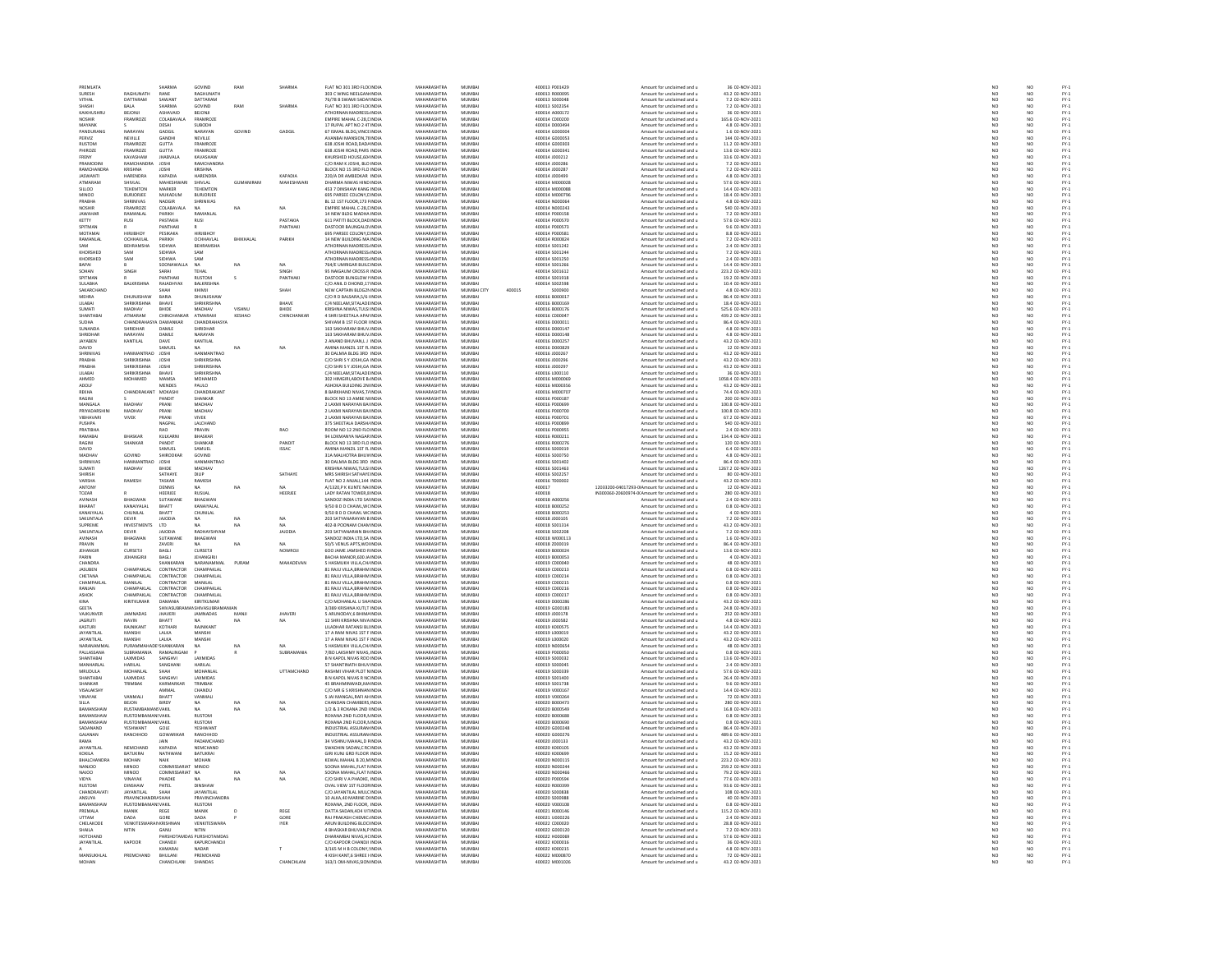| NAUTAMLAL                  | MANILAL                    | SHAH                             | NA                        | NA           | NA               | 7/4 VRINDAVAN SOCIE INDIA                                       | MAHARASHTRA                       | MUMBA                 | 400022 N000797                   | Amount for unclaimed and u                               | 64.8 02-NOV-2021                      | NO <sub>1</sub>          | NO <sub></sub>       |                                                |
|----------------------------|----------------------------|----------------------------------|---------------------------|--------------|------------------|-----------------------------------------------------------------|-----------------------------------|-----------------------|----------------------------------|----------------------------------------------------------|---------------------------------------|--------------------------|----------------------|------------------------------------------------|
| <b>DHANVANTA</b>           |                            | PATE                             |                           |              |                  | LAXMI NIVAS, 194 GUJI IND                                       | <b>MAHARASHTRA</b>                | <b>MUMBA</b>          | 100022 P000037                   | Amount for unclaimed and u                               | 14.4 02-NOV-2021<br>72 02-NOV-2021    | $\frac{1}{N}$            | NO<br>NO             |                                                |
| KRISHNAKAN                 | AMBALAL                    | PATEL                            | AMBALAL                   |              |                  | LAXMI NIVAS.194 GUJ INDIA                                       | MAHARASHTRA                       | MUMBA                 | 400022 P000042                   | Amount for unclaimed and u                               |                                       |                          |                      | FY-3<br>FY-3                                   |
| RAMANATHAM                 |                            |                                  |                           |              | SURRAMANIAN      | 5/289 PARADISE HSG SINDIA                                       | MAHARASHTRA                       | MUMRAI                | 400022.8000102                   | Amount for unclaimed and u                               | 24 8 02-NOV-2021                      | NO                       | NO                   |                                                |
| MADHUKANTA                 | PRANLAI                    | SHAH                             | PRANLAL                   |              |                  | 9/4 DHIRAJ SHREE HIN INDIA                                      | MAHARASHTRA                       | MUMBA                 | 400022 S000544                   | Amount for unclaimed and u                               | 86.4 02-NOV-2021                      | NO                       |                      | FY-3<br>FY-3                                   |
| NILESH                     | KANTILAL                   | SHAH                             | KANTILAL                  |              |                  | 9/4 DHIRAJ SHREE HIN INDIA                                      | MAHARASHTRA                       | MUMBA                 | 400022 S000547                   | Amount for unclaimed and u                               | 43.2 02-NOV-2021                      | NO                       | NO <sub></sub>       | 국 국 국 국 국 국 국 국 국 국 국 국 국<br>조건 조건 조건 조건 조건 조건 |
|                            | DHIRAJLAL                  | SHAH                             | DHIRAJLA                  |              |                  | PAREKH BLDG PLOT 22 INDL                                        | <b>MAHARASHTRA</b>                | MUMBA                 | 400022 S00058                    | Amount for unclaimed and u                               | 43.2 02-NOV-2021                      | NO                       | NO                   |                                                |
| KALPAKKUMAR                | NAUTAMLAL                  | SHAH                             | NAUTAMLAL                 |              |                  | 7/4 SHIV HIND CO OP HNDIA                                       | MAHARASHTRA<br><b>MAHARASHTRA</b> | MUMBA                 | 400022 S000703                   | Amount for unclaimed and u                               | 216 02-NOV-2021                       | NO <sub></sub>           | NO <sub></sub>       |                                                |
| <b>ILESHKUMAF</b>          | NAUTAMLAI                  | .<br>Shah                        | NAUTAMLAL                 |              |                  | 7/4 SHIV HIND CO OP HINDH                                       |                                   | MUMBA                 | 400022 S00070                    | Amount for unclaimed and u                               | 129.6 02-NOV-2021                     | $\overline{\mathbf{M}}$  | NO                   |                                                |
| NAUTAMLAL<br>PARAS         | MANILAL<br>RASIKI AL       | SHAH<br>SHAH                     | MANILAL<br>RASIKI AL      |              |                  | 7/4 SHIV HIND CO OP I INDIA<br>172 LAXMI BHI IVAN BUNDIA        | MAHARASHTRA<br>MAHARASHTRA        | MUMBA<br>MUMRAL       | 400022 S000705<br>400022.5000815 | Amount for unclaimed and u<br>Amount for unclaimed and u | 374.4 02-NOV-2021<br>43.2.02-NOV-2021 | NO<br>NO                 | NO<br>NO             |                                                |
| NAUTAMLA                   | MANILAI                    | SHAH                             | MANILAL                   |              |                  | KIRTI PRAKASH BLDG, I INDIA                                     | <b>MAHARASHTRA</b>                | MUMBA                 | 400022 S000920                   | Amount for unclaimed and u                               | 453.6 02-NOV-2021                     | NO                       | NO                   |                                                |
| SAURABH                    | MOHANLAI                   | TANNA                            | MOHANLAL                  | <b>NEST</b>  | TANNA            | 18/3 AVANTI APARTM INDIA                                        | MAHARASHTRA                       | MUMBA                 | 400022 S001534                   | Amount for unclaimed and u                               | 60 02-NOV-2021                        | NO <sub>1</sub>          | NO <sub></sub>       |                                                |
| MADHAV                     |                            | WAGLE                            | NARHAE                    |              |                  | .<br>IRI NIKETAN PLOT N(INDL                                    | <b>MAHARASHTRA</b>                | MUMBA                 | 400022 W00001:                   | Amount for unclaimed and u                               | 439.2 02-NOV-2021                     |                          | NO                   |                                                |
| SULOCHANADEVI              |                            | AGRAWAL                          | <b>NA</b>                 | NA           |                  | C/O K M NEMAN SHARINDIA                                         | MAHARASHTRA                       | MUMBA                 | 400023 A000040                   | Amount for unclaimed and u                               | 43.2 02-NOV-2021                      | NO                       | NO <sub></sub>       |                                                |
|                            | KUMAR                      | SANGH                            |                           |              | SANGH            | C/O SANGHI CORPORA INDI                                         | <b>MAHARASHTRA</b>                | MUMBA                 | 400023 A00048                    | Amount for unclaimed and u                               | 60 02-NOV-2021                        | NO                       | NO                   |                                                |
| PRAKASH                    | VISHNU                     | BHATKHANDE                       | VISHNU                    |              |                  | 24 MUMBAI MUTUAL INDIA                                          | MAHARASHTRA                       | MUMBA                 | 400023 B000239                   | Amount for unclaimed and u                               | 0.8 02-NOV-2021                       | NO                       | NO                   |                                                |
| RANK                       |                            | BARODA                           |                           |              |                  |                                                                 | MAHARASHTRA                       | MUMRAL                |                                  | Amount for unclaimed and u                               | 120 02-NOV-2021<br>29.6 02-NOV-2021   |                          |                      |                                                |
| BANK                       |                            | BARODA                           |                           | NA           | NA<br>NA         | P BOX NO 225A JEEJEE INDIA<br>SECURITIES DEPT 1ST FINDIA        | MAHARASHTRA                       | MUMBA                 | 400023 B000563<br>400023 B000737 | Amount for unclaimed and u                               |                                       | NO<br>NO                 | NO<br>NO             |                                                |
| <b>JASMIN</b>              |                            |                                  | VINAYCHANDRA VINAYCHANDRA |              |                  | C/O NARBHERAM HAR INDIA                                         | MAHARASHTRA                       | MUMBA                 | 400023 J000046                   | Amount for unclaimed and u                               | 43.2 02-NOV-2021                      | NO                       | NO <sub></sub>       |                                                |
| <b>JITENDR</b>             |                            |                                  | <b>JETHALAL</b>           |              |                  | C/O SUBHASH V SHAH IND                                          | <b>MAHARASHTRA</b>                | MUMBA                 | 400023 J00079                    | Amount for unclaimed and u                               | 48 02-NOV-2021                        | $\overline{\mathsf{NC}}$ | NO                   | PY-1<br>PY-1<br>PY-1<br>PY-1                   |
| <b>JHARNA</b>              |                            | KAR                              | <b>NA</b>                 | NA           | NA               | 43 TAMARIND LANE.51 INDIA                                       | MAHARASHTRA                       | MUMBA                 | 400023 K000380                   | Amount for unclaimed and u                               | 720 02-NOV-2021                       | NO <sub>1</sub>          | NO                   |                                                |
| ROHIT                      | MANSUKHI                   | MEHT/                            | MANSUKHLAL                |              |                  | C/O K N P SHARE TRANINDU                                        | <b>MAHARASHTRA</b>                | MUMBA                 | 400023 M000518                   | Amount for unclaimed and u                               | 24 02-NOV-2021                        | $_{NC}$                  | NO                   |                                                |
| MADHAVI                    | ASHVIN                     | MEHTA                            | ASHVIN                    |              |                  | C/O R K MOTISHAW, 3. INDIA                                      | MAHARASHTRA                       | MUMBA                 | 400023 M000521                   | Amount for unclaimed and u                               | 2.4 02-NOV-2021                       | NO                       | NO                   |                                                |
| RAAMDEO                    |                            | AGRAWAL                          | RAMGOPA                   |              |                  | 401-B NATWAR CHAM INDU                                          | MAHARASHTRA                       | MUMRAL                | 400023 R000497                   | Amount for unclaimed and u                               | 7.2 02-NOV-2021                       | NO                       | NO<br>NO             |                                                |
| RAMANLAI                   | <b>FULCHAND</b>            | SALOT                            | <b>FULCHAND</b>           |              |                  | SHARE & STOCK BROKHNDIA                                         | MAHARASHTRA                       | MUMBA                 | 400023 S000094                   | Amount for unclaimed and u                               | 4.8 02-NOV-2021                       | NO                       |                      |                                                |
| KSHITIL                    | SHASHIKANT                 | SHAH                             | SHASHIKANT                |              |                  | C/O S M SHAH 91 STOUNDIA                                        | MAHARASHTRA                       | MUMRAL                | 400023 S000552                   | Amount for unclaimed and u                               | 36 02-NOV-2021                        | NO<br>NO                 | NO<br>NO             |                                                |
| ARUN                       | UNDERLAL                   |                                  | <b>UNDERLAL</b>           |              |                  | O KANTILAL AMTHA IND                                            | <b>MAHARASHTRA</b>                | MUMBA                 | 400023 S000850                   | Amount for unclaimed and u                               | 4.8 02-NOV-2021                       |                          |                      |                                                |
| PRAFUL                     | <b>BUTALAL</b>             | SHAH                             | <b>BUTALAL</b>            |              |                  | C/O VADILAL RAJPAL N INDIA                                      | MAHARASHTRA<br><b>MAUARASUTRA</b> | MUMBA<br><b>MUAGA</b> | 400023 S000886                   | Amount for unclaimed and u                               | 4.8 02-NOV-2021                       | NO <sub>1</sub>          | NO                   |                                                |
| <b>ATUL</b>                | <b>A 1110</b>              | SHAH                             | BABULAL                   |              |                  | C/O PRAKASH K SHAH, INDU                                        |                                   |                       | 400023 S000895                   | Amount for unclaimed and u                               | 4.8 02-NOV-2021                       | NO                       | NO                   |                                                |
| <b>MADHUBEN</b>            | <b>BABULAL</b>             | SHAH                             | BABULAL<br>RABULAL        |              |                  | C/O PRAKASH K SHAH, INDIA<br>.<br>C/O PRAKASH K SHAH, INDIA     | MAHARASHTRA<br>MAHARASHTRA        | MUMBA<br>MUMRAL       | 400023 S000896<br>400023 S000897 | Amount for unclaimed and u                               | 4.8 02-NOV-2021                       | NO                       | NO                   |                                                |
| MUKESH                     | BABULAL                    | SHAH                             |                           |              |                  |                                                                 |                                   |                       |                                  | Amount for unclaimed and u                               | 4.8 02-NOV-2021                       | NO                       | NO<br>NO             | PY-1<br>PY-1<br>PY-1<br>PY-1                   |
| <b>UMESH</b><br>RABI II AI | <b>BABULAL</b><br>CHHOTALA | SHAH<br>.<br>Чидн                | BABULAL<br>CHHOTAL AL     |              |                  | C/O PRAKASH K SHAH, INDIA<br>C/O PRAKASH K SHAH INDIA           | MAHARASHTRA<br>MAHARASHTRA        | MUMBA<br>MUMRAL       | 400023 S000898<br>400023 S000899 | Amount for unclaimed and u<br>Amount for unclaimed and u | 43.2 02-NOV-2021<br>4.8.02-NOV-2021   | NO<br>NO                 | N <sub>0</sub>       |                                                |
| RAJENDRA                   |                            | SHAH                             | <b>JAMNADAS</b>           |              |                  | SANTOSH SHARE TRAN INDU                                         | <b>MAHARASHTRA</b>                | MUMBA                 | 400023 S001142                   |                                                          | 4.8 02-NOV-2021                       | $\overline{NQ}$          |                      |                                                |
| RIPIN                      | <b>BHOGILAL</b>            | SHAH                             | <b>BHOGILAL</b>           |              |                  | C/O M/S ANIL HIMATL INDIA                                       | MAHARASHTRA                       | MUMBA                 | 400023 S001173                   | Amount for unclaimed and u<br>Amount for unclaimed and u | 4.8 02-NOV-2021                       | NO                       | $\frac{N}{N}$        |                                                |
| JESAI                      | DIPAK                      | THACKEI                          | DIPAK                     |              |                  | C/O C P THACKER, SHA INDU                                       | MAHARASHTRA                       | MUMBA                 | 400023 T000113                   | Amount for unclaimed and u                               | 43.2 02-NOV-2021                      | NO                       |                      | FY-1<br>FY-1<br>FY-1<br>FY-1                   |
| <b>BAKUL</b>               | <b>BABUBHAI</b>            | THACKER                          | BABUBHAI                  |              |                  | C/O C P THACKER, SHA INDIA                                      | MAHARASHTRA                       | MUMBA                 | 400023 T000115                   | Amount for unclaimed and u                               | 33.6 02-NOV-2021                      | NO                       | NO<br>NO             |                                                |
| <b>JANAK</b>               | CHIMANI AL                 | THACKER                          | CHIMANI AI                |              |                  | C/O C P THACKER SHAINDIA                                        | MAHARASHTRA                       | MUMRAL                | 400023-T000116                   | Amount for unclaimed and u                               | 223.2 02-NOV-2021                     | NO                       | NO <sub>1</sub>      |                                                |
| <b>BAKUL</b>               | <b>BABUBHAI</b>            | THACKER                          | BABUBHAI                  |              |                  | C/O C P THACKER, SHA INDIA                                      | MAHARASHTRA                       | MUMBA                 | 400023 T000119                   | Amount for unclaimed and u                               | 33.6 02-NOV-2021                      | NO                       | NO                   | FY-1<br>FY-1<br>FY-1<br>FY-1                   |
| RHAVNA                     | RHARAT                     | THACKER                          | RHARAT                    |              |                  | C/O C P THACKER SHAINDIA                                        | MAHARASHTRA                       | MUMRAL                | 400023-T000120                   | Amount for unclaimed and u                               | 33.6.02-NOV-2021                      | NO                       | N <sub>0</sub>       |                                                |
| SAROJ                      | BABUBHA                    | THACKER                          | BABUBHA                   |              |                  | C/O C P THACKER, SHA INDIA                                      | MAHARASHTRA                       | MUMBA                 | 400023 T000122                   | Amount for unclaimed and u                               | 33.6 02-NOV-2021                      | $\overline{NQ}$          | $\overline{NQ}$      |                                                |
| JANAK                      | CHIMANLA                   | THACKER                          | CHIMANLAL                 |              |                  | C/O C P THACKER, SHA INDIA                                      | MAHARASHTRA                       | MUMBA                 | 400023 T000123                   | Amount for unclaimed and u                               | 14.4 02-NOV-2021                      |                          |                      |                                                |
| KASHINATH                  | <b>LAXMAN</b>              | HINDLEKER                        | <b>LAXMAN</b>             |              |                  | 52/3 DR RANGNEKAR ! INDI                                        | MAHARASHTRA                       | MUMRAL                | 400024 HODDOS                    | Amount for unclaimed and u                               | 7.2 02-NOV-2021                       | NO<br>NO                 | NO<br>NO             | FY-1<br>FY-1<br>FY-1<br>FY-1                   |
| ASHA                       | KASHINATI                  | HINDLEKAR                        | KASHINATH                 |              |                  | 52/3 DR RANGNEKAR 5 INDIA                                       | MAHARASHTRA                       | MUMBA                 | 400024 H000063                   | Amount for unclaimed and u                               | 7.2 02-NOV-2021                       | NO                       | NO                   |                                                |
| KASHINATI                  | <b>LAXMAN</b>              | HINDI FKAR                       | <b>LAXMAN</b>             |              |                  | 52/3 DR RANGNEKAR SINDIA                                        | MAHARASHTRA                       | MUMRAL                | 400024 K000730                   | Amount for unclaimed and u                               | 43.2 02-NOV-2021                      | NO                       | NO <sub>1</sub>      |                                                |
| KIRAN                      | DEORAL                     | KHAJANCHI                        | DEORAL                    |              |                  | 1403 RISHAB TOWER SINDM                                         | MAHARASHTRA                       | MUMBAI                | 400025                           | 12020000-00134925-0IAmount for unclaimed and u           | 40 02-NOV-2021                        | $\overline{NQ}$          | $\overline{NQ}$      |                                                |
| VIRMATI                    | <b>IAMNADAS</b>            | KAPADIA                          | <b>IAMNADAS</b>           |              |                  | ΜΑΙΜΟΟΝ ΑΡΑΒΤΜΕΝ ΙΝΟΙΑ                                          | MAHARASHTRA                       | MUMRAL                | 400025 K000042                   | Amount for unclaimed and u                               | 0.8.02-NOV-2021                       | NO                       | NO                   |                                                |
| ASHOK                      | SADASHIV                   | KARANGUT                         | SADASHIV                  |              |                  | 41A SULTAN MANSION INDIA                                        | MAHARASHTRA                       | MUMBA                 | 400025 K000260                   | Amount for unclaimed and u                               | 7.2 02-NOV-2021                       | NO                       | NO                   |                                                |
| VIRMATI                    | JAMNADAS                   | KAPADIA                          | JAMNADAS                  |              |                  | MEMOON APARTMEN INDIA                                           | MAHARASHTRA                       | MUMBA                 | 400025 K000318                   | Amount for unclaimed and u                               | 0.8 02-NOV-2021                       | NO <sub>1</sub>          | NO.                  | FY-1<br>FY-1<br>FY-1<br>FY-1                   |
| VIRMATI                    |                            | KAPADIA                          | JAMNADAS                  |              |                  | B-33 MAIMOON APAR INDU                                          | MAHARASHTRA                       | MUMBA                 | 400025 K000361                   | Amount for unclaimed and u                               | 0.8 02-NOV-2021                       | NO                       | NO                   |                                                |
| VIRMATI<br>RAIARAM         | DATTARAM                   | KAPADIA<br>KOTNIS                | DATTARAM                  | $\mathsf{R}$ | KOTNIS           | <b>B 33 MAIMOON APAR' INDIA</b><br>43 AMIT SOCIETY MURINDIA     | MAHARASHTRA<br>MAHARASHTRA        | MUMBA<br>MUMRAL       | 400025 K000392<br>400025 KOODS32 | Amount for unclaimed and u<br>Amount for unclaimed and u | 0.8 02-NOV-2021<br>4.8 02-NOV-2021    | NO<br>NO                 | NO<br>NO             | FY-1<br>FY-1<br>FY-1                           |
| KUMUDINIBA                 |                            | MUDUR                            |                           | <b>NA</b>    | NA               | C/O DR A N MUDUR, 1, INDU                                       | <b>MAHARASHTRA</b>                | MUMBA                 | 400025 K000693                   |                                                          | 172.8 02-NOV-2021                     | NO                       | NO                   |                                                |
| <b>JAYANTKUMAR</b>         | <b>CHATURRHUI</b>          | MAI KAN                          | CHATURRHUI                |              |                  | RAMODIA MANSION NINDIA                                          | MAHARASHTRA                       | MUMRAI                | 400025 MODDOS                    | Amount for unclaimed and u<br>Amount for unclaimed and u | 18.4.02-NOV-2021                      | NO <sub>1</sub>          | NO                   |                                                |
| SURESHCHANDR               | CHATURBHUJ                 | MALKAN                           | CHATURBHUJ                |              |                  | RAMODIA MANSION N INDIA                                         | MAHARASHTRA                       | MUMBA                 | 400025 M00000                    | Amount for unclaimed and u                               | 18.4 02-NOV-2021                      | NO                       | NO                   | FY-3<br>FY-3                                   |
| MANIKRAO                   | ANANDRAD                   | MAHALLE                          | ANANDRAO                  |              |                  | 702 GODAVARI BUILDI INDIA                                       | MAHARASHTRA                       | MUMBA                 | 400025 M000052                   | Amount for unclaimed and u                               | 43.2 02-NOV-2021                      | NO                       | NO <sub></sub>       |                                                |
| KASHINATI                  | VISHNU                     |                                  | <b>ASHNU</b>              |              |                  | WORLI POLICE CAMP, HND                                          | <b>MAHARASHTRA</b>                | MUMBA                 | 400025 N00016                    | Amount for unclaimed and u                               | 14.4 02-NOV-2021                      | NO                       | NO                   | FY-1<br>FY-1<br>FY-1<br>FY-1                   |
| SANGITA                    | KASHINATH                  | NAIK                             | KASHINATH                 |              |                  | WORLI POLICE CAMP.HNDIA                                         | MAHARASHTRA                       | MUMBA                 | 400025 N000166                   | Amount for unclaimed and u                               | 14.4 02-NOV-2021                      | NO <sub>1</sub>          | NO <sub></sub>       |                                                |
| RAKASH                     |                            |                                  | HAVGONDA                  |              | PATI             | 104 SHIV COOP HSG SCINDIA<br>A/S MANOJ CO OP SOLINDIA           | MAHARASHTRA<br>MAHARASHTRA        | MUMBA                 | 400025 P000273                   | Amount for unclaimed and u                               | 4.8 02-NOV-2021<br>14.4 02-NOV-2021   | NO<br>NO                 | $\frac{N}{N}$        |                                                |
| SUDHA                      | DATTATRAY                  | PATIL<br>RANE                    | DATTATRAY                 |              |                  |                                                                 |                                   | MUMBA                 |                                  | Amount for unclaimed and u                               |                                       |                          |                      |                                                |
| VISHNA                     | CHATRUMAL                  | AHUJA                            | CHATRUMAL                 |              |                  | 41 VASUNDHARA BLD(INDIA                                         | MAHARASHTRA                       | MUMBA                 | 400026 A000049                   | Amount for unclaimed and u                               | 43.2 02-NOV-2021                      | NO                       | NO <sub></sub>       |                                                |
| ASHOK                      | NAVNITLAL                  | <b>CHOKSE</b>                    | NAVNITLAL                 |              |                  | <b>B 4 SEA FACE PARK, B C INDU</b>                              | <b>MAHARASHTRA</b>                | MUMBA                 | 400026 A00039                    | Amount for unclaimed and u                               | 13.6 02-NOV-2021                      | NO                       | NO                   |                                                |
| PUSHPAVATI                 |                            | CHOPRA                           | RAMNATH                   |              |                  | 203 CUMBALLA CREST INDIA                                        | MAHARASHTRA                       | MUMBA                 | 400026 C000155                   | Amount for unclaimed and u                               | 7.2 02-NOV-2021                       | NO <sub>1</sub>          | NO <sub></sub>       |                                                |
| PILOO                      | <b>RUSTON</b>              | COOPER                           | <b>RUSTOM</b>             |              |                  | <b>SEA SCAPE 42 WARDEI INDI</b>                                 | <b>MAHARASHTRA</b>                | MUMBA                 | 400026 C00019                    | Amount for unclaimed and u                               | 0.8 02-NOV-2021                       |                          | NO                   |                                                |
| COOMUAL                    |                            | PARDIWALA                        | JAL                       | NADIRSHA     | PARDIWALA        | C/O JASI JAL PARDIWA INDIA                                      | MAHARASHTRA                       | MUMBA                 | 400026 C000355                   | Amount for unclaimed and u                               | 626.4 02-NOV-2021                     | NO <sub>1</sub>          | NO                   |                                                |
| SANJIV                     | PANJAN                     | DAS                              | SHIT                      | RANJAN       | DAS              | COOLSHERAGH 1ST FL INDIA                                        | <b>MAUARASUTRA</b>                | MUMRAL                | 400026 D00010                    | Amount for unclaimed and u                               | 38.4 02-NOV-2021                      | NO                       | NO                   |                                                |
| DHUNMAI                    | SHAVAKSHA                  | DHALLA                           | SHAVAKSHA                 |              |                  | RUSI VILLA, 55 PEDDAR INDIA                                     | MAHARASHTRA                       | MUMBA                 | 400026 D000549                   | Amount for unclaimed and u                               | 4.8 02-NOV-2021                       | NO<br>NO                 | NO<br>NO             |                                                |
| <b>DARABSHA</b>            | SHAVAKSHA                  | DHALLA                           | SHAVAKSHA                 |              |                  | 55 PEDDAR ROAD MULINDIA                                         | MAHARASHTRA                       | MUMBA                 | 400026 D000560                   | Amount for unclaimed and u                               | 0.8 02-NOV-2021                       |                          |                      |                                                |
| SORAB<br><b>HILLA</b>      | KAIKHUSH<br>SORAB          | <b>DIVECHA</b><br><b>DIVECHA</b> | KAIKHUSHROC<br>SORAB      |              |                  | 903 CUMBALLA CREST, INDU<br>903 CUMBALLA CREST INDIA            | MAHARASHTRA<br>MAHARASHTRA        | MUMBA<br>MUMBA        | 400026 D000629<br>400026 D000630 | Amount for unclaimed and u<br>Amount for unclaimed and u | 14.4 02-NOV-2021<br>14.4 02-NOV-2021  | NO<br>NO <sub>1</sub>    | NO<br>NO <sub></sub> |                                                |
|                            | SORAB                      | <b>DIVECHA</b>                   | SORAB                     |              |                  | 903 CUMBALLA CREST IND                                          | <b>MAHARASHTRA</b>                | MUMBA                 | 400026 D00063                    | Amount for unclaimed and u                               | 14.4 02-NOV-2021                      | $_{NC}$                  |                      |                                                |
| TUSHNAMAIT                 | SORAB                      | <b>DIVECHA</b>                   | SORAB                     |              |                  | 903 CUMBALLA CREST INDIA                                        | MAHARASHTRA                       | MUMBA                 | 400026 D000632                   | Amount for unclaimed and u                               | 14.4 02-NOV-2021                      | NO <sub>1</sub>          | NO<br>NO             |                                                |
| TUSHNAMAIT                 | SORAB                      | <b>DIVECHA</b>                   | SORAB                     |              |                  | 903 CUMBALLA CREST INDU                                         | <b>MAHARASHTRA</b>                | MUMBA                 | 400026 D000633                   | Amount for unclaimed and u                               | 14.4 02-NOV-2021                      | NO                       |                      |                                                |
| TUSHNAMAITI                | SORAB                      | DIVECHA                          | SORAB                     |              |                  | 903 CUMBALLA CREST, INDIA                                       | MAHARASHTRA                       | MUMBA                 | 400026 D000634                   | Amount for unclaimed and u                               | 14.4 02-NOV-2021                      | NO                       | NO<br>NO             |                                                |
| <b>TUSHNAMAIT</b>          | SORAR                      | <b>DIVECHA</b>                   | SORAR                     |              |                  | 903 CUMBALLA CREST INDIA                                        | MAHARASHTRA                       | MUMRAL                | sannos ponnes                    | Amount for unclaimed and u                               | 14.4 02-NOV-2021                      | NO                       | NO <sub>1</sub>      |                                                |
| SORAB                      | KAIKHUSHROC                | DIVECHA                          | KAIKHUSHROC               |              |                  | 903 CUMBALLA CREST INDIA                                        | MAHARASHTRA                       | MUMBA                 | 400026 D000636                   | Amount for unclaimed and u                               | 14.4 02-NOV-2021                      | NO                       |                      |                                                |
| SORAB                      | KAIKHUSHROO DIVECHA        |                                  | KAIKHUSHROO               |              |                  | 903 CUMBALLA CREST INDIA                                        | MAHARASHTRA                       | MUMBA                 | 400026 D000638                   | Amount for unclaimed and u                               | 14.4 02-NOV-2021                      | NO <sub>1</sub>          | NO<br>NO             |                                                |
| <b>DINSHAV</b>             | COOVERJI                   | <b>DINSHAW</b>                   | COOVERJI                  |              |                  | 903 CUMBALLA CREST INDI                                         | <b>MAHARASHTRA</b>                | MUMBA                 | 400026 D00063                    | Amount for unclaimed and u                               | 300 02-NOV-2021                       | $_{NC}$                  | NO                   |                                                |
| <b>JUTHALAL</b>            | PUNJABHAI                  | <b>GUDKA</b>                     | PUNJABHAI                 |              |                  | 1ST FLOOR FLAT NO 4, INDIA                                      | MAHARASHTRA                       | MUMBA                 | 400026 G000335                   | Amount for unclaimed and u                               | 4.8 02-NOV-2021                       | NO                       | NO                   |                                                |
| <b>JUTHALAL</b>            | PUNJABHAI                  | <b>GUDKA</b>                     | PUNJABHA                  |              |                  | 1ST FLOOR FLAT NO 4, INDIA                                      | MAHARASHTRA                       | MUMBA                 | 400026 G00033                    | Amount for unclaimed and u                               | 4.8 02-NOV-2021                       | NO                       | NO                   | 기 구 구 구 구 구 구 구 구<br>- 스 스 스 스 스 스 스           |
| <b>JUTHALAL</b>            | PUNJABHAI                  | <b>GUDKA</b>                     | PUNJABHAI                 |              |                  | 1ST FLOOR FLAT NO 4, INDIA                                      | MAHARASHTRA                       | MUMBA                 | 400026 G000337                   | Amount for unclaimed and u                               | 4.8 02-NOV-2021                       | NO                       | NO                   |                                                |
| HARVARD                    | FINANCECOMPANLTD           |                                  |                           |              | NA               | 102-A WHITE HOUSE. NINDIA                                       | MAHARASHTRA                       | MUMRAL                | 400026 HODGA?                    | Amount for unclaimed and u                               | 360 02-NOV-2021                       | NO                       | NO <sub>1</sub>      |                                                |
| <b>HAVOBI</b>              |                            | JAGUS                            | PESSI                     |              |                  | 603 CUMBALLA CREST INDIA                                        | MAHARASHTRA                       | MUMBA                 | 400026 J000065                   | Amount for unclaimed and u                               | 43.2 02-NOV-2021                      | NO                       | $\overline{NQ}$      |                                                |
| HAVORI                     | CHANDULA                   | <b>IAGUS</b>                     | PFSSI                     |              |                  | 603 CUMBALLA CREST INDIA                                        | MAHARASHTRA<br>MAHARASHTRA        | MUMRAL<br>MUMBA       | 400026 1000066<br>100026 K00002  | Amount for unclaimed and u                               | 43.2.02-NOV-2021                      | NO<br>NO                 | NO<br>NO             | FY-1<br>FY-1<br>FY-1<br>FY-1                   |
| KANTA                      |                            | KAJI<br><b>MEHRA</b>             | CHANDULAI                 | NA           | NA               | FLAT NO 203,42A PEDI INDIA                                      | MAHARASHTRA                       | MUMBA                 | 400026 K001033                   | Amount for unclaimed and u                               | 8.8 02-NOV-2021<br>11.2 02-NOV-2021   | NO                       | NO                   |                                                |
| PIROIA                     | SHAVUCK                    | MADON                            | NA<br>SHAVLICK            |              |                  | C/O M A DALAL, BIN N INDIA                                      | MAHARASHTRA                       | MUMRAL                | 400026 M000180                   | Amount for unclaimed and u                               | 1.6 02-NOV-2021                       | NO                       |                      |                                                |
| MEENAKSH                   | PRAVINKUMAR MEHTA          |                                  | PRAVINKUMAR               |              |                  | 3RD FLOOR FLAT NO 3 INDIA                                       | MAHARASHTRA                       | MUMBA                 | 400026 M000281                   | Amount for unclaimed and u                               | 4 02-NOV-2021                         | NO                       | NO<br>NO             |                                                |
| PERVIZ                     | MARZBAN                    | MORENA                           | MARZRAN                   |              |                  | G-1 GODREJ BAUG.OFI INDIA                                       | MAHARASHTRA                       | MUMRAL                | 400026 MODDER                    | Amount for unclaimed and u                               | 14.4 02-NOV-2021                      |                          |                      |                                                |
| KALI                       |                            | MODY                             | HOMI                      |              | MODY             | 11 M L DAHANUKAR N INDIA                                        | MAHARASHTRA                       | MUMBA                 | 400026 M00074                    | Amount for unclaimed and u                               | 180 02-NOV-2021                       | NO<br>NO                 | NO<br>NO             | FY-3<br>FY-3                                   |
| <b>SHAILESH</b>            | NARANDAS                   | NATHWANI                         | NARANDAS                  |              |                  | 5/19 BLUE GARDENIA INDIA                                        | MAHARASHTRA                       | MUMRAI                | 400026 N000116                   | Amount for unclaimed and u                               | 4.8.02-NOV-2021                       | NO <sub>1</sub>          | NO                   |                                                |
| NARANDA:                   | BHAGWANJI                  | NATHWANI                         | BHAGWANJI                 |              |                  | 5/19 BLUE GARDENIA, INDU                                        | MAHARASHTRA                       | MUMBAI                | 400026 N00011                    | Amount for unclaimed and u                               | 4.8 02-NOV-2021                       | NO                       |                      |                                                |
| NEMCHAND                   |                            | SAKERCHAND                       | SAKERCHAND                |              |                  | FLAT NO 9 VINOD, RAG INDIA                                      | MAHARASHTRA                       | MUMBA                 | 400026 N000242                   | Amount for unclaimed and u                               | 21.6 02-NOV-2021                      | NO                       | NO<br>NO             |                                                |
| NAIOO                      | MUNCHERSHAW AYRTON         |                                  |                           | NA           | NA               | 302 SAMUDRA SETH S. INDU                                        | MAHARASHTRA                       | MUMRAL                | 400026 NO0046                    | Amount for unclaimed and u                               | 21.6 02-NOV-2021                      | NO                       | NO<br>NO             | FY-1<br>FY-1<br>FY-1<br>FY-1                   |
| NAVINCHANDRA               | RUJNATH                    | PALEJA                           | RUJNATH                   |              |                  | PRABHAT 2ND FLOOR, INDIA                                        | MAHARASHTRA                       | MUMBA                 | 400026 P000230                   | Amount for unclaimed and u                               | 43.2 02-NOV-2021                      | NO                       |                      |                                                |
| <b>PFSI</b>                |                            | PADSHAH                          | <b>IAI</b>                |              |                  | 164 ALTAMOUNT ROA INDIA                                         | MAHARASHTRA                       | MUMRAL                | 400026 POODS60                   | Amount for unclaimed and u                               | 38.4.02-NOV-2021                      | NO                       | NO <sub>1</sub>      |                                                |
| PRABHAVAT                  |                            | RATILAL                          | RATILAL                   |              | <b>LUKHMIDAS</b> | 10 ANAND DARSHAN AINDIA                                         | MAHARASHTRA                       | MUMBA                 | 400026 P000672                   | Amount for unclaimed and u                               | 165.6 02-NOV-2021                     | NO                       | NO                   | FY-)<br>FY-)                                   |
| PERVIZ                     | MAR7RAN                    | MORENA                           | MARZRAN                   |              |                  | G-1 GODREJ BAUG OFUNDIA                                         | MAHARASHTRA                       | MUMRAL                | 400026 P000795                   | Amount for unclaimed and u                               | 108.02-NOV-2021                       | NO <sub>1</sub>          | NO                   | FY-3<br>FY-3                                   |
| PERVIZ                     | <b>MARZABEN</b>            | MORENA                           | MARZBAN                   |              |                  | G/1 GODREJ BAUG, OP INDU                                        | MAHARASHTRA                       | MUMBA                 | 400026 P00153                    | Amount for unclaimed and u                               | 108 02-NOV-2021                       | NO                       | NO                   |                                                |
| PERVIZ                     | MARZBAN                    | MORENA                           | MARZBAN                   |              |                  | G/1 GODREJ BAUG.OP INDIA                                        | MAHARASHTRA                       | MUMBA                 | 400026 P001539                   | Amount for unclaimed and u                               | 14.4 02-NOV-2021                      | NO <sub>1</sub>          | NO <sub></sub>       |                                                |
|                            | GULAB                      | <b>SENGUPTA</b>                  | GULAB                     | SHERSING     |                  | A-FLAT 26 SHYAM NIND                                            | MAHARASHTRA<br>MAHARASHTRA        | MUMBA                 | 100026 R00035                    | Amount for unclaimed and u                               | 540 02-NOV-2021                       | $\frac{1}{N}$            | NO<br>NO             | FY-3<br>FY-3<br>FY-3                           |
| INDRANI<br>MAHENDRA        | M                          | SHAH                             | SAMIR<br><b>MEGHIRHAI</b> |              | SENGUPTA         | <b>5A-B SILVER OAKE EST. INDIA</b><br>C/O ILITHALAL PUNJAFINDIA | MAHARASHTRA                       | MUMBA<br>MUMRAL       | 400026 S000232<br>400026.5001054 | Amount for unclaimed and u<br>Amount for unclaimed and u | 4.8 02-NOV-2021<br>4.8 02-NOV-2021    | NO                       | N <sub>0</sub>       |                                                |
|                            |                            |                                  |                           |              | NA               | 22 PUSHPA MILAN SOFINDM                                         | <b>MAHARASHTRA</b>                | MUMBAI                | 400026 S001410                   |                                                          | 79.2 02-NOV-2021                      | $\overline{NQ}$          | $\overline{NQ}$      | FY-)<br>FY-)                                   |
| SHAILABEN<br>NERGISH       | KRISHNALA<br>BEHRAM        | SHAH<br>UNWALA                   | NA<br>BEHRAM              | NA           |                  | GAZDAR HOUSE.45 BH INDIA                                        | MAHARASHTRA                       | MUMBA                 | 400026 U000032                   | Amount for unclaimed and u<br>Amount for unclaimed and u | 43.2 02-NOV-2021                      | NO <sub>1</sub>          | NO <sub></sub>       |                                                |
| NERGISH                    | BEHRAN                     | UNWALA                           | BEHRAM                    |              |                  | GAZDAR HOUSE, 45 BH INDIA                                       | MAHARASHTRA                       | MUMBA                 | 400026 U00003                    | Amount for unclaimed and u                               | 43.2 02-NOV-2021                      | NO                       | NO                   |                                                |
| BEHRAM                     | <b>BURJORJI</b>            | UNWALA                           | <b>BURJORJI</b>           |              |                  | GAZDAR HOUSE.45 BH INDIA                                        | MAHARASHTRA                       | MUMBA                 | 400026 U000034                   | Amount for unclaimed and u                               | 43.2 02-NOV-2021                      | NO <sub>1</sub>          | NO <sub></sub>       |                                                |
| BEHRAN                     |                            | UNWALA                           | <b>BURJORJ</b>            |              |                  | GAZDAR HOUSE, 45 BH IND                                         | <b>MAHARASHTRA</b>                | MUMBA                 | 400026 U00003                    | Amount for unclaimed and u                               | 43.2 02-NOV-2021                      | NO                       | NO                   |                                                |
|                            |                            |                                  | BEHRAM                    |              |                  | GAZDAR HOUSE.45 BH INDIA                                        | MAHARASHTRA                       | MUMBA                 | 400026 U000036                   | Amount for unclaimed and u                               | 43.2 02-NOV-2021                      |                          |                      |                                                |
|                            | <b>BURJORJ</b>             |                                  |                           |              |                  |                                                                 |                                   | MUMRAL                | 400026 U000033                   | Amount for unclaimed and u                               | 43.2 02-NOV-2021                      | NO <sub>NO</sub>         | NO<br>NO             |                                                |
| MANECK<br>MANECK           | BEHRAM<br>REHRAN           | UNWALA<br><b>INWALA</b>          | REHRAM                    |              |                  | GAZDAR HOUSE 45 BH INDIA                                        | MAHARASHTRA                       |                       |                                  |                                                          |                                       |                          |                      |                                                |
| MANECK                     | BEHRAN                     | UNWALA                           | BEHRAM                    |              |                  | GAZDAR HOUSE, 45 BH INDIA                                       | MAHARASHTRA                       | MUMBA                 | 400026 U00003                    | Amount for unclaimed and u                               |                                       | NO                       |                      |                                                |
| MANECK                     | BEHRAM                     | UNWALA                           | BEHRAM                    |              |                  | CARLTON TERRACE.35 INDIA                                        | MAHARASHTRA                       | MUMBA                 | 400026 U000047                   | Amount for unclaimed and u                               | 43.2 02-NOV-2021<br>43.2 02-NOV-2021  | NO <sub>1</sub>          | NO<br>NO <sub></sub> | FY-1<br>FY-1<br>FY-1<br>FY-1<br>FY-1           |
| MANECK                     | <b>BEHRAM</b>              | UNWALA                           | BEHRAM                    |              |                  | CARLTON TERRACE, 35 INDL                                        | <b>MAHARASHTRA</b>                | MUMBA                 | 400026 U00004                    | Amount for unclaimed and u                               | 43.2 02-NOV-2021                      | NO                       |                      |                                                |
| NERGISH                    | BEHRAM                     | UNWALA                           | <b>NA</b>                 | NA           | NA               | CARLTON TERRACE.35 INDIA                                        | MAHARASHTRA                       | MUMBA                 | 400026 U000049                   | Amount for unclaimed and u                               | 43.2 02-NOV-2021                      | NO <sub></sub>           | NO<br>NO <sub></sub> |                                                |
| MANECH                     | BEHRAN                     | <b>JNWALA</b>                    | BEHRAM                    |              |                  | CARLTON TERRACE, 35 INDL                                        | <b>MAHARASHTRA</b>                | MUMBA                 | 400026 U00005                    | Amount for unclaimed and u                               | 43.2 02-NOV-2021                      |                          |                      |                                                |
| BEHRAM                     | <b>BURJORJI</b>            | UNWALA                           | <b>BURJORJI</b>           |              |                  | CARLTON TERRACE.35 INDIA                                        | MAHARASHTRA                       | MUMBA                 | 400026 U000051                   | Amount for unclaimed and u                               | 43.2 02-NOV-2021                      | NO <sub></sub>           | NO                   | FY-1<br>FY-1<br>FY-1<br>FY-1                   |
| NERGISH                    | BEHRAN                     |                                  |                           |              |                  | CARLTON TERRACE, 35 INDM                                        | <b>MAUARACUTRA</b>                | MUMBA                 | 400026 U000052                   | Amount for unclaimed and                                 |                                       |                          |                      |                                                |
| BEHRAN                     | <b>BURJORJI</b>            | .<br>UNWALA                      | BEHRAM<br>BURJORJI        |              |                  | CARLTON TERRACE, 35 INDIA                                       | MAHARASHTRA                       | MUMBA                 | 400026 U00005                    | Amount for unclaimed and u                               | 43.2 02-NOV-2021<br>43.2 02-NOV-2021  | NO<br>NO                 |                      | FY-1<br>FY-1                                   |
| <b>USHA</b>                | KESHAVJI                   | VED                              | KESHAVJI                  |              | VED              | 12 BHULABHAI DESAI FINDIA                                       | MAHARASHTRA                       | MUMBA                 | 400026 V000119                   | Amount for unclaimed and u                               | 14.4 02-NOV-2021                      | NO <sub></sub>           | NO                   |                                                |
| VISHNA<br>BOMANSHAW        | FRAMROZE                   | ANKLESARIA                       | FRAMROZE                  | NA           |                  | 41 VASUNDHARA STH INDIA<br>D/13 RUSTOM BAUG \ INDIA             | <b>MAHARASHTRA</b><br>MAHARASHTRA | MUMBA<br>MUMBA        | 400026 V000695<br>400027 A000129 | Amount for unclaimed and u<br>Amount for unclaimed and u | 21.6 02-NOV-2021<br>43.2 02-NOV-2021  | NO <sub>1</sub>          | NO                   | FY-3<br>FY-3<br>FY-3                           |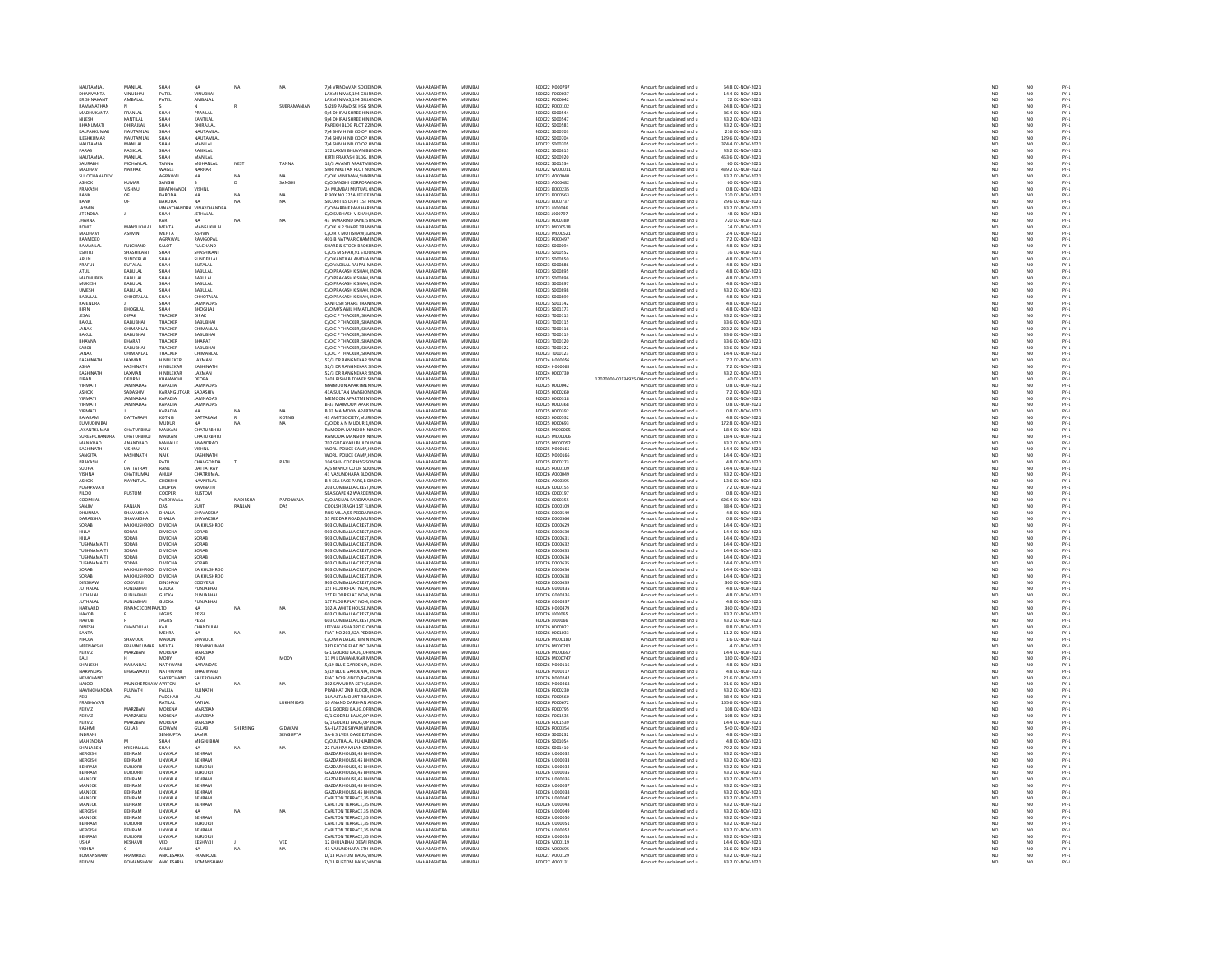| BANOOBAL                         | BYRAMJI                       | MODY                          | <b>NA</b>                               | NA        | NA              | 15/4 RUSTOM BAUG.V INDIA                                  | MAHARASHTRA                       | MUMBAI           | 400027 8000751                   | Amount for unclaimed and u                                                   | 504 02-NOV-2021                       | NO <sub>1</sub>                | NO <sub></sub>       |                                                                        |
|----------------------------------|-------------------------------|-------------------------------|-----------------------------------------|-----------|-----------------|-----------------------------------------------------------|-----------------------------------|------------------|----------------------------------|------------------------------------------------------------------------------|---------------------------------------|--------------------------------|----------------------|------------------------------------------------------------------------|
|                                  | BRUNO<br>NARAYAN              | FERNANDES                     | BRUNO                                   |           | COSMES          | CARANI NIVAS 3RD FLCINDI                                  | <b>MAHARASHTRA</b>                | WUMBA            | 400027 F00001                    | Amount for unclaimed and u                                                   | 4.8 02-NOV-2021<br>43.2 02-NOV-2021   | $\frac{1}{N}$                  |                      | FY-3<br>FY-3                                                           |
| GOPAL                            |                               | GHADI                         | NARAYAN                                 |           |                 | GANGARAM NIVAS, 2N INDU                                   | MAHARASHTRA                       | MUMBA            | 400027 G000219                   | Amount for unclaimed and u                                                   |                                       |                                |                      |                                                                        |
| <b>IFR</b>                       |                               | BOYWALLA                      | MEHERARAD                               |           | <b>BOYWALLA</b> | 51 NEW CONTRACTOR INDIA                                   | MAHARASHTRA                       | MUMRAL           | 400027 1000744                   | Amount for unclaimed and u                                                   | 95.2.02-NOV-2021                      | NO                             | NO                   | FY-3<br>FY-3                                                           |
| <b>RUS</b>                       | <b>HORMUSI</b>                | KABIR                         | <b>HORMUSJ</b>                          |           |                 | 25 KHAMBATTA LANE, INDU                                   | <b>MAHARASHTRA</b>                | MUMBA            | 400027 K000276                   | Amount for unclaimed and u                                                   | 4.8 02-NOV-2023                       |                                |                      |                                                                        |
| KHORSHED                         | PHIROZE                       | KALAPESI                      | PHIROZE                                 |           |                 | 17E/46 RUSTOM BAUC INDIA                                  | MAHARASHTRA                       | MUMBAI           | 400027 K000294                   | Amount for unclaimed and u                                                   | 115.2 02-NOV-2021                     | NO <sub></sub>                 | NO <sub></sub>       | PY-1<br>PY-1<br>PY-1<br>PY-1                                           |
| YAZAD                            | PIROJSHA                      | PATEL                         |                                         |           |                 | 51 CONTRACTOR BUILINDL                                    | <b>MAHARASHTR</b>                 | MUMBA            | 400027 P000411                   | Amount for unclaimed and u                                                   | 43.2 02-NOV-2023                      | NO                             | NO                   |                                                                        |
| ZARIN<br><b>ANAGH</b>            | KHURSHED<br>ASHOK             | SHROFF<br>TENDULKA            | KHURSHED<br>ASHOK                       |           | HARITENDULKAR   | 17E/46 RUSTOM BAUC INDIA<br>VISHWA KUTIR VAIDYA INDU      | MAHARASHTRA<br><b>MAHARASHTRA</b> | MUMBAI<br>MUMBAI | 400027 S001009<br>400028 A000322 | Amount for unclaimed and u<br>Amount for unclaimed and u                     | 115.2 02-NOV-2021<br>60 02-NOV-202:   | NO <sub></sub>                 | NO <sub></sub>       |                                                                        |
| MALATI                           | <b>KRISHNA</b>                | RHIDE                         | KRISHNA                                 |           |                 | 6 USHA BUILDING, COL INDIA                                | MAHARASHTRA                       | MUMBAI           | 400028 B000268                   | Amount for unclaimed and u                                                   | 14.4 02-NOV-2021                      |                                | NO                   |                                                                        |
| KRISHNA                          | <b>IAGANNATH</b>              | <b>BHIDE</b>                  | <b>IAGANNATH</b>                        |           |                 | 6 USHA BUILDING COLINDIA                                  | MAHARASHTRA                       | MUMRAL           | 400028 B000265                   | Amount for unclaimed and u                                                   | 14.4.02-NOV-2021                      | NO<br>NO                       | NO<br>NO             |                                                                        |
| <b>SATISH</b>                    | VITHAL                        | DESAI                         | VITHAL                                  |           |                 | KISHORI VIHAR, SHIVAJ INDI                                | <b>MAHARASHTRA</b>                | MUMBA            | 400028 D00032                    | Amount for unclaimed and u                                                   | 146.4 02-NOV-202:                     | NO                             | NO                   |                                                                        |
| VASANT                           | SADASHIV                      | DESHPANDE                     | SADASHIV                                |           |                 | MANGESH BHUVAN.D INDIA                                    | MAHARASHTRA                       | MUMBAI           | 400028 D000378                   | Amount for unclaimed and u                                                   | 360 02-NOV-2021                       | NO <sub>1</sub>                | NO <sub></sub>       |                                                                        |
| RANJANA                          | CHANDRAK                      | DHURU                         | CHANDRAKANT                             |           |                 | BHAI DHURUWADI,353 INDL                                   | <b>MAHARASHTRA</b>                | MUMBA            | 400028 D00054                    | Amount for unclaimed and u                                                   | 86.4 02-NOV-2021                      |                                | NO                   | PY-1<br>PY-1<br>PY-1<br>PY-1                                           |
|                                  |                               | KINI                          | DADU                                    |           |                 | D/10 JANARDAN APAR INDIA                                  | MAHARASHTRA                       | MUMBAI           | 400028 D001031                   | Amount for unclaimed and u                                                   | 1440 02-NOV-2021                      | NO <sub>1</sub>                | NO <sub></sub>       |                                                                        |
| ADELAIDE                         |                               | FERNANDES                     |                                         |           | NA              | CASA MARIA, GOKHALE INDI                                  | MAHARASHTRA                       | MUMBA            | 400028 F00002                    | Amount for unclaimed and u                                                   | 122.4 02-NOV-202:                     | $_{NC}$                        | NO                   |                                                                        |
| LOUIS                            | RUDALPH                       | FIALHO                        | RADALPH                                 |           |                 | LOUISANDRA 1ST PINT INDIA                                 | MAHARASHTRA                       | MUMBAI           | 400028 F000022                   | Amount for unclaimed and u                                                   | 14.4 02-NOV-2021                      | NO                             | NO                   |                                                                        |
| ANANT                            | VASHWANT                      | <b>GOKHALE</b>                | <b>YESHMANT</b>                         |           |                 | 73/C JANAK NIKETAN, INDIA<br>POPATLAL NIWAS FLAI INDIA    | MAHARASHTRA                       | MUMRAL           | 400028 GOODS                     | Amount for unclaimed and u                                                   | 14.4 02-NOV-2021<br>14.4 02-NOV-2021  | NO<br>NO                       | NO<br>NO             |                                                                        |
| <b>JOSHI</b>                     | VASUDEO                       | <b>BALKRISHN</b>              | VASUDEO                                 |           |                 |                                                           | MAHARASHTRA                       | MUMBA            | 400028 J00027                    | Amount for unclaimed and u                                                   |                                       |                                |                      |                                                                        |
| VIDYADHAF                        | VINAYAK                       | <b>JOSHI</b>                  | VINAYAK                                 |           |                 | SARAH LODGE 48 SHIV INDIA                                 | MAHARASHTRA                       | MUMBAI           | 400028 J000282                   | Amount for unclaimed and u                                                   | 9.6 02-NOV-2021                       | NO <sub>1</sub>                | NO <sub></sub>       | 52<br>52<br>52<br>52                                                   |
| VASUDHA                          | <b>ASHWANT</b>                | KALKE                         | YASHWAN                                 |           |                 | 23 E P T BLDG, GOKHALIND                                  | <b>MAHARASHTRA</b>                | MUMBA            | 400028 K00023                    | Amount for unclaimed and u                                                   | 43.2 02-NOV-202:                      | $\overline{\mathsf{NC}}$       | NO                   |                                                                        |
| <b>BALKRISHNA</b><br>KANAIYALAL  | JANARDAN                      | KHANDEKAR<br>DAMNIWALA        | JANARDAN<br><b>ISHWARI AI</b>           |           |                 | 44 SATKARTAR KELUS# INDIA                                 | MAHARASHTRA<br><b>MAHARASHTRA</b> | MUMBAI<br>MUMRAL | 400028 K000437<br>400028 K000873 | Amount for unclaimed and u                                                   | 122.4 02-NOV-2021<br>21.6 02-NOV-2021 | NO <sub>1</sub><br>NO          | NO                   |                                                                        |
| KALPANA                          |                               | <b>DAMNIWALA</b>              | KANAIYALAL                              |           |                 | 2 SHIVAJI PARK, PRAB INDU<br>72 SHIVAJI PARK, PRAB INDIA  | MAHARASHTRA                       | MUMBAI           | 400028 K000874                   | Amount for unclaimed and u<br>Amount for unclaimed and u                     | 28.8 02-NOV-2021                      | NO                             | NO<br>NO             |                                                                        |
| HAI CHANDRA                      | VAMAN                         | MARDHEKAR                     | VAMAN                                   |           |                 | D 4 BLOCK SHARADASHNDM                                    | MAHARASHTRA                       | MUMRAL           | 400028 MODDO                     | Amount for unclaimed and u                                                   | 33.6 02-NOV-2021                      | NO                             |                      |                                                                        |
| SUCHETA                          | MANOHAR                       | MAVALANKAR                    | <b>NA</b>                               | NA        | NA              | 27 WHITE LILY HSG SO INDU                                 | MAHARASHTRA                       | MUMBAI           | 400028 M000218                   | Amount for unclaimed and u                                                   | 8.8 02-NOV-2021                       | NO                             | NO<br>NO             |                                                                        |
| <b>IAWAHAR</b>                   | SUMANT                        | MERCHANT                      | <b>SUMANT</b>                           |           |                 |                                                           | MAHARASHTRA                       | MUMRAL           | 400028 MODDRE                    |                                                                              | 4.8 02-NOV-2021                       |                                |                      |                                                                        |
|                                  |                               |                               | <b>MADHUSUDAI</b>                       |           | <b>HEMAN</b>    | 354 H CHOWKSI BLDG, INDIA<br>ANANT PATIL MARG, 31 INDIA   | MAHARASHTRA                       | MUMBA            | 00028 M00058                     | Amount for unclaimed and u<br>Amount for unclaimed and u                     | 7.2 02-NOV-2021                       | NO<br>NO                       | NO<br>NO             | FY-1<br>FY-1<br>FY-1<br>FY-1                                           |
| REVATI                           | GHANASHYAM                    | <b>MONDKAR</b>                | GHANASHYAM                              |           |                 | 92 VAIBHAV CO OP HC INDIA                                 | MAHARASHTRA                       | MUMBAI           | 400028 M000712                   | Amount for unclaimed and u                                                   | 86.4 02-NOV-2021                      | NO <sub>1</sub>                | NO                   |                                                                        |
| MADHAVLAI                        |                               | MAGANLAI                      | MAGANIAL                                |           |                 | AM NIVAS BLOCK NO INDU                                    | <b>MAUARACUTRA</b>                | MUMBAI           | 400028 M00088                    | Amount for unclaimed and u                                                   | 0.8 02-NOV-2021                       | NO                             | NO<br>NO             |                                                                        |
| <b>RAMCHANDRA</b>                | <b>HANMAN</b>                 | PATIL                         | HANMANT                                 |           |                 | FLAT NO.901, GLORIO! INDIA                                | MAHARASHTRA                       | MUMBAI           | 400028 P000072                   | Amount for unclaimed and u                                                   | 633.6 02-NOV-2021                     | NO                             |                      |                                                                        |
| SHAMRAO                          | SHANTARAM                     | PATHARE                       | SHANTARAM                               |           |                 | SUGAT NIVAS AKSHIKA INDIA                                 | MAHARASHTRA                       | MUMRAL           | 400028 P000073                   | Amount for unclaimed and u                                                   | 0.8 02-NOV-2021                       | NO                             | NO<br>NO             | FY-3<br>FY-3                                                           |
| PRAKASH                          | SHAMRAO                       | PATHARE                       | <b>NA</b>                               | NA        | NA              | SUGAT NIWAS CO OP ! INDIA                                 | MAHARASHTRA                       | MUMBAI           | 400028 P000576                   | Amount for unclaimed and u                                                   | 0.8 02-NOV-2021                       | NO                             |                      |                                                                        |
| SLISHILA                         | VAMAN                         | PHADNIS                       | VAMAN                                   |           |                 | C/3/24 SAMRUDDHLSUNDIA                                    | MAHARASHTRA                       | MUMRAL           | 400028 P000622                   | Amount for unclaimed and u                                                   | 4.8.02-NOV-2021                       | NO                             | N <sub>0</sub>       | FY-1<br>FY-1<br>FY-1                                                   |
| HAROLD                           | <b>DOMINIC</b>                | <b>RODRIGUES</b>              | DOMINIC                                 |           |                 | GREEN VILLA 1ST FLOC INDU<br>HAPPY HOLISE SONAPLINDIA     | MAHARASHTRA                       | MUMBA            | 400028 R000168                   | Amount for unclaimed and u                                                   | 43.2 02-NOV-2021                      | $\frac{10}{NQ}$                | $\frac{N}{N}$        |                                                                        |
| KHERAJ<br><b>JAYANT</b>          | DEVJI<br><b>HAKORE</b>        | SHAH<br>SHROFF                | DEVJI<br>THAKORRHA                      |           |                 | -1 KAMDAR BLDG, GC INDU                                   | MAHARASHTRA<br>MAHARASHTRA        | MUMBAI<br>MUMBAI | 400028 S000275<br>400028 S000515 | Amount for unclaimed and u<br>Amount for unclaimed and u                     | 5.6 02-NOV-2021<br>360 02-NOV-2021    | NO                             |                      |                                                                        |
| LAKSHMAN                         |                               | SHIRWATKAR                    | <b>GANPATRAO</b>                        |           |                 | 13 PARUAT, THE DADAI INDIA                                | MAHARASHTRA                       | MUMBAI           | 400028 S000796                   | Amount for unclaimed and u                                                   | 4.8 02-NOV-2021                       | NO                             | NO<br>NO             | FY-)<br>FY-)                                                           |
| <b>LAKSHMAN</b>                  |                               | <b>SHIRWATKAR</b>             | <b>GANPATRAO</b>                        |           |                 | 13 PARILAT THE DADALINDU                                  | MAHARASHTRA                       | MUMRAL           | 400028 S000797                   | Amount for unclaimed and u                                                   | 4.8 02-NOV-2021                       | NO                             | NO <sub>1</sub>      |                                                                        |
| PRABHA                           |                               | SHRIKHANDI                    | NARAYAN                                 |           |                 | 13 PARUAT, THE DADAI INDU                                 | MAHARASHTRA                       | MUMBA            | 400028 S000799                   | Amount for unclaimed and u                                                   | 4.8 02-NOV-2021                       | NO                             | $\overline{NQ}$      | FY:<br>FY:                                                             |
| SHAMRAO                          | SHANTARAM                     | PATHARE                       | SHANTARAM                               |           |                 | SHGAT NIVAS AKSHIKA INDIA                                 | MAHARASHTRA                       | MUMRAL           | 400028 S001407                   | Amount for unclaimed and u                                                   | 2.4.02-NOV-2021                       | NO                             | NO <sub>1</sub>      |                                                                        |
| SHAMRAC                          | SHATARAM                      | PATHARE                       | SHANTARAM                               |           |                 | SUGAT NIVAS, AKSHIKA INDU                                 | MAHARASHTRA                       | MUMBA            | 400028 S001408                   | Amount for unclaimed and u                                                   | 2.4 02-NOV-2021                       | $\overline{NQ}$                | $\overline{NQ}$      | FY-)<br>FY-)                                                           |
| SHANTABA                         | SADASHIV                      | TORNE                         | SADASHIV                                |           |                 | KUBAL NIWAS BLOCK I INDIA                                 | MAHARASHTRA                       | MUMBAI           | 400028 T000216                   | Amount for unclaimed and u                                                   | 36 02-NOV-2021                        | NO<br>NO                       | NO                   | FY-3<br>FY-3<br>FY-3                                                   |
| .<br>HANSAREN                    | MANURHA                       | PATEL                         | <b>MANURHAL</b>                         |           |                 | D/30 PATEL PARK.144 INDU                                  | MAHARASHTRA                       | MUMRAL           | 400029 P000315                   | Amount for unclaimed and u                                                   | 43.2 02-NOV-2021                      |                                |                      |                                                                        |
| ZELAM                            | PRABHAT                       | VAIDYA                        | PRABHAT                                 |           |                 | 34 JAYASHREE, 75 ABD INDU                                 | MAHARASHTRA                       | MUMBAI           | 400030 V000051                   | Amount for unclaimed and u                                                   | 50.4 02-NOV-2021                      | NO                             | $\frac{10}{10}$      |                                                                        |
| KANTILAI                         | CHHOTALAL                     | DANI                          | CHHOTALAL                               |           | DANI            | 98 VADALA BLOCK NO INDIA                                  | MAHARASHTRA                       | MUMRAL           | 400031.0000007                   | Amount for unclaimed and u                                                   | 52.8 02-NOV-2021                      | NO<br>NO                       | NO <sub>1</sub>      | FY-)<br>FY-)                                                           |
| SAKHARAN                         | RAMJI                         | FADALE                        | RAMJI                                   |           |                 | 4/4 AZAD NAGAR R A HNDL                                   | MAHARASHTRA                       | MUMBA            | 400031 F000006                   | Amount for unclaimed and u                                                   | 5.6 02-NOV-2021                       |                                | $\overline{NQ}$      |                                                                        |
| KRISHNA                          | VANTI                         | <b>GROVES</b>                 | KIDARNATH                               |           | GROVER          | PLOT NO 255 VINOD K INDIA                                 | MAHARASHTRA                       | MUMRAL           | 400031 G000297                   | Amount for unclaimed and u                                                   | 57.6.02-NOV-2021                      | NO <sub>1</sub>                | NO                   | FY-3<br>FY-3                                                           |
| RAJ                              | RANIHARE                      | <b>ISLA GUPTA</b>             | HARBANSLAL                              | BANSIDHAI | <b>GUPTA</b>    | SUDHIR KUNJ, PLOT 2C INDU                                 | MAHARASHTRA                       | MUMBA            | 400031 G000300                   | Amount for unclaimed and u                                                   | 4.8 02-NOV-2021                       | NO                             | NO                   |                                                                        |
| KANTILAL<br>PITAMBERDAS          | CHHOTALAL<br>NANJOMA          | DANI<br>RATH                  | CHHOTALAL                               |           |                 | 98 VADALA BLOCK NO INDIA<br>10/165 B P T COLONY, INDU     | MAHARASHTRA<br><b>MAHARASHTRA</b> | MUMBAI<br>MUMBA  | 400031 K000723<br>400031 R000101 | Amount for unclaimed and u<br>Amount for unclaimed and u                     | 187.2 02-NOV-2021<br>4.8 02-NOV-2023  | NO<br>$\overline{\mathsf{NC}}$ | NO <sub></sub><br>NO |                                                                        |
| JAVAL                            | MANEKLAL                      | SHAH                          | MANEKLAL                                |           |                 | 32/8 CHINAR.RAFI AHI INDIA                                | MAHARASHTRA                       | MUMBAI           | 400031 S000802                   | Amount for unclaimed and u                                                   | 4.8 02-NOV-2021                       |                                |                      |                                                                        |
| <b>JAVAL</b>                     | MANEKLAL                      | SHAH                          | MANEKLAL                                |           |                 | 32/B CHINAR SOS RAFLINDIA                                 | MAHARASHTRA                       | MUMRAL           | 400031 S000803                   | Amount for unclaimed and u                                                   | 4.8 02-NOV-2021                       | NO<br>NO                       | NO<br>NO             |                                                                        |
| <b>JAYASIN</b>                   |                               | MATHURADAS                    | NA                                      | NA        | NA              | 3/176 ABHYUDAY NAGINDI                                    | <b>MAHARASHTRA</b>                | MUMBA            | 400033 J00056                    | Amount for unclaimed and u                                                   | 4.8 02-NOV-2021                       | NO                             | NO                   | FY - :<br>FY - :<br>FY - :<br>FY - :<br>FY - :                         |
| <b>NARIMAN</b>                   | PHIROZSHA                     | KAPADIA                       | PHIROZSHA                               |           |                 | VIKAS FINI AV TOWERS INDIA                                | MAHARASHTRA                       | MUMRAL           | 400033 K000075                   | Amount for unclaimed and u                                                   | 49 6 02-NOV-2021                      | NO                             | NO                   | FY-3<br>FY-3                                                           |
| PRAVIN                           | PRABHAKAP                     | NIKHARGE                      | PRABHKAR                                | sonu      | NIKHARGE        | 13/8 ARYANAGAR, TUL INDU                                  | <b>MAHARASHTRA</b>                | MUMBA            | 400034                           | IN301604-10338574-0(Amount for unclaimed and u                               | 120 02-NOV-2021                       | NO                             | NO                   |                                                                        |
| SUMATHI                          |                               | BUAI                          | SESUL                                   |           | BANGERA         | <b>GOLD COIN A BUILDIN INDIA</b>                          | MAHARASHTRA                       | MUMBAI           | 400034 B000444                   | Amount for unclaimed and u                                                   | 43.2 02-NOV-2021                      | NO <sub>1</sub>                | NO <sub></sub>       | FY-1<br>FY-1<br>FY-1<br>FY-1                                           |
| PRIYAVADA<br>CHHAYA              | KANTILAI<br>MANOHAR           | CHUDAWAL<br>DESAI             | KANTILAL<br>MANOHAR                     |           |                 | O WALCHAND TERRA INDI<br>4/39 MUNICIPAL QUAHNDIA          | <b>MAHARASHTR</b><br>MAHARASHTRA  | MUMBA<br>MUMBAI  | 400034 C000028<br>400034 D000446 | Amount for unclaimed and u<br>Amount for unclaimed and u                     | 1.6 02-NOV-2023<br>43.2 02-NOV-2021   | NO<br>NO <sub>1</sub>          | NO<br>NO <sub></sub> |                                                                        |
| SHARAD                           | LAXMAN                        | DESHPANDE                     | LAXMAN                                  |           |                 |                                                           | <b>MAHARASHTRA</b>                | MUMRAL           |                                  | Amount for unclaimed and u                                                   |                                       |                                |                      |                                                                        |
| GOOL                             | KEKI                          | GANDHI                        | KEKI                                    |           |                 | 14/A 15 GOVT QUARTI INDIA<br>SIR C J COLONY, TATA E INDIA | MAHARASHTRA                       | MUMBA            | 400034 D000456                   | Amount for unclaimed and u                                                   | 9.6 02-NOV-2021<br>7.2 02-NOV-2021    | NO<br>NO                       | $\frac{N}{N}$        |                                                                        |
| <b>BANOO</b>                     | MONDEGAR                      | <b>IRANI</b>                  | MONDEGAR                                |           |                 | MISHRA BHUGAN, 2NI INDIA                                  | MAHARASHTRA                       | MUMBAI           | 400034 1000036                   | Amount for unclaimed and u                                                   | 74.4 02-NOV-2021                      | NO <sub>1</sub>                | NO <sub></sub>       |                                                                        |
| RANJAN.                          | BHARATKUMAI                   | <b>JOGI</b>                   | BHARATKUMAI                             |           |                 | 493 ARTHUR ROAD GH INDL                                   | <b>MAHARASHTRA</b>                | MUMBA            | 400034 J00032                    | Amount for unclaimed and u                                                   | 4.8 02-NOV-2021                       | NO                             | NO                   |                                                                        |
| KAITAUNE                         | BEHRAMJI                      | KATRA                         | BEHRAMJI                                |           |                 | CENTRAL STUDIO BUIL INDIA                                 | MAHARASHTRA                       | MUMBAI           | 400034 K000254                   | Amount for unclaimed and u                                                   | 4.8 02-NOV-2021                       | NO <sub>1</sub>                | NO <sub></sub>       |                                                                        |
| TEHMURAS                         | RATANSHA                      | <b>КНАМВНАТА</b>              | RATANSHAI                               |           |                 | ADAM MAHAL 1ST FLC INDL                                   | <b>MAHARASHTR</b>                 | MUMBA            | 400034 K00045                    | Amount for unclaimed and u                                                   | 14.4 02-NOV-2021                      |                                | NO                   |                                                                        |
| <b>NOSHIR</b>                    | RATANSHAH                     | <b>КНАМВНАТА</b>              | RATANSHAH                               |           |                 | ADAM MAHAL 1ST FLC INDIA                                  | MAHARASHTRA                       | MUMBAI           | 400034 K000462                   | Amount for unclaimed and u                                                   | 14.4 02-NOV-2021                      | NO <sub>1</sub>                | NO                   |                                                                        |
| KHORSHED                         | VOSHIR                        | <b>CHAMPHATA</b>              |                                         |           |                 | ADAM MAHAL 1ST FLC INDL                                   | MAHARASHTRA                       | MUMBAI           | 400034 K000463                   | Amount for unclaimed and u                                                   | 14.4 02-NOV-2021                      | NO                             | NO                   |                                                                        |
| <b>TEHMURAS</b><br>TEHMURAS      | <b>RATANSHAH</b><br>RATANSHAH | КНАМВНАТА<br>КНАМВНАТА        | RATANSHAH<br>RATANSHAH                  |           |                 | ADAM MAHAL 1ST FLC INDIA<br>ADAM MAHAL 1ST FLC INDIA      | MAHARASHTRA<br>MAHARASHTRA        | MUMBAI<br>MUMBAI | 400034 K000479<br>400034 K000480 | Amount for unclaimed and u<br>Amount for unclaimed and u                     | 14.4 02-NOV-2021<br>14.4 02-NOV-2021  | NO<br>NO                       | NO<br>NO             |                                                                        |
| <b>NOSHIR</b>                    | RATANSHA                      |                               | RATANSHAH                               |           |                 | ADAM MAHAL, 1ST FLC INDL                                  | <b>MAHARASHTRA</b>                | MUMBA            | 400034 K000492                   | Amount for unclaimed and u                                                   | 14.4 02-NOV-2021                      | $\overline{\mathsf{NC}}$       | NO                   |                                                                        |
| <b>RAMCHANDRA</b>                | JAGANATH                      | MAHAJAN                       | <b>NA</b>                               | <b>NA</b> | NA              | 8 WADIA STREET.2ND INDIA                                  | MAHARASHTRA                       | MUMBAI           | 400034 M000044                   | Amount for unclaimed and u                                                   | 31.2 02-NOV-2021                      | NO <sub>1</sub>                | NO <sub></sub>       |                                                                        |
| MAHAJAN                          | <b>SULEKHA</b>                | VASUDEC                       | VASUDEO                                 |           |                 | C/O S V MAHAJAN, 12/ INDL                                 | <b>MAHARASHTRA</b>                | MUMBA            | 400034 M00017                    | Amount for unclaimed and u                                                   | 4.8 02-NOV-2023                       | $_{NC}$                        | NO                   |                                                                        |
| PRABHA                           | NARAYAN                       | SHRIKHANDI                    | NA.                                     | NA        | NA              | 3/57 HAJI ALI MUNIOS INDIA                                | MAHARASHTRA                       | MUMBAI           | 400034 P001060                   | Amount for unclaimed and u                                                   | 4.8 02-NOV-2021                       | NO <sub>1</sub>                | NO <sub></sub>       |                                                                        |
| CHANDRU                          | CORINDRAN                     | HIRA                          | GONBINDRAM                              | PESSUHA   | <b>HIRA</b>     | 33 BELLE VIEW 85 WAI INDIA                                | <b>MAUADACUTRA</b>                | <b>MUMBAL</b>    | 400036 C000314                   | Amount for unclaimed and u                                                   | 60 02-NOV-2021                        | NO                             | NO                   |                                                                        |
| HILLA                            | SORAB                         | DIVECHA                       | SORAB                                   |           |                 | OCEAN VIEW, BHULABI INDIA                                 | MAHARASHTRA                       | MUMBAI           | 400036 D000637                   | Amount for unclaimed and u                                                   | 4.8 02-NOV-2021                       | NO                             | NO                   |                                                                        |
| DIXITA                           |                               | BROKER                        | <b>DINKERRHAL</b>                       |           |                 | 601 D ANAND NAGAR INDU                                    | MAHARASHTRA                       | MUMRAL           | crennes aronne                   | Amount for unclaimed and u                                                   | 60 02-NOV-2021                        | NO                             |                      |                                                                        |
| <b>BABUBHAI</b>                  | MANILA                        | GANDHI                        | MANILAL                                 |           |                 | 41 ENTERPRISE APART INDU                                  | MAHARASHTRA                       | MUMBAI           | 400036 G00001                    | Amount for unclaimed and u                                                   |                                       | NO                             | NO<br>NO<br>NO       |                                                                        |
| KEKI                             | <b>RUSTOMJI</b>               | GANDHI                        | <b>RUSTOMII</b>                         |           |                 | SIR C J COLONY. TATA E INDIA                              | MAHARASHTRA                       | MUMBAI           | 400036 G000101                   | Amount for unclaimed and u                                                   | 7.2 02-NOV-2021                       | NO <sub>1</sub>                |                      |                                                                        |
| <b>GOBINDRAN</b>                 | PESSUMA                       | HIRA                          | PESSUMAL                                | HARDASHA  | HIRA            | 33 BELLE VIEW 85 WAI INDU                                 | <b>MAHARASHTRA</b>                | MUMBAI           | 400036 G000419                   | Amount for unclaimed and u                                                   | 89.6 02-NOV-2021                      | $_{NC}$                        | NO                   |                                                                        |
| GOBINDRAM<br>GOBINDRAM           | PESSUMAL                      | HIRA<br>HIRA                  | PESSUMAL                                |           | HIRA            | 33 BELLE VIEW,85 WAI INDIA                                | MAHARASHTRA<br>MAHARASHTRA        | MUMBAI<br>MUMBAI | 400036 G000454<br>400036 G000455 | Amount for unclaimed and u                                                   | 29.6 02-NOV-2021                      | NO                             | NO                   | 기 기 기 기 기 기 기 기 기 기 기 기 기 기 기 기 기<br>이 시 기 기 시 시 기 기 기 시 시 시 시 시 시 시 시 |
|                                  | PESSUMA                       |                               | PESSUMAI                                |           | HIRA            | 33 BILLE VIEW, 85 WAR INDU                                |                                   |                  |                                  | Amount for unclaimed and u                                                   | 29.6 02-NOV-2021<br>223.2 02-NOV-2021 | NO<br>NO                       | NO<br>NO             |                                                                        |
| JEKISHANDAS<br>CHANDAN           | <b>JAYANTILAI</b>             | HARJIVANDAS<br><b>IHAVERI</b> | <b>HARJIVANDAS</b><br><b>JAYANTILAI</b> | CHUNILAL  | <b>JHAVER</b>   | 31 BHAVESHWAR NIKE INDIA<br>13 WARDEN COURT 21 INDIA      | MAHARASHTRA<br>MAHARASHTRA        | MUMBAI<br>MUMRAL | 400036 J000172<br>\$2,000 350001 | Amount for unclaimed and u<br>Amount for unclaimed and u                     | 0.8 02-NOV-2021                       | NO                             |                      |                                                                        |
| JAYANTILAL                       | CHUNILAL                      | <b>JHAVERI</b>                | CHUNILAL                                |           |                 | 13 WARDEN COURT 21 INDIA                                  | MAHARASHTRA                       | MUMBAI           | 400036 J000183                   | Amount for unclaimed and u                                                   | 8.8 02-NOV-2021                       | NO                             | NO<br>NO             | FY-3<br>FY-3                                                           |
| MANSUKHLAL                       |                               | KAMDAR                        | TARACHAND                               |           |                 | 1-83 BHLILARHALDES INDIA                                  | MAHARASHTRA                       | MUMRAL           | 400036 K000224                   |                                                                              | 43.2.02-NOV-2021                      |                                |                      |                                                                        |
| COOMI                            | .<br>RI ISTOM                 | MEHTA                         | <b>RUSTOM</b>                           |           |                 | C 8 BEN NEVIS. WARDE IND                                  | <b>MAMARASHTP</b>                 | MUMBA            | ADDDA AFOODA                     | Amount for unclaimed and u<br>Amount for unclaimed and u                     | 13.6 02-NOV-2023                      | NO<br>NO                       | NO<br>NO             | FY-1<br>FY-1<br>FY-1                                                   |
| RATI                             | <b>RUSTOMJI</b>               | MOTAFRAM                      | <b>RUSTOMJI</b>                         |           |                 | 64 BELLE VIEW,85 WAI INDIA                                | MAHARASHTRA                       | MUMBAI           | 400036 M000755                   | Amount for unclaimed and u                                                   | 86.4 02-NOV-2021                      | NO                             | NO                   |                                                                        |
| <b>MEHER</b>                     | <b>IFHANGIR</b>               | LALI                          | JEHANGIR                                | MUNCHERI  | LALI            | JER MANSION.GOWAL INDIA                                   | MAHARASHTRA                       | MUMRAL           | 400036 M001532                   | Amount for unclaimed and u                                                   | 36 02-NOV-2021                        | NO                             | NO<br>NO             | FY-3<br>FY-3                                                           |
| CHARULATA                        | UPENDRA                       | PARIKH                        |                                         | NA        | NA              | 302 SHALIMAR APARTHNDIA                                   | MAHARASHTRA                       | MUMBAI           | 400036 P000096                   | Amount for unclaimed and u                                                   | 60 02-NOV-2021                        | NO                             |                      |                                                                        |
| PERIN                            | <b>FRUCH</b>                  | <b>DASTUR</b>                 | <b>FRUCH</b>                            |           |                 | 23. NEPEANSEA ROAD, INDU                                  | MAHARASHTRA                       | MUMRAL           | 400036 P001526                   | Amount for unclaimed and u                                                   | 300 02-NOV-2021                       | NO<br>NO                       | NO <sub>1</sub>      | FY-3<br>FY-3                                                           |
| RATI                             | <b>RUSTOMJ</b>                | MOTAFRAM                      | <b>RUSTOMJ</b>                          | Ė         | MOTAFRAM        | 64 BELLE VIEW,85 WAI INDU                                 | MAHARASHTRA                       | MUMBA            | 400036 R000419                   | Amount for unclaimed and u                                                   | 266.4 02-NOV-2021                     |                                | $\overline{NQ}$      |                                                                        |
| <b>NIRUREN</b>                   | <b>BHOGLAL</b>                | SHAH                          | <b>BHOGILAL</b>                         |           |                 | C-2 MATRUASHISH 121INDIA                                  | MAHARASHTRA                       | MUMRAL           | szaggas asggas                   | Amount for unclaimed and u                                                   | 1.6.02-NOV-2021                       | NO                             | NO                   |                                                                        |
| CHINUBHA                         | MANEKLAL                      | SHAH<br>SHAH                  |                                         | NA        | NA              | 26 BHAVESHWAR NIKE INDU                                   | MAHARASHTRA                       | MUMBAI           | 400036 S00067                    | Amount for unclaimed and u                                                   | 56 02-NOV-2021                        | $\frac{1}{N}$                  | $\frac{N}{N}$        |                                                                        |
| ARUNA<br><b>TLISHAR</b>          | ASHVIN<br><b>ASHVIN</b>       |                               | ASHVIN<br>ASHVIN                        |           |                 | NO 11 2ND FLOOR, BH/ INDIA<br>NO 11 2ND FLOOR BH/ INDM    | MAHARASHTRA<br>MAHARASHTRA        | MUMBAI<br>MUMRAL | 400036 S000675<br>400036 S00067  | Amount for unclaimed and u<br>Amount for unclaimed and u                     | 4.8 02-NOV-2021<br>4.8 02-NOV-2021    | NO                             |                      |                                                                        |
| TUSHAR                           | ASHVIN                        | SHAH<br>SHAH                  | ASHVIN                                  |           |                 | NO 11 2ND FLOOR, BHJ INDIA                                | MAHARASHTRA                       | MUMBAI           | 400036 S00067                    | Amount for unclaimed and u                                                   | 4.8 02-NOV-2021                       | NO                             | NO<br>NO             | FY-1<br>FY-1<br>FY-1<br>FY-1                                           |
| NIRLIREN                         | <b>BHOGLAL</b>                | SHAH                          | <b>BHOGILAL</b>                         |           |                 | C-2 MATRILIASHISH 121INDIA                                | MAHARASHTRA                       | MUMRAL           | 400036 S000752                   | Amount for unclaimed and u                                                   | 0.8 02-NOV-2021                       | NO                             | NO <sub>1</sub>      |                                                                        |
| KAMUBEN                          | CHINUBHAI                     | <b>SHAH</b>                   |                                         | NA        | NA              | 26 BHAVESHWAR NIKE INDU                                   | <b>MAHARASHTRA</b>                | MUMBA            | 400036 S000973                   | Amount for unclaimed and u                                                   | 112 02-NOV-2021                       | NO                             | NO                   | FY-)<br>FY-)                                                           |
| <b>SHANTILAL</b>                 |                               | SHAMIL                        | <b>SHAMIL</b>                           |           |                 | 33 BRILKLITIR 3RD FLO INDIA                               | MAHARASHTRA                       | MUMRAL           | 400036 5001413                   | Amount for unclaimed and u                                                   | 12.02-NOV-2021                        | NO <sub>1</sub>                | NO                   |                                                                        |
| SATI                             | <b>GOBINDRAM</b>              | HIRA                          | GOBINDRAM                               | PESSUMA   | <b>HIRJ</b>     | 33 BELLE VIEW 85 WAI INDI                                 | <b>MAHARASHTRA</b>                | MUMBA            | 400036 S00152                    | Amount for unclaimed and u                                                   | 89.6 02-NOV-2021                      | NO                             | NO                   | FY-3<br>FY-3                                                           |
| SHIRIN                           | CHANDRU                       | <b>HIRA</b>                   | CHANDRU                                 | GOBINDRAM | <b>HIRA</b>     | 33 BELLE VIEW 85 WAI INDIA                                | MAHARASHTRA                       | MUMBAI           | 400036 S001584                   | Amount for unclaimed and u                                                   | 60 02-NOV-2021                        | NO <sub>1</sub>                | NO <sub></sub>       |                                                                        |
|                                  | <b>HIROZE</b>                 |                               |                                         | NA<br>NA  | NA<br>NA        |                                                           | <b>MAHARASHTRA</b>                | WUMBA            |                                  | Amount for unclaimed and u                                                   | 19.2 02-NOV-202:                      | $\frac{1}{N}$                  | $\frac{N}{N}$        | FY-1<br>FY-1<br>FY-1                                                   |
| SAM<br>PILLOD                    | PHIROZE                       | DRIVER                        | <b>NA</b>                               |           |                 | BANOO MANSION A BLINDU<br>201 CUMBALLA CREST INDU         | MAHARASHTRA<br>MAHARASHTRA        | MUMBA<br>MUMRAL  | 400036 S002053<br>ADDRESS WORLD  | Amount for unclaimed and u<br>Amount for unclaimed and u                     | 9.6 02-NOV-2021<br>4.8.02-NOV-2021    |                                | N <sub>0</sub>       |                                                                        |
|                                  | SATYANA                       | WADIA                         | SATYANARAYAN                            |           |                 |                                                           |                                   |                  |                                  |                                                                              | 40 02-NOV-2021                        | NO <sub>1</sub><br>NO          | $\overline{NQ}$      | FY-)<br>FY-)                                                           |
| <b>KUSUMLATA</b><br>RAVINDRANATH | DATTA                         | <b>I</b> DUBEY<br>NAIK        | <b>DATTA</b>                            |           |                 | JAYMAHARASHTRA NA INDU<br>45/1758 C G S COLON\ INDIA      | MAHARASHTRA<br>MAHARASHTRA        | MUMBA<br>MUMBAI  | 400037<br>400037 N000160         | 12047400-00004007-0IAmount for unclaimed and u<br>Amount for unclaimed and u | 4.8 02-NOV-2021                       | NO <sub></sub>                 | NO <sub></sub>       |                                                                        |
|                                  | RANJITSIN                     | RATHOD                        | <b>RANJITSING</b>                       |           |                 | ROOM NO 97 CHAWL I INDU                                   | <b>MAHARASHTRA</b>                | MUMBA            | 400037 R000058                   | Amount for unclaimed and u                                                   | 4.8 02-NOV-2021                       | NO                             | NO                   |                                                                        |
| TRUPTI                           | VUAY                          | SARDESAL                      | VIJAY                                   |           |                 | 505'A' WING COSMIC HNDIA                                  | MAHARASHTRA                       | MUMBAI           | 400037 T000419                   | Amount for unclaimed and u                                                   | 38.4 02-NOV-2021                      | NO <sub>1</sub>                | NO <sub></sub>       |                                                                        |
| PILLOO                           | FALI                          | BOMANJ                        | FALI                                    |           |                 | C 4 AMARCHAND MAN IND                                     | <b>MAHARASHTR</b>                 | MUMBA            | 400039 B0004                     | Amount for unclaimed and u                                                   | 57.6 02-NOV-2021                      | $\overline{\mathsf{NC}}$       | NO                   |                                                                        |
| MANI                             | MINOO                         | FRASER                        | MINOO                                   |           |                 | T/4 CUSROW BAUG FC INDIA                                  | MAHARASHTRA                       | MUMBAI           | 400039 F000027                   | Amount for unclaimed and u                                                   | 7.2 02-NOV-2021                       |                                |                      |                                                                        |
| MANI                             | MINOO                         | FRASER                        | MINOO                                   |           |                 | T/4 CLISROW RALIG SHINDIA                                 | MAHARASHTRA                       | MUMRAL           | 400039 E000028                   | Amount for unclaimed and u                                                   | 7.2 02-NOV-2021                       | NO <sub>NO</sub>               | NO<br>NO             | FY-1<br>FY-1<br>FY-1<br>FY-1<br>FY-1                                   |
| GEV                              |                               | NERALWALLA                    |                                         |           | NERALWALLA      | G-3 CUSROW BAUG,S I INDU                                  | <b>MAHARASHTRA</b>                | MUMBA            | 400039 G000683                   | Amount for unclaimed and u                                                   | 86.4 02-NOV-2021                      | NO                             | $\overline{NQ}$      |                                                                        |
| NARIMAN                          |                               | NERALWALLA                    | NA                                      | NA        | NA              | G-3 CUSROW BAUG S LINDIA                                  | MAHARASHTRA                       | MUMBAI           | 400039 N000480                   | Amount for unclaimed and u                                                   | 86.4 02-NOV-2021                      | NO <sub>1</sub>                | NO <sub></sub>       |                                                                        |
| <b>NARIMAP</b>                   | RATANSHA                      | NERALWALLA                    | <b>NA</b>                               | NA        |                 | G-3 CUSROW BAUG, M INDL                                   | <b>MAHARASHTR</b>                 | MUMBA            | 400039 N000699                   | Amount for unclaimed and u                                                   | 50.4 02-NOV-202:                      | NO                             | NO                   |                                                                        |
| PREM                             | KHURSHED                      | <b>KUMAR</b><br>SANGA         | RAJINDER<br>KHURSHED                    |           | PAL             | PPED DAE OYC BLDG.C INDIA<br><b>HIRWAN MANSIOLINDL</b>    | MAHARASHTRA<br><b>MAHARASHTRA</b> | MUMBAI<br>MUMBA  | 400039 P000887<br>400039 S00001  | Amount for unclaimed and u<br>Amount for unclaimed and u                     | 420 02-NOV-2021                       | NO <sub></sub>                 | NO <sub></sub>       |                                                                        |
| KHUSHROW                         | <b>RFIL</b>                   | SHROFF                        | <b>RFIL</b>                             |           |                 | S 16 CUSROW BAUG.C INDIA                                  | MAHARASHTRA                       | MUMBAI           | 400039 S000773                   | Amount for unclaimed and u                                                   | 122.4 02-NOV-202:<br>43.2 02-NOV-2021 | NO <sub></sub>                 | NO                   | FY :<br>FY :<br>FY :<br>FY :<br>FY :                                   |
| 9ATT1                            | CHUSHROW                      |                               | KHUSHROW                                |           |                 | 16 CUSROW BAUG, C INDI                                    | <b>ANADACUTO</b>                  | MUMBA            | 400039 S00106                    |                                                                              |                                       |                                |                      |                                                                        |
| BANOO                            | ODMIM                         | SHROFF<br>UNVALA              | MINOO                                   |           |                 | A 20 CUSROW BAUG, CINDIA                                  | <b>MAHARASHTRA</b>                | MUMBAI           | 400039 U000056                   | Amount for unclaimed and u<br>Amount for unclaimed and u                     | 43.2 02-NOV-2021<br>14.4 02-NOV-2021  | NO<br>NO                       |                      | FY-1<br>FY-1                                                           |
| URMILA                           | RAMESHWARDASAGRAWAL           |                               | RAMESHWARDAS CHANSUKHDAS                |           | AGRAWAL         | 44 SEA QUEENJUHU T INDIA                                  | MAHARASHTRA                       | MUMBAI           | 400049 A000028                   | Amount for unclaimed and u                                                   | 4.8 02-NOV-2021                       | NO <sub></sub>                 | NO <sub></sub>       |                                                                        |
| NILAM                            | KRISHNAPRASAD DESAI           |                               | KRISHNAPRASAD CHHOTALAL                 |           | DESAI           | C/O ATUL M SETALVAL INDU                                  | <b>MAHARASHTRA</b>                | MUMBA            | 400049 D000344                   | Amount for unclaimed and u                                                   | 439.2 02-NOV-2021                     |                                |                      | FY-3<br>FY-3                                                           |
| <b>FAKHRUDDIN</b>                |                               | <b>NOORUDDIN</b>              | NOORUDDIN                               |           |                 | NOOR VILA 3RD FLOOF INDIA                                 | MAHARASHTRA                       | MUMBAI           | 400049 F000005                   | Amount for unclaimed and u                                                   | 223.2 02-NOV-2021                     | NO <sub>1</sub>                | NO                   | $\mathbf{Y}$                                                           |
| MEENA                            |                               | DALAL                         |                                         |           |                 | 1/4 VIDYA APARTMEN INDL                                   | <b>MAHARASHTRA</b>                | <b>MUMBA</b>     |                                  | Amount for unclaimed and u                                                   | 0.8 02-NOV-2023                       |                                |                      |                                                                        |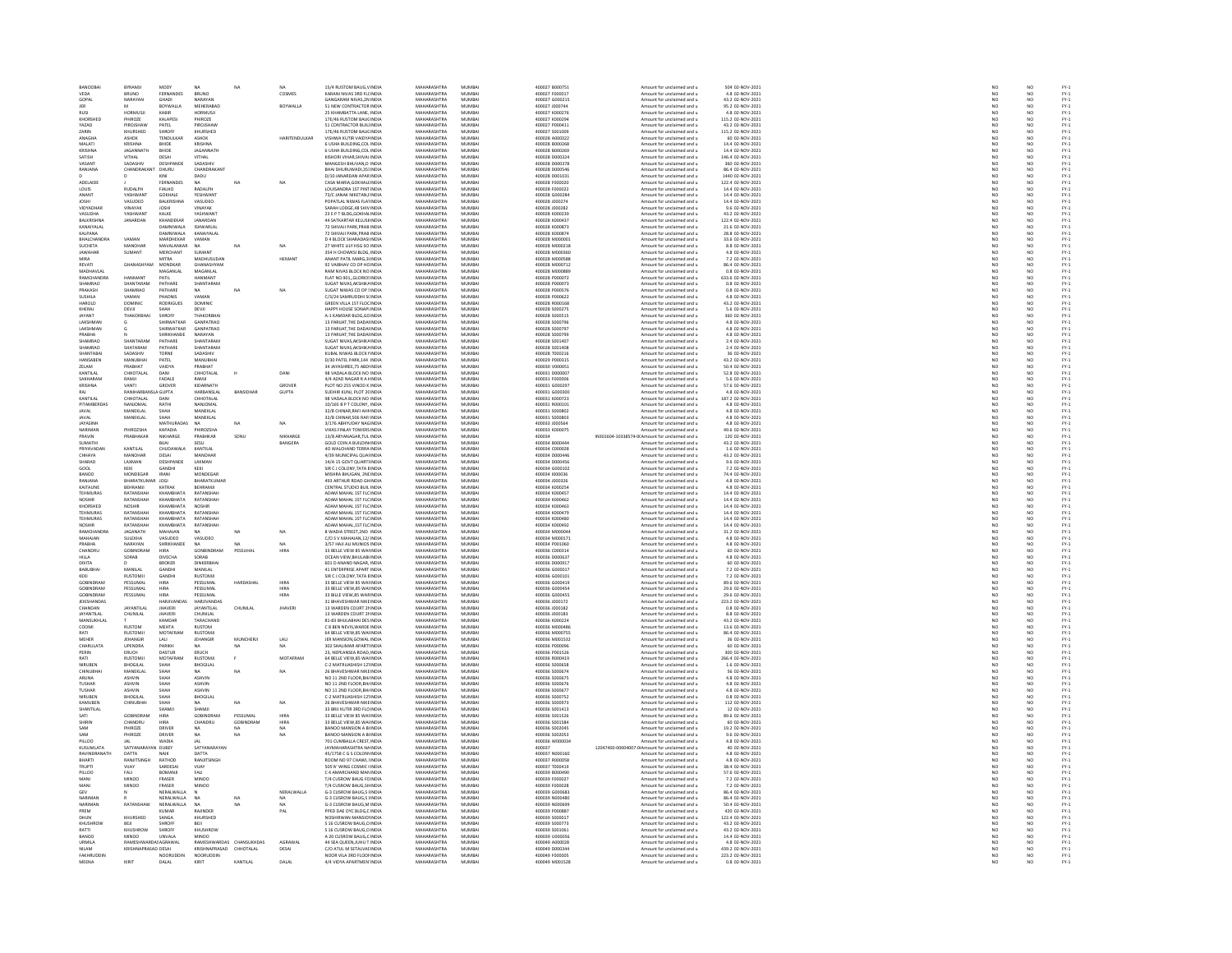| NILAM                                 | KISHNAPRASAD DESAI                     |                          | <b>NA</b>                    | NA                  | NA             | C/O ATUL M SETALVAL INDIA                                     | MAHARASHTRA                       | MUMBAI                    | 400049 N000486                   | Amount for unclaimed and u                               | 79.2 02-NOV-2021                       | NO <sub>1</sub>          | NO <sub></sub>                     |                                      |
|---------------------------------------|----------------------------------------|--------------------------|------------------------------|---------------------|----------------|---------------------------------------------------------------|-----------------------------------|---------------------------|----------------------------------|----------------------------------------------------------|----------------------------------------|--------------------------|------------------------------------|--------------------------------------|
|                                       | VASUDEV                                |                          | VASUDE                       |                     |                | 15/A/244 GREEN ACRE INDIA<br>SUKH SHANTI 1ST FLOUNDIA         | <b>MAHARASHTRA</b>                | MUMBA                     | 00049 P000693                    | Amount for unclaimed and u                               | 24.8 02-NOV-2021<br>4.8 02-NOV-2021    | $\frac{1}{N}$            |                                    | FY-3<br>FY-3                         |
| TRICHUR<br><b>REI VANDI</b>           | KRISHNAN<br>PRIVATE                    | SUBRAMAN<br>LTD.         | N <sub>A</sub><br>NA         | NA<br>NA            | NA<br>NA       | 102 SHADDAR TOWER INDIA                                       | MAHARASHTRA<br>MAHARASHTRA        | MUMBA<br>MUMRAI           | 400049 T000250<br>400050 8000151 | Amount for unclaimed and u<br>Amount for unclaimed and u | 115.2.02-NOV-2021                      | NO                       | NO                                 |                                      |
| KHORSHEI                              | NARIMAN                                | BHAGALIA                 | NARIMAN                      |                     |                | 13 DEEPALI, ST CYRLE RINDIA                                   | MAHARASHTRA                       | MUMBA                     | 400050 B000280                   | Amount for unclaimed and u                               | 38.4 02-NOV-2021                       |                          |                                    | FY-3<br>FY-3                         |
| SHERAN                                | PHIROZE                                | COOPERE                  | PHIROZE                      |                     |                | C/O BERJIS J MAKIDAL INDIA                                    | MAHARASHTRA                       | MUMBAI                    | 400050 C000202                   | Amount for unclaimed and u                               | 16 02-NOV-2021                         | NO <sub>1</sub>          | NO <sub></sub>                     |                                      |
| FRANKY                                | MARIYNE                                | SOUZA                    | <b>JOHN</b>                  | ANTHONYD            | SOUZA          | ABDUL REHMAN BUILDINDI                                        | <b>MAHARASHTRA</b>                | MUMBA                     | 400050 D00073                    | Amount for unclaimed and u                               | 1.6 02-NOV-2021                        | NO                       | NO                                 | PY-1<br>PY-1<br>PY-1<br>PY-1         |
| ROSE                                  | <b>AGNES</b>                           | FONSECA                  | <b>JOHN</b>                  | ROBERT              | FONSECA        | ABDUL REHMAN BUILDINDIA                                       | MAHARASHTRA                       | MUMBAI                    | 400050 F000026                   | Amount for unclaimed and u                               | 6.4 02-NOV-2021                        | NO <sub>1</sub>          | NO <sub></sub>                     |                                      |
| HARIRAM                               | <b>IHCHALDA</b>                        | RAMCHAN                  | <b>NIHOHALDAS</b>            |                     |                | DEEPALI,ST CYRIL ROA INDI                                     | MAHARASHTRA                       | MUMBA                     | 400050 H000102                   | Amount for unclaimed and u                               | 907.2 02-NOV-2021                      | $\overline{\mathbf{M}}$  | NO                                 |                                      |
| PREMALATA<br>SHANTAPRASAD             | SHANTAPRASAD KOWSHIK<br><b>DEVIDAS</b> | KOWSHIK                  | SHANTAPRASAD<br>DEVIDAS      |                     |                | 23 HARESH BHUWAN, INDIA<br>23 HARESH RHLIWAN : INDIA          | MAHARASHTRA<br>MAHARASHTRA        | MUMBAI<br><b>MI IMRAI</b> | 400050 K000541<br>400050 K000542 | Amount for unclaimed and u<br>Amount for unclaimed and u | 0.8 02-NOV-2021<br>4.8.02-NOV-2021     | NO<br>NO                 | NO<br>NO                           |                                      |
| KAVITA                                |                                        | GANGWAI                  | RAMESH                       |                     | GANGWAN        | 3 WHITE ROSE 4 PERRI INDIA                                    | <b>MAHARASHTRA</b>                | MUMBA                     | 400050 K00130                    | Amount for unclaimed and u                               | 40 02-NOV-2021                         | NO                       | NO                                 |                                      |
| KALPANA                               |                                        | SHRESTHA                 |                              |                     | SHRESTHA       | 203 SUPERSTAR 17 PEHNDIA                                      | MAHARASHTRA                       | MUMBAI                    | 400050 K001390                   | Amount for unclaimed and u                               | 7.2 02-NOV-2021                        | NO <sub>1</sub>          | NO <sub></sub>                     |                                      |
| PILOO                                 | SAPAL                                  | MEHTA                    | SAPAL                        |                     |                | SANJANA MANSION,1 INDL                                        | <b>MAHARASHTRA</b>                | MUMBA                     | 400050 M00023                    | Amount for unclaimed and u                               | 1.6 02-NOV-2021                        | $\overline{\mathsf{NC}}$ | NO                                 |                                      |
| CHINTAMAN                             | KEDARNATH                              | PANDEY                   | KEDARNATH                    |                     |                | WESTER RAILWAY QU/ INDIA                                      | MAHARASHTRA                       | MUMBAI                    | 400050 P000343                   | Amount for unclaimed and u                               | 4.8 02-NOV-2021                        | NO <sub>1</sub>          | NO <sub></sub>                     |                                      |
| <b>PILOO</b>                          | <b>SAPAI</b>                           | MEHTA                    | SAPAL                        |                     |                | SANJANA MANSION.1 INDI                                        | <b>MAHARASHTRA</b>                | MUMBA                     | 400050 P000777                   | Amount for unclaimed and u                               | 8 02-NOV-2021                          | NO                       | NO                                 |                                      |
| PILOO                                 | SAPAL                                  | MEHTA                    | SAPAL                        |                     |                | SANJANA MANSION,1 INDIA                                       | MAHARASHTRA                       | MUMBAI                    | 400050 P000778                   | Amount for unclaimed and u                               | 27.2 02-NOV-2021                       | NO                       | NO                                 |                                      |
| PILOO<br>SAUDAGA                      | SAPAI                                  | MEHTA                    | SAPAL<br>VITHAL              |                     |                | SANJANA MANSION,1 INDIA<br>FLAT NO 1 GR FL,NISHI INDIA        | <b>MAHARASHTRA</b><br>MAHARASHTRA | <b>MUMRAL</b><br>MUMBAI   | 400050 P00077<br>400050 R000216  | Amount for unclaimed and                                 | 17.6 02-NOV-2021<br>432 02-NOV-2021    | NO<br>NO                 | NO<br>NO                           |                                      |
| RAFIQUE                               | SULTAN                                 | VITHAL<br>BANATWALLA     | <b>NA</b>                    | NA                  | NA             | BANATWALLA CO-OP HINDIA                                       | MAHARASHTRA                       | MUMBAI                    | 400050 R001643                   | Amount for unclaimed and u<br>Amount for unclaimed and u | 28.8 02-NOV-2021                       | NO                       | NO <sub></sub>                     |                                      |
| RAFIQUE                               | SULTAN                                 | <b>BANATWALLA</b>        |                              |                     |                | BANATWALLA CO-OP HNDI                                         | <b>MAHARASHTRA</b>                | MUMBA                     | 400050 R00164                    | Amount for unclaimed and u                               | 14.4 02-NOV-2021                       | NO                       | NO                                 |                                      |
| PRABHAKAR                             | PANDURANO                              | SARNAIK                  | PANDURANO                    |                     |                | SHRI SAI ASHIRWAD 15 INDIA                                    | MAHARASHTRA                       | MUMBAI                    | 400050 S000010                   | Amount for unclaimed and u                               | 2.4 02-NOV-2021                        | NO <sub>1</sub>          | NO                                 |                                      |
| MALATI                                | PRABHAKAR                              | CARNAIL                  | PRABHAKAR                    |                     |                | SHRI SAI ASHIRWAD 15 INDI                                     | <b>MAHARASHTRA</b>                | MUMBAI                    | 400050 S00002                    | Amount for unclaimed and u                               | 6.4 02-NOV-2021                        | NO                       | $\frac{N}{N}$                      |                                      |
| SILLOO                                | DADY                                   | <b>BAXTER</b>            | DADY                         |                     | BAXTER         | 52 PALI HILL, BANDRA, INDIA                                   | MAHARASHTRA                       | MUMBAI                    | 400050 S002478                   | Amount for unclaimed and u                               | 0.8 02-NOV-2021                        | NO                       |                                    |                                      |
| VASUDHA                               | <b>BHAI CHANDRA</b>                    | HALDIPLIR                | <b>NA</b>                    | NA                  |                | A-9 METROPALITAN.2(INDIA                                      | MAHARASHTRA                       | MUMRAL                    | 400050 V000451                   | Amount for unclaimed and u                               | 57.6 02-NOV-2021                       | NO                       | NO<br>NO                           | FY-3<br>FY-3                         |
| <b>MAHESHKAN</b><br>VASUDEV           | JEKISONDAS<br><b>AXMAN</b>             | PARIKH<br>PRARHIJ        | JEKISONDAS<br><b>LAXMAN</b>  |                     |                | D/80/785 GANDHI NAI INDIA<br>B 68 659 M LG COLON INDIA        | MAHARASHTRA<br>MAHARASHTRA        | MUMBA<br>MUMRAL           | 400051 P000005<br>400051 P000694 | Amount for unclaimed and u<br>Amount for unclaimed and u | 79.2 02-NOV-2021<br>4.8.02-NOV-2021    | NO                       |                                    |                                      |
|                                       | ASUDEV                                 |                          | VASUDE                       |                     |                |                                                               | <b>MAHARASHTRA</b>                | MUMBA                     | 400051 P000695                   | Amount for unclaimed and u                               | 24.8 02-NOV-2021                       | NO<br>NO                 | NO<br>NO                           |                                      |
| NEEMA                                 | VASUDEV                                | PRABHU                   | VASUDEV                      |                     |                | B/68/659 M I G COLONINDIA                                     | MAHARASHTRA                       | MUMBAI                    | 400051 P000696                   | Amount for unclaimed and u                               | 4.8 02-NOV-2021                        | NO <sub>1</sub>          | NO                                 |                                      |
| ROSE                                  | AGNES                                  | FONSECA                  |                              |                     |                | ABDUL REHMAN BLDG INDI                                        | <b>MAUARACUTRA</b>                | MUMBA                     | 400051 R000255                   | Amount for unclaimed and                                 | 16.8 02-NOV-2021                       | NO                       | NO                                 |                                      |
| ROSE                                  | AGNES                                  | FONSECA                  | <b>JOHN</b>                  | ROBERT              | FONSECA        | 22/D ABDUL REHMAN INDIA                                       | MAHARASHTRA                       | MUMBAI                    | 400051 R000390                   | Amount for unclaimed and u                               | 60 02-NOV-2021                         | NO                       | NO                                 |                                      |
| <b>SURFS</b>                          | PRABHAKAR                              | <b>STILE</b>             | PRARHAKAR                    |                     |                | D 81/801 M I G HOUSI INDIA                                    | MAHARASHTRA                       | MUMRAL                    | 400051 S001724                   | Amount for unclaimed and u                               | 240 02-NOV-2021                        | NO                       | NO<br>NO                           | PY-1<br>PY-1<br>PY-1<br>PY-1         |
| PUSHPA<br><b>JAYANT</b>               | SITARAM<br>SHANTARAM                   | CHAUDHAR<br>KHARKAR      | SITARAM                      |                     | NA             | FLAT NO 33 SATYAM, 3 INDIA<br><b>R2 SADHANA PLOT 49/INDIA</b> | MAHARASHTRA<br>MAHARASHTRA        | MUMBAI<br>MUMRAL          | 400052 C000092<br>400052 1000898 | Amount for unclaimed and u                               | 266.4 02-NOV-2021<br>122.4 02-NOV-2021 | NO                       | NO <sub>1</sub>                    |                                      |
| SARASWAT                              | <b>MADHAV</b>                          | KHOPKAR                  |                              | NA                  |                | 19TH ROAD, NATRAJ BI INDIA                                    | <b>MAHARASHTRA</b>                | MUMBA                     |                                  | Amount for unclaimed and u                               | 7.2 02-NOV-2021                        | NO<br>NO                 |                                    |                                      |
| RAMAKANT                              | SAKERLAL                               | MEHTA                    | MADHAY<br>SAKERLAL           |                     |                | KUSUM VILLA GHODBI INDIA                                      | MAHARASHTRA                       | MUMBAI                    | 400052 K00048<br>400052 M000225  | Amount for unclaimed and u<br>Amount for unclaimed and u | 547.2 02-NOV-2021                      | NO                       | $\frac{N}{N}$                      |                                      |
| RAMAKANT                              | SAKARLAL                               | MEHTA                    | SAKARLAL                     |                     |                | KUSUM VILLA GHODBI INDIA                                      | MAHARASHTRA                       | MUMRAL                    | 400052 M000227                   | Amount for unclaimed and                                 | 79.2 02-NOV-2021                       | NO                       | NO<br>NO                           | FY-1<br>FY-1<br>FY-1<br>FY-1         |
| SURBHI                                | VUAY                                   | PATEL                    | VIJAY                        |                     |                | 264 SHANTI NIVAS, 8 1: INDIA                                  | MAHARASHTRA                       | MUMBAI                    | 400052 P000310                   | Amount for unclaimed and u                               | 33.6 02-NOV-2021                       | NO                       |                                    |                                      |
| PREMALA                               | MANIK                                  | REGE                     | MANIK                        |                     |                | DATTA SADAN.404 V P INDIA                                     | MAHARASHTRA                       | <b>MUMBAL</b>             | 400052.P000760                   | Amount for unclaimed and u                               | 640.8 02-NOV-2021                      | NO                       | NO<br>NO                           | FY-3<br>FY-3                         |
| SURESHCHAN                            | CHIMANLA                               | SHETH                    | CHMIMANLA                    |                     |                | VASANT 9TH ROAD, KH INDIA                                     | MAHARASHTRA                       | MUMBA                     | 400052 S000423                   | Amount for unclaimed and u                               | 21.6 02-NOV-2021                       | NO                       |                                    |                                      |
| <b>RITA</b>                           | RAIFNDRA                               | RHATT                    | <b>RAIFNDRA</b>              |                     |                | 306 VICTORIA 3RD FLUNDIA                                      | MAHARASHTRA                       | MUMRAL<br>MUMBA           | 400053 8000287                   | Amount for unclaimed and u                               | 4.8.02-NOV-2021                        | NO <sub>1</sub>          | NO <sub>1</sub><br>$\overline{NQ}$ | FY-)<br>FY-)                         |
| KRISHNA<br>MEENABEN                   | <b>IYERSIVARAM</b><br>PRANLAL          | <b>KRISHNAI</b><br>SHETH | NA<br>PRANLAL                | NA                  | NA             | D-501, SPRING FIELDS, INDIA<br>301.KUSH APARTMEN' INDIA       | MAHARASHTRA<br>MAHARASHTRA        | MUMBAI                    | 400053 K000604<br>400053 S000569 | Amount for unclaimed and u<br>Amount for unclaimed and u | 9.6 02-NOV-2021<br>43.2 02-NOV-2021    | NO                       |                                    |                                      |
| PRANLAL                               | MANILAL                                | SHETH                    | MANILAI                      |                     |                | 301, KUSH APARTMEN' INDI                                      | <b>MAHARASHTRA</b>                | MUMRAL                    | 400053 S000570                   | Amount for unclaimed and u                               | 43.2 02-NOV-2021                       | NO<br>NO                 | NO<br>NO<br>NO                     | FY-3<br>FY-3<br>FY-3                 |
| KANTILAL                              | RANCHHODDAS DALAL                      |                          | RANCHHODDAS                  |                     |                | D-1/4 KHIRA NAGAR,S INDIA                                     | MAHARASHTRA                       | MUMBAI                    | 400054 D000269                   | Amount for unclaimed and u                               | 43.2 02-NOV-2021                       | NO                       |                                    |                                      |
| <b>GAIRAREN</b>                       | KHANDURHAL                             | DESAL                    | KHANDLIRHAL                  |                     |                | <b>RAMESHWAR PREMISLINDIA</b>                                 | MAHARASHTRA                       | MUMRAL                    | 400054 DO00422                   | Amount for unclaimed and u                               | 0.8 02-NOV-2021                        | NO                       | NO <sub>1</sub>                    | FY-)<br>FY-)                         |
| VIRUBEN                               | BIPINBHAI                              | DESA                     | BIPINBHAI                    |                     |                | RAMESHWAR PREMISI INDIA                                       | MAHARASHTRA                       | MUMBAI                    | 400054 D000423                   | Amount for unclaimed and u                               | 0.8 02-NOV-2021                        | NO                       | $\overline{NQ}$                    |                                      |
| MANILILAREN                           | RIPINRHAL                              | DESAL                    | RIPINRHAI                    |                     |                | RAMESHWAR PREMISHNING                                         | MAHARASHTRA                       | MUMRAI                    | 400054 DO00424                   | Amount for unclaimed and u                               | 0.8.02-NOV-2021                        | NO                       | NO                                 | FY-3<br>FY-3                         |
| BIPINCHANDR                           | RANJITRAI                              | DESA                     | RANJITRAJ                    |                     |                | VILLER VILLA 1ST FLOC INDIA                                   | MAHARASHTRA                       | MUMBA                     | 400054 D000425                   | Amount for unclaimed and u                               | 0.8 02-NOV-2021                        | NO                       | NO                                 |                                      |
| ASHA<br><b>IYOTI</b>                  | THAKORBHAI                             | DESAI<br>DESA            | THAKORBHA<br>THAKORDAS       |                     |                | RAMESHWAR PREMISHNDIA<br>RAMESHWAR PREMISI INDIA              | MAHARASHTRA<br><b>MAHARASHTRA</b> | MUMBAI<br>MUMBA           | 400054 D000426<br>400054 D000427 | Amount for unclaimed and u<br>Amount for unclaimed and u | 0.8 02-NOV-2021<br>0.8 02-NOV-2021     | NO <sub>1</sub><br>NO    | NO.<br>NO                          |                                      |
| NAYANA                                | VANRAJ                                 | DESAI                    | VANRAJ                       |                     |                | RAMESHWAR PREMISHNDIA                                         | MAHARASHTRA                       | MUMBAI                    | 400054 D000430                   | Amount for unclaimed and u                               | 0.8 02-NOV-2021                        |                          |                                    |                                      |
| DHANI AXMI                            |                                        | <b>DHUPFLIA</b>          | HARSHADKUMAF                 |                     |                | C/O HARSHADKLIMAR INDIA                                       | MAHARASHTRA                       | MUMRAL                    | 400054 DODD590                   | Amount for unclaimed and u                               | 43.2 02-NOV-2021                       | NO<br>NO                 | NO<br>NO                           |                                      |
| DHANLAXM                              |                                        | DHUPELIA                 | <b>NA</b>                    |                     |                | C/O HARSHADKUMAR INDIA                                        | MAHARASHTRA                       | MUMBA                     | 400054 D000591                   | Amount for unclaimed and u                               | 43.2 02-NOV-2021                       | NO                       | NO                                 | FY-1<br>FY-1<br>FY-1<br>FY-1         |
| <b>RUSTOMIL</b>                       | SHAPLIRE                               | <b>DUMASIA</b>           | SHAPLIRIL                    | MANEKIL             | DUMASIA        | C/O FIROZ B VAZIEDAR INDIA                                    | MAHARASHTRA                       | MUMRAI                    | 400054 DOD0768                   | Amount for unclaimed and u                               | 79.2.02-NOV-2021                       | NO                       | NO                                 |                                      |
| GIRISH                                | ISHVERLAL                              | NANAVAT                  | ISHVERLAL                    |                     |                | 10 TILAK ROAD, SUSHIL INDIA                                   | MAHARASHTRA                       | MUMBA                     | 400054 G000378                   | Amount for unclaimed and u                               | 21.6 02-NOV-2021                       | NO                       | NO                                 | PY-1<br>PY-1<br>PY-1<br>PY-1         |
| RATNAPRABHA                           | <b>AMSHEDJ</b>                         | JAGANNATH                | JAGANNATH                    |                     |                | JAY VILLA BLOCK B 3.LI INDIA                                  | MAHARASHTRA                       | MUMBAI                    | 400054 J000044                   | Amount for unclaimed and u                               | 4.8 02-NOV-2021                        | NO <sub>1</sub>          | NO <sub></sub>                     |                                      |
| <b>JEHANGIR</b><br>CUDDALORE          | SAMARAOLAXMARAO                        | MISTRY                   | <b>AMSHEDJI</b><br>CUDDALORE | RAMACHANDRARAMA RAO |                | KALUMAL ESTATE A 29 INDI<br>B 2/7 JEEVAN SHANTI, INDIA        | <b>MAHARASHTRA</b><br>MAHARASHTRA | MUMBA<br>MUMBAI           | 400054 M00057<br>400054 R000034  | Amount for unclaimed and u<br>Amount for unclaimed and u | 9.6 02-NOV-2021<br>14.4 02-NOV-2021    | NO<br>NO <sub>1</sub>    | NO<br>NO <sub></sub>               |                                      |
| DIPAK                                 |                                        |                          | KRISHNALA                    |                     |                |                                                               | <b>MAHARASHTRA</b>                | <b>MUMRA</b>              |                                  | Amount for unclaimed and u                               |                                        |                          |                                    |                                      |
| SUPRIYA                               |                                        | RANDERY<br>RANADIVE      | SHREEKANT                    |                     |                | FLAT 22 STH FLOOR, R. INDIA<br>SBI EMPLOYEES PREET INDIA      | MAHARASHTRA                       | MUMBA                     | 400054 R000094                   | Amount for unclaimed and u                               | 33.6 02-NOV-2021<br>14.4 02-NOV-2021   | NO <sub>NO</sub>         | $\frac{N}{N}$                      |                                      |
| ELLEN                                 |                                        | REBELLO                  | SEBASTIAN                    |                     |                | B 10 17 1ST FLOOR S V INDIA                                   | MAHARASHTRA                       | MUMBAI                    | 400054 R000164                   | Amount for unclaimed and u                               | 6.4 02-NOV-2021                        | NO <sub>1</sub>          | NO <sub></sub>                     |                                      |
| DOLATRAL                              | AMRATLAL                               | SHAH                     | AMRATLAL                     |                     |                | TRIVENI B 1ST FLOOR, INDIA                                    | <b>MAHARASHTRA</b>                | MUMBA                     | 400054 S00031                    | Amount for unclaimed and u                               | 4.8 02-NOV-2021                        | NO                       | NO                                 |                                      |
| ARUNA                                 | <b>MAHESHWAR</b>                       | <b>SHARMA</b>            | MAHESHKUMAF                  |                     |                | 3/7 SARASWAT SUBURINDIA                                       | MAHARASHTRA                       | MUMBAI                    | 400054 S000754                   | Amount for unclaimed and u                               | 4.8 02-NOV-2021                        | NO <sub>1</sub>          | NO <sub></sub>                     |                                      |
| MAHESHV                               | DIWAKER                                | <b>SHARMA</b>            | DIWAKAR                      |                     |                | 3/7 SARASWAT SUBURINDI                                        | <b>MAHARASHTRA</b>                | MUMBA                     | 400054 S00075                    | Amount for unclaimed and u                               | 4.8 02-NOV-2021                        |                          | NO                                 |                                      |
| <b>RUPA</b>                           | <b>VIIAY</b><br><b>LA IITAS</b>        | SHAH                     | <b>YALIV</b>                 |                     |                | 16 RIDDHI SIDDHI BLDI INDIA                                   | MAHARASHTRA<br><b>MAHARASHTRA</b> | MUMBAI                    | 400054 S001097                   | Amount for unclaimed and u                               | 38.4 02-NOV-2021                       | NO <sub>1</sub>          | NO                                 |                                      |
| VIJAY                                 | RATILAL                                | SHAH                     | RATILAL<br>RATILAL           |                     |                | 16 RIDDHI SIDDHI BLDI INDI<br>16 RIDDHI SIDDHI BLDI INDIA     | MAHARASHTRA                       | MUMBA<br>MUMBAI           | 400054 S00110<br>400054 S00110   | Amount for unclaimed and u<br>Amount for unclaimed and u | 38.4 02-NOV-2021<br>38.4 02-NOV-2021   | NO                       | NO                                 |                                      |
| SUSHILA                               | SHANKERLAL                             | TRIVEDI                  | SHANKERLAI                   |                     |                | A-7 VASANT KUNJ CO-INDIA                                      | MAHARASHTRA                       | MUMBAI                    | 400054 S001417                   | Amount for unclaimed and u                               | 360 02-NOV-2021                        | NO<br>NO                 | NO<br>NO                           |                                      |
| SULOCHAN                              | PRAMODCHANDFTRIVED                     |                          | PRAMODCHANDRA                |                     |                | <b>B 3 HARI PREET SOCIETINDI</b>                              | <b>MAHARASHTRA</b>                | MUMBA                     | 400054 T00024                    | Amount for unclaimed and u                               | 7.2 02-NOV-2021                        | NO                       | NO                                 |                                      |
| VEENA                                 | JASHWANTLAL JOLIA                      |                          | <b>JASHWANTLAL</b>           |                     |                | 502 KIRTI MANAR PLO' INDIA                                    | MAHARASHTRA                       | MUMBAI                    | 400054 V000252                   | Amount for unclaimed and u                               | 300 02-NOV-2021                        | NO <sub>1</sub>          | NO <sub></sub>                     |                                      |
|                                       | RATILAL                                |                          | RATILAI                      |                     |                | 31 SEA BREEZE BLDG 3 INDI                                     | MAHARASHTRA                       | MUMBA                     | 400054 V00029                    | Amount for unclaimed and u                               | 259.2 02-NOV-2021                      | NO                       | NO                                 |                                      |
| VIRAMATI                              | KANTILAL                               | DALAL                    | KANTILAL                     |                     | DALAL          | D-1/4 KHIRA NAGAR.S INDIA                                     | MAHARASHTRA                       | MUMBAI                    | 400054 V000445                   | Amount for unclaimed and u                               | 79.2 02-NOV-2021                       | NO <sub>1</sub>          | NO <sub></sub>                     |                                      |
|                                       | MANOHAR                                | NAYAK                    |                              |                     | VENKATESH      | 5 RAGHAVENRA CHS, D INDIA                                     | MAHARASHTRA                       | MUMBAL                    | 400055                           | IN300476-40008069-0(Amount for unclaimed and             | 1360 02-NOV-2021                       | NO                       | NO                                 |                                      |
| SUDESH<br>KAILASH                     | <b>NATH</b>                            | ACHARYA<br>ACHARYA       | <b>NA</b><br>NATH            | NA                  | NA             | 99/5 SHRI NATH SOCIE INDIA<br>99/S SHRI NATH SOCIE INDIA      | MAHARASHTRA<br>MAHARASHTRA        | MUMBAI<br><b>MUMBAL</b>   | 400055 A000017<br>400055 A000018 | Amount for unclaimed and u<br>Amount for unclaimed and u | 43.2 02-NOV-2021<br>43.2 02-NOV-2021   | NO<br>NO                 | NO<br>NO <sub>1</sub>              |                                      |
| SUMATI                                | RAJENDRA                               | BHATT                    | RAJENDRA                     |                     |                | 25/197 ANAND NAGAHNDIA                                        | MAHARASHTRA                       | MUMBA                     | 400055 B000288                   | Amount for unclaimed and u                               | 43.2 02-NOV-2021                       | NO                       |                                    |                                      |
| RAJENDRA                              | <b>MOTILAL</b>                         | BHATT                    | MOTILAL                      |                     |                | 25/197 ANAND NAGAI INDIA                                      | MAHARASHTRA                       | MUMBAI                    | 400055 B000289                   | Amount for unclaimed and u                               | 43.2 02-NOV-2021                       | NO <sub>1</sub>          | NO<br>NO                           |                                      |
| SUMATI                                | RAJENDRA                               | BHATT                    | RAJENDRA                     |                     |                | 25/197 ANAND NAGAI INDI                                       | <b>MAHARASHTRA</b>                | MUMBA                     | 400055 B00032                    | Amount for unclaimed and u                               | 43.2 02-NOV-2021                       | $_{NC}$                  | NO                                 |                                      |
| RAJENDRA                              | MOTILAL                                | BHATT                    | MOTILAL                      |                     |                | 25/197 ANAND NAGAI INDIA                                      | MAHARASHTRA                       | MUMBAI                    | 400055 B000338                   | Amount for unclaimed and u                               | 43.2 02-NOV-2021                       | NO                       | NO                                 |                                      |
| <b>RAIFNDRA</b>                       | MOTILAL                                | BHATT                    | MOTILAI                      |                     |                | 25/197 ANAND NAGAI INDIA                                      | MAHARASHTRA                       | <b>MUMBAL</b>             | 400055 B000335                   | Amount for unclaimed and u                               | 43.2 02-NOV-2021                       | NO                       | NO                                 |                                      |
| SUMATI<br>DAI AL                      | RAJENDRA<br>SNEHLATA                   | BHATT<br>RAMNIKLA        | RAJENDRA<br>RAMNIK           | CHHAGANIAL          | DALAL          | 25/197 ANAND NAGAI INDIA<br>JEEVAN PARAG, OPP N INDIA         | MAHARASHTRA<br>MAHARASHTRA        | MUMBAI<br>MUMRAL          | 400055 B000345<br>400055.0000043 | Amount for unclaimed and u<br>Amount for unclaimed and u | 43.2 02-NOV-2021<br>4 02-NOV-2021      | NO                       | NO                                 |                                      |
| SHANTA                                | <b>VASUDEV</b>                         | DESAI                    | VASUDEV                      |                     |                | HEMKUNJ, 6TH ROAD, INDIA                                      | MAHARASHTRA                       | MUMBAI                    | 400055 D000484                   | Amount for unclaimed and u                               | 14.4 02-NOV-2021                       | NO<br>NO                 | NO<br>NO                           |                                      |
| DALAI                                 | SNEHLATA                               | RAMNIKI AI               | RAMNIK                       |                     |                | <b>IFFVAN PARAG OPP MINDIA</b>                                | MAHARASHTRA                       | MUMRAL                    | 400055 DODGROV                   | Amount for unclaimed and u                               | 10.4.02-NOV-2021                       |                          |                                    |                                      |
| PALLAV                                | <b>SAMIT</b>                           |                          | RAMIT                        |                     |                | 59 VAKDA PIPE LINE KHND                                       | MAHARASHTRA                       | MUMBA                     | 400055 K000442                   | Amount for unclaimed and u                               | 6.4 02-NOV-2021                        | NO<br>NO                 | NO<br>NO                           |                                      |
| RAMESH                                | GOKALDAS                               | MANIAR                   | GOKALDAS                     |                     |                | DEVRAJ NIWAS FLAT NINDIA                                      | MAHARASHTRA<br><b>MAHARASHTRA</b> | MUMBAI                    | 400055 M000072                   | Amount for unclaimed and u                               | 0.8 02-NOV-2021                        | NO                       | NO                                 | FY-1<br>FY-1<br>FY-1<br>FY-1         |
| ROHINI<br>ALPHA                       | RAJA                                   | MAHAIAN<br>MEHTA         | RAJA<br><b>NA</b>            | NA                  | NA             | AAKASH BLDG ROOM I INDIA<br>DIMPLE APARTMENT (INDIA           | MAHARASHTRA                       | MUMBAL<br>MUMBAI          | 400055 MO0020<br>400055 M000500  | Amount for unclaimed and<br>Amount for unclaimed and u   | 2.4 02-NOV-2021<br>7.2 02-NOV-2021     | NO<br>NO                 | NO<br>NO                           |                                      |
| RAVIKANT                              | <b>DEVIDAS</b>                         | <b>SHAH</b>              | <b>DEVIDAS</b>               |                     |                | <b>UDAY DARSHAN 103 P INDIA</b>                               | MAHARASHTRA                       | MUMRAL                    | 400055 S000418                   | Amount for unclaimed and u                               | 86.4 02-NOV-2021                       |                          | NO <sub>1</sub>                    |                                      |
| SAYLEE                                | <b>SURESH</b>                          | PAWAP                    | SURESH                       | ARJUN               | PAWAR          | AMINABAI CHAWL DA' INDIA                                      | MAHARASHTRA                       | MUMBA                     | 400055 S00291                    | Amount for unclaimed and u                               | 0.8 02-NOV-2021                        | NO<br>NO                 | $\overline{NQ}$                    |                                      |
| SHEETAL                               | NAGENDRANATH TAI PADE                  |                          | NAGENDRANATH                 |                     |                | YASHODHAN C 7 4TH INDIA                                       | MAHARASHTRA                       | MUMRAI                    | 400055 T000042                   | Amount for unclaimed and u                               | 0.8.02-NOV-2021                        | NO                       | NO                                 |                                      |
| AARTI                                 | NATVARLAI                              | <b>BUDHDEO</b>           | NATVARLAL                    |                     | <b>BUDHDEO</b> | BHAGYODAY APPARTN INDIA                                       | MAHARASHTRA                       | MUMBA                     | 400056 A000397                   | Amount for unclaimed and u                               | 1209.6 02-NOV-2021                     | NO                       | $\frac{N}{N}$                      | FY-1<br>FY-1<br>FY-1<br>FY-1<br>FY-1 |
| <b>JAYANTILAL</b>                     | KESHAVLAL<br>MADHAVI AI                | CHITLIA                  | KESHAVLAL<br>MADHAVI AI      |                     |                | VARMA VILLA MAGAN INDIA                                       | MAHARASHTRA<br><b>MAHARASHTRA</b> | MUMBAI<br><b>MUMBAL</b>   | 400056 C000030<br>400056 DODG463 | Amount for unclaimed and u                               | 0.8 02-NOV-2021                        | NO                       |                                    |                                      |
| <b>IAYAGALIRI</b><br><b>GORDHANDA</b> | MAGANLAL                               | DESAL<br>DOSHI           | MAGANLAL                     |                     |                | SHREEJI DARSHAN.2NLINDIA<br>PUTLIBAI KAPOL NIVASINDIA         | MAHARASHTRA                       | MUMBA                     | 400056 D000698                   | Amount for unclaimed and u<br>Amount for unclaimed and u | 28.8 02-NOV-2021<br>223.2 02-NOV-2021  | NO<br>NO                 | NO<br>NO                           | FY-1<br>FY-1<br>FY-1<br>FY-1         |
| ARVIND                                | <b>GORDHANDAS</b>                      | DOSHI                    | <b>GORDHANDAS</b>            |                     |                | 13 NEW PUTLIBALKAPUNDIA                                       | MAHARASHTRA                       | MUMRAL                    | 400056 DODGRS                    | Amount for unclaimed and u                               | 43.2.02-NOV-2021                       | NO                       | NO <sub>1</sub>                    |                                      |
| <b>VEENA</b>                          | JASHWANTLAL JOLIA                      |                          | <b>JASHWANTLAI</b>           |                     |                | 502 KIRTI MANOR, PLO INDIA                                    | MAHARASHTRA                       | MUMBAL                    | 400056 J000262                   | Amount for unclaimed and u                               | 446.4 02-NOV-2021                      | NO                       | NO                                 |                                      |
| ΙΔΥΔΝΤΙΙ ΔΙ                           | KESHAVLAL                              | CHITI IA                 | KESHAVLAL                    |                     |                | VARMA VII LA MAGAN INDIA                                      | MAHARASHTRA                       | MUMRAI                    | 400056 1000382                   | Amount for unclaimed and u                               | 2.4.02-NOV-2021                        | NO                       | NO                                 |                                      |
| <b>JAYAGAURI</b>                      | MADHAVLAL                              | DESAI                    | MADHAVLAI                    |                     | DESAL          | C/O DR B M DESAI MA INDIA                                     | <b>MAHARASHTRA</b>                | MUMBA                     | 400056 J000459                   | Amount for unclaimed and u                               | 28.8 02-NOV-2021                       | NO                       | NO                                 |                                      |
| SOLI                                  | JAL                                    | KANDAWALA                | <b>NA</b>                    | NA                  | NA.            | F/11 DINSHAW BUILDI INDIA                                     | MAHARASHTRA                       | MUMBAI                    | 400056 K000397                   | Amount for unclaimed and u                               | 40 02-NOV-2021                         | NO <sub>1</sub>          | NO.                                |                                      |
|                                       |                                        | MAJUMDAR                 |                              |                     | MAJMUDA        | C/O SHRI L A SHAH, VA INDI                                    | MAHARASHTRA                       | MUMBA                     | 400056 M00000                    | Amount for unclaimed and u                               | 6.4 02-NOV-2021                        | $\frac{1}{N}$            | $\frac{N}{N}$                      | FY-1<br>FY-1<br>FY-1<br>FY-1         |
| MALTI<br>KANTA                        | DILIP<br>KANCHANLAL                    | MADHANI<br>MERCHANT      | DILIF<br>KANCHANLAL          |                     |                | 22 BAJAJ ROAD, VIJAY \ INDIA<br>4-12 ANAND RHAVAN INDIA       | MAHARASHTRA<br>MAHARASHTRA        | MUMBAI<br>MUMRAL          | 400056 M000098<br>400056 MODDROZ | Amount for unclaimed and u<br>Amount for unclaimed and u | 76.8 02-NOV-2021<br>4.8.02-NOV-2021    | NO                       | NO <sub>1</sub>                    |                                      |
| MADHUBALA                             | DHANSUKHLAL                            | BHANSALI                 | DHANSUKHLAL                  | <b>GORDHANDAS</b>   | BHANSAL        | DASHRATHLAL JOSI M/ INDIA                                     | <b>MAHARASHTRA</b>                | <b>MUMBAI</b>             | 400056 M00154                    | Amount for unclaimed and u                               | 11.2 02-NOV-2021                       | $\overline{NQ}$          | $\overline{NQ}$                    | FY-)<br>FY-)                         |
| ANANTRAI                              | AMARSHI                                | PAREKH                   | AMARSHI                      |                     |                | 13 UPENDRA BHUVAN INDIA                                       | MAHARASHTRA                       | MUMBAI                    | 400056 P000260                   | Amount for unclaimed and u                               | 0.8 02-NOV-2021                        | NO <sub>1</sub>          | NO <sub></sub>                     |                                      |
|                                       | PITAMBER                               | RACHH                    | PITAMBER                     |                     |                | 2 C SURESH COLONY, S INDIA                                    | MAHARASHTRA                       | MUMBA                     | 400056 R000087                   | Amount for unclaimed and u                               | 43.2 02-NOV-2021                       | NO                       | NO                                 |                                      |
| TARA                                  | PITAMBER                               | RACHH                    | PITAMBER                     |                     |                | 2 C SURESH COLONY.S INDIA                                     | MAHARASHTRA                       | MUMBAI                    | 400056 R000088                   | Amount for unclaimed and u                               | 43.2 02-NOV-2021                       | NO                       | NO <sub></sub>                     | PY-1<br>PY-1<br>PY-1<br>PY-1         |
| PITAMBER                              | ODHAVJI                                | RACHH                    | <b>ILVAHOO</b>               |                     |                | 2/C SURESH COLONY, SINDI                                      | <b>MAHARASHTRA</b>                | MUMBA                     | 400056 R00008                    | Amount for unclaimed and u                               | 43.2 02-NOV-2021                       | NO                       | NO                                 |                                      |
| RASHMI                                | LILADHAR                               | MEHTA                    | <b>LILADHAR</b>              | ARJUNLAL            | MEHTA          | NIRMAL BHUVAN ANS INDIA                                       | MAHARASHTRA                       | MUMBAI                    | 400056 R000620                   | Amount for unclaimed and u                               | 87.2 02-NOV-2021                       | NO <sub>NO</sub>         | NO<br>NO                           |                                      |
| <b>KRISHNAKANT</b><br>PADMA           | VARIIVANDAS                            | SHROFF                   | VRAIIVANDAS                  |                     |                | <b>RUSSA APARTMENTS SINDIA</b>                                | MAHARASHTRA                       | MUMRAL<br>MUMBA           | 400056 5000277                   | Amount for unclaimed and u                               | 79.2.02-NOV-2021                       |                          |                                    |                                      |
| SOLI                                  | MAHENDRA                               | SHAH<br>KANDAWALA        | MAHENDRA<br><b>IAI</b>       |                     | KANDAWALA      | MAHENDRA MANSION INDIA<br>DINSHW BUILDING.F/1INDIA            | MAHARASHTRA<br>MAHARASHTRA        | MUMBAI                    | 400056 S00042<br>400056 S001991  | Amount for unclaimed and u<br>Amount for unclaimed and u | 86.4 02-NOV-2021<br>40 02-NOV-2021     | NO<br>NO <sub>1</sub>    | NO<br>NO <sub></sub>               |                                      |
| VUAY                                  | DAMODAR                                | TRIVEDI                  | DAMODAR                      |                     |                | 15 GAUTAM, V M ROALINDI                                       | <b>MAHARASHTRA</b>                | MUMBA                     | 400056 T00025                    | Amount for unclaimed and u                               | 4.8 02-NOV-2021                        | NO                       | NO                                 |                                      |
| DAMODAR                               | <b>GOURISHANKER TRIVEDI</b>            |                          | GOURISHANKAR                 |                     |                | 15 GAUTAM.V M ROALINDIA                                       | MAHARASHTRA                       | MUMBAI                    | 400056 T000258                   | Amount for unclaimed and u                               | 4.8 02-NOV-2021                        | NO <sub>1</sub>          | NO <sub></sub>                     |                                      |
| ANANT                                 | RAJARAM                                | MONDKAR                  | RAJARAM                      |                     |                | LANKAR, TEJPAL SCHE INDL                                      | <b>MAHARASHTRA</b>                | MUMBA                     | 400057 A000793                   | Amount for unclaimed and u                               | 40 02-NOV-2021                         |                          |                                    |                                      |
| ARUN                                  | KIRIT                                  | TURAKHIA                 | KIRIT                        |                     |                | 6 TORAL APTS GULATI INDIA                                     | MAHARASHTRA                       | MUMBAI                    | 400057 A000899                   | Amount for unclaimed and u                               | 360 02-NOV-2021                        | NO <sub></sub>           | NO                                 | PY-1<br>PY-1<br>PY-1<br>PY-1         |
| MADULIKAR                             | ANDHARINATH BADLE                      |                          | <b>DANDUARINATL</b>          |                     | BADLE          | C/O SHRI SIDHARUD PI INDIA<br>301 MADHU APARTMEINDIA          | <b>MAUARACUTRA</b>                | MUMBA                     | 400057 800000                    | Amount for unclaimed and                                 | 165.6 02-NOV-2021<br>43.2 02-NOV-2021  | NO<br>NO                 |                                    |                                      |
| RAMCHANDR<br><b>USHA</b>              | WAMAN<br><b>KRISHNALAL</b>             | <b>BAL</b><br>DALAL      | <b>WAMAN</b><br>KRISHNALAL   |                     |                | GANGARAM BUWA IN INDIA                                        | <b>MAHARASHTRA</b><br>MAHARASHTRA | MUMBAI<br>MUMBAI          | 400057 8000123<br>400057 D000086 | Amount for unclaimed and u<br>Amount for unclaimed and u | 2.4 02-NOV-2021                        | NO <sub></sub>           | NO                                 |                                      |
| <b>JAYANT</b>                         | PANDIT                                 | DESHPANDE                |                              | VIMAI               | APARTMENTS     | NEHRU ROAD VILE PAFINDIA                                      | <b>MAHARASHTRA</b>                | MUMBA                     | 400057 D000478                   | Amount for unclaimed and u                               | 4.8 02-NOV-2021                        |                          |                                    | FY-3<br>FY-3                         |
| <b>JENNIFER</b>                       |                                        | <b>FERNS</b>             | <b>JOHN</b>                  |                     | FERNS          | SHAINAZ COTTAGE R N INDIA                                     | MAHARASHTRA                       | MUMBAI                    | 400057 F000018                   | Amount for unclaimed and u                               | 72 02-NOV-2021                         | NO <sub>1</sub>          | NO                                 | FY-3                                 |
|                                       | MANUBHA                                | GANDHI                   |                              |                     |                | 22 SHARDA BHUVAN.N INDI                                       | <b>MAHARASHTRA</b>                |                           | 400057 G00002                    | Amount for unclaimed and u                               | 0.8 02-NOV-2021                        |                          |                                    |                                      |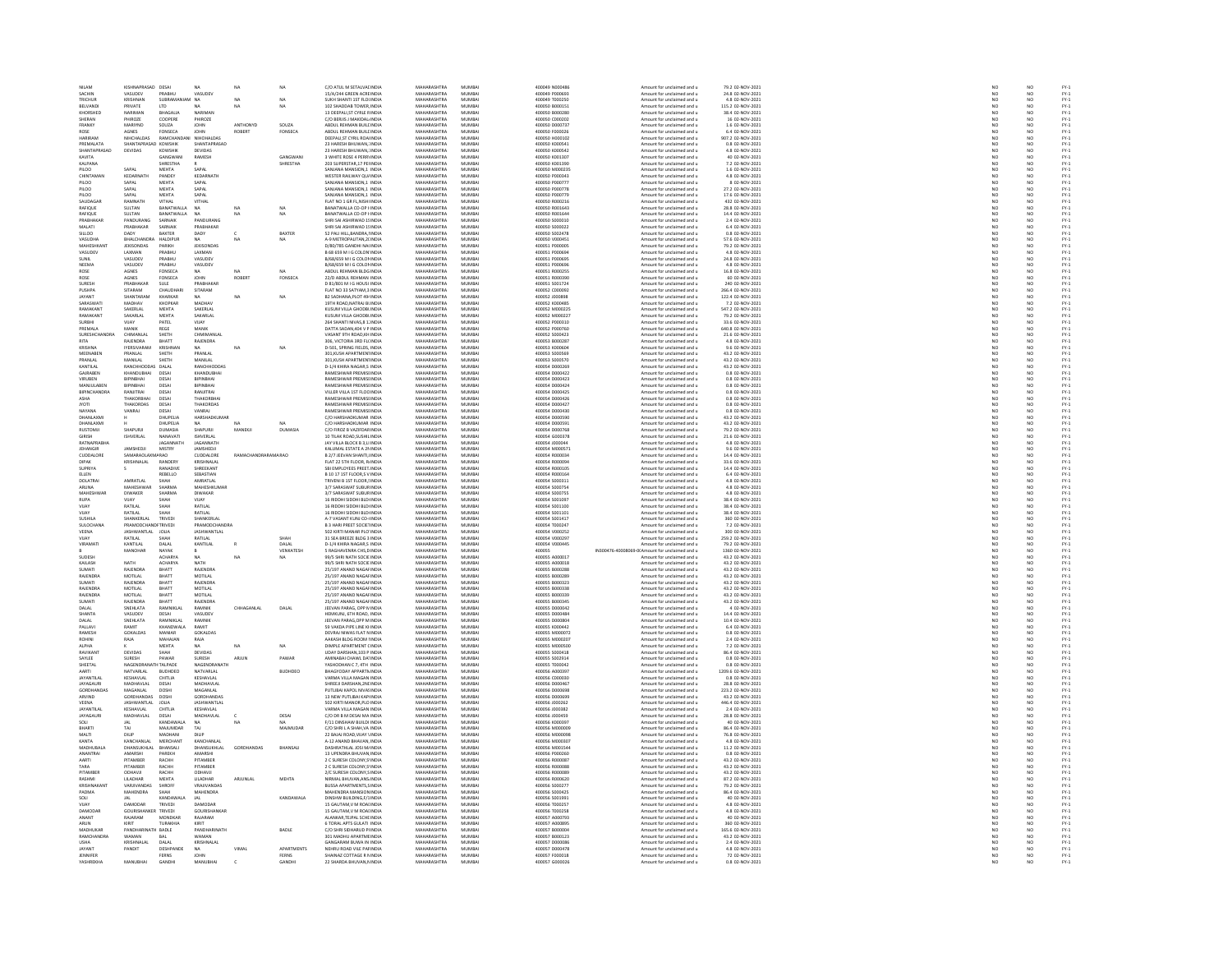| NARENDRA                           | VADILAL                                  | GANDH                     | VADILAL                            |                 |               | JASHU KUNJ 2ND FLOC INDIA                                    | MAHARASHTRA                | MUMBA            | 400057 G000050                   | Amount for unclaimed and u                               | 0.8 02-NOV-2021                      |                 | NO                    |                              |
|------------------------------------|------------------------------------------|---------------------------|------------------------------------|-----------------|---------------|--------------------------------------------------------------|----------------------------|------------------|----------------------------------|----------------------------------------------------------|--------------------------------------|-----------------|-----------------------|------------------------------|
| VADILAL                            | <b>RAMCHANE</b>                          | GANDH                     | RAMCHAND                           |                 |               |                                                              | <b>MAHARASHTRA</b>         | <b>MUMRAL</b>    |                                  |                                                          |                                      |                 | NO<br>NO              |                              |
| SUDHA                              | ANAND                                    | <b>GERSAPPA</b>           | ANAND                              |                 |               | JASU KUNJ 2ND FLOOF INDIA<br>LAXMI NIWAS, PARK R( INDIA      | MAHARASHTRA                | MUMBAI           | 400057 G000051<br>400057 G000184 | Amount for unclaimed and u<br>Amount for unclaimed and u | 1.6 02-NOV-2021<br>4.8 02-NOV-2021   | NC<br>NC        |                       | FY-1<br>FY-1                 |
| NITIN                              | EKNATH                                   | GHARAT                    | EKNATH                             |                 |               | 24 SARVODAYA BAMA INDIA                                      | MAHARASHTRA                | MUMBAI           | 400057 G000211                   | Amount for unclaimed and u                               | 67.2 02-NOV-2021                     | NO <sub>1</sub> | NO <sub>1</sub>       |                              |
| MANGAL                             |                                          | GHANEKAP                  | <b>SHANKAF</b>                     | DATTATRAYA      | GHANEKAR      | 11/188 PARLESHWAR : INDI                                     | <b>AAHARASHTR</b>          | MUMBA            | 400057 G00021                    | Amount for unclaimed and u                               | 4.8 02-NOV-2023                      | NO              |                       |                              |
| HUBERT                             | LESLIE                                   | GONSALVIS                 | LESLIE                             |                 | FRANCIS       | 35 GONSALVIS STREET INDIA                                    | MAHARASHTRA                | MUMBAI           | 400057 G000243                   | Amount for unclaimed and u                               | 19.2 02-NOV-2021                     | NO              | NO <sub>1</sub>       | FY-1<br>FY-1<br>FY-1<br>FY-1 |
| HUBERT                             | LESLIE                                   | GONSALVI:                 | <b>MA</b>                          | NA              |               | 35 GONSALVIS STREET INDIA                                    | <b>MAUADACUTRA</b>         | MUMBA            | 400057 H00009                    | Amount for unclaimed and u                               | 36 02-NOV-2023                       | NO              | NO                    |                              |
| PRABHUDAS                          | KHIMJI                                   | KOTECHA                   | KHIMJI                             |                 | VALLABHDAS    | AMAR KUNJ, SHRADHA INDIA                                     | MAHARASHTRA                | MUMBAI           | 400057 K000536                   | Amount for unclaimed and u                               | 6.4 02-NOV-2021                      | NO              | NO                    |                              |
| <b>LAXMAN</b>                      | KARLIPPAIR                               | <b>NADAR</b>              | <b>LAXMAN</b>                      |                 | NADAR         | C/O MRS R PONNUTH INDIA                                      | MAHARASHTRA                | MUMRAL           | 400057 1000225                   | Amount for unclaimed and u                               | 24 02-NOV-2021                       | NO              | NO                    |                              |
| LAXMAN                             | KARUPPAIH                                | NADAR                     | LAXMAN                             |                 | NADAR         | C/O MRS RAMCHANDFINDIA                                       | MAHARASHTRA                | MUMBA            | 400057 L000226                   | Amount for unclaimed and u                               | 16 02-NOV-2021                       |                 |                       | PY-1<br>PY-1<br>PY-1<br>PY-1 |
| NALINKANT                          |                                          | VRAJLAL                   | VRAJLAL                            |                 | VIRJI         | C/O VRAILAL VIRIL39 5 INDIA                                  | MAHARASHTRA                | MUMBAI           | 400057 N000010                   | Amount for unclaimed and u                               | 0.8 02-NOV-2021                      | NO<br>NO        | NO<br>NO              |                              |
| <b>BHOGILAL</b>                    | GOPALII                                  | PATEL                     | GOPALJI                            |                 |               | <b>TA BHUVAN BAJAJ FINDIA</b>                                | <b>MAHARASHTRA</b>         | MUMBAL           | 400057 P000006                   | Amount for unclaimed and u                               | 9.6 02-NOV-2021                      | NO              | NO                    |                              |
| MANGESH                            | ANANDRAD                                 | PAKHADE                   | ANANDRAO                           |                 |               | PAKHADE BLDG, NEHRI INDIA                                    | MAHARASHTRA                | MUMBAI           | 400057 P000014                   | Amount for unclaimed and u                               | 79.2 02-NOV-2021                     | NO              | NO                    |                              |
| KIRIT                              | HARIPRASAD                               |                           | HARIPRASAE                         |                 |               | DAMODAR RHLIVAN C INDIA                                      | MAHARASHTRA                | MUMRAL           | 400057 P000304                   |                                                          | 86.4 02-NOV-2021                     |                 |                       |                              |
|                                    |                                          | PANDYA                    |                                    |                 |               |                                                              |                            |                  |                                  | Amount for unclaimed and u                               |                                      | NO              | NO<br>NO              |                              |
| HARIPRASAD                         | UMIASHANKER                              | PANDYA                    | UMIASHANKER                        |                 |               | C/O PANDYA & CO,BLC INDIA                                    | MAHARASHTRA                | MUMBA            | 400057 P000305                   | Amount for unclaimed and u                               | 43.2 02-NOV-2021                     | NO              |                       |                              |
| PARAG                              |                                          | MANIAR                    | SURENDRA                           |                 | MANIAR        | 23 DHARM PREM RUILINDIA                                      | MAHARASHTRA                | MUMRAL           | 400057 P001525                   | Amount for unclaimed and u                               | 57.6.02-NOV-2021                     | NO              | NO <sub>1</sub>       | FY-)<br>FY-)                 |
| TAHERBHOY                          | ESOOFALLY                                | RANGWALLA                 |                                    |                 |               | JEEVAA TARA BUILDIN INDIA                                    | MAHARASHTRA                | MUMBA            | 400057 R000050                   | Amount for unclaimed and u                               | 4.8 02-NOV-2021                      | NO              | NQ                    |                              |
| <b>RAJENDRA</b>                    |                                          | MANIAR                    | NATVARLAL                          |                 | MANIAR        | 5 SUNDER NIWAS 1ST INDIA                                     | MAHARASHTRA                | MUMBAI           | 400057 R000461                   | Amount for unclaimed and u                               | 21.6 02-NOV-2021                     |                 |                       |                              |
| <b>PACHIMATL</b>                   | CHANKERDAO                               | DALVIE                    |                                    |                 |               | 2 SARASMATI NILIYAM IND                                      | <b>MAUADACUTRA</b>         | <b>MUMBAL</b>    | roonsz poonazi                   | Amount for unclaimed and u                               | 1.6 02-NOV-2023                      | NC<br>NC        | NO<br>NO              | FY-3<br>FY-3<br>FY-3         |
| SAHASRABUDHE                       | SHUBHANGI                                | KESHAV                    | KESHAV                             |                 |               | 12 ANSKAR JYOT II FLO INDIA                                  | MAHARASHTRA                | MUMBAI           | 400057 S000095                   | Amount for unclaimed and u                               | 43.2 02-NOV-2021                     | NO              | NO                    |                              |
| SAHASRARLIDHE                      | KESHAV                                   | VINAVAK                   | VINAYAK                            |                 |               | 12 SANSKAR IVOT II FL INDIA                                  | MAHARASHTRA                | MUMRAL           | 400057 S000096                   | Amount for unclaimed and u                               | 43.2.02-NOV-2021                     | NO              | NO <sub>1</sub>       |                              |
| <b>SUBHODCHANDRA</b>               | TRIBHUVANDAS THAKKAR                     |                           |                                    | NA              | NA            |                                                              | MAHARASHTRA                | MUMBA            | 400057 S001436                   |                                                          | 259.2 02-NOV-2021                    | NO              | NQ                    | FY-3<br>FY-3                 |
| <b>SURODHCHANDRA</b>               | TRIBHLIVANDAS THAKKER                    |                           | <b>MA</b>                          | NA              | MA.           | SARDAR PATEL CO OP INDIA<br>SARDAR PATEL CO OP INDIA         | MAHARASHTRA                | MUMRAL           | 400057.5001437                   | Amount for unclaimed and u<br>Amount for unclaimed and u | 64.8.02-NOV-2021                     |                 | NQ                    |                              |
|                                    |                                          |                           |                                    |                 |               |                                                              |                            |                  |                                  |                                                          |                                      | NO <sub>1</sub> |                       | FY-3<br>FY-3                 |
| SUSHILA                            | KRISHNA                                  | SHARMA                    | SHRIKRISHNA                        | <b>JAIGOPA</b>  | SHARMA        | 6 MADHAV KUNJ DIXITINDI                                      | MAHARASHTRA                | MUMBAI           | 400057 S001669                   | Amount for unclaimed and u                               | 420 02-NOV-2021                      | $\overline{NC}$ | NO                    |                              |
| SUBODHCHANDRA                      | TRIBHOVANDAS THAKAR                      |                           | NA.                                | NA              | NA            | SARDAR PATEL CO OP INDIA                                     | MAHARASHTRA                | MUMBAI           | 400057 T000081                   | Amount for unclaimed and u                               | 36 02-NOV-2021                       | NO              | NO <sub>1</sub>       |                              |
|                                    | TRIBHUVANDAS THAKER                      |                           |                                    |                 |               | SARDAR PATEL CO OP INDL                                      | MAHARASHTRA                | MUMBA            | 400057 T000095                   | Amount for unclaimed and u                               | 129.6 02-NOV-202:                    | NO              | NO                    | FY-3<br>FY-3                 |
| <b>USHA</b>                        | KRISHNALAL                               | DALAL                     |                                    | NA              | NA            | VIRESHWAR DARSHAN INDIA                                      | MAHARASHTRA                | MUMBAI           | 400057 U000096                   | Amount for unclaimed and u                               | 4.8 02-NOV-2021                      | $\frac{NO}{NO}$ | NO<br>NO              |                              |
| <b>VINEET</b>                      | SHRIKRISHNA                              | SHARMA                    | SHRIKRISHNA                        | <b>IAIGOPAL</b> | SHARMA        | 6 MADHAV KUNI DIXITINDIA                                     | MAHARASHTRA                | MUMRAL           | 400057 V000307                   | Amount for unclaimed and u                               | 420.02-NOV-2021                      |                 |                       |                              |
| DHARAMSENGH                        | GIANSINGH                                | ARNEJA                    | GIANSINGH                          |                 | ARNEJA        | EVERSWEET APARTME INDIA                                      | MAHARASHTRA                | MUMBAI           | 400058 A00015                    | Amount for unclaimed and u                               | 4.8 02-NOV-2021                      | NO              | NQ                    | FY-:<br>FY-:<br>FY-:         |
| SUNANDA                            | MADHAV                                   | BHAVE                     | <b>MADHAV</b>                      |                 |               | SMITA LALLUBHAI PAR INDIA                                    | MAHARASHTRA                | MUMBAI           | 400058 8000210                   | Amount for unclaimed and u                               | 14.4 02-NOV-2021                     | NO              | NO <sub>1</sub>       |                              |
| GEETA                              | SURUNATH                                 | BORKAR                    | GURUNATH                           |                 |               | C/O R P WADADEKAR / INDIA                                    | MAHARASHTRA                | MUMBA            | 400058 B00048                    | Amount for unclaimed and u                               | 57.6 02-NOV-2021                     | NO              | NQ                    | FY-3<br>FY-3                 |
| MANOHAR                            | <b>BABURAO</b>                           | CHOWDHARY                 | BABURAO                            |                 |               | 43 AZAD NAGAR, R NO INDIA                                    | MAHARASHTRA                | MUMBAI           | 400058 C000152                   | Amount for unclaimed and u                               | 43.2 02-NOV-2021                     | NO <sub>1</sub> | NO <sub>1</sub>       |                              |
| MANISHA                            | <b>JUAY</b>                              | CHAMANKA                  | VIJAY                              |                 |               | 8 LA TERRESSA, FOUR EINDI                                    | <b>MAHARASHTRA</b>         | MUMBA            | 00058 C00015                     | Amount for unclaimed and u                               | 7.2 02-NOV-202:                      | NO              | NO                    |                              |
| MARIA                              | SOPHIEROSARICASOUZA                      |                           | NA                                 | NA              | NA            | PARADISE APARTMEN' INDIA                                     | MAHARASHTRA                | MUMBAI           | 400058 D000743                   | Amount for unclaimed and u                               | 43.2 02-NOV-2021                     | NO              | NO                    |                              |
| <b>PADALARES</b>                   | SURENDRALAL                              |                           | SURENDRALAL                        |                 |               |                                                              | <b>MAUADACUTRA</b>         | MUMBA            | 400058 G000119                   | Amount for unclaimed and u                               |                                      |                 |                       |                              |
|                                    | SHANTILAL                                | <b>GANDHI</b><br>HATHI    | SHANTILAL                          |                 |               | MUKTI BLOCK NO 1,V I INDIA<br>YESVANT NAGAR BLOC INDIA       | MAHARASHTRA                | MUMBAI           | 400058 H000003                   | Amount for unclaimed and u                               | 43.2 02-NOV-2021<br>180 02-NOV-2021  | NC<br>NC        | NO<br>NO              | FY-1<br>FY-1<br>FY-1<br>FY-1 |
| HALIMA                             |                                          | NAZARMOHOME ALI           |                                    |                 | HUMZA         | 22 DADABHAI ROAD, A INDIA                                    | MAHARASHTRA                | MUMBAI           | 400058 H000006                   | Amount for unclaimed and u                               | 57.6 02-NOV-2021                     |                 | NO <sub>1</sub>       |                              |
| MADAN                              | HARIRAM                                  | JHAVER                    | HARIRAN                            |                 |               | 201-202 WOODLAND FIND                                        | <b>MAHARASHTRA</b>         | MUMBA            | 100058 J00021                    | Amount for unclaimed and u                               | 14.4 02-NOV-202:                     | $\frac{NO}{NO}$ | NO                    |                              |
| MADHUSUDAN                         | VITHALDAS                                | <b>JHAVERI</b>            | VITHALDAS                          |                 |               | A/23 INDRA SUKH.CON INDIA                                    | MAHARASHTRA                | MUMBAI           | 400058 J000236                   | Amount for unclaimed and u                               | 43.2 02-NOV-2021                     | NO <sub>1</sub> | NO <sub>1</sub>       |                              |
| VIKRANT                            | PRAIABANDL                               |                           |                                    |                 |               |                                                              | MAHARASHTRA                | MUMBAL           |                                  |                                                          |                                      |                 |                       |                              |
|                                    |                                          |                           | PRAJABANDH                         |                 |               | RAMZARUKHA SOCIET INDIA                                      |                            |                  | 100058 J000318                   | Amount for unclaimed and u                               | 43.2 02-NOV-2021                     | NO              | NO                    | FY-1<br>FY-1<br>FY-1<br>FY-1 |
| <b>JERBANOO</b>                    | VIRAF                                    | KOLAH                     | NA.                                | NA              | NA            | J 13 3RD FLOOR, SHAPLINDIA                                   | MAHARASHTRA                | MUMBAI           | 400058 J000961                   | Amount for unclaimed and u                               | 72 02-NOV-2021                       | NO              | NO                    |                              |
| KIRAN                              | <b>ILIGESH</b>                           | KAPOOR                    | <b>ILIGESH</b>                     |                 |               | K/S 104 KISHORE DARSINDM                                     | MAHARASHTRA                | MUMRAL           | 400058 K000238                   | Amount for unclaimed and u                               | 14.4 02-NOV-2021                     | NO              | NO <sub>1</sub>       | FY-1<br>FY-1<br>FY-1<br>FY-1 |
| OCHIRAM                            | LILARAM                                  | KOTWAN                    | LILARAM                            |                 |               | FLAT NO 14 1ST FLOOF INDIA                                   | MAHARASHTRA                | MUMBA            | 400058 K000576                   | Amount for unclaimed and u                               | 43.2 02-NOV-2021                     | NO              | NO                    |                              |
| <b>GIRILA</b>                      |                                          | KUNNATH                   |                                    |                 | VENUGOPALAN   | A 14 MADHAVI PLOT N INDIA                                    | MAHARASHTRA                | MUMBAI           | 400058 K000641                   | Amount for unclaimed and u                               | 7.2 02-NOV-2021                      | NO <sub>1</sub> | NO <sub></sub>        |                              |
| KULINCHAND                         | <b>IAMIFTRAL</b>                         | <b>IYAS</b>               |                                    |                 |               | 8/19, YASHODHAN, OP INDL                                     | <br>MAHARASHTRJ            | MUMBA            | 100058 K001410                   | Amount for unclaimed and u                               | 57.6 02-NOV-2021                     | $_{NC}$         | NO                    |                              |
| AVNIBEN                            | <b>HEMANT</b>                            | LAKHIA                    | <b>HEMAN1</b>                      |                 |               | 4/C TUSHAR PARK, VIJA INDIA                                  | MAHARASHTRA                | MUMBAI           | 400058 L000021                   | Amount for unclaimed and u                               | 7.2 02-NOV-2021                      | NO              | NO                    |                              |
| <b>JOHN</b>                        |                                          | MATHEW                    |                                    |                 | MATHEW        | E 50 JYOTI APTS.7 BUN INDIA                                  | MAHARASHTRA                | MUMRAL           | 400058.M000183                   | Amount for unclaimed and u                               | 43.2 02-NOV-2021                     | NO              | NO                    | FY-3<br>FY-3                 |
| ALOO                               | MINOO                                    | MERCHANT                  | MINOO                              |                 |               | G-2 N-3 CAMA PARK,C INDIA                                    | MAHARASHTRA                | MUMBA            | 400058 M000484                   | Amount for unclaimed and u                               | 7.2 02-NOV-2021                      | NO              | NO                    |                              |
| MAGANIAL                           | RAMJI                                    | RAICHLIRA                 | RAMIL                              |                 |               | 504 ROOP DARSHAN C INDIA                                     | MAHARASHTRA                | MUMRAL           | 400058 MODORES                   | Amount for unclaimed and u                               | 28.8 02-NOV-2021                     |                 | NO <sub>1</sub>       |                              |
| SANTOSH                            |                                          | NAYAR                     | BHUSHAN                            |                 | NAYAR         | FLAT NO 19 C, PRATAP INDIA                                   | MAHARASHTRA                | MUMBA            | 400058 N000074                   | Amount for unclaimed and u                               | 3.2 02-NOV-2021                      | NC<br>NC        | NQ                    | FY-3<br>FY-3                 |
| PRAVINKLIMAS                       | RAILIRHAL                                | PATEL                     | RAILIRHAL                          |                 |               | FLAT NO 17 4TH FLOOLINDIA                                    | MAHARASHTRA                | MUMRAL           | 400058 P000082                   | Amount for unclaimed and u                               | 57.6.02-NOV-2021                     | NO              | NQ                    |                              |
|                                    |                                          |                           |                                    |                 |               |                                                              | <b>MAHARASHTR</b>          |                  |                                  |                                                          |                                      | NO              |                       | FY-1<br>FY-1<br>FY-1         |
| NEENA                              | VASANTLA                                 | PAREKH                    | VASANTLA                           |                 |               | VISHWABHARATI CO CINDI                                       |                            | MUMBA            | 400058 P000262                   | Amount for unclaimed and u                               | 14.4 02-NOV-2021                     |                 | NO<br>NO              |                              |
| JOLIN<br><b>MADHL</b>              | VASANTLAL<br>VASANT                      | PAREKH<br>PATIL           | VASANTLAL<br>VASANT                |                 |               | VISHWABHARATI CO C INDIA<br><b>B 2/12 PANCHAVATI A INDIA</b> | MAHARASHTRA<br>MAHARASHTRA | MUMBA<br>MUMRAL  | 400058 P000263<br>400058 P000485 | Amount for unclaimed and u<br>Amount for unclaimed and u | 12 02-NOV-2021<br>4.8.02-NOV-2021    | NO              | NO <sub>1</sub>       |                              |
|                                    |                                          |                           |                                    |                 |               |                                                              |                            |                  |                                  |                                                          |                                      | NC<br>NC        |                       | FY:<br>FY:                   |
| MADHAVI                            | MADHU                                    | PATIL                     | MADHU                              |                 |               | B 2/12 PANCHAVATI A INDIA                                    | MAHARASHTRA                | MUMBA            | 400058 P000490                   | Amount for unclaimed and u                               | 4.8 02-NOV-2021                      |                 | NO                    |                              |
| KARTHIAYANI                        | <b>AMMA</b>                              | PERINCHERY                | <b>BALAKRISHNA</b>                 |                 | MENON         | A 14 MADHAVI PLOT N INDIA                                    | MAHARASHTRA                | MUMRAL           | 400058 P000590                   | Amount for unclaimed and u                               | 7.2.02-NOV-2021                      | NO <sub>1</sub> | $\mathbf{M}$          | FY-)<br>FY-)                 |
| VAISHALI                           | VISHNU                                   | PHADNIS                   | VISHNU                             |                 |               | 1 ANUPREETA, OFF CE INDIA                                    | MAHARASHTRA                | MUMBAI           | 400058 P000601                   | Amount for unclaimed and u                               | 223.2 02-NOV-2021                    | $\overline{NC}$ | NO                    |                              |
| RATNAKAR                           | CHANDAN                                  | PRABHU                    | CHANDAN                            |                 |               | E 3/HUNS SOCIETY.DA/ INDIA                                   | MAHARASHTRA                | MUMBAI           | 400058 P000685                   | Amount for unclaimed and u                               | 0.8 02-NOV-2021                      | NO <sub>1</sub> | NO <sub>1</sub>       | FY-3<br>FY-3                 |
| PRAVINKUMA                         | BALUBHAI                                 | PATEL                     | BALUBHAI                           |                 |               | FLAT NO 17 4TH FLOOHNDM                                      | MAHARASHTRA                | MUMBA            | 400058 P000758                   | Amount for unclaimed and u                               | 108 02-NOV-2021                      | NO              | NQ                    |                              |
| CHANDRASHEKAR                      | LINGPP                                   | <b>RAJU</b>               | LINGPP                             |                 |               | C/O BABUBHAI P PARILINDIA                                    | MAHARASHTRA                | MUMBAI           | 400058 R000115                   | Amount for unclaimed and u                               | 43.2 02-NOV-2021                     |                 |                       |                              |
| SUDHA                              | <b>RHANI IRA</b>                         | SANGHVI                   | <b>RHANLIRAL</b>                   |                 |               | VASANT MANOR 1ST FINDIA                                      | MAHARASHTRA                | MUMRAL           | 400058.5000063                   | Amount for unclaimed and u                               | 72.02-NOV-2021                       | NO<br>NO        | NO<br>NO              |                              |
| BHANURAY                           | DHIRAJLAL                                | SANGHVI                   | DHIRAJLAL                          |                 |               | VASANT MANOR DAW INDI                                        | MAHARASHTRA                | MUMBAI           | 400058 S000111                   | Amount for unclaimed and u                               | 72 02-NOV-2021                       | $\overline{NC}$ | NQ                    | FY-1<br>FY-1<br>FY-1         |
| JAYESH                             | ARVIND                                   | SEVAK                     | ARVIND                             |                 |               | 120 JAYPRAKASH ROALINDIA                                     | MAHARASHTRA                | MUMBAI           | 400058 S000239                   | Amount for unclaimed and u                               | 43.2 02-NOV-2021                     | NO              | NO <sub>1</sub>       |                              |
| RAJENDRAKUMA                       | BABULAI                                  | SHAH                      | BABULAI                            |                 |               | 85 SWAMI VIVEKANAN INDIA                                     | MAHARASHTRA                | MUMBA            | 400058 S000492                   | Amount for unclaimed and u                               | 0.8 02-NOV-2021                      | NO              | NO                    | FY-3<br>FY-3                 |
| HASUMATI                           | BANSILAL                                 | SHAH                      | BANSILAL                           |                 |               | <b>B 13 PRATAP SOCIETY, INDIA</b>                            | MAHARASHTRA                | MUMBAI           | 400058 S000831                   | Amount for unclaimed and u                               | 33.6 02-NOV-2021                     | NO              | NO <sub>1</sub>       |                              |
| SHEFALL                            | BANSILA                                  | SHAH                      | BANSILA                            |                 |               | <b>B 13 PRATAP SOCIETY, INDI</b>                             | <b>MAHARASHTRA</b>         | MUMBA            | 400058 S00083                    | Amount for unclaimed and u                               | 33.6 02-NOV-202:                     | NO              | NO                    | FY-1<br>FY-1<br>FY-1<br>FY-1 |
| PARESH                             | BANSILAL                                 | SHAH                      | BANSILAL                           |                 |               | <b>B 13 PRATAP SOCIETY, INDIA</b>                            | MAHARASHTRA                | MUMBAI           | 400058 S000833                   | Amount for unclaimed and u                               | 33.6 02-NOV-2021                     | NO              | NO <sub>1</sub>       |                              |
|                                    | A IIJNA                                  |                           |                                    |                 |               |                                                              | <b>MAHARASHTRA</b>         | MUMBA            |                                  |                                                          |                                      |                 |                       |                              |
| SAUMI                              |                                          | SHAH<br>SHAH              | BANSILAI                           |                 |               | B 13 PRATAP SOCIETY, INDIA<br>C/O N P SHAH, 206 GUI INDIA    |                            |                  | 400058 5000834<br>400058 5001110 | Amount for unclaimed and u                               | 33.6 02-NOV-2021<br>43.2 02-NOV-2021 | NC<br>NC        | NO<br>NO              |                              |
| KIRIT                              | PRANLAI                                  |                           | PRANLAL                            |                 |               |                                                              | MAHARASHTRA                | MUMBAI           |                                  | Amount for unclaimed and u                               |                                      |                 |                       |                              |
| VUAY                               |                                          | SHAH                      | PRABHALAL                          |                 |               | C/O HARESH P SHAH, EINDIA                                    | MAHARASHTRA                | MUMBAI           | 400058 S001176                   | Amount for unclaimed and u                               | 9.6 02-NOV-2021                      | NO              | NO <sub>1</sub>       |                              |
| <b>SHOBHAN</b>                     |                                          | HARNA                     | SUKHBIR                            |                 | <b>HARNAL</b> | 401 SKYLARK A, LOKHA IND                                     | <b>MAHARASHTRA</b>         | MUMBA            | 400058 S00159                    | Amount for unclaimed and u                               | 180 02-NOV-2021                      | NO              | NQ                    |                              |
| PUSHPA                             | VIRENDRA                                 | TRIVED                    | VIRENDRA                           |                 |               | NEW LIG BUILDING NC INDIA                                    | MAHARASHTRA                | MUMBAI           | 400058 T000263                   | Amount for unclaimed and u                               | 0.8 02-NOV-2021                      | NO <sub>1</sub> | NO <sub>1</sub>       |                              |
| SARLA                              |                                          | VAKIL                     | RAJAN                              |                 |               | 34 GURUCHHAYA CO CINDIA                                      | <b>MAHARASHTRA</b>         | MUMRAL           | 400058 V00009                    | Amount for unclaimed and u                               | 4.8 02-NOV-2021                      | NO              | NO                    |                              |
| KUNAL                              |                                          | VAKIL                     | RAJEN                              |                 |               | 34 GURUCHHAYA CO ( INDIA                                     | MAHARASHTRA                | MUMBAI           | 400058 V000099                   | Amount for unclaimed and u                               | 4.8 02-NOV-2021                      | NO              | NO                    | FY-1<br>FY-1<br>FY-1<br>FY-1 |
| KUNAI                              |                                          | VAKIL                     | RAJEN                              |                 |               | 34 GURUCHHAYA CO CINDIA                                      | MAHARASHTRA                | MUMRAL           | 400058 V000100                   | Amount for unclaimed and u                               | 4.8 02-NOV-2021                      | NO              |                       |                              |
| RAJEN                              |                                          | VAKIL                     | CHANDRAKANT                        |                 |               | 34 GURUCHHAYA CO ( INDIA                                     | MAHARASHTRA                | MUMBA            | 400058 V000101                   | Amount for unclaimed and u                               | 4.8 02-NOV-2021                      | NO              | NO<br>NO              | FY:<br>FY:                   |
| HORMUSI                            | MOTASHA!                                 | WADIA                     | MOTASHAW                           | $\sim$          | WADIA         | SHEROO VILLA 87 VAR INDIA                                    | MAHARASHTRA                | MUMRAL           | 400058 woongoo                   | Amount for unclaimed and u                               | 252.02-NOV-2021                      |                 | NO <sub>1</sub>       |                              |
| <b>JASWANTLA</b>                   | MAFATLAI                                 | SHAH                      | <b>MAFATLAL</b>                    |                 |               | PARSI PANCHAYAT ROJIND                                       | <b>MAHARASHTR</b>          | MUMBA            | 00059 S000841                    | Amount for unclaimed and u                               | 43.2 02-NOV-2021                     | NC<br>NC        | $\overline{NQ}$       |                              |
| RUDRESH                            | ASHOK                                    | THAKUR                    | ASHOK                              | KEROBA          | THAKUR        | A/3 - RAMESHWAR DA INDIA                                     | MAHARASHTRA                | MUMBAI           | 400060                           | 12018600-00163194-0IAmount for unclaimed and u           | 360 02-NOV-2021                      | NO              | NO                    |                              |
| HAREN                              | SAROJ                                    | RHANSAL                   | SAROJ                              |                 |               | 601 SURAJ APT, HINDU INDI                                    | MAHARASHTRA                | MUMBAI           | 400060                           | N300476-41792562-0(Amount for unclaimed and u            | 532.8 02-NOV-2021                    | NO              |                       | FY-1<br>FY-1<br>FY-1<br>FY-1 |
|                                    | FRAMJI                                   |                           |                                    |                 |               |                                                              |                            | MUMBA            |                                  |                                                          |                                      |                 | NO<br>NO              |                              |
| JAMSHED<br>KASHINATH               | KRISHNAIL                                | BHAMGARA<br>CHAVAN        | FRAMJI<br>KRISHNAI                 |                 |               | 89 KHORSHED VILLA, N INDIA<br>M R KURESHI CHAWL SINDIA       | MAHARASHTRA<br>MAHARASHTRA | MUMRAL           | 400060 B000199<br>400060 connosc | Amount for unclaimed and u<br>Amount for unclaimed and u | 8.8 02-NOV-2021<br>43.2.02-NOV-2021  | NO<br>NO        | NO <sub>1</sub>       |                              |
|                                    |                                          |                           |                                    |                 |               |                                                              |                            |                  |                                  |                                                          |                                      |                 |                       | FY-3<br>FY-3                 |
| RAGHUNATH                          | KRISHNAJI                                | CHAVAN                    | KRISHNAJI                          |                 |               | M B KURESHI CHAWL, INDIA                                     | MAHARASHTRA                | MUMBA            | 400060 C000081                   | Amount for unclaimed and u                               | 33.6 02-NOV-2021                     | NO              | NO                    |                              |
| <b>ARDUIRAHIM</b>                  | <b>HARIR</b>                             | MERCHANT                  | <b>HARIR</b>                       |                 | MERCHANT      | ADVOCATE HIGH COULINDIA                                      | MAHARASHTRA                | MUMRAL           | 400061-4000755                   | Amount for unclaimed and u                               | 7.2.02-NOV-2021                      | NO              | NQ                    | FY-3<br>FY-3<br>FY-3         |
| PRABHAKAE                          | KESHAC                                   | BHAT                      | KESHAO                             |                 |               | UDAY CO OP HOUSING IND                                       | <b>MAHARASHTR</b>          | MUMBA            | 400062 B00020                    | Amount for unclaimed and u                               | 5.6 02-NOV-2021                      | NO              | NO<br>NO              |                              |
| ARUN                               | GAJANAM                                  | <b>BHUTKAR</b>            | GAJANAN                            |                 |               | SHREE NAGAR COLON' INDIA                                     | MAHARASHTRA                | MUMBAI           | 400062 B000239                   | Amount for unclaimed and u                               | 2.4 02-NOV-2021                      | NO              |                       |                              |
| SUNIT                              | GAJANAM                                  | BHUTKAR                   | GAIANAN                            |                 |               | SHREE NAGAR COLON' INDIA                                     | MAHARASHTRA                | MUMRAL           | 400062.B000240                   | Amount for unclaimed and u                               | 2.4 02-NOV-2021                      | NO              | NO                    | FY:<br>FY:                   |
| BEENA                              |                                          | SHAH                      | ARVINDKUMAF                        |                 |               | 49 JAWAHAR NAGAR FINDIA                                      | MAHARASHTRA                | MUMBA            | 400062 B000744                   | Amount for unclaimed and u                               | 7.2 02-NOV-2021                      | NO              | NO                    |                              |
| HARISH                             | KUMAR                                    | CHAINANI                  | HASHMATRAL                         |                 |               | 10/312 SHASTRI NAGA INDIA                                    | MAHARASHTRA                | MUMRAL           | 400062 C000106                   | Amount for unclaimed and u                               | 4.8.02-NOV-2021                      | NO <sub>1</sub> | $\mathbf{M}$          |                              |
| VEENA                              |                                          | CHAINANI                  | HARISH                             |                 |               | 10/312 SHASTRI NAGA INDIA                                    | MAHARASHTRA                | MUMBAI           | 400062 C00010                    | Amount for unclaimed and u                               | 4.8 02-NOV-2021                      | $\overline{NC}$ | NQ                    | FY-)<br>FY-)                 |
| VEENA                              | <b>HARISH</b>                            | CHAINANI                  | HARISH                             |                 |               | 10/312 SHASTRI NAGA INDIA                                    | MAHARASHTRA                | MUMBAI           | 400062 C000126                   | Amount for unclaimed and u                               | 4.8 02-NOV-2021                      | NO              | NO <sub>1</sub>       |                              |
|                                    | SHANKAP                                  | DHUME                     | SHANKAR                            |                 |               | 12/93 UNNAD NAGAR INDIA                                      | MAHARASHTRA                | MUMBA            | 400062 D00057                    | Amount for unclaimed and u                               | 4.8 02-NOV-2023                      | NO              | NQ                    | FY-3<br>FY-3                 |
| <b>ILABEN</b>                      |                                          | SHAH                      | ARVINDKUMAR                        |                 |               | C/O ARVINDKUMAR C INDIA                                      | MAHARASHTRA                | MUMBAI           | 400062 1000091                   | Amount for unclaimed and u                               | 88.8 02-NOV-2021                     |                 |                       |                              |
| <b>II AREN</b>                     |                                          | <b><i><u>SHAH</u></i></b> | <b>ARVINDKLIMAR</b>                |                 |               | 49 IAWAHAR NAGAR FINDIA                                      | MAHARASHTRA                | MUMRAL           | 400062 1000113                   | Amount for unclaimed and u                               | 96.02-NOV-2021                       | $\frac{NO}{NO}$ | NO<br>NO              |                              |
| PRAMILA                            | MANOHAR                                  | KADAM                     | MANOHAR                            |                 |               | N/9/9 GANPATHI NIVA INDIA                                    | MAHARASHTRA                | MUMBA            | 400062 K000193                   | Amount for unclaimed and u                               | 0.8 02-NOV-2021                      | NO              | NQ                    | FY-1<br>FY-1<br>FY-1         |
| KAVITA                             |                                          | SHAH                      | ARVINDKUMAR                        |                 |               | 49 JAWAHAR NAGAR FINDIA                                      | MAHARASHTRA                | MUMBA            | 400062 K000989                   | Amount for unclaimed and u                               | 7.2 02-NOV-2021                      | NO              | NO <sub>1</sub>       |                              |
| HASMUKK                            | MAGANLA                                  | MASARAN                   | MAGANLAL                           |                 |               | 6/6 GAJANAND BUILDI INDIA                                    | MAHARASHTRA                | MUMBA            | 400062 M000108                   | Amount for unclaimed and u                               | 0.8 02-NOV-2021                      | NO              | NQ                    | FY-3<br>FY-3                 |
| MAGANLAL                           | GIRDHARLAL                               | MASHARANI                 | GIRDHARLAL                         |                 |               | 6/6 GAJANAND BUILDI INDIA                                    | MAHARASHTRA                | MUMBAI           | 400062 M000109                   | Amount for unclaimed and u                               | 0.8 02-NOV-2021                      | NO <sub>1</sub> | NO <sub>1</sub>       |                              |
| MANJULA                            | <b>JAYANTILAL</b>                        |                           | <b>AYANTILAL</b>                   |                 |               | C/O MR K J PARIKH, GC IND                                    | <b>MAHARASHTRA</b>         | WUMBA            | 00062 P000118                    | Amount for unclaimed and u                               | 36 02-NOV-2023                       | NO              | NO                    |                              |
| <b>SHAKUNTALA</b>                  | <b>HARIBHAI</b>                          | PATEL                     | HARIBHAI                           |                 |               | MOTIRAM BHATT CHA INDIA                                      | MAHARASHTRA                | MUMBAI           | 400062 P000299                   | Amount for unclaimed and u                               | 74.4 02-NOV-2021                     | NO              | NO <sub>1</sub>       |                              |
| <b>UADIDUA</b>                     | KESHURRHAL                               |                           |                                    |                 |               | MOTIRAM BHATT CHA INDIA                                      | <b>MAHARASHTRA</b>         | MUMRAL           | 400062 PO00306                   |                                                          |                                      | NO              |                       |                              |
|                                    |                                          | PATEL                     | KESHURBHA                          |                 |               |                                                              |                            |                  |                                  | Amount for unclaimed and u                               | 74.4 02-NOV-2021                     |                 | NO                    |                              |
| SUSHILA                            | KRISHNAKUMAR PANCHAL<br>ARVINDKUMAR SHAH |                           | KRISHNAKUMAI<br>ARVINDKUMAR        |                 |               | 170/12 JAWAHAR NACINDIA<br>49 JAWAHAR NAGAR 6 INDIA          | MAHARASHTRA<br>MAHARASHTRA | MUMBAI<br>MUMBAI | 400062 P000427<br>400062 S000416 | Amount for unclaimed and u<br>Amount for unclaimed and u | 223.2 02-NOV-2021<br>2.4 02-NOV-2021 | NO<br>NO        | NO<br>NO <sub>1</sub> |                              |
|                                    |                                          |                           |                                    |                 |               |                                                              |                            |                  |                                  |                                                          |                                      |                 |                       |                              |
| ARVINDKUMA                         | CHANDULAL                                |                           | CHANDULAL                          |                 |               | 49 JAWAHAR NAGAR, EINDL                                      | <b>MAHARASHTR</b>          | MUMBA            | 400062 S00041                    | Amount for unclaimed and u                               | 2.4 02-NOV-2023                      | NO              | NO                    |                              |
| <b>ILABEN</b>                      | ARVINDKUMAR                              | SHAH                      | ARVINDKUMAF                        |                 |               | 49 JAWAHAR NAGAR.EINDIA                                      | MAHARASHTRA                | MUMBAI           | 400062 S000482                   | Amount for unclaimed and u                               | 2.4 02-NOV-2021                      | NO <sub>1</sub> | NO <sub>1</sub>       |                              |
| ILABEN                             | ARVINDKUMAR SHAR                         |                           | ARVINDKUMAR                        |                 |               | 49 JAWAHAR NAGAR É INDIA                                     | <b>MAHARASHTRA</b>         | MUMBA            | 100062 S00048                    | Amount for unclaimed and u                               | 2.4 02-NOV-2021                      | $_{NC}$         | NO                    |                              |
| ARVINDKUMAR                        | CHANDULAL                                | SHAH                      | CHANDULAL                          |                 |               | 49 JAWAHAR NAGAR É INDIA                                     | MAHARASHTRA                | MUMBAI           | 400062 S000487                   | Amount for unclaimed and u                               | 2.4 02-NOV-2021                      | NO              | NO                    |                              |
| <b>ARVINDKUMAR</b>                 | CHANDLILAI                               |                           | CHANDULAL                          |                 |               | 49 IAWAHAR NAGAR ÉINDIA                                      | MAHARASHTRA                | MUMRAL           | crannes sonness                  | Amount for unclaimed and u                               | 2.4 02-NOV-2021                      | NO              | NO                    |                              |
| PRABHAVANTI                        | <b>RANCHHODDAS</b>                       | SHAH                      | <b>RANCHHODDAS</b>                 |                 |               | 12/92 SIDDHARTH NACINDIA                                     | MAHARASHTRA                | MUMBA            | 400062 S000534                   | Amount for unclaimed and u                               | 230.4 02-NOV-2021                    | NO              | NO                    |                              |
| RANCHHODDAS                        | MOTICHAND                                | SHAH                      | MOTICHAND                          |                 |               | 12/92 SIDDHARTH NACINDIA                                     | MAHARASHTRA                | MUMRAL           | 400062.5000541                   | Amount for unclaimed and u                               | 115.2 02-NOV-2021                    |                 |                       |                              |
|                                    |                                          |                           |                                    | NA              | NA            | 1 NILLO MANSION, 28 JINDIA                                   | <b>MAHARASHTR</b>          | MUMBA            | 00062 S000683                    | Amount for unclaimed and u                               | 4.8 02-NOV-2021                      | NC<br>NC        | NO<br>NO              |                              |
| KIRTILAL                           | BHAICHAND                                | SHAH                      | BHAICHAND                          |                 |               | 28 JAWAHAR NAGAR. INDIA                                      | MAHARASHTRA                | MUMBAI           | 400062 S000742                   | Amount for unclaimed and u                               | 2.4 02-NOV-2021                      | NO              | NO <sub>1</sub>       |                              |
|                                    | KIRTILAL                                 | SHAH                      | KIRTILAL                           |                 |               | 404 KADAMBARI.P H N INDIA                                    | <b>MAUARACUTRA</b>         | <b>MUAGA</b>     | sonnez sonnza:                   | Amount for unclaimed and u                               | 7.2 02-NOV-2021                      | NO              | NO                    |                              |
| ARVINDKUMAR                        | CHANDULAL                                | SHAH                      | CHANDULAL                          |                 |               | 49 JAWAHAR NAGAR, EINDIA                                     | MAHARASHTRA                | MUMBAI           | 400062 S000810                   | Amount for unclaimed and u                               | 2.4 02-NOV-2021                      | NO              | NO                    |                              |
| <b>IITENDRA</b>                    | ARVINDKLIMAR                             | SHAH                      | <b>ARVINDKLIMAR</b>                |                 |               | 49 IAWAHAR NAGAR ÉINDIA                                      | MAHARASHTRA                | MUMRAL           | sonnez sonness                   | Amount for unclaimed and u                               | 2.4.02-NOV-2021                      | NO              | NO <sub>1</sub>       |                              |
|                                    |                                          |                           |                                    |                 |               |                                                              |                            | MUMBA            |                                  |                                                          | 2.4 02-NOV-2021                      |                 | NO                    | PY-1<br>PY-1<br>PY-1<br>PY-1 |
| <b>JITENDRA</b><br><b>IITENDRA</b> | ARVINDKUMAR SHAH<br>ARVINDKLIMAR SHAH    |                           | ARVINDKUMAF<br><b>ARVINDKLIMAR</b> |                 |               | 49 JAWAHAR NAGAR É INDIA<br>49 IAWAHAR NAGAR FINDIA          | MAHARASHTRA<br>MAHARASHTRA | MUMRAL           | 400062 S000856<br>400062 S000888 | Amount for unclaimed and u                               | 2.4.02-NOV-2021                      | NO<br>NO        | $\mathbf{M}$          |                              |
|                                    |                                          |                           |                                    |                 |               |                                                              |                            |                  |                                  | Amount for unclaimed and u                               |                                      |                 |                       | FY-1<br>FY-1<br>FY-1         |
| <b>JITENDRA</b>                    | ARVINDKUMAR                              |                           | ARVINDKUMAP                        |                 |               | 49 JAWAHAR NAGAR, EINDL                                      | <b>MAHARASHTRA</b>         | MUMBA            | 400062 S00088                    | Amount for unclaimed and u                               | 2.4 02-NOV-2021                      |                 |                       |                              |
| KANTA                              | DALPATRAI                                | SHAH                      | DALPATRAI                          |                 |               | 9/40 GAJANAN BUILDI INDIA                                    | MAHARASHTRA                | MUMBA            | 400062 S001021                   | Amount for unclaimed and u                               | 1.6 02-NOV-2021                      | NO              | NO                    |                              |
| SAIAI                              |                                          | SHAH                      | <b>ARVINDKLIMAR</b>                |                 |               | C/O ARVINDKLIMAR C. INDIA                                    | MAHARASHTRA                | MUMRAL           | 400062.5001050                   | Amount for unclaimed and u                               | 2.4 02-NOV-2021                      | NO              | NO                    | FY-3<br>FY-3                 |
| VIMALA                             | SOMCHAND                                 | SHAH                      | SOMCHAND                           |                 |               | VORA HOUSE 1ST FLOUNDIA                                      | MAHARASHTRA                | MUMBAI           | 400062 S001071                   | Amount for unclaimed and u                               | 168 02-NOV-2021                      | N <sub>C</sub>  |                       |                              |
| <b>II AREN</b>                     |                                          | SHAH                      |                                    |                 | SHAH          | 49 IAWAHAR NAGAR LINDIA                                      | MAHARASHTRA                | MUMRAL           | 400062.5001195                   | Amount for unclaimed and u                               | 74.4 02-NOV-2021                     | NO              | NO                    | .<br>د ۲۰                    |
|                                    |                                          | SHAH                      |                                    |                 |               | 49 IAWAHAR NAGAR FINDIA                                      | MAHARASHTRA                | MUMRAI           | 400062.5001995                   | Amount for unclaimed and u                               | 28.8.02-NOV-2021                     |                 |                       |                              |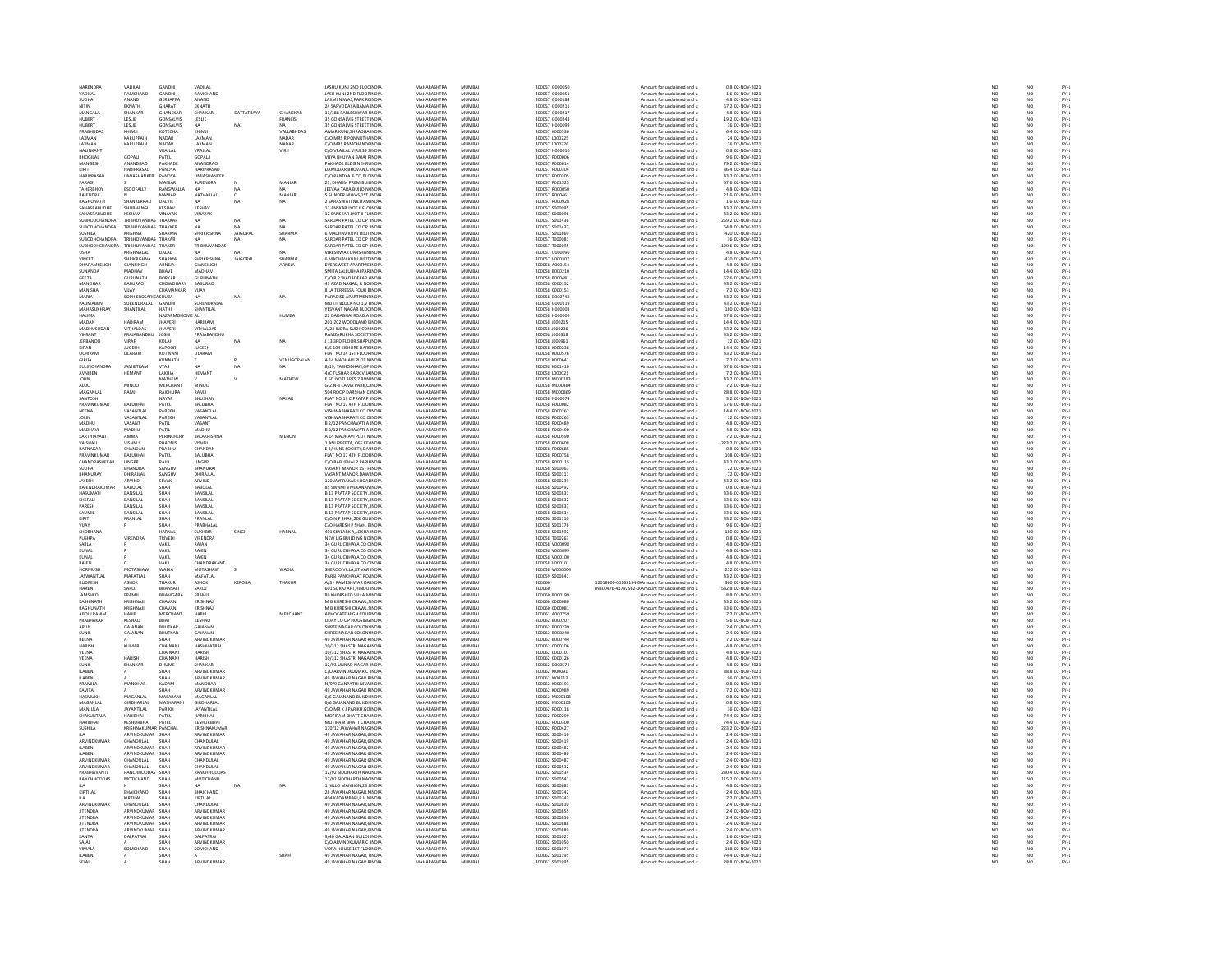| SIDARTH                                   |                              | RHAN                           | MANU                         | JEE           | BHAN                 | CITI WEALTH ADVISOR INDIA                                   | MAHARASHTRA                       | MUMBAI                     | 400063                           | IN303245-10055915-0(Amount for unclaimed and u           | 600 02-NOV-2021                       | NO <sub>1</sub>       | NO                    |                              |
|-------------------------------------------|------------------------------|--------------------------------|------------------------------|---------------|----------------------|-------------------------------------------------------------|-----------------------------------|----------------------------|----------------------------------|----------------------------------------------------------|---------------------------------------|-----------------------|-----------------------|------------------------------|
| SURYAKANT<br>PURUSHOTTAM                  | DATTATRAYA<br>DATTATRAYA     | GORE<br>GORE                   | DATTATRAYA<br>DATTATRAYA     |               |                      | 604 NITYANAND CHS L INDIA<br>604 NITYANAN CHS LT INDIA      | <b>AAHARASHTRA</b>                | MUMBAI<br>MUMBAI           | 400063 G00025                    | Amount for unclaimed and u                               | 7.2 02-NOV-2021<br>2.4 02-NOV-2021    | $\frac{N}{N}$         |                       | FY-3<br>FY-3                 |
| PURLISHOTTAM                              | DATTATRAYA                   | GORE                           | DATTATRAYA                   |               |                      | 604 NITYANAN CHS IT INDIA                                   | MAHARASHTRA<br>MAHARASHTRA        | MUMRAL                     | 400063 G000259<br>400063 G000270 | Amount for unclaimed and u<br>Amount for unclaimed and u | 12.02-NOV-2021                        | NO                    | NQ                    |                              |
| <b>JASVINDER</b>                          |                              |                                |                              |               | ARORA                | 75/13 GOKULDHAM,G INDIA                                     | MAHARASHTRA                       | MUMBA                      | 400063 J000784                   | Amount for unclaimed and u                               | 40 02-NOV-2021                        |                       |                       | FY-3<br>FY-3                 |
| MARUTI                                    | NARAYAN                      | KUMTAKAR                       | NARAYAN                      |               |                      | 4 B ANAND GURU SEV INDIA                                    | MAHARASHTRA                       | MUMBAI                     | 400063 K000620                   | Amount for unclaimed and u                               | 4.8 02-NOV-2021                       | NO <sub>1</sub>       | NO <sub>1</sub>       |                              |
|                                           |                              | RATHI                          | <b>ARIRAN</b>                |               |                      | 403 ARADHANA, A 14 CINDL                                    | <b>MAHARASHTR</b>                 | <b>VIUMBA</b>              | 100063 R00009                    | Amount for unclaimed and u                               | 4.8 02-NOV-2023                       | NO                    |                       | FY-3<br>FY-3                 |
| SMITA                                     | ANAND                        | TOTADE                         | ANAND                        |               |                      | ANANDI CHHAYA.PANI INDIA                                    | MAHARASHTRA                       | MUMBAI                     | 400063 T000226                   | Amount for unclaimed and u                               | 33.6 02-NOV-2021                      | NO <sub>1</sub>       | NO <sub>1</sub>       | FY-1<br>FY-1                 |
| ANAND<br>SRINIVASA                        | <b>WAMAN</b>                 | TOTADE<br>BANGERA              | <b>WAMAN</b><br><b>NA</b>    | NA            | NA                   | ANANDEE CHHAYA, PA INDI<br>C/204 KAUSTUBHA NA INDIA         | <b>MAHARASHTRA</b><br>MAHARASHTRA | MUMBA<br>MUMBAI            | 00063 T00022<br>400064 B000084   | Amount for unclaimed and u<br>Amount for unclaimed and u | 33.6 02-NOV-2021<br>24.8 02-NOV-2021  |                       | NO                    |                              |
| <b>RHAGWANDAS</b>                         | <b>HIRIIRHA</b>              | RHAGAT                         | HIRIIRHAI                    |               |                      | 16 HAWA MAHAL HOL INDIA                                     | MAHARASHTRA                       | MUMRAL                     | 400064 8000259                   | Amount for unclaimed and u                               | 338.4.02-NOV-2021                     | NC<br>NC              | NO                    | FY-1<br>FY-1<br>FY-1         |
| ANANDILAL                                 | <b>SHIVDAYA</b>              | BUBNA                          | <b>SHIVDAYA</b>              |               | <b>BUBNA</b>         | 23 SUJATA BHAVAN 3F INDL                                    | MAHARASHTRA                       | MUMBA                      | 400064 B00049                    | Amount for unclaimed and u                               | 93.6 02-NOV-2021                      | NO                    | NO                    |                              |
| <b>OMPRAKASE</b>                          | ANANDILAL                    | <b>BUBNA</b>                   | ANANDILAL                    |               |                      | 23 SUJATA BHUVAN.O INDIA                                    | MAHARASHTRA                       | MUMBAI                     | 400064 B000512                   | Amount for unclaimed and u                               | 369.6 02-NOV-2021                     | NO <sub>1</sub>       | NO <sub>1</sub>       |                              |
| JASHODA                                   | <b>DEVENDRA</b>              | DEYASHE                        | <b>DEVENDRA</b>              |               |                      | 12 METAL HOUSE, JITELINDL                                   | <b>MAHARASHTR</b>                 | MUMBA                      | 100064 D00041                    | Amount for unclaimed and u                               | 0.8 02-NOV-2023                       |                       |                       |                              |
| SHANTABAL<br>NARAYAN                      | JAYARAM<br><b>AYRAM</b>      | DHOND                          | JAYARAM                      |               |                      | C/O SHRI P R KHATKHA INDIA                                  | MAHARASHTRA<br><b>MAHARASHTRA</b> | MUMBAI                     | 400064 D000578                   | Amount for unclaimed and u                               | 9.6 02-NOV-2021                       | NO                    | NO <sub>1</sub>       |                              |
|                                           |                              | DHOND                          | <b>AYRAM</b>                 |               |                      | D/11 SANKALP 2ND FL INDL                                    |                                   | MUMBA                      | 100064 D000588                   | Amount for unclaimed and u                               | 9.6 02-NOV-2021                       | NO                    | NO                    |                              |
| SHANTABAI<br><b>SUI ARHA</b>              | JAYRAM                       | DHOND<br><b>HOND</b>           | JAYRAM<br>NARAYAN            |               |                      | C/O SHRI P R KHATKHA INDIA                                  | MAHARASHTRA<br>MAHARASHTRA        | MUMBAI<br>MUMBA            | 400064 D000589<br>400064 DODD593 | Amount for unclaimed and u                               | 9.6 02-NOV-2021                       | NO                    | NO                    |                              |
| PRATIMABEN                                | HASMUKHLAL                   | GANDH                          | HASMUKHLAI                   |               |                      | D/11 SANKALP, NEW L INDIA<br>B/35 SURADH 3RD FLC INDIA      | MAHARASHTRA                       | MUMBAI                     | 100064 G000072                   | Amount for unclaimed and u<br>Amount for unclaimed and u | 20 02-NOV-2021<br>0.8 02-NOV-2021     |                       | NO<br>NO              |                              |
| DHIRAJLAL                                 | MONJI                        | GADHIA                         | MONJI                        |               |                      | PREMJI M PATEL BLDG INDIA                                   | MAHARASHTRA                       | MUMBAI                     | 400064 G000164                   | Amount for unclaimed and u                               | 43.2 02-NOV-2021                      | NO <sub>1</sub>       | NO <sub>1</sub>       |                              |
| VINODINI                                  | <b>DHIRAJLAL</b>             | <b>GADHIA</b>                  | DHIRAJLAL                    |               |                      | PREMJI M PATEL BLDG INDI                                    | <b>MAHARASHTRA</b>                | MUMBA                      | 00064 G00016                     | Amount for unclaimed and u                               | 43.2 02-NOV-2021                      |                       | NO                    |                              |
| GUNDERIA                                  | <b>HEMANT</b>                | KANCHANLAI                     | HEMANT                       |               |                      | 502/A VEENA NAGAR.(INDIA                                    | MAHARASHTRA                       | MUMBAI                     | 400064 G000316                   | Amount for unclaimed and u                               | 4.8 02-NOV-2021                       | NO                    | NO <sub>1</sub>       |                              |
| SAROJ                                     | CANCHANLAL                   | GUNDERIA                       | KANCHANLA                    |               |                      | 502/A VEENA NAGAR, INDIA                                    | <b>MAHARASHTRA</b>                | MUMRAL                     | 400064 G000323                   | Amount for unclaimed and u                               | 4.8 02-NOV-2021                       | NO                    | NO                    |                              |
| HIRABAI<br><b>HITENDRA</b>                |                              | RAMDAS<br>SHAH                 | RAMDAS<br><b>SOMALAL</b>     |               |                      | KHANDWALA CHAWL, INDIA<br><b>RAMCHANDRA LANE RINDIA</b>     | MAHARASHTRA<br>MAHARASHTRA        | MUMBAI<br>MUMRAL           | 400064 H000060<br>400064 HODD244 | Amount for unclaimed and u                               | 0.8 02-NOV-2021<br>36 02-NOV-2021     | NO<br>NO              | NO                    |                              |
| RAJESH                                    |                              | JANI                           | VAMANRA                      |               |                      | A-1701 ABROL VASTU INDIA                                    | MAHARASHTRA                       | MUMBA                      | 400064 J000099                   | Amount for unclaimed and u<br>Amount for unclaimed and u | 43.2 02-NOV-2021                      | NO                    | NO<br>NO              | FY:<br>FY:                   |
| PRAVINCHAN                                | CHAMPAKLAL                   | <b>IHAVER</b>                  | <b>СНАМРАКІ АІ</b>           |               |                      | C/O IAYANTILAL DHAR INDIA                                   | MAHARASHTRA                       | MUMRAL                     | 400064_000209                    | Amount for unclaimed and u                               | 43.2.02-NOV-2021                      |                       | NO <sub>1</sub>       |                              |
| RAMDAS                                    | .<br>FULSIDAS                |                                | <b>TULSIDAS</b>              |               |                      | ANDWALA CHAWL, INDI                                         | <b>MAHARASHTR</b>                 | MUMBA                      | 00064 J000298                    | Amount for unclaimed and u                               | 0.8 02-NOV-2021                       | NC<br>NC              | $\overline{NQ}$       | FY-1<br>FY-1<br>FY-1<br>FY-1 |
| NEENA                                     | SHAILESH                     | <b>JOSHI</b>                   | SHAILESH                     |               |                      | KHANDWALA CHAWL. INDIA                                      | MAHARASHTRA                       | MUMBAI                     | 400064 J000299                   | Amount for unclaimed and u                               | 0.8 02-NOV-2021                       | NO                    | NO <sub>1</sub>       |                              |
| SHAILESH                                  | <b>CARADAS</b>               |                                | RAMDAS                       |               |                      | KHANDWALA CHAWL, INDI                                       | <b>MAUARACUTRA</b>                | MUMBA                      | 400064 J00030                    | Amount for unclaimed and u                               | 0.8 02-NOV-2021                       | NO                    | NO                    |                              |
| RAMILA<br><b>IYOTI</b>                    | PRADYUMAN<br><b>IAGDISH</b>  | JOG!<br>IOGI                   | PRADYUMAN<br><b>IAGDISH</b>  |               |                      | SHARDA APT 4TH FLOLINDIA<br>SHARDA APT 4TH FLOUNDM          | MAHARASHTRA<br>MAHARASHTRA        | MUMBAI<br>MUMRAL           | 400064 J000321<br>400064 1000324 | Amount for unclaimed and u<br>Amount for unclaimed and u | 43.2 02-NOV-2021<br>43.2 02-NOV-2021  | NO<br>NO              | NO<br>NO <sub>1</sub> |                              |
| <b>JYOTSNA</b>                            |                              | <b>BAPULAL</b>                 | BAPULAL                      |               |                      | 3 DEVI KRUPA, NEAR S INDIA                                  | MAHARASHTRA                       | MUMBAI                     | 400064 J000344                   | Amount for unclaimed and u                               | 14.4 02-NOV-2021                      | NO                    | NO                    | FY:<br>FY:                   |
| RANJAN                                    | DATTATRAYA                   | KHANOLKAR                      | DATTATRAYA                   |               |                      | C/O IAYANTILAL K DARINDIA                                   | MAHARASHTRA                       | MUMRAL                     | 400064 K000502                   | Amount for unclaimed and u                               | 25.6.02-NOV-2021                      | NO                    | $\mathbf{M}$          |                              |
| VUAY                                      | YESHWANT                     | KHAMKAR                        | YESHWANT                     |               |                      | B/4 SHALIBHADRA AP/ INDI                                    | MAHARASHTRA                       | MUMBAI                     | 400064 K00050+                   | Amount for unclaimed and u                               | 4.8 02-NOV-2021                       | $\overline{NC}$       | NO                    |                              |
| SUNITA                                    | VIJAY                        | KHAMKAR                        | VIJAY                        |               |                      | B/4 SHALIBHADRA AP/ INDIA                                   | MAHARASHTRA                       | MUMBAI                     | 400064 K000505                   | Amount for unclaimed and u                               | 4.8 02-NOV-2021                       | NO                    | NO                    | FY-1<br>FY-1<br>FY-1         |
| <b>MAHARLIKE</b>                          | ZARIR                        | KOTVAL                         | ZARIR                        |               |                      | 602-A TIRUMALE APTS INDIA                                   | MAHARASHTRA                       | MUMBAI                     | 100064 K00059                    | Amount for unclaimed and u                               | 86.4 02-NOV-2021                      | NO                    | NO                    | FY-3<br>FY-3                 |
| LAKHAMICHAND<br><b>DEVARSH</b>            | RAINKANT                     | MODY<br><b>MEHTA</b>           | PANCHAND<br><b>RAINIKANT</b> |               | MODY                 | 6 SARASWATI SADAN, INDIA<br><b>B/3 SHREE MAYURESH INDIA</b> | MAHARASHTRA<br>MAHARASHTRA        | MUMBAI<br>MUMRAL           | 400064 L000142<br>400064 MODDREZ | Amount for unclaimed and u<br>Amount for unclaimed and u | 160 02-NOV-2021<br>4.8 02-NOV-2021    | NO<br>NO              | NO<br>NO              |                              |
| RENUKABEN                                 | HARESHKUMA                   | MODI                           | HARESHKUMAR                  |               |                      | C/O HARESH MANILAL INDIA                                    | MAHARASHTRA                       | MUMBA                      | 400064 M000710                   | Amount for unclaimed and u                               | 0.8 02-NOV-2021                       | NO                    | NO                    | FY:<br>FY:                   |
| SHANTARAL                                 | KESHAVRAO                    | PASALE                         | RANDOIL                      |               |                      | A 81 A SERENA ORIEM INDIA                                   | MAHARASHTRA                       | MUMRAL                     | 400064 P000306                   | Amount for unclaimed and u                               | 72.02-NOV-2021                        | NO <sub>1</sub>       | $\mathbf{M}$          |                              |
| SHANTABA                                  | KESHAVRAO                    | PASALE                         | KESHAVRAO                    |               |                      | A 8 LA SERENA ORLEM INDIA                                   | MAHARASHTRA                       | MUMBA                      | 400064 P00030                    | Amount for unclaimed and u                               | 72 02-NOV-2021                        | $\overline{NC}$       | NO                    | FY-)<br>FY-)                 |
| MANJULA                                   | NAVINBHAI                    | PAREKH                         | NAVINBHAI                    |               |                      | 101 PRABHA SADAN, S INDIA                                   | MAHARASHTRA                       | MUMBAI                     | 400064 P000345                   | Amount for unclaimed and u                               | 4.8 02-NOV-2021                       | NO<br>NO              | NO <sub>1</sub>       | FY-1<br>FY-1<br>FY-1         |
| NAVINRHA                                  | <b>BHIKHALAI</b>             | PAREKH                         | <b>RHIKHALAI</b>             |               |                      | 101 PRABHA SADAN, SINDIA                                    | MAHARASHTRA                       | MUMRAL                     | 400064 P000346                   | Amount for unclaimed and u                               | 4.8 02-NOV-2021                       |                       | NO                    |                              |
| RAJENDRA<br><b>RAINIKANT</b>              | CHHABILBHAI                  | RANDERIA<br>RAPHI AI           | CHHABILBHA<br>RAPLILAL       |               |                      | TAKHUMAL TARACHAI INDIA<br>2 DEVI KRUPA, NEAR S INDIA       | MAHARASHTRA<br>MAHARASHTRA        | MUMBAI<br>MUMRAL           | 400064 R000063<br>400064 B000100 | Amount for unclaimed and u<br>Amount for unclaimed and u | 14.4 02-NOV-2021<br>115.2 02-NOV-2021 | NO                    | NO<br>NO <sub>1</sub> |                              |
| MATHURADAS                                | MANGALI                      | RUPANI                         | MANGALI                      |               |                      | 2/19 DASHA SHRIMALI INDIA                                   | MAHARASHTRA                       | MUMBA                      | 400064 R000177                   | Amount for unclaimed and u                               | 7.2 02-NOV-2021                       | NC<br>NC              | NO                    | FY-)<br>FY-)                 |
| <b>NAVINCHANDRA</b>                       | SHANALAI                     | SHETH                          | SHANALAI                     |               |                      | B/16 VISHVA VILLA RA INDIA                                  | MAHARASHTRA                       | MUMRAL                     | 400064 S000473                   | Amount for unclaimed and u                               | 0.8.02-NOV-2021                       | NO                    | NQ                    |                              |
| <b>NAVINCHANDRA</b>                       | SHANALAL                     | SHETH                          | SHANALAL                     |               |                      | 5 JYOTI KUNJ APARTM INDI                                    | MAHARASHTRA                       | MUMBAI                     | 400064 S000502                   | Amount for unclaimed and u                               | 24.8 02-NOV-2021                      | NO                    | NO                    | FY-3<br>FY-3                 |
| RANCHHODDAS                               | NARANDAS                     | SHAH                           | NARANDAS                     |               |                      | SIDDHI APARTMENT BI INDIA                                   | MAHARASHTRA                       | MUMBAI                     | 400064 S000626                   | Amount for unclaimed and u                               | 259.2 02-NOV-2021                     | NO <sub>1</sub>       | NO <sub>1</sub>       | FY-3<br>FY-3                 |
| KANTILAL                                  |                              |                                | CHANDULAL                    |               |                      | C/O JAYANTILAL DHAR INDI                                    | MAHARASHTRA                       | MUMBA                      | 100064 S000656                   | Amount for unclaimed and u                               | 43.2 02-NOV-202:                      |                       |                       |                              |
| <b>INDULAL</b><br><b>JAYAMATI</b>         | HIRALAL<br>LA III AL         | SHAH<br>SHAH                   | <b>HIRALAL</b><br>VADILAI    |               |                      | VIVEK HOUSE B NO 1. INDIA<br>H 13 RISHIKESH BLDG : INDIA    | MAHARASHTRA<br>MAHARASHTRA        | MUMBAI<br>MUMRAL           | 400064 S000692<br>400064 5000751 | Amount for unclaimed and u<br>Amount for unclaimed and u | 4.8 02-NOV-2021<br>0.8 02-NOV-2021    | NO<br>NO              | NO<br>NO              |                              |
| SHALINI                                   | <b>RADHAKRISH</b>            | SHENO                          | <b>RADHAKRISHNA</b>          |               |                      | E 3/14 SUNDER NAGAI INDI                                    | MAHARASHTRA                       | MUMBA                      | 400064 S000883                   | Amount for unclaimed and u                               | 43.2 02-NOV-2021                      | NO                    | NO                    | FY-1<br>FY-1<br>FY-1         |
| SURRAMANI                                 |                              |                                |                              | $\sim$        | GANPATI              | B-204 ADARSH APTS A INDIA                                   | MAHARASHTRA                       | MUMRAL                     | 400064 5001286                   | Amount for unclaimed and u                               | 29.6.02-NOV-2021                      | NO                    | NQ                    |                              |
| SUGNA                                     |                              | BAPULAL                        | BAPULAL                      |               |                      | 3 DEVI KRUPA, NEAR \$ INDIA                                 | MAHARASHTRA                       | MUMBA                      | 400064 S001331                   | Amount for unclaimed and u                               | 72 02-NOV-2021                        | NO                    | NO                    | FY-3<br>FY-3                 |
|                                           |                              | <b>SUBRAMANIA</b>              | <b>NA</b>                    | <b>NA</b>     | NA                   | B-204 ADARSH APTS A INDIA                                   | MAHARASHTRA                       | MUMBAI                     | 400064 S001386                   | Amount for unclaimed and u                               | 57.6 02-NOV-2021                      | NO                    | NO <sub>1</sub>       |                              |
| KALPANA                                   | <b>DHIRAJLAI</b>             | THEKAD                         | DHIRAJLA                     |               |                      | BHANU JYOTI BLOCK N IND                                     | <b>MAHARASHTR</b>                 | MUMBA                      | 00064 T00009                     | Amount for unclaimed and u                               | 57.6 02-NOV-2021                      | NO                    | NO                    | FY-1<br>FY-1<br>FY-1<br>FY-1 |
| <b>TUSHAR</b><br>TILAKRA                  | <b>ISHWARLAL</b>             | DALAL<br><b>ARM</b>            | <b>ISHWARLAL</b><br>RAMLAL   | RANCHHODDAS   | DALAL<br><b>ARMA</b> | 103. PATEL CO-OP HSC INDIA                                  | MAHARASHTRA                       | MUMBAI                     | 400064 T000418                   | Amount for unclaimed and u                               | 360 02-NOV-2021                       | NO <sub>1</sub>       | NO <sub>1</sub>       |                              |
| SHIRISH                                   | NATWARLAI                    | VAKIL                          | NATWARLAI                    |               |                      | DHARMARAJ BLDG 3RJ INDIA<br>DHARMARAJ BLDG 3RJ INDIA        | MAHARASHTRA<br>MAHARASHTRA        | MUMBAI<br>MUMBAI<br>MUMBAI | 400064 V000067<br>400064 V000105 | Amount for unclaimed and u<br>Amount for unclaimed and u | 4.8 02-NOV-2021<br>4.8 02-NOV-2021    | $\frac{N}{N}$         | NO<br>NO              |                              |
| JAYAPRAKASH                               | NIRANJAN                     | VYAS                           | NIRANJAN                     |               |                      | 102 B MEENA APARTN INDIA                                    | MAHARASHTRA                       | MUMBAI                     | 400064 V000205                   | Amount for unclaimed and u                               | 24.8 02-NOV-2021                      | NO                    | NO <sub>1</sub>       |                              |
| JAGANATH                                  | KISANLAL                     | VYAS                           | KISANLAL                     |               |                      | PANNALAL TERRACE R INDI                                     | MAHARASHTRA                       | MUMBA                      | 400064 V00020                    | Amount for unclaimed and u                               | 21.6 02-NOV-2021                      | NO                    | NO                    | FY-3<br>FY-3                 |
| VINOD                                     |                              | PAI                            |                              | VENKATESHWARA | PAI                  | C/401 ATLANTA, EVERS INDIA                                  | MAHARASHTRA                       | MUMBAI                     | 400064 V000592                   | Amount for unclaimed and u                               | 40 02-NOV-2021                        | NO <sub>1</sub>       | NO <sub>1</sub>       |                              |
| JYOTIBEN                                  | <b>MRITLAL</b>               |                                | <b>MRITLAL</b>               |               |                      | NDIRA GANDHI INSTITINDI                                     | <b>MAHARASHTR</b>                 | MUMBA                      | 100065 S000248                   | Amount for unclaimed and u                               | 79.2 02-NOV-2021                      |                       |                       |                              |
| NANALAL                                   | THACKERSEY                   | VADGAMA<br><b>MORARI</b>       | THACKERSEY                   |               |                      | 211.MASTER MILIND I INDIA                                   | MAHARASHTRA<br><b>MAHARASHTRA</b> | MUMBAI<br>MUMRAL           | 400065 V000017                   | Amount for unclaimed and u                               | 38.4 02-NOV-2021                      | NO                    | NO <sub>1</sub>       |                              |
| ASHOKA                                    |                              |                                | MORARIL                      |               |                      | 13/14 HAKOBA HOUSE INDI                                     |                                   |                            | 100006-000165                    | Amount for unclaimed and u                               | 4.8 02-NOV-2021                       | NO                    | NO                    |                              |
| ASHOK<br>CHANDRAKALABEN                   | PUNDRIK                      | MORARJI<br><b>JHAVERI</b>      | MORARJI<br>PUNDRIK           |               |                      | 13/14 HAKOBA HOUSE INDIA<br>FLAT NO 4 VRAJ VIHAR INDIA      | MAHARASHTRA<br>MAHARASHTRA        | MUMBAI<br>MUMBAI           | 400066 A000275<br>400066 J000200 | Amount for unclaimed and u<br>Amount for unclaimed and u | 2.4 02-NOV-2021<br>9.6 02-NOV-2021    | NO<br>NO              | $\frac{NO}{NO}$       |                              |
| PUNDRIK                                   |                              | <b>JHAVER</b>                  | PANACHAND                    |               |                      | FLAT NO 4 VRAJ VIHAR INDI                                   | MAHARASHTRA                       | MUMBA                      | 400066 J00020:                   | Amount for unclaimed and u                               | 9.6 02-NOV-2021                       | NO                    | NO                    |                              |
| RAMAKANT                                  | <b>VITHAL</b>                | KAMAT                          | <b>VITHAL</b>                |               |                      | PANKAJ C-11-104 ASHI INDIA                                  | MAHARASHTRA                       | MUMBAI                     | 400066 K000236                   | Amount for unclaimed and u                               | 4.8 02-NOV-2021                       | NO <sub>1</sub>       | NO <sub>1</sub>       |                              |
| KUMARPA                                   |                              |                                | VADILAL                      |               |                      | B-403, BHIMA CO-OP HNDL                                     | <b>MAHARASHTRA</b>                | MUMBA                      | 00066 K00140                     | Amount for unclaimed and u                               | 24.8 02-NOV-2021                      |                       | NO                    |                              |
| MOHANLAL                                  | CHHAGANLAL                   | PAREKH                         | CHHAGANLAI                   |               |                      | LAXMI SADAN, JAIN M INDIA                                   | MAHARASHTRA<br>MAUARASUTRA        | MUMBAI                     | 400066 P000331                   | Amount for unclaimed and u                               | 43.2 02-NOV-2021                      | NO                    | NO <sub>1</sub>       |                              |
| TARLIKA                                   | PRANVALLABI<br>ANANT         | PUROHIT                        | PRANVALLABH<br>NA            | <b>NA</b>     | PUROHIT              | CHIMANBHAI PATEL CHNDIA                                     |                                   | MUMBAI                     | 400066 R000189                   | Amount for unclaimed and u                               | 7.2 02-NOV-2021                       | NO                    | NO                    |                              |
| <b>RAGHUNATH</b><br><b>SHARDARE</b>       | SHAMALDAS                    | PRABHUDESAI<br>SAMPAT          | SHAMALDAS                    |               | NA                   | LILAM BUILDING 1ST F INDIA<br>KHENDER WADI ROOM INDIA       | MAHARASHTRA<br>MAHARASHTRA        | MUMBAI<br>MUMRAL           | 400066 R000626<br>ESOODE AAOOD   | Amount for unclaimed and u<br>Amount for unclaimed and u | 40 02-NOV-2021                        | NO<br>NO              | NO<br>NO              |                              |
| SHANTIBAI                                 | LAXMIDAS                     | SAMPA'                         | LAXMIDAS                     |               |                      | LAXMIDAS MULJI BUN INDIA                                    | MAHARASHTRA                       | MUMBA                      | 400066 S000125                   | Amount for unclaimed and u                               | 95.2 02-NOV-2021<br>43.2 02-NOV-2021  | NO                    | NO                    |                              |
| <b>RAVINDRA</b>                           | LAXMIDAS                     | SAMPAT                         | LAXMIDAS                     |               |                      | LAXMIDAS MULJI BUN INDIA                                    | MAHARASHTRA                       | MUMBAI                     | 400066 S000126                   | Amount for unclaimed and u                               | 43.2 02-NOV-2021                      | NO                    | NO <sub>1</sub>       |                              |
| <b>PASUARIDER</b>                         | <b>MAHENDRA</b>              |                                | <b>MAHINDRA</b>              |               |                      | C/O R M PAREKH, 17 R INDIA                                  | <b>MAHARASHTRA</b>                | MUMBA                      | 100066 S00040                    | Amount for unclaimed and u                               | 43.2 02-NOV-2021                      |                       |                       |                              |
| MAHENDRA<br>AMRATI AL                     | NAGINDAS                     | SHAH                           | NAGINDAS                     |               |                      | C/O R M PAREKH, 17 R INDIA                                  | MAHARASHTRA<br>MAHARASHTRA        | MUMBAI<br>MUMRAL           | 400066 S000413                   | Amount for unclaimed and u                               | 43.2 02-NOV-2021                      | NO                    | NO                    | PY-1<br>PY-1<br>PY-1<br>PY-1 |
| KUMARPAL                                  | REVACHAND<br>VADILAL         | SHAH<br>SHAH                   | REVACHAND<br>VADILAL         |               |                      | 4TH AMRIKUNJ.DATTA INDIA<br>B-403 BHIMA COOP HSINDIA        | MAHARASHTRA                       | MUMBAI                     | 000066 \$00060<br>400066 S000612 | Amount for unclaimed and u<br>Amount for unclaimed and u | 43.2 02-NOV-2021<br>24.8 02-NOV-2021  | NO<br>NO              | NO<br>NO              |                              |
| KIRTI                                     |                              | SHAH                           | <b>JAYANTILAI</b>            | KAPURCHAND    | SHAH                 | C/3. H-WING, FLAT NO INDIA                                  | MAHARASHTRA                       | MUMRAL                     | 400067                           | IN303735-10001518-0(Amount for unclaimed and u           | 4 02-NOV-2021                         | NO                    | NO <sub>1</sub>       |                              |
| <b>ALPA</b>                               |                              | DOSH                           | HARESH                       |               |                      | B-601 ASHIYANA BLDG INDIA                                   | MAHARASHTRA                       | MUMBAI                     | 400067 A000782                   | Amount for unclaimed and u                               | 8 02-NOV-2021                         | NO                    | NO <sub>1</sub>       | FY-3<br>FY-3                 |
| VALLARHDAS                                | DAVALAL                      | <b>RHADRES</b>                 | IA DAYALAI                   |               |                      | OFF MATHLIRADAS ROINDIA                                     | MAHARASHTRA                       | MUMRAL                     | 400067 8000237                   | Amount for unclaimed and u                               | 4.8.02-NOV-2021                       | NC<br>NC              | NO<br>NO              |                              |
| HANLIMATI                                 |                              |                                | PRAVII                       |               |                      | 174 18 PRATIMA SOCII INDIA                                  | <b>MAHARASHTP</b>                 | MUMRAL                     | 100067 B00148                    | Amount for unclaimed and u                               | 4.8 02-NOV-2021                       |                       |                       | FY-1<br>FY-1<br>FY-1         |
| <b>PRAVINCHANDRA</b><br><b>BALVANTRAL</b> | <b>JAYANTILAL</b><br>VRAJLAL | CHOKSI<br>DESAI                | JAYANTILAL<br>VRAILAL        |               |                      | GANDHI NIWAS, SHAN' INDIA<br>FLAT NO.1, AVDHOOT (INDIA      | MAHARASHTRA<br>MAHARASHTRA        | MUMBAI<br>MUMBAI           | 400067 C000090<br>400067 D000418 | Amount for unclaimed and u                               | 14.4 02-NOV-2021                      | NO<br>NO              | NO                    |                              |
| DHARMISTABEN                              | MANUBHAI                     | DOSHI                          | MANUBHAI                     |               |                      | SHREENATH APARTME INDIA                                     | MAHARASHTRA                       | MUMBAI                     | 400067 D000701                   | Amount for unclaimed and u<br>Amount for unclaimed and u | 4.8 02-NOV-2021<br>86.4 02-NOV-2021   | NO                    | NO<br>NO              | FY-3<br>FY-3                 |
| <b>DEVIREN</b>                            | NENSI                        | GHFLAN                         | NENSI                        |               |                      | SANDESH RHLIVAN 3RLINDIA                                    | MAHARASHTRA                       | MUMRAL                     | 400067 6000221                   | Amount for unclaimed and u                               | 14.4.02-NOV-2021                      | NO                    | $\mathbf{M}$          |                              |
| GRISHMA                                   |                              | DOSHI                          | HARESH                       |               |                      | B-601 ASHIYANA BLD( INDIA                                   | MAHARASHTRA                       | MUMBA                      | 400067 G000626                   | Amount for unclaimed and u                               | 4 02-NOV-2021                         | NO                    | NO                    | FY-3<br>FY-3                 |
| <b>IVOTSANA</b>                           | <b>DURLARHI</b>              | SHAH                           | DURLARHI                     |               | SHAH                 | C/O MR RAIFSH V MF INDIA                                    | MAHARASHTRA                       | MUMRAL                     | 400067 1000530                   | Amount for unclaimed and u                               | 20.02-NOV-2021                        | NO                    | NQ                    |                              |
| KARSANDA<br>RAMABEN                       | CHIMANLAL                    | MEHTA                          | <b>JIVANDAS</b><br>CHIMANLAL |               |                      | KHAJURIA BUNGALOW INDI<br>50 BALASINOR SOCIET INDIA         | MAHARASHTRA<br>MAHARASHTRA        | MUMBA<br>MUMBAI            | 400067 K000216<br>400067 M000252 | Amount for unclaimed and u<br>Amount for unclaimed and u | 7.2 02-NOV-2021<br>626.4 02-NOV-2021  | NO                    | NO<br>NO              | FY-1<br>FY-1<br>FY-1         |
| <b>MORLIDHAL</b>                          |                              | <b>CUAU</b>                    |                              |               |                      | KIRAN KUNI CO OP SO INDIA                                   | MAHARASHTRA                       | MUMRAL                     | 400067 M001453                   | Amount for unclaimed and u                               | 14.4 02-NOV-2021                      | NO                    | NO <sub>1</sub>       |                              |
| KANTABEN                                  | <b>DAHYABH</b>               | PARMAR                         | DAHYABHA                     |               |                      | C/O D R PARMAR, C 17 INDIA                                  | MAHARASHTRA                       | MUMBAI                     | 400067 P000168                   | Amount for unclaimed and u                               | 9.6 02-NOV-2021                       | NO                    | NO                    | FY-3<br>FY-3                 |
| <b>HIMANSHI</b>                           | KARSANDAS                    | SAMPAT                         | KARSANDAS                    |               |                      | KHAJURIA BUNGALOW INDIA                                     | MAHARASHTRA                       | MUMRAL                     | 400067 5000122                   | Amount for unclaimed and u                               | 7.2.02-NOV-2021                       | NO                    | $\mathbf{M}$          | FY-)<br>FY-)                 |
| BABULAL                                   | VADILAL                      | SHAH                           | VADILAL                      |               |                      | A/3 OM SHYAM SARJITINDIA                                    | MAHARASHTRA                       | MUMBA                      | 400067 S000388                   | Amount for unclaimed and u                               | 43.2 02-NOV-2021                      | NO                    | NO                    |                              |
| RANSI AL                                  | NANAL AL                     | SHAH                           | NANALAI                      |               |                      | C/O NARESHCHANDRAINDIA                                      | MAHARASHTRA                       | MUMRAL                     | 400067 S000540                   | Amount for unclaimed and u                               | 14.4.02-NOV-2021                      | NO                    | NQ                    |                              |
| MUKESH<br>JAYASHREE                       | CHANDULA<br><b>AMRITLAL</b>  | SHAH<br>SHAH                   | CHANDULAL<br>AMRITLAL        |               |                      | NAVRANG CO OP HOU INDIA<br>A/4 ABHINAV APARTM INDIA         | MAHARASHTRA<br>MAHARASHTRA        | MUMBAI<br>MUMBAI           | 400067 S000573<br>400067 S000772 | Amount for unclaimed and u<br>Amount for unclaimed and u | 0.8 02-NOV-2021<br>7.2 02-NOV-2021    | NO<br>NO <sub>1</sub> | NO<br>NO <sub>1</sub> |                              |
| KUSUM                                     | <b>AMESH</b>                 |                                | RAMESH                       |               |                      | C 3 H 12 MAHAVIR SOLINDI                                    | <b>MAHARASHTR</b>                 | MUMBA                      | 00067 S00080                     | Amount for unclaimed and u                               | 4.8 02-NOV-2021                       |                       |                       | FY-1<br>FY-1<br>FY-1<br>FY-1 |
| <b>INDIRA</b>                             | RAMESH                       | SHAH                           | RAMESH                       |               |                      | SHYAM SARJIT B 20 2N INDIA                                  | MAHARASHTRA                       | MUMBAI                     | 400067 S000909                   | Amount for unclaimed and u                               | 24 02-NOV-2021                        | NO                    | NO<br>NO              |                              |
| KAVITA                                    |                              | SHAH                           |                              |               | SHAH                 | 49 IAWAHAR NAGA 61 INDIA                                    | MAHARASHTRA                       | MUMRAL                     | 400067 5001200                   | Amount for unclaimed and u                               | 74 4 02-NOV-2021                      | NO                    | $\mathbf{M}$          | FY-)<br>FY-)                 |
| KIRTIDA                                   | <b>BHALCHANDRA</b>           | TRIVED                         | BHALCHANDRA                  |               |                      | D 7 RAINI KUNJ,M G RHNDIA                                   | MAHARASHTRA                       | MUMBAI                     | 400067 T000262                   | Amount for unclaimed and u                               | 33.6 02-NOV-2021                      | NO                    | NO                    |                              |
| NAYANBALA<br>KANAK                        | VAJECHAND<br>KANTILAL        | ZAVERI                         | VAJECHAND<br>KANTILAL        |               |                      | C/O PUSHPASEN VAJE( INDIA<br>7/12 VANDANA, PRAB INDIA       | MAHARASHTRA<br>MAHARASHTRA        | MUMBAI<br>MUMBA            | 400067 2000012<br>400068 B000233 | Amount for unclaimed and u                               | 165.6 02-NOV-2021<br>7.2 02-NOV-2021  | NO <sub>1</sub>       | NO <sub>1</sub>       |                              |
| RANJAN                                    | KANAK                        | <b>BHOJAI</b><br><b>BHOJAK</b> | KANAK                        |               |                      | 7/12 VANDANA, PRAB INDIA                                    | MAHARASHTRA                       | MUMBAI                     | 400068 B000264                   | Amount for unclaimed and u<br>Amount for unclaimed and u | 14.4 02-NOV-2021                      | NO <sub>1</sub>       | NO <sub>1</sub>       | PY-1<br>PY-1<br>PY-1<br>PY-1 |
| <b>BHALCHANDR</b>                         | <b>YESHWAN</b>               | SAME                           | ESHWANT                      |               |                      | C/O MRS A C KALUSKA INDI                                    | <b>MAHARASHTRA</b>                | MUMBA                      | 100068 B000537                   | Amount for unclaimed and u                               | 11.2 02-NOV-2021                      |                       | NO                    |                              |
| <b>HANSA</b>                              | MULCHAND                     | MUKAT                          | MULCHAND                     |               |                      | GURU CHHAYA DAHISJ INDIA                                    | MAHARASHTRA                       | MUMBAI                     | 400068 M000836                   | Amount for unclaimed and u                               | 0.8 02-NOV-2021                       |                       |                       |                              |
| <b>RHALCHANDRA</b>                        | <b>YESHWANT</b>              | SAMEL                          | <b>YESHWANT</b>              |               | <b>VISHWANATH</b>    | C/O MRS A C KALLISKA INDIA                                  | MAHARASHTRA                       | MUMRAL                     | 400068 S000026                   | Amount for unclaimed and u                               | 2.4.02-NOV-2021                       | NO<br>NO              | NO<br>NO              |                              |
| HARESH                                    | MATHURADAS                   | SAMPA <sup>®</sup>             | MATHURADAS                   |               |                      | 203 MATRU ASHISH, 21 INDIA                                  | MAHARASHTRA                       | MUMBA                      | 400068 S000212                   | Amount for unclaimed and u                               | 50.4 02-NOV-2021                      | NO                    | NO                    |                              |
| <b>INDULAL</b><br>JAYA                    | PRANLAL<br>MATHURADAS        | SHAH<br>THAKKER                | PRANLAL<br>MATHURADAS        |               |                      | 501-A. RAJUMANG I. N INDIA<br>A 6 204 ANAND NAGA INDI       | MAHARASHTRA<br>MAHARASHTRA        | MUMBAI<br>MUMBA            | 400068 S000560<br>00068 T000110  | Amount for unclaimed and u<br>Amount for unclaimed and u | 7.2 02-NOV-2021<br>43.2 02-NOV-2021   | NO <sub>1</sub><br>NO | NO <sub>1</sub><br>NO |                              |
| USHA                                      | <b>VIKAS</b>                 | WADIA                          | <b>VIKAS</b>                 |               | WADIA                | FLAT NO 5 'C' WING BLINDIA                                  | MAHARASHTRA                       | MUMBAI                     | 400068 U000206                   | Amount for unclaimed and u                               | 43.2 02-NOV-2021                      | NO <sub>1</sub>       | NO <sub>1</sub>       |                              |
| RAJNI                                     | RAMKRIS                      | WADIA                          | RAMKRISHNA                   |               |                      | 102 DURGA APARTME INDI                                      | <b>MAHARASHTRA</b>                | MUMBA                      | 00068 W000025                    | Amount for unclaimed and u                               | 33.6 02-NOV-2021                      |                       |                       |                              |
|                                           |                              | DESAL                          | NA.                          | NA            | <b>NA</b>            | MEGHDOOT B/39.SAH INDIA                                     | MAHARASHTRA                       | MUMBAI                     | 400069 D000429                   | Amount for unclaimed and u                               | 4.8 02-NOV-2021                       | N <sub>C</sub>        | NO                    | FY-1<br>FY-1<br>FY-1<br>FY-1 |
| <b>QUANIIMATI</b>                         | <b>BAHADLIP</b>              | DESAI<br>DESAI                 | <b>BAHADUR</b>               |               |                      | AARTI C 14 OLD NAGAI INDIA<br>AARTI C 14,0LD NAGA INDIA     | <b>MAHARASHTRA</b>                | MUMBA                      | tonnen nonnat                    | Amount for unclaimed and u<br>Amount for unclaimed and u | 4.8 02-NOV-2021<br>4.8 02-NOV-2021    |                       |                       | FY-1<br>FY-1                 |
| <b>BAHADUR</b><br>MINAL                   | MOHANLAL<br><b>MOHAN</b>     | DESHPANDE                      | MOHANLAL<br><b>MOHAN</b>     |               |                      | SAMADHAN G IV SWALINDIA                                     | MAHARASHTRA<br>MAHARASHTRA        | MUMBA<br>MUMBAI            | 400069 DO0043<br>400069 D000442  | Amount for unclaimed and u                               | 4.8 02-NOV-2021                       | NO <sub>1</sub>       | NO                    |                              |
|                                           |                              | DESHMUKH                       |                              |               |                      | <b>FLAT NO 102 MISTRY A INDIA</b>                           | MAHARASHTRA                       | MUMBA                      | 400069 D00048                    | Amount for unclaimed and u                               | 4.8 02-NOV-2023                       |                       |                       | FY-3<br>FY-3                 |
| MAHESHCHANDRA                             | JAYASHANKER GOR              |                                | JAYASHANKAR                  |               |                      | C/603 VISHAL APARTN INDIA                                   | MAHARASHTRA                       | MUMBAI                     | 400069 G000265                   | Amount for unclaimed and u                               | 4.8 02-NOV-2021                       | NO                    |                       | EY-2                         |
| SULOCHANABEN                              | MAHESHCH                     |                                | MAHESHCHAND                  |               |                      | C/603 VISHAL APARTIV INDIA                                  | <b>MAHARASHTRA</b>                | <b>MUMBA</b>               | 100069 G00026                    | Amount for unclaimed and u                               | 4.8 02-NOV-2023                       |                       |                       |                              |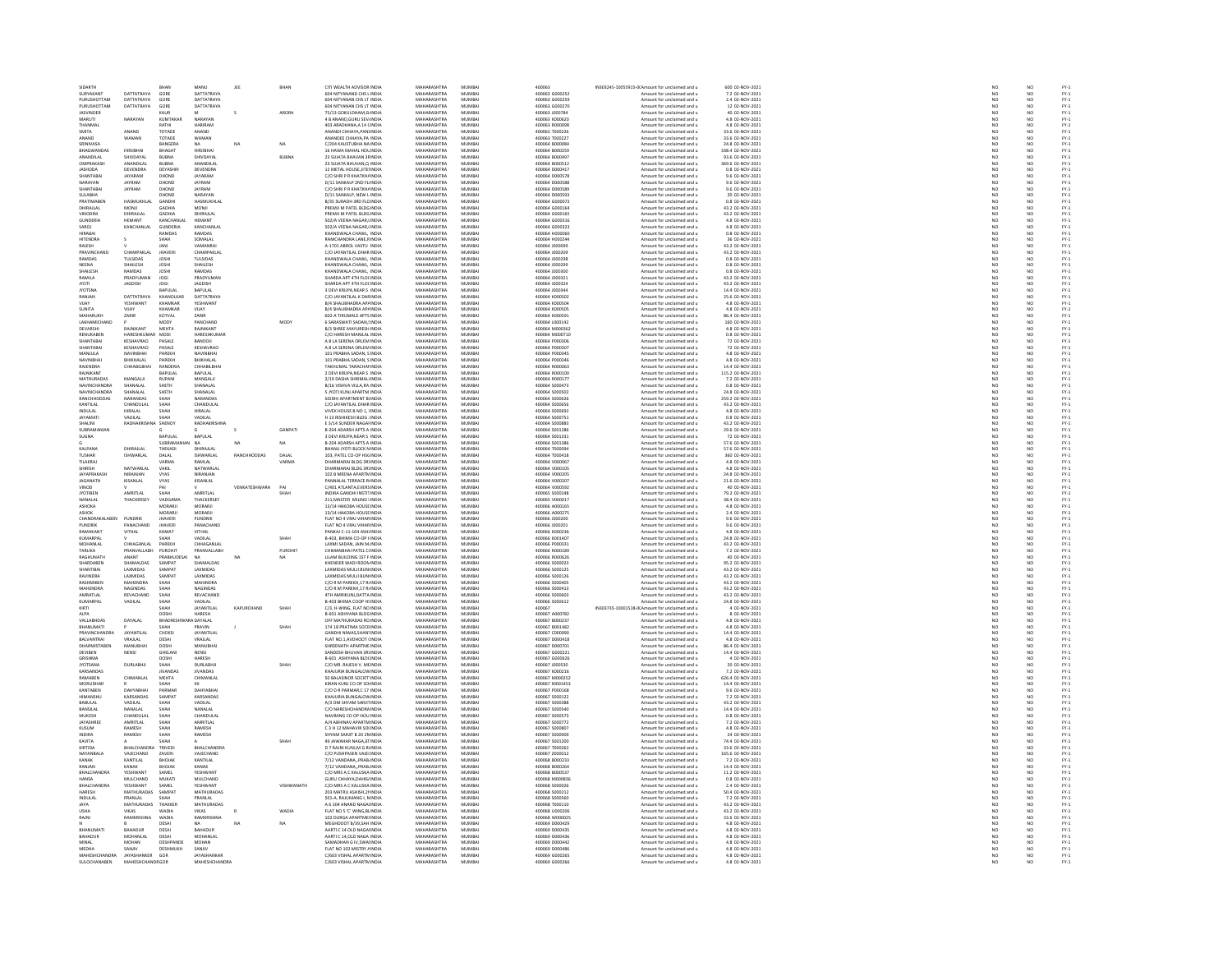| <b>RUPA</b>                        | HRIKANT                               | JOSH                               |                                 |                 |                 | 13 KANTI MAHAL, OPP INDU                                   | MAHARASHTRA                               | MUMBA                      | 400069 J000316                   | Amount for unclaimed and u                                                   | 14.4 02-NOV-2021                                      | NO                                          |                                  |                                                                                                                                                                                                            |
|------------------------------------|---------------------------------------|------------------------------------|---------------------------------|-----------------|-----------------|------------------------------------------------------------|-------------------------------------------|----------------------------|----------------------------------|------------------------------------------------------------------------------|-------------------------------------------------------|---------------------------------------------|----------------------------------|------------------------------------------------------------------------------------------------------------------------------------------------------------------------------------------------------------|
| SHRIKANT<br>KUNDA                  | DATTATRAY<br>ANANTRAO                 | <b>JOSHI</b><br>KALOKHE            | DATTATRAY<br>ANANTRAC           |                 |                 | 13 KANTI MAHAL.OPP INDIA<br>C/O D B NADKARNI 15 INDIA      | MAHARASHTRA<br>MAHARASHTRA                | MUMBAI<br>MUMRAL           | 400069 J000317<br>400069 K00037  | Amount for unclaimed and u<br>Amount for unclaimed and u                     | 14.4 02-NOV-2021<br>223.2 02-NOV-2021                 |                                             | NO <sub></sub><br>$\overline{M}$ |                                                                                                                                                                                                            |
| KALPANA                            | HASMUKH                               | SHAH                               | HASMUKH                         | SUMATILAL       | SHAH            | 31 KURLA ROAD 9 MAI INDIA                                  | MAHARASHTRA                               | MUMBAI                     | 400069 K000753                   | Amount for unclaimed and u                                                   | 60 02-NOV-2021                                        | NC<br>NC<br>NC                              | NO <sub></sub>                   | FY-3<br>FY-3<br>FY-3                                                                                                                                                                                       |
| MINAXI                             | ASHOK                                 | PATEL                              | <b>ASHOK</b>                    |                 |                 | 4-34 VINEETA APARTM INDIA                                  | MAHARASHTRA                               | MUMRAL                     | 400069 P000223                   | Amount for unclaimed and u                                                   | 24.8.02-NOV-2021                                      | N <sub>0</sub>                              | N <sub>0</sub>                   | FY-)<br>FY-)                                                                                                                                                                                               |
| PRANJIVAN<br>PRANJIVAN             |                                       | RAMCHAND<br>RAMCHAND               | RAMCHAND<br>RAMCHAND            |                 |                 | 22/24 SHAK GALI, MUN INDIA<br>22/24 SHAK GALLMUN INDIA     | <b>MAHARASHTRA</b><br>MAHARASHTRA         | MUMBA<br>MUMBAI            | 400069 P000702<br>400069 P000703 | Amount for unclaimed and u<br>Amount for unclaimed and u                     | 34.4 02-NOV-2021<br>34.4 02-NOV-2021                  | NO<br>NO <sub>1</sub>                       | NO<br>NO <sub></sub>             |                                                                                                                                                                                                            |
| SAVITAGAU                          | <b>BALDEVDA</b>                       | SHAH                               | BALDEVDAS                       |                 |                 | SAVITA SADAN 2ND FL INDU                                   | <b>MAHARASHTRA</b>                        | MUMBA                      | 400069 S000379                   | Amount for unclaimed and u                                                   | 4.8 02-NOV-2021                                       | NO                                          | NO                               | FY-3<br>FY-3                                                                                                                                                                                               |
| SAVITAGAURI                        | <b>BALDEVDAS</b>                      | SHAH                               | <b>BALDEVDAS</b>                |                 |                 | SAVITA SADAN 2ND FL INDIA                                  | MAHARASHTRA                               | MUMBAI                     | 400069 S000395                   | Amount for unclaimed and u                                                   | 4.8 02-NOV-2021                                       | NO                                          | NO <sub></sub>                   |                                                                                                                                                                                                            |
| KUNDAPUR<br>ANNAPURNA              | <b>ARENDRA</b><br>NARENDRA            | SHENOY<br>SHENOY                   | <b>JARENDR</b><br>NARENDRA      |                 |                 | 1/26 VASUDEO NAGAFINDI<br>1/26 VASUDEO NAGAF INDIA         | MAHARASHTRA<br>MAHARASHTRA                | MUMBA<br>MUMBAI            | 400069 S00039<br>400069 S000414  | mount for unclaimed and u<br>Amount for unclaimed and u                      | 4.8 02-NOV-2021<br>4.8 02-NOV-2021                    | $\frac{N}{N}$                               | $\frac{N}{N}$                    | FY-1<br>FY-1<br>FY-1                                                                                                                                                                                       |
| <b>ARCHANA</b>                     | <b>ANANT</b>                          | SHIRODKAR                          | ANANT                           |                 |                 | 1/26 VASHIDEV NAGAR INDIA                                  | MAHARASHTRA                               | MUMRAL                     | 400069 S000667                   | Amount for unclaimed and u                                                   | 4.8.02-NOV-2021                                       | NO <sub>1</sub>                             | N <sub>0</sub>                   |                                                                                                                                                                                                            |
| SURESHCHANDR                       | CHIMANLAI                             | SHAH                               | CHIMANLAI                       |                 |                 | ARTI 7 A, OLD NAGARD INDU                                  | MAHARASHTRA                               | MUMBAI                     | 400069 S00099:                   | Amount for unclaimed and u                                                   | 4.8 02-NOV-2021                                       | $\overline{NC}$                             | NO                               | FY-)<br>FY-)                                                                                                                                                                                               |
| DHANSUKHLAL                        | NAGINDAS                              | SOLANKI                            | <b>NAGINDAS</b>                 |                 |                 | LA BELLA CO OP HOUS INDIA                                  | MAHARASHTRA                               | MUMBAI                     | 400069 S001265                   | Amount for unclaimed and u                                                   | 9.6 02-NOV-2021                                       | NO                                          | NO <sub></sub>                   | FY-3<br>FY-3                                                                                                                                                                                               |
| SUNIL<br>SHANTILAL                 | HYAMSUNDER                            | HARLALKA<br>TRIVEDI                | SHYAM<br><b>GAURISHANKAF</b>    |                 | SUNDER          | A/20, KALPITA ENCLAVINDIA<br>C/6 ADITYA APARTMEI INDIA     | MAHARASHTRA<br>MAHARASHTRA                | MUMBA<br>MUMBAI            | 400069 S002328<br>400069 T000255 | Amount for unclaimed and u<br>Amount for unclaimed and u                     | 36 02-NOV-2021<br>180 02-NOV-2021                     | NO<br>NO <sub>1</sub>                       | NO<br>NO <sub></sub>             |                                                                                                                                                                                                            |
| GAURISH                            |                                       | TRIVEDI                            | <b>MANIRAM</b>                  |                 |                 | C/6 ADITYA APARTMEI IND                                    | <b>MAHARASHTRA</b>                        | MUMBA                      | 00069 T00026                     | Amount for unclaimed and u                                                   | 86.4 02-NOV-2021                                      | NO                                          | NO                               | FY-3<br>FY-3                                                                                                                                                                                               |
| VUAYA<br>SHIRISH                   | GAURISHANKER TRIVEDI<br>NATWARLAL     | VAKIL                              | GAURISHANKER<br>NATWARIAI       |                 |                 | C 6 ADITYA APARTMEN INDIA<br>SCINDIA COLONY FLAT INDIA     | MAHARASHTRA<br>MAHARASHTRA                | MUMBAI<br>MUMRAL           | 400069 T000267<br>400069 V000063 | Amount for unclaimed and u<br>Amount for unclaimed and                       | 86.4 02-NOV-2021<br>1.6.02-NOV-2021                   | NO<br>NO                                    | NO<br>NO                         | FY-:<br>FY-:<br>FY-:                                                                                                                                                                                       |
| SOHINI                             | SHIRISH                               | VAKIL                              | SHIRISH                         |                 |                 | SCINDIA COLONY FLAT INDIA                                  | MAHARASHTRA                               | MUMBAI                     | 400069 V000103                   | Amount for unclaimed and u                                                   | 4.8 02-NOV-2021                                       | $\overline{NC}$                             | $\overline{NQ}$                  |                                                                                                                                                                                                            |
| SYED                               | HASSAN                                | <b>IMAM</b>                        | SYED                            | <b>MOHSIN</b>   | <b>IMAM</b>     | 504 AMAN APARTMEN INDIA                                    | MAHARASHTRA                               | MUMBAI                     | 400070                           | 12044700-05219048-0 Amount for unclaimed and u                               | 46.4 02-NOV-2021                                      | $\frac{NO}{NO}$                             | NO <sub></sub>                   |                                                                                                                                                                                                            |
|                                    |                                       | <b>BHARWAM</b>                     | RUGHUMAL                        |                 |                 | M I G 6/5 BHAVE NAG/INDL                                   | <b>MAHARASHTRA</b>                        | MUMBA                      | 400070 B00074                    | Amount for unclaimed and u                                                   | 80 02-NOV-2021                                        |                                             | NO                               | 기 기 기 기 기 기 기 기<br>기 시 시 시 시 시                                                                                                                                                                             |
| MEERA<br>PURUSHOT                  |                                       | MANGUDKAR<br>PANDYA                | RAJIV<br><b>SUKHRAMDA</b>       |                 |                 | A-7 MUKTANAND CO-(INDIA<br>PREMIER COLONY,L G INDU         | MAHARASHTRA<br><b>MAHARASHTRA</b>         | MUMBAI<br>MUMBA            | 400070 M001442<br>400070 P00023  | Amount for unclaimed and u<br>Amount for unclaimed and u                     | 7.2 02-NOV-2021<br>4.8 02-NOV-2021                    | NO <sub>1</sub><br>$\overline{\mathsf{NC}}$ | NO <sub></sub><br>NO             |                                                                                                                                                                                                            |
| PUSHPA                             | KISHORE                               | HINDUJA                            | KISHORE                         |                 |                 | FLAT NO 3 408/C FORVINDIA                                  | MAHARASHTRA                               | MUMBAI                     | 400071 H000061                   | Amount for unclaimed and u                                                   | 4 02-NOV-2021                                         | NO <sub>1</sub>                             | NO <sub></sub>                   |                                                                                                                                                                                                            |
| RAMASWAM                           |                                       | KRISHNASI                          | <b>PARACUIAR</b>                |                 |                 | FLAT 8 SUPRIYA PLOT ! INDI                                 | <b>MAUARASUTRA</b>                        | MUMBAI                     | 400071 K00060                    | Amount for unclaimed and u                                                   | 83.2 02-NOV-2021                                      | NO                                          | NO                               |                                                                                                                                                                                                            |
| KATY<br>NAYANA                     | NOSHIR<br>RASIKLAL                    | GANDHI<br><b>MEHTA</b>             | NOSHIR<br>RASIKLAL              | RUSTOMJI        | GANDHI          | SAI DEEP II D WING FL INDIA<br>T V DOSHI VANIK NIVA INDIA  | MAHARASHTRA<br>MAHARASHTRA                | MUMBAI<br>MUMBAI           | 400071 K000875<br>400071 M000402 | Amount for unclaimed and u<br>Amount for unclaimed and u                     | 540 02-NOV-2021<br>16 02-NOV-2021                     | NO<br>NO                                    | NO<br>NO                         |                                                                                                                                                                                                            |
| RASIKLAL                           | RANCHHODDAS                           | MEHTA                              | RANCHHODDA                      |                 |                 | T V DOSHI VANIK NIVA INDU                                  | MAHARASHTRA                               | MUMBAI                     | 400071 M000403                   | Amount for unclaimed and u                                                   | 16 02-NOV-2021                                        | NO                                          | NO                               |                                                                                                                                                                                                            |
| SANDEEP                            | RASIKLAL                              | MEHTA                              | RASIKLAL                        |                 |                 | T V DOSHI VANIK NIVA INDIA                                 | MAHARASHTRA                               | MUMBAI                     | 400071 M000406                   | Amount for unclaimed and u                                                   | 16 02-NOV-2021                                        | NO                                          | NO <sub></sub>                   |                                                                                                                                                                                                            |
| NAYANA<br>SANDEEP                  | RASIKLAL<br>RASIKLAL                  | MEHTA<br>MEHTA                     | RASIKLAI<br>RASIKLAL            |                 |                 | TV DOSHI VANIK NIVA IND<br>T V DOSHI VANIK NIVA INDIA      | <b>MAHARASHTRA</b><br>MAHARASHTRA         | MUMBA<br>MUMBAI            | 400071 M000433<br>400071 M000434 | Amount for unclaimed and u<br>Amount for unclaimed and u                     | 16 02-NOV-2021<br>16 02-NOV-2021                      | NO<br>NO <sub>1</sub>                       | NO<br>NO.                        |                                                                                                                                                                                                            |
| RASIKLAI                           | <b>ANCHHODDAS</b>                     | MEHTA                              | RANCHHODDA                      |                 |                 | T V DOSHI VANIK NIVA INDU                                  | MAHARASHTRA                               | MUMBAI                     | 400071 M000439                   | Amount for unclaimed and u                                                   | 16 02-NOV-2021                                        | NO                                          | NO                               | PY-1<br>PY-1<br>PY-1<br>PY-1                                                                                                                                                                               |
| RASIKLAL                           |                                       | MEHTA                              | <b>RANCHODDAS</b>               |                 |                 | 20 VANIK NIVAS 7 TH . INDIA                                | MAHARASHTRA                               | MUMBAI                     | 400071 R001647                   | Amount for unclaimed and u                                                   | 48 02-NOV-2021                                        | NO                                          | NO                               |                                                                                                                                                                                                            |
| <b>SUNIFOAT</b><br>PRADEER         | <b>RHAWANIS</b>                       | <b>ANKISHIRALI</b><br><b>KHANN</b> | BHAWANISHANKAI<br>OM            |                 |                 | RADHAKRISHNA KUNI INDIA<br>AMAR HILL SAKI VIHAF IND        | MAHARASHTRA<br><b>MAHARASHTRA</b>         | MUMRAL<br>MUMBAL           | 400071 5000785<br>400072 P00085  | Amount for unclaimed and<br>Amount for unclaimed and u                       | 4.8 02-NOV-2021<br>29.6 02-NOV-2021                   | NC<br>NC                                    | NO<br>NO                         |                                                                                                                                                                                                            |
| GOODY                              | BHIKHAII                              | PATEL                              | BHIKHAII                        |                 |                 | TATA HOUSING COLON INDIA                                   | MAHARASHTRA                               | MUMBAI                     | 400074 P000113                   | Amount for unclaimed and u                                                   | 0.8 02-NOV-2021                                       | NO <sub>1</sub>                             | NO.                              |                                                                                                                                                                                                            |
|                                    | GOODY                                 | PATEL                              | GOODY                           |                 |                 | TATA HOUSING COLOR INDU                                    | <b>MAHARASHTRA</b>                        | MUMBA                      | 400074 P000114                   | Amount for unclaimed and u                                                   | 0.8 02-NOV-2021                                       | NO                                          | NO                               |                                                                                                                                                                                                            |
| BHARAT<br>HARIHA                   | GAURISHANKER BHATT                    | MATHUR                             | <b>GAURISHANKER</b><br>NA.      |                 | NA              | 330 A/B MAHATMA GJ INDIA                                   | MAHARASHTRA<br>MAHARASHTRA                | MUMBAI<br>MUMBAI           | 400075 B000217<br>400076 M00003  | Amount for unclaimed and u                                                   | 43.2 02-NOV-2021<br>2.4 02-NOV-2021                   | NO<br>NO                                    | NO <sub></sub>                   | 1920 - 1920 - 1920 - 1920 - 1920 - 1920<br>1920 - 1920 - 1920 - 1920 - 1920 - 1920 - 1920<br>1920 - 1920 - 1920 - 1920 - 1920 - 1920 - 1920 - 1920 - 1920 - 1920 - 1920 - 1920 - 1920 - 1920 - 1920 - 1920 |
| VALLABHDAS                         | JAMNADAS                              | ASHAR                              | <b>JAMNADAS</b>                 |                 |                 | B-46 I I T CAMPUS, PO\ INDL<br>A/9 INDRALOK,R.B.ME INDIA   | MAHARASHTRA                               | MUMBAI                     | 400077 A000160                   | Amount for unclaimed and u<br>Amount for unclaimed and u                     | 36 02-NOV-2021                                        | NO                                          | NO<br>NO                         |                                                                                                                                                                                                            |
| VALLABHDAS                         | <b>AMNADAS</b>                        | ASHAR                              | <b>IAMNADAS</b>                 |                 |                 | A-9 INDRALOK,R B MEHNDU                                    | MAHARASHTRA                               | MUMBAL                     | 400077 A000170                   | Amount for unclaimed and                                                     | 7.2 02-NOV-2021                                       | NO                                          | NO<br>NO                         |                                                                                                                                                                                                            |
| RADHABAI                           | <b>LILADHAR</b>                       | СННІСННІА                          | LILADHAR                        |                 |                 | ANAND BHUVAN, DR N INDIA                                   | MAHARASHTRA                               | MUMBAI                     | 400077 C000175                   | Amount for unclaimed and u                                                   | 8 02-NOV-2021                                         | NO                                          |                                  |                                                                                                                                                                                                            |
| SANDHYA<br>LAXMIBA                 | VINODCHANDRA DHRUVA<br>VITHALDAS      | GAJARIA                            | VINODCHANDRA<br>VITHALDAS       |                 |                 | 125/1 MAHAVIR COTT INDIA<br>BHAVESHWAR MAYA, EIND          | MAHARASHTRA<br><b>MAHARASHTRA</b>         | MUMBAI<br>MUMBA            | 400077 D000571<br>400077 G00001  | Amount for unclaimed and u<br>Amount for unclaimed and u                     | 9.6 02-NOV-2021<br>9.6 02-NOV-2021                    | NO<br>NO                                    | NO <sub></sub><br>NO             |                                                                                                                                                                                                            |
| SHEHRA                             | MANEKJI                               | GAI                                | MANEKJI                         |                 |                 | STAR BLDG 3RD FLOOF INDIA                                  | MAHARASHTRA                               | MUMBAI                     | 400077 G000128                   | Amount for unclaimed and u                                                   | 302.4 02-NOV-2021                                     | NO <sub>1</sub>                             | NO <sub></sub>                   |                                                                                                                                                                                                            |
| ANANT                              | GANESH                                | GOKHALE                            | GANESH                          |                 |                 | S ATHAVALE CHAWL,D INDU                                    | MAHARASHTRA                               | MUMBAL                     | 400077 G00025                    | Amount for unclaimed and u                                                   | 7.2 02-NOV-2021                                       | NO                                          | NO                               |                                                                                                                                                                                                            |
| HIRABAI                            | HARAKHACHAND MEHTA                    | GOKALDAS                           | GOKALDAS                        |                 | HANSRAJ         | FLAT 1001 SOMNATH, INDIA                                   | MAHARASHTRA<br>MAHARASHTRA                | MUMBAI                     | 400077 H000055                   | Amount for unclaimed and u                                                   | 4.8 02-NOV-2021                                       | NO                                          | NO                               |                                                                                                                                                                                                            |
| HARSHAD<br>KARSONDAS               | RATANSHI                              | JOSHI                              | <b>JARAKHACHAND</b><br>RATANSHI |                 |                 | KAKAD NIKETAN FLAT INDU<br>RATANSHI KHIMJI BUILINDIA       | MAHARASHTRA                               | MUMBAL<br>MUMBAI           | 400077 H000110<br>400077 J000273 | Amount for unclaimed and<br>Amount for unclaimed and u                       | 84 02-NOV-2021<br>8.8 02-NOV-2021                     | NO<br>NO                                    | NO<br>NO                         | 기 구 구 구 구 구 구 구 구<br>- 기 조 조 조 조 조 조                                                                                                                                                                       |
| KANTAREN                           | HARAKHCHAND MEHTA                     |                                    | HARAKHCHAND                     |                 |                 | KAKAD NIKETAN FLAT INDIA                                   | MAHARASHTRA                               | MUMRAL                     | 400077.M000253                   | Amount for unclaimed and u                                                   | 28 02-NOV-2021                                        | NO                                          | NO <sub>1</sub>                  |                                                                                                                                                                                                            |
| HARSHAD                            | HARAKHACHAND MEHTA                    |                                    | HARAKHCHAND                     |                 |                 | KAKAD NIKETAN FLAT INDIA                                   | MAHARASHTRA                               | MUMBAI                     | 400077 M000258                   | Amount for unclaimed and u                                                   | 44.8 02-NOV-2021                                      | NO                                          | NO                               |                                                                                                                                                                                                            |
| <b>IAYVANTKUMAR</b>                | MANI AI                               | RUKSHMANI<br>SHAH                  | TRIKAMDAS<br><b>MANILAL</b>     |                 |                 | CHANDRODAYA BUILD INDIA<br>1205, NILGIRI NEELKAI IND       | MAHARASHTRA<br><b>MAHARASHTRA</b>         | MUMBAI<br>MUMBAI           | 400077 R000183<br>400077 S000483 | Amount for unclaimed and u<br>Amount for unclaimed and u                     | 14.4 02-NOV-2021<br>43.2 02-NOV-2021                  | NO <sub>1</sub><br>NO                       | NO.<br>NO                        |                                                                                                                                                                                                            |
| JAYVANT                            | MANILAL                               | SHAH                               | NA                              |                 |                 | 1205, NILGIRI NEELKAI INDIA                                | MAHARASHTRA                               | MUMBAI                     | 400077 S001003                   | Amount for unclaimed and u                                                   | 43.2 02-NOV-2021                                      | NO                                          | NO                               |                                                                                                                                                                                                            |
|                                    |                                       | SIVARAMAN                          | NA                              | NA              | NA              | 46/179 SRINIVAS.GAR INDIA                                  | MAHARASHTRA                               | MUMRAL                     | 400077 S001245                   | Amount for unclaimed and                                                     | 9.6 02-NOV-2021                                       | NO                                          | NO                               |                                                                                                                                                                                                            |
| SMITA                              | AMBALAL                               | TALSANIA                           | AMBALAL                         |                 |                 | B-14 PARAS DARSHAN, INDIA                                  | MAHARASHTRA                               | MUMBAI                     | 400077 T000020                   | Amount for unclaimed and u                                                   | 302.4 02-NOV-2021                                     | NO                                          | NO                               |                                                                                                                                                                                                            |
| <b>SHANTILAL</b><br>BELTHANGAD     | VISHARM<br>VIVEKANANI                 | TRIVEDY<br>RAO                     | VISHRAM<br>BELTHANGAD           | CHIDANAND       | <b>RAO</b>      | MAHATMA GANDHI RI INDIA<br>C-909 USHA NAGAR CLINDIA        | MAHARASHTRA<br>MAHARASHTRA                | MUMRAL<br>MUMBAI           | 400077 T000236<br>400078 B000603 | Amount for unclaimed and u<br>Amount for unclaimed and u                     | 28 02-NOV-2021<br>840 02-NOV-2021                     | NO<br>NO                                    | NO<br>NO                         | FY:<br>FY:                                                                                                                                                                                                 |
| SUNANDA                            | KRISHNA                               | NAIK                               | KRISHNA                         |                 |                 | RAMIAS CHAWL ROOMINDIA                                     | MAHARASHTRA                               | MUMRAL                     | 400078. NO00162                  | Amount for unclaimed and u                                                   | 24 8 02-NOV-2021                                      |                                             |                                  |                                                                                                                                                                                                            |
|                                    |                                       |                                    | <b>HIKL</b>                     |                 |                 | <b>RAMJAS CHAWL ROOMINDL</b>                               | MAHARASHTRA                               | MUMBA                      | 00078 N00016                     | mount for unclaimed and u                                                    | 12.8 02-NOV-2021                                      | NC<br>NC                                    | NO<br>NO                         |                                                                                                                                                                                                            |
| SUNANDA<br>MANIRA                  | <b>KRISHNA</b>                        | NAIK                               | KRISHNA                         |                 |                 | RAMJAS CHAWL ROOMINDIA                                     | MAHARASHTRA<br>MAHARASHTRA                | MUMBAI<br>MUMRAL           | 400078 N000164<br>400078 P000654 | Amount for unclaimed and u                                                   | 12.8 02-NOV-2021                                      | $\frac{NO}{NO}$                             | NO                               | FY-1<br>FY-1<br>FY-1<br>FY-1                                                                                                                                                                               |
| SUKANXA                            |                                       | POLADIYA<br>VISWANATHAN            | RATILAL                         |                 | VISHWANATHAN    | 8 ANANT SIDDHI,L B SHNDL<br>D-603 PEARL DROOP, CINDIA      | MAHARASHTRA                               | MUMBAI                     | 400078 S001329                   | Amount for unclaimed and<br>Amount for unclaimed and u                       | 43.2 02-NOV-2021<br>43.2 02-NOV-2021                  | NO                                          | NO<br>NO                         |                                                                                                                                                                                                            |
|                                    |                                       | MAITY                              | ARANI                           | <b>BHITSHAN</b> | MAITY           | ACCENTURE SERVICES INDIA                                   | MAHARASHTRA                               | MUMRAL                     | 400079                           |                                                                              | 40 02-NOV-2021                                        | NO                                          |                                  |                                                                                                                                                                                                            |
| <b>IAGANNATI</b>                   |                                       |                                    |                                 |                 |                 |                                                            |                                           |                            |                                  | IN302269-11173724-0(Amount for unclaimed and u                               |                                                       |                                             |                                  |                                                                                                                                                                                                            |
| GARSHASP                           | AFLATOON                              | <b>IRANI</b>                       | AFLATOON                        |                 |                 | X083/14 GODREJ STAT INDIA                                  | MAHARASHTRA                               | MUMBAI                     | 400079 1000019                   | Amount for unclaimed and u                                                   | 4.8 02-NOV-2021                                       | NO                                          | NO<br>NO                         | FY-3<br>FY-3                                                                                                                                                                                               |
| <b>GARSHASP</b>                    | AFLATOON                              | <b>IRANI</b>                       | <b>AFI ATOON</b>                |                 |                 | X-83/14 GODRELSTATUNDIA                                    | MAHARASHTRA                               | MUMRAL                     | 400079 1000022                   | Amount for unclaimed and u                                                   | 4.8.02-NOV-2021                                       |                                             | N <sub>0</sub>                   |                                                                                                                                                                                                            |
| GARSHASP                           | AFLATOON                              | IRANI                              | AFLATOON<br>NA.                 |                 |                 | X-83/14 GODREJ STATI INDU                                  | MAHARASHTRA                               | MUMBAI                     | 400079 1000023                   | Amount for unclaimed and u                                                   | 4.8 02-NOV-2021                                       | NC<br>NC                                    |                                  |                                                                                                                                                                                                            |
| NARMADABEN<br>PARESH               | NAGINLAL<br>NAGINLAL                  | <b>MISTRY</b><br><b>MISTRY</b>     | NΔ.                             |                 | NA<br>NA        | E/9-10 GODREJ HILL SI INDIA<br>E-9/10 GODREJ HILL SI INDIA | MAHARASHTRA<br>MAHARASHTRA                | MUMBAI<br>MUMBAL           | 400079 N000476<br>400079 P00109  | Amount for unclaimed and u<br>Amount for unclaimed and                       | 180 02-NOV-2021                                       | NO                                          | $\frac{N}{N}$                    | FY-1<br>FY-1<br>FY-1                                                                                                                                                                                       |
|                                    |                                       | BALAMBAL                           | NAGRATHNAM                      |                 |                 | 5 KRISHNA KUNJ GR FLINDIA                                  | MAHARASHTRA                               | MUMBAI                     | 400080 B000117                   | Amount for unclaimed and u                                                   | 259.2 02-NOV-2021<br>14.4 02-NOV-2021                 | NO<br>NO                                    | NO<br>NO                         | FY:<br>FY:                                                                                                                                                                                                 |
| DEVENDRA                           | MAGANI AI                             | DESAL                              | MAGANI AL                       |                 |                 | 4-31 VIPUL APARTMENINDIA                                   | MAHARASHTRA                               | MUMRAL                     | 400080 DO00523                   | Amount for unclaimed and u                                                   | 26.4 02-NOV-2021                                      | NO                                          | NO <sub>1</sub>                  |                                                                                                                                                                                                            |
| MOHAN<br>PRATIBHA                  | <b>DATTA</b><br>GIRIDHAR              | NAIK<br>NAIK                       | DATTA<br>GIRIDHAR               |                 |                 | MULUND NEW POLICE INDIA<br>MULLIND NEW POLICE INDIA        | MAHARASHTRA<br>MAHARASHTRA                | MUMBAI<br>MUMRAL           | 400080 N000156<br>400080 N000158 | Amount for unclaimed and u<br>Amount for unclaimed and u                     | 4.8 02-NOV-2021<br>4.8.02-NOV-2021                    | NO<br>NO <sub>1</sub>                       | NO<br>NO <sub>1</sub>            | FY:<br>FY:                                                                                                                                                                                                 |
| DEVIDAS                            | VITHAL                                | NAIK                               | VITHAL                          |                 |                 | POST & TELEGRAPH QUINDIA                                   | MAHARASHTRA                               | MUMBAI                     | 400080 N00015                    | Amount for unclaimed and u                                                   | 20 02-NOV-2021                                        | $\overline{NC}$                             | NO                               |                                                                                                                                                                                                            |
| <b>BENEDICT</b>                    | SIMON                                 | PAIS                               | SIMON                           |                 |                 | ST PIUS X COLONY.15 I INDIA                                | MAHARASHTRA                               | MUMBAI                     | 400080 P000215                   | Amount for unclaimed and u                                                   | 14.4 02-NOV-2021                                      | NO                                          | NO <sub></sub>                   | FY-)<br>FY-)                                                                                                                                                                                               |
| REKHA<br><b>OM</b>                 | ARUN                                  | MEHT                               | ARUN                            |                 |                 | 305, MOUNT PALACE,, INDIA                                  | <b>MAHARASHTRA</b>                        | MUMBAI                     | 400080 R00022                    | Amount for unclaimed and u                                                   | 180 02-NOV-2021                                       |                                             |                                  |                                                                                                                                                                                                            |
| SURARAMANIAN                       | PRAKASH                               | SACHDEV<br>NAGARATHI               | PURSAMRAM<br>SUBRAMANIAM        |                 | SACHDEV         | 12 TULSI BHAVAN II FL INDIA<br>S KRISHNA KUNI GR FLINDIA   | MAHARASHTRA<br>MAHARASHTRA                | MUMBAI<br>MUMRAL           | 400080 S000134<br>400080 S001311 | Amount for unclaimed and u<br>Amount for unclaimed and u                     | 12.8 02-NOV-2021<br>14.4 02-NOV-2021                  | $\frac{NO}{NO}$                             | NO<br>NO                         | FY-3<br>FY-3<br>FY-3                                                                                                                                                                                       |
|                                    |                                       | MEENAKSHI                          |                                 |                 | <b>SIVARAMA</b> | N B-7 RANJIT, SN ROAD FINDIA                               | MAHARASHTRA                               | MUMBAI                     | 400080 S002427                   | Amount for unclaimed and u                                                   | 80 02-NOV-2021                                        | NC<br>NC                                    | NO<br>NO                         | FY-3<br>FY-3                                                                                                                                                                                               |
| MURUDHAE                           | ATMARAM                               | DAI VI                             | ATMARAM                         | DATTATRAY       | <b>DAIVI</b>    | C-3/3 IFFVAN NAGAR INDIA                                   | MAHARASHTRA                               | MUMRAL                     | 400081                           | 12044700-03682014-0IAmount for unclaimed and u                               | 80.02-NOV-2021                                        | NO <sub>1</sub>                             | NO <sub>1</sub>                  |                                                                                                                                                                                                            |
| DEEPALI<br><b>USHA</b>             | DEEPAK<br>MAHADEO                     | GHOLAR<br>APHALE                   | DEEPAK<br>MAHADEO               | DIGAMBAR        | GHOLAP          | 302 NEELAYAM CHS, S INDIA<br>3 MANDARPUSHPA CC INDIA       | MAHARASHTRA<br>MAHARASHTRA                | MUMBAI<br>MUMBAI           | 400081<br>400081 A000145         | 12071000-00076161-0IAmount for unclaimed and u<br>Amount for unclaimed and u | 80 02-NOV-2021<br>43.2 02-NOV-2021                    | $\overline{NC}$<br>NO                       | NO<br>NO <sub></sub>             | FY-)<br>FY-)                                                                                                                                                                                               |
| ANAN1                              |                                       | MASURKEAR                          | PARSHURAM                       |                 | MASURKAP        | SHREE SADAN V B PHA INDIA                                  | MAHARASHTRA                               | MUMBA                      | 400081 A00053                    | Amount for unclaimed and u                                                   | 180 02-NOV-2021                                       | NO                                          | NO                               | FY-3<br>FY-3                                                                                                                                                                                               |
| NALINI<br>DEEPAK                   | MOHAN<br><b>DEVIDAS</b>               | KULKARNI<br>KULKARNI               | MOHAN<br><b>DEVIDAS</b>         |                 |                 | A-3 JASMINE COOP HC INDIA<br>518 DARSHANA APARTINDIA       | MAHARASHTRA<br>MAHARASHTRA                | MUMBAI<br>MUMRAL           | 400081 K000649<br>400081 KODDES: | Amount for unclaimed and u                                                   | 360 02-NOV-2021<br>0.8 02-NOV-2021                    |                                             |                                  |                                                                                                                                                                                                            |
| SHAILAJA                           | DEVIDAS                               | KULKARNI                           | DEVIDAS                         |                 |                 | 518 DARSHANA APTS, INDU                                    | MAHARASHTRA                               | MUMBAI                     | 400081 K000654                   | Amount for unclaimed and u<br>Amount for unclaimed and u                     | 0.8 02-NOV-2021                                       | $\frac{NO}{NO}$<br>NO                       | NO<br>NO<br>NO                   | FY-3<br>FY-3<br>FY-3                                                                                                                                                                                       |
| VIRRHAM                            | MAYARAM                               | PATIL                              | MAYARAM                         |                 |                 | RAM ASHISH CO OP HONDIA                                    | MAHARASHTRA                               | MUMRAL                     | 400081 P000136                   | Amount for unclaimed and u                                                   | 43.2.02-NOV-2021                                      | NO                                          | NO <sub>1</sub>                  |                                                                                                                                                                                                            |
| SHAILAJA                           | DEVIDAS                               | KULKARN                            | DEVIDAS                         |                 |                 | 518 DARSHANA APTS.5 INDIA                                  | MAHARASHTRA                               | MUMBAL                     | 400081 S001737                   | Amount for unclaimed and u                                                   | 2.4 02-NOV-2021                                       | $\overline{NC}$                             | $\overline{NQ}$                  | FY-)<br>FY-)                                                                                                                                                                                               |
| NARAYAN<br>DEEPAK                  | DHIRAJLA                              | SONSURKAR                          | BHALCHANDRA<br>DHIRAJLAL        | GANGARAM        | SONSURKAR       | 149/4535KANNAMW INDIA                                      | MAHARASHTRA<br>MAHARASHTRA                | MUMBAI                     | 400083<br>400083 S001019         | IN302269-11787618-0(Amount for unclaimed and u                               | 8 02-NOV-2021                                         | NO                                          | NO <sub></sub>                   |                                                                                                                                                                                                            |
| MALATI                             | <b>BABUBHAI</b>                       | SHETH<br>BHANSAL                   | BABUBHAI                        |                 |                 | C/O DHIRAJLAL H SHE'INDU<br>C9 INDRADEEP SOCIET INDIA      | MAHARASHTRA                               | MUMBAI<br>MUMBAI           | 400086 8000291                   | Amount for unclaimed and u<br>Amount for unclaimed and u                     | 4.8 02-NOV-2021<br>33.6 02-NOV-2021                   | NO<br>NO <sub>1</sub>                       | NO<br>NO <sub></sub>             |                                                                                                                                                                                                            |
| <b>SAVITA</b>                      | <b>WANTRAL</b>                        | MANIAR                             | ANANTRA                         |                 |                 | KANJI MISTRY CHAWL INDU                                    |                                           | MUMBA                      | 400086 M00011                    | Amount for unclaimed and u                                                   | 4.8 02-NOV-2021                                       |                                             |                                  |                                                                                                                                                                                                            |
| ANANTRAI<br>SMITA                  | TRIKAMJI<br>NAI ITAMI AI              | MANIAR<br><b>MEHTA</b>             | TRIKAMJI<br>NALITAMI AI         |                 |                 | KANJI MISTRY CHAWL INDIA<br>3RD FLOOR MADHLLKLINDIA        | MAHARASHTRA<br>MAHARASHTRA<br>MAHARASHTRA | MUMBAI<br>MUMRAL           | 400086 M000118<br>400086 MODDAGA | Amount for unclaimed and u<br>Amount for unclaimed and u                     | 4.8 02-NOV-2021<br>4.02-NOV-2021                      | $\frac{N}{N}$                               | $\frac{N}{N}$<br>NO <sub>1</sub> | FY-1<br>FY-1<br>FY-1<br>FY-1                                                                                                                                                                               |
| NATVARLA                           | NYALCHAND                             | SANGHRAJK                          | NYALCHAND                       |                 |                 | C/O N P SANGHRAJKA INDU                                    | MAHARASHTRA                               | MUMBAI                     | 400086 S000040                   | Amount for unclaimed and u                                                   | 7.2 02-NOV-2021                                       | NO<br>NO                                    | $\overline{NQ}$                  | FY-)<br>FY-)                                                                                                                                                                                               |
| NITINKUMAR                         | NYALCHAND                             | SANGHRAJKA                         | NYALCHAND                       |                 |                 | C/O N P SANGHRAJKA INDIA                                   | MAHARASHTRA                               | MUMBAI                     | 400086 S000041                   | Amount for unclaimed and u                                                   | 7.2 02-NOV-2021                                       | NO <sub>1</sub>                             | NO <sub></sub>                   |                                                                                                                                                                                                            |
| RASIKLAL                           | GOKALDAS                              | SANGHAV                            | GOKALDAS                        |                 |                 | 3 PRAN BHAVAN, KARA INDIA                                  | MAHARASHTRA                               | MUMBAI                     | 400086 S00005                    | Amount for unclaimed and u                                                   | 223.2 02-NOV-2021                                     | NO                                          | NO                               | FY-3<br>FY-3                                                                                                                                                                                               |
| RASIKLAL<br><b>BHARAT</b>          | GOKALDAS                              | SANGHAVI<br>TODANKAR               | <b>GOKALDAS</b>                 |                 |                 | 3 PRAN BHUVAN NAVI INDIA<br>1/11 BTRA STAFF QUA IND        | MAHARASHTRA<br><b>MAHARASHTRA</b>         | MUMBAI<br>MUMBA            | 400086 S000207<br>00086 T00023   | Amount for unclaimed and u<br>Amount for unclaimed and u                     | 223.2 02-NOV-2021<br>4.8 02-NOV-2021                  | NO<br>NO                                    | NO <sub></sub><br>NO             |                                                                                                                                                                                                            |
| PAKYANATHAM                        | SILAS                                 | <b>ISAAC</b>                       | ABRAHAM                         | PAKYANATHAN     | <b>ISAAC</b>    | 10 STELLA HOUSE, PLO INDIA                                 | MAHARASHTRA                               | MUMBAI                     | 400088 P000977                   | Amount for unclaimed and u                                                   | 9.6 02-NOV-2021                                       | NO <sub>1</sub>                             | NO.                              |                                                                                                                                                                                                            |
| PAKYANATHA                         | SILAS                                 | <b>ISAAC</b>                       | <b>ABRAHAM</b>                  |                 | PAKYANATHAI     | MR PAKYANATHAN SILINDI                                     | <b>MAHARASHTRA</b>                        |                            | 400088 P00131                    | Amount for unclaimed and u                                                   |                                                       |                                             |                                  |                                                                                                                                                                                                            |
| SHUBHANG<br>KOKILA                 | CHANDRAKANT<br>NANUBHAI               | <b>GUPTE</b><br>ADHVARYU           | CHANDRAKANT<br>NANUBHAI         |                 | ADHVARYU        | NATARAJ APARTMENT INDIA<br>C/O VIPUL P ADHVARY INDIA       | <b>MAHARASHTRA</b><br>MAHARASHTRA         | MUMBAI<br>MUMBAI<br>MUMBAI | 400089 G000321<br>400089 K000740 | Amount for unclaimed and u<br>Amount for unclaimed and u                     | 2.4 02-NOV-2021<br>43.2 02-NOV-2021<br>20 02-NOV-2021 | $\frac{N}{N}$                               | $\frac{N}{N}$<br>NO <sub></sub>  | FY-1<br>FY-1<br>FY-1<br>FY-1                                                                                                                                                                               |
| SHAKAR                             | NARAYAN                               | MORALWAR                           |                                 |                 | NA              | 1 MANAS PALNAKAM/ INDI                                     | <b>MAHARASHTRA</b>                        | MUMBA                      | 400089 M000676                   | Amount for unclaimed and u                                                   | 33.6 02-NOV-2021                                      | NO<br>NO                                    | NO                               |                                                                                                                                                                                                            |
| RAJANI                             | CHANDRAKANT GUPTE                     |                                    | CHANDRAKANT                     |                 |                 | B/7 NATARAJ APARTM INDIA                                   | MAHARASHTRA                               | MUMBAI                     | 400089 R001013                   | Amount for unclaimed and u                                                   | 43.2 02-NOV-2021                                      | NO <sub>1</sub>                             | NO.                              | FY-3<br>FY-3                                                                                                                                                                                               |
| SHANKAR                            | <b>ARAYAN</b>                         | MORALWAR                           |                                 |                 | NA              | 1 MANAS PALNAKAM/ INDU                                     | <b>MAHARASHTRA</b>                        | MUMBA                      | 400089 \$001382                  | Amount for unclaimed and u                                                   | 100 02-NOV-2021                                       | NO                                          | NO                               |                                                                                                                                                                                                            |
| <b>SHUBHA</b><br>VASANT            | RAGHUNATH<br>RAGHUNATH                | LIMAYE                             | RAGHUNATH                       |                 |                 | C/O K K LIMAYE BLOCKINDIA                                  | MAHARASHTRA<br>MAHARASHTRA                | MUMBAI                     | 400091 L000071                   | Amount for unclaimed and u                                                   | 0.8 02-NOV-2021                                       | NO                                          | NO <sub></sub>                   |                                                                                                                                                                                                            |
| KIRAN                              | SHNIL                                 | NAGVEKAR<br><b>IAIN</b>            | RAGHUNATH<br>SUNIL              |                 | <b>JAIN</b>     | C/O K K LIMAYE, BLOCHINDU<br>E-514 GORAI CHINMA INDIA      | MAHARASHTRA                               | MUMBAI<br>MUMBAI           | 400091 N00006<br>400092          | Amount for unclaimed and u<br>12017000-00026261-0IAmount for unclaimed and u | 0.8 02-NOV-2021<br>80 02-NOV-2021                     | NO                                          | NO                               |                                                                                                                                                                                                            |
| SANJAY                             | LAXMAN                                | MISTRY                             | LAXMAN                          |                 |                 | ELTEE APARTMENT 8/(INDIA                                   | MAHARASHTRA                               | MUMBAI                     | 400092                           | IN301151-20881546-0(Amount for unclaimed and u                               | 80 02-NOV-2021                                        | NC<br>NC                                    | NO<br>NO                         |                                                                                                                                                                                                            |
| <b>KISHAM</b>                      | PURSHOTTAM                            | BHATT                              | PURUSHOTTAM                     |                 |                 | HARIVUAY CHOGLE CH INDIA                                   | MAHARASHTRA                               | MUMBAI                     | 400092 800029                    | Amount for unclaimed and u                                                   | 4.8 02-NOV-2021                                       | NO                                          | NO                               | PY-1<br>PY-1<br>PY-1<br>PY-1                                                                                                                                                                               |
| AMRISH<br>ARUNA                    | KISHANLAL<br>KISHANLAL                | BHAYANI                            | KISHANLAL<br>KISHANLAL          |                 |                 | 3A/10 BAJ APARTMEN INDIA<br>3A/10 BAJ APARTMEN IND         | MAHARASHTRA<br><b>MAHARASHTRA</b>         | MUMBAI<br>MUMBA            | 400092 8000301<br>100092 800030  | Amount for unclaimed and u<br>Amount for unclaimed and u                     | 28.8 02-NOV-2021<br>28.8 02-NOV-2021                  | NO <sub>1</sub><br>NO                       | NO <sub></sub>                   |                                                                                                                                                                                                            |
| SORAB                              | FRAM                                  | BYRAMJEE                           | FRAM                            |                 |                 | 203 SUNDARAM APAR INDIA                                    | MAHARASHTRA                               | MUMBAI                     | 400092 B000522                   | Amount for unclaimed and u                                                   | 9.6 02-NOV-2021                                       | NO <sub></sub>                              | NO<br>NO <sub></sub>             |                                                                                                                                                                                                            |
| RHAVNAPANDY                        |                                       |                                    | KULVANTRAY                      |                 | PANDYA          | FACTORY LANE CORNEINDL                                     | MAHARASHTRA                               | MUMBAL                     | 400092 B00063                    | Amount for unclaimed and u                                                   | 3.2 02-NOV-2021                                       |                                             | NO                               |                                                                                                                                                                                                            |
| <b>REKHA</b><br><b>CHANDRAKANT</b> | HEMANTKUMAR DOSHI<br><b>AVENINDRA</b> | DOSH                               | <b>HEMANTKUMAR</b>              |                 |                 | 4TH FLR NEXT STAR AP INDIA                                 | MAHARASHTRA<br>MAHARASHTRA                | MUMBAI                     | 400092 D000667<br>mone2 nonn67   | Amount for unclaimed and u                                                   | 7.2 02-NOV-2021                                       | NO                                          | NO                               | FY-1<br>FY-1<br>FY-1<br>FY-1                                                                                                                                                                               |
| ANJANA                             |                                       | DOSH                               | WENINDRA<br>CHANDRAKAN'         |                 |                 | GOPAL PURI 502,DOULINDI                                    | <b>MAHARASHTRA</b>                        | MUMBAI<br>MUMBAL           | 400092 D00067                    | Amount for unclaimed and u<br>Amount for unclaimed and u                     | 0.8 02-NOV-2021                                       |                                             |                                  |                                                                                                                                                                                                            |
| <b>JASWANTLAL</b>                  | VALII                                 | DOSHI                              | VALII                           |                 |                 | 303 B AMAR DEEP 3RD INDIA                                  | MAHARASHTRA                               | MUMBAI                     | 400092 D000710                   | Amount for unclaimed and u                                                   | 19.2 02-NOV-2021                                      | NO <sub></sub>                              | NO                               | FY-1<br>FY-1                                                                                                                                                                                               |
| REKHA                              | BIPIN                                 | <b>GAUBA</b><br>GORODIA            | <b>JAGDEVCHAND</b><br>BIPIN     |                 |                 | PRERANA CO OP HSG ! INDIA<br>102 SARJAN RAYANI N INDIA     | <b>MAHARASHTRA</b><br>MAHARASHTRA         | MUMBA<br>MUMBAI            | 400092 G00009<br>400092 G000283  | Amount for unclaimed and u<br>Amount for unclaimed and u                     | 0.8 02-NOV-2021<br>4.8 02-NOV-2021                    | NO <sub>1</sub>                             |                                  | FY-3<br>FY-3<br>$\mathbf{Y}$                                                                                                                                                                               |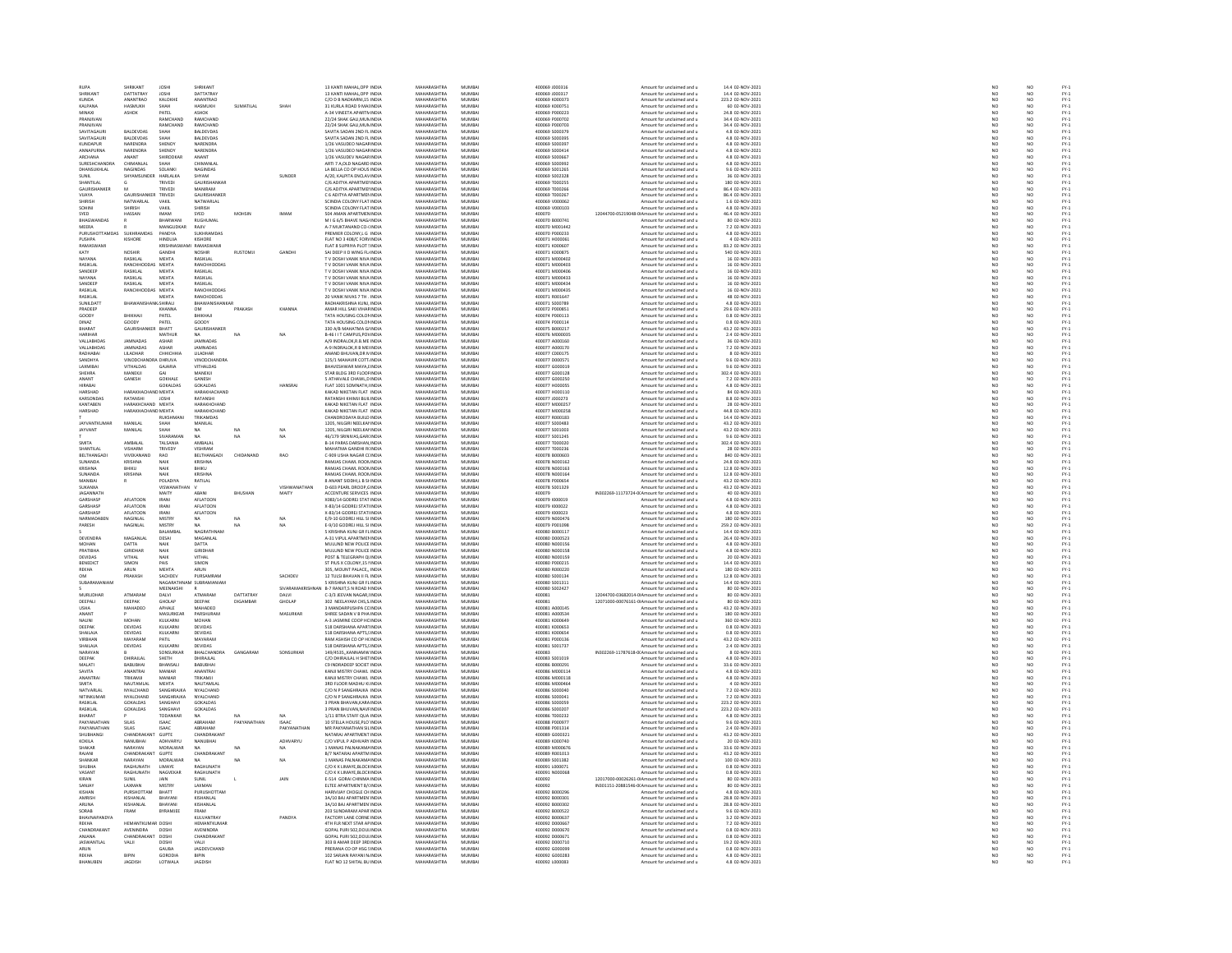| MANHARLAL                 | MATHURADAS MADHANI        |                           | NA                           | <b>NA</b>             | NA                       | <b>B/302 MRLID KISHORE INDIA</b>                             | MAHARASHTRA                       | MUMRAL                   | 400092.M000206                   | Amount for unclaimed and u                                                                       | 14.4.02-NOV-2021                     | NO                       | NO                    |                                      |
|---------------------------|---------------------------|---------------------------|------------------------------|-----------------------|--------------------------|--------------------------------------------------------------|-----------------------------------|--------------------------|----------------------------------|--------------------------------------------------------------------------------------------------|--------------------------------------|--------------------------|-----------------------|--------------------------------------|
| RAJAN                     |                           | MHAMBREY                  | BALKRISHNA                   |                       |                          | VASANT APT 2ND FLOUNDL                                       | MAHARASHTRA                       | MUMBAI                   | 400092 M000541                   | Amount for unclaimed and u                                                                       | 4.8 02-NOV-2021                      |                          |                       | FY-1<br>FY-1<br>FY-1                 |
| <b>JAYANTILAL</b>         | MANILAI                   | MODI                      | MANILAL                      |                       |                          | A 9 GAUTAMNAGAR 2 INDIA                                      | MAHARASHTRA                       | MUMBAI                   | 400092 M000687                   | Amount for unclaimed and u                                                                       | 0.8 02-NOV-2021                      | $\frac{N}{N}$            | NO                    |                                      |
| ALC:                      | <b>JAYANTILAL</b>         | MODI                      | JAYANTILAL                   |                       |                          | A 9 CALITAM NACAR 3 INDIA                                    | MAUARASUTRA                       | <b>MUMBAL</b>            | 400092.MODDZ12                   | Amount for unclaimed and                                                                         | 0.8 02-NOV-2021                      | NO                       | NO                    |                                      |
| <b>BHAVNA</b>             | AJIT                      | <b>MODI</b>               | AJIT                         |                       |                          | A 9 GAUTAM NAGAR 2 INDIA                                     | MAHARASHTRA                       | MUMBAI                   | 400092 M000714                   | Amount for unclaimed and u                                                                       | 0.8 02-NOV-2021                      | NO                       | NO                    | FY:<br>FY:                           |
| <b>GOMTIRES</b>           | <b>JAYANTILAI</b>         | <b>MODI</b>               | <b>JAYANTILAI</b>            |                       |                          | A 9 GALITAM NAGAR 2 INDIA                                    | MAHARASHTRA                       | MUMRAL                   | 400092.M000715                   | Amount for unclaimed and u                                                                       | 0.8 02-NOV-2021                      | NO                       | NO                    | FY-3<br>FY-3                         |
| RAJENDRA                  | <b>JAYANTILAL</b>         | MODI                      | <b>JAYANTILAL</b>            |                       |                          | A 9 GAUTAM NAGAR 2 INDIA                                     | MAHARASHTRA                       | MUMBAI                   | 400092 M000717                   | Amount for unclaimed and u                                                                       | 0.8 02-NOV-2021                      | NO                       | NO                    |                                      |
| MALLIKA                   | PRAVIN                    | SHETTY                    | <b>PRAVEEN</b>               | KUMAR                 | M                        | 510 YOGI PRESTIGE LEINDIA                                    | MAHARASHTRA                       | MUMBAL                   | 400092.M001425                   | Amount for unclaimed and u                                                                       | 33.6.02-NOV-2021                     | NO <sub>1</sub>          | NO                    | FY-3<br>FY-3                         |
| NEELA<br>ANIL             | BHAGWANLAL                | PANDYA                    | HARESHKUMAR<br>BHAGWANLAL    |                       |                          | 601, SHRADDHA SUM/ INDIA<br>305/B BUILDING NO 3, INDIA       | MAHARASHTRA<br>MAHARASHTRA        | MUMBAI<br>MUMBAI         | 400092 N000821<br>400092 P000192 | Amount for unclaimed and u<br>Amount for unclaimed and u                                         | 14.4 02-NOV-2021<br>0.8 02-NOV-2021  | $\overline{NC}$          | NO                    |                                      |
| SHEETAL                   | <b>SHANTIKUMAR</b>        | <b>PHADNIS</b>            | SHANTIKUMAF                  |                       |                          | ZEAL CO OP HSG SOCY INDU                                     | MAHARASHTRA                       | MUMRAL                   | 400092.8000614                   | Amount for unclaimed and u                                                                       | 43.2 02-NOV-2021                     | NC<br>NC                 | NO<br>NO<br>NO        | FY-1<br>FY-1<br>FY-1                 |
| RAMNIKLA                  | MANILAL                   | DESAI                     |                              | NA                    |                          | B/14 MADHAV APARTI INDIA                                     | MAHARASHTRA                       | MUMBAI                   | 400092 R00098                    | Amount for unclaimed and u                                                                       | 8.8 02-NOV-2021                      | NO                       |                       |                                      |
| <b>BHARATKLIMAR</b>       | MOHANLAL                  | SANGHV                    | MOHANLAL                     |                       |                          | C 2/4 STAR GALAXY OF INDIA                                   | MAHARASHTRA                       | MUMRAL                   | 400092.5000182                   | Amount for unclaimed and u                                                                       | 4.8.02-NOV-2021                      | NO <sub>1</sub>          | NO <sub>1</sub>       |                                      |
| NAGINDAS                  | VANDRAVAN                 | SHAH                      | VANDRAVAN                    |                       |                          | C/3 NIMESH APARTME INDU                                      | MAHARASHTRA                       | MUMBAI                   | 400092 S000470                   | Amount for unclaimed and u                                                                       | 36 02-NOV-2021                       | $\overline{NC}$          | NO                    | FY-)<br>FY-)                         |
| KISHOR                    | PRANLAL                   | SHAH                      | PRANLAL                      |                       |                          | VRANDAVANA NO 2 FLINDIA                                      | MAHARASHTRA                       | MUMBAI                   | 400092 S000496                   | Amount for unclaimed and u                                                                       | 14.4 02-NOV-2021                     | NO <sub>1</sub>          | NO <sub></sub>        |                                      |
| SURBH                     |                           |                           | <b>MANMOH</b>                |                       |                          | KHOT S BUNGALOW, THND                                        | <b>MAHARASHTRA</b>                | MUMBA                    | 400092 S00059                    | Amount for unclaimed and u                                                                       | 108 02-NOV-2021                      | NO                       | NO                    | FY-3<br>FY-3                         |
| DHIRAJLAL                 | CHATRABHUJ                | SHAH                      | CHATRABHUJ                   |                       |                          | JALARAM NAGAR, 1ST INDIA                                     | MAHARASHTRA                       | MUMBAI                   | 400092 S000606                   | Amount for unclaimed and u                                                                       | 43.2 02-NOV-2021                     | NO                       | NO <sub></sub>        | FY-1<br>FY-1<br>FY-1                 |
| <b>VINODCHAM</b>          | HIMANLAL                  |                           | HIMANLAL                     |                       |                          | 67 MAHAVIR NAGAR TINDI                                       | MAHARASHTRA                       | MUMBAI<br>MUMBAI         | 100092 S00087                    |                                                                                                  | 86.4 02-NOV-2021<br>8 02-NOV-2021    | $\frac{N}{N}$            | $\frac{N}{N}$         |                                      |
| BHANUMATI                 | KANTILAL                  |                           | KANTILAL                     |                       |                          | GANGA VIHAR, 1ST FLC INDU                                    | <b>MAHARASHTRA</b>                |                          | 400092 S00119)                   | Amount for unclaimed and u                                                                       |                                      |                          |                       |                                      |
| SUDHIR                    | <b>PANDURANG</b>          | PATWARDHAI                | <b>PANDURANG</b>             |                       | PATWARDHAN               | 4B 137 YOGANAND SO INDIA                                     | MAHARASHTRA<br>MAHARASHTRA        | MUMRAI                   | 400092.5002708<br>400092 T000240 | Amount for unclaimed and u                                                                       | 43.2.02-NOV-2021                     | NO<br>NO                 | NO                    |                                      |
| URMILA<br>SHAKUNTALA      | MADHUSUDAN<br>LAUI        | TRIVEDI<br>VFD            | MADHUSUDAN<br>LALI           |                       |                          | B/6 SAMARPAN CO OF INDIA<br>ANAND MANGAL HOU INDIA           | MAHARASHTRA                       | MUMBAI<br>MUMBAI         | 400092 V000132                   | Amount for unclaimed and u<br>Amount for unclaimed and u                                         | 2.4 02-NOV-2021<br>0.8 02-NOV-2021   | NO                       | NO<br>NO <sub></sub>  |                                      |
| BIMLADEV                  |                           |                           | <b>HYAMLA</b>                |                       |                          | THE RMO PLASTIC & PLINDM                                     | <b>MAHARASHTRA</b>                | MUMBA                    | 400093 D00022                    | Amount for unclaimed and u                                                                       | 432 02-NOV-2021                      | NO                       | NO                    |                                      |
| KERBANOO                  | KAKHSHROO                 | RANDERIA                  | KAKHSHROO                    |                       |                          | SIVNERI BLDG ROOM I INDIA                                    | MAHARASHTRA                       | MUMBAI                   | 400093 R000017                   | Amount for unclaimed and u                                                                       | 20.8 02-NOV-2021                     | NO                       | NO <sub></sub>        |                                      |
| SALIDAMIN                 |                           | CHITNIS                   | VIJAY                        |                       | CHITNIS                  | C/O M I D C, MAHAKAL INDI                                    | <br>MAHARASHTRA                   | MUMBAI                   | 400093 S00179                    | Amount for unclaimed and u                                                                       | 69.6 02-NOV-2021                     | NO                       |                       |                                      |
| SOUDAMIN                  |                           | CHITNIS                   | VIJAY                        |                       | CHITNIS                  | C/O MAHARASHTRA IN INDIA                                     | MAHARASHTRA                       | MUMBAI                   | 400093 S001974                   | Amount for unclaimed and u                                                                       | 69.6 02-NOV-2021                     | NO                       | $\frac{N}{N}$         |                                      |
|                           |                           | SIVARAMAK                 |                              |                       | BALSUBRAMANIAM           | B-405 LIBRA DIVYA PAUNDIA                                    | MAHARASHTRA                       | MUMRAL                   | 400095 S001256                   | Amount for unclaimed and u                                                                       | 40 02-NOV-2021<br>20 02-NOV-2021     |                          |                       |                                      |
| SANJAY                    |                           | PENDHAR                   |                              |                       | PENDHARI                 | 16 SHARDA SADAN LAJINDIA                                     | MAHARASHTRA                       | MUMBAI                   |                                  | 12044700-03368535-0IAmount for unclaimed and u                                                   |                                      | NC<br>NC                 | NO<br>NO              |                                      |
| <b>GUNDERIA</b>           | PARSHOTAMDAS MANEKLAL     |                           | PARSHOTAMDAS                 |                       |                          | 410 VRINDAVAN, 1/C FINDIA                                    | MAHARASHTRA                       | MUMBAI                   | 400097 G000340                   | Amount for unclaimed and u                                                                       | 43.2 02-NOV-2021                     | NO                       | NO <sub></sub>        |                                      |
| APURVA                    | <b>JRMIKANT</b>           | MEHTA                     | <b>JRMIKANT</b>              |                       |                          | MATRU CHHAYA 1ST F IND                                       | <b>MAHARASHTRA</b>                | MUMBA                    | 400097 M000441                   | Amount for unclaimed and u                                                                       | 33.6 02-NOV-2021                     | NO                       | NO                    |                                      |
| <b>URMIKANT</b>           | HIRALAL                   | MEHTA                     | HIRALAL                      |                       |                          | MATRU CHHAYA 1ST F INDIA                                     | MAHARASHTRA                       | MUMBAI                   | 400097 M000442                   | Amount for unclaimed and u                                                                       | 33.6 02-NOV-2021                     | NO                       | NO                    |                                      |
|                           |                           | KOTHAR                    | NΔ.                          | NA                    | NA                       | C/O SANDEEP P KOTH/ INDIA                                    | MAHARASHTRA                       | MUMRAL                   | 400097 P000791                   | Amount for unclaimed and                                                                         | 80 02-NOV-2021                       | NO                       | NO                    |                                      |
| PRAKASH<br>RANJANREN      | LALLUBHAI<br>KANAKKI IMAR | SHAH<br><b>SHAH</b>       | LALLUBHAI<br>KANAK           | LALLUBHA              | SHAH<br>SHAH             | 503 INDRAPRASTH-I-A INDIA<br>503 INDRAPRASTH-I-A INDIA       | MAHARASHTRA<br>MAHARASHTRA        | MUMBAI<br>MUMRAL         | 400097 P00091<br>400097 R00034   | Amount for unclaimed and u                                                                       | 103.2 02-NOV-2021<br>104.02-NOV-2021 | NO                       | NO<br>NO <sub>1</sub> |                                      |
|                           |                           |                           |                              |                       |                          |                                                              |                                   |                          |                                  | Amount for unclaimed and u                                                                       |                                      | NC<br>NC                 |                       |                                      |
| MANHERLAL<br>KAMAL        | SOMALAL<br>SHRINIVAS      | SHAF<br>KARVE             | SOMALAI<br>SHRINIVAS         |                       |                          | 15 KHANDWALA CHAV INDU<br>606B VALMIKI APARTN INDIA          | MAHARASHTRA<br>MAHARASHTRA        | MUMBAI<br>MUMBAI         | 400097 S00079<br>400098 K000143  | Amount for unclaimed and u<br>Amount for unclaimed and u                                         | 14.4 02-NOV-2021<br>43.2 02-NOV-2021 | NO                       | $\frac{10}{10}$       | PY-1<br>PY-1<br>PY-1<br>PY-1         |
| VISHWAS                   | AGHUNATH                  | <b>JOSHI</b>              | <b>PAGUI INATI</b>           |                       |                          | 38 JAY VUAY SOCIETY, INDU                                    | <b>MAHARASHTRA</b>                | MUMBAL                   | 400099 J000291                   | Amount for unclaimed and                                                                         | 19.2 02-NOV-2021                     | NO                       |                       |                                      |
| SHARDA                    | NATVARLAL                 | MANIAR                    | NATVARLAL                    |                       |                          | RAJENDRA NIVAS, OPP INDIA                                    | MAHARASHTRA                       | MUMBAI                   | 400099 M000025                   | Amount for unclaimed and u                                                                       | 4.8 02-NOV-2021                      | NO                       | NO<br>NO              |                                      |
| ARHINAV                   |                           | <b>MAHESHWAR</b>          | N/A                          | NA                    | NA                       | D-601 RIVER PARK SOCINDIA                                    | MAHARASHTRA                       | MUMRAL                   | 400101                           | 12010600-01907540-0IAmount for unclaimed and u                                                   | 80 02-NOV-2021                       |                          |                       |                                      |
| ASHOK                     |                           | MORARJI                   | MORARJI                      |                       |                          | 105 GOKUL VIEW 1ST HNDIA                                     | MAHARASHTRA                       | MUMBAI                   | 400101 A00020                    | Amount for unclaimed and u                                                                       | 4.8 02-NOV-2021                      | NO<br>NO                 | NO<br>NO              |                                      |
| RAKULCHANDRA              | RAILIRHAL                 | PATEL                     | NA.                          | $N\Delta$             | NA                       | KANAKA PARK II C/213 INDIA                                   | MAHARASHTRA                       | MUMRAL                   | 400101 8000749                   | Amount for unclaimed and u                                                                       | 223.2.02-NOV-2021                    | NO <sub>1</sub>          | NO <sub>1</sub>       |                                      |
| DARSHANA                  | PARITOSH                  | JANI                      | PARITOSH                     |                       |                          | F-428 E/2 HIGHWAY P/ INDIA                                   | MAHARASHTRA                       | MUMBAI                   | 400101 J000119                   | Amount for unclaimed and u                                                                       | 4.8 02-NOV-2021                      | $\overline{NC}$          | $\overline{NQ}$       | FY-)<br>FY-)                         |
| KAPINJALA                 | VUAYKUMAR                 | JANI                      | VIJAYKUMAR                   |                       |                          | F-428 E/2 HIGHWAY P/INDIA                                    | MAHARASHTRA                       | MUMBAI                   | 400101 J000116                   | Amount for unclaimed and u                                                                       | 4.8 02-NOV-2021                      |                          |                       |                                      |
| OM                        | PRAKASH                   | KARIWALA                  | <b>DWARKAPRASAD</b>          |                       |                          | <b>D-604 GOKUL RESIDEN INDU</b>                              | MAHARASHTRA                       | MUMRAL                   | 400101 K000261                   | Amount for unclaimed and u                                                                       | 14.4 02-NOV-2021                     | NO<br>NO                 | NO<br>NO<br>NO        | FY-3<br>FY-3<br>FY-3                 |
| MORARI                    |                           | VASANJI                   | VASANJI                      |                       |                          | 105 GOKUL VIEW 1ST HNDIA                                     | MAHARASHTRA                       | MUMBAI                   | 400101 M000899                   | Amount for unclaimed and u                                                                       | 9.6 02-NOV-2021                      | NO                       |                       |                                      |
| VINITARAL                 | MARLITI                   | NADKARN                   | <b>MARUTI</b>                |                       |                          | C/O MR A N NADKARN INDIA                                     | MAHARASHTRA                       | MUMRAL                   | 400101 N000033                   | Amount for unclaimed and u                                                                       | 259.2.02-NOV-2021                    | NC<br>NC                 | NO <sub>1</sub>       | FY-)<br>FY-)                         |
| RAJALAKSHM                |                           | NARAYANAN                 |                              |                       | NARAYANAM                | B-404 GOKUL PARADIS INDIA                                    | MAHARASHTRA                       | MUMBAL                   | 400101 R001463                   | Amount for unclaimed and u                                                                       | 122.4 02-NOV-2021                    |                          | $\overline{NQ}$       |                                      |
| PANACHAND                 | CHATRABHUJ                | SHAH                      | CHATRABHUJ                   |                       |                          | 23C DIPTI CO OP HSG 5 INDIA                                  | MAHARASHTRA                       | MUMBAI                   | 400101 S000605                   | Amount for unclaimed and u                                                                       | 4.8 02-NOV-2021                      | NO                       | NO <sub></sub>        |                                      |
| MANJULA                   | PANACHAND                 | SHAF                      | PANACHAND                    |                       |                          | 23 C DIPTI CO OP HSG INDIA                                   | <b>MAHARASHTRA</b>                | MUMBAI                   | 400101 S00060                    | Amount for unclaimed and u                                                                       | 4.8 02-NOV-2021                      | NO                       | NO                    |                                      |
| <b>USHA</b>               | CHANDRAKANT               | SHAH                      | CHANDRAKANT                  |                       |                          | C/O PANACHAND CHA INDIA                                      | MAHARASHTRA                       | MUMBAI                   | 400101 S000849                   | Amount for unclaimed and u                                                                       | 4.8 02-NOV-2021                      | NO                       | NO <sub></sub>        |                                      |
| MANJULA                   | ANACHAND                  | <b>SHAF</b>               | ANACHAND                     |                       |                          | C/O PANACHAND CHA INDU                                       | <b>MAHARASHTRA</b>                | MUMBA                    | 400101 S00085                    | Amount for unclaimed and u                                                                       | 4.8 02-NOV-2021                      | $\overline{\mathsf{NC}}$ | NO                    |                                      |
| <b>NAYNA</b><br>NAVNA     |                           | SHAH<br>SHAH              | <b>NA</b><br><b>IAYENDRA</b> | <b>NA</b>             | NA                       | C 15 SIDDHA KSHETRA INDIA<br>C 15 SIDDHA KSHETRA INDIA       | MAHARASHTRA<br>MAHARASHTRA        | MUMBAI<br>MUMRAI         | 400101 S000934<br>400101 S000935 | Amount for unclaimed and u<br>Amount for unclaimed and u                                         | 4.8 02-NOV-2021<br>4.8.02-NOV-2021   | NO<br>NO                 | NO<br>NO              |                                      |
| <b>JAYENDRA</b>           |                           | SHAF                      | HANTILAL                     |                       |                          | C 15 SIDDHA KSHETRA INDU                                     | MAHARASHTRA                       | MUMBAI                   | 400101 S00093                    | Amount for unclaimed and u                                                                       | 4.8 02-NOV-2021                      | NO                       | NO                    |                                      |
| VINITABA                  | MARUTI                    | NADKARN                   | MARUTI                       |                       |                          | C/O A N NADKARNI BU INDIA                                    | MAHARASHTRA                       | MUMBAI                   | 400101 V000247                   | Amount for unclaimed and u                                                                       | 237.6 02-NOV-2021                    | NO                       | NO <sub></sub>        |                                      |
| RAASHEDA                  |                           | IDRIS                     | IDRIS                        |                       | RAHIN                    | PARAMOUNT CO-OPEHNDU                                         | <b>MAHARASHTRA</b>                | MUMBA                    | 400102 R00146                    | Amount for unclaimed and u                                                                       | 440 02-NOV-2021                      | NO                       | NO                    |                                      |
| KUMAR                     |                           | SHETTY                    | MANKHANA                     |                       | SHETTY                   | 301 GOUR KRUPA.HOL INDIA                                     | MAHARASHTRA                       | MUMBAI                   | 400103 K001247                   | Amount for unclaimed and u                                                                       | 209.6 02-NOV-2021                    | NO                       | NO <sub></sub>        |                                      |
| VEENA                     |                           | CHENAN                    | $\mathbf{M}$                 | M.                    |                          | 10/312 SHASTRI NAGA INDI                                     | MAUARASUTRA                       | MUMBAI                   | 400104 C000124                   | Amount for unclaimed and u                                                                       | 4.8 02-NOV-2021                      | NO                       | NO                    |                                      |
| RANCHHODDAS               | MOTICHAND                 | SHAH                      | MOTICHAND                    |                       | SHAH                     | 12/92 SIDDHARTH NACINDIA                                     | MAHARASHTRA                       | MUMBAI                   | 400104 R000570                   | Amount for unclaimed and u                                                                       | 360 02-NOV-2021                      | NO                       | NO                    |                                      |
| NITA                      | <b>JASHMUKHLA</b>         | <b>ЧАН2</b>               | HASMUKHLAI                   |                       |                          | 11/170 SAI DARSHAN, INDIA<br>NERGISH, 2ND FLOOR, EINDIA      | MAHARASHTRA                       | MUMRAL                   | 400104 S000930                   | Amount for unclaimed and                                                                         | 60 02-NOV-2021<br>28.8 02-NOV-2021   | NC<br>NC                 | NO<br>NO              |                                      |
| RATU                      | <b>KURUS</b>              | SHROFI                    | KURUS                        | MINOCHE               | SHROF                    |                                                              | <b>MAHARASHTRA</b>                | THANE                    |                                  | IN300757-11207586-0(Amount for unclaimed and u                                                   |                                      |                          |                       |                                      |
| <b>IFAN</b>               |                           | MARCELINE                 | NA.                          |                       | NA                       | VASANT PARUAT CHS. INDIA                                     | MAHARASHTRA                       | THANE                    | 400601                           | IN300476-41180429-0(Amount for unclaimed and u                                                   | 60 02-NOV-2021                       | $\frac{NO}{NO}$          | NO <sub></sub>        | PY-1<br>PY-1<br>PY-1<br>PY-1         |
| JOSEPH                    | ANTHON                    | ALVARES                   | ANTHONY                      |                       |                          | ANN NIKETAN, CHARAL IND                                      | MAHARASHTRA                       | THANE                    | 400601 A000083                   | Amount for unclaimed and u                                                                       | 20 02-NOV-2021                       |                          | NO                    |                                      |
| <b>DWARKABA</b>           | MOTILAL                   | LAHOTI                    | MOTILAL                      |                       | LAHOTI                   | 54 R S ROAD, CHENDAN INDIA                                   | MAHARASHTRA                       | THANE                    | 400601 D000964                   | Amount for unclaimed and u                                                                       | 134.4 02-NOV-2021                    | NO                       | NO                    |                                      |
| <b>DWARKABA</b>           | MOTILAL                   | LAHOT                     | MOTILAL                      |                       |                          | 54 R S ROAD, CHENDAN INDU                                    | MAHARASHTRA                       | THANE                    | 400601 L000050                   | Amount for unclaimed and                                                                         | 86.4 02-NOV-2021                     | NO                       | NO<br>NO              |                                      |
| GHAVER<br>DARA            | DARA<br><b>RUSTOMIL</b>   | <b>MISTRY</b><br>MISTRY   | DARA<br>RUSTOMIL             |                       |                          | 7C/7D MAPEL HOUSE, IINDIA<br><b>20/2D MAPEL HOUSE UNDIA</b>  | MAHARASHTRA<br>MAHARASHTRA        | THANE<br>THANE           | 400601 M000618<br>400601 M000619 | Amount for unclaimed and u<br>Amount for unclaimed and u                                         | 4.8 02-NOV-2021<br>4.8 02-NOV-2021   | NO                       | NO <sub>1</sub>       |                                      |
|                           |                           |                           |                              |                       |                          |                                                              |                                   |                          |                                  |                                                                                                  | 4.8 02-NOV-2021                      | NC<br>NC                 |                       | FY-1<br>FY-1<br>FY-1<br>FY-1         |
| <b>HORMAZ</b><br>ABHAY    | DARA<br>NAGAPPA           | MISTRY<br>PAI             | DARA<br><b>NA</b>            | NA                    |                          | 7C/7D MAPEL HOUSE, INDIA<br>5 KENI BLDG.CHARAI.T INDIA       | MAHARASHTRA<br>MAHARASHTRA        | THANE<br>THANE           | 400601 M000620<br>400601 P000405 | Amount for unclaimed and u<br>Amount for unclaimed and u                                         | 24 02-NOV-2021                       | NO                       | NO<br>NO              |                                      |
| CAROL                     | ARVIND                    | CHOKS                     | ARVIND                       |                       | CHOKSI                   | <b>GAWANDS CHAWL,KINDU</b>                                   | MAHARASHTRA                       | THANE                    | 400601 S00222                    | Amount for unclaimed and                                                                         | 360 02-NOV-2021                      | NO                       |                       |                                      |
| DATTATRAYA                | LAXMAN                    | <b>JOSHI</b>              | LAXMAN                       |                       |                          | 3 INDRAYANI, NAUPAD INDIA                                    | MAHARASHTRA                       | THANE                    | 400602 J000272                   | Amount for unclaimed and u                                                                       | 0.8 02-NOV-2021                      | NO                       | NO<br>NO              |                                      |
| SHRIRAM                   | DATTATRAY                 | <b>NITSLIRE</b>           | DATTATRAY                    |                       |                          | ROOM NO 12 UDAY BLINDIA                                      | MAHARASHTRA                       | THANE                    | 400602.N000214                   | Amount for unclaimed and u                                                                       | 86.4 02-NOV-2021                     | NO                       |                       |                                      |
| RAMNIWAS                  |                           | MAHESHWA                  | BANSIDAR                     |                       | MAHESWARI                | C/O C L AGARWAL, 6/5 INDIA                                   | MAHARASHTRA                       | THANE                    | 400602 R00054                    | Amount for unclaimed and u                                                                       | 900 02-NOV-2021                      | NO                       | NO<br>NO              | FY-3<br>FY-3                         |
| <b>MATHLIRARA</b>         | <b>RAMCHANDRA</b>         | TAMHANKAR                 | RAMCHANDRA                   |                       |                          | PURUSHOTTAM SADALINDIA                                       | MAHARASHTRA                       | THANE                    | 400602 T000035                   | Amount for unclaimed and u                                                                       | 194.4.02-NOV-2021                    |                          | NO <sub>1</sub>       |                                      |
| VASUDHA                   | VIKAS                     | DAKWE                     | VIKAS                        |                       |                          | 2/20 RAJ LAXMAN CO INDIA                                     | MAHARASHTRA                       | THANE                    | 400603                           | IN302679-33314087-0(Amount for unclaimed and u                                                   | 3.2 02-NOV-2021                      | NC<br>NC                 | $\overline{NQ}$       | FY-)<br>FY-)                         |
| ANJALI                    |                           | TALREJA                   | SURESH                       |                       | TALREJA                  | E-9. SHANTI-NIKETAN./ INDIA                                  | MAHARASHTRA                       | THANE                    | 400603 A000919                   | Amount for unclaimed and u                                                                       | 14.4 02-NOV-2021                     | NO                       | NO <sub></sub>        |                                      |
| DEVINA                    |                           | BHAGIA                    | AAHESH                       |                       | <b>BHAGIA</b>            | E-9, SHANTI NIKETAN, INDI                                    | MAHARASHTR                        | THANE                    | 400603 D001314                   | Amount for unclaimed and u                                                                       | 14.4 02-NOV-2021                     | $\frac{N}{N}$            | NO<br>NO              | FY-1<br>FY-1<br>FY-1                 |
| <b>DEVPRAKASH</b>         |                           | SHARMA                    | <b>TIRLOKNATH</b>            |                       |                          | C/O MANOHAR MANG INDIA                                       | MAHARASHTRA                       | THANE                    | 400603 D001327                   | Amount for unclaimed and u                                                                       | 72 02-NOV-2021                       |                          |                       |                                      |
| <b>DEVESH</b>             |                           | SHARMA                    | DEVPRAKASH                   |                       | SHARMA                   | C/O MANOHAR MANG INDIA                                       | MAHARASHTRA                       | THANE                    | 400603-0001325                   | Amount for unclaimed and u                                                                       | 72.02-NOV-2021                       | NC<br>NC                 | NO <sub>1</sub>       | FY-)<br>FY-)                         |
| <b>ISHWARI</b>            | SURESH                    | TALREJA                   | SURESH                       |                       | TALREJA                  | E-9, SHANTI NIKETAN, INDIA                                   | MAHARASHTRA                       | THANE                    | 400603 1000221                   | Amount for unclaimed and u                                                                       | 14.4 02-NOV-2021                     |                          | $\overline{NQ}$       |                                      |
| <b>SUNDARKANT</b>         | MADHAV                    | NAGARKAR                  | MADHAV                       |                       |                          | SHRIRAM NIWAS ROOLINDIA                                      | MAHARASHTRA                       | THANF                    | 400603 N000056                   | Amount for unclaimed and u                                                                       | 0.8.02-NOV-2021                      | NO                       | NO                    |                                      |
| PANKAJ                    |                           | TALREJA                   | <b>SURESH</b>                |                       | TALREJA                  | E-9, SHANTI-NIKETAN, INDU                                    | <b>MAHARASHTRA</b>                | THANE                    | 400603 P001532                   | Amount for unclaimed and u                                                                       | 14.4 02-NOV-2021                     | NO                       | NO                    | FY-1<br>FY-1<br>FY-1<br>FY-1<br>FY-1 |
| REKHA<br>SURESH           | <b>CHELLARAN</b>          | SHARMA<br>TALREJA         | DEVPRAKASH<br>CHELLARAM      |                       | <b>SHARMA</b><br>TALREJA | C/O MANOHAR MANG INDIA<br>E-9, SHANTI NIKETAN, INDU          | MAHARASHTRA<br><b>MAHARASHTRA</b> | THANE<br>THANE           | 400603 R001043<br>400603 S00256  | Amount for unclaimed and u<br>Amount for unclaimed and u                                         | 72 02-NOV-2021<br>14.4 02-NOV-2021   | NO <sub>1</sub><br>NO    | NO <sub></sub><br>NO  |                                      |
| PADMAVATI                 | CHANDRAKANT               | MOHOLKAR                  | CHANDRAKANT                  |                       |                          | 25/8 SAMATA HSG SOUNDIA                                      | MAHARASHTRA                       | THANE                    | 400604 M000735                   | Amount for unclaimed and u                                                                       | 43.2 02-NOV-2021                     |                          |                       |                                      |
| KISHORE                   | <b>ALLIMAL</b>            | KATYARI                   | ALLIMAL                      |                       | KATYARI                  | FLAT NO. 52 5 TH FLO INDIA                                   | MAHARASHTRA                       | THANE                    | 400606                           | IN301604-10104607-0(Amount for unclaimed and u                                                   | 80.02-NOV-2021                       | NC<br>NC                 | NO<br>NO              |                                      |
| PRASANTA                  | <b>JYOTI</b>              | DAS                       | <b>BANAWATIDA</b>            |                       |                          | DRUG EMP COOP HSG INDI                                       | MAHARASHTRA                       | THANE                    | 400606 D00005                    | Amount for unclaimed and u                                                                       | 57.6 02-NOV-2021                     | $\overline{NC}$          | $\overline{NQ}$       |                                      |
| KIRAN                     |                           | PATEL                     | NARHARI                      |                       |                          | 407. BLDG NO.A-1 SHR INDIA                                   | MAHARASHTRA                       | THANE                    | 400607 K001395                   | Amount for unclaimed and u                                                                       | 38.4 02-NOV-2021                     | NO <sub>1</sub>          | NO <sub></sub>        |                                      |
| MAMTA                     |                           | TRIVED                    | HIMANSHL                     |                       |                          | 407, BLDG NO.A-1 SHRINDM                                     | MAHARASHTRA                       | THANE                    | 400607 M001619                   | Amount for unclaimed and u                                                                       | 24 02-NOV-2021                       | NO                       | NO                    |                                      |
| ASHA                      |                           | VARMA                     | TILAKRAJ                     |                       | VARMA                    | FLAT N 33.NHAVA APA INDIA                                    | MAHARASHTRA                       | THANE                    | 400614 V000068                   | Amount for unclaimed and u                                                                       | 28.8 02-NOV-2021                     | NO<br>NO                 | NO <sub></sub>        |                                      |
| HEMA                      | MOHAN                     | DESAI                     | <b>AOHAN</b>                 |                       |                          | KAHATRAKUNJ.FLAT N INDU                                      | <b>MAUARASUTRA</b>                | <b>THANE</b>             | 400703 0000474                   | Amount for unclaimed and u                                                                       | 12.8 02-NOV-2021                     |                          | NO                    |                                      |
| RAYAPPA                   | RAMKRISHNA                | SHANBHAG                  | RAMKRISHNA                   |                       |                          | 26-B KUBER BUILDING INDIA                                    | MAHARASHTRA                       | THANE                    | 400703 R000237                   | Amount for unclaimed and u                                                                       | 20 02-NOV-2021                       | NO                       | NO                    |                                      |
| <b>ROSHN</b>              |                           | <b>ANCHAN</b>             |                              |                       | <b>ANCHAI</b>            | FLAT NO-001 AMBE JY INDU                                     | MAHARASHTRA                       | NAVI MUMBA<br>NAVI MUMBA | 400705 R000532                   | Amount for unclaimed and                                                                         | 1320 02-NOV-2021<br>660 02-NOV-2021  | NC<br>NC                 | NO<br>NO              |                                      |
| ROSHN<br>ARUN             | SHANKAR                   | ANCHAN<br>BORHADE         | <b>VIJAYKUMA</b><br>SHANKAR  |                       | ANCHAN                   | FLAT NO-001, AMBE JY INDIA<br>A-7 BLDG NO 20 1ST FLINDIA     | <b>MAHARASHTRA</b><br>MAHARASHTRA | NAVI MUMBA               | 400705 R000568<br>400706 B000480 | Amount for unclaimed and u<br>Amount for unclaimed and u                                         | 2.4 02-NOV-2021                      |                          | NO <sub></sub>        |                                      |
|                           | KAVASJI                   | <b>DUBASE</b>             | KAVASJI                      |                       |                          | 'E' #503, SAI KRUPA CHINDI                                   | <b>MAHARASHTRA</b>                | NAVI MUMBA               | 400706 D00078                    | Amount for unclaimed and u                                                                       | 14.4 02-NOV-2021                     | NO<br>NO                 |                       |                                      |
| BHOJA                     |                           | MULKI                     | RAJA                         |                       | MULKI                    | 702. WESTEND BUILDI INDIA                                    | MAHARASHTRA                       | NAVI MUMBA               | 400706 M000820                   | Amount for unclaimed and u                                                                       | 4.8 02-NOV-2021                      | NO                       | NO<br>NO              |                                      |
| RAYAPPA                   |                           |                           | <b>DAMAPPICUMA</b>           |                       | SHANBHAG                 | 501, TIRYPATI, PLOT 32, INDIA                                | MAHARASHTRA                       | NAVI MUMBA               | 400706 S00029                    | Amount for unclaimed and                                                                         | 57.6 02-NOV-2021                     | NO                       |                       |                                      |
| MANOHAR                   | RAJA                      |                           |                              |                       | NATH                     |                                                              |                                   | THANE                    | 401101 M001200                   | Amount for unclaimed and u                                                                       | 115.2 02-NOV-2021                    | NO                       | NO<br>NO              |                                      |
| <b>MUNSHI</b>             | RAMKRI                    |                           |                              |                       |                          |                                                              |                                   |                          |                                  |                                                                                                  |                                      |                          |                       | FY:<br>FY:                           |
| SULOCHAN                  | SINGH                     | LAL<br>SINWAL             | AMAR<br>SATYE                | SINGE                 | <b>SINWAL</b>            | C/O SAROJ S KUNCHH, INDIA<br><b>B 601B2 EDENROSE BEINDIA</b> | MAHARASHTRA<br>MAHARASHTRA        | THANE                    | 401107                           |                                                                                                  |                                      |                          |                       |                                      |
| <b>III AVATI</b>          |                           |                           |                              |                       |                          |                                                              |                                   |                          | 401107 S00236                    | IN300513-11527047-0(Amount for unclaimed and u                                                   | 400 02-NOV-2021                      |                          |                       |                                      |
|                           | <b>AMRATIAL</b>           | BAGADIA<br><b>RULSARA</b> | VIJAY<br>AMRATIAL            |                       | BAGADIA                  | SECTOR NO 2-B-4 FLAT INDU<br>4/203 YAMNOTRI BLD INDIA        | MAHARASHTRA<br>MAHARASHTRA        | THANE<br>THANE           | 401202 8000515                   | Amount for unclaimed and u<br>Amount for unclaimed and u                                         | 7.2 02-NOV-2021<br>4.8.02-NOV-2021   | NO<br>NO                 | NO<br>NO              |                                      |
| OSWALD                    |                           | CARVALHO                  | JUDE                         |                       |                          | 4/A RAMCHANDRA, INDI                                         | MAHARASHTRA                       |                          | 401202 CODOO                     | Amount for unclaimed and                                                                         |                                      |                          |                       |                                      |
| HARESH                    |                           | DOSHI                     | NANDLAL                      |                       |                          | A 301 SHANTA SADAN, INDIA                                    | MAHARASHTRA                       | THANE<br>THANE           | 401202 H000441                   | Amount for unclaimed and u                                                                       | 446.4 02-NOV-2021<br>8 02-NOV-2021   | NC<br>NC<br>NO           |                       |                                      |
| CHANDRASHEKHAR            | VITTAL                    | PANDESHWAR                | VITTAL                       |                       |                          | VAIKUNTH DARSHAN FINDIA                                      | MAHARASHTRA                       | THANE                    | 401202 P000428                   | Amount for unclaimed and u                                                                       | 4.8 02-NOV-2021                      |                          | NO<br>NO<br>NO        | FY-3<br>FY-3<br>FY-3                 |
| PRAMILA                   |                           | MADHANI                   | MANHARLA                     | MATHURADAS            | MADHANI                  | 103, MAHAVIR APT, PLINDIA                                    | MAHARASHTRA                       | THANE                    | 401203                           | IN300484-11333102-0(Amount for unclaimed and u                                                   | 115.2 02-NOV-2021                    | NO<br>NO                 | NO<br>NO              |                                      |
| DATTATRAYA                | VAMAN                     | RAPAT                     | VAMAN                        |                       |                          | 46/187 PARANIPE NACINDIA                                     | MAHARASHTRA                       | THANE                    | 401301 B000040                   | Amount for unclaimed and u                                                                       | 24.8.02-NOV-2021                     | NO                       | NO <sub>1</sub>       |                                      |
| PADMA                     | CHAMPAKLAL                | <b>MODI</b>               | CHAMPAKLA                    |                       |                          | 32 PARAM GEET NAGA INDIA                                     | MAHARASHTRA                       | THANE                    | 401303 M000741                   | Amount for unclaimed and u                                                                       | 4.8 02-NOV-2021                      | $\overline{NC}$          | NO                    | FY-1<br>FY-1<br>FY-1<br>FY-1         |
| SHILPESH                  | CHAMPAKLAL                | MODI                      | CHAMPAKLAL                   |                       |                          | 32 PARAM JEET NAGAI INDIA                                    | MAHARASHTRA                       | THANE                    | 401303 M000742                   | Amount for unclaimed and u                                                                       | 4.8 02-NOV-2021                      | NO                       | NO <sub></sub>        |                                      |
| CHAMPAKL                  |                           | MODI                      |                              |                       |                          | 32 PARAM JEET NAGAI IND                                      | MAHARASHTR                        | THANE                    | 401303 M00074                    | Amount for unclaimed and u                                                                       | 4.8 02-NOV-2021                      |                          |                       |                                      |
| USHAKKALA                 | LAXMAN                    | PATIL                     | LAXMAN                       | MUKUND                | PATIL                    | AT NARINGI, POST CHA INDIA                                   | MAHARASHTRA                       | THANE                    | 401303 U000207                   | Amount for unclaimed and u                                                                       | 64.8 02-NOV-2021                     | $\frac{N}{N}$            | NO<br>NO              | FY-1<br>FY-1<br>FY-1                 |
| PRAIAPATI                 | <b>MANISH</b>             | MANSUKHLAL                | MANSUKHLAL                   | RANCHHODLAL           | PRAIAPATI                | C/O VINOD ADHIKARI UNDIA                                     | MAHARASHTRA                       | THANE                    | 401501                           | IN300513-12943189-0(Amount for unclaimed and u                                                   | 40.02-NOV-2021                       | NO                       | NO <sub>1</sub>       |                                      |
| JAYANTHI                  | VIVEK                     | NAIK                      | VIVEK                        |                       | NAIK                     | TYPE D 9 4, ANUVIKAS 'INDIA                                  | MAHARASHTRA                       | THANE                    | 401501                           | IN300513-19576246-0( Amount for unclaimed and u                                                  | 16 02-NOV-2021                       | NO                       | NO                    | FY-)<br>FY-)                         |
| SHIVAPRAKASH              |                           | GUPTA                     | GANGARAM                     |                       | <b>GUPTA</b>             | FLAT NO 204 BLDG NO INDIA                                    | MAHARASHTRA                       | THANF                    | 401501                           | IN301549-33328864-0(Amount for unclaimed and u                                                   | 80.02-NOV-2021                       | NO <sub>1</sub>          | NO                    |                                      |
| SUNITA                    |                           | AMBARDEKAP                | JAGANNATH                    |                       |                          | 64/4 B A R C COLONY, FINDL                                   | <b>MAHARASHTRA</b>                | THANE                    | 401504 A000111                   | Amount for unclaimed and u                                                                       | 24.8 02-NOV-2021                     | NO                       | NO                    | FY-3<br>FY-3                         |
| MEHERNOSH                 |                           | <b>IRANI</b>              | NA.                          |                       | NA                       | M N IRANI SONS.P O INDIA                                     | MAHARASHTRA                       | THANE                    | 401602                           | IN300011-10018560-0(Amount for unclaimed and u                                                   | 468 02-NOV-2021                      | NO <sub>1</sub>          | NO <sub></sub>        |                                      |
| <b>MEHERNOSH</b><br>PATEL | <b>RUSTOM</b>             | BEJAN                     | GUSTAD                       | NA <sub>1</sub>       | <b>IRAN</b><br>NA        | M N IRANI & SONS, P O INDU<br>C/O BEJAN J PATEL.PA' INDIA    | <b>MAHARASHTRA</b><br>MAHARASHTRA | THANE<br>THANE           | 401602 M001481<br>401602 P001655 | Amount for unclaimed and u<br>Amount for unclaimed and u                                         | 684 02-NOV-2021<br>720 02-NOV-2021   |                          | NO <sub></sub>        | FY-3<br>FY-3                         |
| PRASAD                    | CHANDRAKANT PARULEKAR     |                           | CHANDRAKANT                  |                       |                          | <b>MAILVASAHT AT POINDIA</b>                                 | MAHARASHTRA                       | RAIGAE                   | 402109                           | 12013200-01081329-0LAmount for unclaimed and u                                                   | 8.8.02-NOV-2021                      | NO<br>NO                 | $\overline{M}$        |                                      |
| SANJAY                    | HRIDHARRAO KEDAR          |                           | SHRIDHARRAO                  |                       | KEDAR                    | B/10 JEWELS OF ALIBINDU                                      | MAHARASHTRA                       | THANE                    | 402201                           |                                                                                                  |                                      |                          |                       |                                      |
| DATTATAYA                 | VINAYAK                   | BARVE                     | VINAYAK                      | SAKHARAM              | BARVE                    | NEAR GOVT HEALTH C INDIA                                     | GOA                               | <b>ASSONERA</b>          | 403503                           | 12010900-05061521-0IAmount for unclaimed and u<br>IN301774-10298808-0(Amount for unclaimed and u | 40 02-NOV-2021<br>80 02-NOV-2021     | NO <sub>1</sub>          | NO                    | FY-1<br>FY-1<br>FY-1                 |
| ABILIO<br>ALBERTO         | ACONCEICADE SOUSA         | SOUSA                     | LUIS<br>ABILIO               | <b>JOSEDE</b><br>DACE | sous<br>SOUSA            | CHURCH SQUARE, QUE INDIA<br>CHURCH SQUARE.QUE INDIA          | GOA                               | QUPEM<br><b>QUPEM</b>    | 403705 A000298<br>403705 A000311 | Amount for unclaimed and u<br>Amount for unclaimed and u                                         | 60 02-NOV-2021<br>60 02-NOV-2021     |                          |                       | FY-3<br>FY-3                         |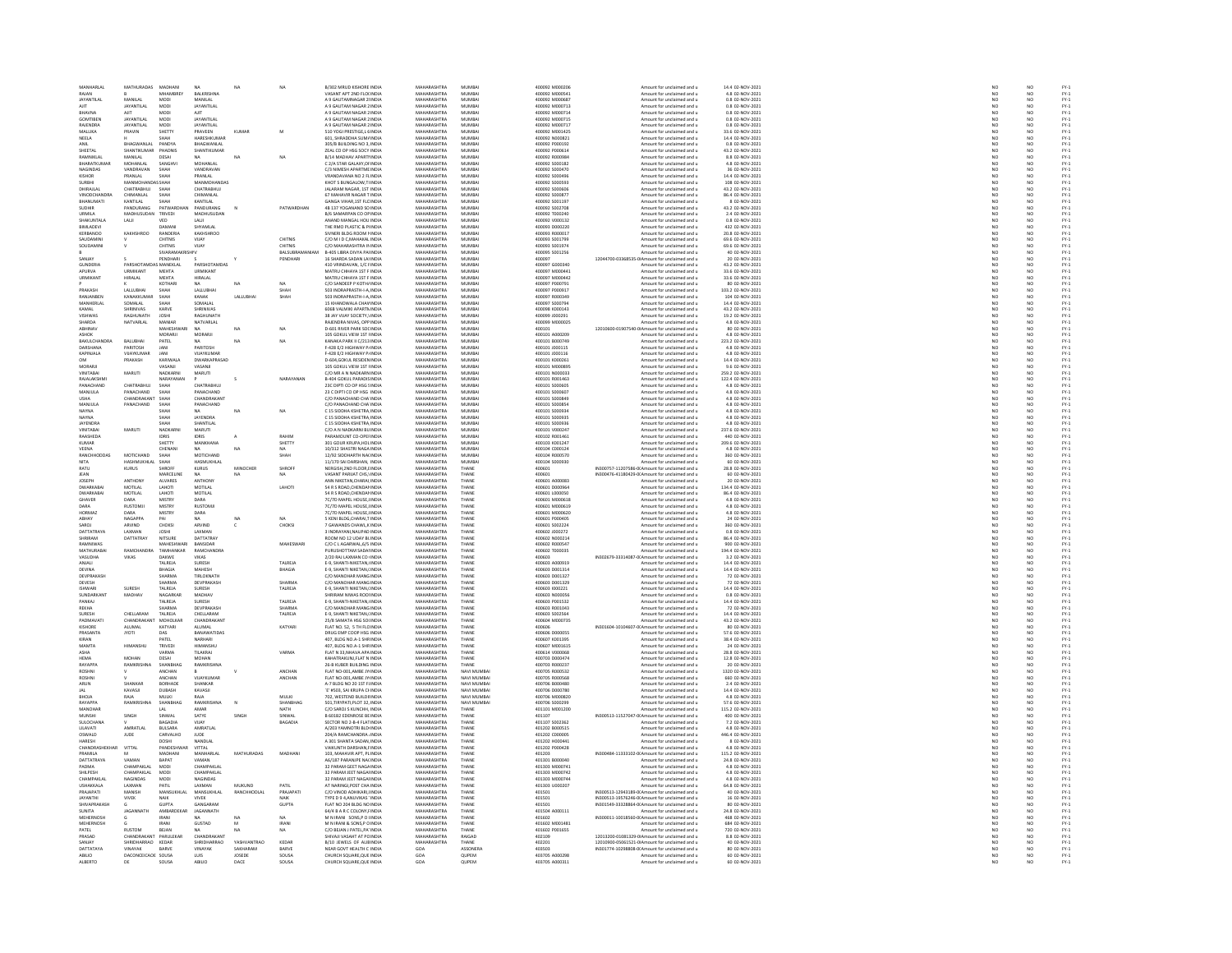| DAMODAR                          | BHASKAR                            | RANE                                 | BHASKAR                         | SRIPAT               | RANE                | FLAT \$ 1 2ND FLOOR V INDIA                                    | GOA                               | VASCO-DA-GAMA                 | 403802                           | IN300476-42415194-0(Amount for unclaimed and u                                                   | 80 02-NOV-2021                        | NO <sub>1</sub>                             |                       | NO <sub></sub>                   |                                                |
|----------------------------------|------------------------------------|--------------------------------------|---------------------------------|----------------------|---------------------|----------------------------------------------------------------|-----------------------------------|-------------------------------|----------------------------------|--------------------------------------------------------------------------------------------------|---------------------------------------|---------------------------------------------|-----------------------|----------------------------------|------------------------------------------------|
| <b>BACHUBHA</b><br>SHRINIVAS     | <b>JAGINDAS</b><br>RAGHUNATH       | MEVAWALA<br><b>DIVEKAR</b>           | NAGINDAS<br>RAGHUNATH           |                      |                     | MAIN ROAD, SURAT, INDIA<br>8 DATTA PRASAD, MUKINDIA            | MAHARASHTRA<br>MAHARASHTRA        |                               | 404013 M000470<br>410037 S002606 | Amount for unclaimed and u<br>Amount for unclaimed and u                                         | 4.8 02-NOV-2021<br>33.6 02-NOV-2021   | $\frac{N}{N}$                               |                       | NO<br>NO                         | FY-3<br>FY-3                                   |
| PRIVANKA                         |                                    | CHAVAN                               | PRARHAKAR                       | <b>BALKRISHNA</b>    | CHAVAN              | 401 ANIRUDOHA HEIG INDIA                                       | MAHARASHTRA                       | THANF                         | 410209                           | IN300450-14097304-0(Amount for unclaimed and u                                                   | 80.02-NOV-2021                        |                                             | NO                    | NO                               | FY-3<br>FY-3                                   |
| KAMALA                           |                                    | BALAJI                               |                                 |                      |                     | D-15 ONGC TOWNSHIF INDIA                                       | MAHARASHTRA                       | RAIGAD                        | 410221 K001346                   | Amount for unclaimed and u                                                                       | 128 02-NOV-2021                       |                                             |                       |                                  |                                                |
| PARAG<br><b>CHINKIT/</b>         | PRAKASH<br>RAJENDRA                | SHAH                                 | PRAKASH<br>RAJENDRAKU           | BABULAL              | SHAH<br>AGARWA      | A/P MANCHAR.TAL AN INDIA<br>SAIPRASAD, BURUDGA IND             | MAHARASHTRA<br><b>MAHARASHTRA</b> | PUNE<br>PUNE                  | 410503<br>411001                 | IN301774-16067273-0(Amount for unclaimed and u<br>IN302453-10168177-0(Amount for unclaimed and u | 160 02-NOV-2021<br>400 02-NOV-2021    | NO <sub>1</sub><br>NO                       |                       | NO <sub></sub><br>NO             | PY-1<br>PY-1<br>PY-1<br>PY-1                   |
| PARUAT                           |                                    | BELLIAPPA                            |                                 | M                    | BELLIAPPA           | C/O GENL A S VAIDYA, INDIA                                     | MAHARASHTRA                       | PUNE                          | 411001 B000154                   | Amount for unclaimed and u                                                                       | 14.4 02-NOV-2021                      |                                             | NO <sub>1</sub>       | NO <sub></sub>                   |                                                |
|                                  |                                    | GARG                                 |                                 |                      | KUMAR               | CIM BHAVAN, PLOT NONDI                                         | MAHARASHTRA                       | PUNE                          | 411001 B000662                   | Amount for unclaimed and                                                                         | 140 02-NOV-2021                       | NO                                          |                       | NO                               |                                                |
| HAKIMUDDIN<br>RATU               | JIMMY                              | <b>FIDAHUSEN</b><br><b>MEHERHOMJ</b> | NA<br><b>NA</b>                 |                      | NA<br>NA            | 271 M G ROAD, POON/ INDIA<br>FLAT NO 1B SHREE VALINDIA         | MAHARASHTRA<br>MAHARASHTRA        | PUNE<br>PUNE                  | 411001 H000011<br>411001 H000075 | Amount for unclaimed and u<br>Amount for unclaimed and u                                         | 36 02-NOV-2021<br>128.8 02-NOV-2021   | NC<br>NC<br>NC                              |                       | NO<br>NO                         |                                                |
|                                  |                                    | FIDAHUSEN                            | FIDAHUSE                        |                      |                     | 271 MAHATMA GANDI INI                                          | <b>MAHARASHTRA</b>                | PUNE                          | 411001 M00001                    | Amount for unclaimed and u                                                                       | 14.4 02-NOV-2021                      |                                             |                       | NO                               |                                                |
| NALINI<br>RUBABBA                | HEMANT                             | MATANI<br>FIDAHUSAI                  | HEMANT<br>FIDAHUSAI             |                      | WAHEDAL             | 320 KOREGAON PARK, INDIA<br>271 M G ROAD, POON/ INDU           | MAHARASHTRA<br><b>MAHARASHTRA</b> | PUNE                          | 411001 M000117<br>411001 R00017  | Amount for unclaimed and u<br>Amount for unclaimed and u                                         | 2.4 02-NOV-2021<br>14.4 02-NOV-2021   | NO <sub>1</sub><br>$_{NC}$                  |                       | NO.<br>NO                        | FY-1<br>FY-1<br>FY-1<br>FY-1                   |
| SAKINABAI                        |                                    | <b>FIDAHUSAIN</b>                    | FIDAHUSAIN                      | M                    | WAHEDALI            | 271 M G ROAD, POON/ INDIA                                      | MAHARASHTRA                       | PUNE<br>PUNE                  | 411001 S000020                   | Amount for unclaimed and u                                                                       | 14.4 02-NOV-2021                      | NO                                          |                       | NO                               |                                                |
| <b>BUACWANDAS</b>                | KESHAVJ                            | SUCHDE                               | KESHAVJI                        |                      |                     | C 2 CLOVER GARDEN, 4 INDU                                      | <b>MAUARASUTRA</b>                | PUNE                          | 411001 S001294                   | Amount for unclaimed and                                                                         | 8 02-NOV-2021                         | NO                                          |                       | NO                               |                                                |
| TARINI<br>MAHANANDA              | <b>QUIMAC</b>                      | VAIDYA<br>HEGADE                     | TUKARAM                         | MAHADEO              | VAIDYA              | C/O GENL A S VAIDYA, INDIA<br>27 B STH FLOOR SHRELINDIA        | MAHARASHTRA<br>MAHARASHTRA        | PUNE                          | 411001 V000088<br>411002         | Amount for unclaimed and u<br>IN301774-15627166-0(Amount for unclaimed and u                     | 20 02-NOV-2021<br>80 02-NOV-2021      |                                             | NO                    | NO                               |                                                |
|                                  |                                    | DUBLAY                               | VINAYAK                         | DHONDO               | VATTE<br>DUBLEY     | 106 SADASHIV PETH,L INDU                                       | <b>TAHARASHTRA</b>                | PUNE<br>PUNE                  | 411002 D000767                   | Amount for unclaimed and u                                                                       | 8.8 02-NOV-2021                       | NC<br>NC                                    |                       | NO<br>NO                         | PY-1<br>PY-1<br>PY-1<br>PY-1                   |
| GANDHI                           | <b>ISHWARLAL</b>                   | VRULAL                               | VRULAL                          |                      |                     | C/O GHANASHYAMDA INDIA                                         | MAHARASHTRA                       | PUNE                          | 411002 G000020                   | Amount for unclaimed and u                                                                       | 108 02-NOV-2021                       | NO <sub>1</sub>                             |                       | NO <sub></sub>                   |                                                |
| <b>HUKMATRA</b>                  |                                    | KEVALRAN                             | KEVALRAN                        |                      |                     | C/O M/S HUKMATRAI INDU                                         | <b>MAUARASUTRA</b>                | PUNE                          | 411002 H00007                    | Amount for unclaimed and                                                                         | 446.4 02-NOV-2021                     | NO                                          |                       | NO                               |                                                |
| <b>HUKMATRA</b><br>HUKMATRA      | KEVALRAM<br>KEVALRAM               | MOTWANI<br>MOTWAN                    | KEVALRAM<br>KEVALRAM            |                      |                     | C/O M/S HUKMATRAI INDIA<br>C/O MESSRS HUKMATHNDIA              | MAHARASHTRA<br>MAHARASHTRA        | PUNE                          | 411002 M000686<br>411002 M000702 | Amount for unclaimed and u<br>Amount for unclaimed and                                           | 720 02-NOV-2021<br>892.8 02-NOV-2021  | NO<br>NO                                    |                       | NO                               |                                                |
| GULAMABBA!                       | SHAMSUDDIN                         | NURIE                                | SHAMSUDDIN                      |                      |                     | SHABBIR COLONY BLO INDIA                                       | MAHARASHTRA                       | PUNE<br>PUNE                  | 411002 N000228                   | Amount for unclaimed and u                                                                       | 360 02-NOV-2021                       | NO                                          |                       | NO<br>NO                         |                                                |
| PANDURANG                        | NARAYAN                            | PATHAK                               | NARAYAN<br>SADASHIV             |                      |                     | 310 SOMWAR PETH LUNDIA                                         | MAHARASHTRA<br>MAHARASHTRA        | PUNE<br>PUNE                  | 411002 P000020<br>411002 S000019 | Amount for unclaimed and u                                                                       | 8.02-NOV-2021<br>9.6 02-NOV-2021      | NO<br>NO                                    |                       | NO <sub>1</sub><br>NO            | FY-)<br>FY-)                                   |
| VASANTI<br>NAMDAR                | SADASHIV<br><b>DARASHAF</b>        | SARANJAMI<br>SANJANA                 | DARASHAH                        |                      |                     | C/O SHRIV N SARANJA INDU<br>JAI CO OP HSG SOCIET INDIA         | MAHARASHTRA                       | PUNE                          | 411002 S000193                   | Amount for unclaimed and u<br>Amount for unclaimed and u                                         | 6.4 02-NOV-2021                       |                                             |                       |                                  |                                                |
| KATIE                            | <b>CAREDAS</b>                     | CANIANA                              | NAMBAR                          |                      |                     | <b>JAI CO OP HSG SOCIET INDU</b>                               | <b>MAUADASUTRA</b>                | PUNE<br>PUNE                  | 411002 S00019                    | Amount for unclaimed and                                                                         | 6.4 02-NOV-2021                       |                                             | NO<br>NO              | NO<br>NO<br>NO                   | FY-3<br>FY-3<br>FY-3                           |
| SADASHIV<br>VASUDEO              | <b>NATHOBA</b><br><b>LINH2IV</b>   | <b>RANPISE</b><br><b>AKHAVE</b>      | NATHOBA                         |                      |                     | DR AMBEDKAR HOUSILINDIA<br>33/19 PRABHAT ROAD INDIA            | MAHARASHTRA<br>MAHARASHTRA        |                               | 411003 W000103<br>411004-4000057 | Amount for unclaimed and u<br>Amount for unclaimed and u                                         | 2.4 02-NOV-2021<br>122.4 02-NOV-2021  | NO                                          | NO                    | NO                               |                                                |
| VITHAL                           | RANGNATH                           | <b>BHAGWA</b>                        | RANGNATH                        | $\mathbf{L}$         | <b>BHAGWA</b>       | SURVEY NO 20 PLOT N INDIA                                      | MAHARASHTRA                       | PUNE<br>PUNE                  | 411004 B000163                   | Amount for unclaimed and u                                                                       | 24 02-NOV-2021                        | NO                                          |                       | NO                               | FY-3<br>FY-3                                   |
| ARVIND                           | DWARKANATH                         | RHGWAT                               | <b>DWARKANTH</b>                |                      |                     | 7 VARSHA STH LANE P INDIA                                      | MAHARASHTRA                       | PUNE                          | 411004 8000419                   | Amount for unclaimed and u                                                                       | 36.8.02-NOV-2021                      |                                             | NO <sub>1</sub>       | N <sub>0</sub>                   | FY-)<br>FY-)                                   |
| LALIT<br>RAGHUNATH               | <b>KASHINATH</b><br>KRISHNA        | CHINCHANK<br><b>DIVEKAR</b>          | KASHINATH<br>KRISHNA            | MAHADEO              | DIVEKAR             | ANTINIKETAN, 573/4 INDIA<br>GEETA.T 10 ANIL PARK INDIA         | MAHARASHTRA<br>MAHARASHTRA        | PUNE<br>PUNE                  | 411004 C000053<br>411004 D000603 | Amount for unclaimed and u<br>Amount for unclaimed and u                                         | 40 02-NOV-2021<br>9.6 02-NOV-2021     | NO<br>NO                                    |                       | NO<br>NO <sub></sub>             |                                                |
| DATTATRAY                        |                                    | YANDE                                |                                 | NA                   |                     | AN, 64/18 EF IN                                                | MAHARASHTR                        | PUNE<br>PUNE                  | 411004 D00081                    | mount for unclaimed and u                                                                        | 148.8 02-NOV-2021                     | $\frac{N}{N}$                               |                       | $\frac{N}{N}$                    | FY-1<br>FY-1<br>FY-1                           |
| TARABAI                          | NARHAF                             | KANITKAR                             | NARHAR                          |                      |                     | 124/12 A DHRUVATAR INDIA                                       | MAHARASHTRA                       |                               | 411004 КООО123                   | Amount for unclaimed and u                                                                       | 50.4 02-NOV-2021                      |                                             |                       |                                  |                                                |
| SHMAN<br>MADHUSUDAN              | <b>RHAI CHANDRA</b>                | KULKARN<br>LAWATE                    | <b>MA</b><br>GANESH             | $N\Delta$            | NA                  | APT NO 2 KSHITIL PRAFINDIA<br>1204/15 VITHAL NIVAS INDIA       | MAHARASHTRA<br>MAHARASHTRA        | PUNE<br>PUNE                  | 411004 KODOSSE<br>411004 L000019 | Amount for unclaimed and u                                                                       | 86.4.02-NOV-2021<br>100.8 02-NOV-2021 | NO<br>NO                                    |                       | NO <sub>1</sub><br>NO            | FY-)<br>FY-)                                   |
| SUBBALAKSHM                      | GANESH                             | RAO                                  | VAJAPEYAM                       | SURYANARAYAN         | <b>RAO</b>          | C/O DILIP S VAJAPEYA! INDIA                                    | MAHARASHTRA                       | PUNE                          | 411004 R000004                   | Amount for unclaimed and u<br>Amount for unclaimed and u                                         | 180 02-NOV-2021                       |                                             | NO                    | NO <sub></sub>                   |                                                |
| RAGHUNATH                        | KRISHNA                            | DIVEKA                               | KRISHNA                         |                      | DIVEKA              | GEETA 7/10 ANIL PAR8 IND                                       | <b>MAHARASHTRA</b>                | PUNE                          | 411004 R00050                    | Amount for unclaimed and u                                                                       | 29.6 02-NOV-2021                      | NO                                          |                       | NO                               | FY-3<br>FY-3                                   |
| RAGHUNATH<br><b>SUSHILA</b>      | KRISHNA<br><b>AMCHAI</b>           | <b>DIVEKAR</b><br><b>BODHE</b>       | KRISHNAJI<br>RAMCHANDR          | MAHADEO              | DIVEKAR             | GEETA 7/10 ANIL PAR8 INDIA<br>2 DAMODAR APARTMI INDI           | MAHARASHTRA<br><b>MAHARASHTRA</b> | PUNE<br>PUNE                  | 411004 R000513<br>411004 S00191  | Amount for unclaimed and u<br>Amount for unclaimed and u                                         | 9.6 02-NOV-2021<br>103.2 02-NOV-2021  | NO <sub>1</sub><br>$\overline{\mathsf{NC}}$ |                       | NO.<br>NO                        | FY-1<br>FY-1<br>FY-1<br>FY-1                   |
| <b>SHARADCHANDRA</b>             | RAGHUNATH                          | DIVEKAR                              | <b>NA</b>                       | NA                   | NA                  | GEETA, 7/10, ANIL PARINDIA                                     | MAHARASHTRA                       | PUNE                          | 411004 S002569                   | Amount for unclaimed and u                                                                       | 60 02-NOV-2021                        |                                             |                       | NO<br>NO                         |                                                |
| VASUDED                          | VISHNIT                            | AKHAVE                               | VISHNIT                         |                      |                     | 33/19 PRARHAT ROAD INDIA                                       | MAHARASHTRA                       | PUNE                          | 411004 V000244                   | Amount for unclaimed and u                                                                       | 72.02-NOV-2021                        |                                             | NO<br>NO              |                                  |                                                |
| VASUDEO<br>DATTATRAY             | VISHNU                             | AKHAVE<br>YANDE                      | VISHNU<br><b>NA</b>             | NA                   | NA                  | 33/19 PRABHAT ROAD INDU<br>SWABHIMAN.64/18 EFINDIA             | MAHARASHTRA<br>MAHARASHTRA        | PUNE<br>PUNE                  | 411004 V00024<br>411004 Y00000:  | Amount for unclaimed and u<br>Amount for unclaimed and u                                         | 396 02-NOV-2021<br>52.8 02-NOV-2021   | $\overline{NC}$<br>NO <sub>1</sub>          |                       | NO<br>NO <sub></sub>             |                                                |
| BHARATEI                         | KISMATPV                           | LTD                                  |                                 |                      | NA                  | 37/10-15 PRABHAT CR INDU                                       | <b>MAHARASHTRA</b>                | PUNE                          | 411004 Z000029                   | Amount for unclaimed and u                                                                       | 61.6 02-NOV-2021                      | NO                                          |                       | NO                               |                                                |
| SUMATI                           | NARAYAN                            | BHIDE                                | NARAYAN                         |                      |                     | 1187/2 SHIVAJINAGAR INDIA                                      | MAHARASHTRA                       | PUNE                          | 411005 B000201                   | Amount for unclaimed and u                                                                       | 79.2 02-NOV-2021                      | NO <sub>1</sub>                             |                       | NO <sub></sub>                   |                                                |
| <b>INDIRABA</b>                  | SHRIPAD                            | DESHPAND<br>WAGLE                    | SHRIPAD                         | NA                   | NA                  | SHIVPRASAD.SHRI SAR IND<br>1194/19-A VASALYA, GINDIA           | <b>MAHARASHTRA</b><br>MAHARASHTRA | PUNE<br>PUNE                  | 411005 H00019<br>411005 1000121  | Amount for unclaimed and u<br>Amount for unclaimed and u                                         | 115.2 02-NOV-2021<br>720 02-NOV-2021  | NO                                          | NO                    | NO<br>NO                         |                                                |
| <b>RUKMINIRA</b>                 |                                    | THITE                                |                                 |                      | THITE               | 1187/35 SHRIKRIPA, SHINDI                                      | MAHARASHTRA                       |                               | 411005 T00008                    | Amount for unclaimed and                                                                         | 61.6 02-NOV-2021                      | NO                                          |                       |                                  |                                                |
| ANAND                            | KASHINATI                          | CHINCHANKAR                          | KASHINATH                       |                      |                     | ANAND PARK, AUNDH, INDIA                                       | MAHARASHTRA                       | PUNE<br>PUNE                  | 411007 C000052                   | Amount for unclaimed and u                                                                       | 280 02-NOV-2021                       | NO                                          |                       | NO<br>NO                         |                                                |
| BEEJAL<br>KINSHUI                | SHIVAJI<br>ARVIND                  | SHINDE<br>SHIKARKHANI                | ARVIND                          | <b>NA</b><br>YASHWAN | NA<br>SHIKARKHAM    | 9 YESHWANT NAGAR CINDIA<br>C-6 PADMA PARK, PAD IND             | MAHARASHTRA<br><b>MAHARASHTRA</b> | PUNE<br>PUNE                  | 411007 S001229<br>411009         | Amount for unclaimed and u<br>IN302236-12039285-0(Amount for unclaimed and u                     | 33.6 02-NOV-2021<br>36 02-NOV-2021    | NO <sub>1</sub><br>NO                       |                       | NO <sub></sub><br>NO             |                                                |
| <b>BALKRISHNA</b>                | <b>BHIKASA</b>                     | KHODE                                | BHIKASA                         | KRISHNASA            | KHODE               | CHAITANYA 478B/2 AN INDIA                                      | MAHARASHTRA                       | PUNE                          | 411009 B00077                    | Amount for unclaimed and u                                                                       | 123.2 02-NOV-2021                     | NO <sub>1</sub>                             |                       | NO <sub></sub>                   |                                                |
| <b>BALKBICUM</b>                 | BHIKASA                            | KHODE                                | <b>BHIKASA</b>                  |                      | KHOD                | 478 CHITANYA B/2 AN INDIA                                      | MAHARASHTRA                       | PUNE                          | 411009 8000906                   | Amount for unclaimed and                                                                         | 3.2 02-NOV-2021                       | NO                                          |                       | NO                               |                                                |
| BALKRISHNA<br>Dil iP             | SADASHIV                           | KHODE<br>GORE                        | BHIKASA<br>SADASHIV             |                      | KHODE               | 478 CHITANYA B/2 AN INDIA<br>9 OMKARESHWAR HSCINDU             | MAHARASHTRA<br>MAHARASHTRA        | PUNE                          | 411009 B00090<br>411009 600027   | Amount for unclaimed and u<br>Amount for unclaimed and u                                         | 209.6 02-NOV-2021<br>9.6 02-NOV-2021  | NO<br>NO                                    |                       | NO                               |                                                |
| SITARAM                          | HANMANT                            | <b>JOSHI</b>                         | <b>HANMAN</b>                   |                      |                     | JASWANDI,484/91 MI1INDI                                        | MAHARASHTRA                       | PUNE<br>PUNE                  | 411009 J000257                   | Amount for unclaimed and u                                                                       | 360 02-NOV-2021                       | NO                                          |                       | NO<br>NO                         | FY-3<br>FY-3                                   |
| LIDAY                            | PURUSHOTTAM MULEY                  |                                      | PURUSHOTTAM                     |                      |                     | HARISHCHANDRA APA INDIA                                        | MAHARASHTRA                       | PUNE<br>PUNE                  | 411009 M000814                   | Amount for unclaimed and u                                                                       | 86.4.02-NOV-2021                      | NC<br>NC                                    |                       | NO<br>NO                         |                                                |
| PRITILATA                        | AGHWENDRA                          | CHAUDHURI                            |                                 |                      | CHAUDHURI           | 1317/2 KASABA PETHJIND<br>A-1 AMAR TOWER, WA INDIA             | MAHARASHTRA<br>MAHARASHTRA        | PUNE                          | 411011 P000715<br>411013 C00001  | Amount for unclaimed and u                                                                       | 180 02-NOV-2021<br>292.8 02-NOV-2021  | NO                                          |                       | NO                               |                                                |
| ASHA                             | SAMIR                              | MANIAR                               | SAMIR                           | RAVINDRA             | MANIAR              | C-303 VRINDAVANAM INDL                                         | MAHARASHTRA                       |                               | 411016 A00090                    | Amount for unclaimed and                                                                         | 8 02-NOV-2021                         | NO                                          |                       |                                  | FY-1<br>FY-1<br>FY-1<br>FY-1                   |
| <b>JAIPRAKASH</b>                | HARIRAM                            | KARDA                                | <b>HARIRAM</b>                  |                      |                     | MARUTI COMPLEX, FLA INDIA                                      | MAHARASHTRA                       | PUNE<br>PUNE                  | 411017                           | 12010900-01454410-0IAmount for unclaimed and u                                                   | 20 02-NOV-2021                        | NO                                          |                       | NO<br>NO                         |                                                |
| SOMSHEKHAR                       | GANGAYYA                           | MATHAPATI                            | GANGAYYA<br>LAXMAN              | GURURASAYYA          | MATHAPATI<br>KAMTHE | RH 184/1, FLAT NO 9.4 INDM                                     | MAHARASHTRA<br>MAHARASHTRA        | PUNE<br>PUNE                  | 411019                           | IN301696-11685492-0(Amount for unclaimed and u<br>12036000-01883380-0IAmount for unclaimed and u | 160 02-NOV-2021<br>40 02-NOV-2021     | NO<br>NO                                    |                       | NO <sub>1</sub><br>NO            | FY-)<br>FY-)                                   |
| AVINASH<br>MALLIKARILIN          |                                    | KAMTHE<br>MANCHLIKONDA SATHAIAH      |                                 |                      | MANCHLIKONDA        | SR NO 83 HISSA NO 2/ INDIA<br>FLAT NO D/10 SUNSHI INDIA        | MAHARASHTRA                       | PUNE                          | 411023<br>411027                 | IN303719-10546466-00 Amount for unclaimed and u                                                  | 2.4.02-NOV-2021                       | NO                                          |                       | NO                               |                                                |
| DNYANESHWAP                      | GANPATRAC                          | INGOLE                               |                                 | MAHADERAC            | INGOLE              | FIRST FLOOR FLAT NO INDU                                       | <b>MAHARASHTRA</b>                | PUNE<br>PUNE                  | 411029                           | IN303116-10921275-0(Amount for unclaimed and u                                                   | 80 02-NOV-2021                        | NO                                          |                       | NO<br>NO                         | FY-3<br>FY-3<br>FY-3                           |
| ANIL<br>MALATI                   | CHINTAMAN<br><b>ITURAN</b>         | SAHASRABUDHE CHINTAMAN<br>ARGADE     | <b>MARUTI</b>                   |                      |                     | 1339, SADASHIV PETH, INDIA<br>BLOCK NO 7 4TH FLOO INDIA        | MAHARASHTRA<br>MAHARASHTRA        |                               | 411030<br>411030 A000158         | IN300450-80085419-0(Amount for unclaimed and u<br>Amount for unclaimed and u                     | 40 02-NOV-2021<br>28.8 02-NOV-2021    | NO                                          | NO                    |                                  |                                                |
| ANURADHA                         |                                    | DESHPANDE                            | <b>NA</b>                       | NA                   | NA                  | C/O R M KAVATHEKAR INDIA                                       | MAHARASHTRA                       | PUNE<br>PUNE                  | 411030 A000402                   | Amount for unclaimed and u                                                                       | 50.4 02-NOV-2021                      | NO                                          |                       | NO<br>NO                         | FY-3<br>FY-3                                   |
| CHAMPLE                          | VINAVAK                            | <b>GOKHALE</b>                       | VINAYAK                         | VISHWANATH           | GOKHALE             | C/O SHRIV V GOKHALLINDIA                                       | MAHARASHTRA                       | PUNE                          | 411030 6000235                   | Amount for unclaimed and u                                                                       | 55.2.02-NOV-2021                      | NO                                          |                       | N <sub>0</sub>                   | FY-)<br>FY-)                                   |
| SHALINI<br>KAMAL                 | RANGNATH<br>VISHNU                 | MARATHE<br>PURANIK                   | NA<br>VISHNU                    | NA                   | PURANIK             | 3/34 LOKMANYA NAGI INDU<br>C/O V K PURANIK.635/ INDIA          | MAHARASHTRA<br>MAHARASHTRA        | PUNE<br>PUNE                  | 411030 M000033<br>411030 P000717 | Amount for unclaimed and u<br>Amount for unclaimed and u                                         | 57.6 02-NOV-2021<br>115.2 02-NOV-2021 | $\overline{NC}$                             |                       | NO<br>NO <sub></sub>             |                                                |
|                                  | BHASKAR                            | RANADE                               | BHASKAP                         |                      |                     | 593 NEW SADASHIV PEINDU                                        | MAHARASHTRA                       | PUNE                          | 411030 R00003                    | Amount for unclaimed and u                                                                       | 9.6 02-NOV-2021                       | NO                                          | NO                    | NO                               | FY - :<br>FY - :<br>FY - :<br>FY - :<br>FY - : |
| KANTA                            | KISHOR                             | SHAH                                 | KISHOR                          |                      |                     | 12 LAXMI ABISHEK AP1INDIA                                      | MAHARASHTRA                       | PUNE                          | 411030 S000666                   | Amount for unclaimed and u                                                                       | 4.8 02-NOV-2021                       | NO <sub>1</sub>                             |                       | NO <sub></sub>                   |                                                |
| SHALINI<br>TARA                  | <b>ANGANAT</b>                     | MARATHE<br>BHALEKAR                  |                                 | NA                   | NA                  | 3/34 LOKMANYA NAGLINDIA<br>2117 SADASHIV PETH, INDIA           | <b>MAHARASHTRA</b>                | PUNE<br>PUNE                  | 411030 S001464                   | Amount for unclaimed and u                                                                       | 108 02-NOV-2021<br>237.6 02-NOV-2021  | $\frac{N}{N}$                               |                       | $\frac{N}{N}$                    |                                                |
| KALISHIN                         | BALKRISHNA                         | SHAH                                 | <b>BALKRISHN</b><br>MURLIDHAR   |                      | SHAH                | 36/3 VRINDAVAN SOCIINDIA                                       | MAHARASHTRA<br>MAHARASHTRA        | PLINE                         | 411030 T000310<br>411037 K001509 | Amount for unclaimed and u<br>Amount for unclaimed and u                                         | 11.2.02-NOV-2021                      |                                             | NO                    | NO                               |                                                |
| VANDANA                          | SHARAD                             | CHAUDHAR                             |                                 | NA                   | NA                  | 2/10 VAISHALI SOCIET INDIA                                     | MAHARASHTRA                       | PUNE                          | 411037 V00060:                   | Amount for unclaimed and u                                                                       | 4.8 02-NOV-2021                       | NO                                          |                       | NO                               | FY-3<br>FY-3                                   |
| VIMAL                            | VASANT                             | ALEKAR                               | VASANT                          |                      |                     | C/O V S KOCHARGAON INDIA                                       | MAHARASHTRA                       | PUNE                          | 411038 A000081                   | Amount for unclaimed and u                                                                       | 1.6 02-NOV-2021                       | NO <sub>1</sub>                             |                       | NO <sub></sub>                   |                                                |
| CHANDRAKAN'                      | SHESHGIR<br>MARUTI                 | KAIKIN<br>BAL                        | <b>HESHGIR</b><br><b>MARUTI</b> | <b>KESHAV</b>        | BAL                 | ROW HOUSE 1 CHINTA IND<br>NEEMA APARTMENT NINDIA               | <b>MAHARASHTRA</b><br>MAHARASHTRA | PUNE<br>PUNE                  | 411038 A00101<br>411038 C000302  | Amount for unclaimed and u<br>Amount for unclaimed and u                                         | 36 02-NOV-2021<br>96 02-NOV-2021      | NO<br>NO <sub>1</sub>                       |                       | NO<br>NO <sub></sub>             |                                                |
| <b>WAMAN</b>                     | SAKHARAN                           | HARDIKAR                             | SAKHARAM                        |                      |                     | RAKHI CO-OP HSG SOC INDU                                       | MAHARASHTRA                       | PUNE                          | 411038 H00002                    | Amount for unclaimed and                                                                         | 43.2 02-NOV-2021                      | NO                                          |                       | NO                               |                                                |
| SMITA<br><b>SMITHA</b>           | CHANDRAKANT BAL<br>CHANDRAKANT BAL |                                      | CHANDRAKANT                     | MARUTI               | BAL                 | NEEMA APARTMENT NINDIA<br>NEEMA APARTMENT 7 INDIA              | MAHARASHTRA<br>MAHARASHTRA        | PUNE<br>PUNE                  | 411038 S00160<br>411038 S002821  | Amount for unclaimed and u<br>Amount for unclaimed and u                                         | 32 02-NOV-2021<br>32 02-NOV-2021      | NC<br>NC                                    |                       | NO<br>NO                         |                                                |
| NIVRUTT                          |                                    | LOKHAND                              | SHANKAP                         | BAYAJI               | LOKHANDE            | FL NO F1/10 LAKSHADI IND                                       | <b>MAHARASHTRA</b>                | PUNE                          | 411039                           | IN302269-14018204-0(Amount for unclaimed and u                                                   | 40 02-NOV-2021                        | NO                                          |                       | NO                               |                                                |
| DHANPAL                          |                                    | RANAWAT                              | <b>FULERMAL</b>                 |                      |                     | C/O ANIL NEMANI SHA INDIA                                      | MAHARASHTRA                       | PUNE                          | 411042 D001257                   | Amount for unclaimed and u                                                                       | 0.8 02-NOV-2021                       | NO <sub>1</sub>                             |                       | NO <sub></sub>                   |                                                |
| PRATIBHA                         | PRATAP                             |                                      | PRATAP                          |                      |                     | C/O MRS. RAJASHREE 'INDU                                       | <b>MAHARASHTRA</b>                | PUNE                          | 411046 P00070                    | Amount for unclaimed and u                                                                       | 223.2 02-NOV-2021                     | $_{NC}$                                     |                       | NO                               |                                                |
| <b>NUTAN</b><br><b>DOIVANIEA</b> | SURYAKANT                          | SHAH<br><b>QUADTARI</b>              | SURYAKANT                       |                      | DESHPANDE           | CLOVER VILLAGE. WAN INDIA<br>S NO 17-1/B-1 SUNDAHNDL           | MAHARASHTRA<br>MAUARASUTRA        | PUNE                          | 411048 S000634<br>411051         | Amount for unclaimed and u<br>IN300214-12727281-0(Amount for unclaimed and u                     | 43.2 02-NOV-2021<br>16 02-NOV-2021    | N <sub>C</sub><br>NO                        |                       | NO<br>NO                         |                                                |
| VUAYSING                         | LAUI                               | KHONA                                | LALI                            |                      |                     | LAXMI NIVAS NAINAN INDIA                                       | MAHARASHTRA                       | PUNE<br>PUNE                  | 411051 K00044                    | Amount for unclaimed and u                                                                       | 4.8 02-NOV-2021                       |                                             | NO                    | NO                               |                                                |
| SARITA                           | VISHWAS<br>VEDU                    | <b>IOSHI</b><br>PATI                 | VISHWAS<br>VEDU                 | RUPLA                | PATIL               | SALVIHAR APTS (II) FL INDIA<br>A S BORADE, S NO 150 INDU       | MAHARASHTRA<br><b>TAHARASHTRA</b> | PUNE<br>PUNE                  | 411052 J000293<br>412108         | Amount for unclaimed and<br>IN301774-16814341-0(Amount for unclaimed and u                       | 4.8 02-NOV-2021<br>15.2 02-NOV-2021   | NC<br>NC                                    |                       | NO<br>NO                         |                                                |
| DIL IP                           | <b>BHAUSAHEB</b>                   | BOBADE                               | BHAUSAHEB                       | BAPURAO              | BOBADE              | AT POST - OTUR.BRAM INDIA                                      | MAHARASHTRA                       | PUNE                          | 412409                           | 12042000-00127100-0 Amount for unclaimed and u                                                   | 80 02-NOV-2021                        | NO                                          |                       | NO <sub></sub>                   |                                                |
| <b>MADHAY</b>                    | RAGHLINATH                         | DESAI                                | RAGHUNATI                       |                      |                     | SOLAPUR IRRIGATION INDU                                        | MAUARASUTRA                       | SHOLAPUR                      | 413001 D000530                   |                                                                                                  | 40 02-NOV-2021                        | NO                                          |                       | NO                               |                                                |
| UMESH<br>SAKHARAN                | NARSAPPA<br><b>SHAMJI</b>          | <b>JAKKAL</b><br>NIKAM               | NARSAPPA<br><b>ILMAH</b>        |                      | JAKKAL              | 102 B, 7/8/9, BHAVAN INDIA<br><b>TRACTOR DEPT.SHREE INDIA</b>  | MAHARASHTRA<br>MAHARASHTRA        | SHOLAPUR<br>SHOLAPUR          | 413002<br>413112 W000094         | IN301098-10635934-0(Amount for unclaimed and u                                                   | 80 02-NOV-2021                        | NO                                          |                       | NO                               |                                                |
| SHASHIKIRAN                      | SIDDHESHWAR PATNE                  |                                      | SIDDHESHWAR                     |                      |                     | 108 1 /2 MAIN ROAD, INDIA                                      | MAHARASHTRA                       | SHOLAPUR                      | 413307                           | Amount for unclaimed and u<br>12010700-00336667-0IAmount for unclaimed and u                     | 0.8 02-NOV-2021<br>134.4 02-NOV-2021  | NO<br>NO                                    |                       | NO<br>NO                         | PY-1<br>PY-1<br>PY-1<br>PY-1                   |
| MADHAV                           | <b>DIGAMRARRAO KULKARNI</b>        |                                      | DIGAMRARRAO                     |                      |                     | 16/14 MAHAIAN GALLINDIA                                        | MAHARASHTRA                       | OSMANARAD                     | 413501                           | 12020000-00167241-0IAmount for unclaimed and u                                                   | 56.02-NOV-2021                        | NO                                          |                       | NO <sub>1</sub>                  | FY-)<br>FY-)                                   |
| DEVENDRA<br><b>RALASAHER</b>     | DEEPAKRAO                          | DESHPANDI<br>CHAMHAN                 | DEEPAKRAO<br><b>NIVRUTTI</b>    |                      |                     | OPP BAGUAN BUILDIN INDU<br><b>RAM GALLI AT POST PLINDIA</b>    | MAHARASHTRA<br>MAHARASHTRA        | AHMEDNAGAR<br>AHMEDNAGAR      | 413705<br>413707                 | 12013200-01316458-0IAmount for unclaimed and u<br>IN303647-10039628-00Amount for unclaimed and u | 32.8 02-NOV-2021<br>80.02-NOV-2021    | NO                                          |                       | NO                               |                                                |
| SHIVDA:                          | <b>NAMILIAS</b>                    | MHASE                                | <b>HANLIDAS</b>                 |                      |                     | AT POST SUBHASHWA INDU                                         | MAUARASUTRA                       | <b>AUMERNAGAS</b>             | 413709                           | in 303647-10012049-0(Amount for unclaimed and u                                                  | 80 02-NOV-2021                        | NC<br>NC                                    |                       | NO<br>NO<br>NO                   | FY-3<br>FY-3<br>FY-3                           |
| SURESH                           | CHIMANLAL                          | DOSHI                                | CHIMANLAL                       |                      |                     | AT POST-TILAKNAGAR, INDIA                                      | MAHARASHTRA                       | AHMEDNAGAR                    | 413709                           | IN303647-10013216-0(Amount for unclaimed and u                                                   | 280 02-NOV-2021                       |                                             | NO                    |                                  |                                                |
| <b>YOGESH</b>                    | SHRYAKANT                          | KEVAL                                | SURYAKANT                       |                      |                     | SHANTI BLINGLOW W/INDIA                                        | MAHARASHTRA                       | AHMEDNAGAR                    | 413709                           | IN303647-10037511-0(Amount for unclaimed and u                                                   | 160 02-NOV-2021                       | NO                                          |                       | NO <sub>1</sub><br>NO            | FY-1<br>FY-1<br>FY-1<br>FY-1                   |
| <b>SUREKHA</b><br>KRISHNA        | GANESH<br>RAMRHALL                 | <b>JOSHI</b><br>NAGARE               | GANESH<br>RAMBHALL              |                      |                     | B/H MARKET YARD II,JI INDIA<br>101 SADGURUKRIPA I/ INDIA       | MAHARASHTRA<br>MAHARASHTRA        | AHMEDNAGAE<br>AHMEDNAGAR      | 413709<br>413709                 | 12013200-00974183-0IAmount for unclaimed and u<br>12013200-00990581-0(Amount for unclaimed and u | 32 02-NOV-2021<br>4.02-NOV-2021       |                                             | NO<br>NO <sub>1</sub> | N <sub>0</sub>                   |                                                |
| SUDHA                            | <b>CONIV</b>                       | <b>BHALLA</b>                        | VINOD                           |                      |                     | BHALLA NIWAS GERM INDIA                                        | MAHARASHTRA                       | AHMEDNAGA                     | 413709                           | 12013200-01000808-0IAmount for unclaimed and u                                                   | 20 02-NOV-2021                        | NO                                          |                       | NO                               |                                                |
| SHANTARAM                        | DEORAM                             | DUSANE                               | DEORAM                          | NANASAHEB            | DUSANE              | NIKETAN HOUSING SO INDIA                                       | MAHARASHTRA                       | AHMEDNAGAR                    | 413709                           | 12013200-01013965-0 Amount for unclaimed and u                                                   | 160 02-NOV-2021                       | NO <sub>1</sub>                             |                       | NO <sub></sub>                   |                                                |
| SANDEEP<br>BALU                  | GULABRAD<br>RAJARAM                | PAWAR<br>MHASKE                      | GULABRAC<br>RAJARAM             |                      |                     | SWAMI SAMARTHA H <mark>(IND</mark><br>C/O SHRI SWAMI SAM INDIA | <b>MAHARASHTR</b><br>MAHARASHTRA  | <b>HMEDNAGA</b><br>AHMEDNAGAR | 413709<br>413709                 | 12013200-01052783-0IAmount for unclaimed and u<br>12013200-01062747-0IAmount for unclaimed and u | 32 02-NOV-2021<br>20 02-NOV-2021      | NO<br>NO                                    |                       | NO<br>NO                         | FY-1<br>FY-1<br>FY-1                           |
| ASHOK                            | RHIMRAI                            | PHILINAGE                            | BHIMRAJ                         |                      |                     | GURUKRIPA VIKAS STE INDIA                                      | MAHARASHTRA                       | AHMEDNAGAR                    | 413709                           | 12013200-01065431-0(Amount for unclaimed and u                                                   | 120.02-NOV-2021                       | NO                                          |                       | NO <sub>1</sub>                  | FY-3<br>FY-3                                   |
| NITIN<br>PRAKASH                 | VUAY<br>HANUMANTRAO DHUMAL         | DANGA <sup>®</sup>                   | VIJAY<br>HANUMANTRAO            |                      |                     | A/P BHERDAPUR, TAL S INDIA<br>A/P TAKLIBHAN.TAL SHINDIA        | MAHARASHTRA<br>MAHARASHTRA        | AHMEDNAGAR<br>AHMEDNAGAR      | 413709<br>413709                 | 12013200-01090031-0IAmount for unclaimed and u<br>12013200-01096301-0(Amount for unclaimed and u | 16.8 02-NOV-2021<br>20 02-NOV-2021    | NO<br>NO                                    |                       | NO<br>NO <sub></sub>             |                                                |
| RAJU                             | NAMDEO                             | <b>RAUT</b>                          | <b>JAMDEO</b>                   |                      |                     | A/P UNDIRGOAN 254,1 INDI                                       | <b>MAHARASHTRA</b>                | AHMEDNAGA                     | 413709                           | 12013200-01134146-0IAmount for unclaimed and u                                                   | 160 02-NOV-2021                       | NO                                          |                       | NO                               | FY-3<br>FY-3                                   |
| <b>SUNIL</b>                     | VILAS                              | <b>AUTI</b>                          | VILAS                           |                      |                     | SARSWATI COLONY LA INDIA                                       | MAHARASHTRA                       | AHMEDNAGAR                    | 413709                           | 12013200-01143241-0 Amount for unclaimed and u                                                   | 635.2 02-NOV-2021                     |                                             | NO <sub>1</sub>       | NO <sub></sub>                   |                                                |
| SANDEER                          | MADHUKAR                           | VISPUTE                              | AADHUKAR                        |                      |                     | HWINI HOUSING SO INDU                                          | <b>MAHARASHTRA</b>                | <b>HMEDNAGA</b>               | 413709                           | 12013200-01193261-0IAmount for unclaimed and u                                                   | 49.6 02-NOV-2021                      |                                             |                       |                                  | FY-3<br>FY-3                                   |
| RAJENDRA<br>PRAKASH              | DNYANDEO<br>DATTATRAY              | MHASKE<br>PATIL                      | DNYANDEO<br>DATTATRAY           |                      |                     | A/P BABHALESHWAR.1INDIA<br>LAXMI NAGAR WARD LINDIA             | MAHARASHTRA<br>MAHARASHTRA        | AHMEDNAGAR<br>AHMEDNAGAR      | 413709<br>413709                 | 12013200-01299072-0(Amount for unclaimed and u<br>12013200-01308035-0LAmount for unclaimed and u | 20 02-NOV-2021<br>40.02-NOV-2021      | NO<br>NO                                    |                       | NO <sub></sub><br>$\overline{M}$ | FY-1<br>FY-1<br>FY-1                           |
| RAVINDRA                         | APPASAHEB                          | POLAD                                | APPASAHEB                       |                      |                     | KURHE WASTI NURTH/ INDIA                                       | MAHARASHTRA                       | AHMEDNAGA                     | 413709                           | 12013200-01361220-0IAmount for unclaimed and u                                                   | 96 02-NOV-2021                        | NO                                          |                       |                                  |                                                |
| SANTOSH<br>PRAVARA               | EKNATH<br><b>JAGANNATH</b>         | BANKAR<br>BHAND                      | EKNATH<br><b>JAGANNATH</b>      |                      |                     | PADHEGOAN TAL SHRI INDIA<br>55 A/P BELAPUR 5,B/K INDIA         | MAHARASHTRA<br><b>MAHARASHTRA</b> | AHMEDNAGAR<br>AHMEDNAGA       | 413709<br>413709                 | 12013200-01428857-0IAmount for unclaimed and u<br>12013200-01429048-0IAmount for unclaimed and u | 1.6 02-NOV-2021<br>41.6 02-NOV-2021   |                                             | NO <sub>1</sub>       | NO                               | FY-3<br>FY-3                                   |
| MADHAV                           | SUDAM                              | DEORE                                | SUDAM                           |                      |                     | <b>RAMKRUSH NAGAR NEINDIA</b>                                  | MAHARASHTRA                       | AHMEDNAGAR                    | 413709                           | 12013200-01430733-0 Amount for unclaimed and u                                                   | 10.4 02-NOV-2021                      |                                             |                       |                                  |                                                |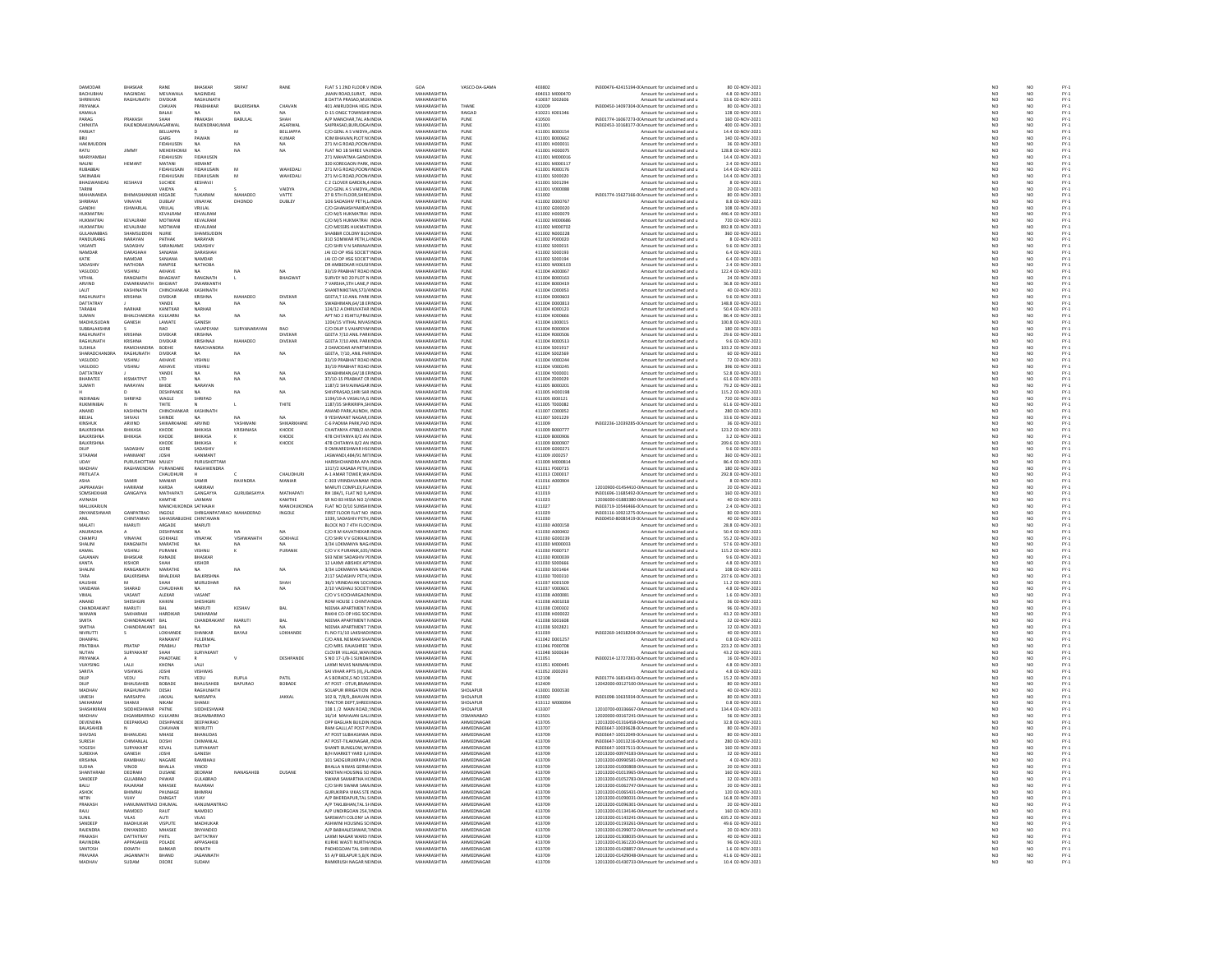| BALASAHEB                                                                                                                                                                                                                                     | MARUTI                            | GORE                   | <b>MARUTI</b>                   |                   |                   | AT POST RAJURI.TAL R INDIA                              | MAHARASHTRA                       | AHMEDNAGAR               | 413709                           | 12013200-01435051-0(Amount for unclaimed and u                                                   | 80 02-NOV-2021                        | NO <sub>1</sub>          |
|-----------------------------------------------------------------------------------------------------------------------------------------------------------------------------------------------------------------------------------------------|-----------------------------------|------------------------|---------------------------------|-------------------|-------------------|---------------------------------------------------------|-----------------------------------|--------------------------|----------------------------------|--------------------------------------------------------------------------------------------------|---------------------------------------|--------------------------|
| MANDAR                                                                                                                                                                                                                                        |                                   | SHUKRE<br>SHINDE       | SUBHASH<br>BABASAHEB            |                   |                   | NEAR WAGHMAMI CH INDIA<br>INDIRA NAGAR TAL SH INDIA     | MAHARASHTRA<br>MAHARASHTRA        | <b>HMEDNAGA</b>          | 413709                           | 12013200-01443263-0IAmount for unclaimed and u<br>12013200-01461329-0IAmount for unclaimed and u | 0.8 02-NOV-2021                       | NO<br>NO                 |
| RAHUL                                                                                                                                                                                                                                         | BABASAHEB                         |                        |                                 |                   |                   |                                                         |                                   | AHMEDNAGAE               | 413709                           |                                                                                                  |                                       |                          |
| CHETAN                                                                                                                                                                                                                                        | RAOSAHER                          | AUTADE                 | RAOSAHER                        |                   |                   | INDIRA NAGAR TAL SH INDIA                               | MAHARASHTRA                       | AHMEDNAGAR               | 413709                           | 12013200-01467958-0LAmount for unclaimed and u                                                   | 20.02-NOV-2021                        | NO                       |
| VIDYA                                                                                                                                                                                                                                         | VASUDEV                           | KALE                   | VASUDEV                         |                   |                   | GURUDATT COLONY W INDIA                                 | <b>MAHARASHTRA</b>                | AHMEDNAGA                | 413709                           | 12013200-01476770-0IAmount for unclaimed and u                                                   | 120 02-NOV-2021                       |                          |
| MUQTAR                                                                                                                                                                                                                                        | MEHMUD                            | PATHAN                 | MEHMUD                          |                   |                   | ROSHIMIN RESIDENCY INDIA                                | MAHARASHTRA                       | AHMEDNAGAR               | 413709                           | 12013200-01496584-0IAmount for unclaimed and u                                                   | 3.2 02-NOV-2021                       | NO <sub>1</sub>          |
| ROHIT                                                                                                                                                                                                                                         | GORAKSHA                          | KURHADI                | <b>GORAKSHA</b>                 |                   |                   | FINIX BAGLO SANJAY N INDI                               | <b>MAHARASHTRA</b>                | AHMEDNAGA                | 413709                           | 12013200-01575271-0IAmount for unclaimed and u                                                   | 80 02-NOV-202                         | NO                       |
| SUBHASH                                                                                                                                                                                                                                       |                                   | KASLIWAL               | <b>HIRALAL</b>                  |                   | KASLIWAL          | MAHAVIR COMPLEX SHNDIA                                  | MAHARASHTRA                       | AHMEDNAGAE               | 413709                           | 12027000-00103271-0(Amount for unclaimed and u                                                   | 80 02-NOV-2021                        | NO <sub>1</sub>          |
| <b>SHRIKAN</b>                                                                                                                                                                                                                                |                                   | <b>HIRSATH</b>         | ASHOK                           |                   | <b>HIRSATH</b>    | DURGA MEDICAL STOF INDI                                 | <b>MAHARASHTRA</b>                | AHMEDNAGAL               | 413709                           | 12027000-00103339-0IAmount for unclaimed and u                                                   | 720 02-NOV-2021                       |                          |
| <b>JYOTSNA</b>                                                                                                                                                                                                                                | JAYMIN                            | MAHESHWARI             | PURSHOTTAM                      | JERAM             | MAHESHWAR         | MORGE WASTI SURYALINDIA                                 | MAHARASHTRA                       | AHMEDNAGAE               | 413709                           | 12027000-00137311-0IAmount for unclaimed and u                                                   | 88 02-NOV-2021                        | NO                       |
| <b>JAYDEO</b>                                                                                                                                                                                                                                 | TIRATHMAL                         | TARANI                 | TIRATHMAL                       |                   | TARANI            | C/O NEW JAY PROVISIONDIA                                | MAHARASHTRA                       | AHMEDNAGAR               | 413709                           | 12033200-02039236-0LAmount for unclaimed and u                                                   | 80.02-NOV-2021                        | NO                       |
| SANTOS                                                                                                                                                                                                                                        | <b>BHAGWANT</b>                   | DAREKAR                | NA                              |                   |                   | WARD NO 1 GONDHAVINDL                                   | MAHARASHTRA                       | AHMEDNAGA                | 413709                           | 12033200-07121307-0IAmount for unclaimed and u                                                   | 307.2 02-NOV-2021                     | NO                       |
| DARSHAN                                                                                                                                                                                                                                       | SHAMBHUMAL                        | TALREJA                |                                 | M                 | TALREJA           | C/O TALREJA GARMEN INDIA                                | MAHARASHTRA                       | AHMEDNAGAE               | 413709                           | IN301774-13381006-0(Amount for unclaimed and u                                                   | 800 02-NOV-2021                       | NO <sub>1</sub>          |
|                                                                                                                                                                                                                                               | POPATRAO                          | BORAWAKI               | POPATRAO                        |                   | BORAWAKE          | 6607/1 KANIF NATH RUNDL                                 | <b>MAHARASHTRA</b>                | AHMEDNAGA                | 413709                           | IN301774-13447310-0(Amount for unclaimed and u                                                   | 400 02-NOV-2021                       |                          |
| VUAYA                                                                                                                                                                                                                                         | <b>VIVEK</b>                      | GANGULI                | <b>VIVEK</b>                    |                   |                   | MADHURI BUNGALOW INDIA                                  | MAHARASHTRA                       | AHMEDNAGAE               | 413709 G000078                   | Amount for unclaimed and u                                                                       | 9.6 02-NOV-2021                       | NO <sub>1</sub>          |
| PUNAMCHAND                                                                                                                                                                                                                                    | DIPCHAND                          | KOTHAR                 | DIPCHAND                        |                   |                   | ASHASHVI SANMITRA INDL                                  | MAHARASHTRA                       | AHMEDNAGAL               | 413709 K000543                   | Amount for unclaimed and u                                                                       | 100.8 02-NOV-2021                     |                          |
| KAUSALYA                                                                                                                                                                                                                                      | RAMNARAYAN                        | KHATOD                 | <b>NA</b>                       | NA                | NA                | P O SHRIRAMPUR, DISTINDIA                               | MAHARASHTRA                       | AHMEDNAGAE               | 413709 K001040                   | Amount for unclaimed and u                                                                       | 4.8 02-NOV-2021                       | NO                       |
| PLINAMCHAND                                                                                                                                                                                                                                   | DIPCHAND                          | KOTHAR                 | DIPCHAND                        |                   |                   | YASHASHVI SANMITRA INDIA                                | MAHARASHTRA                       | AHMEDNAGAR               | 413709 P000783                   | Amount for unclaimed and u                                                                       | 120 02-NOV-2021<br>2.4 02-NOV-2021    |                          |
|                                                                                                                                                                                                                                               | HARAT                             | PRABHU                 | BHARAT                          |                   |                   | ATITHI CO-OP HSG SOLINDI                                | <b>MAHARASHTRA</b>                | AHMEDNAGAI               | 413709 V000248                   | Amount for unclaimed and u                                                                       |                                       | NO<br>NO                 |
| VASANT                                                                                                                                                                                                                                        | PRALHAD                           | MAHAPURE               | <b>NA</b>                       | NA                | NA                | SARASWATI COLONY.V INDIA                                | MAHARASHTRA                       | AHMEDNAGAE               | 413709 V000258                   | Amount for unclaimed and u                                                                       | 21.6 02-NOV-2021                      | NO <sub>1</sub>          |
| VASANT                                                                                                                                                                                                                                        | RALHAD                            | MAHAPUR                | PRALHAD                         |                   |                   | SARASWATI COLONY V INDI                                 | <b>MAHARASHTRA</b>                | AHMEDNAGAL               | 413709 W00008                    | Amount for unclaimed and u                                                                       | 7.2 02-NOV-202                        |                          |
| VASUDEO                                                                                                                                                                                                                                       | <b>KESHAVRAO</b>                  | TADPATRIKAR            | KESHAVRAO                       |                   |                   | AT & POST KOLHAR.TA INDIA                               | MAHARASHTRA                       | AHMEDNAGAE               | 413710 V000255                   | Amount for unclaimed and u                                                                       | 108 02-NOV-2021                       | NO <sub>1</sub>          |
| SANJIV                                                                                                                                                                                                                                        | <b>LUANKADDAC</b>                 |                        | <b>SUANKADDAC</b>               |                   |                   | VP LONI KD TAL RAHA INDIA                               | <b>MAUARASUTRA</b>                | <b>AUMERNAGAS</b>        | 413712                           | 12013200-01450946-0IAmount for unclaimed and u                                                   | 80 02-NOV-2021                        | $\overline{\mathsf{NC}}$ |
| DILIP                                                                                                                                                                                                                                         | GANGADHAR                         | BHAGAT                 | GANGADHAR                       |                   |                   | AT PO.- BELAPUR KD., 1INDIA                             | MAHARASHTRA                       | AHMEDNAGAE               | 413715                           | 13021900-00131654-0IAmount for unclaimed and u                                                   | 100 02-NOV-2021                       | NO                       |
| <b>RHALISAHER</b>                                                                                                                                                                                                                             | NIVRUTTI                          | WAMANE                 | NIVRLITTI                       | GOPAL             | WAMANE            | VP MALEWADI TAL SHINDIA                                 | MAHARASHTRA                       | AHMEDNAGAR               | 413718                           | 12013200-01389090-0IAmount for unclaimed and u                                                   | 80 02-NOV-2021                        | NO                       |
| SURESH                                                                                                                                                                                                                                        |                                   | DUDHEDIA               | AMOLAKCHANI                     |                   |                   | AT & PO HARIGAON, T/ INDIA                              | MAHARASHTRA                       | AHMEDNAGAE               | 413718 S001657                   | Amount for unclaimed and u                                                                       | 60 02-NOV-2021                        | NO                       |
| <b>SURFSH</b>                                                                                                                                                                                                                                 |                                   | <b>AMOLAKCHAND</b>     | AMOLAKCHAND                     |                   |                   | C/O DR S A DUDHEDIA INDIA                               | MAHARASHTRA                       | AHMEDNAGAR               | 413718 S001850                   | Amount for unclaimed and u                                                                       | 29.6.02-NOV-2021                      | NO                       |
| <b>BHASKA</b>                                                                                                                                                                                                                                 | <b>DINKAF</b>                     |                        |                                 | <b>UTTAN</b>      | SARODE            |                                                         | <b>MAHARASHTRA</b>                | <b>HMFDNAGA</b>          | 13720                            | 12023000-01001853-0IAmount for unclaimed and u                                                   | 0.8 02-NOV-2021                       |                          |
| <b>BHOSALE</b>                                                                                                                                                                                                                                | <b>24 IIV</b>                     | <b>BABURAO</b>         | <b>NA</b>                       | NA.               | NA <sup>1</sup>   | TILAKNAGAR 2ND LTD INDIA                                | MAHARASHTRA                       | AHMEDNAGAE               | 413720 B001505                   | Amount for unclaimed and u                                                                       | 720 02-NOV-2021                       | NO <sub></sub>           |
| BAPURAC                                                                                                                                                                                                                                       | <b>NIVRUTTI</b>                   | DHOKCHOULE             |                                 | NA                |                   | AT & POST RANJANKH INDI                                 | <b>MAUADACUTRA</b>                | <b>AUMERNAGAS</b>        | 413720 B00155                    | Amount for unclaimed and u                                                                       | 50.4 02-NOV-2021                      | NO                       |
|                                                                                                                                                                                                                                               |                                   |                        |                                 |                   |                   |                                                         |                                   |                          |                                  |                                                                                                  |                                       |                          |
| SURESH<br>ANIL                                                                                                                                                                                                                                | NIVRUTTI<br>KAMI AKAR             | DHOKCHOULE<br>KAHANDAL | <b>NA</b><br>KAMI AKAR          | NA                | NA                | AT & POST RANJANKH INDIA<br>A/P RHERDAPLIR TAL SINDIA   | MAHARASHTRA<br>MAHARASHTRA        | AHMEDNAGAE<br>AHMEDNAGAR | 413720 S002933<br>413721         | Amount for unclaimed and u<br>12013200-01424088-0IAmount for unclaimed and u                     | 50.4 02-NOV-2021<br>105.6 02-NOV-2021 | NO<br>NO                 |
| <b>VILAS</b>                                                                                                                                                                                                                                  |                                   |                        |                                 |                   |                   |                                                         |                                   |                          |                                  |                                                                                                  |                                       |                          |
| DEEPAK                                                                                                                                                                                                                                        | RAOSAHEB<br>RAILRAM               | VIKHE<br>GURRANI       | RAOSAHEB<br>RAHRAM              | G.                | GURRANI           | A/P LONI BK, TAL RAHA INDIA<br>PANJARI SARHA HOLL INDIA | MAHARASHTRA<br>MAHARASHTRA        | AHMEDNAGAE<br>AHMEDNAGAR | 413736<br>414001                 | 12013200-01070659-0IAmount for unclaimed and u<br>12033200-02685065-0(Amount for unclaimed and u | 24 02-NOV-2021<br>212 02-NOV-2021     | NO<br>NO                 |
|                                                                                                                                                                                                                                               |                                   |                        |                                 |                   |                   |                                                         |                                   |                          |                                  |                                                                                                  |                                       |                          |
| RAMANLA                                                                                                                                                                                                                                       | POPATLA                           | DESARDA                | POPATLAL                        |                   |                   | 7271 PANSARE GALLI, INDIA                               | MAHARASHTRA                       | AHMEDNAGA                | 414001                           | 13021900-00007932-0IAmount for unclaimed and u                                                   | 100 02-NOV-2021                       | NO                       |
| NITINKUMAR                                                                                                                                                                                                                                    | BANSILAL<br>AMRLITI AL            | LODHA<br><b>MUTHA</b>  | BANSILAL                        |                   |                   | 2982 GANJ BAZAR, AHI INDIA                              | MAHARASHTRA<br>MAHARASHTRA        | AHMEDNAGAE<br>AHMEDNAGAR | 414001                           | 13021900-00013374-0IAmount for unclaimed and u                                                   | 0.8 02-NOV-2021                       | NO                       |
| ASHISH                                                                                                                                                                                                                                        |                                   |                        | AMRUTLAL                        |                   |                   | IMARAT COMPANY.M. INDIA                                 |                                   |                          | 414001                           | 13021900-00082432-0IAmount for unclaimed and u                                                   | 7.2 02-NOV-2021                       | NO                       |
| SANJAY                                                                                                                                                                                                                                        | MITHULAL                          | GANDHI                 |                                 | NA                | NA                | MAHAVIR H-8 MARKAI INDIA                                | MAHARASHTRA                       | AHMEDNAGAE               | 414001                           | IN300450-80204363-0(Amount for unclaimed and u                                                   | 374.4 02-NOV-2021                     | NO                       |
| <b>IYOTI</b>                                                                                                                                                                                                                                  | MITHULAL                          | <b>GANDH</b>           | MITHI II AI                     |                   |                   | 1231 OLD DANEDARR/ INDIA                                | MAHARASHTRA                       | AHMEDNAGAR               | 414001 GOODS                     | Amount for unclaimed and u                                                                       | 223.2 02-NOV-2021                     | NO                       |
| <b>IJALIBAI</b>                                                                                                                                                                                                                               | <b>DWARKADAS</b>                  | PAREKH                 | <b>DWARKADAS</b>                |                   |                   | C/O BHARATKUMAR & INDIA                                 | MAHARASHTRA                       | AHMEDNAGAE               | 414001 1000067                   | Amount for unclaimed and u                                                                       | 22.4 02-NOV-2021                      | NO                       |
| PRAMODICI IMAI                                                                                                                                                                                                                                | KANTILAI                          | <b>LODHA</b>           | KANTILAI                        |                   |                   | 2982 GANI BAZAR AHLINDIA                                | MAHARASHTRA                       | AHMEDNAGAR               | 414001 1000087                   | Amount for unclaimed and u                                                                       | 1.6.02-NOV-2021                       | N <sub>0</sub>           |
| VIMLABA                                                                                                                                                                                                                                       | PRAMODKUMAR LODHA                 |                        | PRAMODKUMAF                     |                   |                   | 2982 GANJ BAZAR, AHI INDIA                              | MAHARASHTRA                       | AHMEDNAGAI               | 414001 L000088                   | Amount for unclaimed and u                                                                       | 1.6 02-NOV-2021                       | NO                       |
| ANILKUMAR                                                                                                                                                                                                                                     | KANTILAL                          | LODHA                  | KANTILAL                        |                   |                   | 2982 GANJ BAZAR AHI INDIA                               | MAHARASHTRA                       | AHMEDNAGAE               | 414001 L000089                   | Amount for unclaimed and u                                                                       | 8 02-NOV-2021                         | NO<br>NO                 |
| OMPRAKAS                                                                                                                                                                                                                                      |                                   | <b>MUNDADA</b>         | MAHADEC                         |                   |                   | 7213 PINJAR GALLI, AH INDI                              | MAHARASHTRA                       | <b>AHMEDNAGAI</b>        | 414001 M00084                    | Amount for unclaimed and u                                                                       | 6.4 02-NOV-2021                       |                          |
| SADHANA                                                                                                                                                                                                                                       | MANSUKHLAL                        | NAHAR                  | MANSUKHLAI                      |                   |                   | SHREE, STATION ROAD, INDIA                              | MAHARASHTRA                       | AHMEDNAGAE               | 414001 N000129                   | Amount for unclaimed and u                                                                       | 7.2 02-NOV-2021                       | NO                       |
| RIHANI                                                                                                                                                                                                                                        | DEEPALL                           | <b>ARHIIT</b>          | OMPRAKASH                       | SHIVNARAYAN       | DAHAD             | GOKUL BHAVAN ANAN INDIA                                 | MAHARASHTRA                       | AHMEDARAD                | 414003                           | 12071000-00018210-0(Amount for unclaimed and u                                                   | 40.02-NOV-2021                        | NO                       |
| NATWERLAL                                                                                                                                                                                                                                     | <b>JHAVERBHAI</b>                 | PATEL                  | <b>JHAVERBHA</b>                |                   |                   | PATEL BLOCKS NEAR S'INDIA                               | MAHARASHTRA                       |                          | 414014 N000281                   | Amount for unclaimed and u                                                                       | 16.8 02-NOV-2021                      | NO                       |
|                                                                                                                                                                                                                                               | SHRIKANT                          | DAHIWAIKAR             | SHRIKANT                        |                   | <b>DAHIWAIKAR</b> | 314 JAIN GALLI SHEVALINDIA                              | MAHARASHTRA                       | AHMEDNAGAR               | 414502                           | 12030000-00588628-0LAmount for unclaimed and u                                                   | 40.02-NOV-2021                        | NO                       |
| SHANKAR                                                                                                                                                                                                                                       | GENUJI                            | JARE                   | GENUJI                          |                   |                   | A/P ZHAPWADI, TAL NE INDI                               | MAHARASHTRA                       | AHMEDNAGAE               | 414603                           | 12013200-01096464-0IAmount for unclaimed and u                                                   | 8 02-NOV-202                          | NO                       |
| VUAY                                                                                                                                                                                                                                          | RAMCHANDRA SAWANT                 |                        | RAMCHANDRA                      | <b>BAPUSO</b>     | SAWANT            | 8-9 M D PAWAR CHOVINDIA                                 | MAHARASHTRA                       | SANGLI                   | 415409                           | 12010919-00126633-0(Amount for unclaimed and u                                                   | 80 02-NOV-2021                        | NO <sub>1</sub>          |
| MANGALA                                                                                                                                                                                                                                       | GOURILAXMIKAN REDDY               |                        | LAXMIKANTH                      | REDDY             | GODEHAL           | A-1/106 GHARDA HOU INDL                                 | <b>MAHARASHTRA</b>                | RATNAGIRI                | 415722                           | IN302164-10405764-0(Amount for unclaimed and u                                                   | 160 02-NOV-2021                       |                          |
| ASHOK                                                                                                                                                                                                                                         | SAKHARAM                          | GHOSALKAR              | SAKHARAM                        |                   |                   | AT POST DEVRUKH.KH INDIA                                | MAHARASHTRA                       | RATNAGIRI                | 415804 G000204                   | Amount for unclaimed and u                                                                       | 14.4 02-NOV-2021                      |                          |
| <b>BALKRISHNA</b>                                                                                                                                                                                                                             | <b><i>VESHWANT</i></b>            | RAIADHYAX              | <b>YESHWANT</b>                 |                   |                   | <b>IOGESHWARA E 236/1INDIA</b>                          | MAHARASHTRA                       | KOLHAPLIR                | 416003 8000552                   | Amount for unclaimed and u                                                                       | 32 02-NOV-2021                        | NO<br>NO                 |
| BALKRISHNA                                                                                                                                                                                                                                    | <b>YESHWAN</b>                    | RAJADHYAX              | <b>YESHWANT</b>                 |                   | ANANT             | YOGESHWARA,F 236/3INDM                                  | MAHARASHTRA                       | KOLHAPUR                 | 416003 R000019                   | Amount for unclaimed and u                                                                       | 2.4 02-NOV-2021                       | NO                       |
| GLILAR.                                                                                                                                                                                                                                       | <b>DINKAR</b>                     | KOPPALKAR              | DINKAR                          |                   | KOPPALKAR         | 1765 'F' WARD 206 SUNDIA                                | MAHARASHTRA                       | KOLHAPLIR                | 416008                           | 12010919-00007005-0LAmount for unclaimed and u                                                   | 180.02-NOV-2021                       | NO                       |
| RAMCHANDR                                                                                                                                                                                                                                     | MADHUKAR                          | MIRAJAKAR              | MADHUKAR                        |                   | MIRAJAKAR         | 1764 E WARD, RAJARA INDIA                               | MAHARASHTRA                       | KOLHAPUR                 | 416008                           | 12010919-00069212-0IAmount for unclaimed and u                                                   | 4 02-NOV-2021                         | NO                       |
| <b>DINKAR</b>                                                                                                                                                                                                                                 | SHANTARAM                         | KOPPALKAR              | SHANTARAM                       |                   |                   | 1765/E SILVER ARCH B INDIA                              | MAHARASHTRA                       | KOLHAPUR                 | 416008 D000814                   | Amount for unclaimed and u                                                                       | 1440 02-NOV-2021                      | NO <sub></sub>           |
| VISHNU                                                                                                                                                                                                                                        | <b>BHARAT</b>                     | PRABHU                 | HARAT                           |                   |                   | C/O SHRI Y G KAMAT,F INDL                               | <b>MAHARASHTRA</b>                | KOLHAPUI                 | 416008 W00009                    | Amount for unclaimed and u                                                                       | 1.6 02-NOV-202                        |                          |
| LATWADE                                                                                                                                                                                                                                       |                                   | MUKUND                 | NARAYAN                         |                   |                   | A/P AKIWAT.TAL SHIRCINDIA                               | MAHARASHTRA                       | KOLHAPUR                 | 416103                           | IN300513-17253319-0(Amount for unclaimed and u                                                   | 12 02-NOV-2021                        | NO <sub>1</sub>          |
|                                                                                                                                                                                                                                               | SUHAS<br>SHANKAR                  | HANKAP                 | <b>UANKAI</b>                   | <b>DATTATRAY</b>  |                   | 1/64 TILAK ROAD, ICH INDL                               | MAHARASHTRA                       | KOLHAPUI                 | 416115                           | 4300513-18603073-0(Amount for unclaimed and u                                                    | 0.8 02-NOV-2021<br>14.4 02-NOV-2021   |                          |
| SHARAD                                                                                                                                                                                                                                        |                                   | PARCHURE               | SHANKAR                         | SITARAM           | PARCHURE          | C/O S G PRABHUDESAI INDIA                               | MAHARASHTRA                       | KOLHAPUR                 | 416115 P000039                   | Amount for unclaimed and u                                                                       |                                       | NO<br>NO                 |
| SHARAD                                                                                                                                                                                                                                        | SHANKAR                           | PARCHURE               | SHANKAR                         |                   |                   | C/O S G PRABHUDESAI INDIA                               | MAHARASHTRA                       | KOLHAPUR                 | 416115 S001388                   | Amount for unclaimed and u                                                                       | 108 02-NOV-2021                       | NO <sub></sub>           |
| RAJESH                                                                                                                                                                                                                                        | CHAMPALA                          | CHAJED                 | CHAMPALA                        | <b>BHADARMA</b>   | CHAJED            | 359 2 SOMWAR PETH, INDI                                 | <b>MAHARASHTRA</b>                | SANGLI                   | 416406                           | 12024700-00409181-0IAmount for unclaimed and u                                                   | 4 02-NOV-202                          | NO                       |
| ARCHANA                                                                                                                                                                                                                                       | <b>MURLIDHAR</b>                  | MALU                   | RADHESHAMJI                     | MADANLAUI         | SARDA             | 304/5 DEVKARAN SUR INDIA                                | MAHARASHTRA                       | SANGLI                   | 416406                           | IN300214-13551215-0(Amount for unclaimed and u                                                   | 2.4 02-NOV-2021                       | NO <sub>1</sub>          |
|                                                                                                                                                                                                                                               | SHWAR                             | PAWA                   | <b>ISHWAR</b>                   |                   | PAWAR             | ISRAEL NAGAR, BEHINC INDI                               | <b>MAHARASHTRA</b>                | SANGL                    | 416410                           | 12010919-00094374-0IAmount for unclaimed and u                                                   | 80 02-NOV-2021                        |                          |
| KISAN                                                                                                                                                                                                                                         | GAURISHANKAR KAREKATTI            |                        | <b>NA</b>                       | <b>NA</b>         | NA.               | INDRAYANI PRATAP CCINDIA                                | MAHARASHTRA                       | SANGLI                   | 416410 K000883                   | Amount for unclaimed and u                                                                       | 928.8 02-NOV-2021                     | NO <sub></sub>           |
|                                                                                                                                                                                                                                               | TATOBA                            | SALUNKH                | TATORA                          |                   | SALUNKHE          | NIKHIL APT, BEHIND RAINDIA                              | <b>MAUARASUTRA</b>                | SANGLE                   | 416415                           | 12023000-00913553-0IAmount for unclaimed and u                                                   | 0.8 02-NOV-2021                       | NO                       |
| HARI                                                                                                                                                                                                                                          |                                   | KADAM                  | SAHADEV                         | DNYANU            | KADAM             | POOJA SAYALI APARTNINDIA                                | MAHARASHTRA                       | SANGLI                   | 416415                           | 13019300-01150329-0IAmount for unclaimed and u                                                   | 16 02-NOV-2021                        | NO                       |
| <b>ABHISHER</b>                                                                                                                                                                                                                               |                                   | <b>JAISWAL</b>         | VINODKUMAR                      | KISHAN            | <b>AISWAL</b>     | SITARAM NAGAR SAN INDIA                                 | MAHARASHTRA                       | SANGLI                   | 416416                           | IN302201-11403274-0(Amount for unclaimed and u                                                   | 80 02-NOV-2021                        | NO <sub></sub>           |
| SHEELA                                                                                                                                                                                                                                        | SANTOS                            | SARADA                 | SANTOSH                         |                   | SARADA            | <b>GULMOHAR COLONY, / INDI</b>                          | <b>MAHARASHTRA</b>                | SANGL                    | 416416                           | 12010600-01988802-0IAmount for unclaimed and u                                                   | 64 02-NOV-2021                        |                          |
| <b>MILIND</b>                                                                                                                                                                                                                                 | MOHAN                             | DESHPANDE              | MOHAN                           | <b>BALKRISHNA</b> | DESHPANDE         | 726 B REVENUE COLONINDIA                                | MAHARASHTRA                       | SANGLI                   | 416416                           | 12044700-06571831-0(Amount for unclaimed and u                                                   | 4.8 02-NOV-2021                       | NO <sub></sub>           |
| VIDYA                                                                                                                                                                                                                                         | BASAVARA                          | HALAKUDE               | <b>SUBHASH</b>                  |                   | PATTANSHETT       | <b>SHRADDHA APA MALI INDI</b>                           | MAHARASHTRA                       | SANGLI                   | 416416                           | N300239-14335903-0(Amount for unclaimed and u                                                    | 80 02-NOV-2021                        |                          |
| KAUSHAI                                                                                                                                                                                                                                       |                                   | KUDTARKAF              |                                 |                   | KUDTARKAR         | KALIDAS NIWAS DHOL INDIA                                | MAHARASHTRA                       | SINDHDURG                | 416519                           | IN300513-21477091-0(Amount for unclaimed and u                                                   | 16 02-NOV-2021                        | NO <sub>1</sub>          |
| SMITA                                                                                                                                                                                                                                         | SANJAY                            |                        | CANIAY                          | DNYANDEY          | POL               | VP CHOWKE, TAL MAL INDIA                                | <b>MAHARASHTRA</b>                | SINDHDURG                | 416605                           | N301774-15371745-0LAmount for unclaimed and u                                                    | 4 02-NOV-2021                         |                          |
|                                                                                                                                                                                                                                               |                                   |                        |                                 |                   |                   |                                                         |                                   |                          |                                  |                                                                                                  |                                       |                          |
| KALANI<br>KALANI                                                                                                                                                                                                                              | TRILOKCHAND<br><b>TRILOKCHAND</b> | TEJANDAS<br>TEIANDAS   | TRILOKCHAND<br>NΔ.              | $\mathbf{M}$      | NA                | KALANI S SWEET HOM INDIA<br>KALANI'S SWEET HOM INDIA    | MAHARASHTRA<br>MAHARASHTRA        | THANE<br>THANF           | 421002 K000375<br>421002 K000913 | Amount for unclaimed and u                                                                       | 180 02-NOV-2021<br>156.8 02-NOV-2021  | NO<br>NO                 |
|                                                                                                                                                                                                                                               |                                   |                        |                                 |                   |                   |                                                         |                                   |                          |                                  | Amount for unclaimed and u                                                                       |                                       |                          |
| KALANI<br>DILAARA                                                                                                                                                                                                                             | TRILOKCHAND<br><b>GUSTAD</b>      | TEJANDAS<br>MEHTA      | NA.<br><b>GUSTAD</b>            | NA                | NA                | KALANI'S SWEET HOM INDIA<br>A 3/3 CENTURY RAYON INDIA   | MAHARASHTRA<br>MAHARASHTRA        | THANE<br>THANE           | 421002 K000932<br>421103 M000366 | Amount for unclaimed and u<br>Amount for unclaimed and u                                         | 134.4 02-NOV-2021<br>9.6 02-NOV-2021  | NO<br>NO <sub>1</sub>    |
|                                                                                                                                                                                                                                               | <b>SUSTAD</b>                     | MEHT/                  | <b>GUSTAD</b>                   |                   |                   |                                                         | <b>MAHARASHTRA</b>                |                          | 421103 M000367                   |                                                                                                  |                                       |                          |
| SHAHRUKH                                                                                                                                                                                                                                      |                                   |                        |                                 |                   |                   | A 2/11 CENTURY RAYO INDI                                |                                   | THANE                    |                                  | Amount for unclaimed and u                                                                       | 20 02-NOV-202                         |                          |
| PILOO                                                                                                                                                                                                                                         | GUSTAD<br><b>BURIORI</b>          | MEHTA<br>MEHTA         | <b>GUSTAD</b><br><b>BURIORI</b> |                   |                   | A2/11 CENTURY RAYO INDIA                                | MAHARASHTRA<br>MAHARASHTRA        | THANE<br>THANE           | 421103 M000368<br>421103 MODD443 | Amount for unclaimed and u                                                                       | 14.4 02-NOV-2021<br>9.6 02-NOV-2021   | NO                       |
| GUSTAD                                                                                                                                                                                                                                        |                                   |                        |                                 |                   |                   | A2/11 CENTURY RAYO INDIA                                |                                   |                          |                                  | Amount for unclaimed and u                                                                       |                                       | NO                       |
| PILOO<br>PILOO                                                                                                                                                                                                                                | GUSTAD<br>GUSTAD                  | MEHTA<br><b>MEHTA</b>  | <b>GUSTAD</b><br>GUSTAD         |                   |                   | A2/11 CENTURY RAYO INDIA                                | MAHARASHTRA<br>MAHARASHTRA        | THANE                    | 421103 M000448<br>421103 MODD44  | Amount for unclaimed and u                                                                       | 9.6 02-NOV-2021                       | NO                       |
|                                                                                                                                                                                                                                               |                                   |                        |                                 |                   |                   | A2/11 CENTURY RAYO INDIA                                |                                   | THANK                    |                                  | Amount for unclaimed and u                                                                       | 9.6 02-NOV-2021                       | NO                       |
| DILAARA<br>CAIFTAN                                                                                                                                                                                                                            | <b>GUSTAD</b><br><b>DOMINIC</b>   | MEHTA<br>MENDES        | <b>GUSTAD</b><br>DOMINIO        |                   | <b>MENDES</b>     | A2/11 CENTURY RAYO INDIA<br>MAYUR COOP HSG SOINDIA      | MAHARASHTRA<br>MAHARASHTRA        | THANE<br>THANK           | 421103 M000450<br>421201         | Amount for unclaimed and u<br>12010907-00065785-0LAmount for unclaimed and u                     | 9.6 02-NOV-2021<br>60.02-NOV-2021     | NO                       |
| APARNA                                                                                                                                                                                                                                        |                                   | CANHER                 | MADHUKAR                        |                   |                   | 8/29 NEW ASARA CO. INDI                                 | MAHARASHTRA                       | THANE                    | 421201 A000517                   | Amount for unclaimed and u                                                                       | 540 02-NOV-2021                       | NO<br>NO                 |
| PRADNYA                                                                                                                                                                                                                                       | VITTHAL                           | GAWADE                 | <b>VITTHAL</b>                  |                   |                   | YASHAWANT NIWAS R INDIA                                 | MAHARASHTRA                       | THANE                    | 421201 G000107                   | Amount for unclaimed and u                                                                       | 0.8 02-NOV-2021                       | NO                       |
| <b>SUDHA</b>                                                                                                                                                                                                                                  | DATTATRAY                         | JAMKHEDKA              | DATTATRAY                       |                   |                   | 1/12 SUNFLOWER, SHI INDIA                               | MAHARASHTRA                       | THANE                    | 421201 J000094                   | Amount for unclaimed and                                                                         | 223.2 02-NOV-2021                     | NO                       |
|                                                                                                                                                                                                                                               |                                   | <b>JOSHI</b>           |                                 |                   |                   |                                                         | MAHARASHTRA                       |                          | 421201 J000285                   |                                                                                                  |                                       |                          |
| SARALA                                                                                                                                                                                                                                        | MADHUKAR<br>VISHWANATH            | MARATHE                | MADHUKAR<br>VISHWANATH          |                   |                   | SHRAM SAFALYA, SHRI INDIA<br>GUIARI NIVAS OPP RAINDIA   | MAHARASHTRA                       | THANE<br>THANE           | 421201 MODD137                   | Amount for unclaimed and u<br>Amount for unclaimed and u                                         | 43.2 02-NOV-2021<br>14.4.02-NOV-2021  | NO<br>NO                 |
|                                                                                                                                                                                                                                               |                                   |                        |                                 |                   |                   |                                                         |                                   |                          |                                  |                                                                                                  |                                       |                          |
| MUKUND                                                                                                                                                                                                                                        | DAGADUDAS                         | MEHTA                  | DAGADUDAS                       |                   |                   | 34 GURUPRASAD BLD( INDIA                                | MAHARASHTRA                       | THANE                    | 421201 M000410                   | Amount for unclaimed and u                                                                       | 4.8 02-NOV-2021                       | NO                       |
| RAVINDRA                                                                                                                                                                                                                                      | MANHAR                            | MOHON                  | MANHAR                          |                   |                   | NAV DOMRIVI LCO OP INDIA                                | MAHARASHTRA                       | THANK                    | 421201 MODDERS                   | Amount for unclaimed and u                                                                       | 4.02-NOV-2021                         | NO                       |
| MANDAN                                                                                                                                                                                                                                        | ASHOK                             | AMDEKAP                |                                 | NA                | NA                | 6 PRATIBHA COOP HSC INDL                                | <b>MAHARASHTRA</b>                | THAN                     | 421201 M001263                   | Amount for unclaimed and u                                                                       | 0.8 02-NOV-2021                       |                          |
| DINESH<br>SUNITI                                                                                                                                                                                                                              | SHIVARAYA<br>DATTATRAYA           | NAYAK                  | SHIVARAYA<br>DATTATRAYA         |                   |                   | 3 YASHODHAM, MANFINDIA                                  | MAHARASHTRA<br>MAHARASHTRA        | THANE<br>THANE           | 421201 N000138<br>421201 P000328 | Amount for unclaimed and u                                                                       | 4.8 02-NOV-2021                       | NO                       |
|                                                                                                                                                                                                                                               |                                   | PARAR                  |                                 |                   |                   | <b>BALRAM NIVAS ROOM INDIA</b>                          |                                   |                          |                                  | Amount for unclaimed and u                                                                       | 100 02-NOV-2021                       | NO                       |
| <b>RAVINDRA</b><br><b>ARLINDHAT</b>                                                                                                                                                                                                           | MANHAR                            | MOHAN                  | <b>MANHAR</b>                   |                   |                   | NAV DOMBIVLI CO OP INDIA                                | MAHARASHTRA                       | THANE                    | 421201 R000240                   | Amount for unclaimed and u                                                                       | 12.8 02-NOV-2021                      | NO                       |
|                                                                                                                                                                                                                                               | VASANT                            | SARPOTOA               | VASANT                          |                   |                   | 25 NEW VAISHALL CO CINDIA                               | MAHARASHTRA                       | THANK                    | 421201 5000091                   | Amount for unclaimed and u                                                                       | 20.02-NOV-2021                        | NO                       |
|                                                                                                                                                                                                                                               | RAMCHANDRA                        | KURDUKAR               | RAMCHANDRA                      |                   |                   | ZUNJARRAO WADA.DAINDIA                                  | MAHARASHTRA                       | THANE                    | 421301 K000643                   | Amount for unclaimed and u                                                                       | 4.8 02-NOV-2021                       | NO                       |
|                                                                                                                                                                                                                                               |                                   | KURDUKAR               | RAGHLINATH                      |                   |                   | ZUNIARRAO WADA DAINDIA                                  | MAHARASHTRA                       | THANE                    | 421301 K000644                   | Amount for unclaimed and u                                                                       | 4.8.02-NOV-2021                       | NO                       |
|                                                                                                                                                                                                                                               | RAGHLINATH                        |                        | <b>DINKAR</b>                   |                   |                   | JANKIRAM BHUWAN,2 INDL                                  | MAHARASHTRA                       | THANE                    | 421301 M001529                   | Amount for unclaimed and u                                                                       | 144 02-NOV-2021                       | NO                       |
|                                                                                                                                                                                                                                               |                                   | PATANKAR               |                                 |                   |                   | DATAR BLOCKS.BHIWA INDIA                                | MAHARASHTRA                       | THANE                    | 421301 P000722                   | Amount for unclaimed and u                                                                       | 4.8 02-NOV-2021                       | NO <sub>1</sub>          |
|                                                                                                                                                                                                                                               | BALKRISHNA                        | PUROHIT                | <b>BALKRISHNA</b>               |                   |                   |                                                         |                                   |                          |                                  |                                                                                                  | 4.8 02-NOV-202                        | $\frac{1}{N}$            |
|                                                                                                                                                                                                                                               | SANGADHAI                         |                        |                                 |                   |                   | DATAR BLOCKS, BHIWA INDI                                |                                   | <b>THANI</b>             | 421301 P00072                    |                                                                                                  |                                       |                          |
|                                                                                                                                                                                                                                               |                                   | PATANKAR               | GAJANAN                         |                   | PATANKAR          | JANKI RAM BHAVAN 2 INDIA                                | MAHARASHTRA<br>MAHARASHTRA        | THANE                    | 421301 S002281                   | Amount for unclaimed and u<br>Amount for unclaimed and u                                         | 5.6 02-NOV-2021                       |                          |
|                                                                                                                                                                                                                                               |                                   | PATANKAR               | GAIANAN                         |                   | PATANKAR          | <b>JANKII RAM RHAVAN 2 INDIA</b>                        | MAHARASHTRA                       | THANE                    | 421301 5002297                   | Amount for unclaimed and u                                                                       | 2.4.02-NOV-2021                       | N <sub>0</sub>           |
|                                                                                                                                                                                                                                               | KRISHNAJ                          | ALSHI                  | KRISHNAJI                       |                   | RAGHUNATH         | 265 WANI AALI, BHIWA INDIA                              | MAHARASHTRA                       | THANE                    | 421302 A000078                   | Amount for unclaimed and u                                                                       | 81.6 02-NOV-2021                      | NO                       |
|                                                                                                                                                                                                                                               | DAMODAR                           | BANE                   | DAMODAR                         |                   |                   | 46/47 ASHOKNAGAR.RINDIA                                 | MAHARASHTRA                       | THANE                    | 421304 B000116                   | Amount for unclaimed and u                                                                       | 9.6 02-NOV-2021                       | NO <sub></sub>           |
|                                                                                                                                                                                                                                               | <b>SHAILENDR</b>                  | GANGWAR                | SHAILENDRA                      | KUMA              | GANGWAP           | USHA COOP HSG SOCII INDI                                | MAHARASHTRA                       | THANE                    | 421304 M001549                   | Amount for unclaimed and u                                                                       | 960 02-NOV-2021                       |                          |
|                                                                                                                                                                                                                                               |                                   | EASHWARAN              | <b>NA</b>                       | <b>NA</b>         | NA                | SADHANA.VADOWLI SHNDIA                                  | MAHARASHTRA                       | THANE                    | 421501 B000276                   | Amount for unclaimed and u                                                                       | 0.8 02-NOV-2021                       | NO <sub></sub>           |
|                                                                                                                                                                                                                                               | <b>BHASKAR</b>                    | <b>TADKI</b>           | BHASKAR                         |                   |                   |                                                         | <b>MAHARASHTRA</b>                | THANE                    | 421501 T00005                    | Amount for unclaimed and u                                                                       | 14.4 02-NOV-202                       |                          |
|                                                                                                                                                                                                                                               | <b>BHASKAR</b>                    | TADKE                  | <b>BHASKAR</b>                  |                   |                   | 3 MUMBAI HOUSE VALINDIA                                 | MAHARASHTRA                       | THANE                    | 421501 T000059                   | Amount for unclaimed and u                                                                       | 14.4 02-NOV-2021                      | NO <sub></sub>           |
|                                                                                                                                                                                                                                               | SARANGDHAI                        | RAKALE                 | SARANGAHAR                      | MARTANDSA         | <b>BAKALE</b>     | 1ST FLOOR DATAR APFINDIA                                | MAHARASHTRA                       | <b>NASHIK</b>            | 422001                           | 12013200-00219127-0 Amount for unclaimed and u                                                   | 100.02-NOV-2021                       | $\overline{M}$           |
|                                                                                                                                                                                                                                               |                                   | KULKARN                | SHANKAR                         |                   |                   | C/O PROGRESSIVE INV INDIA                               | MAHARASHTRA                       | NASHIK                   | 422001 J000551                   | Amount for unclaimed and u                                                                       | 2.4 02-NOV-2021                       |                          |
|                                                                                                                                                                                                                                               | RAMAKANT                          | TAMBAT                 | RAMAKANT                        | CHAGGANBHAI       | TAMBAT            | FLAT NO.3 JAYPRASAD INDIA                               | MAHARASHTRA                       | NASHIK                   | 422002                           | 12010907-00056911-0 Amount for unclaimed and u                                                   | 20 02-NOV-2021                        | NO <sub></sub>           |
|                                                                                                                                                                                                                                               | APPA                              | HARDA!                 | APPA                            |                   |                   | MURLIDHAR BHAVAN, INDI                                  | <b>MAHARASHTRA</b>                | NASHIK                   | 422003 W00006                    | Amount for unclaimed and u                                                                       | 1.6 02-NOV-202                        | NO                       |
|                                                                                                                                                                                                                                               | M                                 | KANDOI                 | MANALAL                         |                   |                   | VRINDAVAN.61 D'SOU INDIA                                | MAHARASHTRA                       | NASHIK                   | 422005 K000018                   | Amount for unclaimed and u                                                                       | 360 02-NOV-2021                       | NO <sub></sub>           |
|                                                                                                                                                                                                                                               |                                   | CANDO                  |                                 |                   |                   |                                                         | <b>MAHARASHTRA</b>                |                          |                                  |                                                                                                  |                                       |                          |
| <b>RAGHUNATH</b><br>PRAMILA<br>MADHUSUDAM<br>VUAY<br>BALKRISHN<br>SUHILABAI<br><b>SLISHILARAI</b><br>GANPAT<br>PRADIP<br>MANDV<br>BHANUMATI<br>SANDEEP<br>RAVINDRA<br>JAYSHREE<br>SAMEER<br>SHRIDHAI<br>KANHAIYALAI<br>KANHAIYALA<br>SAWARKAR | <b>AMOL</b>                       | PRABHAKAF              | PRABHAKAR                       | NA                | NA                | RINDAVAN, 61 D SOU INDI<br>7. SUSHEEL APARTMEI INDIA    | MAHARASHTRA                       | NASHIK<br>NASHIK         | 422005 K00067<br>422005 S002575  | Amount for unclaimed and u<br>Amount for unclaimed and u                                         | 080 02-NOV-202<br>120 02-NOV-2021     | NO <sub></sub>           |
| KIRAN                                                                                                                                                                                                                                         | MADANIAI                          |                        |                                 |                   |                   |                                                         | <b>MAHARACHTRA</b>                |                          | COOCCA                           |                                                                                                  |                                       |                          |
|                                                                                                                                                                                                                                               |                                   |                        | MADANLAI                        | HIRALAI           | BADDAR            | ARTH, SHRI KRISHNA INDI                                 |                                   |                          |                                  |                                                                                                  |                                       |                          |
|                                                                                                                                                                                                                                               | BANKIM                            | BADDAR<br>CHOKSI       | BANKIM                          |                   | CHOKSI            | 258 A MAHATMA NAG INDIA                                 | MAHARASHTRA                       | <b>NASHIK</b><br>NASHIK  | 422007 K001316                   | IN301983-10139125-0(Amount for unclaimed and u<br>Amount for unclaimed and u                     | 320 02-NOV-2021<br>180 02-NOV-2021    |                          |
| KUNAL<br>RAJASHRI<br><b>TOYL</b>                                                                                                                                                                                                              | PRAKASH                           | SONWANE                | PRAKASHA                        | KESHVASA          | SONWANE           | MRS R P SONWANE.SH INDIA                                | MAHARASHTRA                       | NASHIK                   | 422007 R000811                   | Amount for unclaimed and u                                                                       | 280.8 02-NOV-2021                     | NO <sub></sub>           |
| NARENDRA                                                                                                                                                                                                                                      | MADHUKAR                          | SALI                   | MADHUKAR                        | TOTARAM           |                   | N-32/N-5/40/06,SV N/INDM                                | MAHARASHTRA                       |                          | 422009 J000768                   | Amount for unclaimed and u                                                                       | 240 02-NOV-202                        |                          |
|                                                                                                                                                                                                                                               | MADHUKAR                          | SALI                   | MADHUKAR<br>BALESHWA            | TOTARAM           | SALI              | N-32/N-5/40/06.S V N/INDIA                              | MAHARASHTRA<br><b>MAHARASHTRA</b> | NASHIK                   | 422009 N000664<br>422221 R00088  | Amount for unclaimed and u<br>Amount for unclaimed and u                                         | 240 02-NOV-2021<br>1440 02-NOV-202    | NO <sub>1</sub>          |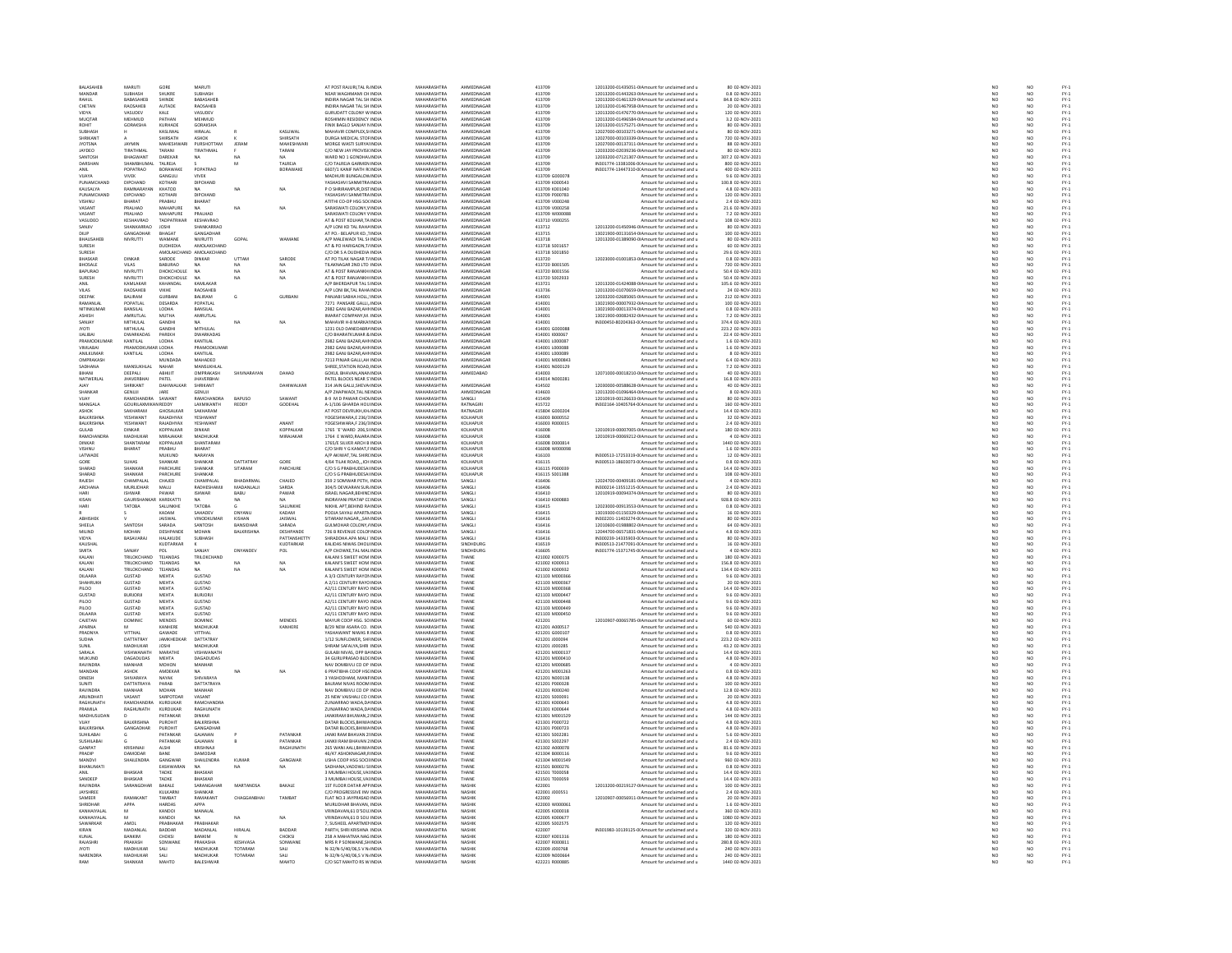| SWATI<br><b>DHANANIAY</b>                                                                                                                                                                                                                                                                                                                                                                                                                                                                        |                                    | KASLIWAL                       | DHANRA                             |                          | KASLIWAL                    | <b>IYOTI KIRANA, STROES INDIA</b>                                 | MAHARASHTRA                             | NASHIK                           | 422303                   | 12027000-00128797-0IAmount for unclaimed and u                                                   | 80 02-NOV-2021                       |                                             |                                                                                                                                                                                                                                                        |
|--------------------------------------------------------------------------------------------------------------------------------------------------------------------------------------------------------------------------------------------------------------------------------------------------------------------------------------------------------------------------------------------------------------------------------------------------------------------------------------------------|------------------------------------|--------------------------------|------------------------------------|--------------------------|-----------------------------|-------------------------------------------------------------------|-----------------------------------------|----------------------------------|--------------------------|--------------------------------------------------------------------------------------------------|--------------------------------------|---------------------------------------------|--------------------------------------------------------------------------------------------------------------------------------------------------------------------------------------------------------------------------------------------------------|
|                                                                                                                                                                                                                                                                                                                                                                                                                                                                                                  | <b>ACHYUT</b>                      | KULKARNI<br>RANGAL             | <b>ACHYUT</b><br><b>RAIKRISHNA</b> | GANPAT                   | RANGAL                      | <b>RUTUPARN ABHINAV I INDIA</b><br><b>DEVACHA MALA OPP TINDIA</b> | MAHARASHTRA<br>MAHARASHTRA              | AHMEDNAGAR<br>AHMEDNAGAR         | 422605<br>422605         | 12013200-01278191-0 Amount for unclaimed and u<br>IN302269-13943973-0(Amount for unclaimed and u | 24 02-NOV-2021<br>77.6 02-NOV-2021   | NO<br>NO                                    | NO<br>$\overline{M}$                                                                                                                                                                                                                                   |
| ROHIDAS                                                                                                                                                                                                                                                                                                                                                                                                                                                                                          | KARBHAR                            | SANGADE                        | KARBHARI                           | BALAJI                   | SANGADE                     | 63 SHIRAPUR, TAL SAN INDIA                                        | MAHARASHTRA                             | AHMEDNAGAI                       | 422605                   | IN300450-14302376-0(Amount for unclaimed and u                                                   | 248.8 02-NOV-2021                    | NO                                          | NO <sub></sub>                                                                                                                                                                                                                                         |
| <b>DARSHAN</b>                                                                                                                                                                                                                                                                                                                                                                                                                                                                                   | RARAIL                             | <b>WAKCHALIRE</b>              | RARAIL                             | RAMBHAL                  | <b>WAKCHAURE</b>            | SWAMI RUNGLOW AR INDIA                                            | MAHARASHTRA                             | AHMEDNAGAR                       | 422605                   | IN301774-15307145-00 Amount for unclaimed and u                                                  | 8.8.02-NOV-2021                      | NO                                          | NO                                                                                                                                                                                                                                                     |
| ASHA<br>SHANIA                                                                                                                                                                                                                                                                                                                                                                                                                                                                                   | PRAKASH<br>NARESH                  | PAWAR                          | PRAKASH<br>NARESH                  | RANGNATH                 | PAWAR<br>TAKI               | F/46 IUDP NEAR STALINDIA<br>GANPATI CHOWK.3348 INDIA              | MAHARASHTRA<br>MAHARASHTRA              | NASHIK<br>AHMEDNAGAR             | 423104<br>423107         | 12010907-00163170-0IAmount for unclaimed and u<br>12020000-00349965-0IAmount for unclaimed and u | 16 02-NOV-2021<br>80 02-NOV-2021     | NO <sub>1</sub>                             | NO <sub></sub>                                                                                                                                                                                                                                         |
| DINKAR                                                                                                                                                                                                                                                                                                                                                                                                                                                                                           | SOPAN                              | TAKI<br>ATTARDE                | SOPAN                              | ISHWARLAL                |                             | 20 PRAGATI COLONY,C INDI                                          | <b>MAHARASHTRA</b>                      | NASHIK                           | 423203                   | 12020000-00200394-0IAmount for unclaimed and u                                                   | 160 02-NOV-2021                      | NO                                          | NO                                                                                                                                                                                                                                                     |
| MOHAMMED                                                                                                                                                                                                                                                                                                                                                                                                                                                                                         | ABIDIOBAL                          | AHMED                          | <b>IOBAL</b>                       | AHMEDMO                  | BASHIR                      | H NO. 438 LINE NO. 9, INDIA                                       | MAHARASHTRA                             | NASHIK                           | 423203                   | 12071000-00054363-0IAmount for unclaimed and u                                                   | 20 02-NOV-2021                       | NO                                          | NO <sub></sub>                                                                                                                                                                                                                                         |
| HARSHKUMA                                                                                                                                                                                                                                                                                                                                                                                                                                                                                        |                                    | RELAN                          | <b>ADHESHYAN</b>                   |                          | RELAN                       |                                                                   | MAHARASHTRA                             | DHULE                            | 424001<br>424002         | 12033200-00191734-0IAmount for unclaimed and u                                                   | 360 02-NOV-2021                      | $\frac{1}{N}$                               | $\frac{N}{N}$                                                                                                                                                                                                                                          |
| CHANDRAKAN                                                                                                                                                                                                                                                                                                                                                                                                                                                                                       | SUKDEO                             | SHIMP                          | SUKDEO                             | LOTAN                    | <b>SHIMPI</b>               | 53 RAMNAGAR, DEOPL INDIA                                          | MAHARASHTRA                             | DHULE                            |                          | 12010907-00105557-0IAmount for unclaimed and u                                                   | 20 02-NOV-2021                       |                                             |                                                                                                                                                                                                                                                        |
| DENRANI                                                                                                                                                                                                                                                                                                                                                                                                                                                                                          | <b>LIRVASHI</b><br><b>JODHARAM</b> | <b>IAVRAM</b>                  | DENRANI<br>JODHARAN                | <b>IAIRAM</b>            | CHIMANDAS<br>DENBANI        | SINDHI COLONY CHALLINDIA                                          | MAHARASHTRA<br>MAHARASHTRA              | <b>IALGAON</b>                   | 424101                   | 12044700-01366731-0LAmount for unclaimed and u                                                   | 80.02-NOV-2021                       | NO<br>NO                                    | NO<br>NO                                                                                                                                                                                                                                               |
| SHYAM<br>BHARATI                                                                                                                                                                                                                                                                                                                                                                                                                                                                                 | <b>MAHENDRA</b>                    | DENBAN<br>SAVAKHEDKAR          | PANDITRAO                          | TULASIRAM                | TAYADE                      | 89/90 SINDHI COLONY INDU<br>SHIVAJI NAGAR JALGA INDIA             | MAHARASHTRA                             | <b>JALGAON</b><br><b>JALGAON</b> | 424101<br>424206         | 12044700-03561848-0IAmount for unclaimed and u<br>12033300-00124672-0 Amount for unclaimed and u | 16 02-NOV-2021<br>13.6 02-NOV-2021   | NO                                          | NO <sub></sub>                                                                                                                                                                                                                                         |
| CHANDRAKAN                                                                                                                                                                                                                                                                                                                                                                                                                                                                                       | PITAMBAR                           |                                | PITAMBA                            | GUNA                     | CHAUDHAR                    | A/P NEW F - 9 - 54, DE INDU                                       | <b>MAHARASHTRA</b>                      | <b>JALGAON</b>                   | 42500                    | IN301983-10731589-0(Amount for unclaimed and u                                                   | 320 02-NOV-2021                      | $\overline{\mathsf{NC}}$                    | NO                                                                                                                                                                                                                                                     |
| KAILASH                                                                                                                                                                                                                                                                                                                                                                                                                                                                                          | RAJENDRA                           | PATIL                          | RAJENDRA                           | LOTAN                    | PATIL                       | AP PIMPALESIM.TAL EI INDIA                                        | MAHARASHTRA                             | <b>JALGAON</b>                   | 425104                   | IN301330-21139329-0(Amount for unclaimed and u                                                   | 80 02-NOV-2021                       | NO                                          | NO <sub></sub>                                                                                                                                                                                                                                         |
| GANESHKUMA                                                                                                                                                                                                                                                                                                                                                                                                                                                                                       | HIRALAL                            |                                | <b>IRALAI</b>                      | SHIVYOG                  | SINGH                       | C/O K.K. PATIL, NEMAD IND                                         | <b>MAHARASHTRA</b>                      | <b>IALGAON</b>                   | 425201                   | IN300239-11984263-0(Amount for unclaimed and u                                                   | 8 02-NOV-2021                        | NO                                          | NO                                                                                                                                                                                                                                                     |
| SUBHASHCHANDRA                                                                                                                                                                                                                                                                                                                                                                                                                                                                                   | DWARKADAS                          | <b>GUJRATI</b>                 | <b>DWARKADAS</b>                   |                          |                             | GEETA KUNJ VIVEKAN/ INDIA                                         | MAHARASHTRA                             | DHULE                            | 425406                   | 12013200-01081139-0IAmount for unclaimed and u                                                   | 36 02-NOV-2021                       | NO<br>NO                                    | NO<br>NO                                                                                                                                                                                                                                               |
| DEVIDAS                                                                                                                                                                                                                                                                                                                                                                                                                                                                                          | SHIVAJIRAO<br><b>JAIRAMDAS</b>     | SONAWANE<br>MANDAN             | SHIVAJI<br>GOKALMAI                | <b>RAO</b><br>TAWADMA    | SONAWANE<br>SINDHI          | 29 JAGANNATH NAGA INDIA<br>81,NEW SINDHI COLORINDI                | MAHARASHTRA<br>MAHARASHTRA              | DHULE<br>DHULE                   | 425412<br>425412         | 12010900-01440205-0IAmount for unclaimed and u<br>IN301774-14894116-0(Amount for unclaimed and u | 40 02-NOV-2021<br>80 02-NOV-2021     | NO                                          | NO                                                                                                                                                                                                                                                     |
| VIDYA<br>RAGINI                                                                                                                                                                                                                                                                                                                                                                                                                                                                                  |                                    | VAKIL                          |                                    |                          | <b>GUJRATHI</b>             | BHAI PLOT NO. 10/11. INDIA                                        | MAHARASHTRA                             | AURANGABAD                       | 431001                   | IN300239-11598633-0(Amount for unclaimed and u                                                   | 320 02-NOV-2021                      | NO <sub>1</sub>                             | NO <sub></sub>                                                                                                                                                                                                                                         |
| SHASHIKAN                                                                                                                                                                                                                                                                                                                                                                                                                                                                                        | <b>DWARKADA</b>                    | PAREKI                         | DWARKADA <sup>4</sup>              |                          |                             | C/O BHARAT TRADING IND                                            | <b>MAHARASHTRA</b>                      | AURANGABAD                       | 431001 P00007            | Amount for unclaimed and u                                                                       | 79.2 02-NOV-2021                     | NO                                          | NO                                                                                                                                                                                                                                                     |
| SHASHIKANT                                                                                                                                                                                                                                                                                                                                                                                                                                                                                       | DWARKADAS                          | PAREKH                         | DWARKADAS                          |                          |                             | C/O BHARAT TRADING INDIA                                          | MAHARASHTRA                             | AURANGABAD                       | 431001 S001462           | Amount for unclaimed and u                                                                       | 151.2 02-NOV-2021                    | NO <sub></sub>                              | NO <sub></sub>                                                                                                                                                                                                                                         |
|                                                                                                                                                                                                                                                                                                                                                                                                                                                                                                  | ARVIND                             | KULKARN                        |                                    | NA                       |                             | FLAT NO 1 ZAMBAD CCINDU                                           | <b>MAHARASHTRA</b>                      | AURANGABAD                       | 431005                   | 12029900-03607656-0IAmount for unclaimed and u                                                   | 20 02-NOV-2021                       | $\overline{\mathsf{NC}}$                    | NO                                                                                                                                                                                                                                                     |
| NALINI                                                                                                                                                                                                                                                                                                                                                                                                                                                                                           |                                    | DABHOLKAR                      | VISHWANATH                         |                          | DABHOLKAR                   | C/O N V DABHOLKAR, SINDIA                                         | MAHARASHTRA                             | AURANGABAD                       | 431005 D000014           | Amount for unclaimed and u                                                                       | 79.2 02-NOV-2021                     | NO                                          | NO                                                                                                                                                                                                                                                     |
| <b>DEVENDRA</b>                                                                                                                                                                                                                                                                                                                                                                                                                                                                                  | TARACHAND                          | BERAD                          | TARACHAND                          | FAKIRA                   | BERAD                       | PARADH RHOKARDAN INDIA                                            | MAHARASHTRA                             | <b>JALGAON</b>                   | 431114                   | 12020600-00275974-0IAmount for unclaimed and u                                                   | 20 02-NOV-2021                       | NO                                          | NO<br>NO<br>NO                                                                                                                                                                                                                                         |
| MAHENDRA<br>CHANDADEV                                                                                                                                                                                                                                                                                                                                                                                                                                                                            | MAHAVIRPRASADGUPTA<br>SHIVRATAN    | <b>MANDHANA</b>                | MAHAVIRPRASAD<br>SHIVRATAN         | NANDLALI                 | <b>GUPTA</b><br>MANDHANA    | RAMJANKI, BHOKARDA INDIA<br>RADHANAND BHUVAN INDIA                | MAHARASHTRA<br>MAHARASHTRA              | <b>JALGAON</b><br><b>JALGAON</b> | 431203<br>431203         | IN301774-10518719-0(Amount for unclaimed and u<br>12010600-00006524-0IAmount for unclaimed and u | 480 02-NOV-2021<br>597.6 02-NOV-2021 | NO<br>NO                                    |                                                                                                                                                                                                                                                        |
| HARIPRASAD                                                                                                                                                                                                                                                                                                                                                                                                                                                                                       | HANSHYMDAS GOYAL                   |                                | <b>IANSHYAMDAS</b>                 |                          | GOYAL                       | 343 MANEK NAGAR, SA INDI                                          | <b>MAHARASHTRA</b>                      | <b>JALGAON</b>                   | 431203                   | 12055200-00008964-0IAmount for unclaimed and u                                                   | 720 02-NOV-2021                      |                                             | NO                                                                                                                                                                                                                                                     |
| SHALENDRA                                                                                                                                                                                                                                                                                                                                                                                                                                                                                        | <b>MAHENDRA</b>                    | <b>MEHRA</b>                   | <b>MAHENDRA</b>                    |                          | MEHRA                       | MEHRA HOUSE SHAST INDIA                                           | MAHARASHTRA                             | <b>JALGAON</b>                   | 431203 S002305           | Amount for unclaimed and u                                                                       | 403.2 02-NOV-2021                    | NO <sub>1</sub>                             | NO <sub></sub>                                                                                                                                                                                                                                         |
| HIVRATAN                                                                                                                                                                                                                                                                                                                                                                                                                                                                                         |                                    | <b>MANDUANA</b>                | NANDALI                            |                          | MANDHANA                    | RADHANAND BLDG,8 FINDL                                            | <b>MAUARACUTRA</b>                      | <b>ALGAON</b>                    | 431203 S002312           | Amount for unclaimed and u                                                                       | 597.6 02-NOV-2021                    | NO                                          | NO                                                                                                                                                                                                                                                     |
| RUPALI                                                                                                                                                                                                                                                                                                                                                                                                                                                                                           | DEEPESH                            | <b>MAHESHWARI</b>              | DEEPESH                            |                          |                             | RADEYA KALYAN NAGAINDIA                                           | MAHARASHTRA                             | PARBHANI                         | 431401                   | 12017700-00055364-0IAmount for unclaimed and u                                                   | 80 02-NOV-2021                       | NO                                          | NO                                                                                                                                                                                                                                                     |
| RAMRAO                                                                                                                                                                                                                                                                                                                                                                                                                                                                                           | GANPATRAO                          | <b>LASHKARE</b>                | GANPATRAO                          | MAHADEVRAD               | <b>LASHKARE</b>             | KUMBHAR GALLI SONEINDIA                                           | MAHARASHTRA                             | LATUR                            | 431516                   | IN300513-12071222-0(Amount for unclaimed and u                                                   | 120 02-NOV-2021                      | NO                                          | NO<br>NO                                                                                                                                                                                                                                               |
| NANDKUMAR<br>SAVITA                                                                                                                                                                                                                                                                                                                                                                                                                                                                              | VASANTRAO<br><b>GULARCHAND</b>     | PATTEWAR<br>DHOOT              | VASANTRAO<br><b>GULARCHAND</b>     | GANGADHAR                | PATTEWAR<br><b>DHOOT</b>    | 1-10-206/1 SAPTAGIRI INDIA<br>C/O LIC DIV OFFICE IFF INDIA        | MAHARASHTRA<br>MAHARASHTRA              | NANDED<br>NANDED                 | 431605<br>431605         | 12017500-00160341-0IAmount for unclaimed and u<br>IN300214-13072325-0(Amount for unclaimed and u | 240 02-NOV-2021<br>300.02-NOV-2021   | NO                                          |                                                                                                                                                                                                                                                        |
| PRATIBHA                                                                                                                                                                                                                                                                                                                                                                                                                                                                                         |                                    |                                |                                    | RAJ                      | PAREKH                      | VO 303 BIRENDRA APFINI                                            | <b>AAHARASHTR</b>                       | VAGPUF                           | 440001                   | 12039400-00202801-0IAmount for unclaimed and u                                                   | 140 02-NOV-2021                      | NO<br>NO                                    | NO<br>NO                                                                                                                                                                                                                                               |
| <b>RITESH</b>                                                                                                                                                                                                                                                                                                                                                                                                                                                                                    | MURLI                              | SAWLANI                        | MURLI                              |                          |                             | SADODAY TOWER FLA' INDIA                                          | MAHARASHTRA                             | BHANDARA                         | 440004                   | 12036000-00048127-0IAmount for unclaimed and u                                                   | 9.6 02-NOV-2021                      | NO                                          | NO                                                                                                                                                                                                                                                     |
|                                                                                                                                                                                                                                                                                                                                                                                                                                                                                                  | MURLIDHAR                          | SAWLANI                        | <b>MURDHIP</b>                     |                          |                             | SADODAY TOWER, FLA' INDU                                          | <b>MAUARACUTRA</b>                      | BHANDARA                         | 440004                   | 12036000-00048199-0IAmount for unclaimed and u                                                   | 20 02-NOV-2021                       | NO                                          | NO                                                                                                                                                                                                                                                     |
| SARITA                                                                                                                                                                                                                                                                                                                                                                                                                                                                                           | RAJESHKUMAR                        | KALANI                         | SHYAM                              | SUNDER                   | GAGGAR                      | SHIVALAY APARTMENTINDIA                                           | MAHARASHTRA                             | BHANDARA                         | 440010                   | 12077800-00010815-0IAmount for unclaimed and u                                                   | 400 02-NOV-2021                      | NO                                          | NO                                                                                                                                                                                                                                                     |
| <b>HMMV</b>                                                                                                                                                                                                                                                                                                                                                                                                                                                                                      | <b>ARDESAR</b>                     | <b>MAKLING</b>                 | ARDESAR                            |                          |                             | 53 RANI LAXMI NAGAS INDU                                          | MAHARASHTRA                             | RHANDARA                         | 440010 M000060           | Amount for unclaimed and u                                                                       | 4.02-NOV-2021                        | NO                                          | NO <sub>1</sub>                                                                                                                                                                                                                                        |
| MUKUND                                                                                                                                                                                                                                                                                                                                                                                                                                                                                           | <b>HARIHAR</b><br><b>IANARAO</b>   | GARUD<br>WANGE                 | HARIHAR<br><b>JANARAO</b>          | MURALIDHAR<br>RAIARANGIL | GARUD<br><b>WANGE</b>       | FLAT NO. 207, 2ND FL(INDIA<br>AT KAMBIT PO DEI WA INDIA           | MAHARASHTRA<br>MAHARASHTRA              | BHANDARA<br><b>WARDHA</b>        | 440022<br>442202         | IN300214-15116114-0(Amount for unclaimed and u<br>12027000-00179519-0LAmount for unclaimed and u | 60 02-NOV-2021<br>20 02-NOV-2021     | NO<br>NO                                    | NO<br>NO <sub>1</sub>                                                                                                                                                                                                                                  |
| MANISH                                                                                                                                                                                                                                                                                                                                                                                                                                                                                           | BABAN                              |                                |                                    | TRAMBAKRAO               | DESHMUKH                    |                                                                   | MAHARASHTRA                             | WARDHA                           |                          | IN300513-18641306-0(Amount for unclaimed and u                                                   | 80 02-NOV-2021                       | $\overline{NQ}$                             | $\frac{1}{NQ}$                                                                                                                                                                                                                                         |
| DINESH                                                                                                                                                                                                                                                                                                                                                                                                                                                                                           |                                    | DESHMUKH<br>WALDE              | BABAN<br>WALDE                     |                          | VASANTRAO                   | WARD NO 2 ASHTI, DIS INDIA<br>NEAR TELEPHON TAW INDIA             | MAHARASHTRA                             | WARDHA                           | 442202<br>442302         | 12036000-01087276-0IAmount for unclaimed and u                                                   | 64 02-NOV-2021                       | NO                                          | NO                                                                                                                                                                                                                                                     |
| <b>GIRISH</b>                                                                                                                                                                                                                                                                                                                                                                                                                                                                                    | CHANDRA                            | AMRANI                         | <b>AMICHANE</b>                    |                          | <b>AMRANI</b>               | C/O TRIVDI TRADERS.9 INDM                                         | MAHARASHTRA                             | <b>BHANDARA</b>                  | 442402 GOOD643           | Amount for unclaimed and u                                                                       | 2.4 02-NOV-2021                      | NO                                          | NO                                                                                                                                                                                                                                                     |
| SAROJ                                                                                                                                                                                                                                                                                                                                                                                                                                                                                            |                                    | AMBANI                         | GIRISH                             | CHANDRA                  | AMBANI                      | PARAM COLLECTION, SINDIA                                          | MAHARASHTRA                             | BHANDARA                         | 442402 S002441           | Amount for unclaimed and u                                                                       | 2.4 02-NOV-2021                      | NO                                          | NO                                                                                                                                                                                                                                                     |
|                                                                                                                                                                                                                                                                                                                                                                                                                                                                                                  | KUMAR                              | AMRANI                         |                                    |                          | <b>NA</b>                   | <b>C/O TRIVEDI TRADERS, INDIA</b>                                 | MAHARASHTRA                             | RHANDARA                         | 442402 Y00011            | Amount for unclaimed and u                                                                       | 7.2 02-NOV-2021                      | NO<br>NO                                    | NO<br>NO                                                                                                                                                                                                                                               |
| PRABHAKAF                                                                                                                                                                                                                                                                                                                                                                                                                                                                                        | SAGERAO                            | MAHMULKAR                      | SAGERAO                            | BAJIRAO                  | MAHMULKAF                   | <b>BAI FUTABOL GROUNE INDIA</b>                                   | MAHARASHTRA                             | BHANDARA                         | 442701                   | IN300484-18334278-0(Amount for unclaimed and u                                                   | 80 02-NOV-2021                       |                                             |                                                                                                                                                                                                                                                        |
| <b>RAIFNDRA</b>                                                                                                                                                                                                                                                                                                                                                                                                                                                                                  | <b>HIRALAI</b><br>SITARAN          | <b>IINTURKAR</b>               | HIRAI AI<br>SITARAM                |                          | <b>INTURKAR</b>             | AT POST DEVALGAON INDIA                                           | MAHARASHTRA<br>MAHARASHTRA              | <b>BLILDHANA</b>                 | 443204 R000878           | Amount for unclaimed and u                                                                       | 40.02-NOV-2021                       | NO <sub></sub><br>$\overline{NQ}$           | NO                                                                                                                                                                                                                                                     |
| LOWAM<br><b>JAISHANKAI</b>                                                                                                                                                                                                                                                                                                                                                                                                                                                                       | KHETULAL                           | CHANDAK<br>PALIWAL             | KHETULAI                           |                          | CHANDAK                     | FLAT NO. 203 SHUBHLINDU<br>AT CHUDIWALE LAYOL INDIA               | MAHARASHTRA                             | AKOLA<br>AKOLA                   | 444001<br>444001         | 12010900-00622112-0IAmount for unclaimed and u<br>13035800-00023602-0IAmount for unclaimed and u | 80 02-NOV-2021<br>875.2 02-NOV-2021  | NO                                          | NO<br>NO <sub></sub>                                                                                                                                                                                                                                   |
| MAHADEC                                                                                                                                                                                                                                                                                                                                                                                                                                                                                          |                                    | ZAPARDI                        | SOVINE                             | ZINGAJ                   | ZAPARDE                     | SAKET TAPDIA NAGAR, INDI                                          | MAHARASHTRA                             | AKOLA                            | 444005                   | N300513-19903235-01 Amount for unclaimed and u                                                   | 80 02-NOV-2021                       |                                             |                                                                                                                                                                                                                                                        |
| SUVARNA                                                                                                                                                                                                                                                                                                                                                                                                                                                                                          | SAKENDRA                           | CHORDIYA                       | SAKENDRA                           |                          |                             | BACHRAJ PLOT, DHAPIE INDIA                                        | MAHARASHTRA                             | AMRAOT                           | 444601                   | 12020000-00295496-0IAmount for unclaimed and u                                                   | 400 02-NOV-2021                      | $\frac{1}{N}$                               | $\frac{N}{N}$                                                                                                                                                                                                                                          |
| RATHI                                                                                                                                                                                                                                                                                                                                                                                                                                                                                            | VIDYA                              | SANTOSH                        | <b>SHRIVALLARHA</b>                | <b>BALLIRAM</b>          | RAIAL                       | 97/1 SHRIKRLISHN PFT INDIA                                        | MAHARASHTRA                             | AMRAOTI                          | 444602                   | IN300513-20764869-00 Amount for unclaimed and u                                                  | 320 02-NOV-2021                      | NO<br>NO                                    | NO <sub>1</sub>                                                                                                                                                                                                                                        |
| SHEELA                                                                                                                                                                                                                                                                                                                                                                                                                                                                                           | DEVIDAS                            | MAHAJAN                        | <b>NA</b>                          | NA                       | NA                          | PLOT NO 44B, NEAR DR INDIA                                        | MAHARASHTRA                             | AMRAOT                           | 444603                   | IN300888-13782462-0(Amount for unclaimed and u                                                   | 520 02-NOV-2021                      |                                             | NO                                                                                                                                                                                                                                                     |
| NEELAM                                                                                                                                                                                                                                                                                                                                                                                                                                                                                           | MAKARAND                           | MANDAWGAD                      | MAKARAND                           |                          |                             | 13 ANAND SHILANGAN INDIA                                          | MAHARASHTRA                             | AMRAOTI                          | 444605                   | 13019300-01789964-0LAmount for unclaimed and u                                                   | 8.02-NOV-2021                        | NO                                          | NO                                                                                                                                                                                                                                                     |
| PRADEER<br>ANURADHA                                                                                                                                                                                                                                                                                                                                                                                                                                                                              | HARIBHAU<br>CHETAN                 | AKHARE<br>PARDAKHE             | HARIBHAU<br>CHETAN                 |                          | AKHARE<br>PARDAKHI          | CHAWADI CHOWK, OLI INDU<br>SHASTRI CHOWK.DHAI INDIA               | MAHARASHTRA<br>MAHARASHTRA              | AMRAOT<br>AMRAOTI                | 444702<br>444709         | 12044700-05606530-0IAmount for unclaimed and u<br>12036000-01156717-0 Amount for unclaimed and u | 38.4 02-NOV-2021<br>8 02-NOV-2021    | NO<br>NO <sub>1</sub>                       | NO<br>NO <sub></sub>                                                                                                                                                                                                                                   |
| PRANAV                                                                                                                                                                                                                                                                                                                                                                                                                                                                                           | NANDKUN                            | CHIMOTE                        | NANDKUMA                           | <b>HIMMATRAC</b>         | CHIMOTE                     | AT MALWAR NAGAR P INDL                                            | <b>MAHARASHTRA</b>                      | AMRAOT                           | 444805                   | IN300513-20765728-0(Amount for unclaimed and u                                                   | 40 02-NOV-2021                       | NO                                          | NO                                                                                                                                                                                                                                                     |
| LAXMI                                                                                                                                                                                                                                                                                                                                                                                                                                                                                            |                                    | SHAH                           | VITHALDAS                          |                          |                             | C/O V T SHAH.HOUSE I INDIA                                        | MADHYA PRADESH                          | KHANDWA                          | 450331 L000268           | Amount for unclaimed and u                                                                       | 0.8 02-NOV-2021                      |                                             |                                                                                                                                                                                                                                                        |
|                                                                                                                                                                                                                                                                                                                                                                                                                                                                                                  |                                    | PANDYA                         | KAILASH                            |                          | CHANDRA                     | VINDRA NAGAR KHINDIA                                              | MADHYA PRADESH                          | KHARGONE                         | 451001                   | 12017000-00045996-0(Amount for unclaimed and u                                                   | 57.6.02-NOV-2021                     | NO<br>NO                                    | NO<br>NO                                                                                                                                                                                                                                               |
| KAMLA                                                                                                                                                                                                                                                                                                                                                                                                                                                                                            | DEVIJAGMOHAN BUAWARG               |                                | JAGMOHAN                           |                          | BIJAWARGI                   | 4/6 MANORAMA GAN. INDIA                                           | MADHYA PRADESH                          | INDORE                           | 452001 B000443           | Amount for unclaimed and u                                                                       | 9.6 02-NOV-2021                      | $\overline{NQ}$                             | NO                                                                                                                                                                                                                                                     |
| PROMED                                                                                                                                                                                                                                                                                                                                                                                                                                                                                           | PHARMACEUTICALTD                   |                                |                                    | NA                       |                             | 6 JAMUNA COLONY.LA INDIA                                          | MADHYA PRADESH                          | INDORE                           | 452004 P000960           | Amount for unclaimed and u                                                                       | 626.4 02-NOV-2021                    | NO                                          | NO <sub></sub>                                                                                                                                                                                                                                         |
| SHAKUNTALA                                                                                                                                                                                                                                                                                                                                                                                                                                                                                       |                                    | BADLAN                         | RAMESHCHANDRA                      |                          | BADLANI                     | 8 LAL BAUG ROAD, NEA INDI                                         | MADHYA PRADESH                          | <b>INDORE</b>                    | 452004 S00154            | Amount for unclaimed and u                                                                       | 1080 02-NOV-2021                     | NO                                          | NO                                                                                                                                                                                                                                                     |
| PRAVIN<br>PAWANKUI                                                                                                                                                                                                                                                                                                                                                                                                                                                                               | JAGDISHPRASAD GOENKA               | SOMANI                         | HARIRAMI<br>JAGDISHPRASAD          |                          | GOENKA                      | E 1 H I G COLONY.RAVI INDIA<br>A B ROAD INDORE FLA INDI           | MADHYA PRADESH<br>MADHYA PRADESH        | INDORE<br>INDOR                  | 452008 S001276<br>452012 | Amount for unclaimed and u<br>12010900-00260444-0IAmount for unclaimed and u                     | 4.8 02-NOV-2021<br>44 02-NOV-2021    | NO <sub>1</sub><br>$\overline{\mathsf{NC}}$ | NO <sub></sub><br>NO                                                                                                                                                                                                                                   |
| <b>NEETA</b>                                                                                                                                                                                                                                                                                                                                                                                                                                                                                     | PAWANKUMAR GOENKA                  |                                | PAWANKUMAR                         | JAGDISHPRASAD            | <b>GOENKA</b>               | 402/293.SILICON CITY INDIA                                        | MADHYA PRADESH                          | INDORE                           | 452012                   | 12010900-03865746-0(Amount for unclaimed and u                                                   | 24 02-NOV-2021                       | NO <sub>1</sub>                             | NO <sub></sub>                                                                                                                                                                                                                                         |
|                                                                                                                                                                                                                                                                                                                                                                                                                                                                                                  |                                    | MAIAWADI                       | BAPULALJI                          |                          | <b>MAIAWADI</b>             | <b>FLAT NO.101,30 B SAIN INDU</b>                                 |                                         |                                  | 452030                   | 12024901-00037332-0IAmount for unclaimed and u<br>IN301983-10442978-0IAmount for unclaimed and u |                                      |                                             | $\frac{N}{N}$                                                                                                                                                                                                                                          |
| anil<br>Shailendra                                                                                                                                                                                                                                                                                                                                                                                                                                                                               |                                    | JETHWANI                       |                                    |                          | JETHWANI                    | EWS 101, INDIRA NAG. INDIA                                        | MADHYA PRADESH<br>MADHYA PRADESH        |                                  | 456001                   |                                                                                                  | 160 02-NOV-2021<br>40 02-NOV-2021    | NO<br>NO                                    |                                                                                                                                                                                                                                                        |
| RAJESH                                                                                                                                                                                                                                                                                                                                                                                                                                                                                           | <b>KUMAR</b>                       | YOHAN                          | BENJAMIN                           |                          | YOHAN                       | 58. SUBASH NAGAR UJ INDIA                                         | MADHYA PRADESH                          | <b>UJJAIN</b>                    | 456001                   | IN301330-20615269-0(Amount for unclaimed and u                                                   | 160 02-NOV-2021                      | NO <sub>1</sub>                             | NO <sub></sub>                                                                                                                                                                                                                                         |
| SANTOS                                                                                                                                                                                                                                                                                                                                                                                                                                                                                           | KUMAR                              | AGRAWAL                        | CHOKHELAL                          |                          | AGRAWAL                     | 50 NAGESHWAR DHAMINDU                                             | MADHYA PRADESH                          | UJJAIN                           | 456001 A00003            | Amount for unclaimed and u                                                                       | 64 02-NOV-2021                       | NO                                          | NO                                                                                                                                                                                                                                                     |
| VAIBHAV<br>RAMESH                                                                                                                                                                                                                                                                                                                                                                                                                                                                                |                                    | KABRA                          | <b>OONIV</b><br>SAMBHU             |                          |                             | B 26/2, VED NAGAR, S INDIA                                        |                                         |                                  |                          |                                                                                                  |                                      | NO<br>$\overline{\mathsf{NC}}$              | NO <sub></sub>                                                                                                                                                                                                                                         |
|                                                                                                                                                                                                                                                                                                                                                                                                                                                                                                  |                                    |                                |                                    |                          | KABRA                       |                                                                   | MADHYA PRADESH                          | <b>UJJAIN</b>                    | 456010                   | IN301983-10611034-0(Amount for unclaimed and u                                                   | 80 02-NOV-2021                       |                                             |                                                                                                                                                                                                                                                        |
|                                                                                                                                                                                                                                                                                                                                                                                                                                                                                                  |                                    | GOSWAM                         |                                    | DAYAL                    | GOSWAM                      | C 41 20 RISHI NAGAR EIND                                          | <b>MADHYA PRADESH</b>                   |                                  | 45601                    | 12013300-00419605-0IAmount for unclaimed and u                                                   | 20 02-NOV-2021                       |                                             |                                                                                                                                                                                                                                                        |
|                                                                                                                                                                                                                                                                                                                                                                                                                                                                                                  |                                    | RATHI                          | LAXMI                              | NARAYAN                  | RATHI                       | FLAT NO. 5. AAKASH D INDIA                                        | MADHYA PRADESH                          | RATLAM                           | 457001                   | IN301983-10016254-0(Amount for unclaimed and u                                                   | 80 02-NOV-2021                       | NO <sub>1</sub>                             |                                                                                                                                                                                                                                                        |
|                                                                                                                                                                                                                                                                                                                                                                                                                                                                                                  |                                    | JAMES<br>RAY                   | THOMAS<br>GOUR                     | DAS                      | JAMES<br>RAY                | 48, RAILWAY OLD COL INDIA<br>H- 4, ALCOHOL PLANT INDIA            | MADHYA PRADESH<br>MADHYA PRADESH        | RATLAM<br>RATLAM                 | 457001<br>457001         | IN301983-10201656-0(Amount for unclaimed and u<br>IN301983-10206045-0(Amount for unclaimed and u | 80 02-NOV-2021<br>40 02-NOV-2021     | NC<br>NO                                    |                                                                                                                                                                                                                                                        |
|                                                                                                                                                                                                                                                                                                                                                                                                                                                                                                  |                                    | KATARIYA                       | <b>GALITAM</b>                     |                          | KATARIYA                    |                                                                   | MADHYA PRADESH                          | <b>RATIAM</b>                    | 457001                   | IN300513-14588900-00 Amount for unclaimed and u                                                  |                                      |                                             |                                                                                                                                                                                                                                                        |
|                                                                                                                                                                                                                                                                                                                                                                                                                                                                                                  |                                    | SOMANI                         | KRISHNAKAN                         |                          | SOMAN                       | 148 LAKKAD PITHA,RA' INDIA<br>306 PRATAP GANJ MAI INDIA           | <b>MADHYA PRADESH</b>                   | <b>HABUA</b>                     | 457887                   | IN300513-19025105-00 Amount for unclaimed and u                                                  | 160 02-NOV-2021<br>20 02-NOV-2021    | NO<br>NO                                    |                                                                                                                                                                                                                                                        |
|                                                                                                                                                                                                                                                                                                                                                                                                                                                                                                  | <b>BROKINGP</b>                    | <b>ATELIMITED</b>              | <b>NA</b>                          | NA                       | NA                          | 50.TAGORE MARGNE INDIA                                            | MADHYA PRADESH                          | MANDASUR                         | 458441                   | 12019101-01853550-0 Amount for unclaimed and u                                                   | 80 02-NOV-2021                       | NO <sub>1</sub>                             |                                                                                                                                                                                                                                                        |
|                                                                                                                                                                                                                                                                                                                                                                                                                                                                                                  |                                    | RAJAWAT                        | MAMTA                              |                          | RAJAWAT<br><b>INHE</b>      | SR E 21/4 VIKRAM NACINDL                                          | <b>MADHYA PRADESH</b>                   | NEEMUCH                          | 45847                    | 12047200-01709807-0IAmount for unclaimed and u                                                   | 0 02-NOV-2021                        |                                             |                                                                                                                                                                                                                                                        |
|                                                                                                                                                                                                                                                                                                                                                                                                                                                                                                  | CHAL                               | SALOT                          | SANTOSH<br>NIMESH                  | KUMAR                    | SALOT                       | WARD NO 15, CHANDR INDIA<br><b>CIBUACU WARD, UARINDI</b>          | MADHYA PRADESH<br>MADHYA PRADESH        | BETUL<br>HOSHANGARAD             | 460001<br>461331         | IN300394-17827159-0(Amount for unclaimed and u<br>12031600-00235793-0IAmount for unclaimed and u | 160 02-NOV-2021<br>80 02-NOV-2021    | NO                                          |                                                                                                                                                                                                                                                        |
|                                                                                                                                                                                                                                                                                                                                                                                                                                                                                                  |                                    | GUPTA                          | ADESH                              |                          | <b>GUPTA</b>                | DK 2/383 DANISH KUN INDIA                                         | MADHYA PRADESH                          | BHOPAL                           | 462001                   | IN300513-18526926-0(Amount for unclaimed and u                                                   | 80 02-NOV-2021                       | NO<br>NO                                    |                                                                                                                                                                                                                                                        |
|                                                                                                                                                                                                                                                                                                                                                                                                                                                                                                  |                                    | SHUKLA                         | RAMESH                             | PRASAD                   | SHUKLA                      | H NO SR MIG C 29 MA' INDIA                                        | MADHYA PRADESH                          | BHOPAL                           | 462021                   | IN300513-21126567-0(Amount for unclaimed and u                                                   | 800 02-NOV-2021                      | NO                                          |                                                                                                                                                                                                                                                        |
|                                                                                                                                                                                                                                                                                                                                                                                                                                                                                                  | <b>KISHORSIP</b>                   | YADAV                          | CHATURBHUI                         | SINGH                    | YADAV                       | GOSHPURA NO 1 HAZEINDIA                                           | MADHYA PRADESH                          | <b>GWALIOR</b>                   | 474003                   | IN302269-12848608-0(Amount for unclaimed and u                                                   | 48 02-NOV-2021                       | NO                                          |                                                                                                                                                                                                                                                        |
|                                                                                                                                                                                                                                                                                                                                                                                                                                                                                                  | PRATAP                             | SINGH                          | SUBHASH<br>DAMODARDA               | CHANDRA                  | <b>GUPTA</b>                | <b>IHANDA CHOWK SADA INDIA</b>                                    | MADHYA PRADESH                          | MORENA                           | 476001                   | IN301696-11849212-0(Amount for unclaimed and u                                                   | 160 02-NOV-2021                      | NO                                          |                                                                                                                                                                                                                                                        |
|                                                                                                                                                                                                                                                                                                                                                                                                                                                                                                  | MAZHAR                             | PRASAD<br>KHAN                 | MOHAMMAD                           | <b>USMAN</b>             | KHAN                        | SADAR BAZAR MOREN INDI<br>DAMUA BAZAR WARD INDIA                  | MADHYA PRADESH<br>MADHYA PRADESH        | MORENA<br>CHHINDWARA             | 476001<br>480555         | 12013300-00247542-0IAmount for unclaimed and u<br>12044700-06395745-0IAmount for unclaimed and u | 80 02-NOV-2021<br>60 02-NOV-2021     | $\overline{\mathsf{NC}}$<br>NO              | NO<br>NO<br>NO<br>NO<br>NO<br>NO<br>NO <sub></sub><br>NO<br>NO<br>NO<br>NO<br>NO<br>NO<br>NO<br>NO<br>NO                                                                                                                                               |
|                                                                                                                                                                                                                                                                                                                                                                                                                                                                                                  |                                    | RAPAT                          | LATE                               | SHRIYASHWANT             | BAPAT                       | WARD NO 20.HANUM INDU                                             | MADHYA PRADESH                          | <b>BALAGHAT</b>                  | 481001                   | 12010601-00082364-0IAmount for unclaimed and u                                                   | 44 02-NOV-2021                       | NO                                          |                                                                                                                                                                                                                                                        |
|                                                                                                                                                                                                                                                                                                                                                                                                                                                                                                  |                                    | <b>BHATTACHARJEE RAMESHRAY</b> |                                    |                          | ROY                         | C/7 HCL MCP, MALANJ INDIA                                         | MADHYA PRADESH                          | BALAGHAT                         | 481116                   | 12036000-01400305-0IAmount for unclaimed and u                                                   | 8 02-NOV-2021                        | NO                                          | NO<br>NO                                                                                                                                                                                                                                               |
|                                                                                                                                                                                                                                                                                                                                                                                                                                                                                                  |                                    | <b>AUGUSTINE</b>               | AUGUSTINE                          |                          | M                           | NEAR GIRLS COLLEGE LINDIA                                         | MADHYA PRADESH                          | MANDI A                          | 481661                   | 13019300-01397171-0(Amount for unclaimed and u                                                   | 4.02-NOV-2021                        | NO                                          |                                                                                                                                                                                                                                                        |
|                                                                                                                                                                                                                                                                                                                                                                                                                                                                                                  |                                    | SAHU                           | GOKAL                              | PRASAD                   | SAHU                        | 254, SANJEEVANI NAGJ INDIA                                        | MADHYA PRADESH                          | <b>JABALPUR</b>                  | 482003                   | 12033200-01055945-0IAmount for unclaimed and u                                                   | 160 02-NOV-2021                      | NO                                          |                                                                                                                                                                                                                                                        |
|                                                                                                                                                                                                                                                                                                                                                                                                                                                                                                  | KUMAR                              | RHAGAT<br>HAKRARORTY           | RAMNATH                            |                          | <b>BHAGAT</b>               | 3870/B D KHAIANCHI UNDIA                                          | MADHYA PRADESH                          | <b>IARAI PLIR</b>                | 482004                   | 12033200-08643215-0LAmount for unclaimed and u                                                   | 80.02-NOV-2021                       |                                             |                                                                                                                                                                                                                                                        |
|                                                                                                                                                                                                                                                                                                                                                                                                                                                                                                  | KUMAR                              | TIWARI                         |                                    |                          | <b>CHAKRABORT</b><br>TIWARI | PATEL NAGAR, NEAR D INDL<br>NEAR INTER COLLAGE, INDIA             | MADHYA PRADESH<br>MADHYA PRADESH        | <b>JABALPUI</b><br>SHAHDOL       | 482005<br>484001         | 12044700-00821277-0IAmount for unclaimed and u<br>12035602-00001034-0IAmount for unclaimed and u | 40 02-NOV-2021<br>80 02-NOV-2021     | NO<br>NO<br>NO                              |                                                                                                                                                                                                                                                        |
|                                                                                                                                                                                                                                                                                                                                                                                                                                                                                                  | SHYAM                              | <b>GUPTA</b>                   |                                    |                          | <b>GUPTA</b>                | WARD NO 3 SOHAGPLUNDIA                                            | MADHYA PRADESH                          | SHAHDO                           | 484001                   | 12035602-00015921-0 Amount for unclaimed and u                                                   | 16 02-NOV-2021                       | NO                                          |                                                                                                                                                                                                                                                        |
|                                                                                                                                                                                                                                                                                                                                                                                                                                                                                                  | KUMAR                              | <b>JAISWAL</b>                 | SATISH                             |                          | <b>JAISWAL</b>              | QTR NO B-25, WARD N INDIA                                         | MADHYA PRADESH                          | ANUPPUP                          | 484444                   | 12026500-00051271-0IAmount for unclaimed and u                                                   | 40 02-NOV-2021                       | NO                                          |                                                                                                                                                                                                                                                        |
|                                                                                                                                                                                                                                                                                                                                                                                                                                                                                                  | KUMAR                              | <b>GUPTA</b>                   | <b>IAGNS</b>                       |                          | <b>GUPTA</b>                | HNO 246 NAGAR-MOLINDIA                                            | MADHYA PRADESH                          | SHAHDOL                          | 484661                   | 13019300-00609277-0LAmount for unclaimed and u                                                   | 8 02-NOV-2021                        | NO                                          |                                                                                                                                                                                                                                                        |
|                                                                                                                                                                                                                                                                                                                                                                                                                                                                                                  | <b>KUMAR</b>                       | AGRAWAI<br>VADHER              | SHIV                               | CHARAN                   | AGRAWAL<br>VADHER           | C/O SHRI SHEO CHARA INDIA<br>65 VIVEKANAND COLCINDIA              | MADHYA PRADESH<br>MADHYA PRADESH        | DURG<br><b>DURG</b>              | 490006<br>490023         | IN300513-15115340-0(Amount for unclaimed and u<br>IN302017-10037774-00Amount for unclaimed and u | 320 02-NOV-2021<br>1.6.02-NOV-2021   | $\overline{NQ}$                             |                                                                                                                                                                                                                                                        |
|                                                                                                                                                                                                                                                                                                                                                                                                                                                                                                  |                                    |                                |                                    |                          |                             |                                                                   |                                         |                                  |                          |                                                                                                  |                                      | NO                                          |                                                                                                                                                                                                                                                        |
|                                                                                                                                                                                                                                                                                                                                                                                                                                                                                                  | KAUR                               | CHHATWA<br>JAIN                | TARLOCHAN<br><b>ASHISH</b>         | SINGE<br>KUMAR           | NANDA<br>JAIN               | MIG C - 322, PADMAN/ INDL<br>C/O CHHATTISGARH BI INDIA            | MADHYA PRADESH<br>MADHYA PRADESH        | DURG<br>RAIPUR                   | 491001<br>492001         | IN303116-10144456-0(Amount for unclaimed and u<br>IN300450-10788905-0(Amount for unclaimed and u | 140 02-NOV-2021<br>8 02-NOV-2021     | NO                                          |                                                                                                                                                                                                                                                        |
|                                                                                                                                                                                                                                                                                                                                                                                                                                                                                                  |                                    | <b>MAISHERI</b>                | UMARSHI                            |                          | <b>MAISHERI</b>             | <b>VO UMARSHI MAISHE INDU</b>                                     | MADHYA PRADESH                          | RAIPUL                           | 492001                   | IN303116-10826788-0(Amount for unclaimed and u                                                   | 104 02-NOV-2021                      | NO<br>NO                                    |                                                                                                                                                                                                                                                        |
|                                                                                                                                                                                                                                                                                                                                                                                                                                                                                                  | KUMAR                              | SAHARIYA                       |                                    |                          | SAHARIYA                    | NEW MANGAL BAZAR, INDIA                                           | MADHYA PRADESH                          | RAIPUR                           | 492001                   | IN300214-11683498-0(Amount for unclaimed and u                                                   | 240 02-NOV-2021                      | NO                                          |                                                                                                                                                                                                                                                        |
|                                                                                                                                                                                                                                                                                                                                                                                                                                                                                                  | KUMAR                              | AGRAWAL                        | RAMESHWAR                          | PRASAD                   | AGRAWAL                     | F - 17 ANUPAM NAGAUNDIA                                           | MADHYA PRADESH                          | <b>RAIPLIR</b>                   | 492001                   | 12010600-00236405-0LAmount for unclaimed and u                                                   | 80.02-NOV-2021                       | NO                                          |                                                                                                                                                                                                                                                        |
|                                                                                                                                                                                                                                                                                                                                                                                                                                                                                                  | KUMAR                              | PANJWAN                        | JAWAHAR                            | LAL                      | PANJWAN                     | <b>IHULELAL CHOWK, NAHINDI</b>                                    | MADHYA PRADESH                          | RAIPUR                           | 492001                   | 12010600-02057488-0IAmount for unclaimed and u                                                   | 240 02-NOV-2021                      | $\overline{NQ}$                             |                                                                                                                                                                                                                                                        |
|                                                                                                                                                                                                                                                                                                                                                                                                                                                                                                  |                                    | MOGHE                          | VISHVANATH                         | <b>RAO</b>               | MOGHE                       | HOUSE NO 33/152.NE/INDIA                                          | MADHYA PRADESH                          | RAIPUR                           | 492001                   | 12010600-02131523-0 Amount for unclaimed and u                                                   | 80 02-NOV-2021                       | NO <sub></sub>                              |                                                                                                                                                                                                                                                        |
|                                                                                                                                                                                                                                                                                                                                                                                                                                                                                                  | KUMAF                              | PUGALIA<br>SHRIVASTAVA         | POKAR<br>KRISHNA                   | MAL<br>KUMAR             | PUGALIA<br>SHRIVASTAVA      | B/02/301 CHAOBEY CHNDIA<br>G 13 PWD COLONY.BY INDIA               | MADHYA PRADESH<br>MADHYA PRADESH        | RAIPUR<br>RAIPUR                 | 492001<br>492001         | 12030000-00191255-0IAmount for unclaimed and u<br>13019300-01250047-0IAmount for unclaimed and u | 180 02-NOV-2021<br>14.4 02-NOV-2021  | NO<br>NO <sub></sub>                        |                                                                                                                                                                                                                                                        |
|                                                                                                                                                                                                                                                                                                                                                                                                                                                                                                  |                                    |                                |                                    | NAND                     |                             |                                                                   |                                         |                                  |                          | 13019300-02549221-0IAmount for unclaimed and u                                                   |                                      |                                             |                                                                                                                                                                                                                                                        |
|                                                                                                                                                                                                                                                                                                                                                                                                                                                                                                  |                                    | MOHAN<br>PARAKH                |                                    |                          | PANDEY<br>PARAKH            | INVESTMENT POINT SI INDIA                                         | MADHYA PRADESH<br>MADHYA PRADESH        | RAIPUR<br>RAIPUR                 | 492001 A00075            | Amount for unclaimed and u                                                                       | 20 02-NOV-2021<br>0.8 02-NOV-2021    | $\frac{1}{N}$                               |                                                                                                                                                                                                                                                        |
|                                                                                                                                                                                                                                                                                                                                                                                                                                                                                                  |                                    | AGRAWAL                        |                                    |                          | AGRAWAL                     | 25/42 KANKALLPARA FINDIA                                          | MADHYA PRADESH                          | RAIPLIR                          | 492001 4000851           | Amount for unclaimed and u                                                                       | 7.2.02-NOV-2021                      | NO                                          |                                                                                                                                                                                                                                                        |
|                                                                                                                                                                                                                                                                                                                                                                                                                                                                                                  |                                    | RATHI                          | SANJIV                             |                          | RATHI                       | SANJIV RATHI & ASSOCINDIA                                         | MADHYA PRADESH                          | RAIPUR                           | 492001 D00104            | Amount for unclaimed and u                                                                       | 0.8 02-NOV-2021                      | NO                                          |                                                                                                                                                                                                                                                        |
|                                                                                                                                                                                                                                                                                                                                                                                                                                                                                                  |                                    | RATHI                          | MADANLAI                           |                          | RATHI                       | SANJIV RATHI & ASSOCINDIA                                         | MADHYA PRADESH                          | RAIPUR                           | 492001 S001896           | Amount for unclaimed and u                                                                       | 0.8 02-NOV-2021                      | NO <sub></sub>                              |                                                                                                                                                                                                                                                        |
|                                                                                                                                                                                                                                                                                                                                                                                                                                                                                                  |                                    | RATHI                          | MADANLA                            |                          | RATHI                       | SANJIV RATHI & ASSOCINDI                                          | MADHYA PRADESH                          | RAIPUI                           | 492001 V00044            | Amount for unclaimed and u                                                                       | 0.8 02-NOV-2021                      | NO                                          | NO <sub>1</sub><br>NO<br>NO<br>NO<br>NO<br>NO<br>NO<br>NO <sub>1</sub><br>$\overline{NQ}$<br>NO<br>NO<br>NO<br>NO<br>NO<br>NO <sub>1</sub><br>NO<br>NO <sub></sub><br>NO<br>NO <sub></sub><br>NO<br>NO<br>N <sub>0</sub><br>NO<br>NO <sub></sub><br>NO |
|                                                                                                                                                                                                                                                                                                                                                                                                                                                                                                  |                                    | LUNAWAT                        | PHOOLCHAND                         |                          | LUNAWAT                     | LUNAWAT BHAWAN.S INDIA                                            | MADHYA PRADESH                          | RAIPUR                           | 492009                   | 12017503-00002798-0IAmount for unclaimed and u                                                   | 4.8 02-NOV-2021                      | NO <sub></sub>                              | NO <sub></sub>                                                                                                                                                                                                                                         |
|                                                                                                                                                                                                                                                                                                                                                                                                                                                                                                  | PRABHL                             | LUNAWAT<br>NATH                | PHOOLCHAND<br>BHASHYAM             | <b>KUMARA</b>            | LUNAWAT<br>SWAMY            | <b>LUNAWAT BHAWAN,S INDI</b><br>OTR NO TS/III/SF/325. INDIA       | <b>MADHYA PRADESH</b><br>MADHYA PRADESH | RAIPUI<br>BASTAR                 | 492009 P001410<br>494553 | Amount for unclaimed and u<br>12038100-00082310-0(Amount for unclaimed and u                     | 2.4 02-NOV-2021<br>80 02-NOV-2021    |                                             |                                                                                                                                                                                                                                                        |
|                                                                                                                                                                                                                                                                                                                                                                                                                                                                                                  | <b>DUTT</b>                        | SHARMA                         | INDRE                              | DEO.                     | SHARMA                      | MD-264 PHASE-IV KA INDIA                                          | MADHYA PRADESH                          | <b>RUAPUR</b>                    | 495001                   | 12011300-00011130-0(Amount for unclaimed and u                                                   | 240.02-NOV-2021                      | NO <sub>NO</sub>                            |                                                                                                                                                                                                                                                        |
|                                                                                                                                                                                                                                                                                                                                                                                                                                                                                                  | RANI                               | SONI                           | RAJ                                | KUMAF                    | SONI                        | BEHIND A44, PRIYADA INDU                                          | MADHYA PRADESH                          | BIJAPUR                          | 495001                   | IN301774-12657647-0(Amount for unclaimed and u                                                   | 240 02-NOV-2021                      |                                             |                                                                                                                                                                                                                                                        |
|                                                                                                                                                                                                                                                                                                                                                                                                                                                                                                  |                                    | PRIYADARSINI                   | <b>JUNG</b>                        | BAHADUR                  | ROY                         | AS / 108 AGEYA NAGA INDIA                                         | MADHYA PRADESH                          | BUAPUR                           | 495001                   | IN300214-17461187-0(Amount for unclaimed and u                                                   | 400 02-NOV-2021                      | NO <sub></sub>                              | NO<br>NO<br>NO                                                                                                                                                                                                                                         |
| SILVESTER<br>SHANKAR<br><b>HARIS</b><br><b>SKYSCRAPERS</b><br>NAVAL<br>PANKAJ<br><b>NAMPATA</b><br>SARIKA<br>SACHIN<br>CHANDRA<br>ANIRUDDH<br>GOVIND<br>MOHAMMAD<br><b>ANLIRAG</b><br>TILOTTAMA<br><b>IORIN</b><br>LAKHAN<br>SUKUMAR<br>ADITYA<br>RADHE<br>SANJAY<br>MANISH<br>HARNEE <sup>®</sup><br>SAROJ<br><b>MITESH</b><br>KISHORE<br>SANTOSH<br>NAVEEN<br>SHASHANI<br>ABHINAV<br>SANTOS<br>DIVYA<br>SANJIV<br>VINITA<br>PRAKASH<br>RAKASH<br><b>BHASHYAM</b><br>RRAHM<br>PRATIVA<br>RARITA |                                    | SHUKLA                         | KALESHWAR<br>AWADH                 | PRASAD                   | KISHORE                     | W/O RAJNIKANT SHUK INDIA<br>16/197 AKANSHA.B/H INDIA              | MADHYA PRADESH<br>MADHYA PRADESH        | BUAPUR<br>BILASPUR               | 495001<br>495004         | IN301774-17527834-0(Amount for unclaimed and u<br>IN301774-11739534-0(Amount for unclaimed and u | 80 02-NOV-2021<br>80 02-NOV-2021     |                                             |                                                                                                                                                                                                                                                        |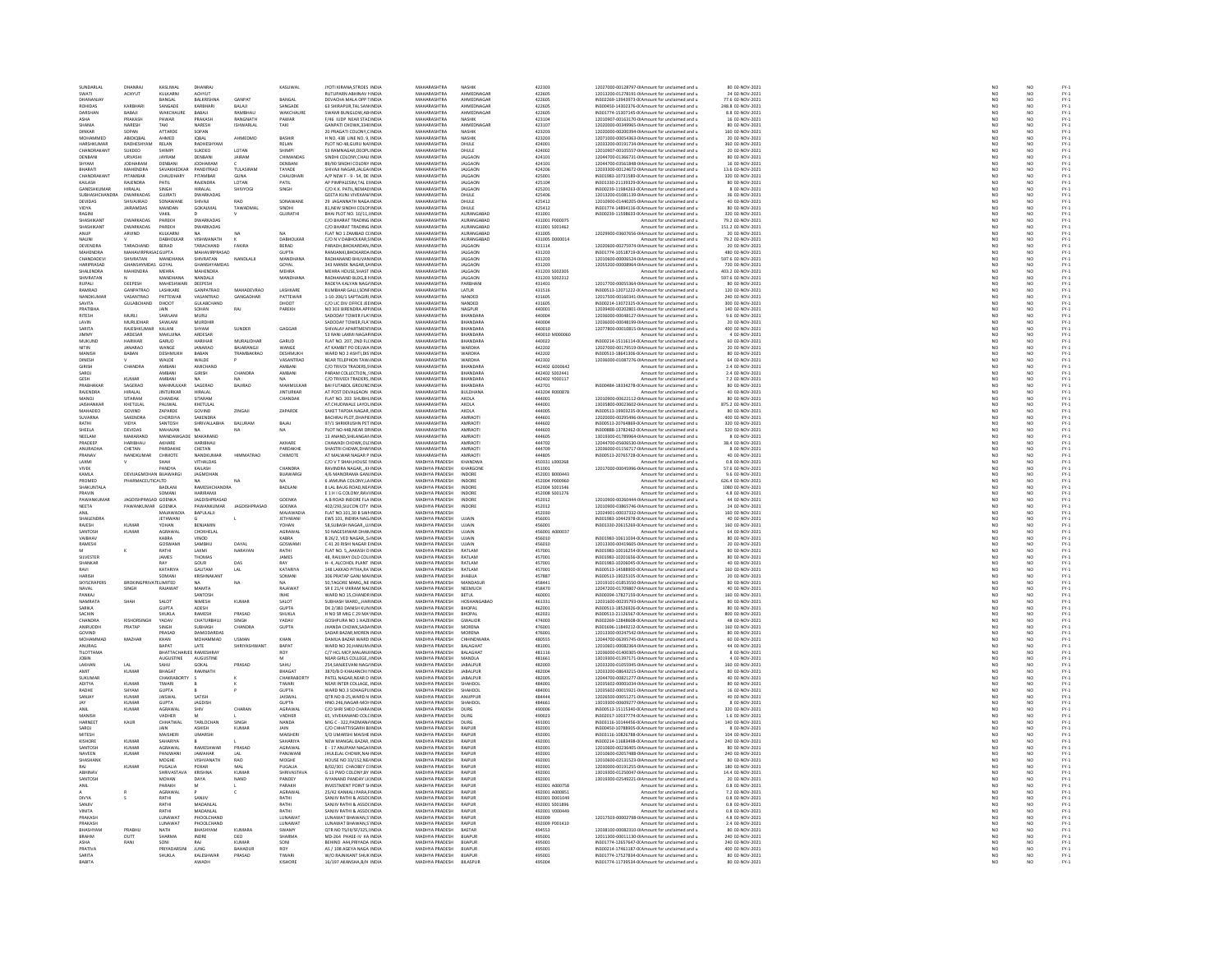| RANG                      | NATH                             | TIWARI                  | RAJA                   | RAM                           | TIWARI                      | SENIOR MIG-42NEHR INDIA                                                              | MADHYA PRADESH                   | KORBA                         | 495677                           | IN300214-12640308-0(Amount for unclaimed and u                                                                                                       | 40 02-NOV-2021                     | NO                    | NO                                                                       |                              |
|---------------------------|----------------------------------|-------------------------|------------------------|-------------------------------|-----------------------------|--------------------------------------------------------------------------------------|----------------------------------|-------------------------------|----------------------------------|------------------------------------------------------------------------------------------------------------------------------------------------------|------------------------------------|-----------------------|--------------------------------------------------------------------------|------------------------------|
| <b>BRAJES</b>             |                                  | VERMA                   | KAILASH                |                               | VERMA                       | S/O KAILASH VERMA, NINDIA                                                            | MADHYA PRADES                    |                               | 496778                           | N303116-10630722-0(Amount for unclaimed and u                                                                                                        | 0 02-NOV-2021                      | $\frac{NC}{NC}$       | NO<br>NO                                                                 | FY-3<br>FY-3                 |
| SANJAY                    |                                  | LAKRA                   | REJUK                  |                               | LAKRA                       | <b>VIHARIKA BHAWAN M INDIA</b>                                                       | MADHYA PRADESH                   | <b>SURGUJA</b>                | 497001                           | 12010900-02626861-0IAmount for unclaimed and u                                                                                                       | 9.6 02-NOV-2021                    |                       |                                                                          |                              |
| <b>EMTEVZ</b>             | A4                               | <b>ANSARI</b>           | KAMRLIDDIR             |                               | <b>ANSARI</b>               | AT RASULPUR AMBIKA INDIA                                                             | MADHYA PRADESH                   | <b>SURGUIA</b>                | 497001                           | 12010900-04903569-0LAmount for unclaimed and u                                                                                                       | 16.02-NOV-2021                     | NO                    | NQ                                                                       |                              |
| RAMESH                    | KUMAR                            | BEHARA                  | RAGHUNATH              |                               | BEHARA                      | WARD 32 PURANA MAINDIA                                                               | MADHYA PRADESH                   | <b>SURGUJA</b>                | 497555                           | IN300513-21702834-0(Amount for unclaimed and u                                                                                                       | 16 02-NOV-2021                     | NO                    | NO                                                                       | FY-3<br>FY-3                 |
| <b>OM</b>                 | PRAKASH                          | BAJAJ                   | LATE                   | SRIBANSILAL                   | BAJAJ                       | H NO 21-3-727/1 1ST INDIA                                                            | ANDHRA PRADESH                   | HYDERABAD                     | 500002                           | 12054500-00014761-0(Amount for unclaimed and u                                                                                                       | 40 02-NOV-2021                     | NO                    | NO <sub>1</sub>                                                          | FY-3<br>FY-3                 |
| AVABA                     | BEHRAM                           | CHINO                   | BEHRAM                 |                               |                             | DHUN VILLA, 64 SARDA INDI                                                            | ANDHRA PRADES                    | HYDERABA                      | 500003 C000061                   | Amount for unclaimed and u                                                                                                                           | 9.6 02-NOV-2021                    | NO                    | NO                                                                       |                              |
| PEECHARA                  | NARSINGH                         | RAO                     | PEECHARA               | PAPA                          | <b>RAO</b>                  | A 302 KESHAV DALE ALINDIA                                                            | ANDHRA PRADESH                   | HYDERABAD<br><b>TYDERABAL</b> | 500004                           | IN301696-10462966-0(Amount for unclaimed and u                                                                                                       | 12 02-NOV-2021                     | NO                    | NO <sub>1</sub>                                                          | FY-1<br>FY-1                 |
|                           | SRINIVAS                         | RAO                     |                        | NARSING                       | RAO                         | PLOT 11 CHAINNANNA INDL                                                              | ANDHRA PRADES                    |                               | 500010 J000587                   | Amount for unclaimed and u                                                                                                                           | 7.2 02-NOV-2021                    | NO                    | NO                                                                       |                              |
|                           |                                  | SWARNA<br>SWARNA        |                        | THIRUPATHI<br><b>PAVIMIRE</b> | RAO<br><b>RAO</b>           | PLOT 11 CHINNAMMA INDIA<br>PLOT 11 CHINNANNA 1 INDIA                                 | ANDHRA PRADESH<br>ANDHRA PRADESH | HYDERABAD<br>HYDERARAD        | 500010 J000588<br>500010 1000789 | Amount for unclaimed and u<br>Amount for unclaimed and u                                                                                             | 7.2 02-NOV-2021<br>7.2.02-NOV-2021 | NO<br>NO              | NO<br>NO                                                                 | FY-1<br>FY-1<br>FY-1         |
|                           | SRINIVAS                         | RAO                     |                        | NARSING                       | RAO                         | PLOT 11 CHINNANNA 1 INDI                                                             | ANDHRA PRADESH                   | HYDERABAD                     | 600010 J00079                    | Amount for unclaimed and u                                                                                                                           | 7.2 02-NOV-2021                    | NO                    | NQ                                                                       |                              |
|                           |                                  | ARAVIND                 |                        | SRINIVAS                      | <b>RAO</b>                  | PLOT 11 CHINNANNA 1 INDIA                                                            | ANDHRA PRADESH                   | HYDERABAD                     | 500010 J000791                   | Amount for unclaimed and u                                                                                                                           | 7.2 02-NOV-2021                    | NO                    | NO <sub>1</sub>                                                          |                              |
|                           |                                  | ARAVINE                 |                        | SRINIVAS                      | RAO                         | FLAT NO. 201 3RD FLO INDI                                                            | ANDHRA PRADESH                   | HYDERABAD                     | 000010 J00080                    | Amount for unclaimed and u                                                                                                                           | 7.2 02-NOV-2021                    | NO                    | NO                                                                       | PY-1<br>PY-1<br>PY-1<br>PY-1 |
|                           |                                  | SWARNA                  |                        | SRINIVAS                      | RAO                         | PLOT 11 CHINNANNAT INDIA                                                             | ANDHRA PRADESH                   | HYDERABAD                     | 500010 J000803                   | Amount for unclaimed and u                                                                                                                           | 7.2 02-NOV-2021                    | NO <sub>1</sub>       | NO <sub>1</sub>                                                          |                              |
|                           |                                  | SWARNA                  |                        | SRINIVAS                      | RAO                         | PLOT 11 CHINNANNAT INDI                                                              | ANDHRA PRADESE                   | <b>TYDERABAL</b>              | 500010 J000804                   | Amount for unclaimed and                                                                                                                             | 7.2 02-NOV-2021                    | $_{NC}$               | NO                                                                       |                              |
|                           | SRINIVAS                         | RAO                     |                        | NARSING                       | RAO                         | PLOT 11 CHINNANNAT INDIA                                                             | ANDHRA PRADESH                   | HYDERABAD                     | 500010 J000805                   | Amount for unclaimed and u                                                                                                                           | 7.2 02-NOV-2021                    | NO                    | NO                                                                       |                              |
|                           |                                  | <b>SWARNA</b>           |                        | SRINIVAS                      | RAO<br>RAO                  | PLOT 11 CHINNANNAT INDIA<br>PLOT 11 CHINNANNAT INDIA                                 | ANDHRA PRADES                    | HYDERARAD                     | 500010 100080                    | Amount for unclaimed and                                                                                                                             | 7.2.02-NOV-2021                    | NC<br>NC              | NO<br>NO                                                                 |                              |
|                           |                                  | ARAVIND                 |                        | SRINIVAS                      |                             |                                                                                      | ANDHRA PRADESH                   | HYDERABAD                     | 500010 J00080                    | Amount for unclaimed and u                                                                                                                           | 7.2 02-NOV-2021                    |                       |                                                                          |                              |
| <b>SURHASE</b>            | CHANDRA                          | DHULL                   | ESWARA                 | SINGH                         | DHULL                       | H NO:2 RELIANCE VILA INDIA                                                           | ANDHRA PRADESH                   | HYDERABAD                     | 500011                           | 12035200-00028564-0(Amount for unclaimed and u                                                                                                       | 800 02-NOV-2021                    | NO <sub>1</sub>       | NO <sub>1</sub>                                                          |                              |
| DINESH                    |                                  | <b>SHARMA</b>           | <b>MOHAN</b>           |                               | <b>SHARM</b>                | H NO 15 7,160 40 KOL: INDI                                                           | ANDHRA PRADES                    | <b>IYDERABAI</b>              | 500012                           | 12010600-02478514-0IAmount for unclaimed and u                                                                                                       | 400 02-NOV-2021                    | NO                    | NO                                                                       | 52<br>52<br>52<br>52         |
| ALKA                      | DEVI                             | KABRA                   | ANIL                   | KUMAR                         | KABRA                       | 14-5-23/A.NAGAR KHAINDIA                                                             | ANDHRA PRADESH                   | <b>HYDERABAD</b>              | 500012                           | 12054500-00080641-0IAmount for unclaimed and u                                                                                                       | 80 02-NOV-2021                     | NO <sub>1</sub>       | NO <sub>1</sub>                                                          |                              |
| SALIRAR                   |                                  | AGARWAI                 | GOVIND                 | KANT                          | <br>AGARWAL                 | 5-8-277 & 279 FLAT O INDIA                                                           | ANDHRA PRADES                    | UVDERARAD                     | snoot2                           | 12054500-00096514-0IAmount for unclaimed and u                                                                                                       | 240 02-NOV-2021                    | NO                    | NO                                                                       |                              |
|                           |                                  | RAGHUNATHARE SIVASANKAR |                        | REDDY                         | EDULA                       | VASANT CHEMICALS P' INDIA                                                            | ANDHRA PRADESH                   | HYDERABAD                     | 500016                           | IN303077-10051028-0(Amount for unclaimed and u                                                                                                       | 44 02-NOV-2021                     | NO                    | NO                                                                       |                              |
| PEDDI                     | REDDYVENKATES REDDY              |                         | PEDDI                  | REDDY                         | <b>SIDDAREDO</b>            | FLAT NO-303.VAMSEE INDIA                                                             | ANDHRA PRADESH                   | HYDERARAD                     | 310025                           | 12038100-00105998-0IAmount for unclaimed and u                                                                                                       | 108 02-NOV-2021                    | NO                    | NO<br>NO                                                                 |                              |
| PRASANTHI<br>DAULAT       | KALPANA<br><b>IAMSED II</b>      | VALLABHANENI<br>TAIATI  | <b>JAMSED</b>          | MPRAVEEN                      | KUMAR                       | 201 SRINIKETAN APPA INDIA<br>42/55 MAYLIRI APARTLINDIA                               | ANDHRA PRADESH<br>ANDHRA PRADESH | HYDERABAD<br>HYDERARAD        | 500016<br>500016.0000924         | 12054500-00181781-0IAmount for unclaimed and u<br>Amount for unclaimed and u                                                                         | 160 02-NOV-2021<br>120.02-NOV-2021 | NO                    |                                                                          |                              |
|                           |                                  | LAXMIDAS                | <b>LAXMIDA</b>         |                               |                             | C/O DR M SHRINIVAS EINDI                                                             | NDHRA PRADESH                    | <b>TYDERABAL</b>              | 500017 M00016                    | Amount for unclaimed and u                                                                                                                           | 43.2 02-NOV-2021                   | NO<br>NO              | NO<br>NO                                                                 | FY-1<br>FY-1<br>FY-1<br>FY-1 |
|                           | EDVARAPRASADARAO                 |                         | PEDDI                  | RAJU                          | VANIMA                      | FLNO-101 HNO-8/3/ INDIA                                                              | ANDHRA PRADESH                   | <b>HYDERABAD</b>              | 500018                           | 12044700-03969251-0(Amount for unclaimed and u                                                                                                       | 1100 02-NOV-2021                   | NO <sub>1</sub>       | NO <sub>1</sub>                                                          |                              |
|                           |                                  | <b>MEENAVCUAMMANA</b>   |                        |                               |                             | C/O SMT R SURYAKAN INDIA                                                             | ANDURA RRADES                    | SECUNDERABAD                  | 500025 K000697                   | Amount for unclaimed and                                                                                                                             | 26.4 02-NOV-2021                   | NO                    | NO                                                                       |                              |
|                           |                                  | MEENAKSHAMM/K           |                        | SALYANARAYAN                  | <b>MURTH</b>                | C/O R SURYANIKETAN, INDIA                                                            | ANDHRA PRADESH                   | SECUNDERABAD                  | 500025 M000322                   | Amount for unclaimed and u                                                                                                                           | 13.6 02-NOV-2021                   | NO                    | NO                                                                       |                              |
|                           |                                  | TULASI                  |                        |                               | RAMANA                      | H NO 10-2-74,101, SAFINDIA                                                           | ANDHRA PRADESH                   | HYDERARAD                     | 500026 K000958                   | Amount for unclaimed and u                                                                                                                           | 120 02-NOV-2021                    | NO                    |                                                                          |                              |
|                           | SANTHOSH                         | KUMAF                   |                        |                               | GARUDAPALLY                 | H NO 3-5-696, VITTALV INDIA                                                          | ANDHRA PRADESH                   | HYDERABAD                     | 500029                           | IN300669-10201689-0(Amount for unclaimed and u                                                                                                       | 800 02-NOV-2021                    | NO                    | NO<br>NO                                                                 | FY:<br>FY:                   |
| <b>ANDUGULA</b>           |                                  | <b>SLIRE SH</b>         | <b>LAKSHMA</b>         | RAO                           | ANDUGULA                    | PLOT NO S6 H NO 1-1- INDIA                                                           | ANDHRA PRADESH                   | HYDERARAD                     | snonas                           | 12038100-00156061-0 Amount for unclaimed and u                                                                                                       | 720.02-NOV-2021                    | NO <sub>1</sub>       | NO <sub>1</sub>                                                          |                              |
| POGARU                    | ANNAPOO                          | UMADEVI                 | MALLAVARAPL            | <b>SUBBA</b>                  | RAO                         | <b>G-4 HARI HARA RESIDI INDI</b>                                                     | ANDHRA PRADESH                   | HYDERABAD                     | 500036                           | 13019300-01928412-0IAmount for unclaimed and u                                                                                                       | 24 02-NOV-2021                     | $\overline{NQ}$       | $\frac{10}{10}$                                                          | FY-1<br>FY-1<br>FY-1         |
| ANURADHA                  |                                  | KOLLI                   | SURYANARAYANA          | REDDY                         | BOMMAREDDY                  | PLOT NO 40 1 235/1/2 INDIA                                                           | ANDHRA PRADESH                   | HYDERABAD                     | 500038                           | 12043400-00065951-0IAmount for unclaimed and u                                                                                                       | 800 02-NOV-2021                    | NO                    |                                                                          |                              |
| THAMM                     | RAJU                             | <b>ATKLIR</b>           | SARARHA                |                               | RAILL                       | <b>THAMMIRAILLH NO INDIA</b>                                                         | ANDHRA PRADES                    | HYDERARAD                     | snonaz                           | N301022-21326973-0(Amount for unclaimed and                                                                                                          | 20 02-NOV-2021                     | NO                    | NO<br>NO                                                                 | FY:<br>FY:                   |
| SATISH                    | CHAND                            | AGARWAL                 | MAMAN                  | RAM                           | AGARWAL                     | H NO 33/96/B R K PUR INDIA                                                           | ANDHRA PRADESH<br>ANDHRA PRADESH | HYDERABAD                     | 500057                           | IN302269-13866408-0(Amount for unclaimed and u                                                                                                       | 160 02-NOV-2021<br>160.02-NOV-2021 | NO                    |                                                                          |                              |
| VUAY                      |                                  | <b>IAIN</b>             | SUDERSHAN              | RAI                           | RAO                         | H NO:1-6-594 INDRA N INDIA                                                           |                                  | ADILARAD                      | snonso                           | 12030700-00351200-0IAmount for unclaimed and u                                                                                                       | 320 02-NOV-2021                    | NO<br>NO              | NO<br>NO                                                                 | FY:<br>FY:                   |
| SREELATHA                 | KRANTI                           | KUMAR                   | SADULA                 | PURNACHANDRA                  | NARAYANA                    | 23-132/FLAT NO 103 S INDIA<br>12/10/587/50/17/R NUNDIA                               | ANDHRA PRADESH<br>ANDHRA PRADESH | ADILABAD<br>SECUNDERARAD      | 500060<br>500061                 | 12038100-00090275-0IAmount for unclaimed and u<br>IN301696-12001030-0(Amount for unclaimed and u                                                     | 136.02-NOV-2021                    | NO <sub>1</sub>       | NO <sub>1</sub>                                                          |                              |
|                           |                                  |                         |                        |                               |                             |                                                                                      |                                  |                               | 500065 H000463                   |                                                                                                                                                      | 7.2 02-NOV-2021                    |                       |                                                                          | FY-3<br>FY-3                 |
| RAM<br>CН                 | RAVI                             | RAJ<br>BABU             | CH                     | NA<br>KRISHNA                 | NA<br>MURTHY                | 23-6-868 SHA-ALI-BAN INDIA<br>105/9, LIG-III PHASEN INDIA                            | ANDHRA PRADESH<br>ANDHRA PRADESH | HYDERABAD<br>HYDERABAD        | 500072                           | Amount for unclaimed and u<br>IN301820-10030552-0(Amount for unclaimed and u                                                                         | 20 02-NOV-2021                     | NO                    | NO                                                                       |                              |
| <b>AIDAM</b>              |                                  | PRADEEP                 | <b>NAGESWARA</b>       | RAO                           | AIDAM                       | DR NO 22 128 A FLAT I INDIA                                                          | ANDHRA PRADES                    | HYDERARAD                     | snonza                           | 12047200-03360762-0IAmount for unclaimed and                                                                                                         | 80 02-NOV-2021                     | NO<br>NO              | $\begin{array}{c} \tt NO \\ \tt NO \\ \tt NO \\ \tt NO \end{array}$      | FY-3<br>FY-3<br>FY-3         |
| SOURAV                    |                                  | JAIN                    | BHAGCHAND              |                               | JAIN                        | FLAR NO504, ANUPAM INDIA                                                             | ANDHRA PRADESH                   | HYDERABAD                     | 500072                           | IN302269-14365994-0(Amount for unclaimed and u                                                                                                       | 80 02-NOV-2021                     | NO                    |                                                                          |                              |
| SANKARARAC                |                                  | MAKARI A                | NARASIMHA              | <b>RAO</b>                    | MAKARI A                    | 4-7-15/11/1/4 RAGHA INDIA                                                            | ANDHRA PRADESH                   | HYDERARAD                     | 500076                           | 12036900-00156956-0LAmount for unclaimed and u                                                                                                       | 400.02-NOV-2021                    | NO <sub>1</sub>       | NO <sub>1</sub>                                                          |                              |
| VIDYA                     | SAGAR                            | VEERAPANEN              | ANJANEYULU             |                               | VEERAPANEN                  | PLOT NO.20 TO 21, FL/ INDIA                                                          | ANDHRA PRADESE                   |                               | 500090                           | IN301696-11569974-0(Amount for unclaimed and u                                                                                                       | 400 02-NOV-2021                    | NO                    | $\overline{NQ}$                                                          | FY-)<br>FY-)                 |
|                           | SRINIVAS                         | RAO                     |                        | NARSINGH                      | RAO                         | 23-6-868 SHA-ALL-RAN INDIA                                                           | ANDHRA PRADESH                   | HYDERARAD                     | 500265 (1000138)                 | Amount for unclaimed and                                                                                                                             | 7.2.02-NOV-2021                    | NO                    | N <sub>0</sub>                                                           |                              |
| MUSUNURL                  |                                  | KATYAYIN                | MUSUNURU               | SRINIVASA                     | RAO                         | HOUSE NO 16-2-321 A INDIA                                                            | ANDHRA PRADESH                   | HYDERABAD                     | 500872                           | IN302863-10008114-0(Amount for unclaimed and u                                                                                                       | 440 02-NOV-2021                    | NO                    | NQ                                                                       | FY-3<br>FY-3                 |
| <b>GOPI</b>               | KRISHNA                          | <b>KROSURI</b>          | RAMAKOTESWARA RAO      |                               | <b>KROSURI</b>              | 8 42 KVK RAJUNAGAR INDIA                                                             | ANDHRA PRADESH                   | MEDAK                         | 502032                           | IN300513-21707324-0(Amount for unclaimed and u                                                                                                       | 80 02-NOV-2021                     | NO                    | NO <sub>1</sub>                                                          |                              |
| ASHOK                     |                                  |                         | <b>YADAIAH</b>         |                               | MANGARA                     | H.NO:17-108/1 NR THUNDL                                                              | ANDHRA PRADESH                   |                               | 502103                           | 12030700-00260311-0IAmount for unclaimed and u                                                                                                       | 800 02-NOV-2021                    | NO                    | NO                                                                       | FY-3<br>FY-3                 |
| GHANSHYAM                 | DAS                              | MALANI                  | RADHAKISHAN            |                               | MALANI                      | H NO: 7-3-356.MALAN INDIA                                                            | ANDHRA PRADESH                   | NIZAMABAD                     | 503001                           | 12030700-00065531-0(Amount for unclaimed and u                                                                                                       | 40 02-NOV-2021                     | NO<br>NO              | NO<br>NO                                                                 | FY-1<br>FY-1<br>FY-1         |
| SHARADA                   |                                  | <b>GUNTURU</b>          | <b>RAIFSHAM</b>        |                               | <b>GUNTUKL</b>              | H NO 7-10 MAIN ROALINDIA                                                             | ANDHRA PRADESH                   | NIZAMARAD                     | 503101                           | IN302863-10059811-00Amount for unclaimed and u                                                                                                       | 80.02-NOV-2021                     |                       |                                                                          |                              |
| KAMESHWA                  |                                  | PARSI                   | GANGADHAR              |                               |                             | 1-6-179, C/O PARSI GAINDIA                                                           | ANDHRA PRADESH                   | NIZAMABAD                     | 503111                           | IN302863-10163117-0(Amount for unclaimed and u                                                                                                       | 800 02-NOV-2021                    | NO                    | $\overline{NQ}$                                                          |                              |
| PARSI                     |                                  | RAIFNDER                | RAMILLI                |                               |                             | C/O PRTK H NO 1-6-36 INDIA                                                           | ANDHRA PRADESH                   | NIZAMARAD                     | 503111                           | IN302863-10173032-00 Amount for unclaimed and u                                                                                                      | 80.02-NOV-2021                     | NO                    | NQ                                                                       | FY-3<br>FY-3                 |
|                           |                                  | SRINIVAS<br>DURGAPRASAD | RAMAKOT<br>RAGHUNATH   |                               |                             | H NO 3-20, POST KYAS/ INDIA<br>5-3-565/1.ARYANAGAHNDIA                               | ANDHRA PRADESH<br>ANDHRA PRADESH | NIZAMABAD<br><b>NIZAMABAD</b> | 503111<br>503111                 | IN302863-10175712-0(Amount for unclaimed and u<br>12038100-00135672-0IAmount for unclaimed and u                                                     | 240 02-NOV-2021<br>80 02-NOV-2021  | NO                    | NO<br>NO <sub>1</sub>                                                    |                              |
| CHATLA                    |                                  | PRABHU                  | CHATLA                 |                               | NARSIMLU                    | H.NO:2-4-66 GADI RC INDI                                                             | ANDHRA PRADES                    | NIZAMABAI                     | 503111                           | 13023400-00458100-0IAmount for unclaimed and u                                                                                                       | 20 02-NOV-2021                     | $\frac{NO}{NO}$       | NO                                                                       |                              |
| <b>SHOBA</b>              |                                  | TULASI                  | VAKULABHARANAN         |                               | VENKATNARAYANA              | H NO 1/2/68/4 BESIDE INDIA                                                           | ANDHRA PRADESH                   | NIZAMABAD                     | 503224                           | IN302269-14009121-0(Amount for unclaimed and u                                                                                                       | 120 02-NOV-2021                    | NO <sub>1</sub>       | NO <sub>1</sub>                                                          | FY-1<br>FY-1<br>FY-1<br>FY-1 |
| VENKANI                   |                                  | VUSKAMALL               |                        |                               | <b>ISKAMALL</b>             |                                                                                      |                                  | <b>ADILARAF</b>               | 504208                           | N302863-10218984-0(Amount for unclaimed and u                                                                                                        | 10.4 02-NOV-2021                   |                       |                                                                          |                              |
| LAKKIMSETTY               | THARAKA                          | PRABHU                  | BHASKARA               | RAO                           | LAKKIMSETTY                 | H NO 25-170, ASHOK R INDIA<br>H NO-4-199/1, JANMAI INDIA                             | ANDHRA PRADESH<br>ANDHRA PRADESH | ADILABAD                      | 504208                           | IN302863-10279800-0(Amount for unclaimed and u                                                                                                       | 24 02-NOV-2021                     | $\frac{N}{N}$         | $\frac{1}{N}$                                                            |                              |
| RAJU                      |                                  | KEMEDI                  | CHANDRAIAH             |                               | <b>KEMEDI</b>               | H NO 7-170.R P ROAD, INDIA                                                           | ANDHRA PRADESH                   | ADILABAD                      | 504208                           | 12038100-00002846-0(Amount for unclaimed and u                                                                                                       | 28 02-NOV-2021                     | NO                    | NO <sub>1</sub>                                                          |                              |
| SATYANA                   |                                  | VOJJALA                 | KONDAIAH               |                               | VOJJALA                     | H NO 6-87 VEERABADF INDL                                                             | ANDHRA PRADESH                   | ADILABA                       | 504208                           | 12038100-00042104-0IAmount for unclaimed and u                                                                                                       | 32 02-NOV-2021                     | NO                    | NO                                                                       | FY-3<br>FY-3                 |
| <b>MUKTA</b>              |                                  | SRINIVAS                | RAJAJAH                |                               | MUKTA                       | H NO 20-234/2 JAWAH INDIA                                                            | ANDHRA PRADESH                   | ADILABAD                      | 504208                           | 12038100-00115991-0 Amount for unclaimed and u                                                                                                       | 20 02-NOV-2021                     | NO <sub>1</sub>       | NO <sub>1</sub>                                                          |                              |
|                           | DEVENDE                          | NUGURI                  | NUGURI                 |                               | LAXMAN                      | <b>S/O RAMA LAXMAN Q INDI</b>                                                        | ANDHRA PRADESH                   | ADILABAD                      | 504208                           | 12038100-00186198-0IAmount for unclaimed and u                                                                                                       | 160 02-NOV-2021                    |                       | NO                                                                       |                              |
| MATETI                    |                                  | PRIYADASH               | RAMESH                 |                               | BABU                        | 19 452 MANCHERIAL NINDIA                                                             | ANDHRA PRADESH                   | ADILABAD                      | 504208                           | IN301774-17500607-0(Amount for unclaimed and u                                                                                                       | 80 02-NOV-2021                     | NO <sub>1</sub>       | NO <sub>1</sub>                                                          | PY-1<br>PY-1<br>PY-1<br>PY-1 |
| KANTHAIA                  |                                  | СНІКОТІ                 | MANTHARAMI III         |                               | CHIKOTI                     | INO 27-3, ANGADI BA INDIA                                                            | ANDHRA PRADESH                   | ADILABAD                      | 504231                           | N302863-10189672-0(Amount for unclaimed and                                                                                                          | 24 02-NOV-2021                     | $_{NC}$               | NO                                                                       |                              |
| GHANSHYAM                 | DAS                              | SONI                    | SATYARAYAN             |                               | SONI                        | 1-1-34, R.P ROAD, SIRP INDIA                                                         | ANDHRA PRADESH                   | ADILABAD                      | 504296                           | 12030700-00013780-0IAmount for unclaimed and u                                                                                                       | 320 02-NOV-2021                    | NO<br>NO              | NO<br>NO                                                                 |                              |
| SATYANARAYAM              |                                  | SONI                    | LATE                   |                               | RAMPRATA                    | 1-1-34.R P ROAD, SIRP INDIA                                                          | ANDHRA PRADESH                   | ADILABAD                      | 504296                           | 12030700-00071157-0 Amount for unclaimed and u                                                                                                       | 712.8 02-NOV-2021                  |                       |                                                                          |                              |
| RABHAKAR                  |                                  |                         | <b>BUCHAIAH</b>        |                               | KUTHURL                     | H NO 10-110/1, SHRINI INDI                                                           | ANDHRA PRADESH                   | ADILABAD                      | 504301                           | 12038100-00040466-0IAmount for unclaimed and u                                                                                                       | 28 02-NOV-2021                     | NO                    | NO                                                                       |                              |
| SUMANKUMAR                |                                  | KAMUTALA                | VISHWESHAM             |                               | KAMUTALA                    | H NO 12-8-146 OPP MINDIA                                                             | ANDHRA PRADESH                   | KARIMNAGAE                    | 505002                           | 12044700-00779641-0(Amount for unclaimed and u                                                                                                       | 92.8 02-NOV-2021                   | NO <sub>1</sub>       | NO <sub>1</sub>                                                          |                              |
| SRINIVASA                 | RAO                              | SAMMETA                 |                        | KRISHN                        |                             | Q NO BCH 8, SECTOR -1 INDM                                                           | ANDHRA PRADESH                   | KARIMNAGAI                    | 505209                           | 12030700-00094829-0IAmount for unclaimed and u                                                                                                       | 40 02-NOV-2021                     | NO                    | NO                                                                       | FY-1<br>FY-1<br>FY-1<br>FY-1 |
| <b>KALPANA</b>            |                                  | <b>MERUGU</b>           | RAM<br><b>AGAIAU</b>   | MURTHY                        | MERUGU                      | H NO: 18-4-202.MARU INDIA                                                            | ANDHRA PRADESH<br>ANDURA DRADECU | KARIMNAGAR                    | 505209                           | 12030700-00232102-0IAmount for unclaimed and u                                                                                                       | 440 02-NOV-2021                    | NO <sub>1</sub>       | NO <sub>1</sub>                                                          |                              |
|                           |                                  | NARAYANA                |                        |                               | VANGAPALLI                  | 20-1-359, BUSTAND CC INDIA                                                           |                                  | KARIMMAGAR                    | 505209                           | 12032300-00476571-0IAmount for unclaimed and                                                                                                         | 360 02-NOV-2021                    | NO                    | NO                                                                       |                              |
| VENKAT<br>MAHESH          | <b>RAO</b><br>KUMAR              | TEEGALA<br>SATTU        | RAJESHWER<br>MUTHYALU  | RAO                           | TEEGALA                     | H NO-T2-221,8 INCLIN INDIA<br>5-6-163/8/A/18.KRISH INDIA                             | ANDHRA PRADESH<br>ANDHRA PRADESH | KARIMNAGAR<br>KARIMNAGAE      | 505211<br>505215                 | 12038400-01323528-0IAmount for unclaimed and u<br>12051400-00058695-0IAmount for unclaimed and u                                                     | 120 02-NOV-2021<br>40 02-NOV-2021  | NO                    | NO                                                                       |                              |
| CHOPPADANDI               |                                  |                         |                        |                               | VENKATESWARLU               |                                                                                      | ANDHRA PRADESH                   |                               |                                  |                                                                                                                                                      | 80 02-NOV-2021                     | NO<br>NO              | $\begin{array}{c} \mathsf{NO} \\ \mathsf{NO} \\ \mathsf{NO} \end{array}$ |                              |
| <b>RAMAGIRI</b>           |                                  | PADMAVATH<br>NARENDHAR  | CH<br>GANGARAM         |                               | RAMAGIRI                    | H NO-4-3-2, DOBIGALL' INDIA<br>7-1 VARSHAKONDA.IBI INDIA                             | ANDHRA PRADESH                   | KARIMNAGAF<br>KARIMNAGAR      | 505301<br>505450                 | 12038100-00158867-0IAmount for unclaimed and u<br>12044700-05300458-0(Amount for unclaimed and u                                                     | 200 02-NOV-2021                    | NO <sub>1</sub>       |                                                                          |                              |
| PARNAND                   | UMA                              | DEVI                    |                        | RAMCHANDER                    | RAO                         | NO 2-9-100, SRI KRIS INDIA                                                           | ANDHRA PRADESH                   | WARANGAL                      | 506001                           | N302863-10303627-0LAmount for unclaimed and u                                                                                                        | 268 02-NOV-2021                    | NO                    | NO                                                                       |                              |
| RAGHOTHAM                 | <b>REDDY</b>                     | KANKANALA               | NARASIMHA              |                               | REDDY                       | 2-5-695, SUBEDARI NAI INDIA                                                          | ANDHRA PRADESH                   | WARANGAL                      | 506001                           | 12030700-00262296-0IAmount for unclaimed and u                                                                                                       | 80 02-NOV-2021                     | NO                    | NO                                                                       | PY-1<br>PY-1<br>PY-1<br>PY-1 |
| MALLIKAR ILINALINGAM      |                                  |                         | SHANKARAIAH            |                               | VELAGANDULA                 | H NO 2-10-587.TEACH INDIA                                                            | ANDHRA PRADESH                   | WARANGAL                      | 506001                           | 12038100-00208187-0IAmount for unclaimed and u                                                                                                       | 80 02-NOV-2021                     | NO                    |                                                                          |                              |
| MANCHALA                  |                                  | ARUNA                   | M                      |                               | RAMULU                      | H NO 8-5-81 (NEW), RAINDIA                                                           | ANDHRA PRADESH                   | WARANGAI                      | 506002                           | IN302863-10039230-0(Amount for unclaimed and u                                                                                                       | 400 02-NOV-2021                    | NO                    | NO<br>NO                                                                 |                              |
| DUVASI                    |                                  | RAGHLI                  | MALLESHAM              |                               | <b>DUVASI</b>               | 11-29-25.B. WARD-11, INDIA                                                           | ANDHRA PRADESH                   | <b>WARANGAL</b>               | 506002                           | 12010600-01516661-0IAmount for unclaimed and u                                                                                                       | 240 02-NOV-2021                    | NO<br>NO              | NO<br>NO                                                                 | FY-3<br>FY-3                 |
| <b>KARUKUR</b>            | SURESH                           | KUMAR                   | KARUKURI               | RAM                           | YELLAIAH                    | H NO 16-5-162, PERUK INDIA                                                           | ANDHRA PRADESH                   | WARANGAL                      | 506002                           | 12038100-00129320-0IAmount for unclaimed and u                                                                                                       | 80 02-NOV-2021                     |                       |                                                                          |                              |
| GANDLA                    |                                  | SRINIVAS                | <b>LAXMINARSAIAH</b>   |                               | GANDLA                      | H NO 11 22 227 BUDB INDIA                                                            | ANDHRA PRADESH                   | WARANGAL                      | 506002                           | IN300513-20762871-0(Amount for unclaimed and u                                                                                                       | 84 02-NOV-2021                     | NO<br>NO              | NO<br>NO                                                                 |                              |
|                           |                                  | CHILUKA                 | PURUSHO                |                               | CHILUKA                     | H NO 1-1-744 SIDDAR1INDI                                                             | ANDHRA PRADES                    | MARANGA                       | so6004                           | 12038100-00030937-0IAmount for unclaimed and                                                                                                         | 160 02-NOV-2021                    |                       |                                                                          |                              |
| MUNTAI                    | <b>SWARUPA</b>                   | RANI<br>MOHAMMA         | YESUDAS<br><b>SYED</b> |                               | <b>LISMAN</b>               | H NO 3-2-201, VIDYA N INDIA<br>H NO 3-2-19, HANUMA INDIA                             | ANDHRA PRADESH<br>ANDHRA PRADESH | KHAMMAN<br>KHAMMAN            | 507101<br>507101                 | IN302863-10214360-0(Amount for unclaimed and u<br>N302863-10330319-0(Amount for unclaimed and                                                        | 400 02-NOV-2021<br>5.6 02-NOV-2021 | NO<br>$\sim$          | NO                                                                       |                              |
| PURUSHOTHAM               | <b>RAO</b>                       | KILARU                  | GOVINDA                | <b>RAO</b>                    | KILARU                      | H.NO.9-3-20 TEACHER INDIA                                                            | ANDHRA PRADESH                   | KHAMMAM                       | 507115                           | 12044700-01999051-0IAmount for unclaimed and u                                                                                                       | 40 02-NOV-2021                     | NO                    | NO<br>NO                                                                 | FY-1<br>FY-1<br>FY-1<br>FY-1 |
|                           |                                  | PRADEEP                 | MOTAPARTHI             |                               | RAIA                        | A4 6/3 HWPM COLON' INDIA                                                             | ANDHRA PRADESH                   | KHAMMAM                       | 507116                           | 12013500-00070817-0IAmount for unclaimed and u                                                                                                       | 80.02-NOV-2021                     |                       |                                                                          |                              |
| GVN                       |                                  | RAO                     | <b>GSATYANARAYANA</b>  |                               | GAGULA                      | V KAPAVALAM, PO GOLINDIA                                                             | ANDHRA PRADESH                   | KHAMMAN                       | 507129                           |                                                                                                                                                      | 224 02-NOV-2021                    | NO<br>NO              | NO<br>NO                                                                 | FY-3<br>FY-3                 |
| <b>NAGESH</b>             |                                  | <b>VEMII A</b>          | <b>VEMULA</b>          |                               | SATYANARAYANA               | H NO 1-123 MAIN ROJINDIA                                                             | ANDHRA PRADESH                   | KHAMMAM                       | 507316                           |                                                                                                                                                      |                                    | NO                    | NQ                                                                       |                              |
| <b>BOGGARAPU</b>          |                                  |                         |                        |                               |                             |                                                                                      |                                  |                               |                                  | 12044700-01998685-0IAmount for unclaimed and u<br>12036900-00140306-0LAmount for unclaimed and u                                                     | 80.02-NOV-2021                     |                       |                                                                          | FY-1<br>FY-1<br>FY-1         |
|                           |                                  |                         |                        |                               |                             |                                                                                      |                                  |                               |                                  |                                                                                                                                                      |                                    |                       | $\frac{NO}{NO}$                                                          |                              |
| VENKATESH                 |                                  | YADAGIR<br>THINDARI     | KANAKAIA<br>KISTAIAH   |                               |                             | H NO 19-1/38,REDDY CINDIA<br>SRI VENKATA LAXMI R INDIA                               | ANDHRA PRADESH<br>ANDHRA PRADESH | NALGONDA<br>NALGONDA          | 508207<br>508207 V000573         | IN300394-11092601-0(Amount for unclaimed and u<br>Amount for unclaimed and u                                                                         | 720 02-NOV-2021<br>120 02-NOV-2021 | NO<br>NO              |                                                                          | FY-3<br>FY-3                 |
| KONDA                     |                                  | <b>ARHILASH</b>         | KONDA                  |                               | VEERANNA                    | 1 7 2/8/18, NEW GUNJ, INDIA                                                          | ANDHRA PRADESH                   | MAHROORNAGAL                  | snennt                           | IN300239-13957790-0(Amount for unclaimed and                                                                                                         | 3.2 02-NOV-2021                    | NO                    |                                                                          |                              |
| LAGISHETTY                | SHIVA                            | PRASAD                  | LAGISHETTY             |                               | SRINIVASULU                 | H NO 6-2, SRINIVASA C INDIA                                                          | ANDHRA PRADESH                   | MAHBOOBNAGAR                  | 509002                           | 12038100-00095497-0IAmount for unclaimed and u                                                                                                       | 200 02-NOV-2021                    | NO                    | NO<br>NO                                                                 |                              |
|                           | NAGI                             | REDDY                   | PEDDA                  | MADDILETY                     | NAVAKI                      | 7 62 D NO 8 117 NH 7 LINDIA                                                          | ANDHRA PRADESH                   | MAHROORNAGAR                  | 509104                           | IN300214-14257371-0(Amount for unclaimed and u                                                                                                       | 80.02-NOV-2021                     | NO <sub>1</sub>       | NO <sub>1</sub>                                                          |                              |
| <b>HONNE</b>              |                                  | YERRISWAM               | <b>HONNE</b>           |                               | BASAVARAJU                  | H NO 3-647, SOMANAT INDIA                                                            | ANDHRA PRADESH                   | ANANTAPUR                     | 515004                           | 12047700-00068827-0IAmount for unclaimed and u                                                                                                       | 64 02-NOV-2021                     | NO                    | $\overline{NQ}$                                                          | FY-)<br>FY-)                 |
| KRISTAM                   |                                  | SLINILKLIMAR            | KRISTAM                | KRISHNAIAH                    | SETTY                       | D NO 29/238 TANAKALINDIA                                                             | ANDHRA PRADESH                   | <b>ANANTAPLIR</b>             | 515591                           | IN302269-12775003-00 Amount for unclaimed and u                                                                                                      | 43.2.02-NOV-2021                   | NO                    | N <sub>0</sub>                                                           |                              |
|                           | VENKATA                          | SUBBAIAH                | HANUMA                 |                               | ENUGURL                     | S/O G HANUMANTHAI INDI                                                               | ANDHRA PRADESH                   | ANANTAPUR                     | 515801                           | 12044700-06234281-0IAmount for unclaimed and u                                                                                                       | 8 02-NOV-2021                      | NO                    | NO                                                                       | FY-3<br>FY-3                 |
|                           |                                  | PULLAIAH                | VENKATA                | RAMAIAH                       | VELLABOYANA                 | S/O VENKATA RAMAIA INDIA                                                             | ANDHRA PRADESH                   | CUDDAPAH                      | 516001                           | 12030700-00377761-0(Amount for unclaimed and u                                                                                                       | 160 02-NOV-2021                    | NO                    | NO <sub>1</sub>                                                          |                              |
| REDDAPP                   |                                  |                         |                        |                               | HOOPATHY                    | .<br>/UYYALACHINTALA (V) INDI                                                        | NDHRA PRADES                     | <b>IRUPATI</b>                |                                  | N300239-13356279-0(Amount for unclaimed and u                                                                                                        | 13.6 02-NOV-202                    |                       |                                                                          |                              |
| RAGHAVA                   | REDDY                            | UBHAYATHULLA P          | CHENGA                 | RASOOL<br>REDDY               | SAHEB                       | D NO II/248/1, KURAV/ INDIA<br>10/2/138 H1 KOTAKOLINDIA                              | ANDHRA PRADESH<br>ANDHRA PRADESH | TIRUPATI<br>TIRLIPATI         | 517325<br>517501                 | IN302324-10027852-0(Amount for unclaimed and u<br>IN301696-10055224-00Amount for unclaimed and u                                                     | 80 02-NOV-2021<br>400.02-NOV-2021  | NQ                    | $\frac{1}{N}$                                                            | FY-3<br>FY-3<br>FY-3         |
|                           |                                  |                         |                        |                               |                             |                                                                                      |                                  |                               |                                  |                                                                                                                                                      |                                    | NO <sub>1</sub>       | NO <sub>1</sub>                                                          |                              |
| SWARUPA<br>VENKATARAMUDU  | RANI                             | OWK                     | OWB                    |                               | SRINIVASARAO<br>BALARAMAIAH | H NO 40-37-13-3U/S, NINDIA<br>87-171-G.SIRI RESIDEN INDIA                            | ANDHRA PRADESH<br>ANDHRA PRADESH | KURNOO<br>KURNOOL             | 518001<br>518002                 | 12044700-00655241-0IAmount for unclaimed and u<br>IN302863-10323935-0(Amount for unclaimed and u                                                     | 32 02-NOV-2021<br>720 02-NOV-2021  | NO<br>NO <sub>1</sub> | $\overline{NQ}$<br>NO <sub>1</sub>                                       | FY-)<br>FY-)                 |
|                           |                                  |                         |                        |                               |                             |                                                                                      |                                  |                               |                                  |                                                                                                                                                      |                                    |                       |                                                                          |                              |
| VENKATESWARA              | <b>REDD</b><br><b>RAMAKRISHM</b> | RAMAPURAM<br>REDDY      | THIKKA<br>LATE         | <b>REDDY</b><br>PSAMBASIVA    | RAMAPURAM<br>REDDY          | PLOT NO 52, UNITED CHNDL<br>HNO 4 24 1.BALAJI NJ INDIA                               | ANDHRA PRADESH<br>ANDHRA PRADESH | KURNOO<br>KURNOOL             | 518006<br>518006                 | 12010900-01271728-0IAmount for unclaimed and u<br>IN301022-21402822-0(Amount for unclaimed and u                                                     | 400 02-NOV-2021<br>80 02-NOV-2021  | NO<br>NO              | NO<br>NO <sub>1</sub>                                                    | FY-3<br>FY-3                 |
|                           |                                  | RAMESH                  | NAGARAJ                |                               | SETTY                       | 17-748 ALUR ROAD, AL INDI                                                            | ANDHRA PRADES                    | KURNOO                        | 518301 K001036                   | Amount for unclaimed and u                                                                                                                           | 180 02-NOV-2021                    | NO                    | NO                                                                       |                              |
| PRABHAKARABABL            |                                  |                         | BASANNA                |                               |                             | HOUSE NO 1/1640/1A INDIA                                                             | ANDHRA PRADESH                   | <b>KURNOO</b>                 | 518360                           | IN301696-10714469-0(Amount for unclaimed and u                                                                                                       | 28 02-NOV-2021                     |                       |                                                                          | FY-3<br>FY-3                 |
| PRARHAKAR                 |                                  | <b>YELISETTY</b>        |                        |                               | SESHAIAH                    | H NO 25-591 B SRINIV INDIA                                                           | ANDHRA PRADESH                   | KURNOOL                       | 518501                           | IN302863-10319333-0(Amount for unclaimed and u                                                                                                       | 200.02-NOV-2021                    | NO<br>NO              | NO<br>NO                                                                 |                              |
|                           | RAJESWAR                         | DEVI                    |                        | MOHANA                        | RAO                         | W/O K MOHANA RAO, INDIA                                                              | ANDHRA PRADESH                   | KURNOOL                       | 518501                           | IN302324-10321058-0(Amount for unclaimed and u                                                                                                       | 800 02-NOV-2021                    | NO                    | NO                                                                       | FY-1<br>FY-1<br>FY-1         |
|                           |                                  | VENKATESWARLLV          |                        |                               | THIRUPALAYYA                | HNO 1 129 A CHITTULI INDIA                                                           | ANDHRA PRADESH                   | KURNOOL                       | 518501                           | IN301022-21347477-0(Amount for unclaimed and u                                                                                                       | 120 02-NOV-2021                    | NO                    | NO <sub>1</sub>                                                          |                              |
|                           | VENKATANARASI KAMMILI            |                         | VENKATA                | RATNAM                        | KAMMIL                      | NO 26-340-B-1, MSN INDI                                                              | ANDHRA PRADESH                   | KURNOO                        | 518502                           | IN302863-10301789-0(Amount for unclaimed and u                                                                                                       | 232 02-NOV-2021                    | NO                    | NO                                                                       | FY-3<br>FY-3                 |
| NOSSAM                    | VENKATASUBBA REDDY               |                         | NOSSAM                 |                               | RAMIREDDY                   | APHB COLONY MIG 11 INDIA                                                             | ANDHRA PRADESH                   | KURNOOL                       | 518502                           | 12038100-00055107-0IAmount for unclaimed and u                                                                                                       | 40 02-NOV-2021                     | NO                    | NO <sub>1</sub>                                                          |                              |
| CHANDRA                   |                                  |                         |                        | BALI                          | EDDY                        | UTTUPALLI (VILLAGE) INDI                                                             | ANDHRA PRADESH                   | <b>CURNODI</b>                | 518512                           | IN302324-10865014-0(Amount for unclaimed and u                                                                                                       | 80 02-NOV-2021                     |                       |                                                                          |                              |
| VUAYA                     |                                  | NIRMALA                 | VENKATA<br>KORRAPAT    | RAMAKRISHN                    | SATYANARAYANA               | W/O VENKATA SATYAI INDIA                                                             | ANDHRA PRADESH<br>ANDURA BRADES  | KRISHNA                       | 520001 V000419<br>520072         | Amount for unclaimed and u                                                                                                                           | 120 02-NOV-2021                    | NO <sub>1</sub>       | NO                                                                       | FY-1<br>FY-1<br>FY-1         |
|                           |                                  | KORRAPATI               | SRIRAMASASTR           |                               | PRASAD                      |                                                                                      | ANDHRA PRADESH                   | KRISHNA                       | 521150                           |                                                                                                                                                      | 100 02-NOV-2021<br>1.6 02-NOV-2021 |                       | NO<br>NO                                                                 |                              |
| RAMA<br>SRINIVAS<br>SHAIK |                                  | MASTANVALI              | CHINABAJI              |                               | SHAIK                       | H NO 211, JALAVAYU V INDIA<br>2 64 KARNALA ROAD V INDIA<br>HOUSE NO-16-114/1.N INDIA | ANDHRA PRADESH                   | KRISHNA                       | 521230                           | IN302863-10318195-00 Amount for unclaimed and u<br>12047200-00481517-01 Amount for unclaimed and u<br>IN302863-10348206-0(Amount for unclaimed and u | 800 02-NOV-2021                    | NO <sub>1</sub>       | NO                                                                       | FY-1<br>FY-1                 |
| <b>SIVA</b>               |                                  | REKOLL                  | PICHCHI                |                               | REDDY                       | NO 2-64-7, JANATA HINDI                                                              | ANDHRA PRADESH                   |                               | 521230                           | 12036900-00070980-0IAmount for unclaimed and u                                                                                                       | 80 02-NOV-2021                     |                       |                                                                          |                              |
| JANARDHANAN               |                                  | GANESAN                 | <b>JANARDHANAM</b>     |                               |                             | E-36.MCL QUARTERS & INDIA                                                            | ANDHRA PRADESH<br>ANDHRA PRADESH | <b>KRISHNA</b>                | 521457<br>522101                 | IN302236-10776676-0(Amount for unclaimed and u<br>IN302324-10882035-0(Amount for unclaimed and u                                                     | 240 02-NOV-2021<br>4 02-NOV-2021   | NO <sub>1</sub>       | NO                                                                       | FY-3<br>FY-3<br>FY-3         |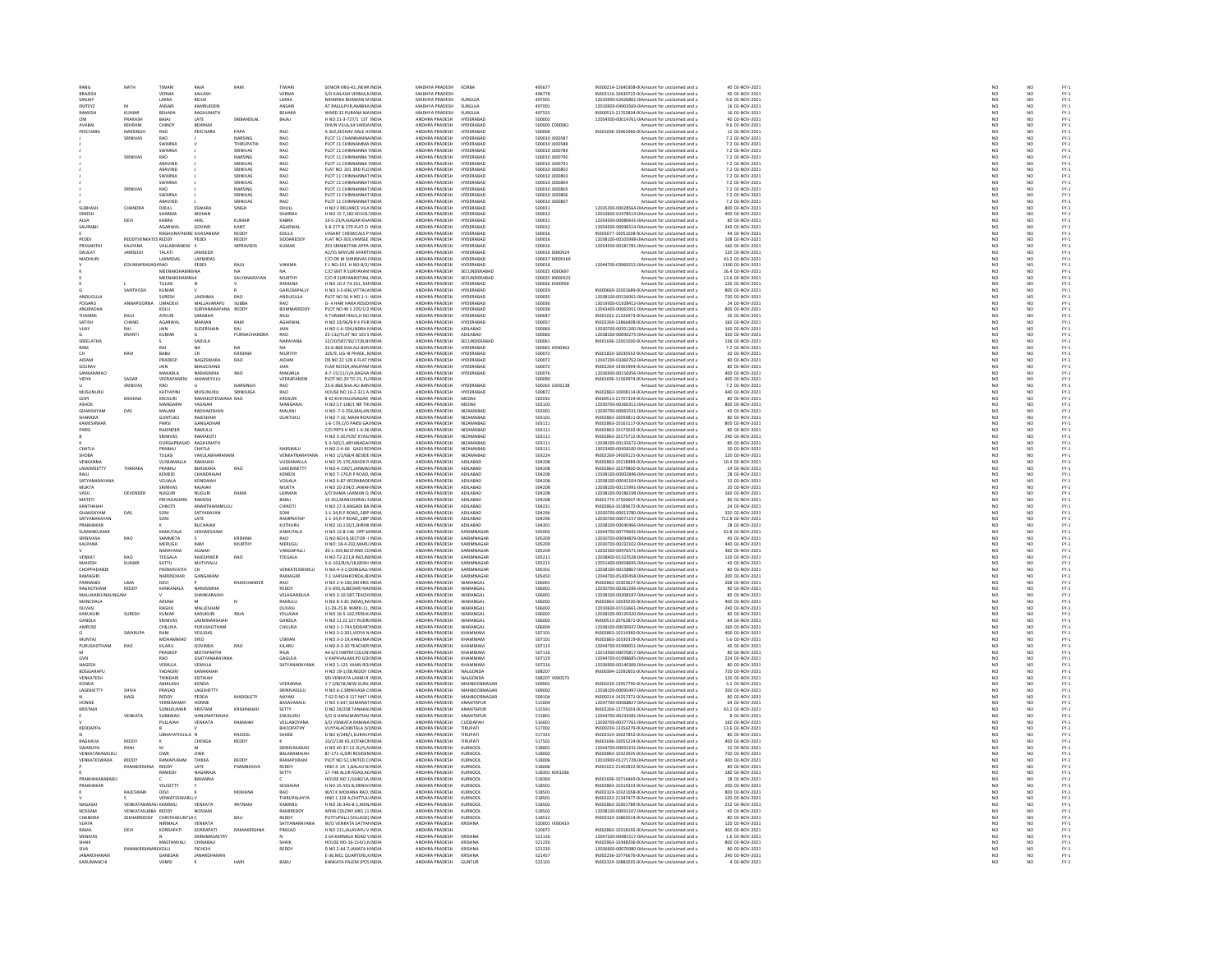|                                             | HUSSINE                                | SHEIK                           | MAHABOOE                      |                      | SUBHANI                     | RETURU PO, KAKUMAN INDIA                                       | ANDHRA PRADESH                   | GUNTUR                                     | 522113                           | 12044700-06654713-0IAmount for unclaimed and                                                      | 50.4 02-NOV-2021                    |                                                                     |                                                                          |                                         |
|---------------------------------------------|----------------------------------------|---------------------------------|-------------------------------|----------------------|-----------------------------|----------------------------------------------------------------|----------------------------------|--------------------------------------------|----------------------------------|---------------------------------------------------------------------------------------------------|-------------------------------------|---------------------------------------------------------------------|--------------------------------------------------------------------------|-----------------------------------------|
| ALAPATI<br>CHAVALL                          | PAVAN                                  | OMKARNADH<br>KUMAR              | CHAVALL                       | VEERARAGHAVA<br>RAMA | <b>RAO</b><br>SESHLISARMA   | DNO 23 1 6/A/2.PONN INDIA<br>D NO 1-33-3 MEDISETUNDIA          | ANDHRA PRADESH<br>ANDHRA PRADES- | <b>GUNTUR</b><br><b>GUNTUR</b>             | 522124<br>522201                 | IN301022-20748936-0(Amount for unclaimed and (<br>12035000-01010731-0LAmount for unclaimed and    | 40 02-NOV-2021<br>39.2.02-NOV-2021  | NO<br>NO                                                            | NO<br>$\overline{M}$                                                     | FY-1<br>FY-1<br>FY-1                    |
| MEKA                                        |                                        | SATISH                          | MEKA                          | <b>KOTESWARA</b>     | RAO                         | D NO 10-14-66, 10TH V INDIA                                    | ANDHRA PRADESH                   | <b>GUNTUR</b>                              | 522265                           | IN302863-10053424-0(Amount for unclaimed and u                                                    | 1200 02-NOV-2021                    | $\overline{NQ}$                                                     | NO                                                                       |                                         |
| NAGALLA                                     | VENKATESWARA RAO                       |                                 | SURYANARAYANA                 |                      |                             | D NO 7 12 5. MANDAV/ INDIA                                     | ANDHRA PRADESH                   | <b>GUNTUR</b>                              | 522265                           | IN301022-20278480-0(Amount for unclaimed and                                                      | 40 02-NOV-2021                      | NO <sub>1</sub>                                                     | NO <sub>1</sub>                                                          | FY-3<br>FY-3                            |
| VISWESWARA<br><b>BOPPANA</b>                | RAMAKRISHNA RAO                        |                                 | VENKATESWARARA                | SURYAPRAKASA         | KAJA<br><b>RAO</b>          | C/OVENKATESWARA R INDIA<br>2-57.DONEPUDI VILLAI INDIA          | ANDHRA PRADES<br>ANDHRA PRADESH  | GUNTUR<br><b>GUNTUR</b>                    | 522305<br>522324                 | IN302863-10325957-0(Amount for unclaimed and<br>12038100-00013651-0 Amount for unclaimed and u    | 16 02-NOV-2021<br>80 02-NOV-2021    | NO <sub>1</sub>                                                     | NO<br>NO <sub>1</sub>                                                    |                                         |
|                                             |                                        | PRASAD                          |                               |                      |                             | D NO 6 3, DUGGIRALA, INDU                                      | ANDHRA PRADES                    | GUNTUI                                     | 522330                           | 12033200-06001229-0IAmount for unclaimed and                                                      | 120 02-NOV-2021                     | NO                                                                  | NO                                                                       | FY-1<br>FY-1<br>FY-1                    |
| GONUGUNTLA                                  |                                        | SRINIVASULU                     | G                             | GOPALA               | KRISHNAIAH                  | D NO 9 14 NARAYAN INDIA                                        | ANDHRA PRADESH                   | <b>GUNTUR</b>                              | 522414                           | IN301022-21440938-0(Amount for unclaimed and u                                                    | 80 02-NOV-2021                      | NO <sub>1</sub>                                                     | NO <sub>1</sub>                                                          |                                         |
| NELLUR                                      |                                        | LAKSHMAIAH<br>RAO               |                               | NA                   | NELLURI                     | HOUSE NO 8-96A.GUR INDIA<br>D NO 1-160, PULIPADU INDIA         | ANDURA RRADEC<br>ANDHRA PRADES   | <b>GUNTUR</b><br>GUNTUR                    | 522415<br>522415                 | IN302324-11037338-0(Amount for unclaimed and u<br>12033200-07525776-0(Amount for unclaimed and u  | 716.8 02-NOV-2021<br>20 02-NOV-2021 | NC<br>NC                                                            | NO<br>NO                                                                 | FY-1<br>FY-1                            |
|                                             | VASAVILEELA                            | <b>KUMARI</b>                   |                               | RAMACHANDRA          | <b>RAO</b>                  | D NO 3-12-70 MANIKA INDIA                                      | ANDHRA PRADESH                   | <b>GUNTUR</b>                              | 522601                           | IN302324-10824889-0(Amount for unclaimed and u                                                    | 200 02-NOV-2021                     |                                                                     | NO <sub>1</sub>                                                          |                                         |
|                                             | <b>VRADHA</b>                          |                                 |                               |                      |                             | D NO 11-6-22, NAVOD/ INDU                                      | ANDHRA PRADES                    | GUNTUI                                     | 522601                           | 12022300-00063464-0IAmount for unclaimed and                                                      | 160 02-NOV-2021                     | NO<br>NO                                                            | NO                                                                       | FY-1<br>FY-1<br>FY-1<br>FY-1            |
|                                             | SRINIVASA                              | RAO                             |                               |                      | YELLAMANDA                  | O.NO.B/8.NSP COLON' INDIA                                      | ANDHRA PRADESH                   | <b>GUNTUR</b><br>DRAVASAN                  | 522614                           | IN302324-10932613-0(Amount for unclaimed and u                                                    | 20 02-NOV-2021                      | NO <sub>1</sub>                                                     | NO <sub>1</sub>                                                          |                                         |
| VENKATA<br>NANDA                            | SUBBARAO<br>KISHORE                    | PALUVAD<br>PARAVASTU            | CHENCHAIAH<br>VENKAIAH        | <b>SURI</b>          | PALUVADI<br>PARAVASTU       | 19/8/5.1, SRINIVASA N. INDIA<br>11 05, KOTHAPET, SRIN INDIA    | ANDHRA PRADES<br>ANDHRA PRADESH  | PRAKASAM                                   | 523155<br>523155                 | N301696-11142289-0(Amount for unclaimed and<br>IN301774-15397606-0(Amount for unclaimed and u     | 80 02-NOV-2023<br>320 02-NOV-2021   | NO<br>NO                                                            | NO<br>NO                                                                 |                                         |
| GNANENDRA                                   | PRASAD                                 | DASARI                          | <b>I AKSHMINARAYANA</b>       |                      | <b>DASARI</b>               | IDUSE NO 23-21-15 GINDIA                                       | ANDHRA PRADES-                   | PRAKASAM                                   | 523155                           | IN301774-17903012-0 Amount for unclaimed and                                                      | 40.02-NOV-2021                      | NO <sub>1</sub>                                                     |                                                                          |                                         |
| NEELAKANTAM                                 | VENKATASUBBA RAO                       |                                 | RAMULU                        |                      | NEELAKANTAM                 | H NO 8-31-14 VODAR4 INDIA                                      | ANDHRA PRADESI                   | PRAKASAN                                   | 523157                           | IN300214-14918473-0(Amount for unclaimed and r                                                    | 42.4 02-NOV-2021                    | NO                                                                  | $\begin{array}{c} \mathsf{NO} \\ \mathsf{NO} \\ \mathsf{NO} \end{array}$ | FY-1<br>FY-1<br>FY-1<br>FY-1            |
| KOVI                                        |                                        | PADMAVATHI                      | KOVI                          | ANAND                | BABU                        | 1 ST LANE.SRINAGAR.A INDIA                                     | ANDHRA PRADESH                   | PRAKASAM                                   | 523201                           | 12022300-00056615-0(Amount for unclaimed and u                                                    | 80 02-NOV-2021                      | NO                                                                  |                                                                          |                                         |
| RATNA                                       | KUMARI                                 | YEDUMALAI<br>JARJANA            |                               |                      | GADI<br>VINCENT             | D NO 21-72A,KATTELA INDIA<br>99 29 10/A/3 CHAKALI INDIA        | ANDHRA PRADES<br>ANDHRA PRADESH  | NELLORE<br>VISHAKHAPATNAN                  | 524132<br>530016                 | 12022300-00087181-0IAmount for unclaimed and<br>12029900-00499803-0IAmount for unclaimed and u    | 136 02-NOV-2023<br>40 02-NOV-2021   | NO<br>NO                                                            | $\frac{1}{N}$                                                            |                                         |
| PRABHA                                      |                                        | SINGH                           | VIIAY                         | NARAYAN              | SINGH                       | OMKAR NILAYAM FLATINDIA                                        | ANDHRA PRADES                    | <b>USAKHAPATNAM</b>                        | sannas                           | IN301313-20412509-0(Amount for unclaimed and                                                      | 40 02-NOV-2021                      | NO                                                                  |                                                                          |                                         |
|                                             | <b>VVSSPJAGA</b>                       | DARAO                           | SURYANARAYANA                 |                      | <b>MURTH</b>                | DNO 44-14-3, NUNNA 1 INDIA                                     | ANDHRA PRADESH                   | <b>EAST GODAVARI</b>                       | 533002                           | IN302324-10453690-0(Amount for unclaimed and r                                                    | 19.2 02-NOV-2021                    | NO                                                                  | NO<br>NO                                                                 | FY:<br>FY:                              |
| KRISHNA                                     | PRASAD                                 | III AGAM                        | SOMALINGAM                    |                      | <b>III AGAM</b>             | 2-174-12 NEAR PRAGAINDIA                                       | ANDHRA PRADES-                   | <b>FAST GODAVARI</b>                       | saanna                           | 12039000-00028754-0LAmount for unclaimed and                                                      | 1200.02-NOV-2021                    | NO <sub>1</sub>                                                     | NO <sub>1</sub>                                                          | FY-)<br>FY-)                            |
| PENNADA<br>VEERAMACHANENI                   | SRINIVASA<br>RAMA                      | RAO<br><b>MURTHY</b>            | BABURAO<br>KONDAIAH           |                      |                             | STATE BANK OF HYDEF INDIA<br>S/O KONDAYYA.D NO : INDIA         | ANDHRA PRADESH<br>ANDHRA PRADESH | <b>EAST GODAVAR</b><br>EAST GODAVARI       | 533004<br>533005                 | IN302863-10256369-0( Amount for unclaimed and u<br>IN302863-10193388-0(Amount for unclaimed and ( | 388 02-NOV-2021<br>80 02-NOV-2021   | $\overline{NQ}$                                                     | $\overline{NQ}$<br>NO                                                    |                                         |
| PIND                                        | CHANDRA                                | MOULI                           |                               |                      |                             | D NO 69-11-17, BHASK IND                                       | ANDHRA PRADES                    | EAST GODAVA                                | 533103                           | IN302324-10532033-0(Amount for unclaimed and                                                      | 13.6 02-NOV-202:                    | $\begin{array}{c} \tt NO \\ \tt NO \\ \tt NO \\ \tt NO \end{array}$ | $\frac{10}{10}$                                                          | FY-1<br>FY-1<br>FY-1                    |
| ROHIT                                       | NVV                                    |                                 | VENKATESWARA                  | <b>RAO</b>           | NELLIPUDI                   | D NO 78-16-06.GANDH INDIA                                      | ANDHRA PRADESH                   | <b>EAST GODAVAR</b>                        | 533103                           | 13019300-01323233-0IAmount for unclaimed and r                                                    | 8.8 02-NOV-2021                     |                                                                     |                                                                          |                                         |
| GOWR                                        | PARVATHIMACHI RAILI                    |                                 | <b>AYRID</b><br>VISWANATHAM   | NARAYANAMACHI        | RAILL                       | WIO D V S S R MURTH INDIA                                      | ANDHRA PRADESH<br>ANDHRA PRADESH | <b>FAST GODAVAR</b><br><b>EAST GODAVAR</b> | 533201<br>533201                 | IN301696-10807133-0(Amount for unclaimed and                                                      | 80.02-NOV-2021<br>16 02-NOV-2021    | NO <sub>1</sub><br>$\overline{NQ}$                                  | NO<br>NO                                                                 | FY-)<br>FY-)                            |
| <b>UMA</b><br>GOKAVARAPU                    | MAHESWARARACSISTA<br>RAMAKRISHNA GUPTA |                                 | MANIKYAM                      |                      | <b>SISTA</b>                | D NO 4 2 68 24 201, BH INDIA<br>DOOR NO 4-58 PULLETINDIA       | ANDHRA PRADESH                   | EAST GODAVARI                              | 533239                           | IN301696-11619015-0(Amount for unclaimed and u<br>IN302324-10914628-0(Amount for unclaimed and    | 80 02-NOV-2021                      |                                                                     | NO <sub>1</sub>                                                          |                                         |
|                                             | LSATYAVATHI                            | <b>BOLLOJL</b>                  | <b>JAYARAM</b>                |                      | <b>BOLLOJL</b>              | NO 5 3 BLOCK 5, TATIP INDIA                                    | ANDHRA PRADES                    | EAST GODAVAR                               | 533249                           | 13041400-06525221-0IAmount for unclaimed and                                                      | 40 02-NOV-2021                      | NO<br>NO                                                            | NO                                                                       | FY-3<br>FY-3                            |
|                                             | SURYACHALAPAT RAO                      |                                 | <b>SUBRAHMANYAM</b>           |                      |                             | SINGAMPALLI.RANGAI INDIA                                       | ANDHRA PRADESH                   | EAST GODAVARI                              | 533343                           | IN302324-10668707-0(Amount for unclaimed and u                                                    | 32 02-NOV-2021                      | NO                                                                  | NO <sub>1</sub>                                                          |                                         |
| AMARANADHA                                  | <b>GOVINDA</b><br>REDDY                | KADULURI                        | MALLESWARA<br>APPARAO         |                      | RAO<br>KADULUR              | AMAL KOTA MANDALINDIA<br>4-44, KOTHAPALLI MAN INDIA            | ANDHRA PRADES<br>ANDHRA PRADESH  | EAST GODAVAR<br><b>EAST GODAVARI</b>       | 533434<br>533447                 | N300513-11690883-0(Amount for unclaimed and<br>IN302863-10325810-0(Amount for unclaimed and r     | 0 02-NOV-2023<br>80 02-NOV-2021     | NO                                                                  | $\begin{array}{c} 0.01 \\ 0.01 \\ 0.01 \\ 0.01 \end{array}$              |                                         |
| GRANDHI                                     | VEERAVENKATA MURALI                    |                                 | KRISHNA                       |                      | MURTHY                      | NO 7/72.PYDIKONDAL INDIA                                       | ANDHRA PRADESH                   | EAST GODAVARI                              | 533464                           | IN301696-10736762-0(Amount for unclaimed and (                                                    | 640 02-NOV-2021                     | NO<br>NO                                                            |                                                                          |                                         |
| PUSARLA                                     | SAKUNTALA                              | DEVI                            | RAMA                          |                      | RAO                         | D NO 10-62, CHODAVA INDIA                                      | ANDHRA PRADES                    | WEST GODAVAR                               | 534111                           | IN302863-10229124-0(Amount for unclaimed and                                                      | 84 02-NOV-2021                      | NO                                                                  | NO                                                                       | 기 구 구 구 구 구 구 구 구 구<br>아이들은 그 구 구 구 구 구 |
| NEKKALAPUDI<br>MOVVA                        | DIVYA                                  | HANUMA<br>KRANTH                | AR/SATYANARAYANA              |                      | NEKKALAPUDI<br><b>MURTH</b> | H NO 316 STREET MOLINDIA<br>.<br>NO.27.9.8, SREERAM INDIA      | ANDHRA PRADESH<br>ANDHRA PRADES  | <b>WGDT</b><br><b>WEST GODAVAR</b>         | 534165<br>534202                 | IN300513-17893815-0(Amount for unclaimed and (<br>N300239-11654675-0(Amount for unclaimed and     | 8 02-NOV-2021<br>6 02-NOV-2023      | NO<br>NO                                                            | NO <sub>1</sub><br>NO                                                    |                                         |
| KARRI                                       | SRINIVASA                              | RAO                             | <b>NAGESWARA</b>              | <b>RAO</b>           | KARRI                       | S/O K NAGESWARARAI INDIA                                       | ANDHRA PRADESH                   | <b>WEST GODAVARI</b>                       | 534235                           | IN300239-13706063-0(Amount for unclaimed and u                                                    | 40 02-NOV-2021                      | NO                                                                  | NO <sub>1</sub>                                                          |                                         |
| POTNUR                                      | <b><i><u>RADMANATUL</u></i></b>        | DEVI                            | SRINIVASA                     |                      | RAO                         | D.NO.20-5-77, KATIKIRI INDIA                                   | ANDHRA PRADES                    | WEST GODAVAR                               | 534260                           | IN303165-10002630-0(Amount for unclaimed and                                                      | 4 02-NOV-2021                       | NO                                                                  |                                                                          |                                         |
| SAVITRI                                     | GAJANAN                                | HEGDE                           | GAJANAN                       | RAMA                 | HEGDE                       | SAVITRI NO 322, WEST INDIA                                     | KARNATAKA                        | <b>BANGALORE URBAN</b>                     | 560086 H000045                   | Amount for unclaimed and u                                                                        | 76.8 02-NOV-2021                    | NO                                                                  | NO<br>NO                                                                 |                                         |
| CHENNA<br>KUNDOTH                           | MALLESWARARAIPERAKA                    | <b>KRISHNA</b>                  | KOTILINGAM                    | KUNJAM               | PERAKA<br>KRISHNAM          | D NO 248-16-32 PATH INDIA<br>NCOME TAX OFFICER, INDIA          | ANDHRA PRADES<br><b>RNATAKA</b>  | WEST GODAVARI<br><b>GALORE</b>             | 534401<br>560001 K000601         | IN300394-18082707-00 Amount for unclaimed and<br>Amount for unclaimed and                         | 1120.02-NOV-2021<br>6.4 02-NOV-2021 | NO<br>NO                                                            | NO<br>NO                                                                 | FY-1<br>FY-1<br>FY-1<br>FY-1            |
| <b>GIRDHAR</b>                              | CHATRUMAL                              | AHUJA                           | CHATRUMAL                     | MENGHRA              | AHUJA                       | C/O C M AHUJA & CO.I INDIA                                     | KARNATAKA                        | BANGALORE                                  | 560002 A000047                   | Amount for unclaimed and u                                                                        | 6.4 02-NOV-2021                     | NO <sub>1</sub>                                                     | NO <sub>1</sub>                                                          |                                         |
| DEVENDRA                                    |                                        | MEHTA                           |                               |                      | MEHTA                       | C/O DEVENDRA MEHT. INDIA                                       | <b>KARNATAKA</b>                 | <b>BANGALORE</b>                           | 560002 D001561                   | Amount for unclaimed and                                                                          | 1.6 02-NOV-2021                     | NO                                                                  | NO<br>NO                                                                 |                                         |
|                                             |                                        | GOPI                            | LACHHMANDA:                   |                      | H                           | GOPI NIVAS 7/1 A SINI INDIA                                    | KARNATAKA                        | BANGALORE                                  | 560002 L000150                   | Amount for unclaimed and u                                                                        | 1080 02-NOV-2021                    | NO                                                                  |                                                                          |                                         |
| <b>MIRCHAMA</b><br>KODATHI                  | SUNDAF                                 | <b>MURTHY</b>                   | ASHOK                         | NA                   | NA                          | <b>FAST INDIA TRANSPOR INDIA</b><br>66 LOWER PALACE OR INDIA   | KARNATAKA<br>KARNATAKA           | <b>RANGALORE</b><br>BANGALORE              | 560002 M001188                   | Amount for unclaimed and                                                                          | 120 02-NOV-2021                     | NO<br>NO                                                            | NO<br>NO                                                                 | FY:<br>FY:                              |
| SAGUNA                                      |                                        | SALETORS                        | NA<br>NA                      | NA.                  | NA.                         | C/O MR P S NAYAK 201 INDIA                                     | KARNATAKA                        | <b>BANGALORE</b>                           | 560003 K000687<br>560003 5000011 | Amount for unclaimed and u<br>Amount for unclaimed and                                            | 12 02-NOV-2021<br>259.2.02-NOV-2021 | NO <sub>1</sub>                                                     | NO <sub>1</sub>                                                          |                                         |
| SUBBARAC                                    |                                        | GUBBI                           | SRINIVAS                      | <b>KANWA</b>         | <b>GUBB</b>                 | <b>KREST PARK APARTME INDIA</b>                                | KARNATAKA                        | BANGALORE                                  | 560004 G000304                   | Amount for unclaimed and                                                                          | 360 02-NOV-2021                     | $\overline{NQ}$                                                     | $\frac{1}{NQ}$                                                           | FY-)<br>FY-)                            |
| SUBBARAO<br>SURRARAO                        |                                        | <b>GUBBI</b><br>GURRI           | SRINIVAS                      | KANWAS               | <b>GUBB</b>                 | KREST PARK APARTME INDIA<br><b>KREST PARK APARTME INDIA</b>    | KARNATAKA<br>KARNATAKA           | BANGALORE<br><b>BANGALOR</b>               | 560004 G000306                   | Amount for unclaimed and                                                                          | 36 02-NOV-2021<br>720.02-NOV-2021   |                                                                     |                                                                          |                                         |
|                                             | <b>NSHESH</b>                          | KUMAR                           |                               | SNAGARAJA            | <b>GUBB</b><br>SETTY        | 113 NEELMAHAL OUT INDIA                                        | KARNATAKA                        | BANGALORE                                  | 560004 6000310<br>560004 H000243 | Amount for unclaimed and<br>Amount for unclaimed and u                                            | 120 02-NOV-2021                     | $\begin{array}{c} \tt NO \\ \tt NO \\ \tt NO \\ \tt NO \end{array}$ | $\begin{array}{c} \tt NO \\ \tt NO \\ \tt NO \\ \tt NO \end{array}$      | FY-3<br>FY-3<br>FY-3                    |
|                                             |                                        | SRIHARI                         |                               | <b>GURURAIA</b>      | RAO                         | FLAT NO 15 LITTARADH INDIA                                     | KARNATAKA                        | <b>BANGALORE</b>                           | 560004 M001151                   | Amount for unclaimed and                                                                          | 360.02-NOV-2021                     |                                                                     |                                                                          |                                         |
|                                             | <b>MURTHY</b>                          | MALLYA                          |                               |                      | MALLYA                      | NO 11 4TH SHOP LANE INDIA                                      | KARNATAKA                        | BANGALORE                                  | 560004 U000135                   | Amount for unclaimed and                                                                          | 1080 02-NOV-2021                    | NO<br>NO                                                            | NO<br>NO                                                                 | FY-)<br>FY-)                            |
| RATHAN                                      |                                        |                                 | RAJSHEKAP                     |                      |                             | FLAT NO 206 NIDHI AP INDIA                                     | KARNATAKA                        | BANGALORE                                  | 560005                           | IN302148-10164796-0(Amount for unclaimed and                                                      | 369.6 02-NOV-2021                   | NO                                                                  | NO <sub>1</sub>                                                          | FY-1<br>FY-1<br>FY-1<br>FY-1            |
| KONGETTIRA<br><b>REVA</b>                   | MUDDA                                  | CHENGAR<br><b>SHAH</b>          | MANGALDAS                     |                      | MUDDAPP.<br>SHAH            | 2B ALSA TERRACES, 26 INDIA<br>NO 85 II FLOOR 7TH CFINDIA       | KARNATAKA<br>KARNATAKA           | BANGALORE<br>BANGALORE                     | 560025 E000042<br>560027 R000881 | Amount for unclaimed and<br>Amount for unclaimed and u                                            | 40 02-NOV-2021<br>16 02-NOV-2021    | NO<br>NO                                                            | NO<br>NO <sub>1</sub>                                                    |                                         |
| EDATOR                                      | <b>ISWANATH</b>                        | CHANDE                          | VISWANATH                     |                      | SOMAYAJ                     | <b>VO 430 ELEVENTH CRC INDU</b>                                | <b>VARNATAVA</b>                 | <b>RANGALOR</b>                            | 560027 Y000036                   | Amount for unclaimed and                                                                          | 360 02-NOV-2021<br>400 02-NOV-2021  |                                                                     | $\frac{1}{N}$                                                            |                                         |
|                                             | BALAJI                                 | RAO                             | NAGOJI                        |                      | RAO                         | NO 38/ 5 2ND CROSS, INDIA                                      | KARNATAKA                        | BANGALORE                                  | 560032                           | IN302148-10006715-0 Amount for unclaimed and u                                                    |                                     | $N$ O<br>$N$ O                                                      |                                                                          |                                         |
| AMRITA<br><b>AJITHA</b>                     | RAJENDRA                               | RAO                             | RAJENDRA                      |                      | <b>RAO</b><br>VUAYAN        | SRINIVAS 675 H M T L4 INDIA<br><b>VENKATESWARA NILA' INDIA</b> | KARNATAKA<br>KARNATAKA           | BANGALORE<br>BANGALORE                     | 560032 A000512<br>560033         | Amount for unclaimed and                                                                          | 1440 02-NOV-2021<br>240 02-NOV-2021 | NO<br>NO                                                            | NO<br>NO                                                                 | FY-3<br>FY-3                            |
|                                             |                                        | VIJAYAN<br><b>JOSHI</b>         | <b>NA</b>                     | NA                   | NA.                         | 120. EAST TRINITY WO INDIA                                     | KARNATAKA                        | BANGALORE                                  | 560034 S002580                   | IN301356-20101043-0(Amount for unclaimed and u<br>Amount for unclaimed and u                      | 37.6 02-NOV-2021                    | NO                                                                  | NO <sub>1</sub>                                                          |                                         |
|                                             |                                        |                                 |                               |                      |                             |                                                                |                                  |                                            |                                  |                                                                                                   |                                     |                                                                     |                                                                          |                                         |
| SANJAY<br>RETHIS                            | SHRIDHAR                               | NAND                            |                               |                      |                             | <b>YRAVESHWARA NILA' INDIA</b>                                 | KARNATAKA                        | BANGALOR                                   | 560036                           |                                                                                                   | 80 02-NOV-2023                      |                                                                     |                                                                          |                                         |
| DEVARAKONDA                                 | SRI                                    | VALLI                           |                               | <b>VSNAGENDRA</b>    | KUMAR                       | NO.290 14TH C CROSSINDIA                                       | KARNATAKA                        | BANGALORE                                  | 560038                           | 12035000-00043878-0IAmount for unclaimed and<br>12044700-03396533-0IAmount for unclaimed and u    | 0.8 02-NOV-2021                     | NO<br>NO                                                            | $\frac{10}{10}$                                                          |                                         |
|                                             |                                        | PRAKASH                         |                               |                      | <b>KRISHNAJA</b>            | 57-S 2ND A MAIN 2ND INDIA                                      | KARNATAKA                        | <b>RANGALORE</b>                           | S60040 K001266                   | Amount for unclaimed and                                                                          | 0.8 02-NOV-2021                     | NO                                                                  |                                                                          |                                         |
| SAVITRI                                     | GAJANAN                                | HEGDE                           | <b>GAJANAM</b>                |                      |                             | SAVITRI NO 322, WEST INDIA                                     | KARNATAKA                        | BANGALORE                                  | 560040 S001414                   | Amount for unclaimed and u                                                                        | 144 02-NOV-2021                     | NO                                                                  | NO<br>NO                                                                 |                                         |
| ANSHU<br><b>ANNAPPA</b>                     |                                        | AGARKAR<br>SHENOY               | <b>GIRISH</b>                 | VASHANT              | AGARKAR<br>SHENOY           | NO 1457 2ND FLOOR 3 INDIA<br>NO 10, 8TH MAIN, VAS INDU         | KARNATAKA<br>KARNATAKA           | BANGALORE<br>BANGALOR                      | 560041<br>560052                 | IN300513-19385092-0(Amount for unclaimed and u<br>IN300610-10116561-0(Amount for unclaimed and    | 24 02-NOV-2021<br>120 02-NOV-2021   | NO<br>NO                                                            | NO <sub>1</sub>                                                          |                                         |
|                                             |                                        | SAMDARIA                        | M                             |                      | SAMDARIA                    | B M SAMADARIA & CO INDIA                                       | KARNATAKA                        | BANGALORE                                  | 560053 B000736                   | Amount for unclaimed and u                                                                        | 12.8 02-NOV-2021                    | NO <sub>1</sub>                                                     | $\frac{10}{10}$                                                          |                                         |
|                                             |                                        | <b>GEETHA</b>                   | KANTILAL                      |                      |                             | MONTY S WEAR NO 15 INDIA                                       | <b>VARNATAVA</b>                 | BANGALORE                                  | 560053 K000954                   | Amount for unclaimed and                                                                          | 360 02-NOV-2021                     | NO                                                                  |                                                                          |                                         |
| MADANLAL<br>RATAN                           |                                        | KANWER                          | MANMAL<br><b>DHANRAI</b>      |                      |                             | MAANMANOHAR, D S I INDIA<br>A R MEHTA & CO NO 1 INDIA          | KARNATAKA<br>KARNATAKA           | BANGALORE<br><b>RANGALORE</b>              | 560053 M001118                   | Amount for unclaimed and u                                                                        | 184.8 02-NOV-2021                   | NO                                                                  | NO<br>NO                                                                 | 기 것 것 것 것 것 것 것 것<br>- 2                |
| SANTOSH                                     | KUMAF                                  | <b>GUPTA</b>                    | DAYARAM                       |                      | <b>GUPTA</b>                | V 219 CONCORDE SILICINDIA                                      | KARNATAKA                        | BANGALORE                                  | 560053 R000553<br>560068         | Amount for unclaimed and<br>IN300513-18493584-0(Amount for unclaimed and u                        | 86.4 02-NOV-2021<br>80 02-NOV-2021  |                                                                     |                                                                          |                                         |
| REMA                                        |                                        | RAMESH                          |                               |                      | RAMESHAN                    | B-52 OAKYARD APT 38 INDIA                                      | KARNATAKA                        | <b>BANGALORE</b>                           | 560069 R000378                   | Amount for unclaimed and                                                                          | 80.02-NOV-2021                      | NO<br>NO<br>NO                                                      | NO<br>NO<br>NO                                                           | FY-3<br>FY-3                            |
|                                             |                                        | <b>IYENGAR</b>                  |                               | NA                   |                             | A/75 VII BLOCK, JAYAN INDIA                                    | KARNATAKA                        | BANGALORE                                  | 560082 1000046                   | Amount for unclaimed and                                                                          | 43.2 02-NOV-2021                    | NO                                                                  |                                                                          |                                         |
| GOWDAR                                      | VEERANNARAME REDDY                     | RAGHLINANDAN KOZICHARKII        | GOWDAR                        |                      | VEERANNA<br>RHASKARAN       | NO 436 YARANDAHALI INDIA<br>241 21ST CROSS 27TH INDIA          | KARNATAKA<br>KARNATAKA           | <b>BANGALORE RURAL</b><br><b>BANGALORE</b> | 560099<br>560102                 | IN301604-11276104-0(Amount for unclaimed and u                                                    | 600 02-NOV-2021<br>0.8.02-NOV-2021  | NO<br>NO <sub>1</sub>                                               | $\begin{array}{c} 0 \\ 0 \\ 0 \\ 0 \end{array}$                          | FY-1<br>FY-1<br>FY-1                    |
| <b>TARANJEET</b>                            | KAUR                                   | SANDHU                          | RAJENDRA                      | SINGH                | WADHWA                      | 522/40 CPWD QUTRAEINDIA                                        | KARNATAKA                        | BANGALORE                                  | 560102                           | 12010900-03437691-0IAmount for unclaimed and<br>IN301774-15885011-0(Amount for unclaimed and u    | 112 02-NOV-2021                     | NO                                                                  | NO<br>NO                                                                 | FY:<br>FY:                              |
|                                             |                                        | SRINIVASAGOV                    | DIATE                         | ROVENKATE            | GOWDA                       | <b>LIBRARIAN MIG 7 HOLLINDIA</b>                               | KARNATAKA                        | KOLAR                                      | 561207                           | IN302148-10710735-0(Amount for unclaimed and                                                      | 80.02-NOV-2021                      | NO <sub>1</sub>                                                     | NO <sub>1</sub>                                                          |                                         |
| SIVALINGA                                   |                                        |                                 | APPASI                        |                      |                             | MEENAKSHI ILLAM,BEI INDIA                                      | KARNATAKA                        | KOLAR                                      | 563122                           | IN301774-10753399-0(Amount for unclaimed and u                                                    | 8 02-NOV-2021                       | $\overline{N}$                                                      | $\frac{1}{NQ}$                                                           | FY-)<br>FY-)                            |
|                                             |                                        | ANILKUMAR<br>PUTTASWAM*         | PARASMULL                     |                      | <b>PUTTASWAM</b>            | C/O P PARASMULL BAI INDIA<br>C/O SHARE DEAL, PROFINDM          | KARNATAKA<br>KARNATAKA           | KOLAR<br>MYSOR                             | 563122 P000926<br>570001 P00104  | Amount for unclaimed and u<br>Amount for unclaimed and                                            | 1080 02-NOV-2021<br>4 02-NOV-2021   | NO<br>NO                                                            | NO <sub>1</sub><br>NO                                                    |                                         |
| <b>TRUPTI</b>                               |                                        | BHAT                            | <b>SURENDRA</b>               | SOMESHWAR            | BHAT                        | # 202 MANASA ENCLAINDIA                                        | KARNATAKA                        | MYSORE                                     | 570004                           | 12065800-00010175-0 Amount for unclaimed and u                                                    | 76 02-NOV-2021                      |                                                                     |                                                                          | FY-3<br>FY-3                            |
|                                             |                                        | DEVAIAH                         | KANDERA                       |                      | <b>ITHAIAH</b>              | <b>BULIRU TALLIK VIRAIP INDIA</b>                              | KARNATAKA                        |                                            | 571229                           | IN302148-10992216-00 Amount for unclaimed and                                                     | 920.02-NOV-2021                     | NO<br>NO                                                            | $\frac{NO}{NO}$                                                          |                                         |
|                                             |                                        | BALAJI<br>JANARDHANA            | RAMEGOWDA                     | м                    | MUTHURAMU                   | NO 130 GUTHALU RO INDIA<br>CHANNARAYAPATNA INDIA               | KARNATAKA<br>KARNATAKA           | MANDYA<br>HASSAN                           | 571401<br>573116                 | 12010600-01344370-0IAmount for unclaimed and u<br>IN300239-12558934-0(Amount for unclaimed and    | 136 02-NOV-2021<br>80 02-NOV-2021   | $\overline{NQ}$                                                     | $\overline{NQ}$<br>NO                                                    | FY-1<br>FY-1<br>FY-1                    |
|                                             |                                        |                                 |                               |                      |                             | NO 1492 OPP. CO-OP INDM                                        | KARNATAKA                        | HASSAI                                     | 573201                           | 12034402-00016542-0IAmount for unclaimed and                                                      | 0.8 02-NOV-2021                     | NO<br>NO                                                            | NO                                                                       |                                         |
| PRADEEPA                                    |                                        |                                 | NARAYANA                      | <b>BIDARURU</b>      | RAJAPPA                     | NO 484. PETEBIDI, PASH INDIA                                   | KARNATAKA                        | HASSAN                                     | 573211                           | 12037600-00001961-0(Amount for unclaimed and u                                                    | 8 02-NOV-2021                       | NO                                                                  | NO <sub>1</sub>                                                          |                                         |
| <b>AKSHITH</b>                              |                                        |                                 |                               |                      | RAJAIYENGAR                 | NO 1/34 SRI SRINIVAS INDIA                                     | KARNATAKA                        | HASSAN                                     | 573211                           | N301696-12147314-0(Amount for unclaimed and                                                       | 209.6 02-NOV-202:                   | NO                                                                  |                                                                          |                                         |
| <b>HEMACHANDRA</b><br>KARKALA               | KAMATH                                 | JAIN<br>SHANTHAL                | IAIN<br>KAMATH                |                      |                             | S/O ADIRAJA, DANASAI INDIA<br>S/O K VASUDEVA KAM INDIA         | KARNATAKA<br>KARNATAKA           | KARKALA<br>KARKALA                         | 574104<br>574104                 | 12013200-01303552-0IAmount for unclaimed and u<br>12013200-01319007-0IAmount for unclaimed and    | 120 02-NOV-2021<br>160.02-NOV-2021  | NO                                                                  | $\frac{10}{10}$                                                          | FY-1<br>FY-1<br>FY-1<br>FY-1            |
|                                             | CRISH                                  | BHAT                            |                               |                      |                             | RI SUDHINDRA INVES INDU                                        | KARNATAKA                        | KARKALA                                    | 574104 B000429                   | Amount for unclaimed and                                                                          | 156 02-NOV-2021                     | NC<br>NC                                                            | NO<br>NO                                                                 | FY-1<br>FY-1                            |
| CHANDRASHEKAR                               | NAIK                                   |                                 |                               |                      | NAIK                        | JAI RAM MANDIR P O HNDIA                                       | KARNATAKA                        | HAREKALA                                   | 574181 C000373                   | Amount for unclaimed and u                                                                        | 80 02-NOV-2021                      | NO                                                                  | NO <sub>1</sub>                                                          |                                         |
| SARASWATH<br>ASHA                           |                                        | MOORTH                          | PURA<br>MONAPPA               |                      | RAMACHANDRA<br>GOWDA        | W/O B RAMAMOORTH INDU<br>H NO 111-1009 KASAB INDIA             | CARNATAKA<br>KARNATAKA           | PUTTUR<br>KEMMINJE                         | 574201<br>574202                 | 1303116-10666334-0(Amount for unclaimed and<br>12037600-00149893-0IAmount for unclaimed and u     | 20 02-NOV-2023<br>400 02-NOV-2021   | NO<br>NO                                                            | NO<br>NO                                                                 |                                         |
|                                             |                                        | PADIYAR                         | ŅΔ                            | NA                   |                             | PADIVAR NIMAS P O P. INDIA                                     | KARNATAKA                        | PANE                                       | 574231 P001007                   | Amount for unclaimed and                                                                          | 43.2 02-NOV-2021                    | NO                                                                  |                                                                          |                                         |
|                                             | DAMODA                                 | PAI                             |                               | NA                   |                             | NEAR SRI KALIKAMBA ' INDIA                                     | KARNATAKA                        | MANGALOR                                   | 575001 P000220                   | Amount for unclaimed and u                                                                        | 29.6 02-NOV-2021                    | NO                                                                  | NO<br>NO                                                                 | FY-1<br>FY-1<br>FY-1<br>FY-1            |
| <b>JAMES</b>                                | <b>NESI YN</b>                         | <b>DCOSTA</b>                   | GURERT                        |                      | <b>DCOSTA</b>               | MELTHOTA HOUSE.KU INDIA                                        | KARNATAKA                        | MANGALORE                                  | 575005                           | IN300513-15492496-0(Amount for unclaimed and                                                      | 40.02-NOV-2021                      | NO <sub>1</sub>                                                     |                                                                          |                                         |
| <b>JAYASHREE</b><br>SHEKAR                  |                                        | LEELAVATH<br><b>GUILARRETTU</b> | DR<br>RABIL                   |                      | RAJASHEKHAR<br>POOLARY      | RAJASHREE, 16-126-H & INDIA<br><b>RAIDASHREE ENTERPR INDIA</b> | KARNATAKA<br>KARNATAKA           | <b>UDUPI</b><br><b>HOUPI</b>               | 576104<br>576105                 | 12010900-01131164-0IAmount for unclaimed and u<br>IN301696-10478162-00Amount for unclaimed and r  | 80 02-NOV-2021<br>8.02-NOV-2021     | NO                                                                  | NO<br>NO                                                                 | FY-3<br>FY-3                            |
| SREERANJA                                   | CCARAGO                                |                                 | SUBRAMANY.                    |                      | SAMAGA                      | <b>IQUSE NO 1/SO.KELAF INDIA</b>                               | <b>FARMATAFI</b>                 | .<br>UDUPI                                 | 576105                           | N301000-10470000 CIT. COMMODIATE REPORT OF UNCLEANING AND                                         | 12.8 02-NOV-2023                    | NO<br>NO                                                            |                                                                          |                                         |
| <b>JYOTHI</b>                               |                                        | PAI                             | PAI                           |                      |                             | S/O B VENKATESH PAI, INDIA                                     | KARNATAKA                        | <b>UDUPI</b>                               | 576117                           | 12013200-01121713-0IAmount for unclaimed and u                                                    | 40 02-NOV-2021                      | NO                                                                  | $\begin{array}{c} \tt NO \\ \tt NO \\ \tt NO \\ \tt NO \end{array}$      | FY-3<br>FY-3<br>FY-3                    |
| <b>IOHN</b><br>SUMITHRA                     | <b>IGNATIUSSALVADLEWIS</b>             | SHETTY                          | PETER<br><b>VENKAPPA</b>      |                      | <b>LEWIS</b><br>SHETTY      | P.O. TENKARETTLI K.G. FINDIA<br>MADHU NIVAS.V T ROJINDIA       | KARNATAKA<br>KARNATAKA           | UDUPI                                      | 576125 L000062                   | Amount for unclaimed and                                                                          | 40.02-NOV-2021                      | NO <sub>1</sub>                                                     |                                                                          |                                         |
|                                             |                                        | <b>RHAGYALAKSHMIMALALL</b>      |                               |                      | <b>BALAIL</b>               | D NO 780/4 1 ST MAIN INDIA                                     | KARNATAKA                        | CHITRADURGA                                | 576228<br>577004                 | IN300239-13855331-0(Amount for unclaimed and u<br>12010600-01206667-0LAmount for unclaimed and r  | 40 02-NOV-2021<br>320 02-NOV-2021   | NO<br>NO                                                            | NO<br>NO<br>N <sub>0</sub>                                               | FY-)<br>FY-)                            |
| AKILA                                       |                                        | RAJAMARAN                       | NARAYAN                       |                      |                             | RIYADARSHNI, SHANK INDIA                                       | KARNATAKA                        | CHIKAMAGALUR                               | 577101                           | IN300239-13151653-0(Amount for unclaimed and                                                      | 16 02-NOV-2021                      | NO                                                                  | NQ                                                                       | FY-3<br>FY-3                            |
| MOHAMMED                                    |                                        | THOUSEEF                        | <b>ABDUL</b>                  | WAHEED               | KUKHALLI                    | S/O K ABDUL WAHEED INDIA                                       | KARNATAKA                        | CHIKAMAGALUF                               | 577132                           | IN300513-12142183-0(Amount for unclaimed and u                                                    | 400 02-NOV-2021                     | NO                                                                  | NO <sub>1</sub>                                                          |                                         |
| RABGATTE<br>RATNA                           |                                        | RAVIKUMAF<br>MYAGINAMANI        | NAGARAL                       |                      | SIDDALINGAPP                | NO: 306 A, NAVULE RC INDI<br>KAMBLI CHAL KAMALINDIA            | ARNATAK<br>KARNATAKA             | IMOGA<br>DHARWAR                           | 577201<br>580001                 | 10600-01806244-0IAmount for unclaimed and<br>IN300239-12424834-0(Amount for unclaimed and u       | 120 02-NOV-202:<br>20 02-NOV-2021   |                                                                     |                                                                          |                                         |
| <b>ANLIPAMA</b>                             |                                        | KULKARNI                        | ANANT                         |                      | MYAGINAMAN<br>RAO           | PLOT NO 30 RADHAKR INDIA                                       | KARNATAKA                        | DHARWAR                                    | sannaz                           | IN301135-26513050-0(Amount for unclaimed and                                                      | 24.02-NOV-2021                      | NQ<br>NO <sub>1</sub>                                               | $\frac{1}{N}$<br>NO <sub>1</sub>                                         | FY-3<br>FY-3<br>FY-3                    |
| <b>KRISHNAPREM</b>                          |                                        | KULKARNI                        | MADHAVRAC                     |                      | KULKARN                     | BOMMIGATTI BUILDIN INDIA                                       | KARNATAKA                        | DHARWAP                                    | 580007                           | IN300239-11050018-0(Amount for unclaimed and                                                      | 80 02-NOV-2021                      | $\overline{NQ}$                                                     | $\frac{1}{NQ}$                                                           | FY-)<br>FY-)                            |
| <b>RIZWAN</b>                               |                                        | MUJAHID                         |                               |                      | MUJAHID                     | HOSUR.HUBLI<br>INDIA                                           | KARNATAKA                        | DHARWAR                                    | 580021 R000493                   | Amount for unclaimed and                                                                          | 158.4 02-NOV-2021                   | NO                                                                  | NO <sub>1</sub>                                                          |                                         |
| MAAN                                        | PETER                                  | ROCHE<br>DESHPANDE              | <b>JOSEPH</b>                 |                      | ROCHE<br>DESHPANDE          | SHEILTON, SHANTINAG INDIA<br>27 NAGSHETTIPOPPA.I INDIA         | KARNATAKA<br>KARNATAKA           | DHARWAP<br>DHARWAR                         | 580023<br>580023 M001465         | IN303116-10006099-0(Amount for unclaimed and<br>Amount for unclaimed and u                        | 1.6 02-NOV-2021<br>360 02-NOV-2021  | NO <sub>1</sub>                                                     | NO<br>NO <sub>1</sub>                                                    | FY-3<br>FY-3                            |
|                                             |                                        | MAUCCUN                         | DANGALARRA                    |                      |                             | MAHESHWARAPPA FINDIA                                           | <b>FARMATAFI</b>                 | DHARWAP                                    | 581110                           | IN300394-16910624-0(Amount for unclaimed and                                                      | 80 02-NOV-2021                      |                                                                     | NO                                                                       |                                         |
|                                             |                                        | MATHAD                          | MAHALINGAYYA                  |                      | MATHAD                      | KUDUPALI, TQ-HIREKEF INDIA                                     | KARNATAKA                        | DHARWAR                                    | 581115                           | 12010600-01084088-0IAmount for unclaimed and u                                                    | 80 02-NOV-2021                      | NO                                                                  | NO                                                                       |                                         |
| DEEPA                                       | ARUN                                   | PRABHU                          | ARUN                          |                      |                             | NO 1220 PRABHU NIV/INDIA                                       | KARNATAKA                        | KARWAR                                     | 581301                           | 12013200-00560899-0IAmount for unclaimed and                                                      | 40 02-NOV-2021                      | NO <sub></sub>                                                      | NO                                                                       |                                         |
| GNYANESH                                    |                                        | RAO<br>RAJASHEKHAR              | GOPAL                         |                      | ERAPPA                      | CHILMIKERE, NATARAJ INDIA<br>FLAT NO L 5/8J V S L T INDIA      | KARNATAKA<br>KARNATAKA           | KARWAP<br>BELLARY                          | 581401 G000617<br>583123         | Amount for unclaimed and<br>IN301926-10840877-0(Amount for unclaimed and u                        | 40 02-NOV-2021<br>24 02-NOV-2021    | NO <sub>1</sub>                                                     | NO<br>NO                                                                 |                                         |
| <b><i><u>PARAMPICUM</u></i></b><br>MOHAMMED | VENKATARA                              | KAMMAR<br>ZAKIR                 | <b>VENKATARAMIIII</b><br>BAVA |                      | SAB                         | <b>S/O VENKATARAMULU INDIA</b><br>WARD NO 5 BAPPUR RINDIA      | KARNATAKA<br>KARNATAKA           | RAICHUR<br>RAICHUR                         | 584123<br>584128                 | 12012600-00119356-0IAmount for unclaimed and<br>IN300239-14015468-0(Amount for unclaimed and u    | 7.2 02-NOV-2023<br>59.2 02-NOV-2021 |                                                                     | NO                                                                       | FY-1<br>FY-1<br>FY-1<br>FY-1            |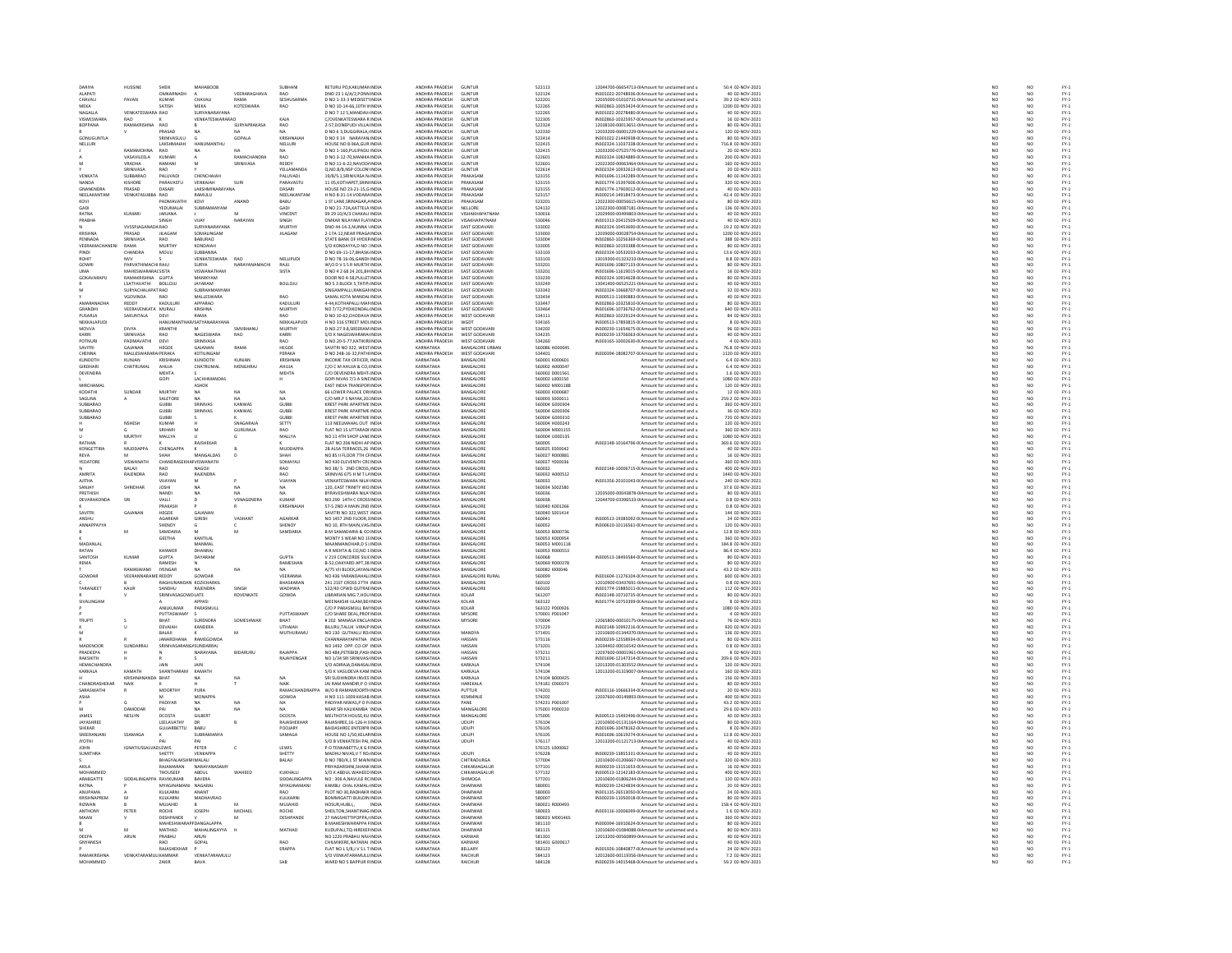| SHYAM                           |                          |                           | VENKANNA                                         |                    |                            | OPP SAHANA HOSPITA INDIA                                      | KARNATAKA                        | RAICHUR                               | 584128                           | IN301774-17097974-0(Amount for unclaimed and u                                                   | 172 02-NOV-2021                      | NO                                                                         | NO                                |                              |
|---------------------------------|--------------------------|---------------------------|--------------------------------------------------|--------------------|----------------------------|---------------------------------------------------------------|----------------------------------|---------------------------------------|----------------------------------|--------------------------------------------------------------------------------------------------|--------------------------------------|----------------------------------------------------------------------------|-----------------------------------|------------------------------|
| SUDHIR                          |                          | NAIK                      | MADHAV                                           |                    | NAIK                       | OPP OF POLICE OUARTINDL                                       | KARNATAKA                        | <b>RIDAR</b>                          | 585328                           | 12010600-02056807-0LAmount for unclaimed and u                                                   | 160.02-NOV-2021                      | NO<br>NO                                                                   | N <sub>0</sub><br>$\overline{NQ}$ | FY-1<br>FY-1<br>FY-1<br>FY-1 |
| SHYLESH<br>AIIT.                |                          | BALAN<br>PATIL            | SIDDANAGOUDA                                     |                    | BHAVAN<br>PATIL            | S.NO 785209-K, GF-07 IINDL<br>A/P ATHARGA.TO INDI INDIA       | KARNATAKA<br>KARNATAKA           | BIDAR<br>BUAPUR                       | 585401<br>586112                 | 12010600-01322726-0IAmount for unclaimed and u<br>IN300239-12926654-0(Amount for unclaimed and u | 4 02-NOV-2021<br>120 02-NOV-2021     | NO                                                                         | NO                                |                              |
| VENKATES                        |                          | SULIKA                    | GURUNATHAPA                                      |                    |                            | <b>/ENKATESH G SULIKAL INDI</b>                               | <b>KARNATAKA</b>                 | BIJAPU                                | 587129                           | IN300239-11513892-0(Amount for unclaimed and u                                                   | 400 02-NOV-202:                      | NO                                                                         | NO                                |                              |
| BASAVARAJ                       |                          | SHIPRI                    | <b>GADIGEPPA</b>                                 | SANGAPPA           | SHIPRI                     | 259/D GULEDGUDDA INDIA                                        | KARNATAKA<br>KARNATAKA           | BUAPUR                                | 587203                           | IN302269-13078772-0(Amount for unclaimed and u                                                   | 56 02-NOV-2021                       | NO                                                                         | NO                                |                              |
| RAVINDRASA<br>MALLIKARJUN       | <b>RAMASA</b>            | <b>JITURI</b><br>KATWA    | SURENDRASA                                       | N <sub>A</sub>     | <b>JITURI</b><br>NA.       | <b>62 GUIEDGUDDA TALL INDIA</b><br>POULTRY FARMER, AT I INDIA | KARNATAKA                        | BUAPUR<br>BIJAPUF                     | 587203<br>587203                 | IN302269-13292624-0(Amount for unclaimed and u<br>IN301135-26098193-0(Amount for unclaimed and u | 40 02-NOV-2021<br>20 02-NOV-2021     | NO<br>NO                                                                   | NO<br>NO                          |                              |
| <b>ASHWINI</b>                  |                          | ITT IRI                   | SHANKARASA                                       |                    |                            | <b>D/O SHANKRSA RAGAVINDIA</b>                                | KARNATAKA                        | <b>BUAPUR</b>                         | 587203                           | IN301135-26905123-00 Amount for unclaimed and u                                                  | 60 02-NOV-2021                       |                                                                            |                                   |                              |
| NAGESH                          | VITHALRAD                | PRABHU                    | VITHALRAD                                        | <b>GOPALRAO</b>    | PRABHU                     | ANAND BHAVAN NEAF INDIA                                       | KARNATAKA                        | BIJAPUF                               | 587301                           | IN300214-14351156-0(Amount for unclaimed and u                                                   | 24 02-NOV-2021                       | NO<br>NO<br>NO<br>NO                                                       | NO<br>NO<br>NO                    |                              |
| VISHWANATH<br><b>MAHANTESH</b>  | SHANKARAPPA              | <b>BADDUR</b><br>AKKI     | SHANKARAPPA<br>RASAVANNEPPA                      |                    | BADDUR<br>AKKI             | BADDUR LANE.TO JAM INDIA                                      | KARNATAKA<br>KARNATAKA           | BUAPUR<br>BELGAUN                     | 587311                           | 12010600-00412899-0IAmount for unclaimed and u                                                   | 20 02-NOV-2021                       |                                                                            |                                   |                              |
| SHALINI                         |                          | VASANT                    | VASANT                                           | <b>BALAPPA</b>     |                            | 27/B-CLASS, 3RD PWC INDI<br>1734 RAMDEO GALHI, INDIA          | KARNATAKA                        | BELGAUM                               | 590001<br>590002 K000662         | IN300214-17538222-0(Amount for unclaimed and u<br>Amount for unclaimed and u                     | 80 02-NOV-2021<br>13.6 02-NOV-2021   | NO                                                                         | NO<br>NO                          |                              |
| VITHAL                          | <b>RINDUMADI</b>         | R MIRAJKAR                | <b>RINDUMADHAVRAC</b>                            |                    |                            | <b>2683 NEAR KUMBHABINDIA</b>                                 | KARNATAKA                        | <b>RELGAUN</b>                        | 591304                           | 12028900-00403361-0IAmount for unclaimed and u                                                   | 1.6 02-NOV-2021                      |                                                                            |                                   |                              |
| RAM                             | SHAMAJI                  | <b>JOSHI</b>              | SHAMAJI                                          |                    |                            | BHAVANI NAGAR, TAL-INDIA                                      | KARNATAKA                        | BELGAUM                               | 591304                           | 12028900-00708738-0IAmount for unclaimed and u                                                   | 80 02-NOV-2021                       | NO<br>NO                                                                   | NO<br>NO                          |                              |
|                                 |                          | SUNDHARAM                 |                                                  |                    | SADASIVAN                  | NO 64 NYNIAPPA MAIS INDIA                                     | TAMIL NADLI                      | CHENNAL                               | 600003 KODDASO                   | Amount for unclaimed and u                                                                       | 7.2 02-NOV-2021                      | NO<br>NO                                                                   | NO<br>NO                          |                              |
| SENTHILVELAN                    |                          | SUNDARAM                  | NA                                               | RKUMARA            | NA.<br>GURU                | NO 64 NYNIAPPA MAI! INDI<br><b>8 PONNAPPA CHETTY UNDIA</b>    | TAMIL NADU<br><b>TAMIL NADLI</b> | CHENNAL<br>CHENNAL                    | 600003 S001356<br>600003 5001982 | Amount for unclaimed and u<br>Amount for unclaimed and u                                         | 7.2 02-NOV-2021<br>7.2.02-NOV-2021   |                                                                            |                                   |                              |
| GAUTAN                          | CHAND                    | CHORADIA                  | <b>DARACHA</b>                                   |                    | CHORADIA                   | 10 22/1 2ND LANE, AP INDI                                     | <b>TAMIL NADL</b>                | CHENNA                                | soona conner                     | Amount for unclaimed and u                                                                       | 0.8 02-NOV-2021                      | $\frac{NO}{NO}$                                                            | NO<br>NO<br>NO                    |                              |
|                                 |                          | DAVAY                     |                                                  |                    | DAVRY                      | A-75 VISALAKSHI NAGJ INDIA                                    | TAMIL NADU                       | CHENNAL                               | 600004 S001497                   | Amount for unclaimed and u                                                                       | 540 02-NOV-2021                      | NO                                                                         |                                   |                              |
| <b>SLIRESH</b>                  | KUMAR                    | BHAIYA                    |                                                  |                    | NA                         | NO 74 MARSHALL ROA INDL                                       | <b>TAMIL NADLI</b>               | CHENNAL                               | 600008 B00041                    | Amount for unclaimed and u                                                                       | 0.8 02-NOV-2021                      | NO<br>NO                                                                   | NO<br>NO                          |                              |
| SURESH<br>SAVITA                | KUMAR                    | BHAIYA<br>SAMANT          | AMAR                                             |                    | BHAIYA<br>SAMANT           | NO 74 MARSHALLA RC INDIA<br>CLD NO 3 NEW NO 5 N INDIA         | TAMIL NADU<br>TAMIL NADLI        | CHENNAL<br>CHENNAL                    | 600008 S001861<br>600010         | Amount for unclaimed and u<br>IN301637-40131234-0(Amount for unclaimed and u                     | 0.8 02-NOV-2021<br>20.02-NOV-2021    |                                                                            |                                   |                              |
| <b>JIVRAJ</b>                   | D                        | SHAH                      | DEVANADHA                                        |                    |                            | 12 WEST MADA CHURHNDIA                                        | TAMIL NADU                       | CHENNAL                               | 600013 J000544                   | Amount for unclaimed and u                                                                       | 0.8 02-NOV-2021                      | NO<br>NO                                                                   | NO<br>NO                          |                              |
| CHANDANA                        |                          |                           | SHANTILAI                                        |                    | MOOTHA                     | 1863 ROYAPETTAH VI INDIA                                      | <b>TAMIL NADLL</b>               | CHENNAL                               | 600014                           | 12036000-00710017-0LAmount for unclaimed and u                                                   | 160.02-NOV-2021                      | NO<br>NO                                                                   | NO                                |                              |
| RAMAMAM                         | VENKAT                   | RAC                       |                                                  | <b>GVENK</b>       | RAO                        | 2 SRIPURAM 1ST STREI INDL                                     | TAMIL NADL                       | CHENNA                                | 600014 R00013                    | Amount for unclaimed and u                                                                       | 37.6 02-NOV-2021                     |                                                                            | NO                                |                              |
| FARHAT                          |                          | SEETHARAN<br>GANESAN      | NA                                               | NA                 | NARASIMMIAH<br>NA.         | 54/4 PALWELS ROAD SINDIA<br><b>10 SEETHANAMAL EXT INDIA</b>   | TAMIL NADU<br><b>TAMIL NADLI</b> | CHENNAL<br>CHENNAL                    | 600016 T000413<br>600018 F000243 | Amount for unclaimed and u<br>Amount for unclaimed and u                                         | 0.8 02-NOV-2021<br>756 02-NOV-2021   | $\begin{array}{c} \tt NO \\ \tt NO \\ \tt NO \\ \tt NO \end{array}$        | NO<br>NO<br>NO                    |                              |
| SAMPATH                         |                          |                           | THANDAPAN                                        |                    | G                          | B61, NAD RESIDENTIALINDIA                                     | TAMIL NADU                       | CHENNAL                               | 600027                           | IN301637-40159268-0(Amount for unclaimed and u                                                   | 140 02-NOV-2021                      |                                                                            |                                   |                              |
| VASANTHA                        | KUMAR                    |                           | VENKATESARHAT                                    |                    |                            | 21 A SCHOOL VIEW ROINDIA                                      | TAMIL NADLI                      | CHENNAL                               | snonas                           | IN301549-18853981-0(Amount for unclaimed and u                                                   | 800.02-NOV-2021                      | NO<br>NO                                                                   | NO<br>NO                          |                              |
| BANSHI                          | DHAR                     | PRASAD                    | CHANDRA                                          | DHAR               | PRASAD                     | NTPC LTD,113, CHAMILINDI                                      | TAMIL NADL                       | CHENNA                                | 600028                           | IN301637-40222830-0(Amount for unclaimed and u                                                   | 640 02-NOV-2021                      |                                                                            |                                   |                              |
| AUTA                            | GERSOND                  | RAJU<br>SOUZA             |                                                  | PRAMA              | <b>IYER</b><br>DESOUZA     | A/S PLOT NO 26 SREEP INDIA<br>C/O MRS MARIA HELEHNDIA         | TAMIL NADU<br>TAMIL NADU         | CHENNAL<br>CHENNA                     | 600028 R000609<br>600031 000050  | Amount for unclaimed and u<br>Amount for unclaimed and u                                         | 20 02-NOV-2021<br>18.4 02-NOV-2021   | NO<br>NO                                                                   | NO<br>NO                          |                              |
|                                 |                          | RANGAVITTAL               |                                                  |                    | NARASIMMAIAH               | 41 IST CROSS STREET.E INDIA                                   | TAMIL NADU                       | CHENNAL                               | 600035 T000353                   | Amount for unclaimed and u                                                                       | 2.4 02-NOV-2021                      |                                                                            | NO <sub></sub>                    |                              |
|                                 |                          | RIYADARSH                 | <b>RAIMATL</b>                                   |                    | PRASAD                     |                                                               | <b>FAMIL NAD</b>                 | CHENNAI                               |                                  | 12036000-00915304-0IAmount for unclaimed and u                                                   | 80 02-NOV-202:                       | NO<br>NO<br>NO                                                             | $\frac{N}{N}$                     |                              |
| LAKSHMINARAYANA<br>SEI VANAYAKI |                          |                           | SANKARANARAYANAM                                 |                    |                            | NO. 6, BHARATHI STRE INDIA                                    | <b>TAMIL NADU</b><br>TAMIL NADLI | CHENNA<br>CHENNAL                     | 600044<br>600044                 | IN303340-10025553-0(Amount for unclaimed and u                                                   | 80 02-NOV-2021                       |                                                                            |                                   |                              |
|                                 |                          | KANDASWAMI                |                                                  | NA                 | MURALI                     | NO 3/22 ASHOKAN ST INDIA<br>48 SALOMAN STREET, I INDIA        | TAMIL NADU                       | CHENNAL                               | 600059 A00029                    | IN301637-60000918-0(Amount for unclaimed and u                                                   | 320 02-NOV-2021<br>189.6 02-NOV-2021 | NO<br>NO                                                                   | NO<br>NO                          |                              |
| PAWAN                           | KUMAR                    | SUPANA                    | CHAMPALAL                                        |                    | SURANA                     | 12 PERIA NAICKEN STRINDIA                                     | TAMIL NADU                       | CHENNAL                               | 600079 P000980                   | Amount for unclaimed and u<br>Amount for unclaimed and u                                         | 0.8 02-NOV-2021                      |                                                                            | NO <sub></sub>                    |                              |
| RAMESH                          |                          | KUMAR                     |                                                  |                    |                            | 1 KRISHNA IYER STREE INDI                                     | TAMIL NADL                       | CHENNA                                | 600079 R000509                   | Amount for unclaimed and u                                                                       | 28.8 02-NOV-2021                     | NO<br>NO                                                                   | NO                                |                              |
|                                 |                          | RAJAGOPALAN               | DHARMALINGAM                                     |                    |                            | OLD NO 4/443. NEW N INDIA                                     | TAMIL NADU                       | CHENNAL                               | 600089                           | IN300095-11689113-0(Amount for unclaimed and u                                                   | 400 02-NOV-2021                      | NO                                                                         | NO                                |                              |
| YOGESH<br>SUDHESHNAMMA          |                          | MOHTA<br>KETHIREDDY       | DR                                               | CMUN               | MOHTA<br>REDDY             | 268 SYDENHAMS ROALINDL<br>4/D MUKTHI ENCLAVE INDIA            | TAMIL NADL<br>TAMIL NADU         | CHENNAL<br>KANCHIPURAM                | 600112 Y000047<br>600116         | Amount for unclaimed and u<br>12035200-00029971-0(Amount for unclaimed and u                     | 5.6 02-NOV-2021<br>256 02-NOV-2021   | $\overline{\mathsf{NC}}$                                                   | NO                                |                              |
| SURRAMANIAN                     |                          |                           | PERIVASAMI                                       |                    |                            | OLDNO 16 NEW NO 31 INDIA                                      | <b>TAMIL NADLI</b>               | SOUTH ARCOT                           | 604001                           | IN301774-13025545-00 Amount for unclaimed and u                                                  | 8.02-NOV-2021                        | $\begin{array}{c} \tt NO \\ \tt NO \\ \tt NO \\ \tt NO \end{array}$        | NO<br>NO                          |                              |
| MUTHU                           |                          |                           | RAMANATHAM                                       |                    |                            | 1CA KATCHERI ROAD, NINDI                                      | TAMIL NADU                       | THANJAVUR                             | 609001                           | IN301774-17261139-0(Amount for unclaimed and u                                                   | 240 02-NOV-2021                      |                                                                            | $\overline{NQ}$                   |                              |
| SARAVANAN                       |                          |                           | CHIDAMBARAM                                      |                    |                            | 5/25. SARAVANAN ILL/ INDIA                                    | TAMIL NADU                       | THANJAVUR                             | 609111                           | IN302269-10748627-0(Amount for unclaimed and u                                                   | 8 02-NOV-2021                        | NO                                                                         | NO                                |                              |
| <b>JAYASAMARA</b>               |                          |                           | SHANMUGAM                                        |                    |                            | 131, SRINIVASA NAGAF INDI                                     | TAMIL NADU                       | <b>THANJAVUR</b>                      | 612401                           | IN301313-20625254-0( Amount for unclaimed and u                                                  | 80 02-NOV-2021                       | NO                                                                         | NO                                |                              |
|                                 |                          | VINOTHSARAVANA<br>SEKAF   | VAITHILINGAN                                     |                    | RAJARATHINAM               | 40 SOUTH STREET. THI INDIA                                    | TAMIL NADU<br><b>FAMIL NADL</b>  | THANJAVUR<br>DINDIGUL                 | 612504<br>624004                 | 12051800-00069101-0(Amount for unclaimed and u<br>IN300214-16751393-0(Amount for unclaimed and u | 720 02-NOV-2021<br>40 02-NOV-2023    | $\frac{NO}{NO}$                                                            | NO <sub>1</sub>                   |                              |
| AUGUSTINE                       | THAMIL                   | CHELVI                    | SOOSAL                                           |                    | AUGUSTINE                  | 4-5-P22/NA KURINJI S1INDIA                                    | TAMIL NADU                       | <b>DINDIGUL</b>                       | 624301                           | 12027700-00278125-0IAmount for unclaimed and u                                                   | 35.2 02-NOV-2021                     | NO                                                                         | $\frac{10}{10}$                   |                              |
|                                 | PALAN                    | SAMY                      |                                                  |                    | GOUNDER                    | 1/61 POOSARI GOUND INDI                                       | TAMIL NADL                       | . QUIAD-E-MILL                        | 624613                           | IN300394-15374714-0(Amount for unclaimed and u                                                   | 0.8 02-NOV-2021                      | NO                                                                         | $N$<br>$N$<br>$N$<br>$N$<br>$N$   |                              |
| KEERTHIMEENA                    |                          |                           | VETRISELVAN                                      |                    |                            | 2/ E2 E2 1ST STREET, NINDIA                                   | TAMIL NADU                       | MADURAI                               | 625002                           | IN301696-10895523-0(Amount for unclaimed and u                                                   | 0.8 02-NOV-2021                      | NO<br>NO                                                                   |                                   |                              |
| MOHAN                           |                          |                           |                                                  | NA                 | KADAMB                     | 2-162 PULIYANKULAM INDIA<br>24\9 MANAGIRI, CHELL INDI         | TAMIL NADU<br>TAMIL NADL         | MADURAI<br>MADURA                     | 625009<br>625020                 | 12033200-05430311-0(Amount for unclaimed and u<br>IN301637-40553646-0(Amount for unclaimed and u | 160 02-NOV-2021<br>12 02-NOV-2021    | NO                                                                         | NO                                |                              |
| HEMALATHA                       |                          | KARTHIKEYAN               | KARTHIKEYAN                                      |                    |                            | <b>GENGA BHAVAN 4 SIN INDIA</b>                               | TAMIL NADU                       | KAMARAJ                               | 626101                           | IN300513-10337320-0(Amount for unclaimed and u                                                   | 120 02-NOV-2021                      |                                                                            | NO <sub>1</sub>                   |                              |
| ARTHIKEYAN                      |                          |                           | HUNMUGARA                                        |                    |                            | 51/94, MUTHU STREET INDI                                      | <b>FAMIL NADL</b>                | TIRUNELVEL                            | 628002                           | IN300239-13128610-0(Amount for unclaimed and u                                                   | 320 02-NOV-2021                      | $\frac{NO}{NO}$                                                            | $\frac{N}{N}$                     |                              |
|                                 |                          | <b>VENKATACHALAMM</b>     |                                                  |                    | SETHURAMAN                 | 77/S7.MUTHUPATTIN/INDIA                                       | TAMIL NADU                       | NORTH ARCOT                           | 630001                           | IN302863-10016604-0(Amount for unclaimed and u                                                   | 0.8 02-NOV-2021                      | NO                                                                         |                                   |                              |
| AMCHAMBRA                       |                          |                           | MUTHUSAMY                                        |                    |                            | 2/704-10 1ST FLOOR, INDL                                      | TAMIL NADI                       | <b>DHARMAPLIF</b>                     | 635109                           | IN300239-11441057-0(Amount for unclaimed and u                                                   | 26.4 02-NOV-2021                     | NO                                                                         | NO<br>NO                          |                              |
| <b>SENTHIL</b><br><b>IMA</b>    | <b>KUMAR</b><br>MAHESWAR |                           | SUBRAMANIAN<br>KRISHNA                           |                    | MOORTHY                    | DOOR NO 32/2 TN H INDIA                                       | TAMIL NADU<br>TAMIL NADLI        | <b>DHARMAPUR</b><br><b>DHARMAPLIR</b> | 635109                           | IN300239-11618620-0(Amount for unclaimed and u<br>IN300239-12193696-0(Amount for unclaimed and u | 80 02-NOV-2021                       | NO                                                                         |                                   |                              |
| .<br>MURUGESI                   |                          |                           | CHANDRAPP                                        |                    |                            | PLOT NO 2,4/2 ND CR( INDIA<br>2/7,GODOWIN STREET INDIA        | <b>TAMIL NADU</b>                |                                       | 635109<br>635109                 | IN300239-12848470-00 Amount for unclaimed and u                                                  | 72 02-NOV-2021<br>24 02-NOV-2021     | NO<br>NO                                                                   | NO<br>NO                          |                              |
| VENKAT                          | RAJANP                   |                           |                                                  | <b>GSAMPATH</b>    | CHETTIAR                   | 20 KUMARASAMI KOIL INDIA                                      | TAMIL NADU                       | NORTH ARCOT                           | 635601                           | IN300394-11766354-0(Amount for unclaimed and u                                                   | 40 02-NOV-2021                       | NO                                                                         | NO <sub></sub>                    |                              |
|                                 |                          | RAJAN                     | MALLAN<br>RAJAN                                  |                    | CHINNAKULANDA              | 14 BAJANAI KOIL ST, SE INDI<br>NO 5/168.ANGAMMALINDIA         | <b>FAMIL NADL</b><br>TAMIL NADU  | SALEM                                 | 635637<br>636009                 | IN302269-13328093-0(Amount for unclaimed and u<br>12010600-02016244-0IAmount for unclaimed and u | 20 02-NOV-2021<br>80 02-NOV-2021     | NO                                                                         | $\frac{N}{N}$                     |                              |
| SUSEELA                         |                          |                           | <b>VOISUMAMAOOPTU</b>                            |                    |                            | <b>83 KUKALPPATTY, WAR INDIA</b>                              | <b>TAMIL NADU</b>                | PERIYAR                               | 639111                           | IN301364-10065007-0(Amount for unclaimed and u                                                   | 32 02-NOV-2021                       | NO<br>NO                                                                   |                                   |                              |
| VIJAYA                          |                          |                           | NALLAMUTHU                                       |                    |                            | SELVANAGAR, CHINNA INDIA                                      | TAMIL NADU                       | PERIYAR                               | 639202                           | IN300175-10152044-0(Amount for unclaimed and u                                                   | 80 02-NOV-2021                       | NO                                                                         | NO<br>NO                          |                              |
|                                 |                          | MAKVANA                   | SNEHA                                            |                    | VASHIDEV                   | 204 ALAGESAN RD SHEINDIA                                      | TAMIL NADLI                      | COIMBATORE                            | 641011                           | IN300513-20520560-0(Amount for unclaimed and u                                                   | 8 02-NOV-2021                        | NO<br>NO<br>NO<br>NO                                                       | NO<br>NO<br>NO                    |                              |
| PALLASSANA                      | RAMANATHA                | ABDULWAHAAE<br>RAJARATNAM | ABDUL                                            | SRAMANATHA         | RAHAMAN<br><b>IYER</b>     | NO 14 3 MASTHAN, SAI INDIA<br>NAOLVAR NAGAR BHA INDIA         | <b>TAMIL NADU</b><br>TAMIL NADU  | COIMBATORE<br>COIMBATORE              | 641027<br>641046 P000043         | 12013300-00576469-0IAmount for unclaimed and u<br>Amount for unclaimed and u                     | 160 02-NOV-2021<br>6.4 02-NOV-2021   |                                                                            |                                   |                              |
|                                 |                          | VENUGOPALAM               |                                                  |                    | GOPALANNAMBIA              | MANIKKOTH VEETTIL, HNDL                                       | KERALA                           | <b>ANNANORE (KAN</b>                  | 670142                           | 12011300-00341981-0IAmount for unclaimed and u                                                   | 80 02-NOV-2023                       |                                                                            |                                   |                              |
| MUJEEB                          |                          |                           | UMMER                                            |                    |                            | MUNEER HOUSE, ALAK INDIA                                      | KERALA                           | CANNANORE (KANNL                      | 670306                           | IN300239-14071027-0(Amount for unclaimed and u                                                   | 40 02-NOV-2021                       | NO                                                                         | $\frac{N}{N}$                     |                              |
| <b>GOVINDAN</b>                 | NAMBOOTHIRIP             |                           | <b>ISHNU</b>                                     | <b>NAMBOOTHIRD</b> |                            | ERIKAMANA VADHYA INDI                                         | KERALA                           | CANNANORE (KANN                       | 670501                           | IN300239-10594630-0(Amount for unclaimed and u                                                   | 120 02-NOV-2021                      | NO                                                                         | NO<br>NO                          |                              |
| SAJITH<br><b>ASITHA</b>         |                          | PAMACH                    | BALAN<br><b>NRAMACHANDRA</b>                     |                    |                            | CHALIKKANDI KUNIYIL, INDIA<br>8/32 CHAITANYA PIRIVINDIA       | KERALA<br>KERALA                 | CALICUT<br>PALGHAT                    | 673505                           | IN301895-11133833-0(Amount for unclaimed and u                                                   |                                      | NO                                                                         |                                   |                              |
| REJOY                           |                          |                           | RAJAGOPAL                                        |                    |                            |                                                               |                                  |                                       |                                  |                                                                                                  | 200 02-NOV-2021                      |                                                                            | NO<br>NO                          |                              |
| ANAND                           |                          |                           | DR                                               |                    |                            |                                                               |                                  |                                       | 678007                           | IN301637-40937530-0(Amount for unclaimed and u                                                   | 22.4 02-NOV-2021                     |                                                                            |                                   |                              |
| SHANIBA                         |                          |                           |                                                  |                    | SURFSHRAM                  | H NO 4/159 RAKKATH INDIA<br>4-24 SWATHLAKSHAR INDIA           | KERALA<br>KERALA                 | PALGHAT<br><b>PALGHAT</b>             | 678551<br>678559                 | 12047600-00231360-0IAmount for unclaimed and u<br>12029800-00119942-0LAmount for unclaimed and u | 4 02-NOV-2021<br>80 02-NOV-2021      | NO<br>NO                                                                   | NO <sub>1</sub>                   |                              |
| VAKKAYIL<br>PAUL                | <b>ARDUI</b>             |                           | BIJU                                             | SAJEEFT            |                            | W/O BUU SAJEEF THE INDI                                       | KERALA                           | MALAPURAM                             | 679324                           | 12025700-00157926-0IAmount for unclaimed and u                                                   | 240 02-NOV-2021                      |                                                                            |                                   |                              |
| PETER                           |                          | SALAM                     | HAJARA                                           | ABDUL              | SALAM                      | VAKKAYIL HOUSE, PUN INDIA                                     | KERALA                           | TRICHUR                               | 679561                           | 12047600-00290511-0IAmount for unclaimed and u                                                   | 88 02-NOV-2021                       | NO<br>NO<br>NO                                                             | $\frac{10}{10}$                   |                              |
| suo                             |                          |                           | OUSSEN                                           |                    |                            | KONUPARAMBAN(H). INDIA                                        | KERALA                           | TRICHUR                               | 680307                           | 12029800-00306542-0IAmount for unclaimed and u                                                   | 137.6 02-NOV-2021                    | NO                                                                         |                                   |                              |
|                                 |                          | THOMAS                    | UTTUPPURU<br>KOLLANNUR                           | DEVASSY            | ANTONY                     | XIII/875 LIGHT AND FA INDIA<br><b>COLLANNIJR HOUSE PUNDL</b>  | KERALA<br><b>KERALA</b>          | TRICHUR<br>TRICHUR                    | 680503<br>680507                 | IN301637-41065073-0(Amount for unclaimed and u<br>IN301637-40976955-0(Amount for unclaimed and u | 80 02-NOV-2021<br>40 02-NOV-2021     | NO                                                                         | NO<br>NO                          |                              |
|                                 |                          | PUSHPA                    | KUMARAN                                          |                    |                            | KUNNATH HOUSE, CHITINDIA                                      | KERALA                           | TRICHUR                               | 680551                           | IN301895-10746263-0(Amount for unclaimed and u                                                   | 16 02-NOV-2021                       | NO<br>NO                                                                   | NO<br>NO                          |                              |
| VISHNU                          |                          |                           | RABII                                            |                    |                            | KARAYIL THEKKOOT HONDIA                                       | KERALA                           | TRICHLIR                              | 680568                           | 12033300-00593905-0LAmount for unclaimed and u                                                   | 16.02-NOV-2021                       |                                                                            |                                   |                              |
| JOLLY                           |                          | OUSEPH                    | OUSEPH                                           |                    |                            | PORATHUR HOUSE, TH. INDIA                                     | KERALA                           | PALGHAT                               | 680601                           | IN301895-10426122-0(Amount for unclaimed and u                                                   | 24 02-NOV-2021                       | NO<br>NO                                                                   | NO<br>NO                          |                              |
| <b>KOCHAKADAM</b>               | KUNJUVAREED              | DAVIS                     | POONKAVANAM                                      | NA<br>LONA         | JOHN                       | KOCHAKADAN HOUSE, INDIA<br>POONGAVANAM HOU INDI               | KERALA<br>KERALA                 | TRICHUR<br>TRICHUR                    | 680684<br>680699                 | IN302269-10263866-0(Amount for unclaimed and u<br>12057300-00048444-0IAmount for unclaimed and u | 1200 02-NOV-2021<br>120 02-NOV-2021  |                                                                            |                                   |                              |
| SREEKALA                        |                          |                           | RAJENDRAKUMAR                                    |                    |                            | KRISHNASMRITHY, POT INDIA                                     | KERALA                           | THRISSUR                              | 680722                           | IN301637-40721065-0(Amount for unclaimed and u                                                   | 24 02-NOV-2021                       | $\frac{NO}{NO}$<br>NO                                                      | NO<br>NO<br>NO                    |                              |
| <b>JOSEPH</b>                   |                          |                           | LATE                                             |                    | <b>XAVIER</b>              | PULIKKAL HOUSE.H NC INDIA                                     | KERALA                           | COCHIN                                | 682001                           | IN300239-10892689-0(Amount for unclaimed and u                                                   | 120 02-NOV-2021                      |                                                                            |                                   |                              |
|                                 |                          | SARADAMBAL                |                                                  | <b>GSIVARAMA</b>   | <b>KRISHNAN</b>            | 18/2218, JIVA NIVAS, PINDIA                                   | KERALA                           | COCHIN                                | 682005                           | IN301811-10005834-0(Amount for unclaimed and u                                                   | 48 02-NOV-2021                       | NO<br>NO                                                                   | NO<br>NO                          |                              |
| SHEEBA                          | PPARAME                  |                           | <b>SRANAMRI IDIRIPAD PARAMESHWARAN</b>           | M                  | THOMAS                     | 6/1881 AYAM ROAD UNDIA<br>HONEE DEN 39/79 KRI INDI            | KERALA                           | FRNAKLIJ AN<br>ERNAKULAN              | 682011 K000745<br>682011 S001576 | Amount for unclaimed and u                                                                       | 480.02-NOV-2021<br>129.6 02-NOV-2021 |                                                                            | NO <sub>1</sub>                   |                              |
| TONY                            | JAMES                    | THOMAS<br><b>DOMINIC</b>  | <b>DOMINIC</b>                                   |                    | THOMAS                     | PADICKAPARAMBIL HC INDIA                                      | KERALA<br>KERALA                 | ERNAKULAM                             | 682019                           | Amount for unclaimed and u<br>IN300239-12363832-0(Amount for unclaimed and u                     | 560 02-NOV-2021                      | NO<br>NO<br>NO                                                             | $\overline{NQ}$<br>NO             |                              |
| JOE                             | PAUL                     | JOHN                      | PULICKAN                                         | DEVASSY            | JOHN                       | 48/3060 A PULICKAN FINDM                                      | KERALA                           | COCHIN                                | 682025                           | 12051800-00057780-0IAmount for unclaimed and u                                                   | 240 02-NOV-2021                      |                                                                            |                                   |                              |
| LILLY                           |                          | THOMAS                    |                                                  |                    | THOMAS                     | PUDUKKATTUKAREN PINDIA                                        | KERALA                           | COCHIN                                | 682025 L000219                   | Amount for unclaimed and u                                                                       | 89.6 02-NOV-2021                     | $\frac{NO}{NO}$                                                            | $\frac{N}{N}$                     |                              |
| SHEERA<br>JAYASREI              |                          | <b>JAYAKLIMAR</b>         | <b>JAYAKUMAR</b><br>KARUNAKARAPILLAI VELAYUDHANF | M                  | PANNAKAI<br>MOOTHEDATI     | <b>IN IKKATTI KAREN PINDIA</b><br>SWATHI KORATHAT, N( INDIA   | KERALA<br>KERALA                 | COCHIN<br>ERNAKULAN                   | 682025 5002253<br>682301         | Amount for unclaimed and u<br>IN300239-13244892-0(Amount for unclaimed and u                     | 89.6 02-NOV-2021<br>84 02-NOV-2021   |                                                                            |                                   |                              |
| <b>RHAVADAS</b>                 | VARMAT                   |                           |                                                  |                    | RAMAVARMA                  | C-1 POORNA SUNRISE INDIA                                      | KERALA                           | FRNAKLIJ AM                           | 682306                           | IN301895-10255616-00 Amount for unclaimed and u                                                  | 80.02-NOV-2021                       | NO<br>NO                                                                   | NO<br>NO<br>NO <sub>1</sub>       |                              |
| RAJESH                          |                          |                           | RAVI                                             | KUZHIPPATTAYIL     | KUTTAPPAN                  | KUZHIPPATTAYIL HOU: INDIA                                     | KERALA                           | ERNAKULAN                             | 683541                           | 12057300-00127661-0IAmount for unclaimed and u                                                   | 22.4 02-NOV-2021                     | NO<br>NO                                                                   | $\overline{NQ}$                   |                              |
| <b>JAYALAKSHMI</b>              |                          |                           | <b>GOPINATHAM</b>                                |                    |                            | SUDHAMANDIRAM.G.(INDIA                                        | KERALA                           | ERNAKULAM                             | 683542                           | 12056700-00085201-0(Amount for unclaimed and u                                                   | 2.4 02-NOV-2021                      | NO                                                                         | NO <sub></sub>                    |                              |
| SATHYA                          |                          | PILLA<br>VARGHESE         | NARAYANA<br>VARKEY                               |                    | PILLAI                     | NDIRA NIVAS,T B ROA INDI<br>PUTHANKUDY HOUSE, INDIA           | KERALA<br>KERALA                 | ERNAKULAN<br>ERNAKULAM                | 683542<br>683544                 | 12056700-00085383-0IAmount for unclaimed and u<br>IN300239-11501019-0(Amount for unclaimed and u | 40 02-NOV-2021<br>8 02-NOV-2021      | NO                                                                         | NO                                |                              |
|                                 |                          |                           | ARUKUNJI                                         |                    |                            | <b>ERINGASSERIL HOUSI INDI</b>                                |                                  | RNAKULAN                              |                                  |                                                                                                  |                                      | NO                                                                         | NO                                |                              |
| TITUS<br>VIJAYA                 | SANKAR                   |                           | LATE                                             | <b>MPPADMA</b>     | NAIR                       | THURUTHI HOUSE,EDA INDIA                                      | KERALA<br>KERALA                 | ERNAKULAN                             | 683546<br>683546                 | IN300239-13308552-0(Amount for unclaimed and u<br>IN301895-10330233-0(Amount for unclaimed and u | 6 02-NOV-202<br>80 02-NOV-2021       | $\frac{1}{N}$                                                              | $\frac{N}{N}$                     |                              |
| SUDHA                           |                          | RENNY                     | <b>RENNY</b>                                     |                    |                            | VAZHACHALIL HOUSE UNDIA                                       | <b>KERALA</b>                    | FRNAKLIJ AN                           | 683572                           | 12057300-00006380-0LAmount for unclaimed and u                                                   | 48.02-NOV-2021                       |                                                                            | NO <sub></sub>                    |                              |
| SHINE                           |                          | GANGADHA                  | GANGADHARAN                                      | PALEKUD            | ETTAMAN<br>NA <sup>1</sup> | 307 NIRMALYAM,2 KA INDIA                                      | KERALA                           | ERNAKULAN                             | 683575                           | IN300513-17344840-0(Amount for unclaimed and u                                                   | 40 02-NOV-2021                       | NO<br>NO                                                                   | $\overline{NQ}$                   |                              |
| PRASANTH<br>LEKHA               |                          | PRABHAKAR                 | <b>NA</b>                                        | <b>NA</b>          |                            | PRASANTH NIVAS MOUNDIA<br>JYOTHIS, MANAKKAD P INDL            | KERALA<br>KERALA                 | ERNAKULAM<br>IDUKI                    | 683579<br>685584                 | 12032800-00318040-0(Amount for unclaimed and u<br>IN300239-11611886-0(Amount for unclaimed and u | 80 02-NOV-2021<br>32 02-NOV-2021     |                                                                            | NO                                |                              |
| <b>KUSUMAM</b>                  |                          | JAYAN                     | JOSE                                             |                    | CHACKO                     | OTTAPLACKAL.KIZHATI INDIA                                     | KERALA                           | KOTTAYAM                              | 686574                           | IN301895-10332028-0(Amount for unclaimed and u                                                   | 160 02-NOV-2021                      | $\frac{NO}{NO}$<br>NO                                                      | NO<br>NO <sub></sub>              |                              |
| RAGHU                           |                          | SANKAR                    | <b>PANICKER</b>                                  | M\$                |                            | .<br>NEERPARA, VADAKARA INDI                                  | KERALA                           | KOTTAYAM                              | 686605                           | IN300441-10428255-0(Amount for unclaimed and u                                                   | 80 02-NOV-2023                       | NO                                                                         | NO                                |                              |
| <b>JOHN</b>                     |                          |                           | PAILY                                            |                    |                            | PACHAMPARAMBIL HOINDIA                                        | KERALA                           | ERNAKULAN                             | 686673                           | IN301895-10597144-0(Amount for unclaimed and u                                                   | 280 02-NOV-2021                      |                                                                            |                                   |                              |
| KURIAN                          | <b>NIRAVATH</b>          | <b>IOSEPH</b>             | <b>ICKEPH</b>                                    | <b>NIRAVATE</b>    | KURIAN                     | <b>NIRAVATH HOUSE P.O. INDIA</b>                              | <b>KERALA</b>                    | FRNAKLIJ AN                           | 686673                           | IN301895-11089347-00 Amount for unclaimed and u                                                  | 1360.02-NOV-2021                     |                                                                            | NO<br>NO                          |                              |
| JOHN<br>SREEJA                  |                          |                           | PAILY<br>KOTNIS                                  |                    |                            | PACHAMPARAMBIL HCINDI<br>KALPAKASSERIYIL.MUHINDIA             | KERALA<br>KERALA                 | ERNAKULAN<br>ALLEPPEY                 | 686673<br>688525                 | IN300239-11994116-0(Amount for unclaimed and u<br>IN300239-10721817-0(Amount for unclaimed and u | 80 02-NOV-2021<br>213.6 02-NOV-2021  | $\begin{array}{c} \n 0 \\  0 \\  0 \\  0\n \end{array}$<br>NO <sub>1</sub> | NO<br>NO <sub></sub>              |                              |
| ANIL                            |                          | VEMBLASSER                | PANKAJAKSHAN                                     |                    | KARTHA                     | <b>ANANDHA BHAVANAN INDI</b>                                  | KERALA                           | ALLEPPEY                              | 688533                           | 12047600-00188267-0IAmount for unclaimed and u                                                   | 160 02-NOV-2021                      | NO                                                                         | NO                                |                              |
| SUPRIYA                         |                          | ŚΔIΙ                      | SAIL                                             |                    |                            | SOUPARNIKA.KEEZHCI-INDIA                                      | KERALA                           | ALLEPPEY                              | 689121                           | IN300239-12464450-0(Amount for unclaimed and u                                                   | 80 02-NOV-2021                       | NO                                                                         | NO <sub></sub>                    |                              |
| KOSH                            |                          | THOMA                     |                                                  |                    | THOMAS                     | HERUVALLIL HOUSE, VINDI                                       | KERALA                           | <b>ALLEPPEY</b>                       | 689509                           | IN300239-12312638-0(Amount for unclaimed and u                                                   | 80 02-NOV-2023                       | $_{NC}$                                                                    | NO                                |                              |
| <b>BENO</b>                     | CHATHENKERIL             | MATHEW<br>ABRAHAM         | MATHAI<br>ABRAHAN                                |                    | CHATHENKERI                | KOTTANICKAL HOUSE, INDIA                                      | KERALA                           | PATHANAMTHITTA                        | 689541                           | IN300239-13501418-0(Amount for unclaimed and u                                                   | 269.6 02-NOV-2021                    | NO                                                                         | NO                                |                              |
| KURIAN<br>UNNIKRISHI            |                          |                           | CHELLAPPAN                                       |                    | NAIR                       | CHATHENKERIL HOUSE INDI<br>KAUSTHUBHAM ENNA INDI              |                                  |                                       |                                  | 12023900-00315255-0IAmount for unclaimed and u<br>12023900-00285721-0IAmount for unclaimed and u | 400 02-NOV-2021<br>64 02-NOV-2021    | NO<br>NO                                                                   | NO<br>NO                          |                              |
| MINI                            |                          | <b>OOMMEN</b>             | <b>ODMMEN</b>                                    |                    | <b>TITUS</b>               | KOCHUTHEKKADATHU INDIA                                        | KERALA<br>KERALA<br>KERALA       | ALLEPPEY<br>ALLEPPEY<br>QUILON        | 689620<br>689624<br>690101       | 12023900-00339901-0 Amount for unclaimed and u                                                   | 40 02-NOV-2021                       | NO <sub></sub>                                                             | NO <sub></sub>                    |                              |
| SICILY                          |                          |                           |                                                  |                    |                            | <b>ANIL BHAVANAM, MA INDI</b>                                 | KERALA                           | <b>ALLEPPEY</b>                       | 690104                           | 12023900-00361610-0IAmount for unclaimed and u                                                   | 666.4 02-NOV-2021                    |                                                                            |                                   |                              |
| PRAKASH<br>PRASAD               | BHASKARAN                | PILLAI                    | NA                                               | NA                 | NA                         | PRATHEEPALAYAM.M/ INDIA<br>UTHENPARAMBIL.ERI INDI             | KERALA<br>KERALA                 | ALLEPPEY<br>ALLEPPE'                  | 690108<br>690516                 | 12033200-05836452-0 Amount for unclaimed and u<br>12032800-00404292-0IAmount for unclaimed and u | 169.6 02-NOV-2021<br>1.6 02-NOV-2023 | NO                                                                         | NO                                |                              |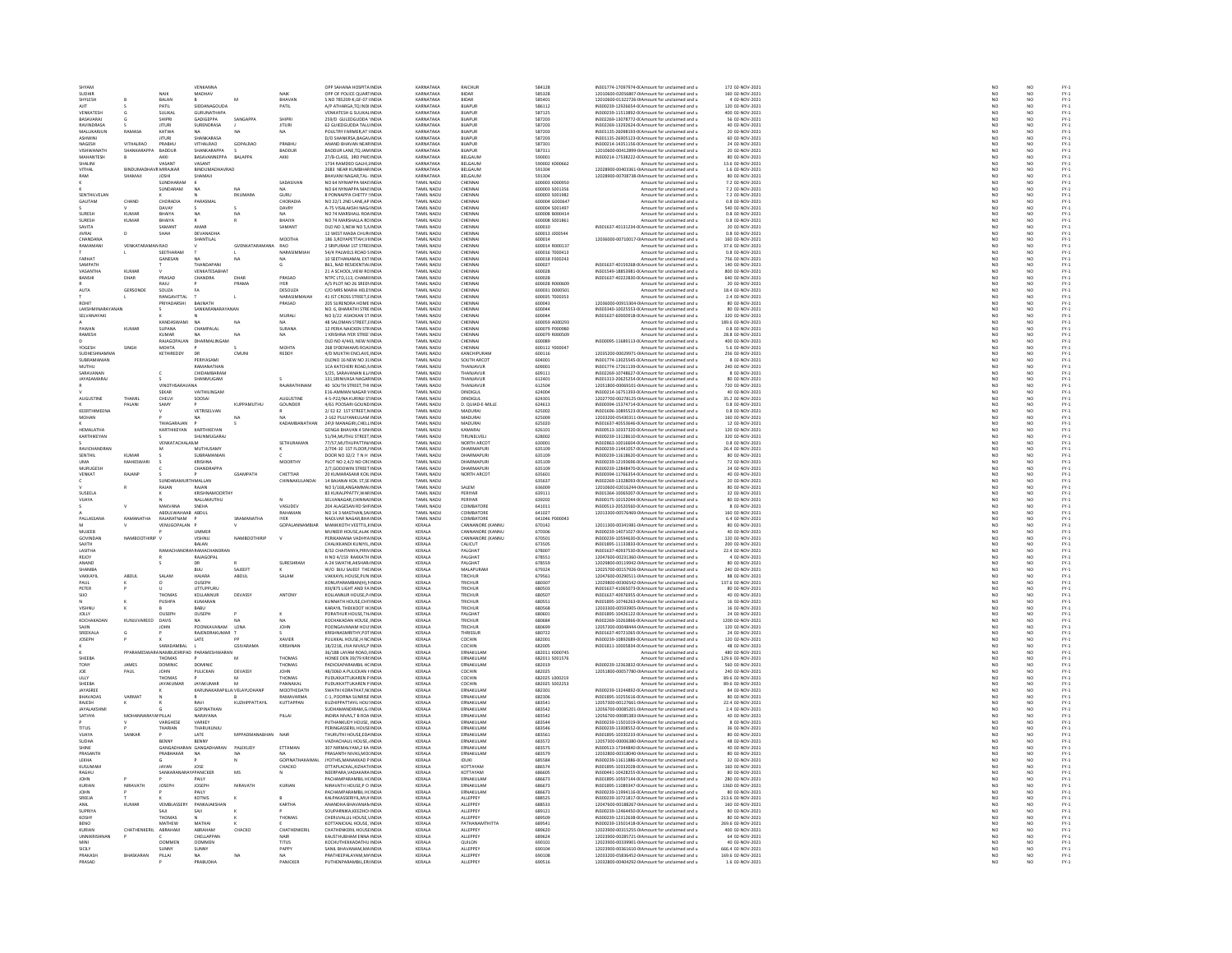| vui                           |                         | JOSEPH                      | BABU                                |                        | JOSE                               | 129 F 7/647 KANJIRAK INDU                                                        | KERALA                                   | QUILON                           | 691003                          | IN300513-20317332-0(Amount for unclaimed and u                                                                                                     | 800 02-NOV-2021                                     | NO                                                                  |                                                                     |                                |
|-------------------------------|-------------------------|-----------------------------|-------------------------------------|------------------------|------------------------------------|----------------------------------------------------------------------------------|------------------------------------------|----------------------------------|---------------------------------|----------------------------------------------------------------------------------------------------------------------------------------------------|-----------------------------------------------------|---------------------------------------------------------------------|---------------------------------------------------------------------|--------------------------------|
| REJU<br><b>VIIAYAKLIMAR</b>   | $\epsilon$              |                             | SAHADEVAN<br><b>DAMODARAKURUF</b>   |                        |                                    | KARTHIKA.PANANGAD INDIA<br><b>JAUTHA RHAVAN PAN INDU</b>                         | KERALA<br>KERALA                         | QUILON<br>QUIIION                | 691305<br>691306                | 12057300-00218436-0IAmount for unclaimed and u<br>12056700-00181702-0IAmount for unclaimed and u                                                   | 61.6 02-NOV-2021<br>80.02-NOV-2021                  | $\begin{array}{c} \tt NO \\ \tt NO \\ \tt NO \\ \tt NO \end{array}$ | NO <sub>1</sub><br>$\overline{M}$                                   | FY-3<br>FY-3<br>FY-3           |
| RAJAN                         |                         |                             | KUTTAPPAN                           |                        |                                    | VENGAVILA VEEDU, M/ INDIA                                                        | KERALA                                   | QUILON                           | 691312                          | IN300239-12316133-0(Amount for unclaimed and u                                                                                                     | 29.6 02-NOV-2021                                    |                                                                     | NO                                                                  |                                |
| <b>IOSEPH</b>                 |                         | SAMUEL                      | SAMUEL                              |                        | BHASKAR                            | THARAYII MANGADI LINDIA<br>THAMARAPALLIL, PUTHINDIA                              | KERALA<br>KERALA                         | <b>OUILON</b><br>PATHANAMTHITTA  | 691524<br>691554                | 12023900-00306831-0LAmount for unclaimed and u<br>12023900-00040469-0IAmount for unclaimed and u                                                   | 400.02-NOV-2021<br>120 02-NOV-2021                  | NO <sub>1</sub><br>NO                                               | $\mathbf{M}$<br>NO                                                  | FY-)<br>FY-)                   |
| RAVEENDRAN                    |                         | <b>BHASKAR</b>              | LATE                                | CHANDUK                |                                    | JOYMON HOUSE, TC 3(INDIA                                                         | KERALA                                   | TRIVANDRUM                       | 695008                          | IN301637-40663789-0(Amount for unclaimed and u                                                                                                     | 240 02-NOV-2021                                     | NO                                                                  | NO <sub>1</sub>                                                     |                                |
| MINU                          |                         |                             |                                     |                        |                                    | TC 25/877(1) HOSPITA INDU                                                        | KERALA                                   | TRIVANDRUM                       | 695040                          | IN301637-40920082-0(Amount for unclaimed and u                                                                                                     | 4.8 02-NOV-2021                                     | NO                                                                  | NO                                                                  | FY-3<br>FY-3                   |
| LOVELY                        | MOHAMED                 | ASHRAF                      |                                     |                        | EBRAHIM                            | SHERIN VILLA AVANAV INDIA<br>THM REGHUNATHA IND                                  | KERALA<br>KERALA                         | TRIVANDRUM<br>RIVANDRUM          | 695103<br>695141                | IN301895-10078757-0(Amount for unclaimed and u<br>12023900-00315407-0IAmount for unclaimed and u                                                   | 20 02-NOV-2021<br>0 02-NOV-2023                     | NO                                                                  | NO <sub>1</sub>                                                     |                                |
|                               | KUMAF                   | PODDAR                      | RAM                                 | KARAN                  | PODDAR                             | 9/12 LAL BAZAR STREHNDIA                                                         | <b>WEST BENGAL</b>                       | KOLKATA                          | 700001                          | 12013200-00107053-0IAmount for unclaimed and u                                                                                                     | 7.2 02-NOV-2021                                     | $\frac{NC}{NC}$                                                     | $\frac{10}{10}$                                                     | FY-3<br>FY-3<br>FY-3           |
| RAIFNDRA                      |                         | SETHIA                      | RAIANI AI                           |                        | SETHIA                             | 26 AMRATALA LANE 3LINDIA                                                         | WEST RENGAL                              | KOLKATA                          | 700001                          | 12034600-00074444-0LAmount for unclaimed and u                                                                                                     | 20.02-NOV-2021                                      | NO<br>NO                                                            | NO <sub>1</sub>                                                     | FY-)<br>FY-)                   |
| AISHWARYA<br>KUNDANMAI        |                         | CHOUDHAR<br>BENGANI         | <b>ASHOK</b>                        | KUMAF                  | CHOUDHAR<br>BENGANI                | C/O ASHOK KUMAR CHINDI<br>P-4 NEW HOWRAH.BR INDIA                                | <b>WEST BENGAL</b><br><b>WEST BENGAL</b> | KOLKATA<br>KOLKATA               | 700001 A00084<br>700001 K001368 | Amount for unclaimed and u<br>Amount for unclaimed and u                                                                                           | 7.2 02-NOV-2021<br>21.6 02-NOV-2021                 | NO                                                                  | $\overline{NQ}$<br>NO <sub>1</sub>                                  |                                |
| MODY                          | INVESTMENTANDL          |                             |                                     |                        |                                    | HINDU FAMILY BUILDI INDU                                                         | WEST BENGAL                              | KOLKATA                          | 700001 M00069                   | Amount for unclaimed and u                                                                                                                         | 7.2 02-NOV-2021                                     | NO                                                                  | NQ                                                                  | FY-3<br>FY-3                   |
| MANOJ                         | KUMAR                   | SARAF                       | RADHA                               | SHAM                   | SARAF                              | 10 CLIVE ROW.7TH FLC INDIA                                                       | <b>WEST BENGAL</b>                       | KOLKATA                          | 700001 M001574                  | Amount for unclaimed and u                                                                                                                         | 0.8 02-NOV-2021                                     | $\frac{NO}{NO}$                                                     | NO <sub>1</sub>                                                     | FY-3<br>FY-3                   |
| PAWAM<br>SHOVA                | KUMAR                   | MODI<br>BAGRI               | MAHABII<br>SANTOSH                  | PRASAD<br><b>KUMAR</b> | MOD<br>BAGRI                       | C/O MODI STEEL COM IN<br>C/O SUNRISE SPARES CINDIA                               | WEST BENGA<br><b>WEST BENGAL</b>         | KOLKATA<br>KOLKATA               | 700001 P00104<br>700001 S002067 | Amount for unclaimed and u<br>Amount for unclaimed and u                                                                                           | 0.8 02-NOV-2023<br>0.8 02-NOV-2021                  |                                                                     | NO                                                                  |                                |
| SIPRA                         |                         | SFAL                        |                                     |                        | SEAL                               | 44 SEKDANPARA STRELINDIA                                                         | WEST RENGAL                              | KOLKATA                          | 700004 S000240                  | Amount for unclaimed and u                                                                                                                         | 4.8.02-NOV-2021                                     | NO<br>NO                                                            | NO<br>NO                                                            | FY-1<br>FY-1<br>FY-1           |
| RAJU                          | KUMAF                   | BHANSALI                    | HANSRA,                             |                        | BHANSAL                            | 184, JAMUNA LAL BAJA INDIA                                                       | WEST BENGAL                              | KOLKATA                          | 700007                          | 12036600-00044828-0IAmount for unclaimed and u                                                                                                     | 80 02-NOV-2021                                      | NO                                                                  | NQ                                                                  |                                |
| SIPRA<br><b>SUBIR</b>         |                         | SEAL<br>DE                  | <b>SAILENDR</b>                     |                        | SEAL<br>DE                         | 44 SIKDARPARA STREE INDIA<br>43/3/2B SURENDRA N/INDN                             | <b>WEST BENGAL</b><br>WEST BENGAL        | KOLKATA<br>KOLKATA               | 700007 S001790<br>700014        | Amount for unclaimed and u<br>12046300-00436563-0IAmount for unclaimed and u                                                                       | 60 02-NOV-2021<br>0.8 02-NOV-2021                   | $\frac{NO}{NO}$                                                     | NO <sub>1</sub><br>NQ                                               | FY-3<br>FY-3                   |
| VINITA                        |                         | BHATIA                      | NA                                  | NA                     | NA                                 | 93/3 PARK STREET.CAL INDIA                                                       | WEST BENGAL                              | KOLKATA                          | 700016 B000212                  | Amount for unclaimed and u                                                                                                                         | 194.4 02-NOV-2021                                   | NO <sub>1</sub>                                                     | NO <sub>1</sub>                                                     |                                |
| KARTH                         |                         | NARAYANA                    |                                     |                        |                                    | 18 PALACE COURT, 1 K' INDU                                                       | WEST BENGAL                              | KOLKATA                          | 700016 K000371                  | Amount for unclaimed and u                                                                                                                         | 18.4 02-NOV-2021                                    | NO                                                                  | NO                                                                  |                                |
| MAHENDRA<br>PREM              | KUMAF                   | <b>DALMIA</b><br>GROVER     | <b>NA</b><br>MADANLAI               | <b>NA</b>              | NA<br>GROVER                       | C/O ESARCO EXIM PVT INDIA<br>FLAT NO 12 III FLOOR, INDU                          | WEST BENGAL<br><b>VEST BENGAL</b>        | KOLKATA<br>KOLKATA               | 700017 D000167<br>700019 P00067 | Amount for unclaimed and u<br>Amount for unclaimed and u                                                                                           | 9.6 02-NOV-2021<br>8.8 02-NOV-2021                  | NO <sub>1</sub><br>NO                                               | NO <sub>1</sub><br>NO                                               |                                |
| SUJATA                        |                         | BANKA                       | OM                                  | PRAKASI                | BANKA                              | 156/41 B T ROAD, NOR INDIA                                                       | <b>WEST BENGAL</b>                       | HOOGHLY                          | 700035 S002343                  | Amount for unclaimed and u                                                                                                                         | 0.8 02-NOV-2021                                     |                                                                     |                                                                     |                                |
| VIKASH                        |                         | RAJAK                       | RAMJI                               |                        | RAJAK                              | 1B/4.KUSTIA ROAD.KO INDIA                                                        | <b>WEST BENGAL</b>                       | KOLKATA                          | 700039                          | IN303116-10619163-0(Amount for unclaimed and u                                                                                                     | 24 02-NOV-2021                                      | NO<br>NO                                                            | $\frac{NO}{NO}$                                                     | PY-1<br>PY-1<br>PY-1<br>PY-1   |
| <b>ROOPESH</b><br>PUNIT       | <b>KUMAR</b>            | DALMIA<br>CHANDAR           | YOGENDRA<br><b>SUSHIL</b>           | KUMAR<br><b>KUMAR</b>  | DALMIA<br>CHANDAK                  | 618 DAKSHINDHARI R INDU<br><b>B/1 PANCHAWATI.TEG INDIA</b>                       | WEST BENGAL<br>WEST BENGAL               | KOLKATA<br>KOLKATA               | 700048<br>700054                | 12034500-00127754-0IAmount for unclaimed and u<br>12034100-00131213-0 Amount for unclaimed and u                                                   | 1040 02-NOV-2021<br>80 02-NOV-2021                  | NO<br>NO <sub>1</sub>                                               | NQ<br>NO <sub>1</sub>                                               |                                |
| BIMAL                         | KUMAI                   | AGARWAI                     | RAJ                                 | KUMAR                  | AGARWA                             | C/O RAMESH KUMAR / INDL                                                          | WEST BENGAL                              | KOLKATA                          | 700055 B000648                  | Amount for unclaimed and u                                                                                                                         | 120 02-NOV-2021                                     | NO                                                                  | NO                                                                  |                                |
| HARI                          | PRASAD                  | KHEDIWAL                    | SIRDURGA                            | PRASAD                 | KHEDIWAL                           | 405. DUM DUM PARK. INDIA                                                         | WEST BENGAL                              | KOLKATA                          | 700055 H000210                  | Amount for unclaimed and u                                                                                                                         | 151.2 02-NOV-2021<br>0.8 02-NOV-2023                | NO <sub>1</sub>                                                     | NO <sub>1</sub>                                                     | PY-1<br>PY-1<br>PY-1<br>PY-1   |
| SUSHI<br>GOPAL                | KUMAR                   | PATRA<br>AGARWAL            | PANCHANAN<br>GIRDHARILAL            |                        | PATRA<br>AGARWAL                   | STATE BANK OF INDIA, INDIA<br>VASUDHA APPARTMEI INDIA                            | <b>WEST BENGAL</b><br><b>WEST BENGAL</b> | KOLKATA<br>KOLKATA               | 700056 S00232<br>700059 G000651 | Amount for unclaimed and u<br>Amount for unclaimed and u                                                                                           | 4.8 02-NOV-2021                                     | $_{NC}$<br>NO                                                       | NO<br>NO                                                            |                                |
| <b>SHAMP</b>                  |                         | CHAUDHURY                   | SITANGSHU                           |                        | <b>CHAUDHUR</b>                    | 81 76 MAJHI PARA ROJINDI                                                         | WEST BENGAL<br>WEST BENGAL               | KOLKATA                          | 700063                          | 12010900-05367828-0IAmount for unclaimed and u                                                                                                     | 40 02-NOV-2021                                      | NC<br>NC                                                            | NO<br>NO                                                            |                                |
| <b>MADHL</b><br>BABITA        |                         | MUKHERJEE                   | BIMAL<br>AMAMRENDRA                 | NATH                   | <b>SINGHANL</b><br>CHOWDHURY       | EC 207 2ND FLOOR, SEI INDU<br><b>BRAHMAPUR NORTHE INDIA</b>                      | WEST BENGAL                              | KOLKATA<br>SOUTH 24 PGS          | 700064 M001260<br>700070        | Amount for unclaimed and u<br>IN300513-20552778-0(Amount for unclaimed and u                                                                       | 80 02-NOV-2021                                      | NO <sub>1</sub>                                                     | NO <sub>1</sub>                                                     |                                |
| KUNAI                         |                         | PAN                         | AKSHAY                              | KUMA                   | PAN                                | 21-5 RUBY PARK EAST, INDU                                                        | WEST BENGAL                              | KOLKATA                          | 700078 K001314                  | Amount for unclaimed and u                                                                                                                         | 80 02-NOV-2021                                      | NO                                                                  | NO                                                                  |                                |
| SANGITA                       |                         | SARKAR                      | SRI                                 | <b>SUKRITI</b>         | SARKAR                             | 142/2 SURYA SEN ROA INDIA                                                        | WEST BENGAL                              | KOLKATA                          | 700131                          | 12019103-00093898-0(Amount for unclaimed and u                                                                                                     | 240 02-NOV-2021                                     | NO                                                                  | NO <sub>1</sub>                                                     | FY-1<br>FY-1<br>FY-1<br>FY-1   |
| AZIZUR<br>PRIYESH             | RAHAMAN                 | MOLLA<br>SETHIA             | .<br>JAHABAKS<br>DHANRAJ            |                        | SETHIA                             | VILL RAIPUR.PO CHATTINDL<br>16/1, SARAT CHATTER INDIA                            | <b>VEST BENGAL</b><br><b>WEST BENGAL</b> | KOLKATA<br>HOWRAH                | 700141<br>711104                | N301774-10266389-01 Amount for unclaimed and u<br>IN302105-10565134-0(Amount for unclaimed and u                                                   | 140 02-NOV-2021<br>80 02-NOV-2021                   | $_{NC}$<br>NO                                                       | NO<br>NO                                                            |                                |
| ASHA                          | DEVI                    | AGARWA                      |                                     |                        | AGARWA                             | C/O LALIT KUMAR AGAINDU                                                          | WEST BENGAL                              | HOWRAH                           | 711106 A000766                  | Amount for unclaimed and u                                                                                                                         | 7.2 02-NOV-2021                                     | NO                                                                  |                                                                     |                                |
| AKASHDEEF                     |                         | SASARU                      | PABITRA                             | $\mathsf{KR}\xspace$   | SASARU                             | POST VILL BANITALA, P INDIA                                                      | <b>WEST BENGAL</b>                       | <b>HOWRAH</b>                    | 711316 A000840                  | Amount for unclaimed and u                                                                                                                         | 720 02-NOV-2021                                     |                                                                     | NO<br>NO                                                            |                                |
| ARNAB<br>SUDIPTA              |                         | GHOSH<br>BERA               | BISWANATH<br><b>JUGAL</b>           | CHANDRA                | <b>GHOSH</b><br>BERA               | VILL KOTAL GHATA P C INDIA<br>VILL + P.O - GHOLDIGR IND                          | <b>WEST BENGAL</b><br>WEST BENGA         | HOWRAH<br>HOOGHLY                | 711316 A000883<br>712401        | Amount for unclaimed and u<br>12035000-00138286-0IAmount for unclaimed and u                                                                       | 288 02-NOV-2021<br>16 02-NOV-2021                   | $\begin{array}{c} \tt NO \\ \tt NO \\ \tt NO \\ \tt NO \end{array}$ | NO <sub>1</sub><br>NO                                               |                                |
| SAUMITRA                      |                         | <b>BERA</b>                 | <b>JUGAL</b>                        | CHANDRA                | BERA                               | VILL AND PO GHOLDIG INDIA                                                        | WEST BENGAL                              | HOOGHLY                          | 712401                          | IN301774-15174869-0(Amount for unclaimed and u                                                                                                     | 16 02-NOV-2021                                      | NO <sub>1</sub>                                                     | NO <sub>1</sub>                                                     |                                |
| PRITHWIS                      | KUMA                    | <b>NAND</b>                 | UJJAI                               | KUMAR                  | NAND'                              | KAKHALA - PASCHIN INDI                                                           | <b>WEST BENGAL</b>                       | HOOGHL'                          | 712706                          | N303591-10019218-0(Amount for unclaimed and u                                                                                                      | 40 02-NOV-2021                                      | NC                                                                  | $\frac{10}{10}$                                                     |                                |
| DEBABRATA<br>KUNTALA          |                         | DEY<br>NANDI                | MRITYUNJOY<br>RHARANIPRASAD         |                        | DEY                                | N BASU ROAD, TELMAF INDIA<br>C/O SAMIRAN NANDI, IINDI                            | <b>WEST BENGAL</b><br>WEST BENGAL        | BURDWAN<br><b>RURDWAN</b>        | 713101<br>713101                | 12038400-01243383-0IAmount for unclaimed and u<br>IN300484-13216066-0(Amount for unclaimed and u                                                   | 80 02-NOV-2021<br>240 02-NOV-2021                   | NO<br>NO                                                            |                                                                     |                                |
| ANURAG                        |                         | GUPTA                       | KAILASH                             |                        | <b>GUPTA</b>                       | PAIRAKHANA ROAD, NI INDIA                                                        | <b>WEST BENGAL</b>                       | BURDWAN                          | 713102                          | IN301696-10957888-0(Amount for unclaimed and u                                                                                                     | 31.2 02-NOV-2021                                    | NO                                                                  | NO<br>NO                                                            |                                |
| <b>DEBASHIS</b>               |                         | MANDAL                      | SANKAT                              | TARAN                  | MANDAL                             | CHHOTONILPUR VIVEK INDIA                                                         | WEST BENGAL                              | <b>RURDWAN</b>                   | 713103                          | IN300484-16382787-0(Amount for unclaimed and u                                                                                                     | 800.02-NOV-2021                                     | NO                                                                  | NO<br>NO                                                            |                                |
| ARUP<br>SUBRATA               | KUMAF                   | DEY<br>BHATTACHAR           | DILIP<br>YA MOHADEV                 | KUMAR                  | DEY<br><b>BHATTACHARYA</b>         | C/O NEW GANDHESW INDIA<br>1A/10.RABINDRA PALL INDIA                              | <b>WEST BENGAL</b><br><b>WEST BENGAL</b> | BARDHAMAM<br>BURDWAN             | 713128<br>713203                | IN302105-10560435-0(Amount for unclaimed and u<br>12038400-00231150-0 Amount for unclaimed and u                                                   | 80 02-NOV-2021<br>320 02-NOV-2021                   | NO<br>NO <sub>1</sub>                                               | NO <sub>1</sub>                                                     |                                |
| AMIT                          | KUMA                    | DAS                         | ARABIND/                            |                        |                                    | BN 101 MARKET STREE INDL                                                         | <b>WEST BENGAL</b>                       | <b>BURDWAN</b>                   | 713212                          | 12036000-01076817-0IAmount for unclaimed and u                                                                                                     | 40 02-NOV-2021                                      | NO                                                                  | NO                                                                  |                                |
| VINOD                         |                         | BHARDWA                     | MAHENDER                            |                        | PAL                                | JAI BALAJI INDUSTRIES INDIA                                                      | <b>WEST BENGAL</b>                       | BURDWAN                          | 713212                          | IN300513-20510679-0(Amount for unclaimed and u                                                                                                     | 20 02-NOV-2021                                      | NO                                                                  | NO                                                                  |                                |
| MAMTA<br>KRISHNA              |                         | SINGH<br>NAPIT              | RAVINDRA<br>RAM                     | <b>KUMAF</b><br>BALI   | SINGH<br>NAPIT                     | C/O S K BAKSHI,P 4 HIMDU<br>BERHPARA BALLABHPLINDIA                              | WEST RENGAL<br><b>WEST BENGAL</b>        | BURDWAN                          | 713221<br>713323                | 12036000-01051908-0IAmount for unclaimed and u<br>12011300-00361225-0IAmount for unclaimed and u                                                   | 20 02-NOV-2021<br>8 02-NOV-2021                     | NO<br>NO                                                            | NO<br>NO                                                            |                                |
| PAPIVA                        |                         | SINGHA                      | SOURAV                              |                        | SINGHA                             | 24, MD ALI ROAD, P.O. INDIA                                                      | WEST RENGAL                              | <b>RURDWAN</b>                   | 713347                          | IN302105-10491918-0(Amount for unclaimed and u                                                                                                     | 80 02-NOV-2021                                      | NO                                                                  |                                                                     |                                |
| GITA                          | DEVI                    | LOHIA                       | THEMRAJ                             |                        | TIBREWALA                          | 3 C.LM LANE PO-RANICINDIA                                                        | <b>WEST BENGAL</b>                       | <b>BURDWAN</b>                   | 713347                          | 12028900-01154601-0IAmount for unclaimed and u                                                                                                     | 240 02-NOV-2021                                     | NO                                                                  | NO<br>NO                                                            | FY-3<br>FY-3                   |
| TRISHNA<br>ARUP               |                         | SINGHA<br><b>BERA</b>       | PRATAP<br>GOUR                      | <b>HAR</b>             | <b>SINGHA</b><br>BERA              | <b>BALLAVPUR MANASATINDIA</b><br>J,L,NO 58 KESHAPAT P. IND                       | WEST RENGAL<br><b>VEST BENGAL</b>        | <b>BANKURA</b><br>BANKURA        | 721101<br>721139                | IN300958-10184511-00Amount for unclaimed and u<br>N300239-13533618-0( Amount for unclaimed and u                                                   | 160.02-NOV-2021<br>120 02-NOV-2021                  | NO<br>NO                                                            | NO<br>NO                                                            |                                |
| SUKUMAR                       |                         | JANA                        | SITAL                               |                        | JANA                               | VILL KUSHPATA, PO AN INDIA                                                       | <b>WEST BENGAL</b>                       | WEST MIDNAPORE                   | 721212                          | IN301604-11343586-0(Amount for unclaimed and u                                                                                                     | 80 02-NOV-2021                                      | NO                                                                  | NO                                                                  | FY-1<br>FY-1<br>FY-1<br>FY-1   |
| <b>MADHLISLIDA</b>            |                         | PRASAD                      | BACHU                               |                        | PRASAD                             | GATERPARA, WARD NUNDH                                                            | WEST BENGAL                              | WEST MIDANPUL                    | 721301                          | IN302017-10148835-0(Amount for unclaimed and u                                                                                                     | 80 02-NOV-2021                                      | NO                                                                  | NO<br>NO                                                            |                                |
| RAMANA<br>ARHIIT              | <b>RAO</b>              | KUNIPALLI<br>MOTILAL        | APPANNA                             | $\epsilon$             | KUNIPALLI<br>MOTILAL               | QTR. NO.-7/F5/1 UNITINDIA<br>OPPOSITE NEW P.N.B. UNDIA                           | <b>WEST BENGAL</b><br>WEST RENGAL        | WEST MIDANPUF<br>PASCHIMIDNAPORI | 721301<br>721304                | 12077400-00001031-0IAmount for unclaimed and u<br>12028800-00002122-0(Amount for unclaimed and u                                                   | 60 02-NOV-2021<br>180.02-NOV-2021                   | NO<br>NO                                                            |                                                                     |                                |
| APARNA                        |                         | MUKHERJEE                   | SANDIF                              |                        | MUKHERJEE                          | BHAIRABI MAA LANE, LINDIA                                                        | <b>WEST BENGAL</b>                       | BANKURA                          | 722101                          | 12038400-00645619-0IAmount for unclaimed and u                                                                                                     | 80 02-NOV-2021                                      | NO                                                                  | NO<br>NO                                                            | FY-3<br>FY-3                   |
| PRADIP                        | KUMAR                   | SEN                         | <b>LATE</b>                         | AIT                    | SEN                                | KHATRA HOSPITAL ROJINDIA                                                         | WEST RENGAL                              | <b>BANKLIRA</b>                  | 722140                          | IN302105-10426073-0(Amount for unclaimed and u                                                                                                     | 660.02-NOV-2021                                     | NO <sub>1</sub>                                                     | $\mathbf{M}$                                                        |                                |
| PARIMAL<br><b>BIVEKANANDA</b> |                         | NAG<br>PRADHAN              | JAGABANDHU<br>NARAYAN               | CHANDRA                | NAG<br>PRADHAN                     | MANBAZAR PURULIA I INDIA<br>VILL - MASRA, P.O - UCHNDIA                          | WEST BENGAL<br><b>WEST BENGAL</b>        | PURULIA<br>BIRBHUM               | 723131<br>731301                | IN302269-13184590-0(Amount for unclaimed and u<br>IN302898-10194750-0(Amount for unclaimed and u                                                   | 17.6 02-NOV-2021<br>14.4 02-NOV-2021                | $\overline{NQ}$<br>NO                                               | $\frac{10}{10}$                                                     | FY-1<br>FY-1<br>FY-1           |
| <b>SHOVA</b>                  |                         | DAS                         | HARENDRA                            | NATH.                  | DAS                                | WEST HYDERPUR, GHO INDU                                                          | <b>WEST BENGAL</b>                       | MALDA                            | 732101                          | N301696-10215398-0(Amount for unclaimed and u                                                                                                      | 80 02-NOV-2021                                      | NO                                                                  |                                                                     |                                |
| PRANTIK                       |                         | GHOSH                       |                                     | KRITISHCHANDRA         | GHOSH                              | GAYESHPUR PASCHIM INDIA                                                          | <b>WEST BENGAL</b>                       | MALDA                            | 732102                          | 12019103-00361471-0IAmount for unclaimed and u                                                                                                     | 14.4 02-NOV-2021                                    | NO                                                                  | NO<br>NO                                                            | FY:<br>FY:                     |
| <b>RIRESWAR</b>               |                         | DERNATH                     | <b>BHLIRAN</b>                      |                        | DERNATH                            | C/O KARI SUKANTAPALINDIA                                                         | WEST RENGAL                              | <b>DARIEFLING</b>                | 734003                          | 12010600-02498668-0IAmount for unclaimed and u                                                                                                     | 135.2 02-NOV-2021                                   | NO                                                                  | NO <sub>1</sub><br>NO                                               | FY:<br>FY:                     |
| RITIKA<br>RAMESH              |                         | MISHRA<br><b>IFNA</b>       | <b>HARBANS</b><br><b>HRUSHIKESH</b> | LAL                    | AWASTHI<br>IFNA                    | C/O DR GAURAV MISH INDIA<br>NORTHERN FLOUR MILINDIA                              | <b>WEST BENGAL</b><br>WEST RENGAL        | DARJEELING<br><b>DARIEFLING</b>  | 734005<br>734008                | IN300513-19909902-0(Amount for unclaimed and u<br>12010600-02147662-0LAmount for unclaimed and u                                                   | 80 02-NOV-2021<br>20.02-NOV-2021                    | NO<br>NO <sub>1</sub>                                               | NO <sub>1</sub>                                                     |                                |
| <b>JOYSHREI</b>               | SEN                     | MITRA                       |                                     | NA                     | NA                                 | C/O SURAT SINGH, SUK INDIA                                                       | WEST BENGAL                              | DARJEELING                       | 734014                          | 12028900-00856346-0IAmount for unclaimed and u                                                                                                     | 80 02-NOV-2021                                      | $\overline{N}$                                                      | $\overline{NQ}$                                                     | FY-)<br>FY-)                   |
| RAMBIR                        |                         |                             | RAJENDER                            |                        |                                    | 955533 A C O 99 APO / INDIA                                                      | <b>WEST BENGAL</b>                       | DARJEELING                       | 734014                          | IN303028-59034326-0(Amount for unclaimed and u                                                                                                     | 32 02-NOV-2021                                      | NO                                                                  | NO <sub>1</sub>                                                     | FY-1<br>FY-1<br>FY-1           |
| TILAK<br><b>JYOTSNA</b>       | KUMAI                   | CHATTOPAD<br>DAS            | AYLATE<br>NIKHIL                    | CHANDRA                | СНАТТОРАДНУА<br>DEY                | GHURNI HALDER PARA INDU<br>SUBHASH NAGAR NORINDIA                                | WEST BENGAL<br><b>WEST BENGAL</b>        | NADIA<br>NADIA                   | 741103<br>741222                | 12030000-00063942-0IAmount for unclaimed and u<br>12038400-01198681-0IAmount for unclaimed and u                                                   | 20 02-NOV-2021<br>80 02-NOV-2021                    | NO<br>NO                                                            | NO<br>NO                                                            |                                |
| APARNA                        |                         | <b>RHATTACHARYA NARAYAN</b> |                                     | CHANDRA                | PARIHAL                            | PUMUA CHAKDAH CHUNDIA                                                            | WEST RENGAL                              | NADIA                            | 741222                          | IN303028-58658923-0(Amount for unclaimed and u                                                                                                     | 40.02-NOV-2021                                      | NO<br>NO                                                            | NO<br>NO                                                            | FY:<br>FY:                     |
| AVUIT<br>RAISHAKH             |                         | <b>JOARDAR</b><br>NATH      | NIRENDRA<br><b>RARLIN</b>           | NATH                   | JOARDAR<br>DERNATH                 | <b>GOLAPBAGH LALBAGH INDIA</b><br>1 NO LITTAR PASCHIM INDIA                      | <b>WEST BENGAL</b><br>WEST RENGAL        | MURSHIDABAD<br>NORTH 24 PRGS     | 742149<br>743126                | IN301774-17949714-0(Amount for unclaimed and u<br>IN301774-13975590-00 Amount for unclaimed and u                                                  | 80 02-NOV-2021<br>67.2.02-NOV-2021                  | NO <sub>1</sub>                                                     | NO <sub>1</sub>                                                     |                                |
| SANGITA                       | ROY                     | CHOWDHUR                    | SUBODH                              |                        | DAS                                | ASHOK NAGAR, DIST 24 INDU                                                        | WEST BENGAL                              | 24 PARGANAS                      | 743222                          | 12038400-01167435-0IAmount for unclaimed and u                                                                                                     | 60 02-NOV-2021                                      | $\overline{N}$                                                      | $\overline{NQ}$                                                     | FY-)<br>FY-)                   |
| DEBRAJ                        |                         | CHAKRABORTY                 | <b>NA</b>                           | NA                     | NA                                 | PRATAPGARH.BONGA( INDIA                                                          | <b>WEST BENGAL</b>                       | NORTH 24 PGS                     | 743235                          | 12033200-05856154-0(Amount for unclaimed and u                                                                                                     | 80 02-NOV-2021                                      | NO <sub>1</sub>                                                     | NO <sub>1</sub>                                                     | FY-3<br>FY-3                   |
| SAGAR<br>CHANDAN              | <b>KUMAR</b>            | PAUL<br><b>MISHRA</b>       | MANORANJA<br><b>NABA</b>            | KISHORE                | PAUL<br>MISHRA                     | VILL- HARIPUR JALE P/ INDIA<br>BIRAHAREKRUSHNAPLINDIA                            | WEST BENGAL<br>ORISSA                    | SOUTH 24 PGS                     | 743347<br>752002                | IN300263-10169825-0(Amount for unclaimed and u<br>12044700-04719182-0 Amount for unclaimed and u                                                   | 60 02-NOV-2021<br>24 02-NOV-2021                    | NO                                                                  | NQ                                                                  |                                |
| <b>GOLITAM</b>                | KUMAR                   | SAHU                        | BUOY                                | <b>UMAR</b>            | SAHU                               | C/O BUOY KUMAR SAHINDI                                                           | ORISSA                                   | <b>CUTTACK</b>                   | 753008                          | N303028-57141535-0(Amount for unclaimed and u                                                                                                      | 320 02-NOV-2021                                     | NO<br>NO                                                            | $\begin{array}{c} \tt NO \\ \tt NO \\ \tt NO \\ \tt NO \end{array}$ | FY-3<br>FY-3<br>FY-3           |
| PUSPA                         | DEVI                    | PRAJAPAT                    | HANUMAN                             | PRASAD                 | PRAJAPAT                           | C/O RAM CHANDRA DJINDIA                                                          | ORISSA                                   | CUTTACK                          | 753009                          | 16010100-00303473-0IAmount for unclaimed and u                                                                                                     | 80 02-NOV-2021                                      | NO                                                                  |                                                                     |                                |
| MANAS<br><b>HIMANSL</b>       | KUMAR<br><b>SEKHAR</b>  | DAS.<br>MOHANTY             | <b>LATE</b><br>PASHUPATI            | SISIRKLIMAL            | nas<br>MOHANTY                     | SUDHAKUTIR NARIPUS INDIA<br>WARD NO-16, AT-KALII INDIA                           | ORISSA<br>ORISSA                         | <b>BHADRAK</b><br>MAYURBHAN.     | 756100<br>757001                | 12010800-00072613-0(Amount for unclaimed and u<br>12038400-01091398-0IAmount for unclaimed and u                                                   | 400.02-NOV-2021<br>60 02-NOV-2021                   | NO <sub>1</sub><br>NO                                               | NO <sub>1</sub><br>$\overline{NQ}$                                  | FY-)<br>FY-)                   |
| LAXMI                         |                         | PANDA                       | LOKANATH                            |                        | DASH                               | W/O NATARAJ PANDA INDIA                                                          | ORISSA                                   | GANJAM                           | 760010                          | IN301143-11228724-0(Amount for unclaimed and u                                                                                                     | 8 02-NOV-2021                                       | NO                                                                  | NO <sub>1</sub>                                                     |                                |
| GAYATR                        |                         | MUNDRA                      | MAHESH                              | KUMAR                  | MUNDRA                             | MAIN ROAD, RAMBHA, INDU                                                          | ORISSA                                   | GANJAM                           | 761028                          | IN302324-11117609-0(Amount for unclaimed and u                                                                                                     | 20 02-NOV-2021                                      | NO                                                                  | NQ                                                                  | FY-3<br>FY-3                   |
| KAMAL<br>DIPAK                | KISHORE<br>KUMAI        | AGRAWAL                     | LAXMI<br>BIDYADHAR                  | NARAYAN                | AGRAWAL<br>MOHANT                  | BARDANA WALE.ROAC INDIA<br>RESERVE POLICE LINE, INDU                             | ORISSA                                   | BOLANGIR<br>SAMBALPUR            | 767039<br>768001                | IN301330-19288619-0(Amount for unclaimed and u<br>12044700-01365888-0IAmount for unclaimed and u                                                   | 7.2 02-NOV-2021<br>4 02-NOV-2021                    | NO <sub>1</sub>                                                     | NO <sub>1</sub>                                                     | FY-3<br>FY-3<br>FY-3           |
| <b>ACHYUTANAND</b>            |                         | BEHERA                      | TRIBENI                             |                        | BEHERA                             | S. D. HOSPITAL ROAD, INDIA                                                       | ORISSA                                   | SAMBALPUP                        | 768108                          | IN301740-10191015-0(Amount for unclaimed and u                                                                                                     | 80 02-NOV-2021                                      | N <sub>C</sub>                                                      | $\frac{10}{10}$                                                     |                                |
| SURAL                         |                         | GHOSH                       | MOH                                 | NATH                   | GHOSH                              | C/O M/S. DECORATOR INDIA                                                         | ASSAM                                    | <b>GUWAHATI</b>                  | 781012                          | 12010900-00282071-0LAmount for unclaimed and u                                                                                                     | 80.02-NOV-2021                                      | NO <sub>1</sub>                                                     | NO <sub>1</sub>                                                     | FY-3<br>FY-3                   |
| RAKIBUL<br>SIPAR              |                         | HOQUE<br><b>HUSSAIN</b>     | RIAJUL<br>GOLAM                     |                        | HOQUE<br>SARWAR                    | VILL-MIAHPARA.P.O. AINDIA<br>S/O GOLAM SARWAR HNDIA                              | ASSAN<br>ASSAM                           | DHUBRI<br><b>DHUBRI</b>          | 783131<br>783131                | 12044700-07315881-0IAmount for unclaimed and u<br>IN302269-14359668-0(Amount for unclaimed and u                                                   | 40 02-NOV-2021<br>80 02-NOV-2021                    | $\overline{NQ}$<br>NO                                               | NQ<br>NO <sub>1</sub>                                               |                                |
| <b>KABINDRA</b>               | NARAYAM                 | NEOGI                       | <b>MONINDRA</b>                     | NARAYAN                | NEOGI                              | COLLEGE NAGAR,P O E INDU                                                         | ASSAN                                    | DHUBRI                           | 783324                          | 12044700-00856646-0IAmount for unclaimed and u                                                                                                     | 3.2 02-NOV-2021                                     | NO                                                                  | NQ                                                                  | FY-3<br>FY-3                   |
| APURBA                        |                         | <b>GUHA</b>                 | SIBAPADA                            |                        | <b>GUHA</b>                        | WARD NO 15 RK MISSI INDIA                                                        | ASSAM                                    | GOALPARA                         | 783380                          | 12015800-00377275-0 Amount for unclaimed and u                                                                                                     | 400 02-NOV-2021                                     | NO <sub>1</sub>                                                     | NO <sub>1</sub>                                                     |                                |
| KULDIR<br>PRANABESH           | CHANDRA                 | GAUTAM<br>KAR               | DURGA<br>PRANESH                    | CHANDRA                | GAUTAM<br>KAR                      | AT/PO GOAUDABA, VIA INDI<br>WARD NO 4.INDIRA N/ INDIA                            | ASSAN<br>ASSAM                           | SONITPUR<br>SONITPUR             | 784149 K001555<br>784505        | Amount for unclaimed and u<br>12019101-01356519-0 Amount for unclaimed and u                                                                       | 7.2 02-NOV-2021<br>40 02-NOV-2021                   | NO<br>NO <sub>1</sub>                                               | NO<br>NO <sub>1</sub>                                               |                                |
|                               | KUMAF                   | <b>MURARKA</b>              | RADHESHYAN                          |                        | MURARKA                            | VILL - PANIMODI,PO - 'INDI                                                       | ASSAN                                    |                                  | 786103                          |                                                                                                                                                    |                                                     |                                                                     |                                                                     | FY-1<br>FY-1<br>FY-1<br>FY-1   |
| BUOY                          |                         | SEAL                        | AMAL                                |                        | SEAL                               | MISSION PARA, NEAR S INDIA                                                       | ASSAM                                    | LAKHIMPUR<br>DIBRUGARH           | 786171                          | 12010600-01545469-01Amount for unclaimed and u<br>12010600-01354942-01Amount for unclaimed and u                                                   | 20 02-NOV-2021<br>4 02-NOV-2021                     | $\frac{N}{N}$                                                       | $\frac{10}{10}$                                                     |                                |
| NITYANANDA<br>TARANI          |                         | SONOWAL<br>SUTRADHAR        | DURNA<br>SRI                        | PURNA                  | SONOWAL<br>SUTRADHAP               | VILL CHIRING GHAT.DL INDIA<br>PHUSKARMUKH PO-P.INDU                              | ASSAM<br>ASSAM                           | DIBRUGARH<br>LAKHIMPUP           | 786602<br>787055                | IN300239-14149647-0(Amount for unclaimed and u<br>12019103-00385541-0IAmount for unclaimed and u                                                   | 60 02-NOV-2021<br>14.4 02-NOV-2021                  | NO<br>NO                                                            | NO <sub>1</sub><br>NQ                                               |                                |
| PRABODH                       |                         | <b>JHINGAN</b>              | LATE                                |                        | <b>JHINGAN</b>                     | CENTER FOR LITERARY INDIA                                                        | MEGHALAYA                                | <b>EAST KHASI HILLS</b>          | 793014 P000952                  | Amount for unclaimed and u                                                                                                                         | 259.2 02-NOV-2021                                   | NO <sub>1</sub>                                                     | NO <sub>1</sub>                                                     |                                |
| BHAIRU                        | DAN                     | SIPANI                      | CHAMPA                              | LAL                    | SIPANI                             | C/O LODHA MOTORS, CINDIA                                                         | NAGALAND                                 | <b>DIMAPUR</b>                   | 797112                          | 12018300-00040489-0IAmount for unclaimed and u                                                                                                     | 400 02-NOV-2021                                     | NO                                                                  | NO                                                                  |                                |
| MANISH<br>NIKESH              |                         | <b>MISHRA</b><br>NANDAN     | <b>YUGESHWAR</b><br>NIHAR           | <b>NANDAM</b>          | MISHRA<br>SINGH                    | 301 ASHOK APARTMEI INDIA<br>34 ANANDPURLWEST INDL                                | <b>BIHAR</b><br><b>BIHAR</b>             | PATNA<br>PATNA                   | 800001<br>800001                | 13019300-02412751-0 Amount for unclaimed and u<br>IN300476-42511748-0(Amount for unclaimed and u                                                   | 200 02-NOV-2021<br>240 02-NOV-2021                  | NO<br>NO                                                            | NO <sub>1</sub><br>NO                                               |                                |
| VUAY                          |                         |                             | SHANKAR                             |                        | PRASAD                             | 110 ASHOKA PLACE, EX INDIA                                                       | <b>BIHAF</b>                             | PATNA                            | 800001 V000563                  | Amount for unclaimed and u                                                                                                                         | 7.2 02-NOV-2021                                     |                                                                     |                                                                     | 기 기 기 기 기 기 기 기<br>기 시 시 시 시 시 |
|                               |                         | MASKARA                     |                                     | RAGHUNATH              | PRASAD                             | BAL KISHUN GANJ.GUL INDIA                                                        | <b>BIHAF</b>                             | PATNA                            | 800007<br>800013 S001800        | 12010924-00072901-0IAmount for unclaimed and u                                                                                                     | 144 02-NOV-2021                                     | NO<br>NO<br>NO                                                      | $\frac{NO}{NO}$                                                     |                                |
| ARUN                          |                         | KUMAR                       | CD1                                 |                        |                                    |                                                                                  |                                          |                                  |                                 | Amount for unclaimed and u                                                                                                                         | 0.8 02-NOV-2021                                     |                                                                     |                                                                     |                                |
| <b>SUDESH</b><br>SURAI        | KUMAI                   | BHAGAT<br>KUMAR             | RAJKISHORE<br>SUJAN                 |                        | BHAGAT<br><b>SHARMA</b>            | C/O DR SUMAN KANT. INDIA<br>DEFENCE COLONY KAN INDIA                             | <b>BIHAF</b><br><b>BIHAF</b>             | PATNA<br>PATNA                   | 800020                          | 12044700-05868680-0(Amount for unclaimed and u                                                                                                     | 68 02-NOV-2021                                      |                                                                     | NO<br>NO <sub>1</sub>                                               |                                |
| ASHISH                        |                         | KUMAR                       | PRADEEP                             |                        | KUMAR                              |                                                                                  | BIHAR                                    | PATNA                            | 802119                          | 13041400-06049865-0IAmount for unclaimed and u                                                                                                     | 24.8 02-NOV-2021                                    | NO<br>NO                                                            | NO                                                                  |                                |
| <b>USHA</b>                   |                         | DEVI                        | KRISHNA                             | NANDAN                 | MISHRA                             | VPO PANPURA.TARARI INDIA                                                         | <b>BIHAF</b>                             | BHOJPUR                          | 802311                          | 12020600-00577045-0(Amount for unclaimed and u                                                                                                     | 9.6 02-NOV-2021                                     | NO <sub>1</sub>                                                     | NO <sub>1</sub>                                                     | FY-3<br>FY-3                   |
| MRITUNJA                      |                         | KUMAF                       | HARI                                | PRASAD                 | GUPTA                              | UPTA MARKET, BAKH INDU                                                           | BIHAP                                    | PATNA                            | 803212                          | 4300589-10145383-0( Amount for unclaimed and u                                                                                                     | 160 02-NOV-202:                                     |                                                                     | NO                                                                  |                                |
| AVINASH                       | KISHOR                  | KUMAR<br>KUMAR              | RAMESHWAR                           | PRASAD<br>KANTI AI     | SINGH<br>KI IMAR                   | S/O RAMESHWAR PRA: INDIA                                                         | <b>BIHAF</b>                             | NAWADA<br>MONGHY                 | 805124                          | 13019300-01317430-0IAmount for unclaimed and u                                                                                                     | 80 02-NOV-2021<br>80 02-NOV-2021                    | NO                                                                  | NO                                                                  | FY-3<br>FY-3<br>FY-3           |
| JANARDA                       | PRASAD                  | CHOUDHAI                    | SRI                                 | DEONAN                 | CHOUDHAR                           | C/O SRI KANT LAL KUN INDIA<br>GANGA BIHAR COLON' INDIA                           | <b>BIHAR</b><br>BIHAR                    | MONGHYR                          | 811201<br>811201                | IN301330-19891534-0(Amount for unclaimed and u<br>IN301330-20152219-0(Amount for unclaimed and u                                                   | 4 02-NOV-2021                                       |                                                                     | NO<br>NO                                                            | FY-1<br>FY-1                   |
| SHABNAM                       |                         | <b>JHA</b>                  | HARE                                | KRISHNA                | <b>JHA</b>                         | UNITED BANK OF INDIANOIA                                                         | <b>BIHAF</b>                             | BHAGALPUF                        | 812001                          | IN300589-10109797-0(Amount for unclaimed and u                                                                                                     | 1280 02-NOV-2021                                    | NO <sub>1</sub>                                                     | NO                                                                  |                                |
| SURENDRA<br>KARTIK            | KUMAI<br>KUMAR<br>KUMAF | GUPTA<br>SRINGARI<br>DALMIA | SHIVA<br>DINESH<br><b>ITON</b>      | NAND                   | <b>GUPTA</b><br>SRINGARI<br>DALMIA | VILL PACHKATHIA,P O INDU<br>CHANDRA SHEKHAR.O INDIA<br>5.5 R DALMIYA ROAD, FINDL | <b>BIHAF</b>                             | BHAGALPUR<br>DEOGHAR<br>DEOGHAR  | 813108<br>814112                | 12033200-00949216-0IAmount for unclaimed and u<br>12019101-00200769-0(Amount for unclaimed and u<br>IN300589-10123503-0(Amount for unclaimed and u | 4 02-NOV-2023<br>280 02-NOV-2021<br>800 02-NOV-2023 | NO <sub>1</sub>                                                     | NO                                                                  | FY-3<br>FY-3<br>FY-3           |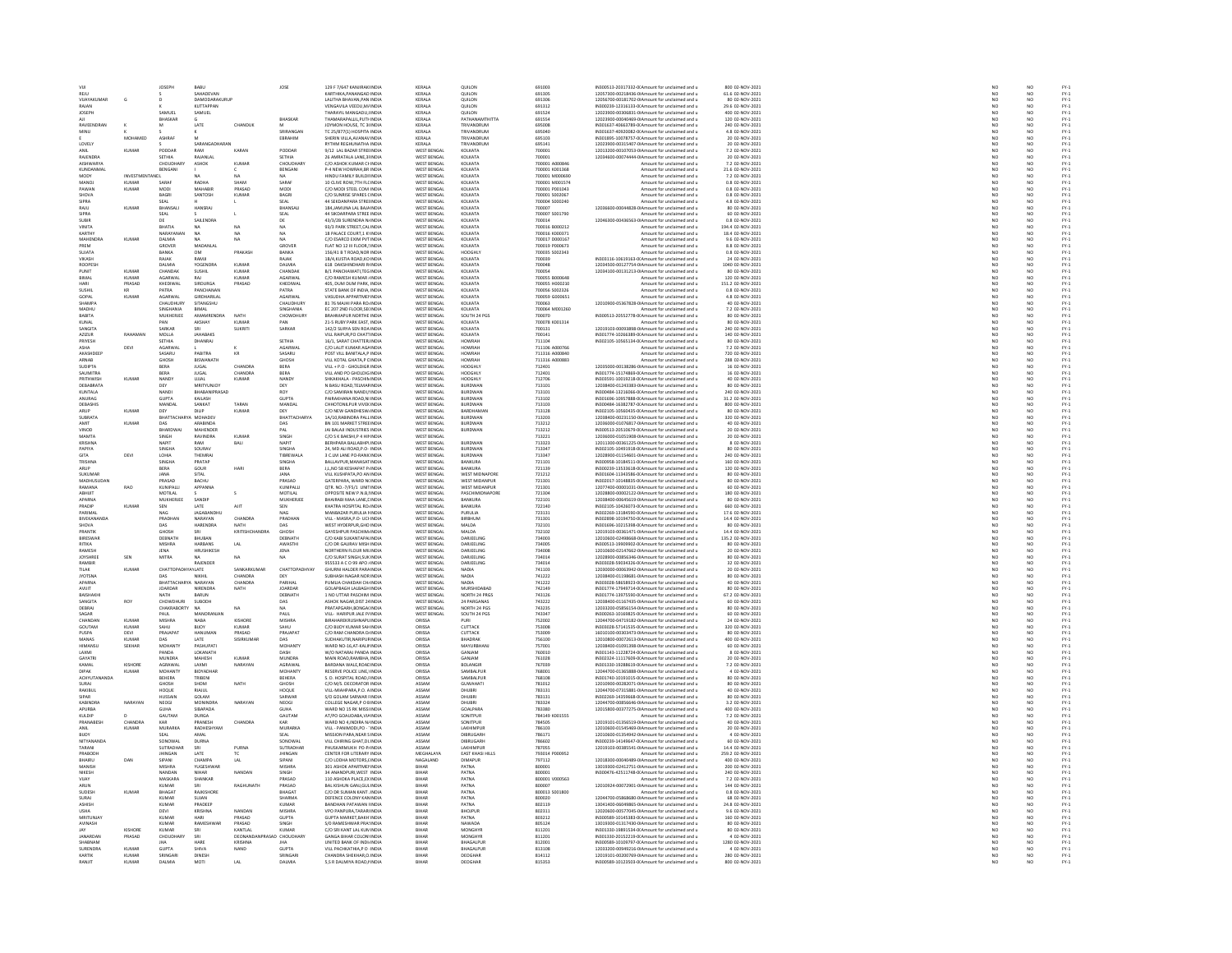| SANJIV                          | <b>KUMAR</b>                       | KHANDELWAL                      | SATYANARAYAN                           |                                   | KHANDELWAL                         | GANDHI CHOWK.MAD INDIA                                  | <b>RIHAR</b>                       | DEOGHAR                          | 815353                           | IN300589-10221407-0(Amount for unclaimed and u                                                   | 40 02-NOV-2021                            | NO <sub>1</sub>                   | NO                                                                  | FY-3<br>FY-3 |
|---------------------------------|------------------------------------|---------------------------------|----------------------------------------|-----------------------------------|------------------------------------|---------------------------------------------------------|------------------------------------|----------------------------------|----------------------------------|--------------------------------------------------------------------------------------------------|-------------------------------------------|-----------------------------------|---------------------------------------------------------------------|--------------|
| MADA<br>KUMAF                   | MADHA<br>DEV                       | MISHRA<br>RANJAN                | <b>GIRISH</b><br>DR                    | <b>RAMCHARITRA</b>                | <b>MISHRA</b><br>ROY               | VEENA APPARTMENT, INDIA<br>H.NO.-84, BINOD NAGA INDIA   | BIHA                               | DHANBAD<br>DHANBAD               | 826001<br>826001                 | 12010926-00378704-01Amount for unclaimed and u<br>12038400-00195476-01Amount for unclaimed and u | 80 02-NOV-2021<br>1200 02-NOV-2021        | $\frac{N}{N}$                     |                                                                     |              |
| <b>DURGESH</b>                  | <b>KUMAR</b>                       | RANJAN                          | SURESH                                 | <b>KUMAR</b>                      | SRIVASTAVA                         | SRIVASTAVA BHAWAN INDIA                                 | <b>BIHAF</b>                       | DHANBAD                          | 826001                           | 12038400-01192145-0 Amount for unclaimed and u                                                   | 8 02-NOV-2021                             | NO <sub>1</sub>                   | NO <sub>1</sub>                                                     |              |
| SUSMITA                         |                                    |                                 | BALENDU                                |                                   | HARMA                              | C/O. BALENDU SHARM INDU                                 |                                    | DHANBAD                          | 826003                           | IN302164-10115478-0(Amount for unclaimed and u                                                   | 216 02-NOV-202:                           |                                   |                                                                     |              |
| YOGESH<br><b>IBHA</b>           |                                    | <b>KUMAR</b><br>KUMAR           | SAHDEO<br>SHAILESH                     |                                   | <b>GUPTA</b><br>PANDEY             | QUARTOR NO-3149.SE INDIA<br>QR. NO. 758 ST - 25,51 INDU | <b>BIHAF</b><br>BIHAF              | DHANBAD<br><b>DUANDAR</b>        | 827004<br>827009                 | 12010600-01597275-0IAmount for unclaimed and u<br>12011300-00505672-0IAmount for unclaimed and u | 200 02-NOV-2021<br>160 02-NOV-2021        | NO <sub>1</sub><br>NO             | NO <sub>1</sub><br>NO                                               |              |
| PIYUSH                          |                                    | PRABHAKAR                       | NAKUL                                  |                                   | MODI                               | H NO 149 A PATEL NACINDIA                               | <b>BIHAF</b>                       | DHANBAD                          | 827013                           | 13019300-00989859-0IAmount for unclaimed and u                                                   | 4 02-NOV-2021                             | NO                                | NO                                                                  |              |
| DEVENDRA                        | KUMAI                              | SINGH                           | RAMA                                   | KANT                              | SINGH                              | KLINWAR SINGH COLO INDIA                                | RIHAR                              | DHANRAD                          | 827013                           | IN300214-16998126-0(Amount for unclaimed and u                                                   | 160.02-NOV-2021                           | NO                                | NO <sub>1</sub>                                                     |              |
| PRAMOD<br>NIDHI                 | KUMAF                              | AGARWAL<br>SHARMA               | SATYNARAYAN<br>RAMESH                  |                                   | AGARWA<br>SHARMA                   | C/O SAGARMAL SATYA INDIA<br>LAL BAZAR, DIST DHAN INDIA  | <b>BIHAF</b><br><b>BIHAF</b>       | DHANBAD<br>DHANBAD               | 828111<br>828111                 | 12010600-00617242-0IAmount for unclaimed and u<br>12010600-01697204-0IAmount for unclaimed and u | 180 02-NOV-2021<br>80 02-NOV-2021         | NO<br>NO                          | NQ<br>NO                                                            |              |
| SARIKA                          |                                    | AGARWAI                         | MAHENDRA                               |                                   | <b>AGARWAI</b>                     | PODDAR PARA MORE UNDU                                   | <b>BIHAF</b>                       | <b>DHANRAD</b>                   | 828111                           | 12038400-00518457-0IAmount for unclaimed and u                                                   | 7.2 02-NOV-2021                           | NO                                | NO<br>NO                                                            |              |
| TAPAN<br>SANIIT                 | KUMAR                              | BOLE<br>RARNWAL                 | <b>JAYANTILAL</b><br><b>RISHESHWAR</b> | PRASAD                            | BOLE<br>BARNWAL                    | K WORAH & CO BUILD INDIA<br>68 KENDUA BAZAR PEINDIA     | <b>BIHAF</b><br>RIHAR              | DHANBAD<br>DHANRAD               | 828111 T000351<br>828116         | Amount for unclaimed and u<br>IN302164-10214768-0(Amount for unclaimed and u                     | 5.6 02-NOV-2021<br>80.02-NOV-2021         | NO<br>NO <sub>1</sub>             | NO <sub>1</sub>                                                     |              |
| AKHLAQUE                        |                                    | AHMAD                           | <b>ILYAS</b>                           |                                   | MIA                                | LODNA REGINONAL STINDU                                  | BIHA                               | DHANBAD                          | 828131                           | 12010600-01927715-0IAmount for unclaimed and u                                                   | 160 02-NOV-2021                           | $\overline{N}$                    | $\overline{NQ}$                                                     |              |
| AJAY                            | <b>KUMAF</b>                       | CHOUDHARY                       | BRAHMA                                 | NAND                              | CHOUDHARY                          | CISE UNIT MAITHON Q INDIA                               | <b>BIHAF</b>                       | DHANBAD                          | 828207                           | IN300214-15444640-0(Amount for unclaimed and u                                                   | 160 02-NOV-2021                           | NO <sub>1</sub>                   | NO <sub>1</sub>                                                     |              |
| ADITYA                          |                                    | PRAKASH                         | OM                                     | PRAKAS                            | VISHWAKARMA                        | QTR NO-168, CENTRAL IND                                 | <b>BIHAF</b>                       | HAZARIBAG                        | 829144                           | 12038400-01061681-0IAmount for unclaimed and u                                                   | 40 02-NOV-2023                            | NO                                | NO                                                                  |              |
| ABHISHEK<br>NOSHIR              | ARDESHIR                           | PATHAK<br>PIROSHAW              | MADHA\<br><b>NA</b>                    | PRASAD<br>NA                      | PATHAK<br>MA.                      | POWER HOUSE NO 5,T INDIA<br>12 BELDIH LAKE 5 JUBI INDIA | <b>BIHAF</b><br><b>BIHAF</b>       | SINGHBHUM<br>SINGHBHUM           | 831001<br>831001 N000482         | IN302902-47705480-0(Amount for unclaimed and u<br>Amount for unclaimed and u                     | 480 02-NOV-2021<br>165.6 02-NOV-2021      | NO<br>NO                          | $\frac{NO}{NO}$                                                     |              |
| DEEPAR                          |                                    | <b>HARMA</b>                    |                                        |                                   |                                    | N-89/2,TELCO COLON\INDU                                 | BIHA                               | SINGHBHUN                        | 831004 D001241                   | Amount for unclaimed and u                                                                       | 0.8 02-NOV-2021                           | NO                                | NO                                                                  |              |
| DEIVAYANI                       |                                    | GUPTA                           | <b>NA</b>                              | NA                                |                                    | ROAD NO-2, BAGAN AF INDIA                               | <b>BIHAF</b>                       | SINGHBHUM                        | 831009                           | 12034500-00238104-0(Amount for unclaimed and u                                                   | 80 02-NOV-2021                            | NO <sub>1</sub>                   | NO <sub>1</sub>                                                     |              |
| RASHMI                          | PRAKASH                            | KUMARI                          | RATAN                                  |                                   | <b>GUPTA</b><br>PRASAD             | C/O MANOJ SHARMA, INDI<br>RATAN PRASAD 39 OP' INDIA     | BIHAP<br><b>BIHAF</b>              | SINGHBHUN<br>SINGHBHUM           | 831012 0000103<br>832108         | Amount for unclaimed and u<br>IN303028-59774108-0(Amount for unclaimed and u                     | 1440 02-NOV-2021<br>40 02-NOV-2021        | NO<br>NO                          | NO<br>NO                                                            |              |
| PRAMOD                          | KUMAF                              | PANDEY                          | RAM                                    | <b>NIRANIAN</b>                   | PANDEY                             | PRAMOD KUMAR PAN INDIA                                  | RIHAR                              | RANCHI                           | 834001                           | IN301330-18521857-0(Amount for unclaimed and u                                                   | 160.02-NOV-2021                           | NO                                | NO<br>NO                                                            |              |
| RAKESH                          |                                    |                                 | CHANDRA                                | SHEKHAR                           | PANDEY                             | MOUNA DHANUK, TOLINDIA                                  | <b>BIHAF</b>                       | SARAN                            | 841301                           | 12010924-00016276-0IAmount for unclaimed and u                                                   | 80 02-NOV-2021                            | NO                                |                                                                     |              |
| SUDHENDL<br>MANOJ               | KUMAI                              | AGRAWAL<br>SRIVASTAVA           | LALAN                                  | <b>TRIVUGINAR</b><br><b>RASAD</b> | AGRAWAL<br>SIVASTAVA               | C/O TRIVUGI NARAYAN INDIA                               | RIHAR<br>BIHAP                     | SARAN                            | 841301<br>841301                 | 12010924-00038657-0LAmount for unclaimed and u<br>12013300-00636916-0IAmount for unclaimed and u | 60.02-NOV-2021<br>320 02-NOV-2021         | NO<br>NO                          | $\mathbf{M}$                                                        |              |
| SUDHA                           | RANI                               | AGRAWAL                         | TRIYUGI                                | NARAYAN                           | AGRAWAL                            | P.C. NIKETAN.RATANPUNDIA                                | <b>BIHAF</b>                       | SARAN                            | 841301                           | 12028900-00626748-0IAmount for unclaimed and u                                                   | 284 02-NOV-2021                           | NO                                | NO<br>NO                                                            |              |
| KANHAIYA                        |                                    | IFF                             | RAIRAM                                 |                                   | PRASAD                             | KATRA BAZAR SARAN INDIA                                 | RIHAR                              | SARAN                            | 841301                           | 12028900-00644609-0LAmount for unclaimed and u                                                   | 20.02-NOV-2021                            | NO <sub>1</sub>                   | NO <sub>1</sub>                                                     |              |
| KIRAN<br>MANOJ                  | <b>KUMAF</b>                       | <b>MISHRA</b>                   | DAYA<br><b>YOGENDRA</b>                | NAND<br>PRASAD                    | THAKUR<br>MISHRA                   | D/O PARAS NATD JHA, INDIA<br>INDIAN BANK S N ROA INDIA  | BIHAF<br><b>BIHAF</b>              | MUZAFFARPUR<br>MUZAFFARPUR       | 842001<br>842001                 | 12038400-01068541-0IAmount for unclaimed and u<br>IN301557-21064800-0(Amount for unclaimed and u | 80 02-NOV-2021<br>320 02-NOV-2021         | NO<br>NO <sub>1</sub>             | NQ<br>NO <sub>1</sub>                                               |              |
| JAYENDR                         |                                    | JAISHWA                         | GOPI                                   | CHAND                             | JAISHWA                            | RELI BAZAAR, PO RAMI INDI                               | BIHA                               | WEST CHAMPARA                    | 845106                           | 13019300-01367241-0IAmount for unclaimed and u                                                   | 29.6 02-NOV-2021                          | NO                                | NQ                                                                  |              |
| BASANT                          |                                    | KUMAR                           | VIJAY                                  |                                   | PRASAD                             | MOHALLA MISKAUT.M INDIA                                 | <b>BIHAF</b>                       | EAST CHAMPARAN                   | 845401                           | 12033200-01046121-0 Amount for unclaimed and u                                                   | 58.4 02-NOV-2021                          | NO <sub>1</sub>                   | NO <sub>1</sub>                                                     |              |
| ASHOI                           | KUMAI                              | <b>SINGH</b>                    |                                        | NA                                |                                    | AT & PO-PIPRAKHEM, INDIA                                | <b>BIHAF</b>                       | <b>EAST CHAMPARAM</b>            | 845412                           | 12025700-00096228-0IAmount for unclaimed and u                                                   | 20 02-NOV-2023                            | $\overline{\mathsf{NC}}$          | $\frac{10}{10}$                                                     |              |
| SAVITRI<br>MEERA                |                                    | DEVI<br>MISHRA                  | RAMCHANDRA<br>DR.                      | CB                                | SAHANI<br>MISHRA                   | W/O RAM CHANDRA S INDIA<br>NEW GANGA SAGAR.D INDIA      | <b>BIHAF</b><br><b>BIHAR</b>       | DARBHANGA<br>DARBHANGA           | 846001<br>846004                 | IN300589-10099614-0(Amount for unclaimed and u<br>13041400-06046321-0 Amount for unclaimed and u | 600 02-NOV-2021<br>40 02-NOV-2021         | NO<br>NO <sub>1</sub>             | NO <sub>1</sub>                                                     |              |
| ANAND                           | KUMAF                              | RAUT                            | LAXMI                                  | <b>NARAYAM</b>                    | RAUT                               | SURATGANJ WARD-12 INDL                                  |                                    | MADHUBAN                         | 847211                           | 12044700-04216630-0IAmount for unclaimed and u                                                   | 320 02-NOV-2021                           | NO                                | NO                                                                  |              |
| <b>AWANISH</b>                  | <b>KUMAR</b>                       | <b>CHAUDHART</b>                | LAXMI                                  | NARAYAN                           | <b>CHAUDHARY</b>                   | UTTARA SAHARGHAT., INDIA                                | <b>BIHAF</b>                       | MADHUBANI                        | 847308                           | IN300513-21686531-0(Amount for unclaimed and u                                                   | 4 02-NOV-2021                             | NO <sub>1</sub>                   | NO <sub>1</sub>                                                     |              |
| NARENDRA                        | SINGH                              | CHAVDA                          | MAHORATI                               | SINGH                             | CHAVDA                             | HO 609 EME BN.C/O 5 INDIA                               | <b>UTTAR PRADES</b>                | MEERLIT                          | 250406                           | ---------<br>N300513-19517328-0(Amount for unclaimed and u                                       | 56 02-NOV-2021                            | NO                                | NO<br>NO                                                            |              |
| BAJIRAO<br>SIDDHARTH            | MANIKRAO                           | SARODE<br><b>SHARMA</b>         | MANIKRAO<br><b>BRIL</b>                | PATILBA<br>KISHORE                | SARODE<br>SHARMA                   | 14 MARATHA LT,C/O 9 INDIA<br>267 ENGINEER REGT C INDIA  | <b>WEST BENGAL</b><br><b>DELHI</b> | DARJILING<br>SOUTH DELHI         | 734427<br>110065                 | IN303028-55177680-0(Amount for unclaimed and u<br>IN303116-10601348-0(Amount for unclaimed and u | 80 02-NOV-2021<br>4.8.02-NOV-2021         | NO<br>NO <sub>1</sub>             | NO <sub>1</sub>                                                     |              |
| SHAKUNTAL                       |                                    | BADLANI                         | RAMESHCHANI                            |                                   | BADLANI                            | 8 JAMUNA COLONY, LA INDU                                | MADHYA PRADESH                     | INDORE                           | S001731                          | Amount for unclaimed and u                                                                       | 3240 02-NOV-2021                          | $\overline{NQ}$                   | $\overline{NQ}$                                                     |              |
|                                 | <b>KUMAR</b>                       | RAJAN                           |                                        | s                                 | RAJAN                              | A 6 KAILASH NAGAR N INDIA                               | RAJASTHAN                          | NIMBAHERA                        | S002531                          | Amount for unclaimed and u                                                                       | 2160 02-NOV-2021                          | NO<br>NO                          |                                                                     |              |
| .<br>HI IKMATRAI<br><b>RUPA</b> | <b>KEVALRAN</b>                    | MOTWANI<br>SAMANTARAY           | <b>KEVALBAN</b><br>ADIKANDA            |                                   | BISWAL                             | 406/24 SUKHSAGAR RUNDH<br>W/O B P SAMANTARA' INDIA      | MAHARASHTRA<br>DELHI               | PLINE<br><b>DWARKA</b>           | H000114<br>110075                | Amount for unclaimed and u<br>IN300513-10912302-0(Amount for unclaimed and u                     | 480 8 02-NOV-2021<br>1600 02-NOV-2021     | NO                                | $\begin{array}{c} \tt NO \\ \tt NO \\ \tt NO \\ \tt NO \end{array}$ |              |
| KUMAR                           |                                    | ANII                            | SURAL                                  |                                   | PRAKASH                            | CP-230 PITAM PURA TINDIA                                | <b>DELLI</b>                       | <b>DELHI</b>                     | 110088                           | IN300966-10150250-00Amount for unclaimed and u                                                   | 3600.02-NOV-2021                          | NO <sub>1</sub>                   | $\mathbf{M}$                                                        |              |
| UDATTA                          | BIKRAM                             | DUARAH                          | <b>JOGOT</b>                           | CHANDRA                           | DUARAH                             | CANVASM TECHNOLOUNDI                                    | UTTAR PRADESH                      | GHAZIABAD                        | 201301                           | IN300513-12808067-0(Amount for unclaimed and u                                                   | 8000 02-NOV-2021                          | $\overline{N}$                    | $\overline{NQ}$                                                     |              |
| ATUL                            | <b>KUMAR</b>                       | <b>GUPTA</b>                    | YASHPAL                                | <b>KUMAR</b>                      | <b>GUPTA</b>                       | MAHARAJA ICE CREAN INDIA                                | UTTAR PRADESH                      | MORADABAD                        | 244001                           | 12010900-05381279-0(Amount for unclaimed and u                                                   | 2040 02-NOV-2021                          | NO <sub>1</sub>                   | NO <sub>1</sub>                                                     |              |
| VUAYA<br>VED                    | PRAKASH                            | RAJKUMAR<br>GAUTAM              | NAND                                   | <b>KUMAR</b>                      | GAUTAM                             | IKARBADI, GOVERDI- INDI<br>38 SWAGAT COLONY CINDIA      | <b>AJASTHAN</b><br>RAJASTHAN       | CHITTORGARH<br>KOTA              | 313001 V000260<br>324008         | Amount for unclaimed and u<br>12047200-02395800-0 Amount for unclaimed and u                     | 2160 02-NOV-202:<br>2000 02-NOV-2021      | NO                                | NO<br>NO                                                            |              |
| <b>JAYANTILAI</b>               | RHIMGIRHA                          | THAKKAR                         | RHIMGIRHA                              |                                   | THAKKAR                            | H/S SUSHMITA APART INDIA                                | GUIARAT                            | AHMEDARAD                        | 280007 1000545                   | Amount for unclaimed and u                                                                       | 1857.6 02-NOV-2021                        | NO                                | NO                                                                  |              |
| AMRISH                          | VINODCHANDRA PANCHAL               |                                 | VINODCHANDRA                           |                                   |                                    | 34 A MAHADEV NAGAI INDIA                                | GUJARAT                            | AHMEDABAD                        | 380014 A000384                   | Amount for unclaimed and u                                                                       | 5400 02-NOV-2021                          | NO                                | NO<br>NO                                                            |              |
| KOKILABEN<br>CHANDULA           | NATVERLAL                          | PARIKH<br>PATEL                 | NATVERLAL                              | <b>RECHARDAS</b>                  | PARIKH                             | 1 PARASKUNJ SOCIETY INDIA                               | GUJARAT<br><b>SLUARAT</b>          | AHMEDABAD                        | 380015 K000820<br>sanni connais  | Amount for unclaimed and u                                                                       | 1980 02-NOV-2021<br>612.8 02-NOV-2023     | NO <sub>1</sub><br>N <sub>c</sub> |                                                                     |              |
| LAXMIBEN                        | KESHAVALAL<br>DASHARATHLAL PATEL   |                                 | KESHAVALAL<br>DASHARATHLAL             | KESHAVALAL                        | PATEL<br>PATEL                     | PARA SECOND LINE, MI INDL<br>PARA SECOND LINE, MI INDIA | GUJARAT                            | KALOL<br>KALOL                   | 384001 L000129                   | Amount for unclaimed and u<br>Amount for unclaimed and u                                         | 1612.8 02-NOV-2021                        | NO                                | $\frac{10}{10}$                                                     |              |
| NITIN                           | KLIMARYASHWANPAREKH                |                                 | <b>YASHWANTLAL</b>                     |                                   | PAREKH                             | <b>56 AMBIKA NIKETAN S INDIA</b>                        | GUIARAT                            |                                  | 0201050                          | IN302269-13184413-0(Amount for unclaimed and u                                                   | 1560.02-NOV-2021                          | NO                                | NO <sub>1</sub>                                                     |              |
| RAMABEI                         | BABULAL                            | SHAH                            | BABULAL                                |                                   |                                    | C/O BABULAL RUPCHA INDIA                                | GUJARAT                            | SURAT                            | 395003 R000248                   | Amount for unclaimed and u                                                                       | 14400 02-NOV-2021                         | NO                                | NQ                                                                  |              |
| RANK                            | $\alpha$                           | RARODA<br>BARODA                | NA<br><b>NA</b>                        | NA                                | <b>NA</b><br>NA                    | CAPITAL MARKET AND INDIA<br>APOLLO STREET, FORT INDU    | MAHARASHTRA<br>MAHARASHTRA         | MUMRAI<br>MUMBA                  | 400001<br>400001 B000002         | IN300870-10049943-00 Amount for unclaimed and u                                                  | 11044 8 02-NOV-2021<br>1840.8 02-NOV-2021 | NO<br>NO                          | NQ<br>NQ                                                            |              |
| BANK<br>SHREENATH               | PRABHU                             | <b>ENTERPRISES</b>              |                                        |                                   |                                    | <b>B-35 MANGALDAS BLD INDIA</b>                         | MAHARASHTRA                        | MUMBAI                           | 400002 S002266                   | Amount for unclaimed and u<br>Amount for unclaimed and u                                         | 2160 02-NOV-2021                          |                                   |                                                                     |              |
| <b>MATHURABA</b>                | <b>RAMCHANDRA</b>                  | TAMHANKAR                       | RAMCHANDRA                             |                                   |                                    | 3/27 GORFGAONKAR FINDL                                  | MAHARASHTRA                        | MUMRAL                           | 400004 MOD0918                   | Amount for unclaimed and u                                                                       | 5752.8.02-NOV-2021                        | NO<br>NO                          | NO<br>NO                                                            |              |
| <b>EVA</b>                      | VICTOR                             | ABOODY                          | VICTOR                                 |                                   | ABOODY                             | QUESTAND, 47 CUFFE FINDIA                               | MAHARASHTRA                        | MUMBA                            | 400005 A000007                   | Amount for unclaimed and u                                                                       | 1980 02-NOV-2021                          | NO                                | NQ                                                                  |              |
| MEHERA<br>AHMED                 | ARDESHIR<br>MOHAMED                | NARIMAN<br>MAMSA                | <b>NA</b><br>MOHAMED                   | NA                                | MAMSA                              | C/O MRS MARY S MAN INDIA<br>302 HIMGIRI, ABOVE B. INDU  | MAHARASHTRA<br>MAHARASHTRA         | MUMBAI<br>MUMBA                  | 400005 M001050<br>400016 A000299 | Amount for unclaimed and u<br>Amount for unclaimed and u                                         | 1785.6 02-NOV-2021<br>1936.8 02-NOV-2021  | NO <sub>1</sub><br>NO             | NO <sub>1</sub><br>NO                                               |              |
| SHANTABAL                       |                                    | CHINCHANKAR ATMARAM             |                                        | KESHAV                            | CHINCHANKAR                        | 4 SHRI SHEETALA APAFINDIA                               | MAHARASHTRA                        | MUMBAI                           | 400016 C000027                   | Amount for unclaimed and u                                                                       | 1764 02-NOV-2021                          | NO <sub>1</sub>                   | NO <sub>1</sub>                                                     |              |
| <b>SAVITA</b>                   | AMANT                              | KENY                            | ANANT                                  |                                   | KENY                               | C/O JOHN PEREIRA MILINDIA                               | <b>MAHARASHTRA</b>                 | <b>MUMRA</b>                     | 400022 S001927                   | Amount for unclaimed and u                                                                       | 2160 02-NOV-2021                          | NO                                | NO                                                                  |              |
| <b>NOSHIRWAN</b><br>PRAFILILA   | <b>NADIR</b>                       | MODI<br><b>DAHANLIKAR</b>       | NA<br><b>DILIP</b>                     | NA                                | NA.<br><b>DAHANLIKAS</b>           | C/O M A MODI, CENTR INDIA<br>SHREE SADAN.4 A M.L INDIA  | MAHARASHTRA<br>MAHARASHTRA         | MUMBAI<br>MUMRAL                 | 400023 N000719<br>30004          | Amount for unclaimed and u<br>IN300409-10137346-0(Amount for unclaimed and u                     | 1800 02-NOV-2021<br>1600.02-NOV-2021      | NO                                | NO                                                                  |              |
| <b>IAYESH</b>                   | DINESH                             |                                 | DINESH                                 |                                   |                                    | 203 GIRNAR II FLOOR, INDU                               | <b>MAHARASHTR</b>                  | MUMBA                            | 100034 J000426                   | Amount for unclaimed and u                                                                       | 00 02-NOV-2021                            | NC<br>NC                          | NO<br>NO                                                            |              |
| JAYESH                          |                                    | SHAH                            | <b>NA</b>                              | NA                                | NA.                                | 203 2ND FLOOR, WITN INDIA                               | MAHARASHTRA                        | MUMBAI                           | 400034 J000919                   | Amount for unclaimed and u                                                                       | 1800 02-NOV-2021                          | NO                                | NO                                                                  |              |
| CHERAG                          | <b>MANEK</b>                       | ANKI FSARIA                     | MANEKSHA                               | D                                 | ANKLESARIA                         | 51 MANEKARAD 5 SET INDU                                 | MAHARASHTRA                        | MUMRAL                           | 400036 4000121                   | Amount for unclaimed and u                                                                       | 2520 02-NOV-2021                          | NO                                | NO                                                                  |              |
| MEHER<br><b>MUKUND</b>          | PRATAP                             | ARIA<br>PATEL                   | <b>NA</b><br><b>MA</b>                 | NA                                | NA<br>NA                           | C/O ARIA, 140 CUMBALINDIA<br>A/704 SILVER REACH A INDIA | MAHARASHTRA<br>MAHARASHTRA         | MUMBA<br>MUMRAL                  | 400036 M001152<br>annnag         | Amount for unclaimed and u<br>IN300386-10027259-0(Amount for unclaimed and u                     | 3960 02-NOV-2021<br>1980 02-NOV-2021      | NO<br>NO                          | NO<br>NO <sub>1</sub>                                               |              |
| KANTILAL                        | LAKHAMSH                           | RAMBHIA                         | LAKHAMSH                               |                                   |                                    | 502 GAURAV CORNER INDIA                                 | MAHARASHTRA                        | MUMBA                            | 400081 K000992                   | Amount for unclaimed and u                                                                       | 1620 02-NOV-2021                          | NO                                | $\overline{NQ}$                                                     |              |
| LILABEN                         | PADAMSHI                           | CHHEDA                          | PADAMSHI                               |                                   |                                    | 502 GAURAV CORNER, INDIA                                | MAHARASHTRA                        | MUMBAI                           | 400081 L000164                   | Amount for unclaimed and u                                                                       | 1980 02-NOV-2021                          | NO <sub>1</sub>                   | NO <sub>1</sub>                                                     |              |
| CHANDRABAL<br>PRITAM            |                                    | LAXMIDA<br>SUVARNA              | LAXMIDAS<br>PURANDAR                   | NARNA                             | SUVARNA                            | 6 MAHAVIR DARSHAN INDL<br>SUMAN BLDG ROOM I INDIA       | <b>MAHARASHTRA</b><br>MAHARASHTRA  | MUMBA<br>THANE                   | 400086 C000341<br>401303         | Amount for unclaimed and u<br>12036000-00200312-0 Amount for unclaimed and u                     | 1620 02-NOV-2021<br>2000 02-NOV-2021      | NO                                | NO                                                                  |              |
| RHARATI                         | SANTOSH                            | VAZE                            | <b>SANTOSH</b>                         |                                   |                                    | B - 20 / 10 BCE COLON INDIA                             | MAHARASHTRA                        | RAIGAD                           | 402209                           | IN300476-40845183-0(Amount for unclaimed and u                                                   | 5200.02-NOV-2021                          | NO<br>NO                          | NO<br>NO                                                            |              |
| SHUBHALAXM                      | TEJAPAL                            | VERLEKAR                        | TEJPAL                                 | ĸ                                 | VERKEKAR                           | 1787 SADASHIV PETH, INDU                                | MAHARASHTRA                        | PUNE                             | 411030 S00159                    | Amount for unclaimed and u                                                                       | 1706.4 02-NOV-2021                        | NO                                | NO                                                                  |              |
| TEJAPAL<br>RAKASH               | KRISHNAJI<br>VASANTRAC             | VERLEKAR<br>BHAND               | KRISHNAJI<br>VASANTRAC                 | MADHAVRAC                         | VERKEKAR<br>BHAND                  | 1787 SADASHIV PETH.I INDIA<br>A P BELAPUR BK TAL SHNDL  | MAHARASHTRA<br><b>MAHARASHTRA</b>  | PUNE<br>AHMEDNAGAR               | 411030 T000324<br>413715         | Amount for unclaimed and u<br>IN303719-10461928-0(Amount for unclaimed and u                     | 1706.4 02-NOV-2021<br>2145.6 02-NOV-202:  | NO <sub>1</sub><br>N <sub>c</sub> | NO <sub>1</sub>                                                     |              |
|                                 |                                    | NAGARAJAN                       | NA                                     | NA.                               | NA.                                | NO 5 SAMRUDHI PARKINDIA                                 | MAHARASHTRA                        | NASHIK                           | 422001                           | IN300476-42602718-0(Amount for unclaimed and u                                                   | 4387.2 02-NOV-2021                        | NO                                | NO<br>NO                                                            |              |
| KESHAO                          | MADHAO                             | DESHPANDE                       | MADHAO                                 | RAIFSHWA                          | DESHAPANDI                         | MOUKTIKA.VIDYA WAI INDIA                                | MAHARASHTRA                        | DHULE                            | 424001 K001232                   | Amount for unclaimed and u                                                                       | 3686 4 02-NOV-2021                        | NO                                | NO<br>NO                                                            |              |
| PROMED                          | PHARMACEUTICALTD                   |                                 | <b>NA</b>                              | NA.                               | NA                                 | 6 JAMUNA COLONY, LA INDIA                               | MADHYA PRADESH                     | INDORE                           | 452004 P000961                   | Amount for unclaimed and u                                                                       | 1886.4 02-NOV-2021                        | NO                                |                                                                     |              |
| <b>ANLIPAMA</b><br>SURESH       | DISTRIBUTORSP ITD<br><b>KLIMAR</b> |                                 | <br>SHIVRAI                            | NA.                               | MA.<br><b>KOTHAR</b>               | 24-1-66 A SAMRAMURINDIA<br>PLOT NO 59,DURGA N/INDL      | ANDHRA PRADES-<br>ANDHRA PRADES    | HYDERARAD<br>HYDERARAD           | soona annoan                     | Amount for unclaimed and u<br>IN301696-11827963-0 Amount for unclaimed and u                     | 2556.8.02-NOV-2021<br>1600 02-NOV-2023    | NC<br>NC                          | NO<br>NO                                                            |              |
| MAHESH                          | KUMAR                              | PINCHA                          | MADANLAL                               |                                   | PINCHA                             | H NO 1-2-18 MAHESH INDIA                                | ANDHRA PRADESH                     | NIZAMABAD                        | 503111                           | IN302863-10268557-0(Amount for unclaimed and u                                                   | 3120 02-NOV-2021                          | NO                                | NO                                                                  |              |
| <b>ADICHERLA</b>                | VENKATA                            | <b>NARSAIAH</b>                 | RAMILLI                                |                                   | ADICHERLA                          | O NO T2-294 & INCLINI INDIA                             | ANDHRA PRADES-                     | KARIMNAGAL                       | 505211                           | 12038400-01502746-0(Amount for unclaimed and u                                                   | 1600.02-NOV-2021                          | NO                                | NO<br>NO                                                            |              |
| GOLAMARI<br>SUDHA               | CHINNAPU                           | <b>REDDY</b><br><b>VEMILA</b>   | RAYAPU<br>RAMA                         | <b>BAO</b>                        | REDDY<br>KASARAPU                  | H NO-24-6-101, FATHIN INDIA<br>H NO. 101 CRG PARAUNDIA  | ANDHRA PRADESH<br>ANDHRA PRADESH   | WARANGAL<br>KHAMMAM              | 506004<br>507002                 | IN300394-14698240-0(Amount for unclaimed and u<br>12044700-01514420-0LAmount for unclaimed and u | 2419.2 02-NOV-2021<br>9600.02-NOV-2021    | NO<br>NO <sub>1</sub>             | NQ                                                                  |              |
| KOTESWAR                        |                                    |                                 | VENKATAREDD                            |                                   | BOINA                              | SPP ROAD, PONNUR, GLINDL                                | ANDHRA PRADESH                     | GUNTUR                           | 522124                           | IN301696-10931475-0(Amount for unclaimed and u                                                   | 2880 02-NOV-2021                          | NO                                | NO                                                                  |              |
| RAMESH                          | <b>BABU</b>                        | NAMBURI                         |                                        |                                   | PADMAJA                            | D NO 16-11-14 WARD INDIA                                | ANDHRA PRADESH                     | PRAKASAM                         | 523155                           | IN301774-13186020-0(Amount for unclaimed and u                                                   | 2480 02-NOV-2021                          | NO <sub>1</sub>                   | NO <sub>1</sub>                                                     |              |
| PADALA<br>SUBBARAC              | <b>THRIVIKRAN</b>                  | RAO<br><b>GUBBI</b>             | <b>ADALA</b>                           |                                   | <b>SIMHACHALAM</b><br><b>GUBBI</b> | MIG 62 VUDA, SIMHAP INDU<br>KREST PARK APARTME INDU     | MDHRA PRADES<br>KARNATAKA          | <b>USAKHAPATNAI</b><br>BANGALORE | 560004 G000343                   | N300513-10902785-0(Amount for unclaimed and u<br>Amount for unclaimed and u                      | 4720 02-NOV-2021<br>2520 02-NOV-2021      | $\frac{N}{N}$                     | $\begin{array}{c} 10 \\ \text{NQ} \\ \text{NQ} \end{array}$         |              |
| ALAMELU                         |                                    | BHASKAR                         | BHASKAR                                |                                   | VALIVETTI                          | 2133 STH MAIN.D-BLC INDIA                               | KARNATAKA                          | BANGALORE                        | 560010                           | 12035000-00133176-0IAmount for unclaimed and u                                                   | 4000 02-NOV-2021                          | NO <sub>1</sub>                   | NO <sub>1</sub>                                                     |              |
|                                 |                                    | SHIVAPPA                        |                                        |                                   | CHIKKAVEERAIA                      | NO 1706 2ND MAIN,F INDU                                 | KARNATAKA                          | MYSORE                           | 570022                           | IN302148-10588866-0(Amount for unclaimed and u                                                   | 005.6 02-NOV-2021                         | NO                                | NO                                                                  |              |
| MADAN<br>RATHINAN               |                                    | DESHPANDE<br><b>I IDD ANAAN</b> |                                        | м                                 | DESHPANDE                          | 27/1 NAGSHETTI ROPP INDIA<br>110 NIDARAJAPYER ST INDU   | KARNATAKA<br>TAMIL NADL            | DHARWAR<br>PONDICHERRY           | 580023 M001486                   | Amount for unclaimed and u                                                                       | 3960 02-NOV-2021<br>2160 02-NOV-2021      | NO <sub>1</sub><br>NO             | NO <sub>1</sub><br>NO                                               |              |
| ASASH                           | <b>BABU</b>                        |                                 |                                        | VPAD                              | NAIR                               | SREE SHYLAM HOUSE, INDIA                                | KERALA                             | TRICHUR                          | 605001 R000977<br>680307         | Amount for unclaimed and u<br>IN301637-40256460-0(Amount for unclaimed and u                     | 1840 02-NOV-2021                          | NO                                | NO                                                                  |              |
| <b>IOSEPH</b>                   |                                    | MICHAEL                         | Á.                                     |                                   | <b>JOSEPH</b>                      | MANARKATTLI HOUSE INDIA                                 | KERALA                             | KOTTAYAM                         | 686575 1000443                   | Amount for unclaimed and u                                                                       | 1792.8 02-NOV-2021                        | NO                                | NO<br>NO                                                            |              |
| APARESH                         | INFOTECHPRIVAT LIMITED             |                                 |                                        | NA.                               | NA.                                | 161/1 MAHATMA GAN INDIA                                 | <b>WEST BENGAL</b>                 | KOLKATA                          | 700007                           | IN302978-10017755-0(Amount for unclaimed and u                                                   | 5600 02-NOV-2021                          | NO                                |                                                                     |              |
| <b>JINTUMON</b><br>PANGJUNO     |                                    | DAS                             | NARAYAN<br>KUNJUNG                     |                                   | DAS<br>ΔO                          | C O NARAYAN DAS H N INDIA<br>MEDICINE DISTRIBUTC INDU   | ASSAM<br><b>NAGALAND</b>           | KAMRUP<br><b>DIMAPLIE</b>        | 781038<br>797112                 | IN300484-17010310-0(Amount for unclaimed and u<br>12024700-00294515-0IAmount for unclaimed and u | 3200 02-NOV-2021<br>600.02-NOV-2021       | NO<br>NO                          | $\frac{NO}{NO}$                                                     |              |
| DEV                             |                                    | RAJAN                           |                                        |                                   | BARANWAI                           | 42 GRAND SQUARE, DA INDIA                               | <b>BIHAF</b>                       | PATNA                            | 801503 0001258                   | Amount for unclaimed and u                                                                       | 2880 02-NOV-2021                          | NO                                | NO                                                                  |              |
| <b>IVOTIKA</b>                  |                                    | RATNAM                          |                                        |                                   | RARANWAL                           | 42 GRAND SOLIARE DAINDIA                                | RIHAR                              | PATNA                            | 801503 1000766                   | Amount for unclaimed and u                                                                       | 2160.02-NOV-2021                          | NO <sub>1</sub>                   | NO <sub>1</sub>                                                     |              |
| KIRAN<br>UMESH                  |                                    | PRABHA<br>KUMAR                 | SARYUG                                 |                                   | BARANWAI<br>PRASAD                 | 42 GRAND SQUARE, DA INDIA<br>SARYUG PRASAD (IMA INDIA   | <b>BIHAF</b><br><b>BIHAF</b>       | PATNA<br>MUZAFFARPUF             | 801503 K001275<br>842001         | Amount for unclaimed and u<br>12010600-01623631-0 Amount for unclaimed and u                     | 2160 02-NOV-2021<br>1600 02-NOV-2021      | NO<br>NO <sub>1</sub>             | NQ<br>NO <sub>1</sub>                                               |              |
|                                 |                                    | MATHEW                          |                                        | THOMA                             | MATHEW                             | PO BOX 3838, ABUDH/ UNITED ARAB EMIRA'                  |                                    |                                  | 100000                           | N300239-10853748-0(Amount for unclaimed and u                                                    | 160 02-NOV-2021                           |                                   | NO                                                                  |              |
| ANIL                            |                                    | CHACKO                          | CHACKO                                 |                                   | THOMAS                             | P B NO 5620.DUBAI.U/ UNITED ARAB EMIRATINA              |                                    |                                  | 100000                           | IN300239-13882449-0(Amount for unclaimed and u                                                   | 1000 02-NOV-2021                          | NO <sub>1</sub>                   | NO <sub>1</sub>                                                     |              |
| VINA<br>SHEELA                  | PILOD                              | MODY<br>APTE                    | PILOO                                  |                                   |                                    | C/O CONTEMPORARY . INDIA<br>C/O APTE AMALGAMA INDIA     | MAUARACUTRA                        | MUMBAI<br>MUMBAI                 | 400036 M000753                   | Amount for unclaimed and u<br>Amount for unclaimed and u                                         | 180 02-NOV-2021<br>1702.4 02-NOV-2021     | NC<br>NC                          | NO<br>NO                                                            |              |
| SHEELA                          | MADHAV<br>MADHAV                   | APTE                            | <b>MADHA</b><br>MADHAV                 | LAXMAN                            | APTE                               | C/O APTE AMALGAMA INDIA                                 | <b>MAHARASHTRA</b><br>MAHARASHTRA  | MUMBAI                           | 400018 A000149<br>400018 S001795 | Amount for unclaimed and u                                                                       | 4889.6 02-NOV-2021                        | NO <sub>1</sub>                   | NO <sub>1</sub>                                                     |              |
|                                 | <b>RUSTON</b>                      | CONTRACTO                       |                                        |                                   |                                    | C/O CHENSON MERCA UNITED KINGDOM                        |                                    |                                  |                                  | Amount for unclaimed and u                                                                       | 108.8 02-NOV-2023                         |                                   | NO                                                                  |              |
| BABOOKHAN                       | ШАТКНАМ                            | PATHAN                          | <b>UJATKHAN</b>                        |                                   |                                    | VILLAGE RANJANKHOL INDIA                                | MAHARASHTRA                        | AHMEDNAGAR                       | B000569                          | Amount for unclaimed and u                                                                       | 158.4 02-NOV-2021                         | NO                                | NO                                                                  |              |
| KAI PANA                        | MANHARLI                           | CHOKSHI                         | MANHARI AL                             |                                   | CHOKSH                             | 2252/2 MAHURAT POLINDIA                                 | GUIARAT                            | AHMEDARAD                        | KODO752                          | Amount for unclaimed and u                                                                       | 89.6 02-NOV-2021                          | NO                                | NO<br>NO                                                            |              |
| BABOOKHAI<br>SHAH               | ШАТКНАМ<br>VIPIN                   | PATHAN<br>RAMANI AI             | <b>UJATKHAN</b><br>RAMANI AL           |                                   |                                    | VILLAGE RANJANKHOL INDIA<br>KATKIWAD S POLE HIN INDIA   | MAHARASHTRA<br>GUIARAT             | AHMEDNAGAR<br>AHMEDARAD          | P000032<br>sonossa               | Amount for unclaimed and u<br>Amount for unclaimed and u                                         | 57.6 02-NOV-2021<br>309 6.02-NOV-2021     | NO<br>NO <sub>1</sub>             | $\mathbf{M}$                                                        |              |
| <b>YESHWAN</b>                  | GENUJI                             | RANVILE                         | GENUJI                                 |                                   |                                    | AT DHAMORI KHURD, FINDIA                                | MAHARASHTRA                        | AURANGABAD                       | W000102                          | Amount for unclaimed and u                                                                       | 11.2 02-NOV-2021                          |                                   | NO                                                                  |              |
| YESHWANT                        |                                    | RANVILE                         | GENUJI                                 |                                   |                                    | AT DHAMORI KHURD, FINDIA                                | MAHARASHTRA                        | AURANGABAD                       | Y000028                          | Amount for unclaimed and u                                                                       | 16.8 02-NOV-2021                          | NO                                | NO                                                                  |              |
|                                 | GENUJI                             |                                 |                                        |                                   |                                    |                                                         |                                    |                                  |                                  |                                                                                                  |                                           |                                   | NO                                                                  |              |
| CHINKO                          |                                    | RAI                             | <b>ATMARAM</b>                         |                                   |                                    | 10A/155 GUPTA COLO INDIA                                | <b>DELHI</b>                       | <b>DELHI</b>                     | 110009 000037                    | Amount for unclaimed and u                                                                       | 79.2.02-NOV-2021                          |                                   |                                                                     |              |
| ARUN                            | KUMAF                              | TANDON                          | BISHANCHAND                            |                                   |                                    | 28 KHYALIGANJ,HUMA INDIA                                | UTTAR PRADESH                      | LUCKNOW                          | 226001 T000043                   | Amount for unclaimed and u                                                                       | 4.8 02-NOV-2021                           | NO <sub>1</sub>                   | NO                                                                  |              |
| HORILAL<br>HEMENDRAKUMAR        | GANESHPRASAD DWIVED!               | PATWA                           | NENHALAL<br>GANESHPRASAD               |                                   | PATWA                              | NEAR GANNA OFFICE (INDIA<br>NR RAVAN CHONTRA I INDIA    | UTTAR PRADESH<br>RAJASTHAN         | BADAUN<br><b>JODHPUR</b>         | 243601 H000470<br>342010 D000786 | Amount for unclaimed and u<br>Amount for unclaimed and u                                         | 1440 02-NOV-2021<br>24.8 02-NOV-2021      | NO <sub>1</sub>                   | NO<br>NO                                                            |              |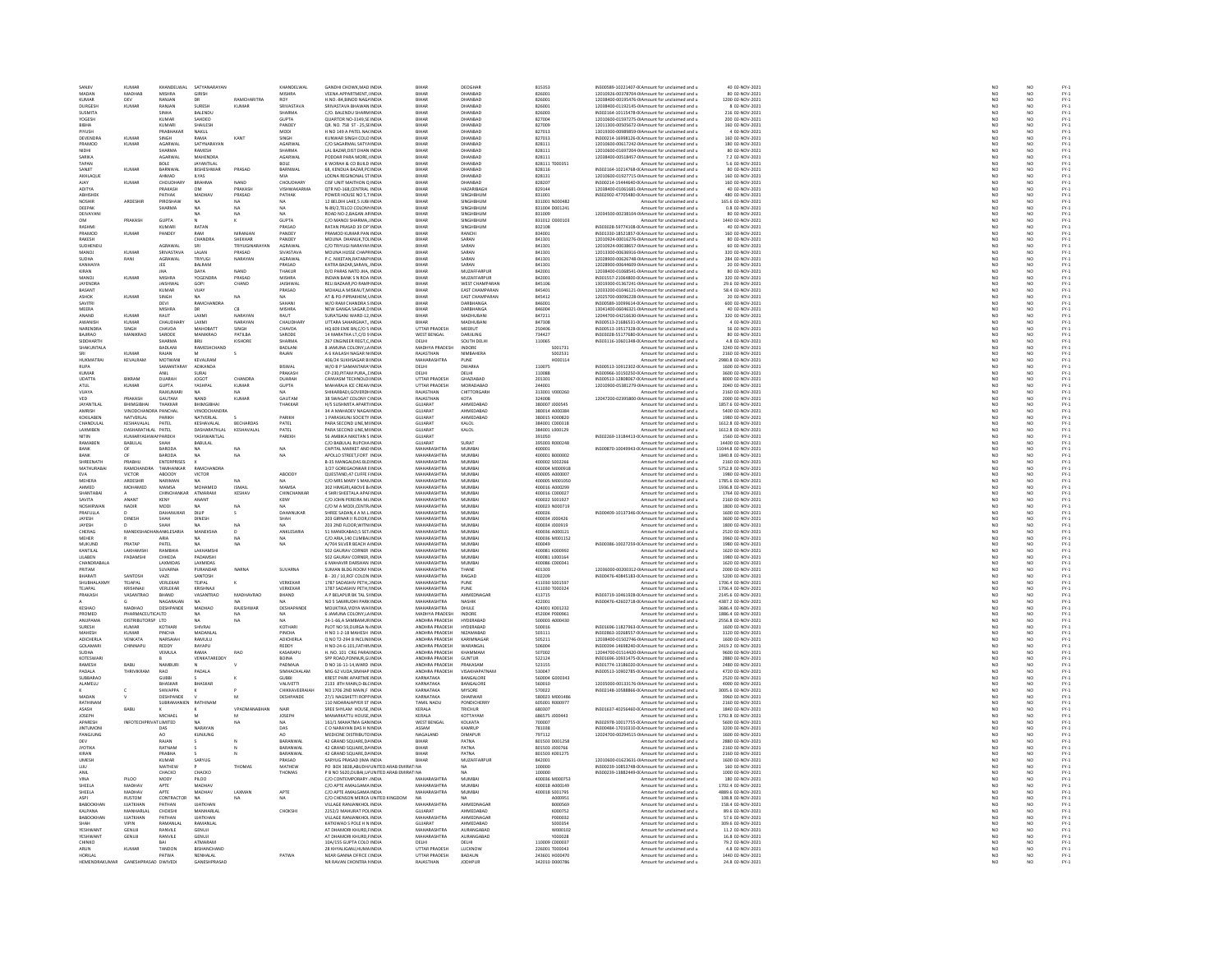| <b>HARIVADAN</b><br><b>HEMLATA</b> | MANHARLAL<br>GANPATBHAI        | CHOKSH                    | MANHARLAL                            | KANIIRHA        | CHOKSHI             | 2252/2 MAHURAT POLINDIA                                         | <b>GUJARAT</b><br>GUJARA'         | AHMEDABAD<br>HMEDABAD | 380001 H000142                   | Amount for unclaimed and u                               | 89.6 02-NOV-2021                     | NO <sub>1</sub>                                                     | NO                                                                  |                                      |
|------------------------------------|--------------------------------|---------------------------|--------------------------------------|-----------------|---------------------|-----------------------------------------------------------------|-----------------------------------|-----------------------|----------------------------------|----------------------------------------------------------|--------------------------------------|---------------------------------------------------------------------|---------------------------------------------------------------------|--------------------------------------|
| <b>JYOTI</b>                       | <b>HARIVADAN</b>               | DAVE<br>CHOKSH            | <b>GANPATBHA</b><br><b>HARIVADAM</b> | MANHARLAL       | DAVE<br>CHOKSHI     | ARADIA NIWAS, KHA INDI<br>2252/2 MAHURAT POLINDIA               | GUJARA'                           | AHMEDABAD             | 380001 H000235<br>380001 J000446 | Amount for unclaimed and u<br>Amount for unclaimed and u | 60 02-NOV-2021                       | N <sub>C</sub>                                                      |                                                                     | FY-3<br>FY-3                         |
| NITIN                              | <b>RANSILAI</b>                | сноккн                    | RANSILAI                             |                 | CHOKSHI             | 2252/2 MAHURAT POLINDIA                                         | GUIARAT                           | AHMEDARAD             | 380001 N000359                   | Amount for unclaimed and u                               | 89 6 02-NOV-2021                     | NO <sub>1</sub>                                                     | NQ                                                                  |                                      |
| <b>SHREEMATIBEN</b>                | VINAYCHANDRA SHAH              |                           | VINAYCHANDRA                         | MANSUKHLAL      | SHAH                | C 89 GAGANVIHAR FLAINDI                                         | GUJARA'                           | AHMEDABAD             | 380001 S001593                   | Amount for unclaimed and u                               | 203.2 02-NOV-2021                    | $\overline{N}$                                                      |                                                                     | FY-3<br>FY-3                         |
| ARVIND                             |                                |                           | RAMNLAL                              |                 |                     | KISAN GRAHA.GORDH/ INDIA                                        | <b>GUJARAT</b>                    | AHMEDABAD             | 380022 A000354                   | Amount for unclaimed and u                               | 540 02-NOV-2021                      | NO                                                                  | NO <sub>1</sub>                                                     |                                      |
| CANTILA                            | GORDHANDAS                     | SHAF                      | GORDHANDAS                           |                 |                     | 9 A HOUSE NO 14, BALLINDL                                       | GUJARA'                           | KHEDA                 | 387001 K000684                   | Amount for unclaimed and u                               | 998.4 02-NOV-202                     | NO                                                                  | NO                                                                  | FY-1<br>FY-1<br>FY-1<br>FY-1         |
| MANIBHAI                           |                                | PATEL                     | BHAILALBHAI                          | <b>N</b>        | PATEL               | B-11 RAILAXMI SOCJ FINDIA                                       | <b>GUJARAT</b>                    | VADODARA              | 390007 M001057                   | Amount for unclaimed and u                               | 88.8 02-NOV-2021                     | NO <sub>1</sub>                                                     | NO <sub>1</sub>                                                     |                                      |
| MARIAMB                            | HAJEEGULAM                     |                           | GULAM                                |                 | MAHOMED             | C/O E H MOOLLA,4/15 INDU                                        | GUJARAT                           | SURAT                 | 95005 A000063                    | Amount for unclaimed and u                               | 43.2 02-NOV-202                      |                                                                     | NO                                                                  |                                      |
| MRUDULA                            |                                | GORDHANDA                 | <b>NA</b>                            | NA              | NA                  | C/O NETCO.SHOP NO : INDIA                                       | MAHARASHTRA                       | MUMBAI                | 400002 G000294                   | Amount for unclaimed and u                               | 0.8 02-NOV-2021                      | NO<br>NO                                                            | $\frac{NO}{NO}$                                                     | FY-1<br>FY-1<br>FY-1                 |
| INDUMATI                           | <b>RAIVANTRAL</b>              | DESAL                     | <b>RAIVANTRAI</b>                    |                 |                     | 88/92 VEER VITHALDA INDIA                                       | MAHARASHTRA                       | MUMRAL                | 400003 DODD419                   | Amount for unclaimed and u                               | 4.8.02-NOV-2021                      |                                                                     |                                                                     |                                      |
| <b>BALVANTRA</b>                   | VRAJLAL                        | DESAI                     | VRAJLAL                              |                 |                     | 88/92 VEER VITHALDA INDU                                        | <b>MAHARASHTRA</b>                | MUMBA                 | 400003 D000420                   | Amount for unclaimed and u                               | 4.8 02-NOV-2021                      | NO                                                                  | NO                                                                  |                                      |
| KASHIBAI                           | VRAJLAL                        | <b>JOSHI</b>              | VRAJLAL                              |                 |                     | 96 V P ROAD KHANDWINDIA                                         | MAHARASHTRA                       | MUMBAI                | 400004 J000328                   | Amount for unclaimed and u                               | 43.2 02-NOV-2021                     | NO <sub>1</sub>                                                     | NO <sub>1</sub>                                                     | PY-1<br>PY-1<br>PY-1<br>PY-1         |
| VIRBALA                            | MANILAI                        | SHAH                      | MANILAL                              |                 |                     | 109 ARDESAR DADI STINDU                                         | <b>MAHARASHTRA</b>                | MUMBA                 | 400004 S000915                   | Amount for unclaimed and u                               | 9.6 02-NOV-202                       | NO                                                                  | NO                                                                  |                                      |
| MINU                               | JEHANGIE                       | CHHOY                     | <b>NA</b>                            | NA              | NA                  | NAVROZ MANSION. TA INDIA                                        | MAHARASHTRA                       | MUMBAI                | 400007 M001250                   | Amount for unclaimed and u                               | 240 02-NOV-2021                      | NO <sub>1</sub>                                                     | NO <sub>1</sub>                                                     |                                      |
|                                    | KHURSHED                       | SANGA                     |                                      |                 |                     |                                                                 | <b>MAHARASHTRA</b>                | MUMBA                 | 400039 0001044                   | Amount for unclaimed and u                               | 237.6 02-NOV-202                     | NÓ                                                                  | NO                                                                  |                                      |
| HARSHA                             | NATVERLAL                      | SHAH                      | NATVERLAL                            |                 |                     | C/O NATVERLAL J SHAI INDIA                                      | MAHARASHTRA<br><b>MAUARACUTRA</b> | MUMBAI                | 400054 S000461                   | Amount for unclaimed and u                               | 9.6 02-NOV-2021                      | NO <sub>1</sub>                                                     | NO <sub>1</sub>                                                     |                                      |
| <b>JOSEPH</b>                      | <b>IGNATIUS</b>                | SOUZA                     | DURLABHI                             |                 | SERVICE             | ARADISE APARTMEN' INDU<br>4-A SHATRUNJAY LALL INDU              | <b>MAHARASHTRA</b>                | MUMBAL<br>MUMBAI      | 400058 D000740<br>400058 R000527 | Amount for unclaimed and u<br>Amount for unclaimed and u | 43.2 02-NOV-2021<br>120 02-NOV-2021  | NC<br>NC                                                            | NO<br>NO                                                            |                                      |
| RANCHHOD                           |                                | NAIK<br>GANAPATI          |                                      | SNAI            | SUBBIER             | C-303 GOLDEN OAK.HI INDIA                                       | MAHARASHTRA                       | MUMBAI                | 400076 G000001                   | Amount for unclaimed and u                               | 439.2 02-NOV-2021                    | NO <sub>1</sub>                                                     | NO <sub>1</sub>                                                     |                                      |
| LAKSHM                             |                                | SANAPATH                  |                                      |                 | GANAPATH            | C-303 GOLDEN OAK, HI INDI                                       | <b>MAHARASHTRA</b>                | MUMBA                 | 400076 G000002                   | Amount for unclaimed and u                               | 525.6 02-NOV-2021                    | NO                                                                  | NO                                                                  | 52<br>52<br>52<br>52                 |
| LAKSHMI                            |                                | <b>GANAPATHI</b>          |                                      |                 | GANAPATHI           | C-303 GOLDEN OAK.HI INDIA                                       | MAHARASHTRA                       | MUMBAI                | 400076 G000021                   | Amount for unclaimed and u                               | 1260 02-NOV-2021                     | NO <sub>1</sub>                                                     | NO <sub>1</sub>                                                     |                                      |
|                                    |                                | GANPATI                   |                                      |                 |                     | C-303 GOLDEN OAK, HI INDU                                       | MAHARASHTRA                       | MUMBAI                | 400076 G00036                    | Amount for unclaimed and                                 | 842.4 02-NOV-2021                    | NO                                                                  | NO                                                                  |                                      |
| LAKSHMI                            |                                | <b>GANAPATHI</b>          | GANAPATH                             |                 |                     | C-303 GOLDEN OAK, HI INDIA                                      | MAHARASHTRA                       | MUMBAI                | 400076 L000108                   | Amount for unclaimed and u                               | 1015.2 02-NOV-2021                   | NO                                                                  | NO                                                                  |                                      |
| RAMANLA                            |                                | SHAH                      | <b>BABALDAS</b>                      |                 |                     | 112-A D-WING 1ST FLC INDU                                       | <b>MAHARACHTRA</b>                | <b>MUMBAI</b>         | 400092 R00095                    | Amount for unclaimed and                                 | 24.8 02-NOV-202                      | NC                                                                  |                                                                     |                                      |
| PUSHPA                             |                                | JHUNJHUNWALA ARUN         |                                      |                 | <b>JHUNJHUNWALA</b> | ROOM NO 5 KAIYA CH. INDIA                                       | MAHARASHTRA                       | MUMBAI                | 400097 P001005                   | Amount for unclaimed and u                               | 40 02-NOV-2021                       | NO                                                                  | NO<br>NO                                                            |                                      |
| <b>ZOROS</b>                       | <b>NARIMAN</b>                 | KOTHAWAI A                | $\overline{M}$                       | $N\Delta$       | NA                  | NO 18 KAHLIN RD PLIN INDIA                                      | MAHARASHTRA                       | PUNE                  | 411001 5001915                   | Amount for unclaimed and u                               | 40.02-NOV-2021                       | NC<br>NC                                                            | NO<br>NO                                                            |                                      |
|                                    | SADASHIV                       | SARANJAME                 | SADASHI                              |                 |                     | C/O SHRI V N SARANJA INDIA                                      | <b>MAHARASHTRA</b>                | PUNE                  |                                  | Amount for unclaimed and                                 | 76.8 02-NOV-2021                     |                                                                     |                                                                     |                                      |
| SAMIR                              | RAVINDRA                       | MANIAR                    | RAVINDRA                             | NATVARLAL       | MANIAR              | C-303 VRINDAVANAM INDIA                                         | MAHARASHTRA                       | PUNE                  | 411016 S002529                   | Amount for unclaimed and u                               | 34.4 02-NOV-2021                     |                                                                     | NO <sub>1</sub>                                                     |                                      |
| SARASWATI                          | SHANTILAL                      | SHAH                      |                                      |                 |                     | VISHAL APARTMENT, EINDL                                         | <b>MAHARASHTRA</b>                | PUNE                  | 411042 S002556                   | Amount for unclaimed and                                 | 40 02-NOV-2021                       | NO<br>NO                                                            | NO                                                                  |                                      |
| GOVIND                             |                                | BIHANI                    | BANSILAL                             |                 | BIHANI              | GIORIOUS SHARES & S INDIA                                       | MAHARASHTRA                       | AHMEDNAGAR            | 414001 G000665                   | Amount for unclaimed and u                               | 360 02-NOV-2021                      | NO                                                                  | NO                                                                  | PY-1<br>PY-1<br>PY-1<br>PY-1         |
| LALITHA                            |                                |                           |                                      |                 |                     | O NARASIMHA MURINDU                                             | KARNATAKA                         | MYSORE                | 571602 L000228                   | Amount for unclaimed and                                 | 54.4 02-NOV-2021                     | NC                                                                  | NO<br>NO                                                            |                                      |
| SAILENDRA<br><b>ALOKE</b>          | LALL                           | SEAL<br>DERNATH           | <b>IIRAN</b>                         |                 | SEAL<br>KRISHNA     | 44 SIKDARPARA STREE INDIA<br>24A PRINCE RAKTIAR SINDIA          | <b>WEST BENGAL</b><br>WEST RENGAL | KOLKATA<br>KOLKATA    | 700004 S000241<br>rennna ssnoot  | Amount for unclaimed and u<br>Amount for unclaimed and u | 7.2 02-NOV-2021<br>160 02-NOV-2021   | NO                                                                  | NO <sub>1</sub>                                                     |                                      |
| VIJAY                              | KUMAR                          | AGARWALA                  | <b>DWARKA</b>                        | PRASAD          | AGARWALA            | 114/1 S C M ROAD, PO INDU                                       | <b>WEST BENGAL</b>                | HOOGHLY               | 712223 V00054                    | Amount for unclaimed and u                               | 7.2 02-NOV-2021                      | NO<br>NO                                                            |                                                                     |                                      |
| LAKSHM                             |                                | <b>GANAPATHI</b>          | NA                                   | <b>NA</b>       | NA.                 | C-303 GOLDEN OAK.HI INDIA                                       | MAHARASHTRA                       | MUMBAI                | 400076 L000113                   | Amount for unclaimed and u                               | 2419.2 02-NOV-2021                   | NO <sub>1</sub>                                                     | $\frac{NO}{NO}$                                                     | 기 구 구 구 구 구 구 구 구<br>- 스 스 스 스 스 스 스 |
|                                    |                                | ANCHAN                    | VIJAYKUMAR                           |                 | ANCHAN              | LAT NO-001, AMBE JY INDU                                        | <b>MAHARASHTRA</b>                | NAVI MUMBA            | 400705 R000561                   | Amount for unclaimed and u                               | 1320 02-NOV-2021                     | NO                                                                  |                                                                     |                                      |
| ROSHN                              |                                | ANCHAN                    |                                      |                 | ANCHAN              | FLAT NO-001, AMBE JY INDIA                                      | MAHARASHTRA                       | NAVI MUMBAI           | 400705 R000532                   | Amount for unclaimed and u                               | 4260 02-NOV-2021                     | NO                                                                  | $\frac{10}{10}$                                                     |                                      |
| LIRMILA                            | <b>RAMESHM</b>                 | GGRAWA                    | RAMESHWARDAS                         | CHANSLIKHDA*    | AGRAWAL             | 44 SEA QUEEN, JUHU T INDIA                                      | MAHARASHTRA                       | MUMRAL                | sconnes eannos                   | Amount for unclaimed and u                               | 9.6 02-NOV-2021                      | NO                                                                  |                                                                     |                                      |
| GANGAPRASAD                        | KESHERDEO                      | AGARWALA                  | KESHERDEO                            |                 | AGARWALA            | C/O RADHESYAM SEKS INDIA                                        | MAHARASHTRA                       | MUMBAI                | 400006 A000031                   | Amount for unclaimed and u                               | 260.8 02-NOV-2021                    | NO                                                                  | YES<br>YES                                                          |                                      |
| SANTOSH                            | KUMAR                          | AGRAWAL                   | CHOKHELAL                            |                 | AGRAWAL             | <b>10 NAGESHWAR DHAN INDIA</b>                                  | MADHYA PRADESH                    | <b>HILAIN</b>         | 456001 4000037                   | Amount for unclaimed and u                               | 32.02-NOV-2021                       | NC<br>NC                                                            | NO<br>YES                                                           |                                      |
| MANOJKUMAR                         |                                | AGARWAL                   | DAMODARPRASAD                        |                 |                     | C-387 ALBERT SQUARE INDIA                                       | DELHI                             | DELHI                 | 110001 A000043                   | Amount for unclaimed and u                               | 19.2 02-NOV-2021                     |                                                                     |                                                                     |                                      |
| <b>IOSEPH</b>                      | ANTHONY                        | <b>ALVARES</b>            | <b>ANTHONY</b>                       |                 |                     | ANN NIKETAN CHARAI INDIA                                        | MAHARASHTRA                       | THANE                 | 400601 A000083                   | Amount for unclaimed and u                               | 40.02-NOV-2021                       | NC<br>NC                                                            | YES<br>YES<br>YES                                                   |                                      |
| ASUMAT                             |                                |                           | CHANDRAKAN                           |                 |                     | MBICA BHUVAN KAN IND                                            | -<br>SUJARAT                      | <br>HMEDABAD          |                                  | mount for unclaimed and u                                | 80 02-NOV-2021                       |                                                                     |                                                                     | PY-1<br>PY-1<br>PY-1<br>PY-1         |
| DHARAMSENGH<br>NAVNA               | GIANSINGH<br>DHARAMSEY         | ARNEJA<br>ASHAR           | GIANSINGH<br>DHARAMSEY               |                 | ARNEJA              | EVERSWEET APARTME INDIA<br>MAHENDRA MANSION INDU                | MAHARASHTRA<br>MAHARASHTRA        | MUMBAI<br>MUMRAL      | 400058 A000154<br>400002 A000173 | Amount for unclaimed and u                               | 9.6 02-NOV-2021<br>1.6 02-NOV-2021   | NO                                                                  |                                                                     |                                      |
|                                    |                                |                           |                                      |                 | <b>ASHAR</b>        |                                                                 |                                   |                       |                                  | Amount for unclaimed and u                               |                                      | NO                                                                  | NO<br>YES                                                           |                                      |
| ASHOK<br><b>AIFFT</b>              |                                | MORARI<br><b>AREKH</b>    | MORARJI<br>RHOPATRAY                 |                 |                     | 105 GOKUL VIEW 1ST HNDIA<br>C/O DEVI HERRAI COR INDIA           | MAHARASHTRA<br>MAHARASHTRA        | MUMBAI<br>MUMBAL      | 400101 A000209<br>400009 A000307 | Amount for unclaimed and u<br>Amount for unclaimed and u | 9.6 02-NOV-2021<br>80 02-NOV-2021    | NO                                                                  |                                                                     |                                      |
|                                    | KASHMIRILAI                    |                           | KASHMIRTLAL                          |                 | SAJJANDA!           | 523/1/1 C D CLOTH M/INDM                                        | GUJARAT                           | AHMEDABAD             | 380002 A000355                   | Amount for unclaimed and u                               | 120 02-NOV-2021                      | NC<br>NC                                                            | YES<br>YES                                                          |                                      |
| ARVIND<br>ASHOK                    | NAVNITI AL                     | PANJABI<br>сноккн         | NAVNITLAL                            |                 |                     | <b>BASEA FACE PARK B CINDIA</b>                                 | MAHARASHTRA                       | MUMRAL                | 2000004 4000395                  | Amount for unclaimed and u                               | 27.2.02-NOV-2021                     | NO <sub>1</sub>                                                     |                                                                     |                                      |
| ASHOK                              | KUMAR                          | SANGH                     |                                      | D               | SANGH               | C/O SANGHI CORPORA INDU                                         | MAHARASHTRA                       | MUMBAI                | 400023 A000482                   | Amount for unclaimed and u                               | 120 02-NOV-2021                      | $\overline{N}$                                                      | YES<br>YES                                                          | FY-3<br>FY-3                         |
| AZIZ                               |                                | FATEHI                    | FAKHRUDDIN                           |                 |                     | 113 MODY STREET.MU INDIA                                        | MAHARASHTRA                       | MUMBAI                | 400001 A000776                   | Amount for unclaimed and u                               | 4.8 02-NOV-2021                      |                                                                     |                                                                     |                                      |
|                                    |                                | SAXENA                    |                                      |                 | SAXENA              | 667/S MEHRAULI, NEW INDI                                        | <b>DELHI</b>                      | DELHI                 | 110030-4000788                   | Amount for unclaimed and u                               | 160 02-NOV-2021                      | NO<br>NO                                                            |                                                                     |                                      |
| ANISHA                             | JAYANT                         | DALAL                     |                                      | NA              | NA.                 | PANCHSHIL 3RD FLOOI INDU                                        | MAHARASHTRA                       | MUMBA                 | 400006 A000791                   | Amount for unclaimed and u                               | 9.6 02-NOV-2021                      | NO                                                                  | NO<br>YES<br>YES                                                    | FY-3<br>FY-3<br>FY-3                 |
| ANANT                              | RAIARAM                        | MONDKAR                   | RAIARAM                              |                 |                     | ALANKAR TEIPAL SCHEINDIA                                        | MAHARASHTRA                       | MUMBAL                | 400057-4000793                   | Amount for unclaimed and u                               | 80 02-NOV-2021                       | NO<br>NO                                                            | YES<br>NO                                                           | FY-3<br>FY-3                         |
| ANIL                               | Babulal                        | KATARIYA                  | Babulal                              |                 | KATARIYA            | NIWAS LAL TAKI, AHM INDU                                        | MAHARASHTRA                       | AHMEDNAGA             | 414001 A000869                   | Amount for unclaimed and u                               | 1.6 02-NOV-2021                      |                                                                     |                                                                     |                                      |
| <b>ARDUI HUSEN</b>                 |                                | <b>ALIBHAL</b>            | ALIBHAL                              |                 |                     | PAKMORIA STREET CRUNDIA                                         | MAHARASHTRA                       | MUMRAL                | 100003-000001                    | Amount for unclaimed and u                               | 57.6.02-NOV-2021                     | NO                                                                  | YES<br>YES                                                          |                                      |
| <b>VINODCHANDRA</b><br>URMILA      | BAPALAL<br>RAMESHWARDASAGRAWAL | ADHWARYU                  | BAPALAL<br>RAMESHWARDAS CHANSUKHDAS  |                 | AGRAWAL             | 5 ADARSH SOCIETY, NA INDU<br>44 SEA QUEENJUHU T INDIA           | GUJARAT<br>MAHARASHTRA            | AHMEDABAD<br>MUMBAI   | 380009 A000020<br>400049 A000028 | Amount for unclaimed and u<br>Amount for unclaimed and u | 51.2 02-NOV-2021<br>28.8 02-NOV-2021 | NO                                                                  |                                                                     |                                      |
| <b>GANGAPRASA</b>                  | KESHERDEO                      | AGARWAL                   | KESHERDEC                            |                 | AGARWALA            | C/O RADHESYAM SEKS INDL                                         | <b>MAHARASHTRA</b>                | MUMBAI                | 00006 A00003                     | Amount for unclaimed and u                               | 782.4 02-NOV-202                     | NO                                                                  | YES<br>YES<br>YES                                                   | FY-1<br>FY-1<br>FY-1<br>FY-1         |
| MANOJKUMAR                         |                                | AGARWAL                   | DAMODARPRASAD                        |                 |                     | C-387 ALBERT SQUARE INDIA                                       | DELHI                             | DELHI                 | 110001 A000043                   | Amount for unclaimed and u                               | 57.6 02-NOV-2021                     | NQ                                                                  |                                                                     |                                      |
| <b>GIRDHARI</b>                    | <b>CHATRUMAL</b>               | <b>AHLIM</b>              | CHATRUMAL                            | MENGHRAI        | <b>AHIIIA</b>       | C/O C M AHUJA & CO UNDIA                                        | KARNATAKA                         | <b>RANGALORE</b>      | 560002.4000047                   | Amount for unclaimed and u                               | 51.2.02-NOV-2021                     | NO<br>NO                                                            | YES<br>YES                                                          |                                      |
| GANPAT                             | KRISHNAJI                      | ALSHI                     | KRISHNAJI                            |                 | RAGHUNATH           | 265 WANI AALI, BHIWA INDU                                       | MAHARASHTRA                       | THANE                 | 421302 A000078                   | Amount for unclaimed and u                               | 163.2 02-NOV-2021                    |                                                                     |                                                                     |                                      |
| <b>LAMIV</b>                       | VASANT                         | <b>ALEKAR</b>             | VASANT                               |                 |                     | C/O V S KOCHARGAON INDIA                                        | MAHARASHTRA                       | PLINE                 | 411038 4000081                   | Amount for unclaimed and u                               | 12 8 02-NOV-2021                     | NO                                                                  | YES<br>YES                                                          |                                      |
| <b>JOSEPH</b>                      | ANTHONY                        | ALVARES                   | <b>ANTHON</b>                        |                 |                     | ANN NIKETAN, CHARAL INDU                                        | <b>MAHARASHTRA</b>                | THANE                 | 400601 A000083                   | Amount for unclaimed and u                               | 120 02-NOV-2021                      | NO                                                                  |                                                                     |                                      |
| VASUMAT                            | CHANDRAKANT                    | AMIN                      | CHANDRAKAN                           |                 |                     | AMBICA BHUVAN KAN INDIA                                         | GUJARAT                           | AHMEDABAD             | A000106                          | Amount for unclaimed and u                               | 240 02-NOV-2021                      | NO<br>NO                                                            | YES<br>YES                                                          |                                      |
| RATNA                              |                                |                           |                                      |                 |                     | 50/4 KUNJ SOCIETY, AL INDI                                      | GUJARAT                           | VADODARA              | 390005 A000110                   | Amount for unclaimed and u                               | 70.4 02-NOV-2021                     |                                                                     |                                                                     |                                      |
| SUNITA<br>BANOO                    | JAGANNATH<br>NOSHIR            | AMBARDEKAR<br>AMROLIA     | JAGANNATH<br>NOSHIR                  |                 |                     | 64/4 B A R C COLONY J INDIA<br><b>RELA COURT NO 2 FLA INDIA</b> | MAHARASHTRA<br>MAHARASHTRA        | THANE<br>MUMRAL       | 401504 A000111<br>400005 4000115 | Amount for unclaimed and u<br>Amount for unclaimed and u | 198.4 02-NOV-2021<br>6.4.02-NOV-2021 | $\begin{array}{c} \tt NO \\ \tt NO \\ \tt NO \\ \tt NO \end{array}$ | YES<br>YES<br>NO                                                    |                                      |
| IINI                               | NASARVANJI                     | ANKLESARIA                | NASARVANJ                            |                 | ANKLESARIA          | C/1 GOWALIA TANK BUNDI                                          | MAHARASHTRA                       | MUMBAI                | 400036 A000132                   | Amount for unclaimed and u                               | 148.8 02-NOV-2021                    |                                                                     |                                                                     |                                      |
| MANI                               | NASARVANJI                     | ANKLESARIA                | NASARVANJI                           |                 | ANKLESARIA          | C/1 GOWALIA TANK BLINDIA                                        | MAHARASHTRA                       | MUMBAI                | 400036 A000133                   | Amount for unclaimed and u                               | 144 02-NOV-2021                      |                                                                     | NO                                                                  |                                      |
| DHARAM                             |                                | ARNEJA                    | GIANSINGH                            |                 | ARNEJA              | EVERSWEET APARTME INDU                                          | <b>MAHARASHTRA</b>                | MUMBA                 | 400058 A000154                   | Amount for unclaimed and u                               | 28.8 02-NOV-2021                     | NO<br>NO                                                            | YES                                                                 |                                      |
| MALATI                             | MARUTI                         | ARGADE                    | MARUTI                               |                 |                     | BLOCK NO 7 4TH FLOO INDIA                                       | MAHARASHTRA                       | PUNE                  | 411030 A000158                   | Amount for unclaimed and u                               | 57.6 02-NOV-2021                     | NO                                                                  | YES                                                                 |                                      |
| ASHOKA                             |                                |                           | MORARJI                              |                 |                     | 13/14 HAKOBA HOUSE INDU                                         | <b>MAHARASHTRA</b>                | MUMBA                 | 00066 A000165                    | Amount for unclaimed and u                               | 38.4 02-NOV-202                      | NO                                                                  | YES                                                                 |                                      |
| <b>ASHOK</b>                       |                                | MORARJI                   | MORARJI                              |                 |                     | 105 GOKUL VIEW 1ST HNDIA                                        | MAHARASHTRA                       | MUMBAI                | 400101 A000209                   | Amount for unclaimed and u                               | 28.8 02-NOV-2021                     | NO                                                                  | YES                                                                 |                                      |
| AVINASH                            | <b>BHAGWAN</b>                 | SUTAWAN                   | <b>BHAGWAM</b>                       |                 |                     | SANDOZ INDIA LTD SAI INDIA                                      | <b>MAHARASHTRA</b>                | MUMBAL                | 400018 A000256                   | Amount for unclaimed and                                 | 19.2 02-NOV-2021                     | NO                                                                  | YES                                                                 |                                      |
| ASHOK                              |                                | MORARJI                   | MORARJI                              |                 |                     | 13/14 HAKOBA HOUSE INDIA                                        | MAHARASHTRA                       | MUMBAI                | 400066 A000275                   | Amount for unclaimed and u                               | 19.2 02-NOV-2021                     | NO<br>NO                                                            | YES<br>YES<br>YES                                                   |                                      |
| ASHRAJ                             | RAOJI                          | DEOKAR                    | RAQJI                                |                 |                     | AT & POST KHANDALA INDIA                                        | MAHARASHTRA                       | AHMEDNAGAL            | A000277                          | Amount for unclaimed and u                               | 33.6 02-NOV-2021                     |                                                                     |                                                                     |                                      |
| ARVINE                             |                                |                           |                                      |                 |                     | M/S IMPERIAL LIQUOR INDU                                        | RAJASTHAN                         | UDAIPUR               | A000279                          | Amount for unclaimed and u                               | 1440 02-NOV-2021                     | NO                                                                  |                                                                     |                                      |
| ABILIO                             | DACONCEICADE SOUSA             |                           | LUIS                                 | JOSEDE          | SOUSA               | CHURCH SQUARE.QUE INDIA                                         | GOA<br><b>MAHARASHTRA</b>         | <b>QUPEM</b>          | 403705 A000298                   | Amount for unclaimed and u                               | 480 02-NOV-2021                      | NO                                                                  | YES                                                                 |                                      |
| <b>NAY</b><br><b>AJEET</b>         | GOKALDAS                       | KAJARIA<br>PAREKH         | GOKALDAS<br>BHOPATRAY                | VITHALDAS       | KAJARIA             | 39/429 E S V P ROAD, 1 INDL<br>C/O DEVI HERBAL COR INDIA        | MAHARASHTRA                       | MUMBA<br>MUMBAI       | 400004 A00030<br>400009 A000307  | Amount for unclaimed and u<br>Amount for unclaimed and u | 360 02-NOV-2021<br>240 02-NOV-2021   | NO<br>NO <sub>1</sub>                                               | NO<br>YES                                                           |                                      |
| ALBERTO                            |                                | SOUSA                     | ABILIO                               | DACE            | SOUSA               | HURCH SQUARE, QUE INDU                                          | GOA                               | QUPEM                 | 403705 A000311                   | Amount for unclaimed and                                 | 480 02-NOV-2021                      | NO                                                                  |                                                                     |                                      |
| ANAGHA                             | ASHOK                          | TENDULKAR                 | ASHOK                                |                 | HARITENDULKAR       | VISHWA KUTIR VAIDYA INDIA                                       | MAHARASHTRA                       | MUMBAI                | 400028 A000322                   | Amount for unclaimed and u                               | 480 02-NOV-2021                      | NO                                                                  | YES<br>YES                                                          |                                      |
| ARVIND                             | KASHMIRILAI                    |                           | KASHMIRTLA                           |                 | SAILANDAS           |                                                                 | <b>GUIARAT</b>                    | <b>HMFDARAD</b>       | 380002 A000355                   |                                                          |                                      |                                                                     |                                                                     |                                      |
|                                    | LGOPALA                        | <b>PANJABI</b><br>KRISHNA |                                      | LAKSHIV         | NARASIMHAJAI        | 523/1/1 C D CLOTH M INDIA<br>1560 17TH MAIN ROALINDIA           | KARNATAKA                         | BANGALORE URBAN       | 560040 A000389                   | Amount for unclaimed and u<br>Amount for unclaimed and u | 360 02-NOV-2021<br>825.6 02-NOV-2021 | NC<br>NC                                                            | YES<br>YES                                                          |                                      |
| <b>ASHOK</b>                       | NAVNITLAL                      | CHOKSHI                   | NAVNITLAL                            |                 |                     | <b>B 4 SEA FACE PARK B DINDIA</b>                               | MAHARASHTRA                       | MUMBAI                | 400026 A000395                   | Amount for unclaimed and u                               | 81.6 02-NOV-2021                     | NO <sub>1</sub>                                                     | YES                                                                 |                                      |
| ANURADH                            |                                | DESHPANDE                 |                                      |                 |                     | C/O R M KAVATHEKAR INDL                                         | <b>MAHARASHTRA</b>                | PUNE                  | 411030 A00040                    | Amount for unclaimed and u                               | 100.8 02-NOV-202                     | NO                                                                  | YES                                                                 |                                      |
| ASHOK                              | <b>KUMAR</b>                   | SANGHI                    |                                      |                 | SANGHI              | C/O SANGHI CORPORA INDIA                                        | MAHARASHTRA                       | MUMBAI                | 400023 A000482                   | Amount for unclaimed and u                               | 360 02-NOV-2021                      | NO                                                                  | YES                                                                 |                                      |
| AJITA                              | RAJESH                         | SHAH                      | RAIFSH                               |                 |                     | <b>605 TULSIANI CHAMBEINDI</b>                                  | <b>MAUARACUTRA</b>                | MUMRAL                | 400021 A000509                   | Amount for unclaimed and                                 | 960 02-NOV-2021                      | NO                                                                  | NO<br>YES                                                           |                                      |
| ANANT                              |                                | MASURKEAR                 | PARSHURAM                            |                 | MASURKAR            | SHREE SADAN V B PHA INDIA                                       | MAHARASHTRA                       | MUMBAI                | 400081 A000534                   | Amount for unclaimed and u                               | 1440 02-NOV-2021                     | NO                                                                  |                                                                     |                                      |
| ABDULRAH                           | HABIB                          | MERCHANT                  | HABIB                                |                 | MERCHANT            | ADVOCATE HIGH COULINDIA                                         | MAHARASHTRA                       | MUMBAL                | 400061 A000759                   | Amount for unclaimed and                                 | 14.4 02-NOV-2021                     | NC                                                                  | NO<br>NO                                                            |                                      |
| AZIZ                               |                                | FATEHI<br>SAXENA          | FAKHRUDDIN                           | <b>C</b>        | SAXENA              | 113 MODY STREET, MUINDIA<br>667/S MEHRAULI NEW INDIA            | MAHARASHTRA<br>DELHI              | MUMBAI<br>DELHI       | 400001 A000776<br>110030 A000788 | Amount for unclaimed and u<br>Amount for unclaimed and u | 14.4 02-NOV-2021<br>480 02-NOV-2021  | $\frac{NO}{NO}$                                                     |                                                                     |                                      |
| <b>ANISH</b>                       | JAYANT                         | DALAL                     |                                      |                 |                     | PANCHSHIL 3RD FLOOI INDL                                        | <b>MAHARASHTRA</b>                | MUMBA                 | 00006 A00079                     | Amount for unclaimed and u                               | 28.8 02-NOV-202                      | NO                                                                  | YES<br>YES                                                          |                                      |
| ANANT                              | RAJARAM                        | MONDKAP                   | RAJARAM                              |                 |                     | ALANKAR.TEJPAL SCHEINDIA                                        | MAHARASHTRA                       | MUMBAI                | 400057 A000793                   | Amount for unclaimed and u                               | 240 02-NOV-2021                      | NO <sub>1</sub>                                                     | YES                                                                 |                                      |
| ANAND                              | SHESHGIR                       | KAIKIN                    | SHESHGIR                             |                 |                     | OW HOUSE 1 CHINTA INDU                                          | <b>MAUARACUTRA</b>                | PUNE                  | 411038 A001018                   | Amount for unclaimed and                                 | 72 02-NOV-202                        | NO                                                                  |                                                                     |                                      |
| JEHANGIP                           | CURSETJI                       | BAGLI                     | CURSETJI                             |                 | NOWROJI             | 600 JAME JAMSHED RINDIA                                         | MAHARASHTRA                       | MUMBAI                | 400019 B000024                   | Amount for unclaimed and u                               | 27.2 02-NOV-2021                     | NO                                                                  | YES<br>YES                                                          |                                      |
| HEMANT                             | <b>RAMCHANDRA</b>              | BAPAT                     | RAMCHANDRA                           |                 |                     | SURVEY NO 88/4, MUJ INDU                                        | MAHARASHTRA                       | THANE                 | B000025                          | Amount for unclaimed and u                               | 12.8 02-NOV-2021                     | NO                                                                  |                                                                     |                                      |
| PARIN                              | JEHANGIRJI                     | BAGLI                     | JEHANGIRJI                           |                 |                     | BACHA MANOR, 600 JA INDU                                        | MAHARASHTRA                       | MUMBA                 | 400019 8000053                   | Amount for unclaimed and u                               | 8 02-NOV-2021                        | NO                                                                  | YES<br>YES                                                          |                                      |
| <b>RELAPLIE</b>                    | SUGARANDALLIFTLTD              |                           |                                      |                 | NA                  | BRADY HOUSE 12/14.V INDIA                                       | MAHARASHTRA                       | MUMRAL                | 400001 8000147                   | Amount for unclaimed and u                               | 28.8.02-NOV-2021                     | NO                                                                  |                                                                     |                                      |
| VIRMALA                            | PRATAPSINH                     | BHATIA                    | PRATAPSINH                           | G               | BHATIA              | C/O V DWARKADAS,38 INDU                                         | MAHARASHTRA                       | MUMBAI                | 400001 B000165                   | Amount for unclaimed and u                               | 19.2 02-NOV-2021                     | NO                                                                  | YES<br>YES<br>YES                                                   |                                      |
| LILABAI                            | SHRIKRISHNA                    | BHAVE                     | SHRIKRISHNA                          |                 | BHAVE               | C/4 NEELAM.SITALADE INDIA                                       | MAHARASHTRA<br>MAHARASHTRA        | MUMBAI                | 400016 8000169                   | Amount for unclaimed and u                               | 36.8 02-NOV-2021                     | NO                                                                  |                                                                     |                                      |
| VALLABHDA <sup>.</sup>             | DAYALAL                        | HADR                      | DAYALAL                              |                 |                     | <b>DEE MATHLIRADAS ROINDIA</b>                                  |                                   | <b>MI IMRAI</b>       | 100067 8000237                   | Amount for unclaimed and                                 | 9.6 02-NOV-2021                      | NC                                                                  | YES<br>YES                                                          |                                      |
| BHARAT<br>KANAIYALAL               | KANAIYALAL<br>CHUNEAU          | BHATT<br>RHATT            | KANAIYALAL<br>CHUNILAI               |                 |                     | 9/50 B D D CHAWL, WC INDIA<br>9/50 B D D CHAWL WC INDIA         | MAHARASHTRA<br>MAHARASHTRA        | MUMBAI<br>MUMRAL      | 400018 B000252<br>400018 8000253 | Amount for unclaimed and u                               | 1.6 02-NOV-2021<br>8 02-NOV-2021     | NO<br>NO                                                            |                                                                     |                                      |
| KISHAN                             | PURSHOTTAM                     | BHATT                     | PURUSHOTTAM                          |                 |                     | HARIVIJAY CHOGLE CH INDIA                                       | MAHARASHTRA                       | MUMBAI                | 400092 B000296                   | Amount for unclaimed and u<br>Amount for unclaimed and u | 9.6 02-NOV-2021                      | NO                                                                  | NO<br>YES                                                           |                                      |
| MANHARI AI                         | MOTILAL                        | RHAVSAR                   | MOTILAI                              |                 | RHAVSAR             | GOLDEN CITY HOUSE LINDIA                                        | GUIARAT                           | SURAT                 | 395010 8000304                   | Amount for unclaimed and u                               | 107.2.02-NOV-2021                    |                                                                     | NO <sub>1</sub>                                                     |                                      |
| MANHARLAI                          | MOTILAL                        | BHAVSAR                   | MOTILAL                              |                 | BHAVSAR             | <b>GOLDEN CITY HOUSE IN INDU</b>                                | GUJARAT                           | <b>SURAT</b>          | 395010 B00036                    | Amount for unclaimed and u                               | 9.6 02-NOV-2021                      | NO<br>NO                                                            | $\overline{NQ}$                                                     |                                      |
| MANHARI AI                         | MOTILAL                        | RHAVSAR                   | MOTIL AL                             |                 | <b>RHAVSAR</b>      | GOLDEN CITY HOUSE LINDIA                                        | GUIARAT                           | SURAT                 | 395010 8000368                   | Amount for unclaimed and u                               | 16.02-NOV-2021                       |                                                                     |                                                                     |                                      |
| <b>LEANLIADIA</b>                  | MOTILA                         | <b>BHAVSA</b>             | MOTILAL                              |                 |                     | <b>OLDEN CITY HOUSE IN INDIA</b>                                | SUJARAT                           | KALOL                 | 95010 800038                     | Amount for unclaimed and                                 | 3.6 02-NOV-202                       | NO<br>NO                                                            | $\begin{array}{c} \tt NO \\ \tt NO \\ \tt NO \\ \tt NO \end{array}$ |                                      |
| MANHARLAL                          | MOTILAL                        | BHAVSAR                   | MOTILAL                              |                 | BHAVSAF             | <b>GOLDEN CITY HOUSE I INDIA</b>                                | GUJARAT                           | SURAT                 | 395010 B000389                   | Amount for unclaimed and u                               | 9.6 02-NOV-2021                      | NO                                                                  |                                                                     |                                      |
| SURFSH                             | KUMAR                          | RHAIYA                    | <b>NA</b>                            |                 | MA.                 | NO 74 MARSHALL ROAINDH                                          | TAMIL NADL                        | CHENNA                | 600008 8000414                   | Amount for unclaimed and u                               | 1.6 02-NOV-2021                      | NO                                                                  | YES<br>YES                                                          |                                      |
| PESHOTAN                           | MANEKJI                        | BHADHA                    | NA                                   | NA              |                     | MERWAN BUILDING, 1: INDIA                                       | MAHARASHTRA                       | MUMBAI                | 400007 8000423                   | Amount for unclaimed and u                               | 9.6 02-NOV-2021                      | NO                                                                  |                                                                     |                                      |
| KAMAL                              | SINGH                          | ROHARA                    | SINGH                                |                 | BOHARA              | C/3 SAMTA SOCIETY KUNDIA                                        | GUIARAT                           | AHMEDARAD             | 380027 B000487                   | Amount for unclaimed and u                               | 49.6.02-NOV-2021                     | NO                                                                  | YES<br>YES                                                          |                                      |
| BEHRAM                             | JAMSHEDJI                      | VAGHAIWALLA               | JAMSHEDJ<br><b>MA</b>                | MA <sub>1</sub> |                     | <b>JANABHOY CHAMBER INDU</b>                                    | <b>MAHARASHTRA</b>                | MUMBAI                | 400001 B000542                   | Amount for unclaimed and u                               | 4.8 02-NOV-2021                      |                                                                     |                                                                     |                                      |
| BELAPUR                            | SUGARANDALLIE(LTD              |                           |                                      |                 | NA                  | BRANDY HOUSE 12/14 INDIA                                        | MAHARASHTRA<br><b>MAHARASHTRA</b> | MUMBAI                | 400001 B000559                   | Amount for unclaimed and u                               | 51.2 02-NOV-2021                     | NO                                                                  | YES                                                                 |                                      |
| <b>BANK</b><br>BHAVNABEN           |                                | BARODA<br>SHAH            |                                      | NA              |                     | P BOX NO 225A JEEJEE INDI<br>468 SHANTINATH'S PO INDIA          | GUJARAT                           | MUMBA<br>AHMEDABAD    | 400023 B00056<br>380001 B000636  | Amount for unclaimed and u<br>Amount for unclaimed and u | 240 02-NOV-2021<br>19.2 02-NOV-2021  |                                                                     | YES<br>YES                                                          | FY-1<br>FY-1<br>FY-1                 |
|                                    |                                |                           |                                      |                 |                     |                                                                 |                                   |                       |                                  |                                                          |                                      |                                                                     |                                                                     |                                      |
| RHAVNAPANDYA                       | RAMANLAL                       |                           | <b>KULVANTRAY</b>                    |                 | PANDYA              | <b>FACTORY LANE CORNEINDIA</b>                                  | MAHARASHTRA                       | MUMRAL                | 400092.8000637                   | Amount for unclaimed and u                               | 6.4.02-NOV-2021                      |                                                                     |                                                                     |                                      |
| <b>BAHADUR</b>                     |                                | DASTOOR                   | RATANSHA                             |                 |                     | JAL-KIRAN.13TH FLOOHNDIA                                        | MAHARASHTRA                       | MUMBAI                | 400005 B000685                   | Amount for unclaimed and u                               | 480 02-NOV-2021                      |                                                                     | YES<br>YES                                                          |                                      |
| <b>RANK</b>                        | RATANSHA<br>$\alpha$           | RARODA                    |                                      | MA.             | NA                  | SECURITIES DEPT 1ST FINDIA                                      | MAHARASHTRA                       | MUMRAL                | 400023 8000737                   | Amount for unclaimed and u                               | 59.2 02-NOV-2021                     | NO                                                                  |                                                                     | FY-3<br>FY-3<br>.<br>د ۲۰            |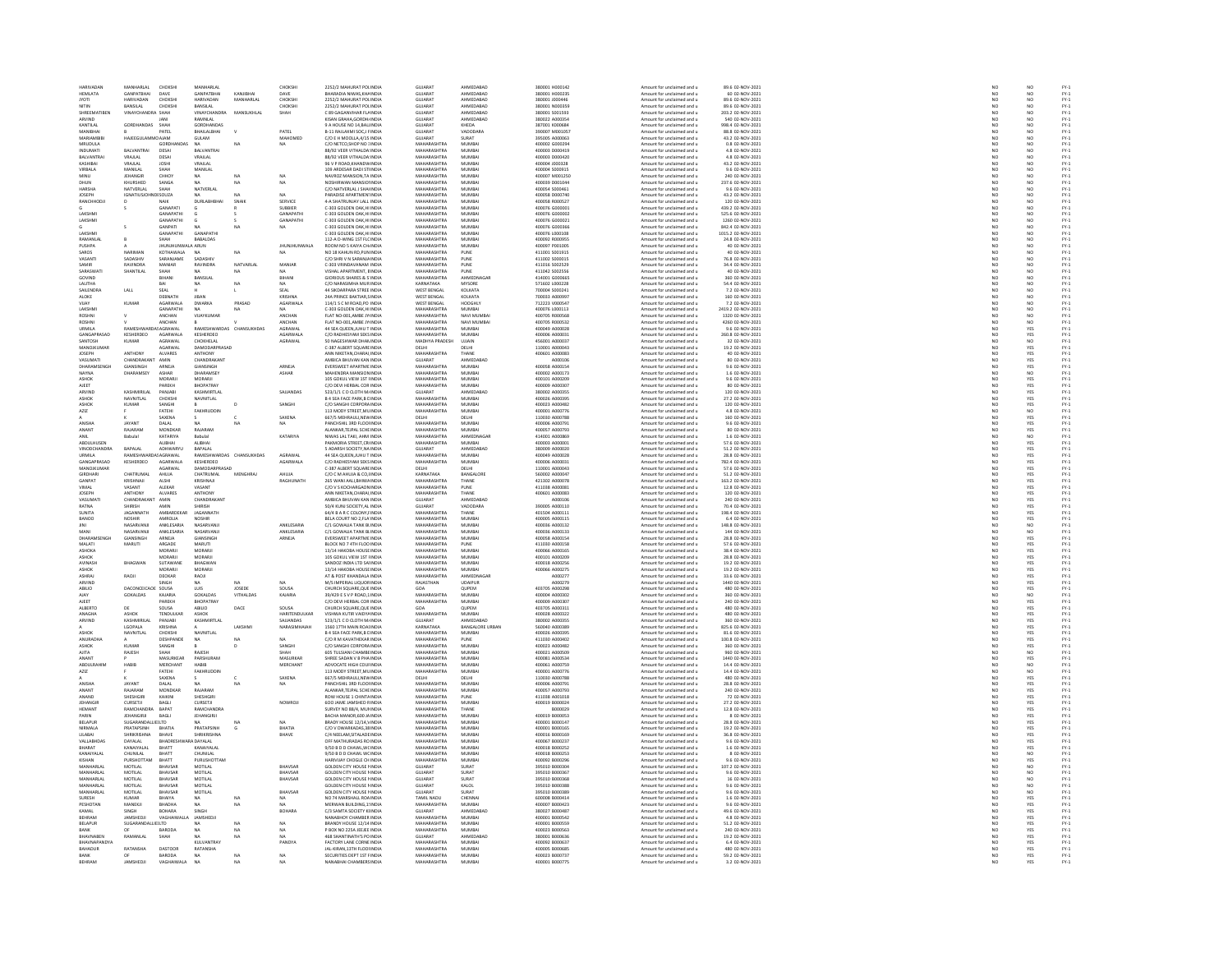|                                  |                                       | BARODA                              | <b>NA</b>                          |                | NA            | APOLLO STREET, FORT INDI                                                              | <b>MAHARASHTRA</b>                | MUMBA                      | 400001 800000                    | Amount for unclaimed and u                                    | 3681.6 02-NOV-2021                                   | NC                                                                        |                         |                                                    |
|----------------------------------|---------------------------------------|-------------------------------------|------------------------------------|----------------|---------------|---------------------------------------------------------------------------------------|-----------------------------------|----------------------------|----------------------------------|---------------------------------------------------------------|------------------------------------------------------|---------------------------------------------------------------------------|-------------------------|----------------------------------------------------|
| CASSAM                           | AHMED                                 | BAPORIA                             | AHMED                              |                | BAPORIA       | BALAPIR ROAD, RANDE INDIA                                                             | GUJARAT                           | SURAT                      | B000009                          | Amount for unclaimed and u                                    | 51.2 02-NOV-2021                                     | NO<br>NO                                                                  | YES                     |                                                    |
| ONKARNATH                        |                                       | RAIPAL                              | SHARADADUTT                        |                | <b>BAIPAL</b> | VASANT VIHAR 32 PAS INDIA                                                             | <b>DELHI</b>                      | <b>DELHI</b>               | 110057-8000010                   | Amount for unclaimed and u                                    | 76.8.02-NOV-2021                                     |                                                                           | <b>YES</b>              | FY-3<br>FY-3<br>FY-3                               |
| JEHANGIP                         | CURSETJI                              | BAGLI                               | CURSETJI                           |                | NOWROJI       | 600 JAME JAMSHED RINDL                                                                | MAHARASHTRA                       | MUMBA                      | 400019 8000024                   | Amount for unclaimed and u                                    | 81.6 02-NOV-2021                                     | NO                                                                        | YES                     |                                                    |
| HEMANT                           | RAMCHANDRA                            | BAPAT                               | RAMCHANDRA                         |                |               | SURVEY NO 88/4, MUI INDIA                                                             | MAHARASHTRA                       | THANE                      | B000029                          | Amount for unclaimed and u                                    | 38.4 02-NOV-2021                                     | NO <sub>1</sub>                                                           | YES                     | FY-1<br>FY-1<br>FY-1<br>FY-1                       |
|                                  |                                       | BAVIS                               | NAGJI                              |                |               | BHUTA BHUVAN ROOMIND                                                                  | <b>MAHARASHTRA</b>                | MUMBA                      | 400084 B000034                   | Amount for unclaimed and u                                    | 6.4 02-NOV-2023                                      | $\overline{\mathsf{NC}}$                                                  | YES                     |                                                    |
| DATTATRAYA                       | VAMAN                                 | BAPAT                               | VAMAN                              |                |               | A6/187 PARANJPE NACINDIA                                                              | MAHARASHTRA                       | THANE                      | 401301 B000040                   | Amount for unclaimed and u                                    | 198.4 02-NOV-2021                                    | NO <sub>1</sub>                                                           | YES                     |                                                    |
| KRISHNA                          | SADASHIV                              | BARVI                               | SADASHIV                           |                |               | D/12 MODEL HOUSE,P INDI                                                               | MAHARASHTRA                       | MUMBA                      | 400004 B00004                    | Amount for unclaimed and u                                    | 6.4 02-NOV-202:                                      | $_{NC}$                                                                   | YES                     |                                                    |
| PARIN                            | JEHANGIRJI                            | BAGLI                               | JEHANGIRJI                         |                |               | BACHA MANOR,600 JA INDIA                                                              | MAHARASHTRA                       | MUMBAI                     | 400019 B000053                   | Amount for unclaimed and u                                    | 24 02-NOV-2021                                       | NO                                                                        | YES                     |                                                    |
| RUSTOMIL                         | SORABJI                               | BARIA<br>BANGERA                    | SORABJI                            |                |               | AVA MANSION 4TH FLUNDL                                                                | MAHARASHTRA                       | <b>MUMBAL</b>              | 400007 B000063                   | Amount for unclaimed and u                                    | 396.8 02-NOV-2021                                    | NO<br>NO                                                                  | YES<br>YES              | 기 기 기 기 기 기 기 기 기 기 기 기 기<br>소 조 조 조 조 조 조 조 조 조 조 |
| SRINIVASA                        |                                       |                                     | <b>NA</b>                          |                |               | C/204 KAUSTUBHA NA INDI                                                               | MAHARASHTRA                       | MUMBAI                     | 400064 B00008                    | Amount for unclaimed and u                                    |                                                      |                                                                           |                         |                                                    |
| AMMAL                            |                                       | BAJAJ                               | <b>NA</b>                          | NA             | NA            | 16 SANGAM BLDG, FLAINDIA                                                              | MAHARASHTRA                       | MUMBAI                     | 400006 800009                    | Amount for unclaimed and u                                    | 38.4 02-NOV-2021                                     | NO <sub>1</sub>                                                           | YES                     |                                                    |
| KHUSROO                          | JEHANGIP                              | BANAJ                               | JEHANGIR                           |                |               | <b>542 HIRJI SETH BLDG,CINDI</b>                                                      | MAHARASHTRA                       | MUMBAI                     | 400002 B00011                    | Amount for unclaimed and u                                    | 70.4 02-NOV-2021                                     | $_{NC}$                                                                   | YES                     |                                                    |
| PRADIP                           | DAMODAR                               | BANE                                | DAMODAR                            |                |               | 46/47 ASHOKNAGAR,RINDIA                                                               | MAHARASHTRA                       | THANE                      | 421304 B000116                   | Amount for unclaimed and u                                    | 76.8 02-NOV-2021                                     | NO                                                                        | YES                     |                                                    |
| <b>RUSTOMJI</b>                  | SORARII                               | RARIA                               | SORABJI                            |                |               | AVA MANSION 4TH FLINDL                                                                | MAHARASHTRA                       | <b>MUMBAL</b>              | 400007 800012                    | Amount for unclaimed and u                                    | 396.8 02-NOV-2021                                    | NO                                                                        | YES<br>YES              |                                                    |
| BELAPUR                          | SUGARAND                              | <b>JELLTD</b>                       | NA                                 | NA             | NA            | BRADY HOUSE 12/14, VINDIA                                                             | MAHARASHTRA                       | MUMBAI                     | 400001 B00014                    | Amount for unclaimed and u                                    | 86.4 02-NOV-2021                                     | NO                                                                        |                         |                                                    |
| PARILAT                          |                                       | <b>BELLIAPPA</b>                    |                                    | м              | BELLIAPPA     | C/O GENL A S VAIDYA, INDIA                                                            | MAHARASHTRA                       | PUNE                       | 411001 800015                    | Amount for unclaimed and u                                    | 115.2 02-NOV-2021                                    |                                                                           |                         |                                                    |
| KUSUM                            | <b>BALKRISHNA</b>                     | BHIDAY                              | BALKRISHNA                         |                |               | 41 PATEL TERRACE, PAI INDIA                                                           | MAHARASHTRA                       | MUMBAI                     | 400012 B00015                    | Amount for unclaimed and u                                    | 3283.2 02-NOV-2021                                   | NO<br>NO<br>NO                                                            | YES<br>YES<br>YES       |                                                    |
| NIRMALA                          | PRATAPSINH                            | BHATIA                              | PRATAPSINH                         | $\mathsf{G}$   | BHATIA        | C/O V DWARKADAS.38 INDIA                                                              | MAHARASHTRA                       | MUMBAI                     | 400001 B000165                   | Amount for unclaimed and u                                    | 57.6 02-NOV-2021                                     |                                                                           |                         |                                                    |
| LILABAI                          | <b>SHRIKRISHN</b>                     | BHAVE                               | CUDIVDICUM                         |                | BHAVE         | C/4 NEELAM, SITALADE INDI                                                             | <b>MAHARASHTRA</b>                | MUMBAI                     | 400016 B00016                    | Amount for unclaimed and u                                    | 110.4 02-NOV-2021                                    | NO                                                                        |                         |                                                    |
| JAMSHED                          | FRAMJI                                | BHAMGARA                            | FRAMJI                             |                |               | 89 KHORSHED VILLA, N INDIA                                                            | MAHARASHTRA                       | MUMBAI                     | 400060 B00019                    | Amount for unclaimed and u                                    | 70.4 02-NOV-2021                                     | NO                                                                        | YES<br>YES              |                                                    |
| <b>IAMSHED</b>                   | FRAMJI                                | BHAMGARA                            | FRAMJI                             | <b>RUSTOMJ</b> | BHAMGARA      | <b>89 MALCOLM BAUG, IC INDIA</b>                                                      | MAHARASHTRA                       | <b>MUMBAL</b>              | B000203                          | Amount for unclaimed and u                                    | 6.4 02-NOV-2021                                      |                                                                           |                         |                                                    |
|                                  |                                       | BHAT                                |                                    |                |               |                                                                                       | MAHARASHTRA                       | MUMBAI                     | 400062 B000207                   |                                                               | 1.6 02-NOV-2021                                      | NO<br>NO                                                                  | YES<br>YES              |                                                    |
| PRABHAKAR<br>RUKU                | <b>KESHAO</b><br>HASMATRAL            | RHAVNANI                            | KESHAO<br>HASMATRAL                |                |               | UDAY CO OP HOUSING INDIA<br>C/O PREMIER SALES CUNDIA                                  | MAHARASHTRA                       | MUMRAL                     | 400008 8000211                   | Amount for unclaimed and u<br>Amount for unclaimed and u      | 4160 02-NOV-2021                                     |                                                                           |                         |                                                    |
|                                  |                                       |                                     |                                    |                |               |                                                                                       |                                   |                            |                                  |                                                               |                                                      | NO<br>NO                                                                  | YES<br>YES              |                                                    |
| RAGHUNATI                        | <b>JANARDHA</b>                       | BHAGWAT                             | JANARDHAN                          |                |               | SHENDE CHAWL 1ST FIINDI                                                               | MAHARASHTRA                       | MUMBA                      | 400004 800021                    | Amount for unclaimed and u                                    | 6.4 02-NOV-2021                                      |                                                                           |                         |                                                    |
| PRAKASH                          | VISHNU                                | BHATKHANDE                          | <b>VISHNU</b>                      |                |               | 24 MUMBAI MUTUAL INDIA                                                                | MAHARASHTRA                       | MUMBAI                     | 400023 B000235                   | Amount for unclaimed and u                                    | 6.4 02-NOV-2021                                      | NO                                                                        |                         |                                                    |
| <b>VALLABHDA</b>                 | DAYALAL                               | BHADRESHWARA DAYALA                 |                                    |                |               | OFF MATHURADAS RO INDI                                                                | MAHARASHTRA                       | MUMBA                      | 400067 B00023                    | Amount for unclaimed and u                                    | 28.8 02-NOV-2021                                     | $\frac{1}{N}$                                                             | YES<br>YES<br>YES       | FY-1<br>FY-1<br>FY-1<br>FY-1                       |
| ARUN                             | GAJANAN<br>GAIANAN                    | <b>BHUTKAR</b><br><b>RHITKAR</b>    | GAJANAN<br>GAIANAN                 |                |               | SHREE NAGAR COLON' INDIA<br>HELE NAGAR COLON INDIA                                    | MAHARASHTRA<br>MAHARASHTRA        | MUMBAI<br>MUMRAL           | 400062 B000239<br>400062.8000240 | Amount for unclaimed and u                                    | 4.8 02-NOV-2021                                      |                                                                           |                         |                                                    |
| SUNIT                            |                                       |                                     |                                    |                |               |                                                                                       |                                   |                            |                                  | Amount for unclaimed and u                                    | 4.8 02-NOV-2021                                      | NO<br>NO                                                                  | YES<br>YES              |                                                    |
| <b>BHARAT</b>                    | KANAIYALA                             | BHATT                               | KANAIYALAL                         |                |               | 9/50 B D D CHAWL, WC INDIA                                                            | MAHARASHTRA                       | MUMBAI                     | 400018 800025                    | Amount for unclaimed and u                                    | 4.8 02-NOV-2021                                      |                                                                           |                         |                                                    |
| KANAIYAI AI                      | CHUNEAU                               | <b>BHATT</b>                        | CHUNILAI                           |                |               | 9/50 B D D CHAWL WO INDIA                                                             | MAHARASHTRA                       | MUMBAL                     | 400018 8000253                   | Amount for unclaimed and u                                    | 24.02-NOV-2021                                       | NO <sub></sub>                                                            | NO.                     |                                                    |
| MALATI                           | KRISHNA                               | BHIDE                               | KRISHNA                            |                |               | 6 USHA BUILDING, COL INDIA                                                            | MAHARASHTRA                       | MUMBA                      | 400028 B00026                    | Amount for unclaimed and u                                    | 28.8 02-NOV-2021                                     | $\overline{NQ}$                                                           | YES                     |                                                    |
| <b>KRISHNA</b>                   | JAGANNATH                             | BHIDE                               | JAGANNATH                          |                |               | 6 USHA BUILDING.COL INDIA                                                             | MAHARASHTRA                       | MUMBAI                     | 400028 800026                    | Amount for unclaimed and u                                    | 28.8 02-NOV-2021                                     | NO                                                                        | YES                     |                                                    |
| VEENA                            | VASUDEO                               | <b>BHAGWAT</b>                      | VASUDEO                            |                |               | 176E PARSHARAM WAINDI                                                                 | <b>MAHARASHTRA</b>                | MUMBA                      | 400004 B00027                    | Amount for unclaimed and u                                    | 8 02-NOV-2021                                        | NO                                                                        | YES                     |                                                    |
| BHANUMATI                        |                                       | EASHWARAN                           | <b>NA</b>                          | NA             | NA            | SADHANA.VADOWLI SHNDIA                                                                | MAHARASHTRA                       | THANE                      | 421501 B000276                   | Amount for unclaimed and u                                    | 6.4 02-NOV-2021                                      |                                                                           |                         |                                                    |
| RITA                             | <b>RAIFNDRA</b>                       | <b>BHATT</b>                        | RAIFNDRA                           |                |               | 306 VICTORIA 3RD FILINDIA                                                             | MAHARASHTRA                       | MUMRAL                     | 400053 8000283                   | Amount for unclaimed and u                                    | 38.4.02-NOV-2021                                     | $\begin{array}{c} \tt NO \\ \tt NO \\ \tt NO \\ \tt NO \end{array}$       | YES<br>YES<br>YES       | 것 것 것 것 것 것 것 것<br>- 2 . 2 . 2 . 2 . 2 . 2         |
| MALATI                           | BABUBHA                               | BHANSALI                            | BABUBHAI                           |                |               | C9 INDRADEEP SOCIET INDIA                                                             | MAHARASHTRA                       | MUMBAL                     | 400086 800029                    | Amount for unclaimed and u                                    | 9.6 02-NOV-2021                                      |                                                                           |                         |                                                    |
| KISHAN                           | PURSHOTTAM                            | BHATT                               | PURUSHOTTAM                        |                |               | HARIVIJAY CHOGLE CH INDIA                                                             | MAHARASHTRA                       | MUMBAI                     | 400092 800029                    | Amount for unclaimed and u                                    | 28.8 02-NOV-2021                                     | NO                                                                        | YES                     |                                                    |
| JAGRUT                           | NAVIN                                 | BHATT                               | NAVIN                              |                |               | 0, 0, 0, 0                                                                            | <b>MAHARASHTRA</b>                | MUMBA                      | B000320                          | Amount for unclaimed and u                                    | 38.4 02-NOV-2021                                     | NO                                                                        | YES                     |                                                    |
| FRAMROZE                         | MANCHERSHAH BHADHA                    |                                     | MANCHERSHAH                        |                |               | 92/94 ENGINEER HOU: INDIA                                                             | MAHARASHTRA                       | MUMBAI                     | 400004 B000358                   | Amount for unclaimed and u                                    | 198.4 02-NOV-2021                                    | NO                                                                        | YES                     |                                                    |
| SURESH                           | KUMAR                                 | BHAIYA                              |                                    | NA             | NA            | NO 74 MARSHALL ROAINDL                                                                | TAMIL NADU                        | CHENNAL                    | 600008 B00041                    | Amount for unclaimed and u                                    | 4.8 02-NOV-2021                                      | $\overline{\mathsf{NC}}$                                                  | YES                     |                                                    |
| ARVIND                           | DWARKANATH BHGWAT                     |                                     | DWARKANTH                          |                |               | 7 VARSHA STH LANE P INDIA                                                             | MAHARASHTRA                       | PUNE                       | 411004 B000419                   | Amount for unclaimed and u                                    | 294.4 02-NOV-2021                                    | NO                                                                        | YES                     |                                                    |
| <b>IFRRANOC</b>                  | PESHOTAN                              |                                     |                                    | MA.            |               | MERWAN BUILDING, 1: INDL                                                              | MAHARASHTRA                       |                            | 400007 800042                    |                                                               |                                                      |                                                                           |                         |                                                    |
| PESHOTAN                         | MANEKJI                               | BHADHA<br>BHADHA                    |                                    | NA             |               | MERWAN BUILDING, 1: INDI                                                              | MAHARASHTRA                       | MUMBAI<br>MUMBAI           | 400007 B00042                    | Amount for unclaimed and u<br>Amount for unclaimed and u      | 38.4 02-NOV-2021<br>28.8 02-NOV-2021                 | NO<br>NO                                                                  | YES<br>YES              | 포 포 포 포 포 포 포 포 포 포 포 포<br>스 조 조 조 조 조 조 조 조 조     |
|                                  | KRISHNANANDA BHAT                     |                                     | NA                                 | NA             | NA            | SRI SUDHINDRA INVES INDIA                                                             | KARNATAKA                         | KARKALA                    | 574104 B000425                   | Amount for unclaimed and u                                    | 312 02-NOV-2021                                      | NO                                                                        | YES                     |                                                    |
|                                  | BEJON                                 |                                     |                                    | NA             |               | MOAN CHAMBERS INDL                                                                    | <b>MAHARASHTRA</b>                | MUMBA                      | 400020 B00047                    | Amount for unclaimed and u                                    | 80 02-NOV-2021                                       | $\overline{\mathsf{NC}}$                                                  | YES                     |                                                    |
| SHEILA                           | EBRAHIMUSUF BOTAWALA                  |                                     | EBRAHIMUSUF                        |                | BOTAWALA      | 140 SHARIFF DEVJI STHNDIA                                                             | MAHARASHTRA                       | MUMBAI                     | 400003 B000474                   | Amount for unclaimed and u                                    | 297.6 02-NOV-2021                                    |                                                                           | NO <sub></sub>          |                                                    |
| ARUN                             | HANKAR                                | BORHADE                             | SHANKAR                            |                |               | 4-7 BLDG NO 20 1ST FINDL                                                              | <b>MAHARASHTRA</b>                | NAVI MUMBA                 | 400706 B00048                    | Amount for unclaimed and u                                    | 4.8 02-NOV-2023                                      | $\frac{NO}{NO}$                                                           |                         |                                                    |
| SARASWATH                        | PRABHAKAR                             | BOLAR                               | PRABHAKAR                          |                | BOLAR         | A 19/3 KARBARI COMF INDIA                                                             | MAHARASHTRA                       | MUMBAI                     | 400060 B00048                    | Amount for unclaimed and u                                    | 24 02-NOV-2021                                       | NO                                                                        | $\frac{N}{N}$           |                                                    |
| KAMAL                            | SINGH                                 | BOHARA                              | SINGH                              |                | BOHARA        | <b>C/3 SAMTA SOCIETY KHNDIA</b>                                                       | GUJARAT                           | AHMEDABAD                  | 380027 800048                    | Amount for unclaimed and u                                    | 148.8 02-NOV-2021                                    |                                                                           |                         |                                                    |
| DADI                             | MEHERABAD                             |                                     | MEHERABAD                          |                |               |                                                                                       | MAHARASHTRA                       |                            |                                  |                                                               |                                                      | NO<br>NO                                                                  | YES<br>YES              |                                                    |
| <b>I ALIT</b>                    | <b>IAYSHANKAR</b>                     | BOYWALLA<br><b>BUDIYA</b>           | <b>IAYSHANKAR</b>                  |                |               | 51 NEW CONTRACTOR INDIA<br><b>NAVI WADI R NO 1 DINDIA</b>                             | MAHARASHTRA                       | MUMBAI<br><b>MUMBAL</b>    | 400027 B00049:<br>400002 B00050  | Amount for unclaimed and u<br>Amount for unclaimed and u      | 27.2 02-NOV-2021<br>6.4.02-NOV-2021                  |                                                                           |                         |                                                    |
| MAMT/                            |                                       | BUDIYA                              | JAYSHANKAR                         |                |               | S NAVI WADI ROOM N INE                                                                | <b>MAHARASHTR</b>                 | MUMBAI                     | 00002 B0005                      | Amount for unclaimed and u                                    | 6.4 02-NOV-2021                                      | NO<br>NO                                                                  | YES<br>YES              |                                                    |
| DEVYANI                          | JAYSHANKAR                            | <b>BUDIYA</b>                       | JAYSHANKAR                         |                |               | 5 NAVI WADI ROOM N INDIA                                                              | MAHARASHTRA                       | MUMBAI                     | 400002 B000510                   | Amount for unclaimed and u                                    | 6.4 02-NOV-2021                                      | NO <sub>1</sub>                                                           | YES                     |                                                    |
| <b>JEETENDRA</b>                 | AYSHANKAR                             | <b>BUDIYA</b>                       | JAYSHANKAF                         |                |               | S NAVI WADI ROOM N INDL                                                               | <b>MAHARASHTRA</b>                | MUMBAI                     | 400002 800051                    | Amount for unclaimed and u                                    | 6.4 02-NOV-2021                                      | NO                                                                        |                         | PY-1<br>PY-1<br>PY-1<br>PY-1                       |
| LALIT                            |                                       |                                     |                                    |                |               |                                                                                       |                                   |                            |                                  |                                                               |                                                      | NO                                                                        | YES<br>YES              |                                                    |
| <b>RHAI CHANDRA</b>              | JAYSHANKAR<br><b>YESHWANT</b>         | <b>BUDIYA</b><br>SAMEL              | JAYSHANKAR<br><b>YESHWANT</b>      |                |               | 5 NAVI WADI R NO 1,D INDIA<br>C/O MRS A C KALUSKA INDI                                | MAHARASHTRA<br>MAHARASHTRA        | MUMBAI<br>MUMRAL           | 400002 B000519<br>400068 B000533 | Amount for unclaimed and u<br>Amount for unclaimed and u      | 6.4 02-NOV-2021<br>89.6 02-NOV-2021                  |                                                                           |                         |                                                    |
|                                  |                                       |                                     |                                    |                |               |                                                                                       |                                   |                            |                                  |                                                               |                                                      | NO<br>NO                                                                  | YES<br>YES              |                                                    |
| BEHRAM<br>RAMANSHAW              | JAMSHEDJI<br><b>RUSTAMBAMANSVAKIL</b> | VAGHAIWALL                          | JAMSHEDJI                          |                |               | NANABHOY CHAMBER INDIA<br>1/2 & 3 ROXANA 2ND INDIA                                    | MAHARASHTRA<br>MAHARASHTRA        | MUMBAI<br>MUMRAL           | 400001 B000542<br>400020 B00054  | Amount for unclaimed and u                                    | 14.4 02-NOV-2021                                     |                                                                           |                         |                                                    |
|                                  |                                       |                                     |                                    | NA             | NA            |                                                                                       |                                   |                            |                                  | Amount for unclaimed and u                                    | 134.4 02-NOV-2021                                    | NO<br>NO<br>NO                                                            | YES<br>YES<br>YES       |                                                    |
| BALKRISHNA                       | YESHWANT                              | RAIADHYAX<br>MISTRY                 | <b>YESHWANT</b>                    |                |               | rOGESHWARA,E 236/3INDIA                                                               | <b>MAHARASHTRA</b>                | KOLHAPUR                   | 416003 B000552                   | Amount for unclaimed and u                                    | 256 02-NOV-2021                                      |                                                                           |                         |                                                    |
|                                  |                                       |                                     |                                    |                |               |                                                                                       | MAHARASHTRA                       | MUMBAI                     | 400004 B000555                   | Amount for unclaimed and u                                    |                                                      |                                                                           |                         |                                                    |
| BANA                             | ERACH                                 |                                     | ERACH                              |                |               | C/O D N DEBOO SETHI INDIA                                                             |                                   |                            |                                  |                                                               | 134.4 02-NOV-2021                                    |                                                                           |                         |                                                    |
| <b>BELAPUR</b>                   | SUGARANDALLIE(LTD                     |                                     |                                    | NA             | NA            | BRANDY HOUSE 12/14 INDL                                                               | MAHARASHTRA                       | <b>MUMBAL</b>              | 400001 8000555                   | Amount for unclaimed and u                                    | 153.6 02-NOV-2021                                    | NO                                                                        |                         |                                                    |
| <b>BANK</b>                      |                                       | BARODA                              | NA                                 | NA             | NA            | P BOX NO 225A JEEJEE INDIA                                                            | MAHARASHTRA                       | MUMBAI                     | 400023 B00056                    | Amount for unclaimed and u                                    | 720 02-NOV-2021                                      | NO                                                                        | YES<br>YES              |                                                    |
| <b>RECHARLAI</b>                 | <b>TUI SHIRHAI</b>                    | PATEL                               | TULSHIRHAI                         |                | PATEL         | 7 PARASKUNJ SOCIETY INDIA                                                             | GUIARAT                           | AHMEDARAD                  | 380015 8000601                   | Amount for unclaimed and u                                    |                                                      |                                                                           |                         |                                                    |
| BELTHANGAD                       | VIVEKANAND                            | <b>RAO</b>                          | BELTHANGADI                        | CHIDANANO      | RAO           | C-909 USHA NAGAR CLINDIA                                                              | MAHARASHTRA                       | MUMBAI                     | 400078 B000603                   | Amount for unclaimed and u                                    | 480 02-NOV-2021<br>240 02-NOV-2021                   | NO<br>NO                                                                  | YES<br>YES              | PY-1<br>PY-1<br>PY-1<br>PY-1                       |
| <b>RHAILAL</b>                   | MULCHAND                              | SHAH                                | MULCHAND                           |                | KURMCHAND     | C/O RAMESH B IHEEL : INDIA                                                            | GUIARAT                           | AHMEDARAD                  | 380001 8000612                   | Amount for unclaimed and u                                    | 206.4.02-NOV-2021                                    | NO                                                                        | YES                     |                                                    |
| <b>BHAVNABE!</b>                 | D                                     | PATEL                               | DINESH                             |                | PATEL         | 10 A PUNIT SOCIETY, O INDI                                                            | GUJARAT                           | AHMEDABAD                  | 380004 B00063                    | Amount for unclaimed and u                                    |                                                      | NO                                                                        |                         |                                                    |
| BHAVNAPANDYA                     |                                       |                                     | KULVANTRAY                         |                | PANDYA        | FACTORY LANE CORNEINDIA                                                               | MAHARASHTRA                       | MUMBAI                     | 400092 B000637                   | Amount for unclaimed and u                                    | 640 02-NOV-2021<br>19.2 02-NOV-2021                  |                                                                           | YES                     |                                                    |
| BIMAL                            | KUMAR                                 | AGARWAI                             | RAJ                                | KUMAR          | AGARWAI       | <b>CO RAMESH KUMAR UNDU</b>                                                           |                                   | KOLKATA                    | 200055-800064                    | Amount for unclaimed and u                                    | 240 02-NOV-2021                                      |                                                                           |                         |                                                    |
|                                  |                                       | GARG                                | PAWAN                              |                | KUMAR         | ICIM BHAVAN.PLOT NONDIA                                                               | WEST BENGAL<br>MAHARASHTRA        | PUNE                       | 411001 B00066                    | Amount for unclaimed and u                                    | 1120 02-NOV-2021                                     |                                                                           |                         | FY-1<br>FY-1<br>FY-1<br>FY-1                       |
| <b>BAHADUR</b>                   | RATANSHA                              | DASTOOR                             | RATANSHA                           |                |               | <b>IAL-KIRAN 13TH FLOOLINDIA</b>                                                      | MAHARASHTRA                       | MUMRAL                     | 400005 B000685                   | Amount for unclaimed and u                                    | 1440 02-NOV-2021                                     | $\begin{array}{c} \tt NO \\ \tt NO \\ \tt NO \\ \tt NO \end{array}$<br>NO | YES<br>NO<br>YES        |                                                    |
| BAMANSHAW                        |                                       |                                     |                                    |                |               |                                                                                       |                                   |                            |                                  |                                                               |                                                      |                                                                           |                         |                                                    |
| BAMANSHAW                        | RUSTOMBA<br><b>RUSTOMBAMANSVAKIL</b>  | NSVAKIL                             | RUSTOM                             |                |               | ROXANA 2ND FLOOR, NINDI<br>ROXANA 2ND FLOOR.N INDIA                                   | <b>MAHARASHTRA</b><br>MAHARASHTRA | MUMBAI<br>MUMBAI           | 400020 B00068<br>400020 8000690  | Amount for unclaimed and u<br>Amount for unclaimed and u      | 6.4 02-NOV-2021<br>6.4 02-NOV-2021                   | $\overline{NQ}$                                                           | YES<br>YES              |                                                    |
|                                  |                                       |                                     | <b>RUSTOM</b>                      |                |               |                                                                                       |                                   |                            |                                  |                                                               |                                                      | NO                                                                        |                         |                                                    |
| BANK                             |                                       | BARODA                              |                                    | NA             | NA            | SECURITIES DEPT 1ST FINDL                                                             | <b>MAHARASHTRA</b>                | MUMBA                      | 400023 B00073                    | Amount for unclaimed and u                                    | 177.6 02-NOV-2021                                    | NO                                                                        | YES<br>YES              |                                                    |
| <b>BHAGWANDAS</b><br>BEENA       |                                       | BHARWAN                             | <b>RUGHUMAL</b>                    |                |               | M I G 6/5 BHAVE NAG INDIA                                                             | MAHARASHTRA<br><b>MAHARASHTRA</b> | MUMBAI                     | 400070 B000741                   | Amount for unclaimed and u                                    | 640 02-NOV-2021                                      | NO <sub>1</sub>                                                           | YES                     |                                                    |
|                                  |                                       |                                     |                                    | NA             |               | <b>19 JAWAHAR NAGAR FINDI</b>                                                         |                                   | MUMBA                      | 400062 B00074                    | Amount for unclaimed and u                                    | 14.4 02-NOV-202:                                     | NO                                                                        |                         |                                                    |
| <b>BEHRAM</b><br><b>BONIFACE</b> | JAMSHEDJI<br>FRANCIS                  | VAGHAIWALA<br>PERFIRA               | <b>NA</b><br><b>FRANCIS</b>        |                | NA<br>PERFIRA | NANABHAI CHAMBERS INDIA<br>HILL ROAD HILL N DALLINDIA                                 | MAHARASHTRA<br>MAHARASHTRA        | MUMBAI<br>MUMBAL           | 400001 B00077<br>400050 800093   | Amount for unclaimed and u<br>Amount for unclaimed and u      | 9.6 02-NOV-2021<br>480.02-NOV-2021                   |                                                                           |                         |                                                    |
|                                  |                                       |                                     |                                    |                |               |                                                                                       |                                   |                            |                                  |                                                               |                                                      | NO<br>NO                                                                  | NO<br>YES<br>NO         |                                                    |
| BHANUMAT<br><b>JAYANTILAL</b>    | KESHAVLAL                             | CHITLIA                             | PRAVIN<br>KESHAVLAL                |                | SHAH          | 174 18 PRATIMA SOCIENDIA<br>VARMA VILLA MAGAN INDIA                                   | MAHARASHTRA<br>MAHARASHTRA        | MUMBA<br>MUMBAI            | 400067 B00148<br>400056 C000030  | Amount for unclaimed and u<br>Amount for unclaimed and u      | 38.4 02-NOV-2021<br>1.6 02-NOV-2021                  | NO<br>NO                                                                  | YES<br>YES              |                                                    |
|                                  |                                       |                                     |                                    |                |               |                                                                                       |                                   |                            |                                  |                                                               |                                                      |                                                                           |                         |                                                    |
|                                  | FAKHRUDI                              | CHHATRIWAL                          | FAKHRUDDIN                         |                | <b>ALIBHA</b> | MOHAMMEDI HOUSE INDI                                                                  | <b>MAHARASHTRA</b>                | MUMBA                      | 400003 C00003                    | Amount for unclaimed and u                                    | 27.2 02-NOV-2021                                     | NO                                                                        | YES                     |                                                    |
| AVABAI                           | BEHRAM                                | CHINOY                              | BEHRAM                             |                |               | DHUN VILLA 64 SARDA INDIA                                                             | ANDHRA PRADESH                    | HYDERABAD                  | 500003 C00006:                   | Amount for unclaimed and u                                    | 19.2 02-NOV-2021                                     | NO <sub>1</sub>                                                           | YES                     |                                                    |
| <b>HARISE</b>                    | KUMAR                                 | CHAINANI                            | HASHMATRA                          |                |               | 0/312 SHASTRI NAGA INDI                                                               | <b>MAHARASHTRA</b>                | MUMBAI                     | 400062 C00010                    | Amount for unclaimed and u                                    | 9.6 02-NOV-2021                                      | NO                                                                        | NO                      |                                                    |
| VEENA                            |                                       | CHAINANI                            | HARISH                             |                |               | 10/312 SHASTRI NAGA INDIA                                                             | MAHARASHTRA                       | MUMBAI                     | 400062 C00010                    | Amount for unclaimed and u                                    | 9.6 02-NOV-2021                                      | NO                                                                        | YES                     |                                                    |
|                                  |                                       |                                     |                                    | NA             | NA            |                                                                                       | MAHARASHTRA                       | MUMBAI                     | 400104 C000124                   |                                                               |                                                      |                                                                           |                         |                                                    |
| VEENA<br>VEENA                   | HARISH                                | CHENANI<br>CHENANI                  | HARISH                             |                |               | 10/312 SHASTRI NAGA INDIA<br>10/312 SHASTRI NAGA INDIA                                | <b>MAHARASHTRA</b>                | MUMBAI                     | 400062 C00012                    | .<br>Amount for unclaimed and u<br>Amount for unclaimed and u | 9.6 02-NOV-2021<br>9.6 02-NOV-2021                   | NO<br>NO                                                                  | YES<br>YES              |                                                    |
| PILOO                            | <b>RUSTOM</b>                         | COOPER                              | <b>RUSTOM</b>                      |                |               | SEA SCAPE 42 WARDELINDIA                                                              | MAHARASHTRA                       | MUMBAI                     | 400026 C00019)                   | Amount for unclaimed and u                                    | 1.6 02-NOV-2021                                      | NO <sub>1</sub>                                                           | YES                     |                                                    |
| <b>SHERAP</b>                    | PHIROZE                               | COOPER                              | PHIROZE                            |                |               | C/O BERJIS J MAKIDAL INDI                                                             | <b>MAHARASHTRA</b>                | MUMBAL                     | 400050 C00020                    | Amount for unclaimed and u                                    | 32 02-NOV-2021                                       | $_{NC}$                                                                   | YES                     |                                                    |
| RANJAN                           | CHAMPAKLAL                            | CONTRACTOR                          | CHAMPAKLAI                         |                |               | 81 RAJU VILLA, BRAHM INDIA                                                            | MAHARASHTRA                       | MUMBAI                     | 400019 C000216                   | Amount for unclaimed and u                                    | 1.6 02-NOV-2021                                      | NO                                                                        | YES                     |                                                    |
| ASHOK                            | CHAMPAKLA                             | CONTRACTOR                          | CHAMPAKLA                          |                |               | <b>81 RAJU VILLA, BRAHM INDI</b>                                                      | <b>MAUARACUTRA</b>                | MUMBAI                     | 400019 C00021                    | Amount for unclaimed and u                                    | 1.6 02-NOV-2021                                      | NO                                                                        |                         |                                                    |
| SHEROO                           | WILLIE                                | CONTRACTOR                          | WILLIE                             |                |               | MUNSHI CHAMBERS,3 INDIA                                                               | MAHARASHTRA                       | MUMBAI                     | 400005 C000229                   | Amount for unclaimed and u                                    | 14.4 02-NOV-2021                                     | NO                                                                        | YES<br>YES              |                                                    |
| HOMI                             | <b>MINOCHER</b>                       | COMMISSARIAT                        | MINOCHER                           |                |               | 35 HOMI HOUSE POLICINDIA                                                              | MAHARASHTRA                       | MUMRAL                     | 400001 C000232                   | Amount for unclaimed and u                                    |                                                      | NO                                                                        |                         |                                                    |
| <b>MEHROO</b>                    | BOMAN                                 | CURSETJI                            | BOMAN                              |                |               | 29 KARELWADI 1ST FL(INDIA                                                             | MAHARASHTRA                       | MUMBAI                     | 400002 C000258                   | Amount for unclaimed and u                                    | 40 02-NOV-2021<br>9.6 02-NOV-2021                    |                                                                           |                         |                                                    |
| CYRUS                            | ERACH                                 | VAGHAIWALLA ERACH                   |                                    |                |               | NANARHOY CHAMRER INDIA                                                                | MAHARASHTRA                       | MUMBAI                     | 400001 C000286                   | Amount for unclaimed and u                                    | 4.8 02-NOV-2021                                      | NO<br>NO                                                                  | YES<br>YES<br>NO        |                                                    |
| CHANDRL                          | GORINDRAM                             | HIRA                                | CONDINIONAL                        | PESSUHAI       |               | 33 BELLE VIEW 85 WAI INDI                                                             | <b>MAHARASHTRA</b>                | <b>MUMBAI</b>              | 400036 C000314                   | Amount for unclaimed and u                                    | 120 02-NOV-2021                                      | NO                                                                        |                         |                                                    |
| SABERA                           | TAHERBHAI                             | CASSOOBHOY                          | TAHERBHAI                          | ABDUL          | TAYEB         | 121 SARANG STREET, N INDIA                                                            | MAHARASHTRA                       | MUMBAI                     | 400003 C000002                   | Amount for unclaimed and u                                    | 51.2 02-NOV-2021                                     | NO                                                                        | YES<br>YES              |                                                    |
| PRITILATA                        |                                       | CHAUDHURI                           |                                    |                | CHAUDHUR      | A-1 AMAR TOWER, WA INDIA                                                              | MAHARASHTRA                       | PUNE                       | 411013 C00001                    | Amount for unclaimed and u                                    | 585.6 02-NOV-2021                                    | NO                                                                        |                         |                                                    |
| CHELAKODE                        | VENKITESW                             | LAIYKRISHNAN                        | VENKITESWARA                       |                | <b>IYER</b>   | ARUN BUILDING BLOC INDIA                                                              | MAHARASHTRA                       | MUMBAI                     | 400022 C000020                   | Amount for unclaimed and u                                    | 57.6 02-NOV-2021                                     | NO                                                                        | YES<br>NO               |                                                    |
| CHANDLIL AL                      |                                       | <b>DAI SUKHRHAI</b>                 | <b>DALSUKHRHAL</b>                 |                | NAGINDAS      | SURANDHU SOCIETY SUNDIA                                                               | GUIARAT                           | AHMEDARAD                  | 380014 C000026                   | Amount for unclaimed and u                                    | 81 6 02-NOV-2021                                     |                                                                           |                         |                                                    |
| PRIYAVADA                        | KANTILAI                              | CHUDAWALA                           | KANTILAL                           |                |               | 40 WALCHAND TERRA INDI                                                                | <b>MAHARASHTRA</b>                | MUMBAI                     | 400034 C000028                   | Amount for unclaimed and u                                    | 12.8 02-NOV-2021                                     | NO<br>NO                                                                  | YES<br>YES              |                                                    |
| <b>JAYANTILAL</b>                | KESHAVLAL                             | CHITLIA                             | KESHAVLAL                          |                |               | VARMA VILLA MAGAN INDIA                                                               | MAHARASHTRA                       | MUMBAI                     | 400056 C000030                   | Amount for unclaimed and u                                    | 4.8 02-NOV-2021                                      | NO                                                                        |                         |                                                    |
| CHANDRA                          |                                       | <b>HANKARAM</b>                     |                                    | PURAM          | MAHADEVAN     | 5 HASMUKH VILLA, CHJ INDI                                                             | MAHARASHTRA                       | MUMBAI                     | 400019 C000040                   | Amount for unclaimed and u                                    | 96 02-NOV-2021                                       |                                                                           |                         |                                                    |
| ANAND                            | KASHINATH                             | CHINCHANKAR                         | KASHINATH                          |                |               | ANAND PARK, AUNDH, INDIA                                                              | MAHARASHTRA                       | PUNE                       | 411007 C000052                   | Amount for unclaimed and u                                    | 2240 02-NOV-2021                                     | $\frac{1}{N}$                                                             | YES<br>YES<br>YES       |                                                    |
| <b>LALIT</b>                     | KASHINATH                             | CHINCHANKAR                         | KASHINATH                          |                |               | .<br>SHANTINIKETAN, 573/4 INDIA                                                       | MAHARASHTRA                       | PLINE                      | 411004 CODDIS                    | Amount for unclaimed and u                                    | 320 02-NOV-2021                                      |                                                                           | NO <sub>1</sub>         |                                                    |
| AVABAI                           | BEHRAM                                | CHINOY                              | BEHRAM                             |                |               | DHUN VILLA, 64 SARDA INDI                                                             | ANDHRA PRADESH                    | HYDERABAD                  | 500003 C00006:                   | Amount for unclaimed and u                                    | 57.6 02-NOV-2021                                     | NO<br>NO                                                                  | YES                     | FY-1<br>FY-1<br>FY-1<br>FY-1                       |
| CHHOGALAI                        |                                       | PRITHVIRAL                          | PRITHVIRAL                         |                |               | DARIYA MAHAL 3RD FLINDIA                                                              | MAHARASHTRA                       | MUMBAL                     | 400002 C000070                   | Amount for unclaimed and u                                    | 6.4 02-NOV-2021                                      | NO                                                                        |                         |                                                    |
| RAGHUNATH                        | KRISHNAJ                              | CHAVAN                              | KRISHNAJI                          |                |               | M B KURESHI CHAWL, INDIA                                                              | MAHARASHTRA                       | MUMBAI                     | 400060 C00008                    |                                                               | 9.6 02-NOV-2021                                      | $\overline{NQ}$                                                           |                         |                                                    |
| LUTFULLAH                        | ABDULRAHIM                            | CHORGHAY                            | ABDUL                              |                | RAHIM         | 192 KAMBEKAR STREE INDIA                                                              | MAHARASHTRA                       | MUMBAI                     | 400003 C000084                   | Amount for unclaimed and u<br>Amount for unclaimed and u      | 76.8 02-NOV-2021                                     | NO <sub>1</sub>                                                           | YES<br>YES<br>YES       |                                                    |
| AMTUZEHR                         | TURAB                                 | CHOILAWALA                          | TURAB                              |                | CHOILAWALA    | 1ST FLOOR KUDRAT M INDI                                                               | <b>MAHARASHTRA</b>                | MUMBA                      | 400003 C00010                    | Amount for unclaimed and u                                    | 9.6 02-NOV-2021                                      |                                                                           |                         |                                                    |
| <b>HARISH</b>                    | KUMAR                                 | CHAINANI                            | HASHMATRAI                         |                |               | 10/312 SHASTRI NAGA INDIA                                                             | MAHARASHTRA                       | MUMBAI                     | 400062 C000106                   | Amount for unclaimed and u                                    | 28.8 02-NOV-2021                                     | NO                                                                        | NO                      | FY-3<br>FY-3<br>FY-3<br>FY-3                       |
| VEENA                            |                                       | CHAINANI                            | HARISH                             |                |               | 10/312 SHASTRI NAGA INDIA                                                             | MAHARASHTRA                       | MUMRAL                     | 400062 C000103                   | Amount for unclaimed and u                                    | 28.8 02-NOV-2021                                     | NO<br>NO                                                                  |                         |                                                    |
| <b>VEENA</b>                     |                                       | CHENANI                             | NA                                 | NA             | NA            |                                                                                       |                                   |                            | 400104 C000124                   |                                                               |                                                      |                                                                           |                         |                                                    |
| <b>RUKKYABIBI</b>                |                                       | <b>CHAUS</b>                        | SHABBIRHUSEN                       |                |               | 10/312 SHASTRI NAGA INDIA<br>35 SHARANI KUMDAR INDIA                                  | MAHARASHTRA<br>GUJARAT            | MUMBAI<br>AHMEDABAD        | 380055 C000125                   | Amount for unclaimed and u<br>Amount for unclaimed and u      | 28.8 02-NOV-2021<br>70.4 02-NOV-2021                 | $\overline{NQ}$<br>NO <sub>1</sub>                                        | NO<br>YES<br>YES<br>YES | FY-1<br>FY-1<br>FY-1                               |
|                                  |                                       |                                     |                                    |                |               |                                                                                       |                                   |                            |                                  |                                                               |                                                      |                                                                           |                         |                                                    |
| VEENA<br><b>ZOHRABIBI</b>        | <b>HARISH</b><br>ABDULKADAR           | CHAINAN<br>CHAUS                    | HARISH<br>ABDULKADAR               |                |               | 10/312 SHASTRI NAGA INDI<br>VOHORAWAD.PANJRA INDIA                                    | <b>MAHARASHTRA</b><br>GUJARAT     | MUMBAI<br>MEHSANA          | 400062 C000126<br>C000129        | Amount for unclaimed and u<br>Amount for unclaimed and u      | 28.8 02-NOV-2021<br>76.8 02-NOV-2021                 | NO<br>NO <sub></sub>                                                      | YES<br>YES              |                                                    |
|                                  |                                       |                                     |                                    |                |               |                                                                                       |                                   |                            |                                  |                                                               |                                                      |                                                                           |                         |                                                    |
| RADHABAI                         | LILADHAR                              |                                     | LILADHAR                           |                |               | MAND BHUVAN, DR N INDI                                                                | <b>MAHARASHTRA</b>                | MUMBA                      | 400077 C000175                   | Amount for unclaimed and u                                    | 64 02-NOV-2023                                       |                                                                           | YES                     |                                                    |
| PILOO                            | <b>RUSTOM</b>                         | COOPER                              | <b>RUSTOM</b>                      |                |               | SEA SCAPE 42 WARDELINDIA                                                              | MAHARASHTRA<br><b>ANADACUTO</b>   | MUMBAI                     | 400026 C00019)                   | Amount for unclaimed and u                                    | 4.8 02-NOV-2021                                      | NO <sub></sub>                                                            | YES                     |                                                    |
| SHERAN                           |                                       |                                     |                                    |                |               |                                                                                       |                                   |                            | 400050 C00020                    | Amount for unclaimed and u                                    |                                                      |                                                                           |                         |                                                    |
| JASUBEN<br>CHETANA               | PHIROZE<br>CHAMPAKLA<br>CHAMPAKLAL    | COOPERE<br>CONTRACTOR<br>CONTRACTOR | PHIROZE<br>CHAMPAKLA<br>CHAMPAKLAI |                |               | C/O BERJIS J MAKIDAL INDIA<br>81 RAJU VILLA, BRAHM INDIA<br>81 RAJU VILLA BRAHM INDIA | MAHARASHTRA<br>MAHARASHTRA        | MUMBAI<br>MUMBAI<br>MUMBAI | 400019 C00021<br>400019 C000214  | Amount for unclaimed and u<br>Amount for unclaimed and u      | 96 02-NOV-2021<br>6.4 02-NOV-2021<br>6.4 02-NOV-2021 | NO <sub>NO</sub><br>NO <sub></sub>                                        | YES<br>YES<br>YES       | PY-1<br>PY-1<br>PY-1<br>PY-1                       |
|                                  |                                       |                                     |                                    |                |               |                                                                                       |                                   |                            |                                  |                                                               |                                                      |                                                                           |                         |                                                    |
| CHAMPAKLAL<br>RANJAN             | MANILAL<br>CHAMPAKLAL                 | CONTRACTOR<br>CONTRACTOR            | MANILAL<br>CHAMPAKLAI              |                |               | 81 RAJU VILLA, BRAHM INDIA<br>81 RAJU VILLA BRAHM INDIA                               | <b>MAHARASHTRA</b><br>MAHARASHTRA | MUMBA<br>MUMBAI            | 400019 C00021<br>400019 C000216  | Amount for unclaimed and u<br>Amount for unclaimed and u      | 6.4 02-NOV-2021<br>4.8 02-NOV-2021                   | NO <sub>1</sub>                                                           | <b>YES</b>              | FY-3<br>FY-3<br>EY-2                               |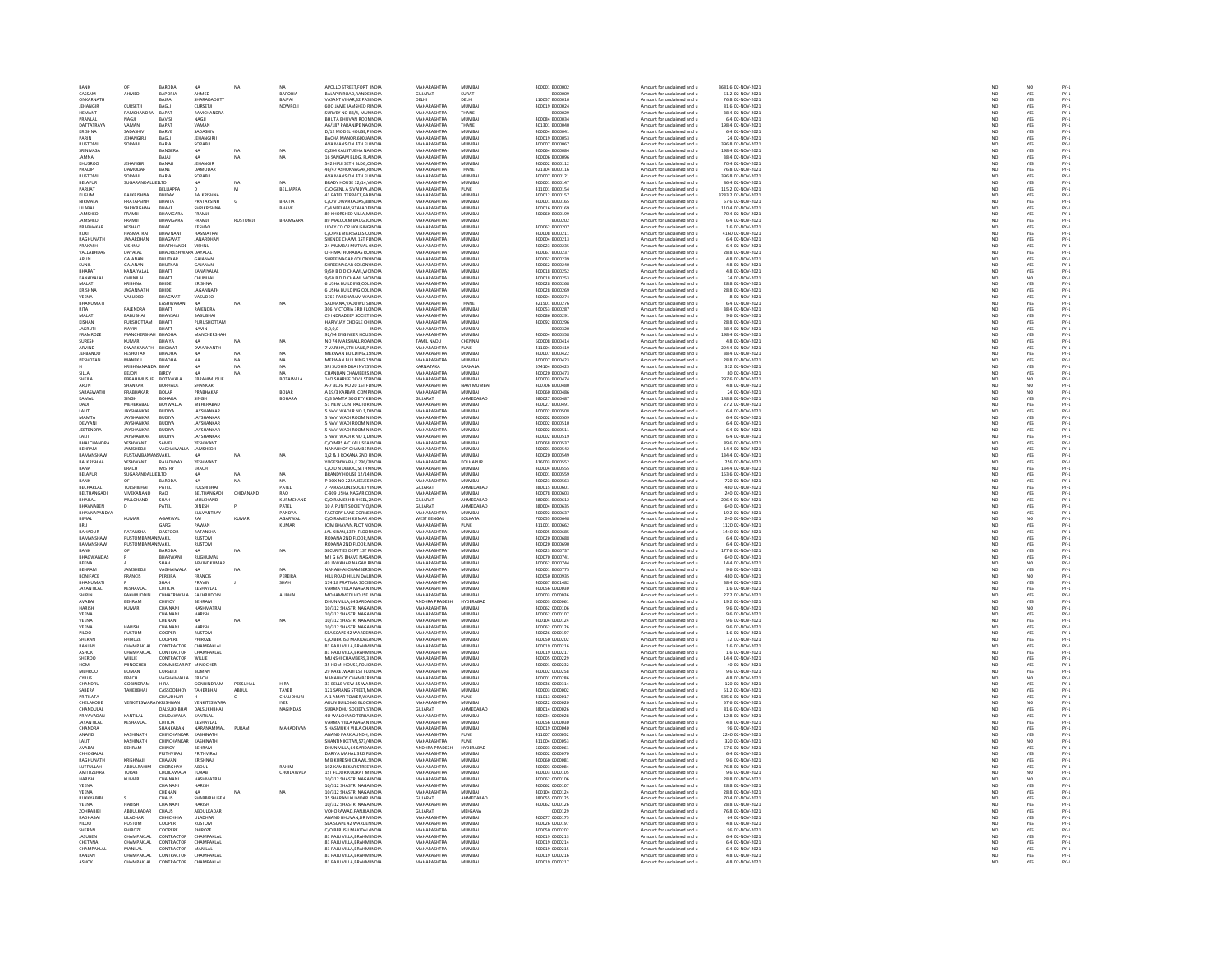| SHEROO                      |                           |                           |                          |               |                       |                                                            |                                   |                  |                                  |                                                          |                                       |                                                                     |                                                                     |                                    |
|-----------------------------|---------------------------|---------------------------|--------------------------|---------------|-----------------------|------------------------------------------------------------|-----------------------------------|------------------|----------------------------------|----------------------------------------------------------|---------------------------------------|---------------------------------------------------------------------|---------------------------------------------------------------------|------------------------------------|
|                             | WILLIE                    | CONTRACTOR                | WILLIE                   |               |                       | MUNSHI CHAMBERS 3 INDIA                                    | MAHARASHTRA                       | MUMRA            | 400005 C000229                   | Amount for unclaimed and u                               | 43.2.02-NOV-2021                      | NO                                                                  | <b>YES</b>                                                          | FY-1<br>FY-1<br>FY-1               |
| HOMI                        | MINOCHER                  | COMMISSARIAT              | MINOCHEI                 |               |                       | 35 HOMI HOUSE, POLICINDIA                                  | MAHARASHTRA                       | MUMBA            | 400001 C000232                   | Amount for unclaimed and u                               | 120 02-NOV-2021                       | NO                                                                  | YES                                                                 |                                    |
| HILLA                       | JAMSHED                   | CONTRACTOR                | JAMSHED                  |               |                       | NO 2 EDEN HALL 14TH INDIA                                  | MAHARASHTRA                       | MUMBAI           | 400018 C000233                   | Amount for unclaimed and u                               | 12.8 02-NOV-2021                      | NO <sub>1</sub>                                                     | YES                                                                 |                                    |
| MEHROO                      | BOMAN                     | CURSETJI                  | <b>BOASSN</b>            |               |                       | 29 KARELWADI 1ST FL(INDIA                                  | MAUARACUTRA                       | 5.4115.40.01     | 400002 C000258                   | Amount for unclaimed and                                 | 28.8 02-NOV-2021                      | NO                                                                  | YES                                                                 |                                    |
| CYRUS                       | ERACH                     | VAGHAIWALLA               | ERACH                    |               |                       | NANABHOY CHAMBER INDIA                                     | MAHARASHTRA                       | MUMBAI           | 400001 C000286                   | Amount for unclaimed and u                               | 14.4 02-NOV-2021                      | NO                                                                  | NO                                                                  | FY-3<br>FY-3                       |
| CHANDER                     | PARKASH                   | SAPRA                     | KHEM                     | CHAND         | SAPRA                 | C 40 RAI GARH COLON IN DIA                                 | <b>DELHI</b>                      | <b>DELHI</b>     | 110031 C000290                   | Amount for unclaimed and u                               | 480 02-NOV-2021                       | $\sim$                                                              | YES                                                                 | FY:<br>FY:                         |
| CHANDRU                     | GOBINDRAM                 | <b>HIRA</b>               | GONBINDRAN               | PESSUHAL      | HIRA                  | 33 BELLE VIEW 85 WAI INDU                                  | MAHARASHTRA                       | MUMBA            | 400036 C000314                   | Amount for unclaimed and u                               | 360 02-NOV-2021                       | NO                                                                  | YES                                                                 |                                    |
| CHANDRASHEKA                | <b>NAIK</b>               |                           |                          |               | NAIK                  | <b>IAI RAM MANDIR PO UNDIA</b>                             | KARNATAKA                         | HARFKALA         | 574181 0000373                   | Amount for unclaimed and u                               | 640.02-NOV-2021                       | NO <sub>1</sub>                                                     | YES<br>NO                                                           | FY-)<br>FY-)                       |
| VASANT                      | VITHAL                    | DANDEKAR                  | VITHAL                   | BALVANT       | DANDEKAR              | NILKANTH NIVAS, PURJ INDU                                  | <b>MAHARASHTRA</b>                | MUMBAI           | 400014 D000029                   | Amount for unclaimed and u                               | 28.8 02-NOV-2021                      | $\overline{N}$                                                      |                                                                     |                                    |
| DALAL                       | SNEHLATA                  | <b>RAMNIKLAL</b>          | <b>RAMNIK</b>            | CHHAGANLAL    | DALAL                 | JEEVAN PARAG, OPP N INDIA                                  | MAHARASHTRA                       | MUMBAI           | 400055 D000042                   | Amount for unclaimed and u                               | 8 02-NOV-2021                         |                                                                     |                                                                     |                                    |
|                             | KRISHNALA                 | DALAL                     | KRISHNALA                |               |                       | CANCARAM RUMA IN INDIA                                     | <b>MAUADACUTRA</b>                | 5.4115.40 61     | sonnez nonnner                   | Amount for unclaimed and u                               | 4.8 02-NOV-2021                       | NO<br>NO                                                            | YES<br>YES<br>YES                                                   | FY-1<br>FY-1<br>FY-1<br>FY-1       |
| BHOGILAI                    | <b>BHAIDAS</b>            | DALAL                     | <b>BHAIDAS</b>           |               |                       | PANCHSHILA 3RD FLOUNDIA                                    | MAHARASHTRA                       | MUMBAI           | 400006 D000116                   | Amount for unclaimed and u                               | 59.2 02-NOV-2021                      | NO                                                                  |                                                                     |                                    |
| DAMAYANTI                   |                           | DHARAMSE                  | Mr                       |               | DHARAMSEY             | MAHENDRA MANSION INDU                                      | MAHARASHTRA                       | MUMRAL           | 400002.0000124                   | Amount for unclaimed and u                               | 1.6 02-NOV-2021                       |                                                                     |                                                                     |                                    |
|                             |                           |                           |                          |               |                       |                                                            |                                   |                  |                                  |                                                          |                                       | NO<br>NO                                                            | NO<br>YES                                                           |                                    |
| RAMILA                      | <b>BHOGILAI</b>           | DALAL                     | <b>BHOGILAL</b>          |               |                       | PANCH SHILA 3RD FLO INDU                                   | MAHARASHTRA                       | MUMBAI           | 400006 D000131                   | Amount for unclaimed and u                               | 9.6 02-NOV-2021                       |                                                                     |                                                                     |                                    |
| VASANT                      | VITHAL                    | <b>DANDEKAR</b>           | <b>UTHAL</b>             |               |                       | 9 NILKANTH NIWAS PL INDIA                                  | MAHARASHTRA                       | MUMRAL           | 400014 0000140                   | Amount for unclaimed and u                               | 25.6.02-NOV-2021                      | NO <sub>1</sub>                                                     | NO <sub>1</sub>                                                     | FY-1<br>FY-1<br>FY-1<br>FY-1       |
| BHOGILA                     | <b>BHAIDAS</b>            | DALAL                     | <b>BHAIDAS</b>           |               |                       | PANCHSHILA 3RD FLOUNDI                                     | MAHARASHTRA                       | MUMBA            | 400006 D000143                   | Amount for unclaimed and u                               | 9.6 02-NOV-2021                       | $\overline{NQ}$                                                     | <b>YES</b>                                                          |                                    |
| BHOGILAL                    | <b>BHAIDAS</b>            | DALAL                     | <b>BHAIDAS</b>           |               |                       | PANCHSHILA 3RD FLOUNDIA                                    | MAHARASHTRA                       | MUMBAI           | 400006 D000144                   | Amount for unclaimed and u                               | 9.6 02-NOV-2021                       | NO                                                                  | YES<br>YES<br>YES                                                   |                                    |
|                             |                           | DAMLE                     | <b>HRIDHA</b>            |               |                       | 163 SAKHARAM BHUV INDU                                     | <b>MAHARASHTRA</b>                | MUMBA            | 400016 D00014                    | Amount for unclaimed and u                               | 9.6 02-NOV-202                        | NQ                                                                  |                                                                     |                                    |
| SHRIDHAR                    | NARAYAN                   | DAMLE                     | NARAYAN                  |               |                       | 163 SAKHARAM BHUV INDIA                                    | MAHARASHTRA                       | MUMBAI           | 400016 D000148                   | Amount for unclaimed and u                               | 9.6 02-NOV-2021                       |                                                                     |                                                                     |                                    |
| <b>MADHLIR</b>              | NANAI AI                  | DALAI                     | NANALAI                  |               |                       | 3 HILL VIEW, 15 RIDGE INDIA                                | MAHARASHTRA                       | MUMRAL           | 400006 DOD0181                   | Amount for unclaimed and u                               | 9.6 02-NOV-2021                       |                                                                     |                                                                     |                                    |
| NANALAL                     | <b>PRANJIVANDA</b>        | DALAL                     | PRANJIVANDA              |               |                       | 3 HILL VIEW, 15 RIDGE INDU                                 | MAHARASHTRA                       | MUMBA            | 400006 D000182                   | Amount for unclaimed and u                               | 9.6 02-NOV-2021                       | NO<br>NO                                                            | YES<br>YES                                                          |                                    |
| RAMILA                      | <b>BHOGLAL</b>            | DAI AL                    | <b>RHOGILAL</b>          |               |                       | PANCHSHILA 3RD FLOCINDIA                                   | MAHARASHTRA                       | MUMRAL           | 400006 DOD0195                   | Amount for unclaimed and u                               | 49.6.02-NOV-2021                      | NO <sub>1</sub>                                                     |                                                                     |                                    |
| RAMILA                      | BHOGILAL                  | DALAL                     | <b>BHOGILAI</b>          |               |                       | PANCHSHILA 3RD FLOUNDIA                                    | MAHARASHTRA                       | MUMBAI           | 400006 D000196                   |                                                          | 9.6 02-NOV-2021                       | $\overline{N}$                                                      | YES<br>YES                                                          |                                    |
| RAMILA                      | <b>BHOGILAL</b>           | DALAL                     | <b>BHOGILAL</b>          |               |                       | PANCHSHILA 3RD FLOUNDIA                                    | MAHARASHTRA                       | MUMBAI           | 400006 D000198                   | Amount for unclaimed and u<br>Amount for unclaimed and u | 9.6 02-NOV-2021                       |                                                                     |                                                                     |                                    |
|                             |                           |                           |                          |               |                       |                                                            |                                   |                  |                                  |                                                          |                                       | NO<br>NO                                                            | YES<br>YES<br>YES                                                   |                                    |
| <b>AMILA</b>                | <b>BHOGILAI</b>           | DALA                      | BHOGILAL                 |               |                       | PANCHSHILA 3RD FLOUNDL                                     | <b>MAHARASHTRA</b>                | MUMBA            | 400006 D000213                   | Amount for unclaimed and u                               | 9.6 02-NOV-2021                       |                                                                     |                                                                     |                                    |
| KANTILAL                    | CHHAGANLAL                | DALAL                     | CHHAGANLAI               |               |                       | 44/62 ARDESHAR DAD INDIA                                   | MAHARASHTRA                       | MUMBAI           | 400004 D000214                   | Amount for unclaimed and u                               | 9.6 02-NOV-2021                       | NO <sub>1</sub>                                                     |                                                                     |                                    |
| HARSHA                      |                           |                           |                          |               | DAXII                 | 15 MANGAL SOCIETY, INDIA<br>JAL KIRAN 13TH FLOOF INDIA     | MAHARASHTRA<br>MAHARASHTRA        | MUMBAI<br>MUMBAI | 00019 000022                     | Amount for unclaimed and u                               | 3.6 02-NOV-2021                       | $\frac{N}{N}$                                                       | YES<br>YES                                                          | 구 구 구 구 구 구 구 구<br>구 구 구 구 구 구 구 구 |
| BAHADUF                     | RATANSHA                  | DASTOOR                   |                          | NA            | NA.                   |                                                            |                                   |                  | 400005 D000261                   | Amount for unclaimed and u                               | 4.8 02-NOV-2021                       |                                                                     |                                                                     |                                    |
| <b>RAHADUR</b>              | RATANSHA                  | DASTOOR                   | RATANSHA                 |               |                       | <b>JALKIRAN 13TH FLOOLINDIA</b>                            | MAHARASHTRA                       | MUMRAL           | cesonons annona                  | Amount for unclaimed and u                               | 25.6.02-NOV-2021                      | NO<br>NO                                                            | YES<br>YES                                                          |                                    |
| KUMUD                       | SHARADCH                  | UDESAI                    | SHARADCHA                | RA KRISH      | DESA                  | TEMPLE VIEW,11 OWE INDU                                    | <b>MAHARASHTRA</b>                | MUMBA            | 400007 D000346                   | Amount for unclaimed and u                               | 48 02-NOV-2021                        |                                                                     |                                                                     |                                    |
| KAPILA                      | KANTILAL                  | DESAI                     | KANTILAL                 |               |                       | 24 PAREKH BLDG.SAD/ INDIA                                  | MAHARASHTRA                       | MUMBAI           | 400004 D000371                   | Amount for unclaimed and u                               | 9.6 02-NOV-2021                       | NO                                                                  | YES                                                                 |                                    |
| <b>HARADCHANDE</b>          |                           | DESA                      |                          |               |                       | TEMPLE VIEW, 11 OWE INDU                                   | <b>MAHARASHTRA</b>                | MUMBA            | 400007 D000410                   | Amount for unclaimed and u                               | 9.6 02-NOV-2021                       | NO                                                                  | NO                                                                  |                                    |
| SHARADCHANDRA               |                           | DESAI                     | <b>NA</b>                | NA            | NA                    | TEMPLE VIEW.11 OWE INDIA                                   | MAHARASHTRA                       | MUMBAI           | 400007 D000412                   | Amount for unclaimed and u                               | 9.6 02-NOV-2021                       | NO                                                                  | YES                                                                 |                                    |
| GAJRABEN                    | KHANDUBHA                 | DESAI                     | KHANDUBHA                |               |                       | RAMESHWAR PREMISHNDL                                       | MAHARASHTRA                       | MUMBAI           | 400054 D000422                   | Amount for unclaimed and u                               | 1.6 02-NOV-2021                       | NO                                                                  | YES                                                                 |                                    |
| VIRUBEN                     | BIPINBHAI                 | DESAI                     | BIPINBHAI                |               |                       | RAMESHWAR PREMISHNDIA                                      | MAHARASHTRA                       | MUMBAI           | 400054 D000423                   | Amount for unclaimed and u                               | 1.6 02-NOV-2021                       |                                                                     |                                                                     |                                    |
| MANJULABEN                  | BIPINBHAI                 | DESAI                     | <b>BIPINBHA</b>          |               |                       | RAMESHWAR PREMISHNDIA                                      | MAHARASHTRA                       | MUMBAI           | 400054 D000424                   | Amount for unclaimed and u                               | 1.6 02-NOV-2021                       | NO<br>NO                                                            | YES<br>YES<br>YES                                                   |                                    |
| ASHA                        |                           | DESAI                     | <b>THAKORBI</b>          |               |                       | RAMESHWAR PREMISHINDU                                      | <b>MAHARASHTRA</b>                | MUMBA            | 400054 D000426                   | Amount for unclaimed and u                               | 1.6 02-NOV-2021                       | NO                                                                  |                                                                     |                                    |
| <b>JYOTI</b>                | THAKORDAS                 | DESAI                     | THAKORDAS                |               |                       | <b>RAMESHWAR PREMISHNDIA</b>                               | MAHARASHTRA                       | MUMBAI           | 400054 D000427                   | Amount for unclaimed and u                               | 1.6 02-NOV-2021                       | NO                                                                  | YES                                                                 |                                    |
|                             |                           | DESA                      |                          |               | NA                    | MEGHDOOT B/39,SAH INDL                                     | <b>MAHARASHTRA</b>                | MUMBA            | 400069 D000429                   | Amount for unclaimed and u                               | 9.6 02-NOV-2021                       | NO                                                                  |                                                                     |                                    |
| NAYANA                      | VANRAJ                    | DESAI                     | VANRAJ                   |               |                       | <b>RAMESHWAR PREMISHNDIA</b>                               | MAHARASHTRA                       | MUMBAI           | 400054 D000430                   | Amount for unclaimed and u                               | 1.6 02-NOV-2021                       | NO <sub>1</sub>                                                     | YES<br>YES                                                          |                                    |
| RHANIIMAT                   | <b>RAHADLIF</b>           | DESAI                     | BAHADUR                  |               |                       | AARTI C 14 OLD NAGA INDU                                   | <b>MAHARASHTRA</b>                | MUMRAL           | 400069 D000435                   | Amount for unclaimed and                                 | 9.6 02-NOV-2021                       | NO                                                                  |                                                                     |                                    |
| <b>BAHADUR</b>              | MOHANLAI                  | DESAI                     | MOHANLAL                 |               |                       | AARTI C 14, OLD NAGA INDIA                                 | MAHARASHTRA                       | MUMBAI           | 400069 D000436                   | Amount for unclaimed and u                               | 9.6 02-NOV-2021                       | NO                                                                  | YES<br>YES                                                          |                                    |
| MINAI                       | MOHAN                     | DESHPANDI                 | MOHAN                    |               |                       | AMADHAN G IV SWALINDU                                      | MAHARASHTRA                       | MUMRAL           | 400069.0000442                   |                                                          |                                       |                                                                     |                                                                     |                                    |
|                             |                           |                           |                          |               |                       |                                                            |                                   |                  |                                  | Amount for unclaimed and u                               | 9.6 02-NOV-2021<br>19.2 02-NOV-2021   | NC<br>NC                                                            | YES<br>YES                                                          |                                    |
| ---------<br>SHARAD         | LAXMAN                    | DESHPANDE                 | LAXMAN                   |               |                       | 14/A 15 GOVT QUARTINDL                                     | <b>MAHARASHTRA</b>                | MUMBA            | 400034 D00045                    | Amount for unclaimed and u                               |                                       |                                                                     |                                                                     |                                    |
| <b>HEMA</b>                 | <b>MOHAN</b>              | DESAL                     | MOHAN                    |               |                       | KAHATRAKUNJ.FLAT N INDIA                                   | MAHARASHTRA                       | THANE            | 400703 D000474                   | Amount for unclaimed and u                               | 25.6 02-NOV-2021                      | NO <sub>1</sub>                                                     | YES                                                                 |                                    |
| <b>AYANT</b>                | PANDIT                    | DESHPANDE                 |                          | VIMA          | APARTMENTS            | NEHRU ROAD VILE PAFINDU                                    | <b>MAHARASHTRA</b>                | MUMBA            | 400057 D000478                   | Amount for unclaimed and u                               | 9.6 02-NOV-202                        | NO                                                                  | NO                                                                  |                                    |
| MEDHA                       | SANJIV                    | DESHMUKH                  | SANJIV                   |               |                       | FLAT NO 102 MISTRY AINDIA                                  | MAHARASHTRA                       | MUMBAI           | 400069 D000486                   | Amount for unclaimed and u                               | 9.6 02-NOV-2021                       | $\frac{NO}{NO}$                                                     | YES                                                                 |                                    |
| AUTA                        | GERSOND                   | SOUZA                     |                          |               | DESOUZA               | C/O MRS MARIA HELEHNDU                                     | TAMIL NADU                        | CHENNAL          | 600031 0000501                   | Amount for unclaimed and                                 | 36.8 02-NOV-2021                      |                                                                     |                                                                     |                                    |
| DHUNMAI                     | SHAVAKSHA                 | DHALLA                    | <b>SHAVAKSHA</b>         |               |                       | RUSI VILLA, 55 PEDDAR INDIA                                | MAHARASHTRA                       | MUMBAI           | 400026 D000549                   | Amount for unclaimed and u                               | 9.6 02-NOV-2021                       | NO                                                                  | YES<br>YES                                                          |                                    |
| DHARAMSEY                   |                           | PRAGIL                    |                          |               | PRAGJI                | 389/91 GIRGAUM ROA INDIA                                   | MAHARASHTRA                       | MUMRAL           | 400002.0000557                   | Amount for unclaimed and u                               | 9.6 02-NOV-2021                       |                                                                     |                                                                     |                                    |
| DARABSHA                    | SHAVAKSHA                 | DHALLA                    | <b>SHAVAKSHA</b>         |               |                       | 55 PEDDAR ROAD, MUI INDIA                                  | MAHARASHTRA                       | MUMBAI           | 400026 D000560                   | Amount for unclaimed and u                               | 1.6 02-NOV-2021                       | NO<br>NO                                                            | NO<br>YES                                                           |                                    |
| SHNIE                       | SHANKAR                   | <b>DHUME</b>              | SHANKAR                  |               |                       | 12/93 UNNAD NAGAR INDIA                                    | MAHARASHTRA                       | MUMRAL           | 400062.0000574                   | Amount for unclaimed and u                               | 96.02-NOV-2021                        | NO<br>NO                                                            | YES<br>YES                                                          |                                    |
| HILLA                       | SORAB                     | <b>DIVECHA</b>            | SORAB                    |               |                       | <b>OCEAN VIEW, BHULABI IND</b>                             | MAHARASHTRA                       | MUMBA            | 400036 D00063                    | Amount for unclaimed and u                               | 9.6 02-NOV-2021                       |                                                                     |                                                                     |                                    |
| PIROJA                      | FRAMJI                    | DOCTOR                    | FRAMJI                   | c             | DOCTOR                | C/O HILLA FRAMJI DO( INDIA                                 | MAHARASHTRA                       | MUMBAI           | 400001 D000646                   | Amount for unclaimed and u                               | 68.8 02-NOV-2021                      | NO                                                                  | YES                                                                 |                                    |
| ACHARATLA                   | UTTAMCHAN                 | DOSHI                     | UTTAMCHAND               |               |                       | USUF BLDG 3RD FLOCINDI                                     | <b>MAHARASHTRA</b>                | MUMBAL           | 400003 D000665                   | Amount for unclaimed and                                 | 1.6 02-NOV-202                        | NC                                                                  |                                                                     |                                    |
| RAMABAI                     |                           | <b>DURVAS</b>             | SHRINIVAS                |               |                       | THE MAHARASHTRA SI INDIA                                   | MAHARASHTRA                       | AHMEDNAGAI       | D000765                          | Amount for unclaimed and u                               | 40 02-NOV-2021                        | NO                                                                  | YES<br>YES                                                          | FY-1<br>FY-1<br>FY-1<br>FY-1       |
| CAWAS                       | PHEROISHA                 | DURASH                    | PHEROISHA                |               |                       | 105 APOLLO STREET.F INDIA                                  | MAHARASHTRA                       | MUMBAL           | 400001.0000770                   | Amount for unclaimed and u                               | 3.2 02-NOV-2021                       |                                                                     |                                                                     |                                    |
|                             | KAVASJI                   | DUBASH                    | KAVASJI                  |               |                       | 'E' #503, SAI KRUPA CHINDIA                                | MAHARASHTRA                       | NAVI MUMBA       | 400706 D000780                   | Amount for unclaimed and u                               | 28.8 02-NOV-2021                      | NO<br>NO                                                            | NO<br>YES                                                           | 것 것 것 것 것 것 것 것<br>- 2             |
| DALAL                       | SNEHLATA                  | RAMNIKI AI                | RAMNIK                   |               |                       | <b>IFFVAN PARAG OPP MINDIA</b>                             | MAHARASHTRA                       | MUMBAL           | 400055 DO00804                   | Amount for unclaimed and u                               | 20 8 02-NOV-2021                      | NO <sub>1</sub>                                                     |                                                                     |                                    |
| DINA                        | BEHRAMSHA                 | KHUMBATTA                 | <b>BEHRAMSHA</b>         |               |                       | CHANDRAKANT MANS INDU                                      | <b>MAHARASHTRA</b>                | MUMBAI           | 400007 D00081                    | Amount for unclaimed and u                               | 358.4 02-NOV-2021                     | $\overline{N}$                                                      | YES<br>YES<br>NO                                                    |                                    |
| DHARAMSEY                   |                           | PRAGJI                    | NA                       | NA            | NA                    | MAHENDRA MANSION INDIA                                     | MAHARASHTRA                       | MUMBAI           | 400002 D000851                   | Amount for unclaimed and u                               | 24 02-NOV-2021                        | NO                                                                  |                                                                     |                                    |
| DIXITA                      |                           | BROKER                    | <b>DINKERRHA</b>         |               |                       | 601 D ANAND NAGAR, INDU                                    | MAHARASHTRA                       | MUMRAL           | 400036 D000917                   | Amount for unclaimed and u                               | 120 02-NOV-2021                       | NO                                                                  |                                                                     |                                    |
| DADY                        | DORAB                     | MODY                      | DORAB                    | BOMANJEE      | MODY                  | FLAT NO 6 2ND FLOOR INDIA                                  | MAHARASHTRA                       | MUMBAI           | 400004 D000967                   | Amount for unclaimed and u                               | 1.6 02-NOV-2021                       | NO                                                                  | YES<br>YES                                                          |                                    |
| DARA                        | <b>MUNCHERSHA</b>         | OLPADWALLA                | <b>MUNCHERSHA</b>        |               |                       | 168 BAZAR GATE STRE INDIA                                  | MAHARASHTRA                       | MUMRAL           | 400001 DODD988                   | Amount for unclaimed and u                               | 38.4.02-NOV-2021                      | NO <sub>1</sub>                                                     |                                                                     |                                    |
| DIVYA                       |                           |                           |                          |               | RATHI                 |                                                            | MADHYA PRADESH                    |                  |                                  |                                                          |                                       | $\overline{NQ}$                                                     | YES<br>NO                                                           |                                    |
| DAMAYANTI                   |                           | RATHI<br><b>DHARAMSEY</b> | SANJIV                   |               | DHARAMSEY             | SANJIV RATHI & ASSOCINDIA<br>MAHENDRA MANSION INDIA        | MAHARASHTRA                       | RAIPUR<br>MUMBAL | 492001 D001049<br>100002.0001203 | Amount for unclaimed and u                               | 1.6 02-NOV-2021<br>9.6.02-NOV-2021    |                                                                     |                                                                     |                                    |
|                             |                           |                           | Mr                       |               |                       |                                                            |                                   |                  |                                  | Amount for unclaimed and u                               |                                       | NO <sub>1</sub>                                                     | NO <sub>1</sub>                                                     | FY-3<br>FY-3                       |
| DAMAYANT                    |                           | DHARAMSEY                 |                          |               | DHARAMSE <sup>®</sup> | MAHENDRA MANSION INDU                                      | MAHARASHTRA                       | MUMBA            | 400002 D001204                   | Amount for unclaimed and u                               | 8 02-NOV-2021                         | $\overline{NQ}$                                                     | $\overline{NQ}$                                                     |                                    |
| DAMAYANTI                   |                           | DHARAMSEY                 | M                        |               | DHARAMSEY             | MAHENDRA MANSION INDIA                                     | MAHARASHTRA                       | MUMBAI           | 400002 D001205                   | Amount for unclaimed and u                               | 4.8 02-NOV-2021                       | $\begin{array}{c} \tt NO \\ \tt NO \\ \tt NO \\ \tt NO \end{array}$ | $\begin{array}{c} \tt NO \\ \tt NO \\ \tt NO \\ \tt NO \end{array}$ |                                    |
| DAMAYANTI                   |                           | HARAMSEY                  | M                        |               | <b>HARAMSEY</b>       | MAHENDRA MANSION INDU                                      | MAHARASHTRA                       | MUMRAL           | snonna non1ane                   | Amount for unclaimed and u                               | 9.6 02-NOV-2021                       |                                                                     |                                                                     |                                    |
| DAMAYANTI                   |                           | DHARAMSEY                 | M                        |               | DHARAMSEY             | MAHENDRA MANSION INDIA                                     | MAHARASHTRA                       | MUMBAI           | 400002 D001207                   | Amount for unclaimed and u                               | 1.6 02-NOV-2021                       |                                                                     |                                                                     |                                    |
| DHARAMSEY                   |                           | PRAGIL                    | A6                       |               | PRAGIL                | MAHENDRA MANSION INDIA                                     | MAHARASHTRA                       | MUMRAL           | 400002.0001218                   | Amount for unclaimed and u                               | 24.02-NOV-2021                        |                                                                     | NO <sub>1</sub>                                                     |                                    |
| KANTILAL                    | CHHOTALAI                 | DANI                      | CHHOTALA                 |               | DANI                  | 98 VADALA BLOCK NO INDU                                    | MAHARASHTRA                       | MUMBA            | 400031 D000007                   | Amount for unclaimed and u                               | 105.6 02-NOV-2021                     | NO<br>NO                                                            | <b>YES</b>                                                          |                                    |
| MANI                        | <b>IFHANGIR</b>           | <b>DARIIWALLS</b>         | <b>IFHANGIR</b>          |               | <b>DARLIWALLA</b>     | ATMARAM RLDG 1ST FINDIA                                    | MAHARASHTRA                       | MUMRAL           | 400004 DODDR38                   | Amount for unclaimed and u                               | 76.8.02-NOV-2021                      | NO                                                                  | YES<br>YES                                                          |                                    |
| HARILAXM                    | MANUBHA                   | DAVE                      | MANUBHA                  | PRANSHANKAF   | DAVE                  | C/O SHRI MANUBHAI FINDI                                    | GUJARAT                           |                  | 380017 D000040                   | Amount for unclaimed and u                               | 166.4 02-NOV-2021                     | NO                                                                  |                                                                     |                                    |
| DALAL                       | SNEHLATA                  | <b>RAMNIKLAL</b>          | <b>RAMNIK</b>            | CHHAGANLAL    | DALAL                 | JEEVAN PARAG, OPP N INDIA                                  | MAHARASHTRA                       | MUMBAI           |                                  | Amount for unclaimed and u                               |                                       | NO                                                                  | YES                                                                 |                                    |
|                             |                           |                           |                          |               |                       |                                                            |                                   |                  |                                  |                                                          |                                       |                                                                     | YES                                                                 |                                    |
|                             |                           |                           |                          |               |                       |                                                            |                                   |                  | 400055 D000042                   |                                                          | 24 02-NOV-2021                        |                                                                     |                                                                     |                                    |
| USHA<br>RAMANLAI            | KRISHNALA<br>VARJIVANDAS  | DALAL<br>DALAL            | KRISHNALA<br>VARJIVANDAS |               |                       | 63 D 1ST FANASWADI INDIA                                   | <b>MAHARASHTRA</b><br>MAHARASHTRA | MUMBA<br>MUMBAI  | 400057 D000086<br>400002 D000095 | Amount for unclaimed and u<br>Amount for unclaimed and u | 14.4 02-NOV-2021<br>4.8 02-NOV-2021   | NO                                                                  |                                                                     |                                    |
| SANIIV                      | RANIAN                    | <b>DAS</b>                | SUIT                     | RANJAN        |                       | COOLSHERAGH 1ST FLUNDIA                                    | MAHARASHTRA                       | MUMRAL           | 400026.0000109                   |                                                          | 76.8.02-NOV-2021                      |                                                                     |                                                                     |                                    |
| BHOGILAL                    | <b>BHAIDAS</b>            | DALAL                     | <b>BHAIDAS</b>           |               | DAS                   | PANCHSHILA 3RD FLOUND                                      | <b>MAHARASHTRA</b>                | MUMBAL           | 400006 D000116                   | Amount for unclaimed and u                               | 177.6 02-NOV-2021                     | NO<br>NO                                                            |                                                                     |                                    |
|                             |                           |                           |                          |               |                       |                                                            |                                   |                  |                                  | Amount for unclaimed and u                               |                                       | $\overline{N}$                                                      | YES<br>NO<br>YES                                                    |                                    |
| RAMILA                      | <b>BHOGILAL</b>           | DALAL                     | <b>BHOGILAL</b>          |               |                       | PANCH SHILA 3RD FLO INDIA                                  | MAHARASHTRA                       | MUMBAI           | 400006 D000131                   | Amount for unclaimed and u                               | 28.8 02-NOV-2021                      |                                                                     |                                                                     |                                    |
| BHOGILA                     | <b>BHAIDAS</b>            | DALA                      | BHAIDAS                  |               |                       | PANCHSHILA 3RD FLOUNDIA                                    | <b>MAHARASHTRA</b>                | MUMBA            | 400006 D000143                   | Amount for unclaimed and u                               | 28.8 02-NOV-2021                      | NO<br>NO                                                            |                                                                     |                                    |
| BHOGILAL                    | <b>BHAIDAS</b>            | DALAL                     | <b>BHAIDAS</b>           |               |                       | PANCHSHILA 3RD FLOUNDIA                                    | MAHARASHTRA                       | MUMBAI           | 400006 D000144                   | Amount for unclaimed and u                               | 28.8 02-NOV-2021                      | NO <sub>1</sub>                                                     | YES<br>YES<br>YES                                                   |                                    |
| <b>SUNAND</b>               | <b>SHRIDHAI</b>           | DAML                      | SHRIDHAI                 |               |                       | 163 SAKHARAM BHUV INDU                                     | <b>MAHARASHTRA</b>                | MUMBA            | 00016 D00014                     | Amount for unclaimed and u                               | 28.8 02-NOV-2021                      | NO                                                                  |                                                                     |                                    |
| SHRIDHAR                    | NARAYAN                   | DAMLE                     | NARAYAN                  |               |                       | 163 SAKHARAM BHUV INDIA                                    | MAHARASHTRA                       | MUMBAI           | 400016 D000148                   | Amount for unclaimed and u                               | 28.8 02-NOV-2021                      | NO <sub>1</sub>                                                     | YES<br>YES                                                          |                                    |
| <b>AMAN</b>                 | VARIIVANDAS               | DALAL                     | VARIIVANDA <sup>1</sup>  |               |                       |                                                            | <b>MAUARACUTRA</b>                | <b>MUMBAL</b>    | 400002 D000159                   |                                                          |                                       |                                                                     |                                                                     |                                    |
| NEELU                       | RAMAN                     | DALAL                     | RAMAN                    |               |                       | 63 D 3RD FLOOR, 1ST F INDIA<br>63 D 3RD FLOOR, 1ST F INDIA | <b>MAHARASHTRA</b>                | MUMBA            | 400002 0000160                   | Amount for unclaimed and u<br>Amount for unclaimed and u | 4.8 02-NOV-2021<br>4.8 02-NOV-2021    | $\frac{N}{N}$                                                       | YES<br>YES                                                          |                                    |
| <b>MAHENDRA</b>             | KUMAR                     | <b>DALMIA</b>             | <b>NA</b>                | NA            | NA                    | C/O ESARCO EXIM PVT INDIA                                  | <b>WEST BENGAL</b>                | KOLKATA          | 700017 0000167                   | Amount for unclaimed and u                               | 19.2 02-NOV-2021                      | NO <sub>1</sub>                                                     | YES                                                                 |                                    |
| MADHURI                     | NANALAL                   | DALAL                     | NANALAL                  |               |                       | 3 HILL VIEW, 15 RIDGE INDU                                 | <b>MAHARASHTRA</b>                | MUMBA            | 400006 D000181                   | Amount for unclaimed and u                               | 28.8 02-NOV-2021                      | NO                                                                  | YES                                                                 |                                    |
| NANALAL                     | PRANJIVANDAS DALAL        |                           | PRANJIVANDAS             |               |                       | 3 HILL VIEW.15 RIDGE INDIA                                 | MAHARASHTRA                       | MUMBAI           | 400006 D000182                   | Amount for unclaimed and u                               | 28.8 02-NOV-2021                      |                                                                     | YES                                                                 |                                    |
|                             | CHINUBHA                  | DALA                      | CHINUBHA                 |               | DALAL                 | .<br>CHIMANLAL J DALA & : INDI                             | <b>MAHARASHTRA</b>                | MUMBA            | 400020 D000194                   | Amount for unclaimed and u                               | 76.8 02-NOV-2021                      | NO<br>NO                                                            | NO                                                                  |                                    |
| RAMILA                      | <b>BHOGILAL</b>           | DALAL                     | <b>BHOGILAL</b>          |               |                       | PANCHSHILA 3RD FLOUNDIA                                    | MAHARASHTRA                       | MUMBAI           | 400006 D000195                   | Amount for unclaimed and u                               | 148.8 02-NOV-2021                     | NO <sub>1</sub>                                                     | YES                                                                 |                                    |
| RAMILA                      | HOGILAL                   | DALA                      | <b>HOGILAI</b>           |               |                       | ANCHSHILA 3RD FLOUNDI                                      | MAHARASHTRA                       | MUMBAL           | 400006 D000196                   | Amount for unclaimed and                                 | 28.8 02-NOV-2021                      | NC                                                                  |                                                                     |                                    |
| RAMILA                      | <b>BHOGILAL</b>           | DALAL                     | BHOGILAL                 |               |                       | PANCHSHILA 3RD FLOUNDIA                                    | MAHARASHTRA                       | MUMBAI           | 400006 D000198                   | Amount for unclaimed and u                               | 28.8 02-NOV-2021                      |                                                                     |                                                                     |                                    |
| <b>KOKILABEN</b>            | MAHENDRAK                 | WDANI                     | MAHENDRAKUMAR            |               |                       | 241 PRINCESS STREET, INDIA                                 | MAHARASHTRA                       | MUMBAI           | 400002 D000206                   | Amount for unclaimed and u                               | 28.8 02-NOV-2021                      | NO<br>NO                                                            | YES<br>YES<br>NO                                                    |                                    |
| AMILA                       | BHOGILAL                  | DALA                      | BHOGILAL                 |               |                       | PANCHSHILA 3RD FLOUNDL                                     | <b>MAHARASHTRA</b>                | MUMBA            | 400006 D000213                   | Amount for unclaimed and u                               | 28.8 02-NOV-2021                      | NO                                                                  | YES                                                                 |                                    |
| KANTILAL                    | CHHAGANLAL                | DALAL                     | CHHAGANLAI               |               |                       | 44/62 ARDESHAR DAD INDIA                                   | MAHARASHTRA                       | MUMBAI           | 400004 D000214                   | Amount for unclaimed and u                               | 28.8 02-NOV-2021                      | NO <sub>1</sub>                                                     | YES                                                                 |                                    |
| HARSHA                      |                           |                           |                          |               | DAXIN                 | 15 MANGAL SOCIETY, INDU                                    | <b>MAHARASHTRA</b>                | MUMBAI           | 400019 D000221                   | Amount for unclaimed and u                               | 19.2 02-NOV-2021                      | NO                                                                  |                                                                     |                                    |
| SEEMANTIN                   | SUMANT                    | DALVI                     | SUMANT                   |               |                       | 204 JAI ANNAPURNA CINDIA                                   | MAHARASHTRA                       | THANE            | nonnaze                          | Amount for unclaimed and u                               | 38.4 02-NOV-2021                      | NO                                                                  | YES<br>YES                                                          |                                    |
| <b>SUMANT</b>               | NARAYAN                   | DALV                      | .<br>NARAYAN             |               |                       | 204 JAI ANNAPURNA CINDIA                                   | <b>MAUARACUTRA</b>                | THANE            | nonnaan                          | Amount for unclaimed and                                 | 38.4 02-NOV-2021                      |                                                                     |                                                                     |                                    |
| BIPIN                       | <b>JITENDRA</b>           | DALAL                     | <b>JITENDRA</b>          |               | DALAL                 | VAIKUNTH B 34 3RD FLINDIA                                  | MAHARASHTRA                       | MUMBA            | 400058 D000231                   | Amount for unclaimed and u                               | 28.8 02-NOV-2021                      | NO<br>NO                                                            |                                                                     |                                    |
| DEEPAK                      | VARIIVANDAS               | DALAL                     | VARIIVANDAS              |               |                       | 63D 1ST FANASWADI CINDIA                                   | MAHARASHTRA                       | MUMRAL           | Annona ponoara                   |                                                          | 28.8 02-NOV-2021                      | NO                                                                  | YES<br>NO                                                           |                                    |
|                             |                           |                           |                          |               |                       |                                                            |                                   |                  | 400002 D000256                   | Amount for unclaimed and u                               |                                       |                                                                     |                                                                     |                                    |
| KAMAL<br><b>BAHADUR</b>     | BANSILAL<br>RATANSHA      | DALAL<br>DASTOOR          | BANSILAL<br><b>NA</b>    | NA            | NA                    | 3/4 2ND KHATTAR GALINDIA<br>JAL KIRAN 13TH FLOOF INDIA     | MAHARASHTRA<br>MAHARASHTRA        | MUMBAI<br>MUMBAI | 400005 D000261                   | Amount for unclaimed and u<br>Amount for unclaimed and u | 38.4 02-NOV-2021<br>14.4 02-NOV-2021  | NO<br>NO                                                            | YES<br>YES<br>YES                                                   |                                    |
| RATANLA                     |                           |                           |                          |               |                       |                                                            | <b>MAHARASHTRA</b>                | MUMBA            | snoons noonze                    |                                                          |                                       |                                                                     |                                                                     |                                    |
|                             | CHUNILAI                  | DALAL                     | CHUNILAL                 |               |                       | 18 LAD NIWAS 2ND FU INDI                                   |                                   |                  |                                  | Amount for unclaimed and                                 | 38.4 02-NOV-2021                      | NO                                                                  |                                                                     |                                    |
| MAHENDRA                    | RATANSHA                  | DAMANIA                   | CHANDRASEN               |               |                       | NAVJIVAN BLDG NO 3, INDIA                                  | MAHARASHTRA<br>MAHARASHTRA        | MUMBAI<br>MUMRAL | 400008 D000273                   | Amount for unclaimed and u                               | 38.4 02-NOV-2021                      | NO                                                                  | NO<br>YES                                                           |                                    |
| <b>BAHADUR</b>              |                           | DASTOOR                   | RATANSHA                 |               |                       | JAL KIRAN, 13TH FLOOHNDL                                   |                                   |                  | 400005 D000292                   | Amount for unclaimed and u                               | 76.8 02-NOV-2021                      | NO                                                                  |                                                                     |                                    |
| FALL<br>SATISH              | BARJORJI<br><b>VITHAL</b> | DARUWALA<br>DESAL         | NA<br><b>IAHTIV</b>      | NA            | NA                    | 15 ARDESHIR DADDY CINDIA<br>KISHORI VIHAR SHIVAI INDU      | MAHARASHTRA<br>MAHARASHTRA        | MUMBAI<br>MUMRAL | 400004 D000322<br>400028.0000324 | Amount for unclaimed and u                               | 38.4 02-NOV-2021<br>292.8.02-NOV-2021 | NO                                                                  | YES<br>YES                                                          |                                    |
|                             |                           |                           |                          |               |                       |                                                            |                                   |                  |                                  | Amount for unclaimed and u                               |                                       |                                                                     |                                                                     |                                    |
| ASHRAJI                     | RAOJI                     | DEOKAR                    | RAOJI                    |               |                       | AT & POST KHANDALA INDU                                    | MAHARASHTRA                       | AHMEDNAGA        | D000329                          | Amount for unclaimed and u                               | 17.6 02-NOV-2021                      | NO<br>NO                                                            | YES<br>YES                                                          |                                    |
| MANDAKIN                    | VISHNU                    | DEO.                      | VISHNU                   | VASUDED       | DEO                   | C/O V V DEO BSC AGR INDIA                                  | MAHARASHTRA                       | AHMEDNAGAR       | noon331                          | Amount for unclaimed and u                               | 70.4.02-NOV-2021                      |                                                                     |                                                                     |                                    |
| SHANTARE                    | AMRITI AL                 | DESAL                     | <b>AMRITI A</b>          |               |                       |                                                            | <b>SLUARAT</b>                    | <br>SURAT        | 395002 DO0034                    | Amount for unclaimed and                                 | 6.4 02-NOV-202                        | NO<br>NO                                                            |                                                                     |                                    |
| SHANTABEN                   | AMRITLAL                  | DESAI                     | AMRITLAL                 |               |                       | 10/1142 HAVADIA CH INDIA                                   | GUJARAT                           | SURAT            | 395002 D000342                   | Amount for unclaimed and u                               | 6.4 02-NOV-2021                       | NO                                                                  | YES<br>YES<br>YES                                                   |                                    |
| DAVAL II                    | <b>JAULIBHAL</b>          | DESAL                     | <b>JAILURHAL</b>         | MURARI        | DESAL                 | MRUTI ASHANAGAR UNDU                                       | GUIARAT                           | <b>NAVSARI</b>   | nonnas                           | Amount for unclaimed and u                               | 614.4 02-NOV-2021                     | NO                                                                  |                                                                     |                                    |
| KUMUD                       | <b>SHARADCH</b>           | <b>RIDESAI</b>            | SHARADCHAI               | KRISHNAPRASAD | DESAI                 | TEMPLE VIEW, 11 OWE INDIA                                  | <b>MAHARASHTRA</b>                | MUMBAI           | 400007 D000346                   | Amount for unclaimed and u                               | 144 02-NOV-2021                       | NO                                                                  | YES<br>YES                                                          |                                    |
| KAPILA                      | KANTILAI                  | DESAI                     | KANTILAI                 |               |                       | 24 PAREKH BLDG SADJINDIA                                   | MAHARASHTRA                       | MUMRAL           | 400004 DO00371                   | Amount for unclaimed and u                               | 28.8.02-NOV-2021                      | NO                                                                  |                                                                     |                                    |
| SHOBHA                      | KANTILAL                  | DESAI                     | KANTILAL                 |               |                       | 9 ADARSH SOCIETY, NA INDIA                                 | GUJARAT                           | AHMEDABAD        | 380009 D000373                   | Amount for unclaimed and u                               | 76.8 02-NOV-2021                      |                                                                     | YES<br>YES                                                          |                                    |
| <b>SHARADCHANDRA</b>        |                           | DESAL                     | <b>NA</b>                | NA            | <b>NA</b>             | TEMPLE VIEW 11 OWE INDIA                                   | MAHARASHTRA                       | MUMRAL           | 400007 DOD0410                   | Amount for unclaimed and u                               | 28.8.02-NOV-2021                      | NO                                                                  | N <sub>0</sub>                                                      |                                    |
| SHARADCHANDRA               |                           | DESAI                     |                          |               |                       | TEMPLE VIEW,11 OWE INDU                                    | <b>MAHARASHTRA</b>                | MUMBA            | 400007 D000412                   | Amount for unclaimed and u                               | 28.8 02-NOV-2021                      |                                                                     | YES                                                                 |                                    |
| <b>JASHODA</b>              | DEVENDRA                  | DEYASHR                   | DEVENDRA                 |               |                       | 12 METAL HOUSE, JITELINDIA                                 | MAHARASHTRA                       | MUMBAI           | 400064 D000417                   | Amount for unclaimed and u                               | 6.4 02-NOV-2021                       |                                                                     | NO                                                                  | FY-1<br>FY-1<br>FY-1               |
| INDUMATI                    | BALVANTRAI                | DESAI                     | BALVANTRAI               |               |                       | 88/92 VEER VITHALDA INDIA                                  | MAHARASHTRA                       | MUMRAL           | 400003 DODD419                   | Amount for unclaimed and u                               | 38.4.02-NOV-2021                      |                                                                     | YES                                                                 |                                    |
| BALVANTRAI                  | VRAJLAL                   | DESAI                     | VRAJLAL                  |               |                       | 88/92 VEER VITHALDA INDIA                                  | MAHARASHTRA                       | MUMBAI           | 400003 D000420                   | Amount for unclaimed and u                               | 38.4 02-NOV-2021                      |                                                                     | YES                                                                 | FY-3<br>FY-3                       |
| <b>GAIRAREN</b><br>VIRLIBEN | KHANDURHAL                | DESAL<br>DESAI            | KHANDURHA<br>RIPINRHAI   |               |                       | <b>RAMESHWAR PREMISHNING</b><br>RAMESHWAR PREMISHINDU      | MAHARASHTRA<br>MAHARASHTRA        | MUMRAL<br>MUMRAI | 400054 DO00422<br>400054 DO00423 | Amount for unclaimed and u<br>Amount for unclaimed and u | 4.8 02-NOV-2021<br>4.8.02-NOV-202     | NO                                                                  | <b>YES</b>                                                          | .<br>د ۲۰                          |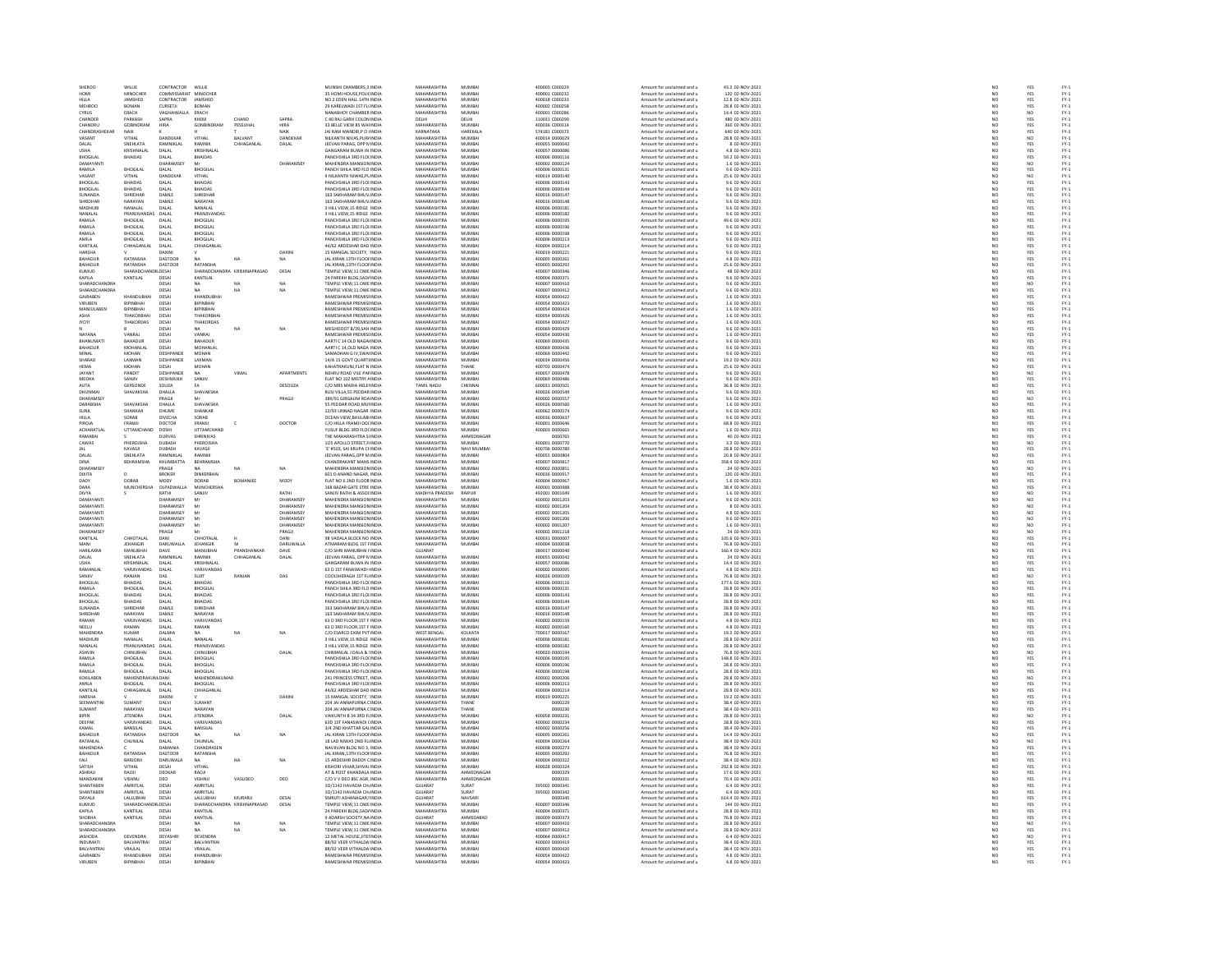| MANJULABEN                   | BIPINBHAI                                 | DESAI                         | BIPINBHA                                          |                  |                 | <b>RAMESHWAR PREMISHNDIA</b>                                | MAHARASHTRA                       | MUMBA                | 400054 D000424                   | Amount for unclaimed and u                               | 4.8 02-NOV-2021                       | NO <sub>1</sub>                                                           | YES                                 |                                      |
|------------------------------|-------------------------------------------|-------------------------------|---------------------------------------------------|------------------|-----------------|-------------------------------------------------------------|-----------------------------------|----------------------|----------------------------------|----------------------------------------------------------|---------------------------------------|---------------------------------------------------------------------------|-------------------------------------|--------------------------------------|
|                              | RANJITRAI                                 | DESAI                         | RANJITRAJ                                         |                  |                 | VILLER VILLA 1ST FLOC INDI                                  | MAHARASHTRA                       | <b>MUMBA</b>         | 400054 D000425                   | Amount for unclaimed and u                               | 6.4 02-NOV-2021<br>4.8 02-NOV-2021    | N <sub>C</sub>                                                            |                                     | FY-3<br>FY-3                         |
| ASHA                         | THAKORBHA                                 | DESAI                         | THAKORBHA                                         |                  |                 | RAMESHWAR PREMISI INDIA                                     | MAHARASHTRA                       | MUMBA                | 400054 D000426                   | Amount for unclaimed and u                               |                                       |                                                                           | YES<br>YES                          |                                      |
| <b>IVOTI</b>                 | <b>THAKORDAS</b>                          | DESAL                         | THAKORDAS                                         |                  |                 | <b>RAMESHWAR PREMISHNING</b>                                | MAHARASHTRA                       | MUMRAI               | 400054 0000427                   | Amount for unclaimed and u                               | 4.8.02-NOV-2021                       | NO                                                                        | YES                                 | FY-3<br>FY-3                         |
|                              |                                           | DESAI                         | NA                                                | NA               | NA              | MEGHDOOT B/39, SAH INDIA                                    | MAHARASHTRA                       | MUMBA                | 400069 D000429                   | Amount for unclaimed and u                               | 28.8 02-NOV-2021                      |                                                                           | YES                                 |                                      |
| NAYANA                       | VANRAJ                                    | DESAI                         | VANRAJ                                            |                  |                 | <b>RAMESHWAR PREMISHNDIA</b>                                | MAHARASHTRA                       | MUMBA                | 400054 D000430                   | Amount for unclaimed and u                               | 4.8 02-NOV-2021                       | NO <sub>1</sub>                                                           | YES                                 | PY-1<br>PY-1<br>PY-1<br>PY-1         |
| <b>HANUMAT</b>               | BAHADUR                                   | DESAI                         | BAHADUR                                           |                  |                 | AARTIC 14 OLD NAGA INDI                                     | MAHARASHTRA                       | MUMBA                | 400069 D000435                   | Amount for unclaimed and u                               | 28.8 02-NOV-2023                      | NO                                                                        | YES                                 |                                      |
| <b>BAHADUR</b><br>ANJANA     | MOHANLAL<br>SUBODH                        | DESAI<br>RDESAI               | MOHANLAL<br><b>UBODHCHANDR</b>                    |                  |                 | AARTIC 14.OLD NAGA INDIA<br>C4 10 JEEVAN PARIVAI INDI       | MAHARASHTRA<br>GUJARAT            | MUMBA<br>SURAT       | 400069 D000436<br>395001 D000438 | Amount for unclaimed and u<br>Amount for unclaimed and u | 28.8 02-NOV-2021<br>198.4 02-NOV-2021 | NO <sub>1</sub>                                                           | YES                                 |                                      |
| MINAL                        | <b>MOHAN</b>                              | DESHPANDE                     | MOHAN                                             |                  |                 | SAMADHAN G IV.SWALINDIA                                     | MAHARASHTRA                       | MUMBA                | 400069 D000442                   | Amount for unclaimed and u                               | 28.8 02-NOV-2021                      |                                                                           | YES                                 |                                      |
| SHARAD                       | <b>LAXMAN</b>                             | <b>DESHPANDE</b>              | <b>LAXMAN</b>                                     |                  |                 | 14/4 15 GOVT OUARTUNDIA                                     | MAHARASHTRA                       | MUMRAI               | snonsa nonnase                   | Amount for unclaimed and u                               | 57.6.02-NOV-2021                      | NO<br>NO                                                                  | YES<br>YES<br>YES                   |                                      |
| HEMA                         | MOHAN                                     | DESAI                         | MOHAN                                             |                  |                 | KAHATRAKUNJ,FLAT N INDI                                     | MAHARASHTRA                       | THANE                | 400703 D000474                   | Amount for unclaimed and u                               | 76.8 02-NOV-2021                      | NO                                                                        |                                     |                                      |
| JAYANT                       | PANDIT                                    | DESHPANDE                     | <b>NA</b>                                         | VIMAL            | APARTMENTS      | NEHRU ROAD VILE PAFINDIA                                    | MAHARASHTRA                       | MUMBA                | 400057 D000478                   | Amount for unclaimed and u                               | 28.8 02-NOV-2021                      | NO <sub>1</sub>                                                           | NO <sub>1</sub>                     |                                      |
| MEDHA                        | SANJIV                                    | DESHMUKH                      | SANJIV                                            |                  |                 | FLAT NO 102 MISTRY AINDL                                    | MAHARASHTRA                       | MUMBA                | 400069 D00048                    | Amount for unclaimed and u                               | 28.8 02-NOV-2023                      | NO                                                                        |                                     |                                      |
| PUSHPABEN                    | MANUBHA                                   | DESAI                         | MANUBHAI                                          |                  |                 | 5 ARJUN NAGAR.CHAK INDIA                                    | GUJARAT                           | AMRELI               | 365601 D000492                   | Amount for unclaimed and u                               | 9.6 02-NOV-2021                       | NO <sub>1</sub>                                                           | YES<br>YES                          |                                      |
| YESHASH                      | KHANDERAC                                 | DESAI                         | KHANDERAO                                         |                  | DESAL           | J/S BIMA NAGAR, SIR I INDL                                  | <b>MAHARASHTRA</b>                | MUMBA                | 100069 D000493                   | Amount for unclaimed and u                               | 102.4 02-NOV-202:                     | NÓ                                                                        | NO                                  |                                      |
| <b>AUTA</b>                  | GERSONDE                                  | SOUZA                         | FA.                                               |                  | DESOUZA         | C/O MRS MARIA HELEHNDIA                                     | TAMIL NADU                        | CHENNAL              | 600031 D000501                   | Amount for unclaimed and u                               | 110.4 02-NOV-2021                     | NO <sub>1</sub>                                                           | YES                                 |                                      |
| <b>MADUAY</b>                | <b>PACHIMATH</b>                          | DESAI                         | <b>PACULINATL</b>                                 |                  |                 | SOLAPUR IRRIGATION INDIA<br>RUSI VILLA,55 PEDDAR INDIA      | <b>MAHARACHTRA</b>                | SHOLAPUR<br>MUMBAI   | 413001 DO00530                   | Amount for unclaimed and u<br>Amount for unclaimed and u | 320 02-NOV-2021<br>28.8 02-NOV-2021   | NC<br>NC                                                                  | YES<br>YES                          |                                      |
| DHUNMA                       | SHAVAKSHA                                 | DHALLA                        | <b>SHAVAKSHA</b>                                  |                  |                 |                                                             | MAHARASHTRA                       |                      | 400026 D000549                   |                                                          |                                       |                                                                           |                                     |                                      |
| DARABSHA                     | SHAVAKSHA                                 | DHALLA                        | SHAVAKSHA                                         |                  |                 | 55 PEDDAR ROAD MULINDIA                                     | MAHARASHTRA                       | MUMBAI               | 400026 D000560                   | Amount for unclaimed and u                               | 4.8 02-NOV-2021                       | NO <sub>1</sub>                                                           | YES                                 |                                      |
| SANDHYA                      | VINODCH                                   | <b>DHRUVA</b>                 | VINODCHAND                                        |                  |                 | 125/1 MAHAVIR COTT. INDI                                    | MAHARASHTRA                       | MUMBA                | 400077 D00057                    | Amount for unclaimed and u                               | 76.8 02-NOV-2021                      | NO                                                                        | YES                                 |                                      |
| <b>SUNIL</b>                 | SHANKAR                                   | DHUME                         | SHANKAR                                           |                  |                 | 12/93 UNNAD NAGAR INDIA                                     | MAHARASHTRA                       | MUMBAI               | 400062 D000574                   | Amount for unclaimed and u                               | 28.8 02-NOV-2021                      | NO <sub>1</sub>                                                           | YES                                 |                                      |
| HANTARA                      | JAYARAM                                   | DHOND                         | JAYARAM                                           |                  |                 | C/O SHRI P R KHATKHA INDI                                   | MAHARASHTRA                       | MUMBA                | 100064 D000578                   | Amount for unclaimed and u                               | 76.8 02-NOV-2021                      | NO                                                                        | YES<br>YES                          |                                      |
| NARAYAN                      | JAYRAM                                    | DHOND                         | JAYRAM                                            |                  |                 | D/11 SANKALP 2ND FL INDIA                                   | MAHARASHTRA                       | MUMBAI               | 400064 D000588                   | Amount for unclaimed and u                               | 76.8 02-NOV-2021                      | NO                                                                        |                                     |                                      |
| <b>UANTARA</b>               | JAYRAM                                    | DHOND                         | <b>JAYRAM</b>                                     |                  |                 | C/O SHRI P R KHATKHA INDI                                   | <b>MAHARACHTRA</b>                | MUMBA                | 400064 D000585                   | Amount for unclaimed and                                 | 76.8 02-NOV-2021                      | NO                                                                        | YES<br>YES                          |                                      |
| SULABHA<br><b>RAGHLINATH</b> | KRISHNA                                   | DHOND<br>DIVEKAR              | NARAYAN<br>KRISHNA                                | MAHADEO          |                 | D/11 SANKALP, NEW L INDIA                                   | MAHARASHTRA<br><b>MAHARASHTRA</b> | MUMBA<br>PLINE       | 400064 D000593<br>411004 0000603 | Amount for unclaimed and u<br>Amount for unclaimed and u | 160 02-NOV-2021<br>76.8.02-NOV-2021   | NO                                                                        |                                     |                                      |
| SHERNAZ                      | <b>MERWAN</b>                             | DICK                          | <b>MERWAN</b>                                     |                  | DIVEKAR<br>DICK | GEETA,T 10 ANIL PARK INDIA<br>VENUS APARTMENTS I INDIA      | MAHARASHTRA                       | MUMBA                | 100005 D00061                    | Amount for unclaimed and u                               | 57.6 02-NOV-2021                      | NC<br>NC                                                                  | NO<br>NO                            |                                      |
| SHERNAZ                      | MERWAN                                    | <b>DICK</b>                   | MERWAN                                            |                  | DICK            | <b>VENUS APARTMENTS FINDIA</b>                              | MAHARASHTRA                       | MUMBAI               | 400005 D000615                   | Amount for unclaimed and u                               | 57.6 02-NOV-2021                      | NO                                                                        | NO <sub>1</sub>                     |                                      |
| HILLA                        | SORAB                                     | <b>INECHA</b>                 | SORAB                                             |                  |                 | OCEAN VIEW, BHULABI INDI                                    | MAHARASHTRA                       | MUMBA                | 100036 D000637                   | Amount for unclaimed and                                 | 28.8 02-NOV-202:                      | NO                                                                        | YES                                 |                                      |
| DINSHAW                      | COOVERJI                                  | DINSHAW                       | COOVERJI                                          |                  |                 | 903 CUMBALLA CREST INDIA                                    | MAHARASHTRA                       | MUMBA                | 400026 D000639                   | Amount for unclaimed and u                               | 600 02-NOV-2021                       | NO                                                                        | YES                                 |                                      |
| PIROJA                       | FRAMIL                                    | DOCTOR                        | <b>FRAMIL</b>                                     |                  | DOCTOR          | C/O HILLA FRAMJI DO( INDIA                                  | <b>MAHARASHTRA</b>                | MUMBA                | 400001 0000646                   | Amount for unclaimed and                                 | 206.4 02-NOV-2021                     | NO                                                                        |                                     |                                      |
| SUSHILA                      | KASTURCHAND DOSHI                         |                               | KASTURCHAND                                       |                  | DOSHI           | A/4 RIDGE APARTMEN INDIA                                    | MAHARASHTRA                       | MUMBAI               | 400006 D000649                   | Amount for unclaimed and u                               | 52.8 02-NOV-2021                      | NO                                                                        | YES<br>YES                          |                                      |
| ACHARATI AI                  | <b>LITTAMCHAND</b>                        | DOSH                          | <b>LITTAMCHAND</b>                                |                  |                 | YUSUE BLDG 3RD ELOCINDIA                                    | <b>MAHARASHTRA</b>                | MUMRAL               | PRODOR FOOD                      | Amount for unclaimed and u                               | 4.8 02-NOV-2021                       | NC<br>NC                                                                  | YES<br>YES<br>YES                   |                                      |
| CHANDRAKANT                  | AVENINDRA                                 | DOSH                          | AVENINDRA                                         |                  |                 | GOPAL PURI 502,DOULINDIA                                    | MAHARASHTRA                       | MUMBA                | 400092 D000670                   | Amount for unclaimed and u                               | 6.4 02-NOV-2021                       |                                                                           |                                     |                                      |
| ANJANA                       | CHANDRAKANT                               | DOSHI                         | <b>CHANDRAKAN</b>                                 |                  |                 | GOPAL PURI 502.DOULINDIA                                    | MAHARASHTRA                       | MUMBA                | 400092 D000671                   | Amount for unclaimed and u                               | 6.4 02-NOV-2021                       | NO <sub>1</sub>                                                           |                                     | いいいいい いいいい いいいいいいい いいいい いいこういい       |
| <b>JASWANTLAI</b>            |                                           | DOSH                          | /ALJI                                             |                  |                 | 03 B AMAR DEEP 3RC INDL                                     | <b>MAHARASHTRA</b>                | MUMBA                | 400092 D00071                    | Amount for unclaimed and u                               | 38.4 02-NOV-2021                      | NO                                                                        | YES<br>YES                          |                                      |
| MANI                         | CAWASJI<br><b>DINSHAW</b>                 | DOCTOR                        | CAWASJI                                           |                  |                 | C/O PERIN J NANJI, THE INDIA                                | MAHARASHTRA<br><b>MAHARASHTRA</b> | MUMBAI<br>MUMRAL     | 400007 D000712                   | Amount for unclaimed and u                               | 70.4 02-NOV-2021                      | NO                                                                        |                                     |                                      |
| CHERAG                       |                                           | DOODHM                        | DINSHAW                                           |                  |                 | EMPIRE TERRACE A BU INDIA                                   |                                   |                      | snoonz noonzza                   | Amount for unclaimed and u                               | 160 02-NOV-2021                       | NO                                                                        | YES<br>YES                          |                                      |
| FRANKY<br>DERICK             | MARIYND<br><b>VINCENTIGN</b>              | SOUZA<br>1501174              | JOHN<br>NA                                        | ANTHONYD<br>NA   | SOUZA<br>NA.    | ABDUL REHMAN BUILDINDIA<br>PADAMSI BLDG II FLOCINDIA        | MAHARASHTRA<br><b>MAHARASHTRA</b> | MUMBA<br>MUMRAL      | 400050 D000737<br>400002.DO00744 | Amount for unclaimed and u                               | 12.8 02-NOV-2021<br>57.6.02-NOV-2021  | NO                                                                        |                                     |                                      |
|                              |                                           |                               |                                                   | NA               | $\overline{NA}$ |                                                             | MAHARASHTRA                       | MUMBAI               |                                  | Amount for unclaimed and u                               | 160 02-NOV-2021                       | NC<br>NC                                                                  | NO<br>YES                           |                                      |
| <b>LOURDES</b><br>RAMARA     | <b>JOSEPHINED</b>                         | SOUZA<br>DURVAS               | NA<br>SHRINIVAS                                   |                  |                 | 11 HAVEN, 6TH CHRIST INDIA<br>HE MAHARASHTRA SHNDIA         | <b>MAHARASHTRA</b>                | AHMEDNAGAR           | 400008 D000745<br>DOD0765        | Amount for unclaimed and u<br>Amount for unclaimed and u | 120.02-NOV-2021                       |                                                                           |                                     |                                      |
| <b>HRIRAM</b>                | .<br>VINAVAK                              | DUBLAY                        | VINAYAK                                           | DHONDO           | DUBLEY          | 106 SADASHIV PETH,L IND                                     | <b>MAUADACUTRA</b>                | PUNE                 | 411002 D000767                   | Amount for unclaimed and                                 | 70.4 02-NOV-2021                      | NC<br>NC                                                                  | YES<br>YES                          | FY-1<br>FY-1<br>FY-1<br>FY-1         |
| CAWAS                        | PHEROJSHA                                 | DUBASH                        | PHEROJSHA                                         |                  |                 | 105 APOLLO STREET,F INDIA                                   | MAHARASHTRA                       | MUMBAI               | 400001 D000770                   | Amount for unclaimed and u                               | 9.6 02-NOV-2021                       | NO                                                                        | NO                                  |                                      |
|                              | KAVASJI                                   | DURASH                        | KAVASJI                                           |                  |                 | E' #503, SAI KRUPA CHINDIA                                  | <b>MAHARASHTRA</b>                | NAVI MUMBA           | 400706 D000780                   | Amount for unclaimed and                                 | 86.4 02-NOV-2023                      | NC                                                                        | YES<br>NO                           |                                      |
| <b>DWARKADAS</b>             |                                           | CHAPSEY                       | CHAPSEY                                           |                  |                 | CHAPSEY BLDG TOP FL INDIA                                   | MAHARASHTRA                       | MUMBAI               | 400002 D000785                   | Amount for unclaimed and u                               | 28.8 02-NOV-2021                      | NO                                                                        |                                     |                                      |
| <b>DWARKADAS</b>             |                                           | CHAPSEY                       |                                                   | NA               | NA              | CHAPSEY BUILDING TO INDIA                                   | <b>MAHARASHTRA</b>                | MUMRAL               | 400002.DO00787                   | Amount for unclaimed and u                               | 28.8.02-NOV-2021                      |                                                                           |                                     |                                      |
| DALAL                        | SNEHLATA                                  | RAMNIKLAL                     | RAMNIB                                            |                  |                 | JEEVAN PARAG, OPP MINDIA                                    | MAHARASHTRA                       | MUMBA                | 400055 0000804                   | Amount for unclaimed and u                               | 62.4 02-NOV-2021                      | NC<br>NC                                                                  | NO<br>YES                           |                                      |
| DHANSLIKHLAI                 |                                           | <b>IIVANDAS</b>               | IIVANDAS                                          |                  |                 | BHLII FSHWAR MARKE INDIA                                    | MAHARASHTRA                       | MUMRAL               | 400002.DO00806                   | Amount for unclaimed and u                               | 160.02-NOV-2021                       | NO <sub>1</sub>                                                           |                                     |                                      |
| DAKSHA                       |                                           | HARSHADB                      | HARSHADBH                                         |                  |                 | KRISHNA KUNJ, RACE C INDIA                                  | GUJARAT                           | VADODARA             | 390005 D00080                    | Amount for unclaimed and u                               | 19.2 02-NOV-2021                      | $\overline{N}$                                                            | YES<br>YES                          | FY-1<br>FY-1<br>FY-1<br>FY-1         |
| DATTATRAY                    |                                           | YANDE                         | NA                                                | NA               | NA              | SWABHIMAN.64/18 EFINDIA                                     | MAHARASHTRA                       | PUNE                 | 411004 D000813                   | Amount for unclaimed and u                               | 297.6 02-NOV-2021                     | NO<br>NO                                                                  | YES<br>YES<br>YES                   | FY-1<br>FY-1<br>FY-1                 |
| DAYALI                       | <b>ALLIBHA</b>                            | DESAI                         | <b>JAILURHA</b>                                   |                  |                 | SMRUTLASHANAGAR.IIND                                        | GUIARAT                           | <b>VAVSARI</b>       |                                  | Amount for unclaimed and u                               | 1171.2 02-NOV-202:                    |                                                                           |                                     |                                      |
| DINA<br><b>DAVID</b>         | BEHRAMSHA                                 | KHUMBATTA<br>SAMUEL           | BEHRAMSHA<br>NA                                   | NA               | NA.             | CHANDRAKANT MANS INDIA<br>AMINA MANZIL 1ST FL INDIA         | MAHARASHTRA<br>MAHARASHTRA        | MUMBA<br>MUMRAL      | 400007 D000817                   | Amount for unclaimed and u<br>Amount for unclaimed and u | 1075.2 02-NOV-2021<br>72.02-NOV-2021  | NO<br>NO                                                                  |                                     |                                      |
|                              |                                           |                               |                                                   |                  |                 |                                                             | MAHARASHTRA                       |                      | 400016 D000829                   |                                                          | 19.2 02-NOV-2021                      | NO                                                                        | YES<br>YES                          | FY-)<br>FY-)                         |
| DEORAM<br>DEVENDRA           | BHAU                                      | <b>KHARAT</b><br><b>ASHAR</b> | NA<br>NAROTTAM                                    | NA               | <b>ASHAR</b>    | M S MILLS LTD, P O TIL INDIA<br>SHRI VALLARH KLINT, NINDIA  | GUIARAT                           | AHMEDNAGAI<br>RAIKOT | D000840<br>360007 DO00874        | Amount for unclaimed and u<br>Amount for unclaimed and u | 480.02-NOV-2021                       |                                                                           | N <sub>0</sub>                      |                                      |
| DHANJIBH                     | ARAJAN                                    | PORIA                         | ARJANBHAI                                         |                  | PORIA           | B/S PAVAN APARTMENTNDM                                      | GUJARAT                           | AHMEDABAD            | 880054 D000881                   | Amount for unclaimed and u                               | 2150.4 02-NOV-2021                    | NO<br>NO                                                                  | YES                                 | FY-3<br>FY-3                         |
| DINESH                       |                                           | PATEL                         | PURSHOTTAMDAS                                     |                  | PATEL           | 10 A PUNIT SOCIETY.O INDIA                                  | GUJARAT                           | AHMEDABAD            | 380004 D000896                   | Amount for unclaimed and u                               | 640 02-NOV-2021                       | NO <sub>1</sub>                                                           | YES                                 |                                      |
|                              | ISHVARLAI                                 | BAROT                         | <b>ISHVARLAL</b>                                  | <b>KARSHANDA</b> | BAROT           | AT & PO UWARSAD, TC INDI                                    | GUJARAT                           | GANDHINAGA           |                                  | Amount for unclaimed and u                               | 80 02-NOV-2023                        | $\frac{NC}{NC}$                                                           | YES<br>YES                          | FY-1<br>FY-1<br>FY-1                 |
| DIXITA                       |                                           | BROKER<br>TALATI              | <b>DINKERBHA</b><br><b>IAMSED II</b>              |                  |                 | 601 D ANAND NAGAR, INDIA                                    | MAHARASHTRA                       | MUMBA                | 400036 D000917                   | Amount for unclaimed and u                               | 360 02-NOV-2021                       |                                                                           |                                     |                                      |
| <b>DALLAT</b>                | <b>IAMSED II</b>                          |                               |                                                   |                  |                 |                                                             |                                   |                      |                                  |                                                          |                                       |                                                                           |                                     |                                      |
|                              |                                           |                               |                                                   |                  |                 | A2/55 MAYURI APARTHNDIA                                     | ANDHRA PRADESH                    | HYDERARAD            | soonis nooneza                   | Amount for unclaimed and u                               | 960.02-NOV-2021                       |                                                                           |                                     |                                      |
| DADY                         | DORAB                                     | MODY                          | DORAB                                             | BOMANJEE         | <b>MODY</b>     | FLAT NO 6 2ND FLOOR INDIA                                   | MAHARASHTRA                       | MUMBAI               | 400004 D00096                    | Amount for unclaimed and u                               | 4.8 02-NOV-2021                       | NO<br>NO                                                                  | YES<br>YES                          | FY-3<br>FY-3                         |
| DARA                         | <b>MUNCHERSHA</b>                         | <b>OIPADWALLA</b>             | <b>MUNCHERSHA</b>                                 |                  |                 | 168 BAZAR GATE STRE INDIA                                   | MAHARASHTRA                       | MUMRAL               | 400001 DO00988                   | Amount for unclaimed and u                               | 115.2 02-NOV-2021                     | NO                                                                        |                                     |                                      |
| DIVYA                        |                                           | RATHI                         | SANJIV                                            |                  | RATHI           | SANJIV RATHI & ASSOCINDL                                    | MADHYA PRADESH                    | RAIPUR               | 492001 D001049                   | Amount for unclaimed and u                               | 4.8 02-NOV-2021                       | NO                                                                        | YES<br>NO                           |                                      |
| <b>DINABEN</b>               |                                           |                               | MAYURKUMAR                                        |                  |                 | 7 CHIMANLAL PARK SC INDIA                                   | GUJARAT                           | AHMEDABAD            | 380050 D001225                   | Amount for unclaimed and u                               | 6.4 02-NOV-2021                       | NO <sub>1</sub>                                                           | YES                                 |                                      |
| DEEPAI                       |                                           | <b>HARMA</b>                  |                                                   |                  |                 | N-89/2,TELCO COLON\INDI                                     | BIHAR                             | SINGHBHUM            | 831004 D00124                    | Amount for unclaimed and u                               | 6.4 02-NOV-2021                       | NO                                                                        | YES                                 |                                      |
| DHANPA<br>MOTI               | HATIM                                     | RANAWAT<br>ESODEAU            | <b>FULERMAL</b><br>HATIM                          |                  |                 | C/O ANIL NEMANI SHA INDIA<br>C/17 A POTIA ESTATE INDIA      | MAHARASHTRA<br><b>MAHARASHTRA</b> | PUNE<br>MUMRAL       | 411042 DO01257<br>400008 E000020 | Amount for unclaimed and u<br>Amount for unclaimed and u | 6.4 02-NOV-2021<br>9.6.02-NOV-2021    |                                                                           |                                     |                                      |
| EKNATH                       | GANGARAM                                  | KHILARI                       |                                                   |                  |                 | M S MILLS LTD, P O TIL INDIA                                |                                   | AHMEDNAGAL           | E000034                          | Amount for unclaimed and u                               | 4.8 02-NOV-2021                       |                                                                           |                                     |                                      |
| <b>MOTI</b>                  | HATIM                                     | ESODFAL                       | GANGARAM<br>HATIM                                 |                  |                 | C/17 A POTIA ESTATE. INDIA                                  | MAHARASHTRA<br>MAHARASHTRA        | MUMBAI               | 400008 E000020                   | Amount for unclaimed and u                               | 28.8 02-NOV-2021                      | $\begin{array}{c} \tt NO \\ \tt NO \\ \tt NO \\ \tt NO \end{array}$<br>NO | YES<br>NO<br>YES<br>NO <sub>1</sub> | FY-1<br>FY-1<br>FY-1<br>FY-1<br>FY-1 |
| EKNATH                       | GANGARA                                   | KHILARI                       | GANGARAN                                          |                  |                 | M S MILLS LTD, P O TIL INDIA                                | MAHARASHTRA                       | AHMEDNAGA            | E000034                          | Amount for unclaimed and u                               | 14.4 02-NOV-2021                      | NO                                                                        | YES                                 |                                      |
| <b>KONGETTIRA</b>            | <b>MUDDAPPA</b>                           | CHENGAPPA                     |                                                   |                  | MUDDAPPA        | 2B ALSA TERRACES.26 INDIA                                   | KARNATAKA                         | BANGALORE            | 560025 E000042                   | Amount for unclaimed and u                               | 320 02-NOV-2021                       | NO <sub>1</sub>                                                           | YES                                 |                                      |
| <b>AKHARAN</b>               |                                           | FADALE                        | RAMJI                                             |                  |                 | 4/4 AZAD NAGAR R A HNDL                                     | MAHARASHTRA                       | MUMBA                | 00031 F00000                     | Amount for unclaimed and u                               | 1.6 02-NOV-2023                       |                                                                           | NO                                  |                                      |
| AZIZ                         | <b>FAKHRUDDIN</b>                         | FATEHI                        | FAKHRUDDIN                                        |                  |                 | 113 MODI STREET.4TH INDIA                                   | MAHARASHTRA                       | MUMBAI               | 400001 F000007                   | Amount for unclaimed and u                               | 1.6 02-NOV-2021                       | NO                                                                        | NO <sub>1</sub>                     |                                      |
| AZIZ                         | FAKHRUDDIN                                | FATEHI                        | FAKHRUDDIN                                        |                  |                 | 113 MODY STREET 2NIINDL                                     | <b>MAHARASHTRA</b>                | MUMBA                | 400001 F00001                    | Amount for unclaimed and                                 | 8 02-NOV-2023                         | NO                                                                        | NO                                  |                                      |
| FAKIRCHAND                   |                                           | СННОТИВНА                     | Mr                                                |                  | CHHOTUBHAI      | 5/501 RIVERS TOWER, INDIA                                   | GUJARAT                           | SURAT                | 395009 F000001                   | Amount for unclaimed and u                               | 17.6 02-NOV-2021                      |                                                                           |                                     |                                      |
| FATEMA                       |                                           | AAISAHEBAH                    |                                                   | HSYEDNA          | TAHERSAIFUDDIN  | SAIFI MAHAL PAWAI R INDIA                                   | MAHARASHTRA                       | MUMBA                | 400006 F000002                   | Amount for unclaimed and u                               | 9.6 02-NOV-2021                       | NO<br>NO                                                                  | YES<br>YES                          |                                      |
| AZIZ<br>NUZHAT               | <b>FAKHRUDDIN</b><br>MOHAMMEDALI FAROOQUI | FATEHI                        | FAKHRUDDIN<br>MOHAMMEDALI                         |                  |                 | 113 MODI STREET, 4TH INDIA<br>C 28 KAILASH PRABHA' INDIA    | MAHARASHTRA<br>MAHARASHTRA        | MUMBA<br>MUMBAI      | 400001 F00000<br>400098 F000010  | Amount for unclaimed and u<br>Amount for unclaimed and u | 4.8 02-NOV-2021<br>9.6 02-NOV-2021    | NO                                                                        | NO<br>NO <sub>1</sub>               | 기 기 기 기 기 기 기 기<br>기 시 시 시 시 시       |
| AZIZ                         | FAKHRUDDIN                                | FATEHI                        | FAKHRUDDIN                                        |                  |                 | 113 MODY STREET 2NLINDI                                     | MAHARASHTRA                       | MUMBA                | 400001 F00001                    | Amount for unclaimed and u                               | 24 02-NOV-2023                        |                                                                           |                                     |                                      |
| VEDA                         | <b>BRUNO</b>                              | FERNANDES                     | <b>BRUNO</b>                                      |                  | COSMES          | KARANI NIVAS 3RD FL( INDIA                                  | MAHARASHTRA                       | MUMBA                | 400027 F000017                   | Amount for unclaimed and u                               | 38.4 02-NOV-2021                      | NO<br>NO<br>NO <sub>1</sub>                                               | NQ<br>YES                           |                                      |
| ROSE                         | AGNES                                     | ONSECA                        | <b>JOHN</b>                                       | ROBERT           | FONSECA         | ABDUL REHMAN BUILLINDI                                      | <b>MAHARASHTRA</b>                | MUMBA                | 100050 F00002                    | Amount for unclaimed and u                               | 51.2 02-NOV-2021                      | NO                                                                        |                                     |                                      |
| FALL                         | <b>BURJORJI</b>                           | DARUWALA                      | NA                                                | NA               | NA.             | 15 ARDESIR DADY CRO INDIA                                   | MAHARASHTRA                       | MUMBAI               | 400004 F000079                   | Amount for unclaimed and u                               | 51.2 02-NOV-2021                      | NO                                                                        | NO<br>YES                           |                                      |
| PANDURANG                    | NARAYAN                                   | GADGIL                        | NARAYAN                                           | GOVIND           | GADGIL          | <b>57 ISMAIL BLDG VINCE INDI</b>                            | <b>MAHARASHTRA</b>                | MUMRAL               | 400014 GODDO                     |                                                          |                                       |                                                                           |                                     |                                      |
| YASHREKHA                    |                                           | GANDH                         | MANUBHA                                           |                  |                 | 22 SHARDA BHUVAN, NINDI                                     | MAHARASHTRA                       | MUMBA                | 400057 G000026                   | Amount for unclaimed and u<br>Amount for unclaimed and u | 3.2 02-NOV-2021<br>1.6 02-NOV-2021    | NC<br>NC                                                                  | YES<br>YES                          | PY-1<br>PY-1<br>PY-1<br>PY-1         |
| NARENDRA                     | VADILAL                                   | GANDHI                        | VADILAL                                           |                  |                 | JASHU KUNJ 2ND FLOC INDIA                                   | MAHARASHTRA                       | MUMBAI               | 400057 G000050                   | Amount for unclaimed and u                               | 1.6 02-NOV-2021                       | NO <sub>1</sub>                                                           | YES                                 |                                      |
| VADILAL                      | RAMCHAND                                  |                               | RAMCHAND                                          |                  |                 | JASU KUNJ 2ND FLOOF INDI                                    | <b>MAHARASHTRA</b>                | MUMBA                | 400057 G00005                    | Amount for unclaimed and u                               | 3.2 02-NOV-2021                       |                                                                           |                                     |                                      |
| <b>GEETA</b>                 |                                           | SHIVASUBRA                    | <b>AANSHIVASUBRAMANIAN</b>                        |                  |                 | 3/389 KRISHNA KUTI.T INDIA                                  | MAHARASHTRA                       | MUMBAI               | 400019 G000183                   | Amount for unclaimed and u                               | 49.6 02-NOV-2021                      | NO <sub>1</sub>                                                           | YES<br>YES                          |                                      |
| SLIDHA                       | ANAND                                     | GERSAPPA                      | ANAND                                             |                  |                 | LAXMI NIWAS, PARK RCINDL                                    | MAHARASHTRA                       | MUMBA                | 400057 G000184                   | Amount for unclaimed and                                 | 9.6 02-NOV-2021                       | NO                                                                        |                                     |                                      |
| KAMALABAI<br>KAMI ARAI       | SHANKAR<br><b>SHANKAR</b>                 | GORHE<br>GORHE                | SHANKAR<br>SHANKAR                                |                  |                 | C/O SHRI M S GORHE, JINDIA                                  | MAHARASHTRA<br><b>MAHARASHTRA</b> | MUMBA<br>MUMRAL      | 400010 G000244<br>400010 G000246 | Amount for unclaimed and u                               | 20.8 02-NOV-2021<br>27.2 02-NOV-2021  | NO                                                                        | YES<br>YES                          |                                      |
| SURYAKANT                    | DATTATRAYA                                | GORE                          | DATTATRAYA                                        |                  |                 | C/O SHRI M S GORHE, INDIA<br>604 NITYANAND CHS L INDIA      | MAHARASHTRA                       | MUMBAI               | 400063 G000252                   | Amount for unclaimed and<br>Amount for unclaimed and u   | 14.4 02-NOV-2021                      | NC<br>NO                                                                  |                                     |                                      |
| DILIP                        | SADASHIV                                  | GORE                          | SADASHIV                                          |                  |                 | 9 OMKARESHWAR HSC INDIA                                     | MAHARASHTRA                       | PUNE                 | 411009 G000271                   | Amount for unclaimed and u                               | 19.2 02-NOV-2021                      | NO <sub>1</sub>                                                           | YES<br>NO<br>YES                    |                                      |
| REKHA                        | BIPIN                                     | GORODI                        | BIPIN                                             |                  |                 | 102 SARJAN RAYANI N INDI                                    | MAHARASHTRA                       | MUMBA                | 100092 G000283                   | Amount for unclaimed and u                               | 9.6 02-NOV-2021                       | NO                                                                        | NO                                  |                                      |
| RAI                          | RANIHARBANSLA GUPTA                       |                               | HARBANSLAL                                        | <b>BANSIDHAF</b> | <b>GUPTA</b>    | SUDHIR KUNJ, PLOT 2C INDIA                                  | MAHARASHTRA                       | MUMBAI               | 400031 G000300                   | Amount for unclaimed and u                               | 9.6 02-NOV-2021                       | NO <sub>1</sub>                                                           | YES                                 |                                      |
| RHAGWAT                      | DAYALRAMNATH GUPTA                        |                               | RAMNATH                                           |                  |                 | <b>36 TUKARAM JAVJI RO INDI</b>                             | <b>MAHARASHTRA</b>                | MUMRAL               | 400007 G000313                   | Amount for unclaimed and                                 | 9.6 02-NOV-2023                       | NO                                                                        |                                     |                                      |
| <b>JYOTI</b>                 | VIROOMAL                                  | GURNAN                        | <b>VIROOMAL</b>                                   |                  |                 | A 13 VAIBHAV APARTMINDIA                                    | GUJARAT                           | SURAT                | 395001 G000322                   | Amount for unclaimed and u                               | 9.6 02-NOV-2021                       | NO                                                                        | YES<br>YES                          |                                      |
| <b>ILITHALAI</b>             | PUNJABHA                                  | <b>GUDKA</b>                  | PUNJABHAI                                         |                  |                 | 1ST FLOOR FLAT NO 4, INDIA                                  | <b>MAHARASHTRA</b>                | MUMRAL               | 400026 G000335                   | Amount for unclaimed and                                 | 9.6 02-NOV-2021                       | NO                                                                        |                                     |                                      |
| <b>JUTHALAL</b>              | PUNJABHA                                  | <b>GUDKA</b>                  | PUNJABHAI                                         |                  |                 | 1ST FLOOR FLAT NO 4, INDIA                                  | MAHARASHTRA                       | MUMBA                | 400026 G000336                   | Amount for unclaimed and u                               | 9.6 02-NOV-2021                       | NO                                                                        | YES<br>YES                          |                                      |
| <b>JUTHALAL</b>              | PUNJARHAI                                 | GUDKA                         | PUNJARHAI                                         |                  |                 | 1ST FLOOR FLAT NO 4. INDIA                                  | MAHARASHTRA                       | MUMRAL               | 400026 GOOD337                   | Amount for unclaimed and u                               | 9.6 02-NOV-2021                       | NO                                                                        |                                     |                                      |
| <b>JANKI</b><br>GOBINDRAM    | VIROOMAL<br>PESSUMAL                      | GURNAN<br><b>HIRA</b>         | VIROOMAL<br>PESSUMAL                              | HARDASHAL        | <b>HIRA</b>     | A 13 VAIBHAV APARTNINDIA<br>33 BELLE VIEW 85 WAI INDIA      | GUJARAT<br>MAHARASHTRA            | SURAT<br>MUMBAI      | 395001 G000338<br>400036 G000419 | Amount for unclaimed and u<br>Amount for unclaimed and u | 28.8 02-NOV-2021<br>179.2 02-NOV-2021 | NO                                                                        | YES<br>NO<br>YES                    |                                      |
| GOBINDRAN                    | <b>PESSI IMAI</b>                         | HIRA                          | PESSUMAI                                          |                  |                 | 33 BELLE VIEW,85 WAI INDI                                   | <b>MAHARACHTRA</b>                | <b>MUMBAL</b>        | sonnas sonnass                   | Amount for unclaimed and                                 | 59.2 02-NOV-2021                      | NO                                                                        |                                     |                                      |
| GOBINDRAM                    | PESSUMAL                                  | <b>HIRA</b>                   | PESSUMAL                                          |                  | HIRA<br>HIRA    | 33 BILLE VIEW, 85 WAR INDIA                                 | MAHARASHTRA                       | MUMBAI               | 400036 G000455                   | Amount for unclaimed and u                               | 59.2 02-NOV-2021                      | NC<br>NO                                                                  |                                     |                                      |
| <b>GEETA</b>                 |                                           | CHNDRA                        |                                                   | NA               | NA.             | A-51, STADIUM VILLA (INDIA                                  | GUIARAT                           | AHMEDABAD            | 380005 GOOGGG                    | Amount for unclaimed and u                               | 120 02-NOV-2021                       | NO                                                                        | YES<br>YES                          | FY-1<br>FY-1<br>FY-1<br>FY-1         |
| GAURAV                       |                                           | PRAKASH                       |                                                   |                  | PRAKASH         | 102 LAKSHMI ISHWAR, INDIA                                   | MAHARASHTRA                       | MUMBAI               | 400062 G000710                   | Amount for unclaimed and u                               | 160 02-NOV-2021                       | NO                                                                        | YES<br>NO                           | FY-3<br>FY-3                         |
| PANDURANO                    | NARAYAN                                   | GADGIL                        | NARAYAN                                           | GOVIND           | GADGIL          | 67 ISMAIL BLDG VINCE INDIA                                  | <b>MAHARASHTRA</b>                | MUMRAL               | sonnia Gonnons                   | Amount for unclaimed and u                               | 9.6.02-NOV-2021                       | NO                                                                        |                                     |                                      |
| LAXMIBAI                     | VITHALDAS                                 | GAJARIA                       | VITHALDAS                                         |                  |                 | BHAVESHWAR MAYA, INDIA                                      | MAHARASHTRA                       | MUMBA                | 400077 G000019                   | Amount for unclaimed and u                               | 76.8 02-NOV-2021                      | NO                                                                        | YES<br>YES                          | FY-3<br>FY-3                         |
| <b>VASHREKHA</b>             | MANURHAL                                  | <b>GANDH</b>                  | <b>MANURHAL</b>                                   | c                | <b>GANDHI</b>   | 22 SHARDA RHI IVAN N INDIA                                  | MAHARASHTRA                       | MUMRAI               | 400057 G000026                   | Amount for unclaimed and u                               | 4.8.02-NOV-2021                       |                                                                           |                                     |                                      |
| <b>ASIKLAI</b>               | CHHABILDAS                                | GANDH                         | CHHABILDAS                                        |                  |                 | <b>47 N G PIPALA CHAWL INDI</b>                             | MAHARASHTRA                       | MUMBA                | 400002 G00004                    | Amount for unclaimed and                                 | 6.4 02-NOV-2023                       | NO<br>NO                                                                  |                                     |                                      |
| NARENDRA<br>LA IICAN         | VADILAL<br><b>RAMCHAND</b>                | GANDH<br><b>GANDH</b>         | VADILAL<br>RAMCHAND                               |                  |                 | JASHU KUNJ 2ND FLOC INDIA<br><b>JASU KUNT2ND FLOORINDIA</b> | MAHARASHTRA<br><b>MAHARASHTRA</b> | MUMBAI<br>MUMRAL     | 400057 G000050<br>400057 GOODST  | Amount for unclaimed and u                               | 4.8 02-NOV-2021                       | NO                                                                        | YES<br>YES<br>YES                   |                                      |
|                              |                                           |                               |                                                   |                  |                 |                                                             |                                   |                      |                                  | Amount for unclaimed and u                               | 9.6 02-NOV-2021                       | NO                                                                        |                                     |                                      |
| HASMUKHLA<br>PRATIMAREM      | HIRALAL<br>HASMUKHLAL                     | GANDH<br>GANDH                | HIRALAL<br>HASMUKHLAL                             |                  | GANDHI          | C/O HARSHAD GANDH INDIA<br><b>B/35 SURADH 3RD FLO INDIA</b> | MAHARASHTRA<br><b>MAHARASHTRA</b> | MUMBA<br>MUMRAL      | 400064 G000071<br>400064 G000072 | Amount for unclaimed and u<br>Amount for unclaimed and u | 6.4 02-NOV-2021<br>6.4.02-NOV-2021    | NO<br>NO                                                                  | YES<br>NO<br>NO <sub>1</sub>        | FY-1<br>FY-1<br>FY-1<br>FY-1         |
| HARSHAD                      | HIRALAL                                   | GANDH                         | <b>HIRALAL</b>                                    |                  | GANDHI          | B/35 SURADH 3RD FLC INDIA                                   | MAHARASHTRA                       | MUMBA                | 400064 G000073                   | Amount for unclaimed and u                               | 6.4 02-NOV-2021                       |                                                                           | NO                                  |                                      |
| SARYU                        | HARSHAD                                   | GANDH                         | HARSHAD                                           |                  | GANDHI          | B/35 SAURABH 3RD FL INDIA                                   | MAHARASHTRA                       | MUMBAI               | 400064 G000074                   | Amount for unclaimed and u                               | 6.4 02-NOV-2021                       | NO                                                                        | NO <sub>1</sub>                     | FY-)<br>FY-)                         |
| VUAYA                        | VIVEK                                     | GANGUL                        | VIVEK                                             |                  |                 | MADHURI BUNGALOWINDI                                        | <b>MAHARASHTR</b>                 | AHMEDNAGA            | 413709 G000078                   | Amount for unclaimed and u                               | 76.8 02-NOV-2021                      |                                                                           | YES                                 |                                      |
| ARUN                         |                                           | <b>GAUBA</b>                  | JAGDEVCHAND                                       |                  |                 | PRERANA CO OP HSG 1 INDIA                                   | MAHARASHTRA                       | MUMBAI               | 400092 G000099                   | Amount for unclaimed and u                               | 6.4 02-NOV-2021                       |                                                                           | YES                                 | FY-1<br>FY-1<br>FY-1                 |
| PRADNYA                      | VITTHAL                                   | GAWADE                        | <b>VITTHAL</b>                                    |                  |                 | YASHAWANT NIWAS RINDIA                                      | <b>MAHARASHTRA</b>                | THANE                | 421201 G000107                   | Amount for unclaimed and u                               | 6.4 02-NOV-2021                       |                                                                           | YES                                 |                                      |
| ANJANA<br>GEETA              | ARVINDKUMAR GANDHI                        |                               | ARVINDKUMAR<br>SHIVASI IRRAMAN SHIVASI IRRAMANIAN |                  | GANDHI          | 11/170 SAI DARSHAN, INDIA<br>3/389 KRISHNA KUTI,T INDIA     | MAHARASHTRA<br><b>MAHARASHTRA</b> | MUMBA<br>MUMRAL      | 400062 G000118<br>400019 6000183 | Amount for unclaimed and u<br>Amount for unclaimed and u | 120 02-NOV-2021<br>148.8 02-NOV-2021  | NO                                                                        | <b>YES</b>                          | FY-3<br>FY-3<br>.<br>د ۲۰            |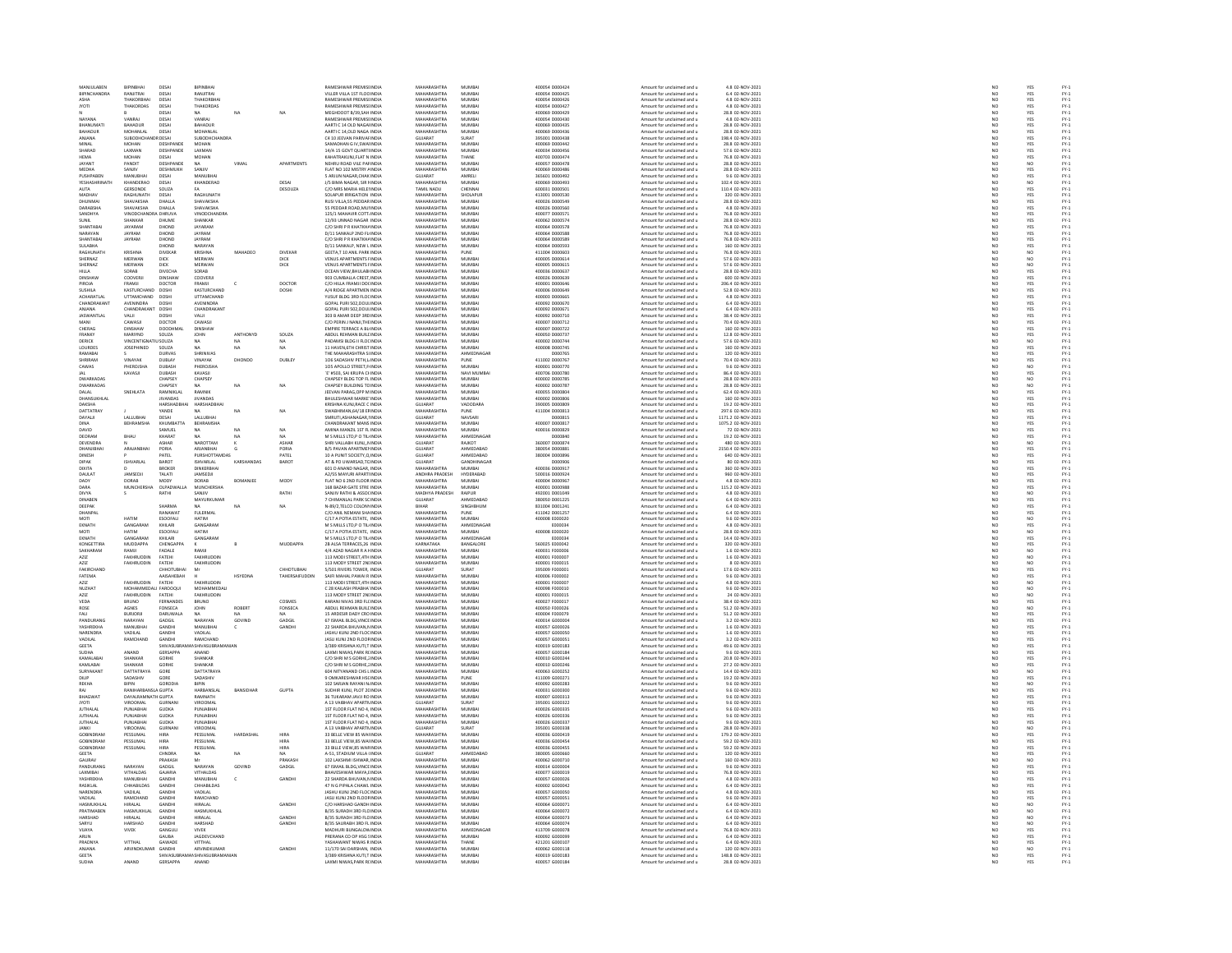| NITIN<br>MANGALA               | EKNATH<br>SHANKAR                | GHARAT<br>GHANEKAR         | EKNATH<br>SHANKAR              | DATTATRAYA       | <b>GHANFKAR</b>         | 24 SARVODAYA BAMA INDIA<br>11/188 PARLESHWAR : INDIA     | MAHARASHTRA<br><b>MAHARASHTRA</b> | MUMBA<br>MUMRAL        | 400057 G000211<br>400057 6000217 | Amount for unclaimed and u                               | 19.2 02-NOV-2021<br>38.4.02-NOV-2021  | NO                                                                  | YES                     |                                                  |
|--------------------------------|----------------------------------|----------------------------|--------------------------------|------------------|-------------------------|----------------------------------------------------------|-----------------------------------|------------------------|----------------------------------|----------------------------------------------------------|---------------------------------------|---------------------------------------------------------------------|-------------------------|--------------------------------------------------|
| PERIN                          | MELHI                            | <b>GILDER</b>              | MELHI                          |                  | .<br>GILDER             | OSHAN MANSION, 66 INDL                                   | <b>MAHARASHTRA</b>                | MUMBA                  | 400014 G000226                   | Amount for unclaimed and u<br>Amount for unclaimed and u | 28.8 02-NOV-2021                      | NC<br>NC                                                            | YES<br>NO               |                                                  |
|                                |                                  |                            |                                |                  |                         |                                                          |                                   |                        |                                  |                                                          |                                       |                                                                     |                         |                                                  |
| PRITI<br>GOKALDAS              | PADMAKAR                         | GIRKAR<br><b>ANSRAI</b>    | PADMAKAR                       |                  | <b>GIRKAR</b><br>HANSRA | 10/2 PADMAJA COOP I INDIA                                | MAHARASHTRA<br><b>MAUARACUTRA</b> | THANE<br>MUMBA         | 421201 G000227                   | Amount for unclaimed and u                               | 9.6 02-NOV-2021                       | NO <sub>1</sub>                                                     | NO <sub>1</sub>         |                                                  |
|                                |                                  |                            |                                |                  |                         | ANGAL FLAT 6/7 2NLINDIA                                  |                                   |                        | 400019 G000235                   | Amount for unclaimed and                                 | 54.4 02-NOV-202:                      | NO                                                                  |                         | FY-1<br>FY-1<br>FY-1<br>FY-1                     |
| CHAMPU                         | VINAYAK                          | GOKHALE                    | VINAYAK                        | VISHWANATH       | GOKHALE                 | C/O SHRIV V GOKHALLINDIA                                 | MAHARASHTRA<br><b>MAHARASHTRA</b> | PUNE<br>MUMRAL         | 411030 G000239<br>sonnos Gonnzar | Amount for unclaimed and u                               | 110.4 02-NOV-2021                     | NO                                                                  | NO <sub>1</sub>         |                                                  |
| GODAVAR                        |                                  | AMRITI AL                  | AMRITLAL                       |                  | KAIVANI                 | 189/A KHETWADI BAC INDIA                                 |                                   |                        |                                  | Amount for unclaimed and u                               | 51.2 02-NOV-2021                      | NO                                                                  | YES                     | FY-3<br>FY-3                                     |
| HUBERT                         | LESLIE                           | <b>GONSALVIS</b>           | LESLIE                         |                  | FRANCIS                 | 35 GONSALVIS STREET INDIA                                | MAHARASHTRA                       | MUMBA                  | 400057 G000243                   | Amount for unclaimed and u                               | 38.4 02-NOV-2021                      | NO                                                                  | YES                     |                                                  |
| KAMALARAI                      | SHANKAR                          | GORHE                      | SHANKAR                        |                  |                         | C/O SHRLM S GORHE 1 INDIA                                | <b>MAHARASHTRA</b>                | MUMRAL                 | 400010 G000244                   | Amount for unclaimed and u                               | 62.4.02-NOV-2021                      | NO                                                                  | YES<br>YES<br>NO        | FY-1<br>FY-1<br>FY-1<br>FY-1                     |
| KAMLABAI                       | SHANKAR                          | GORHE                      | SHANKAR                        |                  |                         | C/O SHRI M S GORHE, INDIA                                | MAHARASHTRA                       | MUMBA                  | 400010 G000246                   | Amount for unclaimed and u                               | 81.6 02-NOV-2021                      | NO                                                                  |                         |                                                  |
| SURYAKANT                      | DATTATRAYA                       | GORE                       | DATTATRAYA                     |                  |                         | 604 NITYANAND CHS LINDIA                                 | MAHARASHTRA                       | MUMBAI                 | 400063 G000252                   | Amount for unclaimed and u                               | 43.2 02-NOV-2021                      | NO<br>NO                                                            |                         |                                                  |
| PURUSHOTTAM                    | DATTATRAYA                       | GORE                       | DATTATRAYA                     |                  |                         | 604 NITYANAN CHS LT INDI                                 | MAHARASHTRA                       | MUMRA                  | 400063 G000259                   | Amount for unclaimed and                                 | 19.2 02-NOV-2021                      |                                                                     | YES<br>YES              |                                                  |
| MAHESHCHANDRA                  | JAYASHANKER                      | GOR                        | JAYASHANKAF                    |                  |                         | C/603 VISHAL APARTN INDIA                                | MAHARASHTRA                       | MUMBA                  | 400069 G000265                   | Amount for unclaimed and u                               | 38.4 02-NOV-2021                      | NO                                                                  |                         |                                                  |
| SULOCHANAREN                   | MAHESHCHANDRGOR                  |                            | MAHESHCHANDRA                  |                  |                         | C/603 VISHAL APARTM INDM                                 | <b>MAHARASHTRA</b>                | MUMRAL                 | 400069 G000266                   | Amount for unclaimed and u                               | 38.4 02-NOV-2021                      | NO                                                                  | YES<br>YES              | FY-3<br>FY-3                                     |
| KRISHNAJI                      | VISHNU                           | <b>GOKHALL</b>             | VISHNU                         |                  |                         | RAM MANDIR ROAD, B INDIA                                 | MAHARASHTRA                       | THANE                  | G000269                          | Amount for unclaimed and u                               | 40 02-NOV-2021                        | NO                                                                  |                         |                                                  |
| PURLISHOTTAM                   | DATTATRAYA                       | GORE                       | DATTATRAVA                     |                  |                         | 604 NITYANAN CHS IT INDIA                                | <b>MAHARASHTRA</b>                | MUMRAL                 | 400063.6000270                   | Amount for unclaimed and u                               | 96.02-NOV-2021                        |                                                                     |                         |                                                  |
| DILIP                          | SADASHIV                         | GORE                       | SADASHIV                       |                  |                         | 9 OMKARESHWAR HSCINDIA                                   | MAHARASHTRA                       | PUNE                   | 411009 G000271                   | Amount for unclaimed and u                               | 57.6 02-NOV-2021                      | NO<br>NO                                                            | YES<br>YES              | FY-3<br>FY-3                                     |
| SMITA                          | <b>IITENDRA</b>                  | GOSALIA                    | <b>JITENDRA</b>                |                  | GOSALIA                 | C/45/406 YOGI NAGARINDIA                                 | MAHARASHTRA                       | MUMRA                  | 400092.6000279                   | Amount for unclaimed and u                               | 38.4.02-NOV-2021                      |                                                                     |                         |                                                  |
|                                |                                  |                            |                                |                  |                         | .<br>102 SARJAN RAYANI N INDI                            | MAHARASHTRA                       | MUMBA                  | 100092 G000283                   | Amount for unclaimed and                                 | 28.8 02-NOV-2021                      | NO<br>NO                                                            | NO<br>NO<br>YES         |                                                  |
| ANANT                          | YASHWANT                         | GOKHALE                    | YESHWANT                       |                  |                         | 73/C JANAK NIKETAN, INDIA                                | MAHARASHTRA                       | MUMBAI                 | 400028 G000284                   | Amount for unclaimed and u                               | 28.8 02-NOV-2021                      | NO                                                                  |                         |                                                  |
| SHRIKANT                       | KRISHNAIL                        | GODBOLE                    | KRISHNAIL                      |                  |                         | 14/230 3RD FLOOR, M INDIA                                | <b>MAHARASHTRA</b>                | MUMRAL                 | <b>MECODOS ARODOS</b>            | Amount for unclaimed and u                               | 6.4 02-NOV-2021                       |                                                                     |                         |                                                  |
| RAI                            | RANIHARBA                        | LA GUPTA                   | HARBANSLAL                     | <b>BANSIDHAF</b> | <b>GUPTA</b>            | SUDHIR KUNJ, PLOT 2C INDIA                               | MAHARASHTRA                       | MUMBA                  | 400031 G000300                   | Amount for unclaimed and u                               | 28.8 02-NOV-2021                      | NO<br>NO                                                            | YES<br>YES              |                                                  |
| NIRMAL <sub>4</sub>            | VAMAN                            | GUPTE                      | VAMAN                          |                  |                         | 43/T BLOCK NO K 2.RA INDIA                               | <b>MAHARASHTRA</b>                | MUMRAL                 | 400008 GOOD308                   | Amount for unclaimed and u                               | 38.4.02-NOV-2021                      |                                                                     |                         |                                                  |
| <b>BHAGWAT</b>                 | <b>DAYALRAMNA</b>                | H GUPTA                    | RAMNATH                        |                  |                         |                                                          | MAHARASHTRA                       | MUMBA                  | 400007 G000313                   |                                                          | 28.8 02-NOV-2021                      | NO<br>NO                                                            | YES<br>YES              |                                                  |
| <b>GLINDERIA</b>               | <b>HEMANT</b>                    | KANCHANLA                  | HEMANT                         |                  |                         | 36 TUKARAM JAVJI RO INDIA<br>502/A VEENA NAGAR UNDIA     | MAHARASHTRA                       | MUMRAL                 | 400064 G000316                   | Amount for unclaimed and u<br>Amount for unclaimed and u | 38.4.02-NOV-2021                      |                                                                     |                         |                                                  |
|                                |                                  |                            |                                |                  |                         |                                                          |                                   |                        |                                  |                                                          |                                       | NO                                                                  | YES<br>YES              | FY-3<br>FY-3                                     |
| <b>JYOTI</b>                   | VIROOMA                          | GURNANI                    | VIROOMA                        |                  |                         | A 13 VAIBHAV APARTMINDIA                                 | GUJARAT                           | SURAT                  | 395001 G000322                   | Amount for unclaimed and u                               | 28.8 02-NOV-2021                      | NO                                                                  |                         |                                                  |
| SAROJ                          | KANCHANLAL                       | GUNDERIA                   | KANCHANLAL<br>PUNJARHAI        |                  |                         | 502/A VEENA NAGAR / INDIA                                | MAHARASHTRA<br><b>MAHARASHTRA</b> | MUMBA<br>MUMRAL        | 400064 G000323                   | Amount for unclaimed and u                               | 38.4 02-NOV-2021<br>28.8.02-NOV-2021  |                                                                     |                         |                                                  |
| <b>ILITHALA</b>                | PUNJARHA                         | <b>GUDKA</b>               |                                |                  |                         | 1ST FLOOR FLAT NO 4. INDIA                               |                                   |                        | sonnas Gonnaas                   | Amount for unclaimed and u                               |                                       | $\begin{array}{c} \tt NO \\ \tt NO \\ \tt NO \\ \tt NO \end{array}$ | YES<br>YES<br>YES       | FY-3<br>FY-3<br>FY-3                             |
| <b>JUTHALAL</b>                | PUNJABHAI                        | <b>GUDKA</b>               | PUNJABHAI                      |                  |                         | 1ST FLOOR FLAT NO 4, INDIA                               | MAHARASHTRA                       | MUMBA                  | 400026 G000336                   | Amount for unclaimed and u                               | 28.8 02-NOV-2021                      |                                                                     |                         |                                                  |
| <b>ILITHALAI</b>               | PUNJARHAI                        | GUDKA                      | PUNJARHAI                      |                  |                         | 1ST FLOOR FLAT NO 4 INDIA                                | <b>MAHARASHTRA</b>                | MUMRAL                 | 400026 GOOD337                   | Amount for unclaimed and u                               | 28.8.02-NOV-2021                      |                                                                     |                         |                                                  |
| <b>JANKI</b>                   | VIROOMAL                         | GURNAN                     | VIROOMAL                       |                  |                         | A 13 VAIBHAV APARTNINDIA                                 | GUJARAT                           | SURAT                  | 395001 G000338                   | Amount for unclaimed and u                               | 86.4 02-NOV-2021                      | NO<br>NO                                                            | YES<br>NO               |                                                  |
| <b>JANKI</b>                   | VIROOMAL                         | GURNANI                    | VIROOMAL                       |                  |                         | A 13 VAIBHAV APARTN INDIA                                | GUJARAT                           | SURAT                  | 395001 G000342                   | Amount for unclaimed and u                               | 38.4 02-NOV-2021                      | NO                                                                  | NO                      |                                                  |
| GANGADHA                       | NARHAR                           | CHITNIS                    | NARHAR                         |                  |                         | AT BORGAON P O BOR INDIA                                 | MAHARASHTRA                       | SANGLI                 | G000375                          | Amount for unclaimed and u                               | 19.2 02-NOV-2021                      | NO                                                                  | YES                     |                                                  |
|                                |                                  | MOKASHI                    | RAMACHANDRA                    |                  |                         | MERCHANT.P O SHRIR INDIA                                 | MAHARASHTRA                       | AHMEDNAGAR             | G000386                          | Amount for unclaimed and u                               | 998.4 02-NOV-2021                     | $\begin{array}{c} \tt NO \\ \tt NO \\ \tt NO \\ \tt NO \end{array}$ | YES                     | 무 구 구 구 주<br>구 주 구 구 주 주                         |
| <b>GIRISH</b>                  | ANDRA                            | MISRA                      |                                |                  | MISRA                   | 127/370 W BLOCK, KAS IND                                 | UTTAR PRADESH                     | KANPUR                 | 208014 G000413                   | Amount for unclaimed and u                               | 172.8 02-NOV-2021                     |                                                                     | YES<br>YES              |                                                  |
| GIRISHKUMAF                    | <b>BABULAL</b>                   | SHAH                       | BABULAL                        | DOSALA           | SHAH                    | I/S GANESH APARTME INDIA                                 | <b>GUJARAT</b>                    | AHMEDABAD              | 382325 G000416                   | Amount for unclaimed and u                               | 176 02-NOV-2021                       |                                                                     |                         |                                                  |
| <b>GITAREN</b>                 |                                  | <b>BHATT</b>               |                                |                  | RHATT                   | 2F RANGSAGAR FLATS INDIA                                 | GUIARAT                           | AHMEDARAD              | 380007 GOOD418                   | Amount for unclaimed and u                               | 680.02-NOV-2021                       | NO<br>NO                                                            | NO<br>YES               | FY-)<br>FY-)                                     |
| GOBINDRAN                      | PESSUMAL                         | HIRA                       | PESSUMAL                       | HARDASHA         | HIRA                    | 33 BELLE VIEW 85 WAI INDIA                               | MAHARASHTRA                       | MUMBAI                 | 400036 G000419                   | Amount for unclaimed and u                               | 537.6 02-NOV-2021                     |                                                                     |                         |                                                  |
| GOPALSINGH                     | HANAMANTSING RAJPUT              |                            | HANAMANTSING N                 |                  | RAJPUT                  | C/O V H RAJPUT PIRAN INDIA                               | GUJARAT                           | VADODARA               | 390001 G000420                   | Amount for unclaimed and u                               | 480 02-NOV-2021                       |                                                                     |                         |                                                  |
| GOURI                          |                                  | SEAL                       |                                |                  | SEAL                    | 44 SIKDARPARA STREE INDIA                                | WEST BENGAL                       | CALCUTTA               | 700070 G000430                   | Amount for unclaimed and u                               | 105.6 02-NOV-2021                     | NO<br>NO                                                            | YES<br>NO               |                                                  |
| GURDEV                         |                                  | KUMAR                      | RAMNATH                        |                  |                         | Y 17 GREEN PARK.NEW INDIA                                | DELHI                             | DELHI                  | 110016 G000435                   | Amount for unclaimed and u                               | 206.4 02-NOV-2021                     | NO <sub>1</sub>                                                     | YES                     |                                                  |
| GOBINDRAM                      | PESSUMA                          | HIRA                       | PESSUMA                        |                  | HIRA                    | 33 BELLE VIEW,85 WAI INDI                                | <b>MAHARASHTRA</b>                | MUMBA                  | 100036 G000454                   | Amount for unclaimed and u                               | 177.6 02-NOV-2021                     | NO                                                                  |                         |                                                  |
| GOBINDRAM                      | PESSUMAL                         | <b>HIRA</b>                | PESSUMAL                       |                  | <b>HIRA</b>             | 33 BILLE VIEW.85 WAR INDIA                               | MAHARASHTRA                       | MUMBAI                 | 400036 G000455                   | Amount for unclaimed and u                               | 177.6 02-NOV-2021                     |                                                                     |                         |                                                  |
| GOKALDAS                       |                                  | HANSRAI                    |                                |                  | HANSRA                  | G-7 MANGAL 76 C R AINDIA                                 | <b>MAHARASHTRA</b>                | MUMRAL                 | sonnie Gonnasz                   | Amount for unclaimed and u                               | 288.02-NOV-2021                       | $\begin{array}{c} \tt NO \\ \tt NO \\ \tt NO \\ \tt NO \end{array}$ | YES<br>YES<br>YES<br>NO | PY-1<br>PY-1<br>PY-1<br>PY-1                     |
| GAUTAMLA                       | NARANLAI                         | SHAH                       | NARANLAL                       |                  | SHAH                    | 605 TULSIANI CHAMBEINDI                                  | MAHARASHTRA                       | MUMBA                  | 400021 G000472                   | Amount for unclaimed and u                               | 960 02-NOV-2021                       |                                                                     |                         |                                                  |
| GNYANESH                       |                                  | RAO                        | GOPAL                          |                  | RAO                     | CHILMIKERE.NATARAJ INDIA                                 | KARNATAKA                         | KARWAR                 | 581401 G000617                   | Amount for unclaimed and u                               | 320 02-NOV-2021                       |                                                                     |                         |                                                  |
|                                |                                  |                            |                                |                  |                         |                                                          |                                   |                        |                                  |                                                          |                                       | NO<br>NO                                                            |                         |                                                  |
| <b>SIRISH</b><br>GAUTAM        | CHANDRA<br>CHAND                 | AMBAN<br>CHORADIA          | AMICHAND<br>PARASMAL           |                  | AMBANI<br>CHORADIA      | C/O TRIVDI TRADERS, 9 INDL<br>NO 22/1 2ND LANE.AP INDIA  | MAHARASHTRA<br>TAMIL NADU         | BHANDARA<br>CHENNAL    | 442402 G000642<br>600004 G000647 | Amount for unclaimed and u<br>Amount for unclaimed and u | 4.8 02-NOV-2021<br>6.4 02-NOV-2021    | NO                                                                  | YES<br>YES<br>YES       | 국 국 국 국 국 국 국 국 국 국 국 국 국<br>소 조 조 조 조 조 조 조 조 조 |
|                                |                                  |                            |                                |                  |                         |                                                          |                                   |                        |                                  |                                                          |                                       |                                                                     |                         |                                                  |
| GOPAL                          | KUMAR                            | AGARWA                     | GIRDHARILA                     |                  | AGARWAL                 | VASUDHA APPARTMEI INDI                                   | WEST BENGAL                       | KOLKATA                | 700059 G000651                   | Amount for unclaimed and u                               | 9.6 02-NOV-2021                       | NO                                                                  | YES<br>YES              |                                                  |
| GEETA                          |                                  | CHNDRA                     | <b>NA</b>                      | NA               | NA.                     | A-51, STADIUM VILLA (INDIA                               | GUJARAT<br><b>MAHARASHTRA</b>     | AHMEDABAD              | 380005 G000660                   | Amount for unclaimed and u                               | 360 02-NOV-2021                       | NO                                                                  |                         |                                                  |
| SALEH                          | <b>MOUMERS</b>                   | <b>JACAM</b>               | HAJI                           |                  | MOHMED                  | 5 NARAYAN DHRU ST INDL                                   |                                   | MUMRAL                 | 400003 H000002                   | Amount for unclaimed and                                 | 9.6 02-NOV-2023                       | NO                                                                  | YES<br>NO               |                                                  |
| HARISHBHA                      | PRAHLADBHAI                      | PATEL                      | PRALHADBHAI                    | SHAKARLAL        | PATEL                   | <b>8A NILAY APARTMENT INDIA</b>                          | GUJARAT                           | AHMEDABAD              | 380013 H000141                   | Amount for unclaimed and u                               | 120 02-NOV-2021                       | NO<br>NO                                                            |                         |                                                  |
| <b>HITEN</b>                   |                                  | SHAH                       | CHINUBHAE                      | M                | SHAH                    | 39/41 DHANJI STREET INDIA                                | MAHARASHTRA                       | MUMBAI                 | 400003 H000179                   | Amount for unclaimed and u                               | 160 02-NOV-2021                       |                                                                     | YES                     |                                                  |
| HARSHAI                        | CHUNILAI                         | SHAH                       | CHUNILAL                       |                  | SHAH                    | 67 RANNA PARK SOCIE INDI                                 | GUJARAT                           | AHMEDABAL              | 380061 H000220                   | Amount for unclaimed and u                               | 120 02-NOV-2021                       | NO                                                                  | YES                     |                                                  |
| HARSHAD                        | CHUNILAL                         | SHAH                       | CHUNILAL                       | $\overline{p}$   | SHAH                    | 67 RANNA PARK SOCIE INDIA                                | GUJARAT                           |                        | 380067 H000230                   | Amount for unclaimed and u                               | 145.6 02-NOV-2021                     | NO                                                                  | YES                     |                                                  |
| <b>IARSHAI</b>                 |                                  | GANDH                      |                                |                  | GANDH                   | 7B COOPER BLDG 3RD INDL                                  | <b>MAHARASHTRA</b>                | MUMBA                  | 00001 H000492                    | Amount for unclaimed and u                               | 80 02-NOV-2023                        | NO                                                                  | YES                     |                                                  |
| SALEH                          | MOHMEDHAJIMCHASAN                |                            | HAJI                           |                  | MOHMED                  | 75 NARAYAN DHRU ST INDIA                                 | MAHARASHTRA                       | MUMBAI                 | 400003 H000002                   | Amount for unclaimed and u                               | 28.8 02-NOV-2021                      | NO<br>NO                                                            | YES                     |                                                  |
| MARYAMRA                       | ABDULLABHAI                      | <b>HAKIMLIDIN</b>          | ABDULLABHA                     |                  |                         | 925 DEVDI STREET, SUFINDL                                | <b>GUJARAT</b>                    | <b>CLIDAT</b>          |                                  | Amount for unclaimed and                                 | 32 02-NOV-2021                        |                                                                     | YES<br>YES              |                                                  |
| SAVITRI                        | GAJANAN                          | HEGDE                      | GAJANAN                        | RAMA             | HEGDE                   | SAVITRI NO 322, WEST INDIA                               | KARNATAKA                         | <b>BANGALORE URBAN</b> | 560086 H000045                   | Amount for unclaimed and u                               | 153.6 02-NOV-2021                     | NO                                                                  |                         |                                                  |
| HIRARA                         |                                  | GOKALDAS                   | GOKALDAS                       |                  | <b>HANSRA</b>           | FLAT 1001 SOMNATH, INDIA<br>KHANDWALA CHAWL, INDIA       | <b>MAHARASHTRA</b>                | MUMRAL                 | 100077 HODDOSS                   | Amount for unclaimed and u                               | 38.4 02-NOV-2021                      | NC<br>NC                                                            | YES<br>YES              |                                                  |
|                                |                                  | RAMDAS                     | RAMDAS                         |                  |                         |                                                          | MAHARASHTRA                       |                        | 400064 H000060                   | Amount for unclaimed and u                               |                                       |                                                                     |                         |                                                  |
|                                |                                  |                            |                                |                  |                         |                                                          |                                   |                        |                                  |                                                          | 6.4 02-NOV-2021                       |                                                                     |                         |                                                  |
| PUSHPA                         | KISHORE                          | HINDUJA                    | KISHORE                        |                  |                         | FLAT NO 3 408/C FORVINDM                                 | MAHARASHTRA                       | MUMBAI                 | 400071 H000061                   | Amount for unclaimed and u                               | 32 02-NOV-2021                        |                                                                     | YES                     |                                                  |
| <b>IRABEN</b>                  |                                  | AMBALAL                    |                                |                  | AMBALA                  | MUNICIPAL TENAMEN INDI                                   | GUJARAT                           | URAT                   | 395003 H00006                    | Amount for unclaimed and                                 | 17.6 02-NOV-202:                      |                                                                     | NO                      |                                                  |
| RATU                           | JIMMY                            | <b>MEHERHOMJ</b>           | <b>NA</b>                      | NA               | NA.                     | FLAT NO 1B SHREE VALINDIA                                | MAHARASHTRA                       | PUNE                   | 411001 H000075                   | Amount for unclaimed and u                               | 36.8 02-NOV-2021                      | NO<br>NO<br>NO <sub>1</sub>                                         | YES                     |                                                  |
| <b>HARSHAD</b>                 |                                  | <b>ISHVARLAI</b>           | ISHVARLAL                      |                  |                         | RISHNA KUNJ,RACE C INDI                                  | GUJARAT                           | <b>ADODARA</b>         | 390005 H000098                   | Amount for unclaimed and                                 | 134.4 02-NOV-2021                     | NC                                                                  |                         |                                                  |
| HUBERT                         | LESLIE                           | GONSALVIS                  | <b>NA</b>                      | NA               | NA.                     | 35 GONSALVIS STREET INDIA                                | MAHARASHTRA                       | MUMBAI                 | 400057 H000099                   | Amount for unclaimed and u                               | 72 02-NOV-2021                        | NO                                                                  | YES<br>YES              |                                                  |
| HARSHAD                        | HARAKHACHA                       | <b>DIMEHTA</b>             | HARAKHACHAND                   |                  |                         | KAKAD NIKETAN FLAT INDIA                                 | MAHARASHTRA                       | MUMRAL                 | 100077 HODD110                   |                                                          | 24 02-NOV-2021                        | NO                                                                  |                         |                                                  |
| HARISHBHA                      | PRAHLADBHAI                      | PATEL                      | PRALHADBHAI                    | SHAKARLAL        | PATEL                   | <b>8A NILAY APARTMENT INDIA</b>                          | GUJARAT                           | AHMEDABAD              | 380013 H000141                   | Amount for unclaimed and u<br>Amount for unclaimed and u | 360 02-NOV-2021                       | NO                                                                  |                         |                                                  |
| <b>HITEN</b>                   |                                  | SHAH                       | CHINUBHAE                      |                  | SHAH                    | 39/41 DHANJI STREET INDIA                                | MAHARASHTRA                       | MUMBAI                 | 400003 H000179                   | Amount for unclaimed and u                               | 480 02-NOV-2021                       | NO <sub>1</sub>                                                     | YES<br>NO<br>YES        |                                                  |
|                                |                                  |                            |                                |                  |                         | IVPRASAD, SHRI SAR INDI                                  | MAHARASHTRA                       |                        | 411005 H00019                    | Amount for unclaimed and u                               | 230.4 02-NOV-202:                     |                                                                     |                         |                                                  |
| HARSHAD                        | CHUNILAL                         | SHAH                       | CHUNILAL                       |                  | SHAH                    | 67 RANNA PARK SOCIE INDIA                                | GUJARAT                           | AHMEDABAD              | 380061 H000220                   | Amount for unclaimed and u                               | 360 02-NOV-2021                       | NO<br>NO                                                            | YES<br>YES              |                                                  |
| UADCUAR                        | CHUNILAL                         |                            | CHUNILAL                       |                  | SHAF                    | 67 RANNA PARK SOCIE INDIA                                | <b>GUIARAT</b>                    |                        | 880067 H000230                   | Amount for unclaimed and u                               | 436.8 02-NOV-2021                     |                                                                     |                         |                                                  |
| HEMLATA                        | <b>GANPATBHAI</b>                | DAVE                       | <b>GANPATBHAI</b>              | KANJIBHA         | DAVE                    | BHARADIA NIWAS, KHA INDIA                                | <b>GUJARAT</b>                    | AHMEDABAD              | 380001 H000235                   | Amount for unclaimed and u                               | 480 02-NOV-2021                       | NO<br>NO                                                            |                         |                                                  |
|                                | NSHESH                           | KUMAR                      |                                | SNAGARAM         | <b>SETTY</b>            | 113 NEELMAHAL OUT INDIA                                  | KARNATAKA                         | BANGALORE              | S60004 HODD243                   | Amount for unclaimed and u                               | 960 02-NOV-2021                       |                                                                     | YES<br>YES              |                                                  |
| HANAMANT                       |                                  | MOHITE                     | LAXMAN                         |                  | MOHITE                  | MAHAVIR BLDG 314/5 INDIA                                 | MAHARASHTRA                       | MUMBAI                 | 400013 H000259                   | Amount for unclaimed and u                               | 120 02-NOV-2021                       | NO<br>NO                                                            | YES<br>YES              |                                                  |
| <b>HASMUKH</b>                 | M                                | <b>ЧАН2</b>                | <b>MANGAIDAS</b>               |                  | SHAH                    | <b>8 DARSHAN PARK SOC INDIA</b>                          | GUIARAT                           | VADODARA               | 390018 H000270                   | Amount for unclaimed and u                               | 281 6 02-NOV-2021                     |                                                                     |                         |                                                  |
| HEMLATABEN                     |                                  | <b>JASVANTLAI</b>          | NA                             |                  |                         | 18-DIVINE RESIDENCY, INDIA                               | GUJARAT                           | VADODARA               | H00028                           | Amount for unclaimed and u                               |                                       |                                                                     |                         |                                                  |
| HARSHAD                        |                                  | GANDHI                     |                                |                  | GANDH                   | 7B COOPER BLDG 3RD INDIA                                 | MAHARASHTRA                       | MUMBAI                 | 400001 H000492                   | Amount for unclaimed and u                               | 67.2 02-NOV-2021<br>160 02-NOV-2021   | NO<br>NO<br>NO                                                      |                         |                                                  |
| CARCUASE                       | ASLATOON                         | <b>IRANI</b>               | AFLATOON                       |                  |                         | X083/14 GODREJ STAT INDIA                                | <b>MAUARACUTRA</b>                | 5411549.51             | 400079 1000019                   | Amount for unclaimed and                                 | 9.6 02-NOV-2021                       |                                                                     | YES<br>NO<br>YES        |                                                  |
| GARSHASE                       | <b>AFLATOON</b>                  | IRANI                      | <b>AFLATOON</b>                |                  |                         | X-83/14 GODREJ STATI INDIA                               | MAHARASHTRA                       | MUMBAI                 | 400079 1000022                   | Amount for unclaimed and u                               | 9.6 02-NOV-2021                       | NO<br>NO                                                            |                         |                                                  |
| <b>GARSHASP</b>                | AFLATOON                         | <b>IRANI</b>               | AFLATOON                       |                  |                         | X-83/14 GODREJ STATLINDIA                                | <b>MAHARASHTRA</b>                | MUMRAL                 | connot expont                    |                                                          | 9.6 02-NOV-2021                       |                                                                     | YES<br>YES              | FY-1<br>FY-1<br>FY-1<br>FY-1                     |
| TANMANIS                       | <b>ITCHHASHA!</b>                | R SHUKLA                   | <b>ITCHHASHANKA</b>            |                  |                         | C/O AMIN DESAI SOLIC INDIA                               | MAHARASHTRA                       | MUMBA                  | 400001 100004                    | Amount for unclaimed and u<br>Amount for unclaimed and u | 3.2 02-NOV-2021                       |                                                                     |                         |                                                  |
| KALLY                          | KHLIRSHED                        | <b>ICEWALLA</b>            | KHURSHED                       |                  | SHAPIJRI                | 422 A GRANT ROAD M INDIA                                 | MAHARASHTRA                       | MUMRAL                 | 400007 (000001                   | Amount for unclaimed and u                               | 51.2.02-NOV-2021                      | NO<br>NO<br>NO <sub>1</sub>                                         | YES<br>YES              | FY-3<br>FY-3                                     |
|                                |                                  |                            |                                |                  |                         |                                                          |                                   |                        |                                  |                                                          |                                       |                                                                     |                         |                                                  |
| HIRINBA<br>GARSHASE            | DADABHA<br>AFLATOON              | ICEWALLA<br><b>IRANI</b>   | DADABHAI<br>AFLATOON           |                  |                         | 103 WALKESHWAR RO INDIA<br>X083/14 GODREJ STAT INDIA     | MAHARASHTRA<br>MAHARASHTRA        | MUMBA<br>MUMBA         | 400006 1000005<br>400079 1000019 | Amount for unclaimed and u<br>Amount for unclaimed and u | 160 02-NOV-2021<br>28.8 02-NOV-2021   | $\overline{N}$                                                      | YES<br>YES              | FY-)<br>FY-)                                     |
| GARSHAS                        | AFLATOON                         | <b>IRANI</b>               | AFLATOON                       |                  |                         |                                                          | MAHARASHTRA                       | MUMRA                  | 400079 100002                    |                                                          | 28.8 02-NOV-2023                      |                                                                     |                         |                                                  |
| GARSHASE                       | AFLATOON                         | IRANI                      | <b>AFLATOON</b>                |                  |                         | X-83/14 GODREJ STATI INDIA<br>X-83/14 GODREJ STATI INDIA | MAHARASHTRA                       | MUMBA                  | 400079 1000023                   | Amount for unclaimed and u<br>Amount for unclaimed and u | 28.8 02-NOV-2021                      | NO<br>NO<br>NO                                                      |                         |                                                  |
| HOMAL                          | <b>RUSTOM</b>                    | <b>IRANI</b>               | <b>RUSTOM</b>                  |                  |                         | E 14 RUSTOM BAUG V INDIA                                 | <b>MAHARASHTRA</b>                | MUMRAL                 | 400008 (000025                   |                                                          | 64 02-NOV-2021                        |                                                                     | YES<br>YES<br>YES       | FY-3<br>FY-3<br>FY-3                             |
| <b>BANOO</b>                   |                                  | <b>IRANI</b>               |                                |                  |                         | MISHRA BHUGAN, 2NI INDIA                                 | MAHARASHTRA                       | MUMBA                  | 400034 1000036                   | Amount for unclaimed and u<br>Amount for unclaimed and u | 148.8 02-NOV-2021                     |                                                                     |                         |                                                  |
| <b>TANMANISHANKER</b>          | MONDEGAR<br>ITCHHASHANKER SHUKLA |                            | MONDEGAR<br>ПСННАЯНАМКАЯ       |                  |                         | C/O AMIN DESALSOLICINDIA                                 | <b>MAHARASHTRA</b>                | MUMRAL                 | 400001 1000041                   | Amount for unclaimed and u                               | 9.6.02-NOV-2021                       | NO<br>NO                                                            | YES<br>YES              | FY-3<br>FY-3                                     |
|                                |                                  |                            |                                |                  |                         |                                                          |                                   |                        |                                  |                                                          |                                       |                                                                     |                         |                                                  |
| <b>ILABEN</b><br><b>ILABEN</b> |                                  | SHAH<br>SHAH               | ARVINDKUMA<br>ARVINDKUMAR      |                  |                         | C/O ARVINDKUMAR C INDIA<br>49 JAWAHAR NAGAR FINDIA       | MAHARASHTRA<br>MAHARASHTRA        | MUMBA<br>MUMBA         | 400062 100009<br>400062 1000113  | Amount for unclaimed and u<br>Amount for unclaimed and u | 177.6 02-NOV-2021<br>192 02-NOV-2021  | NO<br>NO                                                            | YES<br>YES              |                                                  |
|                                |                                  |                            |                                |                  |                         |                                                          |                                   |                        |                                  |                                                          |                                       |                                                                     |                         |                                                  |
| MADHUKAR<br><b>JADAVBAI</b>    | SHANKAR                          | <b>JAMDA</b><br>MANEKCHAND | SHANKAR<br>MANEKCHAND          |                  | NILKANTHA               | FLAT NO 3 ROCKY HILL INDIA<br>C/O LAXMIDAS DEVKA INDIA   | MAHARASHTRA<br>MAHARASHTRA        | MUMBA<br>MUMBA         | 400006 300000<br>400001 J000012  | Amount for unclaimed and u<br>Amount for unclaimed and u | 9.6 02-NOV-2023<br>3.2 02-NOV-2021    |                                                                     |                         |                                                  |
| <b>IAMMADAS</b>                |                                  | KANII                      | KANIE                          |                  |                         | C/O M N MOHTA 12-A INDIA                                 | <b>MAHARASHTRA</b>                | MUMRAL                 | 400001 1000015                   |                                                          | 3.2.02-NOV-2021                       | $\begin{array}{c} \tt NO \\ \tt NO \\ \tt NO \\ \tt NO \end{array}$ | YES<br>NO<br>YES        | FY-1<br>FY-1<br>FY-1<br>FY-1                     |
|                                | <b>JEHANGIRJ</b>                 |                            |                                |                  |                         |                                                          |                                   |                        | 400007 J000021                   | Amount for unclaimed and u                               |                                       |                                                                     |                         |                                                  |
| PHEROZE<br><b>FRAMROZE</b>     | <b>JEHANGIRJI</b>                | JAVERI<br><b>IAVERI</b>    | JEHANGIRJ<br><b>IFHANGIRIL</b> |                  |                         | KARANJIA BUILDING G INDIA<br>KARANJIA BI DG GRAN INDIA   | MAHARASHTRA<br><b>MAHARASHTRA</b> | MUMBA<br>MUMRAL        | 400007 1000025                   | Amount for unclaimed and u<br>Amount for unclaimed and u | 9.6 02-NOV-2021<br>9.6.02-NOV-2021    | NO<br>NO                                                            | YES<br>YES              |                                                  |
|                                |                                  |                            |                                |                  |                         |                                                          |                                   |                        |                                  |                                                          |                                       |                                                                     |                         |                                                  |
| KANTILAL<br>JEHANGIR           | CURSETJI                         | JAIN<br><b>JACURSETJI</b>  | CURSETJI                       | NA               | <b>JACURSETJI</b>       | KAMATHIPURA 10TH L INDIA<br>FLAT NO 19 TAJ BLDG. INDIA   | MAHARASHTRA<br>MAHARASHTRA        | MUMBA<br>MUMBAI        | 400008 J000079<br>400001 J000087 | Amount for unclaimed and u<br>Amount for unclaimed and u | 9.6 02-NOV-2021<br>9.6 02-NOV-2021    | NO<br>NO                                                            | YES<br>YES              | FY-1<br>FY-1<br>FY-1<br>FY-1                     |
|                                |                                  |                            |                                |                  |                         |                                                          |                                   |                        |                                  |                                                          |                                       | NO                                                                  | YES                     |                                                  |
| <b>CHANDAN</b>                 | <b>JAYANTILAL</b>                | <b>JHAVERI</b>             | <b>JAYANTILAL</b>              | CHUNILAL         | <b>JHAVERI</b>          | 13 WARDEN COURT 2/ INDL                                  | MAHARASHTRA                       | MUMBA                  | 400036 J000182                   | Amount for unclaimed and u                               | 1.6 02-NOV-2021                       | NO                                                                  |                         |                                                  |
| <b>JAYANTILAI</b>              | CHUNILAL                         | <b>JHAVERI</b>             | CHUNILAL                       |                  |                         | 13 WARDEN COURT 21 INDIA                                 | MAHARASHTRA                       | MUMBAI                 | 400036 J000183                   | Amount for unclaimed and u                               | 17.6 02-NOV-2021                      | NO                                                                  | YES<br>YES              |                                                  |
| <b>INESHCH</b>                 | PREMCHAND                        | JHAVER                     | REMCHAND                       |                  |                         | ATHU GOVA BLDG 3FINDL                                    |                                   | MUMBA                  | 000003 100020                    | Amount for unclaimed and u                               | 28.8 02-NOV-2021                      |                                                                     |                         |                                                  |
| DINESHCHAND                    | PREMCHAND                        | <b>JHAVERI</b>             | PREMCHAND                      |                  |                         | NATHU GOVA BUILDIN INDIA                                 | MAHARASHTRA<br>MAHARASHTRA        | MUMBA                  | 400003 J000208                   | Amount for unclaimed and u                               | 25.6 02-NOV-2021                      | N <sub>C</sub>                                                      | YES<br>YES              | FY-1<br>FY-1<br>FY-1<br>FY-1                     |
| RASI A                         | <b>DINESHCHAND</b>               | <b>IHAVERI</b>             | DINESHOHAND                    |                  |                         | NATHLI GOVA BLDG 3FINDIA                                 | MAHARASHTRA                       | MUMRAI                 | 400003-000210                    | Amount for unclaimed and u                               | 25.6.02-NOV-2021                      |                                                                     |                         |                                                  |
| FRENY                          | KAVASHAW                         | <b>JHABVALA</b>            | KAVASHAW                       |                  |                         | KHURSHED HOUSE, 604 INDL                                 | MAHARASHTRA                       | MUMBA                  | 400014 J000212                   | Amount for unclaimed and u                               | 9.6 02-NOV-2021                       | NO<br>NO                                                            | YES<br>YES              |                                                  |
| DATTATRAYA                     | LAXMAN                           | <b>JOSHI</b>               | LAXMAN                         |                  |                         | 3 INDRAYANI.NAUPAD INDIA                                 | MAHARASHTRA                       | THANE                  | 400602 J000272                   | Amount for unclaimed and u                               | 1.6 02-NOV-2021                       | NO <sub>1</sub>                                                     | YES                     |                                                  |
| KARSONDAS                      | RATANSH                          | <b>JOSHI</b>               | RATANSH                        |                  |                         | RATANSHI KHIMJI BUILINDI                                 | MAHARASHTRA                       | MUMBA                  | 400077 J000273                   | Amount for unclaimed and u                               | 17.6 02-NOV-2021                      | NO                                                                  | NQ                      |                                                  |
| VIDYADHAR                      | VINAYAK                          | <b>IOSHI</b>               | VINAYAK                        |                  |                         | SARAH LODGE.48 SHIV INDIA                                | MAHARASHTRA                       | MUMBAI                 | 400028 J000282                   | Amount for unclaimed and u                               | 19.2 02-NOV-2021                      |                                                                     | YES                     |                                                  |
| AMSHED                         | NOWROJI                          | MARAWAL                    | NOWROJ                         |                  |                         | SHIRIN MANSURI 2ND INDI                                  | <b>MAHARASHTRA</b>                | MUMBA                  | 100007 J00037                    | Amount for unclaimed and                                 | 62.4 02-NOV-202:                      | NO<br>NO                                                            | YES                     |                                                  |
| <b>JITENDRA</b>                | LALBHA                           | NAGORI                     | LALBHAI                        | GIRADHARLAI      | NAGOR                   | 10 SHREEKUNJ SOCIET INDIA                                | GUJARAT                           | AHMEDABAD              | 380001 J000436                   | Amount for unclaimed and u                               | 120 02-NOV-2021                       |                                                                     |                         |                                                  |
| <b>IASWANT</b>                 | HARFNDRA                         | KAPADIA                    | HARFNDRA                       |                  | KAPADIA                 | 220/A DR AMREDKAR INDIA                                  | MAHARASHTRA                       | MUMRAL                 | sonnia innoses                   | Amount for unclaimed and u                               | 9.6.02-NOV-2021                       | NO<br>NO                                                            |                         |                                                  |
| <b>JAYASINH</b>                |                                  | MATHURADAS                 | <b>NA</b>                      |                  |                         | 3/176 ABHYUDAY NAGINDIA                                  | MAHARASHTRA                       | MUMBA                  | 400033 J000564                   | Amount for unclaimed and u                               | 9.6 02-NOV-2021                       | NO                                                                  | YES<br>YES<br>YES       | 기 기 기 기 기 기 기 기<br>기 시 시 시 시 시                   |
| <b>JAGRUTI</b>                 | NAVIN                            | BHATT                      |                                | NA               | NA.                     | 12 SHRI KRISHNA NIVA INDIA                               | MAHARASHTRA                       | MUMBAI                 | 400019 J000582                   | Amount for unclaimed and u                               | 9.6 02-NOV-2021                       | NO                                                                  | YES                     |                                                  |
| <b>JITENDRA</b>                | LALBHA                           | NAGORI                     | LALBHA                         |                  |                         | 10 SHREEKUNJ SOCEIT INDI                                 | GUJARAT                           | AHMEDABAD              | 880001 J000748                   | Amount for unclaimed and u                               | 120 02-NOV-2023                       | NO                                                                  | YES                     |                                                  |
| JASVINDER                      |                                  | KAUR                       |                                | Ś                | ARORA                   | 75/13 GOKULDHAM.G INDIA                                  | MAHARASHTRA                       | MUMBAI                 | 400063 J000784                   | Amount for unclaimed and u                               | 80 02-NOV-2021                        | NO <sub>1</sub>                                                     | YES                     |                                                  |
| GOVIND                         | GURUNAT                          | <b>JADHAV</b>              | GURUNATH                       |                  |                         | <b>1685 SHUKRAWAR PETINDI</b>                            | MAHARASHTRA                       |                        |                                  | Amount for unclaimed and u                               | 110.4 02-NOV-202:                     |                                                                     | YES                     |                                                  |
| MADHUKAR                       | SHANKAR                          | JAMDAR                     | SHANKAR                        |                  | NILKANTHA               | FLAT NO 3 ROCKY HILL INDIA                               | MAHARASHTRA                       | MUMBAI                 | 400006 J000002                   | Amount for unclaimed and u                               | 28.8 02-NOV-2021                      | NO                                                                  | NO                      | FY-1<br>FY-1<br>FY-1<br>FY-1                     |
|                                | <b>MANAII</b>                    | <b>ACDUAN</b>              | MANAH                          |                  |                         | VILL & P O UKKALGAOI INDI                                | <b>MAHARASHTRA</b>                | <b>AUMERNAGAL</b>      | innon                            |                                                          |                                       |                                                                     |                         |                                                  |
| APPAJI<br>RADHEYSHYAN          | NANDLAL                          | JAKHOTIA                   | NANDLAI                        |                  |                         | C/O NADHURAM BALA INDI                                   | MAHARASHTRA                       | MUMBA                  | 100002 J000009                   | Amount for unclaimed and u<br>Amount for unclaimed and u | 38.4 02-NOV-2021<br>108.8 02-NOV-2021 |                                                                     | YES<br>YES              | FY-1<br>FY-1                                     |
| <b>JADAVBAI</b>                |                                  | MANEKCHAND                 | MANEKCHAND                     |                  |                         | C/O LAXMIDAS DEVKA INDIA                                 | MAHARASHTRA                       | MUMBAI                 | 400001 J000012                   | Amount for unclaimed and u                               | 9.6 02-NOV-2021                       | NO <sub>1</sub>                                                     | YES                     |                                                  |
| AMNADA!                        |                                  | KANJI                      | KANJI                          |                  |                         | C/O M N MOHTA, 12-A INDL                                 | MAHARASHTRA                       | MUMBA                  | 400001 J000019                   | Amount for unclaimed and u                               | 9.6 02-NOV-2021                       |                                                                     |                         | FY-3<br>FY-3                                     |
| PHEROZE<br><b>AINA</b>         | <b>JEHANGIRJI</b>                | JAVERI                     | JEHANGIRJI                     |                  |                         | KARANJIA BUILDING G INDIA<br>NEAR MIYA MASJID.M INDI     | MAHARASHTRA<br>GUJARAT            | MUMBAI                 | 400007 J000021<br><b>J0000</b>   | Amount for unclaimed and u<br>Amount for unclaimed and u | 28.8 02-NOV-2021<br>38.4 02-NOV-2021  | NO <sub>1</sub>                                                     | <b>YES</b><br>YES.      | FY                                               |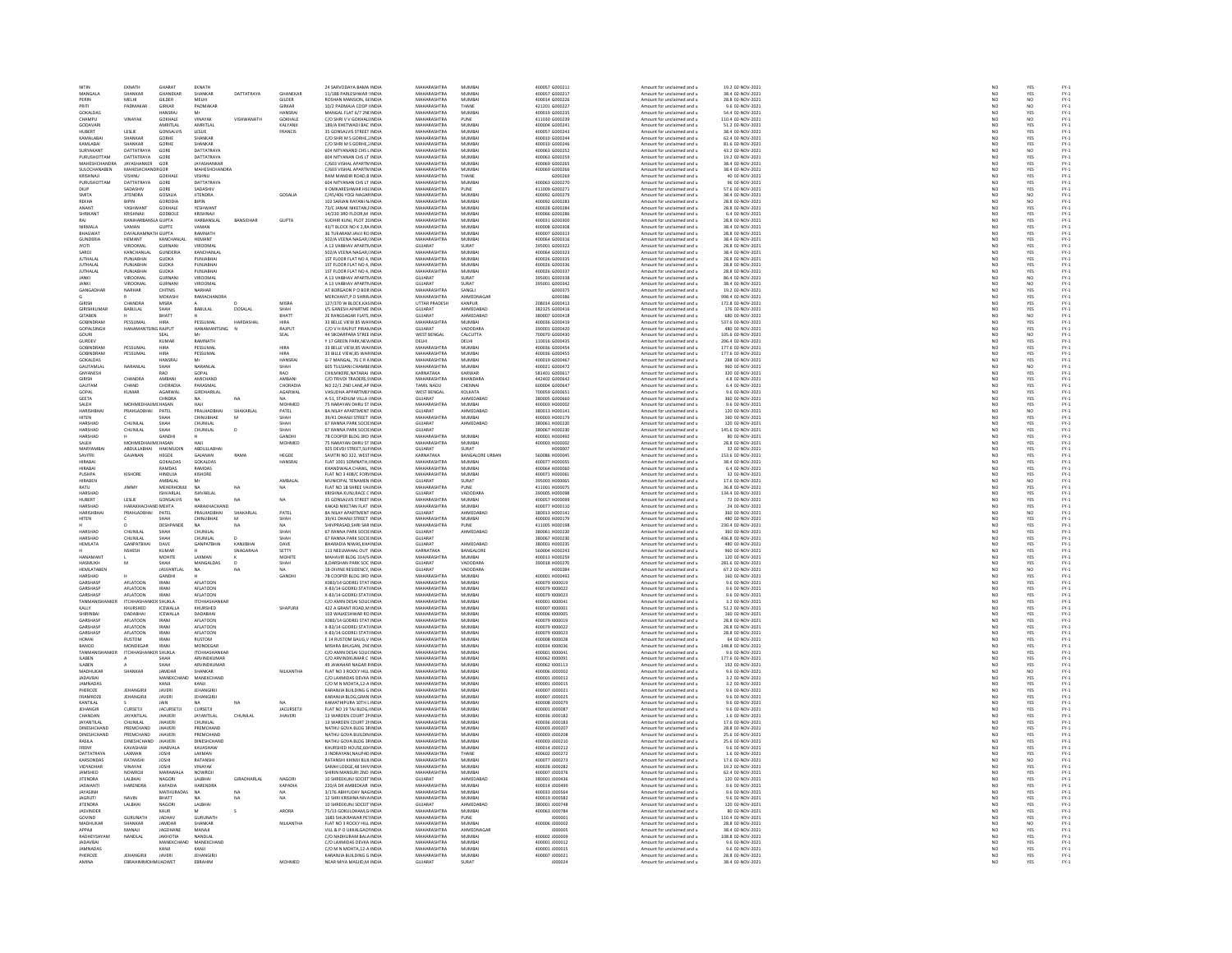| FRAMROZE                          | <b>JEHANGIRJI</b>              | <b>JAVERI</b>                  | <b>JEHANGIRJI</b>             |                   |                  | KARANJIA BLDG.GRAN INDIA                                 | MAHARASHTRA                       | MUMBAI                 | 400007 J000025                   | Amount for unclaimed and u                               | 28.8 02-NOV-2021                      | NO <sub>1</sub> | YES               |                                                  |
|-----------------------------------|--------------------------------|--------------------------------|-------------------------------|-------------------|------------------|----------------------------------------------------------|-----------------------------------|------------------------|----------------------------------|----------------------------------------------------------|---------------------------------------|-----------------|-------------------|--------------------------------------------------|
| RATNAPRA                          |                                | <b>AGANNAT</b>                 | <b>JAGANNATH</b>              |                   |                  | JAY VILLA BLOCK B 3,LI INDI                              | MAHARASHTRA                       | MUMBA                  | 100054 J00004                    | Amount for unclaimed and u                               |                                       |                 |                   |                                                  |
| MANJULA                           | RAMESH                         | JAIN                           | RAMESH                        |                   |                  | PUNRAJIVAN BLDG R N INDIA                                | <b>MAHARASHTRA</b>                | MUMBA                  | 400008 J000078                   | Amount for unclaimed and u                               | 38.4 02-NOV-2021<br>38.4 02-NOV-2021  | N <sub>C</sub>  | YES<br>YES        | FY-3<br>FY-3                                     |
| KANTILAI                          |                                | <b>JAIN</b>                    | MA.                           | NA <sup>1</sup>   | NA               | KAMATHIPURA 10TH LINDIA                                  | MAHARASHTRA                       | MUMBAL                 | 400008 1000079                   | Amount for unclaimed and u                               | 28.8.02-NOV-2021                      | NO              | YES               |                                                  |
| <b>UTTAMDEV</b>                   | GOUTAM                         | JAIN                           | GAUTAM                        |                   |                  | C/O PAWAN INDUSTRI INDIA                                 | MAHARASHTRA                       | MUMBA                  | 400004 J00008:                   | Amount for unclaimed and u                               | 38.4 02-NOV-2021                      | NO              | YES               | FY-3<br>FY-3                                     |
| DARSHANA                          | PARITOSH                       | JAN                            | PARITOSH                      |                   |                  | F-428 E/2 HIGHWAY P/ INDIA                               | MAHARASHTRA                       | MUMBAI                 | 400101 J000115                   | Amount for unclaimed and u                               | 38.4 02-NOV-2021                      | NO <sub>1</sub> | YES               |                                                  |
| KAPINJALA                         | VIJAYKUMA                      | JAN                            | VIJAYKUMA                     |                   |                  | F-428 E/2 HIGHWAY P/INDIA                                | <b>MAHARASHTRA</b>                | MUMBA                  | 400101 J000116                   | Amount for unclaimed and u                               | 38.4 02-NOV-2023                      | NO              | YES               | PY-1<br>PY-1<br>PY-1<br>PY-1                     |
| JAYABAI                           |                                | KHIMJI                         | KHIMJI                        |                   |                  | 167/171 4TH FLOOR.D INDIA                                | MAHARASHTRA                       | MUMBAI                 | 400002 J000129                   | Amount for unclaimed and u                               | 38.4 02-NOV-2021                      | NO <sub>1</sub> | YES               |                                                  |
| HARDA                             | SHANTILA                       | <b>JHAVER</b>                  | SHANTILAI                     |                   |                  | BIRLA MANSION 2ND FINDL                                  | <b>MAHARASHTRA</b>                | MUMBA                  | 400004 J000176                   | Amount for unclaimed and u                               | 38.4 02-NOV-2021                      | NÓ              | NO                |                                                  |
| CHANDAN                           | <b>JAYANTILAL</b>              | <b>JHAVERI</b>                 | <b>JAYANTILAL</b>             | CHUNILAL          | <b>JHAVERI</b>   | 13 WARDEN COURT 21 INDIA                                 | MAHARASHTRA                       | MUMBAI                 | 400036 J000182                   | Amount for unclaimed and u                               | 4.8 02-NOV-2021                       |                 |                   |                                                  |
| <b>JAYANTILAI</b>                 | CHUNEAL                        | <b>IHAVER</b>                  | CHUNILAI                      |                   |                  | 13 WARDEN COURT 21 INDIA                                 | MAHARASHTRA                       | MUMBAL                 | <b>FREDORI AFOODS</b>            | Amount for unclaimed and u                               | 52.8.02-NOV-2021                      | NO<br>NO        | YES<br>YES        |                                                  |
| VASUMAT                           | GULABCHAND                     | <b>JHAVER</b>                  | GULABCHAND                    |                   |                  | 84/86 DHANJI STREET INDU                                 | MAHARASHTRA                       | MUMBA                  | 400003 J000199                   | Amount for unclaimed and u                               | 76.8 02-NOV-2021                      | NO              | YES               |                                                  |
| CHANDRAKALABEN                    | <b>PUNDRIK</b>                 | <b>JHAVERI</b>                 | <b>PUNDRIK</b>                |                   |                  | FLAT NO 4 VRAJ VIHAR INDIA                               | MAHARASHTRA                       | MUMBAI                 | 400066 J000200                   | Amount for unclaimed and u                               | 76.8 02-NOV-2021                      | NO <sub>1</sub> | YES               |                                                  |
| <b>FUNDRIK</b>                    | PANACHAND                      | <b>JHAVER</b>                  | PANACHAND                     |                   |                  | FLAT NO 4 VRAJ VIHAR INDU                                | <b>MAHARASHTRA</b>                | MUMBA                  | 400066 J00020                    | Amount for unclaimed and u                               | 76.8 02-NOV-202:                      | NO              | YES               | 국 국 국 국 국 국 국 국 국 국 국 국 국<br>소 조 조 조 조 조 조 조 조 조 |
| DINESHCHAND                       | PREMCHAND                      | <b>JHAVERI</b>                 | PREMCHAND                     |                   |                  | NATHU GOVA BLDG 3F INDIA                                 | MAHARASHTRA                       | MUMBAI                 | 400003 J000207                   | Amount for unclaimed and u                               | 86.4 02-NOV-2021                      | NO <sub>1</sub> | YES               |                                                  |
| DINESHCHAND                       | PREMCHAND                      | <b>HAVER</b>                   | PREMCHAND                     |                   |                  | NATHU GOVA BUILDIN INDI                                  | <b>MAHARASHTRA</b>                | MUMBA                  | 400003 J000208                   | Amount for unclaimed and u                               | 76.8 02-NOV-2021                      | NO              | YES               |                                                  |
|                                   |                                |                                |                               |                   |                  |                                                          |                                   |                        |                                  |                                                          |                                       |                 | YES               |                                                  |
| RASILA<br>MADAN                   | DINESHCHAND<br>HARIRAM         | <b>JHAVERI</b><br><b>HAVER</b> | DINESHCHAND<br>HARIRAM        |                   |                  | NATHU GOVA BLDG 3FINDIA                                  | MAHARASHTRA<br>MAHARASHTRA        | MUMBAI<br>MUMBA        | 400003 J000210                   | Amount for unclaimed and u                               | 76.8 02-NOV-2021                      | NO              |                   |                                                  |
|                                   | VITHALDAS                      | <b>JHAVER</b>                  | VITHALDAS                     |                   |                  | 201-202 WOODLAND INDIA<br>36 2ND KHATTAR GALI INDIA      | MAHARASHTRA                       | MUMBAL                 | 400058 J000215<br>400002 J000233 | Amount for unclaimed and u<br>Amount for unclaimed and u | 28.8 02-NOV-2021                      | NC<br>NC        | NO<br>YES         |                                                  |
| <b>JAVIN</b><br>DATTATRAYA        | LAXMAN                         | <b>JOSHI</b>                   | LAXMAN                        |                   |                  | 3 INDRAYANI.NAUPAD INDIA                                 | MAHARASHTRA                       | THANE                  | 400602 J000272                   | Amount for unclaimed and u                               | 4.8 02-NOV-2021                       | NO              | YES               |                                                  |
| KARSONDA                          | RATANSH                        | <b>JOSHI</b>                   | RATANSH                       |                   |                  | RATANSHI KHIMJI BUILINDI                                 | <b>MAHARASHTRA</b>                | MUMBA                  | 400077 J00027                    | Amount for unclaimed and u                               | 52.8 02-NOV-2021                      | NO              | NO                |                                                  |
| VIDYADHAR                         | VINAYAK                        | <b>JOSHI</b>                   | VINAYAK                       |                   |                  | SARAH LODGE 48 SHIV INDIA                                | MAHARASHTRA                       | MUMBAI                 | 400028 J000282                   | Amount for unclaimed and u                               | 57.6 02-NOV-2021                      | NO <sub>1</sub> | YES               |                                                  |
| SARITA                            | VISHWAS                        |                                |                               |                   |                  |                                                          | <b>MAHARASHTRA</b>                |                        |                                  |                                                          | 38.4 02-NOV-2023                      |                 |                   |                                                  |
|                                   |                                | <b>JOSHI</b>                   | VISHWAS                       |                   |                  | SAI VIHAR APTS (II), FL INDU                             |                                   | PUNE                   | 411052 J000293                   | Amount for unclaimed and u                               |                                       | NO              | YES<br>YES        |                                                  |
| RAMDAS<br><b>NFFNA</b>            | TULSIDAS<br><b>SHAILESH</b>    | JOSHI                          | TULSIDAS<br>SHAILESH          |                   |                  | KHANDWALA CHAWL, INDIA<br>KHANDWALA CHAWL INDIA          | MAHARASHTRA<br>MAHARASHTRA        | MUMBAI<br>MUMBAL       | 400064 J000298<br>400064 1000295 | Amount for unclaimed and u                               | 6.4 02-NOV-2021<br>6.4 02-NOV-2021    | NO              |                   |                                                  |
|                                   |                                | <b>JOSHI</b>                   |                               |                   |                  |                                                          |                                   |                        |                                  | Amount for unclaimed and u                               |                                       | NO              | YES<br>YES        |                                                  |
| SHAILESH<br><b>SHASHANK</b>       | RAMDAS<br>MANURHA              | JOSHI<br><b>IOSHI</b>          | RAMDAS<br><b>MANURHAL</b>     |                   |                  | KHANDWALA CHAWL, INDIA<br>C/O SHRI N P PANDYA INDIA      | MAHARASHTRA<br>RAIASTHAN          | MUMBAI                 | 400064 J000300<br>322442 1000315 | Amount for unclaimed and u<br>Amount for unclaimed and u | 6.4 02-NOV-2021<br>38.4.02-NOV-2021   | NO              |                   |                                                  |
|                                   | RIKANT                         |                                | HRIKANT                       |                   |                  |                                                          | <b>MAHARASHTRA</b>                | MUMBA                  |                                  | mount for unclaimed and u                                | 28.8 02-NOV-2021                      | NC<br>NC        | NO<br>YES         |                                                  |
| SHRIKANT                          | DATTATRAY                      | <b>JOSHI</b>                   | DATTATRAY                     |                   |                  | 13 KANTI MAHAL.OPP INDIA                                 | MAHARASHTRA                       | MUMBAI                 | 400069 J000317                   | Amount for unclaimed and u                               | 28.8 02-NOV-2021                      |                 | YES               |                                                  |
| RANJANA                           | BHARATKUMA                     | <b>JOGI</b>                    | BHARATKUMA                    |                   |                  | 493 ARTHUR ROAD GH INDIA                                 | <b>MAUADACUTRA</b>                | MUMBA                  | 400034 J000326                   | Amount for unclaimed and u                               | 38.4 02-NOV-2021                      | NO<br>NO        |                   |                                                  |
| VUAYABEN                          | PADMAKAR                       | JOSHI                          | PADMAKAR                      |                   |                  | 19 GORDHANDAS BLD INDIA                                  | MAHARASHTRA                       | MUMBAI                 | 400004 J000339                   | Amount for unclaimed and u                               | 51.2 02-NOV-2021                      | NO              | YES<br>YES        |                                                  |
| <b>JAMSHED</b>                    | NOWROLL                        | MARAWAL                        | NOWROLL                       |                   |                  | SHIRIN MANSURI 2ND INDIA                                 | MAHARASHTRA                       | MUMRAL                 | 400007 1000376                   | Amount for unclaimed and u                               | 187.2 02-NOV-2021                     | NO              |                   |                                                  |
| <b>JAYANTILAI</b>                 | KESHAVLAL                      | CHITLIA                        | KESHAVLAL                     |                   |                  | VARMA VILLA MAGAN INDIA                                  | MAHARASHTRA                       | MUMBAI                 | 400056 J000382                   | Amount for unclaimed and u                               | 19.2 02-NOV-2021                      | NO              | YES<br>YES        | PY-1<br>PY-1<br>PY-1<br>PY-1                     |
| <b>IAVESH</b>                     |                                | <b>GANDHI</b>                  | KATILAI                       |                   | GANDH            | 522 GANGA GHIYA POLINDIA                                 | GUIARAT                           | AHMEDARAD              | 380001 1000427                   | Amount for unclaimed and u                               | 120.02-NOV-2021                       |                 |                   |                                                  |
|                                   | LALBHA                         |                                |                               | <b>GIRADHARLA</b> |                  |                                                          |                                   |                        |                                  |                                                          | 360 02-NOV-2021                       | NO<br>NO        |                   |                                                  |
| <b>JITENDRA</b><br><b>JOYSTNA</b> | RAMESH                         | NAGORI<br>SHAH                 | LALBHAI<br>RAMESH             |                   | NAGOR<br>BHAILAL | 10 SHREEKUNJ SOCIET INDU<br>C/O R B SHAH, 2078 M INDIA   | GUJARAT<br>GUJARAT                | AHMEDABAD<br>AHMEDABAD | 380001 J00043<br>380001 J000444  | Amount for unclaimed and u<br>Amount for unclaimed and u | 206.4 02-NOV-2021                     | NO              | YES<br>YES<br>YES | PY-1<br>PY-1<br>PY-1<br>PY-1                     |
| <b>TOVI</b>                       | YOGESH                         | <b>GANDH</b>                   | YOGESH                        |                   | <b>GANDH</b>     | 8/A VASUDHA KAMDU INDI                                   | GUJARAT                           | AHMEDABAD              | 880013 J000450                   | Amount for unclaimed and u                               | 236.8 02-NOV-2021                     | NO              |                   |                                                  |
| <b>JASWANT</b>                    | HARENDRA                       | KAPADIA                        | HARENDRA                      |                   | KAPADIA          | 220/A DR AMBEDKAR INDIA                                  | MAHARASHTRA                       | MUMBAI                 | 400014 J000499                   | Amount for unclaimed and u                               | 28.8 02-NOV-2021                      | NO              | YES<br>YES        |                                                  |
| <b>JIVRAJ</b>                     |                                | нан                            | DEVANADHA                     |                   |                  | 12 WEST MADA CHURUNDIA                                   | TAMIL NADLI                       | CHENNAL                | 600013 1000544                   | Amount for unclaimed and u                               | 6.4.02-NOV-2021                       |                 |                   |                                                  |
| JAYSHREE                          |                                | KULKARN                        | SHANKAR                       |                   |                  | C/O PROGRESSIVE INV INDIA                                | MAHARASHTRA                       | NASHIK                 | 422001 J000551                   | Amount for unclaimed and u                               | 19.2 02-NOV-2021                      | NO<br>NO        | YES<br>YES        |                                                  |
| <b>JAYASINH</b>                   |                                | <b>MATHURADAS</b>              | NA.                           | NA                | NA               | 3/176 ARHYLIDAY NAGINDIA                                 | MAHARASHTRA                       | MUMRAL                 | ADDDRESS                         | Amount for unclaimed and u                               | 28.8.02-NOV-2021                      | NO <sub>1</sub> |                   |                                                  |
| <b>JAGRUT</b>                     | NAVIN                          | BHATT                          |                               |                   | $\overline{NA}$  | 12 SHRI KRISHNA NIVA INDU                                | MAHARASHTRA                       | MUMBA                  | 400019 J000582                   |                                                          | 28.8 02-NOV-2021                      | $\overline{N}$  | YES<br>YES        | FY-)<br>FY-)                                     |
| JAMSHED                           | KAIKHUSHROO                    | MASTER                         | KAISHUSHROO                   |                   |                  | 221 BOBA BAZAR STREINDIA                                 | MAHARASHTRA                       | MUMBAI                 | 400001 J000729                   | Amount for unclaimed and u<br>Amount for unclaimed and u | 28.8 02-NOV-2021                      |                 | NO <sub>1</sub>   |                                                  |
|                                   |                                | BOYWALLA                       | MEHERARAD                     |                   | <b>BOYWALLA</b>  | 51 NEW CONTRACTOR INDU                                   | MAHARASHTRA                       | MUMRAL                 | 100027-000744                    | Amount for unclaimed and u                               | 27.2 02-NOV-2021                      | NO<br>NO        |                   | FY-1<br>FY-1<br>FY-1<br>FY-1                     |
| <b>JITENDRA</b>                   | LALBHA                         | NAGORI                         | LALBHAI                       |                   |                  | 10 SHREEKUNJ SOCEIT INDIA                                | GUJARAT                           | AHMEDABAD              | 380001 J000748                   | Amount for unclaimed and u                               | 360 02-NOV-2021                       | NO              | YES<br>YES        |                                                  |
| <b>IYOTI</b>                      | MADHUKAR                       | SALI                           | MADHUKAR                      | TOTARAN           | SALL             | N-32/N-5/40/06,S V N INDIA                               | MAHARASHTRA                       | <b>NASHIK</b>          | 422009 1000768                   | Amount for unclaimed and u                               | 480.02-NOV-2021                       |                 |                   |                                                  |
| JASVINDER                         |                                | KAUR                           |                               |                   | ARORA            | 75/13 GOKULDHAM,G INDIA                                  | MAHARASHTRA                       | MUMBAI                 | 400063 J000784                   |                                                          | 240 02-NOV-2021                       | NC<br>NC        | YES<br>YES        |                                                  |
| <b>IITENDRA</b>                   |                                | <b>ЧАН</b>                     | <b>IFTHALAL</b>               |                   |                  | C/O SURHASH V SHAH INDIA                                 | MAHARASHTRA                       | MUMBAL                 | 400023-000797                    | Amount for unclaimed and u<br>Amount for unclaimed and u | 96.02-NOV-2021                        | NO              |                   |                                                  |
|                                   | MUKUND                         |                                |                               |                   |                  | C 4 SOMAN BUILDING, INDU                                 | MAHARASHTRA                       |                        | 400004 K000003                   |                                                          |                                       | NO              | YES<br>YES        |                                                  |
| VAUANATI<br>KHUSHROO              | <b>IMOH</b>                    | KARVE<br>KASAD                 | MUKUND<br><b>NA</b>           | NA                | NA               | 154 BAZARGATE STREE INDIA                                | MAHARASHTRA                       | MUMBAI<br>MUMBAI       | 400001 K000019                   | Amount for unclaimed and u<br>Amount for unclaimed and u | 40 02-NOV-2021<br>59.2 02-NOV-2021    | NO              | YES               |                                                  |
| <b>DINESH</b>                     | CHANDULA                       | KAJI                           | CHANDULAI                     |                   |                  | JEEVAN ASHA 3RD FLO INDU                                 | MAHARASHTRA                       | MUMBA                  | 400026 K000022                   | Amount for unclaimed and u                               | 17.6 02-NOV-2021                      | NO              | YES               |                                                  |
| VIRMATI                           | JAMNADAS                       | KAPADIA                        | <b>JAMNADAS</b>               |                   |                  | MAIMOON APARTMEN INDIA                                   | MAHARASHTRA                       | MUMBAI                 | 400025 K000042                   | Amount for unclaimed and u                               | 1.6 02-NOV-2021                       |                 |                   |                                                  |
|                                   |                                | KAMARAI                        | <b>NADAR</b>                  |                   |                  | 3/165 M H B COLONY UNDIA                                 | MAHARASHTRA                       | MUMRAL                 | 400022 K000215                   | Amount for unclaimed and u                               | 9.6.02-NOV-2021                       | NO<br>NO        |                   |                                                  |
| SUNDER                            |                                | <b>KARMARAI</b>                |                               |                   | KARMARAN         |                                                          | MAHARASHTRA                       | MUMBA                  | 400008 K000235                   |                                                          | 9.6 02-NOV-2021                       | $\overline{N}$  | YES<br>YES<br>YES | PY-1<br>PY-1<br>PY-1<br>PY-1                     |
| KAITALINE                         | REHRAMIL                       | KATRAK                         | REHRAMIL                      |                   |                  | 60 CLARE ROAD BYCULINDIA<br>CENTRAL STUDIO BUIL INDIA    | MAHARASHTRA                       | MUMRAL                 | 400034 K000254                   | Amount for unclaimed and u<br>Amount for unclaimed and u | 9.6.02-NOV-2021                       | NO              |                   |                                                  |
| KRUSHNAD                          | <b>UJAMSHIBHA</b>              | KAPADIA                        | <b>UJAMSHIBHA</b>             |                   |                  |                                                          | GUJARAT                           | AHMEDABAD              | 380013 K000293                   |                                                          | 1.6 02-NOV-2021                       | NO              | YES<br>YES        | FY-3<br>FY-3                                     |
|                                   | <b>NADER</b>                   | KAPADIA                        | <b>NADER</b>                  |                   |                  | BLOCK NO G53/630,SH INDIA<br>267 THAKURDWAR RO INDIA     | MAHARASHTRA                       | MUMBAI                 | 400002 K000301                   | Amount for unclaimed and u<br>Amount for unclaimed and u | 19.2 02-NOV-2021                      |                 |                   |                                                  |
| VISPY<br>VIRMAT                   | <b>JAMNADA</b>                 | KAPADIA                        | <b>JAMNADAS</b>               |                   |                  | MEMOON APARTMEN IND                                      | <b>MAHARASHTRA</b>                | MUMBAI                 | 400025 K00031                    | Amount for unclaimed and u                               | 1.6 02-NOV-2023                       | NO<br>NO        | YES<br>NO         | FY-1<br>FY-1<br>FY-1<br>FY-1                     |
| VIRMATI                           | JAMNADAS                       | KAPADIA                        | <b>JAMNADAS</b>               |                   |                  | B-33 MAIMOON APAR INDIA                                  | MAHARASHTRA                       | MUMBAI                 | 400025 K000368                   | Amount for unclaimed and u                               | 1.6 02-NOV-2021                       | NO <sub>1</sub> | YES               |                                                  |
| <b>JIRMAT</b>                     |                                | KAPADIA                        |                               |                   |                  |                                                          | MAHARASHTRA                       |                        |                                  |                                                          |                                       |                 |                   |                                                  |
|                                   | -<br>PHIROZE                   |                                | NA<br>NA                      |                   | $\frac{N}{N}$    | B 33 MAIMOON APAR INDIA<br>16B SLEATER ROAD, MI INDIA    | <b>MAHARASHTRA</b>                | MUMBAI<br>MUMBAI       | 100025 K00039                    | Amount for unclaimed and u                               | 1.6 02-NOV-2021<br>19.2 02-NOV-2021   | $\frac{N}{N}$   | YES<br>YES        |                                                  |
| YAZDI<br><b>BABUBHA</b>           | CHHABILDAS                     | KITPITIA<br>KEVAT              | CHHABILDAS                    | NA                |                  | CARONA SAHU CO LTD INDIA                                 | MAHARASHTRA                       | MUMBAI                 | 400007 K000393<br>400001 K000408 | Amount for unclaimed and u<br>Amount for unclaimed and u | 9.6 02-NOV-2021                       |                 |                   |                                                  |
|                                   | BEHRAM                         | KHUMBATTA                      | <b>BEHRAMSHAH</b>             |                   |                  |                                                          | MAHARASHTRA                       | MUMBA                  | 400007 K00044                    |                                                          | 22.4 02-NOV-2021                      | NO<br>NO        | YES<br>YES        |                                                  |
| DINA                              |                                |                                |                               |                   |                  |                                                          |                                   |                        |                                  | Amount for unclaimed and u                               |                                       |                 |                   |                                                  |
| PALLAVI                           | RAMIT                          | KHANDWALA                      | RAMIT                         |                   |                  | 59 VAKDA PIPE LINE KHNDIA                                | MAHARASHTRA                       | MUMBAI                 | 400055 K000442                   | Amount for unclaimed and u                               | 12.8 02-NOV-2021                      | NO <sub>1</sub> | YES               |                                                  |
| VUAYSING                          | LALII                          | KHONA                          | LALI                          |                   |                  | LAXMI NIVAS NAINAN INDU                                  | <b>MAHARASHTRA</b>                | PUNE                   | 411051 K00044                    | Amount for unclaimed and u                               | 9.6 02-NOV-2021                       |                 | YES<br>YES        |                                                  |
| DHUN                              | <b>MINOO</b>                   | KHARAS                         | MINOO                         |                   |                  | 315 VALUI MANSION.F INDIA                                | MAHARASHTRA<br><b>MAHARASHTRA</b> | MUMBAI                 | 400001 K000464                   | Amount for unclaimed and u                               | 9.6 02-NOV-2021                       | NO <sub>1</sub> |                   |                                                  |
| <b>ARMAITY</b>                    | NUSSERWANJ                     | KHAN                           | NUSSERWANJI                   |                   |                  | 103 WALKESHWAR RO INDU                                   |                                   | MUMBAI                 | 400006 K000495                   | Amount for unclaimed and u                               | 9.6 02-NOV-2021                       | $_{NC}$         | YES               |                                                  |
| INDUMAT                           | BALWANT                        | KHER                           | BALWANT                       |                   | KHER             | D 14 BEACH CANDY AF INDIA                                | MAHARASHTRA                       | MUMBAI                 | 400026 K000514                   | Amount for unclaimed and u                               | 97.6 02-NOV-2021                      | NO<br>NO        | YES<br>NO         |                                                  |
| RAJARAM                           | DATTARAM                       | <b>KOTNIS</b>                  | DATTARAM                      |                   | KOTNIS           | 43 AMIT SOCIETY.MURINDIA                                 | MAHARASHTRA                       | MUMBAI                 | 400025 K000532                   | Amount for unclaimed and u                               | 9.6 02-NOV-2021                       |                 |                   |                                                  |
| PREMALATA                         | HANTAPRASAD KOWSHIB            |                                | SHANTAPRASAD                  |                   |                  | 23 HARESH BHUWAN, INDU                                   | MAHARASHTRA                       | MUMBA                  | 400050 K000541                   | Amount for unclaimed and u                               | 1.6 02-NOV-2023                       | NO              | YES<br>YES        |                                                  |
| SHANTAPRASAD                      | DEVIDAS<br>BALAKRISHNA         | KOWSHIB                        | DEVIDAS                       |                   |                  | 23 HARESH BHUWAN.: INDIA                                 | MAHARASHTRA<br><b>MAHARASHTRA</b> | MUMBAI                 | 400050 K000542                   | Amount for unclaimed and u                               | 9.6 02-NOV-2021                       | NO <sub>1</sub> |                   |                                                  |
| ASHALATA                          |                                | KORGAONK                       | BALAKRISHN                    |                   |                  | C/O R B VAS C A, KOTH INDI                               |                                   | MUMBA                  | 400001 K000553                   | Amount for unclaimed and u                               | 19.2 02-NOV-2021                      | $_{NC}$         | YES               |                                                  |
| KUNDOTH                           | KUNJAN                         | <b>KRISHNAN</b>                | KUNDOTH                       | KUNJAN            | KRISHNAN         | INCOME TAX OFFICER. INDIA                                | KARNATAKA                         | BANGALORE              | 560001 K000601                   | Amount for unclaimed and u                               | 12.8 02-NOV-2021                      | NO <sub>1</sub> | YES               |                                                  |
| KUSUMLATA                         |                                | LAYMINARA                      |                               |                   | LAXMINARAYAM     | 142 J BHULESHWAR, N INDIA                                | <b>MAUADACUTRA</b>                | 5411540.01             | 400002 K000618                   | Amount for unclaimed and u                               | 12.8 02-NOV-2021                      | NO              | NO                |                                                  |
| SHALINI                           |                                | VASANT                         | VASANT                        |                   |                  | 1734 RAMDEO GALHI, INDIA                                 | KARNATAKA                         | BELGAUM                | 590002 K000662                   | Amount for unclaimed and u                               | 27.2 02-NOV-2021                      | NO              | NO                |                                                  |
| KANTA                             |                                | <b>MEHRA</b>                   |                               | NA                | NA               | FLAT NO 203.42A PEDI INDIA                               | MAHARASHTRA                       | MUMRAL                 | storonza kontro                  | Amount for unclaimed and u                               | 3.2 02-NOV-2021                       | NO              | YES               |                                                  |
|                                   |                                | PRAKASH                        |                               |                   | KRISHNAIAI       | 57-S 2ND A MAIN 2ND INDU                                 | KARNATAKA                         | BANGALORE              | 560040 K001266                   | Amount for unclaimed and u                               | 1.6 02-NOV-2021                       | NO              | YES<br>YES        |                                                  |
| KAVITA                            |                                | GANGWAN                        | RAMESH                        |                   | GANGWANI         | 3 WHITE ROSE 4 PERRY INDIA                               | MAHARASHTRA                       | MUMBAI                 | 400050 K001307                   | Amount for unclaimed and u                               | 80 02-NOV-2021                        | NO              |                   |                                                  |
| KAILASH                           |                                | MANTRY                         | SHANKARLA                     |                   | MANTRY           | 8-B HANUMAN BLDG INDU                                    | <b>MAHARASHTRA</b>                | MUMBAL                 | 400001 K001319                   | Amount for unclaimed and u                               | 16 02-NOV-2021                        | NO              | YES               | PY-1<br>PY-1<br>PY-1<br>PY-1                     |
| KAMALA                            |                                | BALAJI                         | <b>NA</b>                     | NA                | NA <sup>1</sup>  | D-15 ONGC TOWNSHIF INDIA                                 | MAHARASHTRA                       | RAIGAD                 | 410221 K001346                   | Amount for unclaimed and u                               | 256 02-NOV-2021                       | NO              | YES               |                                                  |
| KUMARPA                           |                                | <b>HAH</b>                     | VADILAL                       |                   | SHAH             | B-403, BHIMA CO-OP I INDU                                | MAHARASHTRA                       | MUMBA                  | 400066 K001407                   | Amount for unclaimed and u                               | 49.6 02-NOV-2021                      | NO              | YES<br>YES        |                                                  |
| VAUANATH                          | MUKUND                         | KARVE                          | MUKUND                        |                   |                  | C 4 SOMAN BUILDING, INDIA                                | MAHARASHTRA                       | MUMBAI                 | 400004 K000003                   | Amount for unclaimed and u                               | 120 02-NOV-2021                       | NO              |                   |                                                  |
| RAMESH                            | <b>IAGMOHAND</b>               | KAPADIA                        | <b>IAGMOHANDA</b>             |                   |                  | UNION BANK BUILDIN INDIA                                 | MAHARASHTRA                       | MUMRAL                 | 400001 K000007                   | Amount for unclaimed and u                               | 38.4.02-NOV-2021                      | NO              | YES<br>YES        | FY:<br>FY:                                       |
| HUKUM                             |                                | KAUR                           | NA                            | NA                | NA               | C/O BHARAT SINGH, BAINDIA                                | HARYANA                           | ROHTAK                 | K000012                          | Amount for unclaimed and u                               | 640 02-NOV-2021                       | NO              |                   |                                                  |
| KHLISHROO<br><b>DINESH</b>        | HOMI<br>CHANDULAI              | KASAD                          | <b>MA</b><br><br>CHANDULAI    | NA                | $_{\text{NA}}$   | 154 BAZARGATE STREE IN DIA                               | MAHARASHTRA<br><b>MAHARASHTRA</b> | MUMRAL<br>MUMBA        | 400001 K000019                   | Amount for unclaimed and u                               | 177 6 02-NOV-2021                     | NC<br>NC        | YES<br>YES        |                                                  |
|                                   |                                | KAJI                           |                               |                   |                  | JEEVAN ASHA 3RD FLO IND                                  |                                   |                        | 100026 K00002                    | Amount for unclaimed and u                               | 52.8 02-NOV-2021                      |                 |                   | FY-1<br>FY-1<br>FY-1<br>FY-1                     |
| VIRMATI<br>PANDURANO              | JAMNADAS<br>VENKTESH           | KAPADIA<br>KAMAT               | <b>JAMNADAS</b>               | NA                | NA               | MAIMOON APARTMEN INDIA                                   | MAHARASHTRA<br>MAHARASHTRA        | MUMBAI<br>MUMBA        | 400025 K000042<br>400007 K000064 | Amount for unclaimed and u                               | 4.8 02-NOV-2021<br>19.2 02-NOV-2021   | NO              | YES               |                                                  |
|                                   |                                |                                |                               |                   |                  | SHANTI NIVAS, FRENCH INDU                                |                                   |                        |                                  | Amount for unclaimed and u                               |                                       | $_{\rm NO}$     | YES<br>YES        |                                                  |
| NARIMAN<br>KAMAL                  | PHIROZSHA<br>SONUL             | KAPADIA<br>KAMAT               | PHIROZSHA<br><b>LINO2</b>     |                   |                  | VIKAS FINLAY TOWERS INDIA<br>F/426 GIRILA NIVAS SA INDIA | MAHARASHTRA<br>GOA                | MUMBAI<br>PANAIL       | 400033 K000075<br>voncozo        | Amount for unclaimed and u<br>Amount for unclaimed and u | 396.8 02-NOV-2021<br>76.8.02-NOV-2021 | NO              |                   |                                                  |
|                                   |                                |                                | DHANJIBHA                     |                   |                  | FAKIRWAD MOTOR ST. INDIA                                 | GUJARAT                           | SURAT                  | 395005 K000082                   | Amount for unclaimed and u                               | 396.8 02-NOV-2021                     | NO<br>NO        | YES<br>YES        | FY-3<br>FY-3                                     |
| BALUBHA<br><b>LAXMIRAL</b>        | DHANJIBH<br><b>RAGHLINATH</b>  | KAHAR<br>KAIF                  | <b>RAGHLINATH</b>             |                   |                  | SHINGNE BLIII DING PAINDIA                               | MAHARASHTRA                       | MUMRAI                 | 400004 K000089                   | Amount for unclaimed and u                               | 102.4.02-NOV-2021                     | NO              |                   |                                                  |
|                                   |                                |                                | PARSHURAM                     |                   |                  |                                                          |                                   |                        |                                  |                                                          | 6.4 02-NOV-2023                       | NO              |                   |                                                  |
| RAGHUNATH                         | PARSHURAM                      | KALE                           |                               |                   |                  | GNE BUILDING, PAINDU                                     | MAHARASHTRA                       | MUMBAI                 | 400004 K00009                    | Amount for unclaimed and u                               |                                       | NO              | YES<br>YES<br>YES |                                                  |
| AMITA<br>NATVERLAL                | NATVERLAL<br>CHUNEAL           | KADAKIA<br>KAPADIA             | NATVERLAL<br>CHUNILAI         |                   |                  | 2/22 KUMAR VILAS, M/ INDIA<br>48/2 NEW MUMBADE INDU      | MAHARASHTRA<br>MAHARASHTRA        | MUMBAI<br>MUMRAL       | 400004 K000133<br>400004 K000148 | Amount for unclaimed and u<br>Amount for unclaimed and u | 720 02-NOV-2021<br>38.4 02-NOV-2021   | NO              |                   | PY 각 각 각 각<br>각 각 각 각 1                          |
|                                   | NATVERLAL                      |                                | NATVERLAL                     |                   |                  |                                                          | MAHARASHTRA                       | MUMBA                  |                                  |                                                          | 38.4 02-NOV-2021                      | NO              | YES<br>YES        |                                                  |
| PRAMILA<br>RAVINDRA               | SHRIPAD                        | KAPADIA<br>KAMAT               | SHRIPAD                       |                   |                  | 48/2 NEW MUMBADE INDIA<br>3/68 OLD HANLIMAN FINDIA       | MAHARASHTRA                       | MUMRAL                 | 400004 K000149<br>400007 KODD163 | Amount for unclaimed and u<br>Amount for unclaimed and u | 102.4.02-NOV-2021                     |                 |                   |                                                  |
| PRAMILA                           | MANOHAR                        | KADAM                          | MANOHAE                       |                   |                  | N/9/9 GANPATHI NIVA INDIA                                | MAHARASHTRA                       | MUMBA                  | 400062 K000193                   |                                                          | 6.4 02-NOV-2021                       | NO<br>NO        | YES<br>NO         |                                                  |
| MAYUR                             | RAINKANT                       | KADAKIA                        | RAINIKANT                     |                   | KADAKIA          | MODI CHAMBERS 3RD INDIA                                  | MAHARASHTRA                       | MUMBAL                 | 400004 K000212                   | Amount for unclaimed and u<br>Amount for unclaimed and u | 12 8 02-NOV-2021                      | NO              | N <sub>0</sub>    |                                                  |
|                                   |                                | KAMARA                         |                               |                   |                  |                                                          | MAHARASHTRA                       |                        | 400022 K000219                   |                                                          |                                       | NO              |                   |                                                  |
|                                   |                                |                                | NADAR                         |                   |                  | 3/165 M H B COLONY,: INDU                                |                                   | MUMBAI                 |                                  | Amount for unclaimed and u                               | 28.8 02-NOV-2021                      |                 | YES               |                                                  |
| SUNDER                            |                                | <b>KARMARAM</b>                |                               |                   | KARMARAN         | 60 CLARE ROAD BYCULINDIA                                 | MAHARASHTRA                       | MUMBAI                 | 400008 K000235                   | Amount for unclaimed and u                               | 28.8 02-NOV-2021                      | NO <sub>1</sub> | YES               |                                                  |
| AMAKAN'<br>KIRAN                  | VITHAL<br><b>JUGESH</b>        | KAMAT                          | VITHAL                        |                   |                  | PANKAJ C-11-104 ASHI INDI<br>K/S 104 KISHORE DAR! INDIA  | MAHARASHTR<br>MAHARASHTRA         | MUMBA                  | 00066 K00023<br>400058 K000238   | Amount for unclaimed and u                               | 38.4 02-NOV-202:                      | N <sub>C</sub>  | YES<br>YES        | FY-1<br>FY-1<br>FY-1<br>FY-1                     |
| KAITALINE                         | REHRAMI                        | KAPOOR<br>KATRAK               | <b>JUGESH</b><br>REHRAMI      |                   |                  | CENTRAL STUDIO BUIL INDIA                                | MAHARASHTRA                       | MUMBA<br>MUMRAL        | 400034 K000254                   | Amount for unclaimed and u<br>Amount for unclaimed and u | 28.8 02-NOV-2021<br>28.8.02-NOV-2021  | NO <sub>1</sub> |                   |                                                  |
|                                   |                                |                                |                               |                   |                  |                                                          |                                   |                        |                                  |                                                          |                                       | $\overline{N}$  | YES<br>YES        |                                                  |
| <b>RUSI</b>                       | <b>HORMUSJI</b>                | KABIR                          | HORMUSJ                       |                   |                  | 25 KHAMBATTA LANE, INDIA                                 | MAHARASHTRA                       | MUMBA                  | 400027 K000276                   | Amount for unclaimed and u                               | 38.4 02-NOV-2021                      |                 |                   |                                                  |
| <b>KRUSHNADA</b>                  | <b>UJAMSHIBHA</b>              | KAPADIA                        | <b>UJAMSHIBHAI</b>            |                   |                  | BLOCK NO G53/630.SH INDIA                                | GUJARAT                           | AHMEDABAD              | 380013 K000293                   | Amount for unclaimed and u                               | 4.8 02-NOV-2021                       | NO <sub>1</sub> | YES               |                                                  |
| VIRMATI                           |                                | KAPADIA<br>KARVE               | <b>JAMNADAS</b>               |                   |                  | MEMOON APARTMEN INDU                                     | MAHARASHTRA                       | MUMBAI                 | 400025 K000318                   | Amount for unclaimed and u                               | 4.8 02-NOV-2021                       | NO              | NQ                |                                                  |
| KAMAL                             | <b>JAMNADAS</b>                |                                | <b>SHRINIVAS</b><br>CHHAGANLA |                   |                  | 101 SWAMI KRIPA KRAINDIA                                 | MAHARASHTRA                       | MUMBAI                 | 400004 K000365                   | Amount for unclaimed and u                               | 9.6 02-NOV-2021                       | NO<br>NO        | YES               |                                                  |
| NAGINDA                           | SHRINIVAS                      |                                |                               |                   | KAMPAN           | 912 STOCK EXCHANGE IN                                    | <b>MAHARASHTRA</b>                | MUMBA                  | 400023 K00036                    | Amount for unclaimed and u                               | 198.4 02-NOV-202:                     |                 | NO                |                                                  |
| VIRMATI                           | CHHAGANLA                      | KAMPAN                         |                               |                   |                  |                                                          |                                   | MUMBAI                 | 400025 K000368                   | Amount for unclaimed and u                               | 4.8 02-NOV-2021                       |                 |                   |                                                  |
| <b>IASWANT</b>                    | <b>JAMNADAS</b>                | KAPADIA                        | <b>JAMNADAS</b>               |                   |                  | B-33 MAIMOON APAR INDIA                                  | MAHARASHTRA                       |                        |                                  |                                                          |                                       |                 |                   |                                                  |
|                                   | HARFNDRA                       | KAPADIA                        | HARENDRA                      |                   |                  | C/O PLASTICHEMIX INFINING                                | GUIARAT                           | VADODARA               | anno konnas                      | Amount for unclaimed and u                               | 9.6.02-NOV-2021                       | NO<br>NO        |                   |                                                  |
| KARTHY                            |                                | NARAYANAM                      | NA                            | NA                |                  | 18 PALACE COURT, 1 K' INDIA                              | WEST BENGAL                       | KOLKATA                | 700016 K000371                   | Amount for unclaimed and u                               | 147.2 02-NOV-2021                     | NO              | YES<br>YES<br>YES | 것 것 것 것 것 것 것 것<br>- 2 . 2 . 2 . 2 . 2 . 2       |
| VIRMATI                           |                                | KAPADIA                        | NA                            | NA                | NA               | <b>B 33 MAIMOON APAR' INDIA</b>                          | MAHARASHTRA                       | MUMBAI                 | 400025 K000392                   | Amount for unclaimed and u                               | 4.8 02-NOV-2021                       | NO              | YES               |                                                  |
| BABUBHA                           | CHHABILDAS                     | KEVAT                          | CHHABILDAS                    |                   |                  | CARONA SAHU CO LTD INDU                                  | MAHARASHTRA                       | MUMBA                  | 400001 K00040                    | Amount for unclaimed and u                               | 28.8 02-NOV-2021                      | NO              | YES               |                                                  |
| <b>DINA</b>                       | <b>BEHRAMSHA</b>               | KHUMBATTA                      | BEHRAMSHAH                    |                   |                  | CHANDRAKANT MANS INDIA                                   | MAHARASHTRA                       | MUMBAI                 | 400007 K000441                   | Amount for unclaimed and u                               | 67.2 02-NOV-2021                      | NO <sub>1</sub> | YES               |                                                  |
| PALLAV                            | RAMIT                          | <b>HANDWALA</b>                | RAMIT                         |                   |                  | 59 VAKDA PIPE LINE KHNDL                                 | <b>MAHARASHTRA</b>                | MUMBA                  | 100055 K00044                    | Amount for unclaimed and u                               | 38.4 02-NOV-202:                      |                 | YES               |                                                  |
| VUAYSING                          | <b>LATIT</b>                   | KHONA                          | LALI                          |                   |                  | LAXMI NIVAS NAINAN INDIA                                 | MAHARASHTRA                       | PUNE                   | 411051 K000445                   | Amount for unclaimed and u                               | 28.8 02-NOV-2021                      | N <sub>C</sub>  | YES               |                                                  |
| TEHMURAS                          | <b><i><u>PATANCUAL</u></i></b> | <b>VUAMBUATA</b>               | <b>PATANCUAL</b>              |                   |                  |                                                          | <b>MAUADACUTRA</b>                | MUMBA                  | 400034 K000457                   |                                                          |                                       |                 |                   |                                                  |
| KOKILA                            | KARAN                          | KHANSAHEB                      | KARAN                         |                   |                  | ADAM MAHAL 1ST FLC INDIA<br>SONAWALA BUILDING INDIA      | MAHARASHTRA                       | MUMBAI                 | 400007 K00045                    | Amount for unclaimed and u<br>Amount for unclaimed and u | 28.8 02-NOV-2021<br>9.6 02-NOV-2021   |                 | NO<br>YES         | PY-1<br>PY-1<br>PY-1<br>PY-1                     |
| NOSHIR                            | RATANSHAH                      | КНАМВНАТА                      | RATANSHAH                     |                   |                  | ADAM MAHAL 1ST FLC INDIA                                 | MAHARASHTRA                       | MUMBAI                 | 400034 K000462                   | Amount for unclaimed and u                               | 28.8 02-NOV-2021                      | NO <sub>1</sub> | NO                |                                                  |
| KHORSHED                          | NOSHIP                         | КНАМВНАТА                      | NOSHIE                        |                   |                  | ADAM MAHAL 1ST FLC INDU                                  | <b>MAHARASHTRA</b>                | MUMBA                  | 400034 K000463                   | Amount for unclaimed and u                               | 28.8 02-NOV-202:                      |                 |                   | FY-3<br>FY-3                                     |
| DHUN<br>TEHMURA                   | <b>MINOO</b>                   | KHARAS                         | MINO <sub>O</sub><br>RATANS   |                   |                  | 315 VALUI MANSION.F INDIA<br>ADAM MAHAL 1ST FLC INDU     | MAHARASHTRA<br><b>MAHARASHTRA</b> | MUMBAI<br><b>NUMBA</b> | 400001 K000464<br>400034 K00047  | Amount for unclaimed and u<br>Amount for unclaimed and u | 28.8 02-NOV-2021<br>28.8 02-NOV-2023  | NO <sub>1</sub> | <b>YES</b>        | EY-2                                             |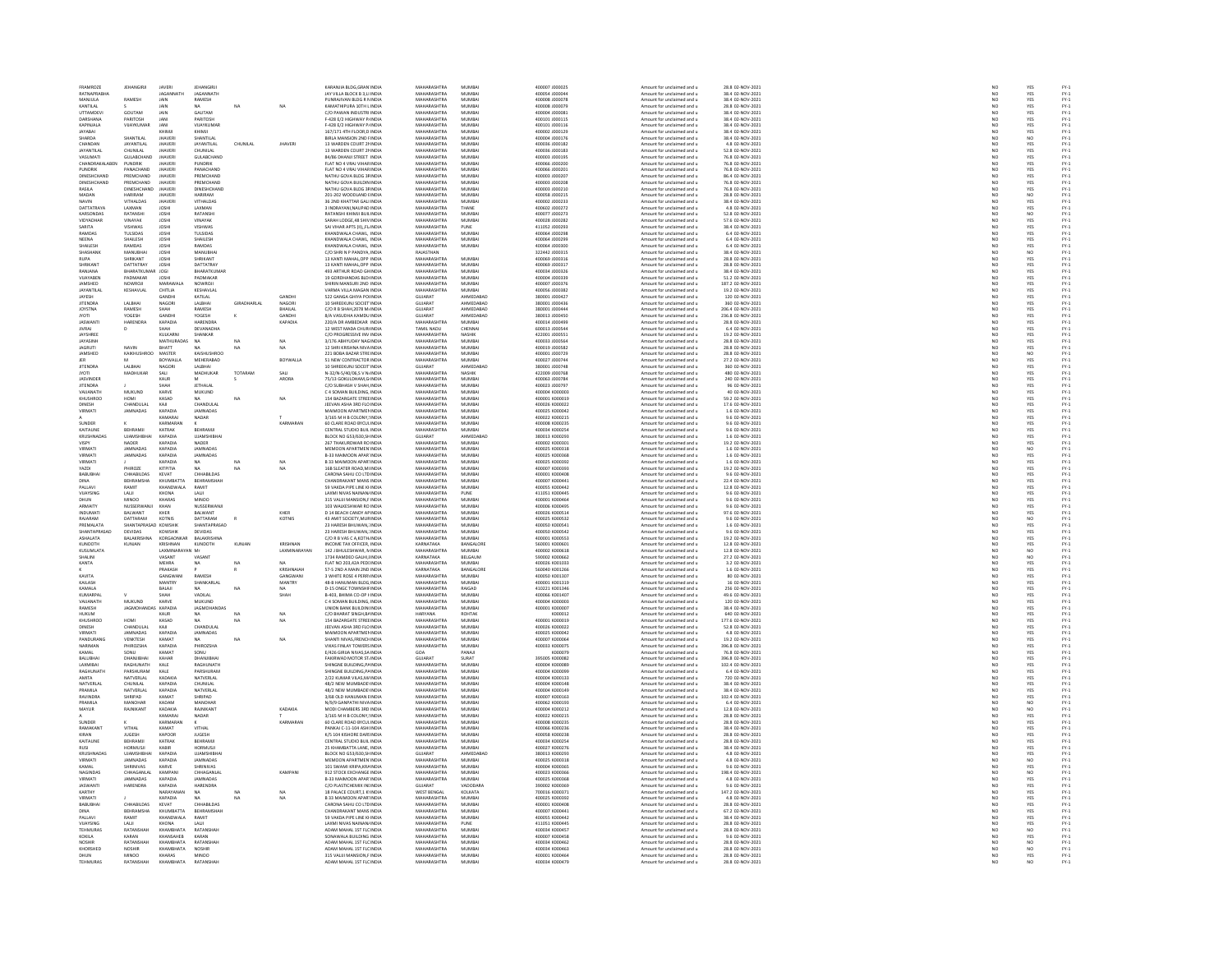| <b>TEHMURAS</b>                        | RATANSHAH                       | КНАМВНАТА                                              | RATANSHAH                             |                 |                       | ADAM MAHAL 1ST FLC INDIA                                     | MAHARASHTRA                       | MUMBAI                          | 400034 K000480                   | Amount for unclaimed and u                               | 28.8 02-NOV-2021                       | NO <sub>1</sub>                                                     | NO <sub></sub>                                  |                              |
|----------------------------------------|---------------------------------|--------------------------------------------------------|---------------------------------------|-----------------|-----------------------|--------------------------------------------------------------|-----------------------------------|---------------------------------|----------------------------------|----------------------------------------------------------|----------------------------------------|---------------------------------------------------------------------|-------------------------------------------------|------------------------------|
|                                        | RATANSHA                        | <b>КНАМВНАТА</b>                                       | RATANSHAI                             |                 |                       | ADAM MAHAL, 1ST FLC INDI                                     | MAHARASHTRA                       | MUMBAI<br>MUMBAI                | 00034 K000492                    | Amount for unclaimed and u                               | 28.8 02-NOV-2021<br>28.8 02-NOV-2021   | $\frac{N}{N}$                                                       | NO<br>YES                                       | FY-3<br>FY-3                 |
| ARMAIT<br>REHRAMSHAR                   | NUSSERWANJ<br>COOVERIL          | KHAN<br>KHIIMRATTA                                     | NUSSERWANJ<br>COOVERIL                |                 |                       | 103 WALKESHWAR RO INDU<br>CHANDRAKANT MANS INDIA             | <b>MAHARASHTRA</b><br>MAHARASHTRA | MUMBAL                          | 400006 K00049!<br>400007 K000503 | Amount for unclaimed and u<br>Amount for unclaimed and u | 12 8 02-NOV-2021                       | NO                                                                  | YES                                             |                              |
| VIJAY                                  | YESHWANT                        | KHAMKAR                                                | YESHWANT                              |                 |                       | B/4 SHALIBHADRA AP/ INDIA                                    | MAHARASHTRA                       | MUMBA                           | 400064 K000504                   | Amount for unclaimed and u                               | 38.4 02-NOV-2021                       | NO                                                                  | YES                                             | FY-3<br>FY-3                 |
| SUNITA                                 | VUAY                            | KHAMKAR                                                | VIJAY                                 |                 |                       | B/4 SHALIBHADRA AP/ INDIA                                    | MAHARASHTRA                       | MUMBAI                          | 400064 K000505                   | Amount for unclaimed and u                               | 38.4 02-NOV-2021                       | NO                                                                  | YES                                             |                              |
| INDUMAT<br>RAJARAM                     | BALWANT<br>DATTARAM             | KHER<br>KOTNIS                                         | <b>BALWANT</b><br>DATTARAM            |                 | KHER<br><b>KOTNIS</b> | D 14 BEACH CANDY AP IND<br>43 AMIT SOCIETY.MURINDIA          | MAHARASHTR<br>MAHARASHTRA         | MUMBA<br>MUMBAI                 | 400026 K00051<br>400025 K000532  | Amount for unclaimed and u<br>Amount for unclaimed and u | 292.8 02-NOV-2021<br>28.8 02-NOV-2021  | NO<br>NO <sub>1</sub>                                               | YES<br>NO.                                      |                              |
| PREMALATA                              | HANTAPRAS                       | KOWSHIN                                                | SHANTAPRASAD                          |                 |                       | 23 HARESH BHUWAN, INDU                                       | <b>MAHARASHTRA</b>                | MUMBAI                          | 400050 K00054                    | Amount for unclaimed and u                               | 4.8 02-NOV-2021                        | $_{NC}$                                                             | YES                                             |                              |
| SHANTAPRASAD<br>PUNAMCHAND             | DEVIDAS<br><b>DIPCHAND</b>      | KOWSHIK<br>KOTHARI                                     | DEVIDAS<br><b>DIPCHAND</b>            |                 |                       | 23 HARESH BHUWAN, INDIA<br>VASUASUM SAMMITRA INDIA           | MAHARASHTRA<br>MAHARASHTRA        | MUMBAI<br>AHMEDNAGAR            | 400050 K000542<br>413709 K000543 | Amount for unclaimed and u<br>Amount for unclaimed and u | 28.8 02-NOV-2021<br>201 6 02-NOV-2021  |                                                                     | YES                                             |                              |
| ASHALATA                               | BALAKRISHNA                     | KORGAON                                                | <b>BALAKRISHN</b>                     |                 |                       | C/O R B VAS C A, KOTH INDI                                   | <b>MAHARASHTRA</b>                | MUMBAI                          | 400001 K000553                   | Amount for unclaimed and u                               | 57.6 02-NOV-2021                       | NC<br>NC<br>NC                                                      | YES<br>YES                                      |                              |
| KASTURI                                | RAJNIKANT                       | KOTHARI                                                | RAJNIKANT                             |                 |                       | LILADHAR RATANSI BLI INDIA                                   | MAHARASHTRA                       | MUMBAI                          | 400019 K000575                   | Amount for unclaimed and u                               | 28.8 02-NOV-2021                       | NO                                                                  | YES                                             |                              |
| KUNDOTH                                | KUNJAN                          |                                                        | KUNDOTH                               | KUNJAM          | KRISHNAI              | INCOME TAX OFFICER, INDU                                     | KARNATAKA                         | BANGALORE                       | 560001 K00060                    | Amount for unclaimed and u                               | 38.4 02-NOV-2021                       | NO                                                                  | YES                                             |                              |
| KUSUM<br>VASANT                        | GUNDOPAN                        | KANTILAL<br>KULKARN                                    | KANTILAL<br>GUNDOPANT                 | DATTATRAYA      | KULKARNI              | C/O SHRI K K THANAW INDIA<br><b>BROOKBOND INDIA LT INDIA</b> | MAHARASHTRA<br>GUIARAT            | THANE<br><b>AMNAGAR</b>         | K000613<br>K000616               | Amount for unclaimed and u<br>Amount for unclaimed and u | 220.8 02-NOV-2021<br>70.4 02-NOV-2021  | $\frac{NO}{NO}$                                                     | YES<br>YES                                      |                              |
| KUSUMLATA                              |                                 | LAXMINARAYAN Mr                                        |                                       |                 | LAXMINARAYAN          | 142 J BHULESHWAR, N INDIA                                    | MAHARASHTRA                       | MUMBAI                          | 400002 K000618                   | Amount for unclaimed and u                               | 38.4 02-NOV-2021                       | NO                                                                  | NO                                              |                              |
| MARUTI                                 | NARAYAN                         | KUMTAKAP                                               | NARAYAN                               |                 |                       | <b>4 B ANAND.GURU SEV. INDU</b>                              | MAHARASHTRA                       | MUMBAI                          | 400063 K000620<br>421301 K000643 | Amount for unclaimed and                                 | 38.4 02-NOV-2021<br>38.4 02-NOV-2021   | NC<br>NC                                                            | YES<br>YES                                      |                              |
| RAGHUNATH<br>PRAMILA                   | RAMCHANDRA<br>RAGHUNATH         | KURDUKAR<br>KURDUKAR                                   | RAMCHANDRA<br>RAGHUNATH               |                 |                       | ZUNJARRAO WADA, DA INDIA<br>ZUNJARRAO WADA.DA INDIA          | MAHARASHTRA<br>MAHARASHTRA        | THANE<br>THANE                  | 421301 K000644                   | Amount for unclaimed and u<br>Amount for unclaimed and u | 38.4 02-NOV-2021                       |                                                                     | YES                                             |                              |
| DEEPAK                                 | DEVIDAS                         | KULKARN                                                | DEVIDAS                               |                 |                       | 518 DARSHANA APARTIND                                        | <b>MAHARASHTRA</b>                | MUMBA                           | 400081 K000653                   | Amount for unclaimed and u                               | 6.4 02-NOV-2021                        | $\frac{NO}{NO}$                                                     | YES                                             |                              |
| SHAILAJA                               | DEVIDAS                         | KULKARNI                                               | DEVIDAS                               |                 |                       | 518 DARSHANA APTS.5 INDIA                                    | MAHARASHTRA                       | MUMBAI                          | 400081 K000654                   | Amount for unclaimed and u                               | 6.4 02-NOV-2021                        | NO                                                                  | YES                                             |                              |
| SHALINI<br>KARSONDAS                   | RATANSHI                        | VASANT<br><b>JOSHI</b>                                 | VASANT<br>RATANSHI                    |                 |                       | 1734 RAMDEO GALHI, INDI<br>204 KRISHNADHAM AFINDIA           | KARNATAKA<br>GUJARAT              | BELGAUM<br><b>ВНUJ KUCHCHI-</b> | 590002 K000662<br>370001 K000679 | Amount for unclaimed and u<br>Amount for unclaimed and u | 81.6 02-NOV-2021<br>230.4 02-NOV-2021  | NO<br>NO                                                            | $\begin{array}{c} 0 \\ 0 \\ 0 \\ 0 \end{array}$ |                              |
| KODATHI                                | SUNDAR                          | MURTHY                                                 | NA                                    | NA              | NA                    | 66 LOWER PALACE OR INDIA                                     | KARNATAKA                         | BANGALORE                       | seggers kongers                  | Amount for unclaimed and u                               | 96 02-NOV-2021                         | NO                                                                  |                                                 |                              |
| KRISHNAKAN                             | VARJIVANDAS                     | SHROFF                                                 | <b>NA</b>                             | NA              | NA                    | ISHWAR NIWAS SICCA INDIA                                     | MAHARASHTRA                       | MUMBAI                          | 400004 K000694                   | Amount for unclaimed and u                               | 134.4 02-NOV-2021                      | NO                                                                  | YES<br>YES                                      |                              |
| KOKILA                                 | BATUKRA                         | <b>MEENAKSH</b>                                        | 4.NA<br>BATUKRA                       | NA              | NA                    | C/O SMT R SURYAKAN INDIA<br>KUNJ GRD FLOOR INDL              | ANDHRA PRADES-<br>MAHARASHTRA     | SECUNDERARAD                    | snonzs konneg:<br>00020 K00069   | Amount for unclaimed and u<br>mount for unclaimed and u  | 211.2.02-NOV-2021<br>121.6 02-NOV-2021 | NC<br>NC                                                            | YES<br>YES                                      |                              |
| KAMAL                                  | VISHNU                          | <b>PURANIK</b>                                         | <b>VISHNII</b>                        |                 |                       | 635/86 VIJAYNAGAR C INDIA                                    | MAHARASHTRA                       | PUNE                            | K000721                          | Amount for unclaimed and u                               | 446.4 02-NOV-2021                      | NO                                                                  | YES                                             |                              |
| KANTILAI                               | CHHOTALAL                       | DAN                                                    | CHHOTALAI                             |                 |                       | 98 VADALA BLOCK NO INDIA                                     | MAHARASHTRA                       | MUMBAL                          | 400031 K000723                   | Amount for unclaimed and                                 | 374.4 02-NOV-2021                      | NO                                                                  | YES                                             |                              |
| KAI PANA                               | PPARAMESWARA NAMBUDI<br>HASMUKH | <b>SHAF</b>                                            | D PARAMESHWARAN<br><b>HASMLIKE</b>    | SUMATILAL       | SHAH                  | 36/188 LAYAM ROAD, IINDIA<br>31 KURLA ROAD 9 MAUNDIA         | KERALA<br>MAHARASHTRA             | ERNAKULAN<br>MUMRAL             | 682011 K000745<br>400069 K000751 | Amount for unclaimed and u<br>Amount for unclaimed and u | 960 02-NOV-2021<br>480 02-NOV-2021     | NO                                                                  | NO                                              |                              |
| KANAIYALAI                             |                                 | <b>MEHTA</b>                                           | JAYANTILAL                            |                 |                       | 27 KAPOL NIVAS 2ND FINDIA                                    | MAHARASHTRA                       | MUMBAI                          | 400004 K000766                   | Amount for unclaimed and u                               | 120 02-NOV-2021                        | NC<br>NC                                                            | YES<br>NO                                       |                              |
| KANIL                                  | <b>LAXMIDAS</b>                 | <b>NEGANDE</b>                                         | <b>LAXMIDAS</b>                       | CHAPSHI         | NEGANDHI              | M/S DWARKADAS HARINDIA                                       | MAHARASHTRA                       | MUMRAL                          | 400009 K000773                   | Amount for unclaimed and u                               | 345.6.02-NOV-2021                      |                                                                     | NO <sub>1</sub>                                 |                              |
|                                        |                                 | GEETHA<br>TULASI                                       | KANTILAL                              |                 | RAMANA                | MONTY'S WEAR NO 15 INDU<br>H NO 10-2-74,101, SAFINDIA        | KARNATAKA<br>ANDHRA PRADESH       | BANGALOR<br>HYDERABAD           | 560053 K000954<br>500026 K000958 | Amount for unclaimed and u<br>Amount for unclaimed and u | 720 02-NOV-2021<br>960 02-NOV-2021     | NO<br>NO<br>NO                                                      | NO<br>YES                                       | FY-1<br>FY-1<br>FY-1<br>FY-1 |
| KAVITA                                 |                                 | SHAH                                                   | ARVINDKUMAF                           |                 |                       | 49 IAWAHAR NAGAR FINDIA                                      | MAHARASHTRA                       | MUMRAL                          | 400062 K000989                   | Amount for unclaimed and                                 | 14.4 02-NOV-2021                       | NO                                                                  |                                                 |                              |
| KAUSALYA                               | RAMNARAYAN                      | KHATOD                                                 | <b>NA</b>                             | <b>NA</b>       |                       | P O SHRIRAMPUR, DISTINDIA                                    | MAHARASHTRA                       | AHMEDNAGAE                      | 413709 K001040                   | Amount for unclaimed and u                               | 38.4 02-NOV-2021                       | NO                                                                  | YES<br>NO                                       |                              |
| KESHAV                                 | <b>IAGANNATH</b>                | KOGEKAR                                                | <b>IAGANNATH</b>                      |                 | KOGEKAR               | <b>15 BHAGIRATHI 90 B G INDIA</b>                            | MAHARASHTRA                       | THANF                           | 400602 K001233<br>400103 K00124  | Amount for unclaimed and u                               | 392 02-NOV-2021<br>1676.8 02-NOV-2021  | NC<br>NC                                                            | NO<br>YES                                       |                              |
| KUMAR                                  |                                 | SHETTY<br>PRAKASH                                      | MANKHANA                              |                 | SHETTY<br>KRISHNAIAH  | 301 GOUR KRUPA, HOL INDIA<br>57-52ND A MAIN 2ND INDIA        | MAHARASHTRA<br>KARNATAKA          | MUMBAI<br><b>BANGALORE</b>      | 560040 K001266                   | Amount for unclaimed and u<br>Amount for unclaimed and u | 4.8.02-NOV-2021                        | NO <sub>1</sub>                                                     |                                                 |                              |
| KAVITA                                 |                                 | GANGWAN                                                | RAMESH                                |                 | GANGWAN               | 3 WHITE ROSE 4 PERRI INDIA                                   | MAHARASHTRA                       | MUMBAI                          | 400050 K00130                    | Amount for unclaimed and u                               | 240 02-NOV-2021                        | $\overline{NC}$                                                     | YES<br>YES                                      | FY-1<br>FY-1<br>FY-1<br>FY-1 |
| KUNAL<br>KAILASE                       |                                 | PAN<br>MANTRY                                          | AKSHAY<br>SHANKARLA                   | KUMAF           | PAN<br>MANTRY         | 21-5 RUBY PARK EAST, INDIA<br>48-B HANUMAN BLDG INDL         | <b>WEST BENGAL</b><br>MAHARASHTRA | KOLKATA<br>MUMBA                | 700078 K001314<br>100001 K001319 | Amount for unclaimed and u                               | 640 02-NOV-2021                        |                                                                     |                                                 |                              |
| KAMALA                                 |                                 | BALAJI                                                 | NA                                    |                 | NA                    | D-15 ONGC TOWNSHIF INDIA                                     | MAHARASHTRA                       | RAIGAD                          | 410221 K001346                   | Amount for unclaimed and u<br>Amount for unclaimed and u | 48 02-NOV-2021<br>768 02-NOV-2021      | NC<br>NC<br>NC                                                      | YES<br>YES<br>YES                               | FY-3<br>FY-3<br>FY-3         |
| KIRAN                                  |                                 | PATEL                                                  | NARHAR                                |                 |                       | 407. BLDG NO.A-1 SHRINDM                                     | MAHARASHTRA                       | THANE                           | 400607 K001391                   | Amount for unclaimed and u                               | 76.8.02-NOV-2021                       | NC<br>NC                                                            | YES<br>YES                                      | FY-3<br>FY-3                 |
| KUMARPAL                               |                                 | SHAH                                                   | VADILAL                               |                 | SHAH                  | B-403, BHIMA CO-OP I INDIA                                   | MAHARASHTRA                       | MUMBAI                          | 400066 K00140)                   | Amount for unclaimed and u                               | 148.8 02-NOV-2021                      |                                                                     |                                                 |                              |
| KALISHIK<br>VISHWESH                   | SADASHI                         | SHAH<br>$\begin{array}{lll} \texttt{LELE} \end{array}$ | MURLIDHAR<br>SADASHIV                 |                 | SHAH                  | 36/3 VRINDAVAN SOCIINDIA<br>324 KHATRI BUILDING, INDU        | MAHARASHTRA<br>MAHARASHTRA        | PLINE<br>MUMBAI                 | 411037 K001509<br>400004 L000066 | Amount for unclaimed and u<br>Amount for unclaimed and u | 3.2.02-NOV-2021<br>9.6 02-NOV-2021     | $\frac{NO}{NO}$                                                     | YES<br>YES                                      | FY-3<br>FY-3                 |
| LILAVATI                               | CHANDULAL                       | SHAH                                                   | CHANDULAL                             |                 | SHAH                  | 7/A NAVRANG, PAREK INDIA                                     | MAHARASHTRA                       | MUMBAI                          | 400067 L000080                   | Amount for unclaimed and u                               | 16 02-NOV-2021                         | NO                                                                  | NO                                              |                              |
| LILABA                                 |                                 | BHAVE                                                  | <b>HRIKRISHNA</b>                     |                 |                       | C/4 NEELAM, SITALADE INDU                                    | <b>MAHARASHTRA</b>                | MUMBA                           | 400016 L000110                   | Amount for unclaimed and u                               | 72 02-NOV-2021                         | NO                                                                  | YES                                             | FY-1<br>FY-1<br>FY-1<br>FY-1 |
| LAXMAN<br><b>LAXMAN</b>                | KARUPPAIH<br>KARLIPPAIL         | NADAR<br>NADAR                                         | LAXMAN<br><b>LAXMAN</b>               |                 | NADAR<br>NADAR        | C/O MRS R PONNUTH/ INDIA<br>C/O MRS RAMCHANDEINDIA           | MAHARASHTRA<br>MAHARASHTRA        | MUMBAI<br>MUMRAL                | 400057 L000225<br>400057 1000226 | Amount for unclaimed and u<br>Amount for unclaimed and u | 48 02-NOV-2021<br>32 02-NOV-2021       |                                                                     |                                                 |                              |
| MADHUSUDA                              | GANESH                          | LAWATE                                                 | GANESH                                |                 |                       | 1204/15 VITHAL NIVAS INDU                                    | MAHARASHTRA                       | PUNE                            | 411004 L00001                    | Amount for unclaimed and u                               | 201.6 02-NOV-2021                      | $\begin{array}{c} \tt NO \\ \tt NO \\ \tt NO \\ \tt NO \end{array}$ | YES<br>YES<br>YES                               |                              |
| <b>LAXMIDAS</b>                        |                                 | KHIMIL                                                 | KHIMIL                                |                 |                       | 167/171 4TH FLOOR D INDIA                                    | MAHARASHTRA                       | MUMBAL                          | 4000021000041                    | Amount for unclaimed and u                               | 38.4.02-NOV-2021                       | NO<br>NO                                                            | YES<br>YES                                      |                              |
| <b>JOHN</b>                            | <b>GNATIUSSAL</b>               | <b>IDLEWIS</b>                                         | PETER                                 |                 | LEWIS                 | P O TENKABETTU, K G FINDIA                                   | KARNATAKA                         |                                 | 576125 L000062                   | Amount for unclaimed and u                               | 320 02-NOV-2021                        |                                                                     |                                                 | PY-1<br>PY-1<br>PY-1<br>PY-1 |
| UMESH<br>VISHWESH                      | SADASHIV<br>SADASHIV            | LELE<br>LELE                                           | SADASHIV<br>SADASHIT                  |                 |                       | 324 KHATRI BUILDING, INDIA<br>324 KHATRI BUILDING, IND       | MAHARASHTRA<br><b>MAHARASHTRA</b> | MUMBAI<br>MUMBAI                | 400004 L000065<br>400004 L000066 | Amount for unclaimed and u<br>Amount for unclaimed and u | 38.4 02-NOV-2021<br>28.8 02-NOV-2021   | $\frac{NO}{NO}$                                                     | YES<br>YES                                      |                              |
| LILAVATI                               | CHANDULAL                       | <b>SHAF</b>                                            | CHANDULAL                             |                 | SHAH                  | 7/A NAVRANG, PAREK INDIA                                     | MAHARASHTRA                       | MUMBAI                          | 400067 L000080                   | Amount for unclaimed and u                               | 48 02-NOV-2021                         | NO                                                                  | NO.                                             |                              |
| BHANUBEN                               | AGDISH                          | LOTWALA                                                | -----------<br>JAGDISH<br>SHRIKRISHNA |                 |                       | FLAT NO 12 SHITAL BU INDIA<br>C/4 NEELAM, SITALADE INDIA     | MAHARASHTRA                       | MUMBAI<br>MUMBAI                | 400092 L000083<br>400016 L000110 | Amount for unclaimed and                                 | 9.6 02-NOV-2021<br>216 02-NOV-2021     | $\frac{N}{N}$                                                       | NO<br>YES                                       |                              |
| LILABAI<br>LILAVATI                    | <b>HRIKRISHNA</b><br>RAMNIKLAL  | BHAVE<br>PARIKH                                        | RAMNIKLAL                             |                 | BAPULAL               | 3RD FLOOR BLOCK NO INDIA                                     | MAHARASHTRA<br>MAHARASHTRA        | MUMBAI                          | 400004 L000138                   | Amount for unclaimed and u<br>Amount for unclaimed and u | 211.2 02-NOV-2021                      | NO                                                                  | YES                                             |                              |
| LAKHAMICH                              |                                 | MODY                                                   | PANCHAND                              |                 | MODY                  | 6 SARASWATI SADAN,5 INDU                                     | MAHARASHTRA                       | MUMBA                           | 400064 L000142                   | Amount for unclaimed and u                               | 1280 02-NOV-2021                       | NO                                                                  | NO                                              |                              |
| LAXMAN                                 | KARUPPAIH                       | NADAR                                                  | LAXMAN                                |                 | NADAR                 | C/O MRS R PONNUTH/ INDIA                                     | MAHARASHTRA                       | MUMBAI                          | 400057 L000225                   | Amount for unclaimed and u                               | 144 02-NOV-2021                        | NO                                                                  | YES                                             |                              |
| LAXMAN                                 | KARUPPAI                        | NADAF                                                  | LAXMAN                                |                 | NADAR                 | C/O MRS RAMCHANDFINDL                                        | MAHARASHTRA                       | MUMBA                           | 400057 L000226                   | Amount for unclaimed and u                               | 96 02-NOV-2021                         | $\overline{\mathsf{NC}}$                                            | YES<br>YES                                      |                              |
| LALITHA<br><b>I ALIT</b>               |                                 | BAI<br>SINGHA                                          | NA.<br>$\mathbf{M}$                   | NA <sub>1</sub> | NA<br>NA              | C/O NARASIMHA MURINDIA<br>C/O SINGHAL & CO,RO INDI           | KARNATAKA<br>UTTAR PRADESH        | MYSORE<br>KANPUR                | 571602 L000228<br>208001 L000248 | Amount for unclaimed and u<br>Amount for unclaimed and u | 435.2 02-NOV-2021<br>716.8 02-NOV-2021 | $\frac{NO}{NO}$                                                     | YES                                             |                              |
| LAXMI                                  |                                 | SHAH                                                   | VITHALDAS                             |                 |                       | C/O V T SHAH, HOUSE I INDIA                                  | MADHYA PRADESH                    | KHANDWA                         | 450331 L000268                   | Amount for unclaimed and u                               | 6.4 02-NOV-2021                        | NC<br>NC                                                            |                                                 |                              |
| JAYANTKUMAF                            | CHATURBHUJ                      | MALKAN                                                 | CHATURBHUJ                            |                 |                       | RAMODIA MANSION N INDIA                                      | MAHARASHTRA                       | MUMBAI                          | 400025 M000005                   | Amount for unclaimed and u                               | 36.8 02-NOV-2021                       |                                                                     | YES<br>YES                                      |                              |
| SURESHCHANDI<br>WILAS                  | CHATURBHUJ<br>BHIMRAO           | MALKAN<br>MALAWE                                       | CHATURBHUJ<br>BHIMRAO                 |                 |                       | RAMODIA MANSION N INDU<br>RAMANLAL COLONY N INDIA            | MAHARASHTRA<br>MAHARASHTRA        | MUMBAI<br>AURANGABAD            | 400025 M00000<br>M000007         | Amount for unclaimed and u<br>Amount for unclaimed and u | 36.8 02-NOV-2021<br>17.6 02-NOV-2021   | NO                                                                  | YES<br>YES                                      |                              |
| JAMSHED                                | <b>OWROJ</b>                    | MARAWA                                                 | VOWROJ                                |                 |                       | SHIRIN MANSURI 2ND INDL                                      | <b>MAHARASHTRA</b>                | MUMBAI                          | 400007 M000019                   | Amount for unclaimed and u                               | 33.6 02-NOV-2021                       | $\frac{NO}{NO}$                                                     |                                                 |                              |
| <b>RAMESH</b>                          | GOKALDAS                        | MANIAR                                                 | GOKALDAS                              |                 |                       | DEVRAJ NIWAS FLAT NINDIA                                     | MAHARASHTRA                       | MUMBAI                          | 400055 M000072                   | Amount for unclaimed and u                               | 1.6 02-NOV-2021                        | NO <sub>1</sub>                                                     | YES<br>YES                                      |                              |
| SHARAYU                                | <b>AADULISUDA</b>               | MARUDGAL                                               | <b>MADHUSUDAM</b>                     |                 |                       | THE MAHARASHTRA SI INDIA                                     | MAHARASHTRA                       | AHMEDNAGAL                      | M000091<br>400062 M000108        | Amount for unclaimed and                                 | 40 02-NOV-2021                         | NO                                                                  | YES<br>YES                                      |                              |
| HASMUKH<br>MAGANI AI                   | MAGANLAL<br>GIRDHARLAL          | MASARANI<br>MASHARAN                                   | MAGANLAL<br><b>GIRDHARLAI</b>         |                 |                       | 6/6 GAJANAND BUILDI INDIA<br>6/6 GAIANAND BUILDI INDU        | MAHARASHTRA<br>MAHARASHTRA        | MUMBAI<br>MUMRAL                | 400062.M000109                   | Amount for unclaimed and u<br>Amount for unclaimed and u | 1.6 02-NOV-2021<br>1.6 02-NOV-2021     | NC<br>NC                                                            | YES                                             |                              |
| SAVITA                                 | ANANTRAI                        | MANIAR                                                 | ANANTRAI                              |                 |                       | KANJI MISTRY CHAWL INDIA                                     | MAHARASHTRA                       | MUMBAI                          | 400086 M000114                   | Amount for unclaimed and u                               | 9.6 02-NOV-2021                        | NO                                                                  | NO<br>YES                                       |                              |
| ANANTRAI<br>MADHUR                     | TRIKAMJI<br><b>AADHAV</b>       | MANIAR<br>MANJREKAP                                    | TRIKAMJI<br><b>MADHAV</b>             |                 |                       | KANJI MISTRY CHAWL INDIA<br>3/73 OLD HANUMAN EINDU           | MAHARASHTRA<br><b>MAHARASHTRA</b> | MUMBAI<br>MUMBAI                | 400086 M000118<br>400007 M000126 | Amount for unclaimed and u<br>Amount for unclaimed and u | 9.6 02-NOV-2021<br>49.6 02-NOV-2021    | NO <sub>1</sub><br>NO                                               |                                                 |                              |
| ZUBEDABAI                              | ESMAIL                          | MALBARWALA                                             | ESMAIL                                |                 | MALBARWALA            | 99 MOHAMEDALI ROA INDIA                                      | MAHARASHTRA                       | MUMBAI                          | 400003 M000128                   | Amount for unclaimed and u                               | 9.6 02-NOV-2021                        |                                                                     | YES<br>NO                                       |                              |
| JAYESH                                 | <b>VIPINCHANDRA</b>             | MARFATIA                                               | <b>VIPINCHANDRA</b>                   |                 |                       | <b>B 7 PARVATI MANSION INDU</b>                              | MAHARASHTRA                       | MUMRAL                          | 400007 M000149                   | Amount for unclaimed and u                               | 9.6 02-NOV-2021                        | $\frac{NO}{NO}$                                                     | YES<br>YES                                      |                              |
| MAHAJAN<br>PIROIA                      | SULEKHA<br>SHAVUCK              | VASUDEO<br>MADON                                       | VASUDEO<br>SHAVUCK                    |                 |                       | C/O S V MAHAJAN, 12/ INDIA<br>C/O M A DAI AL RIN N INDIA     | MAHARASHTRA<br>MAHARASHTRA        | MUMBAI<br>MUMRAL                | 400034 M000171<br>400026 M000180 | Amount for unclaimed and u<br>Amount for unclaimed and u | 9.6 02-NOV-2021<br>3.2 02-NOV-2021     | NO                                                                  |                                                 |                              |
| MEENAKSH                               | PRAVINKUMAR                     | MEHTA                                                  | PRAVINKUMAR                           |                 |                       | 3RD FLOOR FLAT NO 3 INDIA                                    | MAHARASHTRA                       | MUMBAI                          | 400026 M000281                   | Amount for unclaimed and u                               | 8 02-NOV-2021                          | NC<br>NC                                                            | NO<br>NO                                        |                              |
| NARENDRA                               | <b>VITHALDAS</b>                | <b>MEHTA</b>                                           | <b>PARTHAL</b>                        |                 | MEHTA                 | 254 JAWAHAR NAGAR INDIA                                      | MAHARASHTRA                       | MUMRAL                          | CECOON SADDRA                    | Amount for unclaimed and u                               | 1.6.02-NOV-2021                        | NC<br>NC                                                            | NO<br>YES                                       |                              |
| DILAARA                                | GUSTAD                          | MEHTA                                                  | <b>GUSTAD</b>                         |                 |                       | A 3/3 CENTURY RAYON INDI                                     | MAHARASHTPA                       | <b>THANE</b>                    | 421103 M00036                    | Amount for unclaimed and                                 | 19.2 02-NOV-2021                       |                                                                     |                                                 | FY-1<br>FY-1<br>FY-1<br>FY-1 |
| PILOO<br>GUSTAD                        | GUSTAD<br>RURIORI               | MEHTA<br>MEHTA                                         | GUSTAD<br><b>BURJORJI</b>             |                 |                       | A2/11 CENTURY RAYO INDIA<br>A2/11 CENTURY RAYO INDIA         | MAHARASHTRA<br>MAHARASHTRA        | THANE<br>THANE                  | 421103 M000368<br>421103 MODD447 | Amount for unclaimed and u<br>Amount for unclaimed and   | 28.8 02-NOV-2021<br>19.2 02-NOV-2021   | NO                                                                  | YES                                             |                              |
| PILOO                                  | <b>GUSTAD</b>                   | MEHTA                                                  | <b>GUSTAD</b>                         |                 |                       | A2/11 CENTURY RAYO INDIA                                     | MAHARASHTRA                       | THANE                           | 421103 M000448                   | Amount for unclaimed and u                               | 19.2 02-NOV-2021                       | NC<br>NC                                                            | YES<br>YES                                      |                              |
| PH OO                                  | GUSTAD                          | <b>MEHTA</b>                                           | GUSTAD                                |                 |                       | 42/11 CENTURY RAYO INDIA                                     | MAHARASHTRA                       | THANE                           | 421103 MOD0449                   | Amount for unclaimed and u                               | 19.2 02-NOV-2021                       | NO<br>NO                                                            | YES<br>YES                                      |                              |
| <b>DILAARA</b><br>SMITA                | GUSTAD<br>NALITAMI AL           | MEHTA<br><b>MEHTA</b>                                  | <b>GUSTAD</b><br>NALITAMI AI          |                 |                       | A2/11 CENTURY RAYO INDIA<br>3RD FLOOR MADHLLKLINDIA          | MAHARASHTRA<br>MAHARASHTRA        | THANE<br>MUMRA                  | 421103 M000450<br>400086 MODDAGA | Amount for unclaimed and u<br>Amount for unclaimed and u | 19.2 02-NOV-2021<br>8.02-NOV-2021      | NO                                                                  |                                                 | FY-1<br>FY-1<br>FY-1<br>FY-1 |
| COOM                                   | RUSTOM                          | MEHTA                                                  | RUSTOM                                |                 |                       | C 8 BEN NEVIS, WARDE INDIA                                   | <b>MAHARASHTRA</b>                | MUMBAI                          | 400036 M00048                    | Amount for unclaimed and u                               | 27.2 02-NOV-2021                       | $\frac{N}{N}$                                                       | YES<br>YES<br>YES                               |                              |
| ROHIT<br>MADHAV                        | MANSUKHLAL<br>ASHVIN            | MEHTA<br><b>MEHTA</b>                                  | MANSUKHLAL<br>ASHVIN                  |                 |                       | C/O K N P SHARE TRAN INDIA<br>C/O R K MOTISHAW.3; INDIA      | MAHARASHTRA<br>MAHARASHTRA        | MUMBAI<br>MUMRAL                | 400023 M000518<br>400023 M000521 | Amount for unclaimed and u                               | 48 02-NOV-2021<br>4.8 02-NOV-2021      |                                                                     |                                                 |                              |
| RAJAN                                  |                                 | MHAMBREY                                               | BALKRISHNA                            |                 |                       | VASANT APT 2ND FLOUNDIA                                      | MAHARASHTRA                       | MUMBAI                          | 400092 M000541                   | Amount for unclaimed and u<br>Amount for unclaimed and u | 9.6 02-NOV-2021                        | NC<br>NC                                                            | YES<br>YES                                      |                              |
| SORARI                                 | <b>RUSTOMIL</b>                 | MIRZA                                                  | RUSTOMIL                              |                 |                       | C/O MISS P S MIRZA E INDIA                                   | MAHARASHTRA                       | MUMRAL                          | 400005 MODOSAS                   | Amount for unclaimed and u                               | 4.8.02-NOV-2021                        | NC<br>NC                                                            | YES<br>YES                                      | FY-1<br>FY-1<br>FY-1<br>FY-1 |
| DADY                                   | DORAB                           | MODY                                                   | DORAB                                 | BOMANJE         | MODY                  | FLAT NO 6 2ND FLOOR INDIA                                    | MAHARASHTRA                       | MUMBAL                          | 400004 M000679                   | Amount for unclaimed and u                               | 1.6 02-NOV-2021                        |                                                                     |                                                 |                              |
| MINOO<br>BHOJA                         | <b>BURIORIEE</b><br>RAJA        | <b>MUKADUM</b><br>MULKI                                | <b>BURIORIEE</b><br>AlA               |                 | MULKI                 | 695 PARSEE COLONY FINDIA<br>702, WESTEND BUILDI INDI         | MAHARASHTRA<br><b>MAHARASHTRA</b> | MUMRAL<br>NAVI MUMBA            | 400014 M000796<br>400706 M000820 | Amount for unclaimed and u<br>Amount for unclaimed and u | 36.8.02-NOV-2021<br>9.6 02-NOV-2021    | $\frac{NO}{NO}$                                                     | YES<br>NO                                       | FY-1<br>FY-1<br>FY-1<br>FY-1 |
| HANSA                                  | MULCHAND                        | MUKATI                                                 | MULCHAND                              |                 |                       | GURU CHHAYA DAHISJ INDIA                                     | MAHARASHTRA                       | MUMBAI                          | 400068 M000836                   | Amount for unclaimed and u                               | 1.6 02-NOV-2021                        | NO                                                                  | NO.                                             |                              |
| MORAR.                                 |                                 | VASANJ                                                 | VASANJI                               |                 |                       | 105 GOKUL VIEW 1ST HNDM                                      | <b>MAHARASHTRA</b>                | MUMBAI                          | 400101 M00089                    | Amount for unclaimed and u                               | 19.2 02-NOV-2021                       | $\frac{N}{N}$                                                       | YES<br>NO                                       |                              |
| MAHESH<br>MOHAN                        | KUMAR                           | GOEL<br><b>CHANCHLAN</b>                               | DEVKI<br>SHANDAS                      | NANDAN          | GOEL<br>CHANCHLAND    | D 10 TELEGRAPH PLAC INDIA<br>163/1 OM-NIVAS SION INDIA       | DELHI<br>MAHARASHTRA              | DELHI<br>MUMRAL                 | M000958<br>400022.M001026        | Amount for unclaimed and u<br>Amount for unclaimed and u | 560 02-NOV-2021<br>86.4.02-NOV-2021    |                                                                     |                                                 |                              |
| MADANLA                                |                                 |                                                        | .<br>MANMAL                           |                 |                       | MAANMANOHAR, D S I INDIA                                     | KARNATAKA                         | BANGALORE                       | 560053 M001118                   | Amount for unclaimed and u                               | 52.8 02-NOV-2021                       | NC<br>NC                                                            | YES<br>YES                                      | FY-)<br>FY-)                 |
| MADHAVI                                | ASHVIN                          | MEHTA                                                  | ASHVIN                                |                 | MEHTA                 | R K MOTISHAW, SHARLINDIA                                     | MAHARASHTRA                       | MUMBAI                          | 400023 M001143                   | Amount for unclaimed and u                               | 9.6 02-NOV-2021                        | NO                                                                  | YES                                             |                              |
| <b>OMPRAKASE</b><br><b>BHALCHANDRA</b> | VAMAN                           | MUNDADA<br>MARDHEKAR                                   | MAHADEO<br>VAMAN                      |                 |                       | 7213 PINJAR GALLI, AH INDIA<br>D 4 BLOCK SHARADASHNDIA       | MAHARASHTRA<br>MAHARASHTRA        | AHMEDNAGA<br>MUMBAI             | 414001 M000843<br>400028 M000001 | Amount for unclaimed and u<br>Amount for unclaimed and u | 12.8 02-NOV-2021<br>9.6 02-NOV-2021    | NO                                                                  | NO<br>YES                                       | PY-1<br>PY-1<br>PY-1<br>PY-1 |
| <b>JAYANTKUMAR</b>                     | CHATURBHL                       | MALKAN                                                 | CHATURBHU.                            |                 |                       | RAMODIA MANSION N IND                                        | <b>MAHARASHTRA</b>                | MUMBAI                          | 400025 M00000                    | Amount for unclaimed and u                               | 110.4 02-NOV-2021                      | $\frac{NO}{NO}$                                                     | YES                                             |                              |
| SURESHCHANDR                           | CHATURBHUJ                      | MALKAN                                                 | CHATURBHUJ                            |                 |                       | RAMODIA MANSION N INDIA                                      | MAHARASHTRA                       | MUMBAI                          | 400025 M000006                   | Amount for unclaimed and u                               | 110.4 02-NOV-2021                      | NC<br>NC                                                            |                                                 |                              |
| WILAS                                  | <b>OARMIHR</b>                  | MAI AWE                                                | <b>DARMIHR</b>                        |                 |                       | <b>RAMANIAI COLONY N INDIA</b>                               | MAHARASHTRA<br>MAHARASHTRA        | <b>ALIRANGARAD</b><br>MUMBAI    | MODDOOZ<br>400007 M000019        | Amount for unclaimed and                                 | 52.8.02-NOV-2021                       | $\overline{NC}$                                                     | YES<br>YES<br>YES                               |                              |
| JAMSHED<br>SHARDA                      | NOWROJI<br>NATVARLAL            | MARAWALA<br>MANIAR                                     | NOWROJ<br>NATVARLAL                   |                 |                       | SHIRIN MANSURI 2ND INDIA<br>RAJENDRA NIVAS, OPP INDIA        | MAHARASHTRA                       | MUMBAI                          | 400099 M000025                   | Amount for unclaimed and u<br>Amount for unclaimed and u | 100.8 02-NOV-2021<br>38.4 02-NOV-2021  | NO <sub>1</sub>                                                     | YES                                             |                              |
| HARIHA                                 |                                 | MATHUR                                                 |                                       |                 |                       | B-46 I I T CAMPUS, POVINDL                                   | MAHARASHTR                        | MUMBA                           | 400076 M000039                   | Amount for unclaimed and u                               | 19.2 02-NOV-2021                       | NO                                                                  | YES                                             |                              |
| RAMCHANDRA                             | JAGANATH                        | MAHAJAN                                                | NA                                    | <b>NA</b>       | NA                    | 8 WADIA STREET, 2ND INDIA                                    | MAHARASHTRA                       | MUMBAI                          | 400034 M000044                   | Amount for unclaimed and u                               | 62.4 02-NOV-2021                       | NO <sub>1</sub>                                                     | YES                                             |                              |
| HASMUKHLA<br>MAHENDRA                  | DAHYABHA                        | RASIKLAL                                               | <b>AHYABHA</b><br>RASIKLAL            |                 |                       | <b>RED GATE MAIN ROAD INDI</b><br>DHANJI MULJI DELAVA INDIA  | GUJARAT<br>MAHARASHTRA            | SURAT<br>MUMBAI                 | M000046<br>400002 M000054        | Amount for unclaimed and u<br>Amount for unclaimed and u | 40 02-NOV-2021<br>6.4 02-NOV-2021      | N <sub>C</sub>                                                      | NO<br>YES                                       | PY-1<br>PY-1<br>PY-1<br>PY-1 |
| MANJULA                                |                                 | VANECHAND                                              |                                       |                 |                       | GOPIPURA.OSWAL MC INDI                                       | GUJARAT                           | SURAT                           | MODOCE                           | Amount for unclaimed and u                               |                                        |                                                                     |                                                 |                              |
| JIMMY                                  | ARDESAR                         | MAKUJINA                                               | VANECHAND<br>ARDESAR                  |                 |                       | 53 RANI LAXMI NAGAF INDU                                     | MAHARASHTR                        | <b>BHANDAR</b>                  | 440010 M000060                   | Amount for unclaimed and u                               | 57.6 02-NOV-2021<br>32 02-NOV-2021     | NC<br>NC                                                            | YES<br>YES                                      |                              |
| ROHINTON<br>RAMESH                     | JAMSHED<br>GOKALDAS             | MASTER                                                 | JAMSHED                               |                 | MASTER                | 221 BORA BAZAR STREINDIA<br>DEVRAJ NIWAS FLAT NINDIA         | MAHARASHTRA<br>MAHARASHTRA        | MUMBAI                          | 400001 M000067<br>400055 M000072 | Amount for unclaimed and u<br>Amount for unclaimed and u | 28.8 02-NOV-2021<br>4.8 02-NOV-2021    | NO                                                                  | NO                                              | FY-3<br>FY-3                 |
| MAGANLAL                               |                                 | MOTICHAND                                              | MOTICHAND                             |                 |                       | 21 MAHAVEER NAGAR INDIA                                      | GUJARAT                           | VALSAD                          | 396321 M000073                   | Amount for unclaimed and u                               | 9.6 02-NOV-2021                        | NO <sub>1</sub>                                                     |                                                 | EY-2                         |
|                                        | RATILA                          |                                                        | ATILAL                                |                 |                       | AVPURA HOUSE NO : INDI                                       | GUJARAT                           | <b>SURAT</b>                    |                                  | Amount for unclaimed and u                               | 198.4 02-NOV-2021                      |                                                                     | <b>YES</b>                                      |                              |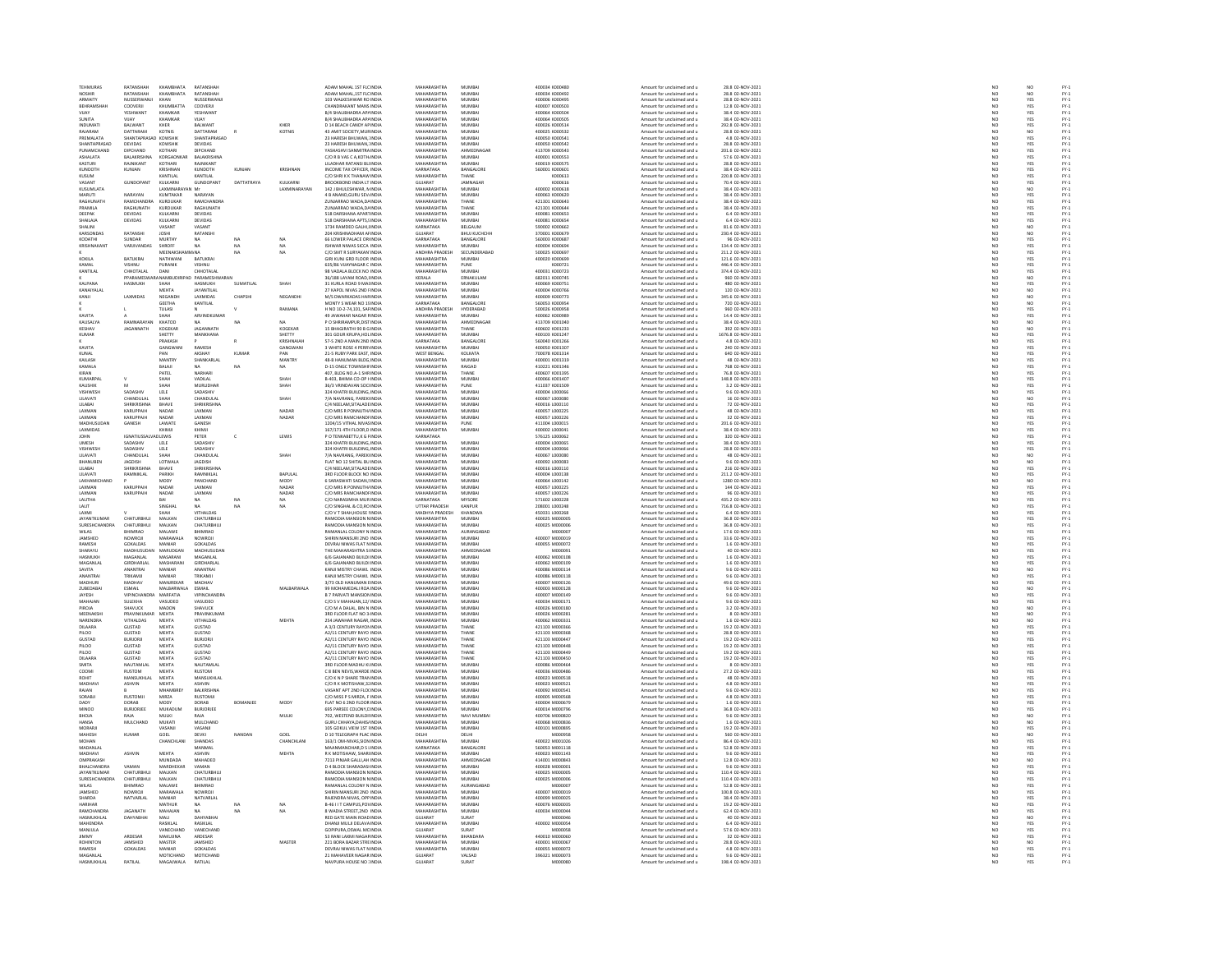| SHARAYU<br>HASMUKH       | MADHUSUDAN<br>MAGANLAL           | MARUDGAN<br>MASARANI        | MADHUSUDAN<br>MAGANI AL    |                  |                          | THE MAHARASHTRA SI INDIA<br><b>6/6 GAIANAND RUILDI INDIA</b> | MAHARASHTRA<br>MAHARASHTRA               | AHMEDNAGAR<br>MUMRAL    | M000091<br>400062.M000108        | Amount for unclaimed and u                               | 120 02-NOV-2021<br>4.8.02-NOV-2021                    | NO                                                                  | YES                                  |                                |
|--------------------------|----------------------------------|-----------------------------|----------------------------|------------------|--------------------------|--------------------------------------------------------------|------------------------------------------|-------------------------|----------------------------------|----------------------------------------------------------|-------------------------------------------------------|---------------------------------------------------------------------|--------------------------------------|--------------------------------|
| MAGANLA                  | <b>GIRDHARLA</b>                 |                             |                            |                  |                          | 6/6 GAJANAND BUILDI INDU                                     | MAHARASHTRA                              | MUMBA                   | 400062 M000109                   | Amount for unclaimed and u<br>Amount for unclaimed and u | 4.8 02-NOV-2021                                       | NC<br>NC                                                            | YES<br>YES                           |                                |
| SAVITA                   | ANANTRAL                         | MANIAR                      | ANANTRAI                   |                  |                          | KANJI MISTRY CHAWL INDIA                                     | MAHARASHTRA                              | MUMBAI                  | 400086 M000114                   | Amount for unclaimed and u                               | 28.8 02-NOV-2021                                      | NO <sub>1</sub>                                                     | NO <sub>1</sub>                      |                                |
| MALINI                   | HEMANT                           | MATANI                      | <b>HEMANT</b>              |                  |                          | 320 KOREGAON PARK, INDIA                                     | MAUARASUTRA                              |                         | 411001 M000113                   | Amount for unclaimed and                                 | 19.2 02-NOV-202:                                      | NO                                                                  | YES                                  | FY-1<br>FY-1<br>FY-1<br>FY-1   |
| ANANTRA                  | TRIKAMJI                         | MANIAR                      | TRIKAMJI                   |                  |                          | KANJI MISTRY CHAWL INDIA                                     | MAHARASHTRA                              | MUMBAI                  | 400086 M000118                   | Amount for unclaimed and u                               | 28.8 02-NOV-2021                                      | NO                                                                  | YES                                  |                                |
| <b>MADHLIRI</b>          | MADHAV                           | MANIREKAL                   | MADHAV                     |                  |                          | 3/73 OLD HANUMAN EINDIA                                      | MAHARASHTRA                              | <b>MI IMRAI</b>         | 400007 M000126                   | Amount for unclaimed and                                 | 148.8 02-NOV-2021                                     | NO                                                                  | YES                                  |                                |
| MANGALA                  |                                  | NADKARNI                    | Mr                         |                  | NADKARN                  | 28, GOODWILL ASSURINDIA                                      | MAHARASHTRA                              | MUMBA                   | 400016 M001272                   | Amount for unclaimed and u                               | 80 02-NOV-202:                                        | NO                                                                  | NO                                   | FY:<br>FY:                     |
| <b>ZUREDARA</b>          | ESMAIL                           | MAI RARWALA                 | FSMAIL                     |                  | MALBARWALA               | 99 MOHAMEDALL ROA INDIA                                      | MAHARASHTRA                              | MUMRAL                  | 400003 MOD0128                   | Amount for unclaimed and u                               | 28.8 02-NOV-2021                                      | NO                                                                  | NO <sub>1</sub>                      |                                |
| SARALA                   | VISHWANATH                       | MARATHE                     | VISHWANATH                 |                  |                          | GULABI NIVAS, OPP BAINDIA                                    | MAHARASHTRA                              | THANE                   | 421201 M000137                   | Amount for unclaimed and u                               | 115.2 02-NOV-2021                                     | NO                                                                  | <b>YES</b>                           | FY-1<br>FY-1<br>FY-1<br>FY-1   |
| JAYESH                   | VIPINCHANDRA MARFATIA            |                             | VIPINCHANDRA               |                  |                          | <b>B 7 PARVATI MANSION INDIA</b>                             | MAHARASHTRA<br>MAUARACUTRA               | MUMBAI                  | 400007 M000149                   | Amount for unclaimed and u                               | 28.8 02-NOV-2021                                      | NO                                                                  | YES                                  |                                |
| <b>IAMSHEE</b>           | KAIKHUSHROO                      | MASTER                      | CAIKHLISHROC               |                  |                          | 221 BORA BAZAR STREINDU                                      |                                          | <b>MUMBAL</b>           | 400001 M000153                   | Amount for unclaimed and                                 | 76.8 02-NOV-202:                                      | NC                                                                  | NO<br>YES                            |                                |
| MAHAJAN<br>PIROIA        | SULEKHA                          | VASUDEO                     | VASUDEO                    |                  |                          | C/O S V MAHAJAN, 12/ INDIA                                   | MAHARASHTRA<br>MAHARASHTRA               | MUMBAI<br><b>MUMBAL</b> | 400034 M000171<br>400026 M000180 | Amount for unclaimed and u                               | 28.8 02-NOV-2021<br>9.6 02-NOV-2021                   | NO                                                                  |                                      |                                |
| <b>MADHUR</b>            | SHAVUCK                          | MADON                       | SHAVUCK                    |                  |                          | .<br>C/O M A DALAL, BIN N INDIA                              | MAHARASHTRA                              |                         | 400002 M000188                   | Amount for unclaimed and                                 |                                                       | NC<br>NO                                                            | NO<br>YES                            | FY:<br>FY:                     |
| ROHIN                    | RAIA                             | LAXMIDAS<br>MAHAIAN         | LAXMIDAS<br>RAIA           |                  |                          | 167/171 4TH FLOOR,D INDIA<br>AAKASH BI DG ROOM UNDIA         | MAHARASHTRA                              | MUMBAI<br>MUMRAL        | 400055 MOD0203                   | Amount for unclaimed and u<br>Amount for unclaimed and   | 38.4 02-NOV-2021<br>4.8.02-NOV-2021                   | NO <sub>1</sub>                                                     |                                      |                                |
| SUCHETA                  | MANOHAR                          | MAVALANK                    | NA                         | NA               |                          | 27 WHITE LILY HSG SO INDIA                                   | MAHARASHTRA                              | MUMBA                   | 400028 M000218                   | Amount for unclaimed and u                               | 70.4 02-NOV-2021                                      | $\overline{NQ}$                                                     | YES<br>YES                           | FY-3<br>FY-3                   |
| PILOO                    | SAPAL                            | <b>MEHTA</b>                | SAPAL                      |                  |                          | SANIANA MANSION 1 INDIA                                      | MAHARASHTRA                              | MUMRAI                  | 400050 M000235                   | Amount for unclaimed and                                 | 12.8.02-NOV-2021                                      |                                                                     |                                      |                                |
| KANTABEN                 | <b>JARAKUCUAND</b>               | MEHTA                       | <b>UARAYUCUANE</b>         |                  |                          | KAKAD NIKETAN FLAT INDIA                                     | <b>MAHARASHTRA</b>                       | MUMBA                   | 100027-M000251                   | imount for unclaimed and                                 | 8 02-NOV-202                                          | NO<br>NO                                                            |                                      |                                |
| HARSHAD                  | HARAKHACHAND MEHTA               |                             | HARAKHCHAND                |                  |                          | KAKAD NIKETAN FLAT INDIA                                     | MAHARASHTRA                              | MUMBAI                  | 400077 M000258                   | Amount for unclaimed and u                               | 12.8 02-NOV-2021                                      | NO                                                                  | YES<br>YES<br>YES                    | FY-3<br>FY-3<br>FY-3           |
| KISHOR                   | NAGARDAS                         | <b>MEHTA</b>                | NAGARDAS                   |                  |                          | JETHVA NIVAS NO 1.M INDIA                                    | MAHARASHTRA                              | <b>MUMBAL</b>           | 400057 M000260                   | Amount for unclaimed and                                 | 3.2 02-NOV-2021                                       | NO                                                                  | NO<br>NO                             | FY-1<br>FY-1<br>FY-1<br>FY-1   |
| ABDULRAHIM               | HABIB                            | <b>MERCHANT</b>             | HABIB                      |                  | MERCHANT                 | ADVOCATE HIGH COUHNDIA                                       | MAHARASHTRA                              | MUMBAI                  | 400061 M000278                   | Amount for unclaimed and u                               | 148.8 02-NOV-2021                                     | NO                                                                  |                                      |                                |
| MEENAKSH                 | PRAVINKLIMAR                     | <b>MEHTA</b>                | <b>PRAVINKLIMAR</b>        |                  |                          | 3RD FLOOR FLAT NO 3 INDIA                                    | MAHARASHTRA                              | MUMRAL                  | SCODON ACODA                     | Amount for unclaimed and                                 | 24.02-NOV-2021                                        | NO<br>NO                                                            | NO<br>NO                             |                                |
| ABDULRAHIM<br>KANTA      | HABIB<br>KANCHANLAL              | MERCHANT<br><b>MERCHANT</b> | HABIB<br>KANCHANLAL        |                  | MERCHANT                 | B-704 ACHAL KALYAN INDIA<br>4-12 ANAND RHAVAN INDIA          | MAHARASHTRA<br>MAHARASHTRA               | MUMBAL<br>MUMRAI        | 400061 M000294<br>400056 M000307 | Amount for unclaimed and u                               | 62.4 02-NOV-2021<br>38.4.02-NOV-2021                  |                                                                     |                                      |                                |
|                          |                                  | MEENAKS                     |                            |                  | <b>MURTH</b>             | C/O R SURYANIKETAN, INDIA                                    | ANDHRA PRADES                            | SECUNDERABAL            | 500025 M000322                   | Amount for unclaimed and<br>Amount for unclaimed and u   | 108.8 02-NOV-2023                                     | NO<br>NO                                                            | YES<br>YES                           | FY-3<br>FY-3                   |
| NARENDRA                 | VANICHAND                        | MEHTA                       | VANICHAND                  |                  |                          | C/O HARVAN MOTOR I INDIA                                     | MAHARASHTRA                              | MUMBAI                  | 400004 M000347                   | Amount for unclaimed and                                 | 4.8 02-NOV-2021                                       |                                                                     |                                      |                                |
| RHARATI                  | NARFNDRA                         | <b>MEHTA</b>                | NARENDRA                   |                  |                          | <b>CO HARVAN MOTOR INDIA</b>                                 | MAHARASHTRA                              | MUMRAL                  | 400004 MO00345                   | Amount for unclaimed and u                               | 4.8.02-NOV-2021                                       | $\begin{array}{c} \tt NO \\ \tt NO \\ \tt NO \\ \tt NO \end{array}$ | YES<br>YES<br>YES                    | FY-3<br>FY-3<br>FY-3           |
| JAWAHAR                  | SUMANT                           | <b>MERCHANT</b>             | SUMANT                     |                  |                          | 354 H CHOWKSI BLDG, INDIA                                    | MAHARASHTRA                              | MUMBAI                  | 400028 M000360                   | Amount for unclaimed and u                               | 38.4 02-NOV-2021                                      |                                                                     |                                      |                                |
| CHITRAREKHA              | KESHAV                           | <b>MEHTA</b>                | KESHAV                     |                  | <b>MEHTA</b>             | 4/203 PRATHANA STAFINDIA                                     | MAHARASHTRA                              | MUMRAL                  | Earnonia Pannasa                 | Amount for unclaimed and                                 | 9.6.02-NOV-2021                                       | NO<br>NO                                                            | NO<br>YES                            | FY-3<br>FY-3                   |
| DILAARA                  | GUSTAD                           | MEHTA                       | GUSTAD                     |                  |                          | A 3/3 CENTURY RAYON INDIA                                    | <b>MAHARASHTRA</b>                       | THANE                   | 421103 M000366                   | Amount for unclaimed and u                               | 57.6 02-NOV-2021                                      |                                                                     |                                      |                                |
| SHAHRUKH                 | <b>GUSTAD</b><br>GUSTAD          | MEHTA                       | <b>GUSTAD</b><br>GUSTAD    |                  |                          | A 2/11 CENTURY RAYO INDIA<br>A2/11 CENTURY RAYO INDIA        | MAHARASHTRA<br><b>MAHARASHTRA</b>        | THANE<br>THANE          | 421103 M000367<br>421103 M000368 | Amount for unclaimed and u                               | 160 02-NOV-2021<br>86.4 02-NOV-2023                   | NO<br>NO                                                            | YES<br>YES                           |                                |
| PILOO<br>MUKUND          | DAGADUDAS                        | MEHTA<br><b>MEHTA</b>       | DAGADUDAS                  |                  |                          | 34 GURUPRASAD BLDC INDIA                                     | MAHARASHTRA                              | THANE                   | 421201 M000410                   | Amount for unclaimed and u<br>Amount for unclaimed and u | 38.4 02-NOV-2021                                      | NO                                                                  | YES                                  | FY-1<br>FY-1<br>FY-1<br>FY-1   |
| APURVA                   | <b>URMIKAN</b>                   | MEHTA                       | URMIKANT                   |                  |                          | MATRU CHHAYA 1ST F IND                                       | MAHARASHTRA                              | MUMBA                   | 400097 M00044                    | Amount for unclaimed and u                               | 9.6 02-NOV-2021                                       |                                                                     |                                      |                                |
| URMIKAN                  | HIRALAL                          | MEHTA                       | HIRALAL                    |                  |                          | MATRU CHHAYA 1ST F INDIA                                     | MAHARASHTRA                              | MUMBAI                  | 400097 M000442                   | Amount for unclaimed and u                               | 9.6 02-NOV-2021                                       | $\frac{1}{N}$                                                       | YES<br>YES                           |                                |
| GUSTAD                   | <b>BURIORI</b>                   | <b>MEHTA</b>                | <b>BURIORI</b>             |                  |                          | 42/11 CENTURY RAYO INDIA                                     | MAHARASHTRA                              | THANE                   | 421103 MODD443                   | Amount for unclaimed and                                 | 57.6.02-NOV-2021                                      | NO<br>NO                                                            | YES<br>YES                           | FY-)<br>FY-)                   |
| PILOO                    | <b>GUSTAD</b>                    | MEHTA                       | GUSTAD                     |                  |                          | <br>A2/11 CENTURY RAYO INDIA                                 | <b>MAHARASHTRA</b>                       | THANE                   | 421103 M000448                   | Amount for unclaimed and u                               | 57.6 02-NOV-2021                                      |                                                                     |                                      |                                |
| PILOO                    | <b>GUSTAD</b>                    | <b>MEHTA</b>                | <b>GUSTAD</b>              |                  |                          | A2/11 CENTURY RAYO INDIA                                     | MAHARASHTRA                              | THANE                   | 421103 M000449                   | Amount for unclaimed and u                               | 57.6 02-NOV-2021                                      | NO<br>NO                                                            | YES<br>YES<br>YES                    |                                |
| <b>DILAARA</b>           | GUSTAD                           | MEHTA                       | GUSTAD                     |                  |                          | A2/11 CENTURY RAYO INDU                                      | MAHARASHTRA                              | THANE                   | 421103 M000450                   | Amount for unclaimed and                                 | 57.6 02-NOV-2023                                      |                                                                     |                                      |                                |
| SMITA<br><b>BACHUBHA</b> | NAUTAMLAL<br>NAGINDAS            | MEHTA<br>MEVAWAL            | NAUTAMLAL<br>NAGINDAS      |                  |                          | 3RD FLOOR MADHU KI INDIA<br>MAIN ROAD, SURAT, INDIA          | MAHARASHTRA<br><b>MAHARASHTR</b>         | MUMBAI                  | 400086 M000464<br>404013 M000470 | Amount for unclaimed and u<br>Amount for unclaimed and   | 24 02-NOV-2021<br>38.4 02-NOV-2023                    | NO <sub>1</sub><br>NO                                               |                                      |                                |
| COOMI                    | <b>RUSTOM</b>                    | MEHTA                       | <b>RUSTOM</b>              |                  |                          | C 8 BEN NEVIS. WARDE INDIA                                   | MAHARASHTRA                              | MUMBAI                  | 400036 M000486                   | Amount for unclaimed and u                               | 81.6 02-NOV-2021                                      |                                                                     | YES                                  |                                |
| PARAG                    | <b>VRI INDAVANDAS MEHTA</b>      |                             | VRUNDAVANDAS               |                  | <b>MEHTA</b>             | <b>79/11 VASANTI RHI IVA INDIA</b>                           | MAHARASHTRA                              | MUMRAL                  | 400101 MODDARS                   | Amount for unclaimed and                                 | 9.6.02-NOV-2021                                       |                                                                     | YES<br>NO                            |                                |
| <b>TUSHAR</b>            | <b>VRUNDAVANDAS MEHTA</b>        |                             | VRUNDAVANDAS               |                  |                          | 79/11 JASANTI BHUVA INDIA                                    | MAHARASHTRA                              | MUMBAI                  | 400101 M000490                   | Amount for unclaimed and u                               | 16 02-NOV-2021                                        | $\begin{array}{c} \tt NO \\ \tt NO \\ \tt NO \\ \tt NO \end{array}$ | <b>YES</b>                           |                                |
| RATU                     |                                  | <b>MEHERHOMJ</b>            |                            |                  | MEHERHOMJI               | FLAT NO 1B SHREE VALINDIA                                    | MAHARASHTRA                              | PUNE                    | 411001 M000510                   | Amount for unclaimed and u                               | 36.8 02-NOV-2021                                      | NO                                                                  |                                      |                                |
| VAIKUNTHLA               | MANSUKHLAI                       | MEHTA                       | MANSUKHLAI                 |                  |                          | BLDG NO 25, 4TH FLO( INDIA                                   | MAHARASHTRA                              | MUMBA                   | 400004 M000513                   | Amount for unclaimed and u                               | 12.8 02-NOV-2023                                      | NO                                                                  | YES<br>YES                           |                                |
| ROHIT                    | MANSUKHLAL                       | MEHTA                       | MANSUKHLAL                 |                  |                          | C/O K N P SHARE TRAN INDIA                                   | MAHARASHTRA                              | MUMBAI                  | 400023 M000518                   | Amount for unclaimed and u                               | 144 02-NOV-2021                                       | NO                                                                  |                                      |                                |
| MADHAV                   | SHVIN                            | <b>MEHTA</b>                | ASHVIN                     |                  |                          | C/O R K MOTISHAW, 3. INDL                                    | <b>MAHARASHTRA</b>                       | MUMBA                   | 400023 M000521                   | Amount for unclaimed and                                 | 14.4 02-NOV-202:                                      | NO                                                                  | YES<br>YES<br>YES                    |                                |
| PANDHARINATH             | PANDURANO                        | MHATRE                      | PANDURANO                  |                  |                          | PANDURANG ASHRAM INDIA                                       | MAHARASHTRA<br>MAHARASHTRA               | MUMBAI                  | M000534                          | Amount for unclaimed and u                               | 28.8 02-NOV-2021                                      | NO <sub>1</sub>                                                     |                                      |                                |
| RAIAN                    |                                  | <b>ALIANADDI</b>            | BALKRISHNA                 |                  |                          | VASANT APT 2ND FLOUNDIA                                      |                                          | MUMBAI                  | 400092 M000541                   | Amount for unclaimed and                                 | 28.8 02-NOV-2021                                      | NO                                                                  | YES<br>NO                            |                                |
| PRITI<br>SORABJI         | <b>HARISH</b><br><b>RUSTOMJI</b> | MHATRE<br>MIRZA             | HARISH<br><b>RUSTOMII</b>  |                  | MHATRE                   | F2/1 APARTMENT SHOINDIA<br>C/O MISS P S MIRZA. F INDIA       | MAHARASHTRA<br>MAHARASHTRA               | THANE<br>MUMBAI         | 400703 M000561<br>400005 M000568 | Amount for unclaimed and u<br>Amount for unclaimed and u | 198.4 02-NOV-2021<br>14.4 02-NOV-2021                 | NO<br>NO                                                            | YES                                  |                                |
| JEHANGIP                 | <b>JAMSHEDJ</b>                  | MISTRY                      | JAMSHEDJ                   |                  |                          | KALUMAL ESTATE A 21 INDU                                     | MAHARASHTRA                              | MUMBA                   | 400054 M00057:                   | Amount for unclaimed and u                               | 76.8 02-NOV-2023                                      | NO                                                                  | YES                                  |                                |
| MANI                     | BEHRAMJI                         | MIRZA                       | BEHRAMJI                   |                  |                          | AIDOON BUILDING TO INDIA                                     | MAHARASHTRA                              | MUMBAI                  | 400002 M000596                   | Amount for unclaimed and u                               | 704 02-NOV-2021                                       | NO                                                                  |                                      |                                |
| GHAVER                   | DARA                             | <b>MISTR</b>                | DARA                       |                  |                          | 7C/7D MAPEL HOUSE, INDI                                      | <b>MAHARASHTRA</b>                       | THANE                   | 100601 M000618                   | Amount for unclaimed and                                 | 38.4 02-NOV-2023                                      | NO                                                                  | YES<br>YES<br>YES                    |                                |
| DARA                     | <b>RUSTOMJI</b>                  | MISTRY                      | <b>RUSTOMII</b>            |                  |                          | 7C/7D MAPEL HOUSE.IINDIA                                     | MAHARASHTRA                              | THANE                   | 400601 M000619                   | Amount for unclaimed and u                               | 38.4 02-NOV-2021                                      |                                                                     |                                      |                                |
| <b>HORMAZ</b>            | DARA                             | MISTRY                      | DARA                       |                  |                          | 7C/7D MAPEL HOUSE, INDU                                      | MAHARASHTRA                              | THANE                   | 400601 M000620                   | Amount for unclaimed and                                 | 38.4 02-NOV-202:                                      | NO<br>NO                                                            | YES<br>YES                           |                                |
|                          |                                  | MOKASHI                     | <b>RAMCHANDRA</b>          |                  |                          | MERCHANT, PO SHRIR INDIA                                     | MAHARASHTRA                              | AHMEDNAGAE              | M000650                          | Amount for unclaimed and u                               | 326.4 02-NOV-2021                                     | NO                                                                  |                                      |                                |
| SHAKAR                   | NARAYAN<br>DORAB                 | MORALWAL                    | NΔ.<br>DORAB               |                  | <b>MODY</b>              | 1 MANAS PAI NAKAMA INDIA<br>FLAT NO 6 2ND FLOOR INDIA        | MAHARASHTRA<br><b>MAHARASHTRA</b>        | MUMRAL<br>MUMBA         | 400089 M000676<br>100004 M000679 | Amount for unclaimed and<br>Amount for unclaimed and u   | 268.8 02-NOV-2023<br>4.8 02-NOV-2021                  | NC<br>NC                                                            | YES<br>YES                           |                                |
| <b>MODI</b>              | NARAYANDAS                       | MOD)<br>JAMNADAS            | NARAYANDAS                 | BOMANJE          |                          | C/O JAMNADAS HIMA' INDIA                                     | GUJARAT                                  | VADODARA                | M000681                          | Amount for unclaimed and u                               | 198.4 02-NOV-2021                                     |                                                                     |                                      |                                |
| <b>JAYANTILA</b>         | MANILAL                          |                             | <b>MANILAL</b>             |                  |                          | A 9 GAUTAMNAGAR 2 INDI                                       | MAHARASHTRA                              | MUMBAL                  | 400092 M000687                   | Amount for unclaimed and                                 | 6.4 02-NOV-2023                                       | NO<br>NO                                                            | YES<br>YES<br>YES                    |                                |
| REKHA                    | CHANDRAKANT                      | MOKASHI                     | CHANDRAKANT                |                  |                          | 8 BARKHAND NIVAS.T/ INDIA                                    | MAHARASHTRA                              | MUMBAI                  | 400016 M000707                   | Amount for unclaimed and u                               | 148.8 02-NOV-2021                                     | NO <sub>1</sub>                                                     |                                      |                                |
| RENUKABE                 | HARESHKUMAR                      | MOD                         | HARESHKUMAF                |                  |                          | C/O HARESH MANILAL INDU                                      | <b>MAHARASHTRA</b>                       | MUMBAI                  | 400064 M000710                   | Amount for unclaimed and                                 | 6.4 02-NOV-2021                                       | NC                                                                  |                                      |                                |
| AIT                      | <b>JAYANTILAL</b>                | <b>MODI</b>                 | <b>JAYANTILAL</b>          |                  |                          | A 9 GAUTAM NAGAR 2 INDIA                                     | MAHARASHTRA                              | MUMBAI                  | 400092 M000713                   | Amount for unclaimed and u                               | 6.4 02-NOV-2021                                       | NO                                                                  | NO<br>YES                            |                                |
| RHAVNA                   | <b>AILT</b>                      | MOD                         | <b>AIIT</b>                |                  |                          | A 9 GAUTAM NAGAR 2 INDIA                                     | MAHARASHTRA                              | MUMRAL                  | 400092.M000714                   | Amount for unclaimed and                                 | 6.4 02-NOV-2021                                       | NO                                                                  | YES<br>YES<br>YES                    |                                |
| <b>GOMTIBEN</b>          | <b>JAYANTILAL</b>                | <b>MODI</b>                 | JAYANTILA                  |                  |                          | A 9 GAUTAM NAGAR 2 INDIA                                     | MAHARASHTRA                              | MUMBAI                  | 400092 M000715                   | Amount for unclaimed and u                               | 6.4 02-NOV-2021                                       | NO                                                                  |                                      |                                |
| RAJENDRA                 | <b>JAYANTILAL</b>                | MODI                        | <b>JAYANTILAL</b>          |                  |                          | A 9 GAUTAM NAGAR 2 INDIA                                     | MAHARASHTRA                              | MUMBAI                  | 400092 M000717                   | Amount for unclaimed and                                 | 6.4 02-NOV-2021                                       | NO <sub>1</sub>                                                     |                                      |                                |
| PADMA                    | <b>HAMPAKLA</b>                  | MOD                         | <b>CHAMPAKLA</b>           |                  |                          | 32 PARAM GEET NAGA INDU                                      | <b>MAHARASHTR</b>                        | THANE                   | 401303 M00074                    | Amount for unclaimed and                                 | 38.4 02-NOV-2021                                      | NC                                                                  | YES<br>YES                           |                                |
| SHILPESH<br>CHAMPAKLA    | CHAMPAKLAL                       | <b>MODI</b>                 | CHAMPAKLAL<br>MAGINDAS     |                  |                          | 32 PARAM JEET NAGAI INDIA                                    | MAHARASHTRA<br>MAHARASHTRA               | THANE                   | 401303 M000742                   | Amount for unclaimed and u                               | 38.4 02-NOV-2021                                      | NO                                                                  |                                      |                                |
| <b>DAWOOD!</b>           | NAGINDAS                         | MOD<br>MOHOMM               | <b>ICMOHOMEDBHOY</b>       |                  |                          | 32 PARAM JEET NAGAI INDIA<br>RIVER RETREAT, NANPLINDIA       | GUJARAT                                  | THANE<br>SURAT          | 401303 M000744<br>395001 M000779 | Amount for unclaimed and<br>Amount for unclaimed and u   | 38.4 02-NOV-202:<br>108.8 02-NOV-2021                 | NC<br>NO                                                            | YES<br>YES                           |                                |
| MINOO                    | <b>BURJORJEE</b>                 | MUKADUM                     | BURJORJEE                  |                  |                          | 695 PARSEE COLONY, CINDIA                                    | MAHARASHTRA                              | MUMRAL                  | 400014 M000796                   | Amount for unclaimed and                                 | 110.4 02-NOV-202:                                     |                                                                     |                                      |                                |
| RUKAIYABIB               | <b>ISMAIL</b>                    | MULLA                       | <b>ISMAIL</b>              |                  |                          | BARBODHAN, VIA RANI INDIA                                    | GUJARAT                                  | SURAT                   | M000805                          | Amount for unclaimed and u                               | 24 02-NOV-2021                                        | NO<br>NO                                                            | YES<br>NO                            |                                |
| RATILAL                  | CHHARILDAS                       | MUKHTYAR                    | CHHARILDAS                 |                  |                          | 4TH FLOOR MOHAN N INDIA                                      | MAHARASHTRA                              | MUMRAL                  | 400004 MODORD7                   | Amount for unclaimed and                                 | 4198.4.02-NOV-2021                                    |                                                                     |                                      |                                |
| BHOJA                    | RAJA                             | MULKI                       | RAJA                       |                  | MULKI                    | 702, WESTEND BUILDI INDIA                                    | MAHARASHTRA                              | NAVI MUMBA              | 400706 M000820                   | Amount for unclaimed and i                               | 28.8 02-NOV-202:                                      | NO<br>NO                                                            | YES<br>NO<br>NO                      |                                |
| SHRINIVAS                | MAHADEO                          | MUJUMDAR                    | MAHADEO                    |                  |                          | LAXMI BHUVAN, MAL/ INDIA                                     | MAHARASHTRA                              | THANE                   | M000825                          | Amount for unclaimed and u                               | 148.8 02-NOV-2021                                     | NO                                                                  |                                      |                                |
| HANSA                    | MULCHAND                         | MUKATI                      | MULCHAND                   |                  |                          | GURU CHHAYA DAHISJ INDIA                                     | MAUARACUTRA                              | <b>MI IMBAI</b>         | connect sanners                  | Amount for unclaimed and                                 | 4.8 02-NOV-2021                                       | NC                                                                  | NO<br>NO                             |                                |
| SERENE<br>OMPRAKASH      | JAMSHEDJI                        | MULLAN<br>MUNDADA           | <b>JAMSHEDJ</b><br>MAHADEO |                  |                          | 128 WODE HOUSE ROJ INDIA<br>7213 PINJAR GALLI, AH INDIA      | MAHARASHTRA<br>MAHARASHTRA               | MUMBAI<br>AHMEDNAGAR    | 400005 M000840<br>414001 M000843 | Amount for unclaimed and u                               | 3.2 02-NOV-2021<br>38.4 02-NOV-2021                   | NO                                                                  |                                      | PY-1<br>PY-1<br>PY-1<br>PY-1   |
|                          |                                  |                             |                            |                  |                          |                                                              | MAHARASHTRA                              |                         |                                  | Amount for unclaimed and u                               | 57.6 02-NOV-2021                                      | NO                                                                  | NO<br>NO                             |                                |
| MAGANLAL<br>MADHAVIAL    | RAMJI                            | RAICHURA<br>MAGANI AL       | RAMJI<br>MAGANI AL         |                  |                          | 504 ROOP DARSHAN CINDIA<br><b>RAM NIVAS BLOCK NO INDIA</b>   | MAHARASHTRA                              | MUMBAI<br>MUMRAL        | 400058 M000869<br>400028 MODRES  | Amount for unclaimed and u<br>Amount for unclaimed and   | 6.4.02-NOV-2021                                       | NO<br>NO <sub>1</sub>                                               |                                      |                                |
| MORARJI                  |                                  | VASANJI                     | VASANJI                    |                  |                          | 105 GOKUL VIEW 1ST HNDIA                                     | <b>MAHARASHTRA</b>                       | MUMBAI                  | 400101 M000895                   | Amount for unclaimed and u                               | 57.6 02-NOV-2021                                      | $\overline{N}$                                                      | YES<br>YES                           | FY-)<br>FY-)                   |
| <b>MURLIDHAR</b>         | DAMODAR                          | KULKARN                     | DAMODAR                    |                  |                          | C/O M S MILLS LTD.P C INDIA                                  | <b>MAHARASHTRA</b>                       | AHMEDNAGAR              | M000896                          | Amount for unclaimed and                                 | 19.2 02-NOV-2021                                      |                                                                     |                                      |                                |
| MOHAN                    |                                  | DEWAN                       | NΔ                         | NA               | NA                       | D-10 SANGAM RHAWZINDI                                        | <b>MAHARASHTRA</b>                       | MUMRAL                  | 400005 MODOSO4                   | Amount for unclaimed and                                 | 115.2 02-NOV-202:                                     | NO<br>NO                                                            | YES<br>NO<br>YES                     |                                |
| MADHUSUDAN               |                                  | PATEL                       | MOHANLAI                   |                  |                          | KAMLESH BHUVAN OP INDIA                                      | GUJARAT                                  | AHMEDABAD               | 380009 M000936                   | Amount for unclaimed and u                               | 76.8 02-NOV-2021                                      | NO                                                                  |                                      |                                |
| MAHESH                   | KUMAR                            | GOEL                        | DEVKI                      | NANDAN           | GOEL                     | D 10 TELEGRAPH PLAC INDIA                                    | <b>DELHI</b>                             | <b>DELHI</b>            | MODOSS                           | Amount for unclaimed and                                 | 1680 02-NOV-2023                                      | NO<br>NO                                                            | NO<br>YES                            | FY-1<br>FY-1<br>FY-1<br>FY-1   |
| MINA<br>MOHAN            | <b>ISHVARLAL</b>                 | BRAHMBHAT<br>CHANCHLANI     | ISHVARLAL<br>SHANDAS       |                  | BRAHMBHATT<br>CHANCHLAND | AT & PO UWARSAD, TC INDIA<br>163/1 OM-NIVAS SION INDIA       | GUJARAT<br>MAHARASHTRA                   | GANDHINAGAI<br>MUMRAL   | M001020<br>400022.M001026        | Amount for unclaimed and u<br>Amount for unclaimed and   | 80 02-NOV-2021<br>259.2.02-NOV-2021                   |                                                                     |                                      |                                |
| MINAXI                   | <b>JAYENDRA</b>                  | SONI                        | JAYENDRA                   |                  | SONI                     | C/O JAYENDRA SUNDE INDIA                                     | GUJARAT                                  | AHMEDABA                | 380015 M001120                   | Amount for unclaimed and u                               | 560 02-NOV-2021                                       | NO<br>NO                                                            | YES<br>NO                            | FY-1<br>FY-1<br>FY-1<br>FY-1   |
| MILIND                   |                                  | PRIYADARSHI                 | KACHARABHA                 |                  | <b>DALABHAI</b>          | BHARADIA NIWAS.KHA INDIA                                     | GUJARAT                                  | AHMEDABAD               | 380001 M001127                   | Amount for unclaimed and u                               | 52.8 02-NOV-2021                                      | NO <sub>1</sub>                                                     |                                      |                                |
| MADHAV                   | <b>ASHVIP</b>                    | MEHTA                       | ASHVIN                     |                  | MEHTA                    |                                                              | <b>MAHARASHTRA</b>                       |                         | 400023 M001143                   | Amount for unclaimed and                                 | 19.2 02-NOV-202:                                      |                                                                     | YES<br>YES<br>YES                    |                                |
|                          |                                  | SRIHARI                     | M                          | GURURAJA         | RAO                      | FLAT NO 15 UTTARADI INDIA                                    | KARNATAKA                                | BANGALORE               | 560004 M001155                   | Amount for unclaimed and u                               | 720 02-NOV-2021                                       | NQ                                                                  |                                      |                                |
| <b>MIRCHAMA</b>          |                                  |                             | <b>ASHOK</b>               |                  |                          | <b>FAST INDIA TRANSPOR INDIA</b>                             | KARNATAKA                                | <b>RANGALORE</b>        | 560002 M001188                   | Amount for unclaimed and                                 | 960 02-NOV-2021                                       | NO<br>NO                                                            | YES<br>YES                           | FY-3<br>FY-3                   |
| MILIND                   |                                  | PRIYADARSH                  | NA                         | NA               | NA                       | BHARADIA NIWAS.KHA INDIA                                     | GUJARAT                                  | AHMEDABAL               | 380001 M001189                   | Amount for unclaimed and u                               | 120 02-NOV-2021                                       |                                                                     |                                      |                                |
| MANILL                   |                                  | PAIRFCHA                    | PRAKASH                    |                  |                          | <b>IADAVII MANSION 3REINDIA</b>                              | MAHARASHTRA                              | MUMBAL                  | 400002 M001221                   | Amount for unclaimed and                                 | 480.02-NOV-2021                                       | NO <sub>1</sub><br>$\overline{N}$                                   | YES<br>YES                           |                                |
| MALTI<br>MAHENDRAKUMAR   |                                  | LALA                        | GOPALKRISHN                |                  | LALA<br>PATEL            | BLOCK NO 6/1 G-1, SEC INDIA<br>NANA ADADH.OPP KALINDIA       | GUJARAT<br>GUJARAT                       | AHMEDABAD<br>KHEDA      | 382020 M001224<br>388001 M001228 | Amount for unclaimed and u<br>Amount for unclaimed and u | 236.8 02-NOV-2021<br>360 02-NOV-2021                  | NO                                                                  |                                      |                                |
| MANDAN                   |                                  |                             |                            |                  |                          |                                                              |                                          |                         |                                  |                                                          |                                                       |                                                                     | YES<br>YES                           |                                |
|                          | <b>JASHBHAI</b>                  | PATEL                       | <b>JASHBHAI</b>            |                  |                          |                                                              |                                          |                         |                                  |                                                          |                                                       |                                                                     | YES                                  |                                |
| MALLIKA                  | ASHOK<br>PRAVIN                  | AMDEKAR<br>SHETTY           | NA.<br>PRAVEEN             | KUMAR            | M                        | 6 PRATIBHA COOP HSC INDU<br>510 YOGI PRESTIGE.L 6 INDIA      | <b>MAHARASHTR</b><br>MAHARASHTRA         | THANE<br>MUMBAI         | 421201 M001263<br>400092 M001425 | Amount for unclaimed and<br>Amount for unclaimed and u   | 6.4 02-NOV-2023<br>268.8 02-NOV-2021                  | NO                                                                  |                                      |                                |
|                          |                                  |                             |                            |                  |                          | MANLAL PARK SCINDL                                           | UJARAT                                   | HMFDARA                 |                                  |                                                          | 12.8 02-NOV-202                                       | NO                                                                  |                                      |                                |
| MADHUSUDAN               |                                  | VORA                        | <b>JAYANTILAI</b>          |                  |                          | C/3/32 B M C COLONY INDIA                                    | <b>MAHARASHTRA</b>                       | MUMBAI                  | 380050 M001434                   | Amount for unclaimed and u<br>Amount for unclaimed and u | 4.8 02-NOV-2021                                       | N <sub>C</sub>                                                      |                                      | PY-1<br>PY-1<br>PY-1<br>PY-1   |
| MANDEEP                  |                                  | VOHRA                       |                            |                  | <b>VOHRA</b>             | 20 SEARELLE NAPEANS INDIA                                    | MAHARASHTRA                              | MUMRAI                  | 400006 M001535                   | Amount for unclaimed and u                               | 640.02-NOV-2021                                       | NO <sub>1</sub>                                                     | YES<br>YES                           |                                |
| MADHUBALA                | DHANSUKHLA                       | BHANSAL                     | DHANSUKHLA                 | <b>GORDHANDA</b> | BHANSAL                  | DASHRATHLAL JOSI M/ INDIA                                    | MAHARASHTRA                              | MUMBA                   | 400056 M001544                   | Amount for unclaimed and u                               | 3.2 02-NOV-2021                                       | $\overline{NQ}$                                                     | YES<br>YES                           |                                |
| MANDVI                   | SHAILENDRA                       | GANGWAR                     | SHAILENDRA                 | KUMAR            | GANGWAR                  | USHA COOP HSG SOCII INDIA                                    | MAHARASHTRA                              | THANE                   | 421304 M001549                   | Amount for unclaimed and                                 | 1920 02-NOV-2021                                      | NO                                                                  |                                      |                                |
|                          | KUMAR                            | SARAF                       | RADHA                      | SHAM             | SARAF                    | 10 CLIVE ROW, 7TH FLC INDIA                                  | WEST BENGAL                              | KOLKATA                 | 700001 M001574                   | Amount for unclaimed and                                 | 6.4 02-NOV-2023                                       |                                                                     | YES<br>NO                            |                                |
| MAMTA                    | HIMANSHU                         | TRIVEDI                     | HIMANSHU                   |                  |                          | 407. BLDG NO.A-1 SHR INDIA                                   | MAHARASHTRA                              | THANE                   | 400607 M001615                   | Amount for unclaimed and u                               | 48 02-NOV-2021                                        | NO                                                                  | NO <sub>1</sub>                      |                                |
| RANCHHODD                | <b>JIWANJ</b>                    |                             | <b>IIVANJI</b>             |                  |                          | DEV BHUVAN 3RD FLO INDL                                      | <b>MAHARASHTRA</b>                       | MUMBA                   | 400004 N000001                   | Amount for unclaimed and                                 | 17.6 02-NOV-2023                                      | NO                                                                  | NO                                   |                                |
| DILIP<br>RANCHHOOL       | MAHADEO<br><b>IIWANII</b>        | NADKARN<br>NAIK             | MAHADEO<br><b>IIWANII</b>  | RHIJLARHA        | VITHAL<br>NAIK           | K K TOWER FLAT NO 4 INDIA<br>DEV RHI IVAN 3RD ELO INDIA      | <b>MAHARASHTRA</b><br>MAHARASHTRA        | MUMBAI<br>MUMRAI        | 400012 N000023<br>400004 N000035 | Amount for unclaimed and<br>Amount for unclaimed and     | 8 02-NOV-2021<br>1.6.02-NOV-2021                      | NO<br>NO                                                            |                                      |                                |
| PRABHA                   | SHRINIVAS                        | NADGIR                      | SHRINIVAS                  |                  |                          | BL 12 1ST FLOOR, 173 FINDIA                                  | MAHARASHTRA                              | MUMBA                   | 400014 N000064                   | Amount for unclaimed and u                               | 9.6 02-NOV-2021                                       | NO                                                                  |                                      |                                |
| SEEMA                    | DILIP                            | NADKARN                     | DILIP                      |                  |                          | <b>B/406 K K TOWER.G D INDIA</b>                             | MAHARASHTRA                              | MUMBAI                  | 400012 N000070                   | Amount for unclaimed and u                               | 8 02-NOV-2021                                         | NO                                                                  | YES<br>YES<br>YES<br>NO <sub>1</sub> | 기 기 기 기 기 기 기 기<br>기 시 시 시 시 시 |
| DILIP                    | MAHADEC                          | NADKARN                     | MAHADEO                    |                  |                          | K K TOWER FLAT NO 4 INDL                                     | <b>MAHARASHTR</b>                        | MUMBA                   | 400012 N000071                   | Amount for unclaimed and                                 | 8 02-NOV-2023                                         | NÓ                                                                  | NO                                   |                                |
| SHAILESH                 | NARANDAS                         | NATHWANI                    | NARANDAS                   |                  |                          | 5/19 BLUE GARDENIA, INDIA                                    | MAHARASHTRA                              | MUMBAI                  | 400026 N000116                   | Amount for unclaimed and u                               | 9.6 02-NOV-2021                                       | NO <sub>1</sub>                                                     | YES                                  |                                |
| ARANDAS                  | HAGWANJI                         |                             | BHAGWANJ                   |                  |                          | .<br>5/19 BLUE GARDENIA, INDU                                | MAHARASHTR                               | MUMBAI                  | 400026 N000117                   | Amount for unclaimed and                                 | 9.6 02-NOV-2023                                       |                                                                     | YES                                  |                                |
| RAVINDRANATH             | DATTA                            | NAIK                        | <b>DATTA</b>               |                  |                          | 45/1758 C G S COLON\INDIA                                    | MAHARASHTRA                              | MUMBAI                  | 400037 N000160                   | Amount for unclaimed and u                               | 9.6 02-NOV-2021                                       | NO                                                                  | YES                                  |                                |
| LAYMUDAS                 | RAVAJIDAS                        | <b>NEGANDE</b>              |                            |                  |                          | <b>CTU BUANDARI Y LANEINDIA</b>                              | MAUARASUTRA                              | <b>MILAGAL</b>          | snonna snonnan                   |                                                          | 3.6 02-NOV-2021                                       |                                                                     |                                      |                                |
| NEMCHAND                 |                                  | <b>JHAVERCH</b>             | RAVAJIDAS<br>JHAVERCHANI   |                  |                          | 191 205 MOTI DHARAI INDU                                     | <b>MAHARASHTR</b>                        | MUMBA                   | 400002 N000288                   | Amount for unclaimed and u<br>Amount for unclaimed and u | 4.8 02-NOV-2021                                       |                                                                     | YES<br>YES                           | PY-1<br>PY-1<br>PY-1<br>PY-1   |
| <b>NAGINDAS</b>          |                                  | CHAVDA                      | PRAVJIVAN<br>AHYABHA       |                  | CHAVDA                   | A/26 RESERVE BANK O INDIA                                    | MAHARASHTRA                              | MUMBAI<br>HMEDABAD      | 400008 N000299                   | Amount for unclaimed and u                               | 120 02-NOV-2021                                       | NO                                                                  | YES                                  |                                |
| NITIN<br>NAYANA          | DHARAMSEY                        | ASHAR                       | DHARAMSEY                  |                  | ASHAR                    | .<br>KAPADIA MANSION, RA INDIA<br>MAHENDRA MANSION INDIA     | <b>GUJARAT</b><br>MAHARASHTRA<br>MAHARAS | MUMBAI<br><b>JUMBA</b>  | 880005 N000419<br>400002 N000621 | Amount for unclaimed and<br>Amount for unclaimed and u   | 240 02-NOV-202:<br>9.6 02-NOV-2021<br>9.6 02-NOV-2023 |                                                                     |                                      | FY-3<br>FY-3<br>EY-2           |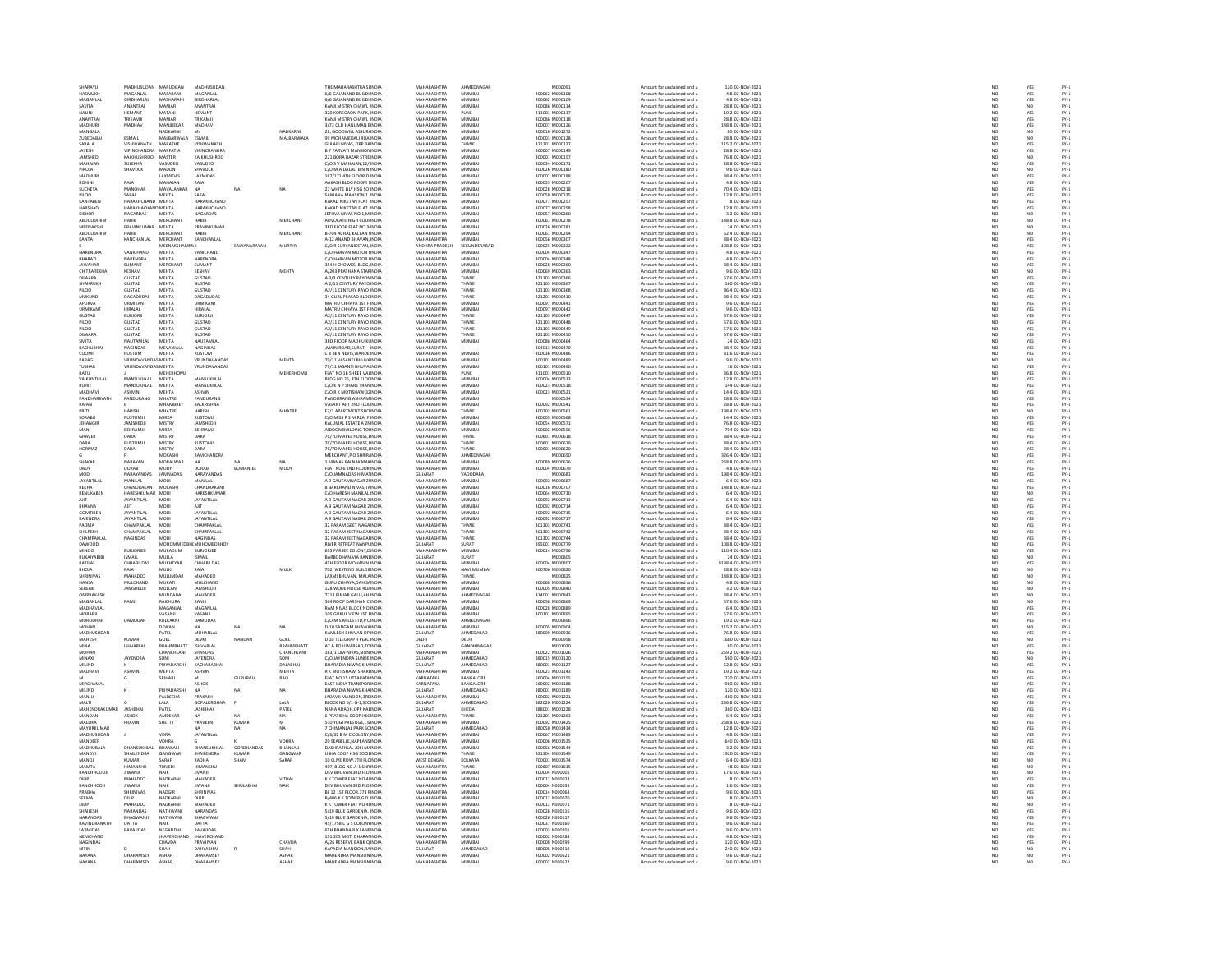| NAYANA               | DHARAMSEY                      | ASHAR               | DHARAMSEY             |             | ASHAR           | MAHENDRA MANSION INDIA                                       | MAHARASHTRA                       | MUMBAI                 |        | 400002 N000623                   | Amount for unclaimed and u                               | 19.2 02-NOV-2021                       | NO <sub>1</sub>                                                     | NO                |                              |
|----------------------|--------------------------------|---------------------|-----------------------|-------------|-----------------|--------------------------------------------------------------|-----------------------------------|------------------------|--------|----------------------------------|----------------------------------------------------------|----------------------------------------|---------------------------------------------------------------------|-------------------|------------------------------|
| <b>JAYNA</b>         | <b>JARAMSEY</b>                | ASHAR               | DHARAMSEY             |             | ASHAR           | HENDRA MANSION IN                                            | <b>AAHARASHTRA</b>                | <b>MUMBA</b>           |        | 100002 N000625                   | Amount for unclaimed and u                               |                                        |                                                                     |                   |                              |
| RANCHHODDJ           | JIWANJI                        | NAIK                | JIVANJI               |             |                 | DEV BHUVAN 3RD FLO INDIA                                     | MAHARASHTRA                       | MUMBA                  |        | 400004 N000001                   | Amount for unclaimed and u                               | 1.6 02-NOV-2021<br>52.8 02-NOV-2021    | N <sub>C</sub>                                                      | NO<br>NO          | FY-3<br>FY-3                 |
| NAGARDAS             |                                | RAVIL               | RAVIL                 |             |                 | IFTHAVA NIVAS NO 1 HNDM                                      | MAHARASHTRA                       | MUMRAI                 |        | 400057.N00009                    | Amount for unclaimed and u                               | 9.6.02-NOV-2021                        | NO                                                                  | NQ                |                              |
| DILIP                | MAHADEO                        | NADKARN             | MAHADEO               |             | VITHAL          | K K TOWER FLAT NO 4 INDM                                     | MAHARASHTRA                       | MUMBA                  |        | 400012 N000023                   | Amount for unclaimed and u                               | 24 02-NOV-2021                         | NO                                                                  | YES               | FY-3<br>FY-3                 |
| RANCHHODJI           | JIWANJI                        | <b>NAIK</b>         | <b>IIWANJI</b>        | BHULABHA    | NAIK            | DEV BHUVAN 3RD FLO INDIA                                     | MAHARASHTRA                       | MUMBAI                 |        | 400004 N000035                   | Amount for unclaimed and u                               | 4.8 02-NOV-2021                        | NO                                                                  | YES               |                              |
| <b>SUNDARKAN</b>     | <b>MADHA</b>                   | NAGARKA             | <b>MADHA</b>          |             |                 | SHRIRAM NIWAS ROOLINDI                                       | MAHARASHTRA                       | THANE                  |        | 400603 N00005                    | Amount for unclaimed and u                               | 6.4 02-NOV-2023                        | NO                                                                  | YES               | PY-1<br>PY-1<br>PY-1<br>PY-1 |
| SHOBHANA             | GAJANAN                        | NAMPURKAR           | GAJANAN               |             |                 | C/O G R MOKASHI.TRU INDIA                                    | MAHARASHTRA                       | AHMEDNAGAE             |        | N000063                          | Amount for unclaimed and u                               | 800 02-NOV-2021                        | NO <sub>1</sub>                                                     | YES               |                              |
|                      | <b>HRINIVAS</b>                | NADGIF              | <b>HRINIVAS</b>       |             |                 | <b>BL 12 1ST FLOOR, 173 FINDL</b>                            | <b>MAHARASHTRA</b>                | MUMBAI                 |        |                                  | Amount for unclaimed and u                               |                                        |                                                                     |                   |                              |
|                      |                                |                     |                       |             |                 |                                                              |                                   |                        |        | 400014 N000064                   |                                                          | 28.8 02-NOV-2021                       | NC                                                                  | YES               |                              |
| SEEMA                | DILIP<br>MAHADEO               | NADKARN<br>NADKARNI | DILIP<br>MAHADEO      |             |                 | B/406 K K TOWER, G D INDIA<br>K K TOWER FLAT NO 4 INDIA      | MAHARASHTRA<br>MAHARASHTRA        | MUMBAI<br>MUMRAL       |        | 400012 N000070<br>400012.N000071 | Amount for unclaimed and u<br>Amount for unclaimed and u | 24 02-NOV-2021<br>24.02-NOV-2021       | $\begin{array}{c} \tt NO \\ \tt NO \\ \tt NO \\ \tt NO \end{array}$ | $\frac{NO}{NO}$   |                              |
| DIL IP               |                                |                     |                       |             |                 |                                                              |                                   |                        |        |                                  |                                                          |                                        |                                                                     |                   |                              |
| VITHA                | KRISHNARAC                     | NAGARKA             | KRISHNARAC            |             |                 | 38//B NANA SHANKAR INDL                                      | MAHARASHTRA                       | MUMBA                  |        | 400002 N000113                   | Amount for unclaimed and u                               | 51.2 02-NOV-2021                       |                                                                     | NQ                |                              |
| SHAILESH             | NARANDAS                       | NATHWAN             | NARANDAS              |             |                 | 5/19 BLUE GARDENIA, INDIA                                    | MAHARASHTRA                       | MUMBAI                 |        | 400026 N000116                   | Amount for unclaimed and u                               | 28.8 02-NOV-2021                       | NO <sub>1</sub>                                                     | YES               |                              |
| ARANDA               | BHAGWANJ                       | <b>NATHWAM</b>      | BHAGWAN               |             |                 | 5/19 BLUE GARDENIA, INDIA                                    | MAHARASHTRA                       | MUMBA                  |        | 400026 N000117                   | Amount for unclaimed and u                               | 28.8 02-NOV-2023                       | NO                                                                  |                   |                              |
| SAROJ                | MANSUKHLAL                     | NAHAR               | MANSUKHLAI            |             |                 | 00<br>INDIA                                                  | MAHARASHTRA                       | MUMBAI                 |        | N000128                          | Amount for unclaimed and u                               | 6.4 02-NOV-2021                        | NO                                                                  | YES<br>YES        |                              |
| DINESH               | SHIVARAYA                      | NAYAK               | <b>SHIVARAYA</b>      |             |                 | 3 YASHODHAM, MANFINDIA                                       | <b>MAHARASHTRA</b>                | THANE                  |        | 421201 N000138                   | Amount for unclaimed and                                 | 38.4 02-NOV-2021                       | NO                                                                  | YES<br>YES        |                              |
| DR                   | DILEEPMAHAI                    | ONADKARN            | NA                    | NA          |                 | B-406 K K TOWER, G D INDIA                                   | MAHARASHTRA                       | MUMBA                  |        | 400012 N000155                   | Amount for unclaimed and u                               | 640 02-NOV-2021                        | NO                                                                  |                   |                              |
| MOHAN                |                                |                     | DATTA                 |             |                 |                                                              | MAHARASHTRA                       | MUMRAL                 |        |                                  |                                                          | 38.4 02-NOV-2023                       |                                                                     |                   |                              |
| PRATIBH              | DATTA<br>GIRIDHAR              | NAIR                | GIRIDHAR              |             |                 | MULUND NEW POLICE INDIA<br>MULUND NEW POLICE INDIA           | MAHARASHTRA                       | MUMBA                  |        | 400080 N000156                   | Amount for unclaimed and u<br>Amount for unclaimed and u | 38.4 02-NOV-2021                       | NC<br>NC                                                            | YES<br>YES        |                              |
| DEVIDAS              | VITHAL                         | NAIK                | VITHAL                |             |                 | POST & TELEGRAPH OI INDIA                                    | MAHARASHTRA                       | MUMBAI                 |        | 400080 N000159                   | Amount for unclaimed and u                               | 160 02-NOV-2021                        | NO                                                                  | YES               |                              |
| RAVINDRA             | DATTA                          |                     | DATTA                 |             |                 | 45/1758 C G S COLON\INDI                                     | <b>MAHARASHTRA</b>                | MUMBA                  |        | 400037 N000160                   | Amount for unclaimed and u                               | 28.8 02-NOV-2021                       | NO                                                                  |                   |                              |
|                      |                                | NAIK                |                       |             |                 |                                                              |                                   |                        |        |                                  |                                                          |                                        |                                                                     | YES<br>YES        |                              |
| SUNANDA              | KRISHNA                        | NAIK                | KRISHNA               |             |                 | RAMJAS CHAWL ROON INDIA                                      | MAHARASHTRA<br><b>MAUARASUTRA</b> | MUMBAI<br>MUMRAL       |        | 400078 N000162                   | Amount for unclaimed and u                               | 198.4 02-NOV-2021                      | NO                                                                  |                   |                              |
| KRISHNA              | BHIKU                          | NAIK                | BHIKU                 |             |                 | RAMJAS CHAWL ROOMINDL                                        |                                   |                        |        | 400078 N000163                   | Amount for unclaimed and                                 | 102.4 02-NOV-2021                      | NO                                                                  | YES<br>YES        |                              |
| SUNANDA              | KRISHNA                        | NAIK                | KRISHNA               |             |                 | RAMJAS CHAWL ROOMINDIA                                       | MAHARASHTRA                       | MUMBAI                 |        | 400078 N000164                   | Amount for unclaimed and u                               | 102.4 02-NOV-2021                      | NO                                                                  |                   |                              |
| KASHINATI            | VISHNU                         | NAIK                | VISHNU                |             |                 | WORLI POLICE CAMP.I INDI                                     | <b>MAHARASHTRA</b>                | MUMRAL                 |        | 400025 N000165                   | Amount for unclaimed and u                               | 28.8 02-NOV-2021                       | NO                                                                  |                   |                              |
| SANGITA              | KASHINATI                      | NAIK                | KASHINATH             |             |                 | WORLI POLICE CAMP, HNDIA                                     | MAHARASHTRA                       | MUMBA                  |        | 400025 N000166                   | Amount for unclaimed and u                               | 28.8 02-NOV-2021                       | NO                                                                  | YES<br>YES        |                              |
| <b>SHAILAIA</b>      |                                | NADKARNI            | NA                    | NA          | NA              | D 6 MODEL HOUSE PRINDIA                                      | <b>MAHARASHTRA</b>                | MUMRAL                 |        | 400004 N000176                   | Amount for unclaimed and u                               | 49.6.02-NOV-2021                       |                                                                     |                   |                              |
| <b>ARGIS</b>         | JAMSHED                        | VATCHA              | <b>JAMSHED</b>        |             |                 | TH FLOOR PALLONJI HNDI                                       | <b>MAHARASHTR</b>                 | MUMBA                  |        |                                  | Amount for unclaimed and                                 | 72 02-NOV-2021                         | NC<br>NC                                                            |                   |                              |
| NARAYAN              | YESHWANT                       | GOLE                | YESHWANT              |             |                 | B NO 8 SHREE LAXMI.K INDIA                                   | MAHARASHTRA                       | THANF                  |        | NOODSS                           | Amount for unclaimed and u                               | 25.6 02-NOV-2021                       | NO<br>NO                                                            | NO<br>YES<br>YES  |                              |
| NAROTTAN             |                                | URSHOTTAM           | PURSHOTTAM            |             |                 | <b>SACHIA FALIA,CUTCH FINDI</b>                              | <b>GUJARAT</b>                    | ВНИЈ КИСНСН            |        | 370465 N000269                   | Amount for unclaimed and                                 | 371.2 02-NOV-2021                      |                                                                     |                   |                              |
| NATWERLAI            | <b>JHAVERBHAI</b>              | PATEL               | <b>JHAVERBHAI</b>     |             |                 | PATEL BLOCKS NEAR S'INDIA                                    | MAHARASHTRA                       |                        |        | 414014 N000281                   | Amount for unclaimed and u                               | 134.4 02-NOV-2021                      | NO                                                                  | YES<br>YES        | FY-1<br>FY-1<br>FY-1<br>FY-1 |
| NEMCHAND             |                                | <b>IHAVERCHAI</b>   | <b>IHAVERCHAND</b>    |             |                 | 191 205 MOTI DHARAI INDIA                                    | MAHARASHTRA                       | MUMRAL                 |        | 400002 N000288                   | Amount for unclaimed and u                               | 14.4 02-NOV-2021                       | NC<br>NC                                                            | YES<br>YES        | FY:<br>FY:                   |
| <b>NOSHIR</b>        | NANABHA                        | DESAI               | NANABHAI              |             |                 | DESAI STREET, NAVSAR INDIA                                   | GUJARAT                           | NAVSARI                |        | N000291                          | Amount for unclaimed and u                               | 192 02-NOV-2021                        |                                                                     |                   |                              |
| NAGINDAS             |                                | CHAVDA              | PRAVIIVAN             |             | CHAVDA          | A/26 RESERVE BANK O INDIA                                    | MAHARASHTRA                       | MUMRAL                 |        | 400008 N000299                   | Amount for unclaimed and u                               | 360.02-NOV-2021                        |                                                                     |                   |                              |
| PRITI                |                                | GARG                |                       | NA          |                 | 0, 0, 0, 0                                                   | MAHARASHTRA                       | NA                     |        | N000323                          | Amount for unclaimed and u                               | 480 02-NOV-2021                        | NO<br>NO                                                            |                   |                              |
| NITINKUMAR           |                                | MANILAL             | NA<br>MANILAL         |             | JAMNALA         | 98/2 LOHAR CHAWL, H INDIA                                    | MAHARASHTRA                       | MUMBA                  |        | 400002 N000403                   | Amount for unclaimed and u                               | 960 02-NOV-2021                        | NO                                                                  | YES<br>YES<br>YES | FY-1<br>FY-1<br>FY-1<br>FY-1 |
| NITIN                | KUMA                           | MANILAL             | MANILAL               |             | <b>JAMNADAS</b> | 98/2 LOHAR CHAWL, HINDIA                                     | <b>MAHARASHTRA</b>                | MUMBAI                 |        | 400002 N000410                   | Amount for unclaimed and                                 | 236.8 02-NOV-202:                      |                                                                     |                   |                              |
| NITIN                | KUMAR                          | MANILAL             | MANILAL               |             | <b>JAMNADAS</b> | 98/2 LOHAR CHAWLS, IINDIA                                    | MAHARASHTRA                       | MUMBAI                 |        | 400002 N000411                   | Amount for unclaimed and u                               | 236.8 02-NOV-2021                      | NO<br>NO                                                            | YES<br>YES        |                              |
| NITIN                | KUMAR                          | MANILAI             | MANILAI               |             | <b>IAMNADAS</b> | 98/2 LOHAR CHAWL H INDIA                                     | <b>MAHARASHTRA</b>                | MUMRAL                 |        | 400002 NO00412                   | Amount for unclaimed and u                               | 960.02-NOV-2021                        |                                                                     |                   |                              |
|                      | <b>KUMAR</b>                   |                     | MANILAL               |             | <b>JAMNADAS</b> | 98/2 LOHAR CHAWLS, INDIA                                     | MAHARASHTRA                       | MUMBA                  |        | 400002 N000413                   |                                                          | 236.8 02-NOV-2021                      | NO<br>NO                                                            | YES<br>YES        |                              |
| NITIN<br>NITINKLIMAR |                                | MANILAL<br>MANILAI  | MANILAI               |             | <b>IAMNADAS</b> | 98/2 LOHAR CHAWL H INDIA                                     | MAHARASHTRA                       | MUMRAL                 |        | 400002.NO00414                   | Amount for unclaimed and u<br>Amount for unclaimed and u | 236.8.02-NOV-2021                      | NO <sub>1</sub>                                                     |                   |                              |
|                      |                                |                     |                       |             |                 |                                                              |                                   |                        |        |                                  |                                                          |                                        | $\overline{N}$                                                      | YES<br>NO         | FY-1<br>FY-1<br>FY-1<br>FY-1 |
| NITIN                |                                | SHAH                | DAHYABHA              | $\mathbf R$ | SHAH            | KAPADIA MANSION, RAINDIA                                     | GUJARAT                           | AHMEDABAD              |        | 380005 N000419                   | Amount for unclaimed and u                               | 720 02-NOV-2021                        |                                                                     |                   |                              |
| NAYANA               | DHARAMSEY                      | ASHAR               | DHARAMSEY             |             | ASHAR           | MAHENDRA MANSION INDIA                                       | MAHARASHTRA                       | MUMBAI                 |        | 400002 N000624                   | Amount for unclaimed and u                               | 1.6 02-NOV-2021                        | NO<br>NO                                                            | NO<br>YES<br>YES  | FY-1<br>FY-1<br>FY-1<br>FY-1 |
| NARANAMMA            | PURAMM                         |                     |                       | MA.         |                 | 5 HASMUKH VILLA CHUNDL                                       | MAHARASHTRA                       | MUMBA                  |        | 100019 N000654                   | Amount for unclaimed and                                 | 96 02-NOV-2021                         |                                                                     |                   |                              |
| NARENDRA             | MADHUKAR                       | SALI                | MADHUKAR              | TOTARAM     | SALI            | N-32/N-5/40/06,SV N. INDIA                                   | MAHARASHTRA                       | NASHIK                 |        | 422009 N000664                   | Amount for unclaimed and u                               | 480 02-NOV-2021                        | NO                                                                  |                   |                              |
| NATVARI AI           | SAKERCHAND                     | DESAL               | SAKERCHAND            |             | DESAL           | 403 SHREE BHLIVAN JINDIA                                     | MAHARASHTRA                       | MUMRAL                 |        | sonna Nonozzo                    | Amount for unclaimed and u                               | 115.2.02-NOV-2021                      |                                                                     |                   |                              |
| MINOCHER             | <b>MUNCHERSHA</b>              | OLPADWALLA          | MUNCHERSHA            |             | HIRJEEBHOY      | 168 BAZARGATE STREE INDIA                                    | MAHARASHTRA                       | MUMBA                  |        | 400001 0000007                   | Amount for unclaimed and u                               | 19.2 02-NOV-2021                       | NO<br>NO                                                            | YES<br>NO         |                              |
| MINOCHER             | MUNCHERSHA                     | OI PADWALLA         | <b>MUNCHERSHA</b>     |             | HIRIFFRHOY      | 168 BAZARGATE STREEINDIA                                     | MAHARASHTRA                       | MUMRAL                 |        | 400001_000002                    | Amount for unclaimed and u                               | 57.6.02-NOV-2021                       |                                                                     | NO                |                              |
| PALLASSANA           | SUBRAMANIA                     | RAMALINGAN          |                       |             | SUBRAMANIA      | 7/80 LAKSHMY NIVAS, INDIA                                    | MAHARASHTRA                       | MUMBA                  |        | 400019 P000050                   | Amount for unclaimed and u                               | 1.6 02-NOV-2021                        | NO<br>NO                                                            | YES               | FY-3<br>FY-3                 |
| RAMESHCHANDRA        | <b>ISHWARLAL</b>               | PARIKH              | ISHWARLAL             |             |                 | <b>JAGMOHAN MANSION INDIA</b>                                | MAHARASHTRA                       | MUMBAI                 |        | 400004 P000098                   | Amount for unclaimed and u                               | 9.6 02-NOV-2021                        | NO <sub>1</sub>                                                     | YES               |                              |
| GOODY                | IIKHAJ                         | PATE                | BHIKHAJI              |             |                 | TATA HOUSING COLON INDI                                      | MAHARASHTRA                       | MUMBA                  |        | 400074 P000113                   | Amount for unclaimed and u                               | 1.6 02-NOV-2021                        | NO                                                                  | YES               |                              |
| DINAZ                | GOODY                          | PATEL               | GOODY                 |             |                 | TATA HOUSING COLOR INDIA                                     | MAHARASHTRA                       | MUMBAI                 |        | 400074 P000114                   | Amount for unclaimed and u                               | 1.6 02-NOV-2021                        |                                                                     |                   |                              |
| RAMESHCHANDRA        | ISHWARI AL                     | PARIKH              | <b>ISHWARI AI</b>     |             |                 | <b>AGMOHAN MANSION INDI</b>                                  | <b>MAHARASHTRA</b>                | MUMRAL                 |        | 400004 P000131                   | Amount for unclaimed and u                               | 9.6.02-NOV-2021                        |                                                                     |                   |                              |
| KAUSHIK              | <b>THAKORBHA</b>               | PATEL               | THAKORBHA             |             |                 | C/O PATEL & SHAH, EN INDIA                                   | GUJARAT                           | AHMEDABAD              |        | 380006 P000132                   | Amount for unclaimed and u                               | 17.6 02-NOV-2021                       | $\begin{array}{c} \tt NO \\ \tt NO \\ \tt NO \\ \tt NO \end{array}$ | YES<br>YES<br>YES | FY-1<br>FY-1<br>FY-1<br>FY-1 |
| RAGINI               |                                | PANDIT              | SHANKAR               |             |                 | BLOCK NO 13 AMBE N INDIA                                     | MAHARASHTRA                       | MUMRAL                 |        | 400016 P000187                   | Amount for unclaimed and u                               | 400.02-NOV-2021                        |                                                                     |                   |                              |
| ANANTKUMAI           |                                | PAWAR               |                       |             | PAWAP           | 3 LOONET BLDG, DR AI INDIA                                   | MAHARASHTRA                       | MUMBA                  |        | 400014 P00023                    | Amount for unclaimed and u                               | 8 02-NOV-2021                          | NO<br>NO                                                            | YES<br>NO         | PY-1<br>PY-1<br>PY-1<br>PY-1 |
| GANGA                | YESHWANT                       | PATIL               | YESHWANT              |             |                 | 124 PERSEPOLIS.CUFFI INDIA                                   | MAHARASHTRA                       | MUMBAI                 |        | 400005 P000258                   | Amount for unclaimed and u                               | 1.6 02-NOV-2021                        |                                                                     | YES               |                              |
| YESHAWAN             | DEVANAGO                       | PATIL               | DEVANGOVD.            |             |                 | 124 PERSEPOLIS, CUFFI INDI                                   | MAHARASHTRA                       | MUMBA                  |        | 400005 P00025                    | Amount for unclaimed and u                               | 1.6 02-NOV-2021                        | NO<br>NO                                                            |                   |                              |
| CHINTAMAN            | KEDARNATH                      | PANDEY              | KEDARNATH             |             |                 | WESTER RAILWAY OU/ INDIA                                     | MAHARASHTRA                       | MUMBAI                 |        | 400050 P000343                   | Amount for unclaimed and u                               | 9.6 02-NOV-2021                        | NO                                                                  | YES<br>YES        |                              |
|                      | VASANT                         | PATIL               | <b>ASANT</b>          |             |                 | B 2/12 PANCHAVATI A INDIA<br>B 2/12 PANCHAVATI A INDIA       | <b>MAHARASHTRA</b>                | MUMRA                  |        | 100058 P00048                    | Amount for unclaimed and u                               | 9.6 02-NOV-2021<br>9.6 02-NOV-2021     |                                                                     |                   |                              |
| MADHAV               | MADHU                          | PATIL               | MADHU                 |             |                 |                                                              | MAHARASHTRA                       | MUMBA                  |        | 400058 P000490                   | Amount for unclaimed and u                               |                                        | $\frac{N}{N}$                                                       | YES<br>YES        |                              |
| MANECK               | <b>RUSTOMII</b>                | PARRY               | <b>RUSTOMII</b>       |             |                 | 154 PERIN NARIMAN S INDIA                                    | MAHARASHTRA                       | MUMBAI                 |        | 400001 P000533                   | Amount for unclaimed and u                               | 24 02-NOV-2021                         | NO                                                                  |                   |                              |
|                      |                                |                     |                       |             |                 | 16A ALTAMOUNT ROA INDI                                       | MAHARASHTRA                       | MUMBA                  |        | 400026 P00056                    |                                                          |                                        | NO                                                                  |                   |                              |
| PESI                 | JAL                            | PADSHAI             | <b>JAL</b>            |             |                 |                                                              |                                   |                        |        |                                  | Amount for unclaimed and u                               | 76.8 02-NOV-2021                       |                                                                     | YES<br>YES<br>NO  |                              |
| SPITMAN              |                                | PANTHAKI            |                       |             | PANTHAKI        | DASTOOR BAUNGALO! INDIA                                      | MAHARASHTRA                       | MUMBA                  |        | 400014 P000573                   | Amount for unclaimed and u                               | 19.2 02-NOV-2021                       | NO                                                                  |                   |                              |
| <b>MOTAMA</b>        |                                | PESIKAKA            | <b>HIRJIBHO</b>       |             |                 | 695 PARSEE COLONY, LINDL                                     | <b>MAHARASHTRA</b>                | MUMBA                  |        | 400014 P00058                    | Amount for unclaimed and u                               | 17.6 02-NOV-2021                       | NO                                                                  | YES<br>YES        |                              |
| HOOSENI              | ABDULTAYEB                     | POONAWALA           | ABDULTAYEB            |             |                 | KACHWALA BLDG 1ST INDIA                                      | MAHARASHTRA                       | MUMBAI                 |        | 400003 P000643                   | Amount for unclaimed and u                               | 12.8 02-NOV-2021                       | NO                                                                  |                   |                              |
| RARHAVATIRE          |                                | ASHVANTLAI          | <b>IASHVANTI A</b>    |             |                 | NARIAPADA STREET, PEINDI                                     | <b>GUIARAT</b>                    | PETLAD                 |        |                                  | Amount for unclaimed and                                 | 49.6 02-NOV-2021                       | NO                                                                  | YES<br>YES<br>YES |                              |
| RATNAKAR             | CHANDAN                        | PRABHU              | CHANDAN               |             |                 | E 3/HUNS SOCIETY, DA' INDIA                                  | MAHARASHTRA                       | MUMBA                  |        | 400058 P000685                   | Amount for unclaimed and u                               | 1.6 02-NOV-2021                        | NO<br>NO                                                            |                   |                              |
| SACHIN               | VASUDEV                        | PRABHU              | VASUDEV               |             |                 | 15/A/244 GREEN ACRE INDIA                                    | MAHARASHTRA                       | MUMBAI                 |        | 400049 P000693                   | Amount for unclaimed and u                               | 49.6 02-NOV-2021                       |                                                                     |                   |                              |
| <b>SUNIL</b>         | VASUDEV                        | PRABHU              | VASUDEV               |             |                 | B/68/659 M I G COLON INDL                                    | MAHARASHTRA                       | MUMBA                  |        | 400051 P00069                    | Amount for unclaimed and u                               | 49.6 02-NOV-2021                       | NO                                                                  | YES               |                              |
| PRANJIVAN            |                                | RAMCHAND            | RAMCHAND              |             |                 | 22/24 SHAK GALLMUN INDIA                                     | MAHARASHTRA                       | MUMBAI                 |        | 400069 P000702                   | Amount for unclaimed and u                               | 68.8 02-NOV-2021                       |                                                                     | YES               |                              |
| RANJIVA              |                                | RAMCHAN             | RAMCHAND              |             |                 | 22/24 SHAK GALI, MUN INDI                                    | MAHARASHTRA                       | MUMBA                  |        | 100069 P00070                    | Amount for unclaimed and u                               | 68.8 02-NOV-2021                       | NO<br>NO                                                            |                   |                              |
| PUSHPABEN            |                                | NARANLAL            | NANDLAL               |             |                 | 467/2 KANDOI S KHAD INDIA                                    | GUJARAT                           | AHMEDABAD              |        | 380001 P000721                   | Amount for unclaimed and u                               | 9.6 02-NOV-2021                        | NO <sub>1</sub>                                                     | YES<br>YES        |                              |
| PILOO                | SAPAL                          | MEHTA               | SAPAL                 |             |                 | SANJANA MANSION,1 INDI                                       | MAHARASHTRA                       | MUMBAI                 |        | 400050 P00077                    | Amount for unclaimed and                                 | 16 02-NOV-202:                         | NC                                                                  |                   |                              |
| PILOO                | SAPAL                          | MEHTA               | SAPAL                 |             |                 | SANJANA MANSION,1 INDIA                                      | MAHARASHTRA                       | MUMBAI                 |        | 400050 P000778                   | Amount for unclaimed and u                               | 54.4 02-NOV-2021                       | NO                                                                  | YES<br>YES        |                              |
| PH OO                | SAPAL                          | <b>MEHTA</b>        | SAPAL                 |             |                 | SANJANA MANSION 1 INDIA                                      | <b>MAHARASHTRA</b>                | MUMRAL                 |        | 400050 P000779                   | Amount for unclaimed and u                               | 35.2 02-NOV-2021                       | NO                                                                  |                   |                              |
| PRAVIN               | HEMCHAND                       | VORA                | HEMCHAND              |             |                 | 15 MANI RATNA JAIN I INDIA                                   | GUJARAT                           | AHMEDABAD              | 380021 | P000880                          | Amount for unclaimed and u                               | 480 02-NOV-2021                        | NO                                                                  | YES<br>YES<br>YES |                              |
| PRABHA               | NARAYAN                        | SHRIKHANDE          | NA                    | NA          | NA              | 3/57 HAJI ALI MUNIOS INDIA                                   | MAHARASHTRA                       | MUMBAI                 |        | 400034 P001060                   | Amount for unclaimed and u                               | 9.6 02-NOV-2021                        | NO <sub>1</sub>                                                     |                   |                              |
| PERVEZ               | HOMI                           | LENTIN              | HOM                   |             | LENTIN          | .<br>CANTA BLDG, BLOCK B INDI                                | <b>MAHARASHTRA</b>                | MUMBAL                 |        | 100007 P001089                   | Amount for unclaimed and u                               | 136 02-NOV-2021                        | NO                                                                  |                   |                              |
|                      |                                |                     |                       |             |                 |                                                              |                                   |                        |        |                                  |                                                          |                                        |                                                                     | YES<br>YES        |                              |
| PROCH<br>BHOGILAI    | GOPALI                         | TATA<br>PATE        | ASPI<br>GOPALI        | $\mathsf E$ | TATA            | 11-B HARBOUR HEIGH INDIA<br><b>IIYA BHUVAN, BAJAJ FINDIA</b> | MAHARASHTRA<br><b>MAHARASHTRA</b> | MUMBAI<br>MUMRAL       |        | 400005 P001376<br>400057 P000006 | Amount for unclaimed and u                               | 20.8 02-NOV-2021<br>76.8 02-NOV-2021   | NO                                                                  |                   |                              |
|                      |                                |                     |                       |             |                 |                                                              |                                   |                        |        |                                  | Amount for unclaimed and u                               |                                        | NO                                                                  | YES<br>NO         |                              |
| SUMITRA<br>PANDURANO | MOHAN<br>NARAYAN               | PARULKMO<br>PATHAR  | MOHAN<br>NARAYAN      |             | PARULKMOHAN     | PANDURANG WADI, B. INDIA<br>310 SOMWAR PETH.L INDIA          | MAHARASHTRA<br>MAHARASHTRA        | MUMBAI<br>PLINE        |        | 400057 P000018                   | Amount for unclaimed and u<br>Amount for unclaimed and u | 38.4 02-NOV-2021<br>64.02-NOV-2021     | NO                                                                  |                   |                              |
|                      |                                |                     |                       |             |                 |                                                              |                                   |                        |        | 411002 P000020                   |                                                          |                                        | NC<br>NC                                                            | YES<br>YES        |                              |
| YESHOMATI            | ANANTRAI<br><b>RAI DEVRHAL</b> | PATTANI<br>KEVALBHA | ANANTRAI<br>RAIDEVRHA |             |                 | ANANTWADI, BHAVNA INDIA<br>CHHIPIWAD NARANI R INDIA          | GUJARAT<br>GUIARAT                | BHAVNAGAR<br>AHMEDARAD |        | P000023                          | Amount for unclaimed and u                               | 1.6 02-NOV-2021<br>52.8.02-NOV-2021    |                                                                     |                   |                              |
| PATFI                |                                |                     |                       | SRAMANATHA  |                 |                                                              |                                   |                        |        | P000025                          | Amount for unclaimed and u<br>Amount for unclaimed and u |                                        | NC<br>NC                                                            |                   |                              |
| PALLASSANA           |                                | <b>AJARATNA</b>     |                       |             | <b>IYER</b>     | NAOLVAR NAGAR BHA IND                                        | TAMIL NADU                        | COIMBATOR              |        | 641046 P00004                    |                                                          | 51.2 02-NOV-2021                       |                                                                     | YES<br>YES<br>YES |                              |
| MANJULA              | LALITCHANDRA                   | PAHAD               | <b>LALITCHANDRA</b>   | HIRJI       | PAHAD           | DR PRABHUDAS BUNG INDIA                                      | MAHARASHTRA                       | MUMBAI                 |        | 400056 P00004                    | Amount for unclaimed and u                               | 51.2 02-NOV-2021                       | NO                                                                  |                   |                              |
| DAISY                | <b>EDDIE</b>                   | PAVRI               | EDDIE                 |             |                 | WATERLOO MANSION INDIA                                       | <b>MAHARASHTRA</b>                | MUMRAL                 |        | 400001 P000048                   | Amount for unclaimed and u                               | 24 02-NOV-2021                         | NO                                                                  | YES<br>YES        | FY-1<br>FY-1<br>FY-1<br>FY-1 |
| PALLASSANA           | SUBRAMANIA                     | RAMALINGAN          |                       |             | SUBRAMANIA      | 7/80 LAKSHMY NIVAS, INDIA                                    | MAHARASHTRA                       | MUMBAI                 |        | 400019 P000050                   | Amount for unclaimed and u                               | 4.8 02-NOV-2021                        | NO                                                                  |                   |                              |
| KIRAN                | HARIPRASAD                     | PANDYA              | HARIPRASAD            |             |                 | <b>B-106 D C PARK NEAR INDIA</b>                             | GUIARAT                           | KHEDA                  |        | 387001 P000088                   | Amount for unclaimed and u                               | 9.6 02-NOV-2021                        |                                                                     |                   |                              |
| CHARULATA            | UPENDRA                        | PARIKH              | <b>UPENDRA</b>        |             | PARIKH          | 302 SHALIMAR APARTHNDIA                                      | MAHARASHTRA                       | MUMBA                  |        | 400036 P00009                    | Amount for unclaimed and u                               | 120 02-NOV-2021                        | NO<br>NO                                                            | YES<br>YES        | FY-3<br>FY-3                 |
| CHARLILATA           | LIPENDRA                       | PARIKH              | <b>NA</b>             | NA          | MA.             | 302 SHALIMAR APARTLINDIA                                     | MAHARASHTRA                       | MUMRAL                 |        | 400036 P000096                   | Amount for unclaimed and u                               | 120.02-NOV-2021                        | NO                                                                  | YES<br>YES<br>YES |                              |
| RAMESHCHAND          | <b>ISHWARLAL</b>               | PARIKH              | ISHWARLAL             |             |                 | AGMOHAN MANSION INDI                                         | MAHARASHTRA                       | MUMBA                  |        | 400004 P00009                    | Amount for unclaimed and u                               | 28.8 02-NOV-2021                       | NO                                                                  |                   |                              |
| KOKILA               | VINOD                          | PATEL               | VINOD                 |             |                 | 43 JUN KALYAN SOCIETINDIA                                    | GUJARAT                           | RAJKOT                 |        | P000102                          | Amount for unclaimed and u                               | 38.4 02-NOV-2021                       | NO                                                                  |                   | FY-1<br>FY-1<br>FY-1<br>FY-1 |
| soom                 | RHIKHAI                        | PATEL               | RHIKHAI               |             |                 | TATA HOUSING COLONINDIA                                      | <b>MAHARASHTRA</b>                | MUMRAL                 |        | 400074 P000113                   | Amount for unclaimed and u                               | 4.8 02-NOV-2021                        | NO                                                                  | YES<br>YES        |                              |
| DINAZ                | GOODY                          | PATEL               | GOODY                 |             |                 | TATA HOUSING COLOR INDIA                                     | MAHARASHTRA                       | MUMBA                  |        | 400074 P000114                   | Amount for unclaimed and u                               | 4.8 02-NOV-2021                        | NO                                                                  |                   |                              |
| SURFSH               | ACHRATIAL                      | PAREKH              | ACHRATIAL             |             |                 | C/O V D VYAS STOCK E INDIA                                   | <b>MAHARASHTRA</b>                | MUMRAL                 |        | 400001 P000116                   | Amount for unclaimed and u                               | 6.4.02-NOV-2021                        | NO<br>NO                                                            | YES<br>YES        | FY-3<br>FY-3                 |
| RAMESHCHAN           | <b>ISHWARLAL</b>               | PARIKH              | ISHWARLAL             |             |                 | AGMOHAN MANSION INDIA                                        | MAHARASHTRA                       | MUMBA                  |        | 400004 P000131                   | Amount for unclaimed and u                               | 28.8 02-NOV-2021                       |                                                                     |                   |                              |
| KALISHIK             | THAKORRHAL                     | PATEL               | THAKORRHAL            |             |                 | C/O PATEL & SHAH EN INDIA                                    | GUIARAT                           | AHMEDARAD              |        | \$80006 P000132                  | Amount for unclaimed and u                               | 52.8.02-NOV-2021                       | NO                                                                  |                   |                              |
| RAMANB               | HIMABHAI                       | PATEL               | HIMABHAI              |             | PATE            | VRAJ BHUMI, BEHIND I INDI                                    | GUJARAT                           | VADODARA               |        | 390007 P000133                   | Amount for unclaimed and u                               | 28.8 02-NOV-2021                       | NO                                                                  | YES<br>YES        |                              |
| PUSHPA               | CHANDULAL                      | PARIKH              | CHANDULAI             |             |                 | K 4 SIKKA NAGAR V P FINDIA                                   | MAHARASHTRA                       | MUMBAI                 |        | 400004 P000141                   | Amount for unclaimed and u                               | 32 02-NOV-2021                         | NO                                                                  |                   |                              |
|                      |                                |                     | RAFULCHANDR           |             |                 | 17/19 KANTI BHUVAN IND                                       | <b>MAHARASHTRA</b>                | <b>VIUMBA</b>          |        | 00004 P00016                     | Amount for unclaimed and u                               | 32 02-NOV-2021                         |                                                                     |                   |                              |
| PRAFULCHANDRA        | KANAIYALAL                     | PAREKH              | KANAIYALAL            |             |                 | 17/19 KANTI BHUVAN INDIA                                     | MAHARASHTRA                       | MUMBA                  |        | 400004 P000165                   | Amount for unclaimed and u                               | 32 02-NOV-2021                         | N <sub>C</sub>                                                      | YES<br>YES<br>YES | FY-1<br>FY-1<br>FY-1<br>FY-1 |
| RHANIJRHA            | MUI IIRHAI                     | PATEL               | MUI IIRHAI            |             |                 | C/O MR CC PATEL B-1 INDIA                                    | GUIARAT                           | VADODARA               |        | 390005 P000167                   | Amount for unclaimed and u                               | 80.02-NOV-2021                         |                                                                     |                   |                              |
| KANTABEN             | DAHYABHA                       | PARMAR              | DAHYABHA              |             |                 | C/O D R PARMAR,C 17 INDIA                                    | <b>MAHARASHTRA</b>                | MUMBAI                 |        | 400067 P00016                    | Amount for unclaimed and u                               | 28.8 02-NOV-2021                       | NO<br>NO                                                            | YES<br>YES        | FY-1<br>FY-1<br>FY-1<br>FY-1 |
| PUSHPASEN            | CHANDRAKANT                    | PATEL               | CHANDRAKANT           |             |                 | C/O JAYANTILAL S SHA INDIA                                   | MAHARASHTRA                       | MUMBAI                 |        | 400002 P000182                   | Amount for unclaimed and u                               | 38.4 02-NOV-2021                       | NO                                                                  |                   |                              |
| RAGINI               |                                | PANDI'              | SHANKAR               |             |                 | BLOCK NO 13 AMBE N INDL                                      | MAHARASHTRA                       | MUMBA                  |        | 400016 P00018                    | Amount for unclaimed and u                               | 1200 02-NOV-2021                       | NO                                                                  | YES<br>YES        |                              |
| BIPINCHAND           | THAKOREBHAI                    | PATEL               | THAKOREBHAI           |             |                 | C/O JAYANTILAL S SHA INDIA                                   | MAHARASHTRA                       | MUMBAI                 |        | 400002 P000212                   | Amount for unclaimed and u                               | 38.4 02-NOV-2021                       |                                                                     | NO <sub>1</sub>   |                              |
| BENEDICT             | SIMON                          |                     |                       |             |                 | ST PIUS X COLONY, 15 I INDI                                  | <b>MAHARASHTRA</b>                | MUMBA                  |        | 00080 P00021                     | Amount for unclaimed and u                               | 28.8 02-NOV-2023                       | NO<br>NO                                                            |                   | FY-1<br>FY-1<br>FY-1<br>FY-1 |
|                      |                                |                     | SIMON                 |             |                 |                                                              |                                   |                        |        |                                  |                                                          |                                        |                                                                     | YES               |                              |
| MINAXI               | <b>DAMODAR</b><br>ASHOK        | PAI<br>PATEL        | <b>NA</b><br>ASHOK    | NA          | NA              | NEAR SRI KALIKAMBA 'INDIA<br>4-34 VINEETA APARTM INDIA       | KARNATAKA<br><b>MAHARASHTRA</b>   | MANGALORI<br>MUMRAL    |        | 575001 P000220<br>CCCOOOS PROCES | Amount for unclaimed and u<br>Amount for unclaimed and u | 236.8 02-NOV-2021<br>198.4.02-NOV-2021 | NO<br>NO                                                            | YES<br>YES<br>YES |                              |
|                      |                                |                     |                       |             |                 |                                                              |                                   |                        |        |                                  |                                                          |                                        | $\overline{N}$                                                      |                   |                              |
| PURUSHOTTAMDAS       | SUKHRAMDAS                     | PANDYA              | SUKHRAMDAS            |             |                 | PREMIER COLONY,L G INDIA                                     | MAHARASHTRA                       | MUMBAI                 |        | 400070 P000233                   | Amount for unclaimed and u                               | 38.4 02-NOV-2021                       |                                                                     |                   |                              |
| ANANTKUMAR           |                                | PAWAR               |                       |             | PAWAR           | 3 LOONET BLDG, DR ALINDIA                                    | MAHARASHTRA                       | MUMBAI                 |        | 400014 P000237                   | Amount for unclaimed and u                               | 16 02-NOV-2021                         | NO                                                                  | NO <sub>1</sub>   |                              |
| GANGA                | YESHWANT                       | PATIL               | YESHWANT              |             |                 | 124 PERSEPOLIS, CUFFI INDI                                   | MAHARASHTRA                       | MUMBA                  |        | 100005 P000251                   | Amount for unclaimed and u                               | 4.8 02-NOV-2021                        | NO                                                                  | YES               |                              |
| YESHAWANT            | DEVANAGOVDA PATIL              |                     | DEVANGOVDA            |             |                 | 124 PERSEPOLIS.CUFFI INDIA                                   | MAHARASHTRA                       | MUMBAI                 |        | 400005 P000259                   | Amount for unclaimed and u                               | 4.8 02-NOV-2021                        | NO <sub>1</sub>                                                     | YES               |                              |
| <b>WANTRA</b>        | AMARSH                         |                     | AMARSHI               |             |                 | 13 UPENDRA BHUVAN INDI                                       | <b>AHARASHTRA</b>                 | MUMBA                  |        | 100056 P00026                    | Amount for unclaimed and u                               | 6.4 02-NOV-2021                        |                                                                     |                   |                              |
| NEENA                | VASANTLAL                      | PAREKH              | VASANTLAL             |             |                 | VISHWABHARATI CO CINDIA                                      | MAHARASHTRA                       | MUMBAI                 |        | 400058 P000262                   | Amount for unclaimed and u                               | 28.8 02-NOV-2021                       | N <sub>C</sub>                                                      | YES               |                              |
| JOLIN<br>MRUDULA     | <b>VACANTLAI</b>               | PAREKH              | VASANTLA              |             |                 | <b>UMABUARATI CO CINDI</b>                                   | <b>MAHARACHTRA</b>                | 1411140.0              |        | 100058 P00026                    | Amount for unclaimed and u                               | 24 02-NOV-2021<br>28.8 02-NOV-2021     |                                                                     |                   | PY-1<br>PY-1<br>PY-1<br>PY-1 |
|                      | RAMESHBHA                      | PATEL               | RAMESHBHA             |             | PATE            | TPS III STH GOLIBAR, S INDL                                  | MAHARASHTRA                       | MUMBA                  |        | 400055 P00026                    | Amount for unclaimed and u                               |                                        |                                                                     |                   |                              |
| PRAKASH              |                                | PATIL               | CHAVGONDA             |             | PATIL           | 104 SHIV COOP HSG SCINDIA                                    | MAHARASHTRA                       | MUMBA                  |        | 400025 P000273                   | Amount for unclaimed and u                               | 38.4 02-NOV-2021                       | NO <sub>1</sub>                                                     | YES               | FY-3<br>FY-3                 |
| SHAKUNTALA           |                                | PATE                |                       |             |                 | MOTIRAM BHATT CHA INDI                                       | <b>MAHARASHTRA</b>                | MUMBA                  |        | 400062 P00029                    | Amount for unclaimed and u                               | 148.8 02-NOV-2021                      |                                                                     |                   |                              |
|                      | HARIBHAI                       |                     |                       |             |                 |                                                              |                                   |                        |        |                                  | Amount for unclaimed and u                               | 148.8 02-NOV-2021                      |                                                                     |                   | EY-2                         |
| HARIBHAI             | KESHURBHAI                     | PATEL               | KESHURBHAI            |             |                 | MOTIRAM BHATT CHA INDIA<br>801 SITA APARTMENT, INDI          | MAHARASHTRA<br>GUJARAT            | MUMBAI                 |        | 400062 P000300<br>395001 P00030  | Amount for unclaimed and u                               | 76.8 02-NOV-2023                       | NO <sub>1</sub>                                                     | <b>YES</b>        |                              |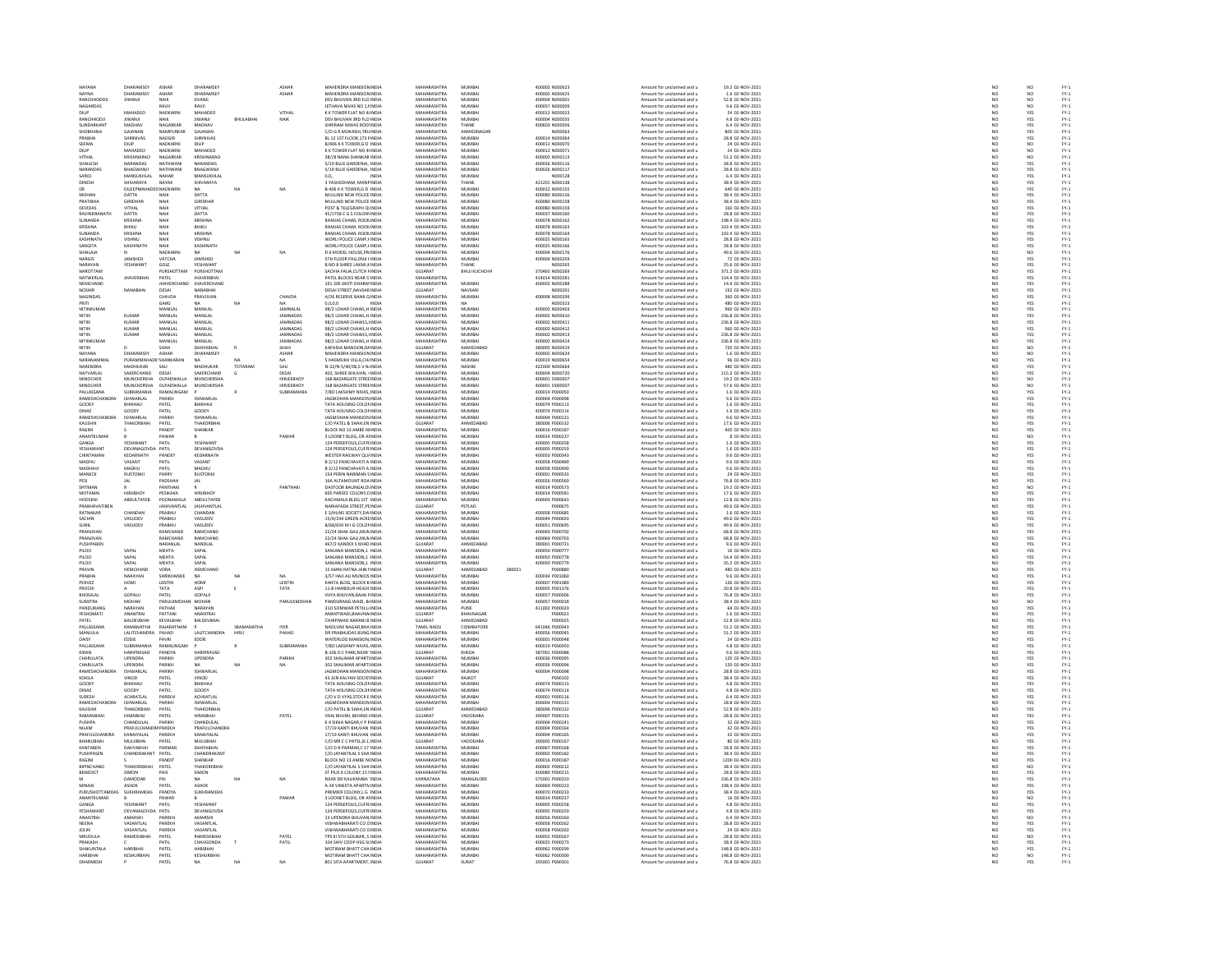|              | PRAHLADBHA                   | SHAMALDAS                        | PATEL                        | SHAMALDAS                      |                     |                | 10-B ASHOK NAGAR CHNDIA                                        | GUJARAT                           | VADODARA                  |        | P000308                          | Amount for unclaimed and u                               | 148.8 02-NOV-2021                     |                          | YES                     |                                                                    |
|--------------|------------------------------|----------------------------------|------------------------------|--------------------------------|---------------------|----------------|----------------------------------------------------------------|-----------------------------------|---------------------------|--------|----------------------------------|----------------------------------------------------------|---------------------------------------|--------------------------|-------------------------|--------------------------------------------------------------------|
|              | <b>IT AVATI</b>              | RAMNIKLAL                        | PARIKH                       | RAMNIKI AL                     |                     |                | 3RD FLOOR BLOCK NO INDIA                                       | MAHARASHTRA                       | MUMRAL                    |        | 400004 P000305                   | Amount for unclaimed and u<br>Amount for unclaimed and u | 108.8.02-NOV-2021                     |                          |                         |                                                                    |
|              |                              |                                  | ATEL                         |                                |                     |                | 264 SHANTI NIVAS,8 1. INDIA                                    | MAHARAS                           | MUMBA                     |        | 400052 P000310                   |                                                          | 9.6 02-NOV-2021                       | NC<br>NC                 | YES<br>YES              |                                                                    |
|              | GANESH                       | SHANTILAL                        | PATEL                        | SHANTILAL                      |                     |                | SHOP NO.3 & 4, VAHEI INDIA                                     | GUJARAT                           | ANAND                     |        | P000320                          | Amount for unclaimed and u                               | 38.4 02-NOV-2021                      | NO                       | YES                     |                                                                    |
|              | MANGALA                      | CHANDRAKANT                      | PAREKAL                      | CHANDRAKANT                    |                     |                | 17 LATA KUNJ ZAOBA : INDIA                                     | <b>MAHARASHTRA</b>                | MUMRA                     |        | 400002 P000324                   | Amount for unclaimed and                                 | 76.8 02-NOV-2021                      | $\overline{\mathbf{M}}$  | YES<br>YES              | FY-1<br>FY-1<br>FY-1<br>FY-1                                       |
|              | CHINTAMAN<br>MANILIA.        | KEDARNATH<br><b>MAMMBUAL</b>     | PANDEY<br>PAREKH             | KEDARNATH<br><b>NAVINRHA</b>   |                     |                | WESTER RAILWAY QU/ INDIA<br>101 PRARHA SADAN SINDIA            | MAHARASHTRA<br>MAHARASHTRA        | MUMBA<br>MUMRAL           |        | 400050 P000343<br>400064 P000345 | Amount for unclaimed and u<br>Amount for unclaimed and u | 28.8 02-NOV-2021<br>38.4.02-NOV-2021  | NO<br>NO                 |                         |                                                                    |
|              | NAVINBHA                     | BHIKHALAI                        | PAREKH                       | BHIKHALAI                      |                     |                | 101 PRABHA SADAN, SINDIA                                       | MAHARASHTRA                       | MUMBA                     |        | 400064 P000346                   |                                                          | 38.4 02-NOV-2023                      | $\frac{1}{N}$            | YES<br>YES              | FY-3<br>FY-3                                                       |
| <b>NILA</b>  |                              | KIRAN                            | PANDYA                       | KIRAN                          |                     |                | <b>B-106 D C PARK NEAR INDIA</b>                               | GUJARAT                           | KHEDA                     |        | 387001 P000347                   | Amount for unclaimed and u<br>Amount for unclaimed and u | 1.6 02-NOV-2021                       | NO                       | YES                     |                                                                    |
|              |                              |                                  | PATEL                        |                                |                     |                | DARBAR POLE, KARAM! INDIA                                      | SUJARAT                           | KHEDA                     |        | 888325 P000393                   | Amount for unclaimed and u                               | 70.4 02-NOV-2021                      |                          |                         | FY-3<br>FY-3<br>FY-3                                               |
|              | ABHAY                        | NAGAPPA                          | PAI                          | <b>NA</b>                      | <b>NA</b>           | NA             | 5 KENI BLDG, CHARAI, TINDIA                                    | MAHARASHTRA                       | THANE                     |        | 400601 P000405                   | Amount for unclaimed and u                               | 48 02-NOV-2021                        | $\frac{N}{N}$            | NO<br>YES               |                                                                    |
|              | <b>VISHA</b>                 | <b>ASHWINKI</b>                  | PARIKH                       | <b>ASHWINKLIMAR</b>            |                     |                | 49-51 LOHAR CHAWL JINDIA                                       | MAHARASHTRA                       | MUMRAL                    |        | 400002 P000420                   | Amount for unclaimed and u                               | 102.4.02-NOV-2021                     | NO <sub>1</sub>          | YES<br>YES              | FY-3<br>FY-3                                                       |
|              | CHANDRASHE                   | VITTAL                           | PANDESHWAR                   | <b>VITTAL</b>                  |                     |                | VAIKUNTH DARSHAN, FINDIA                                       | MAHARASHTRA                       | THANE                     |        | 401202 P000428                   | Amount for unclaimed and u                               | 38.4 02-NOV-202:                      | $\frac{1}{N}$            |                         |                                                                    |
|              | KAUSHIKBHA                   | THAKORBHA                        | PATEL                        | THAKORBHA                      |                     |                | 45/1 ARUNODAY SOCI INDIA                                       | GUJARAT                           | VADODARA                  |        | 390005 P000466                   | Amount for unclaimed and u                               | 62.4 02-NOV-2021                      | NO <sub>1</sub>          | YES                     |                                                                    |
|              | MADHU                        | VASAN <sup>1</sup>               | PATI                         | VASANT                         |                     |                | B 2/12 PANCHAVATI A INDIA                                      | <b>MAHARASHTR</b>                 | MUMBA                     |        | 00058 P000489                    | Amount for unclaimed and u                               | 28.8 02-NOV-2023                      |                          | YES                     | 기 구 구 구 구 구 구 구 구 구<br>- 이 스 스 스 스 스 스                             |
|              | MADHAV                       | MADHU                            | PATIL                        | MADHU                          |                     |                | B 2/12 PANCHAVATI A INDIA                                      | MAHARASHTRA                       | MUMBAI                    |        | 400058 P000490                   | Amount for unclaimed and u                               | 28.8 02-NOV-2021                      | NO                       | YES<br>YES              |                                                                    |
|              | MANECH                       | <b>RUSTOM</b>                    | PARRY                        | <b>RUSTOMJ</b>                 |                     |                | 154 PERIN NARIMAN SINDIA                                       | <b>MAHARASHTRA</b>                | MUMBA                     |        | 400001 P00053                    | Amount for unclaimed and                                 | 72 02-NOV-2021                        | $\overline{\mathsf{NC}}$ |                         |                                                                    |
| ESI          | COOMI                        | <b>JAL</b><br><b>IAI</b>         | PARDIWALA<br>PADSHAH         | <b>JAL</b><br>JAL              |                     |                | C/O RODA H KARA, ME INDIA<br>16A ALTAMOUNT ROA INDIA           | MAHARASHTRA<br>MAHARASHTRA        | THANE<br>MUMBA            |        | P000547<br>400026 P000560        | Amount for unclaimed and u<br>Amount for unclaimed and u | 38.4 02-NOV-2021<br>230.4 02-NOV-2021 | NO<br>NO                 | YES<br>YES<br>YES       |                                                                    |
| <b>CETTY</b> |                              | RUSI                             | PASTAKIA                     | RUSI                           |                     | PASTAKIA       | 611 PATITI BLOCK, DAC INDI                                     | <b>MAHARASHTR</b>                 | MUMBA                     |        | 400014 P000570                   | Amount for unclaimed and                                 | 115.2 02-NOV-202:                     |                          |                         |                                                                    |
|              | SPITMAN                      |                                  | PANTHAKI                     |                                |                     | PANTHAK        | DASTOOR BAUNGALO! INDIA                                        | MAHARASHTRA                       | MUMBA                     |        | 400014 P000573                   | Amount for unclaimed and u                               | 57.6 02-NOV-2021                      | NO <sub>1</sub>          | NO <sub></sub>          |                                                                    |
|              | MOTAMA                       |                                  | PESIKAKA                     | HIRIIRHO                       |                     |                | 695 PARSEE COLONY, C INDIA                                     | MAUARASUTRA                       | MUMRA                     |        | 400014 P00058:                   | Amount for unclaimed and                                 | 52.8 02-NOV-202:                      |                          | YES                     |                                                                    |
|              | SHIRINBA                     | TAHERALL                         | PEDHIWALA                    | TAHERALLI                      |                     |                | 172/74 1ST FLOOR, SAI INDIA                                    | MAHARASHTRA                       | MUMBA                     |        | 400003 P000583                   | Amount for unclaimed and u                               | 70.4 02-NOV-2021                      | $N$ O<br>$N$ O           | NO                      |                                                                    |
|              | VIDYA                        | VINAYAK                          | PHADKE                       |                                | NA                  | NA             | C/O SHRIV A PHADKE, INDIA                                      | MAHARASHTRA                       | MUMRAL                    |        | 400020 P000594                   | Amount for unclaimed and u                               | 620.8 02-NOV-2021                     | NO                       | YES<br>YES              | FY:<br>FY:                                                         |
|              | PHOOLCHANI                   |                                  | GIRDHARILAL                  | GIRDHARILAL                    |                     |                | C/O PHOOLCHAND BH INDIA                                        | MAHARASHTRA                       | MUMBA                     |        | 400002 P000603                   | Amount for unclaimed and u                               | 28.8 02-NOV-2021                      | $\overline{N}$           |                         |                                                                    |
|              | SLISHILA                     | VAMAN                            | PHADNIS                      | VAMAN                          |                     |                | C/3/24 SAMRUDDHLSUNDIA                                         | MAHARASHTRA                       | MUMRAL                    |        | 400028 P000622                   | Amount for unclaimed and u                               | 38.4.02-NOV-2021                      | NO <sub>1</sub>          |                         |                                                                    |
|              | SORAB                        | BYRAMJEE                         | POSTWALL                     | <b>BYRAMJEE</b>                |                     |                | DALAL ESTATE, V BLOC INDIA                                     | MAHARASHTRA                       | MUMBA                     |        | 400008 P00064:                   | Amount for unclaimed and u                               | 76.8 02-NOV-202:                      | $N$ C<br>$N$ C           | YES<br>YES<br>YES       | FY-1<br>FY-1<br>FY-1<br>FY-1                                       |
|              | HOOSEN<br><b>HHASIN</b>      | ABDULTAYEB<br>MADHUKAR           | POONAWALA<br>POL             | ABDULTAYEE<br><b>MADHLIKAR</b> |                     |                | KACHWALA BLDG 1ST INDIA<br>C/O G R MOKASHI TRI INDIA           | MAHARASHTRA<br>MAHARASHTRA        | MUMBA<br>AHMEDNAGAR       |        | 400003 P000643<br>P000641        | Amount for unclaimed and u<br>Amount for unclaimed and u | 38.4 02-NOV-2021<br>800.02-NOV-2021   | NO                       |                         |                                                                    |
| PREM         |                              |                                  | GROVER                       | MADANLAL                       |                     | GROVER         | FLAT NO 12 III FLOOR,! INDIA                                   | WEST BENGAL                       | KOLKATA                   |        | 700019 P000673                   | Amount for unclaimed and u                               | 70.4 02-NOV-2021                      | $\overline{N}$           | YES<br>YES              |                                                                    |
|              | PRARHAVATIREM                |                                  | <b>ASHVANTI AI</b>           | <b>IASHVANTI AI</b>            |                     |                | NARIAPADA STREET PEINDIA                                       | GUIARAT                           | PETI AD                   |        | P000675                          | Amount for unclaimed and u                               | 148.8.02-NOV-2021                     | NO                       |                         |                                                                    |
|              | <b>JAGDISH</b>               | GOPALRAD                         | PRADHAN                      | GOPALRAO                       |                     | PRADHAI        | KHARKAR S BUNGALOI INDIA                                       | MAHARASHTR                        | THANE                     |        | P000678                          | Amount for unclaimed and u                               | 76.8 02-NOV-2023                      |                          | YES<br>YES              | FY-3<br>FY-3                                                       |
|              | MANGAL                       | YESHWANT                         | PRADHAN                      | YESHWANT                       |                     |                | SHRI SAI PRASAD.NEAFINDIA                                      | MAHARASHTRA                       | KARJAT                    |        | P000681                          | Amount for unclaimed and u                               | 38.4 02-NOV-2021                      | NO <sub>1</sub>          |                         |                                                                    |
|              | RATNAKA                      |                                  | <b>PRABHL</b>                | CHANDAN                        |                     |                | E 3/HUNS SOCIETY, DA' INDIA                                    | MAHARASHTR                        | MUMBA                     |        | 400058 P00068                    | mount for unclaimed and                                  | 4.8 02-NOV-2023                       |                          | YES<br>YES              |                                                                    |
|              | SHRIDHAR                     | <b>BALKRISHNA</b>                | PRABHU                       | BALKRISHNA                     |                     |                | C/O 11/13 MANGALA I INDIA                                      | MAHARASHTRA                       | MUMBA                     |        | 400004 P000691                   | Amount for unclaimed and u                               | 115.2 02-NOV-2021                     |                          |                         | 기 것 것 것 것 것 것 것 것 것 것 것<br>- 2 . 2 . 2 . 2 . 2 . 2 . 2 . 2 . 2 . 2 |
|              | SACHIN                       | VASUDEV                          | PRARHIJ                      | VASUDEV                        |                     |                | 15/4/244 GREEN ACREINDIA                                       | MAHARASHTRA                       | MUMRAL                    |        | 400049 P000693                   | Amount for unclaimed and u                               | 148.8.02-NOV-2021                     | NO<br>NO                 | YES<br>YES<br>YES       |                                                                    |
|              | VASUDEV                      | LAXMAN                           | PRABHU                       | LAXMAN                         |                     |                | B 68 659 M I G COLON INDIA                                     | MAHARASHTRA                       | MUMBA                     |        | 400051 P000694                   | Amount for unclaimed and u                               | 38.4 02-NOV-2021                      | NO                       |                         |                                                                    |
| <b>SUNIL</b> |                              | VASUDEV                          | PRABHU                       | VASUDEV                        |                     |                | B/68/659 M I G COLON INDIA                                     | MAHARASHTRA                       | MUMBA                     |        | 400051 P000695                   | Amount for unclaimed and u                               | 148.8 02-NOV-2021                     | NO <sub>1</sub>          | YES                     |                                                                    |
|              | VEEMA                        | VASUDEY                          | PRABHU                       | VASUDEY                        |                     |                | B/68/659 M I G COLON INDIA                                     | <b>MAHARASHTRA</b>                | MUMBA                     |        | 400051 P00069                    | Amount for unclaimed and u                               | 38.4 02-NOV-2023                      |                          | YES                     |                                                                    |
|              | MANGALA<br>PRIYADARS         | MADHAV<br>MADHAV                 | PRANI<br>PRANI               | MADHAV<br>MADHAY               |                     |                | 2 LAXMI NARAYAN BALINDIA<br>2 LAXMI NARAYAN BALINDIA           | MAHARASHTRA<br>MAUARACUTRA        | MUMBA<br><b>MUAGA</b>     |        | 400016 P000699<br>400016 P000700 | Amount for unclaimed and u                               | 28.8 02-NOV-2021<br>28.8 02-NOV-2021  | NO                       | YES<br>YES<br>YES       |                                                                    |
|              |                              |                                  |                              |                                |                     |                |                                                                | MAHARASHTRA                       |                           |        |                                  | Amount for unclaimed and                                 |                                       | NO<br>NO                 |                         |                                                                    |
|              | VIBHAVARI<br><b>RANIIVAN</b> | VIVEK                            | PRANI<br>RAMCHAN             | <b>VIVEK</b><br>RAMCHAND       |                     |                | 2 LAXMI NARAYAN BAHNDIA<br>22/24 SHAK GALLMUN INDIA            | MAHARASHTRA                       | MUMBA<br>MUMRAL           |        | 400016 P000701<br>400069 P000702 | Amount for unclaimed and u<br>Amount for unclaimed and   | 19.2 02-NOV-2021<br>206.4.02-NOV-2021 |                          |                         |                                                                    |
|              | RANJIVA                      |                                  |                              |                                |                     |                | 22/24 SHAK GALI, MUN INDIA                                     | MAHARASHTR                        | MUMBA                     |        | 00069 P00070                     | mount for unclaimed and u                                | 206.4 02-NOV-2021                     | NC<br>NC                 | YES<br>YES              |                                                                    |
|              | KAMAL                        | VISHNU                           | PURANIK                      | VISHNU                         |                     | PURANIK        | C/O V K PURANIK.635/ INDIA                                     | MAHARASHTRA                       | PUNE                      |        | 411030 P000717                   | Amount for unclaimed and u                               | 230.4 02-NOV-2021                     | NO                       | YES                     |                                                                    |
|              | <b>PUSHPABEN</b>             |                                  | CARANI AL                    | NANDLA                         |                     |                | 467/2 KANDOI S KHAD INDIA                                      | <b>GUJARAT</b>                    | <b>HMEDABA</b>            |        | 380001 P00072:                   | Amount for unclaimed and                                 | 28.8 02-NOV-2023                      |                          |                         |                                                                    |
| VIJAY        |                              | <b>BALKRISHN</b>                 | PUROHIT                      | BALKRISHNA                     |                     |                | DATAR BLOCKS, BHIWA INDIA                                      | MAHARASHTRA                       | THANE                     |        | 421301 P000722                   | Amount for unclaimed and u                               | 38.4 02-NOV-2021                      | NC<br>NC                 | YES<br>YES              |                                                                    |
|              | <b>RAI KRISHN</b>            | GANGADHA                         | PUROHIT                      | GANGADHAR                      |                     |                | DATAR BLOCKS BHIW4 INDIA                                       | MAHARASHTRA                       | THANE                     |        | 421301 P000723                   | Amount for unclaimed and u                               | 38.4.02-NOV-2021                      | NO <sub>1</sub>          | YES<br>YES              | FY-3<br>FY-3                                                       |
| PERIN        |                              | ERUCH                            | DASTUR                       | ERUCH                          |                     |                | 23 NEPEAN SEA ROAD, INDIA                                      | MAHARASHTRA                       | MUMBA                     |        | 400006 P000754                   | Amount for unclaimed and u                               | 4492.8 02-NOV-2021                    | $\overline{N}$           |                         |                                                                    |
|              | 1100                         | SAPAL                            | <b>MEHTA</b>                 | SAPAL                          |                     |                | SANJANA MANSION.1 INDIA                                        | MAHARASHTRA                       | MUMBA                     |        | 400050 P000777                   | Amount for unclaimed and u                               | 48 02-NOV-2021                        | NO                       | YES<br>YES              | FY-3<br>FY-3                                                       |
|              | PILOO                        | SAPAL                            | MEHTA                        | SAPAL                          |                     |                | SANJANA MANSION,1 INDIA                                        | <b>MAHARASHTRA</b>                | MUMBA                     |        | 400050 P000778                   | Amount for unclaimed and u                               | 163.2 02-NOV-202:                     | NO                       |                         |                                                                    |
| PILOO        | <b>HINAMO</b>                | SAPAL<br><b>DIPCHAND</b>         | MEHTA<br>KOTHAR              | SAPAL<br><b>DIPCHAND</b>       |                     |                | SANJANA MANSION.1 INDIA<br><b>CASHASHVI SANMITRA INDIA</b>     | MAHARASHTRA<br><b>MAHARASHTRA</b> | MUMBA<br>AHMEDNAGAR       |        | 400050 P000779<br>413709 P000783 | Amount for unclaimed and u<br>Amount for unclaimed and u | 105.6 02-NOV-2021<br>240.02-NOV-2021  | NO<br>NO                 |                         |                                                                    |
|              | PREMA                        | RAMCHANDRA                       | RAJWADE                      | <b>RAMCHANDRA</b>              |                     |                | C/O V G KANETKAR, 1/ INDIA                                     | MAHARASHTRA                       | MUMBA                     |        | 400004 P000786                   | Amount for unclaimed and u                               | 115.2 02-NOV-2021                     | $\overline{N}$           | YES<br>YES<br>YES       | FY-1<br>FY-1<br>FY-1                                               |
|              |                              |                                  | KOTHARI                      | <b>NA</b>                      |                     | NA             | C/O SANDEEP P KOTH/ INDIA                                      | MAHARASHTRA                       | MUMBA                     |        | 400097 P000791                   | Amount for unclaimed and u                               | 640 02-NOV-2021                       |                          |                         |                                                                    |
|              | PRADEE                       |                                  | CHANNA                       | <b>OM</b>                      | PRAKASH             | KHANNA         | .<br>AMAR HILL SAKI VIHAF INDIA                                | MAHARASHTRA                       | MUMBA                     |        | 400072 P00085:                   | Amount for unclaimed and u                               | 236.8 02-NOV-202:                     | NO<br>NO                 | YES<br>YES              | FY-1<br>FY-1<br>FY-1<br>FY-1                                       |
|              | PRAKASHBEN                   |                                  | MODI                         | NAVNITLAL                      |                     | MODI           | BAJWADA SETH SERI.K INDIA                                      | GUJARAT                           | VADODARA                  |        | 390001 P000869                   | Amount for unclaimed and u                               | 1440 02-NOV-2021                      | NO <sub>1</sub>          | YES                     |                                                                    |
|              | RAVIN                        | HEMCHAN                          | VORA                         | HEMCHAN                        |                     |                | 15 MANI RATNA JAIN I INDI                                      | <b>GUJARAT</b>                    | HMEDABAD                  | 380021 | P000880                          | mount for unclaimed and                                  | 1440 02-NOV-2021                      |                          | YES                     |                                                                    |
| PREM         |                              |                                  | KUMAR                        | RAJINDER                       |                     | PAL            | PPED DAE OYC BLDG, C INDIA                                     | MAHARASHTRA                       | MUMBAI                    |        | 400039 P000887                   | Amount for unclaimed and u                               | 120 02-NOV-2021                       | NO                       | NO                      |                                                                    |
|              |                              |                                  | <b>FHOMA</b>                 |                                |                     | THOMAS<br>MODI | THOMAS TOWERS, 36/ INDIA<br>BLOCK NO 249 G TYPE, INDIA         | KERALA<br>GUJARAT                 | FRNAKLIJ AN               |        | 682018 P000915<br>382019 P000941 | Amount for unclaimed and u<br>Amount for unclaimed and u | 179.2 02-NOV-2021                     | NC<br>NC                 | NO<br>YES               | FY-1<br>FY-1                                                       |
|              | RAFUL                        | NARAYA                           | $\frac{10001}{2}$            | NARAYAI                        |                     |                |                                                                |                                   | SANDHII                   |        |                                  |                                                          |                                       |                          |                         |                                                                    |
|              | PRATIBHA                     |                                  | <b>RAO</b>                   | PRAVIN                         |                     | <b>RAO</b>     | ROOM NO 12 2ND FLO INDIA                                       | MAHARASHTRA                       | MUMBAI                    |        | 400016 P000955                   | Amount for unclaimed and u                               | 4.8 02-NOV-2021                       | NO <sub>1</sub>          | NO <sub></sub>          |                                                                    |
|              | <b>PAKYANAT</b>              | SILAS                            | ISAAC                        | ARRAHAM                        | PAKYANA             | <b>ISAAC</b>   | 10 STELLA HOUSE, PLO INDIA                                     | <b>MAHARASHTRA</b>                | MUMBA                     |        | 400088 P00097                    | Amount for unclaimed and                                 | 76.8 02-NOV-202:                      |                          | YES<br>YES<br>NO<br>YES |                                                                    |
|              | PAWAN                        | KUMAR                            | SUPANA<br>PADIYAR            | CHAMPALAL                      |                     | SURANA<br>NA.  | 12 PERIA NAICKEN STRINDIA<br><b>PADIYAR NIWAS,P O P. INDIA</b> | TAMIL NADU<br>KARNATAKA           | CHENNA<br>PANE            |        | 600079 P000980                   | Amount for unclaimed and u                               | 6.4 02-NOV-2021                       | NO<br>NO                 |                         |                                                                    |
|              |                              |                                  |                              |                                |                     |                |                                                                |                                   |                           |        | 574231 P001007                   | Amount for unclaimed and u                               | 345.6 02-NOV-2021                     | NO                       |                         |                                                                    |
|              | PINAKIT<br>PADMA             | <b>GALITAMI AI</b>               | BHATT<br>SHAH                | APUPRASAD<br>GALITAMI AL       | M                   | BHATT<br>SHAH  | 7/2 BUSINESS HOUSE, I INDIA<br>605 THI SIAN CHAMBEINDIA        | GUJARAT<br>MAHARASHTRA            | SURAT<br>MUMRA            |        | P001014<br>400021 P001038        | Amount for unclaimed and u<br>Amount for unclaimed and u | 236.8 02-NOV-2021<br>960.02-NOV-2021  | NO <sub>1</sub>          | NO <sub>1</sub>         |                                                                    |
|              | PAWAN                        | KUMAR                            | MODI                         | MAHABIR                        | PRASAD              | MODI           | C/O MODI STEEL COM INDIA                                       | WEST BENGAL                       | KOLKATA                   |        | 700001 P001043                   | Amount for unclaimed and u                               | 1.6 02-NOV-2021                       |                          |                         | 기 것 것 것 것 것 것 것 것<br>- 2                                           |
|              |                              |                                  | <b>PUTTASWAMY</b>            |                                |                     | PUTTASWAM'     | C/O SHARE DEAL, PROFINDIA                                      | KARNATAKA                         | MYSORE                    |        | 570001 P001047                   | Amount for unclaimed and u                               | 32 02-NOV-2021                        | $\frac{1}{N}$            | NO<br>NO<br>YES         |                                                                    |
|              | RARHA                        | NARAYAN                          | SHRIKHANDE                   | NΔ                             | NA                  |                | <b>157 HAILALLMUNICS INDIA</b>                                 | <b>MAHARASHTRA</b>                | MUMRA                     |        | 400034 P001060                   | Amount for unclaimed and                                 | 28.8 02-NOV-2021                      | NC<br>NC                 | YES<br>YES              |                                                                    |
|              | PERVEZ                       | HOMI                             | LENTIN                       | HOM                            |                     | LENTIN         | KANTA BLDG, BLOCK B INDIA                                      | MAHARASHTRA                       | MUMBA                     |        | 400007 P001089                   | Amount for unclaimed and u                               | 272 02-NOV-2021                       |                          |                         |                                                                    |
|              | PAKYANATHA                   | SILAS                            | ISAAC                        | ARRAHAM                        |                     | ΡΑΚΥΔΝΑΤΗΑΜ    | MR PAKYANATHAN SILINDIA                                        | MAHARASHTRA                       | MUMRAL                    |        | 400088 P001314                   | Amount for unclaimed and u                               | 19.2.02-NOV-2021                      | NO <sub>1</sub>          |                         |                                                                    |
|              | PROCHI                       |                                  | TATA                         | ASPI                           |                     | TATA           | 11-B HARBOUR HEIGH INDIA                                       | MAHARASHTRA                       | MUMBA                     |        | 400005 P001376                   | Amount for unclaimed and u                               | 62.4 02-NOV-2021                      | $\frac{1}{N}$            | YES<br>YES              | FY-3<br>FY-3                                                       |
| PERIN        |                              | ERUCH                            | DASTUR                       | ERUCH                          |                     |                | 23. NEPEANSEA ROAD, INDIA                                      | MAHARASHTRA                       | MUMBA                     |        | 400036 P001526                   | Amount for unclaimed and u                               | 600 02-NOV-2021                       | NO <sub>1</sub>          | YES<br>YES              | FY-1<br>FY-1<br>FY-1<br>FY-1                                       |
|              | ABABBA                       |                                  | EBRAHIM                      |                                |                     | EBRAHIM        | A1 HASANAT NO 2, RO INDIA                                      | <b>MAHARASHTRA</b>                | MUMBA                     |        | 400054 R00002                    | Amount for unclaimed and u                               | 12.8 02-NOV-2023                      |                          |                         |                                                                    |
|              | TAHERBHOY<br><b>CUANNA</b>   | ESOOFALLY                        | RANGWALLA                    | <b>NA</b>                      | NA                  | NA             | JEEVAA TARA BUILDIN INDIA                                      | MAHARASHTRA<br><b>MAUARACUTRA</b> | MUMBA<br><b>MUMRA</b>     |        | 400057 R000050                   | Amount for unclaimed and u                               | 9.6 02-NOV-2021                       | NO <sub>1</sub>          | YES                     |                                                                    |
|              | RAMANATHAI                   |                                  | RATHI                        |                                |                     |                | 03 ARADHANA, A 14 CINDL<br>5/289 PARADISE HSG SINDM            | MAHARASHTRA                       | MUMBA                     |        | 400063 R00009<br>400022 R00010   | mount for unclaimed and u                                | 9.6 02-NOV-2021<br>49.6 02-NOV-2021   | NC<br>NC                 | YES<br>YES              |                                                                    |
|              |                              |                                  | <b>RATHINAVEL</b>            | <b>NA</b>                      | NA                  |                | C/O R SOMASUNDRA I INDIA                                       | MAHARASHTRA                       | MUMBA                     |        | 400009 R000104                   | Amount for unclaimed and u<br>Amount for unclaimed and u | 9.6 02-NOV-2021                       | NO                       |                         |                                                                    |
|              | RAMAMA                       | <b>ENKATAR</b>                   | N RAO                        |                                | GVENKATARA          | RAO            | 2 SRIPURAM 1ST STREI INDIA                                     | TAMIL NADU                        | CHENNA                    |        | 600014 R00013                    | Amount for unclaimed and                                 | 75.2 02-NOV-202:                      |                          | YES<br>YES              |                                                                    |
|              | RUKHANBAI                    |                                  | <b>FIDAHUSEIN</b>            | <b>FIDAHUSEIN</b>              |                     |                | 122/24 PAKMODIA STHNDIA                                        | MAHARASHTRA                       | MUMBA                     |        | 400003 R000180                   | Amount for unclaimed and u                               | 9.6 02-NOV-2021                       | NO <sub>1</sub>          | YES                     | FY-1<br>FY-1<br>FY-1<br>FY-1                                       |
|              | <b>RAMESHCH</b>              | SHWARI AI                        | PARIKH                       |                                | NA                  | NA             | <b>GMOHAN MANSION INDI</b>                                     | MAUARASUTRA                       | MUMRA                     |        | 400004 R000202                   | Amount for unclaimed and                                 | 19.2 02-NOV-2021                      |                          |                         |                                                                    |
|              | RAMBHAI                      | SHAMBHUBHAI                      | PATEL                        | SHAMBHUBHA                     |                     |                | C/O P RAMBHAI & CO, INDIA                                      | MAHARASHTRA                       | MUMBA                     |        | 400003 R000204                   | Amount for unclaimed and u                               | 160 02-NOV-2021                       | $\frac{N}{N}$            | YES<br>YES              |                                                                    |
|              | RAMARA                       | RHASKAR                          | KULKARN                      | RHASKAR                        |                     |                | 44 LOKMANYA NAGAR INDIA                                        | MAHARASHTRA                       | MUMRAL                    |        | 400016 8000211                   | Amount for unclaimed and u                               | 38.4 02-NOV-2021                      | NC<br>NC<br>NC           | YES<br>NO<br>YES        |                                                                    |
|              | RUTTY                        | HORMUSJI                         | BHARUCHA                     | HORMUSJI                       |                     | BHARUCHA       | 10 SORAB BUILDING, CINDIA                                      | MAHARASHTRA                       | MUMBA                     |        | 400001 R00026                    | Amount for unclaimed and u                               | 19.2 02-NOV-202:                      |                          |                         |                                                                    |
|              | RAGINI                       | SHANKAR                          | PANDIT                       | SHANKAR                        |                     | PANDIT         | BLOCK NO 13 3RD FLO INDIA                                      | MAHARASHTRA                       | MUMBA                     |        | 400016 R000276                   | Amount for unclaimed and u                               | 240 02-NOV-2021                       |                          |                         |                                                                    |
|              | <b>AMANRH</b>                | SOMABHA                          | PATE                         | SOMABHA                        | JESHIHO             | PATEL          | NAVI KHADKI NARODA INDIA                                       | GUJARAT                           | <b>HMFDARA</b>            |        | 382325 R00032                    | mount for unclaimed and                                  | 320 02-NOV-2021                       | NC<br>NO                 | YES<br>YES              | PY-1<br>PY-1<br>PY-1<br>PY-1                                       |
|              | REVTIKANT<br>RAGHLINATH      | PURUSHOTTAM DHEBRI<br>SHANKERRAO | DALVIE                       | NA<br>NA                       | NA                  | NA<br>NA       | 281 JAGANNATH SHAMINDIA<br>2 SARASWATI NJI IYAM INDIA          | MAHARASHTRA<br>MAHARASHTRA        | MUMBAI<br>MUMRAL          |        | 400004 R000580<br>400057 R000928 | Amount for unclaimed and u<br>Amount for unclaimed and u | 320 02-NOV-2021<br>3.2 02-NOV-2021    | NO                       |                         |                                                                    |
|              | PADMA                        | MADHAVA                          | RAU                          | PEDDISETT                      | MADHAV              | RAU            | SHANTI BHAVAN,6 3 6 INDIA                                      | ANDHRA PRADESH                    | <b>HYDERABAD</b>          |        | R000002                          | Amount for unclaimed and u                               | 76.8 02-NOV-2021                      | $\frac{1}{N}$            | YES<br>YES              |                                                                    |
|              | RAMANREN                     |                                  | MOHANI AI                    | MOHANLAL                       |                     | GORDHANDAS     | C/O NAVAPURA CONSUNDIA                                         | GUIARAT                           | SURAT                     |        | R000013                          | Amount for unclaimed and u                               | 51.2.02-NOV-2021                      | NO <sub>1</sub>          |                         |                                                                    |
|              | <b>BALKRISHNA</b>            | YESHWANT                         | RAJADHYAX                    | <b>YESHWAN</b>                 |                     | <b>ANANT</b>   | YOGESHWARA,F 236/3INDM                                         | MAHARASHTRA                       | KOLHAPUI                  |        | 416003 R000015                   | Amount for unclaimed and u                               | 19.2 02-NOV-2021                      | $\frac{1}{N}$            | YES<br>YES              | FY-3<br>FY-3                                                       |
|              | KERBANOO                     | KAKHSHROO                        | RANDERIA                     | KAKHSHROO                      |                     |                | SIVNERI BLDG ROOM I INDIA                                      | MAHARASHTRA                       | MUMBA                     |        | 400093 R000017                   | Amount for unclaimed and u                               | 166.4 02-NOV-2021                     |                          |                         |                                                                    |
|              | <b>JUANKLIMA</b>             | RANCHHODLAL                      | RAVAL                        | RANCHHODLA                     |                     |                | C/O SHRI HARISH P MEINDIA                                      | <b>MAHARASHTRA</b>                | MUMRAL                    |        | 400004 B00002                    | Amount for unclaimed and                                 | 52.8 02-NOV-2023                      | NC<br>NC<br>NC           | YES<br>YES<br>YES       | FY-1<br>FY-1<br>FY-1                                               |
|              | RABABBAI                     |                                  | EBRAHIM                      | Mr                             |                     | EBRAHIM        | A1 HASANAT NO 2, RO INDIA                                      | MAHARASHTRA                       | MUMBA                     |        | 400054 R00002                    | Amount for unclaimed and u                               | 25.6 02-NOV-2021                      |                          |                         |                                                                    |
|              | CUDDALORE                    | SAMARAOLAXMARAO                  |                              | CUDDALORE                      | RAMACHANDRARAMA RAO |                | <b>R2/7 IFFVAN SHANTLUNDIA</b>                                 | MAHARASHTRA                       | MUMRAL                    |        | 400054 R000034                   | Amount for unclaimed and                                 | 115.2.02-NOV-2021                     | NO                       | YES<br>YES              | FY-3<br>FY-3                                                       |
|              | SUCHETA                      | YESHAVANT                        | RAJE                         | YESHAVANT                      |                     |                | C 5 RATNADEEP HOUS INDIA                                       | MAHARASHTRA                       | THANE                     |        | R000036                          | Amount for unclaimed and u                               | 38.4 02-NOV-2021                      |                          |                         |                                                                    |
|              | <b>YESHAVAN</b>              | RAGHUNATH                        | RAJE                         | RAGHUNATH                      |                     |                | C 5 RATNADEEP HOUS INDIA                                       | MAHARASHTRA<br><b>MAHARASHTRA</b> | THANE                     |        | R000037                          | Amount for unclaimed and u                               | 38.4 02-NOV-2021                      | NO <sub>1</sub>          | YES                     |                                                                    |
|              | SAJANAN<br>TAHERBHO          | HASKAR<br>ESOOFALLY              | RANADE<br>RANGWALLA          | BHASKAR<br><b>NA</b>           |                     | NA             | 593 NEW SADASHIV PEINDL<br>JEEVAA TARA BUILDIN INDIA           | MAHARASHTRA                       | PUNE<br>MUMBA             |        | 411030 R00003<br>400057 R000050  | Amount for unclaimed and u<br>Amount for unclaimed and u | 76.8 02-NOV-2023<br>28.8 02-NOV-2021  | NO                       | YES<br>YES              |                                                                    |
|              | MANJU                        |                                  | RAN                          | DAVENDRAKLIMAR                 |                     |                | 284 C 3 B SECTOR, PIPL INDIA                                   | MADHYA PRADES                     | BHOPAL                    |        | R000054                          | Amount for unclaimed and                                 | 198.4 02-NOV-2021                     | NC                       |                         |                                                                    |
|              | <b>BHARTI</b>                | RANJITSINGH                      | RATHOD                       | RANJITSINGH                    |                     |                | ROOM NO 97 CHAWL I INDIA                                       | MAHARASHTRA                       | MUMBA                     |        | 400037 R000058                   | Amount for unclaimed and u                               | 38.4 02-NOV-2021                      |                          | YES                     |                                                                    |
|              | RAJENDRA                     | CHHABILBHAI                      | RANDERIA                     | CHHABILBHAI                    |                     |                | TAKHUMAL TARACHAI INDIA                                        | MAHARASHTRA                       | MUMBA                     |        | 400064 R000063                   | Amount for unclaimed and u                               | 28.8 02-NOV-2021                      | NO<br>NO                 | YES<br>NO               | 기 것 것 것 것 것 것 것 것<br>- 2                                           |
|              | MRVATH                       |                                  |                              |                                |                     |                | A 12, AKSHAYA SECTOHNDL                                        | <b>MAHARASHTRA</b>                | MUMBA                     |        | 400089 R00006                    | mount for unclaimed and                                  | 40 02-NOV-2023                        | NÓ                       | NO                      |                                                                    |
| RAJNI        |                              |                                  | <b>RASTOGI</b>               | PREM                           |                     | PRAKASH        | 19 CHANDRALOK.HYDHNDIA                                         | UTTAR PRADESH                     | LUCKNOW                   |        | 226006 R000074                   | Amount for unclaimed and u                               | 38.4 02-NOV-2021                      | NO <sub>1</sub>          | YES                     |                                                                    |
| DIPAK        |                              | KRISHNALAL                       | <b>RANDERY</b>               | KRISHNALAI                     |                     |                | FLAT 22 STH FLOOR, R. INDIA                                    | <b>MAUARACUTRA</b>                | MUMBA                     |        | 400054 R00009                    | Amount for unclaimed and                                 | 9.6 02-NOV-2021                       | NC<br>NC                 | YES<br>YES              |                                                                    |
|              | THANMA                       |                                  | RATHI                        | HARIRAM                        |                     |                | 403 ARADHANA, A 14 CINDIA                                      | MAHARASHTRA                       | MUMBA                     |        | 400063 R000098                   | Amount for unclaimed and u                               | 28.8 02-NOV-2021                      |                          |                         |                                                                    |
|              | PITAMRERDAS                  | NANIOMAL                         | RATHI                        | NANJOMA.                       |                     |                | 10/165 B P T COLONY. INDIA                                     | MAHARASHTRA                       | MUMRAL                    |        | 400031 8000101                   | Amount for unclaimed and u                               | 38.4.02-NOV-2021                      | NO<br>NO                 | YES<br>YES              | FY-3<br>FY-3                                                       |
|              |                              |                                  |                              |                                |                     | SUBRA          | 5/289 PARADISE HSG 5 INDIA                                     | MAHARASHTRA                       | MUMBA                     |        | 400022 R000102                   | Amount for unclaimed and u                               | 148.8 02-NOV-2023                     |                          |                         |                                                                    |
|              | RAMANATHAI                   |                                  |                              | <b>NA</b>                      | NA                  | NA             | C/O R SOMASUNDRA I INDIA                                       | MAHARASHTRA                       | MUMBA<br>MUMRA            |        | 400009 R000104<br>400054 R00010  | Amount for unclaimed and u                               | 28.8 02-NOV-2021                      | $\frac{NO}{NO}$          |                         |                                                                    |
|              |                              |                                  | RATHINAVEL                   |                                |                     |                |                                                                |                                   |                           |        |                                  | mount for unclaimed and                                  |                                       |                          |                         |                                                                    |
|              | .<br>SUPRIYA                 |                                  | <b>ANADIV</b>                | SHREEKAN                       |                     |                | SBI EMPLOYEES PREET INDI                                       | MAHARASHTRA                       |                           |        |                                  |                                                          | 28.8 02-NOV-2023                      |                          |                         |                                                                    |
|              | SUDHA                        | DATTATRAY                        | RANE                         | DATTATRAY                      |                     |                | A/S MANOJ CO OP SOI INDIA                                      | MAHARASHTRA                       | MUMBA                     |        | 400025 R000109                   | Amount for unclaimed and u                               | 28.8 02-NOV-2021                      | NO                       | YES<br>YES<br>YES       | FY-3<br>FY-3<br>FY-3                                               |
|              | RAMAMAN                      | VENKATARAMAN RAO                 |                              |                                | GVENKATARAMANA RAO  |                | 2 SRIPLIRAM 1ST STRELINDIA                                     | TAMIL NADLI                       | CHENNA                    |        | 600014 8000137                   | Amount for unclaimed and u                               | 225.6 02-NOV-2021                     | N <sub>0</sub>           |                         |                                                                    |
| ELLEN        | RUKHANBA                     |                                  | REBELLC<br><b>FIDAHUSEIN</b> | SEBASTIA<br><b>FIDAHUSEIN</b>  |                     |                | B 10 17 1ST FLOOR S V INDIA<br>122/24 PAKMODIA STHNDIA         | MAHARASHTRA<br>MAHARASHTRA        | MUMBA<br>MUMBA            |        | 400054 R00016<br>400003 R000180  | Amount for unclaimed and u<br>Amount for unclaimed and u | 51.2 02-NOV-2021<br>28.8 02-NOV-2021  | NO<br>NO <sub>1</sub>    | YES<br>YES              | FY-3<br>FY-3                                                       |
|              |                              |                                  |                              |                                |                     |                |                                                                |                                   |                           |        |                                  |                                                          |                                       |                          | YES                     |                                                                    |
|              | RAMESHCHA<br>RAMBHA          | <b>ISHWARLAL</b><br>SHAMBHUBHAI  | PATEL                        | <b>SHAMRHIJRHA</b>             |                     | NA             | AGMOHAN MANSION INDI<br>C/O P RAMBHAI & CO. INDIA              | <b>MAHARASHTRA</b><br>MAHARASHTRA | MUMBA<br>MUMBA            |        | 400004 R00020<br>400003 R000204  | Amount for unclaimed and u<br>Amount for unclaimed and u | 57.6 02-NOV-202:<br>480 02-NOV-2021   | NO                       | YES<br>YES              | FY-3<br>FY-3                                                       |
|              | RAYAPPA                      | <b>AMAYDIS</b>                   |                              | RAMKRISHNA                     |                     |                | <b>6-B KUBER BUILDING INDI</b>                                 | <b>MAUADACUTO</b>                 |                           |        | 400703 R00023                    |                                                          |                                       |                          |                         |                                                                    |
| ROSE         |                              | AGNES                            | SHANBHA<br>FONSECA           |                                |                     |                | ABDUL REHMAN BLDG INDIA                                        | MAHARASHTRA                       | THANE<br>MUMBA            |        | 400051 R00025                    | Amount for unclaimed and u                               | 160 02-NOV-2021<br>134.4 02-NOV-2021  |                          | YES<br>NO               | FY-1<br>FY-1<br>FY-1                                               |
|              | RAGINI                       | SHANKAR                          | PANDIT                       | SHANKAR                        |                     | PANDIT         | BLOCK NO 13 3RD FLO INDIA                                      | MAHARASHTRA                       | MUMBA                     |        | 400016 R000276                   | Amount for unclaimed and u                               | 720 02-NOV-2021                       | NO                       | YES                     |                                                                    |
|              | RAMAKANT                     | SHANTARAM                        | DONDE                        | SHANTARAM                      |                     | BALKRISHN      | CAPTAIN BUNGALOW, INDIA                                        | MAHARASHTRA                       | THANE                     |        | R000320                          | Amount for unclaimed and u                               | 160 02-NOV-2021                       |                          | YES                     | FY-3<br>FY-3                                                       |
|              | RAMANBHA<br>RAMSING          | SOMABHAI                         | PATEL                        | SOMABHAI                       | <b>JESHIHGBHHAI</b> | PATEL          | NAVI KHADKI NARODA INDIA<br>A/31 SOHANGRAM SO INDIA            | GUJARAT<br><b>GUJARAT</b>         | AHMEDARAD<br><b>CHEDA</b> |        | 382325 R000323<br>7002 R0003     | Amount for unclaimed and u<br>Amount for unclaimed and   | 960 02-NOV-2021<br>360 02-NOV-2023    |                          | YES                     | PV <sub>2</sub>                                                    |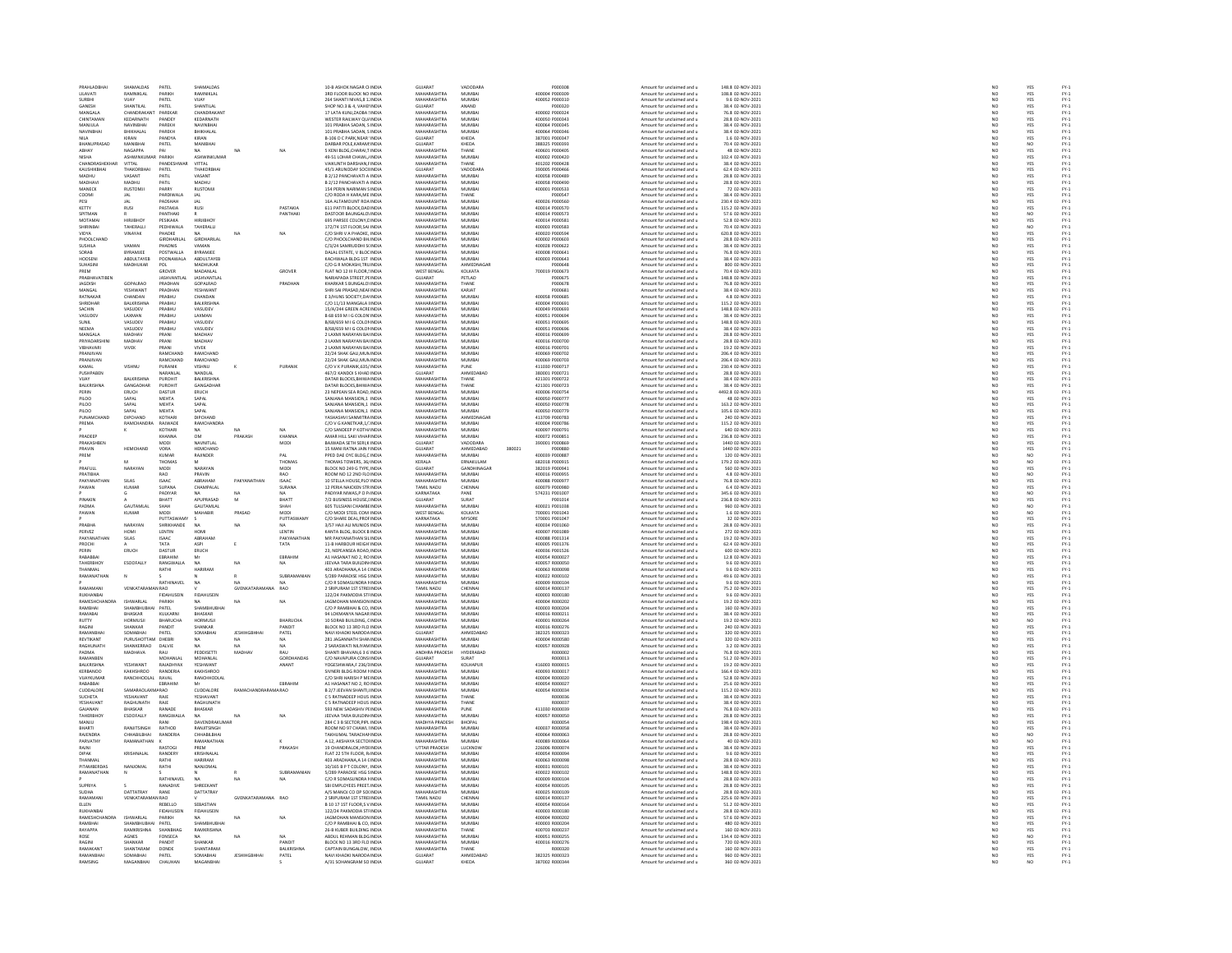| REMA                        |                                 | RAMESH                           |                              |              | RAMESHAN             | B-52.OAKYARD APT.38 INDU                                        | KARNATAKA                         | BANGALORE        | 560069 R000378                   | Amount for unclaimed and u                               | 640 02-NOV-2021                      | NO                                          | YES               |                                                                                                                                                                                                            |
|-----------------------------|---------------------------------|----------------------------------|------------------------------|--------------|----------------------|-----------------------------------------------------------------|-----------------------------------|------------------|----------------------------------|----------------------------------------------------------|--------------------------------------|---------------------------------------------|-------------------|------------------------------------------------------------------------------------------------------------------------------------------------------------------------------------------------------------|
| ROSE                        | AGNES                           | FONSECA                          | <b>JOHN</b>                  | ROBERT       | FONSECA              | 22/D ABDUL REHMAN INDIA                                         | MAHARASHTRA                       | MUMBAI           | 400051 R000390                   | Amount for unclaimed and u                               | 480 02-NOV-2021                      |                                             | NO                |                                                                                                                                                                                                            |
| <b>RUSTOM</b>               | DINSHAW                         | PATEL                            | DINSHAW                      |              |                      | OVAL VIEW 1ST FLOOF INDIA                                       | MAHARASHTRA                       | MUMBAI           | 400020 R000399                   | Amount for unclaimed and u                               | 748.8 02-NOV-2021                    | NO<br>NO                                    | YES               |                                                                                                                                                                                                            |
| RANCHHODLAI                 |                                 | PITAMBERDAS                      | NA                           | NA           |                      | SARDARBHUVAN S LAI INDU                                         | GUJARAT                           | VADODARA         | R000421                          | Amount for unclaimed and u                               | 320 02-NOV-2021                      | NO                                          | YES               | FY-3<br>FY-3<br>FY-3                                                                                                                                                                                       |
| RAGHUNATH                   | <b>KRISHNA</b>                  | <b>DIVEKAR</b>                   | KRISHNA                      |              | DIVEKAR              | GEETA 7/10 ANIL PARKINDIA                                       | MAHARASHTRA                       | PUNE             | 411004 R000506                   | Amount for unclaimed and u                               | 236.8 02-NOV-2021                    | NO <sub>1</sub>                             | NO <sub>1</sub>   |                                                                                                                                                                                                            |
| RAGHUNATH                   | CRISHNA                         | DIVEKAR                          | <b>RISHNA</b>                |              | DIVEKAR              | GEETA 7/10 ANIL PARKINDI                                        | <b>MAHARASHTRA</b>                | PUNE             | 411004 R000513                   | Amount for unclaimed and u                               | 76.8 02-NOV-2023                     | NO                                          | NO                | FY-1<br>FY-1<br>FY-1<br>FY-1                                                                                                                                                                               |
| RAJENDRA                    | PRAMANIK                        | PURANIK                          | PRAMANIK                     | G            | PURANIK              | PRABHA COLONY, MISS INDIA                                       | GUJARAT                           | PANCHMAHAI       | 389001 R000531                   | Amount for unclaimed and u                               | 480 02-NOV-2021                      | NO                                          | YES               |                                                                                                                                                                                                            |
| RAJESH                      | GAUTAMLA                        | SHAH                             | GAUTAMLA                     |              | <b>SHAH</b>          | 605 TULSIANI CHAMBEINDI                                         | <b>MAUARACUTRA</b>                | MUMBAI           | 400021 R000544                   | Amount for unclaimed and u                               | 960 02-NOV-202:                      | NC                                          | NO                |                                                                                                                                                                                                            |
|                             |                                 | RAJU                             |                              | PRAMA        | <b>IYER</b>          | A/S PLOT NO 26 SREEMINDIA                                       | TAMIL NADU                        | CHENNAI          | 600028 R000609                   | Amount for unclaimed and u                               | 160 02-NOV-2021                      | NO                                          | YES               |                                                                                                                                                                                                            |
| RASHMI<br>RAGHUNATI         | <b>III ADHAR</b><br>ANANT       | <b>MEHTA</b><br><b>PRABHUDES</b> | <b>IIIADHAR</b>              | ARILINI AL   | MEHTA                | NIRMAI RHIIVAN ANS INDU<br>LILAM BUILDING 1ST F INDU            | MAHARASHTRA<br><b>MAHARASHTRA</b> | MUMRAL<br>MUMBA  | 1000056 8000620                  | Amount for unclaimed and u<br>Amount for unclaimed and u | 697 6 02-NOV-2021<br>320 02-NOV-2021 | NC<br>NC                                    | YES<br>YES        | FY-1<br>FY-1<br>FY-1<br>FY-1                                                                                                                                                                               |
| REVA                        | M                               | SHAH                             | MANGALDAS                    | $\mathbf{D}$ | SHAH                 | 8.DARSHAN PARK SOC INDIA                                        | GUJARAT                           | VADODARA         | 390018 R000877                   | Amount for unclaimed and u                               | 76.8 02-NOV-2021                     | NO <sub>1</sub>                             | YES               |                                                                                                                                                                                                            |
|                             | SHARAD                          | GAUTAM                           | SHARAD                       |              | GAUTAM               | 4 JAI SHREE BHAWAN, INDU                                        | <b>GUIARAT</b>                    | <b>AUMERABAR</b> | <b>REPORT BOOTBON</b>            | Amount for unclaimed and u                               | 43.2 02-NOV-2023                     | NO                                          |                   |                                                                                                                                                                                                            |
| REVA                        |                                 | SHAH                             | MANGALDAS                    | D            | SHAH                 | NO 85 II FLOOR 7TH CFINDIA                                      | KARNATAKA                         | BANGALORE        | 560027 R000881                   | Amount for unclaimed and u                               | 128 02-NOV-2021                      | NO                                          | YES<br>YES        |                                                                                                                                                                                                            |
| RAGHLINATH                  | SHANKERRAO                      | DALVIE                           |                              | NA           | NA                   | 2 SARASWATI NJI IYAM INDU                                       | MAHARASHTRA                       | MUMRAL           | 100057 8000928                   | Amount for unclaimed and u                               | 9.6.02-NOV-2021                      | NO                                          |                   |                                                                                                                                                                                                            |
| RAMANLAL                    |                                 | SHAH                             | BABALDAS                     |              |                      | 112-A D-WING 1ST FLC INDIA                                      | MAHARASHTRA                       | MUMBA            | 400092 R000955                   | Amount for unclaimed and u                               | 198.4 02-NOV-2021                    | NO                                          | YES<br>YES        | FY:<br>FY:                                                                                                                                                                                                 |
| RAMNIKI AI                  | MANILAI                         | DESAL                            | NA                           | NA.          | $_{\text{NA}}$       | R/14 MADHAV APARTHNDIA                                          | MAHARASHTRA                       | MUMRAL           | 400092 8000984                   | Amount for unclaimed and u                               | 70.4.02-NOV-2021                     | NO <sub>1</sub>                             |                   |                                                                                                                                                                                                            |
| RATAN                       | <b>RUSTOMJI</b>                 | MARSHALL                         | <b>RUSTOMJ</b>               |              |                      | SAROSH YAZAD APART INDU                                         | GUJARAT                           | SURAT            | 395003 R001026                   | Amount for unclaimed and u                               | 147.2 02-NOV-2021                    | $\overline{N}$                              | YES<br>YES<br>YES | FY-1<br>FY-1<br>FY-1<br>FY-1                                                                                                                                                                               |
| RATAN                       | <b>RUSTOMJI</b>                 | MARSHALL                         | <b>RUSTOMJI</b>              |              |                      | SAROSH YAZAD APART INDIA                                        | GUJARAT                           | SURAT            | 395003 R001038                   | Amount for unclaimed and u                               | 147.2 02-NOV-2021                    | NO                                          |                   |                                                                                                                                                                                                            |
| PRARHAKAR                   | PANDURANG                       | SARNAIK                          | PANDURANG                    |              |                      | SHRI SAI ASHIRWAD 15 INDIA                                      | MAHARASHTRA                       | MUMRAL           | 400050 S000010                   | Amount for unclaimed and u                               | 4.8 02-NOV-2021                      | NC<br>NC                                    | YES<br>YES        |                                                                                                                                                                                                            |
| DAVID                       |                                 | SAMUEL                           | SAMUEL                       |              | <b>ISSAC</b>         | AMINA MANZIL 1ST FL INDIA                                       | MAHARASHTRA                       | MUMBA            | 400016 S000019                   | Amount for unclaimed and u                               | 12.8 02-NOV-2021                     |                                             |                   |                                                                                                                                                                                                            |
| MALATI                      | PRABHAKAR                       | SARNAIK                          | PRARHAKAR                    |              |                      | SHRI SALASHIRWAD 15 INDIA                                       | MAHARASHTRA                       | MUMRAL           | 400050 S000022                   | Amount for unclaimed and u                               | 12.8.02-NOV-2021                     | NO <sub>1</sub>                             | YES<br>YES        | FY-)<br>FY-)                                                                                                                                                                                               |
| SHANTABA                    | LAXMIDAS                        | SANGHV                           | LAXMIDAS                     |              |                      | B N KAPOL NIVAS ROO INDIA                                       | MAHARASHTRA                       | MUMBA            | 400019 S000032                   | Amount for unclaimed and u                               | 27.2 02-NOV-2021                     | $\overline{N}$                              |                   |                                                                                                                                                                                                            |
| <b>NOSHIR</b>               | JAMSHEDJI                       | SAGAR                            | <b>JAMSHEDJI</b>             |              |                      | MANCHHARAM BLDG INDIA                                           | MAHARASHTRA                       | MUMBAI           | 400007 S000154                   | Amount for unclaimed and u                               | 9.6 02-NOV-2021                      | NO<br>NO                                    | YES<br>YES        |                                                                                                                                                                                                            |
| NAMDAR                      | DARASHA                         | SANJANA                          | DARASHA                      |              |                      | JAI CO OP HSG SOCIET INDU                                       | MAHARASHTRA                       | PUNE             | 411002 S00019                    | Amount for unclaimed and u                               | 12.8 02-NOV-2021                     |                                             |                   |                                                                                                                                                                                                            |
| KATIE<br>uno Ak             | <b>NAMDAR</b>                   | SANJANA<br>SENGUPTA              | NAMDAR                       |              | SENGUPTA             | JAI CO OP HSG SOCIET INDIA                                      | MAHARASHTRA<br>MAHARASHTRA        | PUNE             | 411002 S000194                   | Amount for unclaimed and u                               | 12.8 02-NOV-2021                     | NO <sub>1</sub>                             | YES               |                                                                                                                                                                                                            |
| KHERAJ                      | DEVJI                           |                                  | SAMIR<br>DEVJI               |              |                      | SA-B SILVER OAKE EST. INDIA<br>HAPPY HOUSE SONAPLINDIA          | <b>MAHARASHTRA</b>                | MUMBAI<br>MUMBAI | 400026 S000232<br>400028 S000275 | Amount for unclaimed and u                               | 9.6 02-NOV-2021<br>1.6 02-NOV-2021   | $\frac{N}{N}$                               | YES<br>YES        | FY-1<br>FY-1<br>FY-1<br>FY-1                                                                                                                                                                               |
| HEMLATA                     | KANTILAL                        | <b>БНАН</b><br>SHAH              | KANTILAL                     |              |                      | C/O DAMODARDAS KA INDIA                                         | MAHARASHTRA                       | MUMBAI           | 400003 S000283                   | Amount for unclaimed and u<br>Amount for unclaimed and u | 17.6 02-NOV-2021                     | NO                                          | YES               |                                                                                                                                                                                                            |
| CHUNILA                     | NANCHAN                         | SHAH                             | NANCHAND                     |              |                      | 132 BAZARGATE STREE INDU                                        | MAHARASHTRA                       | MUMBA            | 400001 S00034                    | Amount for unclaimed and u                               | 12.8 02-NOV-2021                     | NO                                          | NQ                |                                                                                                                                                                                                            |
| AMRATLAL                    | CHUNILAL                        | SHAH                             | CHUNILAL                     |              | SHAH                 | 132 BAZARGATE STREE INDIA                                       | MAHARASHTRA                       | MUMBAI           | 400001 S000350                   | Amount for unclaimed and u                               | 12.8 02-NOV-2021                     | NO <sub>1</sub>                             | NO <sub>1</sub>   |                                                                                                                                                                                                            |
| SAVITAGAL                   | BALDEVDAS                       | SHAH                             | BALDEVDA:                    |              |                      | SAVITA SADAN 2ND FL INDIA                                       | <b>MAHARASHTRA</b>                | MUMBA            | 400069 S00037                    | Amount for unclaimed and u                               | 9.6 02-NOV-2021                      | NO                                          | $_{\rm NO}$       |                                                                                                                                                                                                            |
| SAVITAGAUR                  | BALDEVDAS                       | SHAH                             | BALDEVDAS                    |              |                      | SAVITA SADAN 2ND FL INDIA                                       | MAHARASHTRA                       | MUMBAI           | 400069 S000395                   | Amount for unclaimed and u                               | 9.6 02-NOV-2021                      | NO                                          | YES               |                                                                                                                                                                                                            |
| KUNDAPUR                    | NARENDRA                        | SHENOY                           | NARENDRA                     |              |                      | 1/26 VASUDEO NAGAF INDU                                         | MAHARASHTRA                       | MUMBA            | 400069 S000397                   | Amount for unclaimed and u                               | 9.6 02-NOV-2021                      | NO                                          | YES               |                                                                                                                                                                                                            |
| ANNAPURNA                   | NARENDRA                        | SHENOY                           | NARENDRA                     |              |                      | 1/26 VASUDEO NAGAF INDIA                                        | MAHARASHTRA                       | MUMBA            | 400069 S000414                   | Amount for unclaimed and u                               | 9.6 02-NOV-2021                      | NO<br>NO                                    | YES<br>YES        |                                                                                                                                                                                                            |
| SHANTA                      | VINUBHAI                        | SHETH                            | VINUBHAI                     |              |                      | B 5 UTKARSH.TILAKNA INDIA                                       | MAHARASHTRA                       | MUMBAI           | 400004 S000456                   | Amount for unclaimed and u                               | 9.6 02-NOV-2021                      |                                             |                   | 1920 - 1920 - 1920 - 1920 - 1920 - 1920<br>1920 - 1920 - 1920 - 1920 - 1920 - 1920 - 1920<br>1920 - 1920 - 1920 - 1920 - 1920 - 1920 - 1920 - 1920 - 1920 - 1920 - 1920 - 1920 - 1920 - 1920 - 1920 - 1920 |
| AJENDRAKUM                  | BABULAL                         |                                  | BABULAL                      |              |                      | 85 SWAMI VIVEKANAN INDI                                         | <b>MAHARASHTRA</b>                | MUMBA            | 400058 S00049                    | Amount for unclaimed and u                               | 1.6 02-NOV-2021                      | NC                                          | YES               |                                                                                                                                                                                                            |
| MADHUKANTA<br>NILKANTH      | NILKANTH                        | SHUKLA                           | NILKANTH                     |              |                      | 11/13 KINGS LANE 1ST INDIA                                      | MAHARASHTRA<br><b>MAUARACUTRA</b> | MUMBAI<br>MUMBA  | 400001 S000517                   | Amount for unclaimed and u                               | 1.6 02-NOV-2021                      | NO                                          | NO                |                                                                                                                                                                                                            |
| SHARIFA                     | BHALCHANDR                      | SHUKLA<br>VALIMAHO               | BHALCHANDRA<br>D VALIMAHOMED |              |                      | 11/13 KINGS LANE, BOHNDL<br>NOORANI MANZIL 2NI INDIA            | MAHARASHTRA                       | MUMBA            | 400001 S00051<br>400009 S000567  | Amount for unclaimed and u<br>Amount for unclaimed and u | 1.6 02-NOV-2021<br>118.4 02-NOV-2021 | NO<br>NO                                    | NO<br>YES         |                                                                                                                                                                                                            |
| <b>MUKESH</b>               | CHANDLILAI                      | SHAH                             | CHANDULAL                    |              |                      | NAVRANG CO OP HOLLINDIA                                         | MAHARASHTRA                       | MUMRAL           | 400067 5000573                   | Amount for unclaimed and u                               | 1.6.02-NOV-2021                      |                                             |                   |                                                                                                                                                                                                            |
| MANJULA                     | PANACHAND                       | SHAH                             | PANACHAND                    |              |                      | 23 C DIPTI CO OP HSG INDIA                                      | MAHARASHTRA                       | MUMBA            | 400101 S00060                    | Amount for unclaimed and u                               | 9.6 02-NOV-2021                      | NO<br>NO                                    | YES<br>YES        | FY-3<br>FY-3                                                                                                                                                                                               |
| NIRLIREN                    | <b>BHOGLAL</b>                  | SHAH                             | <b>BHOGILAL</b>              |              |                      | C-2 MATRUASHISH 121 INDIA                                       | MAHARASHTRA                       | MUMBAL           | 400036 S000658                   | Amount for unclaimed and u                               | 3.2.02-NOV-2021                      |                                             |                   |                                                                                                                                                                                                            |
| ARCHANA                     | ANANT                           | HIRODKAP                         | ANANT                        |              |                      | 1/26 VASUDEV NAGAR IND                                          | <b>MAUADACUTRA</b>                | MUMBA            | 400069 S00066                    | Amount for unclaimed and u                               | 9.6 02-NOV-2021                      | NO<br>NO                                    |                   |                                                                                                                                                                                                            |
| CHINUBHA                    | MANEKLAL                        | SHAH                             | NA.                          | NA           | NA                   | 26 BHAVESHWAR NIKE INDIA                                        | MAHARASHTRA                       | MUMBAI           | 400036 S000674                   | Amount for unclaimed and u                               | 16 02-NOV-2021                       | NO                                          | YES<br>YES<br>NO  | FY-3<br>FY-3<br>FY-3                                                                                                                                                                                       |
| TUSHAR                      | <b>ASHVIN</b>                   | SHAH                             | ASHVIN                       |              |                      | NO 11 2ND FLOOR, BHJ INDIA                                      | MAHARASHTRA                       | MUMRAL           | 400036 S000676                   | Amount for unclaimed and u                               | 9.6 02-NOV-2021                      | NC<br>NC                                    | YES<br>YES        | FY:<br>FY:                                                                                                                                                                                                 |
| TUSHAR                      | ASHVIN                          | SHAH                             | <b>ASHVIN</b>                |              |                      | NO 11 2ND FLOOR, BH/ INDIA                                      | MAHARASHTRA                       | MUMBA            | 400036 S00067                    | Amount for unclaimed and u                               | 9.6 02-NOV-2021                      |                                             |                   |                                                                                                                                                                                                            |
| MADHAV                      | GOVIND                          | SHIRODKAR                        | GOVIND                       |              |                      | 314 MAI HOTRA BHLIV INDIA                                       | MAHARASHTRA                       | MUMRAL           | 400016 5000750                   | Amount for unclaimed and u                               | 9.6.02-NOV-2021                      | NO <sub>1</sub>                             |                   |                                                                                                                                                                                                            |
| NIRUBEN                     | BHOGILAL                        | SHAH                             | BHOGILAL                     |              |                      | C-2 MATRUASHISH 121 INDU                                        | MAHARASHTRA                       | MUMBAI           | 400036 S00075                    | Amount for unclaimed and u                               | 1.6 02-NOV-2021                      | $\overline{N}$                              | YES<br>YES        | FY-)<br>FY-)                                                                                                                                                                                               |
| ARUNA                       | MAHESHWAR                       | SHARMA                           | MAHESHKUMAR                  |              |                      | 3/7 SARASWAT SUBUR INDIA                                        | MAHARASHTRA                       | MUMBAI           | 400054 S000754                   | Amount for unclaimed and u                               | 9.6 02-NOV-2021                      | NO                                          | YES<br>YES        |                                                                                                                                                                                                            |
| MAHESHWA                    | DIWAKER                         | SHARMA                           | DIWAKAR                      |              |                      | 3/7 SARASWAT SUBURINDU                                          | <b>MAHARASHTRA</b>                | MUMBA            | 400054 S00075                    | Amount for unclaimed and u                               | 9.6 02-NOV-2021                      | NO                                          |                   |                                                                                                                                                                                                            |
| LAKSHMAN<br><b>LAKSHMAN</b> |                                 | SHIRWATKAP<br>.<br>SHIRWATKAR    | GANPATRAO<br>GANPATRAC       |              |                      | 13 PARUAT. THE DADAI INDIA<br>13 PARILAT THE DADALINDU          | MAHARASHTRA<br>MAHARASHTRA        | MUMBAI<br>MUMRAL | 400028 S000796<br>400028 5000797 | Amount for unclaimed and u<br>Amount for unclaimed and u | 9.6 02-NOV-2021<br>9.6.02-NOV-2021   | $\frac{NO}{NO}$                             |                   |                                                                                                                                                                                                            |
| PRABHA                      |                                 | SHRIKHANDE                       | NARAYAN                      |              |                      | 13 PARUAT, THE DADAI INDIA                                      | MAHARASHTRA                       | MUMBAI           | 400028 S000799                   |                                                          | 9.6 02-NOV-2021                      | $\overline{N}$                              | YES<br>YES<br>YES |                                                                                                                                                                                                            |
| JAVAL                       | MANEKLAL                        | SHAH                             | MANEKLAL                     |              |                      | 32/8 CHINAR RAFI AHI INDIA                                      | MAHARASHTRA                       | MUMBAI           | 400031 S000802                   | Amount for unclaimed and u<br>Amount for unclaimed and u | 9.6 02-NOV-2021                      | NO                                          |                   |                                                                                                                                                                                                            |
|                             | MANEKLAL                        |                                  | MANEKLAL                     |              |                      | 32/B CHINAR, 506 RAFI INDU                                      | MAHARASHTRA                       | MUMBA            | 400031 S00080                    | Amount for unclaimed and u                               | 9.6 02-NOV-2021                      | NO                                          | YES<br>YES        |                                                                                                                                                                                                            |
| KUSUM                       | RAMESH                          | SHAH                             | RAMESH                       |              |                      | C 3 H 12 MAHAVIR SOUNDIA                                        | MAHARASHTRA                       | MUMBAI           | 400067 S000807                   | Amount for unclaimed and u                               | 9.6 02-NOV-2021                      |                                             | NO <sub>1</sub>   |                                                                                                                                                                                                            |
| MAYUR                       | PASSANIKI AL                    | SHAH                             | RAMANIKLAI                   |              |                      | 5 LILAVATI MANSION, IND                                         | <b>MAHARASHTRA</b>                | <b>MUMBAI</b>    | 400067 S00082                    | Amount for unclaimed and u                               | 24 02-NOV-202:                       | $\frac{NO}{NO}$                             | NO<br>YES         |                                                                                                                                                                                                            |
| USHA                        | CHANDRAKANT                     | SHAH                             | CHANDRAKANT                  |              |                      | C/O PANACHAND CHA INDIA                                         | MAHARASHTRA                       | MUMBAI           | 400101 S000849                   | Amount for unclaimed and u                               | 9.6 02-NOV-2021                      | NO                                          |                   |                                                                                                                                                                                                            |
| <b>ARLIN</b>                | SUNDERLAL                       | SHAH                             | <b>SUNDERLAL</b>             |              |                      | C/O KANTILAL AMTHA INDIA<br>C/O PANACHAND CHA INDIA             | MAHARASHTRA                       | MUMBA            | 400023 S00085                    | Amount for unclaimed and u                               | 9.6 02-NOV-2021                      | NC<br>NC                                    | YES<br>YES        |                                                                                                                                                                                                            |
|                             |                                 | <b>SHAH</b>                      | PANACHAND                    |              |                      |                                                                 | MAHARASHTRA                       | MUMBAI           | 400101 S00085                    | Amount for unclaimed and u                               | 9.6 02-NOV-2021                      |                                             |                   |                                                                                                                                                                                                            |
| KAMUBEN                     | CHINUBHAI                       | SHAH                             | <b>NA</b>                    | <b>NA</b>    | NA                   | 26 BHAVESHWAR NIKE INDIA                                        | MAHARASHTRA                       | MUMBAI           | 400036 S000973                   | Amount for unclaimed and u                               | 32 02-NOV-2021                       | $\frac{NO}{NO}$                             | NO <sub>1</sub>   | FY-1<br>FY-1<br>FY-1<br>FY-1                                                                                                                                                                               |
|                             |                                 | HROFI                            | sou                          |              |                      | QUEST END, 47 CUFFE INDI                                        | <b>MAHARASHTRA</b>                | MUMBA            | 400005 S00098                    | Amount for unclaimed and u                               | 80 02-NOV-2023                       |                                             | YES               |                                                                                                                                                                                                            |
| SURESHCHANDRA               | CHIMANLAL<br>TUKARAM            | SHAH                             | CHIMANLAL                    |              |                      | ARTI 7 A,OLD NAGARD INDIA                                       | MAHARASHTRA<br>MAHARASHTRA        | MUMBAI           | 400069 S000992                   | Amount for unclaimed and u                               | 9.6 02-NOV-2021                      | NO                                          | YES               |                                                                                                                                                                                                            |
| YASHWANT                    |                                 | SHIRODKA                         | TUKARAM                      |              |                      | 47/52 SAFIA MANZIL 2 INDIA                                      |                                   | MUMBA            | 400009 S00101                    | Amount for unclaimed and u                               | 1.6 02-NOV-2021                      | NO                                          | YES<br>YES        |                                                                                                                                                                                                            |
| KANTA<br>RHARATI            | DALPATRAI                       | SHAH<br><b>ЧАН</b>               | DALPATRAI<br>RAMESH          |              |                      | 9/40 GAJANAN BUILDI INDIA<br>K 1 PRATHAMESH CO CINDIA           | MAHARASHTRA<br>MAHARASHTRA        | MUMBAI<br>MUMRAL | 400062 S001021<br>donnes son1023 | Amount for unclaimed and u                               | 3.2 02-NOV-2021<br>19.2.02-NOV-2021  | NO                                          |                   |                                                                                                                                                                                                            |
|                             | RAMESH                          |                                  |                              |              |                      |                                                                 | MAHARASHTRA                       | MUMBA            |                                  | Amount for unclaimed and u                               | 9.6 02-NOV-2021                      | NO<br>NO                                    |                   |                                                                                                                                                                                                            |
| MONIKA<br>MAHENDRA          | M                               | SHAH<br>SHAH                     | RAMESH<br><b>МЕGHJIBHA</b>   |              |                      | K 1 PRATHAMESH CO (INDI<br>C/O JUTHALAL PUNJAE INDIA            | MAHARASHTRA                       | MUMBAI           | 400025 S00102<br>400026 S001054  | Amount for unclaimed and u<br>Amount for unclaimed and u | 9.6 02-NOV-2021                      | NO                                          | YES<br>YES<br>YES | FY-1<br>FY-1<br>FY-1<br>FY-1                                                                                                                                                                               |
| RAJENDRA                    |                                 | <b>CLIALI</b>                    | <b>JAMNADAS</b>              |              |                      | SANTOSH SHARE TRAN INDU                                         | MAHARASHTRA                       | MUMBA            | 400023 S001142                   | Amount for unclaimed and u                               | 9.6 02-NOV-2023                      | NC                                          |                   |                                                                                                                                                                                                            |
|                             |                                 | SIVARAMAN                        | NA                           | NA           | NA                   | 46/179 SRINIVAS, GAR( INDIA                                     | MAHARASHTRA                       | MUMBAI           | 400077 S001245                   | Amount for unclaimed and u                               | 19.2 02-NOV-2021                     | NO                                          | YES<br>YES        |                                                                                                                                                                                                            |
| DHANSLIKHLA                 | NAGINDA <sup>®</sup>            | SOLANKL                          | <b>NAGINDAS</b>              |              |                      | LA BELLA CO OP HOUS INDIA                                       | MAHARASHTRA                       | MUMRAL           | 400069.5001265                   | Amount for unclaimed and u                               | 19.2.02-NOV-2021                     |                                             |                   |                                                                                                                                                                                                            |
| SUMATHI                     |                                 | SUNDER                           |                              |              | KARMARAN             | 60 CLARE ROAD BYCULINDIA                                        | MAHARASHTRA                       | MUMBA            | 400008 S001334                   | Amount for unclaimed and u                               | 9.6 02-NOV-2021                      | NO<br>NO                                    | YES<br>YES        | FY-1<br>FY-1<br>FY-1<br>FY-1                                                                                                                                                                               |
| <b>DAULAT</b>               | MANER                           | <b>SLITARIA</b>                  | MANFK                        |              |                      | <b>BAZAR GATE STREET FUNDIA</b>                                 | MAHARASHTRA                       | MUMBAL           | 400001 5001348                   | Amount for unclaimed and u                               | 12 8 02-NOV-2021                     | NO                                          |                   |                                                                                                                                                                                                            |
| <b>SURYAKAN</b>             | HARILAL                         | MANIAR                           | HARILAL                      |              |                      | C/O M/S HARILAL B M. INDIA                                      | MAHARASHTRA                       | MUMBA            | 400001 S001385                   | Amount for unclaimed and u                               | 38.4 02-NOV-2021                     | NO                                          | YES<br>YES        |                                                                                                                                                                                                            |
| SHANTABAI                   | LAXMIDAS                        | SANGHVI                          | LAXMIDAS                     |              |                      | B N KAPOL NIVAS R NC INDIA                                      | MAHARASHTRA                       | MUMBAI           | 400019 S001400                   | Amount for unclaimed and u                               | 52.8 02-NOV-2021                     | NO                                          | YES               |                                                                                                                                                                                                            |
| SHAILABEN                   | KRISHNALAL<br>GOBINDRAM         | SHAH<br>HIRA                     |                              |              |                      | 22 PUSHPA MILAN SOFINDIA<br>33 BELLE VIEW 85 WAI INDIA          | MAHARASHTRA<br>MAHARASHTRA        | MUMBA            | 400026 S00141                    | Amount for unclaimed and u                               | 158.4 02-NOV-2021                    | N <sub>C</sub>                              | YES<br>YES        | FY-1<br>FY-1<br>FY-1                                                                                                                                                                                       |
| SATI                        |                                 |                                  | NA<br>GOBINDRAM              | PESSUMAL     | HIRA                 |                                                                 |                                   | MUMBA            | 400036 S001526                   | Amount for unclaimed and u                               |                                      |                                             |                   |                                                                                                                                                                                                            |
| SAURARH                     | MOHANI AI                       | TANNA                            | MOHANI AL                    | <b>NEST</b>  | TANNA                | 18/3 AVANTI APARTM INDIA                                        | MAHARASHTRA                       | MUMRAL           | 400022.5001534                   | Amount for unclaimed and u                               | 120.02-NOV-2021                      | NO <sub>1</sub>                             | YES<br>YES        | FY-3<br>FY-3                                                                                                                                                                                               |
| SHIRIN<br>SOHAN             | CHANDRU<br>SINGH                | HIRA<br>SARAI                    | CHANDRU<br><b>TEHAL</b>      | GOBINDRAN    | <b>HIRA</b><br>SINGH | 33 BELLE VIEW,85 WAI INDU<br>95 NAIGAUM CROSS R INDIA           | MAHARASHTRA<br>MAHARASHTRA        | MUMBA<br>MUMBAI  | 400036 S00158<br>400014 S001612  | Amount for unclaimed and u<br>Amount for unclaimed and u | 120 02-NOV-2021<br>446.4 02-NOV-2021 | $\overline{N}$                              |                   |                                                                                                                                                                                                            |
| <b>SURESH</b>               |                                 | CHAVDA                           | <b>NAGINDA</b>               |              | <b>CHAVD</b>         | A/26 RESERVE BANK Q INDI                                        | <b>MAHARASHTRA</b>                | MUMBA            | 400008 S00165                    |                                                          | 120 02-NOV-2021                      | $\frac{NO}{NO}$                             | YES<br>YES        |                                                                                                                                                                                                            |
| SURESH                      | <b>KUMAR</b>                    | BHAIYA                           |                              |              | BHAIYA               | NO 74 MARSHALLA RC INDIA                                        | TAMIL NADU                        | CHENNAL          | 600008 \$001861                  | Amount for unclaimed and u<br>Amount for unclaimed and u | 1.6 02-NOV-2021                      | NO <sub>1</sub>                             | YES               |                                                                                                                                                                                                            |
| <b>SLIMANRE</b>             | SHANTILA                        | DARJ                             | <b>SHANTILAI</b>             |              | DARJI                | 39/457 RAGHUKUL AP. INDIA                                       | SUJARAT                           | HMEDABAD         | 880013 S00188                    | Amount for unclaimed and u                               | 9.6 02-NOV-2021                      | NO                                          | YES               |                                                                                                                                                                                                            |
| SANJIV                      |                                 | RATHI                            | MADANLAL                     |              | RATHI                | SANJIV RATHI & ASSOCINDIA                                       | MADHYA PRADESH                    | RAIPUR           | 492001 S00189                    | Amount for unclaimed and u                               | 1.6 02-NOV-2021                      |                                             | NO                |                                                                                                                                                                                                            |
| SUSHILA                     |                                 | PATEKAR                          | Mr                           |              | PATEKAR              | PLOT NO 24, VRIDAVA INDIA                                       | GUJARAT                           | AHMEDABAD        | 380001 S001916                   | Amount for unclaimed and u                               | 120 02-NOV-2021                      | NO<br>NO                                    | YES               |                                                                                                                                                                                                            |
| SPITMAN                     |                                 | PANTHAK                          | <b>RUSTOM</b>                |              | PANTHAK              | DASTOOR BUNGLOW I INDI                                          | <b>MAHARASHTRA</b>                | MUMBAI           | 400014 S00191                    | Amount for unclaimed and u                               | 38.4 02-NOV-2021                     | NO                                          | NO                |                                                                                                                                                                                                            |
| SAM                         | PHIROZE                         | <b>DRIVER</b>                    |                              | NA           | NA                   | BANOO MANSION A BLINDIA                                         | MAHARASHTRA                       | MUMBAI           | 400036 S002045                   | Amount for unclaimed and u                               | 38.4 02-NOV-2021                     | NO <sub>1</sub>                             | YES               |                                                                                                                                                                                                            |
| SHAKUNTALABE                |                                 | ASVANTLAL                        | <b>NA</b>                    |              |                      | NARIAPADA STREET, PEINDL                                        | GUJARAT                           | KAIRA            | snozna                           | Amount for unclaimed and u                               | 12.8 02-NOV-2021                     | NO                                          | YES<br>YES        |                                                                                                                                                                                                            |
| SAM                         | PHIROZE                         | DRIVER                           | <b>NA</b>                    | NA           | NA.                  | <b>BANOO MANSION A BI INDIA</b>                                 | MAHARASHTRA                       | MUMBAI           | 400036 S002053                   | Amount for unclaimed and u                               | 19.2 02-NOV-2021                     | NO                                          |                   | 2222222222                                                                                                                                                                                                 |
| SHIRISH                     |                                 | SATHAYE                          | DILIP                        |              | SATHAYE              | MRS SHIRISH SATHAYE INDU                                        | MAHARASHTRA                       | MUMBAL           | sonnis sonzzsz                   | Amount for unclaimed and u                               | 160 02-NOV-2021                      | NO                                          | YES<br>YES        |                                                                                                                                                                                                            |
| SARASWAT<br>PRARHAKAR       | SHANTILA<br>PANDURANG           | SHAH<br>SARNAIK                  | <b>NA</b><br>PANDURANG       | NA           | NA                   | VISHAL APARTMENT, EINDIA<br>SHRI SALASHIRWAD 15 INDIA           | MAHARASHTRA<br>MAHARASHTRA        | PUNE<br>MUMRAL   | 411042 S002556<br>400050 S000010 | Amount for unclaimed and u<br>Amount for unclaimed and u | 80 02-NOV-2021<br>14.4.02-NOV-2021   | NO                                          |                   |                                                                                                                                                                                                            |
| SANGHAV                     |                                 | <b>MADHLIP</b>                   | <b>MADHUPRASA</b>            |              | AMBAPRASAD           | FLAT NO 568 BLOCK 95 INDL                                       | <b>GUJARAT</b>                    | <b>HMEDABAL</b>  | 880013 S00001                    | Amount for unclaimed and u                               | 57.6 02-NOV-2021                     | NC<br>NC                                    |                   |                                                                                                                                                                                                            |
| DAVID                       |                                 | SAMUEL                           | SAMUEL                       |              | <b>ISSAC</b>         | AMINA MANZIL 1ST FL INDIA                                       | MAHARASHTRA                       | MUMBAI           | 400016 S000019                   | Amount for unclaimed and u                               | 38.4 02-NOV-2021                     | NO                                          | YES<br>YES<br>YES |                                                                                                                                                                                                            |
| SAROJ                       |                                 | <b>VANLAL</b>                    | <b>JIVANLAI</b>              |              |                      | C/O C T KAPADIA, 5/38 INDU                                      | MAHARASHTRA                       | MUMBAI           | 400004 S00002                    | Amount for unclaimed and u                               | 51.2 02-NOV-2021                     | NO                                          |                   |                                                                                                                                                                                                            |
| MALATI                      | PRABHAKAP                       | SARNAIK                          | PRABHAKAF                    |              |                      | SHRI SAI ASHIRWAD 15 INDIA                                      | MAHARASHTRA                       | MUMBAI           | 400050 S000022                   | Amount for unclaimed and u                               | 38.4 02-NOV-2021                     | NO                                          | YES<br>YES        | FY-1<br>FY-1<br>FY-1<br>FY-1                                                                                                                                                                               |
| SHARDAREN                   | SHAMALDAS                       | SAMPAT                           | SHAMALDAS                    |              |                      | KHENDER WADI ROOM INDIA                                         | MAHARASHTRA                       | MUMRAL           | FS00002 aannas                   | Amount for unclaimed and u                               | 27.2.02-NOV-2021                     | NO                                          |                   |                                                                                                                                                                                                            |
| <b>BHALCHANDRA</b>          | YESHWANT                        | SAMEL                            | YESHWANT                     |              | VISHWANATH           | C/O MRS A C KALUSKA INDIA                                       | MAHARASHTRA                       | MUMBA            | 400068 S000026                   | Amount for unclaimed and u                               | 19.2 02-NOV-2021                     | NO                                          | YES<br>YES        | FY-3<br>FY-3                                                                                                                                                                                               |
| SHANTABAI                   | LAXMIDAS                        | SANGHVI                          | LAXMIDAS                     |              |                      | B N KAPOL NIVAS ROO INDIA                                       | MAHARASHTRA                       | MUMBAI           | 400019 S000032                   | Amount for unclaimed and u                               | 81.6 02-NOV-2021                     | NO<br>NO                                    | YES<br>YES        | FY-3<br>FY-3                                                                                                                                                                                               |
| MANHARLA                    | HARILAL                         | SANGHAN                          | HARILAL                      |              |                      | 57 SHANTINATH BHUV INDU                                         | MAHARASHTRA                       | MUMBA            | 400019 S00004                    | Amount for unclaimed and u                               | 4.8 02-NOV-2021                      |                                             |                   |                                                                                                                                                                                                            |
| ARUNDHATI<br>RAMANI AI      | VASANT<br><b>FULCHAND</b>       | SARPOTDAR<br>SALOT               | VASANT<br><b>FULCHAND</b>    |              |                      | 25 NEW VAISHALI CO (INDIA                                       | MAHARASHTRA<br>MAHARASHTRA        | THANE<br>MUMRAL  | 421201 S000091<br>ennna sonnna   | Amount for unclaimed and u                               | 160 02-NOV-2021<br>38.4.02-NOV-2021  | NO<br>NO                                    |                   |                                                                                                                                                                                                            |
|                             |                                 |                                  |                              |              |                      | SHARE & STOCK BROKHNDM                                          |                                   |                  |                                  | Amount for unclaimed and u                               |                                      | $\overline{N}$                              | YES<br>YES<br>NO  | FY-1<br>FY-1<br>FY-1                                                                                                                                                                                       |
| JAYESH<br><b>IAYSHREE</b>   | <b>JAYSINH</b><br><b>HARFSH</b> | SAMPAT<br>SAMPAT                 | JAYSINH<br>HARESH            |              |                      | SF 23 SHANTA SMRUTI INDIA<br>C/O SHAMIRAL RHAGWINDIA            | MAHARASHTRA<br>MAHARASHTRA        | MUMBAI<br>MUMBAL | 400002 S00010<br>400002.5000116  | Amount for unclaimed and u<br>Amount for unclaimed and u | 1.6 02-NOV-2021<br>38.4.02-NOV-2021  | NO                                          |                   |                                                                                                                                                                                                            |
| <b>BHANUBEN</b>             | NANJI                           | SANBHIY                          | NANJI                        |              |                      | C/O JETHALAL DEVSI,2 INDIA                                      | MAHARASHTRA                       | MUMBA            | 400004 S000119                   | Amount for unclaimed and u                               | 57.6 02-NOV-2021                     | NO                                          | YES<br>YES        | FY-3<br>FY-3                                                                                                                                                                                               |
| OM                          | PRAKASH                         | SACHDEV                          | PURSAMRAM                    |              | SACHDEV              | 12 TULSI BHAVAN II FL INDIA                                     | MAHARASHTRA                       | MUMBAI           | 400080 S000134                   | Amount for unclaimed and u                               | 102.4 02-NOV-2021                    | NO <sub>1</sub>                             | YES               |                                                                                                                                                                                                            |
| ZARINE                      | NOSHIR                          |                                  | NOSHIP                       |              |                      | MANCHHARAM BLDG INDU                                            | <b>MAHARASHTRA</b>                | MUMBA            | 400007 S00015                    | Amount for unclaimed and u                               | 38.4 02-NOV-2021                     |                                             |                   |                                                                                                                                                                                                            |
| <b>NOSHIR</b>               | JAMSHEDJI                       | SAGAR                            | <b>JAMSHEDJI</b>             |              |                      | MANCHHARAM BLDG INDIA                                           | MAHARASHTRA                       | MUMBAI           | 400007 S000154                   | Amount for unclaimed and u                               | 28.8 02-NOV-2021                     | NO <sub>1</sub>                             | YES<br>YES        |                                                                                                                                                                                                            |
| NIKETANA                    | SATYAPRASAD                     | <b>SANGHAY</b>                   | SATYAPRASAD                  |              |                      | 68 B SWASTIK SOCIETY INDU                                       | GUIARAT                           | AHMEDABAD        | snone sono is:                   | Amount for unclaimed and u<br>Amount for unclaimed and u | 6.4 02-NOV-2021<br>3.2 02-NOV-2021   | $\frac{N}{N}$                               |                   | FY-1<br>FY-1<br>FY-1<br>FY-1                                                                                                                                                                               |
| RAMESHKUMAR                 | CHUNILAL                        | SANGHVI                          | CHUNILAL                     |              |                      | PARVATI NIWAS 2ND FINDIA                                        | MAHARASHTRA                       |                  | 400092 S00016                    |                                                          |                                      |                                             | YES<br>NO         |                                                                                                                                                                                                            |
| SUHASIN                     | SATYAPRASAD                     | SANGHAV                          | SATYAPRASAD                  |              |                      | 701 BAPASHASTRI S PC INDIA                                      | GUJARAT                           | AHMEDABAD        | \$000168                         | Amount for unclaimed and u                               | 6.4 02-NOV-2021                      | NO <sub>1</sub>                             | YES               |                                                                                                                                                                                                            |
| <b>BHARATKUM</b>            | MOHANLAL                        |                                  | MOHANLAL                     |              |                      | C 2/A STAR GALAXY, OF INDU                                      | <b>MAHARASHTRA</b>                | MUMBAI           | 400092 S00018                    | Amount for unclaimed and u                               | 38.4 02-NOV-2023                     |                                             | YES               |                                                                                                                                                                                                            |
| NAMDAR                      | DARASHAH                        | SANJANA                          | DARASHAH                     |              |                      | JAI CO OP HSG SOCIET INDIA                                      | MAHARASHTRA<br><b>MAHARASHTRA</b> | PUNE             | 411002 S000193                   | Amount for unclaimed and u                               | 38.4 02-NOV-2021                     | NO <sub>1</sub><br>$\overline{\mathsf{NC}}$ | YES               |                                                                                                                                                                                                            |
| KATIE<br>INDRAN             | NAMDAR                          | SANJANA<br>SENGUPTA              | NAMDAR<br>SAMIR              |              | SENGUPTA             | JAI CO OP HSG SOCIET INDI<br><b>5A-B SILVER OAKE EST. INDIA</b> | MAHARASHTRA                       | MUMBAI           | 411002 S00019<br>400026 S000232  | Amount for unclaimed and u<br>Amount for unclaimed and u | 38.4 02-NOV-202:<br>28.8 02-NOV-2021 | NO                                          | YES<br>YES        |                                                                                                                                                                                                            |
| KERSI                       | SAVAKSHAV                       | SETHNA                           | SAVAKSHAW                    |              |                      | SETHNA MANSION.7/S INDIA                                        | MAHARASHTRA                       | THANF            | S000233                          | Amount for unclaimed and u                               | 38.4 02-NOV-2021                     | NO                                          | YES               |                                                                                                                                                                                                            |
| <b>ROSHAN</b>               | JAL                             | SETHNA                           | <b>JAL</b>                   |              |                      | C/O GIRISH S TRIVEDI, INDIA                                     | MAHARASHTRA                       | THANE            | S000236                          | Amount for unclaimed and u                               | 6.4 02-NOV-2021                      | NO                                          | YES               | 52<br>52<br>52<br>52                                                                                                                                                                                       |
| GOURI                       |                                 | SEAL                             | Mr                           |              | SEAL                 | 44 SIKDARPARA STREE INDIA                                       | <b>WEST BENGAL</b>                | CALCUTTA         | 700070 S000238                   | Amount for unclaimed and u                               | 4.8 02-NOV-2021                      | NO                                          | NO                |                                                                                                                                                                                                            |
| <b>SIPRA</b>                |                                 |                                  |                              |              | SEAL                 | 44 SEKDANPARA STREI INDI                                        | <b>WEST BENGAL</b>                | KOLKATA          | 700004 S00024                    | Amount for unclaimed and u                               | 9.6 02-NOV-2023                      |                                             |                   | FY-1<br>FY-1<br>FY-1                                                                                                                                                                                       |
| CHHOTALAL                   | LALLUBHAI                       | SHAH                             | LALLUBHAI                    |              |                      | AMBAJI MATAS STREE' INDIA                                       | GUJARAT                           | AHMEDABAD        | S000253                          | Amount for unclaimed and u                               | 230.4 02-NOV-2021                    | NO                                          | YES               |                                                                                                                                                                                                            |
| BALCHAND                    | MANGALIEE                       | SHAH                             | <b>MANGALIFE</b>             |              |                      | 52 53A PAREKHWADI 1 INDIA                                       | MAHARASHTRA                       | MUMBAI           | 400004 S000260                   | Amount for unclaimed and u                               | 147.2 02-NOV-2021                    |                                             | YES               |                                                                                                                                                                                                            |
| SHEILA                      |                                 | DHAR                             | PRITINATH                    |              | DHAR                 | C/O PROF P N DHAR, A INDIA                                      | DELHI                             | DELHI            | 110011 S000270                   | Amount for unclaimed and u                               | 8 02-NOV-2021                        |                                             |                   |                                                                                                                                                                                                            |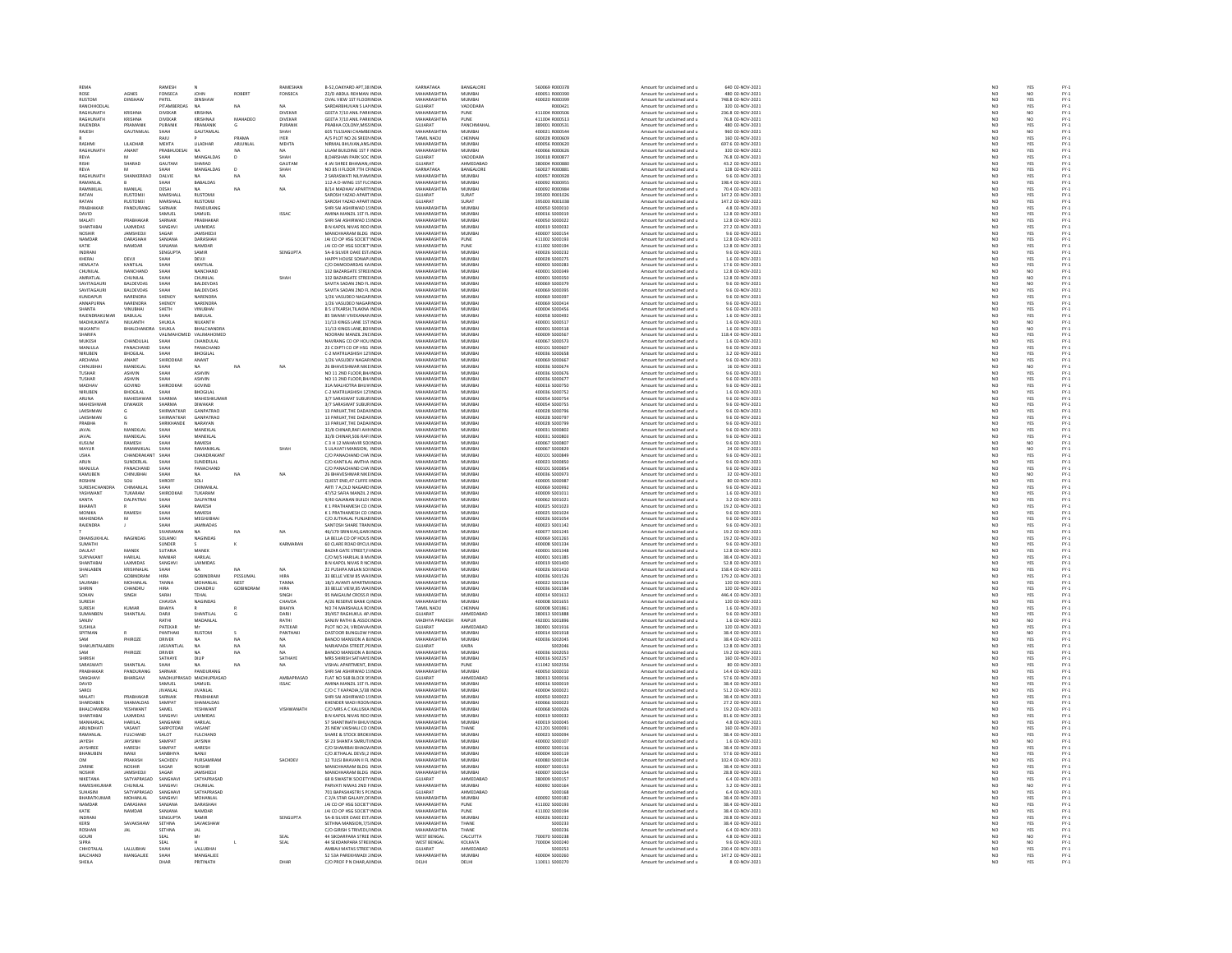| <b>UA DELLA DEN</b>       | THAKORRHAI                          | SHAF               | THAKORRH                             |        |                 | C/O DR THAKORBHAI EINDU                                   | GUIARAT                       | SURAT            |        | 395002 S000278                   | Amount for unclaimed and u                               | 51.2 02-NOV-2021                      |                 | YES               |                                                                           |
|---------------------------|-------------------------------------|--------------------|--------------------------------------|--------|-----------------|-----------------------------------------------------------|-------------------------------|------------------|--------|----------------------------------|----------------------------------------------------------|---------------------------------------|-----------------|-------------------|---------------------------------------------------------------------------|
| HEMLATA                   | KANTILAL                            | SHAH               | KANTILAL                             |        |                 | C/O DAMODARDAS KA INDIA                                   | MAHARASHTRA                   | MUMBAI           |        | 400003 S000283                   | Amount for unclaimed and u                               | 52.8 02-NOV-2021                      | NO              | YES               |                                                                           |
| RATILAL                   | NATHALAL                            | SHAH               | NATHALAL                             |        |                 | 25/37 LAXMI BHUVAN INDIA                                  | GUJARAT                       | VADODARA         |        | \$000309                         | Amount for unclaimed and u                               | 1600 02-NOV-2021                      | NO <sub>1</sub> | YES               |                                                                           |
| DOLATRA                   | AMRATLAL                            |                    | AMRATLAI                             |        |                 | TRIVENI B 1ST FLOOR, INDI                                 | <b>MAHARACHTRA</b>            | MUMBAI           |        | 400054 S00031                    | Amount for unclaimed and                                 | 9.6 02-NOV-202                        | NÓ              |                   |                                                                           |
| NADER                     | PIROJSHAW                           | SHROFF             | PIROJSHAW                            |        |                 | A BLOCK 2ND FLOOR,F INDIA                                 | MAHARASHTRA                   | MUMBAI           |        | 400004 S000313                   | Amount for unclaimed and u                               | 38.4 02-NOV-2021                      | NO              | NO                |                                                                           |
|                           | <b>SHANTILAL</b>                    | MOTILAL            | SHANTILAI                            |        | MOTILAL         | VADNO KUVO, NADIAI INDIA                                  | GUIARAT                       | NADIAD           |        | 387001 S000314                   | Amount for unclaimed and u                               | 44.8 02-NOV-2021                      | NO              | YES               |                                                                           |
| RAJEN                     | CHANDRAKANT                         | SHETH              | CHANDRAKAN                           |        | <b>JAGABHAI</b> | C/O AMRATLAL MOHA INDIA                                   | MAHARASHTRA                   | MUMBAI           |        | 400002 S000319                   | Amount for unclaimed and u                               | 76.8 02-NOV-2021                      | NO              | YES               |                                                                           |
| KRISHNARAHEM              | KANIFF                              | SHROEP             | KANIEF                               |        | SHROFF          | 201-A POONAM RESID INDIA                                  | MAHARASHTRA                   | MUMRAL           |        | 400103 S000325                   | Amount for unclaimed and u                               | 24.02-NOV-2021                        | NO              | $\mathbf{M}$      |                                                                           |
| SHAH                      | MAFATLAL                            | KESHAVLA           | MAFATLAI                             |        | KESHAVLAL       | KESHAV BHUVAN, RAO INDU                                   | GUJARAT                       | VADODARA         |        | \$000326                         | Amount for unclaimed and u                               | 51.2 02-NOV-2021                      | NO              | YES               | FY-3<br>FY-3                                                              |
| CHUNILAI                  | NANCHAND                            | SHAH               | NANCHAND                             |        |                 | 132 BAZARGATE STREE INDIA                                 | MAHARASHTRA                   | MUMBAI           |        | 400001 S000349                   | Amount for unclaimed and u                               | 38.4 02-NOV-2021                      |                 |                   |                                                                           |
| MRATI A                   | CHUNILAI                            |                    | CHUNILAI                             |        | SHAH            | 32 BAZARGATE STREE INDU                                   | MAHARASHTRA                   | MUMBAI           |        | 400001 S000350                   | Amount for unclaimed and                                 | 38.4 02-NOV-202                       | NO<br>NO        | NO<br>NO<br>YES   | FY-3<br>FY-3<br>FY-3                                                      |
| SUMANCHANDR               | <b>JAGABHAI</b>                     | SHETH              | <b>JAGABHAI</b>                      |        |                 | C/O AMRATLAL MOHA INDIA                                   | MAHARASHTRA                   | MUMBAI           |        | 400002 S000368                   | Amount for unclaimed and u                               | 6.4 02-NOV-2021                       | NO              |                   |                                                                           |
| SHANTAREN                 | KANTILAI                            | SHAH               | <b>NA</b>                            | NA     | NA.             | A 14 TARABALIG ESTATINDIA                                 | MAHARASHTRA                   | MUMRAL           |        | 400004 S000370                   | Amount for unclaimed and u                               | 9.6.02-NOV-2021                       | NO <sub>1</sub> |                   |                                                                           |
|                           |                                     | SHETH              |                                      |        |                 |                                                           | MAHARASHTRA                   |                  |        |                                  |                                                          | 6.4 02-NOV-2021                       |                 | YES<br>YES        | FY-3<br>FY-3                                                              |
| RAVINDRA<br>SAVITAGALIR   | CHIMANBHA<br><b>RAIDEVRAS</b>       | SHAH               | CHIMANBHA<br><b>RAI DEVDAS</b>       |        |                 | C/O AMRATLAL MOHA INDU<br>SAVITA SADAN 2ND FL INDIA       | MAHARASHTRA                   | MUMBAI<br>MUMRAL |        | 400002 S000375                   | Amount for unclaimed and u<br>Amount for unclaimed and u | 28.8.02-NOV-2021                      | NO<br>NO        | N <sub>0</sub>    |                                                                           |
|                           |                                     |                    |                                      |        |                 |                                                           |                               |                  |        | 400069 S000379                   |                                                          |                                       |                 |                   | FY-3<br>FY-3                                                              |
| <b>HARADABEN</b>          | RATILAL                             |                    | RATILAL                              |        |                 | 360 BHATIA SHERI, BAJ INDIA                               | GUJARAT                       | VADODARA         |        | \$000384                         | Amount for unclaimed and u                               | 960 02-NOV-2021                       | NO              | YES               |                                                                           |
| SAVITAGAURI               | <b>BALDEVDAS</b>                    | SHAH               | <b>BALDEVDAS</b>                     |        |                 | SAVITA SADAN 2ND FL INDIA                                 | MAHARASHTRA                   | MUMBAI           |        | 400069 S000395                   | Amount for unclaimed and u                               | 28.8 02-NOV-2021                      | NO <sub>1</sub> | YES               | FY-1<br>FY-1<br>FY-1                                                      |
| CUNDAPUR                  | NARENDRA                            | SHENO              | NARENDRA                             |        |                 | 1/26 VASUDEO NAGAF INDI                                   | <b>MAHARASHTRA</b>            | MUMBAI           |        | 400069 S00039                    | Amount for unclaimed and u                               | 28.8 02-NOV-2021                      | N <sub>C</sub>  | YES<br>YES        |                                                                           |
| ANNAPURNA                 | NARENDRA                            | SHENO <sup>®</sup> | NARENDRA                             |        |                 | 1/26 VASUDEO NAGAFINDI                                    | MAHARASHTRA                   | MUMBA            |        | 400069 S000414                   | Amount for unclaimed and u                               | 28.8 02-NOV-2021                      |                 |                   |                                                                           |
| <b>HA</b>                 | ARVINDKLIMAS                        | SHAH               | <b>ARVINDKLIMAR</b>                  |        |                 | 49 IAWAHAR NAGAR FINDIA                                   | MAHARASHTRA                   | MUMRAL           |        | 400062.5000416                   | Amount for unclaimed and u                               | 4.8.02-NOV-2021                       | NO              | YES<br>YES        | FY-3<br>FY-3                                                              |
| ARVINDKUMAR               | CHANDULAL                           | SHAH               | CHANDULAL                            |        |                 | 49 JAWAHAR NAGAR, EINDU                                   | <b>MAHARASHTRA</b>            | MUMBA            |        | 400062 S000419                   | Amount for unclaimed and u                               | 4.8 02-NOV-2021                       | NO              |                   |                                                                           |
| SHANTA                    | VINUBHAI                            | SHETH              | <b>VINUBHAI</b>                      |        |                 | <b>B 5 UTKARSH.TILAKNA INDIA</b>                          | MAHARASHTRA                   | MUMBAI           |        | 400004 S000456                   | Amount for unclaimed and u                               | 28.8 02-NOV-2021                      | NO<br>NO        | YES               | FY-1<br>FY-1<br>FY-1<br>FY-1                                              |
| NAVINCHANDR               | SHANALAL                            | SHETH              | SHANALAI                             |        |                 | B/16 VISHVA VILLA,RA INDI                                 | <b>MAHARASHTRA</b>            | MUMBA            |        | 400064 S00047                    | Amount for unclaimed and u                               | 6.4 02-NOV-202                        |                 | YES<br>YES        |                                                                           |
| <b>ILABEN</b>             | ARVINDKUMAR SHAH                    |                    | ARVINDKUMA                           |        |                 | 49 JAWAHAR NAGAR ( INDIA                                  | MAHARASHTRA                   | MUMBAI           |        | 400062 S000482                   | Amount for unclaimed and u                               | 4.8 02-NOV-2021                       | NO <sub>1</sub> |                   |                                                                           |
| ILABEN                    | ARVINDKUMAR                         | SHAH               | ARVINDKUMAF                          |        |                 | 49 JAWAHAR NAGAR É INDI                                   | <b>MAHARASHTRA</b>            | MUMBAL           |        | 400062 S000486                   | Amount for unclaimed and                                 | 4.8 02-NOV-2021                       | NC              |                   |                                                                           |
| ARVINDKUMAR               | CHANDULAL                           | SHAH               | CHANDULAL                            |        |                 | 49 JAWAHAR NAGAR ÉINDIA                                   | MAHARASHTRA                   | MUMBAI           |        | 400062 S000487                   | Amount for unclaimed and u                               | 4.8 02-NOV-2021                       | NO              | YES<br>YES        |                                                                           |
| RAIFNDRAKLIMAR            | RARIHAL                             | SHAH               | RABULAL                              |        |                 | 85 SWAMI VIVEKANAN INDIA                                  | MAHARASHTRA                   | MUMRAL           |        | 400058 S000492                   |                                                          | 4.8.02-NOV-2021                       |                 |                   |                                                                           |
|                           |                                     |                    |                                      |        |                 | 37-NAV-SHANTI NAGA INI                                    | <b>MAHARASHTRA</b>            | MUMBA            |        |                                  | Amount for unclaimed and u<br>Amount for unclaimed and u | 201.6 02-NOV-2021                     | NC<br>NC        | YES<br>NO         | FY-1<br>FY-1<br>FY-1<br>FY-1                                              |
| NAVINCHANDRA              | SHANALAL                            | SHETH              | SHANALAL                             |        |                 | 5 JYOTI KUNJ APARTM INDIA                                 | MAHARASHTRA                   | MUMBAI           |        | 400064 S000502                   | Amount for unclaimed and u                               | 198.4 02-NOV-2021                     | NO <sub>1</sub> | YES               |                                                                           |
| MADHUKANTA                | NILKANTH                            | SHUKLA             | <b>VILKANTH</b>                      |        |                 | 11/13 KINGS LANE 1ST INDU                                 | <b>MAHARASHTRA</b>            | MUMBAL           |        | 400001 S000517                   | Amount for unclaimed and                                 | 4.8 02-NOV-202                        | NC              | NO<br>NO          |                                                                           |
| NILKANTH                  | BHALCHANDRA SHUKLA                  |                    | BHALCHANDRA                          |        |                 | 11/13 KINGS LANE, BOI INDIA                               | MAHARASHTRA                   | MUMBAI           |        | 400001 S000518                   | Amount for unclaimed and u                               | 4.8 02-NOV-2021                       | NO              |                   |                                                                           |
| SITARAM                   | GANGARAM                            | SHINDE             | GANGARAM                             |        |                 | A/201 JAYSHREE PLAZ/ INDIA                                | MAHARASHTRA                   | THANE            |        | 400705 5000522                   | Amount for unclaimed and u                               | 4.8 02-NOV-2021                       | NO              |                   |                                                                           |
| ARVINDKUMAR               | CHANDULAL                           | SHAH               | CHANDULAL                            |        |                 | 49 JAWAHAR NAGAR 6 INDN                                   | MAHARASHTRA                   | MUMBA            |        | 400062 S000532                   | Amount for unclaimed and u                               | 4.8 02-NOV-2021                       | NO              | NO<br>YES         |                                                                           |
| RANSILAI                  | NANAL AL                            | .<br>Чидн          | NANALAI                              |        |                 | C/O NARESHCHANDRA INDIA                                   | MAHARASHTRA                   | MUMBAL           |        | 400067 SODOS40                   | Amount for unclaimed and u                               | 28.8.02-NOV-2021                      | NO <sub>1</sub> | NO <sub>1</sub>   |                                                                           |
| HARIFA                    |                                     | /ALIM              | VALIMAHOMED                          |        |                 | NOORANI MANZIL 2NI INDI                                   | <b>MAHARASHTRA</b>            | MUMBAI           |        | 400009 S00056                    | Amount for unclaimed and u                               | 355.2 02-NOV-2021                     | $\overline{N}$  |                   | FY-1<br>FY-1<br>FY-1<br>FY-1                                              |
| MUKESH                    | CHANDULAL                           | SHAH               | CHANDULAL                            |        |                 | NAVRANG CO OP HOU INDIA                                   | MAHARASHTRA                   | MUMBAI           |        | 400067 S000573                   | Amount for unclaimed and u                               | 4.8 02-NOV-2021                       | NO              | YES<br>YES        |                                                                           |
| PANACHAND                 | CHATRABHUJ                          | SHAH               | CHATRARHILL                          |        |                 | 23C DIPTI CO OP HSG 5 INDIA                               | MAHARASHTRA                   | MUMRAL           |        | 400101 5000605                   | Amount for unclaimed and u                               | 38.4 02-NOV-2021                      | NO              |                   |                                                                           |
| MANJULA                   | PANACHAND                           | SHAH               | PANACHAND                            |        |                 | 23 C DIPTI CO OP HSG INDIA                                | MAHARASHTRA                   | MUMBAI           |        | 400101 S00060                    | Amount for unclaimed and u                               | 28.8 02-NOV-2021                      | NO              | YES<br>YES        |                                                                           |
| KUMARPAI                  | VADILAL                             | .<br>Чидн          | VADILAL                              |        |                 | B-403 BHIMA COOP H! INDIA                                 | MAHARASHTRA                   | MUMRAL           |        | \$120002.330005                  | Amount for unclaimed and u                               | 198.4.02-NOV-2021                     | NO <sub>1</sub> |                   |                                                                           |
| KESHAVLAI                 |                                     | SHAH               | GOKALDAS                             |        |                 | VITHALWADI NAVINCH INDU                                   |                               | MUMBAI           |        | 400002 S000640                   |                                                          | 76.8 02-NOV-2021                      | $\overline{N}$  | YES<br>YES        |                                                                           |
| MRUDULA                   | GOKALDAS<br><b>BHAILAL</b>          | SHAH               | <b>BHAILAL</b>                       |        |                 | DEVJI PREMJI BUILDIN INDIA                                | MAHARASHTRA<br>MAHARASHTRA    | MUMBAI           |        | 400003 S000653                   | Amount for unclaimed and u<br>Amount for unclaimed and u | 38.4 02-NOV-2021                      |                 |                   |                                                                           |
|                           |                                     |                    |                                      |        |                 |                                                           |                               |                  |        |                                  |                                                          |                                       | NO              | YES<br>YES        |                                                                           |
| RABODH                    | AMRITLAI                            | SHAH               | AMRITLA                              |        |                 | PRASANNA BLDG BL 4, INDN                                  | <b>MAHARASHTRA</b>            | MUMBA            |        |                                  | Amount for unclaimed and u                               | 6.4 02-NOV-2021                       | NO              |                   |                                                                           |
| NIRUBEN<br>KANTA          | <b>BHOGILAL</b><br>KISHOR           | SHAH<br>.<br>SHAH  | <b>BHOGILAL</b><br>KISHOR            |        |                 | C-2 MATRUASHISH 121 INDIA<br>12 LAXMI ARISHEK APTINDIA    | MAHARASHTRA<br>MAHARASHTRA    | MUMBAI<br>PLINE  |        | 400036 S000658<br>411030 S000666 | Amount for unclaimed and u<br>Amount for unclaimed and u | 9.6 02-NOV-2021<br>38.4.02-NOV-2021   | $\frac{NO}{NO}$ |                   |                                                                           |
|                           |                                     |                    |                                      |        |                 |                                                           |                               |                  |        |                                  |                                                          |                                       | $\overline{N}$  | YES<br>YES<br>YES | 국 국 국 국 국 국 국 국 국 국 국 국 국<br>소 소 조 소 조 조 조 소 조 조 조                        |
| ARCHANA                   | ANANT                               | SHIRODKA           | ANANT                                |        |                 | 1/26 VASUDEV NAGAR INDU                                   | MAHARASHTRA                   | MUMBA            |        | 400069 S00066                    | Amount for unclaimed and u                               | 28.8 02-NOV-2021                      |                 |                   |                                                                           |
| <b>ARUNA</b>              | <b>ASHVIN</b>                       | SHAH               | ASHVIN                               |        |                 | NO 11 2ND FLOOR BH/ INDIA                                 | MAHARASHTRA                   | MUMBAI           |        | 400036 S000675                   | Amount for unclaimed and u                               | 38.4 02-NOV-2021                      | NO              | YES               |                                                                           |
| <b>TUSHAR</b>             | ASHVIN                              | SHAH               | ASHVIN                               |        |                 | NO 11 2ND FLOOR, BHJ INDU                                 | <b>MAHARASHTRA</b>            | MUMBA            |        | 400036 S00067                    | Amount for unclaimed and u                               | 28.8 02-NOV-2021                      | NO              | YES               |                                                                           |
| <b>TUSHAR</b>             | <b>ASHVIN</b>                       | SHAH               | ASHVIN                               |        |                 | NO 11 2ND FLOOR BH/ INDIA                                 | MAHARASHTRA                   | MUMBAI           |        | 400036 S000677                   | Amount for unclaimed and u                               | 28.8 02-NOV-2021                      | NO <sub>1</sub> | YES               |                                                                           |
|                           |                                     | .<br>Чан           |                                      |        | NA              | 1 NILLO MANSION, 28 J INDU                                | <b>MAHARASHTRA</b>            | MUMRAL           |        | 400062 S000683                   | Amount for unclaimed and                                 | 9.6 02-NOV-2021                       | NO              | NO<br>YES         |                                                                           |
| INDULAL                   | HIRALAL                             | SHAH               | HIRALAL                              |        |                 | VIVEK HOUSE B NO 1, INDIA                                 | MAHARASHTRA                   | MUMBAI           |        | 400064 S000692                   | Amount for unclaimed and u                               | 38.4 02-NOV-2021                      | NO              |                   |                                                                           |
| KANCHANBAL                | PARSHWANA                           | SHIRDH             | PARSHWANATH                          |        |                 | AB/9 RANGWALLA BLC INDIA                                  | MAHARASHTRA                   | MUMRAL           |        | 400011 S000738                   | Amount for unclaimed and u                               | 28.8 02-NOV-2021                      | NO              | YES               |                                                                           |
| LINA                      | MANISH                              | SHAH               | MANISH                               |        |                 | 2 WILSON STREET, V P INDU                                 | MAHARASHTRA                   | MUMBAI           |        | 400004 S000739                   | Amount for unclaimed and u                               | 76.8 02-NOV-2021                      | NO<br>NO        | YES<br>YES        |                                                                           |
| <b>SUNIL</b>              | CHINUBHAI                           | SHAH               | CHINUBHA                             |        |                 | 2 WILSON STREET V P INDIA                                 | MAHARASHTRA                   | MUMBAI           |        | 400004 S000740                   | Amount for unclaimed and u                               | 76.8 02-NOV-2021                      |                 |                   |                                                                           |
| KIRTILAL                  | HAICHAND                            | SHAH               | HAICHAND                             |        |                 | <b>28 JAWAHAR NAGAR. INDU</b>                             | MAHARASHTRA                   | MUMBAL           |        | 400062 S000742                   | Amount for unclaimed and                                 | 4.8 02-NOV-2021                       | NO              | NO                |                                                                           |
| MADHAV                    | GOVIND                              | SHIRODKAR          | GOVIND                               |        |                 | 31A MALHOTRA BHUV INDIA                                   | MAHARASHTRA                   | MUMBAI           |        | 400016 S000750                   | Amount for unclaimed and u                               | 28.8 02-NOV-2021                      | NO              | YES               |                                                                           |
| ΙΔΥΔΜΑΤΙ                  | VADILAI                             | SHAH               | VADILAL                              |        |                 | H 13 RISHIKESH BLDG : INDU                                | MAHARASHTRA                   | MUMRAL           |        | 400064 S000751                   | Amount for unclaimed and u                               | 6.4 02-NOV-2021                       | NO              | YES<br>YES        | PY-1<br>PY-1<br>PY-1<br>PY-1                                              |
| NIRUBEN                   | <b>BHOGILAL</b>                     | SHAH               | BHOGILAL                             |        |                 | C-2 MATRUASHISH 121 INDIA                                 | MAHARASHTRA                   | MUMBAI           |        | 400036 S000752                   | Amount for unclaimed and u                               | 4.8 02-NOV-2021                       | NO              |                   |                                                                           |
| <b>ARLINA</b>             | <b>MAHESHWAR</b>                    | SHARMA             | MAHESHKUMAR                          |        |                 | 3/7 SARASWAT SHRHRINDIA                                   | MAHARASHTRA                   | MUMRAL           |        | 400054 S000754                   | Amount for unclaimed and u                               | 28.8.02-NOV-2021                      | NO <sub>1</sub> | YES<br>YES        | FY-)<br>FY-)                                                              |
| MAHESHWAF                 | DIWAKER                             | SHARMA             | DIWAKAR                              |        |                 | 3/7 SARASWAT SUBURINDIA                                   | MAHARASHTRA                   | MUMBAI           |        | 400054 S000755                   | Amount for unclaimed and u                               | 28.8 02-NOV-2021                      | NO              |                   |                                                                           |
| SUNILDATT                 | <b>RHAWANIS</b>                     | KISHIRALI          | BHAWANISHANKAR                       |        |                 | RADHAKRISHNA KUNJ. INDIA                                  | MAHARASHTRA                   | MUMBAI           |        | 400071 S000789                   | Amount for unclaimed and u                               | 38.4 02-NOV-2021                      |                 |                   |                                                                           |
| <b>LAKSHMAN</b>           |                                     | SHIRWATKAR         | GANPATRAO                            |        |                 | 13 PARUAT. THE DADAI INDU                                 | MAHARASHTRA                   | MUMRAL           |        | ernnes sonnze                    | Amount for unclaimed and u                               | 28.8 02-NOV-2021                      | NO<br>NO        |                   |                                                                           |
| LAKSHMAN                  |                                     | SHIRWATKAR         | <b>GANPATRAO</b>                     |        |                 | 13 PARUAT, THE DADAI INDIA                                | MAHARASHTRA                   | MUMBAI           |        | 400028 S000797                   | Amount for unclaimed and u                               | 28.8 02-NOV-2021                      | NO              | YES<br>YES<br>YES | FY-3<br>FY-3<br>FY-3                                                      |
| PRARHA                    |                                     | SHRIKHANDE         | NARAYAN                              |        |                 | 13 PARILAT THE DADALINDIA                                 | MAHARASHTRA                   | MUMRAL           |        | 400028 S000799                   | Amount for unclaimed and u                               | 28.8.02-NOV-2021                      | NO <sub>1</sub> |                   |                                                                           |
| <b>JAVAL</b>              | MANEKLAI                            | SHAH               | MANEKLAL                             |        |                 | 32/8 CHINAR, RAFI AHI INDU                                | <b>MAHARASHTRA</b>            | MUMBAI           |        | 400031 S000802                   | Amount for unclaimed and u                               | 28.8 02-NOV-2021                      | $\overline{N}$  | YES<br>YES        | FY-3<br>FY-3                                                              |
| JAVAL                     | MANEKLAL                            | SHAH               | MANEKLAL                             |        |                 | 32/B CHINAR.506 RAFI INDIA                                | MAHARASHTRA                   | MUMBAI           |        | 400031 S000803                   | Amount for unclaimed and u                               | 28.8 02-NOV-2021                      | NO              | YES               |                                                                           |
| KUSUM                     | RAMESH                              | SHAH               | RAMESH                               |        |                 | C 3 H 12 MAHAVIR SOLINDIA                                 | <b>MAHARASHTRA</b>            | MUMBA            |        | 400067 S00080                    | Amount for unclaimed and u                               | 28.8 02-NOV-2021                      | NO              | NQ                |                                                                           |
| NAYNA                     | <b>ASHWIN</b>                       | SHAH               | <b>ASHWIN</b>                        |        |                 | MAHIMWALLA BUILDI INDIA                                   | MAHARASHTRA                   | MUMBAI           |        | 400004 S000809                   | Amount for unclaimed and u                               | 38.4 02-NOV-2021                      | NO <sub>1</sub> | YES               | FY-1<br>FY-1<br>FY-1<br>FY-1                                              |
| ARVINDE                   | CHANDLILA                           | SHAH<br>SHAH       | CHANDULA                             |        |                 | 49 JAWAHAR NAGAR, EINDIA<br>B 13 PRATAP SOCIETY, INDIA    | MAHARASHTRA<br>MAHARASHTRA    | MUMBAI<br>MUMBAI |        | 400062 S000810                   | Amount for unclaimed and u                               | 4.8 02-NOV-2021<br>9.6 02-NOV-2021    | $\frac{N}{N}$   | YES<br>NO         |                                                                           |
| HASUMATI                  | BANSILAL                            |                    | BANSILAL                             |        |                 |                                                           |                               |                  |        | 400058 S000831                   | Amount for unclaimed and u                               |                                       |                 |                   |                                                                           |
| SHEFALL                   | BANSILAL                            | SHAH               | BANSILAL                             |        |                 | <b>B 13 PRATAP SOCIETY, INDIA</b>                         | MAHARASHTRA                   | MUMBAI           |        | 400058 S000832                   | Amount for unclaimed and u                               | 9.6 02-NOV-2021                       | NO              | NO <sub>1</sub>   |                                                                           |
| PARESH                    | BANSILAL                            | SHAH               | BANSILAL                             |        |                 | <b>B 13 PRATAP SOCIETY, INDIA</b>                         | <b>MAHARASHTRA</b>            | MUMBA            |        | 400058 \$000833                  | Amount for unclaimed and u                               | 9.6 02-NOV-2021                       | NO              | NQ                |                                                                           |
| SAUMIL                    | BANSILAL                            | SHAH               | BANSILAL                             |        |                 | <b>B 13 PRATAP SOCIETY, INDIA</b>                         | MAHARASHTRA                   | MUMBAI           |        | 400058 S000834                   | Amount for unclaimed and u                               | 9.6 02-NOV-2021                       | NO <sub>1</sub> | NO <sub>1</sub>   |                                                                           |
| /INA)                     | RAMANIKLAL                          | SHAH               | RAMANIKLA                            |        |                 | 137 DADISHETH AGIAR INDU                                  | <b>MAHARASHTRA</b>            | MUMBAL           |        | 400002 S000843                   | Amount for unclaimed and u                               | 38.4 02-NOV-2021                      | NO              | YES               |                                                                           |
| NUTAN                     | VINAY                               | SHAH               | VINAY                                |        |                 | 137 DADISHETH AGIAR INDIA                                 | MAHARASHTRA                   | MUMBAI           |        | 400002 S000844                   | Amount for unclaimed and u                               | 38.4 02-NOV-2021                      | NO              | YES               |                                                                           |
| <b>JSHA</b>               | CHANDRAKANT                         | SHAH               | CHANDRAKANT                          |        |                 | C/O PANACHAND CHA INDU                                    | MAHARASHTRA                   | <b>MUMBAL</b>    |        | 400101 S000849                   | Amount for unclaimed and u                               | 28.8 02-NOV-2021                      | NC              |                   |                                                                           |
| ARUN                      | SUNDERLAL                           | SHAH               | SUNDERLAL                            |        |                 | C/O KANTILAL AMTHA INDIA                                  | MAHARASHTRA                   | MUMBAI           |        | 400023 S000850                   | Amount for unclaimed and u                               | 28.8 02-NOV-2021                      | NO              | YES<br>YES        | 52<br>52<br>52<br>52                                                      |
| MANILLA                   | PANACHAND                           | SHAH               | PANACHAND                            |        |                 | C/O PANACHAND CHA INDIA                                   | MAHARASHTRA                   | MUMRAL           |        | 400101 S000854                   | Amount for unclaimed and u                               | 28.8.02-NOV-2021                      |                 |                   |                                                                           |
| <b>JITENDRA</b>           | ARVINDKUMAR                         |                    | ARVINDKUMA                           |        |                 | 49 JAWAHAR NAGAR É INDU                                   | <b>MAHARASHTRA</b>            | MUMBA            |        | 00062 \$000855                   | Amount for unclaimed and                                 | 4.8 02-NOV-2021                       | NC<br>NC        | YES<br>YES        |                                                                           |
| <b>JITENDRA</b>           | ARVINDKUMAR SHAH                    |                    | ARVINDKUMAR                          |        |                 | 49 JAWAHAR NAGAR É INDIA                                  | MAHARASHTRA                   | MUMBAI           |        | 400062 S000856                   | Amount for unclaimed and u                               | 4.8 02-NOV-2021                       | NO <sub>1</sub> | YES               |                                                                           |
| <b>BIVITCUA</b>           | VINODCHANDRA SHAH                   |                    | <b>VINODCHANDRA</b>                  |        | CHAN            |                                                           | MAUARASUTRA                   | 5.4115.40.01     |        | sonnan sonnes                    |                                                          | 28.8 02-NOV-2021                      | NO              |                   | PY-1<br>PY-1<br>PY-1<br>PY-1                                              |
|                           |                                     |                    |                                      |        |                 | CHURCHGATE B ROAD, INDU                                   |                               |                  |        |                                  | Amount for unclaimed and u                               |                                       |                 | YES<br>YES        |                                                                           |
| PRAFUL<br><b>IITENDRA</b> | <b>BUTALAL</b><br>ARVINDKLIMAR SHAH | SHAF               | <b>BUTALAL</b><br><b>ARVINDKLIMA</b> |        |                 | C/O VADILAL RAJPAL N INDIA<br>49 IAWAHAR NAGAR FINDIA     | MAHARASHTRA<br>MAHARASHTRA    | MUMBAI<br>MUMRAL |        | 400023 S000886<br>400062 S000888 | Amount for unclaimed and u                               | 38.4 02-NOV-2021<br>4.8.02-NOV-2021   | NO              |                   |                                                                           |
|                           |                                     |                    |                                      |        |                 |                                                           |                               |                  |        |                                  | Amount for unclaimed and u                               |                                       | NC<br>NC        | YES<br>YES        |                                                                           |
| <b>JITENDRA</b>           | ARVINDKUMAR SHAH                    |                    | ARVINDKUMAR                          |        |                 | 49 JAWAHAR NAGAR ( INDIA                                  | MAHARASHTRA                   | MUMBAI           |        | 400062 S000889                   | Amount for unclaimed and u                               | 4.8 02-NOV-2021                       |                 |                   |                                                                           |
| SAKARCHAND                |                                     | SHAH               | KHIMIL                               |        | SHAH            | NEW CAPTAIN BLDG2NINDIA                                   | MAHARASHTRA                   | MUMRAL CITY      | 400015 | songeng                          | Amount for unclaimed and u                               | 38.4.02-NOV-2021                      | NO              | N <sub>0</sub>    | FY-1<br>FY-1<br>FY-1<br>FY-1                                              |
| <b>NDIRA</b>              |                                     | SHAF               | RAMESH                               |        |                 | SHYAM SARJIT B 20 2N INDU                                 | <b>MAHARASHTRA</b>            | MUMBAI           |        | 400067 S00090                    | Amount for unclaimed and u                               | 48 02-NOV-2021                        | NO              | NO<br>YES         |                                                                           |
| VIRBALA                   | MANILAL                             | SHAH<br>SHAH       | MANILAL                              |        |                 | 109 ARDESAR DADI STINDIA                                  | MAHARASHTRA<br>MAHARASHTRA    | MUMBAI<br>MUMRAL |        | 400004 S000915<br>400104 S000930 | Amount for unclaimed and u                               | 76.8 02-NOV-2021<br>120.02-NOV-2021   | NO              |                   |                                                                           |
| NITA                      | HASHMUKHLAL                         |                    | <b>HASMUKHLAL</b>                    |        |                 | 11/170 SALDARSHAN INDIA                                   |                               |                  |        |                                  | Amount for unclaimed and u                               |                                       | NO<br>NO        | YES<br>YES        |                                                                           |
| <b>NAYNA</b>              |                                     | SHAH               | <b>NA</b>                            | NA     | NA              | C 15 SIDDHA KSHETRA INDIA                                 | MAHARASHTRA                   | MUMBAI           |        | 400101 S000934                   | Amount for unclaimed and u                               | 38.4 02-NOV-2021                      |                 |                   |                                                                           |
| NAVNA                     |                                     | SHAH               | <b>JAYENDRA</b>                      |        |                 | C 15 SIDDHA KSHETRA INDIA                                 | MAHARASHTRA                   | MUMRAL           |        | 400101 5000935                   | Amount for unclaimed and u                               | 38.4.02-NOV-2021                      | NO              | YES<br>YES        |                                                                           |
| <b>JAYENDRA</b>           |                                     |                    | SHANTILAL                            |        |                 | C 15 SIDDHA KSHETRA INDU                                  | <b>MAHARASHTRA</b>            | MUMBA            |        | 400101 S000936                   | Amount for unclaimed and u                               | 38.4 02-NOV-2021                      | NO              |                   |                                                                           |
| NAREN                     | VALLABHDAS                          | SHETH              | VALLABHDAS                           |        |                 | 51 SHAM SHETH STREE INDIA                                 | MAHARASHTRA                   | MUMBAI           |        | 400002 S000947                   | Amount for unclaimed and u                               | 6.4 02-NOV-2021                       | NO <sub>1</sub> | YES               |                                                                           |
| ROSHIN                    | SOLI                                | SHROFI             | sou                                  |        |                 | QUEST END, 47 CUFFE INDU                                  | <b>MAHARASHTRA</b>            | MUMBA            |        | 400005 S00098                    | Amount for unclaimed and u                               | 240 02-NOV-2021                       | NO              | YES               |                                                                           |
| ANSUYA                    | PRAVINCHANDRASHAH                   |                    | PRAVINCHANDRA                        |        |                 | 10 ALKA 40 MARINE DI INDIA                                | MAHARASHTRA                   | MUMBAI           |        | 400020 S000988                   | Amount for unclaimed and u                               | 320 02-NOV-2021                       | $\frac{NO}{NO}$ |                   |                                                                           |
| <b>SURFSHCHANDRA</b>      | CHIMANI AL                          | SHAH               | CHIMANI AI                           |        |                 | ARTI 7 A OLD NAGARD INDIA                                 | MAHARASHTRA                   | MUMRAL           |        | 400069 S000992                   | Amount for unclaimed and u                               | 28.8.02-NOV-2021                      |                 | YES<br>YES<br>YES |                                                                           |
| YASHWANT                  | TUKARAM                             | SHIRODKA           | TUKARAM                              |        |                 | 47/52 SAFIA MANZIL 2 INDIA                                | <b>MAHARASHTRA</b>            | MUMBA            |        | 400009 S001011                   | Amount for unclaimed and u                               | 4.8 02-NOV-2021                       | $\overline{N}$  |                   |                                                                           |
| SONAL                     | <b>JATIN</b>                        | SHAH               | JATIN                                |        |                 | 11/30 RADHA KRISHN/ INDIA                                 | MAHARASHTRA                   | MUMBAI           |        | 400004 S001014                   | Amount for unclaimed and u                               | 198.4 02-NOV-2021                     | NO <sub>1</sub> | YES               |                                                                           |
| DEEPAR                    | DHIRAJLAI                           | SHETH              | DHIRAJLAI                            |        |                 | C/O DHIRAJLAL H SHETINDU                                  | <b>MAHARASHTRA</b>            | MUMBA            |        | 400083 S001019                   | Amount for unclaimed and u                               | 38.4 02-NOV-2021                      | NO              | YES               |                                                                           |
| RAMESHKUMAR               | POONAMCHAND SHAH                    |                    | POONAMCHAND                          |        |                 | C/O SHAH BROS.3RD F INDIA                                 | MAHARASHTRA                   | MUMBAI           |        | 400003 S001020                   | Amount for unclaimed and u                               | 12.8 02-NOV-2021                      | NO              | YES               |                                                                           |
| KANTA                     | DALPATRAI                           | SHAH               | DALPATRAI                            |        |                 | 9/40 GAJANAN BUILDI INDI                                  | <b>MAUARASUTRA</b>            | MUMRAL           |        | 100002.5001021                   | Amount for unclaimed and u                               | 9.6 02-NOV-2021                       | NO              | YES<br>YES        |                                                                           |
| BHARATI                   |                                     | SHAH               | RAMESH                               |        |                 | K 1 PRATHAMESH CO (INDIA                                  | MAHARASHTRA                   | MUMBAI           |        | 400025 S001023                   | Amount for unclaimed and u                               | 57.6 02-NOV-2021                      | NO              |                   |                                                                           |
| MONIKA                    | RAMESH                              | .<br>Чидн          | RAMESH                               |        |                 | K 1 PRATHAMESH CO CINDIA                                  | MAHARASHTRA                   | MUMRAL           |        | 400025 S001024                   | Amount for unclaimed and u                               | 28.8 02-NOV-2021                      | NC              |                   |                                                                           |
| SAIAL                     |                                     | SHAH               | ARVINDKUMA                           |        |                 | C/O ARVINDKUMAR C INDIA                                   | MAHARASHTRA                   | MUMBAI           |        | 400062 S001050                   | Amount for unclaimed and u                               | 4.8 02-NOV-2021                       | NO              |                   |                                                                           |
| <b>MAHENDRA</b>           |                                     | SHAH               | MEGHJIBHAI                           |        |                 | C/O JUTHALAL PUNJAE INDIA                                 | MAHARASHTRA                   | MUMBAI           |        | 400026 S001054                   | Amount for unclaimed and u                               | 28.8 02-NOV-2021                      | NO <sub>1</sub> | YES<br>YES<br>YES | 기 기 기 기 기 기 기 기 기 기 기 기 기 기 기 기 기<br>2. 그 그 그 그 그 그 그 그 그 그 그 그 그 그 그 그 그 |
| JASHVANT                  | KANTILAL                            | SHAH               | KANTILAL                             |        |                 | 149/151 PERIN NARIM INDI                                  | <b>MAHARASHTRA</b>            | MUMBAI           |        | 400001 S001055                   | Amount for unclaimed and                                 | 28.8 02-NOV-2021                      | NO              | NO                |                                                                           |
| VIMALA                    | SOMCHAND                            | SHAH               | SOMCHAND                             |        |                 | VORA HOUSE 1ST FLOUNDIA                                   | MAHARASHTRA                   | MUMBAI           |        | 400062 S001071                   | Amount for unclaimed and u                               | 336 02-NOV-2021                       | NO              | YES               |                                                                           |
| <b>RUPA</b>               | VIIAY                               | .<br>Чан           | VIIAV                                |        |                 | 16 RIDDHI SIDDHI BLDHNDIA                                 | MAHARASHTRA                   | MUMRAL           |        | 400054 S001097                   | Amount for unclaimed and u                               | 76.8.02-NOV-2021                      | NO              |                   |                                                                           |
| VUAY                      | RATILAL                             | SHAH               | RATILAL                              |        |                 | 16 RIDDHI SIDDHI BLDI INDIA                               | MAHARASHTRA                   | MUMBAI           |        | 400054 S001100                   | Amount for unclaimed and u                               | 76.8 02-NOV-2021                      | NO              | YES<br>YES        |                                                                           |
| VIIAY                     | RATILAL                             | .<br>Чидн          | RATILAL                              |        |                 | 16 RIDDHI SIDDHI RI DUNDIA                                | MAHARASHTRA                   | MUMRAL           |        | 400054 5001101                   | Amount for unclaimed and u                               | 76.8.02-NOV-2021                      | NO <sub>1</sub> |                   |                                                                           |
| RAJENDRA                  |                                     | SHAH               | <b>JAMNADAS</b>                      |        |                 | SANTOSH SHARE TRAN INDU                                   | <b>MAHARASHTRA</b>            | MUMBA            |        | 400023 S001142                   | Amount for unclaimed and u                               | 28.8 02-NOV-2021                      | $\overline{N}$  | YES<br>YES        | FY-)<br>FY-)                                                              |
| <b>ILABEN</b>             |                                     | SHAH               |                                      |        | SHAH            | 49 JAWAHAR NAGAR. INDIA                                   | MAHARASHTRA                   | MUMBAI           |        | 400062 S001195                   | Amount for unclaimed and u                               | 148.8 02-NOV-2021                     |                 |                   |                                                                           |
| RHANIIMAT                 | KANTILAL                            | <b>SHAH</b>        | KANTILAL                             |        |                 | GANGA VIHAR.1ST FLC INDU                                  | MAHARASHTRA                   | MUMRAL           |        | 100092.5001197                   | Amount for unclaimed and u                               | 16.02-NOV-2021                        | NO<br>NO        | YES<br>YES<br>YES | FY-3<br>FY-3<br>FY-3                                                      |
| KAVITA                    |                                     | SHAH               |                                      |        | SHAH            | 49 JAWAHAR NAGA, 61 INDIA                                 | MAHARASHTRA                   | MUMBAI           |        | 400067 S001200                   | Amount for unclaimed and u                               | 148.8 02-NOV-2021                     | NO              |                   |                                                                           |
| REFIAL                    | SHIVAIL                             | SHINDE             | <b>NA</b>                            | NA     | <b>NA</b>       | 9 YESHWANT NAGAR (INDIA                                   | MAHARASHTRA                   | PLINE            |        | 411007 S001229                   | Amount for unclaimed and u                               | 9.6.02-NOV-2021                       | NO <sub>1</sub> | N <sub>0</sub>    |                                                                           |
| <b>JUSTINA</b>            | ARJUN                               | SINGH              |                                      |        | SINGH           | 15 HARINAGAR SOCIETINDI                                   | GUJARAT                       | VADODARA         |        |                                  |                                                          | 70.4 02-NOV-2021                      | $\overline{N}$  | <b>YES</b>        | FY-3<br>FY-3                                                              |
|                           |                                     | SIVARAMAN          | ARJUN<br><b>NA</b>                   | NA     |                 | 46/179 SRINIVAS.GAR(INDIA                                 | MAHARASHTRA                   | MUMBAI           |        | S001243<br>400077 S001245        | Amount for unclaimed and u<br>Amount for unclaimed and u | 57.6 02-NOV-2021                      | NO <sub>1</sub> | YES               |                                                                           |
|                           |                                     | <b>SIVARAN</b>     |                                      |        |                 | B-405 LIBRA DIVYA PALINDIA                                | <b>MAHARASHTRA</b>            | MUMBA            |        | 400095 S001256                   |                                                          | 320 02-NOV-2021                       |                 | NO                |                                                                           |
|                           |                                     |                    |                                      |        | <b>BALSUBR</b>  |                                                           |                               |                  |        |                                  | Amount for unclaimed and u                               |                                       |                 |                   |                                                                           |
| DHANSUKHLAL               | NAGINDAS                            | SOLANKI            | <b>NAGINDAS</b>                      |        |                 | LA BELLA CO OP HOUS INDIA                                 | MAHARASHTRA                   | MUMBAI           |        | 400069 S001265                   | Amount for unclaimed and u                               | 57.6 02-NOV-2021                      | NO <sub>1</sub> | YES               |                                                                           |
| RAVIN                     |                                     | SOMANI             |                                      |        |                 | E 1 H I G COLONY, RAVI INDIA<br>B-204 ADARSH APTS A INDIA | MADHYA PRADES                 | INDORE<br>MUMBA  |        | 452008 S00127                    | Amount for unclaimed and u                               | 38.4 02-NOV-2021<br>236.8 02-NOV-2021 |                 | YES<br>YES        | FY-1<br>FY-1<br>FY-1<br>FY-1                                              |
| <b>SUBRAM</b>             |                                     |                    |                                      |        | GANPAT          |                                                           | MAHARASHTRA                   |                  |        | 400064 S00128                    | Amount for unclaimed and u                               |                                       |                 |                   |                                                                           |
| SURESH                    |                                     | <b>GOKALDAS</b>    | M                                    |        | <b>GOKALDAS</b> | MANGAL FLAT 6/7 2NI INDIA                                 | MAHARASHTRA                   | MUMBAI           |        | 400019 S001289                   | Amount for unclaimed and u                               | 54.4 02-NOV-2021                      | NO <sub>1</sub> | YES               | FY-3<br>FY-3                                                              |
|                           | KESHAVJI                            | SUCHDE             | KESHAVJI                             |        |                 | C 2 CLOVER GARDEN, 4 INDU                                 | MAHARASHTRA                   | PUNE             |        | 411001 S001294                   | Amount for unclaimed and u                               | 64 02-NOV-2021                        |                 |                   |                                                                           |
| RATAN                     | BEJONJI                             | SUTARIA            | BEJONJI                              | ADERJI | <b>SUTARIA</b>  | DHAN VILLA OPP JAIL INDIA                                 | GUJARAT<br><b>MAHARASHTRA</b> | NAVSARI          |        | S001296<br>S00133                | Amount for unclaimed and u                               | 51.2 02-NOV-2021<br>28.8 02-NOV-2021  | NO <sub>1</sub> |                   | PV <sub>2</sub>                                                           |
|                           |                                     |                    |                                      |        |                 | 60 CLARE ROAD BYCULIN                                     |                               |                  |        |                                  | Amount for unclaimed and u                               |                                       |                 | YES.              |                                                                           |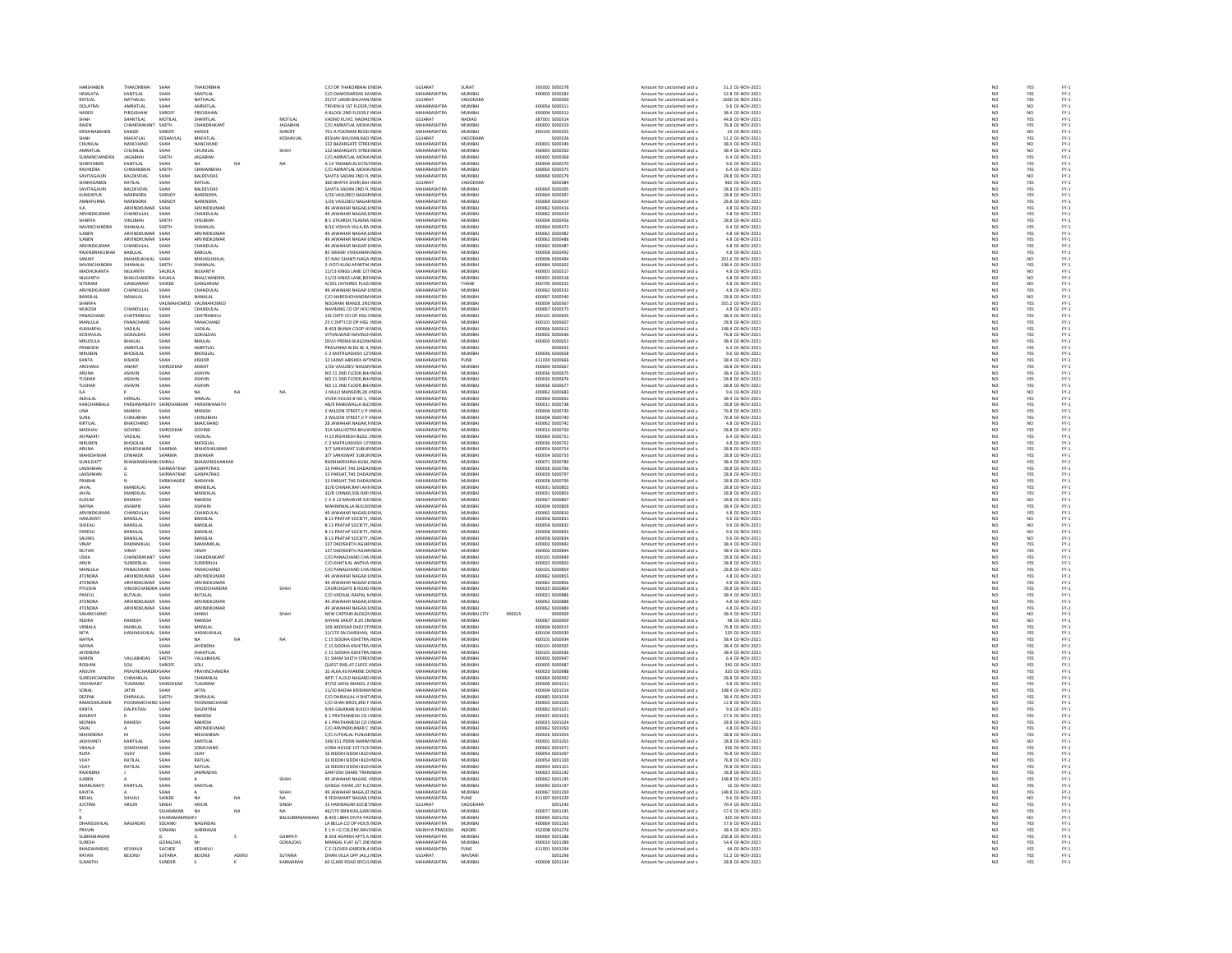| SUSHIL                      |                              | RAMANLA              | NA                           |                 |                      | 3-C WOODLANDS APA INDI                                         | GUJARA'                           | AHMEDABAI                   | 380007 S00134                    | Amount for unclaimed and u                               | 108.8 02-NOV-2021                    |                          |                   |                                                                          |
|-----------------------------|------------------------------|----------------------|------------------------------|-----------------|----------------------|----------------------------------------------------------------|-----------------------------------|-----------------------------|----------------------------------|----------------------------------------------------------|--------------------------------------|--------------------------|-------------------|--------------------------------------------------------------------------|
| SUSHILA                     |                              | RAMANLAL             | Mr                           |                 | RAMANLAI             | 3-C WOODLAND APAR INDIA                                        | GUJARAT                           | AHMEDABAD                   | 380007 S001347                   | Amount for unclaimed and u                               | 320 02-NOV-2021                      |                          | NO <sub></sub>    |                                                                          |
| DAULAT                      | MANEK                        | <b>SUTARIA</b>       |                              |                 |                      | BAZAR GATE STREET,FINDL                                        | <b>MAUARASUTRA</b>                | MUMBAL                      | 400001 S001348                   | Amount for unclaimed and u                               | 38.4 02-NOV-202                      | NO<br>NO                 |                   | FY-3<br>FY-3<br>FY-3                                                     |
| SHANKAR                     | NARAYAN                      | MORALWAR             | <b>NA</b>                    | NA              | NA                   | 1 MANAS PALNAKAM/ INDIA                                        | MAHARASHTRA                       | MUMBAI                      | 400089 S001382                   | Amount for unclaimed and u                               | 800 02-NOV-2021                      | NO                       | YES               |                                                                          |
| SURYAKANT                   | HARILAL                      | MANIAR               | HARILAI                      |                 |                      | C/O M/S HARILAL B.M. INDIA                                     | MAHARASHTRA                       | MUMRAL                      | 400001 5001385                   | Amount for unclaimed and u                               | 115.2 02-NOV-2021                    | NO                       | YES               | FY:<br>FY:                                                               |
|                             |                              | SUBRAMANIAN          | NA                           | NA              | NA                   | B-204 ADARSH APTS A INDIA                                      | MAHARASHTRA                       | MUMBAI                      | 400064 S001386                   | Amount for unclaimed and u                               | 460.8 02-NOV-2021                    | NO                       | YES               |                                                                          |
| SHANTARA                    | LAXMIDAS                     | SANGHVI              | LAXMIDA*                     |                 |                      | B N KAPOL NIVAS B NC INDIA                                     | MAHARASHTRA                       | MUMRAL                      | 400019.5001400                   | Amount for unclaimed and u                               | 158.4.02-NOV-2021                    | NO                       | YES<br>YES        | FY-)<br>FY-)                                                             |
| SHAILABEN                   | KRISHNALA                    |                      |                              | NA              | NA                   | 22 PUSHPA MILAN SOFINDIA                                       | MAHARASHTRA                       | MUMBA                       | 400026 S001410                   | Amount for unclaimed and u                               | 475.2 02-NOV-2021                    | $\overline{NQ}$          |                   |                                                                          |
| SAVITRI                     | GAJANAN<br>MAFATLA           | HEGDE                | GAJANAN<br>KESHAVLA          |                 |                      | SAVITRI NO 322.WEST INDIA                                      | <b>KARNATAKA</b>                  | BANGALORE<br>HMEDABA        | 560040 S001414                   | Amount for unclaimed and u                               | 288 02-NOV-2021                      | NO                       | YES               |                                                                          |
| SHANKAR                     | LAXMAN                       | KESHAVLAL<br>BHADE   | LAXMAN                       |                 |                      | AT NANDUR POST KHAINDIA                                        | SUJARAT<br>MAHARASHTRA            | AHMEDNAGAR                  | 380006 S00144<br>S001455         | Amount for unclaimed and u<br>Amount for unclaimed and u | 96 02-NOV-2021<br>4.8 02-NOV-2021    | $\frac{NO}{NO}$          | YES<br>YES        | FY-3<br>FY-3<br>FY-3                                                     |
| SUDARKANT                   | MADHAV                       | NAGARKAR             | MADHAV                       |                 |                      | SHRI RAM NIVAS KOPRINDIA                                       | MAHARASHTRA                       | THANE                       | \$001481                         | Amount for unclaimed and u                               | 19.2 02-NOV-2021                     |                          |                   |                                                                          |
| SHOBHANA                    | GAJANAN                      | NAMPURKAE            | GAJANAN                      |                 |                      | C/O G R MOKASHI, TRU INDIA                                     | MAHARASHTRA                       | AHMEDNAGA                   | S001485                          | Amount for unclaimed and u                               | 1440 02-NOV-2021                     | NO<br>NO                 | YES<br>YES        | FY-)<br>FY-)                                                             |
| SUHASINI                    | MADHUKAR                     | POL                  | MADHUKAR                     |                 |                      | C/O G R MOKASHI.TRU INDIA                                      | MAHARASHTRA                       | AHMEDNAGAR                  | S001486                          | Amount for unclaimed and u                               | 1440 02-NOV-2021                     | NO                       | YES               |                                                                          |
| SURESH                      |                              | <b>JHAVER</b>        | <b>MANCHHUBH</b>             |                 |                      | <b>SHANKAR MANSION D INDI</b>                                  | MAHARASHTRA                       | MUMBAI                      | 400004 S001493                   | Amount for unclaimed and u                               | 153.6 02-NOV-2021                    | NO                       | YES               | 기 기 기 기 기 기 기 기 기 기 기 기 기 기 기 기 기 기<br>이 시 기 기 시 시 기 기 기 시 시 시 시 시 시 시 시 |
| SARDAR                      | DALITSINGH                   | TUTEJA               | DALITSINGH                   |                 | TUTEJA               | 12 GEETA COLONY BUI INDIA                                      | MADHYA PRADESH                    | <b>UJJAIN</b>               | 456001 S001516                   | Amount for unclaimed and u                               | 436.8 02-NOV-2021                    | NO                       | YES               |                                                                          |
|                             | GOBINDRAM                    |                      | GOBINDRAM                    | PESSUMAL        |                      | 33 BELLE VIEW 85 WAI INDI                                      | <b>MAHARASHTRA</b>                | MUMBA                       | 400036 S00152                    | Amount for unclaimed and u                               | 537.6 02-NOV-2021                    | $\overline{\mathsf{NC}}$ | YES               |                                                                          |
| SAURABH                     | MOHANLAL                     | TANNA                | MOHANLAL                     | NEST            | TANNA                | 18/3 AVANTI APARTM INDIA                                       | MAHARASHTRA                       | MUMBAI                      | 400022 S001534                   | Amount for unclaimed and u                               | 360 02-NOV-2021                      | NO<br>NO                 | YES               |                                                                          |
| <b>SHAKLINTLA</b>           |                              | SAPRA                | CHANDER                      | PRAKASH         | SAPRA                | C-40 RAI GARH COLON INDIA                                      | <b>DELHI</b>                      | <b>DELHI</b>                | 110031-5001550                   | Amount for unclaimed and u                               | 480.02-NOV-2021                      |                          | YES               |                                                                          |
| SHANKERBHA                  |                              | PATEL                | KHEMCHAND                    | DAS             | PATEL                | <b>GULBAI TEKRA GOVT TINDI</b>                                 | <b>GUJARAT</b>                    | AHMEDABA                    | 380015 S001553                   | Amount for unclaimed and u                               | 360 02-NOV-2021                      | $\overline{NQ}$          | NQ                |                                                                          |
| SHEEBA                      |                              | THOMAS               |                              | M               | THOMAS               | HONEE DEN 39/79 KRI INDIA                                      | KERALA                            | ERNAKULAM                   | 682011 S001576                   | Amount for unclaimed and u                               | 1036.8 02-NOV-2021                   | NO                       | YES               |                                                                          |
| SHIRIN                      | CHANDRL                      | HIRA                 | CHANDRU                      | GOBI            | HIRA                 | 33 BELLE VIEW, 85 WAI INDI                                     | <b>MAHARASHTRA</b>                | MUMBAI                      | 400036 S00158                    | Amount for unclaimed and u                               | 360 02-NOV-2021                      | $\overline{\mathsf{NC}}$ | YES               |                                                                          |
| SOHAN                       | SINGH                        | SARAI                | TEHAL<br>NAGINDAS            |                 | SINGH                | 95 NAIGAUM CROSS R INDIA                                       | MAHARASHTRA<br><b>MAHARASHTRA</b> | MUMBAI<br>MUMBAI            | 400014 S001612                   | Amount for unclaimed and u                               | 1339.2 02-NOV-2021                   | NO <sub>1</sub>          | YES               |                                                                          |
| SURESH<br>SURESH            |                              | CHAVDA<br>DUDHEDIA   | AMOLAKCHAND                  |                 | CHAVDA               | A/26 RESERVE BANK Q INDI<br>AT & PO HARIGAON, T/ INDIA         | MAHARASHTRA                       | AHMEDNAGAR                  | 400008 S00165<br>413718 S001657  | Amount for unclaimed and u<br>Amount for unclaimed and u | 360 02-NOV-2021<br>480 02-NOV-2021   | NO<br>NO                 | YES<br>YES        |                                                                          |
| SUSHILA                     | KRISHNA                      | <b>SHARMA</b>        | SHRIKRISHNA                  | <b>JAIGOPAL</b> | SHARMA               | <b>6 MADHAV KUNJ DIXIT INDIA</b>                               | MAHARASHTRA                       | MUMBAL                      | 400057 S001669                   | Amount for unclaimed and u                               | 120 02-NOV-2021                      | NO                       | YES               |                                                                          |
| SHABIRHUSEN                 | ANAVERALI                    | KATHIWALA            | ANAVARALI                    |                 |                      | 10/36 PARASI STREET, INDIA                                     | MAHARASHTRA                       | THANE                       | S001689                          | Amount for unclaimed and u                               | 153.6 02-NOV-2021                    |                          | YES               |                                                                          |
| SNEHALATA                   | ARUN                         | DESAI                | ARUN                         |                 | DESAI                | C/O DR TUSHAR A DES INDIA                                      | GUJARAT                           | AHMEDABAD                   | 380007 S001719                   | Amount for unclaimed and u                               | 76.8 02-NOV-2021                     | NO<br>NO                 | YES               |                                                                          |
| SURENDRA                    |                              | PARMAR               | HIMMATMAL                    |                 |                      | .<br>C/O RAJESH INDUSTRII IND                                  | <b>MAHARASHTRA</b>                | MUMBAI                      | 400004 S00172                    | Amount for unclaimed and u                               | 19.2 02-NOV-2021                     | $\overline{\mathsf{NC}}$ | YES               |                                                                          |
| SHAILAJA                    | DEVIDAS                      | KULKARNI             | <b>DEVIDAS</b>               |                 |                      | 518 DARSHANA APTS.5 INDIA                                      | MAHARASHTRA                       | MUMBAI                      | 400081 S001737                   | Amount for unclaimed and u                               | 19.2 02-NOV-2021                     | NO <sub>1</sub>          | YES               |                                                                          |
| CUANKAD                     | TRIMPAK                      | KARMARKA             | TRIMRAK                      |                 |                      | IS BRAHMINWADI MAINDI                                          | MAHARASHTRA                       | MUMBAL                      | 400019 S001738                   | Amount for unclaimed and u                               | 76.8 02-NOV-2021                     | NO                       | YES               |                                                                          |
| SNEHLATA                    | ARUN                         | DESAI                | ARUN                         | M               | DESAI                | A-4 NEW ARPANA FLA' INDIA                                      | GUJARAT                           | AHMEDABAD                   | 380007 S001787                   | Amount for unclaimed and u                               | 76.8 02-NOV-2021                     | NO                       | YES               |                                                                          |
| <b>SIPRA</b>                |                              | SEAL                 |                              |                 | SEAL                 | 44 SIKDARPARA STREE INDL                                       | WEST BENGAL                       | KOLKATA                     | 700007 5001790                   | Amount for unclaimed and u                               | 120 02-NOV-2021                      | NO                       | NO<br>YES         |                                                                          |
| SUDESH                      | KUMAR                        | <b>BHAGAT</b>        | RAJKISHORE                   |                 | BHAGAT               | C/O DR SUMAN KANT. INDIA                                       | <b>BIHAR</b>                      | PATNA                       | 800013 S001800                   | Amount for unclaimed and u                               | 6.4 02-NOV-2021                      | NO                       |                   |                                                                          |
| SURFSH<br>SURESH            | KUMAR                        |                      | AMOLAKCHAND, AMOLAKCHAND     |                 | BHAIYA               | C/O DR S A DUDHEDIA INDIA<br>VO 74 MARSHALLA RC INDI           | MAHARASHTRA                       | AHMEDNAGAR<br>CHENNAL       | 413718 5001850                   | Amount for unclaimed and u                               | 236.8.02-NOV-2021                    | NO<br>NO                 | YES<br>YES        |                                                                          |
|                             |                              |                      |                              |                 |                      |                                                                | <b>CAMIL NADU</b>                 |                             | 00008 S001861                    | Amount for unclaimed and u                               | 4.8 02-NOV-2021                      |                          |                   |                                                                          |
| SUMANBER<br>SANJIV          | SHANTILAL                    | DARJI<br>RATHI       | SHANTILAL<br>MADANLAL        |                 | DARJI<br>RATHI       | 39/457 RAGHUKUL AP. INDIA<br>SANJIV RATHI & ASSOCINDI          | GUJARAT<br>MADHYA PRADESH         | AHMEDABAD<br>RAIPUR         | 380013 S001888<br>492001 S00189  | Amount for unclaimed and u<br>Amount for unclaimed and u | 28.8 02-NOV-2021<br>4.8 02-NOV-2021  | $\frac{NO}{NO}$          | YES               | FY-1<br>FY-1<br>FY-1<br>FY-1                                             |
| SAROS                       | NARIMAN                      | KOTHAWALA            | NA                           | NA              | NA.                  | NO 18 KAHUN RD, PUN INDIA                                      | MAHARASHTRA                       | PUNE                        | 411001 S001919                   | Amount for unclaimed and u                               | 320 02-NOV-2021                      | NO                       | NO<br>YES         |                                                                          |
| SLISHILA                    |                              | PATFKAR              | Mr                           |                 | PATEKAR              | PLOT NO 24, VRIDAVA INDIA                                      | GUIARAT                           | AHMEDARAD                   | 380001 5001916                   | Amount for unclaimed and u                               | 360 02-NOV-2021                      |                          |                   |                                                                          |
| SUSHILA                     | RAMCHAND                     | BODHE                | RAMCHANDRA                   |                 |                      | 2 DAMODAR APARTMI INDIA                                        | MAHARASHTRA                       | PUNE                        | 411004 S001917                   | Amount for unclaimed and u                               | 825.6 02-NOV-2021                    | NO<br>NO                 | YES<br>YES        | FY-)<br>FY-)                                                             |
| SPITMAN                     |                              | PANTHAKI             | <b>RUSTOM</b>                |                 | PANTHAKI             | DASTOOR BUNGLOW UNDIA                                          | MAHARASHTRA                       | MUMBAL                      | 400014 5001918                   | Amount for unclaimed and u                               | 115.2.02-NOV-2021                    | NO                       | NO                |                                                                          |
|                             |                              | KANDAWALA            | <b>JAL</b>                   |                 | KANDAWALA            | DINSHW BUILDING, F/1INDI                                       | MAHARASHTRA                       | MUMBA                       | 400056 S001991                   | Amount for unclaimed and u                               | 240 02-NOV-2021                      | $\frac{NO}{NO}$          |                   | FY-3<br>FY-3<br>FY-3                                                     |
| SEJAL                       |                              | SHAH                 | ARVINDKUMAF                  |                 |                      | 49 JAWAHAR NAGAR FINDIA                                        | MAHARASHTRA                       | MUMBAI                      | 400062 S001995                   | Amount for unclaimed and u                               | 57.6 02-NOV-2021                     |                          | NO<br>YES         |                                                                          |
| SANITY                      | SURFSH                       | <b>MEHTA</b>         | SURESH                       |                 | MEHTA                | C/O RASHMI ZAVERI & INDIA                                      | MAHARASHTRA                       | MUMRAL                      | 400001 5002015                   | Amount for unclaimed and u                               | 614.4 02-NOV-2021                    | NO<br>NO                 | YES<br>YES        | FY-3<br>FY-3                                                             |
| SAM                         | PHIROZ                       | DRIVER               | <b>NA</b>                    | NA              | <b>NA</b>            | BANOO MANSION A BHNDIA                                         | MAHARASHTRA                       | MUMBAI                      | 400036 S002049                   | Amount for unclaimed and u                               | 115.2 02-NOV-2021                    |                          |                   |                                                                          |
| <b>SHAKLINTALAREN</b>       |                              | <b>IASVANTI AI</b>   | NA                           | NA              | NA                   | NARIAPADA STREET PEINDIA                                       | GUIARAT                           | KAIRA                       | sonzoar                          | Amount for unclaimed and u                               | 38.4.02-NOV-2021                     | NO<br>NO                 | YES<br>YES        | FY-)<br>FY-)                                                             |
| SAM                         | PHIROZ                       | DRIVER               |                              |                 | NA                   | BANOO MANSION A BI INDI                                        | <b>MAHARASHTRA</b>                | MUMBA                       | 400036 S002053                   | Amount for unclaimed and u                               | 57.6 02-NOV-2021                     |                          |                   |                                                                          |
| <b>SHOVA</b><br>SANJA)      |                              | BAGRI                | SANTOSH<br>KUMAR             | KUMAR           | BAGRI<br>AGARWA      | C/O SUNRISE SPARES CINDIA                                      | <b>WEST BENGAL</b><br>WEST BENGAL | KOLKATA                     | 700001 S002067<br>700101 S002071 | Amount for unclaimed and u                               | 6.4 02-NOV-2021<br>4.8 02-NOV-2021   | NO<br>NO                 | YES               |                                                                          |
| SANJAY                      | KUMAI<br>KUMAR               | AGARWAL<br>AGARWAL   | KUMAR                        |                 | AGARWAL              | 4E-55, PRAFULLA KAN INDIA<br>AE-55, PRAFULLA KAN INDIA         | <b>WEST BENGAL</b>                | KESTOPUR<br><b>KESTOPUR</b> | 700101 S002075                   | Amount for unclaimed and u<br>Amount for unclaimed and u | 4.8 02-NOV-2021                      | NO <sub>1</sub>          | YES<br>YES        |                                                                          |
| SHEEBA                      |                              |                      | <b>JAYAKUMAR</b>             | M               |                      | PUDUKKATTUKAREN P INDI                                         |                                   |                             | 682025 S00225                    | Amount for unclaimed and u                               | 716.8 02-NOV-2021                    |                          |                   | FY - :<br>FY - :<br>FY - :<br>FY - :<br>FY - :                           |
| SHIRISH                     |                              | JAYAKUMAI<br>SATHAYE | DILIP                        |                 | PANNAKA              | MRS SHIRISH SATHAYE INDIA                                      | KERALA<br>MAHARASHTRA             | COCHIN<br>MUMBAI            | 400016 S002257                   | Amount for unclaimed and u                               | 480 02-NOV-2021                      | $\frac{1}{N}$            | NO<br>YES         |                                                                          |
| <b>SUHILARAL</b>            |                              | PATANKAR             | GAIANAN                      |                 | PATANKAR             | <b>JANKI RAM RHAVAN 2LINDIA</b>                                | MAHARASHTRA                       | THANE                       | 421301 5002281                   | Amount for unclaimed and u                               | 44 8 02-NOV-2021                     | NO                       | NO                |                                                                          |
| SUSHILA                     | RAMANLA                      |                      | RAMANLAL                     |                 |                      | C/3 WOODLAND APAR INDI                                         | GUJARAT                           | AHMEDABAD                   | 380007 S00229                    | Amount for unclaimed and u                               | 108.8 02-NOV-2021                    | NO                       | YES               |                                                                          |
| SUSHILABAI                  |                              | PATANKAR             | GAJANAN                      |                 | PATANKAR             | JANKII RAM BHAVAN 2 INDIA                                      | MAHARASHTRA                       | THANE                       | 421301 S002297                   | Amount for unclaimed and u                               | 19.2 02-NOV-2021                     | NO <sub>1</sub>          | NO <sub></sub>    |                                                                          |
| SHALENDRA                   |                              | MEHRA                | <b>MAHENDR</b>               |                 | MEHRA                | MEHRA HOUSE, SHAST INDI                                        | <b>MAHARASHTRA</b>                | <b>JALGAON</b>              | 431203 S00230                    | Amount for unclaimed and u                               | 806.4 02-NOV-2021                    | NO                       | YES               |                                                                          |
| <b>SUSHIL</b><br>SANDEER    | KR                           | PATRA<br>AGARWAI     | PANCHANAN<br>Mr              |                 | PATRA<br>AGARWA      | STATE BANK OF INDIA, INDIA<br>E-55, PRAFULLA KAN INDI          | WEST BENGAL<br>WEST BENGAL        | KOLKATA<br><b>KESTOPUR</b>  | 700056 S002326<br>700101 S00233  | Amount for unclaimed and u<br>Amount for unclaimed and u | 6.4 02-NOV-2021<br>4.8 02-NOV-2021   | NO<br>NO                 | YES<br>YES        |                                                                          |
| SUJATA                      |                              | BANKA                | OM                           | PRAKASH         | BANKA                | 156/41 B T ROAD, NOR INDIA                                     | <b>WEST BENGAL</b>                | HOOGHLY                     | 700035 S002343                   | Amount for unclaimed and u                               | 6.4 02-NOV-2021                      |                          | YES               |                                                                          |
| SHAMA                       | SHARAD                       | PRADHAN              | SHARAD                       |                 | PRADHAN              | P & T COLONY C-37.R/ INDIA                                     | <b>MAHARASHTRA</b>                | MUMBAI                      | S002345                          | Amount for unclaimed and u                               | 32 02-NOV-2021                       | NO<br>NO                 | YES               |                                                                          |
| SUDHIR                      |                              | MODI                 | SITARAM                      |                 | MODI                 | 85/1 BALLYGUNG PLACINDI                                        | WEST BENGAL                       | KOLKATA                     | 700019 S00236                    | Amount for unclaimed and u                               | 4.8 02-NOV-2021                      | NO                       | NO                |                                                                          |
| SANJAY                      | n.                           | BAFNA                | UTTAM                        | CHAND           | <b>BAFNA</b>         | C/O U C BAFNA.RLY BL INDIA                                     | GUJARAT                           | VALSAD                      | 396001 S002369                   | Amount for unclaimed and u                               | 6.4 02-NOV-2021                      | NO                       | YES               |                                                                          |
| SHAKUNTALA                  |                              | MAHESHWAR            |                              |                 | MAHESHWAR            |                                                                | <b>GUJARAT</b>                    | HMEDABA                     | 880052 S00241                    | Amount for unclaimed and u                               | 160 02-NOV-2021                      | $_{NC}$                  | NO                |                                                                          |
|                             |                              | MEENAKSHI            |                              |                 |                      | SIVARAMAKRISHNAN B-7 RANJIT.S N ROAD I INDIA                   | MAHARASHTRA                       | MUMBAI                      | 400080 S002427                   | Amount for unclaimed and u                               | 640 02-NOV-2021                      | NO <sub>1</sub>          | YES               |                                                                          |
| CAROL                       |                              | AMBAN                | <b>GIRICL</b>                | <b>CHANDRA</b>  | <b>ABARANI</b>       | PARAM COLLECTION  INDI                                         | MAHARASHTRA                       | BHANDARA                    | 442402 S00244                    | Amount for unclaimed and u                               | 4.8 02-NOV-2021                      | NO                       | YES               |                                                                          |
| SILLOO<br><b>SHAILENDAR</b> | DAD)<br>KUMAR                | BAXTER<br>SRIVASTAVA | DADY<br>KUMAR                |                 | BAXTER<br>SRIVASTAVA | 52 PALI HILL, BANDRA, IINDIA<br>S/O H K SRIVASTAVA, CINDIA     | MAHARASHTRA<br>MA22A              | MUMBAI<br>SIVSAGAR          | 400050 S002478<br>785640 S002489 | Amount for unclaimed and u<br>Amount for unclaimed and u | 6.4 02-NOV-2021                      | NO                       | YES               | 기 기 기 기 기 기 기 기 기 기 기 기 기 기 기 기 기<br>이 시 기 기 시 시 기 기 기 시 시 시 시 시 시 시 시   |
|                             | <b>HANTILA</b>               |                      |                              | NA              |                      | HAL APARTMENT, EINDL                                           | <b>MAHARASHTRA</b>                | PUNE                        | 411042 S00255                    | Amount for unclaimed and u                               | 640 02-NOV-2021<br>240 02-NOV-2021   | NO<br>NO                 | YES<br>YES        |                                                                          |
| SHARADCHANDRA               | RAGHUNATH                    | <b>DIVEKAR</b>       | <b>NA</b>                    | NA              | NA                   | GEETA, 7/10, ANIL PARINDIA                                     | MAHARASHTRA                       | PUNE                        | 411004 S002569                   | Amount for unclaimed and u                               | 480 02-NOV-2021                      | NO                       | NO <sub></sub>    |                                                                          |
| SANJAY                      | HRIDHAP                      | <b>JOSHI</b>         |                              |                 |                      | 120, EAST TRINITY WO INDI                                      | KARNATAKA                         | ANGALORE                    | 560034 S00258                    | Amount for unclaimed and u                               | 300.8 02-NOV-2021                    | NO                       | YES               |                                                                          |
| SONALI                      | ABHAY                        | MUDGAL               | ABHAY                        | s               | MUDGAL               | 20 DHAWALGIRI, OFF RINDIA                                      | <b>MAHARASHTRA</b>                | THANE                       | S002592                          | Amount for unclaimed and u                               | 960 02-NOV-2021                      | NO                       | NO                |                                                                          |
| SHRINIVAS                   | RAGHUNATH                    | DIVEKAR              | <b>RAGHLINATH</b>            |                 |                      | 8 DATTA PRASAD, MUKINDIA                                       | MAHARASHTRA                       |                             | 410037 S002606                   | Amount for unclaimed and u                               | 268.8 02-NOV-2021                    | NO                       | YES<br>YES        |                                                                          |
| SHEETAL                     | NAGENDRANATH TALPADE         |                      | NAGENDRANATH                 |                 |                      | YASHODHAN C 7, 4TH INDIA                                       | MAHARASHTRA                       | MUMBAI                      | 400055 T000042                   | Amount for unclaimed and u                               | 1.6 02-NOV-2021                      | NO                       |                   |                                                                          |
| RAKIII                      | RABURHA                      | THACKER              | RABURHAL                     |                 |                      | C/O C P THACKER SHAINDIA                                       | MAHARASHTRA                       | MUMRAL                      | 400023 T000115                   | Amount for unclaimed and u                               | 9.6 02-NOV-2021                      | NO<br>NO                 | NO <sub>1</sub>   | FY-)<br>FY-)                                                             |
| BAKUL                       | BABUBHA                      | THACKER              | BABUBHA                      |                 |                      | C/O C P THACKER, SHA INDI                                      | MAHARASHTRA                       | MUMBAI                      | 400023 T000119                   | Amount for unclaimed and u                               | 9.6 02-NOV-2021                      |                          | YES               |                                                                          |
| RHAVNA<br>SAROJ             | RHARAT<br>0.0011014          | THACKER<br>THACKER   | RHARAT<br>BABUBHA            |                 |                      | C/O C P THACKER SHAINDIA<br><b>C/O C P THACKER, SHAINDL</b>    | MAHARASHTRA<br><b>MAUADACUTRA</b> | MUMBAL<br><b>MUMBAL</b>     | 400023 T000120<br>400023 T00012  | Amount for unclaimed and u                               | 9.6.02-NOV-2021<br>9.6 02-NOV-2023   | NO<br>NO                 | NO                | FY-3<br>FY-3<br>FY-3                                                     |
| MALA                        | PANKAJ                       | THAKKAR              | PANKAJ                       |                 |                      | L N H O BUILDING NO INDIA                                      | MAHARASHTRA                       | MUMBAI                      | 400007 T000147                   | Amount for unclaimed and u<br>Amount for unclaimed and u | 9.6 02-NOV-2021                      | NO                       | YES<br>NO         |                                                                          |
| PURNIMA                     | <b>DEVIDAS</b>               | THAKKAR              | DEVIDAS                      |                 |                      | L N H O BLDG NO 1.9 CINDI                                      | MAHARASHTRA                       | MUMRAL                      | 400007 T000148                   | Amount for unclaimed and u                               | 9.6 02-NOV-2021                      |                          |                   |                                                                          |
| SMITA                       | ANAND                        | TOTADE               | ANAND                        |                 |                      | ANANDI CHHAYA, PANI INDI                                       | MAHARASHTRA                       | MUMBAI                      | 400063 T000226                   | Amount for unclaimed and u                               | 9.6 02-NOV-2021                      | NO<br>NO                 | NO<br>YES         | FY-3<br>FY-3                                                             |
| ANAND                       | WAMAN                        | TOTADE               | WAMAN                        |                 |                      | ANANDEE CHHAYA PA INDIA                                        | MAHARASHTRA                       | MUMRAL                      | 400063 T000223                   | Amount for unclaimed and u                               | 9.6.02-NOV-2021                      | NO                       |                   |                                                                          |
| TRICHUR                     | <b>KRISHNAI</b>              | SUBRAMA              | NA                           | NA              | NA                   | SUKH SHANTI 1ST FLOUNDIA                                       | MAHARASHTRA                       | MUMBA                       | 400049 T000250                   | Amount for unclaimed and u                               | 9.6 02-NOV-2021                      | $\overline{NQ}$          | YES<br>YES        |                                                                          |
| VUAY                        | DAMODAR                      | TRIVEDI              | DAMODAR                      |                 |                      | 15 GAUTAM.V M ROALINDIA                                        | MAHARASHTRA                       | MUMBAI                      | 400056 T000257                   | Amount for unclaimed and u                               | 9.6 02-NOV-2021                      | NO                       | YES               | FY-1<br>FY-1<br>FY-1<br>FY-1                                             |
| <b>PUSHPA</b>               |                              | TRIVEDI              | VIRENDRA                     |                 |                      | NEW LIG BUILDING NC IND                                        | <b>MAHARASHTRA</b>                | MUMBA                       |                                  | Amount for unclaimed and u                               | 1.6 02-NOV-2021                      | $\frac{1}{N}$            | YES<br>YES        |                                                                          |
| TARA                        | <b>ESSABHOY</b>              | VAHANVATI            | <b>ESSABHOY</b>              |                 |                      | 11 MOTLIBAI STREET, INDIA                                      | MAHARASHTRA                       | MUMBAI                      | 400011 T000306                   | Amount for unclaimed and u                               | 38.4 02-NOV-2021                     |                          |                   |                                                                          |
| RABURHAL                    | <b>IFKISANDAS</b>            | TAMBOLI              | <b>IFKISANDAS</b>            |                 |                      | SYEDPLIRA RORDI SHELINDIA                                      | GUIARAT                           | SURAT                       | T000001                          | Amount for unclaimed and u                               | 76.8 02-NOV-2021                     | NO<br>NO                 | YES<br>YES        | FY-)<br>FY-)                                                             |
| CHANDANBEI                  | NAVNITRAY                    | TALATI               | NAVNITRAY                    |                 | TALATI               | S 32 SICCANAGAR, NAMINDIA                                      | MAHARASHTRA                       | MUMBAI                      | 400004 T000013                   | Amount for unclaimed and u                               | 1.6 02-NOV-2021                      |                          |                   |                                                                          |
| SHEETAL                     | NAGENDRA                     | <b>TH TALPADE</b>    | NAGENDRANATH                 |                 |                      | YASHODHAN C 7, 4TH INDIA                                       | MAHARASHTRA                       | MUMBAI                      | 400055 T000042                   | Amount for unclaimed and u                               | 4.8 02-NOV-2021                      | NO                       | YES               | FY-3<br>FY-3                                                             |
| ARUN<br>ANIL                | KUMAR<br><b>BHASKAR</b>      | TANDON<br>TADKE      | BISHANCHAND<br>BHASKAR       |                 |                      | 28 KHYALIGANJ, HUMA INDI<br>3 MUMBAI HOUSE.VALINDIA            | UTTAR PRADESH<br>MAHARASHTRA      | LUCKNOW<br>THANE            | 226001 T00004<br>421501 T000058  | Amount for unclaimed and u<br>Amount for unclaimed and u | 38.4 02-NOV-2021<br>28.8 02-NOV-2021 | NO<br>NO <sub>1</sub>    | YES<br>YES        |                                                                          |
| SANDEER                     | BHASKAR                      |                      | BHASKAR                      |                 |                      | 3 MUMBAI HOUSE, VALINDL                                        | <b>MAHARASHTRA</b>                | THANE                       | 421501 T00005                    | Amount for unclaimed and u                               | 28.8 02-NOV-2021                     | $\overline{\mathsf{NC}}$ |                   |                                                                          |
| VAZIRA                      |                              | TADKE<br>TAHER       |                              | NA              | NA                   | GIRDHAR NIWAS 2ND INDIA                                        | MAHARASHTRA                       | MUMBAI                      | 400005 T000065                   | Amount for unclaimed and u                               | 41.6 02-NOV-2021                     |                          | NO                | FY-1<br>FY-1<br>FY-1<br>FY-1                                             |
| KLISLIM                     | KANTILAI                     | <b>THANAWAL</b>      | KANTILAI                     |                 |                      | C/O SHRI K K THANAW INDI                                       | MAHARASHTRA                       | THANF                       | TOOOOZS                          | Amount for unclaimed and u                               | 187.2.02-NOV-2021                    | NO<br>NO                 | YES<br>YES<br>YES |                                                                          |
| <b>RUKMINIB</b>             |                              | THITE                |                              |                 | THITE                | 1187/35 SHRIKRIPA, SHINDL                                      | MAHARASHTRA                       | PUNE                        | 411005 T000082                   | Amount for unclaimed and u                               | 17.6 02-NOV-2021                     | $\overline{NQ}$          |                   |                                                                          |
| JAWHAR                      | <b>BHOJRAJ</b>               | THAKUR               | BHOJRAJ                      |                 |                      | 66 SUTAR CHAWL MUINDIA                                         | MAHARASHTRA                       | MUMBAI                      | 400002 T000112                   | Amount for unclaimed and u                               | 38.4 02-NOV-2021                     | NO                       | YES               |                                                                          |
| MALA                        | PANKAJ                       | <b>ТНАККА</b> Р      | PANKAJ                       |                 |                      | L N H O BUILDING NO INDI                                       | <b>MAHARASHTRA</b>                | MUMBA                       | 400007 T00014                    | Amount for unclaimed and u                               | 28.8 02-NOV-2021                     | NO                       | NO                |                                                                          |
| PURNIMA                     | DEVIDAS                      | THAKKAR              | DEVIDAS                      |                 |                      | L N H O BLDG NO 1.9 C INDIA                                    | MAHARASHTRA                       | MUMBAI                      | 400007 T000148                   | Amount for unclaimed and u                               | 28.8 02-NOV-2021                     | NO                       | NO <sub></sub>    |                                                                          |
| BHARAT                      |                              | TODANKAR             |                              | NA              | NA                   | 1/11 BTRA STAFF QUA INDI                                       | MAHARASHTRA                       | MUMBAL                      | 400086 T00023                    | Amount for unclaimed and u                               | 38.4 02-NOV-2021                     | NO                       | YES               |                                                                          |
| SHANTILAL<br>URMILA         | VISHARM<br>MADHUSUDAN        | TRIVEDY<br>TRIVEDI   | VISHRAM                      |                 |                      | MAHATMA GANDHI R(INDIA                                         | MAHARASHTRA<br><b>MAHARASHTRA</b> | MUMBAI<br>MUMBAL            | 400077 T000236<br>400092 T00024  | Amount for unclaimed and u                               | 224 02-NOV-2021                      | NO                       | YES               |                                                                          |
| TRICHUR                     | KRISHNAN                     | SUBRAMANIAM          | <b>MADHUSUDAM</b><br>NA      | NA              | NA                   | B/6 SAMARPAN CO OF INDL<br>SUKH SHANTI 1ST FLOUNDIA            | MAHARASHTRA                       | MUMBAI                      | 400049 T000250                   | Amount for unclaimed and u<br>Amount for unclaimed and u | 4.8 02-NOV-2021<br>28.8 02-NOV-2021  | NO                       | YES<br>YES        |                                                                          |
| VIIAY                       | <b>DAMODAR</b>               | TRIVEDI              | DAMODAR                      |                 |                      | 15 GAUTAM.V M ROALINDIA                                        | MAHARASHTRA                       | MUMBAI                      | 400056 T000257                   | Amount for unclaimed and u                               | 28.8 02-NOV-2021                     | NO<br>NO                 | YES               |                                                                          |
| DAMODA                      | GOURISHANKE                  | TRIVED               | GOURISHANKAR                 |                 |                      | 15 GAUTAM, V M ROALINDI                                        | <b>MAHARASHTRA</b>                | MUMBA                       | 400056 T00025                    | Amount for unclaimed and u                               | 38.4 02-NOV-2023                     | $\overline{\mathsf{NC}}$ | YES               |                                                                          |
| KIRTIDA                     | BHALCHANDRA TRIVEDI          |                      | BHALCHANDRA                  |                 |                      | D 7 RAINI KUNJ M G RHNDIA                                      | MAHARASHTRA                       | MUMBAI                      | 400067 T000262                   | Amount for unclaimed and u                               | 9.6 02-NOV-2021                      | NO <sub>1</sub>          | YES               |                                                                          |
| <b>PUSHPA</b>               | <b>IRENDRA</b>               | TRIVED               | VIRENDRA                     |                 |                      | VEW LIG BUILDING NC INDI                                       | <b>MAHARASHTRA</b>                | MUMRAL                      | 400058 T000263                   | Amount for unclaimed and u                               | 4.8 02-NOV-2021                      | $_{NC}$                  | YES<br>YES        |                                                                          |
| TARA                        | ESSABHOY                     | VAHANVATI            | ESSABHOY                     |                 |                      | 11 MOTLIBAI STREET, INDIA                                      | MAHARASHTRA                       | MUMBAI                      | 400011 T000306                   | Amount for unclaimed and u                               | 115.2 02-NOV-2021                    | NO                       |                   |                                                                          |
| <b>TLISHAR</b>              | HIRAI AI                     | SHAH                 | HIRAI AI                     | VIRCHAND        | SHAH                 | <b>1080 KIKABHAT'S POLEINDI</b>                                | GUIARAT                           | AHMEDARAD                   | 380001 T000333                   | Amount for unclaimed and u                               | 825.6 02-NOV-2021                    | NO                       | YES<br>YES        |                                                                          |
| THOMAS                      | <b>HENDRIK</b>               | PINTO<br>ROLF        | HENDRIK<br><b>JAYANTILAI</b> |                 | PINTO<br>ROIF        | 12 RAJSI MANSION, 4THNDIA<br><b>WORAH &amp; CO BUILD INDIA</b> | MAHARASHTRA                       | MUMBAI<br><b>DHANRAD</b>    | 400005 T000347<br>828111 T000351 | Amount for unclaimed and u                               | 396.8 02-NOV-2021<br>1.6.02-NOV-2021 | NO                       |                   |                                                                          |
| TAPAN                       |                              |                      |                              |                 |                      | 54/4 PALWELS ROAD SINDL                                        | <b>RIHAR</b><br>TAMIL NADU        | <b>HENNA</b>                | 00016 T00041                     | Amount for unclaimed and u<br>Amount for unclaimed and u | 6.4 02-NOV-2023                      | NO<br>NO                 | YES<br>YES        |                                                                          |
| TRUPTI                      | VUAY                         | SARDESAI             | VIJAY                        |                 |                      | 505'A' WING COSMIC HNDIA                                       | MAHARASHTRA                       | MUMBAI                      | 400037 T000419                   | Amount for unclaimed and u                               | 19.2 02-NOV-2021                     | NO                       | YES               |                                                                          |
| THAKORDAS                   | RANCHHODDAS                  | SHAH                 |                              | NA              | NA                   | <b>B 204 SIDDHI AVENUE, INDI</b>                               | MAHARASHTRA                       | <b>MI IMRAI</b>             | TOODASC                          | Amount for unclaimed and u                               | 6.4 02-NOV-2021                      | NO                       | YES               |                                                                          |
| <b>USHA</b>                 | KRISHNALAL                   | DALAL                | NA                           | NA              | NA                   | VIRESHWAR DARSHAN INDIA                                        | MAHARASHTRA                       | MUMBAI                      | 400057 U00009                    | Amount for unclaimed and u                               | 9.6 02-NOV-2021                      | NO                       | YES               |                                                                          |
| 50110                       | MANECK                       | UNWALLA              | MANECK                       |                 | <b>UNWALLS</b>       | ROSHAN MANSION 64 INDIA                                        | MAHARASHTRA                       | MUMRAL                      | 400014 U000045                   | Amount for unclaimed and u                               | 28.8 02-NOV-2021                     | NO                       | N <sub>0</sub>    |                                                                          |
| <b>USHA</b>                 | KRISHNALAL                   | DALAL                |                              | NA.             | NA.                  | VIRESHWAR DARSHAN INDIA                                        | MAHARASHTRA                       | MUMBAI                      | 400057 U000096                   | Amount for unclaimed and u                               | 28.8 02-NOV-2021                     | NO                       | YES               |                                                                          |
| <b>LISHAREN</b>             |                              | CHALIHAN             | MAHENDRA                     |                 |                      | BLOCK 171/1 CATAGOLINDIA                                       | GUIARAT                           | AHMEDARAD                   | 382030 U000218                   | Amount for unclaimed and u                               | 6.4.02-NOV-2021                      | NO                       | YES               |                                                                          |
| UTTAM                       |                              | GORE                 | DADA                         |                 | GORE                 | RAJ PRAKASH CHEMIC INDI                                        | <b>MAHARASHTR</b>                 | MUMBAI                      | 400021 U000226                   | Amount for unclaimed and u<br>Amount for unclaimed and u | 4.8 02-NOV-2021                      |                          | YES<br>YES        | FY-1<br>FY-1<br>FY-1                                                     |
|                             |                              |                      |                              |                 |                      |                                                                |                                   |                             |                                  |                                                          |                                      |                          |                   |                                                                          |
| GOVINDLAI                   | TULSIDAS                     | VAKHARIA             | TULSIDAS                     | GANGARAM        | VAKHARIA             | 29 C DONGERSEY ROA INDIA                                       | MAHARASHTRA                       | MUMBAI                      | 400006 V000006                   |                                                          | 3.2 02-NOV-2021                      | NO                       |                   |                                                                          |
| <b>ARDULHUSAIN</b>          | <b>AKRARRHAIS</b>            | <b>VAIIHI IDDIN</b>  |                              |                 | NA                   | <b>CO INDIA HARDWARE INDIA</b>                                 | MAHARASHTRA                       | MUMRAL                      | 400001 V000013                   | Amount for unclaimed and u                               | 3.2 02-NOV-2021                      |                          | YES               |                                                                          |
| NARIMAN<br>MANURHA          | BOMANJI<br><b>JAYANTILAI</b> | VATCHA<br>VAKHARIA   | BOMANJI<br><b>JAYANTILAI</b> |                 |                      | TAFTI BLDG, BELOW FRINDIA<br>1588 VINCHHINLPOLE INDIA          | MAHARASHTRA<br>GUIARAT            | MUMBAI<br>AHMEDARAD         | 400007 V000019<br>vnoon26        | Amount for unclaimed and u<br>Amount for unclaimed and u | 83.2 02-NOV-2021<br>12.8 02-NOV-2021 | NO <sub></sub><br>NO     | YES<br>YES        | FY-3<br>FY-3                                                             |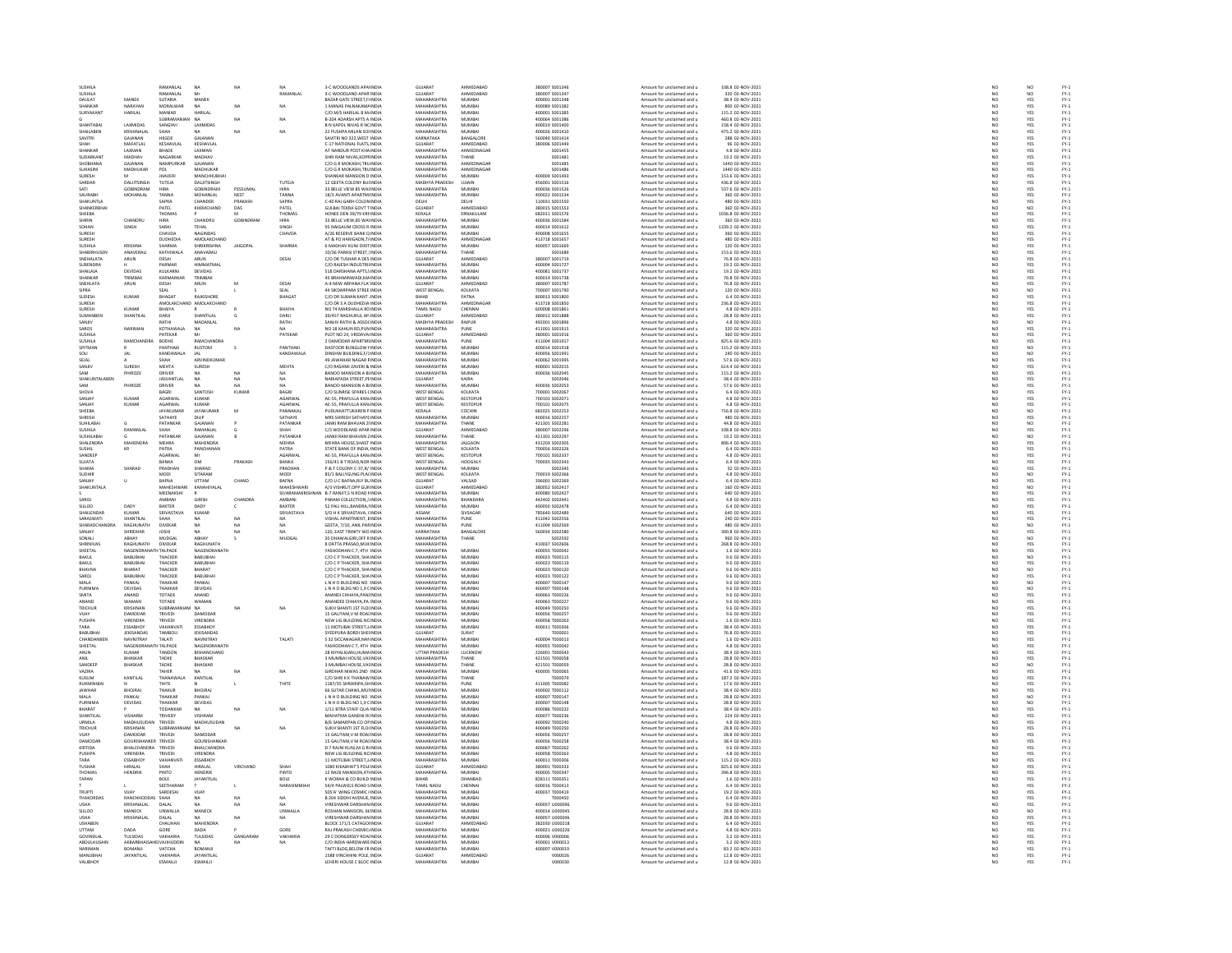| TEHMI                       | sou                    | VAIIFDAR               | sou                                  |                  |                 | 41 SHIJRH NIVAS 3RD UNDIA                                  | MAHARASHTRA                       | MUMRAL                  | ernono vonnose                   | Amount for unclaimed and u                               | 19.2.02-NOV-2021                    |                 | NO                              |                                            |
|-----------------------------|------------------------|------------------------|--------------------------------------|------------------|-----------------|------------------------------------------------------------|-----------------------------------|-------------------------|----------------------------------|----------------------------------------------------------|-------------------------------------|-----------------|---------------------------------|--------------------------------------------|
|                             |                        |                        |                                      |                  |                 |                                                            |                                   |                         |                                  |                                                          |                                     | NO<br>NO        |                                 | FY-1<br>FY-1<br>FY-1                       |
| CYRUS                       | ERACH                  | VAGHAIWALLA            | ERACH                                |                  |                 | NANABHOY CHAMBER INDU                                      | <b>MAHARASHTRA</b>                | MUMBA                   | 400001 V000052                   | Amount for unclaimed and u                               | 1.6 02-NOV-2021                     | NO              | NO                              |                                            |
| SHIRISH<br>YASMIN           | NATWARLAL              | VAKIL                  | NATWARLAL<br>VALIMAHOMED VALIMAHOMED |                  |                 | SCINDIA COLONY FLAT INDIA<br>2ND NOWROJI HILL RC INDIA     | MAHARASHTRA<br>MAUARASUTRA        | MUMBAI<br>5.4115.40.01  | 400069 V000062<br>snoong voorgee | Amount for unclaimed and u                               | 3.2 02-NOV-2021<br>54.4 02-NOV-2021 |                 | YES                             |                                            |
|                             |                        |                        |                                      |                  |                 |                                                            |                                   |                         |                                  | Amount for unclaimed and                                 |                                     | NO              | YES                             | FY:<br>FY:                                 |
|                             | VASANTHA               | DEVI<br>VALIMAHOMED NA |                                      |                  | RATHINAVEL      | C/O R SOMASUNDRAN INDIA<br><b>2ND NOWROTHELL BC INDIA</b>  | MAHARASHTRA<br>MAHARASHTRA        | MUMBAI<br>MUMRAL        | 400009 V000076                   | Amount for unclaimed and u                               | 9.6 02-NOV-2021<br>38.4.02-NOV-2021 | NO              | YES<br>$\overline{M}$           |                                            |
| SIRAI                       |                        |                        |                                      |                  | NA              |                                                            |                                   |                         | 400009 V000078                   | Amount for unclaimed and u                               |                                     | NO              |                                 | FY-3<br>FY-3                               |
| PHEROZ                      | BYRAMJI                | VACHHA                 | <b>BYRAMJ</b>                        |                  |                 | 24 B HAMAM STREET. I INDU                                  | MAHARASHTRA                       | MUMBA                   | 400001 V000093                   | Amount for unclaimed and u                               | 41.6 02-NOV-2021                    | $\overline{NQ}$ | YES                             |                                            |
| SARIA                       |                        | VAKIL                  | RAIAN                                |                  |                 | 34 GURUCHHAYA CO CINDIA                                    | MAHARASHTRA                       | MUMBAL                  | 400058 V000098                   | Amount for unclaimed and u                               | 9.6.02-NOV-2021                     | NO <sub>1</sub> | YES<br>YES                      | FY-3<br>FY-3                               |
| KUNAL                       |                        | VAKIL                  | RAJEN                                |                  |                 | 34 GURUCHHAYA CO (INDI                                     | <b>MAHARASHTRA</b>                | MUMBA                   | 400058 V000099                   | Amount for unclaimed and u                               | 9.6 02-NOV-2021                     | $\overline{N}$  |                                 |                                            |
| KUNAL                       |                        | VAKIL                  | RAJEN                                |                  |                 | 34 GURUCHHAYA CO CINDIA                                    | MAHARASHTRA                       | MUMBAI                  | 400058 V000100                   | Amount for unclaimed and u                               | 9.6 02-NOV-2021                     | NO<br>NO        | YES<br>YES<br>YES               | FY-3<br>FY-3<br>FY-3                       |
| RAIFN                       |                        | VAKIL                  | CHANDRAKAN                           |                  |                 | 34 GURUCHHAYA CO CINDIA                                    | MAHARASHTRA                       | MUMRAL                  | 400058 V000101                   | Amount for unclaimed and u                               | 9.6 02-NOV-2021                     |                 |                                 |                                            |
| SARLA                       |                        | VAKIL                  | RAJEN                                |                  |                 | <b>B-28 FIRST FLOOR, GAL INDIA</b>                         | DELHI                             | DELHI                   | 110051 V000102                   | Amount for unclaimed and u                               | 9.6 02-NOV-2021                     | NO              |                                 |                                            |
| SOHINI                      | SHIRISH                | VAKIL                  | SHIRISH                              |                  |                 | SCINDIA COLONY FLAT INDIA                                  | MAHARASHTRA                       | MUMRAL                  | Enronke voortos                  | Amount for unclaimed and u                               | 9.6.02-NOV-2021                     | NO <sub>1</sub> | YES<br>NO                       | FY-)<br>FY-)                               |
| GUL                         | SHEWAKRAN              | VASWAN                 | SHEWAKRAN                            |                  |                 | .<br>SATYANARAN BHAWAI INDU                                | GUJARAT                           | AHMEDABAD               | 380001 V000110                   | Amount for unclaimed and u                               | 25.6 02-NOV-2021                    | $\overline{N}$  |                                 |                                            |
| SHAKUNTALA                  | LALI                   | VED                    | LALI                                 |                  |                 | ANAND MANGAL HOU INDIA                                     | MAHARASHTRA                       | MUMBAI                  | 400092 V000132                   | Amount for unclaimed and u                               | 1.6 02-NOV-2021                     | NO <sub>1</sub> | YES<br>YES<br>NO                |                                            |
| VIRBALA                     |                        | CHANDR                 | CHANDRAKAN                           |                  |                 | FLAT NO 59 B WING 61 INDU                                  | <b>MAHARASHTRA</b>                | MUMBA                   | 400007 V000150                   | Amount for unclaimed and u                               | 59.2 02-NOV-2021                    | NO              |                                 |                                            |
| PRANLAL                     | BHAGWANDAS             | VORA                   | BHAGWANDAS                           |                  |                 | 697 KATRAK ROAD.LA) INDIA                                  | MAHARASHTRA                       | MUMBAI                  | 400031 V000178                   | Amount for unclaimed and u                               | 9.6 02-NOV-2021                     | NO <sub>1</sub> |                                 | FY-1<br>FY-1<br>FY-1<br>FY-1               |
| <b>AYAKUNVE</b>             |                        | VORA                   | <b>RANLAI</b>                        |                  |                 | 97 KATRAK ROAD, LAJ INDI                                   | MAHARASHTRA                       |                         | 00031 V000179                    | Amount for unclaimed and                                 | 3.6 02-NOV-2021                     |                 |                                 |                                            |
| SARJU                       | PRANLAL<br>RASIKLAL    | VORA                   | RASIKLAL                             |                  | VORA            | 119 KANTILAL SHARM/ INDIA                                  | MAHARASHTRA                       | MUMBAI<br>MUMBAI        | 400021 V000194                   | Amount for unclaimed and u                               | 20.8 02-NOV-2021                    | N <sub>C</sub>  | $\frac{10}{10}$                 |                                            |
| <b>VYAS</b>                 | NIRANIAN               | <b>ANLIPRAM</b>        | <b>NIRANIAN</b>                      |                  | <b>ANLIPRAM</b> | 102-B MEENA APARTMINDIA                                    | MAHARASHTRA                       | MUMRAL                  | 400064 V000246                   | Amount for unclaimed and u                               | 158.4.02-NOV-2021                   | NO              |                                 |                                            |
| <b>VINA</b>                 | VIRENDRA               | GUPTA                  | VIRENDRA                             |                  | <b>GUPTA</b>    | 4/10 AGRAWAL NAGAI INDU                                    | MAHARASHTRA                       | MUMBA                   | 400019 V000354                   | Amount for unclaimed and u                               | 6.4 02-NOV-2021                     | NO              | YES<br>NO                       |                                            |
| VINITA                      |                        | RATHI                  | MADANLAL                             |                  | RATHI           | SANJIV RATHI & ASSOCINDIA                                  | MADHYA PRADESH                    | RAIPUR                  | 492001 V000449                   | Amount for unclaimed and u                               | 1.6 02-NOV-2021                     | NO <sub>1</sub> | NO <sub>1</sub>                 |                                            |
| VIPUL                       |                        | KOTAK                  |                                      |                  | КОТАК           | VIPUL D KOTAK, B 15 RINDU                                  | <b>MAHARASHTRA</b>                | MUMBA                   | 400068 V000529                   | Amount for unclaimed and u                               | 9.6 02-NOV-2021                     | NO              | YES                             |                                            |
|                             |                        |                        |                                      |                  |                 |                                                            |                                   |                         |                                  |                                                          |                                     |                 |                                 |                                            |
| VASUMATI                    | THE SIDAS              | DHARAMCH               | ND DHARAMCHAND                       |                  |                 | C/O DHARAMCHAND EINDIA                                     | MAHARASHTRA<br><b>MAUARACUTRA</b> | MUMBAI<br>MUMRAL        | V000003<br>400006 v000006        | Amount for unclaimed and u                               | 32 02-NOV-2021                      | NO<br>NO        | YES                             |                                            |
| GOVINDI AI                  |                        | VAKHARIA               | TULSIDAS                             | GANGARAN         | VAKHARIA        | 29 C DONGERSEY ROA INDU                                    |                                   |                         |                                  | Amount for unclaimed and                                 | 9.6 02-NOV-2021                     |                 | YES<br>YES                      |                                            |
| NARGIS                      | JAMSHED                | VATCHA                 | JAMSHED                              |                  |                 | <b>STH FLOOR PALLONJI I INDIA</b>                          | MAHARASHTRA                       | MUMBAI                  | 400004 V000007                   | Amount for unclaimed and u                               | 36.8 02-NOV-2021                    | NO              |                                 |                                            |
| <b>ARDITI HITSAT</b>        | <b>AKRARRHAIS</b>      | VAJIHUDDI              |                                      |                  | NA              | C/O INDIA HARDWARE INDIA                                   | MAHARASHTRA                       | MUMRAL                  | 400001 V000013                   | Amount for unclaimed and u                               | 9.6 02-NOV-2021<br>70.4 02-NOV-2021 | NC<br>NC        | YES<br>YES                      |                                            |
| BOMANSH                     |                        | NSVAKIL                | RUSTOM                               | <b>BOMANSHAV</b> | VAKIL           | OXANA 2ND FLOOR,1 INDIA                                    | <b>MAHARASHTRA</b>                | MUMBAI                  | 400001 V00001                    | Amount for unclaimed and u                               |                                     |                 |                                 |                                            |
| NANALAL                     | THACKERSEY             | VADGAMA                | THACKERSEY                           |                  |                 | 211.MASTER MILIND I INDIA                                  | MAHARASHTRA                       | MUMBAI                  | 400065 V000017                   | Amount for unclaimed and u                               | 76.8 02-NOV-2021                    | NO              | YES                             |                                            |
| <b>NARIMAN</b>              | BOMANJI                | VATCHA                 | BOMANJI                              |                  |                 | TAFTI BLDG, BELOW FRINDL                                   | MAHARASHTRA                       | MUMBAL                  | 400007 V000019                   | Amount for unclaimed and                                 | 249.6 02-NOV-2021                   | NO              | YES<br>YES                      |                                            |
| PIROZ                       | FRAMROZ                | VATCHA                 | <b>FRAMROZ</b>                       |                  |                 | 13 3RD MARINE LINES, INDIA                                 | MAHARASHTRA                       | MUMBAI                  | 400002 V000023                   | Amount for unclaimed and u                               | 108.8 02-NOV-2021                   | NO              |                                 |                                            |
| MANURHA                     | JAYANTILAL             | VAKHARIA               | JAYANTILAL                           |                  |                 | <b>1588 VINCHHINI POLE, INDU</b>                           | <b>GUIARAT</b>                    | AHMEDABAD               | vnoonze                          | Amount for unclaimed and                                 | 38.4 02-NOV-202:                    | NC              | YES<br>YES                      |                                            |
| VALIBHOY                    |                        | ESMAILJI               | ESMAILII                             |                  |                 | LEHERI HOUSE C BLOC INDIA                                  | MAHARASHTRA                       | MUMBAI                  | V000030                          | Amount for unclaimed and u                               | 38.4 02-NOV-2021                    | NO              |                                 |                                            |
| KAI PATH                    | RAMANER                | VARADARAIAN            |                                      | NA               | NA              | KAI YANKRISHNA IYER INDIA                                  | KERALA                            | CALCUT                  | vnoonas                          | Amount for unclaimed and u                               | 38.4.02-NOV-2021                    | NO <sub>1</sub> |                                 |                                            |
| CYRUS                       | ERACH                  | <b>/AGHAIWALLA</b>     | ERACH                                |                  |                 | NANABHOY CHAMBER INDIA                                     | MAHARASHTRA                       | MUMBA                   | 400001 V000052                   | Amount for unclaimed and u                               | 4.8 02-NOV-2021                     | $\overline{NQ}$ | NO<br>NO<br>YES                 | FY-1<br>FY-1<br>FY-1<br>FY-1               |
| SHIRISH                     | NATWARLAL              | VAKIL                  | NATWARLAL                            |                  |                 | SCINDIA COLONY FLAT INDIA                                  | MAHARASHTRA                       | MUMBAI                  | 400069 V000062                   | Amount for unclaimed and u                               | 9.6 02-NOV-2021                     | NO <sub>1</sub> |                                 |                                            |
| VACLAIR                     |                        | VALIMAHOMED            | VALIMAHOMED                          |                  |                 | 2ND NOWROJI HILL RC INDU                                   | MAUARASUTRA                       | 5.4115.40.01            | sonne vonner                     | Amount for unclaimed and                                 | 163.2 02-NOV-202                    | NO              |                                 |                                            |
| <b>TILAKRA</b>              |                        | VARMA                  | RAMLAL                               |                  | VARMA           | DHARMARAJ BLDG 3RI INDIA                                   | MAHARASHTRA                       | MUMBAI                  | 400064 V000067                   | Amount for unclaimed and u                               | 38.4 02-NOV-2021                    | NO              | YES<br>YES                      |                                            |
|                             | VASANTHA               | DEVI                   |                                      |                  | RATHINAVE       | C/O R SOMASHNDRAN INDU                                     | MAHARASHTRA                       | MUMRAL                  | 400009 V000076                   | Amount for unclaimed and u                               | 28.8 02-NOV-2021                    |                 |                                 |                                            |
| SIRAJ                       |                        | VALIMA                 | ED NA                                |                  | NA.             | 2ND NOWROJI HILL RC INDIA                                  | MAHARASHTRA                       | MUMBAI                  | 400009 V000078                   | Amount for unclaimed and u                               | 115.2 02-NOV-2021                   | NO<br>NO        | YES<br>NO                       |                                            |
| TARINI                      |                        | VAIDVA                 |                                      |                  | VAIDVA          | C/O GENI A S VAIDYA (INDIA                                 | MAHARASHTRA                       | PLINE                   | 411001 V000088                   | Amount for unclaimed and u                               | 160.02-NOV-2021                     | NO <sub>1</sub> |                                 |                                            |
| PHEROZ                      | BYRAMJ                 | VACHHA                 | <b>BYRAMJ</b>                        |                  |                 | 24 B HAMAM STREET, I INDU                                  | MAHARASHTRA                       | MUMBA                   | 400001 V000093                   | Amount for unclaimed and u                               | 124.8 02-NOV-2021                   | $\overline{N}$  | YES<br>YES                      | FY-1<br>FY-1<br>FY-1<br>FY-1               |
| SARLA                       |                        | VAKIL                  | RAJAN                                |                  |                 | 34 GURUCHHAYA CO CINDIA                                    | MAHARASHTRA                       | MUMBAI                  | 400058 V000098                   | Amount for unclaimed and u                               | 28.8 02-NOV-2021                    |                 |                                 |                                            |
| .<br>KUNAI                  |                        | VAKIL                  | RAJEN                                |                  |                 | 34 GURUCHHAYA CO CINDIA                                    | MAHARASHTRA                       | MUMRAL                  | sonnss vonnner                   | Amount for unclaimed and u                               | 28.8 02-NOV-2021                    | NO<br>NO        | YES<br>YES<br>YES               | FY-3<br>FY-3<br>FY-3                       |
| KUNAL                       |                        | VAKIL                  | RAJEN                                |                  |                 | 34 GURUCHHAYA CO ( INDIA                                   | MAHARASHTRA                       | MUMBAI                  | 400058 V000100                   | Amount for unclaimed and u                               | 28.8 02-NOV-2021                    | NO              |                                 |                                            |
| RAIFN                       |                        | VAKIL                  | CHANDRAKAN                           |                  |                 | 34 GURLICHHAYA CO CINDIA                                   | MAHARASHTRA                       | MUMBAL                  | 400058 V000101                   | Amount for unclaimed and u                               | 28.8.02-NOV-2021                    | NO <sub>1</sub> |                                 |                                            |
|                             |                        |                        |                                      |                  |                 |                                                            | DELHI                             |                         | 110051 V000102                   |                                                          | 28.8 02-NOV-2021                    | $\overline{N}$  | YES<br>YES                      | FY-)<br>FY-)                               |
| SARLA<br>SOHINI             | CUIDICL                | VAKIL<br>VAKIL         | RAJEN<br>SHIRISH                     |                  |                 | B-28 FIRST FLOOR, GAL INDU<br>SCINDIA COLONY FLAT INDIA    | MAHARASHTRA                       | DELHI<br>MUMBAI         | 400069 V000103                   | Amount for unclaimed and u<br>Amount for unclaimed and u | 28.8 02-NOV-2021                    | NO              |                                 |                                            |
| <b>SHIRISH</b>              | NATWARLAL              |                        | NATWARLAI                            |                  |                 | DHARMARAJ BLDG 3RI INDU                                    | MAHARASHTRA                       | MUMBA                   | 400064 V000105                   |                                                          | 38.4 02-NOV-2021                    | NO              | YES<br>YES                      |                                            |
|                             |                        | VAKIL                  |                                      |                  |                 |                                                            |                                   |                         |                                  | Amount for unclaimed and u                               |                                     |                 |                                 |                                            |
| SARLA                       |                        | VASUDEVA               | <b>NA</b>                            | NA               | NA              | 11 U F TANSEN MARG, INDIA                                  | DELHI<br><b>MAHARASHTRA</b>       | DELHI                   | 110001 V000106                   | Amount for unclaimed and u                               | 52.8 02-NOV-2021                    | NO <sub>1</sub> |                                 |                                            |
|                             | <b>RUSTO</b>           | <b>ISVAKIL</b>         | <b>RUSTOM</b>                        |                  |                 | OXANA, 2ND FLOOR, INDI                                     |                                   | MUMBA                   | 00020 V00010                     | Amount for unclaimed and u                               | 6.4 02-NOV-202                      | NO              |                                 |                                            |
| SHAKUNTALA<br>SHRIPAD       | LAUI<br>KRISHNAIL      | VED<br>VELANKAR        | LALI<br>KRISHNAIL                    |                  |                 | ANAND MANGAL HOU INDIA<br><b>RAGHLIKLIL 2ND FLOOLINDIA</b> | MAHARASHTRA<br>MAHARASHTRA        | MUMBAI<br>THANE         | 400092 V000132<br>vnoot as       | Amount for unclaimed and u<br>Amount for unclaimed and u | 4.8 02-NOV-2021<br>32.02-NOV-2021   | NO<br>NO        |                                 |                                            |
|                             |                        |                        |                                      |                  |                 |                                                            | <b>MAHARASHTRA</b>                |                         |                                  |                                                          |                                     | NO              | YES<br>YES<br>YES<br>YES<br>YES |                                            |
| JAYASHREI                   | SHRIPAD                | VELANKAR               | SHRIPAD                              |                  |                 | RAGHUKUL 2ND FLOO INDU                                     |                                   | THANE                   | V000136                          | Amount for unclaimed and u                               | 32 02-NOV-2021                      |                 |                                 | 국국 국 국 국 국 국 국 국 국 국 국 국<br>조건 조건 조건 조건 조건 |
| VIRBALA                     |                        | CHANDRAKANT            | CHANDRAKAN                           |                  |                 | FLAT NO 59 B WING 61 INDIA                                 | MAHARASHTRA                       | MUMBA                   | 400007 V000150                   | Amount for unclaimed and u                               | 177.6 02-NOV-2021                   | NO <sub>1</sub> | YES<br>NO                       |                                            |
|                             | BHAGWANDAS             | <b>VORA</b>            | <b>BHAGWANDA</b>                     |                  |                 | 697 KATRAK ROAD, LAJ INDI                                  | <b>MAHARASHTRA</b>                | MUMBAI                  | 400031 V000178                   | Amount for unclaimed and u                               | 28.8 02-NOV-202                     | NO              |                                 |                                            |
| JAYAKUNVER                  | PRANLAL<br>SATYAPRASAD | VORA                   | PRANLAL                              |                  |                 | 697 KATRAK ROAD.LA) INDIA                                  | MAHARASHTRA                       | MUMBAI                  | 400031 V000179                   | Amount for unclaimed and u                               | 28.8 02-NOV-2021                    | NO              | NO <sub>1</sub>                 |                                            |
| <b>ASHUTOSH</b>             |                        | VORA                   | SATYAPRASAD                          |                  |                 | 701 BAPA SHASTRI S PHNDL                                   | <b>GUJARAT</b>                    | <b>HMEDABAR</b>         |                                  | Amount for unclaimed and                                 | 6.4 02-NOV-2021                     | NO              | YES<br>YES                      |                                            |
| VYAS                        | NIRANJAN               | ANUPRAM                | NIRANJAN                             |                  | ANUPRAM         | 102 B MEENA APARTN INDIA                                   | MAHARASHTRA                       | MUMBAI                  | 400064 V000203                   | Amount for unclaimed and u                               | 198.4 02-NOV-2021                   | NO              |                                 |                                            |
| <b>IAVAPRAKAS</b>           | NIRANIAN               | VYAS                   | NIRANIAN                             |                  |                 | 102 B MEENA APARTM INDU                                    | MAHARASHTRA                       | MUMRAL                  | 400064 V000205                   | Amount for unclaimed and u                               | 198.4 02-NOV-2021                   | NC<br>NC        | YES<br>NO                       |                                            |
|                             | LABHSHANKAF            |                        |                                      |                  |                 | HIRA BLDG 2ND FLOOF INDU                                   | <b>MAHARASHTRA</b>                | MUMBA                   | 400004 V000215                   | Amount for unclaimed and u                               | 9.6 02-NOV-2021                     |                 |                                 |                                            |
| <b>VYAS</b>                 | NIRANJAN               | ANUPRAM                | NIRANJAN                             |                  | ANUPRAM         | 102-B MEENA APARTN INDIA                                   | MAHARASHTRA                       | MUMBAI                  | 400064 V000246                   | Amount for unclaimed and u                               | 475.2 02-NOV-2021                   | NO<br>NO        | YES                             |                                            |
|                             | BHARAT                 | PRABHU                 | BHARAT                               |                  |                 | TITHI CO-OP HSG SOCINDL                                    | <b>MAHARASHTRA</b>                | <b><i>NHMEDNAGA</i></b> | 413709 V000248                   | Amount for unclaimed and                                 | 19.2 02-NOV-2021                    |                 | YES<br>YES                      |                                            |
| VEENA                       | <b>JASHWANTLAL</b>     | JOLIA                  | <b>JASHWANTLAL</b>                   |                  |                 | 502 KIRTI MANAR PLO INDIA                                  | MAHARASHTRA                       | MUMBAI                  | 400054 V000252                   | Amount for unclaimed and u                               | 600 02-NOV-2021                     | NO              |                                 |                                            |
| VUAYSING                    | HANAMANTSING RAJPUT    |                        | ANAMANTSINGH P                       |                  | RAJPUT          | <b>IRAMITAR ROAD DAN INDU</b>                              | GUJARAT                           | VADODARA                | 390001 V000302                   | Amount for unclaimed and                                 | 480 02-NOV-202                      | NC              | YES<br>YES                      | FY-1<br>FY-1<br>FY-1<br>FY-1               |
| VINEET                      | SHRIKRISHNA            | SHARMA                 | SHRIKRISHNA                          | <b>JAIGOPA</b>   | <b>SHARMA</b>   | 6 MADHAV KUNJ DIXITINDIA                                   | MAHARASHTRA                       | MUMBAI                  | 400057 V000307                   | Amount for unclaimed and u                               | 120 02-NOV-2021                     | NO              |                                 |                                            |
| VINAY                       | KUMARDEVC              |                        |                                      |                  | <b>NA</b>       | 59/1 RAZARGATE STREINDIA                                   | MAHARASHTRA                       | MUMRAL                  | 400001 V000338                   | Amount for unclaimed and u                               | 240 02-NOV-2021                     | NO <sub>1</sub> | YES<br>NO<br>YES                | FY-1<br>FY-1<br>FY-1<br>FY-1               |
| <b>VINAY</b>                | VIRENDRA               | <b>GUPTA</b>           | <b>VIRENDR</b>                       |                  | <b>GUPTA</b>    | 4/10 AGRAWAL NAGAI INDIA                                   | MAHARASHTRA                       | MUMBAI                  | 400019 V000354                   | Amount for unclaimed and u                               | 12.8 02-NOV-2021                    | NO              |                                 |                                            |
| VUAYA                       |                        | NIRMALA                | VENKATA                              |                  | SATYANARAYANA   | W/O VENKATA SATYAI INDIA                                   | ANDHRA PRADESH                    | KRISHNA                 | 520001 V000419                   | Amount for unclaimed and u                               | 960 02-NOV-2021                     | NO <sub>1</sub> |                                 |                                            |
|                             |                        | сноирн                 |                                      |                  |                 | 4-3/68, PASCHIM VIHA INDU                                  |                                   |                         | 110063 V000448                   | Amount for unclaimed and                                 | 70.4 02-NOV-202                     | NC              | YES<br>NO                       |                                            |
| VINITA                      |                        | RATHI                  | MADANLAL                             |                  | RATHI           | SANJIV RATHI & ASSOCINDIA                                  | MADHYA PRADESH                    | RAIPUR                  | 492001 V000449                   | Amount for unclaimed and u                               | 4.8 02-NOV-2021                     | NO              |                                 |                                            |
| VIPUL                       | $\mathbf{D}$           | KOTAK                  |                                      |                  | KOTAK           | VIPUL D KOTAK, B 15 RINDIA                                 | MAHARASHTRA                       | MUMRAL                  | 400068 V000529                   | Amount for unclaimed and u                               | 28.8 02-NOV-2021                    | NO              | YES<br>YES<br>NO                | FY-1<br>FY-1<br>FY-1<br>FY-1               |
| ER                          | VIVEKS                 | KULKARNI               | SUDHAKAR                             | <b>RAO</b>       | KULKARNI        | 3/A, RAMA KRISHNA S INDU                                   | GUJARAT                           | AHMEDABAD               | 380051 V000570                   | Amount for unclaimed and u                               | 32 02-NOV-2021                      | NO              |                                 |                                            |
| VENKATESH                   |                        | THINDARI               | KISTAIAH                             |                  |                 | <b>SRI VENKATA LAXMLR INDIA</b>                            | ANDHRA PRADESH                    | NALGONDA                | <b>SOR207 VOODS73</b>            | Amount for unclaimed and u                               | 240.02-NOV-2021                     | NO <sub>1</sub> |                                 |                                            |
| VINOD                       |                        | PAI                    |                                      | VENKATESHWARA    | PAI             | C/401 ATLANTA, EVERS INDU                                  | MAHARASHTRA                       | MUMBAI                  | 400064 V000592                   | Amount for unclaimed and u                               | 320 02-NOV-2021                     | $\overline{N}$  | <b>YES</b>                      |                                            |
| VANDANA                     | SHARAD                 | CHAUDHARI              | <b>NA</b>                            | NA               | NA              | 2/10 VAISHALI SOCIET' INDIA                                | MAHARASHTRA                       | PUNE                    | 411037 V000601                   | Amount for unclaimed and u                               | 38.4 02-NOV-2021                    | NO              |                                 |                                            |
| RAJNI                       | <b>RAMKRIS</b>         | WADIA                  | RAMKRISHI                            |                  |                 | 102 DURGA APARTME IN                                       | <b>MAHARASHTRA</b>                | MUMBA                   | 400068 W00002                    | Amount for unclaimed and u                               | 9.6 02-NOV-2021                     | NQ              | YES<br>YES<br>YES               | FY-3<br>FY-3<br>FY-3                       |
| PILLOO                      |                        | WADIA                  | <b>JAL</b>                           |                  |                 | 701 CUMBALLA CREST INDIA                                   | MAHARASHTRA                       | MUMBAI                  | 400036 W000034                   | Amount for unclaimed and u                               | 9.6 02-NOV-2021                     |                 |                                 |                                            |
| <b>VYANKATESH</b>           | GOPAL                  | AGARKHED               | GOPAL                                |                  |                 | 4795 MUNCIPAL PARK INDIA                                   | MAHARASHTRA                       | <b>IALGAON</b>          | wonnos:                          | Amount for unclaimed and u                               | 1.6.02-NOV-2021                     | NO <sub>1</sub> |                                 |                                            |
| GANGADHA                    | NARHAR                 | CHITNIS                | NARHAR                               |                  |                 | AT BORGAON POST BC INDIA                                   | MAHARASHTRA                       | SANGLI                  | W000054                          | Amount for unclaimed and u                               | 1.6 02-NOV-2021                     | $\overline{N}$  | YES<br>YES                      | FY-3<br>FY-3                               |
| DIGAMRAR                    | <b>YESHWANT</b>        | HONMODE                | <b>YESHWANT</b>                      |                  |                 | M S MILLS LTD P O TIL INDIA                                | MAHARASHTRA                       | AHMEDNAGAR              | woonnes                          | Amount for unclaimed and u                               | 3.2.02-NOV-2021                     | NO              |                                 |                                            |
| RAMKRISHI                   | TANHIRAM               | JADE                   | TANHIRAM                             |                  |                 | AT & POST BHADGAON INDU                                    | <b>MAHARASHTRA</b>                | <b>JALGAON</b>          | W000065                          | Amount for unclaimed and u                               | 1.6 02-NOV-2021                     | NO              | YES<br>YES                      |                                            |
| <b>GOPINATH</b>             | SAKHARAM               | KAWRE                  | SAKHARAM                             |                  |                 | M S MILLS LTD.P O TIL INDIA                                | MAHARASHTRA                       | AHMEDNAGAL              | W000072                          | Amount for unclaimed and u                               | 1.6 02-NOV-2021                     | NO <sub>1</sub> | YES                             |                                            |
|                             | GANGARAN               | KHILAR                 | GANGARAN                             |                  |                 | M S MILLS LTD, P O TIL INDU                                | <b>MAHARASHTRA</b>                | AHMEDNAGA               | W000073                          | Amount for unclaimed and u                               | 1.6 02-NOV-202                      | NO              |                                 |                                            |
| DAULAT                      | JAYANT                 | KOLI                   | JAYANT                               |                  |                 | M S MILLS LTD W/WAI INDIA                                  | MAHARASHTRA                       | AHMEDNAGAR              | W000077                          | Amount for unclaimed and u                               | 1.6 02-NOV-2021                     |                 |                                 |                                            |
| VISHNU                      | RHARAT                 | PRARHILL               | RHARAT                               |                  |                 | C/O SHRI Y G KAMAT FINDIA                                  | MAHARASHTRA                       | KOLHAPUR                | 416008 W000095                   | Amount for unclaimed and u                               | 3.2.02-NOV-2021                     | NO<br>NO        | YES<br>YES<br>NO                | PY-1<br>PY-1<br>PY-1<br>PY-1               |
| CAJETAN                     | FRANCIS                | SEMOES                 | NA                                   | NA               | NA              | M S MILLS LTD TRACTC INDU                                  | <b>MAHARASHTRA</b>                | AHMEDNAGA               | W000105                          | Amount for unclaimed and u                               | 1.6 02-NOV-2021                     | $\overline{N}$  | <b>YES</b>                      |                                            |
| DHONDIRAM                   | BHAGAJI                | SHELAR                 | BHAGAJI                              |                  |                 | M S MILLS LTD.P O TIL INDIA                                | MAHARASHTRA                       | AHMEDNAGAR              | W000106                          | Amount for unclaimed and u                               | 1.6 02-NOV-2021                     | NO              |                                 |                                            |
| PEERMOHME                   | DAUD                   | <b>БНАІКН</b>          | DAUD                                 |                  | SHAIKH          | KHATIK LANE KARIMKI INDI                                   | <b>MAHARASHTRA</b>                | AHMEDNAGA               | W00010                           | Amount for unclaimed and u                               | 1.6 02-NOV-2021                     | NO              |                                 |                                            |
| SADA                        | RAJARAM                | SONAWNE                | RAJARAM                              |                  |                 | M S MILLS LTD.P O TIL INDIA                                | MAHARASHTRA                       | AHMEDNAGAR              | W000112                          | Amount for unclaimed and u                               | 1.6 02-NOV-2021                     | NO              | YES<br>YES<br>YES               |                                            |
| GAIANAI                     | SAKHARA                | UNAWAN                 | SAKHARAM                             |                  |                 | M S MILLS LTD, P O TIL INDU                                | <b>MAHARASHTRA</b>                | AHMEDNAGAI              | W000116                          | Amount for unclaimed and                                 | 1.6 02-NOV-2021                     | NO              |                                 |                                            |
| JAGDISH                     | MITTRA                 | <b>WADHWA</b>          | MUL                                  | CHAND            | <b>WADHWA</b>   | J 144 PASCHIM VIHAR, INDIA                                 | DELHI                             | DELHI                   | 110063 W000010                   | Amount for unclaimed and u                               | 6.4 02-NOV-2021                     | NO              | YES<br>YES                      |                                            |
| PILLOD                      |                        | WADIA                  |                                      |                  |                 | 701 CUMBALLA CREST INDU                                    | MAHARASHTRA                       | MUMRAL                  | sconny arong                     | Amount for unclaimed and                                 | 28.8 02-NOV-2021                    |                 |                                 |                                            |
| VYANKATESH                  | GOPAL                  | AGARKHED               | GOPAL                                |                  |                 | 4795 MUNCIPAL PARK INDI                                    | MAHARASHTRA                       | <b>JALGAON</b>          | W000043                          | Amount for unclaimed and u                               | 4.8 02-NOV-2021                     | NC<br>NC        | YES<br>YES                      |                                            |
| SUSHILABAI                  |                        | AROOR                  | <b>NA</b>                            | NA               | NA              | C/O RAVINDRA TARAN INDIA                                   | KARNATAKA                         | BANGALORE               | W000044                          | Amount for unclaimed and u                               | 51.2 02-NOV-2021                    | NO              | YES                             |                                            |
| RAMRAO                      |                        | BABAR                  | DHONDIB/                             |                  |                 | M S MILLS LTD, P O TIL INDL                                | <b>MAHARASHTRA</b>                | AHMEDNAGA               | W000045                          |                                                          |                                     | NO              |                                 |                                            |
|                             |                        |                        |                                      |                  |                 |                                                            |                                   |                         |                                  |                                                          |                                     |                 | YES<br>YES                      |                                            |
| PUNA<br><b>PADUAVICAN</b>   | DHONDIB                |                        |                                      |                  |                 |                                                            |                                   |                         |                                  | Amount for unclaimed and u                               | 6.4 02-NOV-202                      |                 |                                 |                                            |
|                             | KASHIRAM               | <b>BHOIR</b>           | KASHIRAM                             |                  |                 | CHITTARANJANWADI.FINDIA                                    | MAHARASHTRA                       | AHMEDNAGAR              | W000047                          | Amount for unclaimed and u                               | 6.4 02-NOV-2021                     | NO <sub>1</sub> |                                 |                                            |
| KACHARU<br><b>IAGANNATH</b> | <b>GUANGUVAM</b>       | <b>QUANDAD</b>         | GHANSHYAM                            |                  |                 | M S MILLS LTD,P O TIL INDU                                 | MAUARACUTRA                       | AHMEDNAGA               | W000048                          | Amount for unclaimed and                                 | 6.4 02-NOV-2021                     | NO              |                                 |                                            |
|                             | MARUTI                 | CHINDHI                | MARUTI                               |                  |                 | KRISHNA WADI M S M INDIA                                   | MAHARASHTRA                       | AHMEDNAGAR              | <b>woooosc</b>                   | Amount for unclaimed and u                               | 6.4 02-NOV-2021                     | NO              | YES<br>YES                      |                                            |
| GANGADHA                    | MAHADED                | CHITTE                 | MAHADEO                              |                  |                 | M S MILLS LTD P O TIL INDIA                                | MAHARASHTRA                       | AHMEDNAGAR              | wonnos:                          | Amount for unclaimed and u                               | 6.4 02-NOV-2021                     |                 |                                 |                                            |
|                             | NARHAR                 | CHITNIS                | NARHAR                               |                  |                 | AT BORGAON POST BC INDIA                                   | MAHARASHTRA                       | SANGLI                  | W000054                          | Amount for unclaimed and u                               | 4.8 02-NOV-2021                     | NO<br>NO        | YES<br>YES                      |                                            |
| RARII                       | <b>WADILL</b>          | DETHE                  | <b>WADILI</b>                        |                  |                 | M S MILLS LTD CHITTA INDIA                                 | MAHARASHTRA                       | AHMEDNAGAL              | woonnse                          | Amount for unclaimed and u                               | 6.4.02-NOV-2021                     |                 |                                 |                                            |
| HIVRAN                      | AYARAM                 | DEKHAL                 | AYARAM                               |                  |                 | A S MILLS LTD, P O TIL INDI                                | <b>MAHARASHTRA</b>                | AHMEDNAGA               | <b>NO00057</b>                   | Amount for unclaimed and                                 | 5.4 02-NOV-2021                     | NO<br>NO        |                                 |                                            |
| SHANKAR                     | RAGHUNATH              | GHOGRE                 | RAGHUNATH                            |                  |                 | M S MILLS LTD, KRISHN INDIA                                | MAHARASHTRA                       | AHMEDNAGAR              | <b>W000058</b>                   | Amount for unclaimed and u                               | 6.4 02-NOV-2021                     | NO              | YES<br>YES<br>YES               |                                            |
| NARAYAN                     | <b>YESHWANT</b>        | GOLE                   | <b>YESHMANT</b>                      |                  |                 | GOLE BLDG NAWARE FINDIA                                    | MAHARASHTRA                       | THANE                   | woonnss                          | Amount for unclaimed and u                               | 6.4 02-NOV-2021                     | NO              |                                 |                                            |
| BALA                        | MAHADU                 | GUNJAL                 | MAHADU                               |                  |                 | M S MILLS LTD, P O TIL INDIA                               | MAHARASHTRA                       | AHMEDNAGAI              | W000060                          | Amount for unclaimed and u                               | 6.4 02-NOV-2021                     | NO              | YES<br>YES                      |                                            |
| SHRIDHAR                    | APPA                   | HARDAS                 | <b>APPA</b>                          |                  |                 | MURUDHAR RHAVAN INDIA                                      | MAHARASHTRA                       | <b>NASHIK</b>           | 422003 W000051                   | Amount for unclaimed and u                               | 12.8 02-NOV-2021                    | NO <sub>1</sub> |                                 |                                            |
| DIGAMBA                     | YESHWANT               | <b>HONMODI</b>         | YESHWANT                             |                  |                 | M S MILLS LTD.P O TIL INDU                                 | MAHARASHTRA                       | AHMEDNAGAL              | W000062                          | Amount for unclaimed and u                               | 9.6 02-NOV-2021                     | $\overline{N}$  |                                 | PY-1<br>PY-1<br>PY-1<br>PY-1               |
| <b>RAMKRISHN</b>            | TANHIRAM               | JADE                   | TANHIRAM                             |                  |                 | AT & POST BHADGAON INDIA                                   | MAHARASHTRA                       | <b>JALGAON</b>          | W000065                          | Amount for unclaimed and u                               | 4.8 02-NOV-2021                     | NO              | YES<br>YES<br>YES               |                                            |
| SANTU                       | RANU                   | KALE                   | RANU                                 |                  |                 | M S MILLS LTD,P O TIL INDL                                 |                                   |                         | W000068                          | Amount for unclaimed and u                               |                                     | NO              |                                 |                                            |
| DEOJI                       | RAWJI                  | KARPE                  | RAWJI                                |                  |                 | M S MILLS LTD, P O TIL INDIA                               | MAHARASHTRA<br>MAHARASHTRA        | AHMEDNAGA<br>AHMEDNAGAR | W000069                          | Amount for unclaimed and u                               | 6.4 02-NOV-2021<br>1.6 02-NOV-2021  | NO              | YES<br>YES                      |                                            |
| SHAHLI                      | RHALL                  | KARAT                  | RHAIL                                |                  |                 | M S MILLS LTD.P O TIL INDIA                                | MAHARASHTRA                       | AHMEDNAGAR              | wooooz                           | Amount for unclaimed and u                               | 6.4.02-NOV-2021                     | NO              |                                 |                                            |
| GOPINATH                    | SAKHARAM               | KAWRE                  | SAKHARAM                             |                  |                 | M S MILLS LTD.P O TIL INDIA                                | MAHARASHTRA                       | AHMEDNAGAR              | W000072                          | Amount for unclaimed and u                               | 4.8 02-NOV-2021                     | NO              |                                 | FY-1<br>FY-1<br>FY-1<br>FY-1               |
| <b>FKNATH</b>               | GANGARAM               | KHILARI                | GANGARAM                             |                  |                 | M S MILLS LTD P O TIL INDIA                                | MAHARASHTRA                       | AHMEDNAGAR              | woonoza                          | Amount for unclaimed and u                               | 4.8.02-NOV-2021                     | NO              | YES<br>YES                      |                                            |
| DEORAN                      |                        |                        |                                      |                  |                 | M S MILLS LTD, P O TIL INDU                                | <b>MAHARASHTRA</b>                | AHMEDNAGAI              | W000075                          |                                                          |                                     | NO              |                                 |                                            |
| DAULAT                      | BHAU<br>JAYANT         | KHARAT<br>KOLI         | BHAU<br>JAYANT                       |                  |                 | M S MILLS LTD W/WAI INDIA                                  | MAHARASHTRA                       | AHMEDNAGAR              | W000077                          | Amount for unclaimed and u<br>Amount for unclaimed and u | 6.4 02-NOV-2021<br>4.8 02-NOV-2021  | NO <sub>1</sub> | YES<br>YES<br>YES               | FY-3<br>FY-3                               |
| ANARDHAI                    | SITARAN                | KULKARN                | SITARAM                              |                  |                 | M S MILLS LTD,P O TIL INDU                                 | <b>MAHARASHTRA</b>                | HMEDNAGA                | W000079                          | Amount for unclaimed and u                               | 6.4 02-NOV-202                      |                 |                                 |                                            |
| NARAYAN                     | VISHNU                 | KULKARNI               | VISHNU                               |                  |                 | M S MILLS LTD.P O TIL INDIA                                | MAHARASHTRA                       | AHMEDNAGAR              | wooooso                          | Amount for unclaimed and u                               | 6.4 02-NOV-2021                     |                 | YES                             | FY-3<br>FY-3                               |
| MURLIDHAR                   | <b>DAMODAS</b>         | KLII KARNI             | DAMODAR                              |                  |                 | M S MILLS LTD P O TIL INDIA                                | MAHARASHTRA                       | <b>AHMEDNAGAI</b>       | woonger                          | Amount for unclaimed and                                 | 12.8.02-NOV-2021                    | NC<br>NC        |                                 |                                            |
|                             |                        |                        |                                      |                  |                 |                                                            |                                   |                         |                                  |                                                          |                                     |                 | YES<br>YES                      |                                            |
| VYANKATESH<br>GANPAT        | BALKRISHNA<br>DINKAR   | KULKARNI<br>KULKARNI   | <b>NA</b><br><b>DINKAR</b>           | NA               |                 | ND2-IE-317 CIDCO, NAI INDIA<br>AT & POST MALINAGA INDIA    | <b>MAHARASHTRA</b><br>MAHARASHTRA | NANDED<br>SOLAPUR       | w000082<br>W000083               | Amount for unclaimed and u<br>Amount for unclaimed and u | 12.8 02-NOV-2021<br>6.4 02-NOV-2021 | NO <sub>1</sub> | YES<br>YES                      | FY-1<br>FY-1<br>FY-1                       |
| RAMCHANDRA                  | MOHANIRAJ              | MANDLIK                | MOHANIRAL                            |                  |                 | M S MILLS LTD,P O TIL INDIA                                | <b>MAHARASHTRA</b>                | AHMEDNAGA               | <b>woooose</b>                   |                                                          | 6.4 02-NOV-2021                     |                 |                                 |                                            |
| DHANA                       | GANPAT                 | MAKASARE               | GANPAT                               |                  |                 | M S MILLS LTD.P O TIL INDIA                                | MAHARASHTRA                       | AHMEDNAGA               | W000087                          | Amount for unclaimed and u<br>Amount for unclaimed and u | 6.4 02-NOV-2021                     |                 |                                 | FY-3<br>FY-3                               |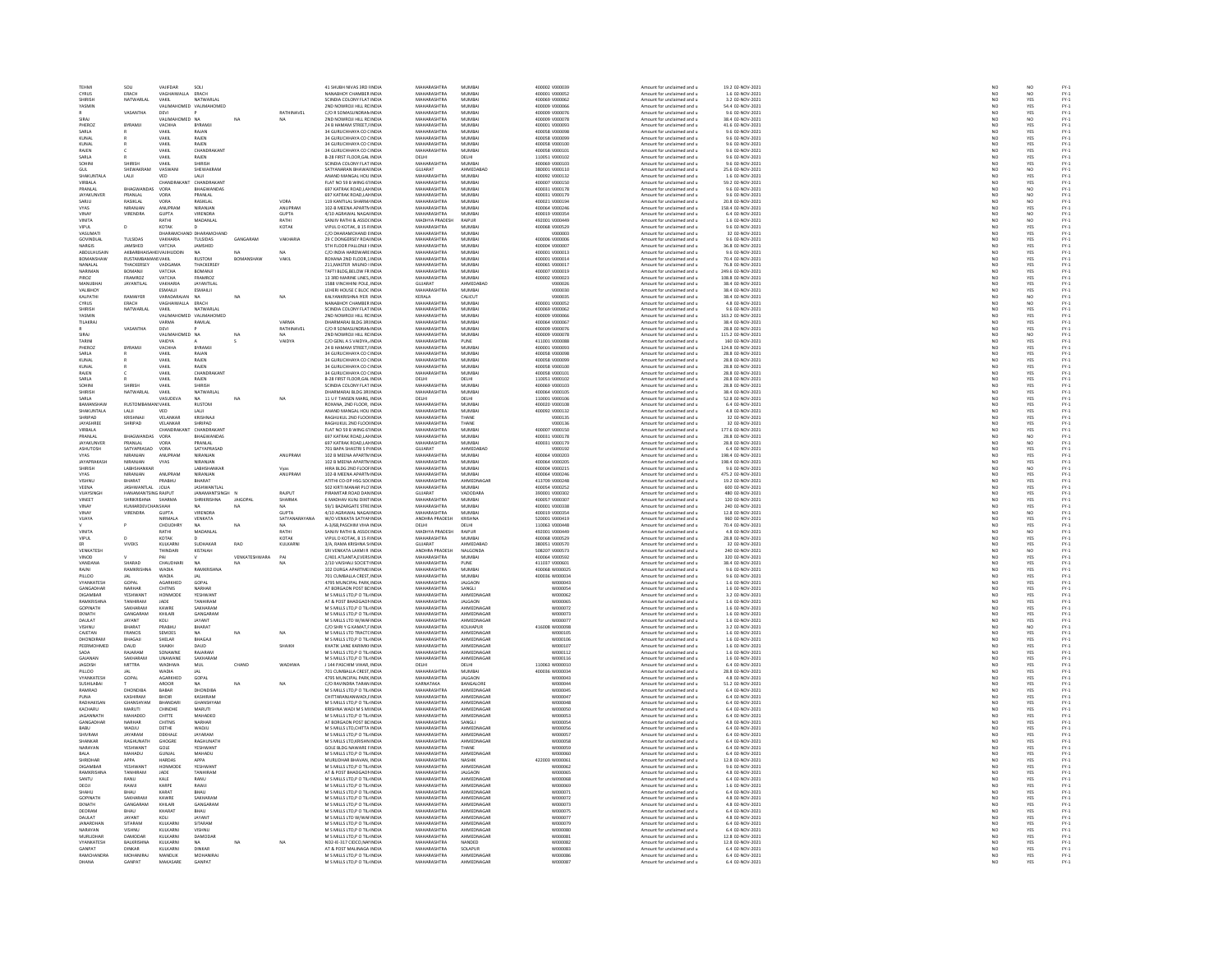|                                                                           | GOPA                      |                                    |                     |          |                                | M S MILLS LTD, MECH LINDL                                  |                                   |                              |                                                   | w000089                   | Amount for unclaimed and u                                                                       | 6.4 02-NOV-2021                            |
|---------------------------------------------------------------------------|---------------------------|------------------------------------|---------------------|----------|--------------------------------|------------------------------------------------------------|-----------------------------------|------------------------------|---------------------------------------------------|---------------------------|--------------------------------------------------------------------------------------------------|--------------------------------------------|
| <b>PUNJA</b><br>PUNIA                                                     | <b>BAPU</b><br>GENIL      | <b>MURTADKAR</b><br><b>MUNGSHE</b> | BAPU<br>GENLI       |          |                                | M S MILLS LTD.P O TIL INDIA<br>M S MILLS LTD.P O TIL INDIA | MAHARASHTRA<br>MAHARASHTRA        | AHMEDNAGAR<br>AHMEDNAGAR     |                                                   | W000090<br>wooppat        | Amount for unclaimed and u<br>Amount for unclaimed and u                                         | 6.4 02-NOV-2021<br>6.4 02-NOV-2021         |
| <b>GANPAT</b>                                                             | <b>BAPU</b>               | NIKRAD                             | BAPU                |          |                                |                                                            | <b>MAHARASHTRA</b>                | AHMEDNAGAI                   |                                                   |                           |                                                                                                  | 6.4 02-NOV-2021                            |
| SAKHARAN                                                                  | SHAMJI                    | NIKAM                              | SHAMJI              |          |                                | KRISHNAWADI M S MI INDI<br>TRACTOR DEPT.SHREE INDIA        | MAHARASHTRA                       | SHOLAPUR                     |                                                   | W000093<br>413112 W000094 | Amount for unclaimed and u<br>Amount for unclaimed and u                                         | 6.4 02-NOV-2021                            |
| KASHINATI                                                                 | PARAJI                    | PAWAP                              | PARAJI              |          |                                | M S MILLS LTD, P O TIL INDIA                               | <b>MAHARASHTRA</b>                | AHMEDNAGA                    |                                                   | W00009!                   | Amount for unclaimed and u                                                                       | 6.4 02-NOV-2021                            |
| BALIRAM                                                                   | LAXMAN                    | PATHARE                            | LAXMAN              |          |                                | M S MILLS LTD.P O TIL INDIA                                | MAHARASHTRA                       | AHMEDNAGAR                   |                                                   | W000096                   | Amount for unclaimed and u                                                                       | 6.4 02-NOV-2021                            |
| NANA                                                                      | SHAMA                     | PAWAP                              | SHAMA               |          |                                | M S MILLS LTD, P O TIL INDL                                | <b>MAHARASHTRA</b>                | <b>AHMEDNAGAI</b>            |                                                   |                           | Amount for unclaimed and u                                                                       | 6.4 02-NOV-2023                            |
| VISHNU                                                                    | BHARAT                    | PRABHU                             | BHARAT              |          |                                | C/O SHRIY G KAMAT,F INDIA                                  | MAHARASHTRA                       | KOLHAPUR                     |                                                   | 416008 W000098            | Amount for unclaimed and u                                                                       | 9.6 02-NOV-2021                            |
| RANGNATH                                                                  | <b>IANMAN</b>             | <b>PRADHAI</b>                     | HANMAN              |          |                                | C/O SHINDE SPORTS, N INDIA<br>SHRIRAMPUR TALUKA, INDIA     | MAHARASHTRA                       | AHMEDNAGA                    |                                                   | wonnow                    | .<br>Amount for unclaimed and u<br>Amount for unclaimed and u                                    | 6.4 02-NOV-2021                            |
| DATTATREYA                                                                | GAJANAN                   | PRADHAI                            | GAIANAN             |          |                                |                                                            | MAHARASHTRA                       | AHMEDNAGAR                   |                                                   | W000100                   |                                                                                                  |                                            |
| <b>RAMNARAYAN</b>                                                         | GAJUSING                  | RAIPUT                             | GAJUSING            |          |                                | SUBHASHWADI M S M INDIA                                    | MAHARASHTRA<br>MAHARASHTRA        | AHMEDNAGAR<br>AURANGABAD     |                                                   | W000101                   | Amount for unclaimed and u                                                                       | 6.4 02-NOV-2021                            |
| YESHWAN'                                                                  | GENUJI                    | RANVILE                            | GENUJI              |          |                                | AT DHAMORI KHURD,FINDI                                     |                                   |                              |                                                   |                           | Amount for unclaimed and u                                                                       | 3.2 02-NOV-202:                            |
| SADASHIV<br>CAJETAN                                                       | <b>NATHOBA</b><br>FRANCIS | RANPISE<br>SEMOES                  | NATHOBA             | NA       | NA                             | DR AMBEDKAR HOUSILINDIA<br>M S MILLS LTD TRACTC INDL       | MAHARASHTRA<br>MAHARASHTRA        | PUNE<br>AHMEDNAGAL           |                                                   | 411003 W000103<br>woonne  | Amount for unclaimed and u<br>Amount for unclaimed and u                                         | 4.8 02-NOV-2021<br>4.8 02-NOV-2021         |
| DHONDIRAM                                                                 | BHAGAJI                   | SHELAR                             | BHAGAJI             |          |                                | M S MILLS LTD, P O TIL INDIA                               | MAHARASHTRA                       | AHMEDNAGAR                   |                                                   | W000106                   | Amount for unclaimed and u                                                                       | 4.8 02-NOV-2021                            |
| PEERMOHMED                                                                | <b>DALID</b>              | .<br>ЧАІКН                         | <b>DALID</b>        |          | SHAIKH                         | KHATIK LANE KARIMKHINDIA                                   | MAHARASHTRA                       | AHMEDNAGAR                   |                                                   | <b>W000107</b>            | Amount for unclaimed and u                                                                       | 4.8.02-NOV-2021                            |
| MOHMED                                                                    | GAMBHI                    | .<br>SHAIKH                        | <b>GAMBHI</b>       | ROHAM    | SHAIKH                         | M S MILLS LTD NEHRU INDI                                   | MAHARASHTRA                       | AHMEDNAGA                    |                                                   | W00010I                   | Amount for unclaimed and u                                                                       | 6.4 02-NOV-2021                            |
| BHASKAR                                                                   | KHANDU                    | SHINDE                             | KHANDU              |          |                                | M S MILLS LTD MALVINNDIA                                   | MAHARASHTRA                       | AHMEDNAGAR                   |                                                   | W000109                   | Amount for unclaimed and u                                                                       | 4.8 02-NOV-2021                            |
| DINKAR                                                                    | KHANDL                    | SHINDE                             | KHANDL              |          |                                | M S MILLS LTD SUBHA' INDL                                  | MAHARASHTRA                       | AHMEDNAGAL                   |                                                   | wonn110                   | Amount for unclaimed and u                                                                       | 3.2 02-NOV-2021                            |
| SADA                                                                      | RAJARAM                   | SONAWNE                            | RAJARAM             |          |                                | M S MILLS LTD, P O TIL INDIA                               | MAHARASHTRA                       | AHMEDNAGAR                   |                                                   | W000112                   | Amount for unclaimed and u                                                                       | 4.8 02-NOV-2021                            |
| <b>AVINASH</b>                                                            | <b>RHAGWAN</b>            | <b>SLITAWAN</b>                    | RHAGWAN             |          |                                | SANDOZ INDIA I TD SA INDIA                                 | MAHARASHTRA                       | MUMRAL                       |                                                   | 400018 W000113            | Amount for unclaimed and u                                                                       | 12.8 02-NOV-2021                           |
| NAMDEC                                                                    | <b>DHONDIBA</b>           | THORAT                             | DHONDIBA            |          |                                | NEHRUWADI M S MILL INDIA                                   | MAHARASHTRA                       | AHMEDNAGA                    |                                                   | W000114                   | Amount for unclaimed and u                                                                       | 6.4 02-NOV-2021                            |
| GAJANAN<br>RAOSAHIE                                                       | SAKHARAN<br>BHAURAC       | UNAWANE<br>VADITKE                 | SAKHARAM<br>BHAURAO |          |                                | M S MILLS LTD.P O TIL INDIA<br>AT KUDIT KHURD, POSTINDI    | MAHARASHTRA<br>MAHARASHTRA        | AHMEDNAGAR<br>AHMEDNAGA      |                                                   | W000116                   | Amount for unclaimed and u<br>Amount for unclaimed and u                                         | 4.8 02-NOV-2021<br>6.4 02-NOV-2021         |
| NANA                                                                      | BALAJI                    | YADAV                              | BALAJI              |          |                                | AT & POST NATEPUTE. INDIA                                  | MAHARASHTRA                       | SOLAPUR                      |                                                   | W000119                   | Amount for unclaimed and u                                                                       | 6.4 02-NOV-2021                            |
| YOGESH                                                                    | SINGH                     |                                    |                     |          | MOHT.                          |                                                            |                                   | <b>HENNAI</b>                |                                                   | 600112 Y00004             | Amount for unclaimed and u                                                                       |                                            |
| YAMUNA                                                                    | YESHWAN'                  | MOHTA<br>RANE                      |                     |          |                                | 268 SYDENHAMS ROALINDIA<br>KESHAR COTTAGE 78 H INDIA       | TAMIL NADU<br>MAHARASHTRA         | PUNE                         |                                                   | Y000058                   | Amount for unclaimed and u                                                                       | 1.6 02-NOV-2021<br>17.6 02-NOV-2021        |
| DATTATRAY                                                                 |                           | YANDE                              | <b>NA</b>           | NA       | NA                             | SWABHIMAN.64/18 EFINDIA                                    | MAHARASHTRA                       | PUNE                         |                                                   | 411004 Y000001            | Amount for unclaimed and u                                                                       | 105.6 02-NOV-2021                          |
| KAMLA                                                                     | GIRDHAF                   | YAJNIK                             | GIRDHAR             |          |                                | C/O A G YAINIK, CONGHNDL                                   | MAHARASHTRA                       | MUMBA                        |                                                   | 400004 Y000005            | Amount for unclaimed and u                                                                       | 38.4 02-NOV-2021                           |
| KAMLA                                                                     | <b>GIRDHAR</b><br>ANANTRA | YAJNIK                             | <b>GIRDHAR</b>      |          |                                | C/O A G YAJNIK.CONGLINDIA                                  | MAHARASHTRA<br><b>GUJARAT</b>     | MUMBAI                       |                                                   | 400004 Y000006            | Amount for unclaimed and u                                                                       | 76.8 02-NOV-2021                           |
| YESHOMAT<br>YESHWANT                                                      | GENUJI                    | PATTAN<br>RANVILE                  | ANANTRA<br>GENUJI   |          |                                | .<br>MANT WADI, BHAVNA IND<br>AT DHAMORI KHURD, FINDIA     | <b>MAHARASHTRA</b>                | <b>HAVNAGA</b><br>AURANGABAD |                                                   | Y00002<br>Y000028         | Amount for unclaimed and u<br>Amount for unclaimed and u                                         | 38.4 02-NOV-202:<br>4.8 02-NOV-2021        |
| YAZDI                                                                     | PHIROZE                   | KATPITIA                           | <b>NA</b>           |          | NA                             | 16 B SLEATER ROAD.M INDIA                                  | MAHARASHTRA                       | MUMBAI                       |                                                   | 400007 Y000052            | Amount for unclaimed and u                                                                       | 38.4 02-NOV-2021                           |
| YAMUNA                                                                    | YESHWANT                  | RANE                               |                     | NA<br>NA | NA                             | KESHAR COTTAGE 78 HINDIA                                   | MAHARASHTRA                       | PUNE                         |                                                   | Y000058                   | Amount for unclaimed and u                                                                       | 52.8 02-NOV-2021                           |
| YOGESH                                                                    |                           | SHUKLA                             | KRASHNAKANT         |          | BHAI                           | MITHAIWALA CONSUL INDIA                                    | GUJARAT                           | BHARUCH                      |                                                   | 392001 Y000115            | Amount for unclaimed and u                                                                       | 960 02-NOV-2021                            |
| MOHD                                                                      | SAEEDUZ                   | ZAFER                              | MOHD                | ZAFERU   | HASSAN                         | 6 WAY LANE,LUCKNOV INDI                                    | UTTAR PRADESH                     | LUCKNOW                      |                                                   | 226001 200000             | Amount for unclaimed and u                                                                       | 4.8 02-NOV-2023                            |
| ZAVERILAL                                                                 |                           | CHIMANLAL                          | CHIMANLAL           |          |                                | MULII VAKIL S CHAWL, INDIA                                 | MAHARASHTRA                       | MUMBAI                       |                                                   | 400004 Z000008            | Amount for unclaimed and u                                                                       | 14.4 02-NOV-2021                           |
| BHARATEE                                                                  | <b>KISMATPVT</b>          | LTD                                |                     | NA       | NA                             | 37/10-15 PRABHAT CR INDIA                                  | MAHARASHTRA                       | PUNE                         |                                                   | 411004 2000029            | Amount for unclaimed and u                                                                       | 17.6 02-NOV-2021                           |
| ANUPAMA<br><b>ANLIPAMA</b>                                                |                           |                                    | ARUN                |          | DAHANUKAF<br><b>DAHANLIKAR</b> | 10-A-RATNAKAR 26 DR INDIA<br>10-A-RATNAKAR 26 DR INDIA     | MAHARASHTRA<br>MAHARASHTRA        | MUMBAI CITY                  | 400006<br>sonnos                                  |                           | IN301549-34105102-0(Amount for unclaimed and u                                                   | 241682.4 02-NOV-2021<br>124416-02-NOV-2021 |
|                                                                           |                           |                                    | ARUN                |          |                                |                                                            |                                   | MUMBAI CITY                  |                                                   |                           | IN301549-34106365-0(Amount for unclaimed and u                                                   |                                            |
| ANUJ<br>HARDESH                                                           | KUMAR                     | <b>GUPTA</b>                       |                     |          | <b>GUPTA</b>                   | A-3/157SECTOR-17ROHNDL<br>FLAT NO 276 BALCO ALINDIA        | DELHI<br>DELHI                    | DELHI<br>DELHI               | 110085<br>110092                                  |                           | 12016400-00139860-0IAmount for unclaimed and u<br>IN301151-26774951-0(Amount for unclaimed and u | 16 02-NOV-2021<br>80 02-NOV-2021           |
| VIKAS                                                                     |                           | SHOKEEN                            |                     |          | <b>SHOKEEP</b>                 | NO 9 MANGOL PUR INDI                                       | <b>DELH</b>                       | DELHI                        | 110089                                            |                           | IN303116-10862100-0(Amount for unclaimed and u                                                   | 800 02-NOV-2021                            |
| ARUN                                                                      |                           | RASTOGI                            |                     |          | RASTOGI                        | S/O MR SUSHIL RASTO INDIA                                  | UTTAR PRADESH                     |                              | 0 244225                                          |                           | IN300513-17955607-0(Amount for unclaimed and u                                                   | 72 02-NOV-2021                             |
| DEEPAR                                                                    | KUMAR                     | SINGH                              | KUMAR               |          | SINGH                          | VANKATA W NO 22RALINDI                                     | <b>ITTAR PRADES</b>               |                              | 0.277001                                          |                           | 12017500-00452525-0LAmount for unclaimed and u                                                   | 160 02-NOV-2021                            |
| TAPAS                                                                     |                           | KABI                               |                     |          | KABI                           | ACCENTURE SERVICES INDI                                    | MAHARASHTRA                       | MUMBAI CITY                  | 400079                                            |                           | IN300513-15407246-0(Amount for unclaimed and u                                                   | 24 02-NOV-2021                             |
| NAVNEETH                                                                  |                           | POOJARY                            | $\mathbb{N}$        |          | POOJARY                        | B/3 RAJHANS DEEP CH INDIA                                  | MAHARASHTRA                       | MUMBAI CITY                  | 400605                                            |                           | IN300513-19993519-0(Amount for unclaimed and u                                                   | 8 02-NOV-2021                              |
| BALBIR                                                                    |                           |                                    |                     |          | SINGH                          | L M E INS KASTURILON INDI                                  | MAHARASHTRA                       | PUNE                         | 410402                                            |                           | IN300513-11868453-0(Amount for unclaimed and u                                                   | 360 02-NOV-2021                            |
| ASISH                                                                     |                           | AGARWAL                            |                     |          | AGARWAL                        | FLAT NO 203TIRUMUL INDIA                                   | TELANGANA                         | HYDERABAD                    | 500029                                            |                           | IN303116-10328006-0(Amount for unclaimed and u                                                   | 960 02-NOV-2021                            |
|                                                                           |                           |                                    |                     |          | SURENDRAN                      | 4-4-333, RAJAPURAM : INDI                                  | MDHRA PRADESH                     | PULIVENDLA                   | 500012                                            |                           | 12051400-00135575-0IAmount for unclaimed and u                                                   | 592 02-NOV-2021                            |
| RAMPRASAD<br>JAYAKUMAR                                                    |                           |                                    | <b>LAXMIKAN</b>     |          | SHARMA                         | NO 6 LAKSHMI NILAYA INDIA<br>4C 3RD BLOCK CEE BR( INDIA    | KARNATAKA<br>TAMIL NADU           | BANGALORE<br>CHENNAL         | 560058<br>600087                                  |                           | 12064700-00001080-0IAmount for unclaimed and u<br>IN301637-40709772-0(Amount for unclaimed and u | 40 02-NOV-2021<br>40 02-NOV-2021           |
| <b>OM</b>                                                                 |                           |                                    | PRAKASH             |          | BAJORIA                        | <b>TANTIGERIAP O MIDNI INDI</b>                            | WEST BENGAL                       | MIDNAPORE                    | 721101                                            |                           | IN300214-14304692-0(Amount for unclaimed and u                                                   | 0.8 02-NOV-2021                            |
| HARI                                                                      | HARA                      | DASH                               | HARA                |          | DASH                           | C II 3ANSARI NAGARNI INDIA                                 | DELHI                             | DELHI                        |                                                   | 110023                    | IN300484-10268095-0(Amount for unclaimed and u                                                   | 160 02-NOV-2021                            |
| NAND                                                                      |                           |                                    | KISHOP              |          | JAYANT                         | 1/4707 EBALBIR NAGA INDI                                   | DELH                              | DELHI                        | 110032                                            |                           | IN300118-10958486-0(Amount for unclaimed and u                                                   | 80 02-NOV-202:                             |
| SEEMA                                                                     |                           |                                    |                     |          | NA                             | 1 / 4707 EBALBIR NAG. INDIA                                | DELH                              | DELHI                        | 110032                                            |                           | IN300118-10704765-0(Amount for unclaimed and u                                                   | 80 02-NOV-2021                             |
| RAJESH                                                                    |                           | AGGARWA                            |                     |          | AGGARWA                        | -<br>13-123-124SECTOFIND                                   | DELHI                             | DELHI                        | 110089                                            |                           | IN300966-10440554-0(Amount for unclaimed and u                                                   | 107.2 02-NOV-2021                          |
| ROMA                                                                      |                           | MAHTTA                             |                     |          | PALEKAR                        | F 7/90 SEC 15 ROHINIC INDIA                                | DELHI                             | DELHI                        | 110089                                            |                           | IN302269-12829958-0(Amount for unclaimed and u                                                   | 61.6 02-NOV-2021                           |
| JAI<br>MADHU                                                              | DEV                       | KINGER                             | HONDA               | RAM      |                                | H NO 287SECTOR 7GU INDIA                                   |                                   |                              |                                                   | 122001                    | IN302871-20413567-00 Amount for unclaimed and u                                                  | 56.02-NOV-2021                             |
|                                                                           |                           |                                    |                     |          | SALUJA                         |                                                            | Haryan<br>DELHI                   | Gurgad<br>DELHI              | 110024                                            |                           | N300095-10069163-0(Amount for unclaimed and u                                                    | 800 02-NOV-2021                            |
| ASHOK                                                                     |                           | JAISINGHAN                         |                     |          | JAISINGHAN                     | B-41C C COLONYOPPO INDIA                                   | DELHI                             | DELHI                        | 110007                                            |                           | 12020600-00014258-0IAmount for unclaimed and u                                                   | 16 02-NOV-2021                             |
| MOHINDER                                                                  |                           |                                    | PAL                 |          | <b>SINGHKATARIA</b>            | 40/58 S F POCKET 40K. INDM                                 | DELHI                             | DELHI                        | 110019                                            |                           | IN303237-10120525-0(Amount for unclaimed and u                                                   | 80 02-NOV-2021                             |
| ANIL                                                                      |                           | PAL                                |                     |          | PAL                            | 106 SURYA NIKETANVI INDIA                                  | DELH                              | DELHI                        | 110092                                            |                           | IN300513-15055930-0(Amount for unclaimed and u                                                   | 7.2 02-NOV-2021                            |
| <b>RAIFNDER</b>                                                           |                           | SINGH                              |                     |          | SINGH                          | A 16KAITHWADADELH INDIA                                    | DELH                              | <b>DELHI</b>                 | 110053                                            |                           | IN303778-10002894-00Amount for unclaimed and u                                                   | 840 02-NOV-2021                            |
| VIKAS<br>ROHIT                                                            |                           | TYAGI<br><b>GUPTA</b>              |                     |          | TYAGI<br><b>GUPTA</b>          | G 183VIKAS PURI NEW INDI<br>C/1 1448VASANT KUN INDIA       | DELH<br>DELHI                     | DELHI<br>DELHI               | 110018<br>110070                                  |                           | 12029900-06035218-0IAmount for unclaimed and u<br>IN302236-10175173-0(Amount for unclaimed and u | 40 02-NOV-2021<br>400 02-NOV-2021          |
| ARUN                                                                      |                           |                                    |                     |          |                                | 24 PANCHSHEEL PARKS INDIA                                  | <b>UTTAR PRADES</b>               | GHAZIABAD                    | 201102                                            |                           | 12044700-04815900-0IAmount for unclaimed and u                                                   | 212 02-NOV-2021                            |
| KARUNESH                                                                  |                           | SHARMA<br>MITTAL                   |                     |          | SHARMA<br>MITTAL               | DELHI                                                      | DELHI                             | DELHI                        |                                                   |                           | 12620200-00042506-0IAmount for unclaimed and u                                                   | 800 02-NOV-2021                            |
| TARLIN                                                                    |                           | GHOSH                              |                     |          | GHOSH                          | MONEYWISE FIN, SER. INDIA                                  | DELHI                             | <b>DELHI</b>                 | 110002                                            |                           | 12019101-01587013-0IAmount for unclaimed and u                                                   | 80 02-NOV-2021                             |
| KAPILKUMA                                                                 |                           | GOYAL                              |                     |          | GOYAL                          | DELHI<br>INDIA                                             | DELH                              | DELHI                        |                                                   |                           | 12000007-01254152-0IAmount for unclaimed and u                                                   | 196 02-NOV-2021                            |
| KAMAL                                                                     | PRAKASH                   | PANT                               |                     |          | PANT                           | DELHI<br>INDIA                                             | DELHI                             | DELHI                        |                                                   |                           | IN302679-32602149-0(Amount for unclaimed and u                                                   | 800 02-NOV-2021                            |
| <b>JYOTI</b>                                                              |                           | SHARMA                             |                     |          | SHARMA                         | A 2 GHARONDHA APPTINDM                                     | DELHI                             | DELHI                        | 110092                                            |                           | 13041400-06463379-0IAmount for unclaimed and u                                                   | 144 02-NOV-2021                            |
| VIKAS                                                                     |                           | TYAGI                              | <b>OM</b>           |          | TYAGI                          | G 183 VIKAS PURINEW INDIA                                  | DELHI                             | DELHI                        |                                                   | 110018                    | IN300214-15281817-0(Amount for unclaimed and u                                                   | 307.2 02-NOV-2021                          |
| RISHINDER                                                                 | SINGH                     | BHATTI                             | BHATDHARA           | SINGH    | BHATTI                         | C 5A 309 C JANAKPURI INDI                                  | DELH                              |                              |                                                   | 110058                    | IN302269-13355529-0(Amount for unclaimed and u                                                   | 32 02-NOV-2021                             |
| PANKAJ                                                                    |                           | JUNEJA                             |                     |          | JUNEJA                         | HOUSE NO. - 740 WARD IN DIA                                | Haryana                           | ROHTAK                       | 124001                                            |                           | 12019101-01482749-0IAmount for unclaimed and u                                                   | 26.4 02-NOV-2021                           |
| VEENA<br>CHANCHA                                                          |                           | DHALL<br>ARORA                     |                     |          | DHALL<br>ARORA                 | HOUSE NO 3NEW CIVILINDIA<br>NO 734 PHASE IIURBAI INDIA     | UTTAR PRADESH<br>PUNJAB           | LUDHIANA                     | $\begin{array}{r} 0.244001 \\ 141001 \end{array}$ |                           | IN300183-11840926-0(Amount for unclaimed and u<br>IN300214-10904669-0(Amount for unclaimed and u | 320 02-NOV-2021<br>400 02-NOV-2021         |
| PROMILA                                                                   |                           | DHAWAN                             |                     | SINGH    | DHAWAN                         | 18 JYOTI NAGAR EXTERINDIA                                  | PUNJAB                            | <b>JALANDHAR</b>             | 144001                                            |                           | IN302236-10780342-0(Amount for unclaimed and u                                                   | 80 02-NOV-2021                             |
| NISHA                                                                     |                           | SINGH                              | RAVI                | KUMAR    |                                | 117 410 BLOCK OGEET INDI                                   | <b>Uttar Prades</b>               | Kanpur Nagar                 |                                                   | 208025                    | IN300183-11685605-0(Amount for unclaimed and u                                                   | 880 02-NOV-2021                            |
| <b>JYOTI</b>                                                              | PRAKASH                   | <b>GUPTA</b>                       | OM                  | PRAKASH  | <b>GUPTA</b>                   | 455 C BLOCK PANKI KA INDIA                                 | UTTAR PRADESH                     | KANPUR                       |                                                   | 208020                    | 12029900-02602629-0IAmount for unclaimed and u                                                   | 80 02-NOV-2021                             |
| PRADEER                                                                   | KUMAR                     | AWASTH                             | ANGAD               | PRASHAD  | AWASTH                         | 3G/4,SHIV KUTI ALLAH INDI                                  | <b>Uttar Pradesh</b>              | ALLAHABAD                    |                                                   | 211004                    | 12010600-01906093-0IAmount for unclaimed and u                                                   | 92 02-NOV-2021                             |
| <b>SHRUTI</b>                                                             |                           | MISHRA                             |                     |          | MISHRA                         | D/52KHAPRA MOHALC INDIA                                    | UTTAR PRADESH                     |                              | 0 208004                                          |                           | 12038400-01364966-0IAmount for unclaimed and u                                                   | 58.4 02-NOV-2021                           |
| <b>RUCH</b>                                                               |                           | <b>MISHRA</b>                      |                     |          | MISHRA                         | D/52KHAPRA MOHAL UNDIA                                     | <b>ITTAR PRADES</b>               |                              | n 208004                                          |                           | 12038400-01365503-0LAmount for unclaimed and u                                                   | 65.6 02-NOV-2021                           |
| AIIT                                                                      |                           | SULTANIA                           |                     |          | SULTANIA                       | D 54/148 A 21 RJADDL INDI                                  | <b>UTTAR PRADESH</b>              |                              | 0 221010                                          |                           | IN301330-19939129-0(Amount for unclaimed and u                                                   | 80 02-NOV-2021                             |
| PREM                                                                      | LATA                      | SINGH                              | UMA                 | SHANKAR  | SINGH                          | S 1 45 11 A JAI NAGAR INDIA                                | Uttar Pradesh                     | Varanasi                     |                                                   | 221002                    | IN300214-15449574-0(Amount for unclaimed and u                                                   | 80.8 02-NOV-2021                           |
| SANJAY                                                                    | KUMAR                     | TRIPATHI                           | RAM                 | SAMUJH   | TRIPATHI                       | 1072 ABHILASHA SEC - INDIA                                 | <b>Uttar Pradesh</b>              |                              |                                                   | 226014                    | IN303116-10014322-0(Amount for unclaimed and u                                                   | 20 02-NOV-2021                             |
| ARUN                                                                      |                           | SETH                               |                     |          | SETH                           | 46 2KALIDAS ROADDEHNDIA                                    | <b>UTTAR PRADESH</b>              |                              | 0 248001                                          |                           | IN300214-11378649-0(Amount for unclaimed and u                                                   | 120 02-NOV-2021                            |
| <b>IASPREET</b>                                                           |                           | SINGH                              |                     |          | SINGH                          | NO 1616 GULADIYARH INDIA                                   | <b>UTTAR PRADES</b>               |                              | 0 262001                                          |                           | IN301696-12424220-00 Amount for unclaimed and u                                                  | 320 02-NOV-2021                            |
| AKHIL                                                                     |                           | AGRAWAL                            |                     |          | AGRAWAL                        | 401 ANAND VATIKA8/1INDI                                    | UTTAR PRADESH                     | KANPUR                       | 20800                                             |                           | IN301330-21122442-0(Amount for unclaimed and u                                                   | 160 02-NOV-2021                            |
| PRATEEK                                                                   |                           | KAPOOR<br>SHEKHAWA                 |                     |          | KAPOOR<br>SHEKHAWA             | 183MMIGSHAHEED N/ INDIA<br>A-357, KARDHANI YOG INDI        | UTTAR PRADESH<br><b>RAJASTHAN</b> |                              | 0 282001<br>302012                                |                           | IN302822-10285125-0(Amount for unclaimed and u<br>12010605-00449342-0IAmount for unclaimed and u | 80 02-NOV-2021                             |
| FATEH<br>RAVI                                                             |                           | DAYALANI                           | KANAYALAL           |          | DAYALANI                       | 69.TEORAMA PARK SO INDIA                                   | GUJARAT                           | JAIPUR<br>AHMEDABAD          | 382340                                            |                           | IN302269-11998116-0(Amount for unclaimed and u                                                   | 360 02-NOV-2021<br>160 02-NOV-2021         |
| MOHAN                                                                     |                           | KONDLI                             |                     |          | KONDLI                         | <b>NIRANI CEMENTS PITIINDI</b>                             | KARNATAKA                         | BAGALKOT                     | 587313                                            |                           | 12010600-01069614-0LAmount for unclaimed and u                                                   | 16 02-NOV-2021                             |
| DINESH                                                                    |                           | КОТЕСНА                            |                     |          | КОТЕСНА                        | AMRUT KRISHNA KUN, INDI                                    | MAHARASHTRA                       | PALGHAR                      | 401201                                            |                           | 12018900-00000530-0IAmount for unclaimed and u                                                   | 47.2 02-NOV-2021                           |
| NAYTIK                                                                    |                           | KAMDAR                             |                     |          | KAMDAR                         | 703/704 JAMUNA NIKEINDIA                                   | MAHARASHTRA                       | MUMBAI CITY                  | 400006                                            |                           | IN300513-16314512-0(Amount for unclaimed and u                                                   | 80 02-NOV-2021                             |
| UTTAM                                                                     |                           | SETHIA                             |                     |          | SETHIA                         | , JAMNA NIWASNEAR INDL                                     | <b>MAHARASHTRA</b>                | MUMBAI CITY                  | 400060                                            |                           | 12010600-00338796-0IAmount for unclaimed and u                                                   | 160 02-NOV-2021                            |
| RAMESH                                                                    |                           | PALEKAR                            |                     |          | PALEKAR                        | FLAT NO 203 2ND FLOUNDIA                                   | MAHARASHTRA                       | MUMBAI CITY                  | 400067                                            | R000333                   | Amount for unclaimed and u                                                                       | 2700 02-NOV-2021                           |
|                                                                           |                           | PALEKAR                            |                     |          | PALEKAR                        | FLAT NO 203 2ND FLOUNDL                                    | MAHARASHTRA                       | MUMBAI CIT                   | 400067                                            | U000113                   | Amount for unclaimed and u                                                                       | 2700 02-NOV-202:                           |
| SULTANALI                                                                 |                           |                                    | <b>JAFFERALI</b>    |          | MOOSABHA                       | 403-B, EXPRESS APTS, INDIA                                 | MAHARASHTRA                       | MUMBAI CITY                  | 400061                                            |                           | 12017500-00049700-0IAmount for unclaimed and u                                                   | 115.2 02-NOV-2021                          |
| HEERACHAND                                                                |                           | BAFNA                              | RATANCHAND          |          | BAFNA                          | C/O SIROYA JEWELLER: UNITED ARAB EMIR                      | TINA                              |                              | 16067                                             |                           | 12010600-00077229-0IAmount for unclaimed and u                                                   | 800 02-NOV-2021                            |
| PRITI                                                                     |                           | PAREKH                             | VINOD               |          | PAREKH                         | FLATNO2/VARADVINA/ INDIA                                   | MAHARASHTRA                       | MUMBAI CITY                  | 400077                                            |                           | 13018700-00269924-0IAmount for unclaimed and u                                                   | 43.2 02-NOV-2021                           |
| <b>SURABHI</b>                                                            |                           |                                    | <b>UMANG</b>        |          | DIDWANIA                       | 1002 TOWER 2 RUSTO INDIA                                   | MAHARASHTRA<br><b>MAHARASHTRA</b> | MUMBAI CITY<br>MUMBAI CIT    | 400062<br>400077                                  |                           | 12033500-01803451-0(Amount for unclaimed and u                                                   | 40 02-NOV-2021                             |
| <b>GIRISH</b>                                                             |                           | ASHAR                              |                     |          | ASHAR                          | <b>9 INDRALOK R B MEHNDI</b>                               |                                   |                              |                                                   |                           | N300409-10095537-0(Amount for unclaimed and u                                                    | 28.8 02-NOV-202:                           |
| VARUN<br>JAMSHED                                                          |                           | BUDHRANI                           | DORABJI             |          | BUDHRAN<br>KATGARA             | 8 A SUKHMANI BLDGB INDIA                                   | MAHARASHTRA<br>MAHARASHTRA        | MUMBAI CITY                  | 400036                                            |                           | IN301604-10883067-0(Amount for unclaimed and u                                                   | 800 02-NOV-2021                            |
|                                                                           | SHANKER                   | KATGARA                            | SHANKER             |          |                                | C-1 RUSTOM BAUGSAI INDI                                    |                                   | MUMBAI CITY                  | 400027                                            | K000317                   | Amount for unclaimed and u<br>13025900-00189743-0IAmount for unclaimed and u                     | 72 02-NOV-2021                             |
| KAAJAL<br>SURFSH                                                          |                           | GURNANI<br>NAIR                    | RAMACHANDRAN        |          | GURNANI<br>NAIR                | EDEN ROCK, 3RD FLR, U INDIA<br>F-4/10 IAINIDHI CH SINDIA   | Maharashtra<br>MAHARASHTRA        | MUMBAI city<br>MUMRALCITY    | 400090                                            | 400050                    | 13025900-00053253-0LAmount for unclaimed and u                                                   | 80 02-NOV-2021<br>8.02-NOV-2021            |
|                                                                           |                           |                                    |                     |          | DADLAN                         |                                                            | <b>MAHARASHTRA</b>                | MUMBAI CITY                  |                                                   |                           |                                                                                                  | 380 02-NOV-2021                            |
| KUMUD<br>CHAITANYABALA                                                    |                           | DADLANI<br>MEHTA                   | D.                  |          | <b>MEHTA</b>                   | NECTAR - 1501, SHIRELINDI<br>C/O PARITOSH D MEH1INDIA      | MAHARASHTRA                       | PALGHAR                      | 400050<br>401303                                  |                           | IN301604-10312647-0(Amount for unclaimed and u<br>IN300484-12956708-0(Amount for unclaimed and u | 1416 02-NOV-2021                           |
| RACHAN                                                                    |                           | TAVHARE                            |                     |          | TAVHARI                        | <b>HANTI PARK SARENA INDI</b>                              | MAHARASHTRA                       | MUMBAI CITY                  | 400077                                            |                           | 12036000-00725927-0IAmount for unclaimed and u                                                   | 80 02-NOV-202:                             |
| SAGAR                                                                     |                           | MAYANAK                            |                     |          | MAYANAK                        | 11 A 106 SAFALAYA CHINDIA                                  | MAHARASHTRA                       | MUMBAI CITY                  | 400072                                            |                           | IN300513-14607472-0(Amount for unclaimed and u                                                   | 24 02-NOV-2021                             |
| HARISH                                                                    |                           | SHEREGAR                           |                     |          | SHEREGAR                       | 49 SHANKAR MAHAL INDIA                                     | MAHARASHTRA                       | MUMBAI CITY                  | 400059                                            |                           | IN302814-10615092-00Amount for unclaimed and u                                                   | 164.8 02-NOV-2021                          |
|                                                                           |                           |                                    | ABDULGAN            |          | KALARKOF                       | 45/5BHIM NAGARPAULINDL                                     | MAHARASHTRA                       | PUNE                         | 411038                                            |                           | IN301774-13053150-0(Amount for unclaimed and u                                                   | 20 02-NOV-2021                             |
|                                                                           |                           |                                    |                     |          | TAPKIR                         |                                                            | MAHARASHTRA                       | PUNE                         | 412216                                            |                           | 12056000-00074536-0IAmount for unclaimed and u                                                   | 20 02-NOV-2021                             |
|                                                                           |                           | TAPKIR                             | SHRIDHAR            |          |                                | A/P - LONIKAND.TAL - HNDIA                                 |                                   |                              |                                                   |                           |                                                                                                  |                                            |
|                                                                           |                           | SONWANE                            | BHAGWAN             |          | SONWANE                        | A/P RANJANKHOL POS INDI                                    | <b>MAHARASHTRA</b>                | PUNE                         | 413709                                            |                           | IN303719-10468275-0(Amount for unclaimed and u                                                   | 348 02-NOV-2021                            |
|                                                                           |                           | PATIL                              |                     |          | PATIL                          | <b>GOVERMENT REST H B INDIA</b>                            | MAHARASHTRA                       | PUNE                         | 416415                                            |                           | 12010919-00134091-0(Amount for unclaimed and u                                                   | 1480 02-NOV-2021                           |
|                                                                           |                           |                                    |                     |          |                                | OWHOUSE NO 15, JAI INDI                                    | <b>ANARASHTRA</b>                 |                              |                                                   |                           | 12010907-00121391-0IAmount for unclaimed and u                                                   |                                            |
|                                                                           | ASHOK<br>PRAKASH          | DEORE<br>NARVE                     | ADIRAMAIAN          |          | DEORE<br>SETTY                 | MADDCOMPANY BAG INDIA                                      | MADHYA PRADESH                    | NASIK<br>GWALIOR             |                                                   | 474002                    | 12033500-00409401-0IAmount for unclaimed and u                                                   | 60 02-NOV-2021<br>80 02-NOV-2021           |
|                                                                           |                           | BANSA                              |                     |          | BANSAL                         | PANCHIYA KI GANJISHI INDIA                                 | MADHYA PRADESH                    | GWALIOR                      | 474002                                            |                           | IN301774-11008793-0(Amount for unclaimed and u                                                   | 80 02-NOV-2021                             |
| SAMIR<br>ASHOK<br>BALU<br>RAJENDRA<br>SACHIN<br>VED<br>GAURAV<br>SONTINEN |                           | BABU                               | SURESH              |          | BABU                           | <b>FLAT NO B-178 H NO 4 INDM</b>                           | TELANGANA                         | HYDERABAD                    | 500072                                            |                           | 12044700-04310021-0IAmount for unclaimed and u                                                   | 40 02-NOV-2021                             |
| SWETHA<br>MAMATA                                                          |                           |                                    |                     |          |                                | 6-1-205/1NEW BANK CINDIA<br>D NO 6-3-17/1 F NO S1 IND      | ANDHRA PRADESH<br>ANDHRA PRADESH  | NIZAMABAD                    | 503111<br>522003                                  |                           | 12038100-00135575-0(Amount for unclaimed and u<br>12032800-00301953-0(Amount for unclaimed and u | 3.2 02-NOV-2021<br>360 02-NOV-2023         |